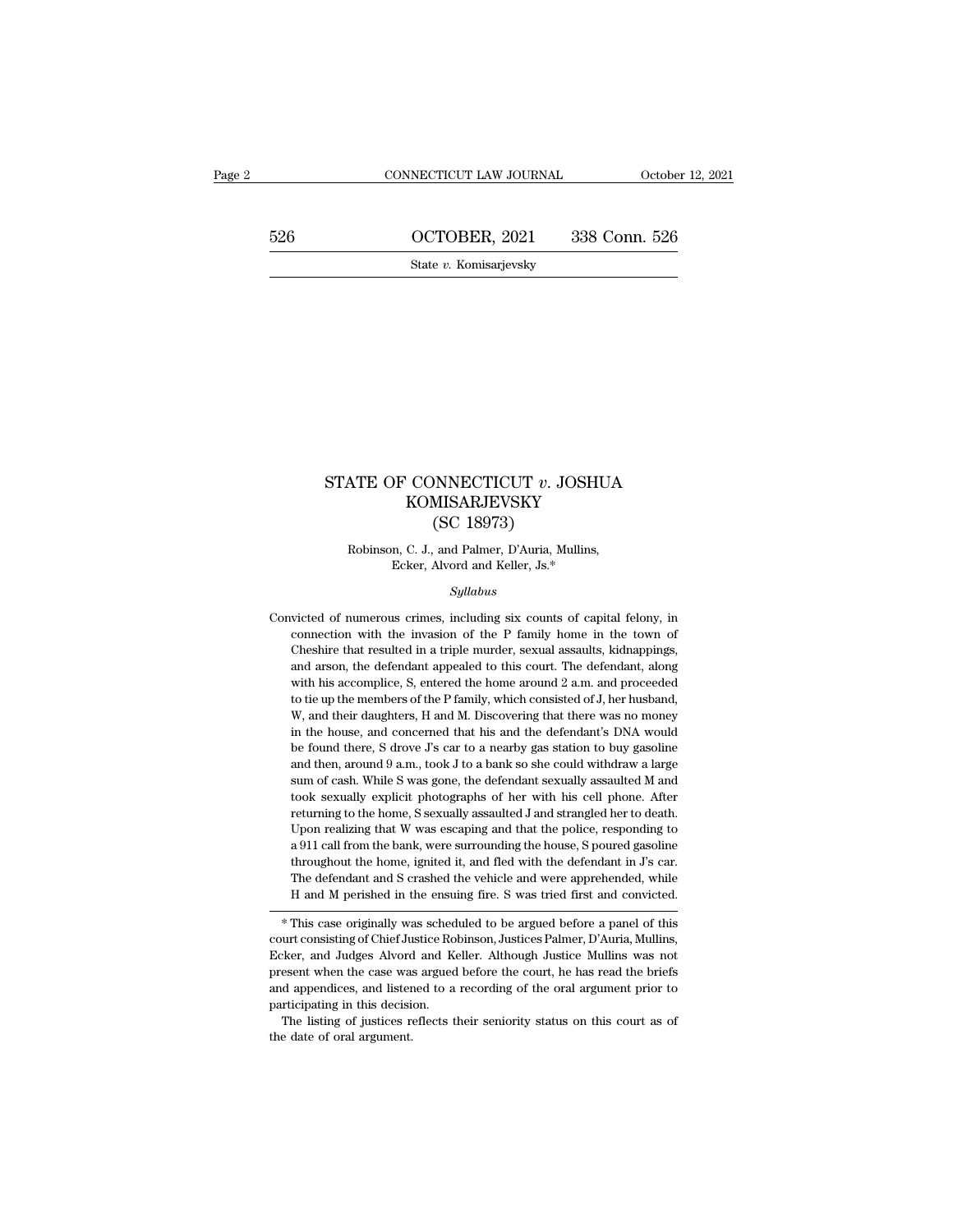$\frac{3 \text{ Conn. } 526}{\text{State } v. \text{ Komisarjevsky}}$ <br>
Prior to the defendant's trial, the defendant filed a motion to change<br>
the venue from the judicial district of New Haven, arguing that the  $\frac{1}{3}$  Conn. 526 OCTOBER, 2021 527<br>State v. Komisarjevsky<br>Prior to the defendant's trial, the defendant filed a motion to change<br>the venue from the judicial district of New Haven, arguing that the<br>pretrial publicity su **Prior to the defendant's trial, the defendant filed a motion to change**<br>**prior to the defendant's trial, the defendant filed a motion to change**<br>the venue from the judicial district of New Haven, arguing that the<br>pretria State v. Komisarjevsky<br>
Prior to the defendant's trial, the defendant filed a motion to change<br>
the venue from the judicial district of New Haven, arguing that the<br>
pretrial publicity surrounding his case, exacerbated by c State v. Komisarjevsky<br>
Prior to the defendant's trial, the defendant filed a motion to change<br>
the venue from the judicial district of New Haven, arguing that the<br>
pretrial publicity surrounding his case, exacerbated by c Prior to the defendant's trial, the defendant filed a motion to change<br>the venue from the judicial district of New Haven, arguing that the<br>pretrial publicity surrounding his case, exacerbated by coverage of S's<br>trial, woul the venue from the judicial district of New Haven, arguing that the pretrial publicity surrounding his case, exacerbated by coverage of S's trial, would prevent him from empaneling an impartial jury. The trial court denied trial, would prevent him from empaneling an impartial jury. The trial court denied the motion. The jury returned a guilty verdict, and the trial court rendered judgment in accordance with the verdict, from which the defend

court denied the motion. The jury returned a guilty verdict, and the trial court rendered judgment in accordance with the verdict, from which the defendant appealed to this court. *Held*:<br>he trial court did not violate the court rendered judgmer<br>the defendant appealed<br>he trial court did not vi<br>impartial jury in denying<br>district of New Haven o<br>prospective jurors:<br>a. There was no merit to the defendant appealed to this court. *Held*:<br>The trial court did not violate the defendant's right to a fair trial by an<br>impartial jury in denying his motion to change the venue from the judicial<br>district of New Haven or The trial court did not violate the defendant's right to a fair trial by an impartial jury in denying his motion to change the venue from the judicial district of New Haven or in denying his challenges for cause to twelve

impartial jury in denying his motion to change the venue from the judicial district of New Haven or in denying his challenges for cause to twelve prospective jurors:<br>a. There was no merit to the defendant's claim that the district of New Haven or in denying his challenges for cause to twelve<br>prospective jurors:<br>a. There was no merit to the defendant's claim that the pretrial publicity<br>surrounding his case created an irrebuttable presumption prospective jurors:<br>a. There was no merit to the defendant's claim that the pretrial publicity<br>surrounding his case created an irrebuttable presumption of prejudice<br>that would have required moving the trial from New Haven, a. There was no merit to the defendant's claim that the pretrial publicity surrounding his case created an irrebuttable presumption of prejudice that would have required moving the trial from New Haven, because, although c a. There was no merit to the defendant's claim that the pretrial publicity surrounding his case created an irrebuttable presumption of prejudice that would have required moving the trial from New Haven, because, although c that would have required moving the trial from New Haven, because, although certain factors relevant to determining whether prejudice should be presumed favored the defendant, namely, the nature of the media coverage and w although certain factors relevant to determining whether prejudice<br>should be presumed favored the defendant, namely, the nature of the<br>media coverage and whether the passage of time had alleviated the<br>impact of the prejudi should be presumed favored the defendant, namely, the nature of the media coverage and whether the passage of time had alleviated the impact of the prejudicial publicity, the extensive jury selection process employed by th media coverage and whether the passage of time had alleviated the impact of the prejudicial publicity, the extensive jury selection process employed by the trial court in this case, along with the characteristics of New Ha impact of the prejudicial publicity, the extensive jury selection process<br>employed by the trial court in this case, along with the characteristics<br>of New Haven's population, strongly favored the state with respect to<br>wheth employed by the trial court in this case, along with the characteristics<br>of New Haven's population, strongly favored the state with respect to<br>whether to presume prejudice: certain media coverage of the incident,<br>particula of New Haven's population, strongly favored the state with respect to whether to presume prejudice: certain media coverage of the incident, particularly remarks from a state senator calling for the defendant to be hanged i whether to presume prejudice: certain media coverage of the incident, particularly remarks from a state senator calling for the defendant to be hanged in the street by his genitalia and commentary from a bipartisan array o particularly remarks from a state senator calling for the defendant to<br>be hanged in the street by his genitalia and commentary from a bipartisan<br>array of state politicians citing the home invasion in support of the death<br>p be hanged in the street by his genitalia and commentary from a bipartisan array of state politicians citing the home invasion in support of the death penalty, evoked the sort of community wide rush to judgment that can tri array of state politicians citing the home invasion in support of the death<br>penalty, evoked the sort of community wide rush to judgment that can<br>trigger a presumption of prejudice, and, because the defendant's case<br>was tri penalty, evoked the sort of community wide rush to judgment that can<br>trigger a presumption of prejudice, and, because the defendant's case<br>was tried only several months after S was convicted and sentenced, the<br>passage of t trigger a presumption of prejudice, and, because the defendant's case<br>was tried only several months after S was convicted and sentenced, the<br>passage of time between the home invasion and the defendant's trial<br>did not mitig was tried only several months after S was convicted and sentenced, the passage of time between the home invasion and the defendant's trial did not mitigate the impact of that prejudicial publicity; nevertheless, when compa passage of time between the home invasion and the defendant's trial<br>did not mitigate the impact of that prejudicial publicity; nevertheless,<br>when compared to other geographic regions that courts have considered<br>sufficientl did not mitigate the impact of that prejudicial publicity; nevertheless, when compared to other geographic regions that courts have considered sufficiently populous to permit the selection of an impartial jury, the size an did not mitigate the impact of that prejudicial publicity; nevertheless, when compared to other geographic regions that courts have considered sufficiently populous to permit the selection of an impartial jury, the size an sufficiently populous to permit the selection of an impartial jury, the size and diversity of New Haven, which had an urban and suburban population of 846,000 at the time of trial, greatly increased the feasibility of iden size and diversity of New Haven, which had an urban and suburban<br>population of 846,000 at the time of trial, greatly increased the feasibility<br>of identifying an impartial jury, and the jury selection process in the<br>present population of 846,000 at the time of trial, greatly increased the feasibility of identifying an impartial jury, and the jury selection process in the present case, which allowed the attorneys for the state and the defendan of identifying an impartial jury, and the jury selection process in the present case, which allowed the attorneys for the state and the defendant to assess each prospective juror's familiarity with the case and ability to present case, which allowed the attorneys for the state and the defendant<br>to assess each prospective juror's familiarity with the case and ability to<br>render an impartial verdict, which afforded each party forty peremptory<br> in assess each prospective juror's familiarity with the case and ability to render an impartial verdict, which afforded each party forty peremptory challenges instead of the minimum thirty required in capital cases, and wh render an impartial verdict, which afforded each party forty peremptory challenges instead of the minimum thirty required in capital cases, and which left open the possibility of a change in venue in the event that individ challenges instead of the minimum thirty required in capital cases, and which left open the possibility of a change in venue in the event that individual voir dire did not result in the empaneling of an impartial jury in N which left open the<br>individual voir dire<br>in New Haven, out<br>associated with the<br>extremely high bar<br>tive prejudice.<br>b. The extensive pr individual voir dire did not result in the empaneling of an impartial jury<br>in New Haven, outweighed the inflammatory nature of the publicity<br>associated with the case such that the defendant failed to surmount the<br>extremely in New Haven, outweighed the inflammatory nature of the publicity<br>associated with the case such that the defendant failed to surmount the<br>extremely high bar necessary to establish the existence of presump-<br>tive prejudice.<br>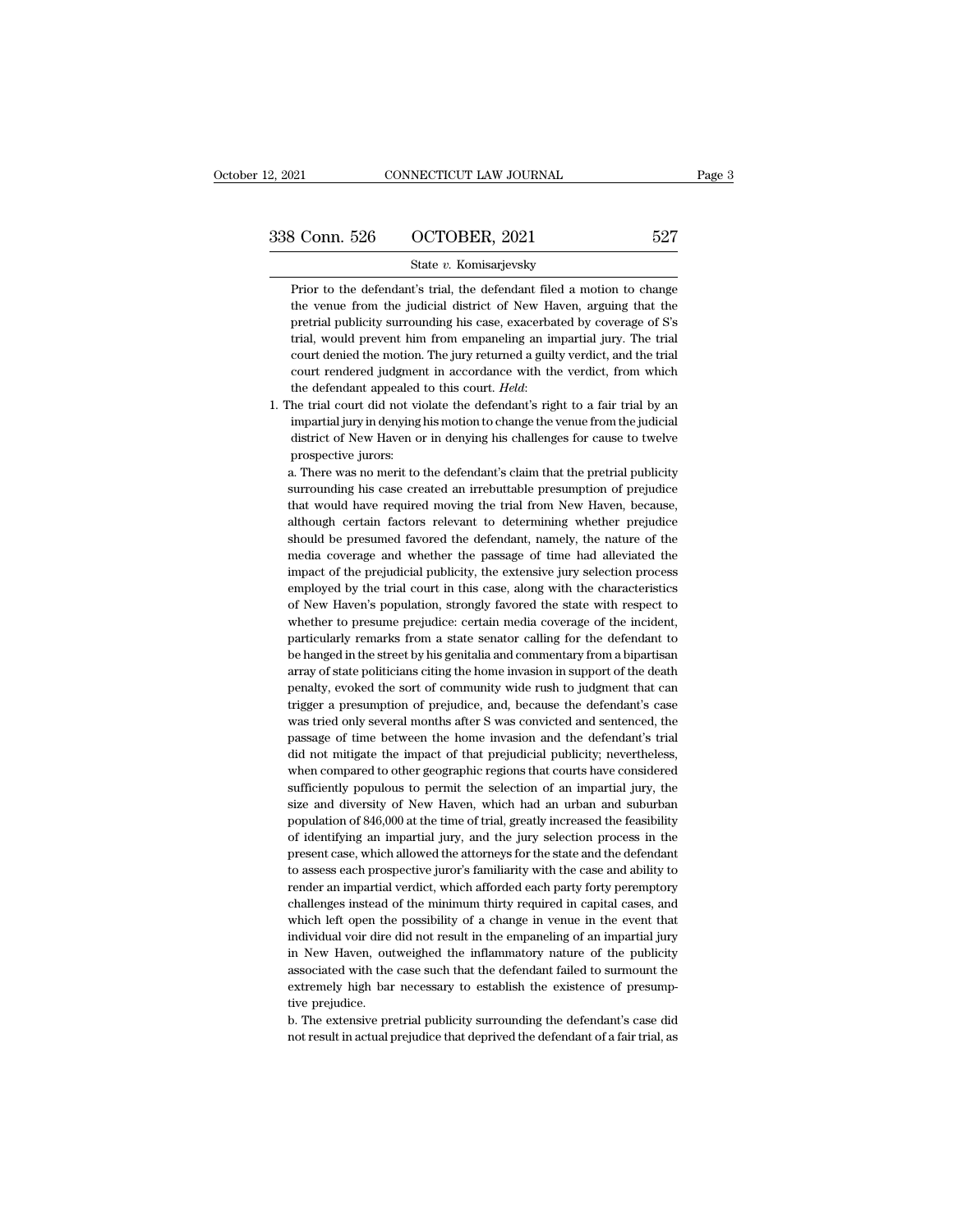# CONNECTICUT LAW JOURNAL October 12, 2021<br>528 OCTOBER, 2021 338 Conn. 526<br>5tate v. Komisarjevsky

# State *v.* Komisarjevsky

SUCTOBER, 2021 338 Conn. 526<br>
State v. Komisarjevsky<br>
the voir dire process by which the jury was selected was constitutionally<br>
adequate: the individual voir dire process did not consist of the blind  $\frac{\text{OCTOBER, 2021}}{\text{State } v. \text{ Komisarjevsky}}$ <br>
the voir dire process by which the jury was selected was constitutionally<br>
adequate: the individual voir dire process did not consist of the blind<br>
acceptance of prospective jurors' as  $\frac{\text{GCTOBER}}{\text{State } v. \text{ Komisarjevsky}}$ <br>
the voir dire process by which the jury was selected was constitutionally<br>
adequate: the individual voir dire process did not consist of the blind<br>
acceptance of prospective jurors' assuranc State  $v$ . Komisarjevsky<br>the voir dire process by which the jury was selected was constitutionally<br>adequate: the individual voir dire process did not consist of the blind<br>acceptance of prospective jurors' assurances of im State v. Komisarjevsky<br>the voir dire process by which the jury was selected was constitutionally<br>adequate: the individual voir dire process did not consist of the blind<br>acceptance of prospective jurors' assurances of impar the voir dire process by which the jury was selected was constitutionally adequate: the individual voir dire process did not consist of the blind acceptance of prospective jurors' assurances of impartiality but involved a adequate: the individual voir dire process did not consist of the blind acceptance of prospective jurors' assurances of impartiality but involved a lengthy and thorough probing of their responses to questions by the state, acceptance of prospective jurors' assurances of impartiality but involved<br>a lengthy and thorough probing of their responses to questions by the<br>state, the defendant, and the trial court, the defendant did not exhaust<br>his p a lengthy and thorough probing of their responses to questions by the state, the defendant, and the trial court, the defendant did not exhaust his peremptory challenges until the voir dire of the backup alternate jurors, a state, the defendant, and the trial court, the defendant did not exhaust<br>his peremptory challenges until the voir dire of the backup alternate<br>jurors, after the regular and alternate jurors had been selected, or chal-<br>leng his peremptory challenges until the voir dire of the backup alternate jurors, after the regular and alternate jurors had been selected, or challenge for cause any juror who actually deliberated in his case, and the trial c jurors, after the regular and alternate jurors had been selected, or challenge for cause any juror who actually deliberated in his case, and the trial court implemented thorough measures to ensure the jury's continued impa lenge for cause any juror who actually deliberated in his case, and the trial court implemented thorough measures to ensure the jury's continued impartiality through daily admonishments counseling the avoidance of any publ trial court implemented thorough measures to ensure the jury's continued impartiality through daily admonishments counseling the avoidance of any publicity; moreover, a detailed, juror by juror analysis of the jury selecti impartiality through daily admonishments counseling the avoidance of any publicity; moreover, a detailed, juror by juror analysis of the jury selection record, which focused on the extent of each juror's exposure to pretri approved and the same propriate burden of particles, the propriate selection record, which focused on the extent of each juror's exposure to pretrial publicity and its effect on his or her case knowledge and impartiality, selection record, which focused on the extent of each juror's exposure<br>to pretrial publicity and its effect on his or her case knowledge and<br>impartiality, revealed that each juror who deliberated at trial and sentenc-<br>ing to pretrial publicity and its effect on his or her case knowledge and impartiality, revealed that each juror who deliberated at trial and sentence-<br>ing repeatedly expressed his or her ability to be fair and impartial, to<br> impartiality, revealed that each juror who deliberated at trial and sentencing repeatedly expressed his or her ability to be fair and impartial, to apply the appropriate burden of proof and the presumption of innocence, an ing repeatedly expressed his or her ability to be fair and impartial, to apply the appropriate burden of proof and the presumption of innocence, and not to be swayed by sympathy or to be affected emotionally after viewing apply the appropriate burden of proof and the presumption of innocence, and not to be swayed by sympathy or to be affected emotionally after viewing disturbing evidence; furthermore, the fact that some of the jurors expres and not to be swayed by sympathy or to be affected emotionally after viewing disturbing evidence; furthermore, the fact that some of the jurors expressed sympathy for W and the P family did not indicate that they were so i viewing disturbing evidence; furthermore, the fact that some of the jurors expressed sympathy for W and the P family did not indicate that they were so impartial that they could not set aside their impressions to return a expressed sympathy for W and the P family did not indicate that they were so impartial that they could not set aside their impressions to return a verdict on the basis of the evidence, none of the jurors was personally aff were so impartial that they could not set aside their impressions to return a verdict on the basis of the evidence, none of the jurors was personally affected by the events at issue, and the fact that several prospective j return a verdict on the basis of the evidence, none of the jurors was<br>personally affected by the events at issue, and the fact that several<br>prospective jurors lost their composure and made inappropriate out-<br>bursts, includ personally affected by the events at issue, and the fact that several prospective jurors lost their composure and made inappropriate outbursts, including crying openly in court and making menacing comments about or toward prospective jurors lost their composure and made inappropriate out-<br>bursts, including crying openly in court and making menacing comments<br>about or toward the defendant, did not deprive the defendant of a fair<br>trial because bursts, including crying openly in court and making menacing comments about or toward the defendant, did not deprive the defendant of a fair trial because the trial court questioned the prospective jurors who had witnessed about or toward the defendant, did not deprive the defendant of a fair trial because the trial court questioned the prospective jurors who had witnessed the outbursts to ensure that the outbursts would not affect the juror trial because the trial court questioned the prospective jurors who had witnessed the outbursts to ensure that the outbursts would not affect the jurors' impartiality; accordingly, in light of the deference appellate court witnessed the outbursts to<br>the jurors' impartiality; ac<br>courts afford to a trial c<br>publicity on juror impartia<br>had correctly determined<br>actual jury prejudice.<br>c. The defendant could n the jurors' impartiality; accordingly, in light of the deference appellate courts afford to a trial court's assessment of the impact of pretrial publicity on juror impartiality, this court concluded that the trial court ha courts afford to a trial court's assessment of the impact of pretrial publicity on juror impartiality, this court concluded that the trial court had correctly determined that the pretrial publicity did not result in actual

publicity on juror impartiality, this court concluded that the trial court<br>had correctly determined that the pretrial publicity did not result in<br>actual jury prejudice.<br>c. The defendant could not prevail on his claim that had correctly determined that the pretrial publicity did not result in actual jury prejudice.<br>
c. The defendant could not prevail on his claim that the trial court<br>
had abused its discretion in denying his challenges for c actual jury prejudice.<br>
c. The defendant could not prevail on his claim that the trial court<br>
had abused its discretion in denying his challenges for cause to twelve<br>
potential jurors because any error was harmless; an imp c. The defendant could not prevail on his claim that the trial court<br>had abused its discretion in denying his challenges for cause to twelve<br>potential jurors because any error was harmless; an improper denial of<br>a for caus had abused its discretion in denying his challenges for cause to twelve potential jurors because any error was harmless; an improper denial of a for cause challenge is not prejudicial unless the defendant shows that the ru potential jurors because any error was harmless; an improper denial of 2. The trial court did not abuse its discretion in denying the defendant shows that the ruling resulted in an identifiable, objectionable juror actually serving on the jury that decided the case, and none of the twelve jur the ruling resulted in an identifiable, objectionable juror actually serving<br>on the jury that decided the case, and none of the twelve jurors that the<br>defendant challenged for cause actually deliberated on his case or<br>leci

on the jury that decided the case, and none of the twelve jurors that the defendant challenged for cause actually deliberated on his case or lecided his guilt.<br>The trial court did not abuse its discretion in denying the de defendant challenged for cause actually deliberated on his case or<br>decided his guilt.<br>the trial court did not abuse its discretion in denying the defendant's<br>motions for a continuance, to reopen the evidence, and for a mis decided his guilt.<br>
he trial court did not abuse its discretion in denying the defendant's<br>
motions for a continuance, to reopen the evidence, and for a mistrial,<br>
which were all based on his contention that the state had motions for a continuance, to reopen the evidence, and for a mistrial, which were all based on his contention that the state had improperly failed to disclose until after the close of evidence approximately 130 pages of le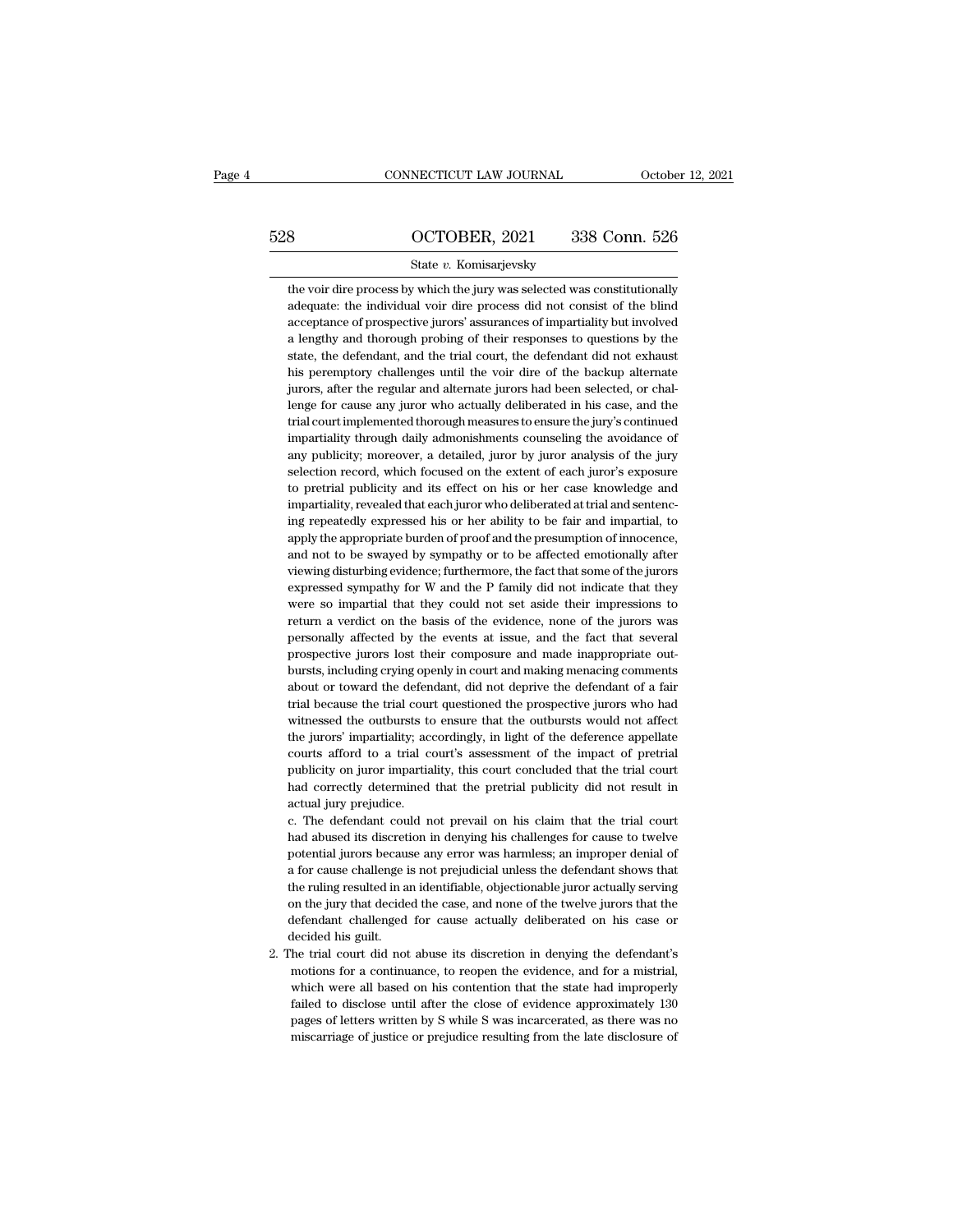# 2, 2021 CONNECTICUT LAW JOURNAL Page 5<br>338 Conn. 526 OCTOBER, 2021 529<br>529 State v. Komisarjevsky

## State *v.* Komisarjevsky

3 Conn. 526 COCTOBER, 2021 529<br>State v. Komisarjevsky<br>the letters: even if the letters, which, according to the defendant, con-<br>timed S's admissions that he was the mastermind behind the home  $\begin{array}{r} \text{3 Conn.} \text{ } 526 \text{ } \text{ } \text{ } \text{OCTOBER, 2021} \text{ } \text{ } \text{State } v. \text{ Komisarjevsky} \end{array}$ <br>the letters: even if the letters, which, according to the defendant, contained S's admissions that he was the mastermind behind the home inv 3 Conn. 526 COCTOBER, 2021 529<br>
State v. Komisarjevsky<br>
the letters: even if the letters, which, according to the defendant, con-<br>
tained S's admissions that he was the mastermind behind the home<br>
invasion and that he prev State v. Komisarjevsky<br>the letters: even if the letters, which, according to the defendant, con-<br>tained S's admissions that he was the mastermind behind the home<br>invasion and that he previously had raped, tortured, and mur State  $v$ . Komisarjevsky<br>the letters: even if the letters, which, according to the defendant, con-<br>tained S's admissions that he was the mastermind behind the home<br>invasion and that he previously had raped, tortured, and the letters: even if the letters, which, according to the defendant, contained S's admissions that he was the mastermind behind the home invasion and that he previously had raped, tortured, and murdered seventeen other wom tained S's admissions that he was the mastermind behind the home invasion and that he previously had raped, tortured, and murdered seventeen other women and girls, were admissible, nothing contained therein was exculpatory invasion and that he previously had raped, tortured, and murdered seventeen other women and girls, were admissible, nothing contained therein was exculpatory or directly supported the defendant's theory that he did not int teen other women and girls, were admissible, nothing contained therein<br>was exculpatory or directly supported the defendant's theory that he<br>did not intend for anyone to be killed, as the letters indicated that the<br>home inv was exculpatory or directly supported the defendant's theory that he<br>did not intend for anyone to be killed, as the letters indicated that the<br>home invasion was a joint venture and contradicted certain theories of<br>defense did not intend for anyone to be killed, as the letters indicated that the home invasion was a joint venture and contradicted certain theories of defense proffered at trial, namely, that the defendant did not engage in anal home invasion was a joint venture and contradicted certain theories of defense proffered at trial, namely, that the defendant did not engage in anal intercourse with M and that it was S who had poured the gasoline througho defense proffered at trial, namely, that the defendant di<br>anal intercourse with M and that it was S who had pour<br>throughout the house; moreover, the trial court properly<br>letters likely would have reinforced the basis for a % and intercourse with M and that it was S who had poured the gasoline throughout the house; moreover, the trial court properly found that the letters likely would have reinforced the basis for a guilty verdict and would throughout the house; moreover, the trial court properly found that the letters likely would have reinforced the basis for a guilty verdict and would have served to establish certain aggravating factors needed to secure a

letters likely would have reinforced the basis for a guilty verdict and<br>would have served to establish certain aggravating factors needed to<br>secure a death sentence during the penalty phase.<br>he defendant could not prevail would have served to establish certain aggravating factors needed to<br>secure a death sentence during the penalty phase.<br>he defendant could not prevail on his claim that the state had violated<br>his due process rights under *B* invasion: The defendant could not prevail on his claim that the state had violated<br>his due process rights under *Brady* v. *Maryland* (373 U.S. 83) by failing<br>to disclose recordings of certain communications made by various<br>Cheshir his due process rights under *Brady* v. *Maryland* (373 U.S. 83) by failing to disclose recordings of certain communications made by various Cheshire police officers during and after the response to the home invasion:<br>a.

to disclose recordings of certain communications made by various<br>Cheshire police officers during and after the response to the home<br>invasion:<br>a. The trial court correctly determined that it was the defendant's burden<br>to pr Cheshire police officers during and after the response to the home<br>invasion:<br>a. The trial court correctly determined that it was the defendant's burden<br>to prove, by a preponderance of the evidence, the existence of a polic invasion:<br>
a. The trial court correctly determined that it was the defendant's burden<br>
to prove, by a preponderance of the evidence, the existence of a police<br>
communications log, which  $J$ 's sister,  $C$ , claimed to have a. The trial court correctly determined that it was the defendant's burden<br>to prove, by a preponderance of the evidence, the existence of a police<br>communications log, which J's sister, C, claimed to have received via<br>e-mai to prove, by a preponderance of the evidence, the existence of a police communications log, which  $J$ 's sister, C, claimed to have received via e-mail several months after the home invasion and which purportedly establish communications log, which J's sister, C, claimed to have received via<br>e-mail several months after the home invasion and which purportedly<br>established that police officers were present at the P home when S<br>and J returned fr e-mail several months after the home invasion and which purportedly<br>established that police officers were present at the P home when S<br>and J returned from the bank, the preponderance standard having been<br>consistent with th e-mail several months after the home invasion and which purportedly established that police officers were present at the P home when S and J returned from the bank, the preponderance standard having been consistent with t and J returned from the bank, the preponderance standard having been log it contained by a preponderance of the evidence because, even though the trial court found that the testimony of  $C$  was credible and that she defendant to prove the existence of purported *Brady* evidence and with<br>the standard used by Connecticut courts to make other preliminary<br>determinations of fact involving a defendant's constitutional rights; more-<br>over, th the standard used by Connecticut courts to make other preliminary<br>determinations of fact involving a defendant's constitutional rights; more-<br>over, the trial court did not commit clear error in finding that the defen-<br>dant determinations of fact involving a defendant's constitutional rights; more-<br>over, the trial court did not commit clear error in finding that the defen-<br>dant had failed to prove the existence of the e-mail or the communicat over, the trial court did not commit clear error in finding that the defendant had failed to prove the existence of the e-mail or the communications log it contained by a preponderance of the evidence because, even though dant had failed to prove the existence of the e-mail or the communications<br>log it contained by a preponderance of the evidence because, even though<br>the trial court found that the testimony of C was credible and that she<br>ha log it contained by a preponderance of the evidence because, even though<br>the trial court found that the testimony of C was credible and that she<br>had no motive to help the defendant by fabricating evidence, C had<br>deleted th the trial court found that the testimony of C was credible and that she<br>had no motive to help the defendant by fabricating evidence, C had<br>deleted the e-mail and lost her only printout of it, making it impossible<br>to determ had no motive to help the defendant by fabricating evidence, C had deleted the e-mail and lost her only printout of it, making it impossible to determine its provenance, C did not know who sent the e-mail, a search of the deleted the e-mail and lost her only printout of it, making it impossible<br>to determine its provenance, C did not know who sent the e-mail, a<br>search of the Cheshire Police Department's records did not reveal a<br>corresponding to determine its provenance, C did not know who sent the e-mail, a<br>search of the Cheshire Police Department's records did not reveal a<br>corresponding communication, despite C's belief that someone from the<br>department had se search of the Cheshire Police Department's records did not reveal a corresponding communication, despite C's belief that someone from the department had sent it, and the log had not been turned over to the defense; further harmless. department had sent it, and the log had not been turned over to the defense; furthermore, any error on the part of the trial court in sustaining the state's objection, during an evidentiary hearing, to a question about whe defense; furthermore, any error on the part of the trial court in sustaining<br>the state's objection, during an evidentiary hearing, to a question about<br>whether the e-mail appeared to have been created by the police was<br>harm

the state's objection, during an evidentiary hearing, to a question about whether the e-mail appeared to have been created by the police was harmless.<br>b. Certain undisclosed communications regarding the Cheshire Police Dep b. Certain undisclosed communications regarding the Cheshire Police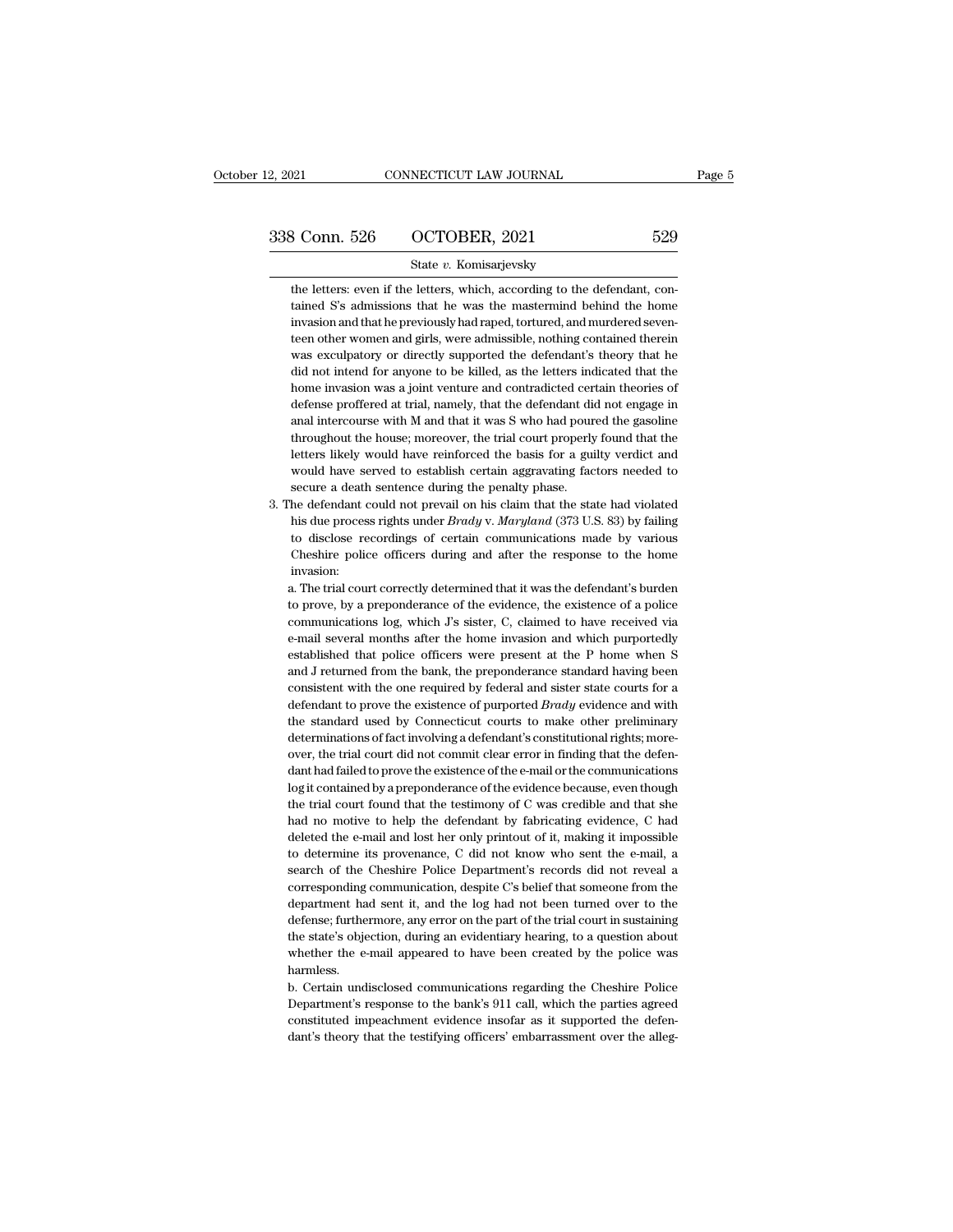# CONNECTICUT LAW JOURNAL October 12, 2021<br>530 OCTOBER, 2021 338 Conn. 526<br>510 State v. Komisarjevsky

## State *v.* Komisarjevsky

edly inadequate response colored their testimony, were not material,<br>and, therefore, the state's failure to disclose them did not violate *Brady*; and, therefore, the state's failure to disclose them did not violate *Brady*;<br>and, therefore, the state's failure to disclose them did not violate *Brady*;<br>none of the communications would have impeached the veracity of th  $\begin{array}{r} \text{OCTOBER, 2021} \qquad 338 \text{ Conn. } 526 \ \text{state } v. \text{ Komisarievsky} \end{array}$  edly inadequate response colored their testimony, were not material, and, therefore, the state's failure to disclose them did not violate *Brady*; none of the State  $v$ . Komisarjevsky<br>edly inadequate response colored their testimony, were not material,<br>and, therefore, the state's failure to disclose them did not violate *Brady*;<br>none of the communications would have impeached t State  $v$ . Komisarjevsky<br>edly inadequate response colored their testimony, were not material,<br>and, therefore, the state's failure to disclose them did not violate *Brady*;<br>none of the communications would have impeached t edly inadequate response colored their testimony, were not material, and, therefore, the state's failure to disclose them did not violate *Brady*; none of the communications would have impeached the veracity of the officer and, therefore, the state's failure to disclose them did not violate *Brady*; none of the communications would have impeached the veracity of the officers who testified with respect to the principal issues disputed during none of the communications would have impeached the veracity of the officers who testified with respect to the principal issues disputed during the guilt phase of the trial, namely, whether the defendant committed an anal officers who testified with respect to the principal issues disputed during<br>the guilt phase of the trial, namely, whether the defendant committed<br>an anal sexual assault of M and his intent to kill J, H, and M, as DNA<br>evide the guilt phase of the trial, namely, whether the defendant committed<br>an anal sexual assault of M and his intent to kill J, H, and M, as DNA<br>evidence recovered from M's body provided overwhelming support for<br>the jury's ver an anal sexual assault of M and his intent to kill J, H, and M, as DNA evidence recovered from M's body provided overwhelming support for the jury's verdict with respect to the defendant's sexual assault of M, any inadequa evidence recovered from M's body provided overwhelming support for<br>the jury's verdict with respect to the defendant's sexual assault of M,<br>any inadequacy in the police response bore no relation to the defendant's<br>theory th the jury's verdict with respect to the defend<br>any inadequacy in the police response bore no<br>theory that the DNA had been contaminated  $l$ <br>and none of the circumstantial evidence on<br>prove the defendant's intent depended in any inadequacy in the police response bore no relation to the defendant's theory that the DNA had been contaminated by a laboratory technician, and none of the circumstantial evidence on which the state relied to prove the theory that the DNA had been contaminated by a laboratory technician,<br>and none of the circumstantial evidence on which the state relied to<br>prove the defendant's intent depended in any way on the observations<br>or veracity of

and none of the circumstantial evidence on which the state relied to<br>prove the defendant's intent depended in any way on the observations<br>or veracity of the officers who testified.<br>c. Statements made by certain police offi prove the defendant's intent depended in any way on the observations<br>or veracity of the officers who testified.<br>c. Statements made by certain police officers describing the defendant<br>as "simple as they come" and "nobody ho or veracity of the officers who testified.<br>c. Statements made by certain police officers describing the defendant<br>as "simple as they come" and "nobody home," and S as looking "evil,"<br>were not material for *Brady* purposes: c. Statements made by certain police officers describing the defendant as "simple as they come" and "nobody home," and S as looking "evil," were not material for *Brady* purposes: the officer who described the defendant's as "simple as they come" and "nobody home," and S as looking "evil,"<br>were not material for *Brady* purposes: the officer who described the<br>defendant's demeanor observed the defendant only fleetingly in a police<br>station hal were not material for *Brady* purposes: the officer who described the defendant's demeanor observed the defendant only fleetingly in a police station hallway and took no part in the response to the home invasion, the inves defendant's demeanor observed the defendant only fleetingly in a police<br>station hallway and took no part in the response to the home invasion,<br>the investigation, or any interviews with the defendant, and it was not<br>reasona station hallway and took no part in the response to the home invasion,<br>the investigation, or any interviews with the defendant, and it was not<br>reasonably likely that the officer's testimony would have influenced the<br>jury o the investigation, or any interviews with the defendant, and it was not reasonably likely that the officer's testimony would have influenced the jury on the issue of the defendant's demeanor in light of more probative evid reasonably likely that the officer's testimony would have influenced the<br>jury on the issue of the defendant's demeanor in light of more probative<br>evidence in the record, namely, a detective's testimony that the defendant<br>w jury on the issue of the defendant's demeanor in light of more probative evidence in the record, namely, a detective's testimony that the defendant's was emotionless following his arrest and the recording of the defendant' evidence in the record, namely, a detective's testimony that the defendant<br>was emotionless following his arrest and the recording of the defendant's<br>statement to the police; moreover, the statement describing S as looking<br> was emotionless following his arrest and the recording of the defendant's statement to the police; moreover, the statement describing S as looking evil was a casual observation that, in the absence of anything further, did statement to the police; moreover<br>evil was a casual observation tha<br>did nothing to inform the jury's a<br>in the P residence or to support<br>mastermind behind the home inv<br>no part in killing J, H, or M.<br>There was no merit to th % evil was a casual observation that, in the absence of anything further, did nothing to inform the jury's assessment of what actually happened in the P residence or to support the defendant's theory that S was the master did nothing to inform the jury's assessment of what actually happened<br>in the P residence or to support the defendant's theory that S was the<br>mastermind behind the home invasion and that the defendant wanted<br>no part in kill

n the P residence or to support the defendant's theory that S was the mastermind behind the home invasion and that the defendant wanted no part in killing J, H, or M.<br>here was no merit to the defendant's claim that the sta mastermind behind the home invasion and that the defendant wanted<br>no part in killing J, H, or M.<br>here was no merit to the defendant's claim that the state had violated<br>his due process right to a fair trial by presenting ev no part in killing J, H, or M.<br>
here was no merit to the defendant's claim that the state had violated<br>
his due process right to a fair trial by presenting evidence that it knew<br>
or should have known to be false or mislead here was no merit to the defendant's claim that the state had violated his due process right to a fair trial by presenting evidence that it knew or should have known to be false or misleading, namely, the testimony of an e his due process right to a fair trial by presenting evidence that it knew<br>or should have known to be false or misleading, namely, the testimony<br>of an expert witness, B, that an inflammatory photograph of female<br>genitalia f or should have known to be false or misleading, namely, the testimony<br>of an expert witness, B, that an inflammatory photograph of female<br>genitalia found on the defendant's cell phone depicted M, as that testi-<br>mony was not of an expert witness, B, that an inflammatory photograph of female<br>genitalia found on the defendant's cell phone depicted M, as that testi-<br>mony was not material: even if B's testimony was false or substantially<br>misleading genitalia found on the defendant's cell phone depicted M, as that testimony was not material: even if B's testimony was false or substantially misleading, there was no reasonable probability that it would have affected the mony was not material: even if B's testimony was false or substantially misleading, there was no reasonable probability that it would have affected the jury's verdict, it having been undisputed that the other five photogra misleading, there was no reasonable probability that it would have affected the jury's verdict, it having been undisputed that the other five photographs in the exhibit containing the purportedly inflammatory photograph we affected the jury's verdict, it having been undisputed that the other five<br>photographs in the exhibit containing the purportedly inflammatory<br>photograph were in fact of M, which corroborated the defendant's state-<br>ment to photographs in the exhibit containing the purportedly inflammatory<br>photograph were in fact of M, which corroborated the defendant's state-<br>ment to the police that he had taken photographs of M for his personal<br>use, and the photograph were in fact of M, which corroborated the defendant's statement to the police that he had taken photographs of M for his personal use, and the content of the image did not bear on the principally contested issue ment to the police that he had taken photographs of M for his personal use, and the content of the image did not bear on the principally contested issues in the guilt phase, that is, whether the defendant had sexual assaul use, and the content of the image did n<br>tested issues in the guilt phase, that is<br>sexual assaulted M anally and whether<br>kill; moreover, if the person depicted in<br>necessarily had to have been H, which v<br>tional sexual assaul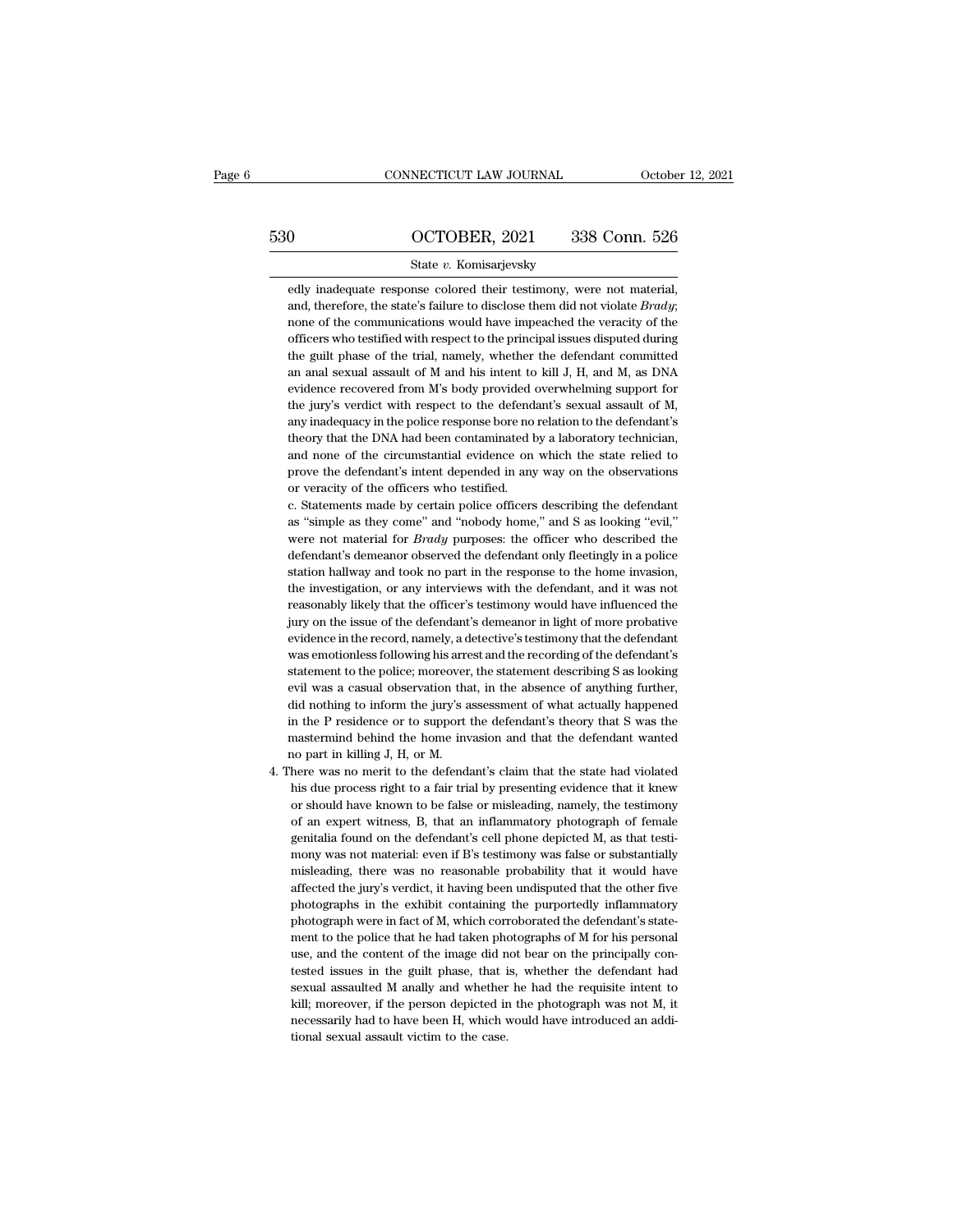3. Solution Correlation Correlation Correlation Correlation Correlation Captus Captus Continuing Correlation Continuing Correlation Continuing Correlation Continuing Correlation Continuing Correlation Continuing Correlatio Frequency Consensus Confinement of the statute of the defendant's challenge to the statute  $(\S 18-10b)$  imposing certain restrictive conditions of confinement on inmates, like the defendant, who have been convicted of cap 338 Conn. 526 COCTOBER, 2021 531<br>
State v. Komisarjevsky<br>
5. The defendant's challenge to the statute (§ 18-10b) imposing certain<br>
restrictive conditions of confinement on inmates, like the defendant,<br>
who have been convi State  $v$ . Komisarjevsky<br>State  $v$ . Komisarjevsky<br>The defendant's challenge to the statute  $(\S 18-10b)$  imposing certain<br>restrictive conditions of confinement on immates, like the defendant,<br>who have been convicted of cap State  $v$ . Komisarjevsky<br>
The defendant's challenge to the statute  $(\S 18-10b)$  imposing certain<br>
restrictive conditions of confinement on inmates, like the defendant,<br>
who have been convicted of capital felony or murder The defendant's challenge to the statute (§ 18-10b) imposing certain restrictive conditions of confinement on inmates, like the defendant, who have been convicted of capital felony or murder with special circumstances was restrictive conditions of confinement on imates, like the defendant,<br>who have been convicted of capital felony or murder with special circum-<br>stances was not reviewable on direct appeal: the record was insufficient<br>to reso who have been convicted of capital felony or murder with special circum-<br>stances was not reviewable on direct appeal: the record was insufficient<br>to resolve the defendant's claims that the conditions of confinement set<br>for stances was not reviewable on direct appeal: the record was insufficient to resolve the defendant's claims that the conditions of confinement set forth in  $\S$  18-10b are unconstitutional on the grounds that they constitut so are the defendant's claims that the conditions of confinement set forth in § 18-10b are unconstitutional on the grounds that they constitute an ex post facto law, violate equal protection, and are excessive and disprop forth in § 18-10b are unconstitutional on the grounds that they constitute an ex post facto law, violate equal protection, and are excessive and disproportionate, as there was no evidence beyond an averment of information received life sentences, and there was no evidence as to the conditions and expressive and disproportionate, as there was no evidence beyond an averment of information and belief with respect to the claimed disparate treat disproportionate, as there was no evidence beyond an averment of information and belief with respect to the claimed disparate treatment of defendants who had received life sentences after the abolition of the death penalty information and belief with respect to the claimed disparate treatment of defendants who had received life sentences after the abolition of the death penalty, as compared to capital defendants who previously had received l of defendants who had received life sentences after the abolition of the death penalty, as compared to capital defendants who previously had received life sentences, and there was no evidence as to the conditions of confin death penalty, as compared to capital defendants who previously had received life sentences, and there was no evidence as to the conditions of confinement actually imposed on the defendant, who was incarcerated in Pennsylv received life sentences, and there was no evidence as to the conditions of confinement actually imposed on the defendant, who was incarcerated in Pennsylvania; moreover, the proper vehicle by which the defendant may challe confinement actually imposed on the defendant, whise confinement actually imposed on the defendant, whise may challenge his conditions of confinement is a phabeas corpus, and the defendant can present evide to his claim be Pennsylvania; moreover, the proper vehicle by which the defendant<br>w challenge his conditions of confinement is a petition for a writ of<br>beas corpus, and the defendant can present evidence that is relevant<br>his claim before defendant can present evidence<br> *Procedural with the empthance*<br> *Procedural History*<br> *Procedural History*<br> **Procedural History** Inay channing ins continuous of commement is a permission for a wift of<br>habeas corpus, and the defendant can present evidence that is relevant<br>to his claim before the habeas court, which is empowered to make<br>factual findin

to his claim before the habeas court, which is empowered to make<br>factual findings on the basis of that evidence.<br>Argued October 17, 2019—officially released April 12, 2021<sup>\*\*</sup><br>*Procedural History*<br>Information charging the factual findings on the basis of that evidence.<br>
Argued October 17, 2019—officially released April 12, 2021<sup>\*\*</sup><br>
Procedural History<br>
Information charging the defendant with six counts<br>
of the crime of capital felony, four Argued October 17, 2019—officially released April 12, 2021\*\*<br> *Procedural History*<br>
Information charging the defendant with six counts<br>
of the crime of capital felony, four counts of the crime<br>
of kidnapping in the first d *Procedural History*<br>Information charging the defendant with six counts<br>of the crime of capital felony, four counts of the crime<br>of kidnapping in the first degree, three counts of the<br>crime of murder, and one count each of Expressional in the defendant with six counts<br>of the crime of capital felony, four counts of the crime<br>of kidnapping in the first degree, three counts of the<br>crime of murder, and one count each of the crimes of<br>sexual ass Information charging the defendant with six counts<br>of the crime of capital felony, four counts of the crime<br>of kidnapping in the first degree, three counts of the<br>crime of murder, and one count each of the crimes of<br>sexua of the crime of capital felony, four counts of the crime<br>of kidnapping in the first degree, three counts of the<br>crime of murder, and one count each of the crimes of<br>sexual assault in the first degree, burglary in the secon of kidnapping in the first degree, three counts of the crime of murder, and one count each of the crimes of sexual assault in the first degree, burglary in the second degree, arson in the first degree and assault in the s crime of murder, and one count each of the crimes of<br>sexual assault in the first degree, burglary in the second<br>degree, arson in the first degree and assault in the sec-<br>ond degree, brought to the Superior Court in the jud sexual assault in the first degree, burglary in the second<br>degree, arson in the first degree and assault in the sec-<br>ond degree, brought to the Superior Court in the judicial<br>district of New Haven, where the court, *Blue* degree, arson in the first degree and assault in the sec-<br>ond degree, brought to the Superior Court in the judicial<br>district of New Haven, where the court,  $Blue, J$ , denied<br>the defendant's motions for a change of venue, to<br>s ond degree, brought to the Superior Court in the judicial<br>district of New Haven, where the court, *Blue*, *J*., denied<br>the defendant's motions for a change of venue, to<br>sequester the jury, to continue jury selection, to st district of New Haven, where the court, *Blue*, *J*., denied<br>the defendant's motions for a change of venue, to<br>sequester the jury, to continue jury selection, to strike<br>the jury panel, for additional peremptory challenges<br> the defendant's motions for a change of venue, to<br>sequester the jury, to continue jury selection, to strike<br>the jury panel, for additional peremptory challenges<br>and to excuse tainted jury panels; thereafter, the case<br>was sequester the jury, to continue jury selection, to strike<br>the jury panel, for additional peremptory challenges<br>and to excuse tainted jury panels; thereafter, the case<br>was tried to the jury before  $Blue$ ,  $J$ .; subsequently, the jury panel, for additional peremptory challenges<br>and to excuse tainted jury panels; thereafter, the case<br>was tried to the jury before  $Blue$ ,  $J$ .; subsequently, the<br>court denied the defendant's motions for a continuance and to excuse tainted jury panels; thereafter, the case<br>was tried to the jury before *Blue*, *J*.; subsequently, the<br>court denied the defendant's motions for a continuance,<br>to open the evidence, and for a mistrial; verdic the reafter, during the penalty phase of the proceedings,<br>the jury found the existence of an aggravating factor<br>or factors that outweighed any mitigating factors; sub-<br>\*\* April 12, 2021, the date that this decision was rel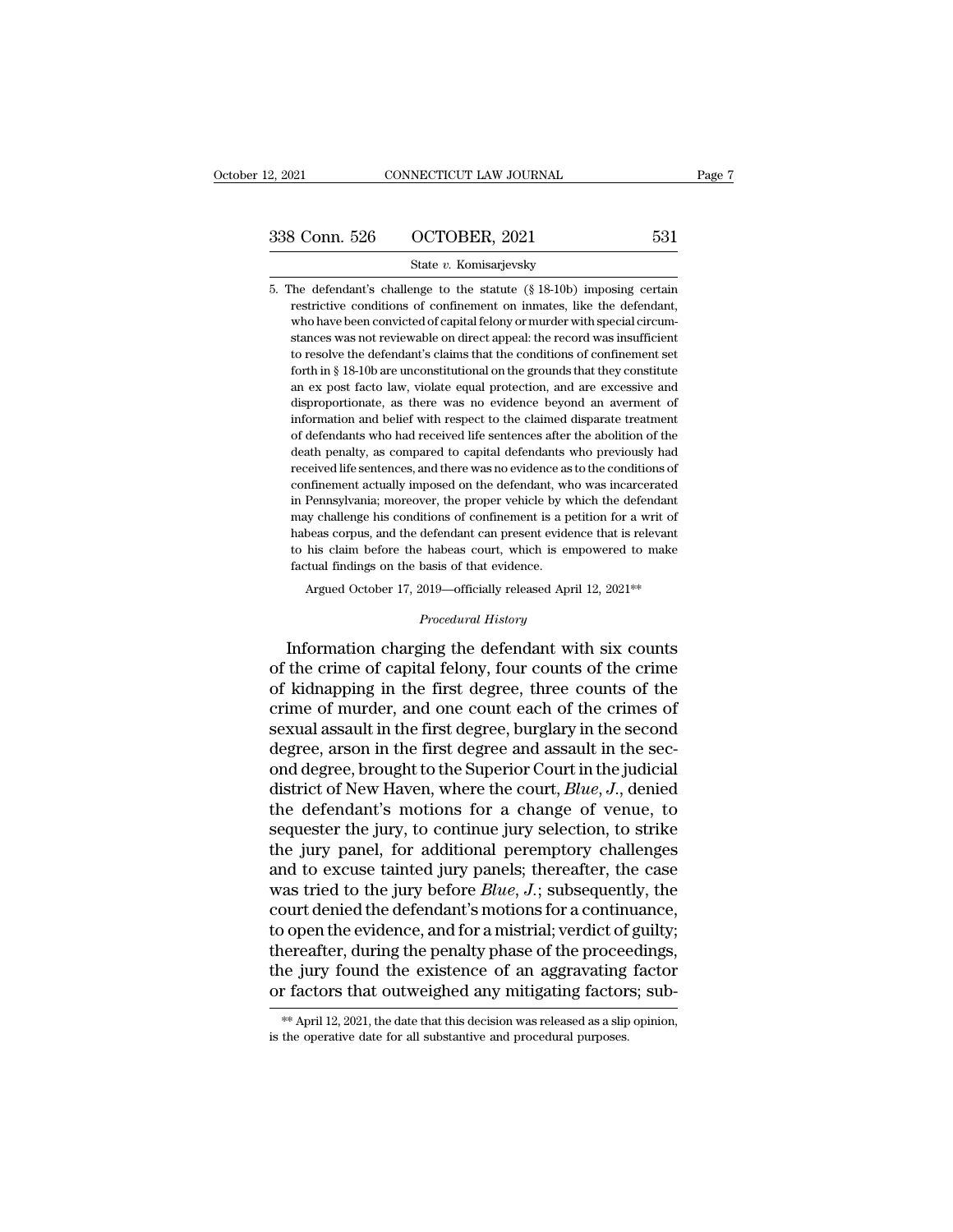|     | CONNECTICUT LAW JOURNAL                                                                                                                                                                | October 12, 2021 |
|-----|----------------------------------------------------------------------------------------------------------------------------------------------------------------------------------------|------------------|
|     |                                                                                                                                                                                        |                  |
| 532 | OCTOBER, 2021                                                                                                                                                                          | 338 Conn. 526    |
|     | State v. Komisarjevsky                                                                                                                                                                 |                  |
|     | sequently, the court, <i>Blue</i> , <i>J</i> ., rendered judgment in<br>accordance with the jury verdict and the jury's findings<br>during the penalty phase and imposed a sentence of |                  |

532 OCTOBER, 2021 338 Conn. 526<br>
State v. Komisarjevsky<br>
Sequently, the court, *Blue*, *J*., rendered judgment in<br>
accordance with the jury verdict and the jury's findings<br>
during the penalty phase, and imposed a sentence  $\begin{array}{c|c} \text{532} & \text{OCTOBER, 2021} & \text{338 Conn. 526} \\ \hline \text{State } v. \text{ Komisarjevsky} \\ \text{sequently, the court, } Blue, J., \text{ rendered judgment in accordance with the jury) and the jury's findings during the penalty phase, and imposed a sentence of death with respect to the six capital fellow counts, and the defendant employed to this court: the  
reorder.$  $\frac{\text{632}}{\text{State } v. \text{ Komisarievsky}}$ <br>  $\frac{\text{State } v. \text{ Komisarievsky}}{\text{Sequently, the court, } Blue, J., \text{ rendered judgment in}}$ <br>  $\frac{\text{according to the car, } Bluc, J., \text{ rendered judgment in}}{\text{decand the air, and the air, and the car, and the defendant appeared to this court; thereafter, the}$ State v. Komisarjevsky<br>
sequently, the court, *Blue*, *J*., rendered judgment in<br>
accordance with the jury verdict and the jury's findings<br>
during the penalty phase, and imposed a sentence of<br>
death with respect to the si state v. Komsarjevsky<br>sequently, the court, *Blue, J.*, rendered judgment in<br>accordance with the jury verdict and the jury's findings<br>during the penalty phase, and imposed a sentence of<br>death with respect to the six capita sequently, the court, *Blue*, *J.*, rendered judgment in accordance with the jury verdict and the jury's findings during the penalty phase, and imposed a sentence of death with respect to the six capital felony counts, an accordance with the jury verdict and the jury's findings<br>during the penalty phase, and imposed a sentence of<br>death with respect to the six capital felony counts, and<br>the defendant appealed to this court; thereafter, the<br>co during the penalty phase, and imposed a sentence of<br>death with respect to the six capital felony counts, and<br>the defendant appealed to this court; thereafter, the<br>court, *Blue*, *J*., granted in part the defendant's<br>motion are determining appearant of any count, interestinct, are<br>court, *Blue*, *J.*, granted in part the defendant's motions<br>for augmentation and rectification of the record; subse-<br>quently, the court, *Blue*, *J.*, granted the

(defendant). *Marjorie Allen J., granted the defendant's*<br>*Marjorie Allen Holdridge, with whom were Erica Barber and,*<br>*Marjorie Allen Dauster, former special deputy assis-*<br>*Marjorie Allen Dauster, former special deputy assis-*<br>*Marjo* 

motion to correct an illegal sentence. Affirmed.<br>
John Holdridge, with whom were Erica Barber and,<br>
on the brief, Moira L. Buckley, for the appellant<br>
(defendant).<br>
Marjorie Allen Dauster, former special deputy assis-<br>
tan *John Holdridge*, with whom were *Erica Barber* and,<br>on the brief, *Moira L. Buckley*, for the appellant<br>(defendant).<br>*Marjorie Allen Dauster*, former special deputy assis-<br>tant state's attorney, with whom, on the brief, w *ton*, *tona, tage*, *with which were Erica Barocr* and,<br>
on the brief, *Moira L. Buckley*, for the appellant<br>
(defendant).<br> *Marjorie Allen Dauster*, former special deputy assis-<br>
tant state's attorney, with whom, on the of the stict, *Houra E. Bachlog*, for the appendix (defendant).<br> *Marjorie Allen Dauster*, former special deputy assistant state's attorney, with whom, on the brief, were<br> *Patrick J. Griffin*, state's attorney, *Michael D* Marjorie Allen Dauster, former special deputy assistant state's attorney, with whom, on the brief, were *Patrick J. Griffin*, state's attorney, *Michael Dearington*, former state's attorney, *Gary Nicholson*, former senior Marjorie Allen Dauster, former special deputy assis-<br>tant state's attorney, with whom, on the brief, were<br>Patrick J. Griffin, state's attorney, Michael Dearing-<br>ton, former state's attorney, Gary Nicholson, former<br>senior s more state's attorney, *Gary Nicholson*, former<br>nior state's attorney, *Robert Scheinblum*, senior assis-<br>nt state's attorney, and *Leonard C. Boyle*, former dep-<br>y chief state's attorney, for the appellee (state).<br> $opinion$ <br>RO

## *Opinion*

senior state's attorney, *Robert Scheinblum*, senior assistant state's attorney, and *Leonard C. Boyle*, former deputy chief state's attorney, for the appellee (state).<br> *Opinion*<br>
ROBINSON, C. J. The principal issue in th tant state's attorney, and *Leonard C. Boyle*, former dep-<br>uty chief state's attorney, for the appellee (state).<br> $opinion$ <br>ROBINSON, C. J. The principal issue in this appeal<br>is whether Connecticut's individual voir dire proces opinion<br>opinion<br>opinion<br>ROBINSON, C. J. The principal issue in this appeal<br>is whether Connecticut's individual voir dire process<br>protected the right of the defendant, Joshua Komisar-<br>jevsky, to a fair trial by assessing an *Opinion*<br>ROBINSON, C. J. The principal issue in this appeal<br>is whether Connecticut's individual voir dire process<br>protected the right of the defendant, Joshua Komisar-<br>jevsky, to a fair trial by assessing and mitigating t ROBINSON, C. J. The principal issue in this appeal<br>is whether Connecticut's individual voir dire process<br>protected the right of the defendant, Joshua Komisar-<br>jevsky, to a fair trial by assessing and mitigating the<br>prejud ROBINSON, C. J. The principal issue in this appeal<br>is whether Connecticut's individual voir dire process<br>protected the right of the defendant, Joshua Komisar-<br>jevsky, to a fair trial by assessing and mitigating the<br>prejud is whether Connecticut's individual voir dire process<br>protected the right of the defendant, Joshua Komisar-<br>jevsky, to a fair trial by assessing and mitigating the<br>prejudicial effects of pretrial publicity about this parti protected the right of the defendant, Joshua Komisar-<br>jevsky, to a fair trial by assessing and mitigating the<br>prejudicial effects of pretrial publicity about this partic-<br>ularly notorious case involving a home invasion in<br> jevsky, to a fair trial by assessing and mitigating the<br>prejudicial effects of pretrial publicity about this partic-<br>ularly notorious case involving a home invasion in<br>Cheshire that resulted in multiple fatalities. The de prejudicial effects of pretrial publicity about this particularly notorious case involving a home invasion in Cheshire that resulted in multiple fatalities. The defendant appeals<sup>1</sup> from the judgment of conviction, rendere ularly notorious case involving a home invasion in<br>Cheshire that resulted in multiple fatalities. The defen-<br>dant appeals<sup>1</sup> from the judgment of conviction, ren-<br>dered after a jury trial, of, among other crimes, six<br>count Cheshire that resulted in multiple fatalities. The defendant appeals<sup>1</sup> from the judgment of conviction, rendered after a jury trial, of, among other crimes, six counts of capital felony in violation of General Statutes ( counts of capital felony in violation of General Statutes<br>
(Rev. to 2007) § 53a-54b. On appeal, the defendant<br>
claims, inter alia, that the trial court improperly (1)<br>
denied his motions to change the venue of his trial f denied his motions to change the venue of his trial from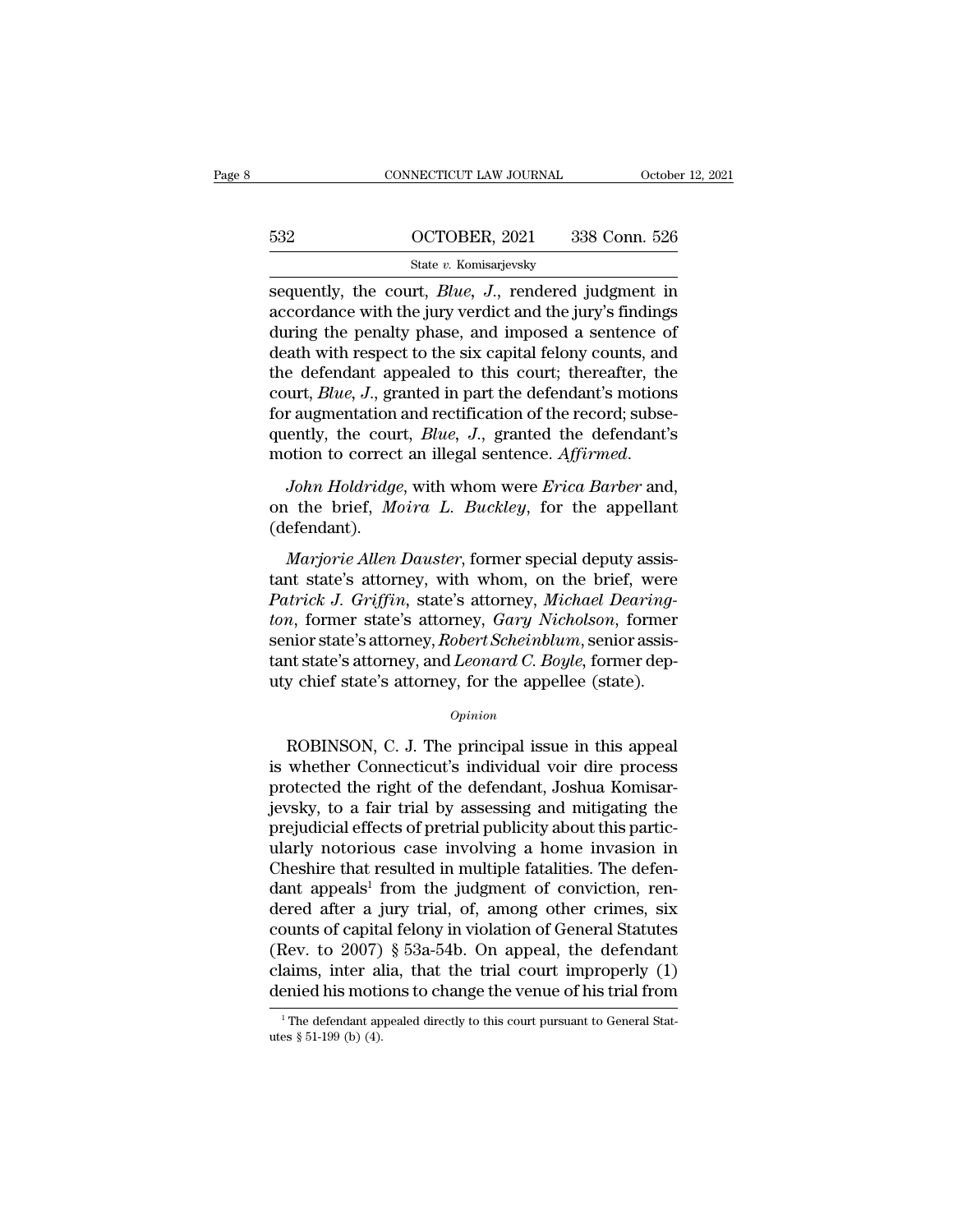2, 2021 CONNECTICUT LAW JOURNAL Page 9<br>  $\frac{338 \text{ Conn. } 526 \qquad \text{OCTOBER, } 2021 \qquad \qquad 533}$ <br>  $\frac{\text{State } v. \text{ Komisarievsky}}{\text{the judicial district of New Haven (New Haven), } (2)}$ <br>
denied his challenges for cause to twelve prospective<br>
tivers and (3) denied his metions to re 338 Conn. 526 OCTOBER, 2021 533<br>
State v. Komisarjevsky<br>
the judicial district of New Haven (New Haven),  $(2)$ <br>
denied his challenges for cause to twelve prospective<br>
jurors, and  $(3)$  denied his motions to reopen the evi 338 Conn. 526 OCTOBER, 2021 533<br>
State v. Komisarjevsky<br>
the judicial district of New Haven (New Haven), (2)<br>
denied his challenges for cause to twelve prospective<br>
jurors, and (3) denied his motions to reopen the evi-<br>
d 338 Conn. 526 OCTOBER, 2021 533<br>
State v. Komisarjevsky<br>
the judicial district of New Haven (New Haven), (2)<br>
denied his challenges for cause to twelve prospective<br>
jurors, and (3) denied his motions to reopen the evi-<br>
d State v. Komisarjevsky<br>
the judicial district of New Haven (New Haven), (2)<br>
denied his challenges for cause to twelve prospective<br>
jurors, and (3) denied his motions to reopen the evi-<br>
dence, for a mistrial, or for a co state v. Komsarjevsky<br>the judicial district of New Haven (New Haven),  $(2)$ <br>denied his challenges for cause to twelve prospective<br>jurors, and  $(3)$  denied his motions to reopen the evi-<br>dence, for a mistrial, or for a con the judicial district of New Haven (New Haven), (2)<br>denied his challenges for cause to twelve prospective<br>jurors, and (3) denied his motions to reopen the evi-<br>dence, for a mistrial, or for a continuance because of<br>the st denied his challenges for cause to twelve prospective<br>jurors, and (3) denied his motions to reopen the evi-<br>dence, for a mistrial, or for a continuance because of<br>the state's belated disclosure of certain letters written<br> jurors, and (3) denied his motions to reopen the evi-<br>dence, for a mistrial, or for a continuance because of<br>the state's belated disclosure of certain letters written<br>by the defendant's accomplice, Steven Hayes. The<br>defen y the defendant's accomplice, Steven Hayes. The<br>efendant also contends that the trial court unconstitu-<br>onally applied the stringent conditions of confinement<br>et forth in General Statutes §  $18{\text -}10b^2$  to the defendant<br> defendant also contends that the trial court unconstitutionally applied the stringent conditions of confinement<br>set forth in General Statutes §  $18{\text -}10b^2$  to the defendant<br> $\frac{1}{2}$  General Statutes §  $18{\text -}10b$  provi

tionally applied the stringent conditions of confinement<br>set forth in General Statutes §  $18{\text -}10b^2$  to the defendant<br> $\frac{1}{3}$  General Statutes §  $18{\text -}10b$  provides in relevant part: "(a) The Commis-<br>sioner of Correc set forth in General Statutes § 18-10b<sup>2</sup> to the defendant<br><sup>2</sup> General Statutes § 18-10b provides in relevant part: "(a) The Commissioner of Correction shall place an inmate on special circumstances high<br>security status a <sup>2</sup> General Statutes § 18-10b 10 the determinant correction in the commissioner of Correction shall place an inmate on special circumstances high security status and house the inmate in administrative segregation until a <sup>2</sup> General Statutes § 18-10b provides in relevant part: "(a) The Commissioner of Correction shall place an inmate on special circumstances high security status and house the inmate in administrative segregation until a r sioner of Correction shall place an inmate on special circumstances high security status and house the inmate in administrative segregation until a reclassification process is completed under subsection (b) of this sectio security status and house the inmate in administrative segregation until a reclassification process is completed under subsection (b) of this section, if  $\ldots$  (2) the inmate is in the custody of the Commissioner of Corre reclassification process is completed under subsection (b) of this section, if  $\ldots$  (2) the inmate is in the custody of the Commissioner of Correction for a capital felony committed prior to April 25, 2012, under the pro if ... (2) the immate is in the custody of the Commissioner of Correction for a capital felony committed prior to April 25, 2012, under the provisions of section 53a-54b in effect prior to April 25, 2012, for which a sent if . . . (2) the inmate is in the custody of the Commissioner of Correction<br>for a capital felony committed prior to April 25, 2012, under the provisions<br>of section 53a-54b in effect prior to April 25, 2012, for which a se section 53a-54b in effect prior to April 25, 2012, for which a sentence of section 53a-54b in effect prior to April 25, 2012, for which a sentence of ath is imposed in accordance with section 53a-46a and such inmate's net death is imposed in accordance with section 53a-46a and such inmate's sentence is (A) reduced to a sentence of life imprisonment without the possibility of release by a court of competent jurisdiction, or (B) commuted to

sentence is (A) reduced to a sentence of life imprisonment without the possibility of release by a court of competent jurisdiction, or (B) commuted to a sentence of life imprisonment without the possibility of release. "( possibility of release by a court of competent jurisdiction, or (B) commuted to a sentence of life imprisonment without the possibility of release. "(b) The commissioner shall establish a reclassification process for the to a sentence of life imprisonment without the possibility of release.<br>
"(b) The commissioner shall establish a reclassification process for the purposes of this section. The reclassification process shall include an asses "(b) The commissioner shall establish a reclassification process for the purposes of this section. The reclassification process shall include an assessment of the risk an inmate described in subsection (a) of this section purposes of this section. The reclassification process shall include an assessment of the risk an inmate described in subsection (a) of this section poses to staff and other inmates, and an assessment of whether such risk ment of the risk an inmate described in subsection (a) of this section poses<br>to staff and other inmates, and an assessment of whether such risk requires<br>the inmate's placement in administrative segregation or protective cu staff and other inmates, and an assessment of whether such risk requires<br>
is staff and other inmates, and an assessment of whether such risk requires<br>
e inmate's placement in administrative segregation or protective custo the inmate's placement in administrative segregation or protective custody.<br>If the commissioner places such inmate in administrative segregation pursuant to such assessment, the commissioner shall require the inmate to com

the inmate's placement in administrative segregation or protective custody.<br>If the commissioner places such inmate in administrative segregation pursu-<br>ant to such assessment, the commissioner shall require the inmate to c Figure 1.1 and to such assessment, the commissioner shall require the inmate to complete the administrative segregation program operated by the commissioner. "(c) (1) The commissioner shall place such inmate in a housing plete the administrative segregation program operated by the commissioner.<br>
"(c) (1) The commissioner shall place such inmate in a housing unit for<br>
the maximum security population if, after completion of such reclassifica "(c) (1) The commissioner shall place such inmate in a housing unit for the maximum security population if, after completion of such reclassification process, the commissioner determines such placement is appropriate, pro the maximum security population if, after completion of such reclassification process, the commissioner determines such placement is appropriate, provided the commissioner (A) maintains the inmate on special circumstances process, the commissioner determines such placement is appropriate, pro-<br>process, the commissioner (A) maintains the inmate on special circumstances<br>high security status, (B) houses the inmate separate from inmates who are wided the commissioner (A) maintains the inmate on special circumstances<br>high security status, (B) houses the inmate separate from inmates who are<br>not on special circumstances high security status, and (C) imposes condi-<br> high security status, (B) houses the inmate separate from inmates who are not on special circumstances high security status, and (C) imposes conditions of confinement on such inmate which shall include, but not be limited regard contact be permitted and security status, and (C) imposes conditions of confinement on such inmate which shall include, but not be limited to, conditions that require (i) that the inmate's movements be escorted or be assigned to work assignment of such a new cell at leads to model in the second to, conditions that require (i) that the inmate's movements be escorted or monitored, (ii) movement of the inmate to a new cell at least ev to, conditions that require (i) that the inmate's movements be escorted or monitored, (ii) movement of the inmate to a new cell at least every ninety days, (iii) at least two searches of the inmate's cell each week, (iv) monitored, (ii) movement of the inmate to a new cell at least every ninety days, (iii) at least two searches of the inmate's cell each week, (iv) that no contact be permitted during the inmate's social visits, (v) that th days, (iii) at least two searches of the inmate's cell each week, (iv) that no contact be permitted during the inmate's social visits, (v) that the inmate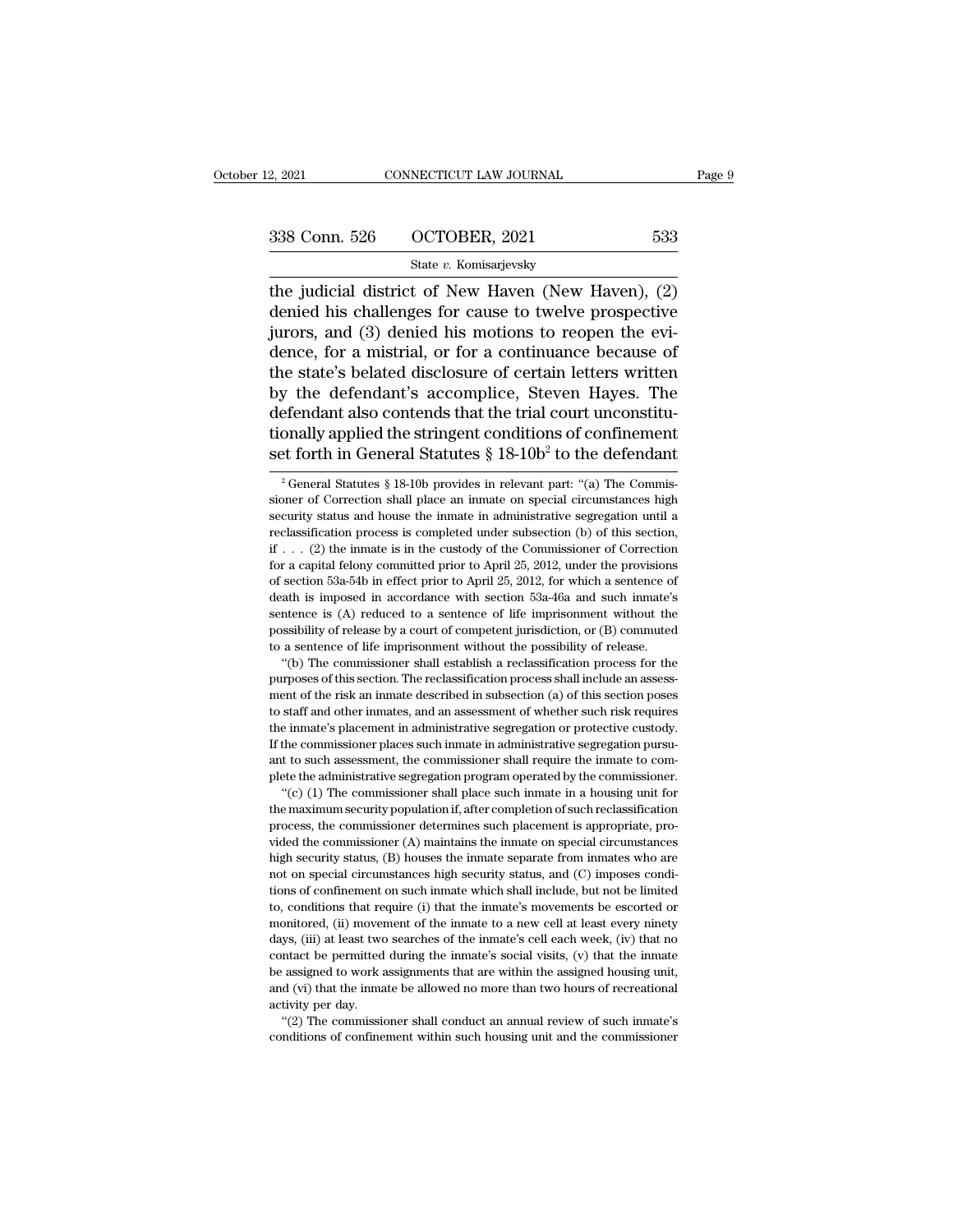# CONNECTICUT LAW JOURNAL October 12, 2021<br>534 OCTOBER, 2021 338 Conn. 526<br>514 State v. Komisarjevsky

# State *v.* Komisarjevsky

 $\begin{tabular}{c|c} \multicolumn{1}{c}{\textbf{CONRECTICUT LAW JOURNAL}} & \multicolumn{1}{c}{\textbf{October 12, 2021}} \\ \hline \multicolumn{1}{c}{\textbf{534}} & \multicolumn{1}{c}{\textbf{OCTOBER, 2021}} & \multicolumn{1}{c}{\textbf{338 Conn. 526}} \\ & \multicolumn{1}{c}{\textbf{State $v$}. Komisarievsky} \\ \hline \multicolumn{1}{c}{\textbf{where we as} {\textbf{re}.\vline{S}} & \multicolumn{1}{c}{\textbf{State of the 100.} The first case, the first case, the$ 534 OCTOBER, 2021 338 Conn. 526<br>
State v. Komisarjevsky<br>
when he was resentenced after his death sentence was<br>
vacated. Finally, the defendant contends that the state<br>
deprived him of his due process right to a fair trial  $\frac{\text{634}}{\text{State } v. \text{ Komisarjevsky}}$ <br>  $\frac{\text{State } v. \text{ Komisarjevsky}}{\text{When he was resentenced after his death sentence was  
\nvacated. Finally, the defendant contends that the state  
\ndeprived him of his due process right to a fair trial by  
\n(1) failing to disclose certain communications among  
\nvarious Cheobiro police officers during and after the$  $\frac{\text{634}}{\text{State } v. \text{ Komisarievsky}}$ <br>
State  $v. \text{ Komisarievsky}}$ <br>
when he was resentenced after his death sentence was<br>
vacated. Finally, the defendant contends that the state<br>
deprived him of his due process right to a fair trial by<br>
(1 State v. Komisarjevsky<br>when he was resentenced after his death sentence was<br>vacated. Finally, the defendant contends that the state<br>deprived him of his due process right to a fair trial by<br>(1) failing to disclose certain state *v*. Romisarjevsky<br>when he was resentenced after his death sentence was<br>vacated. Finally, the defendant contends that the state<br>deprived him of his due process right to a fair trial by<br>(1) failing to disclose certain when he was resentenced after his death sentence was<br>vacated. Finally, the defendant contends that the state<br>deprived him of his due process right to a fair trial by<br>(1) failing to disclose certain communications among<br>var vacated. Finally, the defendant contends that the state<br>deprived him of his due process right to a fair trial by<br>(1) failing to disclose certain communications among<br>various Cheshire police officers during and after the<br>re deprived him of his due process right to a fair trial by<br>(1) failing to disclose certain communications among<br>various Cheshire police officers during and after the<br>response to the home invasion, in violation of *Brady*<br>v. (1) failing to disclose certain communications among<br>various Cheshire police officers during and after the<br>response to the home invasion, in violation of *Brady*<br>v. *Maryland*, 373 U.S. 83, 83 S. Ct. 1194, 10 L. Ed. 2d<br>21 various Cheshire police officers during and after the response to the home invasion, in violation of *Brady* v. *Maryland*, 373 U.S. 83, 83 S. Ct. 1194, 10 L. Ed. 2d 215 (1963), and (2) failing to correct materially false response to the home invasion, in violation of *Brady*<br>v. *Maryland*, 373 U.S. 83, 83 S. Ct. 1194, 10 L. Ed. 2d<br>215 (1963), and (2) failing to correct materially false<br>expert testimony about a highly inflammatory photo-<br>gr v. *Maryland*, 373 U.S. 83, 83 S. Ct. 1194, 10 L. Ed. 2d<br>215 (1963), and (2) failing to correct materially false<br>expert testimony about a highly inflammatory photo-<br>graph of female genitalia found on the defendant's cell<br>p 215 (1963), and (2) failing to correct materially false<br>expert testimony about a highly inflammatory photo-<br>graph of female genitalia found on the defendant's cell<br>phone in violation of *Giglio* v. *United States*, 405 U. expert testimony about a highly inflammatory photograph of female genitalia found on the defendant's cell<br>phone in violation of *Giglio* v. *United States*, 405 U.S.<br>150, 92 S. Ct. 763, 31 L. Ed. 2d 104 (1972), and *Napue* The record reveals the following facts, 405 U.S.<br>
0, 92 S. Ct. 763, 31 L. Ed. 2d 104 (1972), and *Napue*<br> *Illinois*, 360 U.S. 264, 79 S. Ct. 1173, 3 L. Ed. 2d<br>
17 (1959). We disagree with all of these claims and,<br>
cordin 150, 92 S. Ct. 763, 31 L. Ed. 2d 104 (1972), and *Napue*<br>v. *Illinois*, 360 U.S. 264, 79 S. Ct. 1173, 3 L. Ed. 2d<br>1217 (1959). We disagree with all of these claims and,<br>accordingly, affirm the judgment of the trial court.

v. *Illinois*, 360 U.S. 264, 79 S. Ct. 1173, 3 L. Ed. 2d<br>1217 (1959). We disagree with all of these claims and,<br>accordingly, affirm the judgment of the trial court.<br>The record reveals the following facts, which the jury<br>re 1217 (1959). We disagree with all of these claims and, accordingly, affirm the judgment of the trial court.<br>The record reveals the following facts, which the jury reasonably could have found, and procedural history. In 20 accordingly, affirm the judgment of the trial court.<br>The record reveals the following facts, which the jury<br>reasonably could have found, and procedural history. In<br>2007, the P family, consisting of W, an endocrinologist,<br> The record reveals the following facts, which the jury<br>reasonably could have found, and procedural history. In<br>2007, the P family, consisting of W, an endocrinologist,<br>J, his wife, who was a nurse, and their two daughters The record reveals the following facts, which the jury<br>reasonably could have found, and procedural history. In<br>2007, the P family, consisting of W, an endocrinologist,<br>J, his wife, who was a nurse, and their two daughters, reasonably could have found, and procedural history. In 2007, the P family, consisting of W, an endocrinologist,<br>J, his wife, who was a nurse, and their two daughters, seventeen year old H, and eleven year old M, lived in<br> 2007, the P family, consisting of W, an endocrinologist,<br>J, his wife, who was a nurse, and their two daughters,<br>seventeen year old H, and eleven year old M, lived in<br>a house at 300 Sorghum Mill Drive in Cheshire. In the<br>ea J, his wife, who was a nurse, and their two daughters, seventeen year old H, and eleven year old M, lived in a house at 300 Sorghum Mill Drive in Cheshire. In the early evening of July 22, 2007, the defendant went to the S seventeen year old H, and eleven year old M, lived in<br>a house at 300 Sorghum Mill Drive in Cheshire. In the<br>early evening of July 22, 2007, the defendant went to<br>the Stop and Shop supermarket at the Maplecroft Plaza<br>in Che a house at 300 Sorghum Mill Drive in Cheshire. In the<br>early evening of July 22, 2007, the defendant went to<br>the Stop and Shop supermarket at the Maplecroft Plaza<br>in Cheshire to meet a contractor who owed him wages<br>for cons early evening of July 22, 2007, the defendant went to<br>the Stop and Shop supermarket at the Maplecroft Plaza<br>in Cheshire to meet a contractor who owed him wages<br>for construction work. While in the Stop and Shop park-<br>ing lo the Stop and Shop supermarket at the Maplecroft Plaza<br>in Cheshire to meet a contractor who owed him wages<br>for construction work. While in the Stop and Shop park-<br>ing lot, he saw J and M, who were there shopping for<br>dinner. r construction work. While in the Stop and Shop park-<br>g lot, he saw J and M, who were there shopping for<br>nner. Intrigued by J's car, a Chrysler Pacifica, the<br>fendant followed J and M to the P residence, and<br>as further impr ing lot, he saw J and M, who were there shopping for<br>dinner. Intrigued by J's car, a Chrysler Pacifica, the<br>defendant followed J and M to the P residence, and<br>was further impressed by their apparent prosperity.<br>The defenda

dinner. Intrigued by J's car, a Chrysler Pacifica, the<br>defendant followed J and M to the P residence, and<br>was further impressed by their apparent prosperity.<br>The defendant then contacted Hayes, with whom he<br>had been commun defendant followed J and M to the P residence, and<br>was further impressed by their apparent prosperity.<br>The defendant then contacted Hayes, with whom he<br>had been communicating by text message about plans<br>to make money in so The detendant then contacted Hayes, with whom he<br>had been communicating by text message about plans<br>to make money in some way. After spending the evening<br>caring for his daughter, the defendant returned to the<br>may, for comp had been communicating by text message about plans<br>to make money in some way. After spending the evening<br>caring for his daughter, the defendant returned to the<br>may, for compelling correctional management or safety reasons

to make money in some way. After spending the caring for his daughter, the defendant returnay, for compelling correctional management or safety reaso condition of confinement, subject to the requirements of subplies to (C)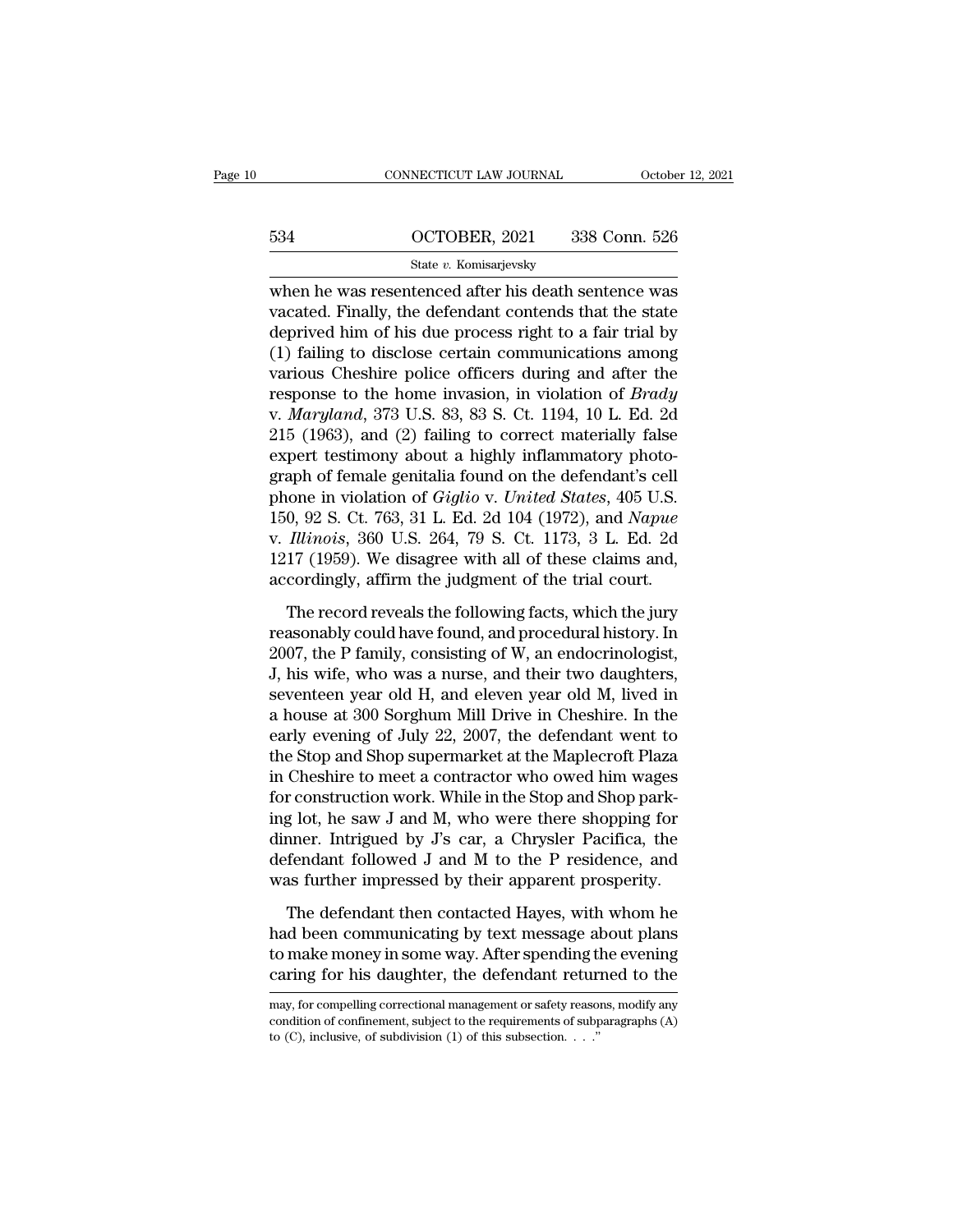| 12, 2021      | CONNECTICUT LAW JOURNAL | Page 11 |
|---------------|-------------------------|---------|
| 338 Conn. 526 | OCTOBER, 2021           | 535     |
|               | State v. Komisarjevsky  |         |

 $\frac{2,2021}{2,2021}$  CONNECTICUT LAW JOURNAL Page<br>  $\frac{338 \text{ Conn. } 526}{\text{State } v. \text{ Komisarievsky}}$ <br>
Stop and Shop parking lot at approximately 10 p.m.,<br>
where he met Hayes. After driving around for a while<br>
in the defendent's van disc 338 Conn. 526 OCTOBER, 2021 535<br>
State v. Komisarjevsky<br>
Stop and Shop parking lot at approximately 10 p.m.,<br>
where he met Hayes. After driving around for a while<br>
in the defendant's van discussing ways to make money,<br>
in 338 Conn. 526 OCTOBER, 2021 535<br>
State v. Komisarjevsky<br>
Stop and Shop parking lot at approximately 10 p.m.,<br>
where he met Hayes. After driving around for a while<br>
in the defendant's van discussing ways to make money,<br>
in 338 Conn. 526 OCTOBER, 2021 535<br>
State v. Komisarjevsky<br>
Stop and Shop parking lot at approximately 10 p.m.,<br>
where he met Hayes. After driving around for a while<br>
in the defendant's van discussing ways to make money,<br>
in State v. Komisarjevsky<br>Stop and Shop parking lot at approximately 10 p.m.,<br>where he met Hayes. After driving around for a while<br>in the defendant's van discussing ways to make money,<br>including robbing people who were using Stop and Shop parking lot at approximately 10 p.m.,<br>where he met Hayes. After driving around for a while<br>in the defendant's van discussing ways to make money,<br>including robbing people who were using ATMs or com-<br>ing out o Stop and Shop parking lot at approximately 10 p.m.,<br>where he met Hayes. After driving around for a while<br>in the defendant's van discussing ways to make money,<br>including robbing people who were using ATMs or com-<br>ing out of where he met Hayes. After driving around for a while<br>in the defendant's van discussing ways to make money,<br>including robbing people who were using ATMs or com-<br>ing out of bars, the defendant remembered J and M<br>from earlier in the defendant's<br>including robbing j<br>ing out of bars, tl<br>from earlier in the<br>After some discus<br>to believe that the<br>family home.<br>After driving arc g out of bars, the defendant remembered J and M<br>g out of bars, the defendant remembered J and M<br>mearlier in the evening and told Hayes about them.<br>ter some discussion, Hayes and the defendant came<br>believe that there might and the evening and told Hayes about them.<br>The meanlier in the evening and told Hayes about them.<br>After some discussion, Hayes and the defendant came<br>to believe that there might be a lot of money in the P<br>family home.<br>Afte

From carnet in the evening and total rayes about them.<br>After some discussion, Hayes and the defendant came<br>to believe that there might be a lot of money in the P<br>family home.<br>After driving around for a while longer, the de residence that there might be a lot of money in the P<br>family home.<br>After driving around for a while longer, the defendant<br>and Hayes went to Sorghum Mill Drive in the defen-<br>dant's van, parked around the corner from the P f family home.<br>
After driving around for a while longer, the defendant<br>
and Hayes went to Sorghum Mill Drive in the defen-<br>
dant's van, parked around the corner from the P family<br>
residence, and donned rubber gloves and face After driving around for a while longer, the defendant<br>and Hayes went to Sorghum Mill Drive in the defen-<br>dant's van, parked around the corner from the P family<br>residence, and donned rubber gloves and face masks<br>improvised After driving around for a while longer, the defendant<br>and Hayes went to Sorghum Mill Drive in the defen-<br>dant's van, parked around the corner from the P family<br>residence, and donned rubber gloves and face masks<br>improvised and Hayes went to Sorghum Mill Drive in the defendant's van, parked around the corner from the P family residence, and donned rubber gloves and face masks improvised from cut up shirts and a hat. Hayes brought with him a p dant's van, parl<br>residence, and<br>improvised fro<br>with him a pel<br>before at a nea<br>defendant; the<br>ter pistol.<br>At approxim provised from cut up shirts and a hat. Hayes brought<br>th him a pellet gun that he had purchased the day<br>fore at a nearby Wal-Mart while accompanied by the<br>fendant; the pellet gun looked like a nine millime-<br>r pistol.<br>At app mapprovised from each point is and a radii. Trayes stocked with him a pellet gun that he had purchased the day<br>before at a nearby Wal-Mart while accompanied by the<br>defendant; the pellet gun looked like a nine millime-<br>ter

what find a period gan diad for had parentssed are day<br>before at a nearby Wal-Mart while accompanied by the<br>defendant; the pellet gun looked like a nine millime-<br>ter pistol.<br>At approximately 2 a.m. on July 23, 2007, the d before as a nearby war make while accompanced by are<br>defendant; the pellet gun looked like a nine millime-<br>ter pistol.<br>At approximately 2 a.m. on July 23, 2007, the defen-<br>dant and Hayes approached the P residence and walk ter pistol.<br>
At approximately 2 a.m. on July 23, 2007, the defen-<br>
dant and Hayes approached the P residence and walked<br>
around the house. They noticed that W was sleeping<br>
on a couch in the sunroom. The defendant then ent At approximately 2 a.m. on July 23, 2007, the defendant and Hayes approached the P residence and walked<br>around the house. They noticed that W was sleeping<br>on a couch in the sunroom. The defendant then entered<br>the house th At approximately 2 a.m. on July 23, 2007, the defendant and Hayes approached the P residence and walked<br>around the house. They noticed that W was sleeping<br>on a couch in the sunroom. The defendant then entered<br>the house thr dant and Hayes approached the P residence and walked<br>around the house. They noticed that W was sleeping<br>on a couch in the sunroom. The defendant then entered<br>the house through an unlocked bulkhead door to the<br>basement. The around the house. They noticed that W was sleeping<br>on a couch in the sunroom. The defendant then entered<br>the house through an unlocked bulkhead door to the<br>basement. The defendant found a baseball bat in the<br>basement and c on a couch in the sunroom. The defendant then entered<br>the house through an unlocked bulkhead door to the<br>basement. The defendant found a baseball bat in the<br>basement and carried it with him to the sunroom, where<br>he repeate the house through an unlocked bulkhead door to the<br>basement. The defendant found a baseball bat in the<br>basement and carried it with him to the sunroom, where<br>he repeatedly struck W in the head with the bat, causing<br>W to ma basement. The defendant found a baseball bat in<br>basement and carried it with him to the sunroom, wh<br>he repeatedly struck W in the head with the bat, cau<br>W to make an "unearthly scream." After W, who<br>bleeding profusely and Exercise and carried a what that is started the pellet repeatedly struck W in the head with the bat, causing to make an "unearthly scream." After W, who was eeding profusely and confused, backed into the corr of the couch We to make an "unearthly scream." After W, who was<br>bleeding profusely and confused, backed into the cor-<br>ner of the couch and quieted down, the defendant let<br>Hayes into the house through the back door.<br>After W stirred and

on the couch and quieted down, the defendant let<br>Hayes into the house through the back door.<br>After W stirred and sat up, Hayes pointed the pellet<br>gun at him. The defendant then ordered W to lie down<br>on the couch and cover the defendant left and saturated with the defendant left<br>Hayes into the house through the back door.<br>After W stirred and sat up, Hayes pointed the pellet<br>gun at him. The defendant then ordered W to lie down<br>on the couch an Hayes into the house through the back door.<br>After W stirred and sat up, Hayes pointed the pellet<br>gun at him. The defendant then ordered W to lie down<br>on the couch and covered his bleeding head with a<br>towel; Hayes and the d had found on the base and sat up, Hayes pointed the pellet<br>gun at him. The defendant then ordered W to lie down<br>on the couch and covered his bleeding head with a<br>towel; Hayes and the defendant bound W's wrists and<br>ankles w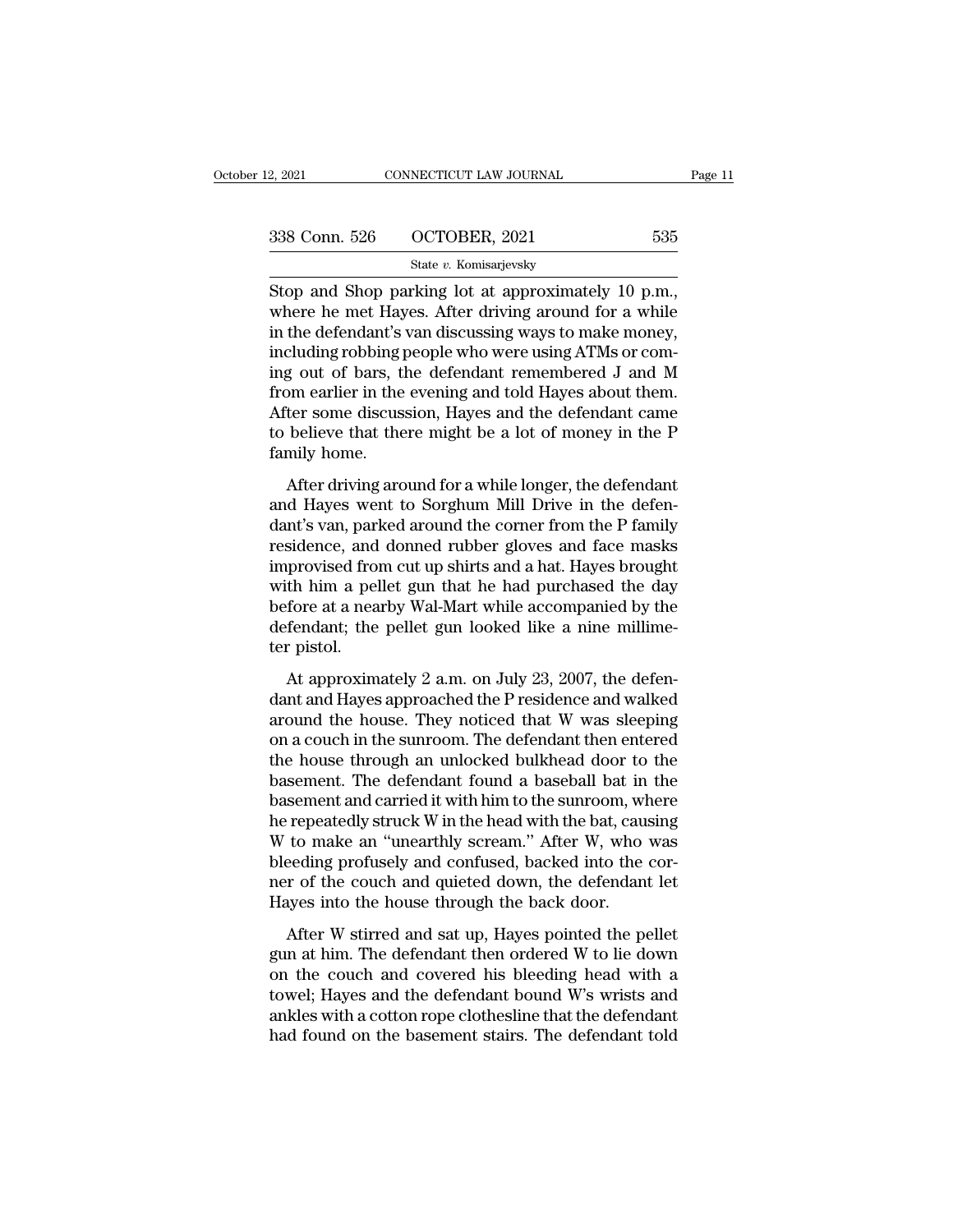|     | CONNECTICUT LAW JOURNAL | October 12, 2021 |
|-----|-------------------------|------------------|
|     |                         |                  |
| 536 | OCTOBER, 2021           | 338 Conn. 526    |
|     | State v. Komisarjevsky  |                  |

CONNECTICUT LAW JOURNAL October 12, 2021<br>
536 OCTOBER, 2021 338 Conn. 526<br>
536 State v. Komisarjevsky<br>
Hayes to "put a bullet in" W if he were to move, and<br>
said to W, "if we get the money, nobody will be hurt<br>
" In respo 536 OCTOBER, 2021 338 Conn. 526<br>
State v. Komisarjevsky<br>
Hayes to "put a bullet in" W if he were to move, and<br>
said to W, "if we get the money, nobody will be hurt<br>
...." In response to the defendant's questions about<br>
whe 536 **CONTOBER**, 2021 338 Conn. 526<br>
State v. Komisarjevsky<br>
Hayes to "put a bullet in" W if he were to move, and<br>
said to W, "if we get the money, nobody will be hurt<br>
...." In response to the defendant's questions about<br> 536 OCTOBER, 2021 338 Conn. 526<br>
State v. Komisarjevsky<br>
Hayes to "put a bullet in" W if he were to move, and<br>
said to W, "if we get the money, nobody will be hurt<br>
...." In response to the defendant's questions about<br>
wh State v. Komisarjevsky<br>Hayes to "put a bullet in" W if he were to move, and<br>said to W, "if we get the money, nobody will be hurt<br> $\ldots$ " In response to the defendant's questions about<br>whether anyone else was in the house, State v. Komsarjevsky<br>Hayes to "put a bullet in" W if he were to move, and<br>said to W, "if we get the money, nobody will be hurt<br> $\ldots$ " In response to the defendant's questions about<br>whether anyone else was in the house, W Hayes to "put a bullet in" W if he were to move, and said to W, "if we get the money, nobody will be hurt . . . . " In response to the defendant's questions about whether anyone else was in the house, W told him that J, H said to W, "if we get the monoral  $\ldots$ ". In response to the def whether anyone else was in the J, H, and M were upstairs. If then tied up J and M, who whed in the master bedroom, ar and tied her up, as well. After talkin After talking with J and searching the house, the fendant<br>fermeral with  $H$ , and  $M$  were upstairs. Hayes and the defendant<br>en tied up J and  $M$ , who were sleeping in the same<br>d in the master bedroom, and went into  $H$ 's Mether anyone eise was in the notice, w told finit that<br>
J, H, and M were upstairs. Hayes and the defendant<br>
then tied up J and M, who were sleeping in the same<br>
bed in the master bedroom, and went into H's bedroom<br>
and t

begans the defendant then tied up J and M, who were sleeping in the same<br>bed in the master bedroom, and went into H's bedroom<br>and tied her up, as well.<br>After talking with J and searching the house, the<br>defendant and Hayes then tied up 3 and M, who were sleeping in the same<br>bed in the master bedroom, and went into H's bedroom<br>and tied her up, as well.<br>After talking with J and searching the house, the<br>defendant and Hayes concluded around 4 a bed in the master bethoom, and went mio H s bethoom<br>and tied her up, as well.<br>After talking with J and searching the house, the<br>defendant and Hayes concluded around 4 a.m. that there<br>was no money there, but they realized f and tied her up, as wen.<br>
After talking with J and searching the house, the<br>
defendant and Hayes concluded around  $4$  a.m. that there<br>
was no money there, but they realized from the check<br>
register and receipts in J's pur After talking with J and searching the house, the<br>defendant and Hayes concluded around  $4$  a.m. that there<br>was no money there, but they realized from the check<br>register and receipts in J's purse that W and J had<br>approxima defendant and Hayes concluded around 4 a.m. that there<br>was no money there, but they realized from the check<br>register and receipts in J's purse that W and J had<br>approximately \$40,000 in their Bank of America<br>accounts; they was no money there, but they realized from the check<br>register and receipts in J's purse that W and J had<br>approximately \$40,000 in their Bank of America<br>accounts; they asked W and J about that money at<br>various points during register and receipts in J's purse that W and J had<br>approximately \$40,000 in their Bank of America<br>accounts; they asked W and J about that money at<br>various points during the encounter. The defendant and<br>Hayes decided to w approximately \$40,000 in their Bank of America<br>accounts; they asked W and J about that money at<br>various points during the encounter. The defendant and<br>Hayes decided to wait until the bank opened at 9 a.m.,<br>at which point accounts; they asked W and J about that money at various points during the encounter. The defendant and Hayes decided to wait until the bank opened at 9 a.m., at which point Hayes would take J there to withdraw \$15,000, an various points during the encounter. The defendant and<br>Hayes decided to wait until the bank opened at  $9$  a.m.,<br>at which point Hayes would take J there to withdraw<br>\$15,000, an amount that they believed would not raise<br>a " Hayes decided to wait until the bank opened at  $9$  a.m.,<br>at which point Hayes would take J there to withdraw<br>\$15,000, an amount that they believed would not raise<br>a "red flag  $\ldots$ ." The defendant and Hayes then went<br>back at which point Hayes would take J there to withdraw<br>\$15,000, an amount that they believed would not raise<br>a "red flag  $\ldots$ ..." The defendant and Hayes then went<br>back upstairs and retied the ropes binding J, H, and M,<br>mak \$15,000, an amount that they believed would not raise<br>a "red flag  $\ldots$ ." The defendant and Hayes then went<br>back upstairs and retied the ropes binding J, H, and M,<br>making sure to secure them to their bedframes. The<br>defend a "red flag . . . ." The defendant and Hayes then went<br>back upstairs and retied the ropes binding J, H, and M,<br>making sure to secure them to their bedframes. The<br>defendant and Hayes took all of the family's portable<br>and ce back upstairs and retied the ropes binding J, H, and M,<br>making sure to secure them to their bedframes. The<br>defendant and Hayes took all of the family's portable<br>and cell phones that they could find and drove the<br>Pacifica a making sure to secure them to their bedframes. The<br>defendant and Hayes took all of the family's portable<br>and cell phones that they could find and drove the<br>Pacifica and the defendant's van to a nearby condomin-<br>ium complex defendant and Ha<br>and cell phones<br>Pacifica and the d<br>ium complex on l<br>gering any of the<br>the defendant's v<br>the Pacifica.<br>At approximate at they could find and drove the<br>cifica and the defendant's van to a nearby condomin-<br>m complex on Mountain Road, where, to avoid trig-<br>ring any of the neighbors' suspicions, they parked<br>e defendant's van before returning Factured and the defendant s vari to a hearby condomin-<br>ium complex on Mountain Road, where, to avoid trig-<br>gering any of the neighbors' suspicions, they parked<br>the defendant's van before returning to the house in<br>the Pac

Figure 1 and to avoid the possibility that a neighbor might see the Pacifica.<br>
At approximately 5 a.m., the defendant and Hayes<br>
moved W from the sunroom down to the basement in<br>
order to avoid the possibility that a neigh gering any of the heighbors suspictors, they parked<br>the defendant's van before returning to the house in<br>the Pacifica.<br>At approximately 5 a.m., the defendant and Hayes<br>moved W from the sunroom down to the basement in<br>order the Pacifica.<br>
At approximately 5 a.m., the defendant and Hayes<br>
moved W from the sunroom down to the basement in<br>
order to avoid the possibility that a neighbor might see<br>
him through the sunroom window. They tied W to a<br> At approximately 5 a.m., the defendant and Hayes<br>moved W from the sunroom down to the basement in<br>order to avoid the possibility that a neighbor might see<br>him through the sunroom window. They tied W to a<br>support pole in th At approximately 5 a.m., the defendant and Hayes<br>moved W from the sunroom down to the basement in<br>order to avoid the possibility that a neighbor might see<br>him through the sunroom window. They tied W to a<br>support pole in th moved W from the sunroom down to the basement in<br>order to avoid the possibility that a neighbor might see<br>him through the sunroom window. They tied W to a<br>support pole in the basement with a rope, sat him on<br>a pillow, and order to avoid the possibility that a ne<br>him through the sunroom window. T<br>support pole in the basement with a<br>a pillow, and rebound his feet with<br>Shortly thereafter, J, acting at Hayes'<br>W's medical office and asked a nur.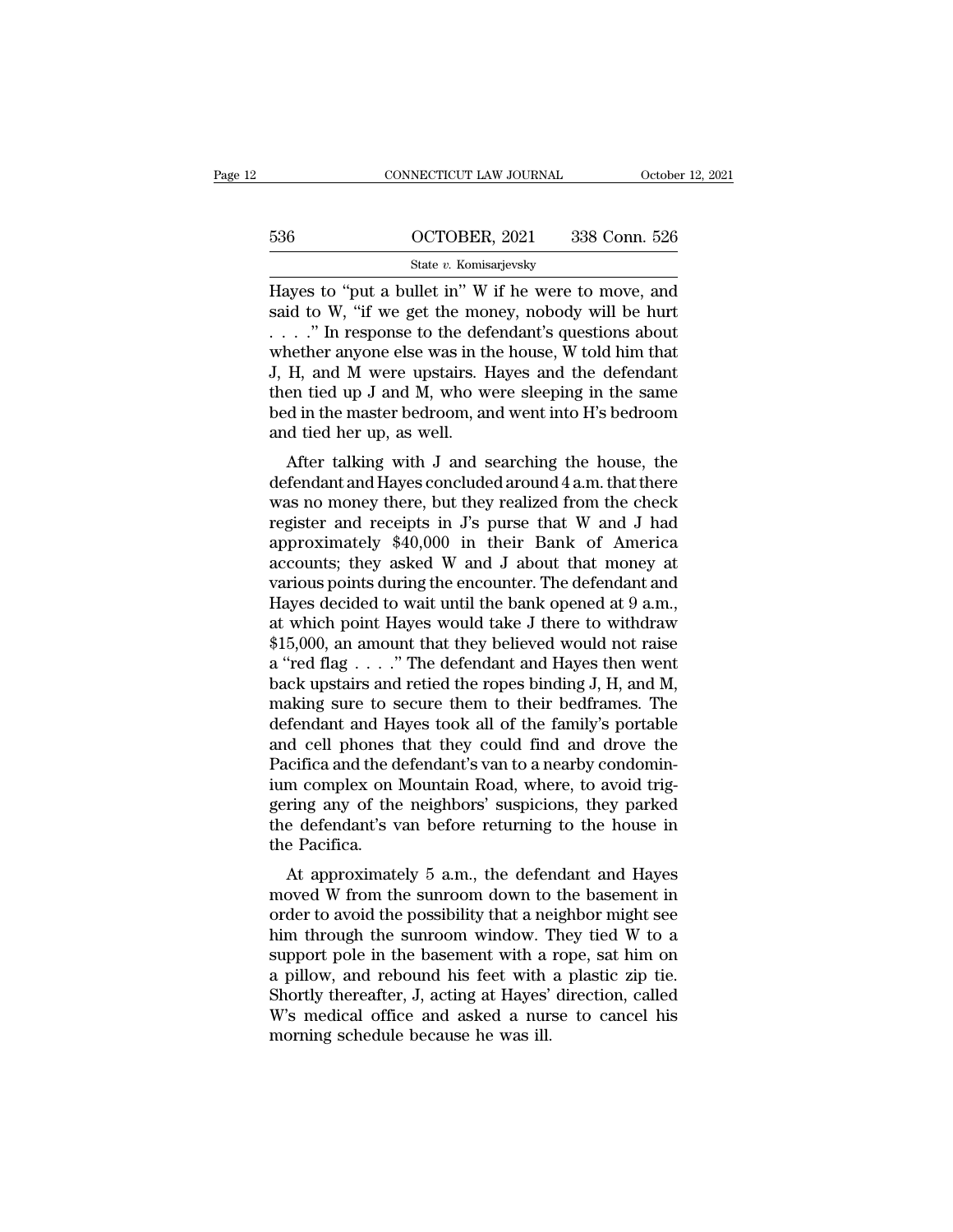| 12, 2021      | CONNECTICUT LAW JOURNAL | Page 13 |
|---------------|-------------------------|---------|
| 338 Conn. 526 | OCTOBER, 2021           | 537     |
|               | State v. Komisarjevsky  |         |

 $\begin{array}{lll} \text{COMRECTICUT LAW JOURNAL} \ \end{array} \ \begin{array}{lll} \text{S:1} & \text{COMRECTICUT LAW JOURNAL} \ \end{array} \ \begin{array}{lll} \text{S:26} & \text{OCTOBER, 2021} \ \end{array} \ \begin{array}{lll} \text{State $v$}. & \text{Komisarjevsky} \ \end{array} \ \begin{array}{lll} \text{During the encounter, the defendant spoke to M sev-al times about her summer plans and schooling; he is brought by water and provided by with between the other words.} \ \end{array}$ 338 Conn. 526 OCTOBER, 2021 537<br>
State v. Komisarjevsky<br>
During the encounter, the defendant spoke to M several times about her summer plans and schooling; he<br>
also brought her water and provided her with bathroom<br>
healso 338 Conn. 526  $\qquad$  OCTOBER, 2021  $\qquad$  537<br>
State v. Komisarjevsky<br>
During the encounter, the defendant spoke to M several times about her summer plans and schooling; he<br>
also brought her water and provided her with bath  $\begin{array}{ccc}\n 338 \text{ Conn. } 526 & \text{OCTOBER, } 2021 & 537 \\
 \hline\n\end{array}$ <br>
During the encounter, the defendant spoke to M several times about her summer plans and schooling; he<br>
also brought her water and provided her with bathroom<br>
breaks. Between Hayes and the defendant spoke to M several times about her summer plans and schooling; he<br>also brought her water and provided her with bathroom<br>breaks. In the meantime, tensions continued to rise<br>between Hayes and State v. Komisarjevsky<br>During the encounter, the defendant spoke to M several times about her summer plans and schooling; he<br>also brought her water and provided her with bathroom<br>breaks. In the meantime, tensions continue During the encounter, the defendant spoke to M several times about her summer plans and schooling; he also brought her water and provided her with bathroom breaks. In the meantime, tensions continued to rise between Hayes eral times about her summer plans and schooling; he<br>also brought her water and provided her with bathroom<br>breaks. In the meantime, tensions continued to rise<br>between Hayes and the defendant because Hayes<br>expressed concern also brought her water and provided her with bathroom<br>breaks. In the meantime, tensions continued to rise<br>between Hayes and the defendant because Hayes<br>expressed concern to the defendant about having left<br>traces of their D breaks. In the meantime, tensions continued to rise<br>between Hayes and the defendant because Hayes<br>expressed concern to the defendant about having left<br>traces of their DNA in the house; Hayes then proposed<br>burning down the between Hayes and the defendant because Hayes<br>expressed concern to the defendant about having left<br>traces of their DNA in the house; Hayes then proposed<br>burning down the house and kidnapping the victims<br>using the family's expressed concern to the defendant about having left<br>traces of their DNA in the house; Hayes then proposed<br>burning down the house and kidnapping the victims<br>using the family's vehicles. A short time later, Hayes<br>became ang traces of their DNA in the house; Hayes then proposed<br>burning down the house and kidnapping the victims<br>using the family's vehicles. A short time later, Hayes<br>became angrier because he believed that the defendant<br>had used burning down the house and kidnapping the victims<br>using the family's vehicles. A short time later, Hayes<br>became angrier because he believed that the defendant<br>had used his real name in front of the victims, and he<br>proposed using the family's vehicles. A short time later, Hayes<br>became angrier because he believed that the defendant<br>had used his real name in front of the victims, and he<br>proposed killing them instead. Hayes found several one<br>gal became angrier because he believed that the defendant<br>had used his real name in front of the victims, and he<br>proposed killing them instead. Hayes found several one<br>gallon bottles of windshield washer fluid in the garage<br>an had used his real name in front of the victims, and he<br>proposed killing them instead. Hayes found several one<br>gallon bottles of windshield washer fluid in the garage<br>and emptied them into the kitchen sink. At approxi-<br>mate proposed killing them instead. Hayes found several one<br>gallon bottles of windshield washer fluid in the garage<br>and emptied them into the kitchen sink. At approxi-<br>mately 8 a.m., Hayes drove the Pacifica to a nearby<br>Citgo s gallon bottles of windshield washer fluid in the garage<br>and emptied them into the kitchen sink. At approxi-<br>mately 8 a.m., Hayes drove the Pacifica to a nearby<br>Citgo service station and filled four of the containers<br>with g and emptied them<br>mately 8 a.m., Hay<br>Citgo service static<br>with gasoline, com<br>eral times on his c<br>then returned to the<br>in the garage.<br>Shortly before 9 Shortly before 9 a.m., Hayes and The Pacifical to a heating<br>the service station and filled four of the containers<br>th gasoline, communicating with the defendant sev-<br>al times on his cell phone while he was out. Hayes<br>en ret ongo service station and fined four of are containers<br>with gasoline, communicating with the defendant sev-<br>eral times on his cell phone while he was out. Hayes<br>then returned to the house and left those four containers<br>in t

Mari gasome, commandially which are determined set<br>eral times on his cell phone while he was out. Hayes<br>then returned to the house and left those four containers<br>in the garage.<br>Shortly before 9 a.m., Hayes and J drove in t then returned to the house and left those four containers<br>in the garage.<br>Shortly before 9 a.m., Hayes and J drove in the Pacif-<br>ica to the Bank of America branch located at the<br>Maplecroft Plaza near the Stop and Shop. To in the garage.<br>
Shortly before 9 a.m., Hayes and J drove in the Pacif-<br>
ica to the Bank of America branch located at the<br>
Maplecroft Plaza near the Stop and Shop. To emphasize<br>
the gravity of the situation to J, Hayes call Shortly before 9 a.m., Hayes and J drove in the Pacifica to the Bank of America branch located at the Maplecroft Plaza near the Stop and Shop. To emphasize the gravity of the situation to J, Hayes called the defendant on Shortly before 9 a.m., Hayes and J drove in the Pacifica to the Bank of America branch located at the Maplecroft Plaza near the Stop and Shop. To emphasize the gravity of the situation to J, Hayes called the defendant on h ica to the Bank of America branch located at the<br>Maplecroft Plaza near the Stop and Shop. To emphasize<br>the gravity of the situation to J, Hayes called the defen-<br>dant on his cell phone while they were driving to the<br>bank a Maplecroft Plaza near the Stop and Shop. To emphasize<br>the gravity of the situation to J, Hayes called the defen-<br>dant on his cell phone while they were driving to the<br>bank and asked about W, H, and M. When they arrived,<br>J the gravity of the situation to J, Hayes called the defen-<br>dant on his cell phone while they were driving to the<br>bank and asked about W, H, and M. When they arrived,<br>J entered the bank by herself and told Kristin Makh-<br>zan dant on his cell phone while they were driving to the<br>bank and asked about W, H, and M. When they arrived,<br>J entered the bank by herself and told Kristin Makh-<br>zangi, a teller, that she needed to withdraw \$15,000<br>because t bank and asked about W, H, and M. When they arrived,<br>J entered the bank by herself and told Kristin Makh-<br>zangi, a teller, that she needed to withdraw \$15,000<br>because two men were holding her family hostage in<br>their house. J entered the bank by herself and told Kristin Makh-<br>zangi, a teller, that she needed to withdraw \$15,000<br>because two men were holding her family hostage in<br>their house. Because there was not enough money in<br>the account th zangi, a teller, that she needed to withdraw \$15,000<br>because two men were holding her family hostage in<br>their house. Because there was not enough money in<br>the account that J desired to use, and J lacked the<br>identification because two men were holding her family hostage in<br>their house. Because there was not enough money in<br>the account that J desired to use, and J lacked the<br>identification required to make withdrawals from her<br>other accounts, their house. Because there was not enough money in<br>the account that J desired to use, and J lacked the<br>identification required to make withdrawals from her<br>other accounts, Makhzangi relayed this information to<br>Mary Lyons, the account that J desired to use, and J lacked the<br>identification required to make withdrawals from her<br>other accounts, Makhzangi relayed this information to<br>Mary Lyons, the branch manager. Lyons then came out<br>to speak wi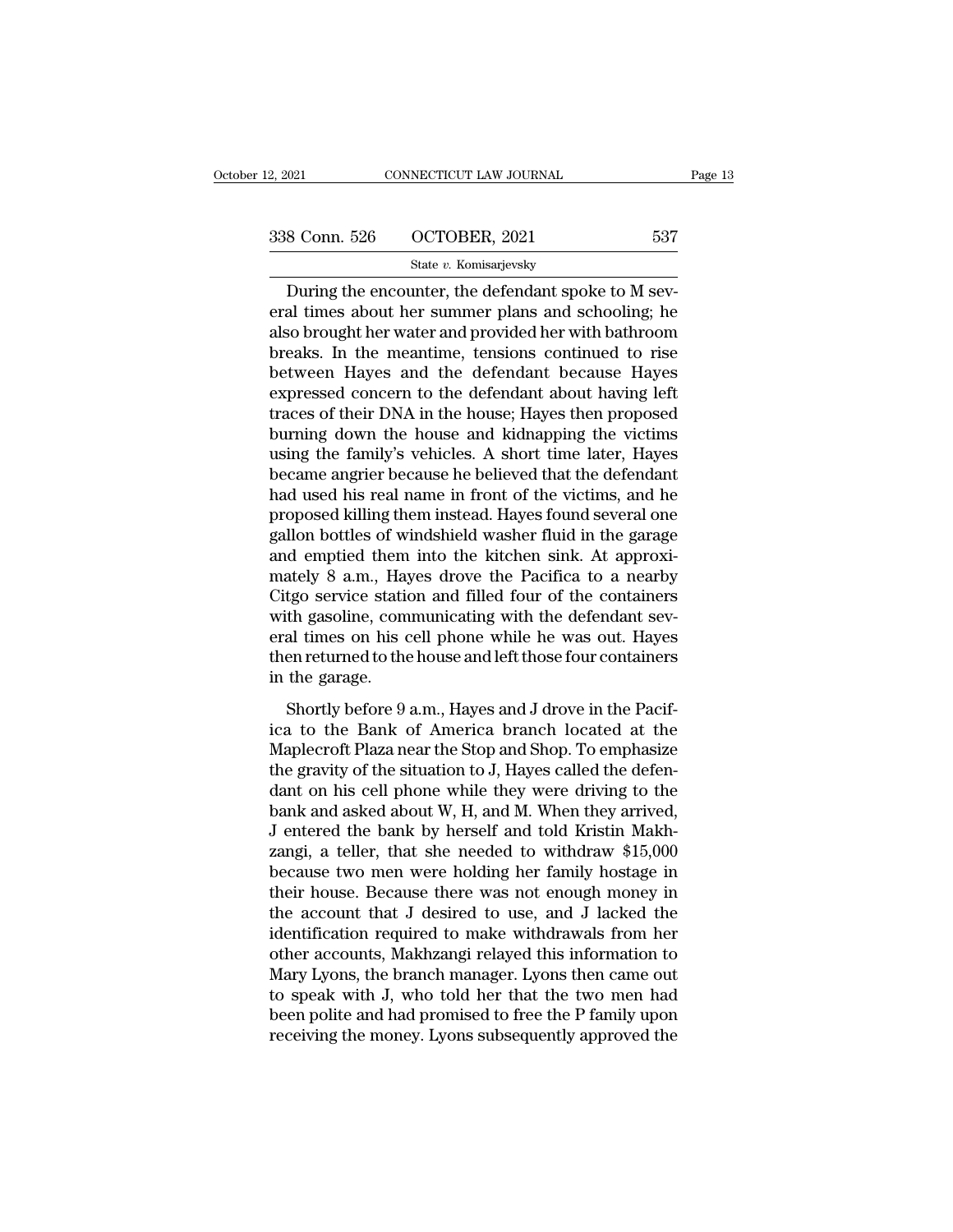|     | CONNECTICUT LAW JOURNAL | October 12, 2021 |
|-----|-------------------------|------------------|
|     |                         |                  |
| 538 | OCTOBER, 2021           | 338 Conn. 526    |
|     | State v. Komisarjevsky  |                  |

CONNECTICUT LAW JOURNAL October 12, 202<br>
538 OCTOBER, 2021 338 Conn. 526<br>
538 State v. Komisarjevsky<br>
withdrawal of \$15,000 from a home equity line of credit<br>
and notified the Cheshire police at approximately 9:21 538 OCTOBER, 2021 338 Conn. 526<br>
State v. Komisarjevsky<br>
withdrawal of \$15,000 from a home equity line of credit<br>
and notified the Cheshire police at approximately 9:21<br>
a.m. of the ongoing hostage situation at the P fami 538 OCTOBER, 2021 338 Conn. 526<br>
State v. Komisarjevsky<br>
withdrawal of \$15,000 from a home equity line of credit<br>
and notified the Cheshire police at approximately 9:21<br>
a.m. of the ongoing hostage situation at the P fami 538  $\frac{\text{OCTOBER}, 2021}{\text{State } v. \text{ Komisarjevsky}}$ <br>withdrawal of \$15,000 from a home equity line of credit<br>and notified the Cheshire police at approximately 9:21<br>a.m. of the ongoing hostage situation at the P family<br>house; she provi State v. Komisarjevsky<br>withdrawal of \$15,000 from a home equity line of credit<br>and notified the Cheshire police at approximately 9:21<br>a.m. of the ongoing hostage situation at the P family<br>house; she provided the police wi state v. Romisarjevsky<br>withdrawal of \$15,000 from a home equity line of credit<br>and notified the Cheshire police at approximately 9:21<br>a.m. of the ongoing hostage situation at the P family<br>house; she provided the police wi withdrawal of \$15,000 from a home equity line of credit<br>and notified the Cheshire police at approximately 9:21<br>a.m. of the ongoing hostage situation at the P family<br>house; she provided the police with descriptions of J<br>and and notified the Cheshire police at approximately 9:21<br>a.m. of the ongoing hostage situation at the P family<br>house; she provided the police with descriptions of J<br>and Hayes, whom she had seen waiting in the Pacifica.<br>In th a.m. of the ongoing hostage situation at the P family<br>house; she provided the police with descriptions of J<br>and Hayes, whom she had seen waiting in the Pacifica.<br>In the meantime, Makhzangi gave J \$15,000 in cash,<br>packaged d Hayes, whom she had seen waiting in the Pacifica.<br>
the meantime, Makhzangi gave J \$15,000 in cash,<br>
ckaged in three straps of \$50 bills, from the vault. At<br>
23 a.m., J exited the bank, where Hayes picked her<br>
in the Pac In the meantime, Makhzangi gave J \$15,000 in cash,<br>packaged in three straps of \$50 bills, from the vault. At<br>9:23 a.m., J exited the bank, where Hayes picked her<br>up in the Pacifica, and drove back to the P family house.<br>W

are meansions, manuscry and  $\frac{1}{2}$  are  $\frac{1}{2}$  and  $\frac{1}{2}$  a.m., J exited the bank, where Hayes picked her up in the Pacifica, and drove back to the P family house.<br>While Hayes was out of the house purchasing gas a 9:23 a.m., J exited the bank, where Hayes picked her<br>up in the Pacifica, and drove back to the P family house.<br>While Hayes was out of the house purchasing gas<br>and going to the bank with J, the defendant went to<br>check on W while Hayes was out of the house purchasing gas<br>and going to the bank with J, the defendant went to<br>check on W and H, who were still tied up in the base-<br>ment and on her bed, respectively. The defendant then<br>went to M's be While Hayes was out of the house purchasing gas<br>and going to the bank with J, the defendant went to<br>check on W and H, who were still tied up in the base-<br>ment and on her bed, respectively. The defendant then<br>went to M's b While Hayes was out of the house purchasing gas<br>and going to the bank with J, the defendant went to<br>check on W and H, who were still tied up in the base-<br>ment and on her bed, respectively. The defendant then<br>went to M's be and going to the bank with J, the defendant went to<br>check on W and H, who were still tied up in the base-<br>ment and on her bed, respectively. The defendant then<br>went to M's bedroom and, after some additional conver-<br>sation, check on W and H, who were still tied up in the basement and on her bed, respectively. The defendant then went to M's bedroom and, after some additional conversation, cut her clothes off and sexually assaulted her anally.<sup></sup> ment and on her bed, respectively. The defendant then<br>went to M's bedroom and, after some additional conver-<br>sation, cut her clothes off and sexually assaulted her<br>anally.<sup>3</sup> The defendant also took several sexually<br>explic went to M's bedroom and, after some additional conversation, cut her clothes off and sexually assaulted her anally.<sup>3</sup> The defendant also took several sexually explicit photographs of M using the camera on his cell phone. ally.<sup>3</sup> The defendant also took several sexually<br>plicit photographs of M using the camera on his cell<br>one. After committing the sexual assault, the defen-<br>nt allowed M to shower and poured bleach on her<br>orts in an attempt explicit photographs of M using the camera on his cell<br>phone. After committing the sexual assault, the defen-<br>dant allowed M to shower and poured bleach on her<br>shorts in an attempt to eliminate traces of his DNA.<br>When Haye

phone. After committing the sexual assault, the defendant allowed M to shower and poured bleach on her shorts in an attempt to eliminate traces of his DNA.<br>When Hayes and J returned from the bank with the money, he and the the dant allowed M to shower and poured bleach on her<br>shorts in an attempt to eliminate traces of his DNA.<br>When Hayes and J returned from the bank with the<br>money, he and the defendant retied J's hands and feet<br>and put her shorts in an attempt to eliminate traces of his DNA.<br>When Hayes and J returned from the bank with the<br>money, he and the defendant retied J's hands and feet<br>and put her on the couch in the living room. Hayes and<br>the defenda When Hayes and J returned from the bank with the<br>money, he and the defendant retied J's hands and feet<br>and put her on the couch in the living room. Hayes and<br>the defendant then moved into the dining room and<br>argued again and put her on the couch in the living room. Hayes and the defendant then moved into the dining room and argued again about whether it was necessary to kill the family to avoid detection. Hayes initially planned to  $\frac{1}{$ the defendant then moved into the dining room and<br>argued again about whether it was necessary to kill the<br>family to avoid detection. Hayes initially planned to<br><sup>3</sup>Whether the defendant had sexually assaulted M anally was a

argued again about whether it was necessary to kill the family to avoid detection. Hayes initially planned to  $\frac{3}{8}$  Whether the defendant had sexually assaulted M anally was a disputed issue during the guilt phase of t Family to avoid detection. Hayes initially planned to<br>
<sup>3</sup> Whether the defendant had sexually assaulted M anally was a disputed<br>
issue during the guilt phase of the trial. In his statement, the defendant<br>
admitted to sexu Figure 1.1 The defect of the trial. In any extend the discussive during the defendant had sexually assaulted M anally was a disputed issue during the guilt phase of the trial. In his statement, the defendant admitted to se <sup>3</sup> Whether the defendant had sexually assaulted M anally was a disputed issue during the guilt phase of the trial. In his statement, the defendant admitted to sexually assaulting M by performing oral intercourse on her, issue during the guilt phase of the trial. In his statement, the defendant admitted to sexually assaulting M by performing oral intercourse on her, stating that he believed she was between the ages of fourteen and sixteen admitted to sexually assaulting M by performing oral intercourse on her, stating that he believed she was between the ages of fourteen and sixteen years old. He denied performing other sexual acts with M. The jury, however stating that he believed she was between the ages of fourteen and sixteen<br>stating that he believed she was between the ages of fourteen and sixteen<br>years old. He denied performing other sexual acts with M. The jury, howeve years old. He denied performing other sexual acts with M. The jury, however, reasonably could have concluded that the defendant had anal intercourse with M on the basis of the testimony of H. Wayne Carver II, then the sta reasonably could have concluded that the defendant had anal intercourse with M on the basis of the testimony of H. Wayne Carver II, then the state's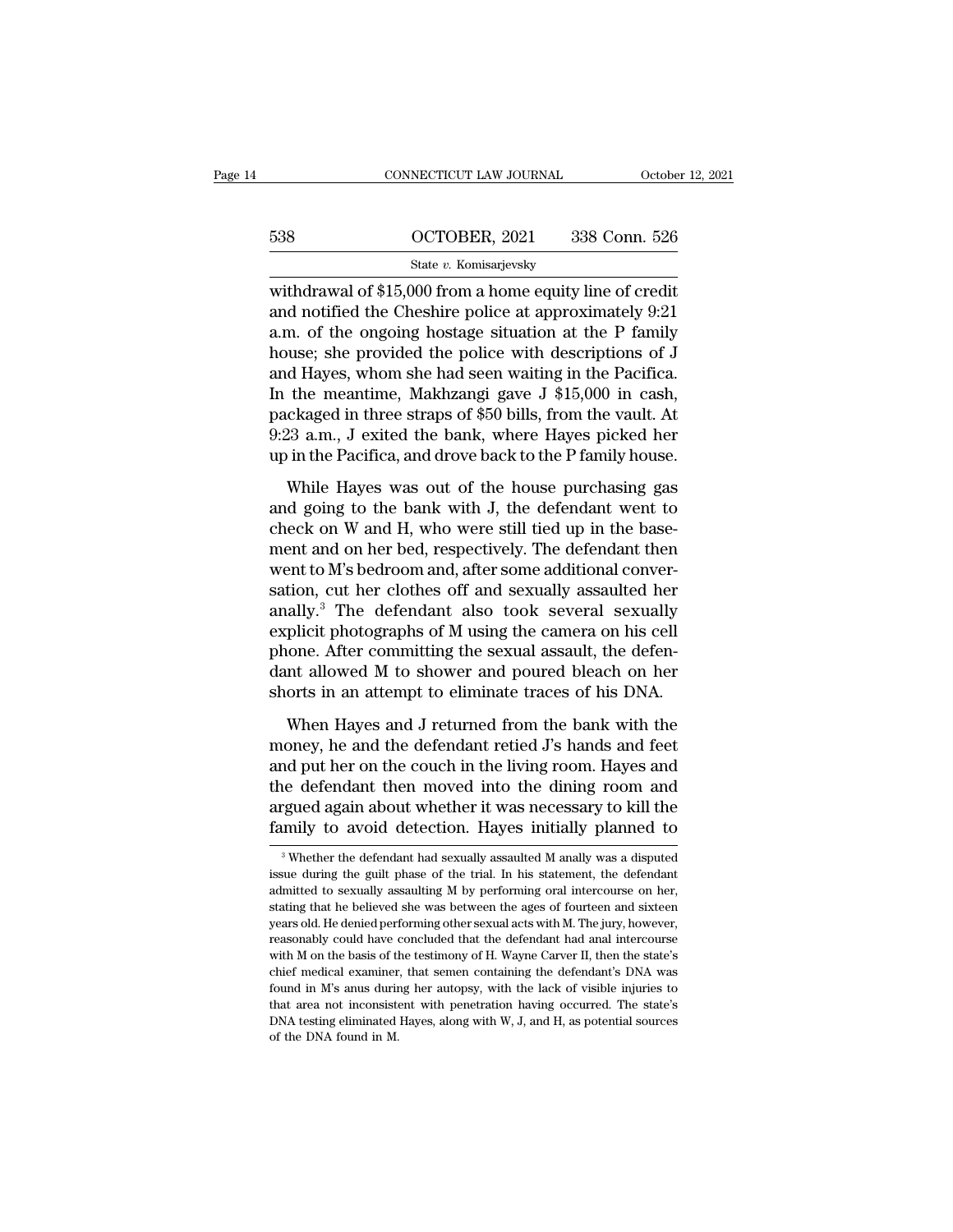| 2, 2021       | CONNECTICUT LAW JOURNAL | Page 15 |
|---------------|-------------------------|---------|
| 338 Conn. 526 | OCTOBER, 2021           | 539     |
|               | State v. Komisarjevsky  |         |

Fage 15<br>
Strangle the family using nylon stockings, and he paced<br>
strangle the family using nylon stockings, and he paced<br>
around the house to "psyche himself up . . . ." Hayes<br>
then wont into the living neon where he was 338 Conn. 526 OCTOBER, 2021 539<br>State v. Komisarjevsky<br>strangle the family using nylon stockings, and he paced<br>around the house to "psyche himself up . . . ." Hayes<br>then went into the living room where he was alone with<br>I 338 Conn. 526 OCTOBER, 2021 539<br>
State v. Komisarjevsky<br>
Strangle the family using nylon stockings, and he paced<br>
around the house to "psyche himself up . . . . ." Hayes<br>
then went into the living room where he was alone 338 Conn. 526 OCTOBER, 2021 539<br>
State v. Komisarjevsky<br>
Strangle the family using nylon stockings, and he paced<br>
around the house to "psyche himself up . . . ." Hayes<br>
then went into the living room where he was alone wi State v. Komisarjevsky<br>strangle the family using nylon stockings, and he paced<br>around the house to "psyche himself up  $\ldots$ ." Hayes<br>then went into the living room where he was alone with<br>J for approximately fifteen minute death. bound the house to "psyche himself up  $\ldots$ ". Hayes<br>en went into the living room where he was alone with<br>for approximately fifteen minutes, at which point he<br>xually assaulted her vaginally and strangled her to<br>ath.<br>Meanwh then went into the living room where he was alone with<br>J for approximately fifteen minutes, at which point he<br>sexually assaulted her vaginally and strangled her to<br>death.<br>Meanwhile, W's weight had caused the ropes binding<br>

J for approximately fifteen minutes, at which point he<br>sexually assaulted her vaginally and strangled her to<br>death.<br>Meanwhile, W's weight had caused the ropes binding<br>him to loosen as he slumped over while drifting in and<br> sexually assaulted her vaginally and strangled her to<br>death.<br>Meanwhile, W's weight had caused the ropes binding<br>him to loosen as he slumped over while drifting in and<br>out of consciousness; when he awoke, he was able to<br>fre death.<br>
Meanwhile, W's weight had caused the ropes binding<br>
him to loosen as he slumped over while drifting in and<br>
out of consciousness; when he awoke, he was able to<br>
free himself from the bindings. W heard numerous<br>
noi Meanwhile, W's weight had caused the ropes binding<br>him to loosen as he slumped over while drifting in and<br>out of consciousness; when he awoke, he was able to<br>free himself from the bindings. W heard numerous<br>noises from his Meanwhile, W's weight had caused the ropes binding<br>him to loosen as he slumped over while drifting in and<br>out of consciousness; when he awoke, he was able to<br>free himself from the bindings. W heard numerous<br>noises from his him to loosen as he slumped over while drifting in and<br>out of consciousness; when he awoke, he was able to<br>free himself from the bindings. W heard numerous<br>noises from his position in the basement, including loud<br>thumps an out of consciousness; when he awoke, he was able to<br>free himself from the bindings. W heard numerous<br>noises from his position in the basement, including loud<br>thumps and the Pacifica leaving from the garage. Rather<br>than con free himself from the bindings. W heard numerous<br>noises from his position in the basement, including loud<br>thumps and the Pacifica leaving from the garage. Rather<br>than confront the defendant and Hayes himself, W<br>chose to es noises from his position in the basement, including loud<br>thumps and the Pacifica leaving from the garage. Rather<br>than confront the defendant and Hayes himself, W<br>chose to escape the basement via the bulkhead door,<br>and he c thumps and the Pacifica leaving from the garage. Rather<br>than confront the defendant and Hayes himself, W<br>chose to escape the basement via the bulkhead door,<br>and he crawled to the home of his next door neighbor,<br>David Simci than confront the defendant and Hayes himself, W<br>chose to escape the basement via the bulkhead door,<br>and he crawled to the home of his next door neighbor,<br>David Simcik, for help. When Simcik saw W, he told<br>his wife to call chose to escape the basement via the bulkhead door,<br>and he crawled to the home of his next door neighbor,<br>David Simcik, for help. When Simcik saw W, he told<br>his wife to call 911 because of W's visible injuries. While<br>Simci and he crawled to the home of his next door neighbor,<br>David Simcik, for help. When Simcik saw W, he told<br>his wife to call 911 because of W's visible injuries. While<br>Simcik's wife was on the phone with the police dis-<br>patch David Simcik, for help. When Simcik saw W, he told<br>his wife to call 911 because of W's visible injuries. While<br>Simcik's wife was on the phone with the police dis-<br>patcher, two Cheshire police officers, Dennis Boucher<br>and T his wife to call 911 because of W's visible injuries. While<br>Simcik's wife was on the phone with the police dis-<br>patcher, two Cheshire police officers, Dennis Boucher<br>and Thomas Wright, appeared, having been dispatched<br>in r Simcik's wife was on the phone with the police dis-<br>patcher, two Cheshire police officers, Dennis Boucher<br>and Thomas Wright, appeared, having been dispatched<br>in response to the call from the bank,<sup>4</sup> and asked<br>whether ther patcher, two Cheshire police officers, Dennis Boucher<br>and Thomas Wright, appeared, having been dispatched<br>in response to the call from the bank,<sup>4</sup> and asked<br>whether there was anyone still in the house. W informed<br>them tha and Thomas Wright, appeared, having been dispatched<br>in response to the call from the bank,<sup>4</sup> and asked<br>whether there was anyone still in the house. W informed<br>them that J, H, and M were still in the house. W was<br>subsequen in response to the call from the bank<br>whether there was anyone still in the hous<br>them that J, H, and M were still in the l<br>subsequently transported by ambulance<br>Hospital in Waterbury, where he was adn<br>eral days and treated em that J, H, and M were still in the house. W was<br>bsequently transported by ambulance to St. Mary's<br>ospital in Waterbury, where he was admitted for sev-<br>al days and treated for head injuries, including the<br>ss of five to s subsequently transported by ambulance to St. Mary's<br>Hospital in Waterbury, where he was admitted for sev-<br>eral days and treated for head injuries, including the<br>loss of five to seven pints of blood.<br>In the meantime, the de

<sup>5</sup> Associative to seven pints of blood.<br>
In the meantime, the defendant, who had heard the assement bulkhead door opening, yelled to Hayes that<br>
<sup>4</sup>The Cheshire Police Department initiated a radio broadcast alerting all<br>
i In the meantime, the defendant, who had heard the basement bulkhead door opening, yelled to Hayes that  $\frac{4}{1}$  The Cheshire Police Department initiated a radio broadcast alerting all units about the ongoing hostage situ In the meantime, the defendant, who had heard the basement bulkhead door opening, yelled to Hayes that  $\frac{4}{\text{The} \text{C} \cdot \text{The} \cdot \text{The} \cdot \text{D} \cdot \text{The} \cdot \text{D} \cdot \text{The} \cdot \text{D} \cdot \text{The} \cdot \text{D} \cdot \text{The} \cdot \text{D} \cdot \text{The} \cdot \text{D} \cdot \text{The} \cdot \text$ basement bulkhead door opening, yelled to Hayes that<br>
<sup>4</sup> The Cheshire Police Department initiated a radio broadcast alerting all<br>
units about the ongoing hostage situation at 9:26 a.m. Captain Robert Vignola,<br>
who was the Dasement Dunkhead door Opening, yened to hayes that<br>  $^{4}$ The Cheshire Police Department initiated a radio broadcast alerting all<br>
units about the ongoing hostage situation at 9:26 a.m. Captain Robert Vignola,<br>
who was th <sup>4</sup> The Cheshire Police Department initiated a radio broadcast alerting all units about the ongoing hostage situation at  $9.26$  a.m. Captain Robert Vignola, who was the incident commander, testified that responding police units about the ongoing hostage situation at 9:26 a.m. Captain Robert Vignola, who was the incident commander, testified that responding police units acted to create a perimeter and surround the house, and to close the su units about the ongoing hostage situation at 9:26 a.m. Captain Robert Vignola, who was the incident commander, testified that responding police units acted to create a perimeter and surround the house, and to close the sur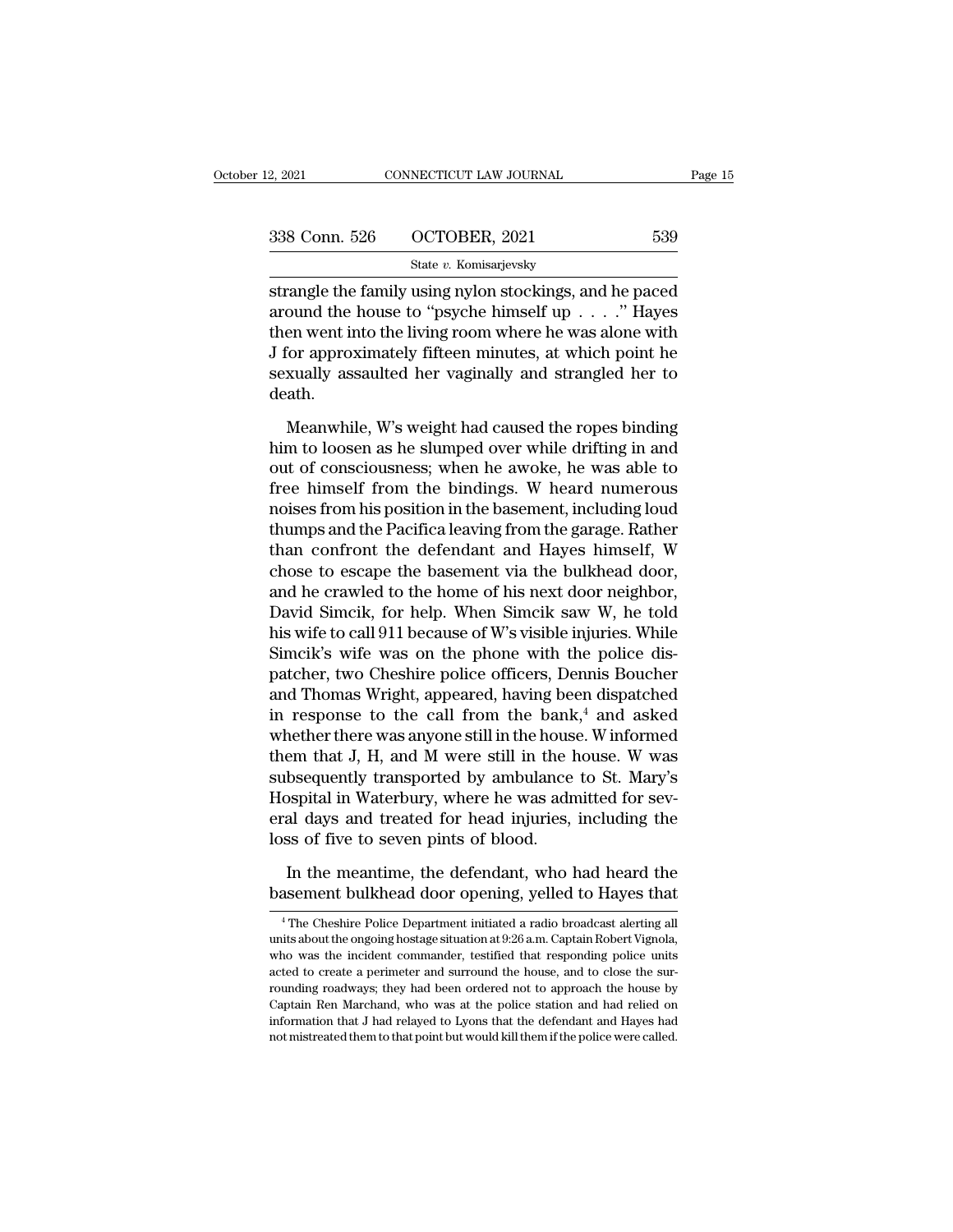|     | CONNECTICUT LAW JOURNAL | October 12, 2021 |
|-----|-------------------------|------------------|
|     |                         |                  |
| 540 | OCTOBER, 2021           | 338 Conn. 526    |
|     | State v. Komisarjevsky  |                  |

CONNECTICUT LAW JOURNAL October 12, 2<br>
540 OCTOBER, 2021 338 Conn. 526<br>
State v. Komisarjevsky<br>
W was escaping. Instead of chasing W, the defendant,<br>
who saw J's lifeless body on the living room floor, told<br>
House that the 540 OCTOBER, 2021 338 Conn. 526<br>
State v. Komisarjevsky<br>
W was escaping. Instead of chasing W, the defendant,<br>
who saw J's lifeless body on the living room floor, told<br>
Hayes that they had to leave immediately. Hayes took<br> 540 OCTOBER, 2021 338 Conn. 526<br>
State v. Komisarjevsky<br>
W was escaping. Instead of chasing W, the defendant,<br>
who saw J's lifeless body on the living room floor, told<br>
Hayes that they had to leave immediately. Hayes took  $\frac{\text{G40}}{\text{State } v. \text{ Komisarievsky}}$ <br>W was escaping. Instead of chasing W, the defendant,<br>who saw J's lifeless body on the living room floor, told<br>Hayes that they had to leave immediately. Hayes took<br>a bag that had the money from State v. Komisarjevsky<br>W was escaping. Instead of chasing W, the defendant,<br>who saw J's lifeless body on the living room floor, told<br>Hayes that they had to leave immediately. Hayes took<br>a bag that had the money from the b state  $v$ . Komsarjevsky<br>W was escaping. Instead of chasing W, the defendant,<br>who saw J's lifeless body on the living room floor, told<br>Hayes that they had to leave immediately. Hayes took<br>a bag that had the money from the W was escaping. Instead of chasing W, the defendant,<br>who saw J's lifeless body on the living room floor, told<br>Hayes that they had to leave immediately. Hayes took<br>a bag that had the money from the bank, gave it to<br>the defe who saw J's lifeless body on the living room floor, told<br>Hayes that they had to leave immediately. Hayes took<br>a bag that had the money from the bank, gave it to<br>the defendant, and told him to start the car. While the<br>defen Hayes that they had to leave immediately. Hayes took<br>a bag that had the money from the bank, gave it to<br>the defendant, and told him to start the car. While the<br>defendant looked for the car keys, he saw Hayes pour-<br>ing copi a bag that had the money from the bank, gave it to<br>the defendant, and told him to start the car. While the<br>defendant looked for the car keys, he saw Hayes pour-<br>ing copious quantities of gasoline from the windshield<br>washer the defendant, and told him to start the car. While the<br>defendant looked for the car keys, he saw Hayes pour-<br>ing copious quantities of gasoline from the windshield<br>washer fluid containers around the house, including in<br>th defendant looked for the car keys, he saw Hayes pouring copious quantities of gasoline from the windshield<br>washer fluid containers around the house, including in<br>the living room, stairways, hallway, and master bed-<br>room. A ing copious quantities of gasoline from the windshield<br>washer fluid containers around the house, including in<br>the living room, stairways, hallway, and master bed-<br>room. At this time, H and M were still restrained in<br>their washer fluid containers around the house, including in<br>the living room, stairways, hallway, and master bed-<br>room. At this time, H and M were still restrained in<br>their bedrooms. Realizing that the police were starting<br>to ar the living room, stairways, hallway, and master bedroom. At this time, H and M were still restrained in their bedrooms. Realizing that the police were starting to arrive and surround the house, the defendant started the Pa room. At this time, H and M were still restrained in<br>their bedrooms. Realizing that the police were starting<br>to arrive and surround the house, the defendant started<br>the Pacifica in the garage as Hayes flicked a lit match<br>i their bedrooms. Realizing that the police were starting<br>to arrive and surround the house, the defendant started<br>the Pacifica in the garage as Hayes flicked a lit match<br>into the kitchen, igniting a pool of gasoline on the f to arrive and surround the house, the defendant started<br>the Pacifica in the garage as Hayes flicked a lit match<br>into the kitchen, igniting a pool of gasoline on the floor<br>and causing flames to travel toward the front hallw the Pacifica in the garage as Hayes flicked a lit m<br>into the kitchen, igniting a pool of gasoline on the 1<br>and causing flames to travel toward the front hall<br>of the house. The first responding police officers v<br>unable to g After Hayes jumped into the passenger seat of the<br>action of the house. The first responding police officers were<br>able to gain access to the interior portions of the<br>suse because of heat and flames from the rapidly<br>reading First First responding police officers were<br>unable to gain access to the interior portions of the<br>house because of heat and flames from the rapidly<br>spreading fire, in which H and M perished.<sup>5</sup><br>After Hayes jumped into the

a high rate in the strike text of the interior portions of the<br>house because of heat and flames from the rapidly<br>spreading fire, in which H and M perished.<sup>5</sup><br>After Hayes jumped into the passenger seat of the<br>Pacifica, the shouse because of heat and flames from the rapidly<br>spreading fire, in which H and M perished.<sup>5</sup><br>After Hayes jumped into the passenger seat of the<br>Pacifica, the defendant backed down the driveway at<br>a high rate of speed, f Spreading fire, in which H and M perished.<sup>5</sup><br>Spreading fire, in which H and M perished.<sup>5</sup><br>After Hayes jumped into the passenger seat of the<br>Pacifica, the defendant backed down the driveway at<br>a high rate of speed, first After Hayes jumped into the passenger seat of the<br>Pacifica, the defendant backed down the driveway at<br>a high rate of speed, first striking the front passenger<br>side of an unmarked police car driven by Captain Robert<br>Vignola After Hayes jumped into the passenger seat of the<br>Pacifica, the defendant backed down the driveway at<br>a high rate of speed, first striking the front passenger<br>side of an unmarked police car driven by Captain Robert<br>Vignola Pacifica, the defendant backed down the driveway at<br>a high rate of speed, first striking the front passenger<br>side of an unmarked police car driven by Captain Robert<br>Vignola, a Cheshire police detective, which had pulled<br>up a high rate of speed, first striking the front passenger<br>side of an unmarked police car driven by Captain Robert<br>Vignola, a Cheshire police detective, which had pulled<br>up to block the driveway, and then a small stone wall<br> side of an unmarked police car driven by Captain Robert<br>Vignola, a Cheshire police detective, which had pulled<br>up to block the driveway, and then a small stone wall<br>at the front of the lawn. Vignola and Boucher, along<br>with Vignola, a Cheshire police detective, which had pulled<br>up to block the driveway, and then a small stone wall<br>at the front of the lawn. Vignola and Boucher, along<br>with another officer, Sergeant Philip Giampietro, drew<br>their up to block the driveway, and then a small stone wall<br>at the front of the lawn. Vignola and Boucher, along<br>with another officer, Sergeant Philip Giampietro, drew<br>their weapons and approached the passenger side of the<br>Pacif at the front of the lawn. Vignola and Boucher, along<br>with another officer, Sergeant Philip Giampietro, drew<br>their weapons and approached the passenger side of the<br>Pacifica while commanding the defendant and Hayes<br>to exit t with another officer, Sergeant Philip Giampietro, drew<br>their weapons and approached the passenger side of the<br>Pacifica while commanding the defendant and Hayes<br>to exit the vehicle with their hands up. The defendant,<br>howeve For exit the venicle with their hands up. The detendant, owever, was able to recover control of the Pacifica and drove it at a high rate of speed down Sorghum iill Drive, first at Sergeant Christopher Cote, who was  $\frac{5\text$ however, was able to recover control of the Pacifica<br>and drove it at a high rate of speed down Sorghum<br>Mill Drive, first at Sergeant Christopher Cote, who was<br><sup>5</sup> Testimony from H. Wayne Carver II, then the state's chief m

and drove it at a high rate of speed down Sorghum<br>Mill Drive, first at Sergeant Christopher Cote, who was<br><sup>5</sup> Testimony from H. Wayne Carver II, then the state's chief medical examiner, and Malka Shah, an assistant medical Mill Drive, first at Sergeant Christoph<br>
<sup>5</sup> Testimony from H. Wayne Carver II, then the state iner, and Malka Shah, an assistant medical examinand M, who also sustained severe burns, were kille inhaling smoke containing t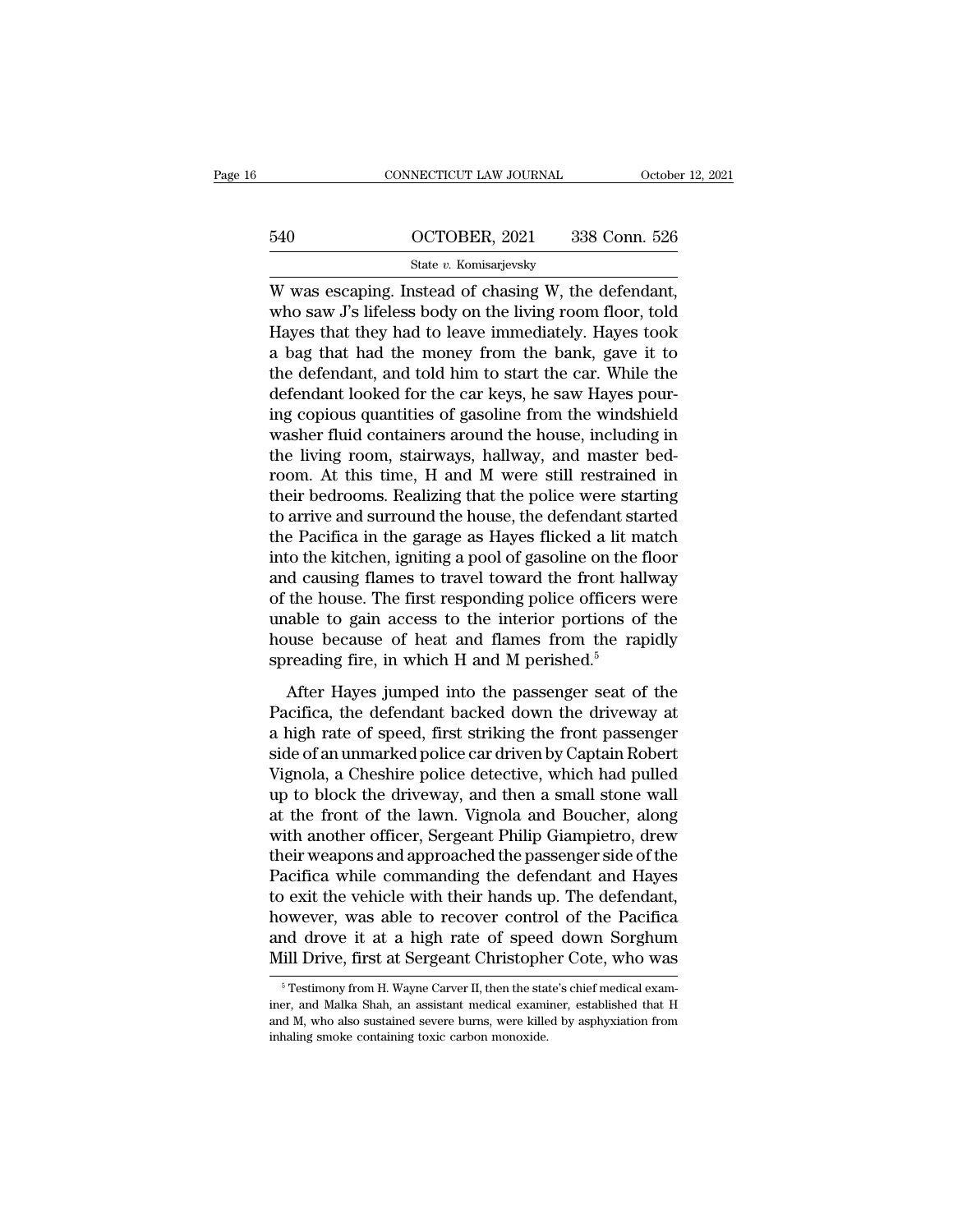| 2, 2021       | CONNECTICUT LAW JOURNAL | Page 17 |  |
|---------------|-------------------------|---------|--|
|               |                         |         |  |
|               |                         |         |  |
| 338 Conn. 526 | OCTOBER, 2021           | 541     |  |
|               | State v. Komisarjevsky  |         |  |

standing in the road with a long rifle but was able to<br>
standing in the road with a long rifle but was able to<br>
standing in the road with a long rifle but was able to<br>
jump out of the way, and then toward a bend in the<br>
r  $\frac{338 \text{ Conn. } 526}{\text{State } v. \text{ Komisarjevsky}}$ <br>
state v. Komisarjevsky<br>
standing in the road with a long rifle but was able to<br>
jump out of the way, and then toward a bend in the<br>
road where he crashed into a pair of police cruiser 338 Conn. 526 OCTOBER, 2021 541<br>
State v. Komisarjevsky<br>
standing in the road with a long rifle but was able to<br>
jump out of the way, and then toward a bend in the<br>
road where he crashed into a pair of police cruisers<br>
th 338 Conn. 526 OCTOBER, 2021 541<br>
State v. Komisarjevsky<br>
standing in the road with a long rifle but was able to<br>
jump out of the way, and then toward a bend in the<br>
road where he crashed into a pair of police cruisers<br>
th State v. Komisarjevsky<br>
standing in the road with a long rifle but was able to<br>
jump out of the way, and then toward a bend in the<br>
road where he crashed into a pair of police cruisers<br>
that had parked in a V formation to State v. Komisarjevsky<br>
Standing in the road with a long rifle but was able to<br>
jump out of the way, and then toward a bend in the<br>
road where he crashed into a pair of police cruisers<br>
that had parked in a V formation to standing in the road with a long rifle but was able to<br>jump out of the way, and then toward a bend in the<br>road where he crashed into a pair of police cruisers<br>that had parked in a V formation to block the road,<br>causing the jump out of the way, and then toward a bend in the<br>road where he crashed into a pair of police cruisers<br>that had parked in a V formation to block the road,<br>causing the airbags to deploy and the vehicle to stop.<br>At that poi road where he crashed into a pair of police cruisers<br>that had parked in a V formation to block the road,<br>causing the airbags to deploy and the vehicle to stop.<br>At that point, multiple police officers apprehended the<br>defend that had parked in a V formation to block the road,<br>causing the airbags to deploy and the vehicle to stop.<br>At that point, multiple police officers apprehended the<br>defendant and Hayes. When questioned after being<br>grabbed fo causing the airbags to deploy and the vehicle to stop.<br>At that point, multiple police officers apprehended the<br>defendant and Hayes. When questioned after being<br>grabbed forcefully by Joseph Vitello, a Cheshire police<br>detec At that point, multiple police officers apprehended the<br>defendant and Hayes. When questioned after being<br>grabbed forcefully by Joseph Vitello, a Cheshire police<br>detective, the defendant told the officers that there were<br>no defendant and Hayes. When questioned after being<br>grabbed forcefully by Joseph Vitello, a Cheshire police<br>detective, the defendant told the officers that there were<br>no other accomplices, that he believed J was dead, and<br>tha grabbed forcefully by Joseph Vitello, a Cheshire police<br>detective, the defendant told the officers that there were<br>mo other accomplices, that he believed J was dead, and<br>that there were "two girls in the upstairs . . . fro detective, the defendant told the officers that there were<br>no other accomplices, that he believed J was dead, and<br>that there were "two girls in the upstairs  $\dots$  front<br>facing bedrooms, and that they were still alive."<sup>6</sup> no other accomplices, that he believed J was dead, and<br>that there were "two girls in the upstairs  $\ldots$  front<br>facing bedrooms, and that they were still alive." The<br>officers placed the defendant and Hayes under arrest.<br>Aft that there were "two girls in the upstairs . . . . front facing bedrooms, and that they were still alive."<sup>6</sup> The officers placed the defendant and Hayes under arrest. After his arrest, the defendant waived his rights and The state charged the defendant and Hayes under arrest.<br>
The ficers placed the defendant and Hayes under arrest.<br>
The state charged statement to the investigating officers,<br>
cluding Vitello and Rafael Medina, a state poli omcers placed the defendant and Hayes under arrest.<br>After his arrest, the defendant waived his rights and<br>gave a detailed statement to the investigating officers,<br>including Vitello and Rafael Medina, a state police<br>detect

Alter his arrest, the defendant walved his rights and<br>gave a detailed statement to the investigating officers,<br>including Vitello and Rafael Medina, a state police<br>detective, which was admitted into evidence at trial.<sup>7</sup><br>Th gave a detailed statement to the investigating officers,<br>including Vitello and Rafael Medina, a state police<br>detective, which was admitted into evidence at trial.<sup>7</sup><br>The state charged the defendant with six counts of<br>capi mcruang vitello and Ratael Medina, a state police<br>detective, which was admitted into evidence at trial.<sup>7</sup><br>The state charged the defendant with six counts of<br>capital felony in violation of General Statutes (Rev. to<br>2007) detective, which was admitted into evidence at trial.<br>
The state charged the defendant with six counts of<br>
capital felony in violation of General Statutes (Rev. to<br>
2007) § 53a-54b, three counts of murder in violation of<br> The state charged the defendant with six counts of<br>capital felony in violation of General Statutes (Rev. to<br>2007) § 53a-54b, three counts of murder in violation of<br>General Statutes § 53a-54a (a), four counts of kidnap-<br>pi capital felony in violation of General Statutes (Rev. to 2007) § 53a-54b, three counts of murder in violation of General Statutes § 53a-54a (a), four counts of kidnapping in the first degree in violation of General Statut ing in the first degree in violation of General Statutes<br>53a-92 (a) (2) (B), one count of sexual assault in the<br>rst degree in violation of General Statutes § 53a-70<br>(1) (1), one count of burglary in the second degree in<br> $\S$  53a-92 (a) (2) (B), one count of sexual assault in the first degree in violation of General Statutes  $\S$  53a-70 (a) (1), one count of burglary in the second degree in  $\frac{1}{\pi}$  The officers spoke to the defendant aft

<sup>(</sup>a) (1), one count of burglary in the second degree in  $\frac{1}{6}$  The officers spoke to the defendant after Hayes did not answer any of their questions, stating only that "things just got out of control." The defendant mov (a) (1), Offer COUTT OF DUTERTY IT THE SECOTT UEFFECT THE STATE OF THE OFFICENT STATE of The defendant after Hayes did not answer any of their questions, stating only that "things just got out of control."<br>The defendant m <sup>6</sup> The officers spoke to the defendant after Hayes did not answer any of their questions, stating only that "things just got out of control." The defendant moved to suppress this statement and an additional statement tha their questions, stating only that "things just got out of control."<br>
<sup>7</sup> The defendant moved to suppress this statement and an additional statement that he had made concerning two break-ins in the neighborhood that<br>
the s of his privilege against self-incrimination pursuant to *Miranda* v. Arizona, 384 U.S. 436, 86 S. Ct.1602, 16 L. Ed. 2d 694 (1966), because he had made those statements while sleep deprived and under the influence of inju the state wished to offer as uncharged misconduct evidence. The defendant argued that he had not made a voluntary, knowing, and intelligent waiver of his privilege against self-incrimination pursuant to *Miranda v. Arizona* argued that he had not made a voluntary, knowing, and intelligent waiver<br>of his privilege against self-incrimination pursuant to *Miranda* v. Arizona,<br>384 U.S. 436, 86 S. Ct.1602, 16 L. Ed. 2d 694 (1966), because he had ma for this privilege against self-incrimination pursuant to *Miranda* v. Arizona, 384 U.S. 436, 86 S. Ct.1602, 16 L. Ed. 2d 694 (1966), because he had made those statements while sleep deprived and under the influence of in 384 U.S. 436, 86 S. Ct.1602, 16 L. Ed. 2d 694 (1966), because he had made those statements while sleep deprived and under the influence of injuries sustained in the vehicle crash while fleeing. Following an evidentiary he bond those statements while sleep deprived and under the influence of injuries sustained in the vehicle crash while fleeing. Following an evidentiary hearing on August 23, 2011, the trial court denied the motion to suppre sustained in the vehicle crash while fleeing. Following an evidentiary hearing on August 23, 2011, the trial court denied the motion to suppress, concluding that the defendant's arguments were speculative and unsupported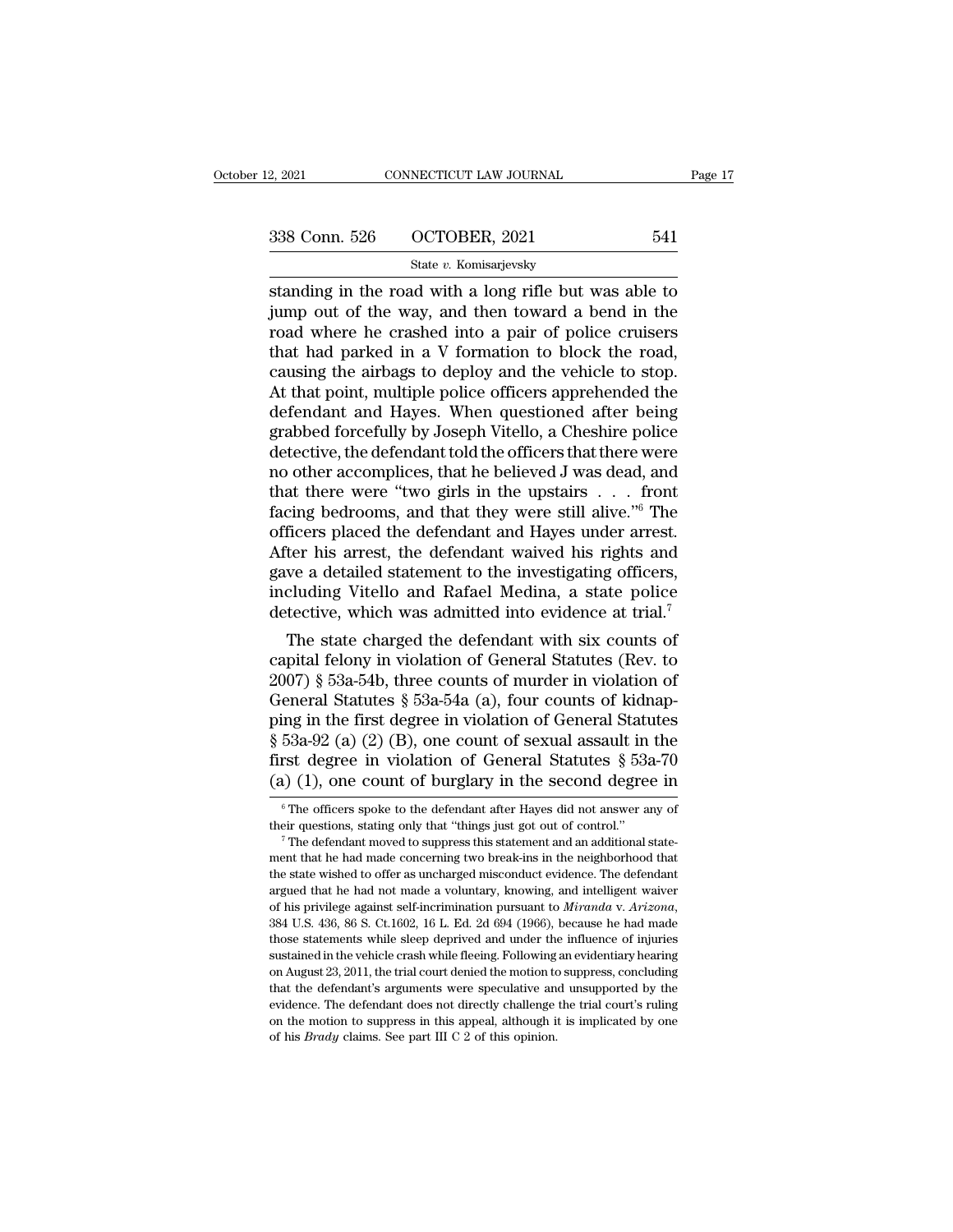|     | CONNECTICUT LAW JOURNAL | October 12, 2021 |
|-----|-------------------------|------------------|
|     |                         |                  |
| 542 | OCTOBER, 2021           | 338 Conn. 526    |
|     | State v. Komisarjevsky  |                  |

CONNECTICUT LAW JOURNAL October 12, 202<br>
State v. Komisarjevsky<br>
Violation of General Statutes § 53a-102, one count of<br>
The first degree in violation of General Statutes<br>
Faso 111 (a) (1) and ano count of assault in the se 542 OCTOBER, 2021 338 Conn. 526<br>
State v. Komisarjevsky<br>
violation of General Statutes § 53a-102, one count of<br>
arson in the first degree in violation of General Statutes<br>
§ 53a-111 (a) (1), and one count of assault in th <sup>542</sup> OCTOBER, 2021 338 Conn. 526<br>
<sup>State v.</sup> Komisarjevsky<br>
violation of General Statutes § 53a-102, one count of<br>
arson in the first degree in violation of General Statutes<br>
§ 53a-111 (a) (1), and one count of assault i 542 OCTOBER, 2021 338 Conn. 526<br>
State v. Komisarjevsky<br>
violation of General Statutes § 53a-102, one count of<br>
arson in the first degree in violation of General Statutes<br>
§ 53a-111 (a) (1), and one count of assault in th State v. Komisarjevsky<br>
Dlation of General Statutes § 53a-102, one count of<br>
son in the first degree in violation of General Statutes<br>
53a-111 (a) (1), and one count of assault in the second<br>
gree in violation of General violation of General Statutes § 53a-102, one count of<br>arson in the first degree in violation of General Statutes<br>§ 53a-111 (a) (1), and one count of assault in the second<br>degree in violation of General Statutes § 53a-60 (

Franchi of Schema Batalaces 3 352 152, one count of<br>arson in the first degree in violation of General Statutes<br> $\S$  53a-111 (a) (1), and one count of assault in the second<br>degree in violation of General Statutes  $\S$  53a-60  $\S$  53a-111 (a) (1), and one count of assault in the second<br>degree in violation of General Statutes  $\S$  53a-60 (a) (2).<br>The defendant and Hayes were tried separately in<br>New Haven. Hayes was tried first in the fall of 2010 3 sold 111 (a) (1), and one collin of dissident in the second<br>degree in violation of General Statutes § 53a-60 (a) (2).<br>The defendant and Hayes were tried separately in<br>New Haven. Hayes was tried first in the fall of 2010 The defendant and Hayes were tried separately in<br>New Haven. Hayes was tried first in the fall of 2010;<br>he was found guilty by a jury of, inter alia, multiple<br>counts of capital felony and sentenced to death. In mid-<br>2011, The defendant and Hayes were tried separately in<br>New Haven. Hayes was tried first in the fall of 2010;<br>he was found guilty by a jury of, inter alia, multiple<br>counts of capital felony and sentenced to death. In mid-<br>2011, f New Haven. Hayes was tried first in the fall of 2010;<br>he was found guilty by a jury of, inter alia, multiple<br>counts of capital felony and sentenced to death. In mid-<br>2011, following extensive pretrial motions practice, the he was found guilty by a jury of, inter alia, multiple<br>counts of capital felony and sentenced to death. In mid-<br>2011, following extensive pretrial motions practice, the<br>defendant's case was tried to a jury, which returned counts of capital felony and sentenced to death. In mid-<br>2011, following extensive pretrial motions practice, the<br>defendant's case was tried to a jury, which returned a<br>verdict of guilty on all counts. After a penalty phas 2011, following extensive pretrial motions practice, the defendant's case was tried to a jury, which returned a verdict of guilty on all counts. After a penalty phase trial with respect to the capital felony counts, the tr defendant's case was tried to a jury, which returned a<br>verdict of guilty on all counts. After a penalty phase<br>trial with respect to the capital felony counts, the trial<br>court sentenced the defendant in accordance with the<br> al with respect to the capital felony counts, the trial<br>al with respect to the capital felony counts, the trial<br>aurt sentenced the defendant in accordance with the<br>ry's verdict to six consecutive death sentences, fol-<br>wed *State with Lispect is are explied 1001fy counts, the transformed court sentenced the defendant in accordance with the jury's verdict to six consecutive death sentences, followed by a term of imprisonment of 140 years. Thi* 

bury's verdict to six consecutive death sentences, fol-<br>lowed by a term of imprisonment of 140 years. This<br>direct appeal followed. See footnote 1 of this opinion.<br>While this appeal was pending, this court held in<br>*State* v lowed by a term of imprisonment of 140 years. This<br>direct appeal followed. See footnote 1 of this opinion.<br>While this appeal was pending, this court held in<br>*State* v. *Santiago*, 318 Conn. 1, 9–10, 122 A.3d 1 (2015),<br>and direct appeal followed. See footnote 1 of this opinion.<br>While this appeal was pending, this court held in<br>State v. Santiago, 318 Conn. 1, 9–10, 122 A.3d 1 (2015),<br>and reaffirmed in State v. Peeler, 321 Conn. 375, 377,<br>140 While this appeal was pending, this court held in<br>State v. Santiago, 318 Conn. 1, 9–10, 122 A.3d 1 (2015),<br>and reaffirmed in *State v. Peeler*, 321 Conn. 375, 377,<br>140 A.3d 811 (2016), that the imposition of the death<br>pen While this appeal was pending, this court held in  $State$  v.  $Santiago$ , 318 Conn. 1, 9–10, 122 A.3d 1 (2015), and reaffirmed in  $State$  v.  $Peeler$ , 321 Conn. 375, 377, 140 A.3d 811 (2016), that the imposition of the death penalty on of State v. Santiago, 318 Conn. 1, 9–10, 122 A.3d 1 (2015),<br>and reaffirmed in *State* v. *Peeler*, 321 Conn. 375, 377,<br>140 A.3d 811 (2016), that the imposition of the death<br>penalty on offenders convicted of capital felonies p and reaffirmed in *State* v. *Peeler*, 321 Conn. 375, 377, 140 A.3d 811 (2016), that the imposition of the death penalty on offenders convicted of capital felonies prior to the prospective abolition of the death penalty b 140 A.3d 811 (2016), that the imposition of the death<br>penalty on offenders convicted of capital felonies prior<br>to the prospective abolition of the death penalty by<br>statute on April 25, 2012, would violate the Connecticut<br>c penalty on offenders convicted of capital felonies prior<br>to the prospective abolition of the death penalty by<br>statute on April 25, 2012, would violate the Connecticut<br>constitution's prohibition of cruel and unusual punishto the prospective abolition of the death penalty by<br>statute on April 25, 2012, would violate the Connecticut<br>constitution's prohibition of cruel and unusual punish-<br>ment. Accordingly, the trial court granted the defen-<br>da statute on April 25, 2012, would violate the Connecticut<br>constitution's prohibition of cruel and unusual punish-<br>ment. Accordingly, the trial court granted the defen-<br>dant's motion to correct an illegal sentence and vacate constitution's prohibition of cruel and unusual punishment. Accordingly, the trial court granted the defendant's motion to correct an illegal sentence and vacated his death sentences; the trial court resentenced him to a t From Trescrumgry, the that source granted are acted<br>in the defective sentences; the trial court resentenced him to<br>cotal effective sentence of six consecutive sentences<br>life imprisonment without the possibility of release, this death sentences; the trial court resentenced him to<br>a total effective sentence of six consecutive sentences<br>of life imprisonment without the possibility of release,<br>followed by a term of imprisonment of 140 years.<sup>8</sup><br>

followed by a term of imprisonment of 140 years.<sup>8</sup><br>On appeal, the defendant claims that (1) the trial<br>court improperly denied his motion to change the venue<br> $\frac{1}{10}$  in resentencing the defendant, for double jeopardy p On appeal, the defendant claims that (1) the trial<br>court improperly denied his motion to change the venue<br> $s$  In resentencing the defendant, for double jeopardy purposes, the trial<br>court vacated three of the defendant's m On appeal, the defendant claims that (1) the trial<br>court improperly denied his motion to change the venue<br><sup>8</sup>In resentencing the defendant, for double jeopardy purposes, the trial<br>court vacated three of the defendant's mur Court improperly denied his<br>
<sup>8</sup> In resentencing the defendant, for<br>
court vacated three of the defendant<br>
assault sentence pursuant to this co<br>
Conn. 242, 245, 61 A.3d 1084 (2013).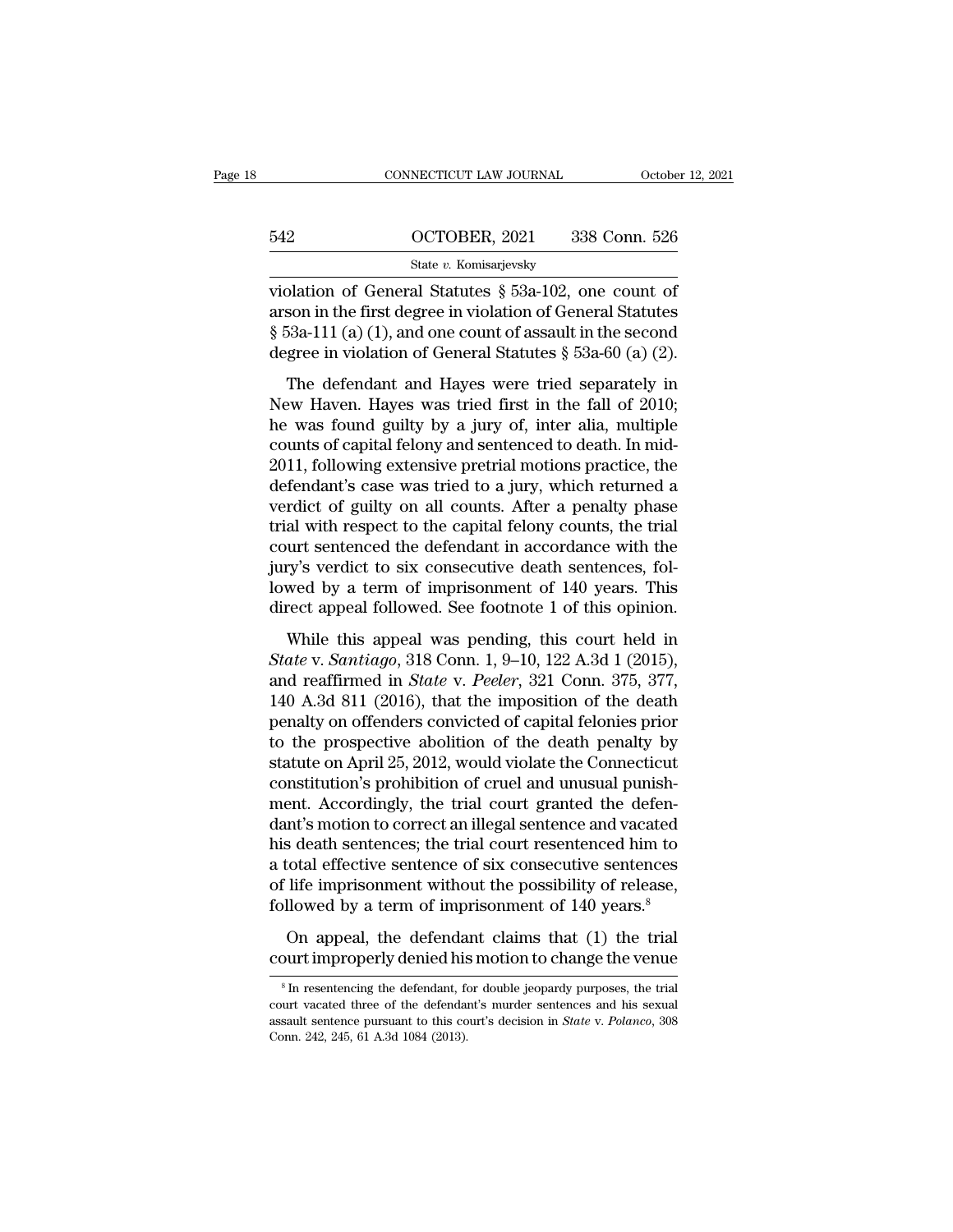| 2, 2021       | CONNECTICUT LAW JOURNAL | Page 19 |  |
|---------------|-------------------------|---------|--|
| 338 Conn. 526 | OCTOBER, 2021           | 543     |  |
|               | State v. Komisarjevsky  |         |  |

of the Haven Connect Connect Connect Connect Connect Connect Connect Connect Connect Connect Connect Connect Connect Connect Connect Connect Connect Connect Connect Connect Connect Connect Connect Connect Connect Connect C 338 Conn. 526 OCTOBER, 2021 543<br>
State v. Komisarjevsky<br>
of his trial from New Haven given the effects of prejudi-<br>
cial pretrial publicity, (2) the trial court improperly<br>
denied his challenges for cause to twelve prospe 338 Conn. 526 OCTOBER, 2021 543<br>
State v. Komisarjevsky<br>
of his trial from New Haven given the effects of prejudi-<br>
cial pretrial publicity, (2) the trial court improperly<br>
denied his challenges for cause to twelve prospe 338 Conn. 526 OCTOBER, 2021 543<br>
State v. Komisarjevsky<br>
of his trial from New Haven given the effects of prejudi-<br>
cial pretrial publicity, (2) the trial court improperly<br>
denied his challenges for cause to twelve prospe 338 Conn. 526 OCTOBER, 2021 543<br>
State v. Komisarjevsky<br>
of his trial from New Haven given the effects of prejudi-<br>
cial pretrial publicity, (2) the trial court improperly<br>
denied his challenges for cause to twelve prospe state v. Komsarjevsky<br>
of his trial from New Haven given the effects of prejudi-<br>
cial pretrial publicity, (2) the trial court improperly<br>
denied his challenges for cause to twelve prospective<br>
jurors, (3) the trial court of his trial from New Haven given the effects of prejudicial pretrial publicity, (2) the trial court improperly<br>denied his challenges for cause to twelve prospective<br>jurors, (3) the trial court improperly denied his motion cial pretrial publicity, (2) the trial court improperly<br>denied his challenges for cause to twelve prospective<br>jurors, (3) the trial court improperly denied his motions<br>for relief following the state's disclosure of certain denied his challenges for cause to twelve prospective<br>jurors, (3) the trial court improperly denied his motions<br>for relief following the state's disclosure of certain let-<br>ters written by Hayes while he was incarcerated, ( jurors, (3) the trial court improperly denied his motions<br>for relief following the state's disclosure of certain let-<br>ters written by Hayes while he was incarcerated, (4)<br>the prosecutor deprived him of his due process righ for relief following the state's disclosure of certain let-<br>ters written by Hayes while he was incarcerated,  $(4)$ <br>the prosecutor deprived him of his due process right to<br>a fair trial by failing to disclose certain commun the prosecutor deprived him of his due process right to<br>a fair trial by failing to disclose certain communications<br>among various Cheshire police officers in violation of<br> $Brady$ , (5) the prosecutor failed to correct materia a fair trial by failing to disclose certain communications<br>among various Cheshire police officers in violation of<br> $Brady$ , (5) the prosecutor failed to correct materially<br>false expert testimony in violation of *Napue* and among various Cheshire police officers in violation of *Brady*, (5) the prosecutor failed to correct materially false expert testimony in violation of *Napue* and *Giglio*, and (6) the trial court unconstitutionally appli *Brady*, (5) the prosecutor failed to correct materially false expert testimony in violation of *Napue* and *Giglio*, and (6) the trial court unconstitutionally applied the stringent conditions of confinement pursuant to % conditions of confinement pursuant to \$18-<br>
e defendant after his death sentences were<br>
Additional facts and procedural history will<br>
th in the context of each claim on appeal.<br>
I<br>
PRETRIAL PUBLICITY AND JURY<br>
SELECTION Mant after his death sentences<br>
mal facts and procedural history<br>
ne context of each claim on appe<br>
I<br>
RIAL PUBLICITY AND JURY<br>
SELECTION CLAIMS<br>
n the defendant's claims arising

# I

Example of the defendant of each claim on appeal.<br>
I<br>
PRETRIAL PUBLICITY AND JURY<br>
SELECTION CLAIMS<br>
We begin with the defendant's claims arising from<br>
verse pretrial publicity about this case, which he con-<br>
and sont the be set forth in the context of each claim on appeat.<br>
I<br>
PRETRIAL PUBLICITY AND JURY<br>
SELECTION CLAIMS<br>
We begin with the defendant's claims arising from<br>
adverse pretrial publicity about this case, which he con-<br>
tends se I<br>
PRETRIAL PUBLICITY AND JURY<br>
SELECTION CLAIMS<br>
We begin with the defendant's claims arising from<br>
adverse pretrial publicity about this case, which he con-<br>
tends sent the New Haven area into "paroxysms of<br>
inquisitiona PRETRIAL PUBLICITY AND JURY<br>SELECTION CLAIMS<br>We begin with the defendant's claims arising from<br>adverse pretrial publicity about this case, which he con-<br>tends sent the New Haven area into "paroxysms of<br>inquisitional parano FRETRIALT COLLOTT AND JORT<br>SELECTION CLAIMS<br>We begin with the defendant's claims arising from<br>adverse pretrial publicity about this case, which he con-<br>tends sent the New Haven area into "paroxysms of<br>inquisitional parano We begin with the defendant's claims arising from<br>adverse pretrial publicity about this case, which he con-<br>tends sent the New Haven area into "paroxysms of<br>inquisitional paranoia and communal hysteria." Specifi-<br>cally, t We begin with the defendant's claims arising from<br>adverse pretrial publicity about this case, which he con-<br>tends sent the New Haven area into "paroxysms of<br>inquisitional paranoia and communal hysteria." Specifi-<br>cally, th adverse pretrial publicity<br>tends sent the New Ha<br>inquisitional paranoia an<br>cally, the defendant argu<br>improperly denied (1) his<br>and for a new trial, and<br>numerous jurors.<sup>9</sup> lly, the defendant argues, inter alia, that the trial court<br>properly denied (1) his motions for a change of venue<br>ind for a new trial, and (2) his challenges for cause to<br>imerous jurors.<sup>9</sup><br>A<br>Additional Relevant Facts and  $\rm H_2$  and  $\rm H_3$  and  $\rm H_4$ ) and  $\rm H_2$ ) has challenges for cause to merous jurors.<sup>9</sup><br>Additional Relevant Facts and Procedural History<br>On February 4, 2011, the defendant filed a motion to ange the venue of the trial

# A

and for a flew trial, and (2) his changeles for cause to<br>numerous jurors.<sup>9</sup><br>A<br>Additional Relevant Facts and Procedural History<br>On February 4, 2011, the defendant filed a motion to<br>change the venue of the trial from New Ha A<br>Additional Relevant Facts and Procedural History<br>On February 4, 2011, the defendant filed a motion to<br>change the venue of the trial from New Haven to the<br>judicial district of Stamford-Norwalk (Stamford). In<br><sup>9</sup>We note th On February 4, 2011, the defendant filed a motion to hange the venue of the trial from New Haven to the didicial district of Stamford-Norwalk (Stamford). In  $\degree$  We note that the defendant suggests, but does not address i On February 4, 2011, the defendant filed a motion to change the venue of the trial from New Haven to the judicial district of Stamford-Norwalk (Stamford). In  $\frac{9}{100}$  We note that the defendant suggests, but does not a

change the venue of the trial from New Haven<br>judicial district of Stamford-Norwalk (Stamforon)<br><sup>9</sup>We note that the defendant suggests, but does not address in<br>additional claims of error arising from the pretrial publicity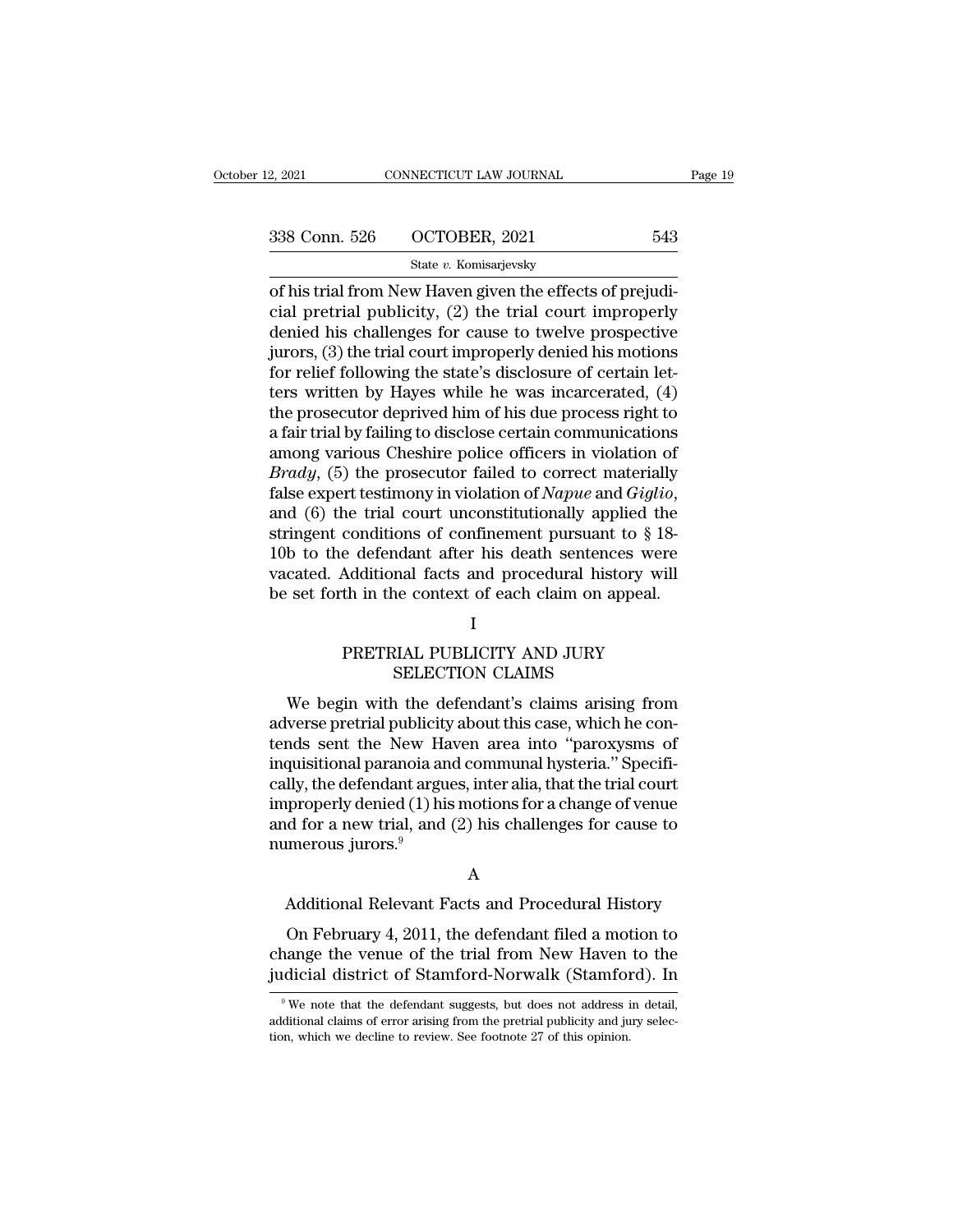# CONNECTICUT LAW JOURNAL October 12, 2021<br>544 OCTOBER, 2021 338 Conn. 526<br>5tate v. Komisarjevsky

# State *v.* Komisarjevsky

CONNECTICUT LAW JOURNAL OCTOBER<br>
OCTOBER, 2021 338 Conn. 526<br>
State v. Komisarjevsky<br>
that motion, the defendant argued that Stamford was<br>
"the most potentially neutral site" given the "unprece- $\frac{544}{\text{State }v. \text{ Komisarjevsky}}$ <br>  $\frac{\text{State }v. \text{ Komisarjevsky}}{\text{that motion, the defendant argued that Stanford was}}$ <br>
"the most potentially neutral site" given the "unprece-<br>
dented, prejudicial publicity surrounding this case, as 544 OCTOBER, 2021 338 Conn. 526<br>
State v. Komisarjevsky<br>
that motion, the defendant argued that Stamford was<br>
"the most potentially neutral site" given the "unprece-<br>
dented, prejudicial publicity surrounding this case, a Example 1944 COCTOBER, 2021 338 Conn. 526<br>
State v. Komisarjevsky<br>
that motion, the defendant argued that Stamford was<br>
"the most potentially neutral site" given the "unprece-<br>
dented, prejudicial publicity surrounding th State v. Komisarjevsky<br>
That motion, the defendant argued that Stamford was<br>
"the most potentially neutral site" given the "unprece-<br>
dented, prejudicial publicity surrounding this case, as<br>
exacerbated by the recent tria state v. Komsarjevsky<br>that motion, the defendant argued that Stamford was<br>"the most potentially neutral site" given the "unprece-<br>dented, prejudicial publicity surrounding this case, as<br>exacerbated by the recent trial of that motion, the defendant argued that Stamford was<br>
"the most potentially neutral site" given the "unprece-<br>
dented, prejudicial publicity surrounding this case, as<br>
exacerbated by the recent trial of  $\ldots$ . Hayes," duri "the most potentially neutral site" given the "unprece-<br>dented, prejudicial publicity surrounding this case, as<br>exacerbated by the recent trial of  $\dots$  Hayes," during<br>which Hayes attempted "to deflect responsibility for<br>h dented, prejudicial publicity surrounding this case, as<br>exacerbated by the recent trial of . . . Hayes," during<br>which Hayes attempted "to deflect responsibility for<br>his crimes . . . . ." In support of the motion, the defe exacerbated by the recent trial of . . . Hayes," during<br>which Hayes attempted "to deflect responsibility for<br>his crimes . . . ." In support of the motion, the defen-<br>dant also filed an accompanying memorandum of law<br>and a which Hayes attempted "to deflect responsibility for<br>his crimes . . . ." In support of the motion, the defen-<br>dant also filed an accompanying memorandum of law<br>and a study that was undertaken by two psychology<br>professors his crimes . . . ." In support of the motion, the defendant also filed an accompanying memorandum of law<br>and a study that was undertaken by two psychology<br>professors at the John Jay College of Criminal Justice<br>of the City dant also filed an accompanying memorandum of law<br>and a study that was undertaken by two psychology<br>professors at the John Jay College of Criminal Justice<br>of the City University of New York, Steven Penrod<sup>10</sup><br>and Margaret and a study that was undertaken by two psychology<br>professors at the John Jay College of Criminal Justice<br>of the City University of New York, Steven Penrod<sup>10</sup><br>and Margaret Bull Kovera,<sup>11</sup> who conducted a telephone<br>survey professors at the John Jay College of Criminal Justice<br>of the City University of New York, Steven Penrod<sup>10</sup><br>and Margaret Bull Kovera,<sup>11</sup> who conducted a telephone<br>survey to analyze the effect of pretrial publicity in thi of the City University of New York, Steven Penrod<sup>10</sup><br>and Margaret Bull Kovera,<sup>11</sup> who conducted a telephone<br>survey to analyze the effect of pretrial publicity in this<br>case on potential jurors in several judicial district and Margaret Bull Kovera,<sup>11</sup> who conducted a telephone<br>survey to analyze the effect of pretrial publicity in this<br>case on potential jurors in several judicial districts,<br>namely, New Haven, Fairfield, Stamford, and Danbur survey to analyze the effect of pretrial publicity in this case on potential jurors in several judicial districts, namely, New Haven, Fairfield, Stamford, and Danbury.<sup>12</sup> The study was intended to determine the proportio qualified jurors<sup>13</sup> who had heard about this case, the extent and sources of their knowledge about the case, and the degree to which they believed the defendant  $\frac{10 \text{ P} \text{enrod}}{10 \text{ P} \text{enrod}}$ , who holds the position of qualified jurors<sup>13</sup> who had heard about this case, the extent and sources of their knowledge about the case, and the degree to which they believed the defendant  $\frac{10 \text{ Penrod}}{10 \text{ Penrod}}$ , who holds the position of disting

extent and sources of their knowledge about the case,<br>and the degree to which they believed the defendant<br> $\frac{10}{10}$  Penrod, who holds the position of distinguished professor, has focused<br>his experimental research on jur and the degree to which they believed the defendant<br>
<sup>10</sup> Penrod, who holds the position of distinguished professor, has focused<br>
his experimental research on jury decision making, including the effect on<br>
juries of expos and the degree to which they beneved the defendant<br>
<sup>10</sup> Penrod, who holds the position of distinguished professor, has focused<br>
his experimental research on jury decision making, including the effect on<br>
juries of exposur <sup>10</sup> Penrod, who holds the position of distinguished professor, has focused his experimental research on jury decision making, including the effect on juries of exposure to pretrial publicity. He has administered surveys in unity of exposure to pretrial publicity. He has administered surveys to assess the effects of pretrial publicity in approximately twenty-five civil and criminal cases over a twenty-five year period in connection with pr

publicity, and has published two books and more than fifty scientific journal cases the effects of pretrial publicity in approximately twenty-five civil and criminal cases over a twenty-five year period in connection with articles and cases over a twenty-five year period in connection with providing<br>expert testimony on pretrial publicity and venue matters.<br><sup>11</sup> Kovera consulted with Penrod in developing the study. She has con-<br>ducted numero expert testimony on pretrial publicity and venue matters.<br>
<sup>11</sup> Kovera consulted with Penrod in developing the study. She has conducted numerous studies on jury decision making and the effects of pretrial publicity, and ha Canada. 12 At the hearing on the motion to change venue, Penrod testified that the fects of pretrial bilicity, and has published two books and more than fifty scientific journal ticles and book chapters. Like Penrod, she also has abublicity, and has published two books and more than fifty scientific journal articles and book chapters. Like Penrod, she also has testified as an expert witness in numerous venues, including Iowa, New York, Maryland, an

familiar with them because he had also performed a similar study and canada.<br>
<sup>12</sup> At the hearing on the motion to change venue, Penrod testified that the defendant's attorneys had selected the four judicial districts. Pen witness in numerous venues, including Iowa, New York, Maryland, and<br>
<sup>12</sup> At the hearing on the motion to change venue, Penrod testified that the<br>
defendant's attorneys had selected the four judicial districts. Penrod was<br> <sup>12</sup> At the hearing on the motion to change venue, Penrod testified that the defendant's attorneys had selected the four judicial districts. Penrod was familiar with them because he had also performed a similar study in c

defendant's attorneys had selected the four judicial districts. Penrod was<br>familiar with them because he had also performed a similar study in connec-<br>tion with Hayes' trial.<br><sup>13</sup> Penrod stated that his researchers did not Framiliar with them because he had also performed a similar study in connection with Hayes' trial.<br>
<sup>13</sup> Penrod stated that his researchers did not ask questions about case<br>
knowledge until after they had preliminarily est tion with Hayes' trial.<br>
<sup>13</sup> Penrod stated that his researchers did not ask questions about case<br>
knowledge until after they had preliminarily established that the juror would<br>
be qualified to serve on a jury in Connectic <sup>13</sup> Penrod stated that his researchers did not ask questions about case<br>knowledge until after they had preliminarily established that the juror would<br>be qualified to serve on a jury in Connecticut by verifying their age, knowledge until after they had preliminarily established that the juror would<br>be qualified to serve on a jury in Connecticut by verifying their age, United<br>States citizenship, residence in the district being studied, and t be qualified to serve on a jury in Connecticut by verifying their age, United States citizenship, residence in the district being studied, and their qualification to serve on a death penalty jury under United States Suprem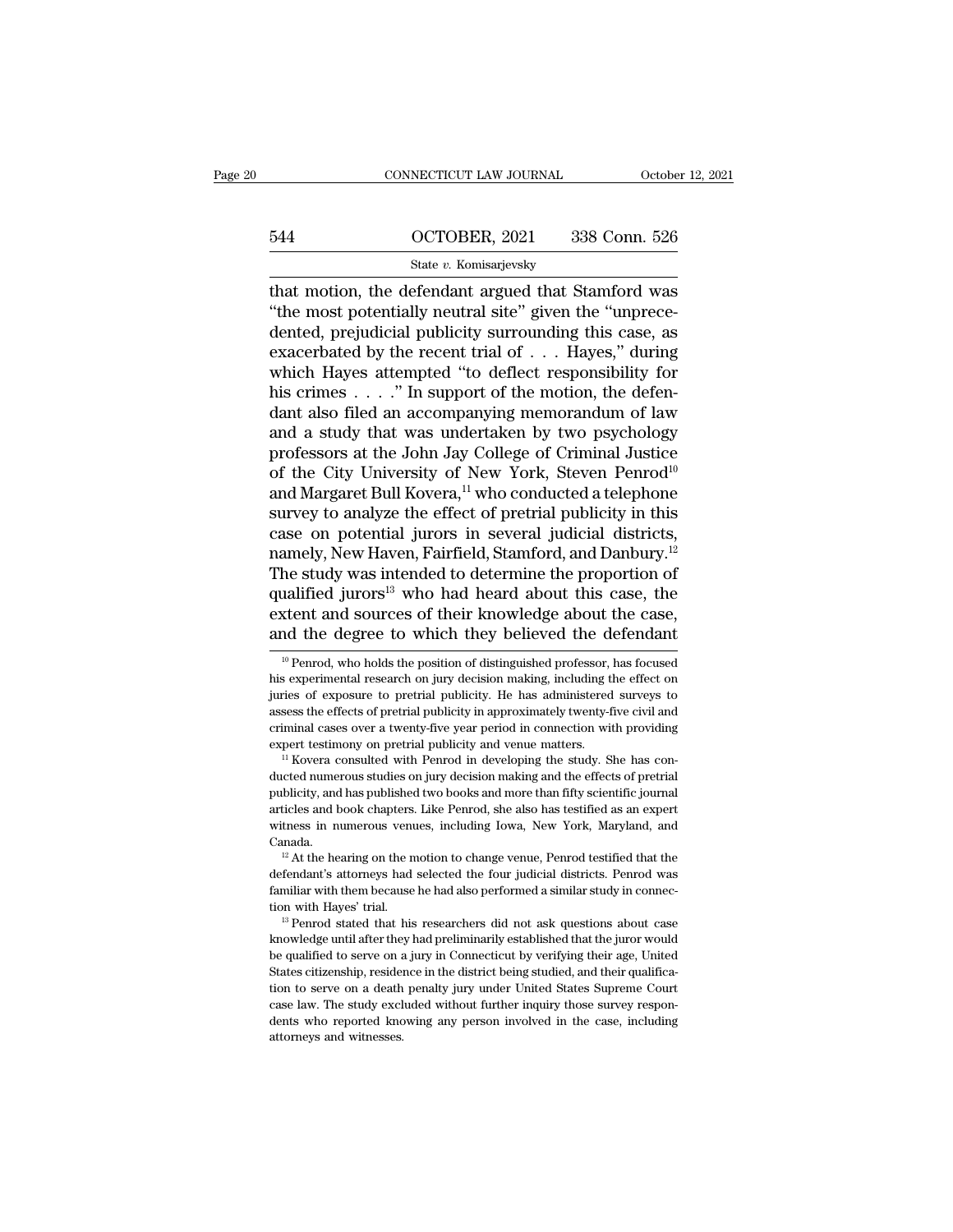| 2, 2021       | CONNECTICUT LAW JOURNAL | Page 21 |  |
|---------------|-------------------------|---------|--|
| 338 Conn. 526 | OCTOBER, 2021           | 545     |  |
|               | State v. Komisarjevsky  |         |  |

2, 2021 CONNECTICUT LAW JOURNAL Page 2<br>
338 Conn. 526 OCTOBER, 2021 545<br>
State v. Komisarjevsky<br>
was guilty and had arrived at some judgment "about<br>
what the appropriate penalty would be for this case."<br>
The study conclude  $338$  Conn. 526 OCTOBER, 2021 545<br>State v. Komisarjevsky<br>was guilty and had arrived at some judgment "about<br>what the appropriate penalty would be for this case."<br>The study concluded that New Haven was "resound-<br>ingly the  $\frac{338 \text{ Conn. } 526 \qquad \text{OCTOBER, } 2021 \qquad \text{545}}{\text{State } v. \text{ Komisarjevsky}}$ <br>
was guilty and had arrived at some judgment "about<br>
what the appropriate penalty would be for this case."<br>
The study concluded that New Haven was "resound-<br> 338 Conn. 526 OCTOBER, 2021 545<br>
State v. Komisarjevsky<br>
was guilty and had arrived at some judgment "about<br>
what the appropriate penalty would be for this case."<br>
The study concluded that New Haven was "resound-<br>
ingly t State v. Komisarjevsky<br>was guilty and had arrived at some judgment "about<br>what the appropriate penalty would be for this case."<br>The study concluded that New Haven was "resound-<br>ingly the least favorable judicial district state v. Romsarjevsky<br>was guilty and had arrived at some judgment "about<br>what the appropriate penalty would be for this case."<br>The study concluded that New Haven was "resound-<br>ingly the least favorable judicial district i was guilty and had arrived at some judgment "a<br>what the appropriate penalty would be for this c<br>The study concluded that New Haven was "resc<br>ingly the least favorable judicial district in tern<br>juror taint, whereas [Stamfor is the study concluded that New Haven was "resound-<br>gly the least favorable judicial district in terms of<br>ror taint, whereas [Stamford was] the most favorable<br>lative to affording [the defendant] the best opportu-<br>ty to emp ingly the least favorable judicial district in terms of<br>juror taint, whereas [Stamford was] the most favorable<br>relative to affording [the defendant] the best opportu-<br>nity to empanel a fair and impartial jury."<sup>14</sup><br>At a he

juror taint, whereas [Stamford was] the most favorable<br>relative to affording [the defendant] the best opportu-<br>nity to empanel a fair and impartial jury."<sup>14</sup><br>At a hearing on the motion to change venue, Penrod<br>explained t relative to affording [the defendant] the best opportunity to empanel a fair and impartial jury."<sup>14</sup><br>At a hearing on the motion to change venue, Penrod<br>explained the study.<sup>15</sup> He described the pretrial publicity<br>as "[o] nity to empanel a fair and impartial jury."<sup>14</sup><br>At a hearing on the motion to change venue, Penrod<br>explained the study.<sup>15</sup> He described the pretrial publicity<br>as "[o]verwhelmingly negative" with respect to the defen-<br>dant At a hearing on the motion to change venue, Penrod<br>explained the study.<sup>15</sup> He described the pretrial publicity<br>as "[o]verwhelmingly negative" with respect to the defen-<br>dant, with guilt and death penalty judgments runnin At a hearing on the motion to change venue, Penrod<br>explained the study.<sup>15</sup> He described the pretrial publicity<br>as "[o]verwhelmingly negative" with respect to the defen-<br>dant, with guilt and death penalty judgments running explained the study.<sup>15</sup> He described the pretrial publicity<br>as "[o]verwhelmingly negative" with respect to the defen-<br>dant, with guilt and death penalty judgments running<br>approximately 20 percent higher than they had in a as "[o]verwhelmingly negative" with respect to the defen-<br>dant, with guilt and death penalty judgments running<br>approximately 20 percent higher than they had in a<br>similar study he had performed slightly more than one<br>year b dant, with guilt and death penalty judgments running<br>approximately 20 percent higher than they had in a<br>similar study he had performed slightly more than one<br>year before in connection with Hayes' trial. Approximately<br>97 pe approximately 20 percent higher than they had in a<br>similar study he had performed slightly more than one<br>year before in connection with Hayes' trial. Approximately<br>97 percent of qualified jurors in Stamford recognized<br>the similar study he had performed slightly more than one<br>year before in connection with Hayes' trial. Approximately<br>97 percent of qualified jurors in Stamford recognized<br>the case, and approximately 98 percent of qualified jur year before in connection with Hayes' trial. Approximately<br>97 percent of qualified jurors in Stamford recognized<br>the case, and approximately 98 percent of qualified jurors<br>in New Haven recognized it, either immediately by 97 percent of qualified jurors in Stamford recognized<br>the case, and approximately 98 percent of qualified jurors<br>in New Haven recognized it, either immediately by name<br>or after being prompted with one cue, namely, that it<br> the case, and approximately 98 percent of qualified jurors<br>in New Haven recognized it, either immediately by name<br>or after being prompted with one cue, namely, that it<br>was a home invasion. The lowest recognition level was<br> in New Haven recognized it, either immediately by name<br>or after being prompted with one cue, namely, that it<br>was a home invasion. The lowest recognition level was<br>in Danbury, with approximately 94 percent recognition.<br>The or after being prompted with one cue, namely, that it<br>was a home invasion. The lowest recognition level was<br>in Danbury, with approximately 94 percent recognition.<br>The recognition of this case in all four districts studied<br> ne recognition of this case in all four districts studied<br>as comparable to the state court prosecution of Terry<br>ichols, who had bombed the Alfred P. Murrah Federal<br>uilding in Oklahoma City, after his conviction in fed-<br><sup>14</sup> was comparable to the state court prosecution of Terry<br>Nichols, who had bombed the Alfred P. Murrah Federal<br>Building in Oklahoma City, after his conviction in fed-<br><sup>14</sup> The defendant suggested the judicial district of Fair

Building in Oklahoma City, after his conviction in fed-<br><sup>14</sup> The defendant suggested the judicial district of Fairfield as an alternative<br>to Stamford.<br><sup>15</sup> In addition to Penrod, Celia Lofink, a psychologist who had assist Furtung III OKTAHOTHA CIty, ALTET HIS CONVICTION III FEG-<br>
<sup>14</sup> The defendant suggested the judicial district of Fairfield as an alternative<br>
<sup>15</sup> In addition to Penrod, Celia Lofink, a psychologist who had assisted<br>
the d <sup>14</sup> The defendant suggested the judicial district of Fairfield as an alternative<br>to Stamford.<br><sup>15</sup> In addition to Penrod, Celia Lofink, a psychologist who had assisted<br>the defendant's legal team by tracking media coverag to Stamford.<br>
<sup>15</sup> In addition to Penrod, Celia Lofink, a psychologist who had assisted<br>
the defendant's legal team by tracking media coverage of this case, testified<br>
at the hearing. Lofink testified that her research, co <sup>15</sup> In addition to Penrod, Celia Lofink, a psychologist who had assisted the defendant's legal team by tracking media coverage of this case, testified at the hearing. Lofink testified that her research, conducted by capt <sup>15</sup> In addition to Penrod, Celia Lofink, a psychologist who had assisted the defendant's legal team by tracking media coverage of this case, testified at the hearing. Lofink testified that her research, conducted by capt and the hearing. Lofink testified that her research, conducted by capturing Google Alerts to news articles using the defendant's last name and W's name indicated that there were 1808 media reports about this case from the Google Alerts to news articles using the defendant's last name and W's name indicated that there were 1808 media reports about this case from the date of the offense through the date of the hearing. Lofink's results reflec indicated that there were 1808 media reports about this case from the date of the offense through the date of the hearing. Lofink's results reflected worldwide coverage, although the majority of the articles were from Conn of the offense through the date of the hearing. Lofink's results reflected worldwide coverage, although the majority of the articles were from Connecticut. Lofink then presented the court with a chronologically organized t worldwide coverage, although the majority of the articles were from Connecticut. Lofink then presented the court with a chronologically organized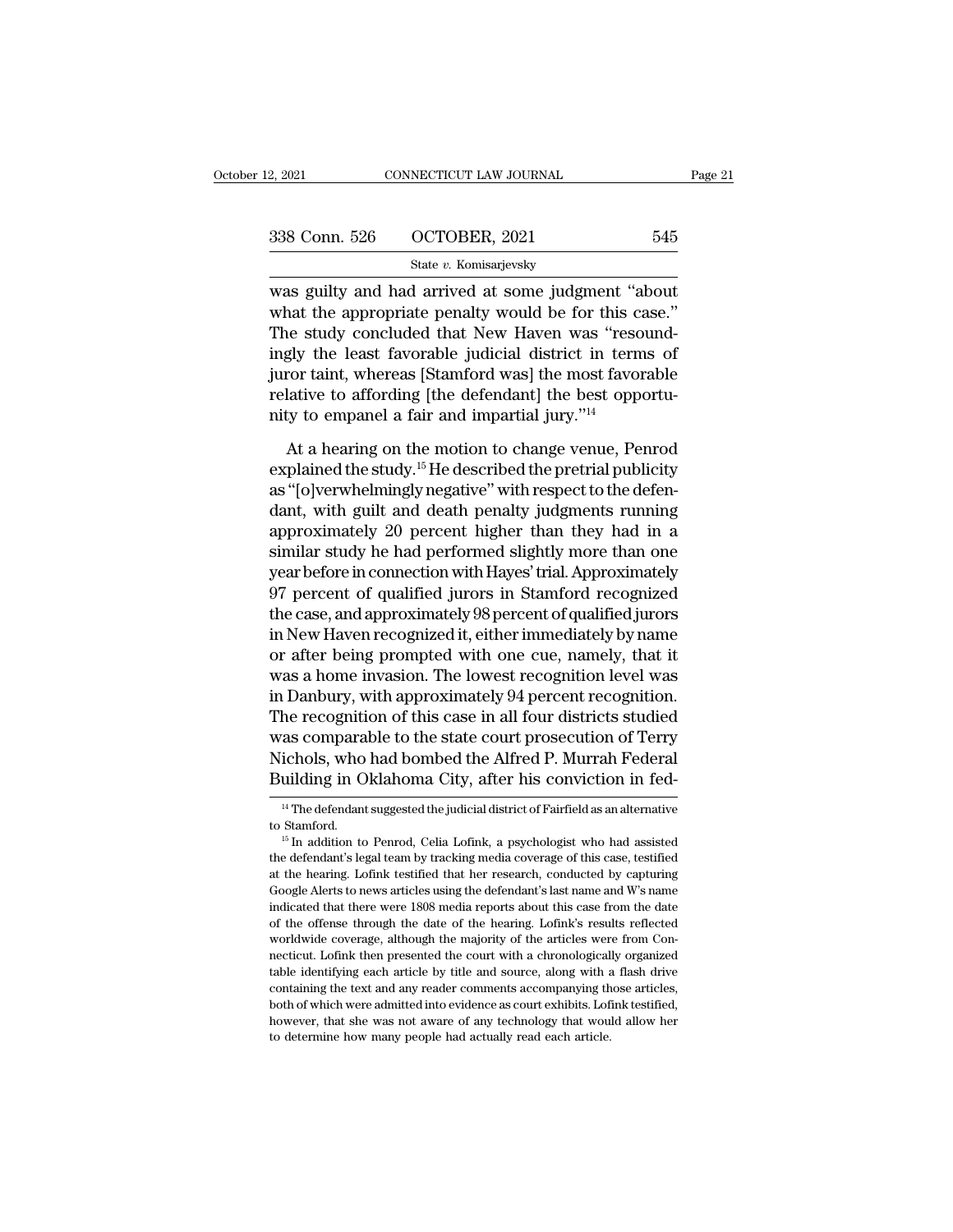# CONNECTICUT LAW JOURNAL October 12, 2021<br>546 OCTOBER, 2021 338 Conn. 526<br>5tate v. Komisarjevsky

# State *v.* Komisarjevsky

EXECUTE CONNECTICUT LAW JOURNAL COCTOBER CONSECTION  $\frac{646}{546}$  COCTOBER, 2021 338 Conn. 526<br>
State v. Komisarjevsky<br>
Example 2 brothers,<sup>16</sup> and John Walker<br>
Lindh, the "American Taliban,"<sup>17</sup> in their respective<br>
invi 546 CCTOBER, 2021 338 Conn. 526<br>
State v. Komisarjevsky<br>
Final court, the Menendez brothers, <sup>16</sup> and John Walker<br>
Lindh, the "American Taliban,"<sup>17</sup> in their respective<br>
jurisdictions. Penrod opined that the "least preju 546 OCTOBER, 2021 338 Conn. 526<br>
State v. Komisarjevsky<br>
eral court, the Menendez brothers, <sup>16</sup> and John Walker<br>
Lindh, the "American Taliban,"<sup>17</sup> in their respective<br>
jurisdictions. Penrod opined that the "least prejud 546 **OCTOBER**, 2021 338 Conn. 526<br>
State *v*. Komisarjevsky<br>
eral court, the Menendez brothers, <sup>16</sup> and John Walker<br>
Lindh, the "American Taliban,"<sup>17</sup> in their respective<br>
jurisdictions. Penrod opined that the "least pr State v. Komisarjevsky<br>
eral court, the Menendez brothers, <sup>16</sup> and John Walker<br>
Lindh, the "American Taliban,"<sup>17</sup> in their respective<br>
jurisdictions. Penrod opined that the "least prejudicial"<br>
of the four studied judic state v. Komisarjevsky<br>
eral court, the Menendez brothers,  $^{16}$  and John Walker<br>
Lindh, the "American Taliban," $^{17}$  in their respective<br>
jurisdictions. Penrod opined that the "least prejudicial"<br>
of the four studied j eral court, the Menendez brothers,<sup>16</sup> and John Walker<br>Lindh, the "American Taliban,"<sup>17</sup> in their respective<br>jurisdictions. Penrod opined that the "least prejudicial"<br>of the four studied judicial districts would be Stamfo Lindh, the "American Taliban,"<sup>17</sup> in their respective<br>jurisdictions. Penrod opined that the "least prejudicial"<br>of the four studied judicial districts would be Stamford<br>because it is "generally the lowest across the board jurisdictions. Penrod opined that the "least prejudicial"<br>of the four studied judicial districts would be Stamford<br>because it is "generally the lowest across the board"<br>with respect to judgments about the defendant's guilt of the four studied judicial districts we<br>because it is "generally the lowest a<br>with respect to judgments about the<br>and knowledge about the case. Penrod<br>that this was a matter of "relative dist<br>that this case reflected "th cause it is generally the lowest across the board<br>th respect to judgments about the defendant's guilt<br>d knowledge about the case. Penrod stated, however,<br>at this was a matter of "relative disadvantage," given<br>at this case with respect to judgments about the detendant s gunt<br>and knowledge about the case. Penrod stated, however,<br>that this was a matter of "relative disadvantage," given<br>that this case reflected "the highest levels of prejudg-<br>

the fore a single jury. See Biography.com Editors, Erik Menendez Biography (last modified November 17, 2020), available at https://www.biography.com/<br>crime-figure/erik-menendez (last visited April 8, 2021).<br><sup>17</sup> John Walke Clast modified November 17, 2020), available at https://www.biography.com/<br>crime-figure/erik-menendez (last visited April 8, 2021).<br> $^{17}$  John Walker Lindh is an American citizen who was captured in Afghani-<br>stan in 2001 crime-figure/erik-menendez (last visited April 8, 2021).<br>
<sup>17</sup> John Walker Lindh is an American citizen who was captured in Afghanistan in 2001, where he had lent aid to Osama Bin Laden's terrorist organization, Al Qaeda, stan in 2001, where he had lent aid to Osama Bin Laden's terrorist organiza-<br>tion, Al Qaeda, and participated in a prison uprising that led to the death<br>of a Central Intelligence Agency officer. See, e.g., C. Rosenberg, "'

stand, Al Qaeda, and participated in a prison uprising that led to the death of a Central Intelligence Agency officer. See, e.g., C. Rosenberg, "American Taliban," Held 17 Years, Nears Release," N.Y. Times, May 22, 2019, for a Central Intelligence Agency officer. See, e.g., C. Rosenberg, "American Taliban," Held 17 Years, Nears Release," N.Y. Times, May 22, 2019, p. A1.<br>Taliban," Held 17 Years, Nears Release," N.Y. Times, May 22, 2019, p. Taliban,' Held 17 Years, Nears Release," N.Y. Times, May 22, 2019, p. A1.<br>
<sup>18</sup> Once a survey respondent established some knowledge of the case, the survey progressed to open-ended questions to assess additional knowledge <sup>18</sup> Once a survey respondent established some knowledge of the case, the survey progressed to open-ended questions to assess additional knowledge of the incident, followed by specific inquiries about whether the responde survey progressed to open-ended questions to assess additional knowledge<br>of the incident, followed by specific inquiries about whether the respondent<br>(1) had read a book written about the case, (2) had seen a television i and render a verdict based only on the evidence presented at trial in this case, and (7) believed the evidence presented at trial in this case,  $(2)$  had been a television interview of W by Oprah Winfrey,  $(3)$  had heard (1) had read a book written about the case, (2) had seen a television in of W by Oprah Winfrey, (3) had heard about journals the defendant written in prison, (4) had learned of the Hayes trial and verdict, if ollowed the We by Oprah Winfrey, (3) had heard about journals the defendant had itten in prison, (4) had learned of the Hayes trial and verdict, (5) had llowed the media coverage of this case, (6) could be fair and impartial dereder written in prison,  $(4)$  had learned of the Hayes trial and verdict,  $(5)$  had followed the media coverage of this case,  $(6)$  could be fair and impartial and render a verdict based only on the evidence presented at trial

followed the media coverage of this case,  $(6)$  could be fair and impartial and render a verdict based only on the evidence presented at trial in this case, and  $(7)$  believed that the defendant should be executed.<br>With r and render a verdict based only on the evidence presented at trial in this case, and (7) believed that the defendant should be executed.<br>With respect to more granular knowledge of the case, the most prominent answer among case, and (7) believed that the defendant should be executed.<br>With respect to more granular knowledge of the case, the most prominent answer among the 1284 people across the four judicial districts who recognized the case With respect to more granular knowledge of the case, the most prominent answer among the 1284 people across the four judicial districts who recognized the case was that 60 percent provided some information about the victim The more among the 1284 people across the four judicial districts who recog-<br>nized the case was that 60 percent provided some information about the<br>victims, with 42 percent being aware that the victims were the wife and<br>da mized the case was that 60 percent provided some information about the victims, with 42 percent being aware that the victims were the wife and daughters, and 25 percent, the next largest category, being aware that the hus nized the case was that 60 percent provided some information about the victims, with 42 percent being aware that the victims were the wife and daughters, and 25 percent, the next largest category, being aware that the hus

The case of Exploration and Erik Menendez, two young men who killed their<br>
<sup>16</sup> The case of Lyle and Erik Menendez, two young men who killed their<br>
<sup>16</sup> The case of Lyle and Erik Menendez, two young men who killed their<br>
e Turning to a district by district analysis of the respondents' knowledge about the case,<sup>18</sup> Penrod noted that,<br><sup>16</sup> The case of Lyle and Erik Menendez, two young men who killed their wealthy parents in Beverly Hills, Cali Turning to a district by district analysis of the respondents' knowledge about the case,<sup>18</sup> Penrod noted that,<br><sup>16</sup> The case of Lyle and Erik Menendez, two young men who killed their wealthy parents in Beverly Hills, Cal dents' knowledge about the case,<sup>18</sup> Penrod noted that,<br> $\frac{16}{16}$  The case of Lyle and Erik Menendez, two young men who killed their<br>wealthy parents in Beverly Hills, California, in 1989, involved a nationally<br>televised deritts KHOWIEQge about the Case,<sup>22</sup> Pentrod Hoted trial,<br><sup>16</sup> The case of Lyle and Erik Menendez, two young men who killed their<br>wealthy parents in Beverly Hills, California, in 1989, involved a nationally<br>televised tria <sup>16</sup> The case of Lyle and Erik Menendez, two young men who killed their wealthy parents in Beverly Hills, California, in 1989, involved a nationally televised trial at which they claimed self-defense from physical and sex wealthy parents in Beverly Hills, California, in 1989, involved a nationally televised trial at which they claimed self-defense from physical and sexual abuse. They were tried jointly, with a separate jury for each brother crime-figure/erik-menendez (last visited April 8, 2021).<br>
abuse. They were tried jointly, with a separate jury for each brother; the juries<br>
hung at the first trial, but the brothers were convicted at their second trial<br> stand in 2001, where he had lent aid to Osama Bin Laden's terrorist organization, Al Qaeda, and participated in a prison uprising that led to the death aid to Osama Bin Laden's terrorist organization, Al Qaeda, and partici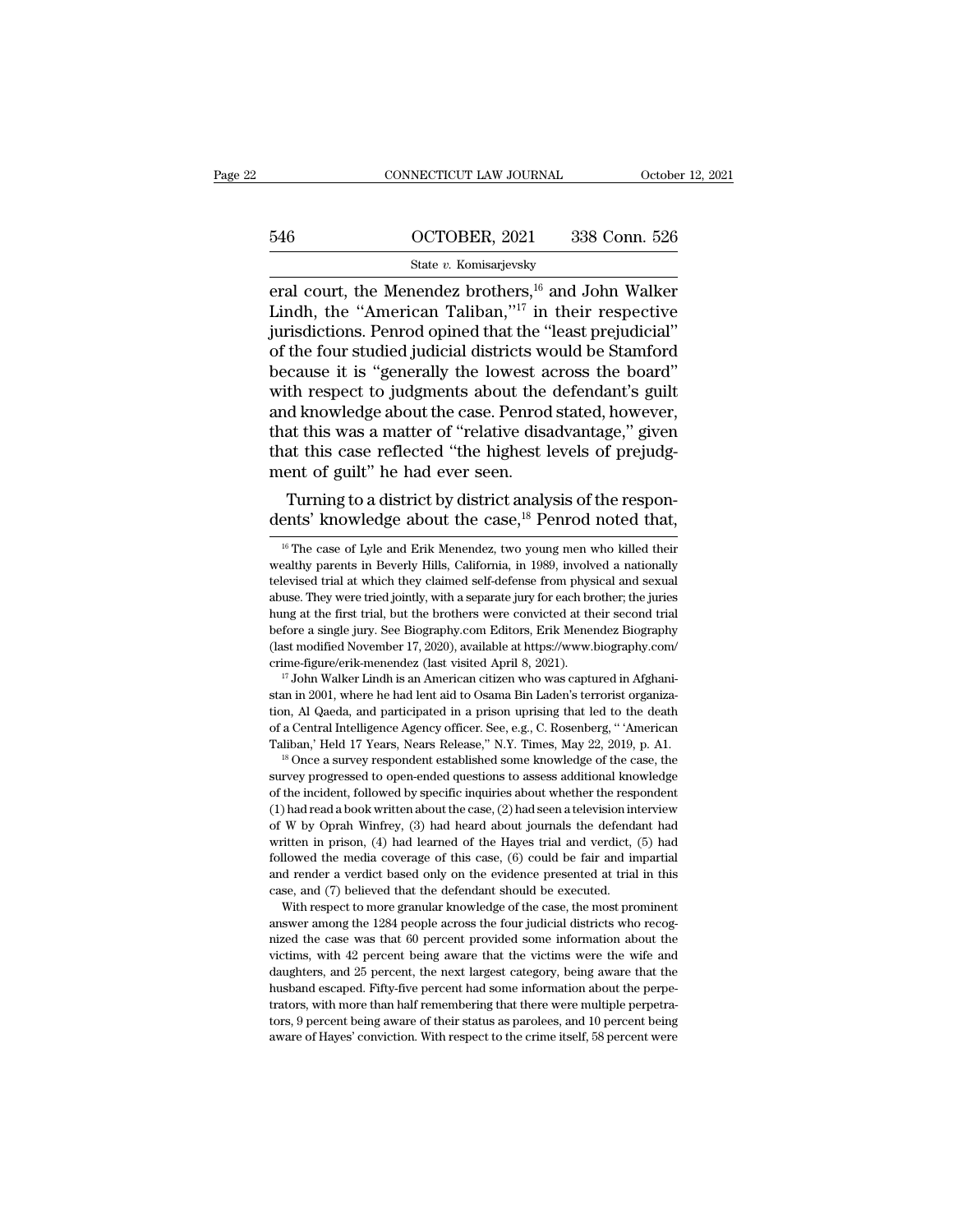2, 2021 CONNECTICUT LAW JOURNAL<br>
338 Conn. 526 OCTOBER, 2021 547<br>
347 State v. Komisarjevsky<br>
although there was a very similar reported rate of fol-<br>
lowing the news media generally, approximately 70 per-338 Conn. 526 COCTOBER, 2021 547<br>State v. Komisarjevsky<br>although there was a very similar reported rate of fol-<br>lowing the news media generally, approximately 70 per-<br>cent of New Haven respondents followed this case "very 338 Conn. 526 OCTOBER, 2021 547<br>
State v. Komisarjevsky<br>
although there was a very similar reported rate of fol-<br>
lowing the news media generally, approximately 70 per-<br>
cent of New Haven respondents followed this case "v 338 Conn. 526 OCTOBER, 2021 547<br>
State v. Komisarjevsky<br>
although there was a very similar reported rate of fol-<br>
lowing the news media generally, approximately 70 per-<br>
cent of New Haven respondents followed this case "v State v. Komisarjevsky<br>
although there was a very similar reported rate of fol-<br>
lowing the news media generally, approximately 70 per-<br>
cent of New Haven respondents followed this case "very<br>
closely" or "somewhat closel State v. Romsarjevsky<br>although there was a very similar reported rate of fol-<br>lowing the news media generally, approximately 70 per-<br>cent of New Haven respondents followed this case "very<br>closely" or "somewhat closely," a although there was a very similar reported rate of fol-<br>lowing the news media generally, approximately 70 per-<br>cent of New Haven respondents followed this case "very<br>closely" or "somewhat closely," as compared to approx-<br>i lowing the news media generally, approximately 70 percent of New Haven respondents followed this case "very closely" or "somewhat closely," as compared to approximately 49 percent in Stamford.<sup>19</sup> He determined that Stamfo cent of New Haven respondents followed this case "very<br>closely" or "somewhat closely," as compared to approx-<br>imately 49 percent in Stamford.<sup>19</sup> He determined that<br>Stamford respondents had a much lower rate of case<br>knowle closely" or "somewhat closely," as compared to approx-<br>imately 49 percent in Stamford.<sup>19</sup> He determined that<br>Stamford respondents had a much lower rate of case<br>knowledge than those in New Haven, with 2.5 percent<br>knowing t imately 49 percent in Stamford.<sup>19</sup> He determined that<br>Stamford respondents had a much lower rate of case<br>knowledge than those in New Haven, with 2.5 percent<br>knowing the names of the defendant and Hayes sponta-<br>neously and Stamford respondents had a much lower rate of case<br>knowledge than those in New Haven, with 2.5 percent<br>knowing the names of the defendant and Hayes sponta-<br>neously and 58 percent after receiving a cue, as com-<br>pared to 22 knowledge than those in New Haven, with 2.5 percent<br>knowing the names of the defendant and Hayes sponta-<br>neously and 58 percent after receiving a cue, as com-<br>pared to 22 percent and 89 percent in New Haven,<br>respectively. knowing the names of the defendant and Hayes sponta-<br>neously and 58 percent after receiving a cue, as com-<br>pared to 22 percent and 89 percent in New Haven,<br>respectively. In Stamford, 73 percent were aware of<br>Hayes' convict neously and 58 percent after receiving a cue, as compared to 22 percent and 89 percent in New Haven, respectively. In Stamford, 73 percent were aware of Hayes' conviction, in comparison to 88 percent in New Haven; with res pared to 22 percent and 89 percent in New Haven,<br>respectively. In Stamford, 73 percent were aware of<br>Hayes' conviction, in comparison to 88 percent in New<br>Haven; with respect to Hayes' death sentence, the<br>awareness rates w respectively. In Stamford, 73 percent were aware of<br>Hayes' conviction, in comparison to 88 percent in New<br>Haven; with respect to Hayes' death sentence, the<br>awareness rates were 39 and 66 percent, respectively.<br>Forty-nine p Hayes' conviction, in comparison to 88 percent in New<br>Haven; with respect to Hayes' death sentence, the<br>awareness rates were 39 and 66 percent, respectively.<br>Forty-nine percent of the New Haven respondents had<br>seen or hear Haven; with respect to Hayes' death sentence, the<br>awareness rates were 39 and 66 percent, respectively.<br>Forty-nine percent of the New Haven respondents had<br>seen or heard about W's interview with Oprah Winfrey<br>approximately awareness rates were 39 and 66 percent, respectively.<br>Forty-nine percent of the New Haven respondents had<br>seen or heard about W's interview with Oprah Winfrey<br>approximately one month before the survey took place,<br>as compar Forty-nine percent of the New Haven respondents had<br>seen or heard about W's interview with Oprah Winfrey<br>approximately one month before the survey took place,<br>as compared to 31 percent in Stamford. Thirty-one per-<br>cent of seen or heard about W's interview with Oprah Winfrey<br>approximately one month before the survey took place,<br>as compared to 31 percent in Stamford. Thirty-one per-<br>cent of the respondents in New Haven had heard about<br>the def approximately one month before the survey took place,<br>as compared to 31 percent in Stamford. Thirty-one per-<br>cent of the respondents in New Haven had heard about<br>the defendant's prison journals, in comparison to 11<br>percent as compared to 31 percent in Stamford. Thirty-one percent of the respondents in New Haven had heard about<br>the defendant's prison journals, in comparison to 11<br>percent in Stamford. Interestingly, more respondents<br>in Stamfor cent of the respondents in New Haven ha<br>the defendant's prison journals, in com<br>percent in Stamford. Interestingly, more<br>in Stamford believed that the crimes wer<br>graphic" than those in New Haven, 5.6 ar<br>respectively, which rcent in Stamford. Interestingly, more respondents<br>Stamford believed that the crimes were "disturbing/<br>aphic" than those in New Haven, 5.6 and 4.9 percent,<br>spectively, which is a difference that Penrod did not<br>lieve was st in Stamford believed that the crimes were "disturbing/<br>graphic" than those in New Haven, 5.6 and 4.9 percent,<br>respectively, which is a difference that Penrod did not<br>believe was statistically significant.<br>Moving beyond gen

believe was statistically significant.<br>
Moving beyond general awareness to impartiality, in<br>
Stamford, 65 percent of the respondents had "very nega-<br>
aware of some detail, with 30 percent being aware of the sexual assaults Moving beyond general awareness to impartiality, in<br>Stamford, 65 percent of the respondents had "very nega-<br>aware of some detail, with 30 percent being aware of the sexual assaults,<br>robbery, or fire. Thirty-three percent c Moving bey<br>
Stamford, 65<br>
aware of some de<br>
robbery, or fire.<br>
or "heinous."<br>
Turning to deat! tamford, 65 percent of the respondents had "very nega-<br>vare of some detail, with 30 percent being aware of the sexual assaults,<br>bbery, or fire. Thirty-three percent categorized the crime as "horrible"<br>"heinous."<br>Turning to

district of the Fespondents had very nega-<br>aware of some detail, with 30 percent being aware of the sexual assaults,<br>robbery, or fire. Thirty-three percent categorized the crime as "horrible"<br>or "heinous."<br>Turning to death aware of some detail, with 30 percent being aware of the sexual assaults, robbery, or fire. Thirty-three percent categorized the crime as "horrible" or "heinous." Turning to death qualification, Penrod stated that, across robbery, or fire. Thirty-three percent categorized the crime as "horrible"<br>or "heinous."<br>Turning to death qualification, Penrod stated that, across the four judicial<br>districts, approximately two-thirds of those persons sur from rendering a guilty verdict. 19 In New Haven, more responsed to the four judicial districts, approximately two-thirds of those persons surveyed would not automatically vote for the death penalty, and approximately 75 p districts, approximately two-thirds of those persons surveyed would not automatically vote for the death penalty, and approximately 75 percent would not allow their personal views on the death penalty to preclude them fro automatically vote for the death penalty, and approximately 'would not allow their personal views on the death penalty to pred<br>from rendering a guilty verdict.<br><sup>19</sup> In New Haven, more respondents could offer greater detail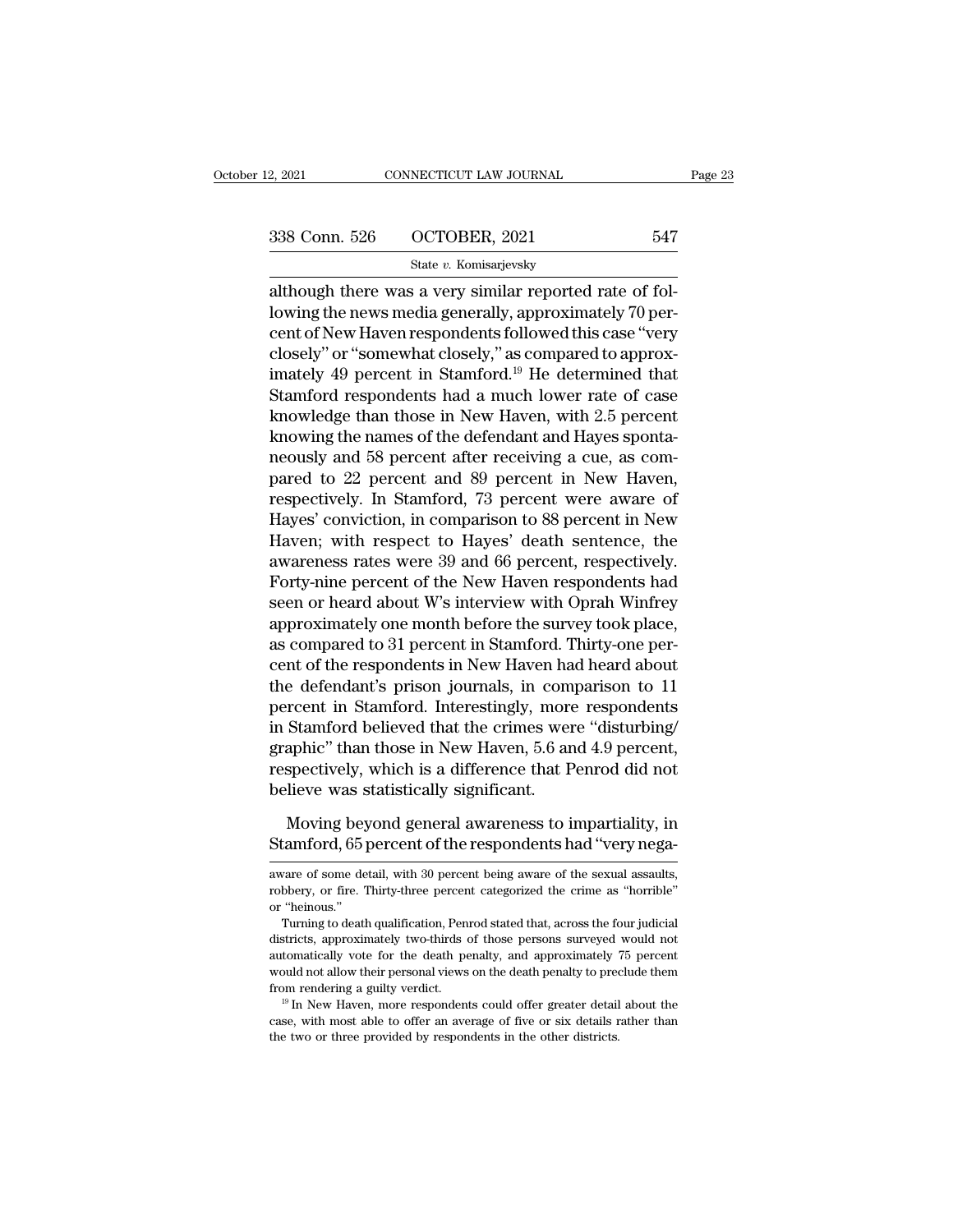# CONNECTICUT LAW JOURNAL October 12, 2021<br>548 OCTOBER, 2021 338 Conn. 526<br>5tate v. Komisarjevsky

# State *v.* Komisarjevsky

CONNECTICUT LAW JOURNAL October 12, 2021<br>
548 OCTOBER, 2021 338 Conn. 526<br>
548 State v. Komisarjevsky<br>
548 State v. Komisarjevsky<br>
548 State v. Komisarjevsky<br>
548 State v. Komisarjevsky<br>
548 Conn. 526<br>
556 Terret in New Ha 548 OCTOBER, 2021 338 Conn. 526<br>
State v. Komisarjevsky<br>
tive" impressions of the defendant, as compared to 76<br>
percent in New Haven; there were 6 and 5 percent<br>
reports of "somewhat negative" impressions, respec-<br>
tively 548 OCTOBER, 2021 338 Conn. 526<br>
State v. Komisarjevsky<br>
tive" impressions of the defendant, as compared to 76<br>
percent in New Haven; there were 6 and 5 percent<br>
reports of "somewhat negative" impressions, respec-<br>
tively 548 OCTOBER, 2021 338 Conn. 526<br>
State *v*. Komisarjevsky<br>
tive" impressions of the defendant, as compared to 76<br>
percent in New Haven; there were 6 and 5 percent<br>
reports of "somewhat negative" impressions, respec-<br>
tive Section that the response of the defendant, as compared to 76<br>percent in New Haven; there were 6 and 5 percent<br>reports of "somewhat negative" impressions, respec-<br>tively, for each jurisdiction.<sup>20</sup> In Stamford, 50 percent State v. Komisarjevsky<br>
tive" impressions of the defendant, as compared to 76<br>
percent in New Haven; there were 6 and 5 percent<br>
reports of "somewhat negative" impressions, respec-<br>
tively, for each jurisdiction.<sup>20</sup> In S tive" impressions of the defendant, as compared to 76<br>percent in New Haven; there were 6 and 5 percent<br>reports of "somewhat negative" impressions, respec-<br>tively, for each jurisdiction.<sup>20</sup> In Stamford, 50 percent<br>of the percent in New Haven; there were 6 and 5 percent<br>reports of "somewhat negative" impressions, respec-<br>tively, for each jurisdiction.<sup>20</sup> In Stamford, 50 percent<br>of the respondents believed that the defendant was<br>"definitel reports of "somewhat negative" impressions, respectively, for each jurisdiction.<sup>20</sup> In Stamford, 50 percent of the respondents believed that the defendant was "definitely guilty" of murder, and 22 percent "probably guilt tively, for each jurisdiction.<sup>20</sup> In Stamford, 50 percent<br>of the respondents believed that the defendant was<br>"definitely guilty" of murder, and 22 percent "probably<br>guilty," as compared to 60 and 25 percent, respectively, "definitely guilty" of murder, and 22 percent "probably guilty," as compared to 60 and 25 percent, respectively, in New Haven.<sup>21</sup> In New Haven, 71 percent of those surveyed reported that they could decide the case based "definitely guilty" of murder, and 22 percent "probably<br>guilty," as compared to 60 and 25 percent, respectively,<br>in New Haven.<sup>21</sup> In New Haven, 71 percent of those<br>surveyed reported that they could decide the case based<br> guilty," as compared to 60 and 25 percent, respectively,<br>in New Haven.<sup>21</sup> In New Haven, 71 percent of those<br>surveyed reported that they could decide the case based<br>solely on the evidence, as compared to 80 percent in<br>Stam in New Haven.<sup>21</sup> In New Haven, 71 percent of those<br>surveyed reported that they could decide the case based<br>solely on the evidence, as compared to 80 percent in<br>Stamford. Thirty-two percent said that they could "defi-<br>nite surveyed reported that they could decide the case based<br>solely on the evidence, as compared to 80 percent in<br>Stamford. Thirty-two percent said that they could "defi-<br>nitely" be "fair and impartial" in New Haven with<br>respec solely on the evidence, as compared to 80 percent in<br>Stamford. Thirty-two percent said that they could "defi-<br>nitely" be "fair and impartial" in New Haven with<br>respect to the defendant, and 18 percent "probably"<br>so, as com Stamford. Thirty-two percent said that they could "defi-<br>nitely" be "fair and impartial" in New Haven with<br>respect to the defendant, and 18 percent "probably"<br>so, as compared to 44 and 22 percent in Stamford,<br>respectively. nitely" be "fair and impartial" in New Haven with<br>respect to the defendant, and 18 percent "probably"<br>so, as compared to 44 and 22 percent in Stamford,<br>respectively. Penrod stated that the "most significant"<br>difference bet respect to the defendant, and 18 percent "probably"<br>so, as compared to 44 and 22 percent in Stamford,<br>respectively. Penrod stated that the "most significant"<br>difference between New Haven and Stamford was the<br>number of resp so, as compared to 44 and 22 percent in Stamford,<br>respectively. Penrod stated that the "most significant"<br>difference between New Haven and Stamford was the<br>number of respondents who believed that they could<br>render a not gu respectively. Penrod stated that the "most significant"<br>difference between New Haven and Stamford was the<br>number of respondents who believed that they could<br>render a not guilty verdict, which was 15 percent in<br>New Haven a difference between New Haven and Stamford was the<br>number of respondents who believed that they could<br>render a not guilty verdict, which was 15 percent in<br>New Haven and 30 percent in Stamford. In Penrod's<br>view, this suggest number of respondents who believed that they could<br>render a not guilty verdict, which was 15 percent in<br>New Haven and 30 percent in Stamford. In Penrod's<br>view, this suggested that there were "twice as many<br>people" prepared render a not guilty verdict, which was 15 percent in<br>New Haven and 30 percent in Stamford. In Penrod's<br>view, this suggested that there were "twice as many<br>people" prepared not to convict in Stamford, with Stam-<br>ford below New Haven and 30 percent in Stamford. In Penrod's<br>view, this suggested that there were "twice as many<br>people" prepared not to convict in Stamford, with Stam-<br>ford below New Haven with respect to virtually every<br>measure of view, this suggested that there were "twice as many<br>people" prepared not to convict in Stamford, with Stam-<br>ford below New Haven with respect to virtually every<br>measure of knowledge about the case.<sup>22</sup> Ultimately, Pen-<br>rod people" prepar<br>ford below Ne<br>measure of kno<br>rod described<br>prejudice[d] a<br>smaller fund of<br>is based." 20 described Stamford as "a venue that is . . . less<br>rejudice[d] against the defendant [and that] has a<br>maller fund of knowledge [on] which that prejudice<br>based."<br> $\frac{20 \text{ Conversely, in New Haven, } 2.5 \text{ percent of the population reported a}\n\text{ositive" impression of the defendant, as compared to 1.6 percent in Stan$ prejudice[d] against the defendant [and that] has a smaller fund of knowledge [on] which that prejudice is based."<br> $\frac{1}{20}$  Conversely, in New Haven, 2.5 percent of the population reported a "positive" impression of the

**Smaller fund of knowledge [on] which that prejudice**<br>is based."<br><sup>20</sup> Conversely, in New Haven, 2.5 percent of the population reported a "positive" impression of the defendant, as compared to 1.6 percent in Stamford. In Ne is based."<br>  $\frac{20}{20}$  Conversely, in New Haven, 2.5 percent of the population reported a "positive" impression of the defendant, as compared to 1.6 percent in Stamford. In New Haven, 27 percent of the respondents could is Dased.<br>
<sup>20</sup> Conversely, in New Haven, 2.5 percent of the population reported a "positive" impression of the defendant, as compared to 1.6 percent in Stamford. In New Haven, 27 percent of the respondents could not sugg "positive" impression of the defendant, as compared to  $1.6$  percent in Stamford. In New Haven, 27 percent of the respondents could not suggest the most compelling evidence against the defendant, as compared to 48 percent ford. In New Haven, 27 percent of the respondents could not suggest the most compelling evidence against the defendant, as compared to 48 percent in Stamford.<br><sup>21</sup> Fifteen percent of the respondents in Stamford did not kn

in Stamford.<br><sup>21</sup> Fifteen percent of the respondents in Stamford did not know how to answer the question regarding their certainty as to the defendant's guilt, as compared to 6 percent in New Haven.<br><sup>22</sup> Penrod stated in <sup>21</sup> Fifteen percent of the respondents in Stamford did not know how to answer the question regarding their certainty as to the defendant's guilt, as compared to 6 percent in New Haven.<br><sup>22</sup> Penrod stated in response to q answer the question regarding their certainty as to the defendant's guilt, as compared to 6 percent in New Haven.<br><sup>22</sup> Penrod stated in response to questions from the trial court that the margin of error was 5 or 6 percen compared to 6 percent in New Haven.<br>
<sup>22</sup> Penrod stated in response to questions from the trial court that the margin of error was 5 or 6 percent depending on various underlying factors in the study. With that margin of er margin of error was 5 or 6 percent depending on various underlying factors<br>in the study. With that margin of error factored in, Penrod still believed<br>that it was a significant enough difference to move the trial from New H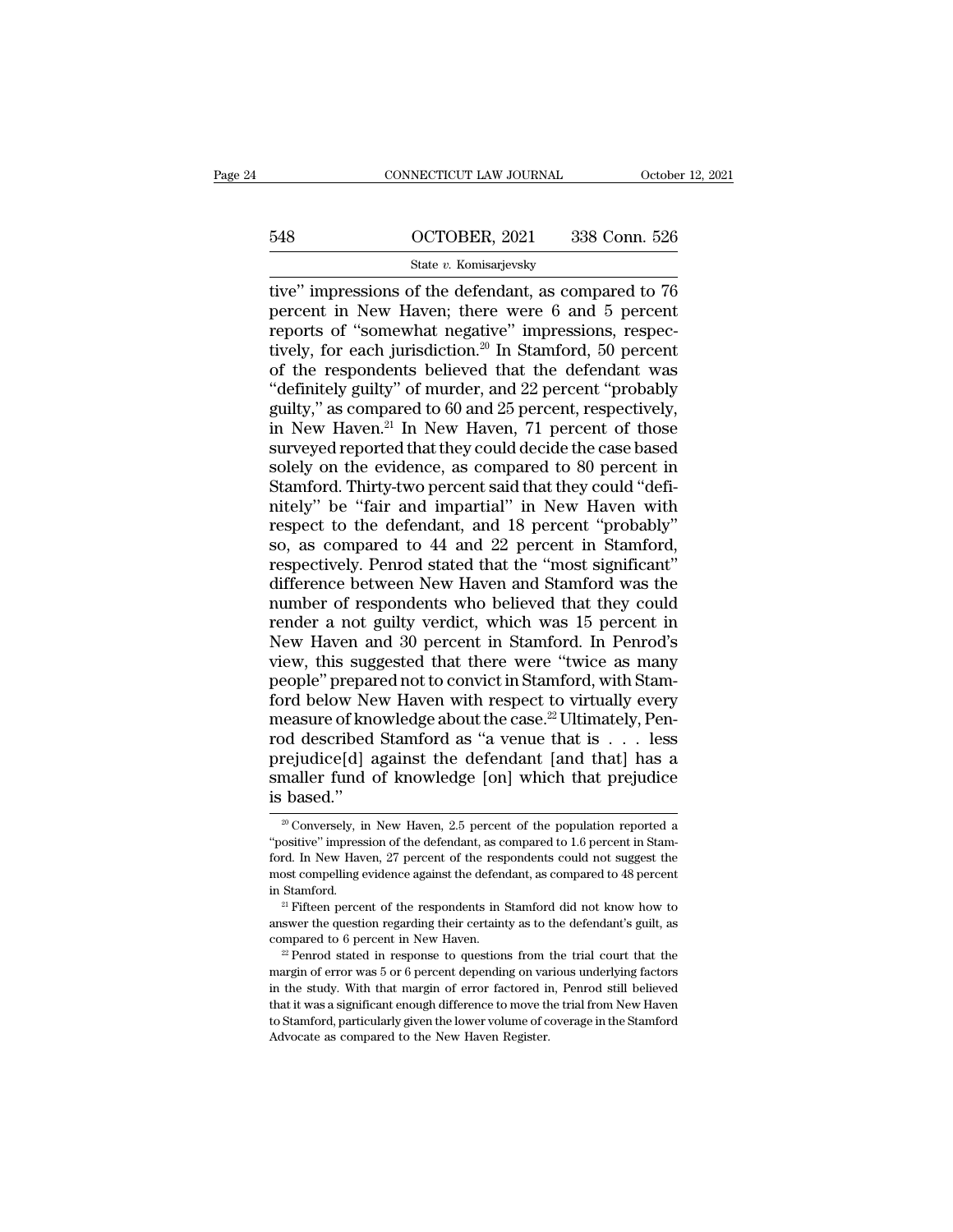| 2, 2021       | CONNECTICUT LAW JOURNAL | Page 25 |
|---------------|-------------------------|---------|
| 338 Conn. 526 | OCTOBER, 2021           | 549     |
|               | State v. Komisarjevsky  |         |

 $\begin{array}{ccc}\n 0.021 & \text{CONRECTICUT LAW JOURNAL} & \text{Page 25}\n \hline\n 8 & \text{Conn. } 526 & \text{OCTOBER, } 2021 & 549\n \end{array}$ <br>  $\begin{array}{ccc}\n \text{State } v. \text{ Komisarievsky}\n \hline\n \text{During cross-examination, Penrod acknowledged}\n \hline\n \text{at the publicity concerning this case was "extensive"\n \end{array}$ 338 Conn. 526 OCTOBER, 2021 549<br>State v. Komisarjevsky<br>During cross-examination, Penrod acknowledged<br>that the publicity concerning this case was "extensive"<br>across all four of the surveyed districts, with the lowest<br>level 338 Conn. 526 OCTOBER, 2021 549<br>
State v. Komisarjevsky<br>
During cross-examination, Penrod acknowledged<br>
that the publicity concerning this case was "extensive"<br>
across all four of the surveyed districts, with the lowest<br> 338 Conn. 526  $\qquad$  OCTOBER, 2021  $\qquad$  549<br>
State v. Komisarjevsky<br>
During cross-examination, Penrod acknowledged<br>
that the publicity concerning this case was "extensive"<br>
across all four of the surveyed districts, with State v. Komisarjevsky<br>During cross-examination, Penrod acknowledged<br>that the publicity concerning this case was "extensive"<br>across all four of the surveyed districts, with the lowest<br>level of recognition being approximat State v. Komisarjevsky<br>
During cross-examination, Penrod acknowledged<br>
that the publicity concerning this case was "extensive"<br>
across all four of the surveyed districts, with the lowest<br>
level of recognition being approx During cross-examination, Penrod acknowledged<br>that the publicity concerning this case was "extensive"<br>across all four of the surveyed districts, with the lowest<br>level of recognition being approximately 94 percent in<br>Danbur that the publicity concerning this case was "extensive"<br>across all four of the surveyed districts, with the lowest<br>level of recognition being approximately 94 percent in<br>Danbury and the highest being approximately 98 per-<br> across all four of the surveyed districts, with the lowest<br>level of recognition being approximately 94 percent in<br>Danbury and the highest being approximately 98 per-<br>cent in New Haven. Penrod also acknowledged that,<br>with r level of recognition being approximately 94 percent in<br>Danbury and the highest being approximately 98 percent in New Haven. Penrod also acknowledged that,<br>with respect to some specific factors, there was greater<br>recognitio Danbury and the highest being approximately 98 percent in New Haven. Penrod also acknowledged that, with respect to some specific factors, there was greater recognition in Stamford than in New Haven, and that approximately cent in New Haven. Penrod also acknowledged that,<br>with respect to some specific factors, there was greater<br>recognition in Stamford than in New Haven, and that<br>approximately 70 percent of the respondents in New<br>Haven report with respect to some specific factors, there was greater<br>recognition in Stamford than in New Haven, and that<br>approximately 70 percent of the respondents in New<br>Haven reported that they could render a verdict based<br>just on recognition in Stamford than in New Haven, and that<br>approximately 70 percent of the respondents in New<br>Haven reported that they could render a verdict based<br>just on the evidence, with approximately 50 percent of<br>the respon Stamford.<sup>23</sup> is the respondents in New Haven "definitely" or "proba-<br>by" able to give the defendant a fair trial, despite that<br>eing a "somewhat lower" percentage answer than in<br>tamford.<sup>23</sup><br><sup>23</sup> Penrod explained that the intersection o bly" able to give the defendant a fair trial, despite that<br>being a "somewhat lower" percentage answer than in<br>Stamford.<sup>23</sup><br><sup>23</sup> Penrod explained that the intersection of those who believed that they<br>could be fair and impa

being a "somewhat lower" percentage answer than in Stamford.<sup>23</sup><br> $\frac{1}{x}$ Penrod explained that the intersection of those who believed that they could be fair and impartial, yet who had also prejudged the defendant's guil Stamford.<sup>23</sup><br>
<sup>23</sup> Penrod explained that the intersection of those who believed that they<br>
could be fair and impartial, yet who had also prejudged the defendant's<br>
guilt, raised concerns of "conformity prejudice," in whi  $\frac{1}{28}$  Penrod explained that the intersection of those who believed that they could be fair and impartial, yet who had also prejudged the defendant's guilt, raised concerns of "conformity prejudice," in which jurors " <sup>23</sup> Penrod explained that the intersection of those who believed that they could be fair and impartial, yet who had also prejudged the defendant's guilt, raised concerns of "conformity prejudice," in which jurors "worry could be fair and impartial, yet who had also prejudged the defendant's guilt, raised concerns of "conformity prejudice," in which jurors "worry about how they will be perceived in the broader community if they come back w but a but a concerns of "conformity prejudice," in which jurors "worry about how they will be perceived in the broader community if they come back with a verdict that's at odds with community expectations about things." Pe about how they will be perceived in the broader community if they come back with a verdict that's at odds with community expectations about things." Penrod described conformity prejudice as a concept that is rooted in soci back with a verdict that's at ods with community expectations about things." Penrod described conformity prejudice as a concept that is rooted in social norms about jury service as a civic responsibility, and as indicating things." Penrod described conformity prejudice as a concept that is rooted in social norms about jury service as a civic responsibility, and as indicating that pretrial publicity has an "endur[ing]" effect that lasts throu in social norms about jury service as a civic responsibility, and as indicating that pretrial publicity has an "endur[ing]" effect that lasts through the presentation of trial evidence and into deliberations. The concept mentation of trial publicity has an "endur[ing]" effect that lasts through the presentation of trial evidence and into deliberations. The concept of conformity prejudice extends from guilt to the death penalty determinatio tation of trial evidence and into deliberations. The concept of conformity prejudice extends from guilt to the death penalty determination. Penrod believed that conformity prejudice was a "reasonable concern" in this case prejudice extends from guilt to the death penalty determination. Penrod<br>believed that conformity prejudice was a "reasonable concern" in this case<br>because there was "so much knowledge about the case" and a "clear senti-<br>me pregieved that conformity prejudice was a "reasonable concern" in this case<br>because there was "so much knowledge about the case" and a "clear senti-<br>ment toward guilt," with "part of that knowledge  $\ldots$  about the nature because there was "so much knowledge about the case" and a "clear sentiment toward guilt," with "part of that knowledge  $\ldots$  about the nature of the case and the perception of it being a gruesome case." He explained that ment toward guilt," with "part of that knowledge  $\ldots$  about the nature of the case and the perception of it being a gruesome case." He explained that the concept of conformity prejudice drove the decision to move Timothy The case and the perception of it being a grue<br>the case and the perception of it being a grue<br>the concept of conformity prejudice drove<br>McVeigh's federal trial for the Oklahoma City<br>to Denver, given the concern that it wou e concept of conformity prejudice drove the decision to move Timothy<br>cVeigh's federal trial for the Oklahoma City bombing from Oklahoma City<br>Denver, given the concern that it would be difficult for jurors to return<br>the com McVeigh's federal trial for the Oklahoma City bombing from Oklahoma City<br>to Denver, given the concern that it would be difficult for jurors to return<br>to the community having not returned its desired verdict—a concern that<br>

to Denver, given the concern that it would be difficult for jurors to return to the community having not returned its desired verdict—a concern that Penrod believed extended to this case.<br>With respect to conformity prejudi be community having not returned its desired verdict—a concern that<br>Penrod believed extended to this case.<br>With respect to conformity prejudice, Penrod noted that studies have<br>shown a differing response rate to the questio Penrod believed extended to this case.<br>
With respect to conformity prejudice, Penrod noted that studies have<br>
shown a differing response rate to the question about whether the respon-<br>
dent can be fair and impartial, where with respect to conformity prejudice, Penrod noted that studies have<br>shown a differing response rate to the question about whether the respon-<br>dent can be fair and impartial, where people are significantly—nearly 60<br>percen shown a differing response rate to the question about whether the respondent can be fair and impartial, where people are significantly—nearly 60 percent—more likely to admit difficulties remaining impartial during a survey of the fair and impartial, where people are significantly—nearly 60<br>percent—more likely to admit difficulties remaining impartial during a sur-<br>vey than they would in response to a question from a judge during jury<br>selecti percent—more likely to admit difficulties remaining impartial during a sur-<br>percent—more likely to admit difficulties remaining impartial during a sur-<br>vey than they would in response to a question from a judge during jury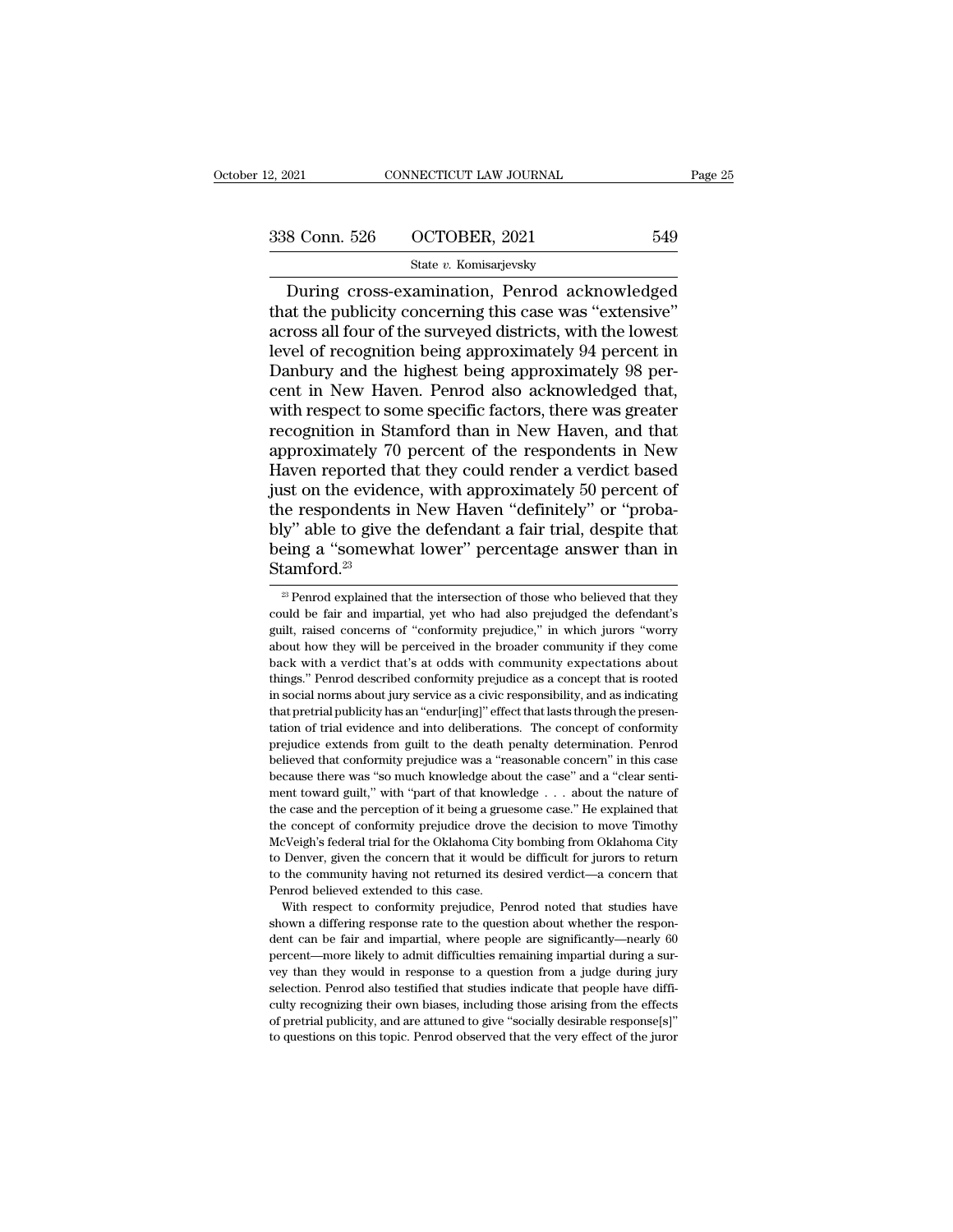# CONNECTICUT LAW JOURNAL October 12, 2021<br>550 OCTOBER, 2021 338 Conn. 526<br>5tate v. Komisarjevsky State *v.* Komisarjevsky

CONNECTICUT LAW JOURNAL October 12, 2021<br>
OCTOBER, 2021 338 Conn. 526<br>
State v. Komisarjevsky<br>
Significantly, Penrod also acknowledged that studies<br>
dicated that more extensive voir dire processes were  $\begin{array}{r} \text{550} & \text{OCTOBER, 2021} & \text{338 Conn. 526} \\ \text{State } v. \text{ Komisarjevsky} \\ \hline \text{Significantly, Penrod also acknowledged that studies indicated that more extensive voir dire processes were beneficial for the purpose of exploring a potential inverse knowledge and attitudes about the case, and the other.} \end{array}$  $\frac{\text{650}}{\text{State } v. \text{ Komisarjevsky}}$ <br>
Significantly, Penrod also acknowledged that studies<br>
indicated that more extensive voir dire processes were<br>
beneficial for the purpose of exploring a potential<br>
juror's knowledge and attit  $\frac{\text{GCTOBER}}{\text{State } v. \text{ Komisarievsky}}$ <br>Significantly, Penrod also acknowledged that studies<br>indicated that more extensive voir dire processes were<br>beneficial for the purpose of exploring a potential<br>juror's knowledge and attitudes State v. Komisarjevsky<br>
Significantly, Penrod also acknowledged that studies<br>
indicated that more extensive voir dire processes were<br>
beneficial for the purpose of exploring a potential<br>
juror's knowledge and attitudes ab State v. Komsarjevsky<br>
Significantly, Penrod also acknowledged that studies<br>
indicated that more extensive voir dire processes were<br>
beneficial for the purpose of exploring a potential<br>
juror's knowledge and attitudes abo Significantly, Penrod also acknowledged that studies<br>indicated that more extensive voir dire processes were<br>beneficial for the purpose of exploring a potential<br>juror's knowledge and attitudes about the case, and<br>that there indicated that more extensive voir dire processes were<br>beneficial for the purpose of exploring a potential<br>juror's knowledge and attitudes about the case, and<br>that there has not been research exploring the effect<br>of voir d beneficial for the purpose of exploring a potential<br>juror's knowledge and attitudes about the case, and<br>that there has not been research exploring the effect<br>of voir dire lasting more than one hour in counteracting<br>the eff juror's knowledge and attitudes about the case, and<br>that there has not been research exploring the effect<br>of voir dire lasting more than one hour in counteracting<br>the effects of pretrial publicity. He agreed that Connectithat there has not been research exploring the effect<br>of voir dire lasting more than one hour in counteracting<br>the effects of pretrial publicity. He agreed that Connecti-<br>cut's individual voir dire process is good—and "mor of voir dire lasting more than one hour in counteracting<br>the effects of pretrial publicity. He agreed that Connecti-<br>cut's individual voir dire process is good—and "more<br>than minimal" for counteracting adverse pretrial pub the effects of pretrial publicity. He agreed that Connecticut's individual voir dire process is good—and "more<br>than minimal" for counteracting adverse pretrial public-<br>ity—and would be "[u]nquestionably" more effective<br>tha cut's individual voir dire process is good—and "more<br>than minimal" for counteracting adverse pretrial public-<br>ity—and would be "[u]nquestionably" more effective<br>than the phone survey. Penrod also conceded that it<br>was not " than minimal" for counteracting adverse pretrial publicity—and would be "[u]nquestionably" more effective<br>than the phone survey. Penrod also conceded that it<br>was not "impossible" to select a fair and impartial jury<br>from Ne ity—and would be "[u]nquestionably" more effective<br>than the phone survey. Penrod also conceded that it<br>was not "impossible" to select a fair and impartial jury<br>from New Haven but simply that it would be "more<br>likely" to oc than the phone survey. Penrod also conceded that it was not "impossible" to select a fair and impartial jury from New Haven but simply that it would be "more likely" to occur in Stamford, which would also present "signific was not "impossible" to<br>from New Haven but<br>likely" to occur in Stan<br>"significant difficulties"<br>with the trial court's ob<br>teasing out prejudices d<br>in either location.<br>After the hearing, th After the hearing, the trial court denied the defen-<br>the trial court's observation that the difficulties of<br>asing out prejudices during voir dire would be present<br>either location.<br>After the hearing, the trial court denied decision for a change of venue. In the state of<br>
"significant difficulties" in that respect. Penrod agreed<br>
with the trial court's observation that the difficulties of<br>
teasing out prejudices during voir dire would be pres

or decision, the trial court's observation that the difficulties of<br>teasing out prejudices during voir dire would be present<br>in either location.<br>After the hearing, the trial court denied the defen-<br>dant's motion for a chan what are and courts observation and are dimensions of<br>teasing out prejudices during voir dire would be present<br>in either location.<br>After the hearing, the trial court denied the defen-<br>dant's motion for a change of venue. I in either location.<br>
After the hearing, the trial court denied the defen-<br>
dant's motion for a change of venue. In its memorandum<br>
of decision, the trial court emphasized that the cases<br>
had been widely reported on through After the hearing, the trial court denied the defendant's motion for a change of venue. In its memorandum<br>of decision, the trial court emphasized that the cases<br>had been widely reported on throughout the state—<br>and, indeed After the hearing, the trial court denied the defen-<br>dant's motion for a change of venue. In its memorandum<br>of decision, the trial court emphasized that the cases<br>had been widely reported on throughout the state—<br>and, inde dant's motion for a change of venue. In its memorandum<br>of decision, the trial court emphasized that the cases<br>had been widely reported on throughout the state—<br>and, indeed, the world—observing that many of the<br>media materi of decision, the trial court emphasized that the cases<br>had been widely reported on throughout the state—<br>and, indeed, the world—observing that many of the<br>media materials provided had been published on the<br>Internet, as wel had been widely reported on throughout the state—<br>and, indeed, the world—observing that many of the<br>media materials provided had been published on the<br>Internet, as well as in print. The trial court noted that<br>"at least 97 and, indeed, the world—observing that many of the<br>media materials provided had been published on the<br>Internet, as well as in print. The trial court noted that<br>"at least 97 percent of Connecticut residents have at<br>least hea media materials provided had been published on the<br>Internet, as well as in print. The trial court noted that<br>"at least 97 percent of Connecticut residents have at<br>least heard" of the defendant and Hayes. Relying on<br>Skillin Internet, as well as in print. The trial court noted that<br>
"at least 97 percent of Connecticut residents have at<br>
least heard" of the defendant and Hayes. Relying on<br>
Skilling v. United States, 561 U.S. 358, 130 S. Ct. 289 "at least 97 percent of Connecticut residents have at least heard" of the defendant and Hayes. Relying on *Skilling v. United States*, 561 U.S. 358, 130 S. Ct. 2896, 177 L. Ed. 2d 619 (2010)*, Rideau v. Louisiana*, 373 U. least heard" of the defendant and Hayes. Relying on *Skilling* v. United States, 561 U.S. 358, 130 S. Ct. 2896, 177 L. Ed. 2d 619 (2010), *Rideau v. Louisiana*, 373 U.S. 723, 83 S. Ct. 1417, 10 L. Ed. 2d 663 (1963), and Skilling v. United States, 561 U.S. 358, 130 S. Ct. 2896,<br>177 L. Ed. 2d 619 (2010), *Rideau v. Louisiana*, 373 U.S.<br>723, 83 S. Ct. 1417, 10 L. Ed. 2d 663 (1963), and *State*<br>v. *Reynolds*, 264 Conn. 1, 836 A.2d 224 (2003), v. *Reynotds*, 204 Conn. 1, 836 A.2d 224 (2003), cert.<br>denied, 541 U.S. 908, 124 S. Ct. 1614, 158 L. Ed. 2d 254<br>(2004), the trial court declined to presume the existence<br>of prejudicial publicity prior to voir dire, emphasi denied, 541 U.S. 908, 124 S. Ct. 1614, 158 L. Ed. 2d 254 (2004), the trial court declined to presume the existence of prejudicial publicity prior to voir dire, emphasizing oath administered by an authority figure, namely,

 $(2004)$ , the trial co<br>of prejudicial pub<br>oath administered by a<br>during voir dire—might<br>of conformity prejudice.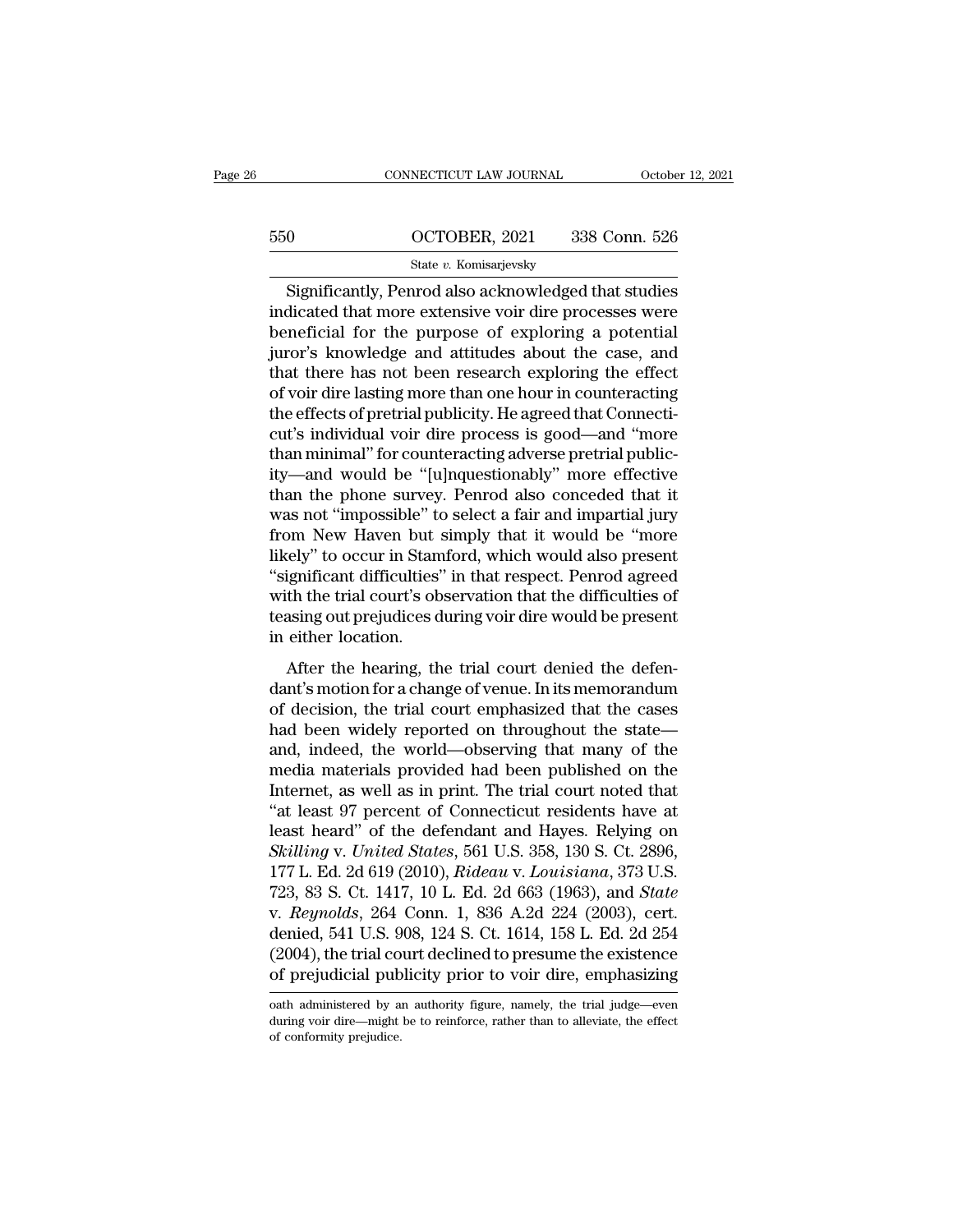| 2, 2021       | CONNECTICUT LAW JOURNAL | Page 27 |  |
|---------------|-------------------------|---------|--|
|               |                         |         |  |
|               |                         |         |  |
| 338 Conn. 526 | OCTOBER, 2021           | 551     |  |
|               | State v. Komisarjevsky  |         |  |

(1) that the large, diverse pool of jurors in New Haven, 338 Conn. 526 OCTOBER, 2021 551<br>
State v. Komisarjevsky<br>
(1) that the large, diverse pool of jurors in New Haven,<br>
with a population of more than 846,000 people, rendered<br>
it distinct from the contaminated pool in the muc 338 Conn. 526 OCTOBER, 2021 551<br>
State v. Komisarjevsky<br>
(1) that the large, diverse pool of jurors in New Haven,<br>
with a population of more than 846,000 people, rendered<br>
it distinct from the contaminated pool in the muc 338 Conn. 526 OCTOBER, 2021 551<br>
State *v*. Komisarjevsky<br>
(1) that the large, diverse pool of jurors in New Haven,<br>
with a population of more than 846,000 people, rendered<br>
it distinct from the contaminated pool in the m State v. Komisarjevsky<br>
(1) that the large, diverse pool of jurors in New Haven,<br>
with a population of more than 846,000 people, rendered<br>
it distinct from the contaminated pool in the much<br>
smaller rural community at iss state v. Romsarjevsky<br>
(1) that the large, diverse pool of jurors in New Haven,<br>
with a population of more than 846,000 people, rendered<br>
it distinct from the contaminated pool in the much<br>
smaller rural community at issu (1) that the large, diverse pool of jurors in New Haven,<br>with a population of more than 846,000 people, rendered<br>it distinct from the contaminated pool in the much<br>smaller rural community at issue in  $Rideau$ , (2) that the<br>s with a population of more than 846,000 people, rendered<br>it distinct from the contaminated pool in the much<br>smaller rural community at issue in  $Rideau$ , (2) that the<br>survey respondents' perceptions of guilt did not arise<br>fro it distinct from the contaminated pool in the much<br>smaller rural community at issue in  $Rideau$ , (2) that the<br>survey respondents' perceptions of guilt did not arise<br>from admissions of guilt, (3) the lapse of four years<br>from smaller rural community at issue in *Rideau*,  $(2)$  that the survey respondents' perceptions of guilt did not arise from admissions of guilt,  $(3)$  the lapse of four years from the crime to the time of trial, and  $(4)$  th survey respondents' perceptions of guilt did not arise<br>from admissions of guilt, (3) the lapse of four years<br>from the crime to the time of trial, and (4) the fact that<br>the jury in Hayes' case, which had received similar<br>pu from admissions of guilt, (3) the lapse of four years<br>from the crime to the time of trial, and (4) the fact that<br>the jury in Hayes' case, which had received similar<br>publicity, had returned a verdict finding him not guilty from the crime to the time of trial, and (4) the fact that<br>the jury in Hayes' case, which had received similar<br>publicity, had returned a verdict finding him not guilty<br>of one count of arson, which suggested that jury impar the jury in Hayes' case, which had received similar<br>publicity, had returned a verdict finding him not guilty<br>of one count of arson, which suggested that jury impar-<br>tiality was possible despite the extensive publicity. The publicity, had returned a verdict finding him not guilty<br>of one count of arson, which suggested that jury impar-<br>tiality was possible despite the extensive publicity. The<br>trial court contrasted Connecticut's "particularly<br> of one count of arson, which suggested that jury impartiality was possible despite the extensive publicity. The<br>trial court contrasted Connecticut's "particularly<br>searching" individual voir dire process with the "vastly<br>mo tiality was possible despite the extensive publicity. The<br>trial court contrasted Connecticut's "particularly<br>searching" individual voir dire process with the "vastly<br>more truncated federal jury selection process found<br>cons trial court contrasted Connecticut's "particularly<br>searching" individual voir dire process with the "vastly<br>more truncated federal jury selection process found<br>constitutionally adequate in *Skilling*" and emphasized<br>that " searching" individual voir dire process with the "vastly<br>more truncated federal jury selection process found<br>constitutionally adequate in *Skilling*" and emphasized<br>that "the parties will have ample opportunity to inquire<br> more truncated federal jury sel<br>constitutionally adequate in *Skil*<br>that "the parties will have ample<br>about the effects of pretrial publi<br>involved." The court further state<br>its decision should voir dire not<br>number of impar at "the parties will have ample opportunity to inquire<br>out the effects of pretrial publicity on the individuals<br>volved." The court further stated that it would revisit<br>decision should voir dire not produce the requisite<br>u about the effects of pretrial publicity on the individuals<br>involved." The court further stated that it would revisit<br>its decision should voir dire not produce the requisite<br>number of impartial jurors.<br>Jury selection began

involved." The court further stated that it would revisit<br>its decision should voir dire not produce the requisite<br>number of impartial jurors.<br>Jury selection began on March 16, 2011, and ended<br>on June 14, 2011.<sup>24</sup> The cour its decision should voir dire not produce the requisite<br>number of impartial jurors.<br>Jury selection began on March 16, 2011, and ended<br>on June 14, 2011.<sup>24</sup> The court agreed with the parties'<br>recommendation to seat twenty-o number of impartial jurors.<br>
Jury selection began on March 16, 2011, and ended<br>
on June 14, 2011.<sup>24</sup> The court agreed with the parties'<br>
recommendation to seat twenty-one jurors, twelve regu-<br>
lar, six alternate, and thr Jury selection began on March 16, 2011, and ended<br>on June 14, 2011.<sup>24</sup> The court agreed with the parties'<br>recommendation to seat twenty-one jurors, twelve regu-<br>lar, six alternate, and three backup alternates. The trial<br> Jury selection began on March 16, 2011, and ended<br>on June 14, 2011.<sup>24</sup> The court agreed with the parties'<br>recommendation to seat twenty-one jurors, twelve regu-<br>lar, six alternate, and three backup alternates. The trial<br> on June 14, 2011.<sup>24</sup> The court agreed with the parties'<br>recommendation to seat twenty-one jurors, twelve regu-<br>lar, six alternate, and three backup alternates. The trial<br>court allotted each party forty peremptory challen recommendation to seat twenty-one jurors, twelve regular, six alternate, and three backup alternates. The trial<br>court allotted each party forty peremptory challenges,<br>ten more than the thirty mandated in death penalty<br>case lar, six alternate, and three backup alternates. The trial<br>court allotted each party forty peremptory challenges,<br>ten more than the thirty mandated in death penalty<br>cases under General Statutes 54-82h (a).<sup>25</sup> The twelfth<br> court allotted each party forty peremptory challenges,<br>ten more than the thirty mandated in death penalty<br>cases under General Statutes 54-82h (a).<sup>25</sup> The twelfth<br>regular juror was selected on May 10, 2011; at that point,<br> ten more than the thirty mandated in death penalty<br>cases under General Statutes 54-82h (a).<sup>25</sup> The twelfth<br>regular juror was selected on May 10, 2011; at that point,<br>the state had used twenty-one peremptory challenges<br>an e state nad used twenty-one peremptory cnallenges<br>
and the defendant twenty-eight. On June 8, 2011, after<br>
ne six alternates had been chosen, the defendant had<br>
ne peremptory challenge remaining. He requested<br>
<sup>24</sup> We disc and the defendant twenty-eight. On June 8, 2011, after<br>the six alternates had been chosen, the defendant had<br>one peremptory challenge remaining. He requested<br> $\frac{24 \text{ We}}{1 \text{ N}}$  discuss the voir dire of individual jurors

one peremptory challenge remaining. He requested<br>
<sup>24</sup> We discuss the voir dire of individual jurors in detail in part I D of<br>
<sup>25</sup> The trial court had denied the defendant's request for a total of sixty<br>
peremptory chall The perturn of  $\frac{24 \text{ We}}{25 \text{ The trial}}$ <br> $\frac{25 \text{ The trial}}{25 \text{ the trial}}$ <br>peremptory to the state.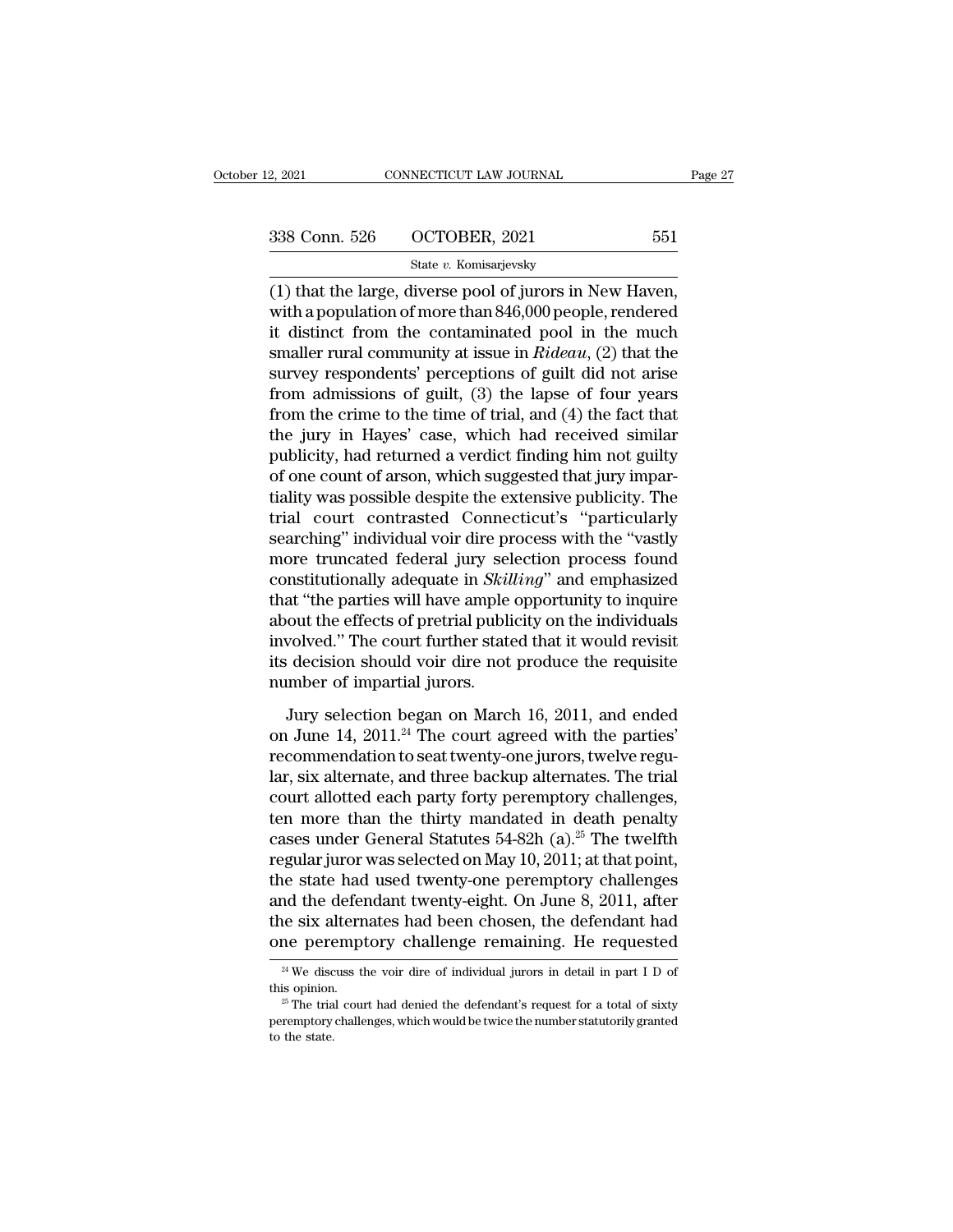|     | CONNECTICUT LAW JOURNAL | October 12, 2021 |
|-----|-------------------------|------------------|
|     |                         |                  |
| 552 | OCTOBER, 2021           | 338 Conn. 526    |
|     | State v. Komisarjevsky  |                  |

FORDER CONNECTICUT LAW JOURNAL COCOON<br>
State v. Komisarjevsky<br>
forty more for the selection of the three backup alter-<br>
nates.<sup>26</sup> The trial court denied that motion. Once jury<br>
selection was concluded on June 14, 2011 wit  $\begin{array}{r} \text{552} & \text{OCTOBER, 2021} & \text{338 Conn. 526} \\ \text{State } v. \text{ Komisarjevsky} \end{array}$  forty more for the selection of the three backup alternates.<sup>26</sup> The trial court denied that motion. Once jury selection was concluded on June 14, 2011,  $\frac{\text{552}}{\text{State } v. \text{ Komisarjevsky}}$ <br>  $\frac{\text{State } v. \text{ Komisarjevsky}}{\text{forty more for the selection of the three backup alter-} \text{nates.}^{26} \text{ The trial court denied that motion. Once jury selection was concluded on June 14, 2011, with the three backup alternates selected, each party had exhoustad its challenges. None of the elements was$ 552 OCTOBER, 2021 338 Conn. 526<br>
State v. Komisarjevsky<br>
forty more for the selection of the three backup alter-<br>
nates.<sup>26</sup> The trial court denied that motion. Once jury<br>
selection was concluded on June 14, 2011, with th State v. Komisarjevsky<br>
forty more for the selection of the three backup alter-<br>
nates.<sup>26</sup> The trial court denied that motion. Once jury<br>
selection was concluded on June 14, 2011, with the<br>
three backup alternates select state v. Romsarjevsky<br>forty more for the selection of the three backup alter-<br>nates.<sup>26</sup> The trial court denied that motion. Once jury<br>selection was concluded on June 14, 2011, with the<br>three backup alternates selected, e forty more for the selection of the three backup alternates.<sup>26</sup> The trial court denied that motion. Once jury selection was concluded on June 14, 2011, with the three backup alternates selected, each party had exhausted i nates.<sup>26</sup> The ti<br>selection was<br>three backup<br>exhausted its<br>ultimately req<br>not challenge<br>his guilt.<br>On May 16, Free backup alternates selected, each party had<br>thausted its challenges. None of the alternates was<br>timately required to deliberate, and the defendant did<br>t challenge for cause any juror who actually decided<br>s guilt.<br>On Ma the contract of the defendant didentical exhausted its challenges. None of the alternates was<br>ultimately required to deliberate, and the defendant did<br>not challenge for cause any juror who actually decided<br>his guilt.<br>On Ma

For a produced the state of the defendant did<br>interactely required to deliberate, and the defendant did<br>not challenge for cause any juror who actually decided<br>his guilt.<br>On May 16, 2011, the defendant also filed a motion<br>t Edith Prague, a prominent state legislator and longtime<br>probability decided<br>his guilt.<br>On May 16, 2011, the defendant also filed a motion<br>to continue the then pending jury selection in this case<br>for approximately three mon not sharely for salars any yard and a beatainly assetted<br>his guilt.<br>On May 16, 2011, the defendant also filed a motion<br>to continue the then pending jury selection in this case<br>for approximately three months, arguing that S In the defendant also filed a motion<br>to continue the then pending jury selection in this case<br>for approximately three months, arguing that Senator<br>Edith Prague, a prominent state legislator and longtime<br>opponent of the dea On May 16, 2011, the defendant also filed a motion<br>to continue the then pending jury selection in this case<br>for approximately three months, arguing that Senator<br>Edith Prague, a prominent state legislator and longtime<br>oppon to continue the then pending jury selection in this case<br>for approximately three months, arguing that Senator<br>Edith Prague, a prominent state legislator and longtime<br>opponent of the death penalty, had publicly announced<br>he for approximately three months, arguing that Senator<br>Edith Prague, a prominent state legislator and longtime<br>opponent of the death penalty, had publicly announced<br>her decision to withdraw her support for abolition of<br>the d Edith Prague, a prominent state legislator and longtime<br>opponent of the death penalty, had publicly announced<br>her decision to withdraw her support for abolition of<br>the death penalty after meeting with W. In announcing<br>her opponent of the death penalty, had publicly announced<br>her decision to withdraw her support for abolition of<br>the death penalty after meeting with W. In announcing<br>her decision, Senator Prague made comments, later<br>reported i her decision to withdraw her support for abolition of<br>the death penalty after meeting with W. In announcing<br>her decision, Senator Prague made comments, later<br>reported in the Hartford Courant, the New Haven Regis-<br>ter, and the death penalty after meeting with W. In announcing<br>her decision, Senator Prague made comments, later<br>reported in the Hartford Courant, the New Haven Regis-<br>ter, and other print and broadcast media, that " '[t]hey<br>should her decision, Senator Prague made comments, later<br>reported in the Hartford Courant, the New Haven Regis-<br>ter, and other print and broadcast media, that " '[t]hey<br>should bypass the [defendant's] trial and take that sec-<br>ond reported in the Hartford Courant, the New Haven Register, and other print and broadcast media, that " [t]hey should bypass the [defendant's] trial and take that second animal and hang him by his penis from a tree out in th ter, and other print and broadcast media, that " '[t]hey<br>should bypass the [defendant's] trial and take that sec-<br>ond animal and hang him by his penis from a tree out<br>in the middle of Main Street.' " Senator Prague reitershould bypass the [defendant's] trial and take that sec-<br>ond animal and hang him by his penis from a tree out<br>in the middle of Main Street.'" Senator Prague reiter-<br>ated her comments in television news interviews over<br>the ond animal and hang him by his penis from a tree out<br>in the middle of Main Street.'" Senator Prague reiter-<br>ated her comments in television news interviews over<br>the following days; she expressed no regret for having<br>made t in the middle of Main Street.'" Senator Prague reiter-<br>ated her comments in television news interviews over<br>the following days; she expressed no regret for having<br>made them and emphasized her support for the P family,<br>cal ated her comments in television news interviews over<br>the following days; she expressed no regret for having<br>made them and emphasized her support for the P family,<br>calling the defendant a "monster . . . . . " The defen-<br>dan the following days; she expressed no regret for having<br>made them and emphasized her support for the P family,<br>calling the defendant a " 'monster  $\ldots$ '" The defen-<br>dant argued that this call for a "lynching" lent "legitimade them and emphasized her support for the P family,<br>calling the defendant a " 'monster  $\ldots$ '" The defen-<br>dant argued that this call for a "lynching" lent "legiti-<br>macy" to similar views expressed in reader comments<br>in calling the defendant a " 'monster  $\ldots$ '" The defendant argued that this call for a "lynching" lent "legitimacy" to similar views expressed in reader comments in online news stories about this case and further infected t dant argued that this call for a "lynching" lent "legitimacy" to similar views expressed in reader comments<br>in online news stories about this case and further<br>infected the venire. The defendant argued that a three<br>month co macy" to similar<br>in online news s<br>infected the venir<br>month continuano<br>of Prague's call for<br>the mind of pote<br>that motion.<br> $\frac{1}{x}$ The defendant argue f Prague's call for a lynching by allowing it to "slip from<br>the mind of potential jurors." The trial court denied<br>at motion.<br><sup>26</sup> The defendant argued that the additional challenges were necessary to<br>eserve his right to an of Prague's call for a lynching by allowing it to "slip from<br>the mind of potential jurors." The trial court denied<br>that motion.<br> $\frac{1}{20}$  The defendant argued that the additional challenges were necessary to<br>preserve his

the mind of potential jurors." The trial court denied<br>that motion.<br><sup>26</sup> The defendant argued that the additional challenges were necessary to<br>preserve his right to an impartial jury in light of pretrial publicity that<br>resu that motion.<br>  $\frac{26 \text{ The defendant argued that the additional challenges were necessary to preserve his right to an impratial jury in light of pretrial publicly that resulted in both overt and conformity prejudice. For a discussion of conformity prejudice, see footnote 23 of this opinion.}$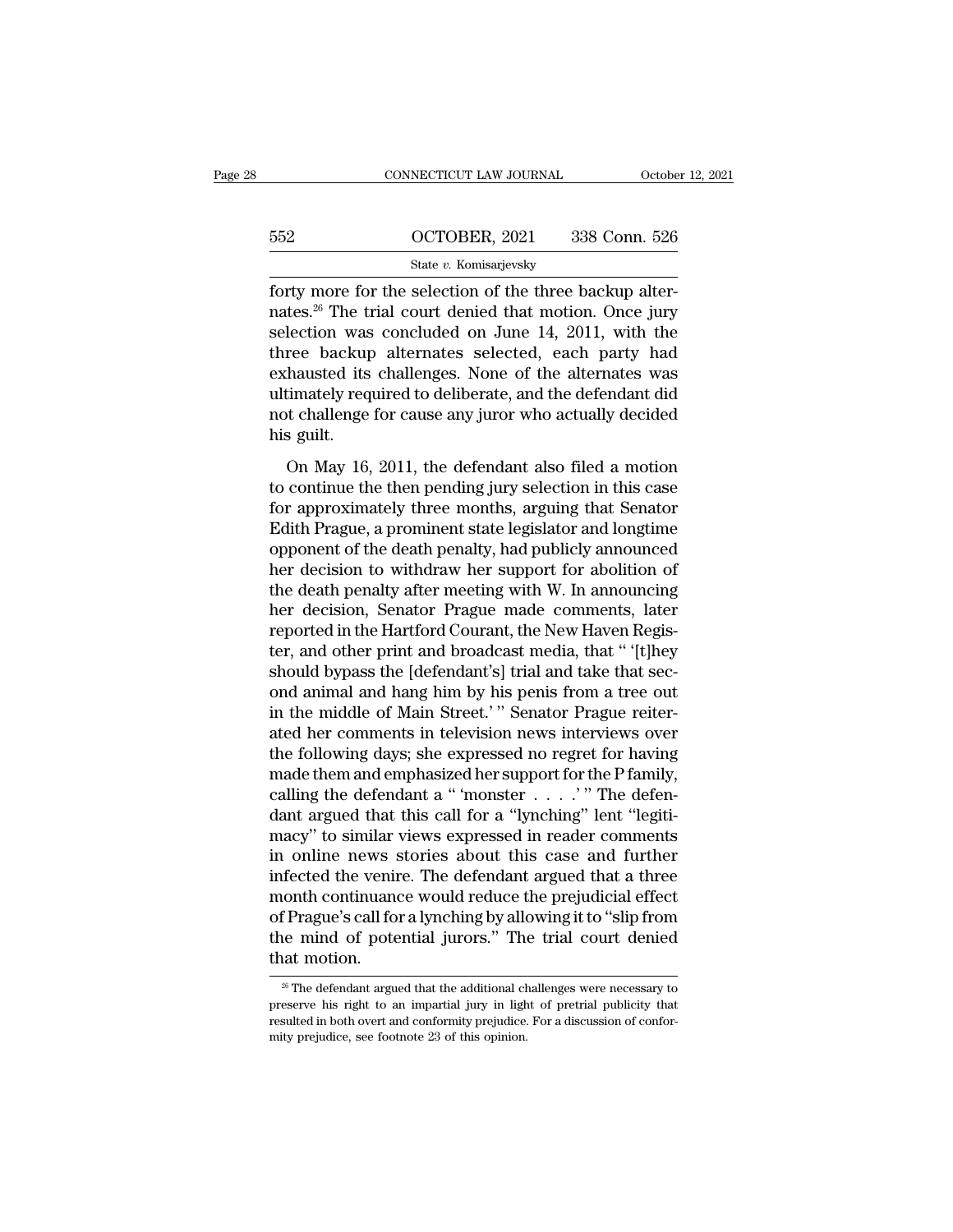| 2, 2021       | CONNECTICUT LAW JOURNAL | Page 29 |
|---------------|-------------------------|---------|
| 338 Conn. 526 | OCTOBER, 2021           | 553     |
|               | State v. Komisarjevsky  |         |

Over the monthslong jury selection process, the con- $\begin{array}{ccc}\n 338 \text{ Conn. } 526 \quad \text{OCTOBER, } 2021 \quad \text{553}\n \end{array}$ State v. Komisarjevsky<br>
Over the monthslong jury selection process, the conduct of several prospective jurors—none who ulti-<br>
mately served as jurors—evidenced the e 338 Conn. 526 OCTOBER, 2021 553<br>
State v. Komisarjevsky<br>
Over the monthslong jury selection process, the conduct of several prospective jurors—none who ultimately served as jurors—evidenced the emotional<br>
impact of this c 338 Conn. 526  $\overline{OCTOBER}$ , 2021 553<br>
State v. Komisarjevsky<br>
Over the monthslong jury selection process, the conduct of several prospective jurors—none who ulti-<br>
mately served as jurors—evidenced the emotional<br>
impact of State v. Komisarjevsky<br>
Over the monthslong jury selection process, the con-<br>
duct of several prospective jurors—none who ulti-<br>
mately served as jurors—evidenced the emotional<br>
impact of this case. Questioning during voi State  $v$ . Komsarjevsky<br>Over the monthslong jury selection process, the con-<br>duct of several prospective jurors—none who ulti-<br>mately served as jurors—evidenced the emotional<br>impact of this case. Questioning during voir d Over the monthslong jury selection process, the con-<br>duct of several prospective jurors—none who ulti-<br>mately served as jurors—evidenced the emotional<br>impact of this case. Questioning during voir dire<br>revealed that some pr duct of several prospective jurors—none who ulti-<br>mately served as jurors—evidenced the emotional<br>impact of this case. Questioning during voir dire<br>revealed that some prospective jurors had discussed<br>with each other their mately served as jurors—evidenced the emotional<br>impact of this case. Questioning during voir dire<br>revealed that some prospective jurors had discussed<br>with each other their distaste for the defendant, includ-<br>ing a belief t impact of this case. Questioning during voir dire<br>revealed that some prospective jurors had discussed<br>with each other their distaste for the defendant, includ-<br>ing a belief that he should immediately receive the death<br>pena revealed that some prospective jurors had discussed<br>with each other their distaste for the defendant, includ-<br>ing a belief that he should immediately receive the death<br>penalty. Other prospective jurors became emotional,<br>wi with each other their distaste for the defendant, includ-<br>ing a belief that he should immediately receive the death<br>penalty. Other prospective jurors became emotional,<br>with some refusing to enter the courtroom and others<br>b ing a belief that he should immediately receive the death<br>penalty. Other prospective jurors became emotional,<br>with some refusing to enter the courtroom and others<br>berating the defendant and openly stating their beliefs,<br>ei penalty. Other prospective jurors became emotional,<br>with some refusing to enter the courtroom and others<br>berating the defendant and openly stating their beliefs,<br>either in open court or to court staff, that the defendant<br>s with some refusing to enter the courtroom and others<br>berating the defendant and openly stating their beliefs,<br>either in open court or to court staff, that the defendant<br>should "fry," or offering to execute him personally. berating the defendant and openly stating their beliefs,<br>either in open court or to court staff, that the defendant<br>should "fry," or offering to execute him personally. For<br>example, one prospective juror, J.M.-M., after be either in open court or to court staff, that the defendant<br>should "fry," or offering to execute him personally. For<br>example, one prospective juror, J.M.-M., after being<br>peremptorily challenged by the defendant, screamed at should "fry," or offering to execute him personally. For<br>example, one prospective juror, J.M.-M., after being<br>peremptorily challenged by the defendant, screamed at<br>him and called him a "[k]iller, asshole." Another, B.G.,<br>a example, one prospective juror, J.M.-M., after being<br>peremptorily challenged by the defendant, screamed at<br>him and called him a "[k]iller, asshole." Another, B.G.,<br>after being excused for hardship, offered to "take care<br>of peremptorily challenged by the defendant, screamed at<br>him and called him a "[k]iller, asshole." Another, B.G.,<br>after being excused for hardship, offered to "take care<br>of him right here." Similarly, two alternate jurors, D. him and called him a "[k]iller, asshole." Another, B.G.,<br>after being excused for hardship, offered to "take care<br>of him right here." Similarly, two alternate jurors, D.V.<br>and J.B., who had been selected based on their assu after being excused for hardship, offered to "take care<br>of him right here." Similarly, two alternate jurors, D.V.<br>and J.B., who had been selected based on their assur-<br>ances that they could withstand pressure and decide<br>th of him right here." Similarly, two alternate jurors, D.V.<br>and J.B., who had been selected based on their assur-<br>ances that they could withstand pressure and decide<br>the case impartially, were stricken from the panel after<br>t or 3.D., who had been selected based on their assur-<br>ces that they could withstand pressure and decide<br>e case impartially, were stricken from the panel after<br>ey returned to court to express concern about their<br>partiality a ances that they collid whilstand pressure and decide<br>the case impartially, were stricken from the panel after<br>they returned to court to express concern about their<br>impartiality after friends and coworkers had questioned<br>th

they returned to court to express concern about their<br>they returned to court to express concern about their<br>impartiality after friends and coworkers had questioned<br>them about the case and offered unsolicited opinions.<br>On S they returned to court to express concern about their<br>impartiality after friends and coworkers had questioned<br>them about the case and offered unsolicited opinions.<br>On September 12, 2011, the defendant renewed his<br>motion fo mipartianty arter friends and coworkers had questioned<br>them about the case and offered unsolicited opinions.<br>On September 12, 2011, the defendant renewed his<br>motion for sequestration of the jury pursuant to Practice<br>Book § In the trial court denied this model on September 12, 2011, the defendar<br>motion for sequestration of the jury pursu<br>Book § 42-22, arguing that sequestration<br>to preserve his right to an impartial jury<br>pretrial publicity and On September 12, 2011, the defendant renewed its<br>botion for sequestration of the jury pursuant to Practice<br>look § 42-22, arguing that sequestration was necessary<br>preserve his right to an impartial jury in light of the<br>etr motion for sequestration of the jury pursuant to Fractice<br>Book § 42-22, arguing that sequestration was necessary<br>to preserve his right to an impartial jury in light of the<br>pretrial publicity and the notorious nature of the

book  $\frac{1}{2}$  42-22, arguing that sequestration was necessary<br>to preserve his right to an impartial jury in light of the<br>pretrial publicity and the notorious nature of the case.<br>The trial court denied this motion.<br>On Sep to preserve its right to an impartial jury in light of the<br>pretrial publicity and the notorious nature of the case.<br>The trial court denied this motion.<br>On September 15, 2011, the defendant again moved<br>for a change of venue The trial court denied this motion.<br>
On September 15, 2011, the defendant again moved<br>
for a change of venue from New Haven to Stamford,<br>
and to strike the selected jury panel, arguing that the<br>
subjective assessment of ju Fire trial court defined this motion.<br>
On September 15, 2011, the defendant again moved<br>
for a change of venue from New Haven to Stamford,<br>
and to strike the selected jury panel, arguing that the<br>
subjective assessment of On September 15, 2011, the defendant again moved<br>for a change of venue from New Haven to Stamford,<br>and to strike the selected jury panel, arguing that the<br>subjective assessment of juror impartiality via the voir<br>dire proce for a change of venue from New Haven to Stamford,<br>and to strike the selected jury panel, arguing that the<br>subjective assessment of juror impartiality via the voir<br>dire process was insufficient to protect his rights to a<br>fa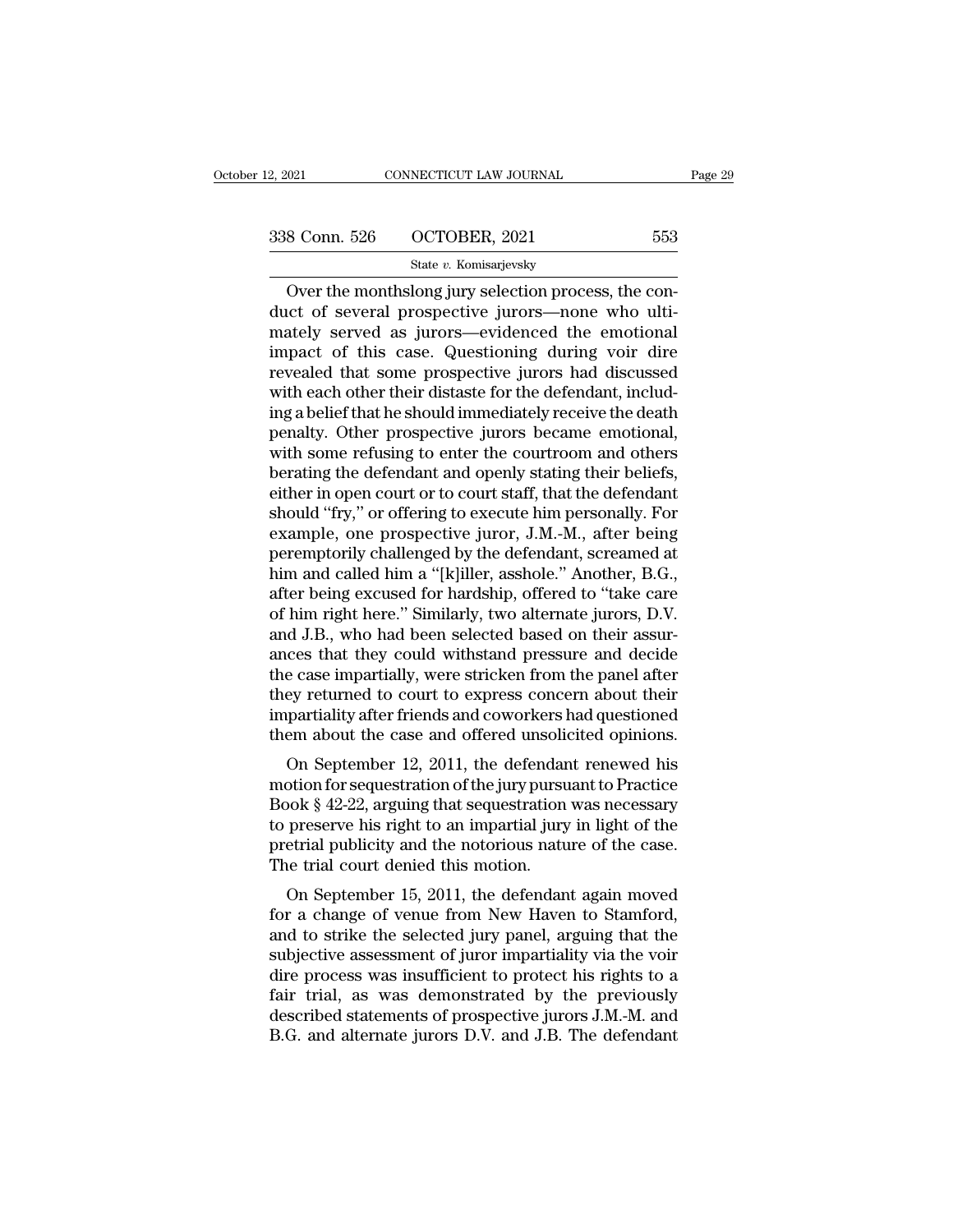|     | CONNECTICUT LAW JOURNAL                                                                                                                                                            | October 12, 2021 |
|-----|------------------------------------------------------------------------------------------------------------------------------------------------------------------------------------|------------------|
|     |                                                                                                                                                                                    |                  |
| 554 | OCTOBER, 2021                                                                                                                                                                      | 338 Conn. 526    |
|     | State v. Komisarjevsky                                                                                                                                                             |                  |
|     | argued that the conduct of these individuals, along with<br>the comments of others during voir dire, was indicative<br>of the adverse offects of the pretrial publicity. The trial |                  |

554  $OCTOBER, 2021$  338 Conn. 526<br>
State v. Komisarjevsky<br>
argued that the conduct of these individuals, along with<br>
the comments of others during voir dire, was indicative<br>
of the adverse effects of the pretrial publicity.  $\frac{\text{554}}{\text{State } v. \text{ Komisarjevsky}}$ <br>  $\frac{\text{State } v. \text{ Komisarjevsky}}{\text{target that the conduct of these individuals, along with}}$ <br>
the comments of others during voir dire, was indicative<br>
of the adverse effects of the pretrial publicity. The trial<br>
court denied this motion. After he  $\frac{\text{654}}{\text{654}}$   $\frac{\text{654}}{\text{654}}$   $\frac{\text{654}}{\text{654}}$   $\frac{\text{654}}{\text{654}}$   $\frac{\text{654}}{\text{654}}$   $\frac{\text{654}}{\text{654}}$   $\frac{\text{654}}{\text{654}}$  argued that the conduct of these individuals, along with the comments of others during v State *v*. Komisarjevsky<br>
argued that the conduct of these individuals, along with<br>
the comments of others during voir dire, was indicative<br>
of the adverse effects of the pretrial publicity. The trial<br>
court denied this mo State v. Komsarjevsky<br>argued that the conduct of these individuals, along with<br>the comments of others during voir dire, was indicative<br>of the adverse effects of the pretrial publicity. The trial<br>court denied this motion. A Exercise effects of the pretrial publicity. The trial identical denied this motion. After he was found guilty, the dant renewed these pretrial publicity claims in his on for a new trial, which the trial court also denied. denied this motion. After he was found guilty, the<br>lant renewed these pretrial publicity claims in his<br>n for a new trial, which the trial court also denied.<br>B<br>leview of the Defendant's Pretrial Publicity<br>Claims and General

B

otion for a new trial, which the trial court also denied.<br>
B<br>
Review of the Defendant's Pretrial Publicity<br>
Claims and General Governing Principles<br>
On appeal, the defendant relies on, among other<br>
ses, the United States S B<br>
Review of the Defendant's Pretrial Publicity<br>
Claims and General Governing Principles<br>
On appeal, the defendant relies on, among other<br>
cases, the United States Supreme Court's decisions in<br>
Skilling v. United States, s B<br> *Review of the Defendant's Pretrial Publicity*<br>
Claims and General Governing Principles<br>
On appeal, the defendant relies on, among other<br>
cases, the United States Supreme Court's decisions in<br> *Skilling v. United States* Review of the Defendant's Pretrial Publicity<br>Claims and General Governing Principles<br>On appeal, the defendant relies on, among other<br>cases, the United States Supreme Court's decisions in<br>Skilling v. United States, supra, 5 Claims and General Governing Principles<br>
On appeal, the defendant relies on, among other<br>
cases, the United States Supreme Court's decisions in<br>
Skilling v. United States, supra, 561 U.S. 358, and<br>
Rideau v. Louisiana, sup On appeal, the defendant relies on, among other<br>cases, the United States Supreme Court's decisions in<br>Skilling v. United States, supra, 561 U.S. 358, and<br>Rideau v. Louisiana, supra, 373 U.S. 723, and contends<br>that, given t On appeal, the defendant relies on, among other<br>cases, the United States Supreme Court's decisions in<br>Skilling v. United States, supra, 561 U.S. 358, and<br>Rideau v. Louisiana, supra, 373 U.S. 723, and contends<br>that, given t cases, the United States Supreme Court's decisions in Skilling v. United States, supra, 561 U.S. 358, and Rideau v. Louisiana, supra, 373 U.S. 723, and contends that, given the extensive, frenzied, and inaccurate media pub Skilling v. United States, supra, 561 U.S. 358, and<br>Rideau v. Louisiana, supra, 373 U.S. 723, and contends<br>that, given the extensive, frenzied, and inaccurate media<br>publicity in this "extreme" case, an irrebuttable pre-<br>su Rideau v. Louisiana, supra, 373 U.S. 723, and contends<br>that, given the extensive, frenzied, and inaccurate media<br>publicity in this "extreme" case, an irrebuttable pre-<br>sumption of prejudice mandated moving the trial from<br>N that, given the extensive, frenzied, and inaccurate media<br>publicity in this "extreme" case, an irrebuttable pre-<br>sumption of prejudice mandated moving the trial from<br>New Haven to Stamford, which was the Connecticut<br>venue m publicity in this "extreme" case, an irrebuttable pre-<br>sumption of prejudice mandated moving the trial from<br>New Haven to Stamford, which was the Connecticut<br>venue mostly likely to yield an impartial jury. Arguing<br>that *Ski* sumption of prejudice mandated moving the trial from<br>New Haven to Stamford, which was the Connecticut<br>venue mostly likely to yield an impartial jury. Arguing<br>that *Skilling* is distinguishable because it was a white<br>collar New Haven to Stamford, which was the Connecticut<br>venue mostly likely to yield an impartial jury. Arguing<br>that *Skilling* is distinguishable because it was a white<br>collar case that took place in the much larger city of<br>Hous venue mostly likely to yield an impartial jury. Arguing<br>that *Skilling* is distinguishable because it was a white<br>collar case that took place in the much larger city of<br>Houston, Texas, the defendant argues that emotional<br>o that *Skilling* is distinguishable because it was a white<br>collar case that took place in the much larger city of<br>Houston, Texas, the defendant argues that emotional<br>outbursts in open court by multiple prospective jurors,<br>w collar case that took place in the much larger city of<br>Houston, Texas, the defendant argues that emotional<br>outbursts in open court by multiple prospective jurors,<br>with some openly weeping or shouting at him, demon-<br>strated Houston, Texas, the defendant argues that emotional<br>outbursts in open court by multiple prospective jurors,<br>with some openly weeping or shouting at him, demon-<br>strated the impact on the New Haven juror pool of the<br>media co outbursts in open court by multiple prospective jurors,<br>with some openly weeping or shouting at him, demon-<br>strated the impact on the New Haven juror pool of the<br>media coverage of this crime, including Hayes' earlier<br>trial with some openly weeping or shouting at him, demonstrated the impact on the New Haven juror pool of the media coverage of this crime, including Hayes' earlier trial. The defendant contends that any presumption of prejudice strated the impact on the New Haven juror pool of the<br>media coverage of this crime, including Hayes' earlier<br>trial. The defendant contends that any presumption of<br>prejudice cannot be rebutted because the voir dire in<br>this media coverage of this crime, including Hayes' earlier<br>trial. The defendant contends that any presumption of<br>prejudice cannot be rebutted because the voir dire in<br>this case demonstrated that six of the eighteen seated<br>juro trial. The defendant contends that any presumption of<br>prejudice cannot be rebutted because the voir dire in<br>this case demonstrated that six of the eighteen seated<br>jurors had preconceived notions that the defendant was<br>guil prejudice cannot be rebutted because the voir dire in<br>this case demonstrated that six of the eighteen seated<br>jurors had preconceived notions that the defendant was<br>guilty, "virtually all had substantial knowledge of the<br>ca this case demonstrated that six of the eighteen seated<br>jurors had preconceived notions that the defendant was<br>guilty, "virtually all had substantial knowledge of the<br>case," and many had been told by family, friends, and<br>ot jurors had preconceived notions that the defendant was<br>guilty, "virtually all had substantial knowledge of the<br>case," and many had been told by family, friends, and<br>other people that the defendant was guilty and should<br>be guilty, "virtually all had substantial knowledge of the case," and many had been told by family, friends, and other people that the defendant was guilty and should be sentenced to death. Overall, the defendant argues that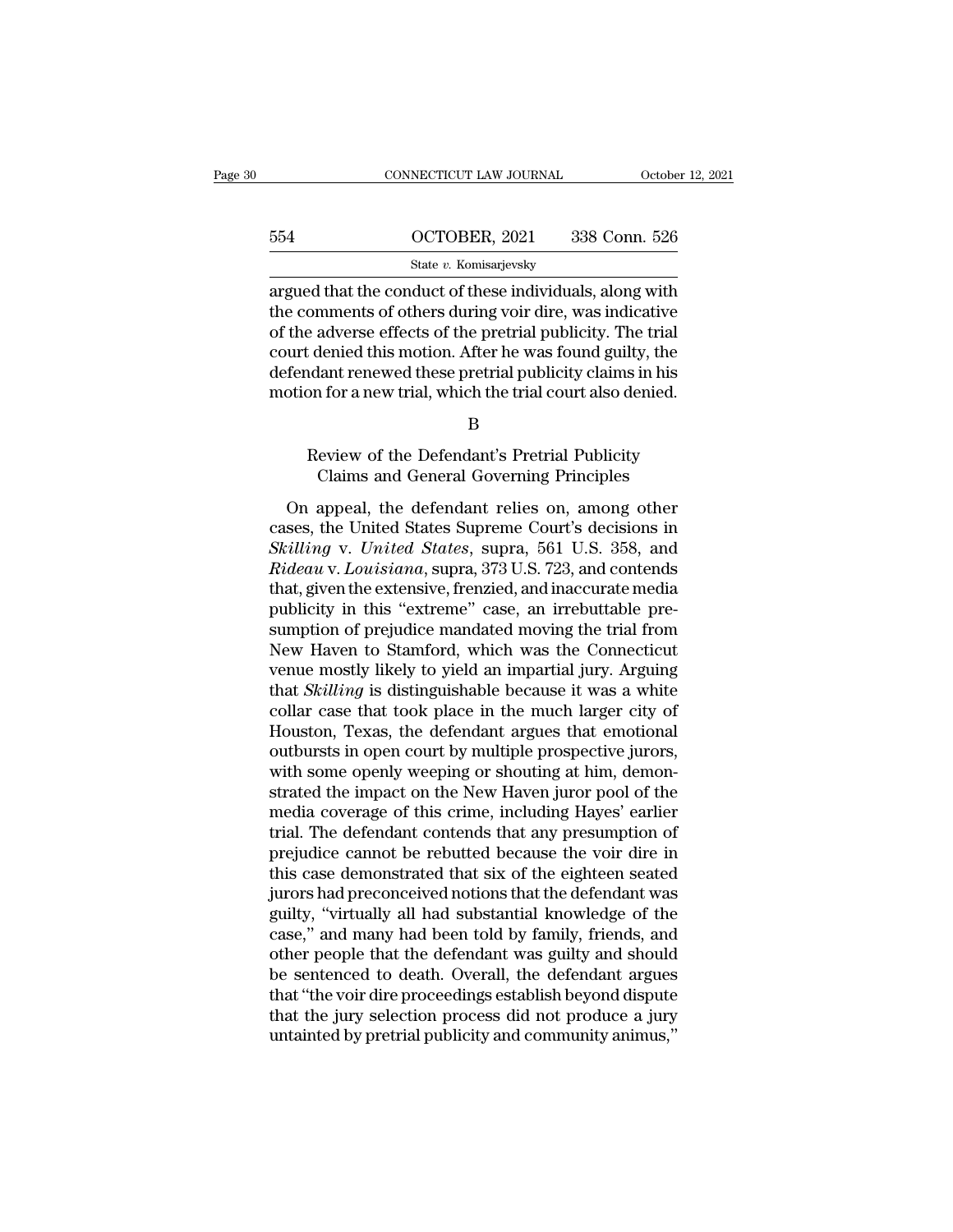| 2, 2021       | CONNECTICUT LAW JOURNAL | Page 31 |  |
|---------------|-------------------------|---------|--|
|               |                         |         |  |
| 338 Conn. 526 | OCTOBER, 2021           | 555     |  |
|               | State v. Komisarjevsky  |         |  |

2, 2021 CONNECTICUT LAW JOURNAL Page 31<br>
338 Conn. 526 OCTOBER, 2021 555<br>  $\frac{\text{State } v. \text{ Komisarjevsky}}{\text{State } v. \text{ Komisarjevsky}}$ <br>
with the seated jurors' self-assessments that "they could<br>
be fair . . . [being] far from conclusive proof  $\begin{array}{ll} \textbf{338} \text{ Conn. } 526 & \text{OCTOBER, } 2021 & \textbf{555} \\ & \text{State } v. \text{ Komisarievsky} \end{array}$  with the seated jurors' self-assessments that "they could be fair . . . [being] far from conclusive proof of their impartiality."<sup>27</sup> (Internal qu 338 Conn. 526 OCTOBER, 2021 555<br>
State v. Komisarjevsky<br>
with the seated jurors' self-assessments that "they could<br>
be fair . . . [being] far from conclusive proof of their<br>
impartiality."<sup>27</sup> (Internal quotation marks om 8 Conn. 526 CCTOBER, 2021 555<br>
State v. Komisarjevsky<br>
th the seated jurors' self-assessments that "they could<br>
fair . . . [being] far from conclusive proof of their<br>
partiality."<sup>27</sup> (Internal quotation marks omitted.)<br>

State v. Komisarjevsky<br>
with the seated jurors' self-assessments that "they could<br>
be fair . . . [being] far from conclusive proof of their<br>
impartiality."<sup>27</sup> (Internal quotation marks omitted.)<br>
In response, the state, c with the seated jurors' self-assessments that "they could<br>be fair . . . [being] far from conclusive proof of their<br>impartiality."<sup>27</sup> (Internal quotation marks omitted.)<br>In response, the state, citing, as an example, the de fair . . . [being] far from conclusive proof of their<br>impartiality."<sup>27</sup> (Internal quotation marks omitted.)<br>In response, the state, citing, as an example, the Bos-<br>ton Marathon bombing case; see *In re Tsarnaev*, 780<br> impartiality."<sup>27</sup> (Internal quotation marks omitted.)<br>In response, the state, citing, as an example, the Boston Marathon bombing case; see *In re Tsarnaev*, 780<br>F.3d 14 (1st Cir. 2015) (order denying petition for man-<br>dam In response, the state, citing, as an example, the Boston Marathon bombing case; see *In re Tsarnaev*, 780 F.3d 14 (1st Cir. 2015) (order denying petition for mandamus); contends that the trial court properly applied the f In response, the state, citing, as an example, the Boston Marathon bombing case; see *In re Tsarnaev*, 780 F.3d 14 (1st Cir. 2015) (order denying petition for mandamus); contends that the trial court properly applied the ton Marathon bombing case; see *In re Tsarnaev*, 780<br>F.3d 14 (1st Cir. 2015) (order denying petition for man-<br>damus); contends that the trial court properly applied<br>the factors articulated by the Supreme Court in *Skillin* F.3d 14 (1st Cir. 2015) (order denying petition for mandamus); contends that the trial court properly applied<br>the factors articulated by the Supreme Court in *Skilling*<br>v. *United States*, supra, 561 U.S. 382–83, in denyin damus); contends that the trial court properly applied<br>the factors articulated by the Supreme Court in *Skilling*<br>v. *United States*, supra, 561 U.S. 382–83, in denying the<br>motion for a change of venue, given the relativel the factors articulated by the Supreme Court in *Skilling*<br>v. United States, supra, 561 U.S. 382–83, in denying the<br>motion for a change of venue, given the relatively large<br>and diverse jury pool in New Haven, the "porosity v. United States, supra, 561 U.S. 382–83, in denying the<br>motion for a change of venue, given the relatively large<br>and diverse jury pool in New Haven, the "porosity of<br>geographic boundaries due to the effects of the Interne motion for a change of venue, given the relatively large<br>and diverse jury pool in New Haven, the "porosity of<br>geographic boundaries due to the effects of the Internet"<br>on the media coverage of this case, Penrod's study<br>ind and diverse jury pool in New Haven, the "porosity of geographic boundaries due to the effects of the Internet" on the media coverage of this case, Penrod's study indicating that prospective jurors had greater awareness of indicating that prospective jurors had greater awareness of the crime in general, rather than of the defendant personally, the fact that coverage of Hayes' preceding trial and conviction would not disadvantage the defenda ness of the crime in general, rather than of the defendant<br>personally, the fact that coverage of Hayes' preceding<br>trial and conviction would not disadvantage the defen-<br> $\frac{x}{l}$  The defendant also appears to raise, as ind

personally, the fact that coverage of Hayes' preceding<br>trial and conviction would not disadvantage the defen-<br><sup>27</sup> The defendant also appears to raise, as independent claims of error,<br>arguments that the trial court imprope trial and conviction would not disadvantage the defen-<br>  $\frac{27}{4}$  The defendant also appears to raise, as independent claims of error,<br>
arguments that the trial court improperly (1) declined to discontinue jury<br>
selectio The defendant also appears to raise, as independent claims of error, arguments that the trial court improperly (1) declined to discontinue jury selection after Senator Prague made her lynching comments, (2) denied his mot <sup>27</sup> The defendant also appears to raise, as independent claims of error, arguments that the trial court improperly (1) declined to discontinue jury selection after Senator Prague made her lynching comments, (2) denied hi arguments that the trial court improperly (1) declined to discontinue jury selection after Senator Prague made her lynching comments, (2) denied his motions to dismiss various panels of prospective jurors based on certain selection after Senator Prague made her lynching comments, (2) denied his motions to dismiss various panels of prospective jurors based on certain outbursts in court by prospective jurors, (3) declined to award him additio motions to dismiss various panels of prospective jurors based on certain outbursts in court by prospective jurors, (3) declined to award him additional peremptory challenges, (4) denied his motions to sequester the jury, boxtowity is court by prospective jurors, (3) declined to award him additional<br>peremptory challenges, (4) denied his motions to sequester the jury, (5)<br>denied his request to use a jury questionnaire, (6) denied his motion peremptory challenges, (4) denied his motions to sequester the jury, (5) denied his request to use a jury questionnaire, (6) denied his motion to preclude supporters of the P family from wearing pins from the P Family Foun because to use a jury questionnaire, (6) denied his motion to preclude supporters of the P family from wearing pins from the P Family Foundation in the courtroom, (7) denied his motion to remove newspaper boxes located ou preclude supporters of the P family from wearing pins from the P Family Foundation in the courtroom, (7) denied his motion to remove newspaper boxes located outside the courtroom, (8) failed sua sponte to require that jur Froundation in the courtroom,  $(7)$  denied his motion to remove newspaper boxes located outside the courtroom,  $(8)$  failed sua sponte to require that jurors inform the court of exposure to publicity or communications abo For the extent that is extended to require that boxes located outside the courtroom, (8) failed sua sponte to require that jurors inform the court of exposure to publicity or communications about the case, or to staunch th burors inform the court of exposure to publicity or communications about<br>the case, or to staunch the flood of comments by the state or to permit the<br>defendant relief from the gag order to respond publicly, and (9) failed<br>s the case, or to staunch the flood of comments by the state or to permit the defendant relief from the gag order to respond publicly, and (9) failed sua sponte to instruct the venirepersons not to discuss the case among the defendant relief from the gag order to respond publicly, and (9) failed sua sponte to instruct the venirepersons not to discuss the case among themselves. To the extent that these nine arguments constitute independent clai sua sponte to instruct the venirepersons not to discuss the case among<br>sua sponte to instruct the venirepersons not to discuss the case among<br>themselves. To the extent that these nine arguments constitute independent<br>claim themselves. To the extent that these nine arguments constitute independent claims of error outside the purview of the constitutional claims regarding actual or presumed prejudice, we decline to reach them because we agree claims of error outside the purview of the constitutional claims regarding<br>actual or presumed prejudice, we decline to reach them because we agree<br>with the state's argument that they are inadequately briefed, with virtuall actual or presumed prejudice, we decline to reach them because we agree with the state's argument that they are inadequately briefed, with virtually no independent legal analysis. See, e.g., *Lafferty v. Jones*, 336 Conn. with the state's argument that they are inadequately briefed, with virtually no independent legal analysis. See, e.g., *Lafferty v. Jones*, 336 Conn. 332, 375 n.30, 246 A.3d 429 (2020), cert. denied, U.S. , 141 S. Ct. 246 no independent legal analysis. See, e.g., Lafferty v. Jones, 336 Conn. 332,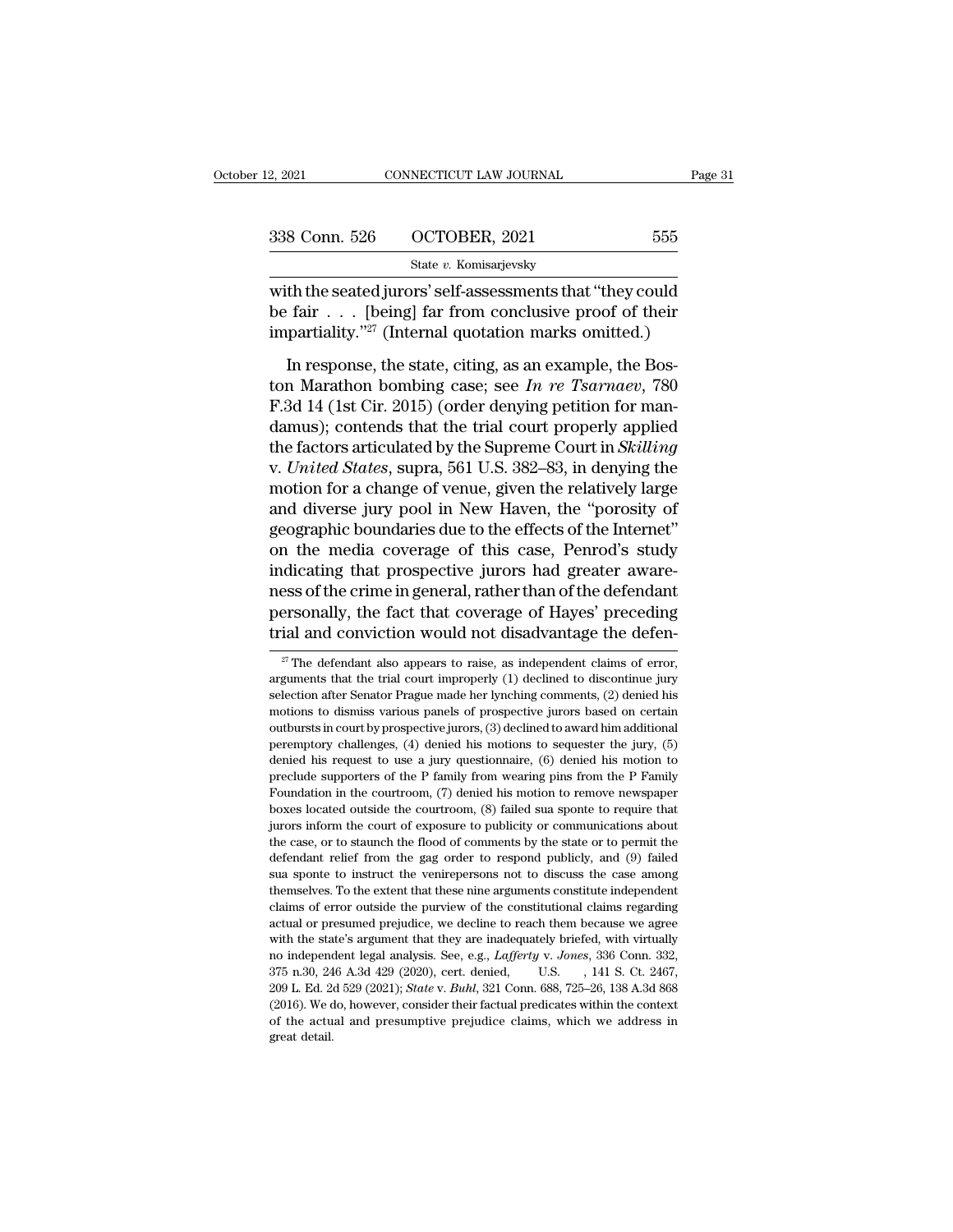# CONNECTICUT LAW JOURNAL October 12, 2021<br>556 OCTOBER, 2021 338 Conn. 526<br>5tate v. Komisarjevsky

# State *v.* Komisarjevsky

CONNECTICUT LAW JOURNAL October 12, 2021<br>
556 OCTOBER, 2021 338 Conn. 526<br>
56 State v. Komisarjevsky<br>
56 dant's apparent strategy of asserting that Hayes was the<br>
ringleader, and the fact that Hayes' jury had rendered<br>
app ER, 2021 338 Conn. 526<br>
State v. Komisarjevsky<br>
dant's apparent strategy of asserting that Hayes was the<br>
ringleader, and the fact that Hayes' jury had rendered<br>
a partial acquittal at his trial. The state also relies heav  $\frac{\text{656}}{\text{State } v. \text{ Komisarjevsky}}$ <br>  $\frac{\text{State } v. \text{ Komisarjevsky}}{\text{dant's apparent strategy of asserting that Hayes was the ringleader, and the fact that Hayes' jury had rendered a partial acquittal at his trial. The state also relies heavily on the "unique" protections provided by Connecticut's constitutions!ly mappeded individual you're the process:}$ 556  $OCTOBER, 2021$  338 Conn. 526<br>
State v. Komisarjevsky<br>
dant's apparent strategy of asserting that Hayes was the<br>
ringleader, and the fact that Hayes' jury had rendered<br>
a partial acquittal at his trial. The state also re State v. Komisarjevsky<br>
dant's apparent strategy of asserting that Hayes was the<br>
ringleader, and the fact that Hayes' jury had rendered<br>
a partial acquittal at his trial. The state also relies heavily<br>
on the "unique" pro <sup>State v.</sup> Komisarjevsky<br>dant's apparent strategy of asserting that Hayes was the<br>ringleader, and the fact that Hayes' jury had rendered<br>a partial acquittal at his trial. The state also relies heavily<br>on the "unique" prote dant's apparent strategy of asserting that Hayes was the<br>ringleader, and the fact that Hayes' jury had rendered<br>a partial acquittal at his trial. The state also relies heavily<br>on the "unique" protections provided by Connec ringleader, and the fact that Hayes' jury had rendered<br>a partial acquittal at his trial. The state also relies heavily<br>on the "unique" protections provided by Connecticut's<br>constitutionally mandated individual voir dire pr a partial acquittal at his trial. The state also relies heavily<br>on the "unique" protections provided by Connecticut's<br>constitutionally mandated individual voir dire process;<br> $Rozbicki v. Huybrechts, 218 Conn. 386, 392 n.2, 589 A.2d  
363 (19$ on the "unique" protections provided by Connecticut's<br>constitutionally mandated individual voir dire process;<br> $Rozbicki v. Huybrechts, 218 Conn. 386, 392 n.2, 589 A.2d  
363 (1991); see Conn. Const., amend. IV; to demonstrate  
that any prejudice was rebuttable due to a lack of actual  
prejudice because the jury, as empaneled after a  
monthslong voir dire, was one that the defendant him$ constitutionally mandated individual voir dire process;<br> *Rozbicki* v. *Huybrechts*, 218 Conn. 386, 392 n.2, 589 A.2d<br>
363 (1991); see Conn. Const., amend. IV; to demonstrate<br>
that any prejudice was rebuttable due to a lac Rozbicki v. Huybrechts, 218 Conn. 386, 392 n.2, 589 A.2d<br>363 (1991); see Conn. Const., amend. IV; to demonstrate<br>that any prejudice was rebuttable due to a lack of actual<br>prejudice because the jury, as empaneled after a<br>m 363 (1991); see Conn. Const., amend. IV; to demonstrate<br>that any prejudice was rebuttable due to a lack of actual<br>prejudice because the jury, as empaneled after a<br>monthslong voir dire, was one that the defendant him-<br>self that any prejudice was rebuttable due to a lack of actual<br>prejudice because the jury, as empaneled after a<br>monthslong voir dire, was one that the defendant him-<br>self had "accepted" as "actually . . . impartial," and<br>the tr prejudice because the jury, as empaneled after a<br>monthslong voir dire, was one that the defendant him-<br>self had "accepted" as "actually  $\ldots$  impartial," and<br>the trial court took precautions to protect that impar-<br>tiality monthslong voir dire, was one that the defendant himself had "accepted" as "actually  $\ldots$  impartial," and the trial court took precautions to protect that impartiality. The state posits that the jurors selected, although self had "accepted" as "actually . . . impartial," and<br>the trial court took precautions to protect that impar-<br>tiality. The state posits that the jurors selected, although<br>aware of the crimes generally, knew nothing about the trial court took precautions to protect that impartiality. The state posits that the jurors selected, although aware of the crimes generally, knew nothing about the primary contested issue in this case, namely, the rol tiality. The state posits that the jurors selected, although<br>aware of the crimes generally, knew nothing about the<br>primary contested issue in this case, namely, the role<br>and relative culpability of each accused. We agree w aware of the crimes generally, knew nothing about the primary contested issue in this case, namely, the role and relative culpability of each accused. We agree with the state and conclude that the trial court did not viola primary contested issue in this case, namely, the role<br>and relative culpability of each accused. We agree with<br>the state and conclude that the trial court did not violate<br>the defendant's right to a fair trial by an imparti and relative culpabi<br>the state and conclu<br>the defendant's right<br>when it denied his<br>New Haven to Stam<br>sumptive nor actua<br>trial publicity.<br>We begin with the Example is state and concrided and are directed and both did not volded<br>experiment it denied his motions for a change of venue from<br>ew Haven to Stamford because there was neither pre-<br>mptive nor actual prejudice resulting legal principles. "In requesting a change of venue from<br>New Haven to Stamford because there was neither pre-<br>sumptive nor actual prejudice resulting from the pre-<br>trial publicity.<br>We begin with the standard of review and b

When it defined this moderns for a entarge of vertact from<br>New Haven to Stamford because there was neither pre-<br>trial publicity.<br>We begin with the standard of review and background<br>legal principles. "In requesting a change not matter to standard secalist arcte was nearch pre-<br>sumptive nor actual prejudice resulting from the pre-<br>trial publicity.<br>We begin with the standard of review and background<br>legal principles. "In requesting a change of Example it is discretion in deciding the standard of review and background<br>legal principles. "In requesting a change of venue, a<br>defendant bears the burden of showing that he could<br>not otherwise receive a fair and imparti We begin with the standard of review and background<br>legal principles. "In requesting a change of venue, a<br>defendant bears the burden of showing that he could<br>not otherwise receive a fair and impartial trial. The trial<br>cou We begin with the standard of review and background<br>legal principles. "In requesting a change of venue, a<br>defendant bears the burden of showing that he could<br>not otherwise receive a fair and impartial trial. The trial<br>cour legal principles. "In requesting a change of venue, a<br>defendant bears the burden of showing that he could<br>not otherwise receive a fair and impartial trial. The trial<br>court exercises its discretion in deciding whether to<br>gr defendant bears the burden of showing that he could<br>not otherwise receive a fair and impartial trial. The trial<br>court exercises its discretion in deciding whether to<br>grant such a change of venue. . . . The trial court's<br>di not otherwise receive a fair and impartial trial. The trial<br>court exercises its discretion in deciding whether to<br>grant such a change of venue. . . . The trial court's<br>discretion is governed by Practice Book [§ 41-23], wh court exercises its discretion in deciding whether to<br>grant such a change of venue. . . . The trial court's<br>discretion is governed by Practice Book [§ 41-23], which<br>provides: Upon motion of the prosecuting authority or<br>th grant such a change of venue. . . . The trial court's<br>discretion is governed by Practice Book [§ 41-23], which<br>provides: Upon motion of the prosecuting authority or<br>the defendant, or upon his own motion, the judicial<br>auth discretion is governed by Practice Book [§ 41-23], which<br>provides: Upon motion of the prosecuting authority or<br>the defendant, or upon his own motion, the judicial<br>authority may order that any pending criminal matter<br>be tr provides: Upon motion of the prosecuting authority or<br>the defendant, or upon his own motion, the judicial<br>authority may order that any pending criminal matter<br>be transferred to any other court location: (1) If the<br>judicia the defendant, or upon his own motion, the judicial authority may order that any pending criminal matter be transferred to any other court location: (1) If the judicial authority is satisfied that a fair and impartial tri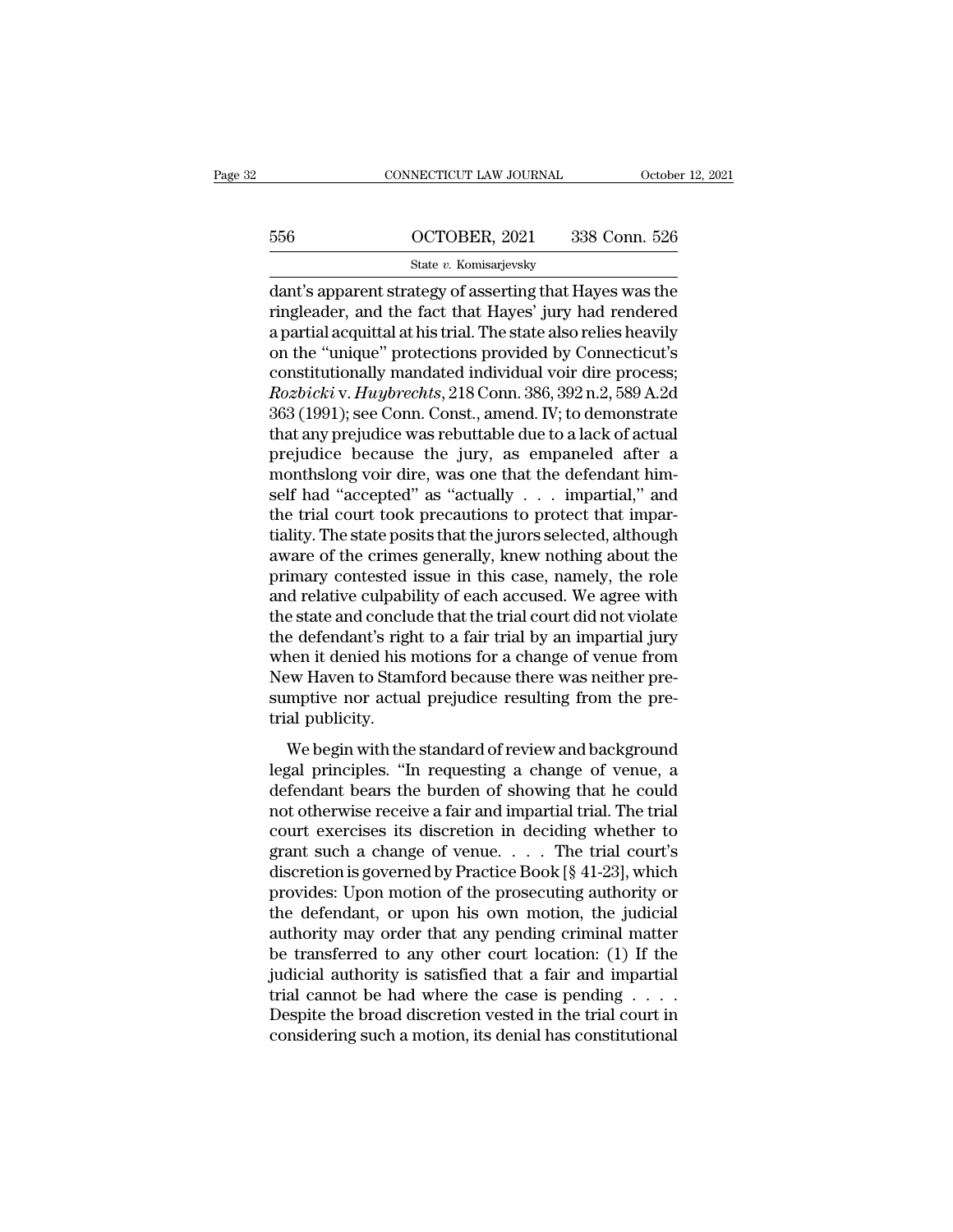| 12, 2021      | CONNECTICUT LAW JOURNAL                                                                                                                            | Page 33 |
|---------------|----------------------------------------------------------------------------------------------------------------------------------------------------|---------|
|               |                                                                                                                                                    |         |
| 338 Conn. 526 | OCTOBER, 2021                                                                                                                                      | 557     |
|               | State v. Komisarjevsky                                                                                                                             |         |
|               | implications and appellate review requires an indepen-<br>dent evaluation of the circumstances upon which the<br>claim of an unfair trial is based |         |
|               | "For an appellate court to reverse a conviction on the                                                                                             |         |

S COILE COLLOBER, 2021<br>
State v. Komisarjevsky<br>
plications and appellate review requires an indepen-<br>
intervaluation of the circumstances upon which the<br>
same of an unfair trial is based....<br>
"For an appellate court to re

State v. Komisarjevsky<br>
implications and appellate review requires an independent evaluation of the circumstances upon which the<br>
claim of an unfair trial is based.  $\dots$ <br>
"For an appellate court to reverse a conviction on implications and appellate review requires an independent evaluation of the circumstances upon which the<br>claim of an unfair trial is based. . . .<br>"For an appellate court to reverse a conviction on the<br>[ground] of prejudici dent evaluation of the circumstances upon which the<br>claim of an unfair trial is based. . . .<br>"For an appellate court to reverse a conviction on the<br>[ground] of prejudicial pretrial publicity, a defendant<br>generally must pro claim of an unfair trial is based. . . .<br>
"For an appellate court to reverse a conviction on the [ground] of prejudicial pretrial publicity, a defendant<br>
generally must prove actual juror prejudice. . . . A<br>
defendant nee "For an appellate court to reverse a conviction on the [ground] of prejudicial pretrial publicity, a defendant generally must prove actual juror prejudice.... A defendant need not, however, show actual prejudice in extrem "For an appellate court to reverse a conviction on the [ground] of prejudicial pretrial publicity, a defendant generally must prove actual juror prejudice.... A defendant need not, however, show actual prejudice in extrem [ground] of prejudicial pretrial publicity, a defendant<br>generally must prove actual juror prejudice.... A<br>defendant need not, however, show actual prejudice in<br>extreme circumstances whe[n] there has been inher-<br>ently prej generally must prove actual juror prejudice.... A<br>defendant need not, however, show actual prejudice in<br>extreme circumstances whe[n] there has been inher-<br>ently prejudicial publicity such as to make the possibil-<br>ity of p defendant need not, however, show actual prejudice in<br>extreme circumstances whe[n] there has been inher-<br>ently prejudicial publicity such as to make the possibil-<br>ity of prejudice highly likely or almost unavoidable.<br>... A extreme circumstances whe[n] there has been inherently prejudicial publicity such as to make the possibility of prejudice highly likely or almost unavoidable.<br>
. . . A defendant cannot rely, however, on the mere fact of ex ently prejudicial publicity such as to make the possibility of prejudice highly likely or almost unavoidable.<br>  $\ldots$  A defendant cannot rely, however, on the mere<br>
fact of extensive pretrial news coverage to establish<br>
th ity of prejudice highly likely or almost unavoidable.<br>  $\ldots$  A defendant cannot rely, however, on the mere<br>
fact of extensive pretrial news coverage to establish<br>
the existence of inherently prejudicial publicity. Promi-<br> ... A defendant cannot rely, however, on the mere<br>fact of extensive pretrial news coverage to establish<br>the existence of inherently prejudicial publicity. Promi-<br>nence does not, in itself, prove prejudice.... Rather,<br>[t]h fact of extensive pretrial news coverage to establish<br>the existence of inherently prejudicial publicity. Promi-<br>nence does not, in itself, prove prejudice. . . . Rather,<br>[t]he defendant must demonstrate that the publicity *State existence of inherently prejudicial publicity. Prominence does not, in itself, prove prejudice.... Rather,*<br>
[*t*]he defendant must demonstrate that the publicity<br>
was so inflammatory or inaccurate that it created a nence does not, in itself, prove prejudice.... Rather,<br>
[t]he defendant must demonstrate that it created a<br>
trial atmosphere utterly corrupted by press coverage."<br>
(Citations omitted; internal quotation marks omitted.)<br> *S* [t]he defendant must demonstrate that the publicity<br>was so inflammatory or inaccurate that it created a<br>trial atmosphere utterly corrupted by press coverage."<br>(Citations omitted; internal quotation marks omitted.)<br>*State* was so inflammatory or inaccurate that it created a<br>trial atmosphere utterly corrupted by press coverage."<br>(Citations omitted; internal quotation marks omitted.)<br>*State* v. *Reynolds*, supra, 264 Conn. 222–23; see *Skillin* trial atmosphere utterly corrupted by press coverage."<br>
(Citations omitted; internal quotation marks omitted.)<br> *State* v. *Reynolds*, supra, 264 Conn. 222–23; see *Skilling*<br>
v. *United States*, supra, 561 U.S. 380–81; *M* (Citations omitted; internal quotation marks omitted.)<br> *State* v. *Reynolds*, supra, 264 Conn. 222–23; see *Skilling*<br>
v. *United States*, supra, 561 U.S. 380–81; *Murphy* v.<br> *Florida*, 421 U.S. 794, 798–99, 95 S. Ct. 20 State v. Reynolds, supra, 264 Conn. 222–23; see Skilling<br>v. United States, supra, 561 U.S. 380–81; Murphy v.<br>Florida, 421 U.S. 794, 798–99, 95 S. Ct. 2031, 44 L. Ed.<br>2d 589 (1975); Sheppard v. Maxwell, 384 U.S. 333, 362–<br>6 v. United States, supra, 561 U.S. 380–81; Murphy v.<br>Florida, 421 U.S. 794, 798–99, 95 S. Ct. 2031, 44 L. Ed.<br>2d 589 (1975); Sheppard v. Maxwell, 384 U.S. 333, 362–<br>63, 86 S. Ct. 1507, 16 L. Ed. 2d 600 (1966); *State* v.<br>P Florida, 421 U.S. 794, 798–99, 95 S. Ct. 2031, 44 L. Ed.<br>2d 589 (1975); *Sheppard v. Maxwell*, 384 U.S. 333, 362–<br>63, 86 S. Ct. 1507, 16 L. Ed. 2d 600 (1966); *State v.*<br>Pelletier, 209 Conn. 564, 569–71, 552 A.2d 805 (198 2d 589 (1975); *Sheppard v. Maxwell*, 384 U.S. 333, 362–63, 86 S. Ct. 1507, 16 L. Ed. 2d 600 (1966); *State v.*<br>Pelletier, 209 Conn. 564, 569–71, 552 A.2d 805 (1989).<br>Indeed, "[t]o place our analysis of the defendant's cl 63, 86 S. Ct. 1507, 16 L. Ed. 2d 600 (1966); *State v.*<br> *Pelletier*, 209 Conn. 564, 569–71, 552 A.2d 805 (1989).<br>
Indeed, "[t]o place our analysis of the defendant's claim<br>
regarding the extensive publicity in context, w Pelletier, 209 Conn. 564, 569–71, 552 A.2d 805 (1989).<br>Indeed, "[t]o place our analysis of the defendant's claim<br>regarding the extensive publicity in context, we must<br>recognize the first amendment right of a free press to<br> Indeed, "[t]o place our analysis of the defendant's claim<br>regarding the extensive publicity in context, we must<br>recognize the first amendment right of a free press to<br>observe and publicize criminal trials. . . . . It follo regarding the extensive publicity in context, we must<br>recognize the first amendment right of a free press to<br>observe and publicize criminal trials. . . . It follows<br>naturally that the public will hear and read reports of<br>s recognize the first amendment right of a free press to<br>observe and publicize criminal trials. . . . . It follows<br>naturally that the public will hear and read reports of<br>such proceedings. Dissemination of such information<br>a observe and publicize criminal trials. . . . . It follows<br>naturally that the public will hear and read reports of<br>such proceedings. Dissemination of such information<br>and the accompanying publicity itself, therefore, [are] naturally that the public will hear and read reports of<br>such proceedings. Dissemination of such information<br>and the accompanying publicity itself, therefore, [are]<br>not constitutionally objectionable. Extensive publicity<br>im such proceedings. Dissemination of such inform<br>and the accompanying publicity itself, therefore<br>not constitutionally objectionable. Extensive pu<br>implicates the defendant's due process rights on<br>rises to a level sufficient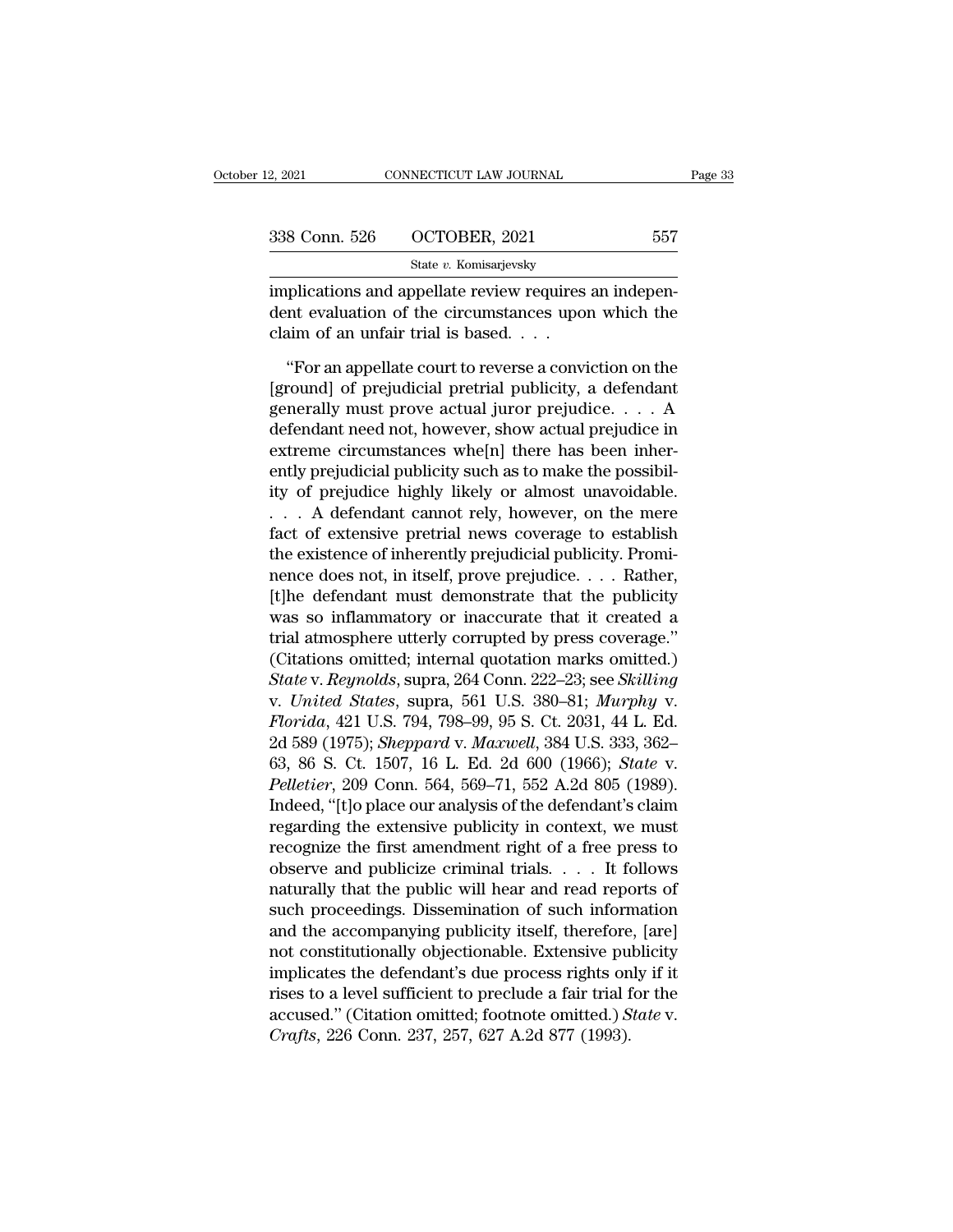# CONNECTICUT LAW JOURNAL October 12, 2021<br>558 OCTOBER, 2021 338 Conn. 526<br>5tate v. Komisarjevsky State *v.* Komisarjevsky

 $\begin{array}{lll}\n\text{CONRECTICUT LAW JOURNAL} & \text{October 12, 2021} \\
\hline\n8 & \text{OCTOBER, 2021} & 338 \text{ Conn. } 526 \\
\hline\n& \text{State } v. \text{ Komisarjevsky} \\
\hline\n\end{array}$ <sup>558</sup> OCTOBER, 2021 338 Conn. 526<br>
<sup>516</sup> State v. Komisarjevsky<br>
Before we turn to the record in this case, we find<br>
instructive a detailed review of *Skilling* v. *United*<br> *States*, supra, 561 U.S. 358, which is the Unit  $\frac{\text{558}}{\text{State } v. \text{ Komisarjevsky}}$ <br> **State v. Komisarjevsky**<br> **Before we turn to the record in this case, we find**<br> **States**, supra, 561 U.S. 358, which is the United States<br>
Supreme Court's most recent decision concerning pre-SUPREM SUPREM SUPREM SET SERVICES SERVICES State *v*. Komisarjevsky<br>Before we turn to the record in this case, we find<br>instructive a detailed review of *Skilling v. United*<br>*States*, supra, 561 U.S. 358, which is the Un State v. Komisarjevsky<br>
Before we turn to the record in this case, we find<br>
instructive a detailed review of *Skilling* v. United<br> *States*, supra, 561 U.S. 358, which is the United States<br>
Supreme Court's most recent deci State v. Komisarjevsky<br>Before we turn to the record in this case, we find<br>instructive a detailed review of *Skilling* v. United<br>States, supra, 561 U.S. 358, which is the United States<br>Supreme Court's most recent decision c Before we turn to the record in this case, we find<br>instructive a detailed review of *Skilling* v. United<br>*States*, supra, 561 U.S. 358, which is the United States<br>Supreme Court's most recent decision concerning pre-<br>trial instructive a detailed review of *Skilling* v. United<br>*States*, supra, 561 U.S. 358, which is the United States<br>Supreme Court's most recent decision concerning pre-<br>trial publicity. In *Skilling*, the court considered whe States, supra, 561 U.S. 358, which is the United States<br>Supreme Court's most recent decision concerning pre-<br>trial publicity. In *Skilling*, the court considered whether<br>Jeffrey K. Skilling, the chief executive officer of Supreme Court's most recent decision concerning pre-<br>trial publicity. In *Skilling*, the court considered whether<br>Jeffrey K. Skilling, the chief executive officer of Enron<br>Corporation (Enron), had received a fair trial on trial publicity. In *Skilling*, the court considered whether<br>Jeffrey K. Skilling, the chief executive officer of Enron<br>Corporation (Enron), had received a fair trial on crimi-<br>nal charges arising from the collapse of that Jeffrey K. Skilling, the chief executive officer of Enron<br>Corporation (Enron), had received a fair trial on crimi-<br>nal charges arising from the collapse of that business<br>in the federal district that included Houston, which Corporation (Enron), had received a fair trial on crimi-<br>nal charges arising from the collapse of that business<br>in the federal district that included Houston, which had<br>been its home. Id., 367–68. Given the extensive and<br>n nal charges arising from the collapse of that business<br>
in the federal district that included Houston, which had<br>
been its home. Id., 367–68. Given the extensive and<br>
negative pretrial publicity about the case because of<br> in the federal district that included Houston, which had<br>been its home. Id., 367–68. Given the extensive and<br>negative pretrial publicity about the case because of<br>the severe economic consequences Enron's collapse<br>had on t been its home. Id., 367–68. Given the extensive and<br>negative pretrial publicity about the case because of<br>the severe economic consequences Enron's collapse<br>had on the Houston area; id., 368–70; Skilling argued<br>"that his tr negative pretrial publicity about the case because of<br>the severe economic consequences Enron's collapse<br>had on the Houston area; id., 368–70; Skilling argued<br>"that his trial 'never should have proceeded in Houston."<br>. . . the severe economic consequences Enron's collapse<br>had on the Houston area; id., 368–70; Skilling argued<br>"that his trial 'never should have proceeded in Houston."<br>... And even if it had been possible to select impartial<br>ju had on the Houston area; id., 368–70; Skilling argued<br>
"that his trial 'never should have proceeded in Houston."<br>
... And even if it had been possible to select impartial<br>
jurors in Houston, '[t]he truncated voir dire ... "that his trial 'never should have proceeded in Houston."<br>
... And even if it had been possible to select impartial<br>
jurors in Houston, '[t]he truncated voir dire ... did<br>
almost nothing to weed out prejudices,' ... so '[f ... And even if it had been possible to select impartial<br>jurors in Houston, '[t]he truncated voir dire ... did<br>almost nothing to weed out prejudices,' ... so '[f]ar<br>from rebutting the presumption of prejudice, the record<br>b jurors in Houston, '[t]he truncated voir dire . . . did<br>almost nothing to weed out prejudices,' . . . so '[f]ar<br>from rebutting the presumption of prejudice, the record<br>below affirmatively confirmed it.' " (Citation omitte almost nothing to weed out prejudices,' . . . so '[f]ar<br>from rebutting the presumption of prejudice, the record<br>below affirmatively confirmed it.' " (Citation omitted.)<br>Id., 377. The Supreme Court observed that "Skilling' from rebutting the presumption of prejudice, the record<br>below affirmatively confirmed it.' " (Citation omitted.)<br>Id., 377. The Supreme Court observed that "Skilling's<br>[fair trial] claim thus raise[d] two distinct questions below affirmatively confirmed it." (Citation omitted.)<br>Id., 377. The Supreme Court observed that "Skilling's<br>[fair trial] claim thus raise[d] two distinct questions.<br>First, did the District Court err by failing to move th if trial] claim thus raise[d] two distinct questions.<br>
rst, did the District Court err by failing to move the<br>
al to a different venue based on a presumption of<br>
ejudice? Second, did actual prejudice contaminate<br>
illing's First, did the District Court err by failing to move the<br>trial to a different venue based on a presumption of<br>prejudice? Second, did actual prejudice contaminate<br>Skilling's jury?" Id.<br>The court began its analysis in *Skill* 

First, and alternative board on a presumption of<br>trial to a different venue based on a presumption of<br>prejudice? Second, did actual prejudice contaminate<br>Skilling's jury?" Id.<br>The court began its analysis in *Skilling* wit prejudice? Second, did actual prejudice contaminate<br>Skilling's jury?" Id.<br>The court began its analysis in *Skilling* with the<br>"foundation precedent" of *Rideau* v. Louisiana, supra,<br>373 U.S. 723, in which "Wilbert Rideau r Skilling's jury?" Id.<br>Skilling's jury?" Id.<br>"foundation precedent" of *Rideau* v. Louisiana, supra,<br>373 U.S. 723, in which "Wilbert Rideau robbed a bank<br>in a small Louisiana town, [kidnapped] three bank<br>employees, and kill The court began its analysis in *Skilling* with the "foundation precedent" of *Rideau v. Louisiana*, supra, 373 U.S. 723, in which "Wilbert Rideau robbed a bank in a small Louisiana town, [kidnapped] three bank employees, The court began its analysis in *Skilling* with the<br>
"foundation precedent" of *Rideau* v. Louisiana, supra,<br>
373 U.S. 723, in which "Wilbert Rideau robbed a bank<br>
in a small Louisiana town, [kidnapped] three bank<br>
employe "foundation precedent" of *Rideau* v. Louisiana, supra,<br>373 U.S. 723, in which "Wilbert Rideau robbed a bank<br>in a small Louisiana town, [kidnapped] three bank<br>employees, and killed one of them. Police interrogated<br>Rideau i 373 U.S. 723, in which "Wilbert Rideau robbed a bank<br>in a small Louisiana town, [kidnapped] three bank<br>employees, and killed one of them. Police interrogated<br>Rideau in jail without counsel present and obtained his<br>confessi in a small Louisiana town, [kidnapped] three bank<br>employees, and killed one of them. Police interrogated<br>Rideau in jail without counsel present and obtained his<br>confession. Without informing Rideau, no less seeking<br>his con employees, and killed one of them. Police interrogated<br>Rideau in jail without counsel present and obtained his<br>confession. Without informing Rideau, no less seeking<br>his consent, the police filmed the interrogation. On<br>thre Rideau in jail without counsel present and obtained his<br>confession. Without informing Rideau, no less seeking<br>his consent, the police filmed the interrogation. On<br>three separate occasions shortly before the trial, a local<br>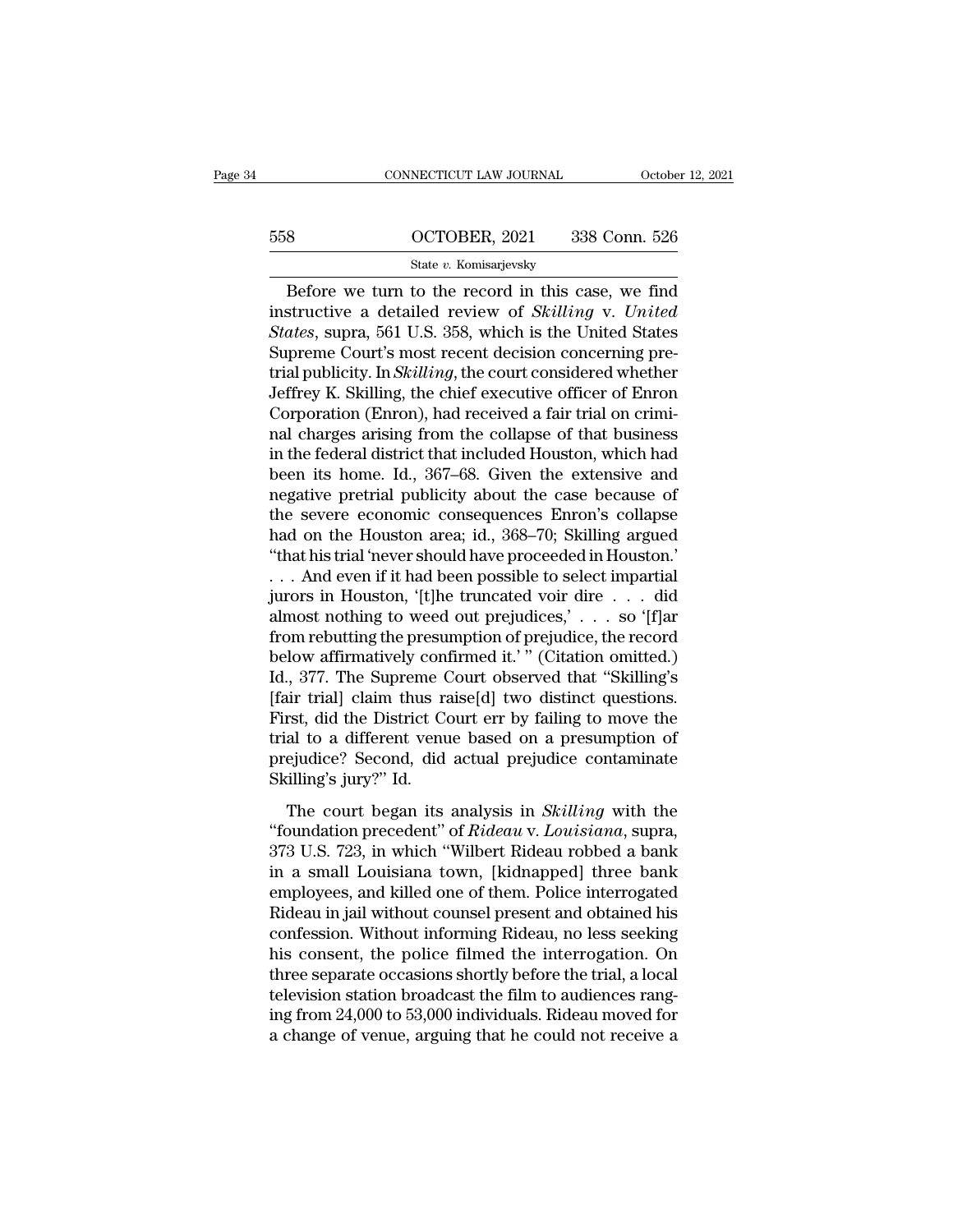2, 2021 CONNECTICUT LAW JOURNAL Page 35<br>338 Conn. 526 OCTOBER, 2021 559<br>State v. Komisarjevsky

State *v.* Komisarjevsky

Fage 25<br>
Fage 25<br>
Fair trial in the parish where the crime occurred, which<br>
had a population of approximately 150,000 people."<br>
Skilling y Lluited States supra 561 U.S. 370. The 338 Conn. 526 OCTOBER, 2021 559<br>
State v. Komisarjevsky<br>
fair trial in the parish where the crime occurred, which<br>
had a population of approximately 150,000 people."<br>
Skilling v. United States, supra, 561 U.S. 379. The<br>
Su *Skilling* v. *United States*, supra, 561 U.S. 379. The  $338$  Conn. 526 OCTOBER, 2021 559<br>
State v. Komisarjevsky<br>
fair trial in the parish where the crime occurred, which<br>
had a population of approximately 150,000 people."<br>
Skilling v. United States, supra, 561 U.S. 379. The<br> Solution 250 CODEN, 2021<br>
State v. Komisarjevsky<br>
fair trial in the parish where the crime occurred, which<br>
had a population of approximately 150,000 people."<br>
Skilling v. United States, supra, 561 U.S. 379. The<br>
Supreme State v. Komisarjevsky<br>
fair trial in the parish where the crime occurred, which<br>
had a population of approximately 150,000 people."<br>
Skilling v. United States, supra, 561 U.S. 379. The<br>
Supreme Court held that Rideau cou fair trial in the parish where the crime occurred, which<br>had a population of approximately 150,000 people."<br>Skilling v. United States, supra, 561 U.S. 379. The<br>Supreme Court held that Rideau could not receive a<br>fair trial had a population of approximately 150,000 people."<br>
Skilling v. United States, supra, 561 U.S. 379. The<br>
Supreme Court held that Rideau could not receive a<br>
fair trial because "[w]hat the people [in the community]<br>
saw on Skilling v. United States, supra, 561 U.S. 379. The<br>Supreme Court held that Rideau could not receive a<br>fair trial because "[w]hat the people [in the community]<br>saw on their television sets . . . was Rideau, in jail,<br>flank Supreme Court held that Rideau could not receive a<br>fair trial because "[w]hat the people [in the community]<br>saw on their television sets . . . was Rideau, in jail,<br>flanked by the sheriff and two state troopers, admitting<br> fair trial because "[w]hat the people [in the community]<br>saw on their television sets  $\dots$  was Rideau, in jail,<br>flanked by the sheriff and two state troopers, admitting<br>in detail the commission of the robbery, kidnapping, saw on their television sets . . . was Rideau, in jail,<br>flanked by the sheriff and two state troopers, admitting<br>in detail the commission of the robbery, kidnapping,<br>and murder. . . . [T]o the tens of thousands of people<br> flanked by the sheriff and two state troopers, admitting<br>in detail the commission of the robbery, kidnapping,<br>and murder. . . . [T]o the tens of thousands of people<br>who saw and heard it . . . the interrogation in a very<br>r in detail the commission of the robbery, kidnapping,<br>and murder. . . . [T]o the tens of thousands of people<br>who saw and heard it . . . the interrogation in a very<br>real sense was Rideau's trial—at which he pleaded<br>guilty. and murder. . . . [T]o the tens of thousands of people<br>who saw and heard it . . . the interrogation in a very<br>real sense was Rideau's trial—at which he pleaded<br>guilty. . . . [The court] therefore [did] not hesitate to<br>hol who saw and heard it . . . the interrogation in a very<br>real sense was Rideau's trial—at which he pleaded<br>guilty. . . . [The court] therefore [did] not hesitate to<br>hold, without pausing to examine a particularized tran-<br>sc real sense *was* Rideau's trial—at which he pleaded<br>guilty. . . . [The court] therefore [did] not hesitate to<br>hold, without pausing to examine a particularized tran-<br>script of the voir dire, that [t]he kangaroo court pro-<br> guilty. . . . . [The court] therefc<br>hold, without pausing to examin<br>script of the voir dire, that [t]<br>ceedings trailing the televised c<br>process." (Citations omitted; em<br>nal quotation marks omitted.)<br>*Louisiana*, supra, 725 Id, without pausing to examine a particularized tran-<br>ript of the voir dire, that [t]he kangaroo court pro-<br>edings trailing the televised confession violated due<br>ocess." (Citations omitted; emphasis in original; inter-<br>I q script of the voir dire, that [t]ne kangaroo court pro-<br>ceedings trailing the televised confession violated due<br>process." (Citations omitted; emphasis in original; inter-<br>nal quotation marks omitted.) Id., quoting *Rideau* 

ceedings trailing the televised confession violated due<br>process." (Citations omitted; emphasis in original; inter-<br>nal quotation marks omitted.) Id., quoting *Rideau* v.<br>*Louisiana*, supra, 725–27.<br>The United States Suprem process." (Citations omitted; emphasis in original; inter-<br>
ral quotation marks omitted.) Id., quoting *Rideau v.*<br> *Louisiana*, supra, 725–27.<br>
The United States Supreme Court also considered<br>
in *Skilling* "two later cas nal quotation marks omitted.) Id., quoting *Rideau v.*<br> *Louisiana*, supra, 725–27.<br>
The United States Supreme Court also considered<br>
in *Skilling* "two later cases in which media coverage<br>
manifestly tainted a criminal pr Louisiana, supra, 725–27.<br>
The United States Supreme Court also considered<br>
in *Skilling* "two later cases in which media coverage<br>
manifestly tainted a criminal prosecution," namely,<br> *Estes* v. *Texas*, 381 U.S. 532, 85 The United States Supreme Court also considered<br>in *Skilling* "two later cases in which media coverage<br>manifestly tainted a criminal prosecution," namely,<br>*Estes* v. *Texas*, 381 U.S. 532, 85 S. Ct. 1628, 14 L. Ed.<br>2d 543 in *Skilling* "two later cases in which media coverage<br>manifestly tainted a criminal prosecution," namely,<br>*Estes v. Texas*, 381 U.S. 532, 85 S. Ct. 1628, 14 L. Ed.<br>2d 543 (1965), and *Sheppard v. Maxwell*, supra, 384<br>U.S. manifestly tainted a criminal prosecution," namely,<br> *Estes* v. *Texas*, 381 U.S. 532, 85 S. Ct. 1628, 14 L. Ed.<br>
2d 543 (1965), and *Sheppard* v. *Maxwell*, supra, 384<br>
U.S. 333, both of which featured media coverage and<br> Estes v. *Texas*, 381 U.S. 532, 85 S. Ct. 1628, 14 L. Ed.<br>2d 543 (1965), and *Sheppard* v. *Maxwell*, supra, 384<br>U.S. 333, both of which featured media coverage and<br>reporting to the extent that the reporters and television 2d 543 (1965), and *Sheppard* v. *Maxwell*, supra, 384<br>U.S. 333, both of which featured media coverage and<br>reporting to the extent that the reporters and television<br>crews physically overran the courtroom itself, creating<br>" U.S. 333, both of which featured media coverage and<br>reporting to the extent that the reporters and television<br>crews physically overran the courtroom itself, creating<br>"(b)edlam' " and a " 'carnival atmosphere' " around the<br> reporting to the extent that the reporters and television<br>crews physically overran the courtroom itself, creating<br>"(b)edlam'" and a "'carnival atmosphere'" around the<br>trial. *Skilling* v. *United States*, supra, 561 U.S. crews physically overran the courtroom itself, creating<br>"'(b)edlam'" and a "'carnival atmosphere'" around the<br>trial. *Skilling v. United States*, supra, 561 U.S. 379–80.<br>Relying on *Murphy v. Florida*, supra, 421 U.S. 798 " (b)edlam' " and a " 'carnival atmosphere' " around the<br>trial. *Skilling* v. *United States*, supra, 561 U.S. 379–80.<br>Relying on *Murphy* v. *Florida*, supra, 421 U.S. 798–99,<br>however, the court emphasized in *Skilling* trial. *Skilling v. United States*, supra, 561 U.S. 379–80.<br>Relying on *Murphy v. Florida*, supra, 421 U.S. 798–99.<br>however, the court emphasized in *Skilling* that its "decisions . . . cannot be made to stand for the pro Relying on *Murphy* v. *Florida*, supra, 421 U.S. 798–99,<br>however, the court emphasized in *Skilling* that its "deci-<br>sions . . . cannot be made to stand for the proposition<br>that juror exposure to . . . news accounts of th however, the court emphasized in *Skilling* that its "decisions . . . cannot be made to stand for the proposition that juror exposure to . . . news accounts of the crime . . . alone presumptively deprives the defendant of . . alone presumptively deprives the defendant of due rocess. . . . Prominence does not necessarily pro-<br>uce prejudice, and juror *impartiality*, we have reiter-<br>ed, does not require *ignorance*."<sup>28</sup> (Citations omitted;<br> process. . . . . Prominence does not necessarily produce prejudice, and juror *impartiality*, we have reiterated, does not require *ignorance*."<sup>28</sup> (Citations omitted; <sup>28</sup> For a review of other United States Supreme Cour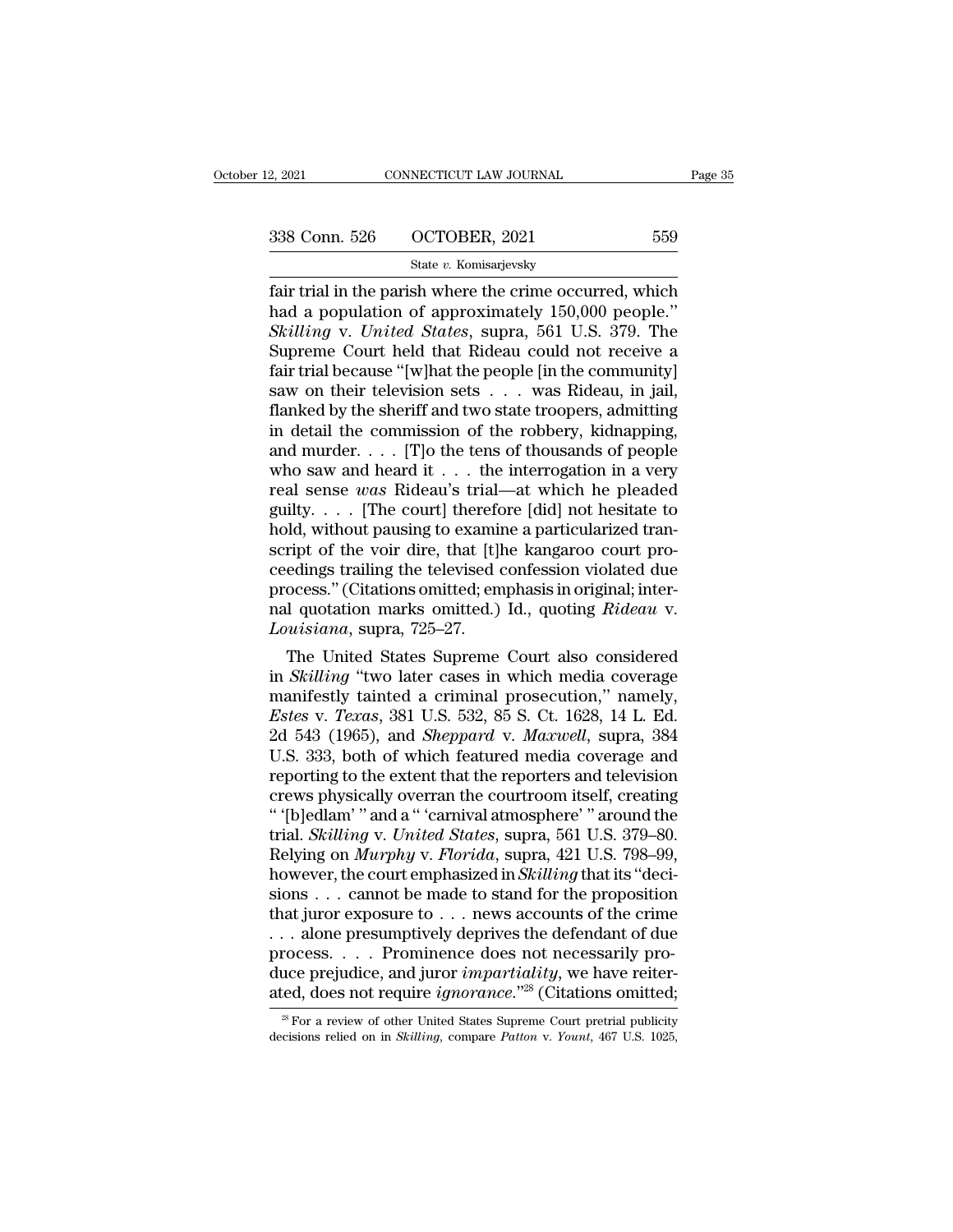|     | CONNECTICUT LAW JOURNAL | October 12, 2021 |
|-----|-------------------------|------------------|
|     |                         |                  |
| 560 | OCTOBER, 2021           | 338 Conn. 526    |
|     | State v. Komisarjevsky  |                  |

EMBER CONNECTICUT LAW JOURNAL COCOON<br>
EMBER 2021 338 Conn. 526<br>
State v. Komisarjevsky<br>
EMPER 2021 338 Conn. 526<br>
EMPER 2021 4 CONNECTION SKilling v. United States, supra,<br>
200 91 Accordingly, the court emphasized in Skill 560 OCTOBER, 2021 338 Conn. 526<br>
<sup>State v.</sup> Komisarjevsky<br>
emphasis in original; footnotes omitted; internal quotation<br>
marks omitted.) *Skilling* v. *United States*, supra,<br>
380–81. Accordingly, the court emphasized in *S* 380–91. COMBER, 2021<br>
338 Conn. 526<br>
338 Conn. 526<br>
3380–81. Accordingly, the court emphasized in *Skilling*<br>
380–81. Accordingly, the court emphasized in *Skilling*<br>
that a "presumption of prejudice . . . attends only the that a ''presumption of prejudice . . . attends only the  $\begin{tabular}{l} \hline & \text{State $v$}. Komi \\ \hline \text{emphasis in original; footnote} \\ \text{tion marks omitted.) } Skilling 380–81. Accordingly, the cou-  
that a "presumption of preju-  
extreme case." Id., 381. \\ \hline \end{tabular}$ nphasis in original; footnotes omitted; internal quota-<br>on marks omitted.) *Skilling* v. *United States*, supra,<br>0–81. Accordingly, the court emphasized in *Skilling*<br>at a "presumption of prejudice . . . attends only the<br>t England, and the scriptual point of the screening of the screening as<br>  $380-81$ . Accordingly, the court emphasized in *Skilling*<br>
that a "presumption of prejudice . . . attends only the<br>
extreme case." Id., 381.<br>
The Supr

380–81. Accordingly, the court emphasized in *Skilling*<br>that a "presumption of prejudice  $\ldots$  attends only the<br>extreme case." Id., 381.<br>The Supreme Court rejected Skilling's argument "that<br>[it] need not pause to examine For the allegation of prejudice . . . attends only the extreme case." Id., 381.<br>The Supreme Court rejected Skilling's argument "that<br>[it] need not pause to examine the screening question-<br>naires or the voir dire before dec extreme case." Id., 381.<br>
The Supreme Court rejected Skilling's argument "that<br>
[it] need not pause to examine the screening question-<br>
naires or the voir dire before declaring his jury's verdict<br>
void." Id. The court emp The Supreme Court rejected Skilling's argument "that<br>[it] need not pause to examine the screening question-<br>naires or the voir dire before declaring his jury's verdict<br>void." Id. The court emphasized that "[i]mportant diff The Supreme Court rejected Skilling's argument "that<br>[it] need not pause to examine the screening question-<br>naires or the voir dire before declaring his jury's verdict<br>void." Id. The court emphasized that "[i]mportant dif [it] need not pause to examine the screening question-<br>naires or the voir dire before declaring his jury's verdict<br>void." Id. The court emphasized that "[i]mportant differ-<br>ences separate Skilling's prosecution from those naires or the voir dire before declaring his jury's verdict<br>void." Id. The court emphasized that "[i]mportant differ-<br>ences separate Skilling's prosecution from those in<br>which [the court has] presumed juror prejudice," con void." Id. The court emphasized that "[i]mportant differences separate Skilling's prosecution from those in which [the court has] presumed juror prejudice," contrasting Houston's population of more than 4.5 million with th ences separate Skilling's prosecution from those in<br>which [the court has] presumed juror prejudice," con-<br>trasting Houston's population of more than 4.5 million<br>with the smaller communities at issue in its other cases,<br>par which [the court has] presumed juror prejudice," contrasting Houston's population of more than 4.5 million<br>with the smaller communities at issue in its other cases,<br>particularly *Rideau*. Id., 381–82; see also footnote 28 particularly *Rideau*. Id., 381–82; see also footnote 28 of this opinion. The court observed that, with Houston's "large, diverse pool of potential jurors, the suggestion that [twelve] impartial individuals could not be em of this opinion. The court observed that, with Houston's<br>
"large, diverse pool of potential jurors, the suggestion<br>
that [twelve] impartial individuals could not be empan-<br>
1032–34, 104 S. Ct. 2885, 81 L. Ed. 2d 847 (1984)

"large, diverse pool of potential jurors, the suggestion<br>that [twelve] impartial individuals could not be empan-<br>1032–34, 104 S. Ct. 2885, 81 L. Ed. 2d 847 (1984) (deferring to trial court's<br>decision to credit jurors' stat that [twelve] impartial individuals could not be empan-<br>1032–34, 104 S. Ct. 2885, 81 L. Ed. 2d 847 (1984) (deferring to trial court's<br>decision to credit jurors' statements of impartiality in retrial of defendant<br>accused o of initial conviction to trial, despite fact that all but 2 of 163 panel members decision to credit jurors' statements of impartiality in retrial of defendant accused of murdering high school student in case of local notor 1032–34, 104 S. Ct. 2885, 81 L. Ed. 2d 847 (1984) (deferring to trial court's decision to credit jurors' statements of impartiality in retrial of defendant accused of murdering high school student in case of local notorie decision to credit jurors' statements of impartiality in retrial of defendant accused of murdering high school student in case of local notoriety, given passage of 4 years from time of crime to trial and 1.5 years from rev accused of murdering high school student in case of local notoriety, given<br>passage of 4 years from time of crime to trial and 1.5 years from reversal<br>of initial conviction to trial, despite fact that all but 2 of 163 pane passage of 4 years from time of crime to trial and 1.5 years from reversal of initial conviction to trial, despite fact that all but 2 of 163 panel members questioned had heard of case, and 8 of 14 seated jurors and altern profitial conviction to trial, despite fact that all but 2 of 163 panel members questioned had heard of case, and 8 of 14 seated jurors and alternates had at one time believed defendant to be guilty), and *Murphy v. Florid* or metalloner and a bear and some that we denote the discussioned had heard of case, and 8 of 14 seated jurors and alternates had at one time believed defendant to be guilty), and *Murphy* v. *Florida*, supra, 421 U.S. 800 at one time believed defendant to be guilty), and *Murphy* v. *Florida*, supra, 421 U.S. 800–801 ("The voir dire indicates no such hostility to [the] petitioner by the jurors who served in his trial as to suggest a partial  $421$  U.S. 800–801 ("The voir dire indicates no such hostility to [the] petitioner by the jurors who served in his trial as to suggest a partiality that could not be laid aside. Some of the jurors had a vague recollection by the jurors who served in his trial as to suggest a partiality that could not be laid aside. Some of the jurors had a vague recollection of the robbery with which [the] petitioner was charged and each had some knowledge by the have been in trouble before are too often singled out for suspiciently with which [the] petitioner was charged and each had some knowledge of [the] petitioner's past crimes, but none betrayed any belief in the rele with which [the] petitioner was charged and each had some knowledge of [the] petitioner's past crimes, but none betrayed any belief in the relevance of [the] petitioner's past to the present case. Indeed, four of the six [the] petitioner's past crimes, but none betrayed any belief in the relevance of [the] petitioner's past to the present case. Indeed, four of the six jurors volunteered their views of its irrelevance, and one suggested tha of [the] petitioner's past to the present case. Indeed, four of the six jurors volunteered their views of its irrelevance, and one suggested that people who have been in trouble before are too often singled out for suspic prefunction of the views of its irrelevance, and one suggested that people who have been in trouble before are too often singled out for suspicion of each new crime—a predisposition that could  $\ldots$  operate [only] in [the who have been in trouble before are too often singled out for suspicion of each new crime—a predisposition that could  $\ldots$  operate [only] in [the] petitioner's favor." (Footnotes omitted.)), with *Irvin* v. *Dowd*, 366 U who have been in trouble before are too often singled out for suspicion of each new crime—a predisposition that could . . . operate [only] in [the] petitioner's favor." (Footnotes omitted.)), with *Irvin v. Dowd*, 366 U.S petitioner's favor." (Footnotes omitted.)), with Irvin v. Dowd, 366 U.S. 717, 719, 727-28, 81 S. Ct. 1639, 6 L. Ed. 2d 751 (1961) (pretrial publicity was impartiality).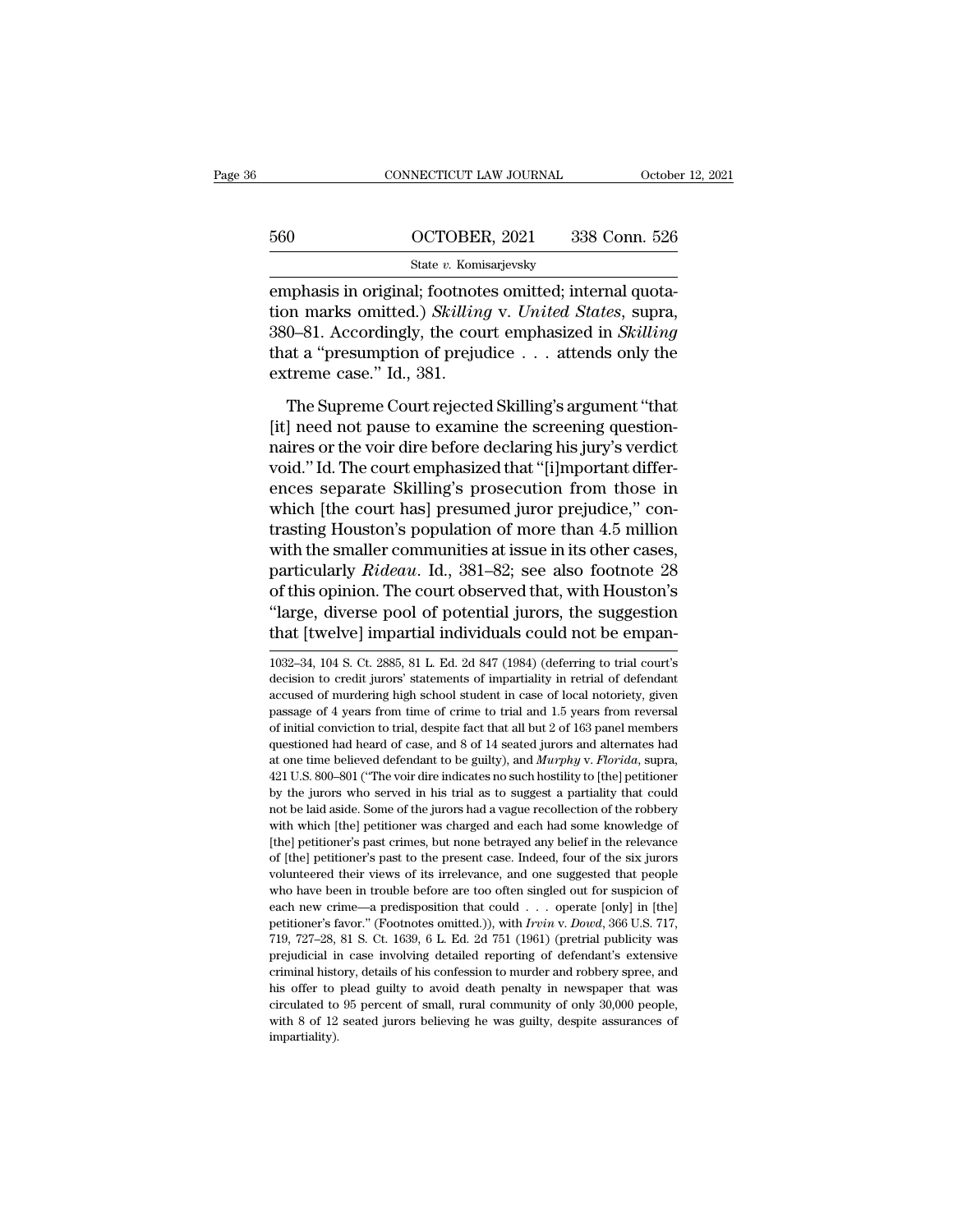| 2, 2021       | CONNECTICUT LAW JOURNAL | Page 37 |  |
|---------------|-------------------------|---------|--|
| 338 Conn. 526 | OCTOBER, 2021           | 561     |  |
|               | State v. Komisarjevsky  |         |  |

eled is hard to sustain." *Skilling* v. *United States*, supra, 561 U.S. 382. 338 Conn. 526<br>-<br>eled is hard to sust<br>561 U.S. 382.<br>- The Supreme Co

8 Conn. 526 OCTOBER, 2021 561<br>
State v. Komisarjevsky<br>
Ed is hard to sustain." *Skilling* v. *United States*, supra,<br>
1 U.S. 382.<br>
The Supreme Court also considered the nature of the<br>
Edia coverage, observing that, "althou 338 Conn. 526 COCTOBER, 2021 561<br>
State v. Komisarjevsky<br>
eled is hard to sustain." *Skilling v. United States*, supra,<br>
561 U.S. 382.<br>
The Supreme Court also considered the nature of the<br>
media coverage, observing that, State v. Komisarjevsky<br>
eled is hard to sustain." *Skilling* v. United States, supra,<br>
561 U.S. 382.<br>
The Supreme Court also considered the nature of the<br>
media coverage, observing that, "although news stories<br>
about Skill eled is hard to sustain." *Skilling* v. United States, supra,<br>561 U.S. 382.<br>The Supreme Court also considered the nature of the<br>media coverage, observing that, "although news stories<br>about Skilling were not kind, they cont the Supreme Court also considered the nature of the<br>media coverage, observing that, "although news stories<br>about Skilling were not kind, they contained no confes-<br>sion or other blatantly prejudicial information of the<br>type The Supreme Court also considered the nature of the<br>media coverage, observing that, "although news stories<br>about Skilling were not kind, they contained no confes-<br>sion or other blatantly prejudicial information of the<br>type The Supreme Court also considered the nature of the<br>media coverage, observing that, "although news stories<br>about Skilling were not kind, they contained no confes-<br>sion or other blatantly prejudicial information of the<br>type media coverage, observing that, "although news stories<br>about Skilling were not kind, they contained no confes-<br>sion or other blatantly prejudicial information of the<br>type readers or viewers could not reasonably be<br>expected about Skilling were not kind, they contained no confession or other blatantly prejudicial information of the type readers or viewers could not reasonably be expected to shut from sight. Rideau's dramatically staged admissi sion or other blatantly prejudicial information of the<br>type readers or viewers could not reasonably be<br>expected to shut from sight. Rideau's dramatically<br>staged admission of guilt, for instance, was likely<br>imprinted indeli type readers or viewers could not reasonably be<br>expected to shut from sight. Rideau's dramatically<br>staged admission of guilt, for instance, was likely<br>imprinted indelibly in the mind of anyone who watched<br>it." Id., 382–83. expected to shut from sight. Rideau's dramatically<br>staged admission of guilt, for instance, was likely<br>imprinted indelibly in the mind of anyone who watched<br>it." Id., 382–83. The court also observed that, "unlike<br>cases in staged admission of guilt, for instance, was likely<br>imprinted indelibly in the mind of anyone who watched<br>it." Id., 382–83. The court also observed that, "unlike<br>cases in which trial swiftly followed a widely reported<br>crim imprinted indelibly in the mind of anyone who watched<br>it." Id., 382–83. The court also observed that, "unlike<br>cases in which trial swiftly followed a widely reported<br>crime . . . over four years elapsed between Enron's<br>bank it." Id., 382–83. The court also observed that, "unlike cases in which trial swiftly followed a widely reported crime . . . over four years elapsed between Enron's bankruptcy and Skilling's trial. Although reporters covere cases in which trial swiftly followed a widely reported<br>crime . . . over four years elapsed between Enron's<br>bankruptcy and Skilling's trial. Although reporters cov-<br>ered [Enron related] news throughout this period, the<br>dec crime . . . over four years elapsed between Enron's<br>bankruptcy and Skilling's trial. Although reporters cov-<br>ered [Enron related] news throughout this period, the<br>decibel level of media attention diminished somewhat<br>in the bankruptcy and Skilling's trial. Although reporters covered [Enron related] news throughout this period, the decibel level of media attention diminished somewhat in the years following Enron's collapse." (Citation omitted. ered [Enron related] news throughout this period, the<br>decibel level of media attention diminished somewhat<br>in the years following Enron's collapse." (Citation omit-<br>ted.) Id., 383. The court further determined that Skillin decibel level of media attention diminished somewhat<br>in the years following Enron's collapse." (Citation omit-<br>ted.) Id., 383. The court further determined that Skilling<br>was not prejudiced by the "[well publicized] decisio in the years following Enron's collapse." (Citation omitted.) Id., 383. The court further determined that Skilling was not prejudiced by the "[well publicized] decision" of a codefendant Enron executive to plead guilty bec ted.) Id., 383. The court further determined that Skilling<br>was not prejudiced by the "[well publicized] decision"<br>of a codefendant Enron executive to plead guilty<br>because the District Court "took appropriate steps to<br>reduc was not prejudiced by the "[well publicized] decision"<br>of a codefendant Enron executive to plead guilty<br>because the District Court "took appropriate steps to<br>reduce that risk," such as delaying jury selection pro-<br>ceedings of a codefendant Enron executive to plead guilty<br>because the District Court "took appropriate steps to<br>reduce that risk," such as delaying jury selection pro-<br>ceedings by two weeks and expanding voir dire inquir-<br>ies to ad because the District Court "took appropriate steps to<br>reduce that risk," such as delaying jury selection pro-<br>ceedings by two weeks and expanding voir dire inquir-<br>ies to address recent publicity, including any news<br>about reduce that risk," such as delaying jury selection proceedings by two weeks and expanding voir dire inquiries to address recent publicity, including any news about the codefendant. (Internal quotation marks omitted.) Id., ceedings by two weeks and expanding voir dire inquiries to address recent publicity, including any news<br>about the codefendant. (Internal quotation marks omitted.) Id., 384–85. "Finally, and of prime significance,"<br>the cour ies to address recent publicity, including any news<br>about the codefendant. (Internal quotation marks omit-<br>ted.) Id., 384–85. "Finally, and of prime significance,"<br>the court emphasized that the jury's verdict in *Skilling* about the codefendant. (Internal quotation marks omitted.) Id., 384–85. "Finally, and of prime significance,"<br>the court emphasized that the jury's verdict in *Skilling*<br>demonstrated the jurors' impartiality, insofar as the ted.) Id., 384–85. "Finally, and of prime significance,"<br>the court emphasized that the jury's verdict in *Skilling*<br>demonstrated the jurors' impartiality, insofar as they<br>found him not guilty "of nine [insider trading] cou the court emphasized that the jury's verdict in *Skilling*<br>demonstrated the jurors' impartiality, insofar as they<br>found him not guilty "of nine [insider trading] counts.<br>Similarly, earlier instituted [Enron related] prosec demonstrated the jurors' impartiality, insofar as they<br>found him not guilty "of nine [insider trading] counts.<br>Similarly, earlier instituted [Enron related] prosecu-<br>tions yielded no overwhelming victory for the [g]overn-<br> found him not guilty "of nine [insider trading] counts.<br>Similarly, earlier instituted [Enron related] prosecutions yielded no overwhelming victory for the [g]overnment." Id., 383. Thus, the court concluded that "Skilling's Similarly, earlier instituted [Enron related] prosecutions yielded no overwhelming victory for the [g]overnment." Id., 383. Thus, the court concluded that "Skilling's trial, in short, share[d] little in common with those i tions yielded no overwhelming victory for the [g]overnment." Id., 383. Thus, the court concluded that "Skilling's trial, in short, share[d] little in common with those in which [the court] approved a presumption of juror p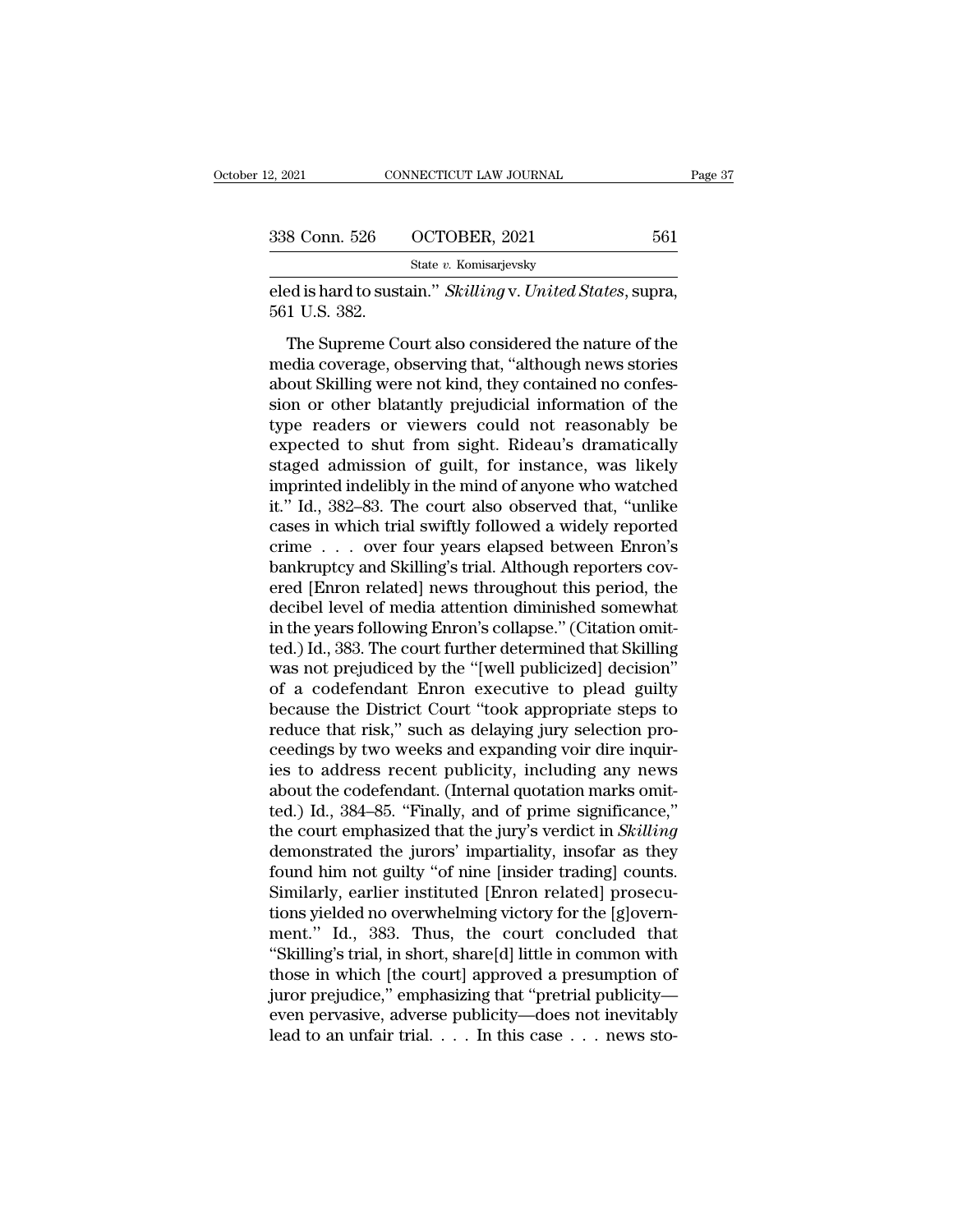|     | CONNECTICUT LAW JOURNAL                                                                                                                                                   | October 12, 2021 |
|-----|---------------------------------------------------------------------------------------------------------------------------------------------------------------------------|------------------|
| 562 | OCTOBER, 2021                                                                                                                                                             | 338 Conn. 526    |
|     | State v. Komisarjevsky                                                                                                                                                    |                  |
|     | ries about Enron did not present the kind of vivid,<br>unforgettable information [the court has] recognized as<br>particularly likely to produce projudice, and Houston's |                  |

562 OCTOBER, 2021 338 Conn. 526<br>
state v. Komisarjevsky<br>
ries about Enron did not present the kind of vivid,<br>
unforgettable information [the court has] recognized as<br>
particularly likely to produce prejudice, and Houston's particularly likely to produce prejudice, and Houston's size and diversity diluted the media's impact." (Citation continued information present the size and diversity diluted the media's impact." (Citation continued infor size and diversity diluted the media's impact.'' (Citation State v. Komisarjevsky<br>
Tries about Enron did not present the kind of vivid,<br>
unforgettable information [the court has] recognized as<br>
particularly likely to produce prejudice, and Houston's<br>
size and diversity diluted the es about Enron did not present the kind of vivid, forgettable information [the court has] recognized as riticularly likely to produce prejudice, and Houston's the and diversity diluted the media's impact." (Citation initte ries about Eifformation [the court has] recognized as<br>particularly likely to produce prejudice, and Houston's<br>size and diversity diluted the media's impact." (Citation<br>omitted; internal quotation marks omitted.) Id., 384.<br>

morgettable information [the court has] recognized as<br>particularly likely to produce prejudice, and Houston's<br>size and diversity diluted the media's impact." (Citation<br>omitted; internal quotation marks omitted.) Id., 384.<br> particularly likely to produce prejudice, and riotation is<br>size and diversity diluted the media's impact." (Citation<br>omitted; internal quotation marks omitted.) Id., 384.<br>The Supreme Court next turned to the actual prejusize and diversity diluted the hielda's hilpact. (Chation<br>omitted; internal quotation marks omitted.) Id., 384.<br>The Supreme Court next turned to the actual preju-<br>dice claims and examined the voir dire in *Skilling* to<br>con of the supreme Court next turned to the actual prejudice claims and examined the voir dire in *Skilling* to consider whether an impartial jury had in fact been selected. Id., 385. Emphasizing the customary deference given The Supreme Court next turned to the actual prejudice claims and examined the voir dire in *Skilling* to consider whether an impartial jury had in fact been selected. Id., 385. Emphasizing the customary deference given by dice claims and examined the voir dire in *Skilling* to<br>consider whether an impartial jury had in fact been<br>selected. Id., 385. Emphasizing the customary deference<br>given by appellate courts to trial courts' assessments<br>of consider whether an impartial jury had in fact been<br>selected. Id., 385. Emphasizing the customary deference<br>given by appellate courts to trial courts' assessments<br>of juror impartiality; see id., 386–87; the court engaged<br>i selected. Id., 385. Emphasizing the customary deference<br>given by appellate courts to trial courts' assessments<br>of juror impartiality; see id., 386–87; the court engaged<br>in a detailed examination of the juror selection proc given by appellate courts to trial courts' assessments<br>of juror impartiality; see id., 386–87; the court engaged<br>in a detailed examination of the juror selection process,<br>including the use of individual voir dire in conjun of juror impartiality; see id., 386–87; the court engaged<br>in a detailed examination of the juror selection process,<br>including the use of individual voir dire in conjunction<br>with a "comprehensive questionnaire drafted in la in a detailed examination of the juror selection process,<br>including the use of individual voir dire in conjunction<br>with a "comprehensive questionnaire drafted in large<br>part by Skilling," which was used as an initial scree including the use of individual voir dire in conjunction<br>with a "comprehensive questionnaire drafted in large<br>part by Skilling," which was used as an initial screening<br>tool "to identify prospective jurors excusable for cau with a "comprehensive questionnaire drafted in large<br>part by Skilling," which was used as an initial screening<br>tool "to identify prospective jurors excusable for cause<br>and served as a springboard for further questions put<br> part by Skilling," which was used as an initial screening<br>tool "to identify prospective jurors excusable for cause<br>and served as a springboard for further questions put<br>to remaining members of the array. Voir dire thus was tool "to identify prospective jurors excusable for cause<br>and served as a springboard for further questions put<br>to remaining members of the array. Voir dire thus was<br>. . . the culmination of a lengthy process." (Internal<br>qu and served as a springboard for further questions put<br>to remaining members of the array. Voir dire thus was<br>. . . . the culmination of a lengthy process." (Internal<br>quotation marks omitted.) Id., 388; see id., 389<br>("[i]ns to remaining members of the array. Voir dire thus was<br>
. . . the culmination of a lengthy process." (Internal<br>
quotation marks omitted.) Id., 388; see id., 389<br>
("[i]nspection of the questionnaires and voir dire of the<br>
in collapse''); id., 395 (The court emphasized the role of the role of the individuals who actually served as jurors satisfield] [the court] that with a selection process successfully secured jurors who were largely untouched quotation marks omitted.) Id., 388; see id., 389<br>("[i]nspection of the questionnaires and voir dire of the<br>individuals who actually served as jurors satisfie[d] [the<br>court] that . . . the selection process successfully<br>sec ("[i]nspection of the questionnaires and voir dire of the<br>individuals who actually served as jurors satisfie[d] [the<br>court] that . . . . the selection process successfully<br>secured jurors who were largely untouched by Enron individuals who actually served as jurors satisfie[d] [the court] that . . . . the selection process successfully secured jurors who were largely untouched by Enron's collapse"); id., 395 (The court emphasized the role of court] that . . . the selection process successfully<br>secured jurors who were largely untouched by Enron's<br>collapse"); id., 395 (The court emphasized the role of<br>the individual voir dire process "to uncover concealed<br>bias. secured jurors who were largely untouched by Enron's<br>collapse''); id., 395 (The court emphasized the role of<br>the individual voir dire process "to uncover concealed<br>bias. This face-to-face opportunity to gauge demeanor<br>and collapse"); id., 395 (The court emphasized the role of<br>the individual voir dire process "to uncover concealed<br>bias. This face-to-face opportunity to gauge demeanor<br>and credibility, coupled with information from the ques-<br>t the individual voir dire process "to uncover concealed<br>bias. This face-to-face opportunity to gauge demeanor<br>and credibility, coupled with information from the ques-<br>tionnaires regarding jurors' backgrounds, opinions, and<br> bias. This face-to-face opportunity to gauge demeanor<br>and credibility, coupled with information from the ques-<br>tionnaires regarding jurors' backgrounds, opinions, and<br>sources of news, gave the court a sturdy foundation<br>to and credibility, coupled with information from the questionnaires regarding jurors' backgrounds, opinions, and<br>sources of news, gave the court a sturdy foundation<br>to assess fitness for jury service."). The court further<br>re Inhales regarding juriors backgrounds, opinions, and<br>urces of news, gave the court a sturdy foundation<br>assess fitness for jury service."). The court further<br>jected Skilling's claims that several specific jurors<br>no sat at h sources of news, gave the court a sturty foundation<br>to assess fitness for jury service."). The court further<br>rejected Skilling's claims that several specific jurors<br>who sat at his trial were biased, noting that he had<br>chal to assess hiness for jury service. J. The court further<br>rejected Skilling's claims that several specific jurors<br>who sat at his trial were biased, noting that he had<br>challenged only one of them for cause. See id., 395–99.<br>I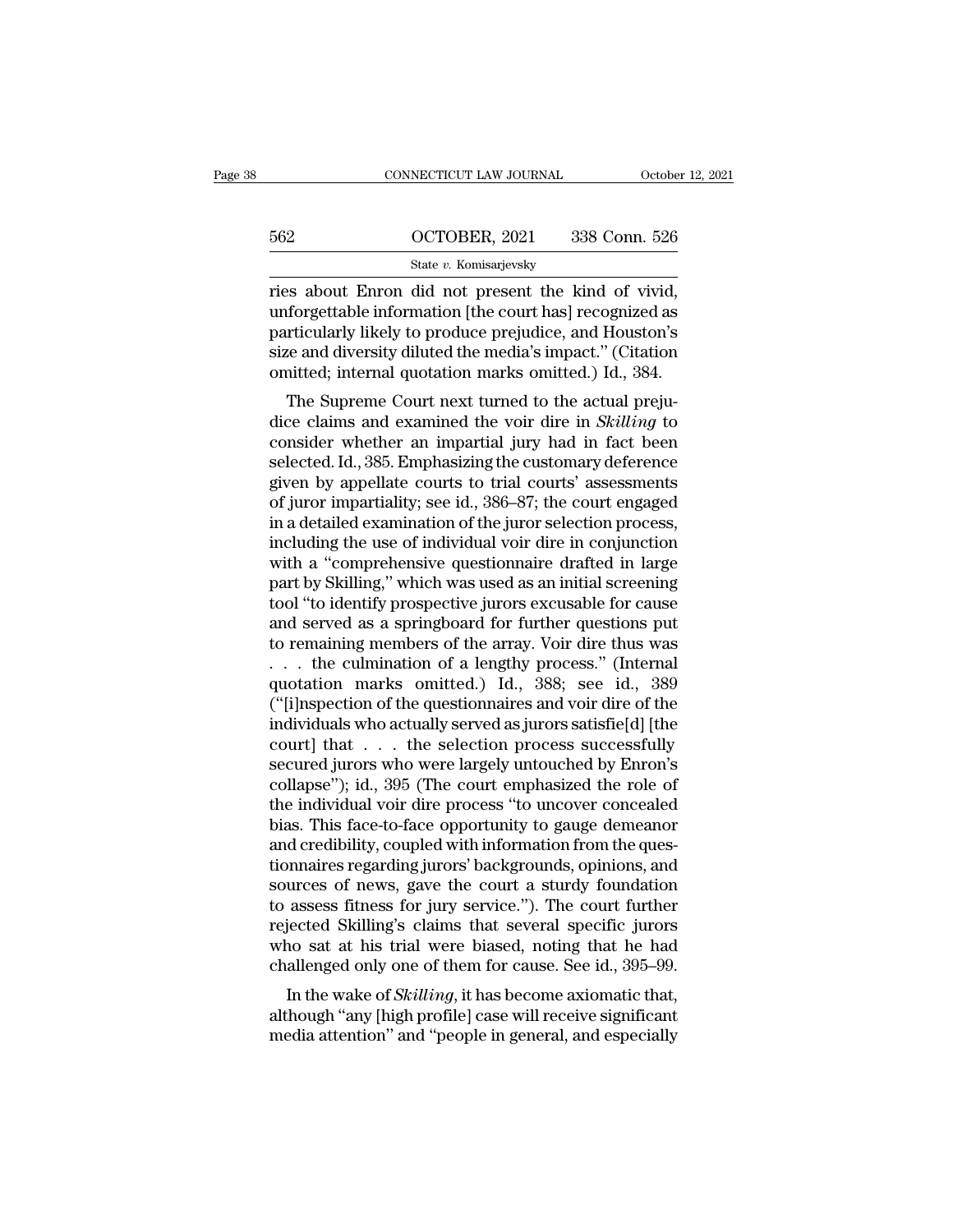State *v.* Komisarjevsky

2, 2021 CONNECTICUT LAW JOURNAL Page 39<br>  $338$  Conn. 526 OCTOBER, 2021 563<br>  $\frac{\text{State } v. \text{ Komisarjevsky}}{\text{State } v. \text{ Komisarjevsky}}$ <br>
the well-informed, will be aware of it . . . [k]nowledge<br>
. . . does not equate to disqualifying prejudic 338 Conn. 526 OCTOBER, 2021 563<br>
State v. Komisarjevsky<br>
the well-informed, will be aware of it . . . [k]nowledge<br>
. . . does not equate to disqualifying prejudice. Distin-<br>
guishing between the two is at the heart of the 338 Conn. 526 OCTOBER, 2021 563<br>
State v. Komisarjevsky<br>
the well-informed, will be aware of it . . . [k]nowledge<br>
. . . does not equate to disqualifying prejudice. Distinguishing between the two is at the heart of the ju SSEE CONFIDUAL: 563<br>
State *v*. Komisarjevsky<br>
the well-informed, will be aware of it . . . [k]nowledge<br>
. . . does not equate to disqualifying prejudice. Distinguishing between the two is at the heart of the jury<br>
selecti State *v.* Komisarjevsky<br>
the well-informed, will be aware of it . . . [k]nowledge<br>
. . . does not equate to disqualifying prejudice. Distinguishing between the two is at the heart of the jury<br>
selection process." In re Ts State v. Komsarjevsky<br>
(the well-informed, will be aware of it . . . [k]nowledge<br>
. . . does not equate to disqualifying prejudice. Distinguishing between the two is at the heart of the jury<br>
selection process." In re Tsa the well-informed, will be aware of it  $\ldots$  [k]nowledge  $\ldots$  does not equate to disqualifying prejudice. Distinguishing between the two is at the heart of the jury selection process." In re Tsarnaev, supra, 780 F.3d 15; ... does not equate to disqualifying prejudice. Distinguishing between the two is at the heart of the jury selection process." In re Tsarnaev, supra, 780 F.3d 15; see also *State* v. *Reynolds*, supra, 264 Conn. 224 ("[j] guishing between the two is at the heart of the jury<br>selection process." In re Tsarnaev, supra, 780 F.3d 15;<br>see also *State* v. Reynolds, supra, 264 Conn. 224<br>("[j]urors need not be totally ignorant of the facts and<br>issue selection process." In re Tsarnaev, supra, 780 F.3d 15;<br>see also *State* v. Reynolds, supra, 264 Conn. 224<br>("[j]urors need not be totally ignorant of the facts and<br>issues involved in a criminal trial and the fact that som see also *State* v. *Reynolds*, supra, 264 Conn. 224 ("[j]urors need not be totally ignorant of the facts and issues involved in a criminal trial and the fact that some jurors have some prior knowledge about the case does ("[j]urors need not be totally ignorant of the facts and<br>issues involved in a criminal trial and the fact that some<br>jurors have some prior knowledge about the case does<br>not itself constitute identifiable jury prejudice" ( issues involved in a criminal trial and the fact that some<br>jurors have some prior knowledge about the case does<br>not itself constitute identifiable jury prejudice" (internal<br>quotation marks omitted)). With these principles jurors have some prior knowledge about the case does<br>not itself constitute identifiable jury prejudice" (internal<br>quotation marks omitted)). With these principles in<br>mind, we now examine the record in this case to deter-<br>m not itself constitute identifiable jury prejudice" (internal<br>quotation marks omitted)). With these principles in<br>mind, we now examine the record in this case to deter-<br>mine whether it is one in which the "community's<br>know quotation marks omitted)). With these principles in<br>mind, we now examine the record in this case to deter-<br>mine whether it is one in which the "community's<br>knowledge . . . has . . . crossed from familiarity<br>. . . to . . . mind, we now examine the record in this case to deter-<br>mine whether it is one in which the "community's<br>knowledge . . . has . . . crossed from familiarity<br>. . . to . . . prejudice"; *In re Tsarnaev*, supra, 23;<br>mindful th mine whether it is one in which the "community's<br>knowledge . . . has . . . crossed from familiarity<br>. . . to . . . prejudice"; *In re Tsarnaev*, supra, 23;<br>mindful that "the prospect of seating an unbiased jury"<br>is the ke knowledge . . . has . . . crossed from familiarity<br>
. . . to . . . prejudice"; *In re Tsarnaev*, supra, 23;<br>
mindful that "the prospect of seating an unbiased jury"<br>
is the key to the presumed prejudice inquiry, with the<br> ... to ... prejudice"; *In re Tsai*<br>mindful that "the prospect of seating<br>is the key to the presumed prejudice<br>actual prejudice inquiry "turn[ing] or<br>of the adequacy of the [jury selection<br>(Internal quotation marks omitted inquiry "turn[ing] on [the] percof the [jury selection] process"<br>por marks omitted.) *Skilling* v.<br>1 U.S. 385 n.19.<br>C<br>Presumed Prejudice<br>3 whether prejudice should b In determining whether prejudice<br>In determining whether prejudice<br>In determining whether prejudice<br>In determining whether prejudice<br>In determining whether prejudice<br>In determining whether prejudice should be pre-<br>med, we c

C<sub>c</sub>

States, supra, 561 U.S. 385 n.19.<br>
C<br>
Presumed Prejudice<br>
In determining whether prejudice should be pre-<br>
sumed, we consider the following factors articulated<br>
by the United States Supreme Court in *Skilling*, namely,<br>
( by the United States Supreme Court in *Skilling*, namely,<br>
C<br>
Determining whether prejudice should be pre-<br>
sumed, we consider the following factors articulated<br>
by the United States Supreme Court in *Skilling*, namely,<br>
( (1)  $\Gamma$  C<br>
(1)  $\Gamma$  and the community of the community of the community in the United States Supreme Court in *Skilling*, namely,<br>
(1) "the size and characteristics of the community in which the crime occurred," (2) the Presumed Prejudice<br>In determining whether prejudice should be pre-<br>sumed, we consider the following factors articulated<br>by the United States Supreme Court in *Skilling*, namely,<br>(1) "the size and characteristics of the com I resulted Trejudice<br>In determining whether prejudice should be pre-<br>sumed, we consider the following factors articulated<br>by the United States Supreme Court in *Skilling*, namely,<br>(1) "the size and characteristics of the c In determining whether prejudice should be pre-<br>sumed, we consider the following factors articulated<br>by the United States Supreme Court in *Skilling*, namely,<br> $(1)$  "the size and characteristics of the community in<br>which sumed, we consider the following factors articulated<br>by the United States Supreme Court in *Skilling*, namely,<br>(1) "the size and characteristics of the community in<br>which the crime occurred," (2) the nature of the media<br>c by the United States Supreme Court in *Skilling*, namely,<br>
(1) "the size and characteristics of the community in<br>
which the crime occurred," (2) the nature of the media<br>
coverage, (3) whether the passage of time has allev (1) "the size and characteristics of the community in which the crime occurred," (2) the nature of the media coverage, (3) whether the passage of time has alleviated the impact of any prejudicial publicity, and (4) whethe verage, (3) whether the passage of thite has anevtated<br>e impact of any prejudicial publicity, and (4) whether<br>e jury's actions and verdict, along with the jury selec-<br>on procedures utilized, were consistent with imposing<br>p the inpact of any prejudictal publicity, and (4) whether<br>the jury's actions and verdict, along with the jury selec-<br>tion procedures utilized, were consistent with imposing<br>a presumption of prejudice. *Skilling* v. *United* the jury s actions and vertict, along with the jury selection procedures utilized, were consistent with imposing<br>a presumption of prejudice. *Skilling* v. United States,<br>supra, 561 U.S. 382–83.<br>Courts applying the *Skillin*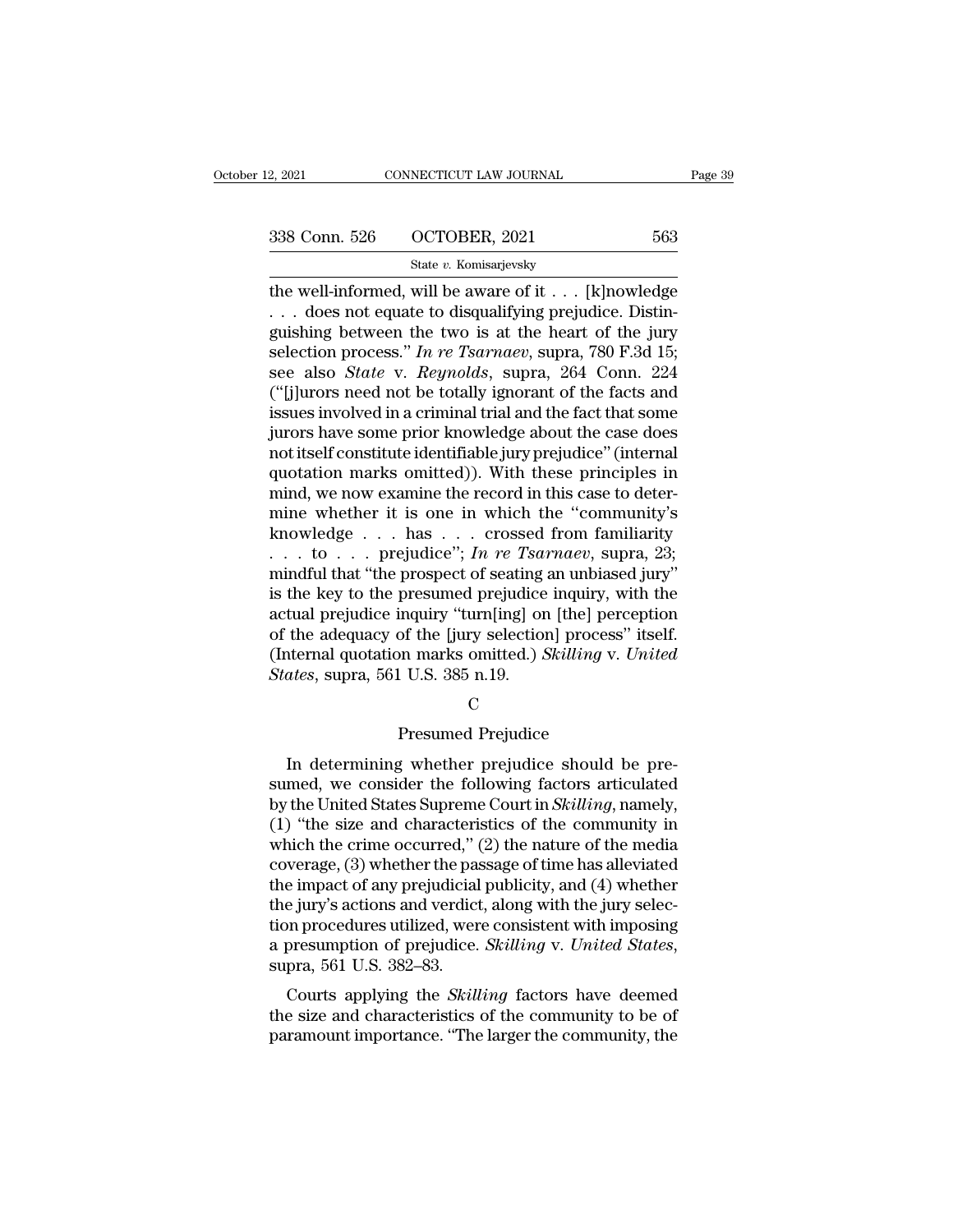# CONNECTICUT LAW JOURNAL October 12, 2021<br>564 OCTOBER, 2021 338 Conn. 526<br>5tate v. Komisarjevsky

### State *v.* Komisarjevsky

 $\begin{tabular}{ll} \multicolumn{1}{l}{{\small\textbf{COMRECTICUT LAW JOURNAL}}} & & October 12, 2021\\ \hline \multicolumn{1}{l}{\small \textbf{564}} & &begin{array}{l} {\small \textbf{OCTOBER, 2021}} & {\small \textbf{338 Conn. 526}}\\ & & \\ {\small \textbf{State $v$. Komisarievsky}}\\ \hline \multicolumn{1}{l}{\small \textbf{more likely that impartial juros can be found within}}\\ \textit{it. . . . And [i]t is well recognized that in a small rural\\ \hline \multicolumn{1}{l}{\small \textbf{communit}}\textit{in contrast to a large matronol$ 564 OCTOBER, 2021 338 Conn. 526<br>
State v. Komisarjevsky<br>
more likely that impartial jurors can be found within<br>
it. . . . And [i]t is well recognized that in a small rural<br>
community in contrast to a large metropolitan ar 564 OCTOBER, 2021 338 Conn. 526<br>
State v. Komisarjevsky<br>
more likely that impartial jurors can be found within<br>
it.... And [i]t is well recognized that in a small rural<br>
community in contrast to a large metropolitan area, 564 OCTOBER, 2021 338 Conn. 526<br>
State v. Komisarjevsky<br>
more likely that impartial jurors can be found within<br>
it. . . . And [i]t is well recognized that in a small rural<br>
community in contrast to a large metropolitan ar State v. Komisarjevsky<br>
more likely that impartial jurors can be found within<br>
it. . . . And [i]t is well recognized that in a small rural<br>
community in contrast to a large metropolitan area, a<br>
major crime is likely to b State *v*. Romsarjevsky<br>
more likely that impartial jurors can be found within<br>
it. . . . And [i]t is well recognized that in a small rural<br>
community in contrast to a large metropolitan area, a<br>
major crime is likely to more likely that impartial jurors can be found within<br>it.... And [i]t is well recognized that in a small rural<br>community in contrast to a large metropolitan area, a<br>major crime is likely to be embedded in the public<br>consc it. . . . And [i]t is well recognized that in a small rural<br>community in contrast to a large metropolitan area, a<br>major crime is likely to be embedded in the public<br>consciousness with greater effect and for a longer time. community in contrast to a large metropolitan area, a<br>major crime is likely to be embedded in the public<br>consciousness with greater effect and for a longer time.<br>... Thus both the size and the character of the coun-<br>ty's p major crime is likely to be embedded in the public<br>consciousness with greater effect and for a longer time.<br>... Thus both the size and the character of the coun-<br>ty's population, while not determinative, are factors to<br>be consciousness with greater effect and for a longer time.<br>
. . . Thus both the size and the character of the coun-<br>
ty's population, while not determinative, are factors to<br>
be considered." (Citation omitted; internal quot ... Thus both the size and the character of the county's population, while not determinative, are factors to be considered." (Citation omitted; internal quotation marks omitted.) *State* v. *Sowell*, 148 Ohio St. 3d 554, ty's population, while not determinative, are factors to<br>be considered." (Citation omitted; internal quotation<br>marks omitted.) *State* v. *Sowell*, 148 Ohio St. 3d 554,<br>565, 71 N.E.3d 1034 (2016), cert. denied, U.S. ,<br>138 be considered." (Citation omitted; internal quotation<br>marks omitted.) *State* v. *Sowell*, 148 Ohio St. 3d 554,<br>565, 71 N.E.3d 1034 (2016), cert. denied, U.S.,<br>138 S. Ct. 101, 199 L. Ed. 2d 63 (2017). Although smaller<br>than marks omitted.) *State* v. *Sowell*, 148 Ohio St. 3d 554, 565, 71 N.E.3d 1034 (2016), cert. denied, U.S., 138 S. Ct. 101, 199 L. Ed. 2d 63 (2017). Although smaller than the Houston and Boston metropolitan areas considered 565, 71 N.E.3d 1034 (2016), cert. denied, U.S. , 138 S. Ct. 101, 199 L. Ed. 2d 63 (2017). Although smaller than the Houston and Boston metropolitan areas considered in *Skilling v. United States*, supra, 561 U.S. 382, and 138 S. Ct. 101, 199 L. Ed. 2d 63 (2017). Although smaller<br>than the Houston and Boston metropolitan areas con-<br>sidered in *Skilling v. United States*, supra, 561 U.S. 382,<br>and *In re Tsarnaev*, supra, 780 F.3d 21, New Have than the Houston and Boston metropolitan areas considered in *Skilling* v. *United States*, supra, 561 U.S. 382, and *In re Tsarnaev*, supra, 780 F.3d 21, New Haven, with an urban and suburban population of 846,000, is si sidered in *Skilling* v. *United States*, supra, 561 U.S. 382,<br>and *In re Tsarnaev*, supra, 780 F.3d 21, New Haven,<br>with an urban and suburban population of 846,000, is<br>significantly larger than other regions that courts and *In re Tsarnaev*, supra, 780 F.3d 21, New Haven,<br>with an urban and suburban population of 846,000, is<br>significantly larger than other regions that courts have<br>deemed sufficiently populous to permit the selection<br>of an with an urban and suburban population of 846,000, is<br>significantly larger than other regions that courts have<br>deemed sufficiently populous to permit the selection<br>of an impartial jury, even in cases of local, and often<br>nat significantly larger than other regions that courts have<br>deemed sufficiently populous to permit the selection<br>of an impartial jury, even in cases of local, and often<br>national, notoriety, particularly when expanded voir<br>dir deemed sufficiently populous to permit the selection<br>of an impartial jury, even in cases of local, and often<br>national, notoriety, particularly when expanded voir<br>dire procedures are employed. See, e.g., *United States*<br>v. of an impartial jury, even in cases of local, and often<br>national, notoriety, particularly when expanded voir<br>dire procedures are employed. See, e.g., *United States*<br>v. *Philpot*, 733 F.3d 734, 738, 741 (7th Cir. 2013) (N national, notoriety, particularly when expanded voir<br>dire procedures are employed. See, e.g., *United States*<br>v. *Philpot*, 733 F.3d 734, 738, 741 (7th Cir. 2013) (North-<br>west Indiana, with jury pool drawn from two countie v. *Philpot*, 733 F.3d 734, 738, 741 (7th Cir. 2013) (Northwest Indiana, with jury pool drawn from two counties with population of about 600,000, was not "a small town" that would support presumption of prejudice in politi west Indiana, with jury pool drawn from two counties<br>with population of about 600,000, was not "a small<br>town" that would support presumption of prejudice in<br>political corruption case); *United States v. Jacques*,<br>Docket N with population of about 600,000, was not "a small<br>town" that would support presumption of prejudice in<br>political corruption case); *United States v. Jacques*,<br>Docket No. 2:08-cr-117, 2011 WL 1706770, \*1, \*6, \*9 (D.<br>Vt. M town" that would support presumption of prejudice in<br>political corruption case); *United States v. Jacques*,<br>Docket No. 2:08-cr-117, 2011 WL 1706770, \*1, \*6, \*9 (D.<br>Vt. May 4, 2011) (declining to move venue of trial for<br>wi political corruption case); *United States v. Jacques*,<br>Docket No. 2:08-cr-117, 2011 WL 1706770, \*1, \*6, \*9 (D.<br>Vt. May 4, 2011) (declining to move venue of trial for<br>widely known rape and murder of twelve year old girl<br>f Docket No. 2:08-cr-117, 2011 WL 1706770, \*1, \*6, \*9 (D.<br>Vt. May 4, 2011) (declining to move venue of trial for<br>widely known rape and murder of twelve year old girl<br>from Vermont to New York given federal district divi-<br>sion widely known rape and murder of twelve year old girl<br>from Vermont to New York given federal district divi-<br>sion's population of 500,000 and court's intention to<br>enlarge jury pool and use expanded voir dire process<br>to asses from Vermont to New York given federal district division's population of 500,000 and court's intention to<br>enlarge jury pool and use expanded voir dire process<br>to assess effect of pretrial publicity); *Luong* v. *State*,<br>1 sion's population of 500,000 and court's intention to<br>enlarge jury pool and use expanded voir dire process<br>to assess effect of pretrial publicity); *Luong* v. *State*,<br>199 So. 3d 139, 144, 147–50 (Ala. 2014) (Mobile County enlarge jury pool and use expanded voir dire process<br>to assess effect of pretrial publicity); *Luong* v. *State*,<br>199 So. 3d 139, 144, 147–50 (Ala. 2014) (Mobile County,<br>Alabama, had diverse pool of more than 400,000 citiz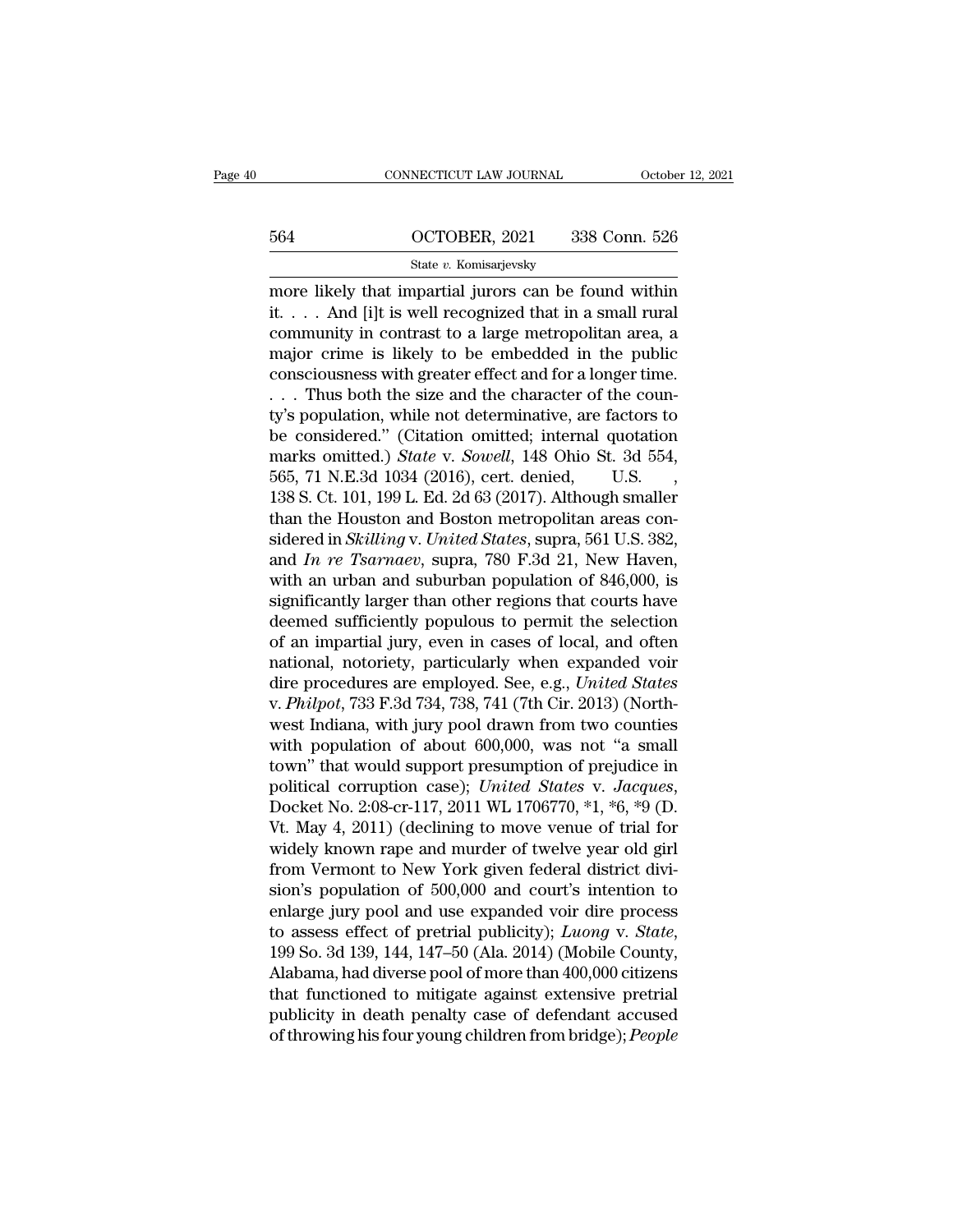### State *v.* Komisarjevsky

v. 2, 2021 CONNECTICUT LAW JOURNAL Page<br>
338 Conn. 526 OCTOBER, 2021 565<br>
565<br>
565<br>
7 Cherson, 10 Cal. 5th 409, 416, 441, 472 P.3d 382,<br>
268 Cal. Rptr. 3d 56 (2020) (concluding that 700,000 268 Conn. 526 (2021 1996)<br>
268 Cal. Rptr. 3d 56 (2020) (concluding that 700,000<br>
268 Cal. Rptr. 3d 56 (2020) (concluding that 700,000<br>
268 Cal. Rptr. 3d 56 (2020) (concluding that 700,000<br>
268 Cal. Rptr. 3d 56 (2020) (con 338 Conn. 526 OCTOBER, 2021 565<br>
State v. Komisarjevsky<br>
v. Peterson, 10 Cal. 5th 409, 416, 441, 472 P.3d 382,<br>
268 Cal. Rptr. 3d 56 (2020) (concluding that 700,000<br>
residents of San Mateo County constituted sufficiently<br> 338 Conn. 526 OCTOBER, 2021 565<br>
State v. Komisarjevsky<br>
v. Peterson, 10 Cal. 5th 409, 416, 441, 472 P.3d 382,<br>
268 Cal. Rptr. 3d 56 (2020) (concluding that 700,000<br>
residents of San Mateo County constituted sufficiently<br> State v. Komisarjevsky<br>
v. Peterson, 10 Cal. 5th 409, 416, 441, 472 P.3d 382,<br>
268 Cal. Rptr. 3d 56 (2020) (concluding that 700,000<br>
residents of San Mateo County constituted sufficiently<br>
large pool from which to draw ju state v. Romsarjevsky<br>v. Peterson, 10 Cal. 5th 409, 416, 441, 472 P.3d 382,<br>268 Cal. Rptr. 3d 56 (2020) (concluding that 700,000<br>residents of San Mateo County constituted sufficiently<br>large pool from which to draw jury in v. *Peterson*, 10 Cal. 5th 409, 416, 441, 472 P.3d 382, 268 Cal. Rptr. 3d 56 (2020) (concluding that 700,000 residents of San Mateo County constituted sufficiently large pool from which to draw jury in high profile death p 268 Cal. Rptr. 3d 56 (2020) (concluding that 700,000<br>residents of San Mateo County constituted sufficiently<br>large pool from which to draw jury in high profile death<br>penalty case concerning husband who killed his preg-<br>nant residents of San Mateo County constituted sufficiently<br>large pool from which to draw jury in high profile death<br>penalty case concerning husband who killed his preg-<br>nant wife and unborn child), cert. denied, U.S. ,<br>141 S. large pool from which to draw jury in high profile death<br>penalty case concerning husband who killed his preg-<br>nant wife and unborn child), cert. denied, U.S.<br>141 S. Ct. 1440, 209 L. Ed. 2d 159 (2021); *State* v. *Rob-*<br>*in* penalty case concerning husband who killed his preg-<br>nant wife and unborn child), cert. denied, U.S. ,<br>141 S. Ct. 1440, 209 L. Ed. 2d 159 (2021); *State v. Rob-<br>inson*, 303 Kan. 11, 54–55, 74–77, 363 P.3d 875 (2015)<br>(no pr nant wife and unborn child), cert. denied, U.S. , 141 S. Ct. 1440, 209 L. Ed. 2d 159 (2021); *State v. Robinson*, 303 Kan. 11, 54–55, 74–77, 363 P.3d 875 (2015) (no presumed prejudice in county of nearly 500,000 residents 141 S. Ct. 1440, 209 L. Ed. 2d 159 (2021); *State v. Robinson*, 303 Kan. 11, 54–55, 74–77, 363 P.3d 875 (2015)<br>(no presumed prejudice in county of nearly 500,000<br>residents, despite survey indicating 94 percent aware-<br>ness inson, 303 Kan. 11, 54–55, 74–77, 363 P.3d 875 (2015)<br>(no presumed prejudice in county of nearly 500,000<br>residents, despite survey indicating 94 percent aware-<br>ness and overwhelming belief in defendant's guilt in<br>case invo (no presumed prejudice in county of nearly 500,000<br>residents, despite survey indicating 94 percent aware-<br>ness and overwhelming belief in defendant's guilt in<br>case involving sexually motivated serial killings of mul-<br>tipl residents, despite survey indicating 94 percent awareness and overwhelming belief in defendant's guilt in case involving sexually motivated serial killings of multiple women), cert. denied, U.S. , 137 S. Ct. 164, 196 L. Ed ness and overwhelming belief in defendant's guilt in<br>case involving sexually motivated serial killings of mul-<br>tiple women), cert. denied, U.S. , 137 S. Ct. 164,<br>196 L. Ed. 2d 138 (2016); *State* v. *Kaarma*, 386 Mont. 243 case involving sexually motivated serial killings of multiple women), cert. denied, U.S. , 137 S. Ct. 164, 196 L. Ed. 2d 138 (2016); *State* v. *Kaarma*, 386 Mont. 243, 251–52, 254–55, 390 P.3d 609 (no presumed prejudice tiple women), cert. denied, U.S. , 137 S. Ct. 164,<br>196 L. Ed. 2d 138 (2016); *State* v. *Kaarma*, 386 Mont. 243,<br>251–52, 254–55, 390 P.3d 609 (no presumed prejudice<br>in Missoula County, Montana, with population of<br>approxim 196 L. Ed. 2d 138 (2016); *State* v. *Kaarma*, 386 Mont. 243,<br>251–52, 254–55, 390 P.3d 609 (no presumed prejudice<br>in Missoula County, Montana, with population of<br>approximately 110,000 and six major media outlets,<br>despite 251–52, 254–55, 390 P.3d 609 (no presumed prejudice<br>in Missoula County, Montana, with population of<br>approximately 110,000 and six major media outlets,<br>despite 90 percent juror awareness of homicide case,<br>given availability in Missoula County, Montana, with population of<br>approximately 110,000 and six major media outlets,<br>despite 90 percent juror awareness of homicide case,<br>given availability of questionnaire and individual voir<br>dire), cert. d approximately 110,000 and six major media outlets,<br>despite 90 percent juror awareness of homicide case,<br>given availability of questionnaire and individual voir<br>dire), cert. denied, U.S. , 138 S. Ct. 167, 199 L.<br>Ed. 2d 40 ( despite 90 percent juror awareness of homicide case,<br>given availability of questionnaire and individual voir<br>dire), cert. denied, U.S. , 138 S. Ct. 167, 199 L.<br>Ed. 2d 40 (2017); *State* v. *Gribble*, 165 N.H. 1, 5, 19–20,<br> given availability of questionnaire and individual voir<br>dire), cert. denied, U.S. , 138 S. Ct. 167, 199 L.<br>Ed. 2d 40 (2017); *State* v. *Gribble*, 165 N.H. 1, 5, 19–20,<br>66 A.3d 1194 (2013) (size of Hillsborough County, New dire), cert. denied, U.S. , 138 S. Ct. 167, 199 L.<br>Ed. 2d 40 (2017); *State* v. *Gribble*, 165 N.H. 1, 5, 19–20,<br>66 A.3d 1194 (2013) (size of Hillsborough County, New<br>Hampshire, which has population of more than 400,000<br>a Ed. 2d 40 (2017); *State* v. *Gribble*, 165 N.H. 1, 5, 19–20, 66 A.3d 1194 (2013) (size of Hillsborough County, New Hampshire, which has population of more than 400,000 and includes city of Manchester, mitigated effects o 66 A.3d 1194 (2013) (size of Hillsborough County, New<br>Hampshire, which has population of more than 400,000<br>and includes city of Manchester, mitigated effects of<br>pretrial publicity in home invasion case involving mur-<br>der o Hampshire, which has population of more than 400,000<br>and includes city of Manchester, mitigated effects of<br>pretrial publicity in home invasion case involving mur-<br>der of woman and attempted murder of her daughter,<br>even aft and includes city of Manchester, mitigated effects of<br>pretrial publicity in home invasion case involving mur-<br>der of woman and attempted murder of her daughter,<br>even after trial and sentence of coconspirator). But<br>cf. *Com* pretrial publicity in home invasion case involving mur-<br>der of woman and attempted murder of her daughter,<br>even after trial and sentence of coconspirator). But<br>cf. *Commonwealth* v. *Toolan*, 460 Mass. 452, 464, 951<br>N.E.2d der of woman and attempted murder of her daughter,<br>even after trial and sentence of coconspirator). But<br>cf. *Commonwealth* v. *Toolan*, 460 Mass. 452, 464, 951<br>N.E.2d 903 (2011) (observing that "[t]he small size of<br>the Nan even after trial and sentence of coconspirator). But<br>cf. *Commonwealth* v. *Toolan*, 460 Mass. 452, 464, 951<br>N.E.2d 903 (2011) (observing that "[t]he small size of<br>the Nantucket community weighed in favor of finding<br>local cf. Commonwealth v. Toolan, 460 Mass. 452, 464, 951<br>N.E.2d 903 (2011) (observing that "[t]he small size of<br>the Nantucket community weighed in favor of finding<br>local prejudice" in light of its "just over 10,000 perma-<br>nent N.E.2d 903 (2011) (observing that "[t]he small size of<br>the Nantucket community weighed in favor of finding<br>local prejudice" in light of its "just over 10,000 perma-<br>nent residents" and fact that "[t]he extensive links<br>amon the Nantucket community weighed in favor of finding<br>local prejudice" in light of its "just over 10,000 perma-<br>nent residents" and fact that "[t]he extensive links<br>among the victim's family, members of the [overall] jury<br>ve local prejudice" in light of its "just over 10,000 perma-<br>nent residents" and fact that "[t]he extensive links<br>among the victim's family, members of the [overall] jury<br>venire, and trial witnesses demonstrate[d] the network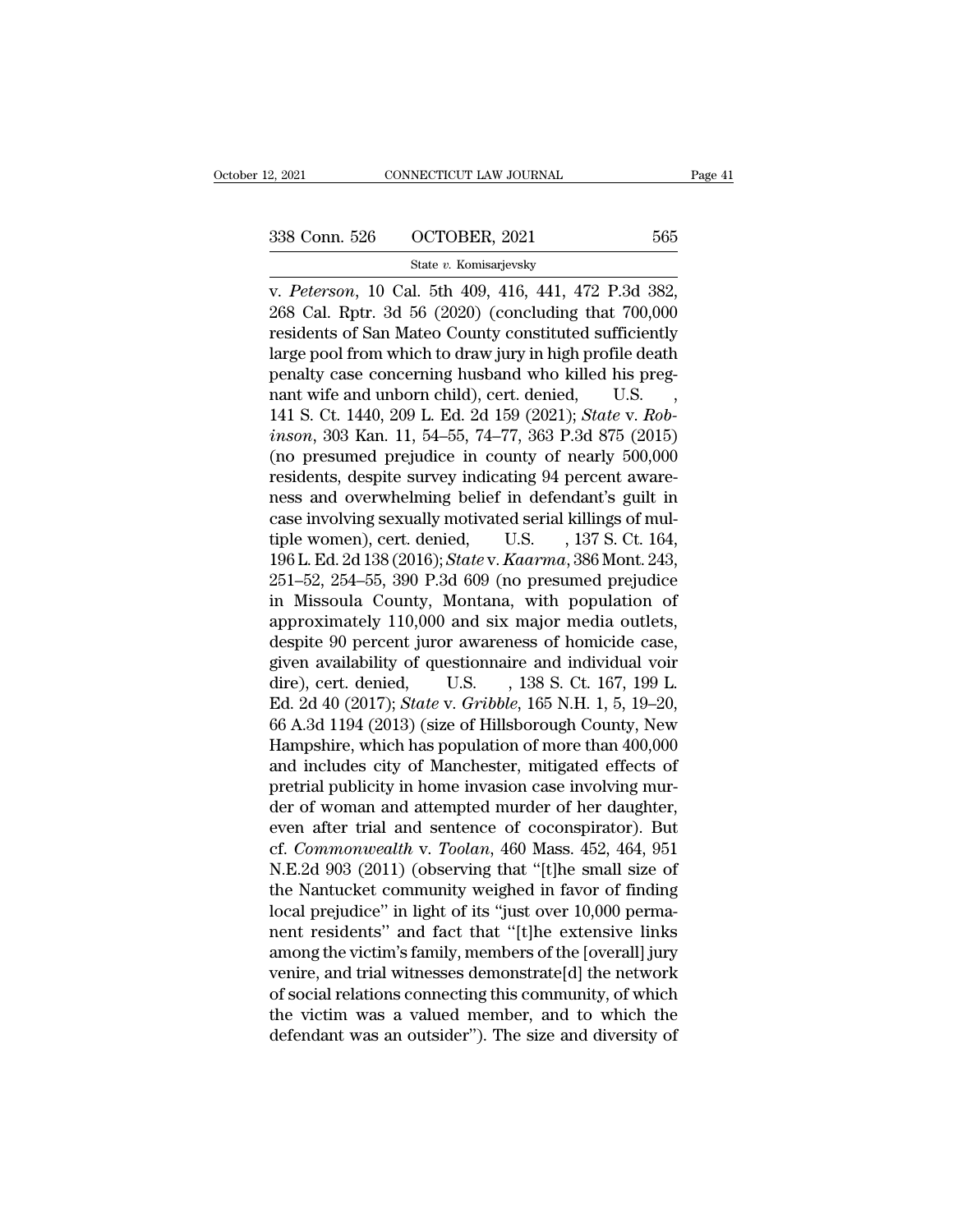### CONNECTICUT LAW JOURNAL October 12, 2021<br>566 OCTOBER, 2021 338 Conn. 526<br>5tate v. Komisarjevsky State *v.* Komisarjevsky

CONNECTICUT LAW JOURNAL October 12, 2021<br>
566 OCTOBER, 2021 338 Conn. 526<br>
State v. Komisarjevsky<br>
New Haven, with its population of 846,000 at the time<br>
of trial, greatly increase the feasibility of identifying an<br>
impor 566 OCTOBER, 2021 338 Conn. 526<br>
State v. Komisarjevsky<br>
New Haven, with its population of 846,000 at the time<br>
of trial, greatly increase the feasibility of identifying an<br>
impartial jury, meaning that this *Skilling* fac  $\frac{\text{566}}{\text{State } v. \text{ Komisarjevsky}}$ <br>
State  $v. \text{ Komisarjevsky}}$ <br>
New Haven, with its population of 846,000 at the time<br>
of trial, greatly increase the feasibility of identifying an<br>
impartial jury, meaning that this *Skilling* factor  $\frac{\text{GGG}}{\text{S}t}$  octors and  $\frac{\text{GGG}}{\text{S}t}$  of trial, greatly increase the feasibility of identifying an impartial jury, meaning that this *Skilling* factor weighs very strongly in favor of the state, particularly gi State v. Komisarjevsky<br>State v. Komisarjevsky<br>New Haven, with its population of 846,000 at the time<br>of trial, greatly increase the feasibility of identifying an<br>impartial jury, meaning that this *Skilling* factor weighs<br>v state v. Komsarjevsky<br>New Haven, with its population of 846,000 at the time<br>of trial, greatly increase the feasibility of identifying an<br>impartial jury, meaning that this *Skilling* factor weighs<br>very strongly in favor of New Haven, with its population of 84 of trial, greatly increase the feasibility impartial jury, meaning that this *Skilli* very strongly in favor of the state, p the much smaller populations that ha adequate to mitigate t The trial, greatly increase the reasonity of identifying an<br>partial jury, meaning that this *Skilling* factor weighs<br>ry strongly in favor of the state, particularly given<br>e much smaller populations that have been deemed<br>eq mipartial jury, meaning that this *skitting* factor weight<br>very strongly in favor of the state, particularly given<br>the much smaller populations that have been deemed<br>adequate to mitigate the prejudicial effect of substanti

very strongly in favor of the state, particularly given<br>the much smaller populations that have been deemed<br>adequate to mitigate the prejudicial effect of substantial<br>and adverse pretrial publicity.<sup>29</sup><br>With respect to medi the much smaller populations that have been deemed<br>adequate to mitigate the prejudicial effect of substantial<br>and adverse pretrial publicity.<sup>29</sup><br>With respect to media coverage and public aware-<br>ness, as a general proposit With respect to media coverage and public aware-<br>ess, as a general proposition, even a high volume of<br>overage about a sensational or particularly violent<br>ime does not by itself tip this *Skilling* factor to favor<br><sup>29</sup> This ness, as a general proposition, even a high volume of coverage about a sensational or particularly violent crime does not by itself tip this *Skilling* factor to favor <sup>20</sup> This principle has, of course, also been applied

coverage about a sensational or particularly violent<br>crime does not by itself tip this *Skilling* factor to favor<br><sup>29</sup> This principle has, of course, also been applied in notorious cases in<br>larger metropolitan areas. See The does not by itself tip this *Skilling* factor to favor  $\overline{a}$  This principle has, of course, also been applied in notorious cases in larger metropolitan areas. See *United States v. Warren*, 989 F. Supp. 2d 494, 499 This principle has, of course, also been applied in notorious cases in larger metropolitan areas. See *United States v. Warren*, 989 F. Supp. 2d 494, 499–500, 502–504 (E.D. La. 2013) (denying motion to transfer venue for <sup>29</sup> This principle has, of course, also been applied in notorious cases in larger metropolitan areas. See *United States v. Warren*, 989 F. Supp. 2d 494, 499–500, 502–504 (E.D. La. 2013) (denying motion to transfer venue and individual voir directions and individual voir directions of intervals of the individual voir directions of  $\mu$  and  $\mu$  and  $\mu$  and  $\mu$  and  $\mu$  and  $\mu$  and  $\mu$  and  $\mu$  and  $\mu$  and  $\mu$  and  $\mu$  and  $\mu$  and  $\$ New Orleans police officers' retrial in Danziger Bridge shooting case after Hurricane Katrina because district had population of 1.5 million, nearly three years had passed since first trial, and court would utilize questio Furricane Katrina because district had population of 1.5 million, nearly<br>three years had passed since first trial, and court would utilize questionnaires<br>and individual voir dire to identify potential jury prejudice); *Uni* fthree years had passed since first trial, and court would utilize questionnaires<br>and individual voir dire to identify potential jury prejudice); *United States*<br>v. *Mitchell*, 752 F. Supp. 2d 1216, 1220–27 (D. Utah 2010) and individual voir dire to identify potential jury prejudice); United States v. Mitchell, 752 F. Supp. 2d 1216, 1220–27 (D. Utah 2010) (no presumed prejudice in Elizabeth Smart kidnapping case given district's population w. *Mitchell*, 752 F. Supp. 2d 1216, 1220–27 (D. Utah 2010) (no presumed prejudice in Elizabeth Smart kidnapping case given district's population of 2.8 million, despite fact that 9000 to 10,000 residents participated in s prejudice in Elizabeth Smart kidnapping case given district's population of 2.8 million, despite fact that 9000 to 10,000 residents participated in search for her); *State v. Sowell*, supra, 148 Ohio St. 3d 565–66 ("wides prejudice in Elizabeth Smart kidnapping case given district's population of 2.8 million, despite fact that 9000 to 10,000 residents participated in search for her); *State* v. *Sowell*, supra, 148 Ohio St. 3d 565–66 ("wid Free heads, the v. Sowell, supra, 148 Ohio St. 3d 565–66 ("widespread" pretrial bilicity of serial rapist/murder case did not deprive defendant of fair trial heads, the series are did not deprive defendant of fair trial e publicity of serial rapist/murder case did not deprive defendant of fair trial<br>when jury was selected after extensive voir dire, which included individual<br>questioning as to effect of pretrial publicity, from county that i

plantary or was selected after extensive voir dire, which included individual questioning as to effect of pretrial publicity, from county that included city of Cleveland with population of more than 1.2 million). We acknow mentioning as to effect of pretrial publicity, from county that included city<br>of Cleveland with population of more than 1.2 million).<br>We acknowledge, however, that even a relatively large population may<br>not necessarily obv is the compact of Cleveland with population of more than 1.2 million).<br>
We acknowledge, however, that even a relatively large population may<br>
not necessarily obviate the need to move a trial in a particularly notorious<br>
ca We acknowledge, however, that even a relatively large population may<br>not necessarily obviate the need to move a trial in a particularly notorious<br>case. See *United States v. Casellas-Toro*, 807 F.3d 380, 386–88 (1st Cir. 2 not necessarily obviate the need to move a trial in a particularly notorious case. See *United States v. Casellas-Toro*, 807 F.3d 380, 386–88 (1st Cir. 2015) (size of District of Puerto Rico, with 3 million residents, was case. See United States v. Casellas-Toro, 807 F.3d 380, 386-88 (1st Cir. 2015)<br>(size of District of Puerto Rico, with 3 million residents, was balanced by<br>tis "compact, insular" population and media market, especially when (size of District of Puerto Rico, with 3 million residents, was balanced by its "compact, insular" population and media market, especially when federal trial held after conviction of reviled defendant in commonwealth court its "compact, insular" population and media market, especially when<br>federal trial held after conviction of reviled defendant in commonwealth<br>court was "relatively unknown" outside of Puerto Rico); *People* v. *Boss*, 261<br>A federal trial held after conviction of reviled defendant in commonwealth<br>court was "relatively unknown" outside of Puerto Rico); *People* v. *Boss*, 261<br>App. Div. 2d 1, 3–6, 701 N.Y.S.2d 342 (1999) (trial of police officer court was "relatively unknown" outside of Puerto Rico); *People* v. *Boss*, 261<br>App. Div. 2d 1, 3–6, 701 N.Y.S.2d 342 (1999) (trial of police officer defendants<br>charged with murder of Amadou Diallo should be moved from New App. Div. 2d 1, 3–6, 701 N.Y.S.2d 342 (1999) (trial of police officer defendants charged with murder of Amadou Diallo should be moved from New York City given overwhelming and sensational pretrial publicity—including adve charged with murder of Amadou Diallo should be moved from New York City given overwhelming and sensational pretrial publicity—including advertisements taken out by American Civil Liberties Union against defendants, commen City given overwhelming and sensational pretrial publicity—including advertisements taken out by American Civil Liberties Union against defendants, commentary by public officials and opinion writers, and mass demonstratio Englished the out by American Civil Liberties Union against defendants, commentary by public officials and opinion writers, and mass demonstrations—on point that "the two undisputed facts, namely that [forty-one] shots wer commentary by public officials and opinion<br>commentary by public officials and opinion<br>tions—on point that "the two undisputed fac<br>were fired and that . . . Diallo was unarm<br>defendants' guilt and are dispositive of all po<br>i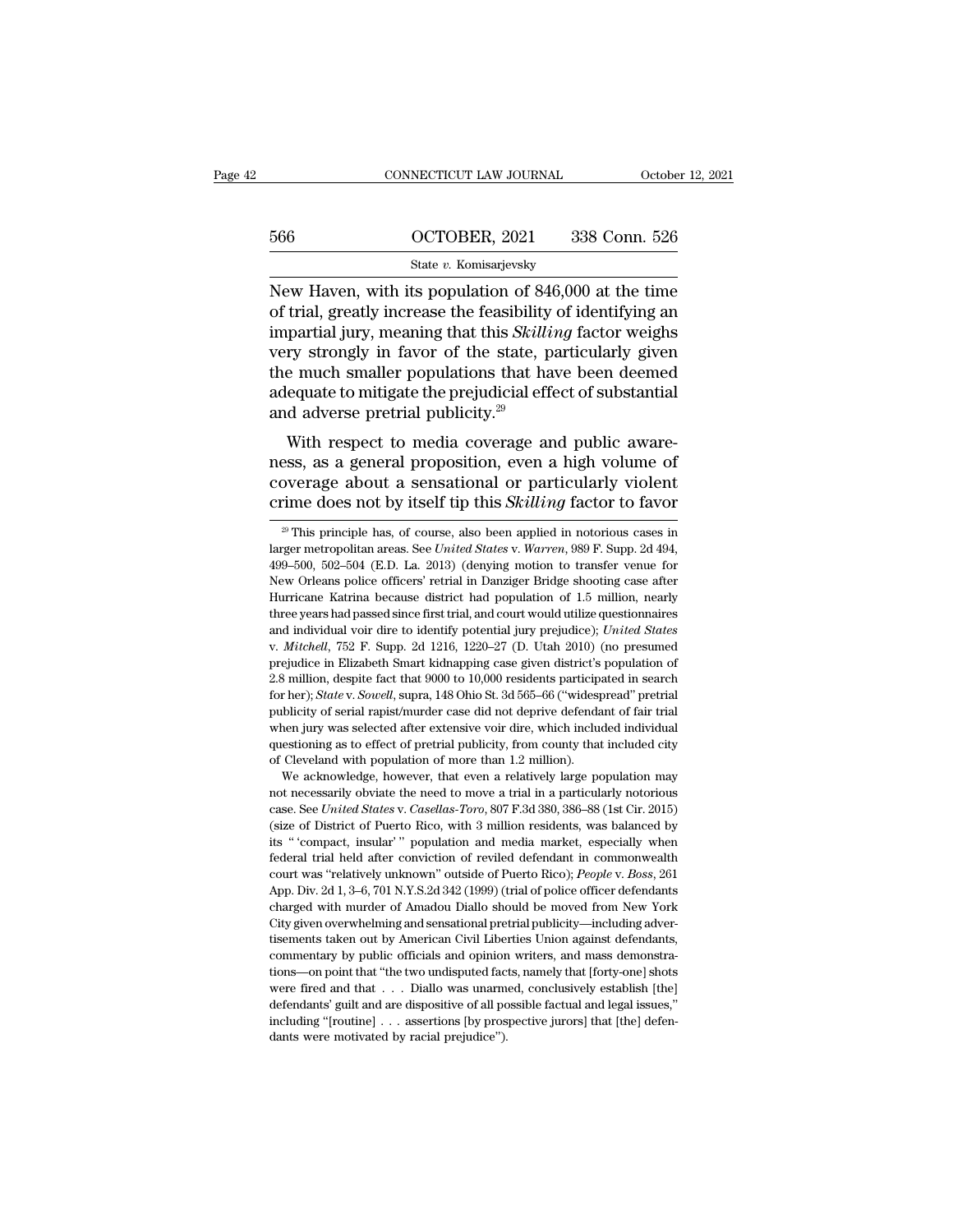State *v.* Komisarjevsky

2, 2021 CONNECTICUT LAW JOURNAL Page<br>  $\frac{338 \text{ Conn. } 526 \qquad \text{OCTOBER, } 2021}$  567<br>  $\frac{\text{State } v. \text{ Komisarjevsky}}{2 \text{ a criminal defendant who is the subject of that publicity.}}$ <br>
See *State* v. *Carr*, 300 Kan. 1, 67, 69, 331 P.3d 544 (2014)<br>
("IAL quadruple Joucqution stylel ho See *State v. Komisarjevsky*<br>
State *v. Komisarjevsky*<br>
a criminal defendant who is the subject of that publicity.<br>
See *State* v. *Carr*, 300 Kan. 1, 67, 69, 331 P.3d 544 (2014)<br>
("[A] quadruple [execution style] homicide (338 Conn. 526 COCTOBER, 2021 567<br>
State v. Komisarjevsky<br>
a criminal defendant who is the subject of that publicity.<br>
See *State v. Carr*, 300 Kan. 1, 67, 69, 331 P.3d 544 (2014)<br>
("[A] quadruple [execution style] homici 338 Conn. 526  $\overline{OCTOBER}$ , 2021 567<br>
State v. Komisarjevsky<br>
a criminal defendant who is the subject of that publicity.<br>
See *State* v. *Carr*, 300 Kan. 1, 67, 69, 331 P.3d 544 (2014)<br>
("[A] quadruple [execution style] ho State v. Komisarjevsky<br>
a criminal defendant who is the subject of that publicity.<br>
See *State* v. *Carr*, 300 Kan. 1, 67, 69, 331 P.3d 544 (2014)<br>
("[A] quadruple [execution style] homicide and an<br>
attempted [first degre state v. Romsarjevsky<br>a criminal defendant who is the subject of that publicity.<br>See *State* v. *Carr*, 300 Kan. 1, 67, 69, 331 P.3d 544 (2014)<br>("[A] quadruple [execution style] homicide and an<br>attempted [first degree] pr a criminal defendant who is the subject of that publicity.<br>See *State* v. *Carr*, 300 Kan. 1, 67, 69, 331 P.3d 544 (2014)<br>("[A] quadruple [execution style] homicide and an<br>attempted [first degree] premeditated murder prece See *State* v. *Carr*, 300 Kan. 1, 67, 69, 331 P.3d 544 (2014)<br>("[A] quadruple [execution style] homicide and an<br>attempted [first degree] premeditated murder preceded<br>by hours of coerced sex acts and robberies naturally<br>[ ("[A] quadruple [execution style] homicide and an attempted [first degree] premeditated murder preceded by hours of coerced sex acts and robberies naturally [gave] rise to press coverage that some may fairly characterize attempted [first degree] premeditated murder preceded<br>by hours of coerced sex acts and robberies naturally<br>[gave] rise to press coverage that some may fairly char-<br>acterize as at least occasionally sensational [and led to by hours of coerced sex acts and robberies naturally<br>[gave] rise to press coverage that some may fairly char-<br>acterize as at least occasionally sensational [and led to<br>increased purchases of home security systems]. It can<br> [gave] rise to press coverage that some may fairly characterize as at least occasionally sensational [and led to increased purchases of home security systems]. It can hardly help but be so. . . . . Yet, overall . . . the acterize as at least occasionally sensational [and led to<br>increased purchases of home security systems]. It can<br>hardly help but be so.... Yet, overall ... the pri-<br>marily factual tone of the press coverage ... compen-<br>sat increased purchases of home security systems]. It can<br>hardly help but be so.... Yet, overall ... the pri-<br>marily factual tone of the press coverage ... compen-<br>sated for its sheer magnitude, and the second *Skilling*<br>fact hardly help but be so. . . . Yet, overall . . . the pri-<br>marily factual tone of the press coverage . . . compen-<br>sated for its sheer magnitude, and the second *Skilling*<br>factor did not weigh in favor of presumed prejudice. marily factual tone of the press coverage . . . compensated for its sheer magnitude, and the second *Skilling* factor did not weigh in favor of presumed prejudice."<br>(Citation omitted.)), rev'd on other grounds, 577 U.S.<br>1 sated for its sheer magnitude, and the second *Skilling*<br>factor did not weigh in favor of presumed prejudice."<br>(Citation omitted.)), rev'd on other grounds, 577 U.S.<br>108, 136 S. Ct. 633, 193 L. Ed. 2d 535 (2016); see also<br> factor did not weigh in favor of presumed prejudice."<br>(Citation omitted.)), rev'd on other grounds, 577 U.S.<br>108, 136 S. Ct. 633, 193 L. Ed. 2d 535 (2016); see also<br>*State* v. *Reynolds*, supra, 264 Conn. 223 ("[o]ne who i (Citation omitted.)), rev'd on other grounds, 577 U.S.<br>108, 136 S. Ct. 633, 193 L. Ed. 2d 535 (2016); see also<br>*State* v. *Reynolds*, supra, 264 Conn. 223 ("[o]ne who is<br>reasonably suspected [of] murdering [a police offic 108, 136 S. Ct. 633, 193 L. Ed. 2d 535 (2016); see also<br> *State* v. *Reynolds*, supra, 264 Conn. 223 ("[o]ne who is<br>
reasonably suspected [of] murdering [a police officer<br>
in the line of duty] cannot expect to remain anon State v. Reynolds, supra, 264 Conn. 223 ("[o]ne who is<br>reasonably suspected [of] murdering [a police officer<br>in the line of duty] cannot expect to remain anonymous"<br>(internal quotation marks omitted)). This is particularly reasonably suspected [of] murdering [a police officer<br>in the line of duty] cannot expect to remain anonymous"<br>(internal quotation marks omitted)). This is particularly<br>so, given that the impact of media coverage has become in the line of duty] cannot expect to remain anonymous"<br>(internal quotation marks omitted)). This is particularly<br>so, given that the impact of media coverage has become<br>increasingly difficult to assess. Unlike the relative (internal quotation marks omitted)). This is particularly<br>so, given that the impact of media coverage has become<br>increasingly difficult to assess. Unlike the relatively lim-<br>ited local television coverage considered by the so, given that the impact of media coverage has become<br>increasingly difficult to assess. Unlike the relatively lim-<br>ited local television coverage considered by the United<br>States Supreme Court in *Rideau* v. *Louisiana*, s increasingly difficult to assess. Unlike the relatively limited local television coverage considered by the United<br>States Supreme Court in *Rideau* v. Louisiana, supra,<br>373 U.S. 725–27, in which the viewership was geograph ited local television coverage considered by the United<br>States Supreme Court in *Rideau v. Louisiana*, supra,<br>373 U.S. 725–27, in which the viewership was geographi-<br>cally confined and readily ascertainable, we must also<br>c States Supreme Court in *Rideau v. Louisiana*, supra,<br>373 U.S. 725–27, in which the viewership was geographi-<br>cally confined and readily ascertainable, we must also<br>consider the reality of life in the twenty-first century. 373 U.S. 725–27, in which the viewership was geographically confined and readily ascertainable, we must also<br>consider the reality of life in the twenty-first century.<br>"Simply because prospective jurors may have heard<br>about cally confined and readily ascertainable, we must also<br>consider the reality of life in the twenty-first century.<br>"Simply because prospective jurors may have heard<br>about a case through media reports does not render<br>them inc consider the reality of life in the twenty-first century.<br>"Simply because prospective jurors may have heard<br>about a case through media reports does not render<br>them incapable of jury service, since, in today's informa-<br>tion "Simply because prospective jurors may have heard<br>about a case through media reports does not render<br>them incapable of jury service, since, in today's informa-<br>tion age, [when] news of community events [is] dissem-<br>inated about a case through media reports does not render<br>them incapable of jury service, since, in today's informa-<br>tion age, [when] news of community events [is] dissem-<br>inated virtually instantaneously by an ever multiplying<br> them incapable of jury service, since, in today's information age, [when] news of community events [is] disseminated virtually instantaneously by an ever multiplying array of delivery methods, it would be difficult to find tion age, [when] news of community events [is] disseminated virtually instantaneously by an ever multiplying<br>array of delivery methods, it would be difficult to find<br>[twelve] jurors who do not at least have some knowl-<br>edg inated virtually instantaneously by an ever multiplying<br>array of delivery methods, it would be difficult to find<br>[twelve] jurors who do not at least have some knowl-<br>edge of the facts of an important and tragic incident<br>li array of delivery methods, it would be difficult to find<br>[twelve] jurors who do not at least have some knowl-<br>edge of the facts of an important and tragic incident<br>like this one." (Internal quotation marks omitted.) *State*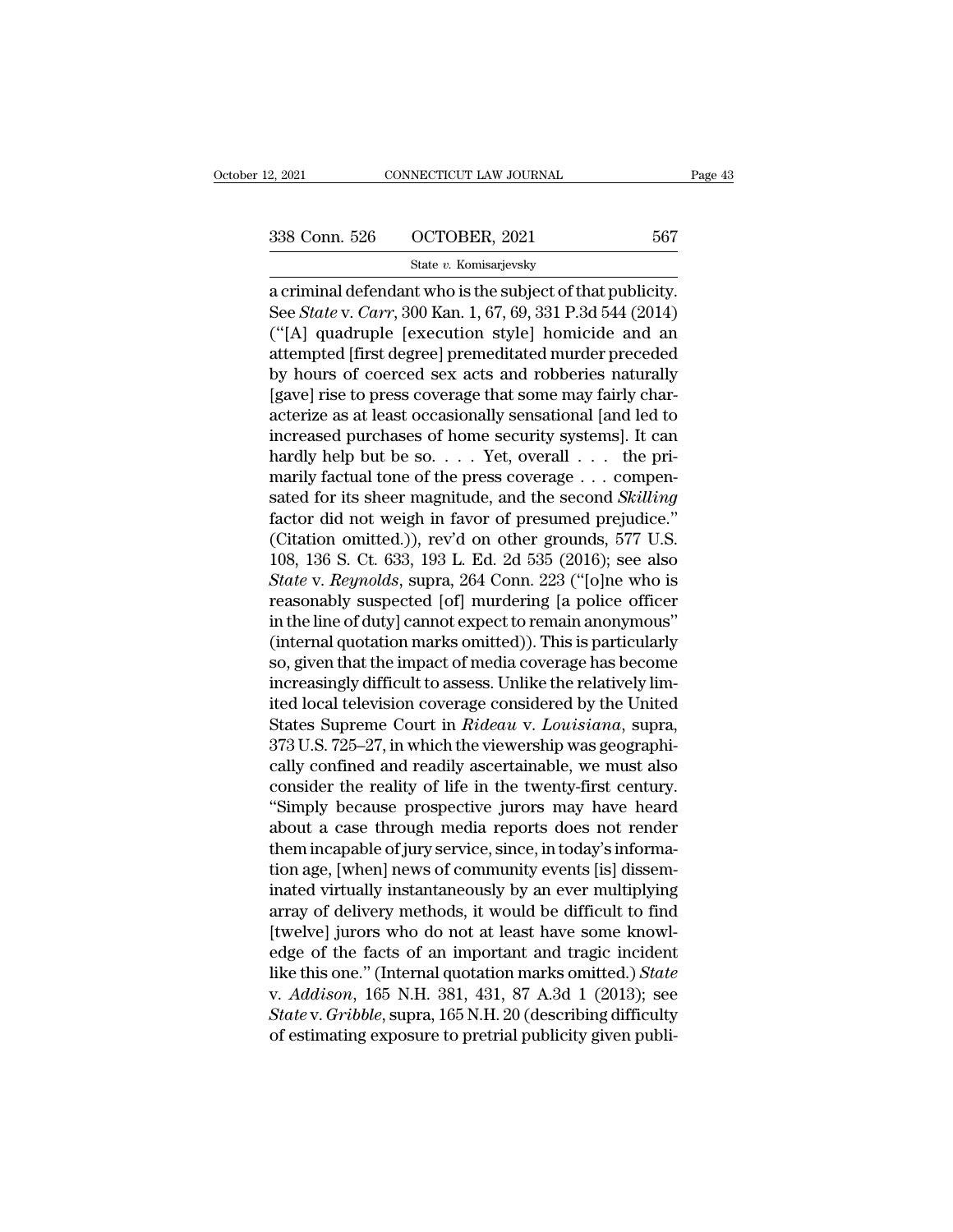# CONNECTICUT LAW JOURNAL October 12, 2021<br>568 OCTOBER, 2021 338 Conn. 526<br>5tate v. Komisarjevsky

### State *v.* Komisarjevsky

CONNECTICUT LAW JOURNAL Octobe<br>
COCTOBER, 2021 338 Conn. 526<br>
State v. Komisarjevsky<br>
Cation of news on Internet, which could be read nation-<br>
Wide, as compared to local print media or local<br>
television): of *United States* 568 OCTOBER, 2021 338 Conn. 526<br>
State v. Komisarjevsky<br>
Cation of news on Internet, which could be read nation-<br>
wide, as compared to local print media or local<br>
television); cf. *United States v. Casellas-Toro*, 807 F.3d The State v. Komisarjevsky<br>
State v. Komisarjevsky<br>
Cation of news on Internet, which could be read nation-<br>
wide, as compared to local print media or local<br>
television); cf. *United States* v. *Casellas-Toro*, 807 F.3d<br>
3  $568$  OCTOBER, 2021 338 Conn. 526<br>  $548$  State v. Komisarjevsky<br>
cation of news on Internet, which could be read nation-<br>
wide, as compared to local print media or local<br>
television); cf. *United States v. Casellas-Toro*, State v. Komisarjevsky<br>
cation of news on Internet, which could be read nation-<br>
wide, as compared to local print media or local<br>
television); cf. *United States* v. *Casellas-Toro*, 807 F.3d<br>
380, 386–88 (1st Cir. 2015) ( state v. Komsarjevsky<br>
cation of news on Internet, which could be read nation-<br>
wide, as compared to local print media or local<br>
television); cf. *United States* v. *Casellas-Toro*, 807 F.3d<br>
380, 386–88 (1st Cir. 2015) ( cation of news on Internet, which could be read nation-<br>wide, as compared to local print media or local<br>television); cf. *United States v. Casellas-Toro*, 807 F.3d<br>380, 386–88 (1st Cir. 2015) (considering "[the] compact,<br> wide, as compared to local print media or local<br>television); cf. *United States* v. *Casellas-Toro*, 807 F.3d<br>380, 386–88 (1st Cir. 2015) (considering "[the] compact,<br>insular community" in Puerto Rico in presuming preju-<br>d *Kelevision*); cf. *United States v. Casellas-Toro*, 807 F.3d<br>380, 386–88 (1st Cir. 2015) (considering "[the] compact,<br>insular community" in Puerto Rico in presuming preju-<br>dice in notorious murder case, especially when de 380, 386–88 (1st Cir. 2015) (considering "[the] compact,<br>insular community" in Puerto Rico in presuming preju-<br>dice in notorious murder case, especially when defen-<br>dant was "relatively unknown outside Puerto Rico"<br>(intern insular community" in Puerto Rico in presuming prejudice in notorious murder case, especially when defendant was "relatively unknown outside Puerto Rico"<br>(internal quotation marks omitted)); *United States v. Keleher*, Doc dice in notorious murder case, especially when defendant was "relatively unknown outside Puerto Rico"<br>(internal quotation marks omitted)); *United States v.*<br>*Keleher*, Docket No. 20-019 (FAB), 2020 WL 4784749, \*10<br>(D.P.R. dant was "relatively unknown outside Puerto Rico"<br>(internal quotation marks omitted)); *United States* v.<br>*Keleher*, Docket No. 20-019 (FAB), 2020 WL 4784749, \*10<br>(D.P.R. August 17, 2020) (The court questioned whether<br>the (internal quotation marks omitted)); *United States v.*<br> *Keleher*, Docket No. 20-019 (FAB), 2020 WL 4784749, \*10<br>
(D.P.R. August 17, 2020) (The court questioned whether<br>
the First Circuit's description in 1987 of Puerto *Keleher*, Docket No. 20-019 (FAB), 2020 WL 4784749, \*10<br>(D.P.R. August 17, 2020) (The court questioned whether<br>the First Circuit's description in 1987 of Puerto Rico<br>as " 'a compact, insular community' " that is " 'highl (D.P.R. August 17, 2020) (The court questioned whether<br>the First Circuit's description in 1987 of Puerto Rico<br>as " 'a compact, insular community' " that is " 'highly<br>susceptible to the impact of local media" " remains acc the First Circuit's description in 1987 of Puerto Rico<br>as "'a compact, insular community'" that is "'highly<br>susceptible to the impact of local media' "remains accu-<br>rate given "[t]he advent of the [I]nternet and social<br>med as " 'a compact, insular community' " that is " 'highly<br>susceptible to the impact of local media' " remains accu-<br>rate given "[t]he advent of the [I]nternet and social<br>media (and other developments) . . . . Like the resi-<br> susceptible to the impact of local media' "remains accurate given "[t]he advent of the [I]nternet and social<br>media (and other developments)  $\ldots$ . Like the resi-<br>dents of Boston, it is possible that Puerto Ricans now<br>'obt rate given "[t]he advent of the [I]nternet and social<br>media (and other developments) . . . . Like the resi-<br>dents of Boston, it is possible that Puerto Ricans now<br>"obtain their news from a vast array of sources."").<br>Thus, media (and other developments)  $\ldots$  Like the residents of Boston, it is possible that Puerto Ricans now 'obtain their news from a vast array of sources.'").<br>Thus, caution about changing venue is appropriate "in any case dents of Boston, it is possible that Puerto Ricans now<br>
"obtain their news from a vast array of sources."").<br>
Thus, caution about changing venue is appropriate "in<br>
any case that draws significant national attention"<br>
bec "botain their news from a vast array of sources."").<br>Thus, caution about changing venue is appropriate "in<br>any case that draws significant national attention"<br>because, "[i]f exposure to a certain level of pretrial<br>publici Thus, caution about changing venue is appropriate "in<br>any case that draws significant national attention"<br>because, "[i]f exposure to a certain level of pretrial<br>publicity renders a community presumptively unable<br>to convene any case that draw<br>because, "[i]f expos<br>publicity renders a<br>to convene an impa<br>acceptable, and no t<br>nal quotation marks<br>199 So. 3d 147.<br>That having been the disturbance of the contraint ever of preatal<br>blicity renders a community presumptively unable<br>convene an impartial jury, then no venue will be<br>ceptable, and no trial will be possible  $\ldots$ ." (Inter-<br>I quotation marks bushed, Tenders a commany presumparery analog to convene an impartial jury, then no venue will be acceptable, and no trial will be possible  $\ldots$ ." (Internal quotation marks omitted.) *Luong* v. *State*, supra, 199 So. 3d

acceptable, and no trial will be possible  $\ldots$ ." (Inter-<br>nal quotation marks omitted.) *Luong* v. *State*, supra,<br>199 So. 3d 147.<br>That having been said, we acknowledge that at least<br>some of the coverage in the media in t factor and quotation marks omitted.) *Luong* v. *State*, supra, 199 So. 3d 147.<br>That having been said, we acknowledge that at least some of the coverage in the media in the present case went beyond the reporting of even t man quotation manus ontatear) Easing in State, supply,<br>199 So. 3d 147.<br>That having been said, we acknowledge that at least<br>some of the coverage in the media in the present case<br>went beyond the reporting of even the most di That having been said, we acknowledge that at least<br>some of the coverage in the media in the present case<br>went beyond the reporting of even the most disturbing<br>facts and, instead, was at times evocative of the "lynch<br>mob m That having been said, we acknowledge that at least<br>some of the coverage in the media in the present case<br>went beyond the reporting of even the most disturbing<br>facts and, instead, was at times evocative of the "lynch<br>mob some of the coverage in the media in the present case<br>went beyond the reporting of even the most disturbing<br>facts and, instead, was at times evocative of the "lynch<br>mob mentality" or "[community wide] rush to judg-<br>ment" i went beyond the reporting of even the most disturbing<br>facts and, instead, was at times evocative of the "lynch<br>mob mentality" or "[community wide] rush to judg-<br>ment" identified by the United States Supreme Court<br>as being facts and, instead, was at times evocative of the "lynch<br>mob mentality" or "[community wide] rush to judg-<br>ment" identified by the United States Supreme Court<br>as being sufficiently prejudicial to trigger a presumption<br>of p mob mentality" or "[community wide] rush to judg-<br>ment" identified by the United States Supreme Court<br>as being sufficiently prejudicial to trigger a presumption<br>of prejudice. (Internal quotation marks omitted.) *State*<br>v. ment" identified by the United States Supreme Court<br>as being sufficiently prejudicial to trigger a presumption<br>of prejudice. (Internal quotation marks omitted.) *State*<br>v. *Gribble*, supra, 165 N.H. 27. Commentary from a b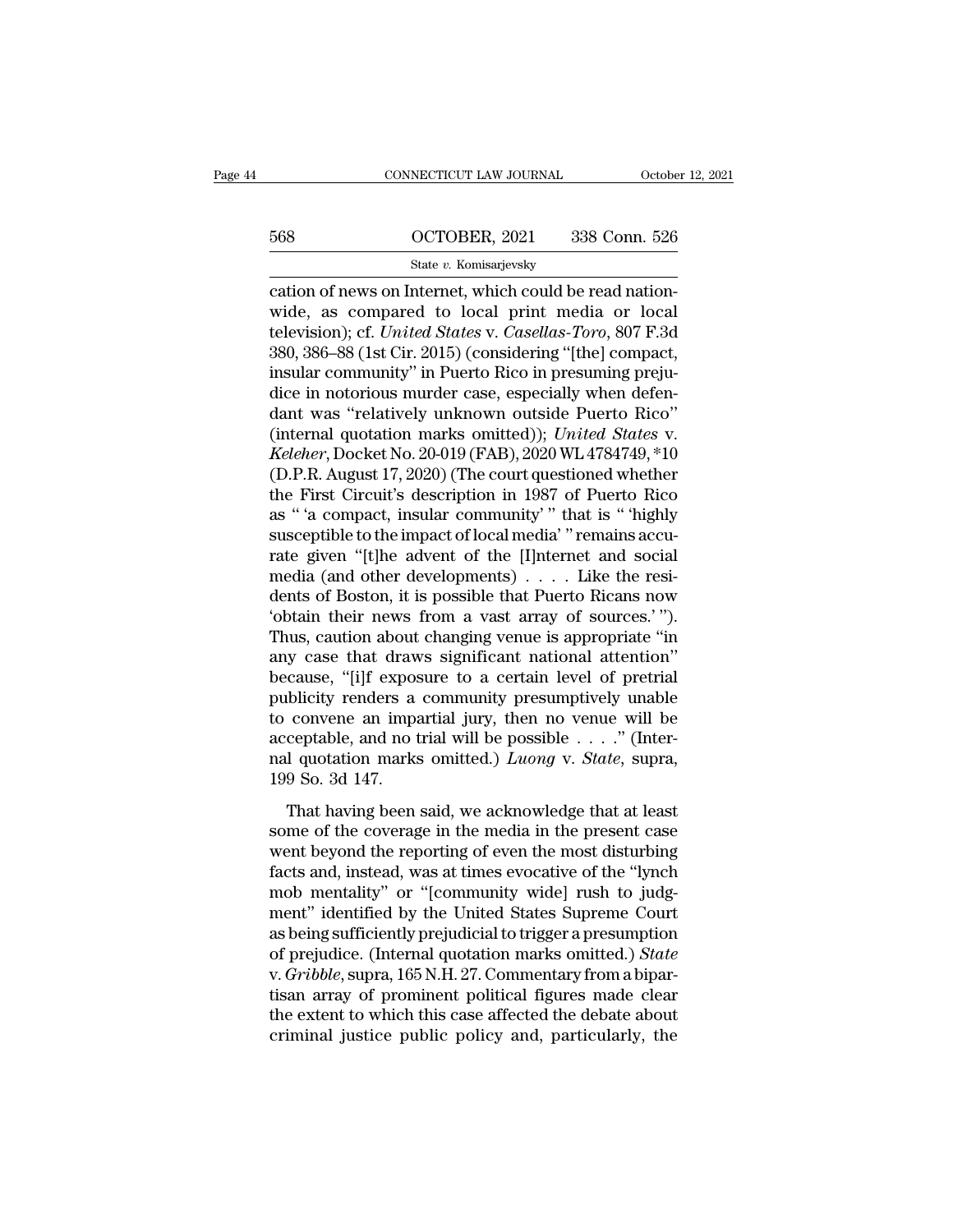State *v.* Komisarjevsky

2, 2021 CONNECTICUT LAW JOURNAL Page 45<br>
338 Conn. 526 OCTOBER, 2021 569<br>
564 State v. Komisarjevsky<br>
death penalty. Most graphic were the widely reported<br>
comments of Senator Prague, who, as we previously  $\begin{array}{ccc}\n 338 \text{ Conn. } 526 & \text{OCTOBER, } 2021 & 569 \\
 \hline\n & \text{State } v. \text{ Komisarievsky} \\
 \text{death penalty. Most graphic were the widely reported\n \text{comments of Senator Prague, who, as we previously} \\
 \text{noted, was a formerly ardent death penalty opponent who\n \text{changed her position on the issue after meeting with}\n \end{array}$ 338 Conn. 526 OCTOBER, 2021 569<br>
State v. Komisarjevsky<br>
death penalty. Most graphic were the widely reported<br>
comments of Senator Prague, who, as we previously<br>
noted, was a formerly ardent death penalty opponent who<br>
ch 338 Conn. 526  $\overline{OCTOBER}$ , 2021 569<br>
State v. Komisarjevsky<br>
death penalty. Most graphic were the widely reported<br>
comments of Senator Prague, who, as we previously<br>
noted, was a formerly ardent death penalty opponent who State v. Komisarjevsky<br>
death penalty. Most graphic were the widely reported<br>
comments of Senator Prague, who, as we previously<br>
noted, was a formerly ardent death penalty opponent who<br>
changed her position on the issue af state v. Komisarjevsky<br>death penalty. Most graphic were the widely reported<br>comments of Senator Prague, who, as we previously<br>noted, was a formerly ardent death penalty opponent who<br>changed her position on the issue after death penalty. Most graphic were the widely reported<br>comments of Senator Prague, who, as we previously<br>noted, was a formerly ardent death penalty opponent who<br>changed her position on the issue after meeting with<br>W, and the comments of Senator Prague, who, as we previously<br>noted, was a formerly ardent death penalty opponent who<br>changed her position on the issue after meeting with<br>W, and then stated for the public record—while jury<br>selection w noted, was a formerly ardent death penalty opponent who<br>changed her position on the issue after meeting with<br>W, and then stated for the public record—while jury<br>selection was ongoing in this case—her widely reported<br>view t changed her position on the issue after meeting with W, and then stated for the public record—while jury selection was ongoing in this case—her widely reported view that the defendant should be hanged in a public street by W, and then stated for the public record—while jury<br>selection was ongoing in this case—her widely reported<br>view that the defendant should be hanged in a public<br>street by his genitalia. Indeed, then Governor M. Jodi Rell<br>sp selection was ongoing in this case—her widely reported<br>view that the defendant should be hanged in a public<br>street by his genitalia. Indeed, then Governor M. Jodi Rell<br>specifically cited this case in vetoing legislation re view that the defendant should be hanged in a public<br>street by his genitalia. Indeed, then Governor M. Jodi Rell<br>specifically cited this case in vetoing legislation repeal-<br>ing the death penalty. See Connecticut Executive street by his genitalia. Indeed, then Governor M. Jodi Rell<br>specifically cited this case in vetoing legislation repeal-<br>ing the death penalty. See Connecticut Executive Branch,<br>Press Release, Governor Rell Vetoes HB 6578, specifically cited this case in vetoing legislation repeal-<br>ing the death penalty. See Connecticut Executive Branch,<br>Press Release, Governor Rell Vetoes HB 6578, An Act<br>Concerning the Penalty for a Capital Felony (June 5,<br> ing the death penalty. See Connecticut Executive Branch,<br>Press Release, Governor Rell Vetoes HB 6578, An Act<br>Concerning the Penalty for a Capital Felony (June 5,<br>2009), available at https://www.ct.gov/governorrell/<br>cwp/vie Press Release, Governor Rell Vetoes HB 6578, An Act<br>Concerning the Penalty for a Capital Felony (June 5,<br>2009), available at https://www.ct.gov/governorrell/<br>cwp/view.asp?A=3675&Q=441204 (last visited April 8,<br>2021). Simil Concerning the Penalty for a Capital Felony (June 5,<br>2009), available at https://www.ct.gov/governorrell/<br>cwp/view.asp?A=3675&Q=441204 (last visited April 8,<br>2021). Similarly, former Governor Dannel Malloy stated<br>in his 20 2009), available at https://www.ct.gov/governorrell/<br>cwp/view.asp?A=3675&Q=441204 (last visited April 8,<br>2021). Similarly, former Governor Dannel Malloy stated<br>in his 2010 campaign for office that he would support<br>legislat cwp/view.asp?A=3675&Q=441204 (last visited April 8,<br>2021). Similarly, former Governor Dannel Malloy stated<br>in his 2010 campaign for office that he would support<br>legislation prospectively repealing the death penalty,<br>with a 2021). Similarly, former Governor Dannel Malloy stated<br>in his 2010 campaign for office that he would support<br>legislation prospectively repealing the death penalty,<br>with a prospective only repeal aimed specifically at<br>ensur in his 2010 campaign for office that he would support<br>legislation prospectively repealing the death penalty,<br>with a prospective only repeal aimed specifically at<br>ensuring the executions of the defendant and Hayes.<br>In our v legislation prospectively repealing the death penalty,<br>with a prospective only repeal aimed specifically at<br>ensuring the executions of the defendant and Hayes.<br>In our view, targeted public commentary of this ilk—<br>above the with a prospective only repeal aimed specifically at ensuring the executions of the defendant and Hayes.<br>In our view, targeted public commentary of this ilk—above the line from the comments section and made<br>by prominent pu ensuring the executions of the defendant and Hayes.<br>In our view, targeted public commentary of this ilk—<br>above the line from the comments section and made<br>by prominent public officials—is sufficient to tip the<br>press covera In our view, ta<br>above the line<br>by prominent press coverage<br>even accountin<br>the omniprese<br>nal cases.<br>Turning to tl Turning to the remaining Skilling factor in the defendant's favor,<br>en accounting for the twenty-first century reality of<br>e omnipresent media coverage of notorious crimi-<br>d cases.<br>Turning to the remaining *Skilling* factors by prominent pastic officials as summer to tap the<br>press coverage *Skilling* factor in the defendant's favor,<br>even accounting for the twenty-first century reality of<br>the omnipresent media coverage of notorious crimi-<br>nal

From accounting for the twenty-first century reality of<br>the omnipresent media coverage of notorious crimi-<br>nal cases.<br>Turning to the remaining *Skilling* factors, we agree<br>with the defendant that the passage of several yea From accounting for the energy mot century reality of<br>the omnipresent media coverage of notorious crimi-<br>nal cases.<br>Turning to the remaining *Skilling* factors, we agree<br>with the defendant that the passage of several years coverage of notified several months are considered.<br>Turning to the remaining *Skilling* factors, we agree<br>with the defendant that the passage of several years<br>from when the home invasion occurred did not, by<br>itself, blunt Turning to the remaining *Skilling* factors, we agree<br>with the defendant that the passage of several years<br>from when the home invasion occurred did not, by<br>itself, blunt the potentially prejudicial impact of the<br>coverage, Turning to the remaining *Skilling* factors, we agree<br>with the defendant that the passage of several years<br>from when the home invasion occurred did not, by<br>itself, blunt the potentially prejudicial impact of the<br>coverage, with the defendant that the passage of several years<br>from when the home invasion occurred did not, by<br>itself, blunt the potentially prejudicial impact of the<br>coverage, insofar as this case was tried several months<br>after Ha itself, blunt the potentially prejudicial impact of the coverage, insofar as this case was tried several months after Hayes' conviction and death sentence, the media coverage of which operated to revive any dissipation tha coverage, insofar as this case was tried several months<br>after Hayes' conviction and death sentence, the media<br>coverage of which operated to revive any dissipation<br>that had taken place. Cf. *Skilling* v. *United States*,<br>su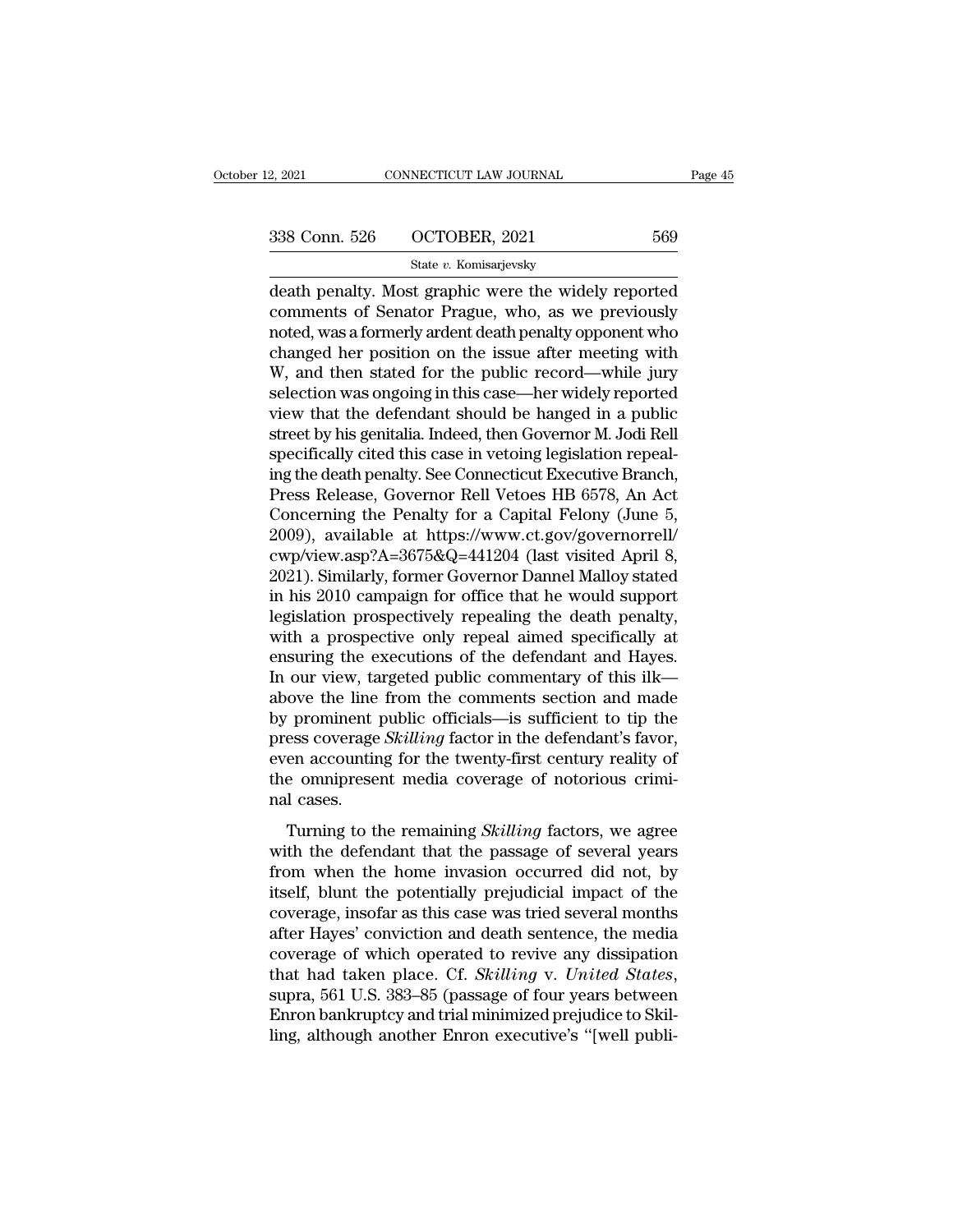# CONNECTICUT LAW JOURNAL October 12, 2021<br>570 OCTOBER, 2021 338 Conn. 526<br>State v. Komisarjevsky

### State *v.* Komisarjevsky

CONNECTICUT LAW JOURNAL October 12, 202<br>
State v. Komisarjevsky<br>
Cized] decision to plead guilty shortly before [Skilling's]<br>
Trial created a danger of juror prejudice" that was<br>
addressed by continuances and enhanced voir 570 OCTOBER, 2021 338 Conn. 526<br>
State v. Komisarjevsky<br>
Cized] decision to plead guilty shortly before [Skilling's]<br>
trial created a danger of juror prejudice'' that was<br>
addressed by continuances and enhanced voir dire<br>  $\begin{array}{r|l} \hline \text{670} & \text{OCTOBER, 2021} & \text{338 Conn. 526} \ \hline \text{state } v. \text{ Komisarjevsky} \ \hline \text{cized} & \text{decision to head guilty shortly before [Skilling's]} \ \hline \text{trial created a danger of juror prejudice" that was addressed by continuous and enhanced voir dire (internal quotation marks omitted)); State v. *Gribble*, \text{sum, 165 NH. } 22.23 (offset of media coverage on) \hline \end{array}$ (internal quotation marks omitted)); *State* v. *Gribble*, supra, 165 N.H. 22–23 (effect of media coverage on state v. Komisarjevsky<br>
cized] decision to plead guilty shortly before [Skilling's]<br>
trial created a danger of juror prejudice" that was<br>
addressed by continuances and enhanced voir dire<br>
(internal quotation marks omitted cized] decision to plead guilty shortly before [Skilling's]<br>trial, created a danger of juror prejudice" that was<br>addressed by continuances and enhanced voir dire<br>(internal quotation marks omitted)); *State* v. *Gribble*,<br>s trial created a danger of juror prejudice" that was<br>addressed by continuances and enhanced voir dire<br>(internal quotation marks omitted)); *State* v. *Gribble*,<br>supra, 165 N.H. 22–23 (effect of media coverage on<br>home invasi addressed by continuances and enhanced voir dire<br>(internal quotation marks omitted)); *State* v. *Gribble*,<br>supra, 165 N.H. 22–23 (effect of media coverage on<br>home invasion case tried approximately four months<br>after verdic (internal quotation marks omitted)); *State* v. *Gribble*, supra, 165 N.H. 22–23 (effect of media coverage on home invasion case tried approximately four months after verdict in coconspirator's trial, which had "received s pra, 109 N.H. 22–23 (effect of media coverage on<br>me invasion case tried approximately four months<br>ter verdict in coconspirator's trial, which had<br>eceived substantial publicity," was mitigated because<br>fendant pleaded not gu nome invasion case tried approximately four months<br>after verdict in coconspirator's trial, which had<br>"received substantial publicity," was mitigated because<br>defendant pleaded not guilty by reason of insanity and,<br>therefore

after verdict in coconspirator's trial, which had<br>"received substantial publicity," was mitigated because<br>defendant pleaded not guilty by reason of insanity and,<br>therefore, did not contest most factual allegations).<br>Most s Treceived substantial publicity," was mitigated because<br>defendant pleaded not guilty by reason of insanity and,<br>therefore, did not contest most factual allegations).<br>Most significant, however, the jury selection process<br>us defendant pleaded not guity by reason of insantly and,<br>therefore, did not contest most factual allegations).<br>Most significant, however, the jury selection process<br>used in this case very strongly favors the state with<br>respe therefore, and not contest most factual allegations).<br>
Most significant, however, the jury selection process<br>
used in this case very strongly favors the state with<br>
respect to whether to presume prejudice. Having denied<br>
t Most significant, however, the jury selection process<br>used in this case very strongly favors the state with<br>respect to whether to presume prejudice. Having denied<br>the motion to change venue without prejudice, the trial<br>cou used in this case very strongly favors the state with<br>respect to whether to presume prejudice. Having denied<br>the motion to change venue without prejudice, the trial<br>court properly relied on the prospect of Connecticut's<br>at respect to whether to presume prejudice. Having denied<br>the motion to change venue without prejudice, the trial<br>court properly relied on the prospect of Connecticut's<br>attorney led, individual voir dire process to give the<br>p the motion to change venue without prejudice, the trial<br>court properly relied on the prospect of Connecticut's<br>attorney led, individual voir dire process to give the<br>parties and the court a comprehensive opportunity to<br>ass court properly relied on the prospect of Connecticut's<br>attorney led, individual voir dire process to give the<br>parties and the court a comprehensive opportunity to<br>assess each prospective juror's familiarity with the case<br>a ssess each prospective juror's familiarity with the case<br>nd ability to render an impartial verdict; that process<br>ir exceeded the more truncated process deemed con-<br>itutionally adequate in *Skilling*.<sup>30</sup> See, e.g., *Skill* and ability to render an impartial verdict; that process<br>far exceeded the more truncated process deemed constitutionally adequate in *Skilling*.<sup>30</sup> See, e.g., *Skilling*<br><sup>30</sup> Although not directly relevant to whether the

far exceeded the more truncated process deemed constitutionally adequate in *Skilling*.<sup>30</sup> See, e.g., *Skilling*<br><sup>30</sup> Although not directly relevant to whether the defendant could get a fair trial in New Haven, we also f **Example 12** and the state of discretion of the state of the state of discretion of  $\frac{30}{9}$  See, e.g., *Skilling*  $\frac{30}{9}$  Although not directly relevant to whether the defendant could get a fair trial in New Haven, SULULIONAILY ADEQUALE IN SKUUNG.<sup>23</sup> See, e.g., SKUUNG<br><sup>30</sup> Although not directly relevant to whether the defendant could get a fair<br>trial in New Haven, we also find it significant that Penrod's study reflected<br>extremely  $^{\circ\circ}$  Although not directly relevant to whether the defendant could get a fair trial in New Haven, we also find it significant that Penrod's study reflected extremely high levels of case awareness among potential juror  $\text{^{30}}$  Although not directly relevant to whether the defendant could get a fair trial in New Haven, we also find it significant that Penrod's study reflected extremely high levels of case awareness among potential juro extremely high levels of case awareness among potential jurors in Stamford.<br>This means that an exercise of discretion to transfer this case to Stamford.<br>This means that an exercise of discretion to transfer this case to St This means that an exercise of discretion to transfer this case to Stamford would not have obviated the need for a searching and lengthy voir dire process like that employed in New Haven to identify twelve suitable jurors This include that end. Considered the need for a searching and lengthy voir dire<br>process like that employed in New Haven to identify twelve suitable jurors<br>plus alternates. That suggests, of course, that transferring the c process like that employed in New Haven to identify twelve suitable jurors<br>phocess like that employed in New Haven to identify twelve suitable jurors<br>plus alternates. That suggests, of course, that transferring the case to plus alternates. That suggests, of course, that transferring the case to Stam-<br>ford would not have dramatically reduced obstacles to picking an impartial<br>jury or have reduced the need for a searching voir dire process to r ford would not have dramatically reduced obstacles to picking an impartial<br>jury or have reduced the need for a searching voir dire process to reach<br>that end. See *United States v. Tsarnaev*, 968 F.3d 24, 55 (1st Cir. 2020) jury or have reduced the need for a searching voir dire process to reach that end. See *United States v. Tsarnaev*, 968 F.3d 24, 55 (1st Cir. 2020) (District Court did not abuse discretion in denying motion to change venue a case *United States v. Tsarnaev*, 968 F.3d 24, 55 (1st Cir. 2020)<br>(District Court did not abuse discretion in denying motion to change venue<br>of Boston Marathon bombing trial from Boston, Massachusetts, because<br>polling da (District Court did not abuse discretion in denying motion to change venue of Boston Marathon bombing trial from Boston, Massachusetts, because polling data showed "public awareness and attitudes were not materially differ of Boston Marathon bombing trial from Boston, Massachusetts, because<br>polling data showed "public awareness and attitudes were not materially<br>different in, for example, Springfield or New York City," rendering it "not<br>a cas polling data showed "public awareness and attitudes were not materially different in, for example, Springfield or New York City," rendering it "not a case where almost everybody locally knows something and very few elsewh different in, for example, Springfield or New York City," rendering it "not a case where almost everybody locally knows something and very few elsewhere know of it"), petition for cert. granted (U.S. March 22, 2021) (No. 2 elsewhere know of it"), petition for cert. granted (U.S. March 22, 2021) (No.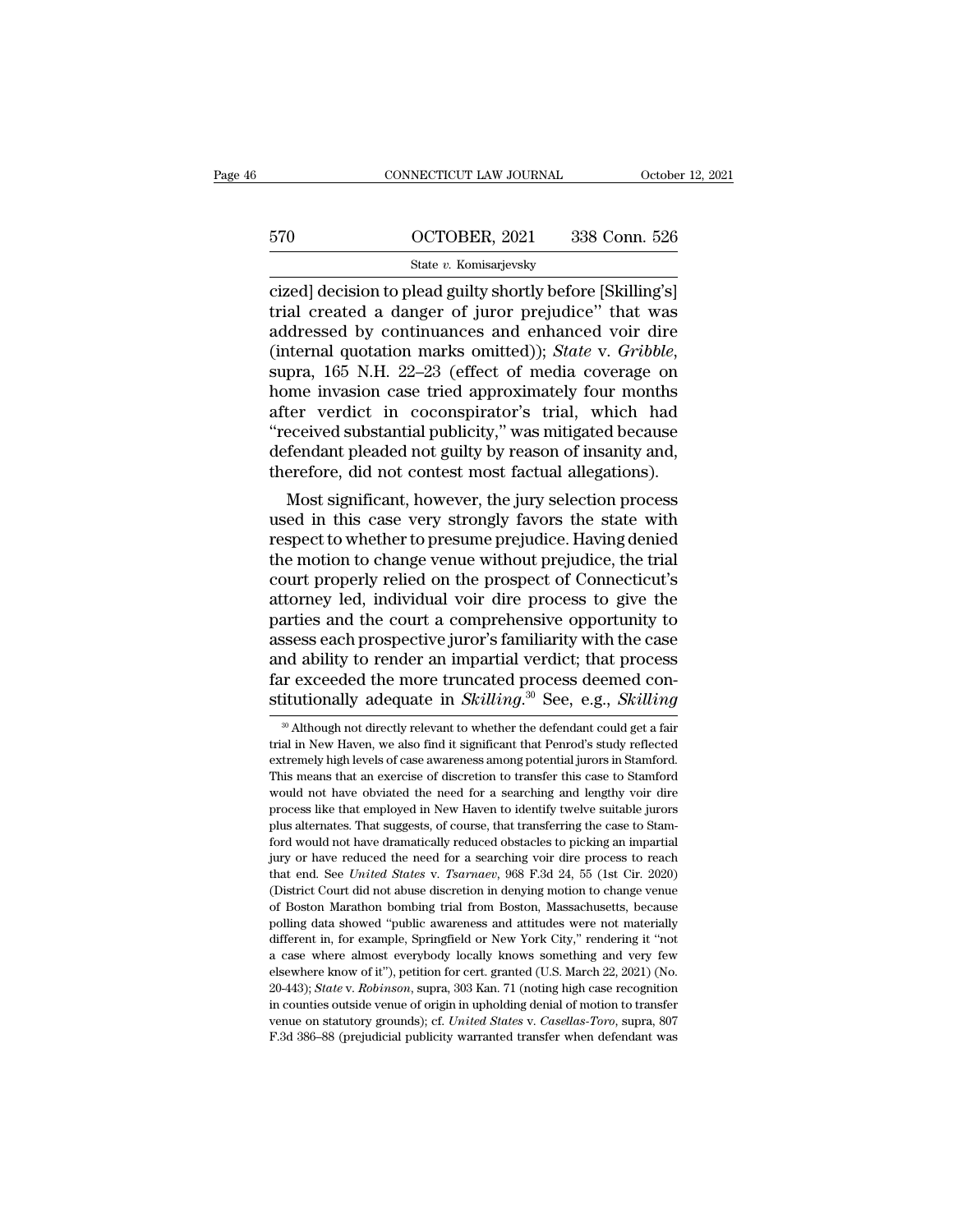# 2, 2021 CONNECTICUT LAW JOURNAL Page 47<br>338 Conn. 526 OCTOBER, 2021 571<br>State v. Komisarjevsky

### State *v.* Komisarjevsky

v. 2, 2021 CONNECTICUT LAW JOURNAL Page<br>
338 Conn. 526 OCTOBER, 2021 571<br>
State v. Komisarjevsky<br>
v. *United States*, supra, 561 U.S. 387–89 (court led,<br>
individual voir dire over five hour period following sub-<br>
mission o 338 Conn. 526 OCTOBER, 2021 571<br>
State v. Komisarjevsky<br>
v. United States, supra, 561 U.S. 387–89 (court led,<br>
individual voir dire over five hour period following sub-<br>
mission of questionnaires). Indeed, the trial court 338 Conn. 526 OCTOBER, 2021 571<br>
State v. Komisarjevsky<br>
v. United States, supra, 561 U.S. 387–89 (court led,<br>
individual voir dire over five hour period following sub-<br>
mission of questionnaires). Indeed, the trial court 338 Conn. 526 OCTOBER, 2021 571<br>
State v. Komisarjevsky<br>
v. United States, supra, 561 U.S. 387–89 (court led,<br>
individual voir dire over five hour period following sub-<br>
mission of questionnaires). Indeed, the trial court Searching State v. Komisarjevsky<br>
v. United States, supra, 561 U.S. 387–89 (court led,<br>
individual voir dire over five hour period following sub-<br>
mission of questionnaires). Indeed, the trial court pru-<br>
dently enhanced State v. Komisarjevsky<br>
v. United States, supra, 561 U.S. 387–89 (court led,<br>
individual voir dire over five hour period following sub-<br>
mission of questionnaires). Indeed, the trial court pru-<br>
dently enhanced the utilit v. United States, supra, 561 U.S. 387–89 (court led, individual voir dire over five hour period following sub-<br>mission of questionnaires). Indeed, the trial court pru-<br>dently enhanced the utility of this extensive and<br>sear individual voir dire over five hour period following sub-<br>mission of questionnaires). Indeed, the trial court pru-<br>dently enhanced the utility of this extensive and<br>searching individual voir dire process by awarding each<br>o mission of questionnaires). Indeed, the trial court pru-<br>dently enhanced the utility of this extensive and<br>searching individual voir dire process by awarding each<br>of the parties forty peremptory challenges, which<br>exceeded dently enhanced the utility of this extensive and<br>searching individual voir dire process by awarding each<br>of the parties forty peremptory challenges, which<br>exceeded the minimum of thirty mandated in capital<br>cases by § 54searching individual voir dire process by awarding each<br>of the parties forty peremptory challenges, which<br>exceeded the minimum of thirty mandated in capital<br>cases by § 54-82h (a). Coupled with the size and diver-<br>sity of N sity of New Haven's population, this extensive process<br>strongly supports a conclusion that there was no pre-<br>sumptive prejudice in this case.<sup>31</sup> See *In re Tsarnaev*,<br>son of federal judge in Puerto Rico, which had "insula

strongly supports a conclusion that there was no pre-<br>sumptive prejudice in this case.<sup>31</sup> See *In re Tsarnaev*,<br>son of federal judge in Puerto Rico, which had "insular" population and<br>media market, coverage of trial was sumptive prejudice in this case.<sup>31</sup> See *In re Tsarnaev*,<br>son of federal judge in Puerto Rico, which had " 'insular' " population and<br>media market, coverage of trial was massive and carried live on television,<br>Internet, sumptive prejudice in this case. See *In re I surnuev*,<br>son of federal judge in Puerto Rico, which had "insular" population and<br>media market, coverage of trial was massive and carried live on television,<br>internet, and radi son of federal judge in Puerto Rico, which had " 'insular' " population and media market, coverage of trial was massive and carried live on television, Internet, and radio, with entire baseball stadium erupting in cheers w media market, coverage of trial was massive and carried live on television, Internet, and radio, with entire baseball stadium erupting in cheers when he was convicted of related charges in commonwealth court, despite its Internet, and radio, with entire baseball stadium erupting in cheers when<br>he was convicted of related charges in commonwealth court, despite its<br>size of three million residents, particularly given that case was "relatively he was convicted of related charges in commonwealth court, despite its size of three million residents, particularly given that case was "relatively unknown" outside of Puerto Rico); *United States v. Gordon*, 380 F. Supp is is estimate the million residents, particularly given that case was "relatively unknown" outside of Puerto Rico); *United States v. Gordon*, 380 F. Supp. 2d 356, 365 (D. Del. 2005) (transferring political corruption cas substantial percentage of Delawarians functions (and the extensive publical corruption case from Wilmington, Delaware, to Philadelphia, Pennsylvania, because of "the extensive publicity [the] case has received" in Delaware 2d 356, 365 (D. Del. 2005) (transferring political corruption case from Wilmington, Delaware, to Philadelphia, Pennsylvania, because of "the extensive publicity [the] case has received" in Delaware, including "hundreds of alleged crimes occurred had heard about case and substantial majority already had formed about case has received in Delaware, including "hundreds of news-<br>paper articles and editorials, which strongly support[ed] the view publicity [the] case has received" in Delaware, including "hundreds of news-<br>paper articles and editorials, which strongly support[ed] the view that a<br>substantial percentage of Delawarians [were] likely to have concluded t paper articles and editorials, which strongly support[ed] the view that a substantial percentage of Delawarians [were] likely to have concluded that the defendants [were] guilty as charged," almost everyone in county where substantial percentage of Delawarians [were] likely to have concluded that the defendants [were] guilty as charged," almost everyone in county where alleged crimes occurred had heard about case and substantial majority alr alleged crimes occurred had heard about case and substantial majority<br>already had formed opinions about it, and case could be tried in nearby<br>Philadelphia, where it had "generated little or no publicity" without undue<br>inco

alleged crimes occurred had heard about case and substantial majority already had formed opinions about it, and case could be tried in nearby Philadelphia, where it had "generated little or no publicity" without undue inc dice. See, e.g., *Skilling* v. *United States*, suppose the suppose is a lift or no publicity" without undue inconvenience), rev'd on other grounds, 183 Fed. Appx. 202 (3d Cir. 2006). <sup>31</sup> In the present case, the jury fou <sup>al</sup> In the present case, the jury found the defendant guilty on all counts,<br><sup>al</sup> In the present case, the jury found the defendant guilty on all counts,<br>rather than having returned a split verdict, the latter of which has The the Factual issues in the latter of which has been<br>deemed indicative of impartiality weighing against the presumption of preju-<br>dice. See, e.g., *Skilling v. United States*, supra, 561 U.S. 383–84; *State v.*<br>Carr, sup deemed indicative of impartiality weighing against the presumption of prejudice. See, e.g., *Skilling v. United States*, supra, 561 U.S. 383–84; *State v. Carr*, supra, 300 Kan. 74. Nonetheless, our review of the record dice. See, e.g., *Skilling v. United States*, supra, 561 U.S. 383–84; *State* v. *Carr*, supra, 300 Kan. 74. Nonetheless, our review of the record demonstrates that the evidence was overwhelming. Indeed, the defendant conc *Carr*, supra, 300 Kan. 74. Nonetheless, our review of the record demonstrates that the evidence was overwhelming. Indeed, the defendant conceded the vast majority of the factual issues in the guilt phase—in particular, h that the evidence was overwhelming. Indeed, the defendant conceded the vast majority of the factual issues in the guilt phase—in particular, his participation in the home invasion—choosing to challenge only whether he had wast majority of the factual issues in the guilt phase—in particular, his participation in the home invasion—choosing to challenge only whether he had sexually assaulted M anally, rather than orally as he had confessed, an participation in the home invasion—choosing to challenge only whether he had sexually assaulted M anally, rather than orally as he had confessed, and whether he had the requisite intent to kill. Accordingly, we conclude th had sexually assaulted M anally, rather than orally as he had confessed, and whether he had the requisite intent to kill. Accordingly, we conclude that the jury's verdict does not support a finding of presumptive prejudice and whether he had the requisite intent to kill. Accordingly, we conclude that the jury's verdict does not support a finding of presumptive prejudice. See *State* v. *Townsend*, 211 Conn. 215, 228–29, 558 A.2d 669 (1989) that the jury's verdict does not support a finding of presumptive prejudice.<br>See *State* v. *Townsend*, 211 Conn. 215, 228–29, 558 A.2d 669 (1989) (noting<br>that publicity about plea negotiations and defendant's offer to pl See State v. Townsend, 211 Conn. 215, 228-29, 558 A.2d 669 (1989) (noting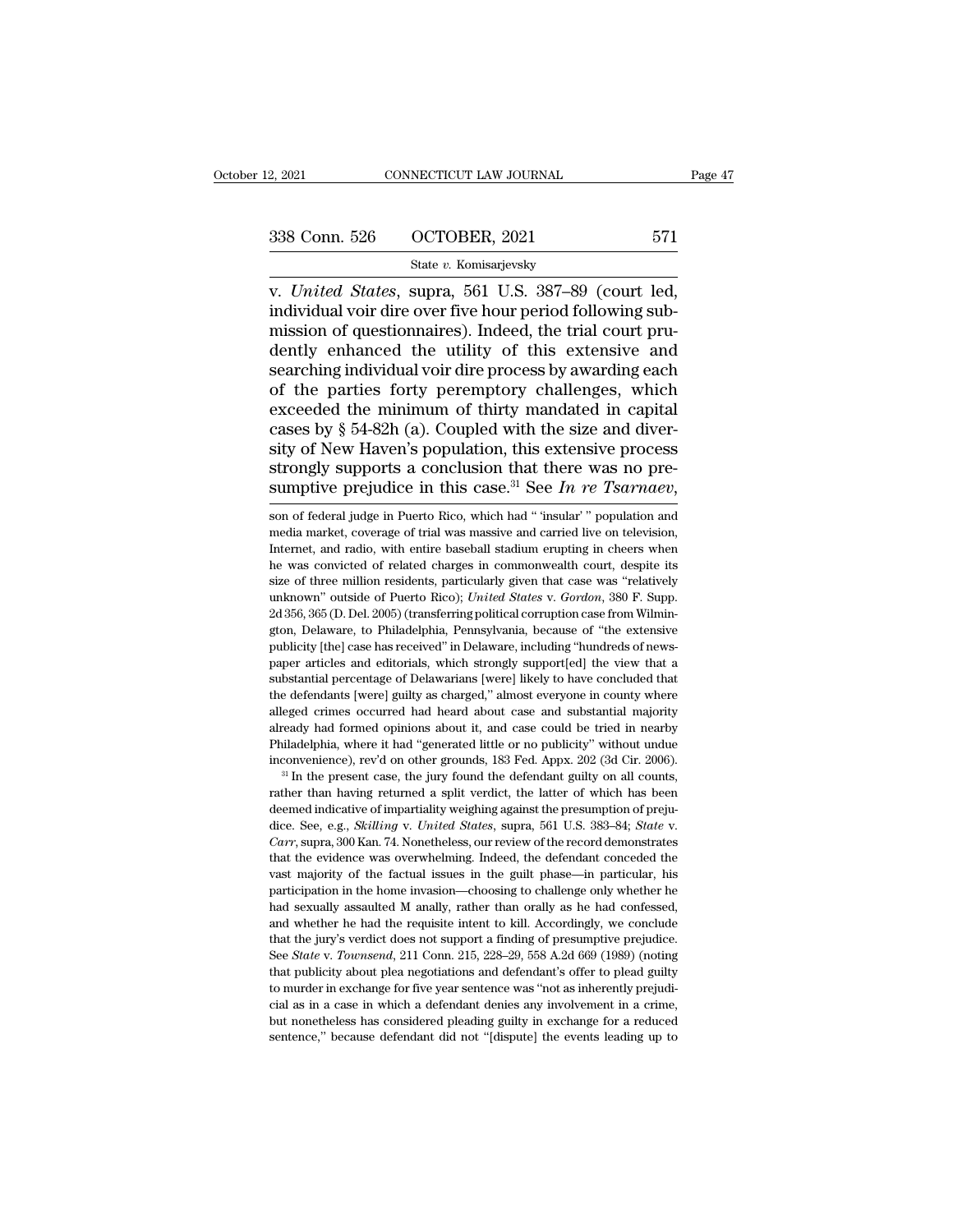# CONNECTICUT LAW JOURNAL October 12, 2021<br>572 OCTOBER, 2021 338 Conn. 526<br>5tate v. Komisarjevsky

### State *v.* Komisarjevsky

ST2 OCTOBER, 2021 OCTOBER, 2021<br>
State v. Komisarjevsky<br>
Supra, 780 F.3d 24–26 (relying on likelihood of extensive<br>
voir dire process in Boston Marathon bombing case);<br>
State v. Revealde supra, 264 Conn. 222, 24 (relying o 972 0CTOBER, 2021 338 Conn. 526<br>
State v. Komisarjevsky<br>
supra, 780 F.3d 24–26 (relying on likelihood of extensive<br>
voir dire process in Boston Marathon bombing case);<br>
State v. Reynolds, supra, 264 Conn. 223–24 (relying o <sup>572</sup> OCTOBER, 2021 338 Conn. 526<br>
<sup>State</sup> v. *Remisarjevsky*<br>
Supra, 780 F.3d 24–26 (relying on likelihood of extensive<br>
voir dire process in Boston Marathon bombing case);<br> *State* v. *Reynolds*, supra, 264 Conn. 223–24  $\frac{\text{672}}{\text{State } v. \text{ Komisarievsky}}$ <br>  $\frac{\text{State } v. \text{ Komisarievsky}}{\text{supra, 780 F.3d 24–26 (relying on likelihood of extensive  
\nvoir dire process in Boston Marathon bombing case)}}$ <br>
State v. Reynolds, supra, 264 Conn. 223–24 (relying on individual voir dire process to mitigate effect of pretrial<br>
publicity in State v. Komisarjevsky<br>
supra, 780 F.3d 24–26 (relying on likelihood of extensive<br>
voir dire process in Boston Marathon bombing case);<br>
State v. Reynolds, supra, 264 Conn. 223–24 (relying on<br>
individual voir dire process sing *e*. Romsarjevsky<br>supra, 780 F.3d 24–26 (relying on likelihood of extensive<br>voir dire process in Boston Marathon bombing case);<br>*State* v. *Reynolds*, supra, 264 Conn. 223–24 (relying on<br>individual voir dire process t voir dire process in Boston Marathon bombing case);<br> *State* v. *Reynolds*, supra, 264 Conn. 223–24 (relying on<br>
individual voir dire process to mitigate effect of pretrial<br>
publicity in extensively publicized death penalt State v. Reynolds, supra, 264 Conn. 223–24 (relying on<br>individual voir dire process to mitigate effect of pretrial<br>publicity in extensively publicized death penalty trial<br>arising from killing of police officer); *People v.* individual voir dire process to mitigate effect of pretrial<br>publicity in extensively publicized death penalty trial<br>arising from killing of police officer); *People v. Avila*,<br>59 Cal. 4th 496, 499–500, 505–508, 327 P.3d 82 publicity in extensively publicized death penalty trial<br>arising from killing of police officer); *People v. Avila*,<br>59 Cal. 4th 496, 499–500, 505–508, 327 P.3d 821, 173 Cal.<br>Rptr. 3d 718 (2014) (upholding denial of change arising from killing of police officer); *People v. Avila*,<br>59 Cal. 4th 496, 499–500, 505–508, 327 P.3d 821, 173 Cal.<br>Rptr. 3d 718 (2014) (upholding denial of change of venue<br>prior to jury selection for death penalty trial 59 Cal. 4th 496, 499–500, 505–508, 327 P.3d 821, 173 Cal.<br>Rptr. 3d 718 (2014) (upholding denial of change of venue<br>prior to jury selection for death penalty trial arising<br>from widely publicized rape and murder of five year Rptr. 3d 718 (2014) (upholding denial of change of venue<br>prior to jury selection for death penalty trial arising<br>from widely publicized rape and murder of five year<br>old girl, which had been commented on by President<br>George prior to jury selection for death penalty trial arising<br>from widely publicized rape and murder of five year<br>old girl, which had been commented on by President<br>George W. Bush and highlighted by local radio show<br>encouraging from widely publicized rape and murder of five year<br>old girl, which had been commented on by President<br>George W. Bush and highlighted by local radio show<br>encouraging execution of defendant, because county<br>was one of Califo old girl, which had been commented on by President<br>George W. Bush and highlighted by local radio show<br>encouraging execution of defendant, because county<br>was one of California's most populous, and "prospec-<br>tive jurors woul George W. Bush and highlighted by local radio show<br>encouraging execution of defendant, because county<br>was one of California's most populous, and "prospec-<br>tive jurors would sympathize with [her] fate wherever<br>the trial was encouraging execution of defendant, because county<br>was one of California's most populous, and "prospec-<br>tive jurors would sympathize with [her] fate wherever<br>the trial was held," two years and nine months had<br>passed since was one of California's most populous, and "prospective jurors would sympathize with [her] fate wherever<br>the trial was held," two years and nine months had<br>passed since the crime, and "it was reasonable for the<br>trial court tive jurors would sympathize with [her] fate wherever<br>the trial was held," two years and nine months had<br>passed since the crime, and "it was reasonable for the<br>trial court to conclude that actual voir dire—during<br>which th the trial was held," two years and nine months had<br>passed since the crime, and "it was reasonable for the<br>trial court to conclude that actual voir dire—during<br>which the court and parties could question the jurors<br>[face-topassed since the crime, and "it was reasonable for the<br>trial court to conclude that actual voir dire—during<br>which the court and parties could question the jurors<br>[face-to-face]—was a more reliable way to measure the<br>effect rial court to conclude that actual voir dire—during<br>which the court and parties could question the jurors<br>[face-to-face]—was a more reliable way to measure the<br>effect of pretrial publicity than a survey conducted by<br>a pers which the court and parties could question the jurors<br>[face-to-face]—was a more reliable way to measure the<br>effect of pretrial publicity than a survey conducted by<br>a person chosen by one of the parties"), cert. denied,<br>57 [face-to-face]—was a more reliable way to measure the<br>effect of pretrial publicity than a survey conducted by<br>a person chosen by one of the parties"), cert. denied,<br>575 U.S. 940, 135 S. Ct. 1712, 191 L. Ed. 2d 685 (2015); effect of pretrial publicity than a survey conducted by<br>a person chosen by one of the parties"), cert. denied,<br>575 U.S. 940, 135 S. Ct. 1712, 191 L. Ed. 2d 685 (2015);<br>*State* v. *Kaarma*, supra, 386 Mont. 251–52, 254–58 ( State v. Kaarma, supra, 386 Mont. 251–52, 254–58 (trial<br>court properly denied motion for change of venue from<br>county with population of approximately 110,000,<br>despite fact that there had been 500 articles about delib-<br>the court properly denied motion for change of venue from<br>county with population of approximately 110,000,<br>despite fact that there had been 500 articles about delib-<br>the victim's death" but, instead, appeared to challenge whet

county with population of approximately 110,000, despite fact that there had been 500 articles about delib-<br>the victim's death" but, instead, appeared to challenge whether he had "the requisite intent for murder"); see al despite fact that there had been 500 articles about delib-<br>the victim's death" but, instead, appeared to challenge whether he had "the<br>requisite intent for murder"); see also *Luong* v. *State*, supra, 199 So. 3d 148<br>(Give charged offenses does not either either does not all the victim's death' but, instead, appeared to challenge whether he had "the requisite intent for murder"); see also *Luong v. State*, supra, 199 So. 3d 148 (Given "[the the victim's death" but, instead, appeared to challenge whether he had "the requisite intent for murder"); see also  $L uong$  v.  $State$ , supra, 199 So. 3d 148 (Given "[the defendant's] admission that he threw each of his childre requisite intent for murder"); see also *Luong* v. *State*, supra, 199 So. 3d 148 (Given "[the defendant's] admission that he threw each of his children off the bridge, the fact that [the defendant] was not acquitted of an <sup>1</sup> (Given "[the defendant's] admission that he threw each of his children off the bridge, the fact that [the defendant] was not acquitted of any of the charged offenses does not either support or rebut a presumption of ju the bridge, the fact that [the defendant] was not acquitted of any of the charged offenses does not either support or rebut a presumption of jury bias or impartiality. The evidence in [the] case simply did not create any charged offenses does not either support or rebut a presumption of jury<br>bias or impartiality. The evidence in [the] case simply did not create any<br>inference from which the jury could conclude that he killed some, but not<br> bias or impartiality. The evidence in [the] case simply did not create any inference from which the jury could conclude that he killed some, but not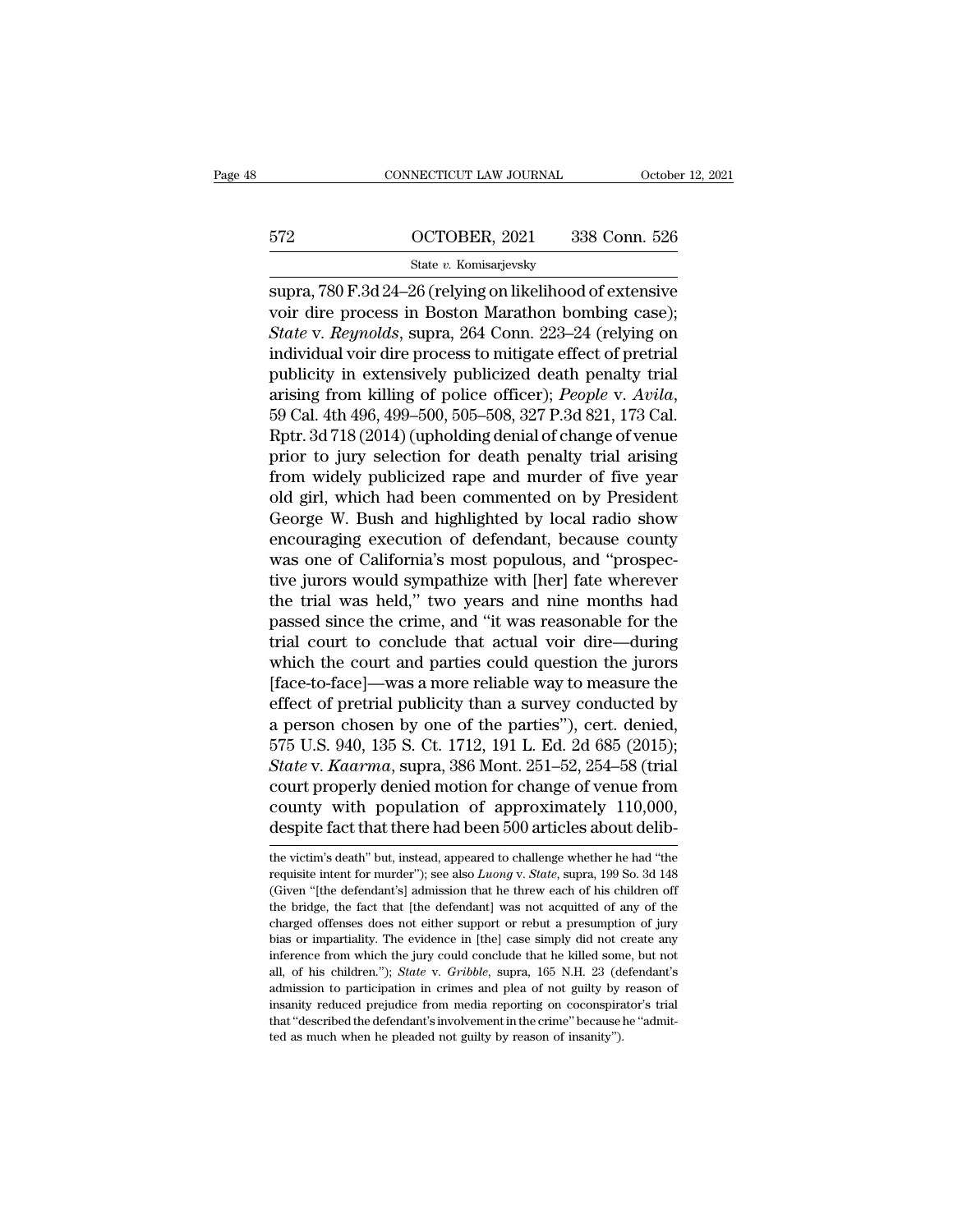2, 2021 CONNECTICUT LAW JOURNAL Page 49<br>338 Conn. 526 OCTOBER, 2021 573<br>5tate v. Komisarjevsky

State *v.* Komisarjevsky

erate homicide case with sympathy to victim and cover-<br>age of defendant's prior bad acts, and 90 percent of<br>age of defendant's prior bad acts, and 90 percent of<br>angled potential jurors had hoard of asso-bosques trial 338 Conn. 526 OCTOBER, 2021 573<br>
State v. Komisarjevsky<br>
erate homicide case with sympathy to victim and cover-<br>
age of defendant's prior bad acts, and 90 percent of<br>
polled potential jurors had heard of case, because tria 338 Conn. 526 OCTOBER, 2021 573<br>
State v. Komisarjevsky<br>
erate homicide case with sympathy to victim and cover-<br>
age of defendant's prior bad acts, and 90 percent of<br>
polled potential jurors had heard of case, because tri 338 Conn. 526 OCTOBER, 2021 573<br>
State v. Komisarjevsky<br>
erate homicide case with sympathy to victim and cover-<br>
age of defendant's prior bad acts, and 90 percent of<br>
polled potential jurors had heard of case, because tri state *v*. Komisarjevsky<br>
erate homicide case with sympathy to victim and cover-<br>
age of defendant's prior bad acts, and 90 percent of<br>
polled potential jurors had heard of case, because trial<br>
court properly used detailed state v. Komsarjevsky<br>erate homicide case with sympathy to victim and cover-<br>age of defendant's prior bad acts, and 90 percent of<br>polled potential jurors had heard of case, because trial<br>court properly used detailed questi erate homicide case with sympathy to victim and cover-<br>age of defendant's prior bad acts, and 90 percent of<br>polled potential jurors had heard of case, because trial<br>court properly used detailed questionnaires and individ-<br> age of defendant's prior bad acts, and 90 percent of<br>polled potential jurors had heard of case, because trial<br>court properly used detailed questionnaires and individ-<br>ual voir dire to assess impact of pretrial publicity); polled potential jurors had heard of case, because trial<br>court properly used detailed questionnaires and individ-<br>ual voir dire to assess impact of pretrial publicity); *State*<br>v. *Addison*, supra, 165 N.H. 430–31 (no pres court properly used detailed questionnaires and individual voir dire to assess impact of pretrial publicity); *State* v. *Addison*, supra, 165 N.H. 430–31 (no presumptive prejudice requiring transfer from Manchester, New H ual voir dire to assess impact of pretrial publicity); *State*<br>v. *Addison*, supra, 165 N.H. 430–31 (no presumptive<br>prejudice requiring transfer from Manchester, New<br>Hampshire, for death penalty trial for murder of city<br>po v. *Addison*, supra, 165 N.H. 430–31 (no presumptive<br>prejudice requiring transfer from Manchester, New<br>Hampshire, for death penalty trial for murder of city<br>police officer, despite fact that 98 percent of prospec-<br>tive ju prejudice requiring transfer from Manchester, New<br>Hampshire, for death penalty trial for murder of city<br>police officer, despite fact that 98 percent of prospec-<br>tive jurors knew about case, because individual voir dire<br>enh Hampshire, for death penalty trial for murder of city<br>police officer, despite fact that 98 percent of prospec-<br>tive jurors knew about case, because individual voir dire<br>enhanced with questionnaire and increased number of<br>p police officer, despite fact that 98 percent of prospective jurors knew about case, because individual voir dire<br>enhanced with questionnaire and increased number of<br>peremptory challenges could be used to ensure impar-<br>tial tive jurors knew about case, because individual voir dire<br>enhanced with questionnaire and increased number of<br>peremptory challenges could be used to ensure impar-<br>tial panel); *State* v. *Clinton*, 153 Ohio St. 3d 422, 433 enhanced with questionnaire and increased number of<br>peremptory challenges could be used to ensure impar-<br>tial panel); *State* v. *Clinton*, 153 Ohio St. 3d 422, 433–35,<br>108 N.E.3d 1 (2017) (no presumptive prejudice, despit peremptory challenges could be used to ensure impartial panel); *State* v. *Clinton*, 153 Ohio St. 3d 422, 433–35, 108 N.E.3d 1 (2017) (no presumptive prejudice, despite extensive publicity about prosecution for aggravated tial panel); *State* v. *Clinton*, 153 Ohio St. 3d 422, 433–35, 108 N.E.3d 1 (2017) (no presumptive prejudice, despite extensive publicity about prosecution for aggravated murder and sexual assault of victim and her two mi 108 N.E.3d 1 (2017) (no presumptive prejudice, despite<br>extensive publicity about prosecution for aggravated<br>murder and sexual assault of victim and her two minor<br>children, because, although most jurors knew some-<br>thing abo extensive publicity about prosecution for aggravated<br>murder and sexual assault of victim and her two minor<br>children, because, although most jurors knew some-<br>thing about facts of case, trial court took steps to<br>address imp murder and sexual assault of victim and her two minor<br>children, because, although most jurors knew some-<br>thing about facts of case, trial court took steps to<br>address impact of pretrial publicity, including having<br>potential children, because, although most jurors knew something about facts of case, trial court took steps to address impact of pretrial publicity, including having potential jurors complete extensive publicity question-<br>naire, an thing about facts of case, trial court took steps to<br>address impact of pretrial publicity, including having<br>potential jurors complete extensive publicity question-<br>naire, and using individual voir dire to weed out pro-<br>spe address impact of pretrial publicity, including having<br>potential jurors complete extensive publicity question-<br>naire, and using individual voir dire to weed out pro-<br>spective jurors with excessive knowledge of case or<br>appa potential jurors complete extensive publicity question-<br>naire, and using individual voir dire to weed out pro-<br>spective jurors with excessive knowledge of case or<br>apparent belief in defendant's guilt), cert. denied,<br>U.S. , naire, and using individual voir dire to weed out pro-<br>spective jurors with excessive knowledge of case or<br>apparent belief in defendant's guilt), cert. denied,<br>U.S.  $\,$ , 139 S. Ct. 259, 202 L. Ed. 2d 173 (2018). Finally, spective jurors with excessive knowledge of case or<br>apparent belief in defendant's guilt), cert. denied,<br>U.S. , 139 S. Ct. 259, 202 L. Ed. 2d 173 (2018). Finally,<br>the trial court also prudently left open the possibility<br>of 224. between the California Supreme Court recently observed<br>applies indicate that an impartial jury could not be<br>paneled in New Haven. See *State* v. *Reynolds*, supra,<br>4.<br>As the California Supreme Court recently observed<br>upho ince that source also practically for sport are possibling<br>of changing the venue should the individual voir dire<br>process indicate that an impartial jury could not be<br>empaneled in New Haven. See *State* v. *Reynolds*, supra

process indicate that an impartial jury could not be<br>empaneled in New Haven. See *State* v. *Reynolds*, supra,<br>224.<br>As the California Supreme Court recently observed<br>in upholding the denial of a second change of venue in<br> empaneled in New Haven. See *State* v. *Reynolds*, supra, 224.<br>As the California Supreme Court recently observed<br>in upholding the denial of a second change of venue in<br>the Scott Peterson death penalty trial,<sup>32</sup> which was 224.<br>
As the California Supreme Court recently observed<br>
in upholding the denial of a second change of venue in<br>
the Scott Peterson death penalty trial,<sup>32</sup> which was a<br>
case of similar national notoriety arising from a h in upholding the denial of a second change of venue in<br>the Scott Peterson death penalty trial,<sup>32</sup> which was a<br>case of similar national notoriety arising from a hus-<br>band's murder of his pregnant wife, the "publicity . . the Scott Peterson death penalty trial,<sup>32</sup> which was a case of similar national notoriety arising from a hus-<br>band's murder of his pregnant wife, the "publicity . . .<br><sup>22</sup> The Peterson trial originally was moved from the

case of similar national notoriety arising<br>band's murder of his pregnant wife, the "p<br><sup>32</sup> The Peterson trial originally was moved from the runs<br>which the murder happened to San Mateo County, whi<br>population. See *People* v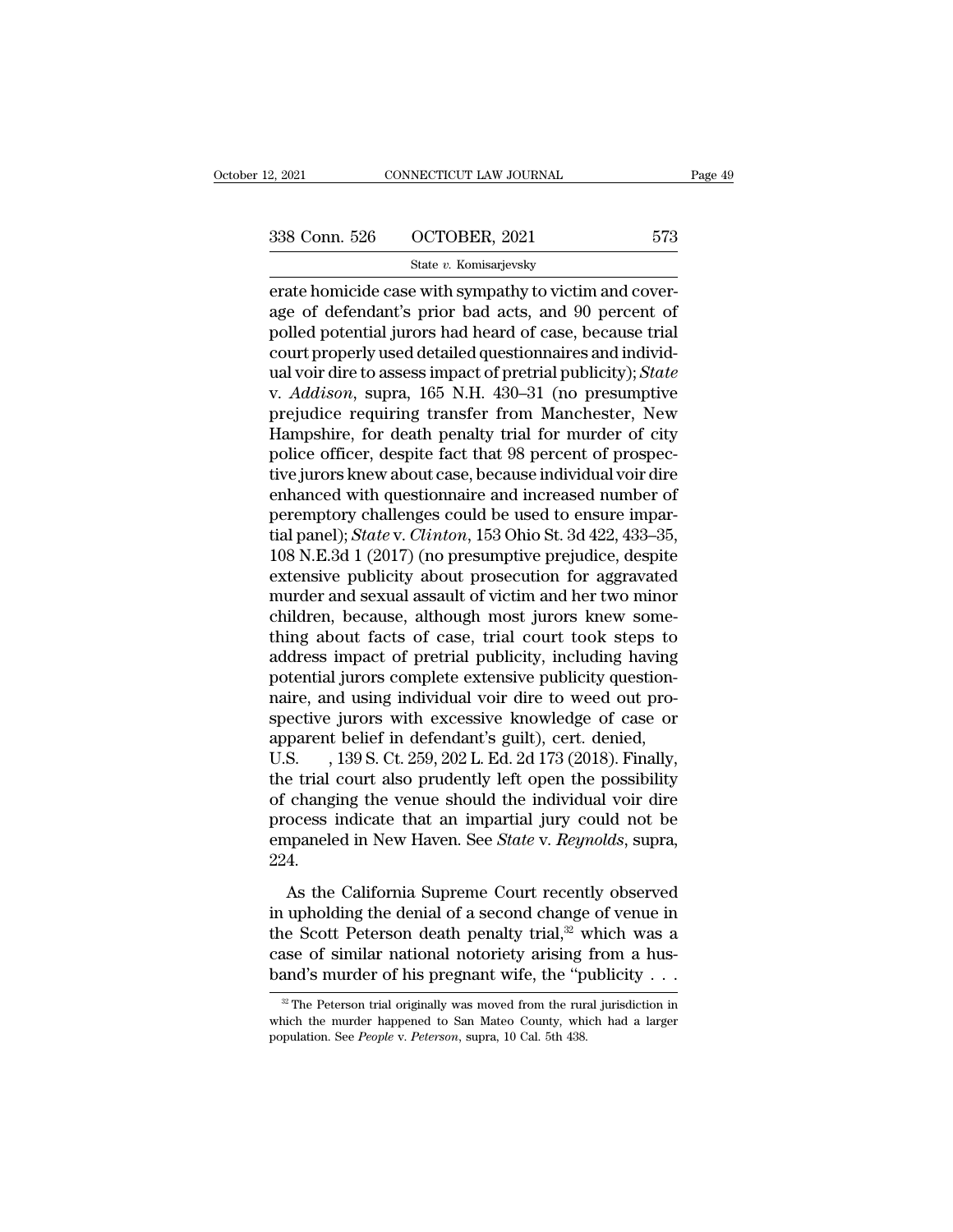# CONNECTICUT LAW JOURNAL October 12, 2021<br>574 OCTOBER, 2021 338 Conn. 526<br>State v. Komisarjevsky

### State *v.* Komisarjevsky

 $\begin{array}{l|l} \hline \text{COMRECTICUT LAW JOURNAL} & \text{October 12, 2} \\\\ \hline \text{574} & \text{OCTOBER, 2021} & \text{338 Conn. 526} \\\\ \hline \text{State } v. \text{ Komisarjevsky} \\\\ \hline \text{generated'' in this case, "like the trials of O.J. Simpson, the Manson family, and any number of other so-called trials of the century before them, was intrinsic to the data.} \end{array}$ 574 OCTOBER, 2021 338 Conn. 526<br>
State v. Komisarjevsky<br>
generated" in this case, "like the trials of O.J. Simpson,<br>
the Manson family, and any number of other so-called<br>
trials of the century before them, was intrinsic to 574 OCTOBER, 2021 338 Conn. 526<br>
State v. Komisarjevsky<br>
generated" in this case, "like the trials of O.J. Simpson,<br>
the Manson family, and any number of other so-called<br>
trials of the century before them, was intrinsic t **case** 574 **case** 674 **c** CCTOBER, 2021 338 Conn. 526<br> **c** state *v*. Komisarjevsky<br> **generated**" in this case, "like the trials of O.J. Simpson,<br>
the Manson family, and any number of other so-called<br>
trials of the century State v. Komisarjevsky<br>
generated" in this case, "like the trials of O.J. Simpson,<br>
the Manson family, and any number of other so-called<br>
trials of the century before them, was intrinsic to the<br>
case, not the place," part State v. Komisarjevsky<br>generated" in this case, "like the trials of O.J. Simpson,<br>the Manson family, and any number of other so-called<br>trials of the century before them, was intrinsic to the<br>*case*, not the *place*," part generated" in this case, "like the trials of O.J. Simpson,<br>the Manson family, and any number of other so-called<br>trials of the century before them, was intrinsic to the<br>*case*, not the *place*," particularly given "the expl the Manson family, and any number of other so-called<br>trials of the century before them, was intrinsic to the<br>*case*, not the *place*," particularly given "the explosion<br>of cable television and the Internet as sources of i trials of the century before them, was intrinsic to the *case*, not the *place*," particularly given "the explosion of cable television and the Internet as sources of information, facilitating nationwide coverage of the ca case, not the *place*," particularly given "the explosion<br>of cable television and the Internet as sources of infor-<br>mation, facilitating nationwide coverage of the case,"<br>meaning it was "speculation to suppose [the] result of cable television and the Internet as sources of information, facilitating nationwide coverage of the case,"<br>meaning it was "speculation to suppose [the] results of<br>jury selection would be any different anywhere else."<br>( mation, facilitating nationwide coverage of the case,"<br>meaning it was "speculation to suppose [the] results of<br>jury selection would be any different anywhere else."<br>(Emphasis in original; internal quotation marks omit-<br>ted meaning it was "speculation to suppose [the] results of<br>jury selection would be any different anywhere else."<br>(Emphasis in original; internal quotation marks omit-<br>ted.) *People* v. *Peterson*, supra, 10 Cal. 5th 440. Put<br> jury selection would be any different anywhere else."<br>
(Emphasis in original; internal quotation marks omit-<br>
ted.) *People* v. *Peterson*, supra, 10 Cal. 5th 440. Put<br>
differently, the endless and instant flow of informa-(Emphasis in original; internal quotation marks omit-<br>ted.) *People* v. *Peterson*, supra, 10 Cal. 5th 440. Put<br>differently, the endless and instant flow of informa-<br>tion—and in some cases disinformation—enabled by<br>twenty is a people v. Peterson, supra, 10 Cal. 5th 440. Put<br>differently, the endless and instant flow of informa-<br>tion—and in some cases disinformation—enabled by<br>twenty-first century media, does not stop at the political<br>bounda differently, the endless and instant flow of information—and in some cases disinformation—enabled by<br>twenty-first century media, does not stop at the political<br>boundaries of our judicial districts. "Instead, in a [high<br>pro tion—and in some cases disinformation—enabled by<br>twenty-first century media, does not stop at the political<br>boundaries of our judicial districts. "Instead, in a [high<br>profile] case such as this one, provided a sufficiently twenty-first century media, does not stop at the political<br>boundaries of our judicial districts. "Instead, in a [high<br>profile] case such as this one, provided a sufficiently<br>large pool is available . . . the better answer boundaries of our judicial districts. "Instead, in a [high<br>profile] case such as this one, provided a sufficiently<br>large pool is available  $\ldots$  the better answer is not to<br>change venue  $\ldots$  but to rigorously vet potenti profile] case such as this one, provided a sufficiently<br>large pool is available  $\ldots$  the better answer is not to<br>change venue  $\ldots$  but to rigorously vet potential<br>jurors to screen out those tainted and irrevocably biase has not is available  $\ldots$  the better answer is not to change venue  $\ldots$  but to rigorously vet potential jurors to screen out those tainted and irrevocably biased by pretrial publicity, to find [twelve], plus alternates, change venue . . . . but to rigorously vet potential<br>jurors to screen out those tainted and irrevocably biased<br>by pretrial publicity, to find [twelve], plus alternates,<br>who can decide only on the evidence admitted at trial jurors to screen out those tainted and irrevocably biased<br>by pretrial publicity, to find [twelve], plus alternates,<br>who can decide only on the evidence admitted at trial."<br>Id., 441. We conclude, therefore, that the defenda by pretrial publicity, to find [twelve], plus alternates,<br>who can decide only on the evidence admitted at trial."<br>Id., 441. We conclude, therefore, that the defendant<br>has not surmounted the "extremely high" bar; (internal<br> who can decide only on the evidence admitted at trial."<br>Id., 441. We conclude, therefore, that the defendant<br>has not surmounted the "extremely high" bar; (internal<br>quotation marks omitted) *State* v. *Robinson*, supra, 303 Id., 441. We conclude, therefore, that the defendant<br>has not surmounted the "extremely high" bar; (internal<br>quotation marks omitted) *State* v. *Robinson*, supra, 303<br>Kan. 76; see also *Skilling* v. *United States*, supra, has not surmounted the "extremely high" bar; (internal<br>quotation marks omitted) *State* v. *Robinson*, supra, 303<br>Kan. 76; see also *Skilling* v. *United States*, supra, 561<br>U.S. 381; necessary to establish the existence o quotation marks omitted) *State* v. *Robinson*, supra, 303 Kan. 76; see also *Skilling* v. *United States*, supra, 561 U.S. 381; necessary to establish the existence of presumptive prejudice in this case, insofar as the ot jury. Action to outweigh the inflament<br>Incity that attended this consider the inflament<br>Sibility of empaneling an increasibility of empaneling and<br> $D$ <br>Actual Prejudice<br>r whether pretrial publicity ture of the publicity that attended this case with<br>spect to the possibility of empaneling an impartial<br>y.<br>D<br>Actual Prejudice<br>We next consider whether pretrial publicity resulted<br>actual prejudice in this case.<sup>33</sup> This requ Freepect to the possibility of empaneling an impartial<br>jury.<br>D<br> $\hskip 1.5em$  Actual Prejudice<br>in this case.<sup>33</sup> This requires us to<br> $\hskip 1.5em$ <br> $\hskip 1.5em$ <br> $\hskip 1.5em$ <br> $\hskip 1.5em$ <br> $\hskip 1.5em$  Having concluded that no presumption o

### D<sub>D</sub>

 $\,$  Me next consider whether pretrial publicity resulted a actual prejudice in this case. $^{33}$  This requires us to  $^{33}$  Having concluded that no presumption of prejudice arose on the record this case, we need not dire

Actual Prejudice<br>in actual prejudice in this case.<sup>33</sup> This requires us to<br><sup>33</sup> Having concluded that no presumption of prejudice arose on the record<br>in this case, we need not directly consider the question of whether any<br> We next consider whether pretrial publicity resulted<br>in actual prejudice in this case.<sup>33</sup> This requires us to<br><sup>38</sup> Having concluded that no presumption of prejudice arose on the record<br>in this case, we need not directly In actual prejudice in this case.<sup>33</sup> This requires us to<br>
<sup>33</sup> Having concluded that no presumption of prejudice arose on the record<br>
in this case, we need not directly consider the question of whether any<br>
such presumpti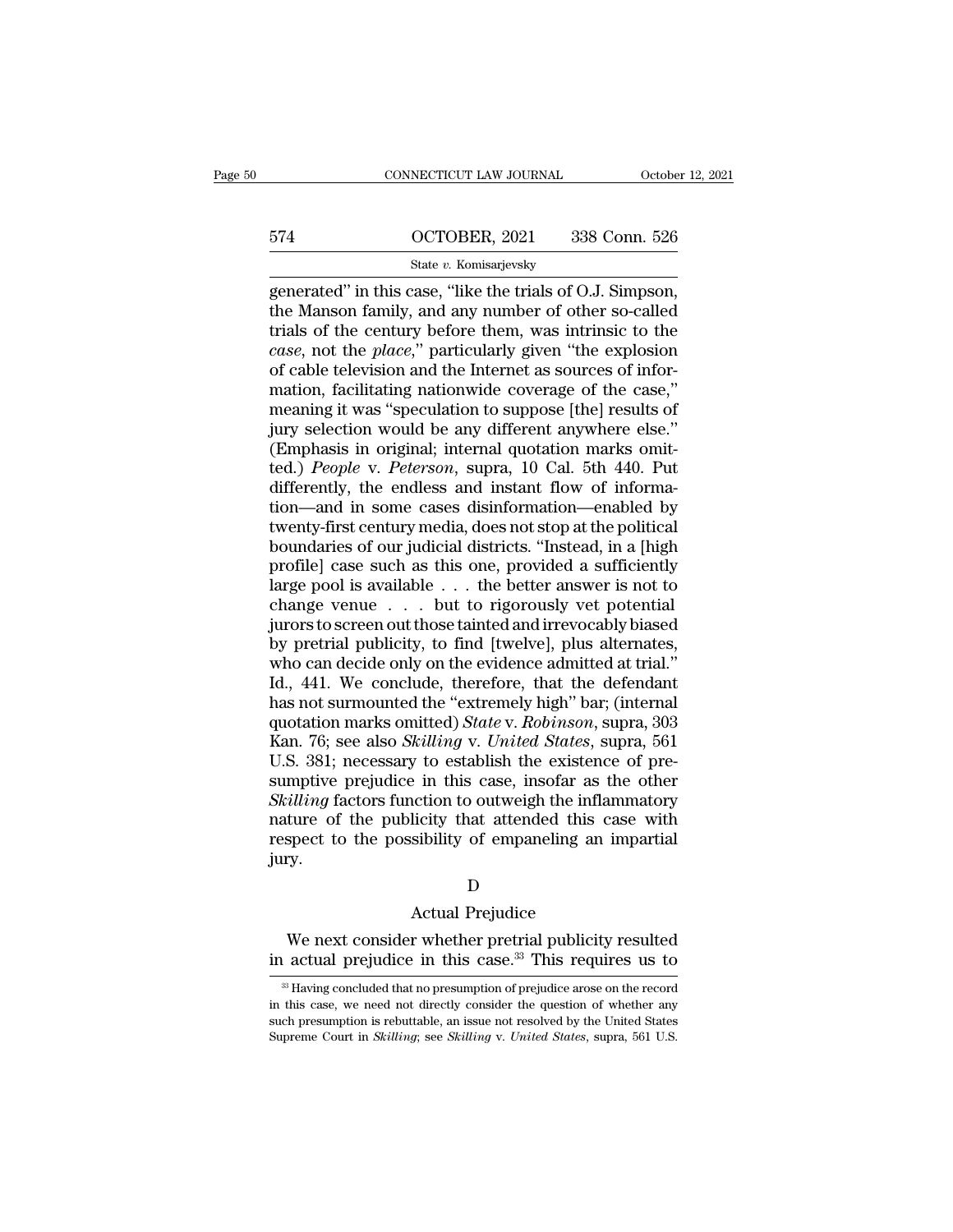| 2, 2021       | CONNECTICUT LAW JOURNAL | Page 51 |
|---------------|-------------------------|---------|
| 338 Conn. 526 | OCTOBER, 2021           | 575     |
|               | State v. Komisarjevsky  |         |

examine the record of jury selection to determine<br>
examine the record of jury selection to determine<br>
whether it "adequately detect[ed] and defuse[d] juror<br>
bise," Skilling v Linited States supre 561 U.S. 295 338 Conn. 526 OCTOBER, 2021 575<br>
State v. Komisarjevsky<br>
examine the record of jury selection to determine<br>
whether it "adequately detect[ed] and defuse[d] juror<br>
bias." *Skilling* v. *United States*, supra, 561 U.S. 385.<br> bias.'' *Skilling* v. *United States*, supra, 561 U.S. 385. 338 Conn. 526 OCTOBER, 2021 575<br>
State v. Komisarjevsky<br>
examine the record of jury selection to determine<br>
whether it "adequately detect[ed] and defuse[d] juror<br>
bias." *Skilling* v. *United States*, supra, 561 U.S. 385. state v. Komisarjevsky<br>
examine the record of jury selection to determine<br>
whether it "adequately detect[ed] and defuse[d] juror<br>
bias." Skilling v. United States, supra, 561 U.S. 385.<br>
Particularly in cases with extensiv state v. Romisarjevsky<br>examine the record of jury selection to determine<br>whether it "adequately detect[ed] and defuse[d] juror<br>bias." Skilling v. United States, supra, 561 U.S. 385.<br>Particularly in cases with extensive pr examine the record of jury selection to determine<br>whether it "adequately detect[ed] and defuse[d] juror<br>bias." *Skilling* v. *United States*, supra, 561 U.S. 385.<br>Particularly in cases with extensive pretrial publicity<br>and whether it "adequately detect[ed] and defuse[d] juror<br>bias." *Skilling v. United States*, supra, 561 U.S. 385.<br>Particularly in cases with extensive pretrial publicity<br>and notoriety, individual voir dire, which is mandated<br> bias." *Skilling* v. *United States*, supra, 561 U.S. 385.<br>Particularly in cases with extensive pretrial publicity<br>and notoriety, individual voir dire, which is mandated<br>by article four of the amendments to the Connecticut Particularly in cases with extensive pretrial publicity<br>and notoriety, individual voir dire, which is mandated<br>by article four of the amendments to the Connecticut<br>constitution; see, e.g., *Rozbicki* v. *Huybrechts*, supra and notoriety, individual voir dire, which is mandated<br>by article four of the amendments to the Connecticut<br>constitution; see, e.g., *Rozbicki* v. *Huybrechts*, supra,<br>218 Conn. 392 and n.2; is critical to ensure the selec by article four of the amendments to the Connecticut<br>constitution; see, e.g., *Rozbicki* v. *Huybrechts*, supra,<br>218 Conn. 392 and n.2; is critical to ensure the selection<br>of jurors who are sufficiently impartial to serve. constitution; see, e.g., *Rozbicki* v. *Huybrechts*, supra, 218 Conn. 392 and n.2; is critical to ensure the selection of jurors who are sufficiently impartial to serve. See *Commonwealth* v. *Toolan*, supra, 460 Mass. 468 218 Conn. 392 and n.2; is critical to ensure the selection<br>of jurors who are sufficiently impartial to serve. See<br>*Commonwealth* v. *Toolan*, supra, 460 Mass. 468 (failure<br>to conduct individual voir dire regarding exposure of jurors who are sufficed commonwealth v. Tool,<br>to conduct individual v<br>pretrial publicity denied<br>given risk of prejudice<br>interconnected commun<br>pretrial publicity).<br>As a matter of both w France Conduct individual voir dire regarding exposure to<br>etrial publicity denied defendant his right to fair trial<br>ven risk of prejudice occasioned by "small, socially<br>terconnected community" in Nantucket and extensive<br>et Fretrial publicity denied defendant his right to fair trial<br>given risk of prejudice occasioned by "small, socially<br>interconnected community" in Nantucket and extensive<br>pretrial publicity).<br>As a matter of both well establis

given risk of prejudice occasioned by "small, socially<br>interconnected community" in Nantucket and extensive<br>pretrial publicity).<br>As a matter of both well established Connecticut and<br>federal constitutional law, "[n]o [hard interconnected community" in Nantucket and extensive<br>pretrial publicity).<br>As a matter of both well established Connecticut and<br>federal constitutional law, "[n]o [hard and fast] formula<br>dictates the necessary depth or brea metrial publicity).<br>
As a matter of both well establifederal constitutional law, "[n]o []<br>
dictates the necessary depth or<br>
... Jury selection ... is particulince of the trial judge...<br>
"When pretrial publicity is at is As a matter of both well established Connecticut and<br>deral constitutional law, "[n]o [hard and fast] formula<br>ctates the necessary depth or breadth of voir dire.<br>. Jury selection . . . is particularly within the prov-<br>ce o federal constitutional law, "[n]o [hard and fast] formula<br>dictates the necessary depth or breadth of voir dire.<br> $\ldots$  Jury selection  $\ldots$  is particularly within the prov-<br>ince of the trial judge.  $\ldots$ <br>"When pretrial pub

dictates the necessary depth or breadth of voir dire.<br>  $\ldots$  Jury selection  $\ldots$  is particularly within the prov-<br>
ince of the trial judge  $\ldots$ .<br>
"When pretrial publicity is at issue, primary reliance<br>
on the judgment o ... Jury selection ... is particularly within the province of the trial judge....<br>
"When pretrial publicity is at issue, primary reliance<br>
on the judgment of the trial court makes [especially]<br>
good sense because the judg ince of the trial judge.  $\dots$ <br>
"When pretrial publicity is at issue, primary reliance<br>
on the judgment of the trial court makes [especially]<br>
good sense because the judge sits in the locale where<br>
the publicity is said to "When pretrial publicity is at issue, primary reliance<br>on the judgment of the trial court makes [especially]<br>good sense because the judge sits in the locale where<br>the publicity is said to have had its effect and may base<br> good sense because the judge sits in the locale where<br>the publicity is said to have had its effect and may base<br>her evaluation on her own perception of the depth and<br>extent of news stories that might influence a juror.... extent of news stories that might influence a juror.  $\dots$ 

her evaluation on her own perception of the depth and extent of news stories that might influence a juror. . . .<br>385 n.18, and not clearly addressed by that court's earlier precedents, which were inconsistent with respect EXTENT OF HEWS SCOTES THAT HIGHT HITDENCE A JULOT.  $\ldots$ <br>385 n.18; and not clearly addressed by that court's earlier precedents, which<br>were inconsistent with respect to whether to examine the transcript of voir<br>dire after 385 n.18; and not clearly addressed by that court's earlier precedents, which<br>were inconsistent with respect to whether to examine the transcript of voir<br>dire after determining that prejudice existed. See, e.g., *United St* were inconsistent with respect to whether to examine the transcript of voir<br>dire after determining that prejudice existed. See, e.g., *United States* v.<br>*Casellas-Toro*, supra, 807 F.3d 388–89. Those few courts that have d dire after determining that prejudice existed. See, e.g., *United States v.* Casellas-Toro, supra, 807 F.3d 388–89. Those few courts that have directly considered this issue have, however, concluded that the presumption is Casellas-Toro, supra, 807 F.3d 388–89. Those few courts that have directly considered this issue have, however, concluded that the presumption is in fact rebuttable, both before and after *Skilling* was decided, in a proce considered this issue have, however, concluded that the presumption is in fact rebuttable, both before and after *Skilling* was decided, in a process akin to the actual prejudice inquiry. See *United States* v. *Wilcox*, 6 fact rebuttable, both before and after *Skilling* was decided, in a process akin to the actual prejudice inquiry. See United States v. Wilcox, 631 F.3d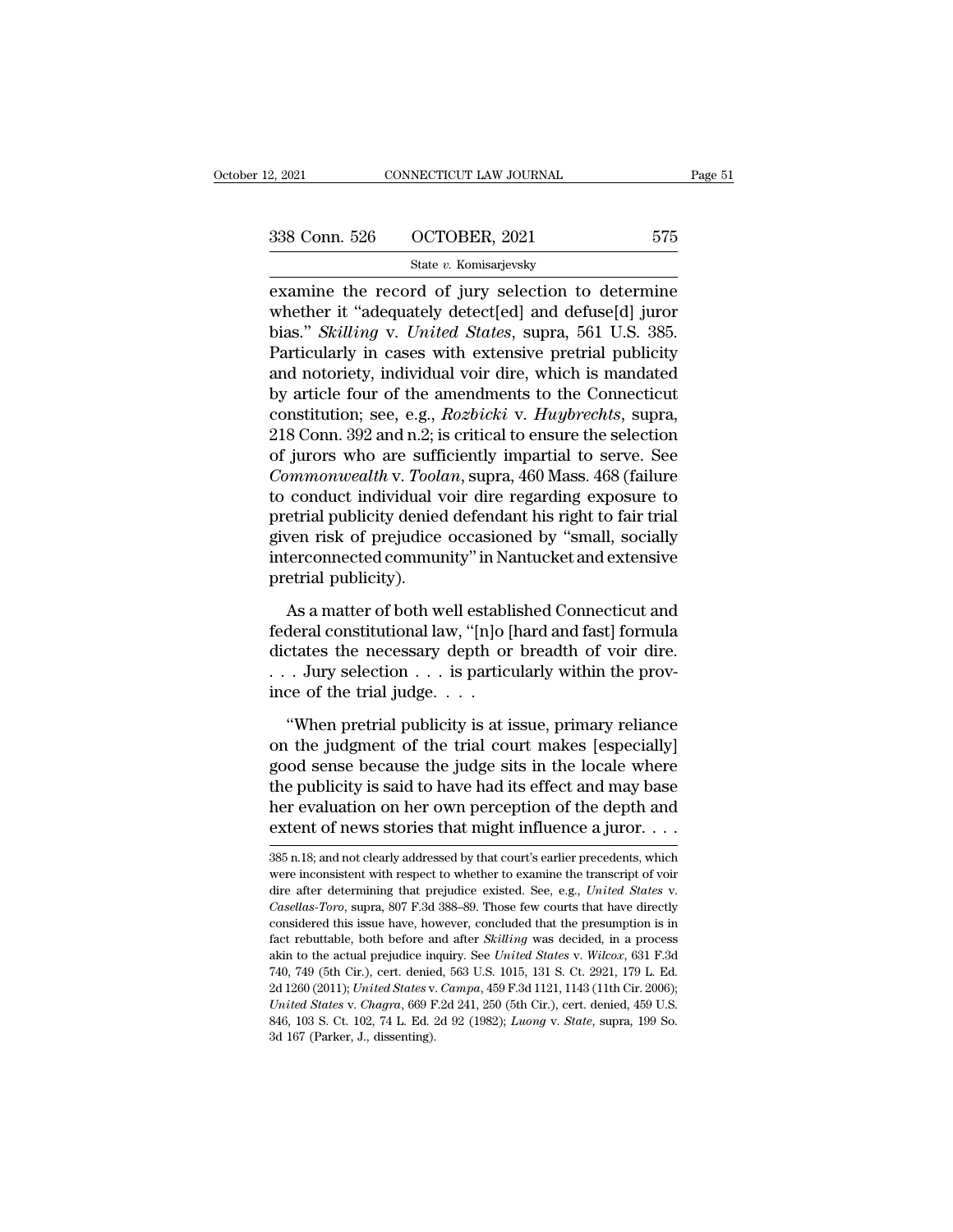|     | CONNECTICUT LAW JOURNAL                                                                                                                                              | October 12, 2021 |
|-----|----------------------------------------------------------------------------------------------------------------------------------------------------------------------|------------------|
| 576 | OCTOBER, 2021                                                                                                                                                        | 338 Conn. 526    |
|     | State v. Komisarjevsky                                                                                                                                               |                  |
|     | Appellate courts making after-the-fact assessments of<br>the media's impact on jurors should be mindful that<br>their judgments leak the Len the spetl comprehension |                  |

576 OCTOBER, 2021 338 Conn. 526<br>
State v. Komisarjevsky<br>
Appellate courts making after-the-fact assessments of<br>
the media's impact on jurors should be mindful that<br>
their judgments lack the [on the spot] comprehension<br>
of 576 OCTOBER, 2021 338 Conn. 526<br>
State v. Komisarjevsky<br>
Appellate courts making after-the-fact assessments of<br>
the media's impact on jurors should be mindful that<br>
their judgments lack the [on the spot] comprehension<br>
of of the situation possessed by trial judges. State v. Komisarjevsky<br>
State v. Komisarjevsky<br>
State courts making after-the-fact assessments of<br>
the media's impact on jurors should be mindful that<br>
their judgments lack the [on the spot] comprehension<br>
the situation p Appellate courts making after-the-fact assessments of<br>the media's impact on jurors should be mindful that<br>their judgments lack the [on the spot] comprehension<br>of the situation possessed by trial judges.<br>"Reviewing courts a

The media's impact on jurors should be mindful that<br>their judgments lack the [on the spot] comprehension<br>of the situation possessed by trial judges.<br>"Reviewing courts are properly resistant to second-<br>guessing the trial ju their judgments lack the [on the spot] comprehension<br>of the situation possessed by trial judges.<br>"Reviewing courts are properly resistant to second-<br>guessing the trial judge's estimation of a juror's impar-<br>tiality, for th record statements and the provide specificantly of the situation possessed by trial judges.<br>
"Reviewing courts are properly resistant to second-<br>
guessing the trial judge's estimation of a juror's impar-<br>
tiality, for that "Reviewing courts are properly resistant to second-<br>guessing the trial judge's estimation of a juror's impartiality, for that judge's appraisal is ordinarily influenced<br>by a host of factors impossible to capture fully in "Reviewing courts are properly resistant to second-<br>guessing the trial judge's estimation of a juror's impar-<br>tiality, for that judge's appraisal is ordinarily influenced<br>by a host of factors impossible to capture fully i guessing the trial judge's estimation of a juror's impartiality, for that judge's appraisal is ordinarily influenced<br>by a host of factors impossible to capture fully in the<br>record—among them, the prospective juror's inflec tiality, for that judge's appraisal is ordinarily influenced<br>by a host of factors impossible to capture fully in the<br>record—among them, the prospective juror's inflection,<br>sincerity, demeanor, candor, body language, and a by a host of factors impossible to capture fully in the<br>record—among them, the prospective juror's inflection,<br>sincerity, demeanor, candor, body language, and appre-<br>hension of duty.... In contrast to the cold transcript<br> record—among them, the prospective juror's inflection,<br>sincerity, demeanor, candor, body language, and appre-<br>hension of duty.... In contrast to the cold transcript<br>received by the appellate court, the [in the moment]<br>voi sincerity, demeanor, candor, body language, and apprehension of duty. . . . In contrast to the cold transcript<br>received by the appellate court, the [in the moment]<br>voir dire affords the trial court a more intimate and<br>imm hension of duty.... In contrast to the cold transcript<br>received by the appellate court, the [in the moment]<br>voir dire affords the trial court a more intimate and<br>immediate basis for assessing a venire member's fitness<br>for received by the appellate court, the [in the moment]<br>voir dire affords the trial court a more intimate and<br>immediate basis for assessing a venire member's fitness<br>for jury service." (Citations omitted; internal quotation<br>m voir dire affords the trial court a more intimate and<br>immediate basis for assessing a venire member's fitness<br>for jury service." (Citations omitted; internal quotation<br>marks omitted.) *Skilling v. United States*, supra, 56 immediate basis for assessing a venire member's fitness<br>for jury service." (Citations omitted; internal quotation<br>marks omitted.) *Skilling v. United States*, supra, 561<br>U.S. 386–87; see also *State v. Griffin*, 251 Conn. for jury service." (Citations omitted; internal quotation<br>marks omitted.) *Skilling v. United States*, supra, 561<br>U.S. 386–87; see also *State* v. *Griffin*, 251 Conn. 671,<br>710, 741 A.2d 913 (1999) ("[t]he trial court is v marks omitted.) *Skilling* v. *United States*, supra, 561<br>U.S. 386–87; see also *State* v. *Griffin*, 251 Conn. 671,<br>710, 741 A.2d 913 (1999) ("[t]he trial court is vested<br>with wide discretion in determining the competency U.S. 386–87; see also *State* v. *Griffin*, 251 Co.<br>710, 741 A.2d 913 (1999) ("[t]he trial court is<br>with wide discretion in determining the compe<br>jurors to serve"); *State* v. *Pelletier*, supra, 20<br>572 (describing trial c In wide discretion in determining the competency of<br>rors to serve"); *State* v. *Pelletier*, supra, 209 Conn.<br>2 (describing trial court's "broad discretion" with<br>spect to "determining the credibility of prospective<br>rors an jurors to serve"); *State* v. *Pelletier*, supra, 209 Conn.<br>572 (describing trial court's "broad discretion" with<br>respect to "determining the credibility of prospective<br>jurors and their ability to be impartial").<br>In assess

572 (describing trial court's "broad discretion" with<br>respect to "determining the credibility of prospective<br>jurors and their ability to be impartial").<br>In assessing for actual prejudice, we are cognizant<br>that a lengthy vo respect to "determining the credibility of prospective<br>jurors and their ability to be impartial").<br>In assessing for actual prejudice, we are cognizant<br>that a lengthy voir dire process is frequently necessary<br>to seat a suff preferred and their ability to be impartial").<br>
In assessing for actual prejudice, we are cognizant<br>
that a lengthy voir dire process is frequently necessary<br>
to seat a sufficient number of impartial jurors and that a<br>
len In assessing for actual prejudice, we are cognizant<br>that a lengthy voir dire process is frequently necessary<br>to seat a sufficient number of impartial jurors and that a<br>lengthy duration is not, by itself, indicative of "per In assessing for actual prejudice, we are cognizant<br>that a lengthy voir dire process is frequently necessary<br>to seat a sufficient number of impartial jurors and that a<br>lengthy duration is not, by itself, indicative of "per that a lengthy voir dire process is frequently necessary<br>to seat a sufficient number of impartial jurors and that a<br>lengthy duration is not, by itself, indicative of "pervasive<br>prejudice permeating through the jury pool," to seat a sufficient number of impartial jurors and that a<br>lengthy duration is not, by itself, indicative of "pervasive<br>prejudice permeating through the jury pool," insofar as<br>"a jury selection process of several weeks in lengthy duration is not, by itself, indicative of "pervasive<br>prejudice permeating through the jury pool," insofar as<br>"a jury selection process of several weeks in length is<br>not unusual in either contemporary or historical "a jury selection process of several weeks in length is<br>not unusual in either contemporary or historical terms.<br>[M]ajor cases have been known to require six weeks<br>or more before the jury is seated." (Footnote omitted;<br>int not unusual in either contemporary or historical terms.<br>[M]ajor cases have been known to require six weeks<br>or more before the jury is seated." (Footnote omitted;<br>internal quotation marks omitted.) In re Tsarnaev,<br>supra, 78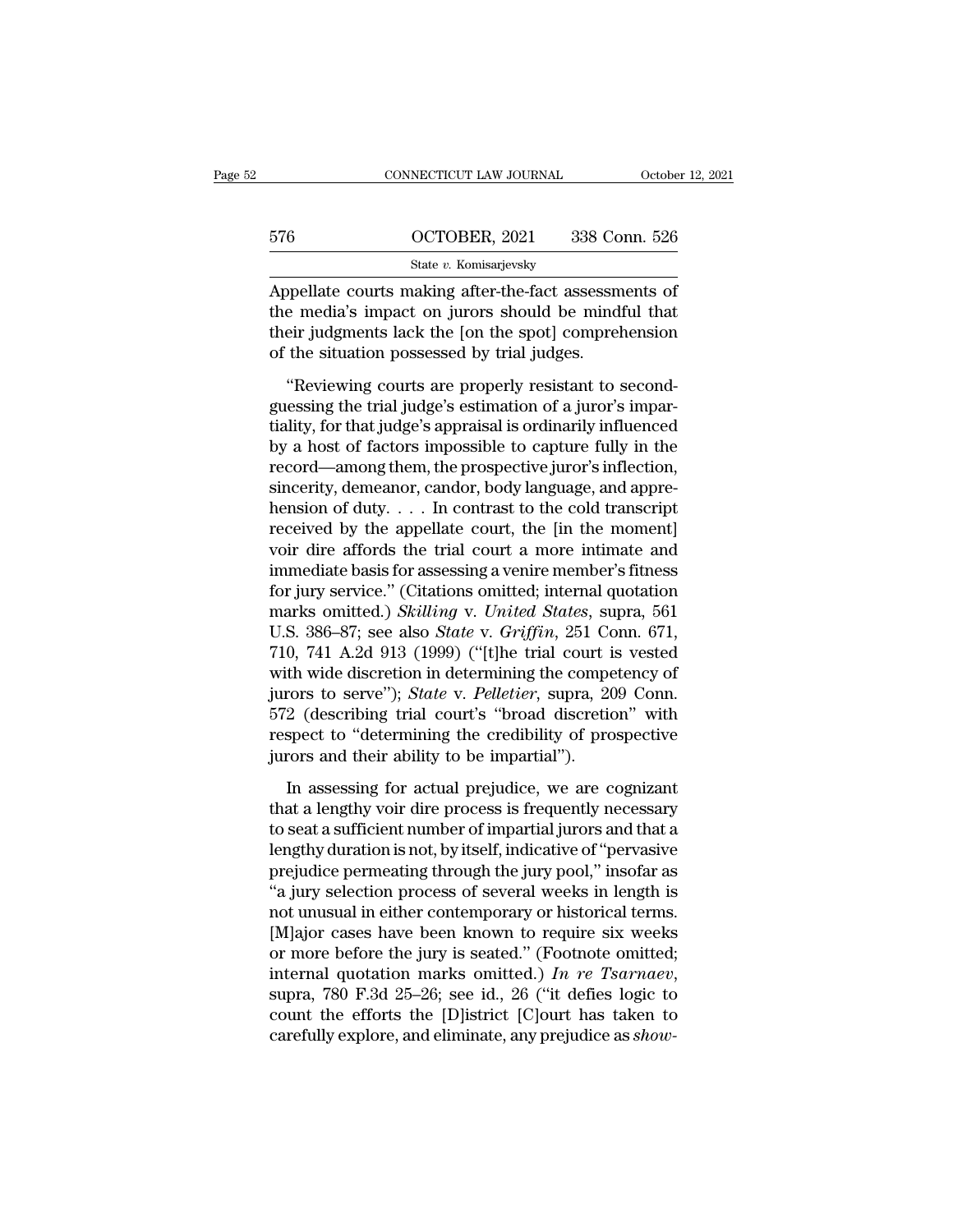| 338 Conn. 526 |                         |         |
|---------------|-------------------------|---------|
|               | OCTOBER, 2021           | 577     |
| 2, 2021       | CONNECTICUT LAW JOURNAL | Page 53 |

<sup>2</sup>, 2021 CONNECTICUT LAW JOURNAL Page<br>
338 Conn. 526 OCTOBER, 2021 577<br>
<sup>577</sup> State v. Komisarjevsky<br> *ing* the existence of the same'' (emphasis in original)).<br>
This is particularly so in death penalty cases, which add 338 Conn. 526 OCTOBER, 2021 577<br>
State v. Komisarjevsky<br> *ing* the existence of the same" (emphasis in original)).<br>
This is particularly so in death penalty cases, which add<br>
significant lines of questioning to the juror 338 Conn. 526 OCTOBER, 2021 577<br>
State v. Komisarjevsky<br> *ing* the existence of the same" (emphasis in original)).<br>
This is particularly so in death penalty cases, which add<br>
significant lines of questioning to the juror 338 Conn. 526 OCTOBER, 2021<br>
State *v*. Komisarjevsky<br> *ing* the existence of the same" (emp<br>
This is particularly so in death penal<br>
significant lines of questioning to the<br>
process.<sup>34</sup> See id., 26 and n.15.<br>
Accordingl State v. Komisarjevsky<br> *g* the existence of the same" (emphasis in original)).<br>
is is particularly so in death penalty cases, which add<br>
gnificant lines of questioning to the juror qualification<br>
ocess.<sup>34</sup> See id., 26 a *ing* the existence of the same" (emphasis in original)).<br>This is particularly so in death penalty cases, which add<br>significant lines of questioning to the juror qualification<br>process.<sup>34</sup> See id., 26 and n.15.<br>Accordingl

This is particularly so in death penalty cases, which add<br>significant lines of questioning to the juror qualification<br>process.<sup>34</sup> See id., 26 and n.15.<br>Accordingly, we now turn to a detailed analysis of<br>the jury selectio significant lines of questioning to the juror qualification<br>process.<sup>34</sup> See id., 26 and n.15.<br>Accordingly, we now turn to a detailed analysis of<br>the jury selection process in the present case. Our juror<br>by juror<sup>35</sup> anal process.<sup>34</sup> See id., 26 and n.15.<br>
Accordingly, we now turn to a detailed analysis of<br>
the jury selection process in the present case. Our juror<br>
by juror<sup>35</sup> analysis to determine whether the trial court<br>
empaneled an i *Accordingly, we now turn to a detailed analysis of the jury selection process in the present case. Our juror by juror<sup>35</sup> analysis to determine whether the trial court empaneled an impartial jury focuses on the jurors who* Accordingly, we now turn to a detailed analysis of<br>the jury selection process in the present case. Our juror<br>by juror<sup>35</sup> analysis to determine whether the trial court<br>empaneled an impartial jury focuses on the jurors who the jury selection process in the present case. Our juror<br>by juror<sup>35</sup> analysis to determine whether the trial court<br>empaneled an impartial jury focuses on the jurors who<br>actually deliberated at trial and sentencing. See, by juror<sup>36</sup> analysis to determine whether the trial court<br>empaneled an impartial jury focuses on the jurors who<br>actually deliberated at trial and sentencing. See, e.g.,<br>*State* v. *Gould*, 322 Conn. 519, 531, 142 A.3d 253 empaneled an impartial jury focuses on the jurors who<br>actually deliberated at trial and sentencing. See, e.g.,<br>State v. Gould, 322 Conn. 519, 531, 142 A.3d 253 (2016)<br>("[p]rejudice is assessed with reference to the jurors<br> actually deliberated at trial and sentenci<br> *State* v. *Gould*, 322 Conn. 519, 531, 142 A.<sup>2</sup><br>
("[p]rejudice is assessed with reference<br>
who [found] the defendant [guilty] because<br>
tutional standard of fairness requires [o [p]rejudice is assessed with reference to the jurors<br>no [found] the defendant [guilty] because [t]he consti-<br>tional standard of fairness requires [only] that a defen-<br>nt have a panel of impartial, indifferent jurors"<br>terna who [found] the defendant [guilty] because [t]he constitutional standard of fairness requires [only] that a defendant have a panel of impartial, indifferent jurors" (internal quotation marks omitted)).<br>For the sake of rela

tutional standard of fairness requires [only] that a defendant have a panel of impartial, indifferent jurors"<br>(internal quotation marks omitted)).<br>For the sake of relative brevity, our review does not<br>extensively consider dant have a panel of impartial, indifferent jurors"<br>(internal quotation marks omitted)).<br>For the sake of relative brevity, our review does not<br>extensively consider the jurors' personal background<br>histories, focusing instea (internal quotation marks omitted)).<br>
For the sake of relative brevity, our review does not<br>
extensively consider the jurors' personal background<br>
histories, focusing instead on the portions of voir dire<br>
relevant to the m For the sake of relative brevity, our review does not<br>extensively consider the jurors' personal background<br>histories, focusing instead on the portions of voir dire<br>relevant to the major issues in this appeal, namely, the<br>e For the sake of relative brevity, our review does not<br>extensively consider the jurors' personal background<br>histories, focusing instead on the portions of voir dire<br>relevant to the major issues in this appeal, namely, the<br>e extensively consider the jurors' personal background<br>histories, focusing instead on the portions of voir dire<br>relevant to the major issues in this appeal, namely, the<br>extent of their exposure to pretrial publicity and the<br> histories, focusing instead on the portions of voir dire<br>relevant to the major issues in this appeal, namely, the<br>extent of their exposure to pretrial publicity and the<br>effect of that exposure on their case knowledge and<br>i relevant to the major issues in this appeal, namely, the extent of their exposure to pretrial publicity and the effect of that exposure on their case knowledge and impartiality. Although the death penalty is no longer at i impartiality. Although the death penalty is no longer at issue in this case, we include in footnotes a review of each juror's views on that topic, insofar as that subject would have strongly informed the parties' decision issue in this case, we include in footnotes a review of each juror's views on that topic, insofar as that subject would have strongly informed the parties' decision  $\frac{34}{4}$  We note that the First Circuit recently concl

each juror's views on that topic, insofar as that subject<br>would have strongly informed the parties' decision<br><sup>34</sup> We note that the First Circuit recently concluded that the Boston Mara-<br>thon bomber, Dzokhar Tsarnaev, was e would have strongly informed the parties' decision<br>
<sup>34</sup> We note that the First Circuit recently concluded that the Boston Mara-<br>
thon bomber, Dzokhar Tsarnaev, was entitled to a new penalty phase trial.<br> *United States v* WOULD Have Strongly Informed the parties decision<br><sup>34</sup> We note that the First Circuit recently concluded that the Boston Mara-<br>thon bomber, Dzokhar Tsarnaev, was entitled to a new penalty phase trial.<br>*United States v. Ts* <sup>34</sup> We note that the First Circuit recently concluded that the Boston Mara-<br>thon bomber, Dzokhar Tsarnaev, was entitled to a new penalty phase trial.<br>*United States v. Tsarnaev*, 968 F.3d 24, 56 (1st Cir. 2020), petition thon bomber, Dzokhar Tsarnaev, was entitled to a new penalty phase trial.<br>
United States v. Tsarnaev, 968 F.3d 24, 56 (1st Cir. 2020), petition for cert.<br>
granted (U.S. March 22, 2021) (No. 20-443). Although the court hel United States v. Tsarnaev, 968 F.3d 24, 56 (1st Cir. 2020), petition for cert.<br>granted (U.S. March 22, 2021) (No. 20-443). Although the court held that<br>the District Court had not abused its discretion in declining to move granted (U.S. March 22, 2021) (No. 20-443). Although the court held that the District Court had not abused its discretion in declining to move the trial out of Boston, Massachusetts; id., 55–56; it also concluded that the the District Court had not abused its discretion in declining to move the trial out of Boston, Massachusetts; id., 55–56; it also concluded that the extent of the voir dire conducted—the presumed adequacy of which had bee trial out of Boston, Massachusetts; id., 55–56; it also concluded that the extent of the voir dire conducted—the presumed adequacy of which had been a key to its earlier mandamus decision in *In re Tsarnaev*, supra, 780 F been a key to its earlier mandamus decision in *In re Tsarnaev*, supra, 780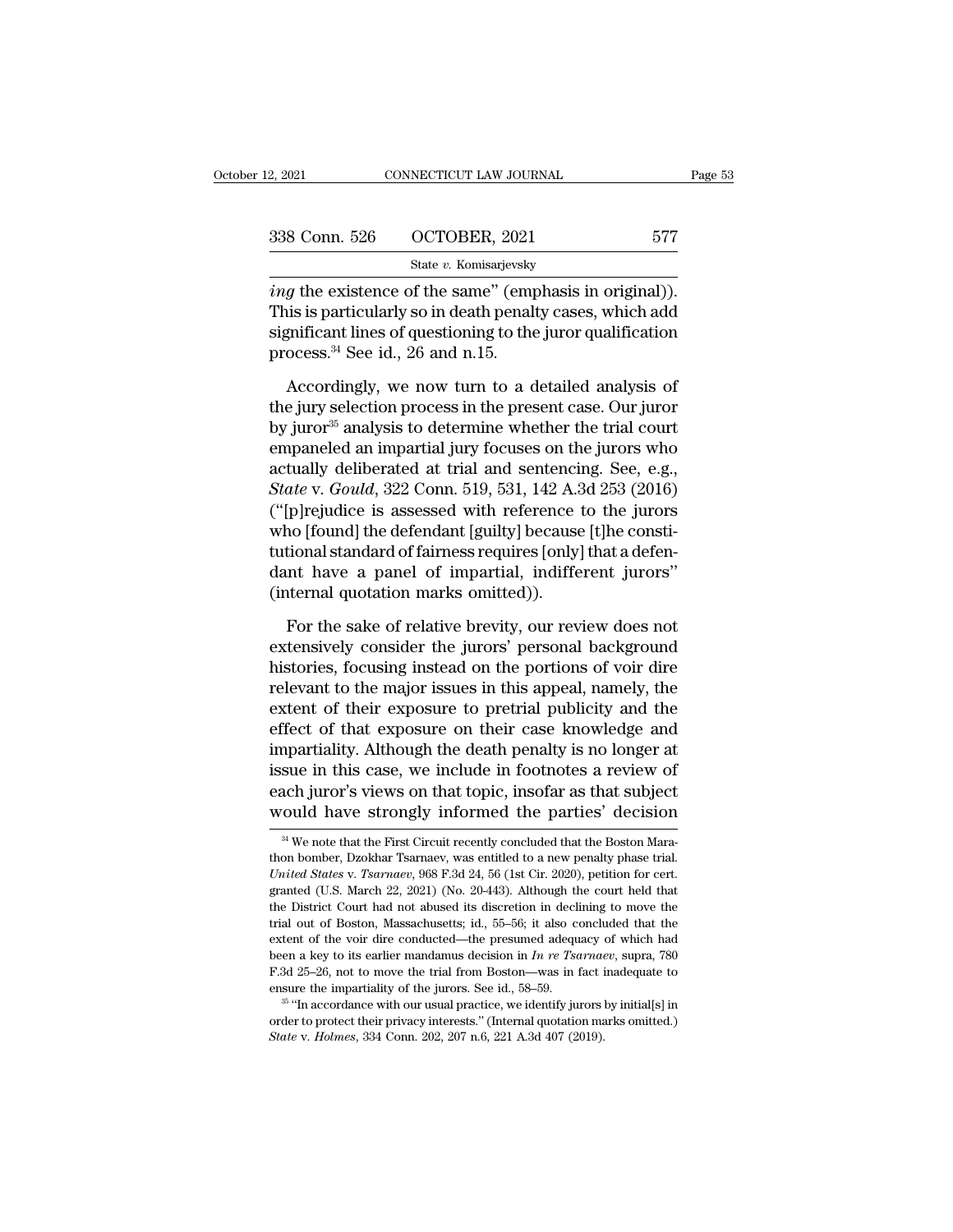# CONNECTICUT LAW JOURNAL October 12, 2021<br>578 OCTOBER, 2021 338 Conn. 526<br>5tate v. Komisarjevsky

### State *v.* Komisarjevsky

CONNECTICUT LAW JOURNAL October 12, 2021<br>
ST8 OCTOBER, 2021 338 Conn. 526<br>
State v. Komisarjevsky<br>
whether to accept a particular juror.<sup>36</sup> Finally, we note<br>
that each selected juror repeatedly expressed his or her<br>
abil 578 OCTOBER, 2021 338 Conn. 526<br>
State v. Komisarjevsky<br>
whether to accept a particular juror.<sup>36</sup> Finally, we note<br>
that each selected juror repeatedly expressed his or her<br>
ability (1) to be fair and impartial, (2) to u 578 OCTOBER, 2021 338 Conn. 526<br>
State v. Komisarjevsky<br>
whether to accept a particular juror.<sup>36</sup> Finally, we note<br>
that each selected juror repeatedly expressed his or her<br>
ability (1) to be fair and impartial, (2) to u 578 OCTOBER, 2021 338 Conn. 526<br>
State v. Komisarjevsky<br>
whether to accept a particular juror.<sup>36</sup> Finally, we note<br>
that each selected juror repeatedly expressed his or her<br>
ability (1) to be fair and impartial, (2) to u State v. Komisarjevsky<br>State v. Komisarjevsky<br>whether to accept a particular juror.<sup>36</sup> Finally, we note<br>that each selected juror repeatedly expressed his or her<br>ability (1) to be fair and impartial, (2) to understand<br>and State v. Komisarjevsky<br>whether to accept a particular juror.<sup>36</sup> Finally, we note<br>that each selected juror repeatedly expressed his or her<br>ability (1) to be fair and impartial, (2) to understand<br>and apply the reasonable d whether to accept a particular juror.<sup>36</sup> Finally, we note that each selected juror repeatedly expressed his or her ability (1) to be fair and impartial, (2) to understand and apply the reasonable doubt burden of proof as that each selected juror repeatedly expressed his or her<br>ability (1) to be fair and impartial, (2) to understand<br>and apply the reasonable doubt burden of proof as to<br>each element of each charged offense, along with the<br>pre ability (1) to be fair and impartial, (2) to understand<br>and apply the reasonable doubt burden of proof as to<br>each element of each charged offense, along with the<br>presumption of innocence, and (3) not to be swayed<br>by sympat and apply the reasonable doubt burden of proof as to<br>each element of each charged offense, along with the<br>presumption of innocence, and (3) not to be swayed<br>by sympathy for the P family or to be affected emotion-<br>ally afte each element of each charged offense, along with the<br>presumption of innocence, and (3) not to be swayed<br>by sympathy for the P family or to be affected emotion-<br>ally after viewing disturbing crime scene or autopsy<br>photograp presumption of innocence, and (3) not to be swayed<br>by sympathy for the P family or to be affected emotion-<br>ally after viewing disturbing crime scene or autopsy<br>photographic evidence. None of the jurors who were<br>asked wheth by sympathy for the P family or to be affected emotionally after viewing disturbing crime scene or autopsy<br>photographic evidence. None of the jurors who were<br>asked whether they had participated in the P family<br>memorial or ally after viewing disturbing crime scene or autopsy<br>photographic evidence. None of the jurors who were<br>asked whether they had participated in the P family<br>memorial or charitable activities responded in the affir-<br>mative. photographic evidence. None of the jurors who were<br>asked whether they had participated in the P family<br>memorial or charitable activities responded in the affir-<br>mative. None of the jurors who were asked had changed<br>their h asked whether they had participated in the P family<br>memorial or charitable activities responded in the affir-<br>mative. None of the jurors who were asked had changed<br>their home security habits as a result of this case.<br>Final memorial or charitable activities responded in the affirmative. None of the jurors who were asked had changed<br>their home security habits as a result of this case.<br>Finally, the trial court instructed each selected juror not mative. None of the jurors who were asked had changed<br>their home security habits as a result of this case.<br>Finally, the trial court instructed each selected juror not<br>to talk about the case with anyone or to do independent their home security habit.<br>Finally, the trial court instruto talk about the case with a<br>research, and to avoid meding the time between jury<br>trial. We now turn to an e<br>individual voir dire.<sup>37</sup> seearch, and to avoid media coverage of the case dur-<br>ig the time between jury selection and the start of<br>ial. We now turn to an examination of each juror's<br>dividual voir dire.<sup>37</sup><br><sup>36</sup> With respect to the death penalty, ing the time between jury selection and the start of<br>trial. We now turn to an examination of each juror's<br>individual voir dire.<sup>37</sup><br><sup>36</sup> With respect to the death penalty, all of the jurors testified that they<br>(1) underst

trial. We now turn to an examination of each juror's<br>individual voir dire.<sup>37</sup><br><sup>36</sup> With respect to the death penalty, all of the jurors testified that they<br>(1) understood the jury's exclusive role in the sentencing decis individual voir dire.<sup>37</sup><br>
<sup>36</sup> With respect to the death penalty, all of the jurors testified that they<br>
(1) understood the jury's exclusive role in the sentencing decision, (2) would<br>
keep an open mind during a sentenci  $\frac{1}{\sqrt{2}}$  with respect to the death penalty, all of the jurors testified that they (1) understood the jury's exclusive role in the sentencing decision, (2) would keep an open mind during a sentencing phase despite evid <sup>36</sup> With respect to the death penalty, all of the jurors testified that they (1) understood the jury's exclusive role in the sentencing decision, (2) would keep an open mind during a sentencing phase despite evidence hea (1) understood the jury's exclusive role in the sentencing decision, (2) would keep an open mind during a sentencing phase despite evidence heard during the guilt phase supporting convictions of intentional murder and the mediantly that is employed and the defendant of intentional murder and the sexual assault of an eleven year old girl, and (3) would keep an open mind with respect to the claimed mitigating factors, including relatively min

assault of an eleven year old girl, and (3) would keep an open mind with respect to the claimed mitigating factors, including relatively minor involvement in the crime, reduced mental capacity, and a troubled childhood. respect to the claimed mitigating factors, including relatively minor involvement in the crime, reduced mental capacity, and a troubled childhood.<br><sup>37</sup> Out of an abundance of caution, and to give the most expansive conside the mean in the crime, reduced mental capacity, and a troubled childhood.<br><sup>37</sup> Out of an abundance of caution, and to give the most expansive consideration possible to the defendant's actual prejudice claims, we also revi <sup>17</sup> Out of an abundance of caution, and to give the most expansive consideration possible to the defendant's actual prejudice claims, we also reviewed the voir dire of the six alternate jurors, along with the three backu ation possible to the defendant's actual prejudice claims, we also reviewed the voir dire of the six alternate jurors, along with the three backup alternate jurors. See, e.g., *State v. Crafts*, supra, 226 Conn. 260. We d the voir dire of the six alternate jurors, along with the three backup alternate jurors. See, e.g., *State* v. *Crafts*, supra, 226 Conn. 260. We do not discuss them in detail, insofar as "[p]rejudice is assessed with refe jurors. See, e.g., *State* v. *Crafts*, supra, 226 Conn. 260. We do not discuss them in detail, insofar as "[p]rejudice is assessed with reference to the jurors who [found] the defendant [guilty] because [t]he constitution them in detail, insofar as "[p]rejudice is assessed with reference to the jurors who [found] the defendant [guilty] because [t]he constitutional standard of fairness requires [only] that a defendant have a panel of imparti who [found] the defendant [guilty] because [t]he constitutional standard of fairness requires [only] that a defendant have a panel of impartial, indifferent jurors." (Internal quotation marks omitted.) *State v. Gould*, su The trial and did not sit with the jury for any part of this case. Our review of the six alternates who sat at trial, G.B., C.T., C.H., Ch.G., C.J., C.H., Ch.G., C.J., and R.D., was needed to deliberate in this case. Simi fairness requires [only] that a defendant have a panel of impartial, indifferent jurors." (Internal quotation marks omitted.) *State* v. *Gould*, supra, 322 Conn. 531. None of the six alternates who sat at trial, G.B., C. 531. None of the six alternates who sat at trial, G.B., C.T., C.H., Ch.G., C.J., and R.D., was needed to deliberate in this case. Similarly, the three backup alternate jurors, I.L., M.S., and M.M., were dismissed prior to and R.D., was needed to deliberate in this case. Similarly, the three backup alternate jurors, I.L., M.S., and M.M., were dismissed prior to the start of the trial and did not sit with the jury for any part of this case. O alternate jurors, I.L., M.S., and M.M., were dismissed prior to the start of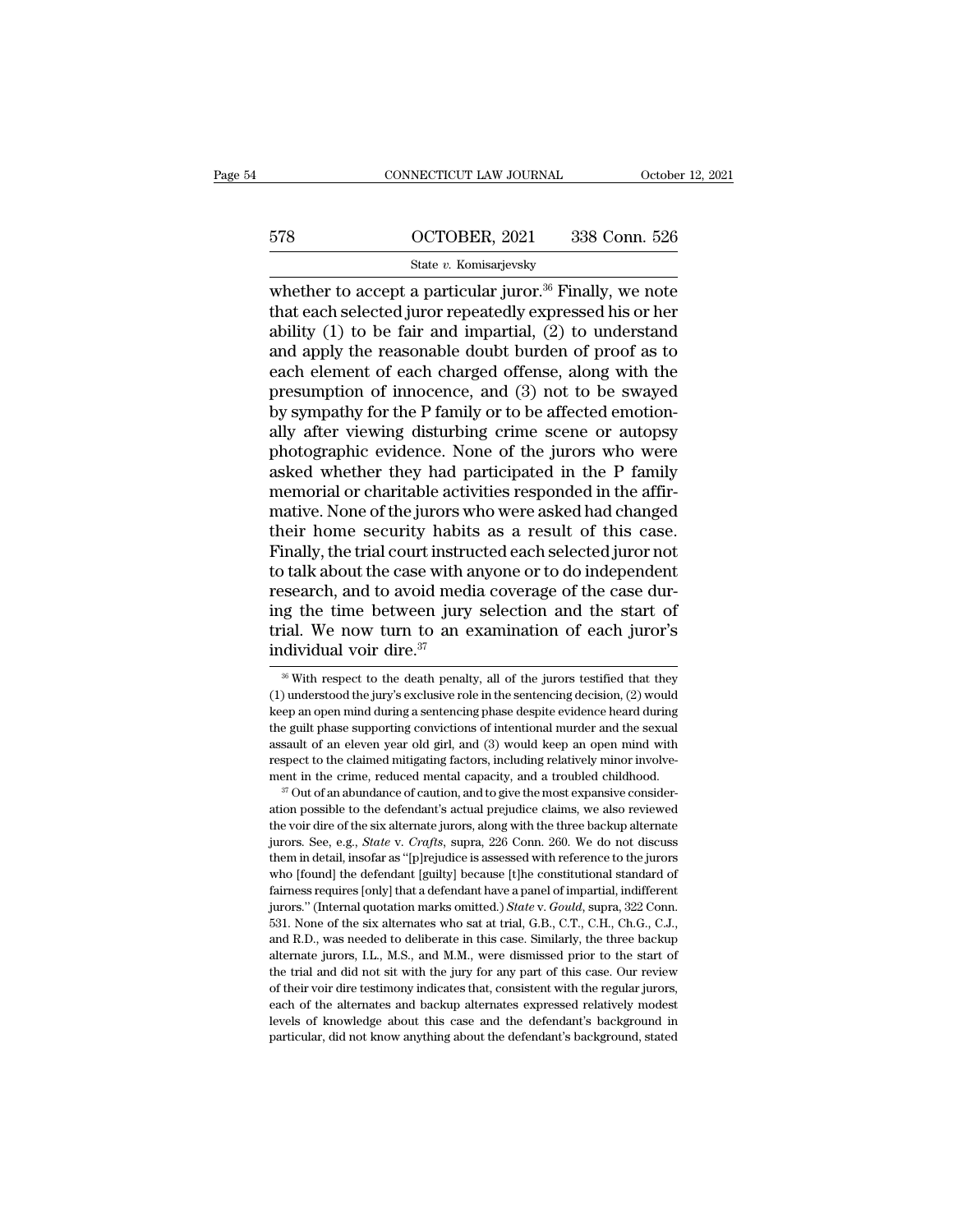| 12, 2021      | CONNECTICUT LAW JOURNAL | Page 55 |  |
|---------------|-------------------------|---------|--|
| 338 Conn. 526 | OCTOBER, 2021           | 579     |  |
|               | State v. Komisarjevsky  |         |  |
|               |                         |         |  |
|               | Review of Jurors        |         |  |
|               | a                       |         |  |

### a

### M.N.

Review of Jurors<br>
a<br>
M.N.<br>
The first regular juror selected was M.N., a physician.<sup>38</sup><br>
hen the trial court asked M.N. whether he could be<br>
in and impartial with respect to both the guilt and Review of Jurors<br>
a<br>
M.N.<br>
The first regular juror selected was M.N., a physician.<sup>38</sup><br>
When the trial court asked M.N. whether he could be<br>
fair and impartial with respect to both the guilt and<br>
popely determinations he s a<br>
M.N.<br>
The first regular juror selected was M.N., a physician.<sup>38</sup><br>
When the trial court asked M.N. whether he could be<br>
fair and impartial with respect to both the guilt and<br>
penalty determinations, he stated: "[C]learl metally determinations, he stated: ''[C]learly, N. S. Allen the trial court asked M.N. whether he could be<br>fair and impartial with respect to both the guilt and<br>penalty determinations, he stated: ''[C]learly, I've heard<br>of M.N.<br>The first regular juror selected was M.N., a physician.<sup>38</sup><br>When the trial court asked M.N. whether he could be<br>fair and impartial with respect to both the guilt and<br>penalty determinations, he stated: "[C]learly, I've The first regular juror selected was M.N., a physician.<sup>38</sup><br>When the trial court asked M.N. whether he could be<br>fair and impartial with respect to both the guilt and<br>penalty determinations, he stated: "[C]learly, I've hear The first regular juror selected was M.N., a physician.<sup>38</sup><br>When the trial court asked M.N. whether he could be<br>fair and impartial with respect to both the guilt and<br>penalty determinations, he stated: "[C]learly, I've hear When the trial court asked M.N. whether he could be<br>fair and impartial with respect to both the guilt and<br>penalty determinations, he stated: "[C]learly, I've heard<br>of this case, and, when it first happened, I read about<br>it fair and impartial with respect to both the guilt and<br>penalty determinations, he stated: "[C]learly, I've heard<br>of this case, and, when it first happened, I read about<br>it in the news and saw some stories on TV. Nonetheless penalty determinations, he stated: "[C]learly, I've heard<br>of this case, and, when it first happened, I read about<br>it in the news and saw some stories on TV. Nonetheless,<br>I realize that things may not always be the way they of this case, and, when it first happened, I read about<br>it in the news and saw some stories on TV. Nonetheless,<br>I realize that things may not always be the way they<br>are represented in the media, and I understand that my<br>ch it in the news and saw some stories on TV. Nonetheless,<br>I realize that things may not always be the way they<br>are represented in the media, and I understand that my<br>charge would be to evaluate things based solely on<br>the evi I realize that things may not always be the way they<br>are represented in the media, and I understand that my<br>charge would be to evaluate things based solely on<br>the evidence, evidence that would be presented during<br>court, an are represented in the media, and I understand that my<br>charge would be to evaluate things based solely on<br>the evidence, evidence that would be presented during<br>court, and I will try my hardest to do that." M.N. had<br>read ab charge would be to evaluate things based solely on<br>the evidence, evidence that would be presented during<br>court, and I will try my hardest to do that." M.N. had<br>read about the case in the New York Times and on<br>Google News, the evidence, evidence that would be presented during<br>court, and I will try my hardest to do that." M.N. had<br>read about the case in the New York Times and on<br>Google News, and had "occasionally" seen stories about<br>it on tel court, and I will try my hardest to do that." M.N. had<br>read about the case in the New York Times and on<br>Google News, and had "occasionally" seen stories about<br>it on television news. When asked about what he knew<br>about the read about the case in the New York Times and on<br>Google News, and had "occasionally" seen stories about<br>it on television news. When asked about what he knew<br>about the case, M.N. stated: "I think that the home was,<br>I guess, Google News, and had "occasionally" seen stories about<br>it on television news. When asked about what he knew<br>about the case, M.N. stated: "I think that the home was,<br>I guess, the term has been used in the media, the home<br>wa it on television news. When asked about what he knew<br>about the case, M.N. stated: "I think that the home was,<br>I guess, the term has been used in the media, the home<br>was invaded, three of the four individuals were raped<br>and about the case, M.N. stated: "I think that the home was,<br>I guess, the term has been used in the media, the home<br>was invaded, three of the four individuals were raped<br>and killed, and the fourth individual was beaten, and<br>th I guess, the term has been used in the media, the home<br>was invaded, three of the four individuals were raped<br>and killed, and the fourth individual was beaten, and<br>then the house was put to fire." M.N. was familiar with<br>Che was invaded, three of the four individuals were raped<br>and killed, and the fourth individual was beaten, and<br>then the house was put to fire." M.N. was familiar with<br>Cheshire, having lived in a nearby town, but did not<br>know Chesnire, naving lived in a nearby town, but did not<br>know the area where the crime occurred. M.N.'s last<br>exposure to information about the case was during<br>Hayes' trial; he was aware that Hayes was convicted<br>limited support know the area where the crime occurred. M.N.'s last<br>exposure to information about the case was during<br>Hayes' trial; he was aware that Hayes was convicted<br>limited support for the death penalty as a general matter, and had a

exposure to information about the case was during<br>Hayes' trial; he was aware that Hayes was convicted<br>limited support for the death penalty as a general matter, and had an open<br>mind and understanding of the state's burden Hayes' trial; he was aware that Hayes was convicted<br>limited support for the death penalty as a general matter, and had an open<br>mind and understanding of the state's burden of proof with respect to both<br>the guilt and penalt Hayes' trial; he was aware that Hayes was convicted<br>
limited support for the death penalty as a general matter, and had an open<br>
mind and understanding of the state's burden of proof with respect to both<br>
the guilt and pen Imited support for the death penalty as a general matter, and had an open<br>mind and understanding of the state's burden of proof with respect to both<br>the guilt and penalty phases in this case. We acknowledge, however, that<br> mind and understanding of the state's burden of proof with respect to both the guilt and penalty phases in this case. We acknowledge, however, that the defendant raised challenges for cause to several of these alternate a here guilt and penalty phases in this case. We acknowledge, however, that the defendant raised challenges for cause to several of these alternate and backup alternate jurors based on case knowledge, which the trial court r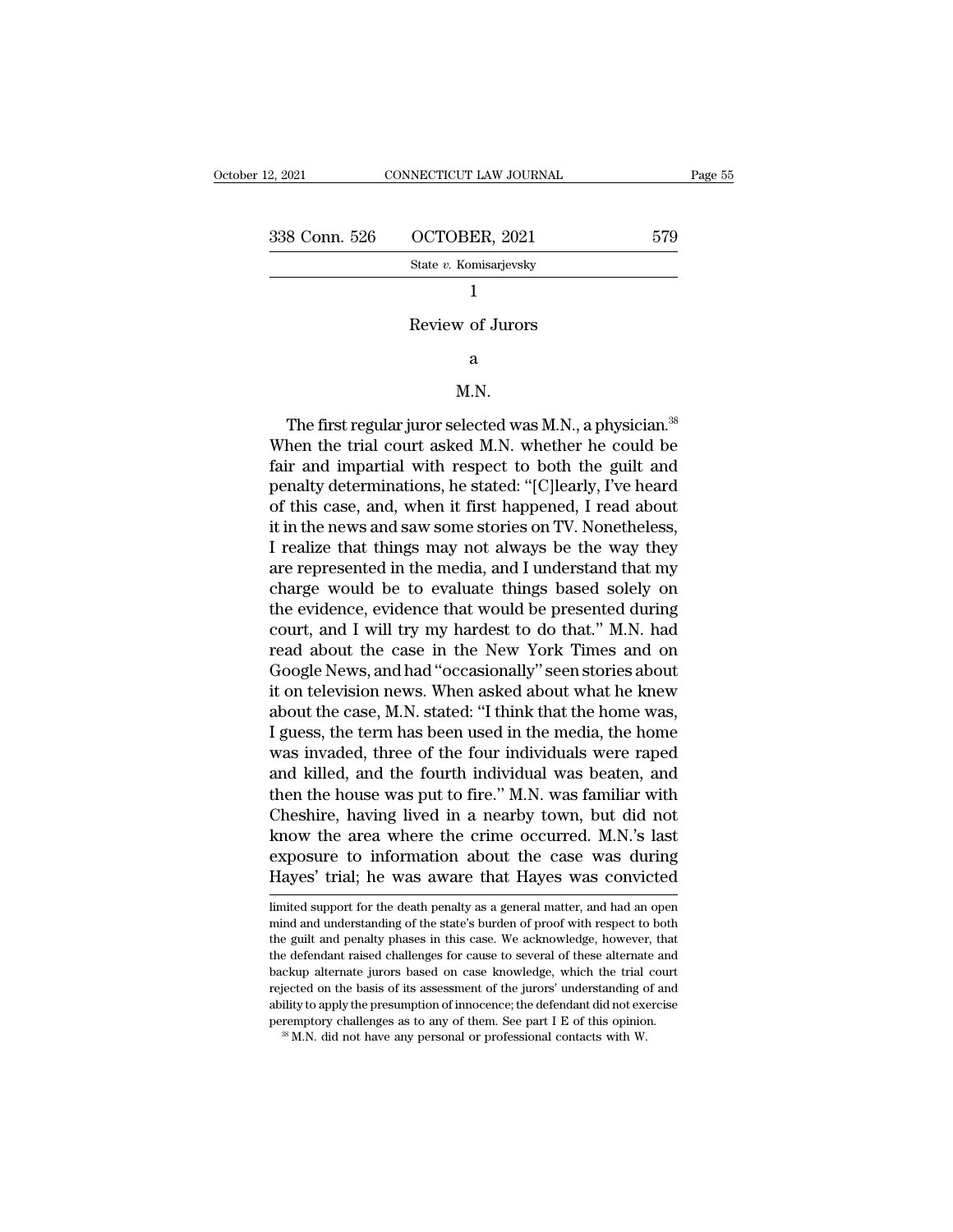|     | CONNECTICUT LAW JOURNAL                                                                      | October 12, 2021 |
|-----|----------------------------------------------------------------------------------------------|------------------|
| 580 | OCTOBER, 2021                                                                                | 338 Conn. 526    |
|     | State v. Komisarjevsky                                                                       |                  |
|     | but did not know the sentence imposed. Both parties<br>accepted M.N. without challenge. $39$ |                  |
|     | h                                                                                            |                  |

### T.A.

The second regular juror chosen was T.A., a college<br>
the second regular juror chosen was T.A., a college<br>
dent studying criminal justice and social work who<br>
torns with a program that assists sox offenders with but did not know the sentence imposed. Both parties<br>accepted M.N. without challenge.<sup>39</sup><br>b<br> $T.A.$ <br>The second regular juror chosen was T.A., a college<br>student studying criminal justice and social work who<br>interns with a pro internal matrix. Without changing.<br>
b<br>
T.A.<br>
The second regular juror chosen was T.A., a college<br>
student studying criminal justice and social work who<br>
interns with a program that assists sex offenders with<br>
transitioning b<br>T.A.<br>The second regular juror chosen was T.A., a college<br>student studying criminal justice and social work who<br>interns with a program that assists sex offenders with<br>transitioning from incarceration to the community. T.A T.A.<br>The second regular juror chosen was T.A., a college<br>student studying criminal justice and social work who<br>interns with a program that assists sex offenders with<br>transitioning from incarceration to the community. T.A.<br> T.A.<br>The second regular juror chosen was T.A., a college<br>student studying criminal justice and social work who<br>interns with a program that assists sex offenders with<br>transitioning from incarceration to the community. T.A.<br> The second regular juror chosen was T.A., a college<br>student studying criminal justice and social work who<br>interns with a program that assists sex offenders with<br>transitioning from incarceration to the community. T.A.<br>obtai student studying criminal justice and social work who<br>interns with a program that assists sex offenders with<br>transitioning from incarceration to the community. T.A.<br>obtained most of his news, including knowledge about<br>this interns with a program that assists sex offenders with<br>transitioning from incarceration to the community. T.A.<br>obtained most of his news, including knowledge about<br>this case, from television and stated that none of that<br>co transitioning from incarceration to the community. T.A.<br>obtained most of his news, including knowledge about<br>this case, from television and stated that none of that<br>coverage would keep him from being fair and impartial,<br>p obtained most of his news, including knowledge about<br>this case, from television and stated that none of that<br>coverage would keep him from being fair and impartial,<br>particularly because he viewed the media as having "a<br>tend this case, from television and stated that none of that<br>coverage would keep him from being fair and impartial,<br>particularly because he viewed the media as having "a<br>tendency of twisting and turning things  $\ldots$ ." When<br>ask coverage would keep him from being fair and impartial,<br>particularly because he viewed the media as having "a<br>tendency of twisting and turning things  $\ldots$ ." When<br>asked to rate how frequently he had heard about this<br>case o particularly because he viewed the media as having "a<br>tendency of twisting and turning things  $\ldots$ ." When<br>asked to rate how frequently he had heard about this<br>case on a scale of one to ten, he rated it between five<br>and s tendency of twisting and turning things  $\ldots$ ." When<br>asked to rate how frequently he had heard about this<br>case on a scale of one to ten, he rated it between five<br>and seven. T.A. did not make a point of following the<br>cover asked to rate how frequently he had heard about this<br>case on a scale of one to ten, he rated it between five<br>and seven. T.A. did not make a point of following the<br>coverage and had not read any of the books written<br>about th case on a scale of one to ten, he rated it between five<br>and seven. T.A. did not make a point of following the<br>coverage and had not read any of the books written<br>about the case. When questioned about his case knowl-<br>edge, T and seven. T.A. did not make a point of following the coverage and had not read any of the books written about the case. When questioned about his case knowledge, T.A. stated that "a murder occurred in Cheshire, and it wa coverage and had not read any of the books written<br>about the case. When questioned about his case knowl-<br>edge, T.A. stated that "a murder occurred in Cheshire,<br>and it was pertaining to the family members that, you<br>know, on about the case. When questioned about his case knowledge, T.A. stated that "a murder occurred in Cheshire, and it was pertaining to the family members that, you know, one person or two people, you know, were the culprits o edge, T.A. stated that "a murder occurred in Cheshire,<br>and it was pertaining to the family members that, you<br>know, one person or two people, you know, were the<br>culprits of a murder." T.A. believed that "three or four"<br>peo and it was pertaining to the family members that, you<br>know, one person or two people, you know, were the<br>culprits of a murder." T.A. believed that "three or four"<br>people were killed in the incident and that two perpetra-<br>t know, one person or two people, you know, were the culprits of a murder." T.A. believed that "three or four" people were killed in the incident and that two perpetrators had been arrested. T.A. also knew that the other pe been arrested. T.A. also knew that the other<br>erson who was arrested had been convicted and sen-<br>nced to death. T.A. was familiar with Cheshire but<br>of the street where the crime took place. T.A. stated<br><sup>39</sup> With respect to person who was arrested had been convicted and sentenced to death. T.A. was familiar with Cheshire but<br>not the street where the crime took place. T.A. stated<br><sup>39</sup> With respect to the death penalty, M.N. believed that "it's

tenced to death. T.A. was familiar with Cheshire but<br>not the street where the crime took place. T.A. stated<br> $\frac{1}{2}$  with respect to the death penalty, M.N. believed that "it's something<br>that should be reserved only for tenced to death. T.A. was familiar with Cheshire but<br>not the street where the crime took place. T.A. stated<br> $\frac{1}{2}$  with respect to the death penalty, M.N. believed that "it's something<br>that should be reserved only for The death penalty was "the only appropriate penalty" for a premeditated murder, M.N. stated with respect to the death penalty, M.N. believed that "it's something that should be reserved only for heinous crimes that were d that should be reserved only for heinous crimes that were done . . . intentionally and thought out beforehand." He quantified his support for it as a three on a scale of one to ten. When asked hypothetically about whether Fractionally and thought out beforehand." He quantified his support for it as a three on a scale of one to ten. When asked hypothetically about whether the death penalty was "the only appropriate penalty" for a premeditat tionally and thought out beforehand." He quantified his support for it as a three on a scale of one to ten. When asked hypothetically about whether the death penalty was "the only appropriate penalty" for a premeditated m three on a scale of one to ten. When asked hypothetically about whether the death penalty was "the only appropriate penalty" for a premeditated murder, M.N. stated that his view would "depend on additional details," such the death penalty was "the only appropriate penalty" for a premeditated murder, M.N. stated that his view would "depend on additional details," such as whether the victim in the hypothetical had suffered "additional pain murder, M.N. stated that his view would "depend on additional details," such as whether the victim in the hypothetical had suffered "additional pain and torture  $\ldots$ ." When asked about this case, he stated: "The accused'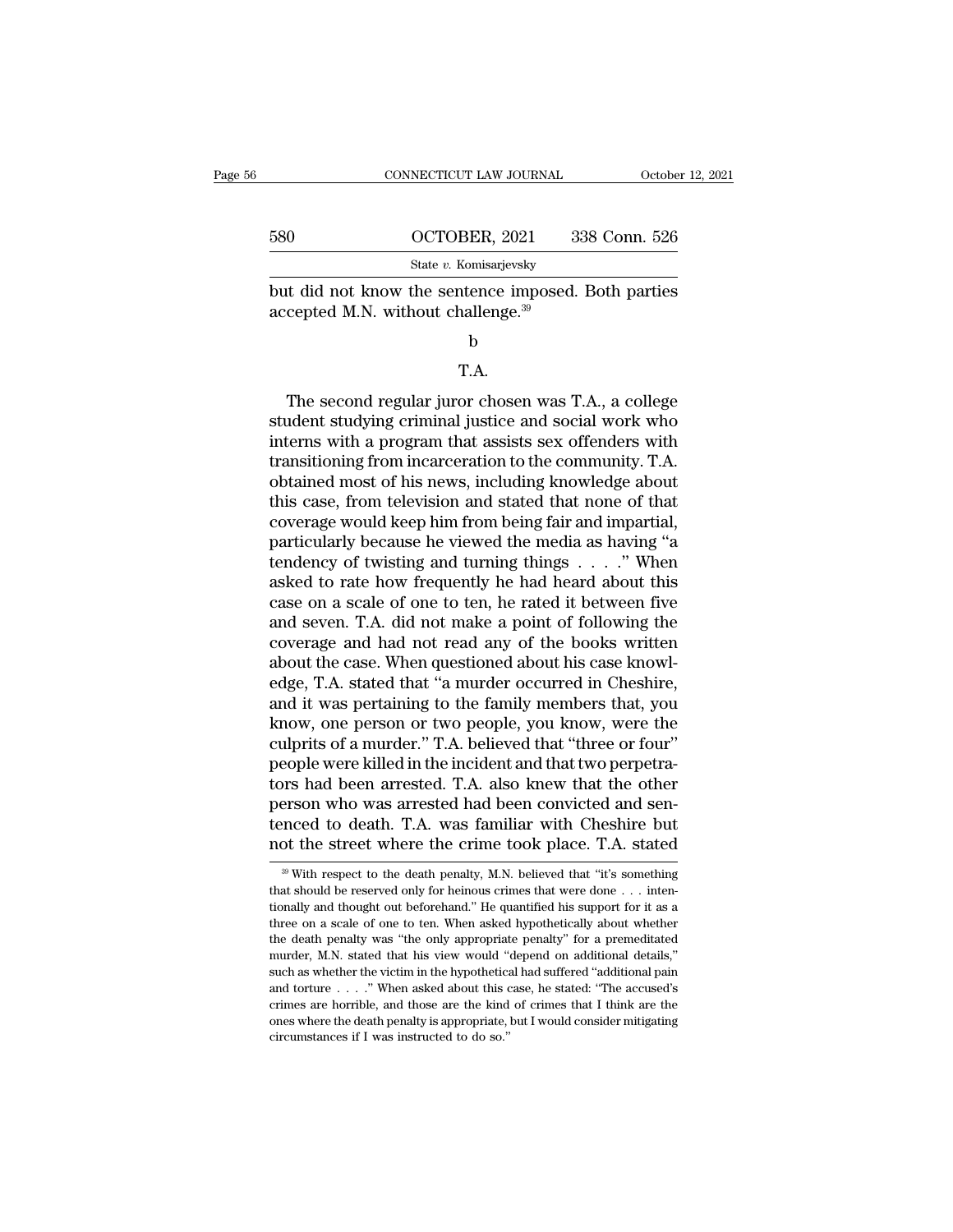| 2, 2021       | CONNECTICUT LAW JOURNAL | Page 57 |  |
|---------------|-------------------------|---------|--|
|               |                         |         |  |
| 338 Conn. 526 | OCTOBER, 2021           | 581     |  |
|               | State v. Komisarjevsky  |         |  |

2, 2021 CONNECTICUT LAW JOURNAL Page 57<br>
338 Conn. 526 OCTOBER, 2021 581<br>
581<br>
54 Connection Constant Connection Constant And impartial because being a juror "pertains to<br>
condense and the law so you can't really manipula Fair and impartial because being a juror ''pertains to<br>
state v. Komisarjevsky<br>
that none of that knowledge would keep him from being<br>
fair and impartial because being a juror ''pertains to<br>
evidence and the law, so you ca 338 Conn. 526 OCTOBER, 2021 581<br>
State v. Komisarjevsky<br>
that none of that knowledge would keep him from being<br>
fair and impartial because being a juror "pertains to<br>
evidence and the law, so you can't really manipulate<br> 338 Conn. 526 OCTOBER, 2021 581<br>
State v. Komisarjevsky<br>
that none of that knowledge would keep him from being<br>
fair and impartial because being a juror "pertains to<br>
evidence and the law, so you can't really manipulate<br> State v. Komisarjevsky<br>
that none of that knowledge would keep him from being<br>
fair and impartial because being a juror "pertains to<br>
evidence and the law, so you can't really manipulate<br>
evidence or the law"; he informed state v. Komisarjevsky<br>that none of that knowledge would keep him from being<br>fair and impartial because being a juror "pertains to<br>evidence and the law, so you can't really manipulate<br>evidence or the law"; he informed def that none of that knowledge would keep him from being<br>fair and impartial because being a juror "pertains to<br>evidence and the law, so you can't really manipulate<br>evidence or the law"; he informed defense counsel that<br>he wo fair and impartial because being a juror "pertains to<br>evidence and the law, so you can't really manipulate<br>evidence or the law"; he informed defense counsel that<br>he would consider this case on its own facts because<br>he did evidence and the law, so you can't really manipulate<br>evidence or the law"; he informed defense counsel that<br>he would consider this case on its own facts because<br>he did not "know [Hayes"] case. I don't know what . . .<br>evid evidence or the law"; he informed defense counsel that<br>he would consider this case on its own facts because<br>he did not "know [Hayes'] case. I don't know what . . .<br>evidence . . . was presented to the jury to make [it]<br>dec he would consider this case on its own facts because<br>he did not "know [Hayes"] case. I don't know what . . .<br>evidence . . . was presented to the jury to make [it]<br>decide that . . . . " He had not had "big" discussions<br>abo he did not "know [Hayes'] case. I don't know what . . . evidence . . . was presented to the jury to make [it] decide that . . . . " He had not had "big" discussions about the case with other people, having talked about it evidence  $\dots$  was presented to the jum decide that  $\dots$ ." He had not had "bi about the case with other people, having it once with his brother; T.A. did not brother's opinion, which he emphasiz affect his decision making

c and the control of  $\sim$ 

### T.M.

Fect his decision making as a juror in any event. Both<br>rties accepted T.A. as a juror.<sup>40</sup><br>c<br>T.M.<br>The third regular juror selected was T.M., an investi-<br>tor for a state agency working on "family issues," parties accepted T.A. as a juror.<sup>40</sup><br>  $\sim$ <br>
T.M.<br>
The third regular juror selected was T.M., an investigator for a state agency working on "family issues,"<br>
whose responsibilities required her to testify in court<br>
requir r and the context of the third regular juror selected was T.M., an investigator for a state agency working on "family issues,"<br>whose responsibilities required her to testify in court<br>regularly.<sup>41</sup> T.M. testified that she r.M.<br>T.M.<br>The third regular juror selected was T.M., an investigator for a state agency working on "family issues,"<br>whose responsibilities required her to testify in court<br>regularly.<sup>41</sup> T.M. testified that she followed lo T.M.<br>The third regular juror selected was T.M., an investigator for a state agency working on "family issues,"<br>whose responsibilities required her to testify in court<br>regularly.<sup>41</sup> T.M. testified that she followed local t The third regular juror selected was T.M., an investigator for a state agency working on "family issues," whose responsibilities required her to testify in court regularly.<sup>41</sup> T.M. testified that she followed local televi The third regular juror selected was T.M., an investigator for a state agency working on "family issues,"<br>whose responsibilities required her to testify in court<br>regularly.<sup>41</sup> T.M. testified that she followed local televi gator for a state agency working on "family issues,"<br>whose responsibilities required her to testify in court<br>regularly.<sup>41</sup> T.M. testified that she followed local televi-<br>sion news, along with some Internet news, but did whose responsibilities required her to testify in court<br>regularly.<sup>41</sup> T.M. testified that she followed local televi-<br>sion news, along with some Internet news, but did not<br>read the New Haven Register "much." T.M. had not<br> and the New Haven Register "much." T.M. had not<br>pllowed the news about this case "consistently" and<br>ad no impressions about it other than that "innocent<br>eople" had "suffered . . . . ." She had not read any<br> $^{40}$  T.A. had followed the news about this case "consistently" and<br>had no impressions about it other than that "innocent<br>people" had "suffered  $\ldots$ ." She had not read any<br><sup>40</sup> T.A. had "no qualms with" the death penalty because it was

had no impressions about it other than that "innocent people" had "suffered  $\ldots$ " She had not read any  $*$ T.A. had "no qualms with" the death penalty because it was provided by law, and he quantified his support for it a people" had "suffered  $\ldots$ " She had not read any  $\overset{\text{40}}{ }$  T.A. had "no qualms with" the death penalty because it was provided by law, and he quantified his support for it as a five on a scale of one to ten. His mode **HE WALK THE WALK CONDUCTE THACK CONDUCT THACK AND ADDEDED THAT AND THE MACK THAT AND AN AND A SURVEY AND A SURVEY AND A SURVEY AND A SURVEY AND A SURVEY AND A SURVEY AND A SURVEY AND A SURVEY AND A SURVEY AND A SURVEY AN** <sup>40</sup> T.A. had "no qualms with" the death penalty because it was provided by law, and he quantified his support for it as a five on a scale of one to ten. His moderate support for the death penalty was dependent on the circ by law, and he quantified his support for it as a five on a scale of one to ten. His moderate support for the death penalty was dependent on the circumstances of the case. When asked about his ideal world, T.A. stated he w factors, stating that, before making the death penalty was dependent on the circumstances of the case. When asked about his ideal world, T.A. stated he would not have the death penalty because it is inconsistent with his circumstances of the case. When asked about his ideal world, T.A. stated<br>the would not have the death penalty because it is inconsistent with his<br>ideals as a social worker to help people after understanding their actions.<br> he would not have the death penalty because it is inconsistent with his<br>ideals as a social worker to help people after understanding their actions.<br>T.A. also acknowledged the need for proof of aggravating and mitigating<br>f her life. 41 T.M. had previous personal experience with homicide trials, having their actions.<br>
T.A. also acknowledged the need for proof of aggravating and mitigating factors, stating that, before making the death penalty The murder station that, before making the death penalty decision, he would want to know "what caused that person to do that type of crime or  $\dots$  his history"; he believed a person's past could "definitely" shape his or want to know "what caused that person to do that type of crime or . . . his history"; he believed a person's past could "definitely" shape his or her life.<br>
<sup>41</sup> T.M. had previous personal experience with homicide trials,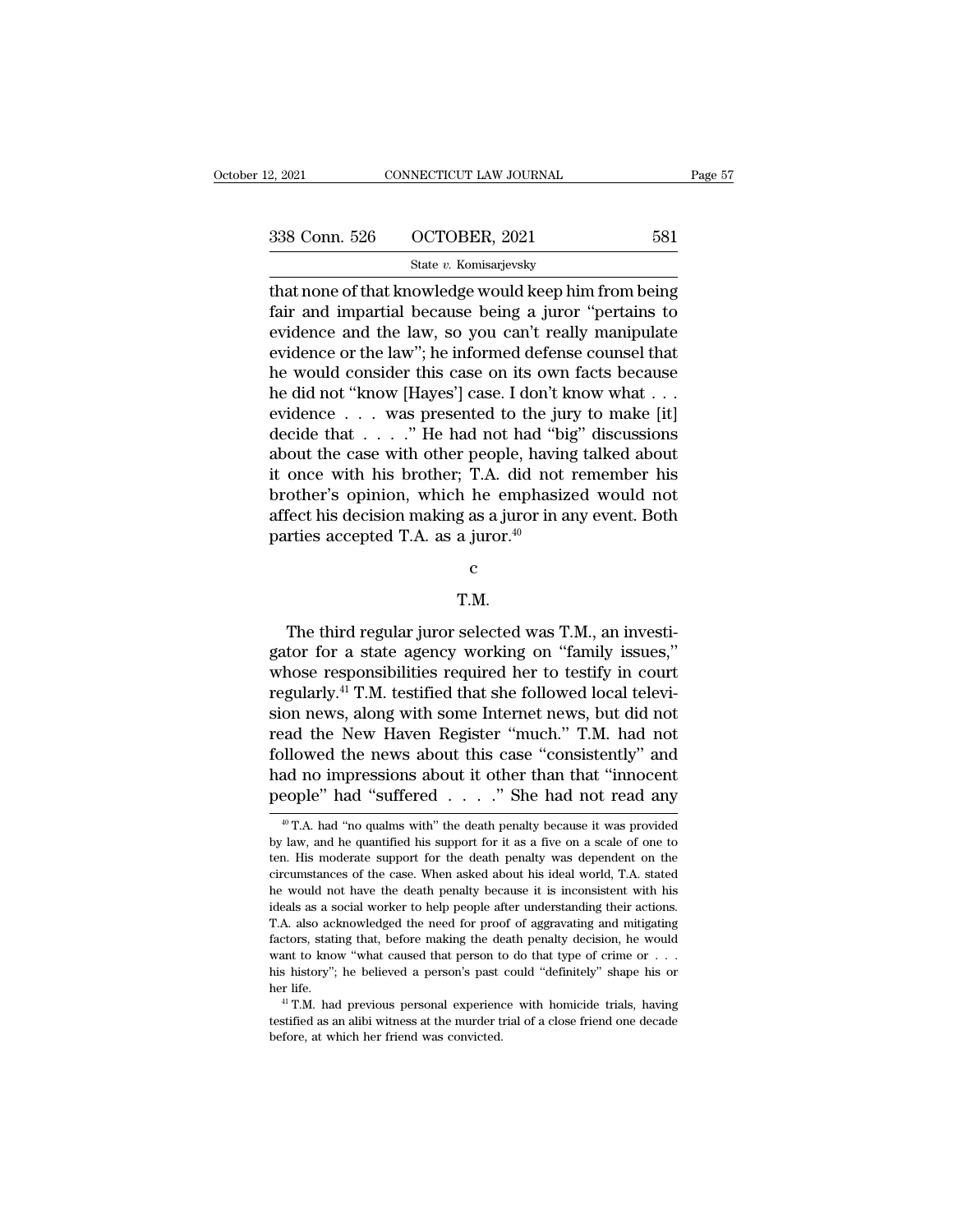### CONNECTICUT LAW JOURNAL October 12, 2021<br>582 OCTOBER, 2021 338 Conn. 526<br>5tate v. Komisarjevsky State *v.* Komisarjevsky

CONNECTICUT LAW JOURNAL October 12, 2021<br>
582 OCTOBER, 2021 338 Conn. 526<br>
582 State v. Komisarjevsky<br>
books written about this case. When asked what she<br>
knew about the case, T.M. stated that, from what she<br>
had "boon sub 582 OCTOBER, 2021 338 Conn. 526<br>
State v. Komisarjevsky<br>
books written about this case. When asked what she<br>
knew about the case, T.M. stated that, from what she<br>
had "been subjected to probably in the news and then<br>
boori  $\frac{\text{582}}{\text{State } v. \text{ Komisarjevsky}}$ <br>  $\frac{\text{State } v. \text{ Komisarjevsky}}{\text{books written about this case. When asked what she}$ <br>
knew about the case, T.M. stated that, from what she<br>
had "been subjected to probably in the news and then<br>
hearing it at work or wherever," her impressio  $\frac{\text{682}}{\text{State } v. \text{ Komisarjevsky}}$ <br>  $\frac{\text{State } v. \text{ Komisarjevsky}}{\text{books written about this case. When asked what she}$ <br>
knew about the case, T.M. stated that, from what she<br>
had "been subjected to probably in the news and then<br>
hearing it at work or wherever," her impressio State  $v$ . Komisarjevsky<br>books written about this case. When asked what she<br>knew about the case, T.M. stated that, from what she<br>had "been subjected to probably in the news and then<br>hearing it at work or wherever," her im state v. Komsarjevsky<br>books written about this case. When asked what she<br>knew about the case, T.M. stated that, from what she<br>had "been subjected to probably in the news and then<br>hearing it at work or wherever," her impre books written about this case. When asked what she<br>knew about the case, T.M. stated that, from what she<br>had "been subjected to probably in the news and then<br>hearing it at work or wherever," her impression was<br>that "the wom knew about the case, T.M. stated that, from what she<br>had "been subjected to probably in the news and then<br>hearing it at work or wherever," her impression was<br>that "the woman was followed from Stop and Shop to<br>her residenc had "been subjected to probably in the news and then<br>hearing it at work or wherever," her impression was<br>that "the woman was followed from Stop and Shop to<br>her residence. I guess they waited outside and, at some<br>point . . hearing it at work or wherever," her impression was<br>that "the woman was followed from Stop and Shop to<br>her residence. I guess they waited outside and, at some<br>point . . . they kind of scoped out the neighborhood,<br>the area. that "the woman was followed from Stop and Shop to<br>her residence. I guess they waited outside and, at some<br>point  $\dots$  they kind of scoped out the neighborhood,<br>the area. Later that night, they broke into a basement<br>where her residence. I guess they waited outside and, at some<br>point . . . they kind of scoped out the neighborhood,<br>the area. Later that night, they broke into a basement<br>where [W] was, beat him up, tied him up, went upstairs<br>or point . . . they kind of scoped out the neighborhood,<br>the area. Later that night, they broke into a basement<br>where [W] was, beat him up, tied him up, went upstairs<br>or proceeded upstairs and raped the young girls, [J],<br>beat the area. Later that night, they broke into a basement<br>where [W] was, beat him up, tied him up, went upstairs<br>or proceeded upstairs and raped the young girls, [J],<br>beat them up, killed them, murdered them, and set the<br>hous where [W] was, beat him up, tied him up, went upstairs<br>or proceeded upstairs and raped the young girls, [J],<br>beat them up, killed them, murdered them, and set the<br>house on fire, tried to escape. Or, excuse me, missing<br>the or proceeded upstairs and raped the young girls, [J],<br>beat them up, killed them, murdered them, and set the<br>house on fire, tried to escape. Or, excuse me, missing<br>the part where I guess she went to the bank to take<br>out 'x' beat them up, killed them, murdered them, and set the<br>house on fire, tried to escape. Or, excuse me, missing<br>the part where I guess she went to the bank to take<br>out 'x' amount of dollars or, you know, she was being<br>robbed. house on fire, tried to escape. Or, excuse me, missing<br>the part where I guess she went to the bank to take<br>out 'x' amount of dollars or, you know, she was being<br>robbed." T.M. emphasized, however, that she did not<br>have any the part where I guess she went to the bank to take<br>out 'x' amount of dollars or, you know, she was being<br>robbed." T.M. emphasized, however, that she did not<br>have any preconceived ideas about the defendant's guilt<br>or innoc out 'x' amount of dollars or, you know, she was being<br>robbed." T.M. emphasized, however, that she did not<br>have any preconceived ideas about the defendant's guilt<br>or innocence and that she could put her knowledge<br>aside and robbed." T.M. emphasized, however, that she did not<br>have any preconceived ideas about the defendant's guilt<br>or innocence and that she could put her knowledge<br>aside and keep an open mind because she has "to hear<br>both sides. have any preconceived ideas about the defendant's guilt<br>or innocence and that she could put her knowledge<br>aside and keep an open mind because she has "to hear<br>both sides." T.M. was aware that the defendant had<br>been caught or innocence and that she could put her knowledge<br>aside and keep an open mind because she has "to hear<br>both sides." T.M. was aware that the defendant had<br>been caught at the scene, which indicated to her that<br>he was at the aside and keep an open mind because she has "to hear<br>both sides." T.M. was aware that the defendant had<br>been caught at the scene, which indicated to her that<br>he was at the very least "a suspect at this point,"<br>although he both sides." T.M. was aware that the defendant had<br>been caught at the scene, which indicated to her that<br>he was at the very least "a suspect at this point,"<br>although he "may" or "may not" have committed the<br>crimes. T.M. d been caught at the scene, which indicated to her that<br>he was at the very least "a suspect at this point,"<br>although he "may" or "may not" have committed the<br>crimes. T.M. did not see W's appearance on The Oprah<br>Winfrey Show, he was at the very least "a suspect at this point,"<br>although he "may" or "may not" have committed the<br>crimes. T.M. did not see W's appearance on The Oprah<br>Winfrey Show, although she had seen him on the news.<br>Her impression although he "may" or "may not" have committed the<br>crimes. T.M. did not see W's appearance on The Oprah<br>Winfrey Show, although she had seen him on the news.<br>Her impression was that W was "suffering from a great<br>loss" but th crimes. T.M. did not see W's appearance on The Oprah<br>Winfrey Show, although she had seen him on the news.<br>Her impression was that W was "suffering from a great<br>loss" but that she could still assess his credibility objec-<br>t Winfrey Show, although she had seen him on the news.<br>Her impression was that W was "suffering from a great<br>loss" but that she could still assess his credibility objec-<br>tively.<sup>42</sup> T.M. had heard some discussions about Hay Her impression was that W was "suffering from a great<br>loss" but that she could still assess his credibility objec-<br>tively.<sup>42</sup> T.M. had heard some discussions about Hayes'<br>trial and death sentence but did not believe that loss" but that she could still assess his credibility objec-<br>tively.<sup>42</sup> T.M. had heard some discussions about Hayes'<br>trial and death sentence but did not believe that should<br>affect the defendant's trial because he is a " affect the defendant's trial because he is a "[d]ifferent individual," and she did not "know the facts," including "what part" the defendant had played, or even "if he played a part." T.M. had no preconceived notion as  $\$ individual," and she did not "know the facts," including<br>
"what part" the defendant had played, or even "if he<br>
played a part." T.M. had no preconceived notion as<br>  ${}^{\text{\tiny\#}}$ T.M. also stated candidly that W's presence du

<sup>&</sup>quot;what part" the defendant had played, or even "if he played a part." T.M. had no preconceived notion as  $*T.M.$  also stated candidly that W's presence during the proceedings "might" influence her by "putting [herself] in h played a part." T.M. had no preconceived notion as<br>  ${}^{\text{\#}}$  T.M. also stated candidly that W's presence during the proceedings<br>
"might" influence her by "putting [herself] in his shoes . . . . I would feel<br>
bad. I would Family, that sympathy that We preconcerved Hotion as<br>  $^{42}$  T.M. also stated candidly that W's presence during the proceedings<br>
"might" influence her by "putting [herself] in his shoes . . . . I would feel<br>
bad. I would <sup>42</sup> T.M. also stated candidly "might" influence her by "puttibad. I would be hurting for hir credited T.M.'s statement that, if amily," that sympathy "would happened with the trial  $\ldots$ ."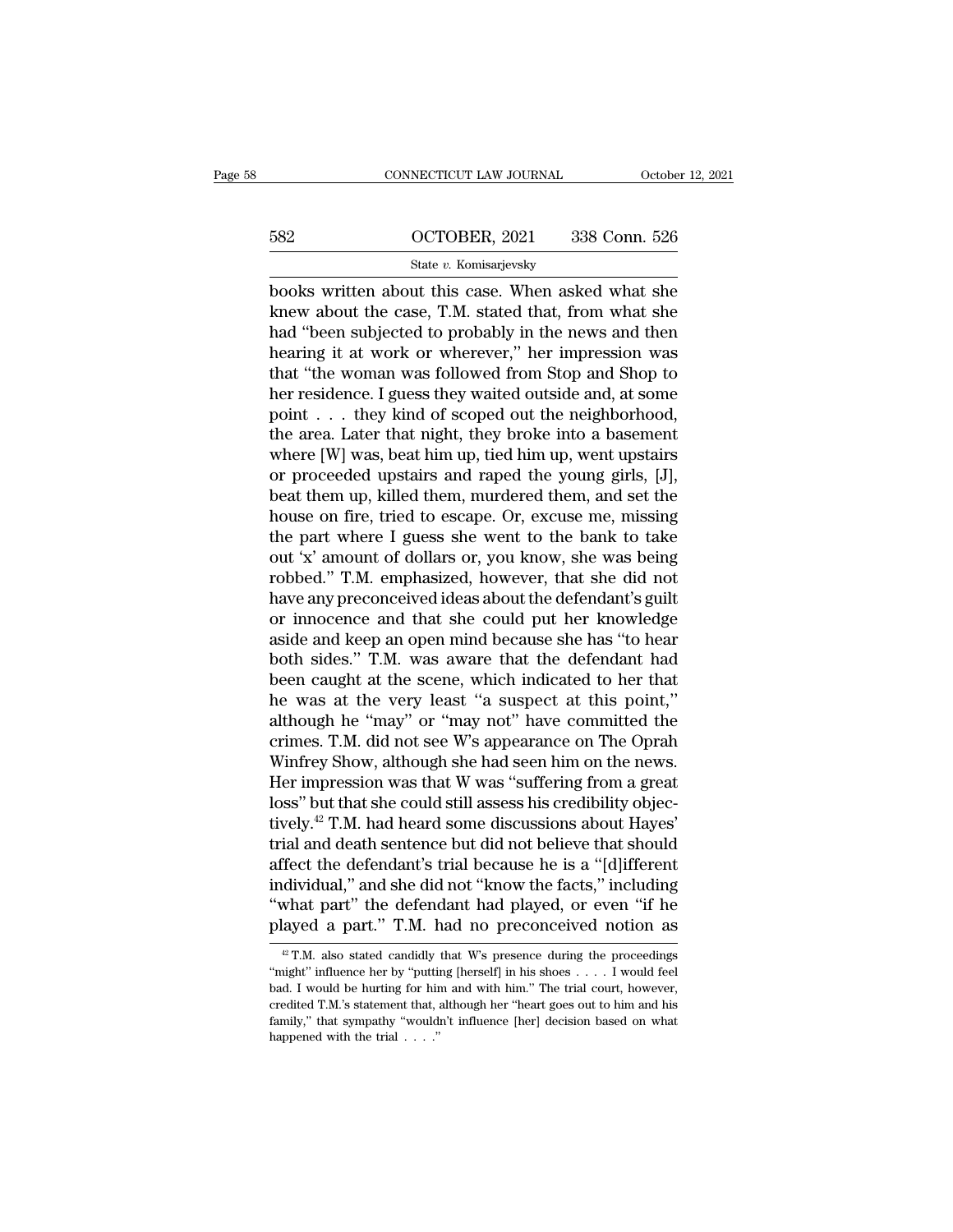| 2, 2021       | CONNECTICUT LAW JOURNAL | Page 59 |
|---------------|-------------------------|---------|
| 338 Conn. 526 | OCTOBER, 2021           | 583     |
|               | State v. Komisarjevsky  |         |

2, 2021 CONNECTICUT LAW JOURNAL Page 5!<br>
338 Conn. 526 OCTOBER, 2021 583<br>
583<br>
588 State v. Komisarjevsky<br>
10 the sentence that the defendant should receive if<br>
convicted of a capital offense, and she did not know 338 Conn. 526 OCTOBER, 2021 583<br>State v. Komisarjevsky<br>to the sentence that the defendant should receive if<br>convicted of a capital offense, and she did not know<br>anything about him personally. 338 Conn. 526 OCTOBER, 2021<br>
State v. Komisarjevsky<br>
to the sentence that the defendant<br>
convicted of a capital offense, and<br>
anything about him personally.<br>
T.M. also testified that, prior to voir 8 Conn. 526 OCTOBER, 2021 583<br>
State v. Komisarjevsky<br>
the sentence that the defendant should receive if<br>
mvicted of a capital offense, and she did not know<br>
ything about him personally.<br>
T.M. also testified that, prior t

State v. Komisarjevsky<br>
to the sentence that the defendant should receive if<br>
convicted of a capital offense, and she did not know<br>
anything about him personally.<br>
T.M. also testified that, prior to voir dire, two or thre to the sentence that the defendant should receive if<br>convicted of a capital offense, and she did not know<br>anything about him personally.<br>T.M. also testified that, prior to voir dire, two or three<br>of the other prospective j to the sentence that the defendant should receive if<br>convicted of a capital offense, and she did not know<br>anything about him personally.<br>T.M. also testified that, prior to voir dire, two or three<br>of the other prospective j the two mentals. T.M. also testified that, prior to voir dire, two or three of the other prospective jurors had discussed the case, opining that "the police should have been there  $\dots$  right away or should have done someth T.M. also testified that, prior to voir dire, two or three<br>of the other prospective jurors had discussed the case,<br>opining that "the police should have been there . . .<br>right away or should have done something that day. Th T.M. also testified that, prior to voir dire, two or three<br>of the other prospective jurors had discussed the case,<br>opining that "the police should have been there . . .<br>right away or should have done something that day. Th of the other prospective jurors had discussed the case,<br>opining that "the police should have been there . . .<br>right away or should have done something that day. That<br>the two men [who] participated and that they're evil,<br>th opining that "the police should have been there  $\ldots$  right away or should have done something that day. That<br>the two men [who] participated and that they're evil,<br>things like that." Those jurors thought that the defen-<br>d right away or should have done something that day. That<br>the two men [who] participated and that they're evil,<br>things like that." Those jurors thought that the defen-<br>dant and Hayes were "caught red-handed, so [they<br>were] g the two men [who] participated and that they're evil,<br>things like that." Those jurors thought that the defen-<br>dant and Hayes were "caught red-handed, so [they<br>were] guilty," with one stating that the defendant should<br>recei things like that." Those jurors thought that the defendant and Hayes were "caught red-handed, so [they were] guilty," with one stating that the defendant should receive life imprisonment. None of those prospective jurors p dant and Hayes were "caught red-handed, so [they were] guilty," with one stating that the defendant should receive life imprisonment. None of those prospective jurors personally knew the P family or any of their friends or Energy and the stating that the defendant should<br>ceive life imprisonment. None of those prospective<br>rors personally knew the P family or any of their<br>ends or colleagues. T.M. testified that these discus-<br>ons would not keep receive the imprisonment. Note of those prospective<br>jurors personally knew the P family or any of their<br>friends or colleagues. T.M. testified that these discus-<br>sions would not keep her from being fair and impartial<br>and de

put only of them the training of any of them<br>friends or colleagues. T.M. testified that these discus-<br>sions would not keep her from being fair and impartial<br>and deciding the case on the evidence heard in court.<br>T.M. also friends of coneagues. T.M. testified that these discussions would not keep her from being fair and impartial<br>and deciding the case on the evidence heard in court.<br>T.M. also had discussed the case with family and<br>friends be slons would not keep her front being fair and impartial<br>and deciding the case on the evidence heard in court.<br>T.M. also had discussed the case with family and<br>friends because it was a "hot topic" in the New Haven<br>area; alt and declaing the case on the evidence heard in court.<br>T.M. also had discussed the case with family and<br>friends because it was a "hot topic" in the New Haven<br>area; although none of them had expressed a desire to<br>have the de T.M. also had discussed the case with family and<br>friends because it was a "hot topic" in the New Haven<br>area; although none of them had expressed a desire to<br>have the defendant executed, neither had any expressed<br>a belief t friends because it was a "hot topic" in the New Haven<br>area; although none of them had expressed a desire to<br>have the defendant executed, neither had any expressed<br>a belief that he was innocent. T.M. had never expressed<br>an area; although none of them had expressed a desire to<br>have the defendant executed, neither had any expressed<br>a belief that he was innocent. T.M. had never expressed<br>an opinion personally to anyone about the defendant's<br>gui have the defendant executed, neither had any expressed<br>a belief that he was innocent. T.M. had never expressed<br>an opinion personally to anyone about the defendant's<br>guilt or potential sentence. Her impression was that<br>"[t] a belief that he was innocent. T.M. had never expressed<br>an opinion personally to anyone about the defendant's<br>guilt or potential sentence. Her impression was that<br>"[t]here's different opinions" within the community,<br>acknow an opinion personally to anyone about the defendant's<br>guilt or potential sentence. Her impression was that<br>"[t]here's different opinions" within the community,<br>acknowledging that many people believed that the<br>defendant sho guilt or potential sentence. Her impression was that "[t]here's different opinions" within the community, acknowledging that many people believed that the defendant should be executed. T.M. emphasized that none of the comm "[t]here's different opinions" within the community,<br>acknowledging that many people believed that the<br>defendant should be executed. T.M. emphasized that<br>none of the community members' views would influ-<br>ence her decision acknowledging that many people believed that the<br>defendant should be executed. T.M. emphasized that<br>none of the community members' views would influ-<br>ence her decision in any way and that she could with-<br>stand any pressure defendant should be executed. T.M. emphasized that<br>none of the community members' views would influ-<br>ence her decision in any way and that she could with-<br>stand any pressure that she might feel because, "at<br>trial, you can' none of the community members' views would influ-<br>ence her decision in any way and that she could with-<br>stand any pressure that she might feel because, "at<br>trial, you can't listen to someone who's not, you know,<br>involved i ence her decision in any way and that she could with-<br>stand any pressure that she might feel because, "at<br>trial, you can't listen to someone who's not, you know,<br>involved in the issue or, you know, here every day, so,<br>no. stand any pressure that she might feel because, "at<br>trial, you can't listen to someone who's not, you know,<br>involved in the issue or, you know, here every day, so,<br>no. I would have to go based on the facts that . . . . I<br>l trial, you can't listen to someone who's not, you know,<br>involved in the issue or, you know, here every day, so,<br>no. I would have to go based on the facts that . . . I<br>learn during the trial. It wouldn't have anything to do involved in the issue or, you know, here every day, so, no. I would have to go based on the facts that  $\dots$  I learn during the trial. It wouldn't have anything to do with it." T.M. said that she routinely pushes other peo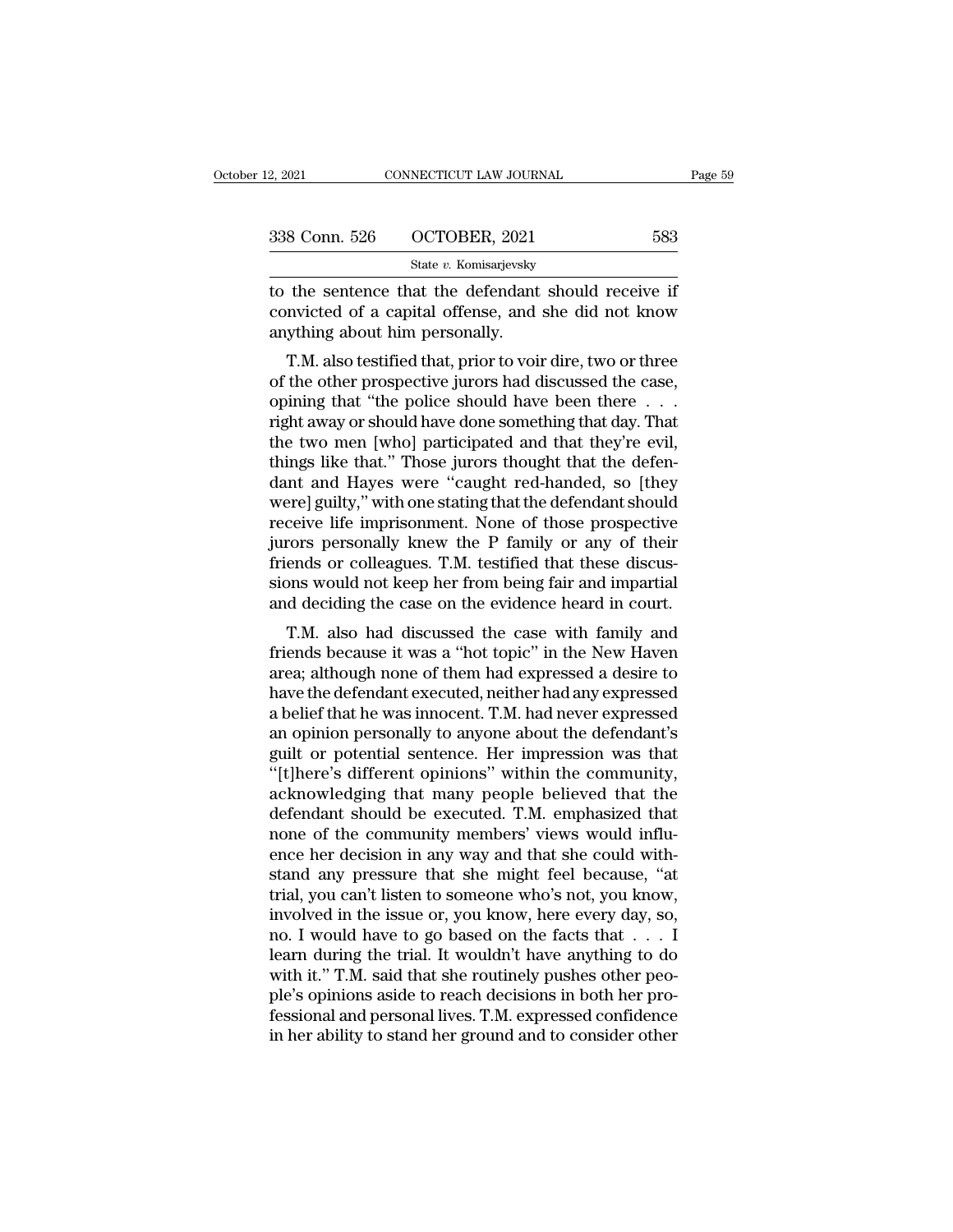|     | CONNECTICUT LAW JOURNAL                                                                                  | October 12, 2021 |
|-----|----------------------------------------------------------------------------------------------------------|------------------|
| 584 | OCTOBER, 2021                                                                                            | 338 Conn. 526    |
|     | State v. Komisarjevsky                                                                                   |                  |
|     | people's opinions during a difficult deliberation. Both<br>sides accepted T.M. as a juror. <sup>43</sup> |                  |
|     |                                                                                                          |                  |

### d

### K.A.

represented T.M. as a juror.<sup>43</sup><br>d<br> $\hbar$  K.A.<br>The fourth regular juror selected was K.A., a physi-<br>an.<sup>44</sup> When asked about her familiarity with the case,<br>A replied that she "under[stood] a family was lost sides accepted T.M. as a juror. $^{43}$ <br>d<br>K.A.<br>The fourth regular juror selected was K.A., a physician. $^{44}$  When asked about her familiarity with the case,<br>K.A. replied that she "under[stood] a family was lost<br>that day" a d<br>
K.A.<br>
The fourth regular juror selected was K.A., a physician.<sup>44</sup> When asked about her familiarity with the case,<br>
K.A. replied that she "under[stood] a family was lost<br>
that day" and that "a family, a woman and her da d<br>K.A.<br>The fourth regular juror selected was K.A., a physician.<sup>44</sup> When asked about her familiarity with the case,<br>K.A. replied that she "under[stood] a family was lost<br>that day" and that "a family, a woman and her daught K.A.<br>The fourth regular juror selected was K.A., a physician.<sup>44</sup> When asked about her familiarity with the case,<br>K.A. replied that she "under[stood] a family was lost<br>that day" and that "a family, a woman and her daughter The fourth regular juror selected was K.A., a physician.<sup>44</sup> When asked about her familiarity with the case, K.A. replied that she "under[stood] a family was lost that day" and that "a family, a woman and her daughters we The fourth regular juror selected was K.A., a physician.<sup>44</sup> When asked about her familiarity with the case, K.A. replied that she "under[stood] a family was lost that day" and that "a family, a woman and her daughters wer cian.<sup>44</sup> When asked about her familiarity with the case,<br>K.A. replied that she "under[stood] a family was lost<br>that day" and that "a family, a woman and her daughters<br>were murdered in their own homes," as well as that "I<br> K.A. replied that she "under[stdthat day" and that "a family, a wordwere murdered in their own houdon't remember the details, but also sexual abuse to some of the ters." K.A. had not followed the anything about it recently Free murdered in their own homes," as well as that "I<br>principle member the details, but I know that there was<br>so sexual abuse to some of them, including the daugh-<br>rs." K.A. had not followed the case closely or read<br>ything here managed in their solutions, the main dark don't remember the details, but I know that there was<br>also sexual abuse to some of them, including the daugh-<br>ters." K.A. had not followed the case closely or read<br>anything ab

also sexual abuse to some of them, including the daugh-<br>ters." K.A. had not followed the case closely or read<br>anything about it recently.<br>K.A. had not discussed the case recently, although<br>her husband "ha[d] brought it up also senalt as also to some or anony, increasing are alargerities." K.A. had not followed the case closely or read anything about it recently.<br>
K.A. had not discussed the case recently, although<br>
her husband "ha[d] brought Example in that the conversation and exact once  $\alpha$ .<br>
K.A. had not discussed the case recently, although<br>
her husband "ha[d] brought it up" to her "[i]ntermit-<br>
tently," in the context of his own religious "struggle[s]"<br> K.A. had not discussed the case recently, although<br>her husband "ha[d] brought it up" to her "[i]ntermit-<br>tently," in the context of his own religious "struggle[s]"<br>with the death penalty and his sympathy for the P family. K.A. had not discussed the case recently, although<br>her husband "ha[d] brought it up" to her "[i]ntermit-<br>tently," in the context of his own religious "struggle[s]"<br>with the death penalty and his sympathy for the P family.<br> her husband "ha[d] brought it up" to her "[i]ntermit-<br>tently," in the context of his own religious "struggle[s]"<br>with the death penalty and his sympathy for the P family.<br>K.A. further stated that this conversation had take tently," in the context of his own religious "struggle[s]"<br>with the death penalty and his sympathy for the P family.<br>K.A. further stated that this conversation had taken<br>place in the context of the Hayes verdict and that h with the death penalty and his sympathy for the P family.<br>K.A. further stated that this conversation had taken<br>place in the context of the Hayes verdict and that her<br>husband was "a bit disappointed with himself" for being<br> K.A. further stated that this conversation had taken<br>place in the context of the Hayes verdict and that her<br>husband was "a bit disappointed with himself" for being<br>"comfortable" with Hayes' death sentence. K.A. did not<br>kno place in the context of the Hayes verdict and that her<br>husband was "a bit disappointed with himself" for being<br>"comfortable" with Hayes' death sentence. K.A. did not<br>know enough about Hayes' case to take a position dur-<br>in husband was "a bit disappointed with himself" for being<br>"comfortable" with Hayes' death sentence. K.A. did not<br>know enough about Hayes' case to take a position dur-<br>ing that conversation. K.A. stated that her husband<br>beli "comfortable" with Hayes' death sentence. K.A. did not<br>know enough about Hayes' case to take a position dur-<br>ing that conversation. K.A. stated that her husband<br>believed that the defendant was guilty, as well, but that<br>his know enough about Hayes' case to take a position during that conversation. K.A. stated that her husband believed that the defendant was guilty, as well, but that his opinion had "[n]ot much" effect on her—and he would "ba 63 Sopinion nad "[n]ot much" effect on ner—and ne could "back [her] up on that," as she listens to him c]onstructively" and will make up her own mind.<br>Then questioned by defense counsel, K.A. stated that  $^{43}$  With respe would "back [her] up on that," as she listens to him<br>"[c]onstructively" and will make up her own mind.<br>When questioned by defense counsel, K.A. stated that<br> $\frac{48 \text{ With respect to the death penalty, T.M. knew from a college research}}{\text{project that it is "expensive." T.M. did not "feel strongly either . . . way"}$  and was "in

<sup>&</sup>quot;[c]onstructively" and will make up her own mind.<br>When questioned by defense counsel, K.A. stated that<br> $\overline{}}$ <sup>49</sup> With respect to the death penalty, T.M. knew from a college research<br>project that it is "expensive." T.M. When questioned by defense counsel, K.A. stated that<br>  $\overline{\phantom{a}}$  with respect to the death penalty, T.M. knew from a college research<br>
project that it is "expensive." T.M. did not "feel strongly either  $\dots$  way"<br>
and was <sup>43</sup> With respect to the death penalty, T.M. knew from a college research roject that it is "expensive." T.M. did not "feel strongly either  $\ldots$  way" and was "in between" on the death penalty, although she "would rather <sup>43</sup> With respect to the death penalty, T.M. knew from a college research project that it is "expensive." T.M. did not "feel strongly either  $\ldots$  way" and was "in between" on the death penalty, although she "would rather and was "in between" on the death penalty, although she "would rather not see any<br>body [get] the death penalty." She characterized her support as a three or four on a scale of one to ten, with it being potentially appropr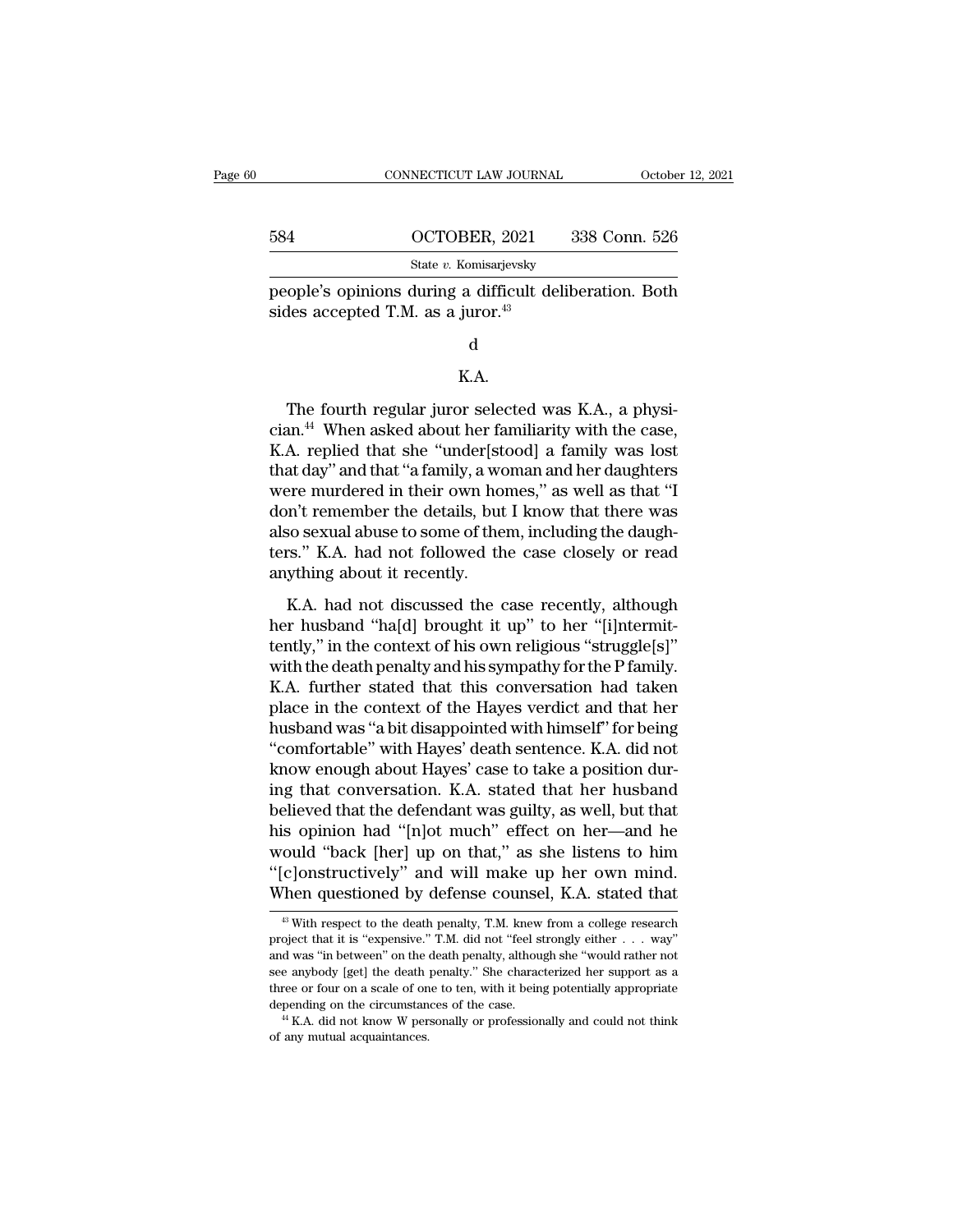| 12, 2021      | CONNECTICUT LAW JOURNAL                                                                                                                                                       | Page 61 |
|---------------|-------------------------------------------------------------------------------------------------------------------------------------------------------------------------------|---------|
|               |                                                                                                                                                                               |         |
| 338 Conn. 526 | OCTOBER, 2021                                                                                                                                                                 | 585     |
|               | State v. Komisarjevsky                                                                                                                                                        |         |
|               | the fact that she was a mother to two young children<br>would not keep her from being fair and impartial.                                                                     |         |
|               | K.A. averred that she was proud of the criminal justice<br>system because "it's part of what's so great about this<br>country oltogathor," as "it is protty poble that we try |         |

338 Conn. 526 OCTOBER, 2021 585<br>
State v. Komisarjevsky<br>
the fact that she was a mother to two young children<br>
would not keep her from being fair and impartial.<br>
K.A. averred that she was proud of the criminal justice<br>
sy State v. Komisarjevsky<br>the fact that she was a mother to two young children<br>would not keep her from being fair and impartial.<br>K.A. averred that she was proud of the criminal justice<br>system because "it's part of what's so the fact that she was a mother to two young children<br>would not keep her from being fair and impartial.<br>K.A. averred that she was proud of the criminal justice<br>system because "it's part of what's so great about this<br>country the fact that she was a mother to two young children<br>would not keep her from being fair and impartial.<br>K.A. averred that she was proud of the criminal justice<br>system because "it's part of what's so great about this<br>countr K.A. averred that she was proud of the criminal justice<br>system because "it's part of what's so great about this<br>country altogether," as "it is pretty noble that we try<br>to give everybody the opportunity to  $\dots$  make their<br> K.A. averred that she was proud of the criminal justice<br>system because "it's part of what's so great about this<br>country altogether," as "it is pretty noble that we try<br>to give everybody the opportunity to  $\dots$  make their<br> system because "it's part of what's so great about this country altogether," as "it is pretty noble that we try to give everybody the opportunity to  $\dots$  make their case  $\dots$  for what's happened rather than just assuming country altogether," as "it is pretty noble that we try<br>to give everybody the opportunity to . . . make their<br>case . . . for what's happened rather than just assum-<br>ing . . . these are [the] facts or this is how the facts to give everybody the opportunity to  $\ldots$  make their case  $\ldots$  for what's happened rather than just assuming  $\ldots$  these are [the] facts or this is how the facts are presented and  $\ldots$  clearly this person must be guilt case . . . for what's happened rather than just assuming . . . these are [the] facts or this is how the facts are presented and . . . clearly this person must be guilty. I think it's ambitious and noble that we go beyond ing . . . these are<br>presented and . . .<br>I think it's ambitic<br>and try to make i<br>the facts truly wei<br>dence." Both the s<br>as a juror.<sup>45</sup> Fracts truly were rather than the chromosalitization ever-<br>
nce." Both the state and the defendant accepted K.A.<br>
a juror.<sup>45</sup><br>
e<br>
V.K.<br>
The fifth regular juror selected was V.K., a mental<br>
alth counselor who works primar

e

### V.K.

e<br>
W.K.<br>
The fifth regular juror selected was V.K., a mental<br>
health counselor who works primarily with children<br>
and adolescents.<sup>46</sup> V.K. testified several times that she<br>
would not have any problem being fair and impart e<br>
V.K.<br>
The fifth regular juror selected was V.K., a mental<br>
health counselor who works primarily with children<br>
and adolescents.<sup>46</sup> V.K. testified several times that she<br>
would not have any problem being fair and impart <sup>e</sup><br>W.K.<br>The fifth regular juror selected was V.K., a mental<br>health counselor who works primarily with children<br>and adolescents.<sup>46</sup> V.K. testified several times that she<br>would not have any problem being fair and impartial V.K.<br>The fifth regular juror selected was V.K., a mental<br>health counselor who works primarily with children<br>and adolescents.<sup>46</sup> V.K. testified several times that she<br>would not have any problem being fair and impartial<br>to The fifth regular juror selected was V.K., a mental<br>health counselor who works primarily with children<br>and adolescents.<sup>46</sup> V.K. testified several times that she<br>would not have any problem being fair and impartial<br>to both The fifth regular juror selected was V.K., a mental<br>health counselor who works primarily with children<br>and adolescents.<sup>46</sup> V.K. testified several times that she<br>would not have any problem being fair and impartial<br>to both health counselor who works primarily with children<br>and adolescents.<sup>46</sup> V.K. testified several times that she<br>would not have any problem being fair and impartial<br>to both sides, despite the fact that her sister is a victim' b both sides, despite the fact that her sister is a victim's dvocate who works with sexual assault victims. V.K. stiffed that she was living in Spain when the murders appened, and she had not heard anything about the  $^{45}$ advocate who works with sexual assault victims. V.K.<br>testified that she was living in Spain when the murders<br>happened, and she had not heard anything about the<br><sup>45</sup> When asked about the death penalty, K.A. stated her "ethi

testified that she was living in Spain when the murders<br>happened, and she had not heard anything about the<br><sup>45</sup>When asked about the death penalty, K.A. stated her "ethical" opinion<br>that "it is not a good solution to [crime Represented and she was along an spark which did not heard and and the mappened, and she had not heard anything about the  $^{45}$  When asked about the death penalty, K.A. stated her "ethical" opinion that "it is not a good desired and state in the treaty anything about the<br>  $^{45}$  When asked about the death penalty, K.A. stated her "ethical" opinion<br>
that "it is not a good solution to [crime] in our country or anywhere." She<br>
placed her sup <sup>45</sup> When asked about the death penalty, K.A. stated her "ethical" opinion that "it is not a good solution to [crime] in our country or anywhere." She placed her support of it at a five on a scale of one to ten. Neverthel that "it is not a good solution to [crime] in our country or anywhere." She placed her support of it at a five on a scale of one to ten. Nevertheless, K.A. stated she did not know it was "a legal issue" and, consistent wit placed her support of it at a five on a scale of one to ten. Nevertheless, K.A. stated she did not know it was "a legal issue" and, consistent with her desire to be "fairly objective in [her] day-to-day activities," empha

desire to be "fairly objective in [her] day-to-day activities," emphasized that she could follow the instructions of the court because "I believe in our system." <br><sup>46</sup> We note that V.K. was the last prospective juror of t that she could follow the instructions of the court because "I believe in our system."<br>We note that V.K. was the last prospective juror of the day on April 7, 2011, but that the transcript of her voir dire is apparently i our system."<br>
<sup>46</sup> We note that V.K. was the last prospective juror of the day on April<br>
<sup>46</sup> We note that V.K. was the last prospective juror of the day on April<br>
7, 2011, but that the transcript of her voir dire is appar <sup>46</sup> We note that V.K. was the last prospective juror of the day on April 7, 2011, but that the transcript of her voir dire is apparently incomplete, proceeding directly to adjournment from the defendant's questioning of 7, 2011, but that the transcript of her voir dire is apparently incomplete, proceeding directly to adjournment from the defendant's questioning of her. There is no transcript of V.K.'s being accepted as a juror or the tri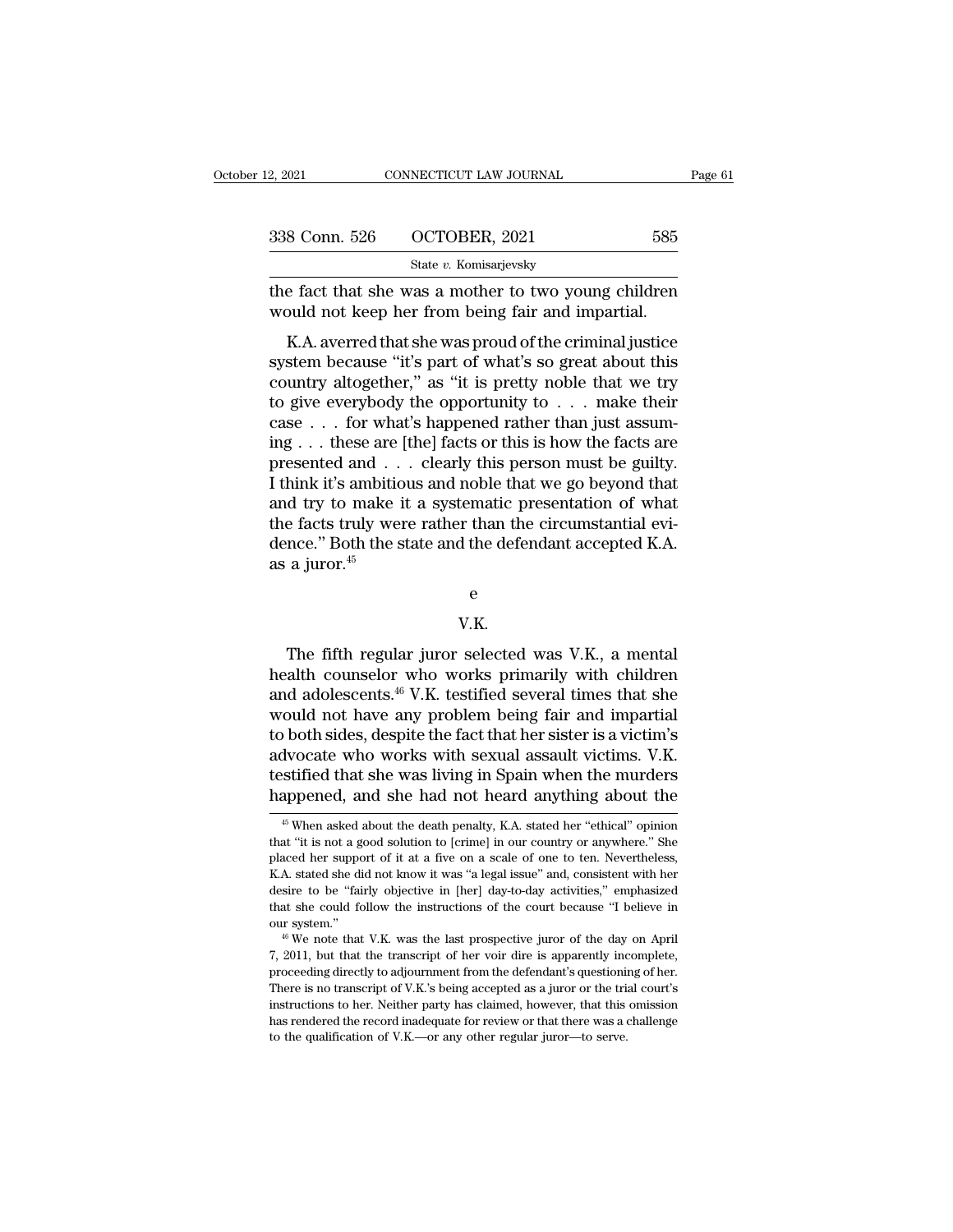# CONNECTICUT LAW JOURNAL October 12, 2021<br>586 OCTOBER, 2021 338 Conn. 526<br>586 State v. Komisarjevsky

### State *v.* Komisarjevsky

CONNECTICUT LAW JOURNAL October 12, 202<br>
586 OCTOBER, 2021 338 Conn. 526<br>
586 State v. Komisarjevsky<br>
Case at that time. When asked what she knew about<br>
the case, V.K. stated that "it happened in Cheshire,"<br>"It live dought 586 OCTOBER, 2021 338 Conn. 526<br>
State v. Komisarjevsky<br>
Case at that time. When asked what she knew about<br>
the case, V.K. stated that "it happened in Cheshire,"<br>"[t]wo daughters and . . . the mother were murdered," 586 COCTOBER, 2021 338 Conn. 526<br>
State v. Komisarjevsky<br>
Case at that time. When asked what she knew about<br>
the case, V.K. stated that "it happened in Cheshire,"<br>
"[t]wo daughters and . . . the mother were murdered,"<br>
an 586 COCTOBER, 2021 338 Conn. 526<br>
State v. Komisarjevsky<br>
case at that time. When asked what she knew about<br>
the case, V.K. stated that "it happened in Cheshire,"<br>
"[t]wo daughters and . . . the mother were murdered,"<br>
an State v. Komisarjevsky<br>
Case at that time. When asked what she knew about<br>
the case, V.K. stated that "it happened in Cheshire,"<br>
"[t]wo daughters and . . . the mother were murdered,"<br>
and "the father I guess was there, bu state v. Komisarjevsky<br>
case at that time. When asked what she knew about<br>
the case, V.K. stated that "it happened in Cheshire,"<br>
"[t]wo daughters and . . . the mother were murdered,"<br>
and "the father I guess was there, b case at that time. When asked what she knew about<br>the case, V.K. stated that "it happened in Cheshire,"<br>"[t]wo daughters and . . . the mother were murdered,"<br>and "the father I guess was there, but he survived. Um,<br>and the the case, V.K. stated that "it happened in Cheshire,"<br>"[t]wo daughters and . . . the mother were murdered,"<br>and "the father I guess was there, but he survived. Um,<br>and their house was burnt down. And I guess there<br>[were] t "[t]wo daughters and . . . the mother were murdered,"<br>and "the father I guess was there, but he survived. Um,<br>and their house was burnt down. And I guess there<br>[were] two suspects." V.K. was aware that the first<br>suspect h and "the father I guess was there, but he survived. Um,<br>and their house was burnt down. And I guess there<br>[were] two suspects." V.K. was aware that the first<br>suspect had been tried and convicted, and she<br>believed—but did n and their house was burnt down. And I guess there<br>[were] two suspects." V.K. was aware that the first<br>suspect had been tried and convicted, and she<br>believed—but did not "know"—that he had been sen-<br>tenced to death. V.K. ha [were] two suspects." V.K. was aware that the first<br>suspect had been tried and convicted, and she<br>believed—but did not "know"—that he had been sen-<br>tenced to death. V.K. had not followed Hayes' trial or<br>other local news, suspect had been tried and convicted, and she<br>believed—but did not "know"—that he had been sen-<br>tenced to death. V.K. had not followed Hayes' trial or<br>other local news, choosing to follow only "important<br>national news" and believed—but did not "know"—that he had been sentenced to death. V.K. had not followed Hayes' trial or other local news, choosing to follow only "important national news" and "international news . . . . ." V.K. did not kno tenced to death. V.K.<br>other local news, ch<br>national news" and "i<br>not know anything a<br>otherwise, including<br>crime. V.K. was not a<br>about this case.<br>V.K. had not discus The recal news, choosing to ronow only important<br>tional news" and "international news  $\ldots$ ." V.K. did<br>t know anything about the defendant, favorable or<br>herwise, including what his involvement was in the<br>ime. V.K. was not Fractional Hews dual International Hews  $\ldots$  and that the percept of the perceived of otherwise, including what his involvement was in the crime. V.K. was not aware that books had been written about this case.<br>V.K. had n

the community and a sector and the defendant, and define the crime. V.K. was not aware that books had been written about this case.<br>
V.K. had not discussed the case with friends, family, or coworkers, although she perceive Safe was a streaming what his involvement was in the crime. V.K. was not aware that books had been written about this case.<br>V.K. had not discussed the case with friends, family, or coworkers, although she perceived that ev about this case.<br>
V.K. had not discussed the case with friends, family,<br>
or coworkers, although she perceived that everyone in<br>
the community believed that the defendant was guilty.<br>
She would, however, be able to "make a V.K. had not discussed the case with friends, family,<br>or coworkers, although she perceived that everyone in<br>the community believed that the defendant was guilty.<br>She would, however, be able to "make a sound judgment<br>based V.K. had not discussed the case with friends, family,<br>or coworkers, although she perceived that everyone in<br>the community believed that the defendant was guilty.<br>She would, however, be able to "make a sound judgment<br>based or coworkers, although she perceived that everyone in<br>the community believed that the defendant was guilty.<br>She would, however, be able to "make a sound judgment<br>based on the evidence that was presented to me" and<br>to "stan the community believed that the defendant was guilty.<br>She would, however, be able to "make a sound judgment<br>based on the evidence that was presented to me" and<br>to "stand by what I chose," despite the beliefs of other<br>commu She would, however, be able to "make a sound judgment<br>based on the evidence that was presented to me" and<br>to "stand by what I chose," despite the beliefs of other<br>community members. V.K. would not let the communi-<br>ty's app based on the evidence that was presented to me" and<br>to "stand by what I chose," despite the beliefs of other<br>community members. V.K. would not let the communi-<br>ty's apparent wishes factor into her decision making,<br>believin to "stand by what I chose," despite the beliefs of other<br>community members. V.K. would not let the communi-<br>ty's apparent wishes factor into her decision making,<br>believing that her professional background left her<br>suited community members. V.K. would not let the community's apparent wishes factor into her decision making,<br>believing that her professional background left her<br>suited to resist peer pressure. She would make her<br>decision based s ty's apparent wishes factor into her decision making,<br>believing that her professional background left her<br>suited to resist peer pressure. She would make her<br>decision based solely on the evidence in the courtroom,<br>"[m]ostly believing that her professional background left her<br>suited to resist peer pressure. She would make her<br>decision based solely on the evidence in the courtroom,<br>"[m]ostly because I don't know anything of the case<br>. . . so I suited to resist peer pressure. She would make her decision based solely on the evidence in the courtroom, "[m]ostly because I don't know anything of the case . . . so I really would need to hear all of the evidence to mak decision based solely on the evidence in the courtroom,<br>
"[m]ostly because I don't know anything of the case<br>
. . . so I really would need to hear all of the evidence<br>
to make a sound judgment." V.K. would be "honored<br>
if "[m]ostly because I don't know anything of the case<br>  $\dots$  so I really would need to hear all of the evidence<br>
to make a sound judgment." V.K. would be "honored<br>
if [she were] asked" to serve on the jury because she<br>
belie . . . so I really would need to hear all of the evidence<br>to make a sound judgment." V.K. would be "honored<br>if [she were] asked" to serve on the jury because she<br>believed it to be an "important" civic obligation for her<br>to to make a sound judgment." V.K. would be "honored<br>if [she were] asked" to serve on the jury because she<br>believed it to be an "important" civic obligation for her<br>to "do my part as a citizen." She acknowledged that,<br>while if [she were] asked" to serve on the jury because she<br>believed it to be an "important" civic obligation for her<br>to "do my part as a citizen." She acknowledged that,<br>while waiting, she had discussed the case with some<br>of th believed it to be an "important" civic obligation for her<br>to "do my part as a citizen." She acknowledged that,<br>while waiting, she had discussed the case with some<br>of the other prospective jurors, who had made "[m]ostly<br>neg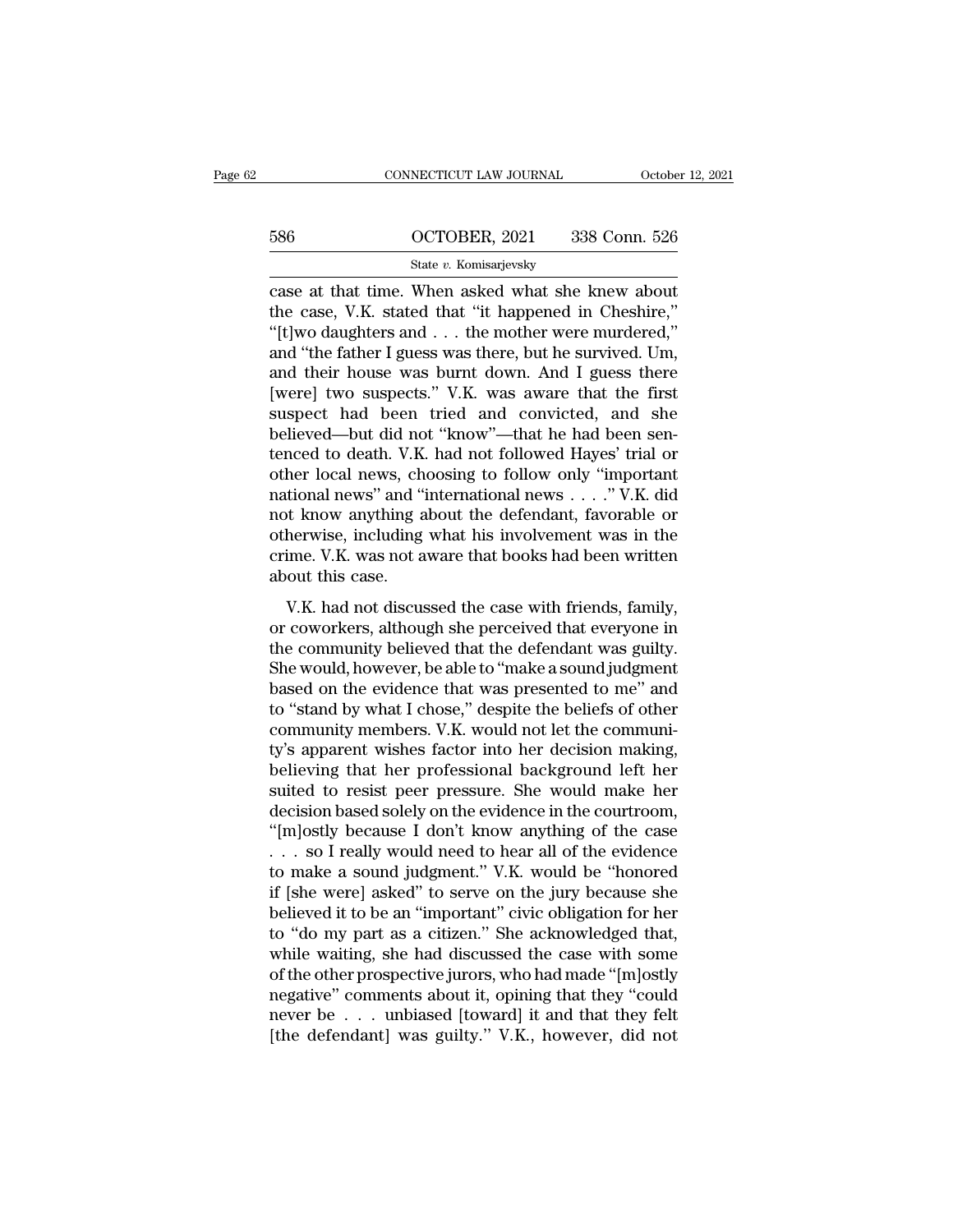| 2, 2021       | CONNECTICUT LAW JOURNAL | Page 63 |  |
|---------------|-------------------------|---------|--|
|               |                         |         |  |
| 338 Conn. 526 | OCTOBER, 2021           | 587     |  |
|               | State v. Komisarjevsky  |         |  |

express any opinion about this case in those discussions. V.K. was accepted as a juror.<sup>47</sup> See footnote 46 and this case in those discus-338 Conn. 526 OCTOBER, 2021 587<br>
State v. Komisarjevsky<br>
express any opinion about this case in those discussions. V.K. was accepted as a juror.<sup>47</sup> See footnote 46<br>
of this opinion. 338 Conn. 526 O<br>
St<br>
express any opinion<br>
sions. V.K. was acce<br>
of this opinion. press any opinion about this case in those discus-<br>
ons. V.K. was accepted as a juror.<sup>47</sup> See footnote 46<br>
this opinion.<br>
f<br>
M.B.<br>
The sixth regular juror selected was M.B., a retired<br>
unicipal social services employee. M

### f

### M.B.

sions. V.K. was accepted as a juror.<sup>47</sup> See footnote 46<br>of this opinion.<br> $$\rm \,K$$ .<br>The sixth regular juror selected was M.B., a retired<br>municipal social services employee. M.B. learned about<br>this case by reading the news f<br>
M.B.<br>
The sixth regular juror selected was M.B., a retired<br>
municipal social services employee. M.B. learned about<br>
this case by reading the newspaper. When asked what<br>
she knew about it, M.B. stated: "What I read is th f<br>M.B.<br>The sixth regular juror selected was M.B., a retired<br>municipal social services employee. M.B. learned about<br>this case by reading the newspaper. When asked what<br>she knew about it, M.B. stated: "What I read is that<br>th M.B.<br>
The sixth regular juror selected was M.B., a retired<br>
municipal social services employee. M.B. learned about<br>
this case by reading the newspaper. When asked what<br>
she knew about it, M.B. stated: "What I read is that<br> M.B.<br>The sixth regular juror selected was M.B., a retired<br>municipal social services employee. M.B. learned about<br>this case by reading the newspaper. When asked what<br>she knew about it, M.B. stated: "What I read is that<br>ther The sixth regular juror selected was M.B., a retired<br>municipal social services employee. M.B. learned about<br>this case by reading the newspaper. When asked what<br>she knew about it, M.B. stated: "What I read is that<br>there we municipal social services employee. M.B. learned about<br>this case by reading the newspaper. When asked what<br>she knew about it, M.B. stated: "What I read is that<br>there were two people who broke into a home and<br>assaulted [J] this case by reading the newspaper. When asked what<br>she knew about it, M.B. stated: "What I read is that<br>there were two people who broke into a home and<br>assaulted [J] and [W] and set the house on fire, and the<br>people who she knew about it, M.B. stated: "What I read is that<br>there were two people who broke into a home and<br>assaulted [J] and [W] and set the house on fire, and the<br>people who were in the home at the time, only one<br>person escaped there were two people who broke into a home and<br>assaulted [J] and [W] and set the house on fire, and the<br>people who were in the home at the time, only one<br>person escaped, and the other three perished. . . .<br>[W]hat I know assaulted [J] and [W] and set the house on fire, and the<br>people who were in the home at the time, only one<br>person escaped, and the other three perished. . . . .<br>[W]hat I know about it is what I've read. . . . . I don't<br>kn people who were in the home at the time, only one<br>person escaped, and the other three perished. . . .<br>[W]hat I know about it is what I've read. . . . I don't<br>know exactly what I think about it . . . . ." M.B. was<br>aware th person escaped, and the other three perished. . . . . [W]hat I know about it is what I've read. . . . I don't know exactly what I think about it . . . . ." M.B. was aware that the defendant had been arrested "directly aft [W]hat I know about it is what I've read. . . . . I don't know exactly what I think about it . . . . ." M.B. was aware that the defendant had been arrested "directly after he . . . left the house" and knew from reading th know exactly what I think about it . . . . ." M.B. was<br>aware that the defendant had been arrested "directly<br>after he . . . left the house" and knew from reading<br>the newspaper that he had an accomplice named Hayes<br>who had ie newspaper that he had an accomplice named Hayes<br>ho had already been tried, convicted and, she thought,<br>entenced to death. Both parties accepted M.B. as a<br>gular juror.<sup>48</sup><br><sup>47</sup> With respect to the death penalty, V.K. had who had already been tried, convicted and, she thought,<br>sentenced to death. Both parties accepted M.B. as a<br>regular juror.<sup>48</sup><br> $\frac{47}{47}$  With respect to the death penalty, V.K. had not "really . . . thought<br>about it," b

sentenced to death. Both parties accepted M.B. as a regular juror.<sup>48</sup><br> $\frac{4\pi}{\pi}$  With respect to the death penalty, V.K. had not "really . . . thought about it," but she described her support for it as "in the middle," regular juror.<sup>48</sup><br>
<sup>47</sup> With respect to the death penalty, V.K. had not "really . . . thought about it," but she described her support for it as "in the middle," quantified as a five on a scale of one to ten. When asked **Example 19.12.**<br> **Example 19.13.**<br> **Example 19.13.**<br> **Example 19.13.**<br> **Example 19.14.**<br> **Example 19.14.**<br> **Example 19.14.**<br> **Example 19.14.**<br> **Example 19.14.**<br> **Example 19.14.**<br> **Example 19.14.**<br> **Example 19.14.**<br> **Exam** <sup>47</sup> With respect to the death penalty, V.K. had not "really . . . thought about it," but she described her support for it as "in the middle," quantified as a five on a scale of one to ten. When asked whether she believed about it," but she described her support for it as "in the middle," quantified as a five on a scale of one to ten. When asked whether she believed that the death penalty could be appropriate in some cases, V.K. stated tha as a five on a scale of one to ten. When asked whether she believed that the death penalty could be appropriate in some cases, V.K. stated that "it would really matter on what the case  $\dots$  was  $\dots$ ." When asked whether s in the death penalty could be appropriate in some cases, V.K. stated that "it would really matter on what the case  $\ldots$  was  $\ldots$ ." When asked whether she could think of a situation herself in which the death penalty wou are vould really matter on what the case  $\ldots$  was  $\ldots$ ." When asked whether she could think of a situation herself in which the death penalty would be appropriate, V.K. stated that "I really  $\ldots$  can't answer that. I r she could think of a situation herself in which the death penalty would be appropriate, V.K. stated that "I really . . . can't answer that. I really don't know." When asked to consider whether she would impose the death p appropriate, V.K. stated that "I really  $\ldots$  can't answer that. I really don't know." When asked to consider whether she would impose the death penalty in the case of a horrendous crime, she replied in the negative "beca know." When asked to consider whether she would impose the death penalty<br>in the case of a horrendous crime, she replied in the negative "because I<br>don't really believe in killing somebody like for an eye for an eye kind o in the case of a horrendous crime, she replied in the negative "because I don't really believe in killing somebody like for an eye for an eye kind of  $\ldots$  philosophy  $\ldots$ ." Nevertheless, V.K. also stated that she could don't really believe in killing somebody like for an eye for an eye kind of . . . philosophy . . . . " Nevertheless, V.K. also stated that she could imagine a situation in which the evidence would support a vote for the d and that she would follow the instructions of the court and apply them to

situation in which the evidence would support a vote for the death penalty and that she would follow the instructions of the court and apply them to the evidence.<br>
" M.B. testified that she had "mixed feelings" about the  $48$  M.B. testified that she had "mixed feelings" about the death penalty,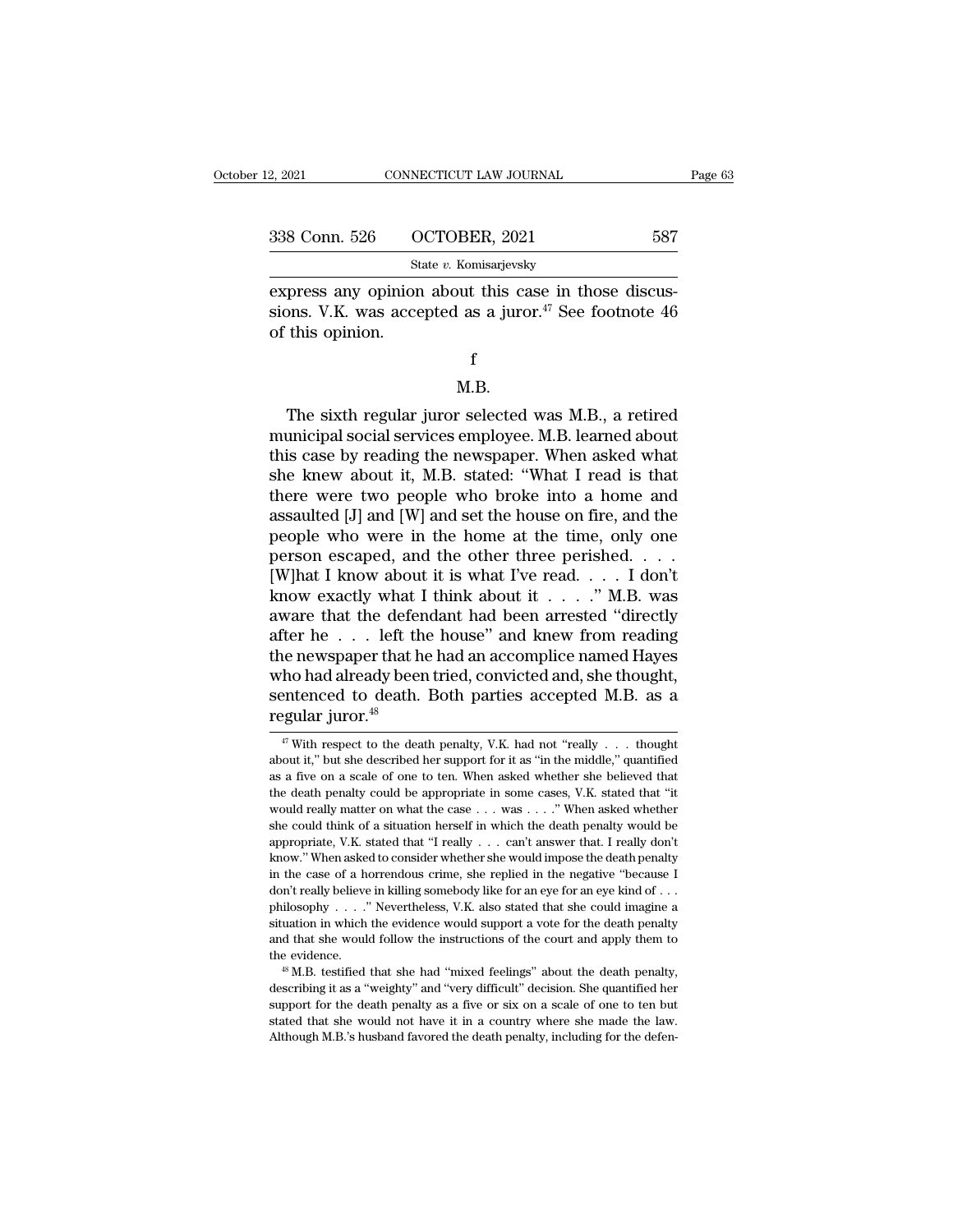| 64 |     | CONNECTICUT LAW JOURNAL | October 12, 2021 |
|----|-----|-------------------------|------------------|
|    | 588 | OCTOBER, 2021           | 338 Conn. 526    |
|    |     | State v. Komisarjevsky  |                  |
|    |     | g                       |                  |
|    |     | L.C.                    |                  |

### L.C.

State v. Komisarjevsky<br>
State v. Komisarjevsky<br>  $\bf{g}$ <br>
L.C.<br>
The seventh regular juror selected was L.C., an archi-<br>
tect employed by a university. L.C. had heard about<br>
this case but did not watch television news and t State v. Komsarjevsky<br>  $\begin{array}{c} \text{g} \\ \text{g} \end{array}$ <br>
L.C.<br>
The seventh regular juror selected was L.C., an architect employed by a university. L.C. had heard about<br>
this case but did not watch television news and typically<br> g<br>L.C.<br>The seventh regular juror selected was L.C., an archi-<br>tect employed by a university. L.C. had heard about<br>this case but did not watch television news and typically<br>just skimmed local newspapers for stories about he L.C.<br>The seventh regular juror selected was L.C., an architect employed by a university. L.C. had heard about<br>this case but did not watch television news and typically<br>just skimmed local newspapers for stories about her<br>em L.C.<br>The seventh regular juror selected was L.C., an architect employed by a university. L.C. had heard about<br>this case but did not watch television news and typically<br>just skimmed local newspapers for stories about her<br>em The seventh regular juror selected was L.C., an architect employed by a university. L.C. had heard about this case but did not watch television news and typically just skimmed local newspapers for stories about her employ tect employed by a university. L.C. had heard about<br>this case but did not watch television news and typically<br>just skimmed local newspapers for stories about her<br>employer. When asked what she knew about the case,<br>L.C. stat this case but did not watch television news and typically<br>
just skimmed local newspapers for stories about her<br>
employer. When asked what she knew about the case,<br>
L.C. stated that "there was a murder in Cheshire," but<br>
sh just skimmed local newspapers for stories about her<br>employer. When asked what she knew about the case,<br>L.C. stated that "there was a murder in Cheshire," but<br>she could not "exactly remember the date . . . and I<br>know the na employer. When asked what she knew about the case,<br>L.C. stated that "there was a murder in Cheshire," but<br>she could not "exactly remember the date  $\ldots$  and I<br>know the name of the family from seeing it, you know,<br>hearing L.C. stated that "there was a murder in Cheshire," but<br>she could not "exactly remember the date  $\ldots$  and I<br>know the name of the family from seeing it, you know,<br>hearing it." L.C. had not read any books about the case.<br>L. she could not "exactly remember the date  $\ldots$  and I<br>know the name of the family from seeing it, you know,<br>hearing it." L.C. had not read any books about the case.<br>L.C. knew that there was another trial related to the<br>cas know the name of the family from seeing it, you know,<br>hearing it." L.C. had not read any books about the case.<br>L.C. knew that there was another trial related to the<br>case because she passed the courthouse each day on<br>her wa hearing it." L.C. had not read any books about the case.<br>L.C. knew that there was another trial related to the<br>case because she passed the courthouse each day on<br>her way to work, and she was "racking my brains at<br>lunchtime L.C. knew that there was another trial related to the case because she passed the courthouse each day on her way to work, and she was "racking my brains at lunchtime" to remember that "there was a conviction, but I don't r case because she passed the courthouse each day on<br>her way to work, and she was "racking my brains at<br>lunchtime" to remember that "there was a conviction,<br>but I don't remember the sentence." She had flipped<br>past, but had n her way to work, and she was "racking my brains at lunchtime" to remember that "there was a conviction, but I don't remember the sentence." She had flipped past, but had not read, stories about the Hayes trial; she contras lunchtime" to remember that "there was a conviction,<br>but I don't remember the sentence." She had flipped<br>past, but had not read, stories about the Hayes trial;<br>she contrasted her lack of awareness of this case to<br>that of a but I don't remember the sentence." She had flipped<br>past, but had not read, stories about the Hayes trial;<br>she contrasted her lack of awareness of this case to<br>that of another homicide that she had followed more<br>closely be past, but had not read, stories about the Hayes trial;<br>she contrasted her lack of awareness of this case to<br>that of another homicide that she had followed more<br>closely because it had happened at the university where<br>she wo she contrasted her lack of awareness of this case to<br>that of another homicide that she had followed more<br>closely because it had happened at the university where<br>she worked and had "affected us so much." When ques-<br>tioned b that of another homicide that she had followed more<br>closely because it had happened at the university where<br>she worked and had "affected us so much." When ques-<br>tioned by defense counsel, L.C. explained that she could<br>be i closely because it had happened at the university where<br>she worked and had "affected us so much." When ques-<br>tioned by defense counsel, L.C. explained that she could<br>be impartial because "I haven't followed [the case] that she worked and had "affected us so much." When questioned by defense counsel, L.C. explained that she could<br>be impartial because "I haven't followed [the case] that<br>much . . . compared to most people in Connecticut<br>I'm pro tioned by defense counsel, L.C. explained that she could<br>be impartial because "I haven't followed [the case] that<br>much  $\ldots$  compared to most people in Connecticut<br>I'm probably not very knowledgeable about it. And  $\ldots$ <br>i be impartial because "I haven't followed [the case] that<br>much . . . compared to most people in Connecticut<br>I'm probably not very knowledgeable about it. And . . .<br>it's what our legal system is. I mean, that is what one<br>is much . . . compared to most people in Connecticut<br>I'm probably not very knowledgeable about it. And . . .<br>it's what our legal system is. I mean, that is what one<br>is supposed to do, and . . . I am a very ethical person."<br>S I'm probably not very knowledgeable about it. And<br>it's what our legal system is. I mean, that is what<br>is supposed to do, and  $\ldots$  I am a very ethical per<br>She presumed that the defendant was innocent,<br>she was "embarrassed So what our legal system is. Theat, that is what one<br>supposed to do, and . . . I am a very ethical person."<br>e presumed that the defendant was innocent, and<br>e was "embarrassed to admit" that she did not recog-<br>ze him, had Supposed to do, and  $\ldots$  is an a very entermperson.<br>She presumed that the defendant was innocent, and she was "embarrassed to admit" that she did not recognize him, had not heard his name before, and could not "remember She was "embarrassed to admit" that she did not recognize him, had not heard his name before, and could not "remember the name of the first guy  $\ldots$ ".<br>L.C. had briefly discussed the case with her husband in July, 2007, b

L.C. had briefly discussed the case with her husband<br>in July, 2007, because they were "horrified . . . that<br>these deaths had happened, but, other than that  $\dots$ <br>dant, she testified that his belief would not influence her L.C. had briefly d<br>in July, 2007, becar<br>these deaths had h<br>dant, she testified that his<br>a strong sense of myself.''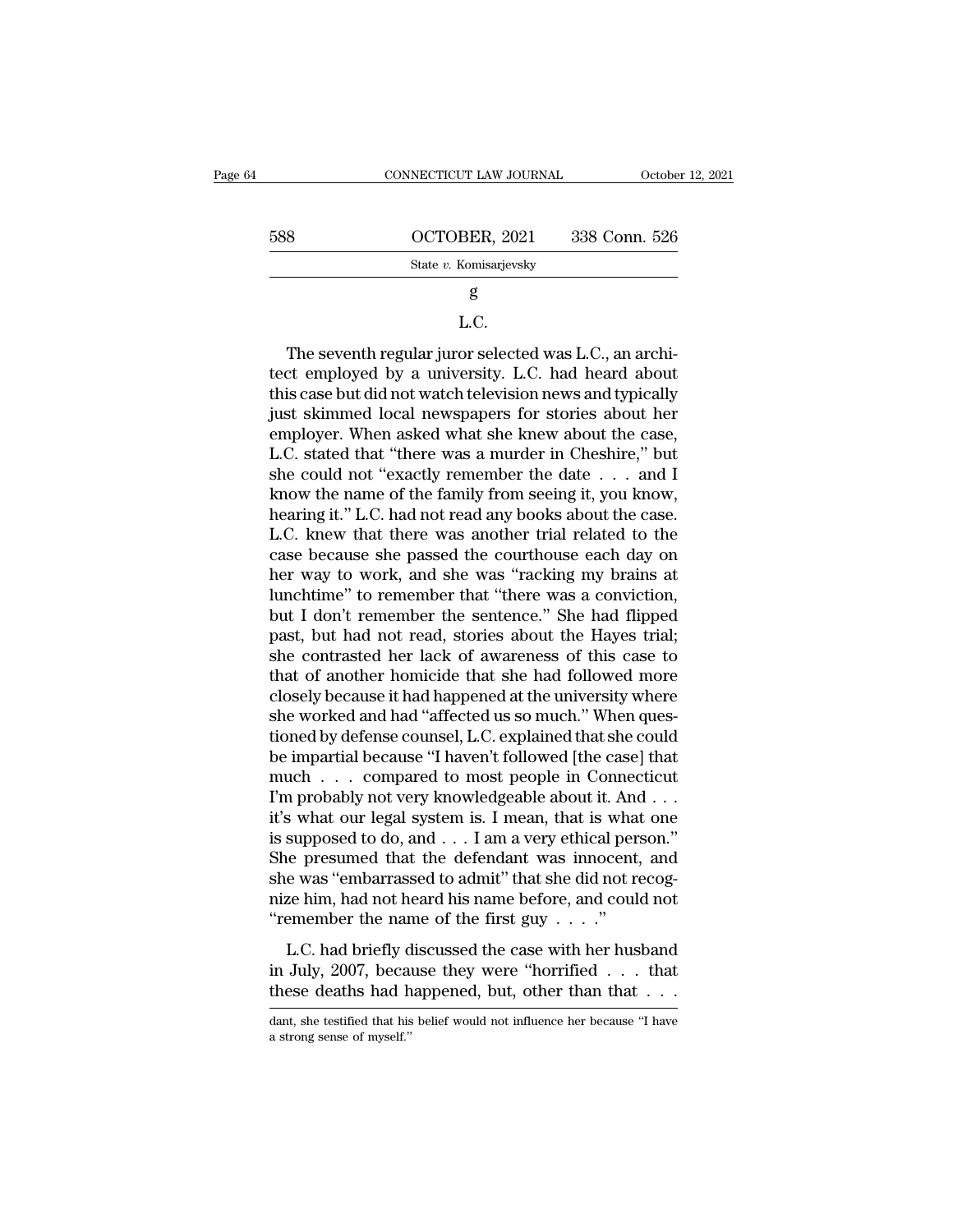| 12, 2021      | CONNECTICUT LAW JOURNAL                                                                                                                                                    | Page 65 |
|---------------|----------------------------------------------------------------------------------------------------------------------------------------------------------------------------|---------|
| 338 Conn. 526 | OCTOBER, 2021                                                                                                                                                              | 589     |
|               | State v. Komisarjevsky                                                                                                                                                     |         |
|               | we really haven't talked about it," including the verdict<br>or penalty in Hayes' case. She did not have any conver-<br>cotions with other cowerkers friends or family mem |         |

 $\begin{array}{ll} \text{338 Conn.} \text{ 526} & \text{OCTOBER, 2021} & \text{589} \\ \text{State } v. \text{ Komisarjevsky} \end{array}$ <br>we really haven't talked about it," including the verdict or penalty in Hayes' case. She did not have any conver-<br>sations with other coworkers, frie  $\begin{array}{ll} \textbf{338} \text{ Conn. } 526 \text{ } \text{ } \text{OCTOBER, 2021} \text{ } \textbf{589} \\ \textbf{State } v. \text{ Komisarjevsky} \\ \textbf{we really haven't talked about it, " including the verdict or penalty in Hayes' case. She did not have any conversations with other coworkers, friends, or family members about the case. L.C. assumed that the community "wantfold some sort of ratribution for the deaths of the data.} \end{array}$  $\begin{array}{r} \text{338 Conn. } 526 \quad \text{OCTOBER, } 2021 \quad \text{589} \\ \text{State } v. \text{ Komisarjevsky} \\ \text{we really haven't talked about it,' including the verdict} \\ \text{or penalty in Hayes' case. She did not have any conver-} \\ \text{sations with other coworkers, friends, or family members about the case. L.C. assumed that the community \\ \text{``want [ed] some sort of retribution for the deaths of a woman and her two children." but believed it} \end{array}$ State v. Komisarjevsky<br>
We really haven't talked about it," including the verdict<br>
or penalty in Hayes' case. She did not have any conver-<br>
sations with other coworkers, friends, or family mem-<br>
bers about the case. L.C. State v. Komsarjevsky<br>we really haven't talked about it," including the verdict<br>or penalty in Hayes' case. She did not have any conver-<br>sations with other coworkers, friends, or family mem-<br>bers about the case. L.C. assum we really haven't talked about it," including the verdict<br>or penalty in Hayes' case. She did not have any conver-<br>sations with other coworkers, friends, or family mem-<br>bers about the case. L.C. assumed that the community<br>" % or penalty in Hayes' case. She did not have any conversations with other coworkers, friends, or family members about the case. L.C. assumed that the community "want[ed] some sort of retribution for the deaths of  $\ldots$  a EXECT: SERVICE TOWORKERS, THERD, OF TAILITY IRENT<br>
The state of that the community<br>
vant[ed] some sort of retribution for the deaths of<br>
. a woman and her two children," but believed it<br>
as her "professional duty" to withs "want[ed] some sort of retribution for the deaths of  $\dots$  a woman and her two children," but believed it was her "professional duty" to withstand any pressure during or after the trial.<br>L.C. stated that the other prospect

wanted some sort of retribution for the deaths of  $\ldots$  a woman and her two children," but believed it was her "professional duty" to withstand any pressure during or after the trial.<br>L.C. stated that the other prospectiv was her "professional duty" to withstand any pressure<br>during or after the trial.<br>L.C. stated that the other prospective jurors did not<br>discuss the case while they were waiting, other than<br>complaining about logistics and t

h

### R.F.

mplaining about logistics and the inconvenience of<br>inting. Both parties accepted L.C. as a juror.<sup>49</sup><br>h<br> $R.F.$ <br>The eighth regular juror selected was R.F., a munici-<br>il employee with a college degree in public health.<br> $F_1$ palming about logistics and the inconventence of<br>waiting. Both parties accepted L.C. as a juror.<sup>49</sup><br>h<br> $R.F.$ <br>The eighth regular juror selected was R.F., a munici-<br>pal employee with a college degree in public health.<br>R.F. R.F.<br>
The eighth regular juror selected was R.F., a munici-<br>
pal employee with a college degree in public health.<br>
R.F. had been exposed to "bits and pieces over the<br>
course of  $\dots$  several months and years" about the<br>
ca h<br>
R.F.<br>
The eighth regular juror selected was R.F., a munici-<br>
pal employee with a college degree in public health.<br>
R.F. had been exposed to "bits and pieces over the<br>
course of . . . several months and years" about the<br> R.F.<br>The eighth regular juror selected was R.F., a munici-<br>pal employee with a college degree in public health.<br>R.F. had been exposed to "bits and pieces over the<br>course of . . . several months and years" about the<br>case fr The eighth regular juror selected was R.F., a munici-<br>pal employee with a college degree in public health.<br>R.F. had been exposed to "bits and pieces over the<br>course of  $\ldots$  several months and years" about the<br>case from t The eighth regular juror selected was R.F., a munici-<br>pal employee with a college degree in public health.<br>R.F. had been exposed to "bits and pieces over the<br>course of  $\ldots$  several months and years" about the<br>case from t pal employee with a college degree in public health.<br>R.F. had been exposed to "bits and pieces over the<br>course of . . . several months and years" about the<br>case from television coverage. R.F. had "heard" about<br>the case and R.F. had been exposed to "bits and pieces over the course of . . . several months and years" about the case from television coverage. R.F. had "heard" about the case and "read [about it in] the newspaper" and very briefly course of . . . several months and years" about the case from television coverage. R.F. had "heard" about the case and "read [about it in] the newspaper" and very briefly while looking at books at Barnes & Noble bookstore; case from television coverage. R.F. had "heard" about<br>the case and "read [about it in] the newspaper" and<br>very briefly while looking at books at Barnes & Noble<br>bookstore; he had been aware of it from the day of the<br>inciden the case and "read [about it in] the newspaper" and<br>very briefly while looking at books at Barnes & Noble<br>bookstore; he had been aware of it from the day of the<br>incident when it was discussed in the breakroom at<br>his job, a very briefly while looking at books at Barnes & Noble<br>bookstore; he had been aware of it from the day of the<br>incident when it was discussed in the breakroom at<br>his job, as well as in subsequent discussions with his<br>coworke his job, as well as in subsequent discussions with his coworkers and his family about current events. When asked whether he had a "preconceived idea" about the defendant's guilt from that coverage, he acknowledged  $\overline{\text{$ coworkers and his family about current events. When<br>asked whether he had a "preconceived idea" about the<br>defendant's guilt from that coverage, he acknowledged<br> $\overbrace{\phantom{a^{\#}}^{\#}}$  With respect to the death penalty, L.C. sta

asked whether he had a "preconceived idea" about the defendant's guilt from that coverage, he acknowledged  $*$  with respect to the death penalty, L.C. stated that, "in the past, I was not in favor of it" because she questi defendant's guilt from that coverage, he acknowledged<br>
<sup>49</sup> With respect to the death penalty, L.C. stated that, "in the past, I was<br>
not in favor of it" because she questioned whether it was "morally right<br>
for us as a so  $\frac{40}{40}$  With respect to the death penalty, L.C. stated that, "in the past, I was not in favor of it" because she questioned whether it was "morally right for us as a society to put someone to death," but she had becom <sup>49</sup> With respect to the death penalty, L.C. stated that, "in the past, I was not in favor of it" because she questioned whether it was "morally right for us as a society to put someone to death," but she had become more be appropriate, but emphasized her "hope that I could be very sure that it was "morally right for us as a society to put someone to death," but she had become more "ambivalent" about the issue over time. She quantified her For us as a society to put someone to death," but she had become more "ambivalent" about the issue over time. She quantified her current support for the death penalty as a five on a scale of one to ten, acknowledging that "ambivalent" about the issue over time. She quantified her current support for the death penalty as a five on a scale of one to ten, acknowledging that there might be some extreme situations in which the death penalty cou For the death penalty<br>there might be some<br>be appropriate, but<br> $\dots$  it was beyond and<br> $L.C.$  stated that her c<br>to do with this case.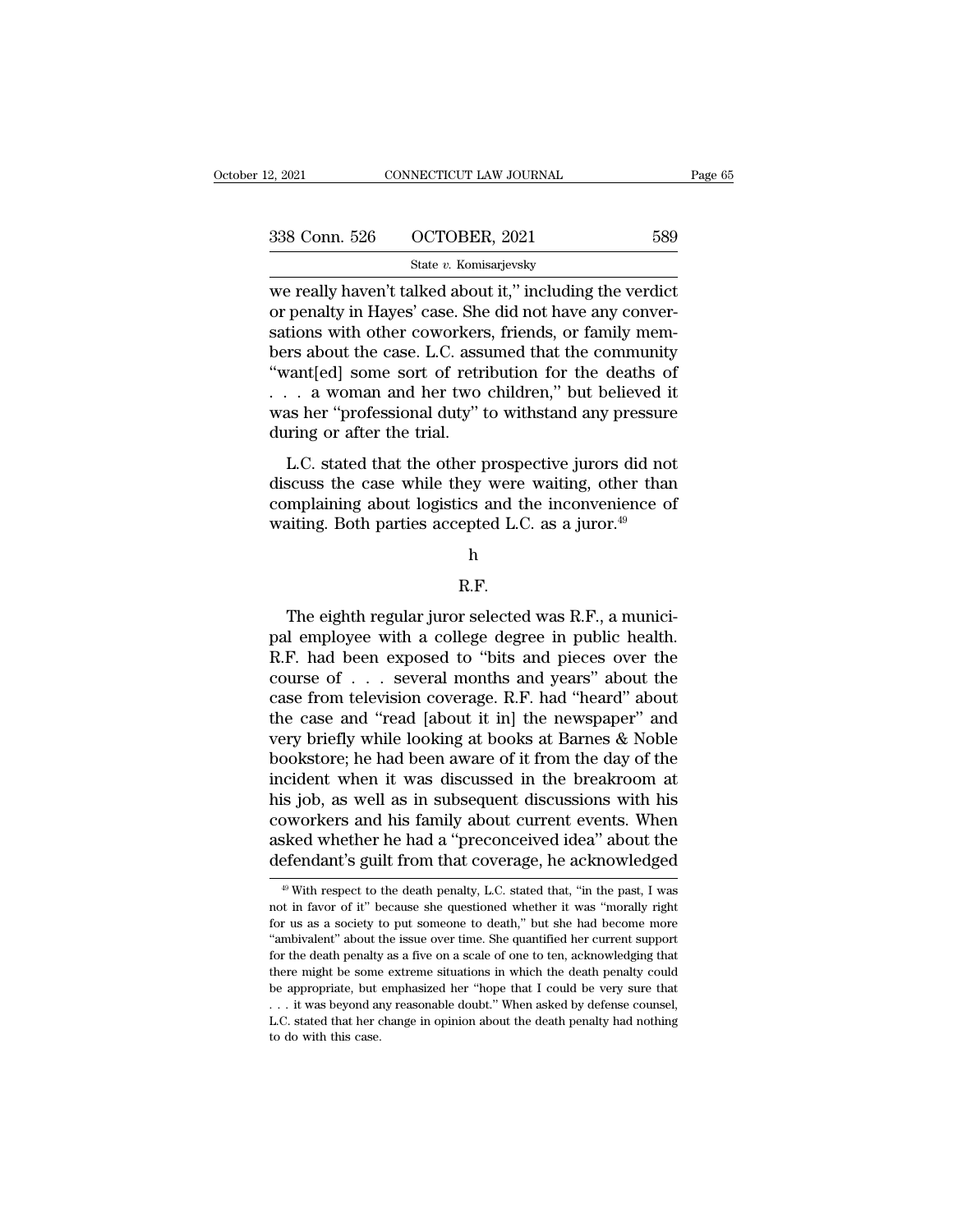| CONNECTICUT LAW JOURNAL                                 | October 12, 2021                                     |
|---------------------------------------------------------|------------------------------------------------------|
|                                                         |                                                      |
| OCTOBER, 2021                                           | 338 Conn. 526                                        |
| State v. Komisarjevsky                                  |                                                      |
| that "[p]robably, I would think he was guilty from what |                                                      |
| I've read in the paper and what I've seen on TV," but   |                                                      |
|                                                         | he also had no "proconceived idea" of an appropriate |

590 OCTOBER, 2021 338 Conn. 526<br>
State v. Komisarjevsky<br>
That "[p]robably, I would think he was guilty from what<br>
I've read in the paper and what I've seen on TV," but<br>
the also had no "preconceived idea" of an appropriate  $\frac{\text{690}}{\text{State } v. \text{ Komisarjevsky}}$ <br>  $\frac{\text{State } v. \text{ Komisarjevsky}}{\text{that}}$ <br>
that "[p]robably, I would think he was guilty from what<br>
I've read in the paper and what I've seen on TV," but<br>
he also had no "preconceived idea" of an appropriat  $\frac{\text{590}}{\text{State } v. \text{ Komisarjevsky}}$ <br>
that "[p]robably, I would think he was guilty from what<br>
I've read in the paper and what I've seen on TV," but<br>
the also had no "preconceived idea" of an appropriate<br>
punishment. R.F.'s last State v. Komisarjevsky<br>
that "[p]robably, I would think he was guilty from what<br>
I've read in the paper and what I've seen on TV," but<br>
he also had no "preconceived idea" of an appropriate<br>
punishment. R.F.'s last reading at "[p]robably, I would think he was guilty from what<br>
e read in the paper and what I've seen on TV," but<br>
also had no "preconceived idea" of an appropriate<br>
mishment. R.F.'s last reading about the case con-<br>
rmed Hayes' t The case, N.F. stated that 'the victims were at<br>also had no "preconceived idea" of an appropriate<br>punishment. R.F.'s last reading about the case con-<br>cerned Hayes' trial and subsequent suicide attempt.<br>When asked to provid

re read in the paper and what I ve seen on Tv, but<br>he also had no "preconceived idea" of an appropriate<br>punishment. R.F.'s last reading about the case con-<br>cerned Hayes' trial and subsequent suicide attempt.<br>When asked to homeonical the asso had no peconceived deal of all appropriate<br>punishment. R.F.'s last reading about the case con-<br>cerned Hayes' trial and subsequent suicide attempt.<br>When asked to provide a narrative of what he knew<br>about punismment. K.F. s fast reading about the case concerned Hayes' trial and subsequent suicide attempt.<br>
When asked to provide a narrative of what he knew<br>
about the case, R.F. stated that "the victims were at<br>
. . . a food When asked to provide a narrative of what he knew<br>about the case, R.F. stated that "the victims were at<br> $\dots$  a food store of some sort and they were followed<br>home and then they broke in [at] some point later on,"<br>and "tie When asked to provide a narrative of what he knew<br>about the case, R.F. stated that "the victims were at<br> $\ldots$  a food store of some sort and they were followed<br>home and then they broke in [at] some point later on,"<br>and "ti about the case, R.F. stated that "the victims were at  $\ldots$  a food store of some sort and they were followed<br>home and then they broke in [at] some point later on,"<br>and "tied them up.  $\ldots$  I think they raped the wife<br> $\ldots$ . . . a food store of some sort and they were followed<br>home and then they broke in [at] some point later on,"<br>and "tied them up. . . . I think they raped the wife<br>. . . and then they took her to the bank, I believe, to<br>tr home and then they broke in [at] some point later on,"<br>and "tied them up. . . . . I think they raped the wife<br>. . . and then they took her to the bank, I believe, to<br>try and withdraw money. They came back. He tried to<br>sta and "tied them up.  $\ldots$  I think they raped the wife  $\ldots$  and then they took her to the bank, I believe, to try and withdraw money. They came back. He tried to start a fire or did start a fire. They killed three of them, . . . and then they took her to the bank, I believe, to<br>try and withdraw money. They came back. He tried to<br>start a fire or did start a fire. They killed three of them,<br>and then they tried to drive away. The police stoppe try and withdraw money. They came back. He tried to<br>start a fire or did start a fire. They killed three of them,<br>and then they tried to drive away. The police stopped<br>them.'' R.F. did not know which perpetrator had started start a fire or did start a fire. They killed three of them,<br>and then they tried to drive away. The police stopped<br>them." R.F. did not know which perpetrator had started<br>the fire or purchased the gasoline, and he could not and then they tried to drive away. The police stopped<br>them." R.F. did not know which perpetrator had started<br>the fire or purchased the gasoline, and he could not<br>remember what was said in the newspaper about it; he<br>did not them." R.F. did not know which perpetrator had started<br>the fire or purchased the gasoline, and he could not<br>remember what was said in the newspaper about it; he<br>did not "know the details" of which parts were perpe-<br>trated the fire or purchased the gasoline, and he could not<br>remember what was said in the newspaper about it; he<br>did not "know the details" of which parts were perpe-<br>trated by the defendant. R.F. was aware of Hayes' name<br>and tri remember what was said in the newspaper about it; he<br>did not "know the details" of which parts were perpe-<br>trated by the defendant. R.F. was aware of Hayes' name<br>and trial and the fact that he was found guilty and<br>sentence did not "know the details" of which parts were perpe-<br>trated by the defendant. R.F. was aware of Hayes' name<br>and trial and the fact that he was found guilty and<br>sentenced to death, as well as that the defendant and<br>Hayes w trated by the defendant. R.F. was aware of Hayes' name<br>and trial and the fact that he was found guilty and<br>sentenced to death, as well as that the defendant and<br>Hayes were arrested together, but, when questioned<br>about whet In the fact that he was found guity and<br>intenced to death, as well as that the defendant and<br>ayes were arrested together, but, when questioned<br>out whether that would affect his impartiality or deci-<br>on in this case, emphas semenced to death, as well as that the defendant and<br>Hayes were arrested together, but, when questioned<br>about whether that would affect his impartiality or deci-<br>sion in this case, emphasized repeatedly that he "would<br>just

Trayes were arrested together, but, when questioned<br>about whether that would affect his impartiality or deci-<br>sion in this case, emphasized repeatedly that he "would<br>just ignore that" and that it "wouldn't affect" him.<br>R.F about whether that would affect ins impartianty or decision in this case, emphasized repeatedly that he "would<br>just ignore that" and that it "wouldn't affect" him.<br>R.F. stated that, despite previous discussions with<br>family sion in this case, emphasized repeatedly that he would<br>just ignore that" and that it "wouldn't affect" him.<br>R.F. stated that, despite previous discussions with<br>family and coworkers about the "gruesome" nature of<br>the case, R.F. stated that, despite previous discussions with<br>family and coworkers about the "gruesome" nature of<br>the case, he did not "really remember" any opinions<br>about what should be done to the defendant or Hayes,<br>and he emphas R.F. stated that, despite previous discussions with<br>family and coworkers about the "gruesome" nature of<br>the case, he did not "really remember" any opinions<br>about what should be done to the defendant or Hayes,<br>and he emphas family and coworkers about the "gruesome" nature of<br>the case, he did not "really remember" any opinions<br>about what should be done to the defendant or Hayes,<br>and he emphasized that he personally would "come in<br>with an open the case, he did not "really remember" any opinions<br>about what should be done to the defendant or Hayes,<br>and he emphasized that he personally would "come in<br>with an open mind" and continue to presume that the<br>defendant was about what should be done to the defendant or Hayes,<br>and he emphasized that he personally would "come in<br>with an open mind" and continue to presume that the<br>defendant was innocent. R.F. also understood that his<br>decision ha and he emphasized that he personally would "come in<br>with an open mind" and continue to presume that the<br>defendant was innocent. R.F. also understood that his<br>decision had to be based on the evidence presented in<br>court rath with an open mind" and continue to presume that the<br>defendant was innocent. R.F. also understood that his<br>decision had to be based on the evidence presented in<br>court rather than "[p]ast history" such as newspapers<br>or conve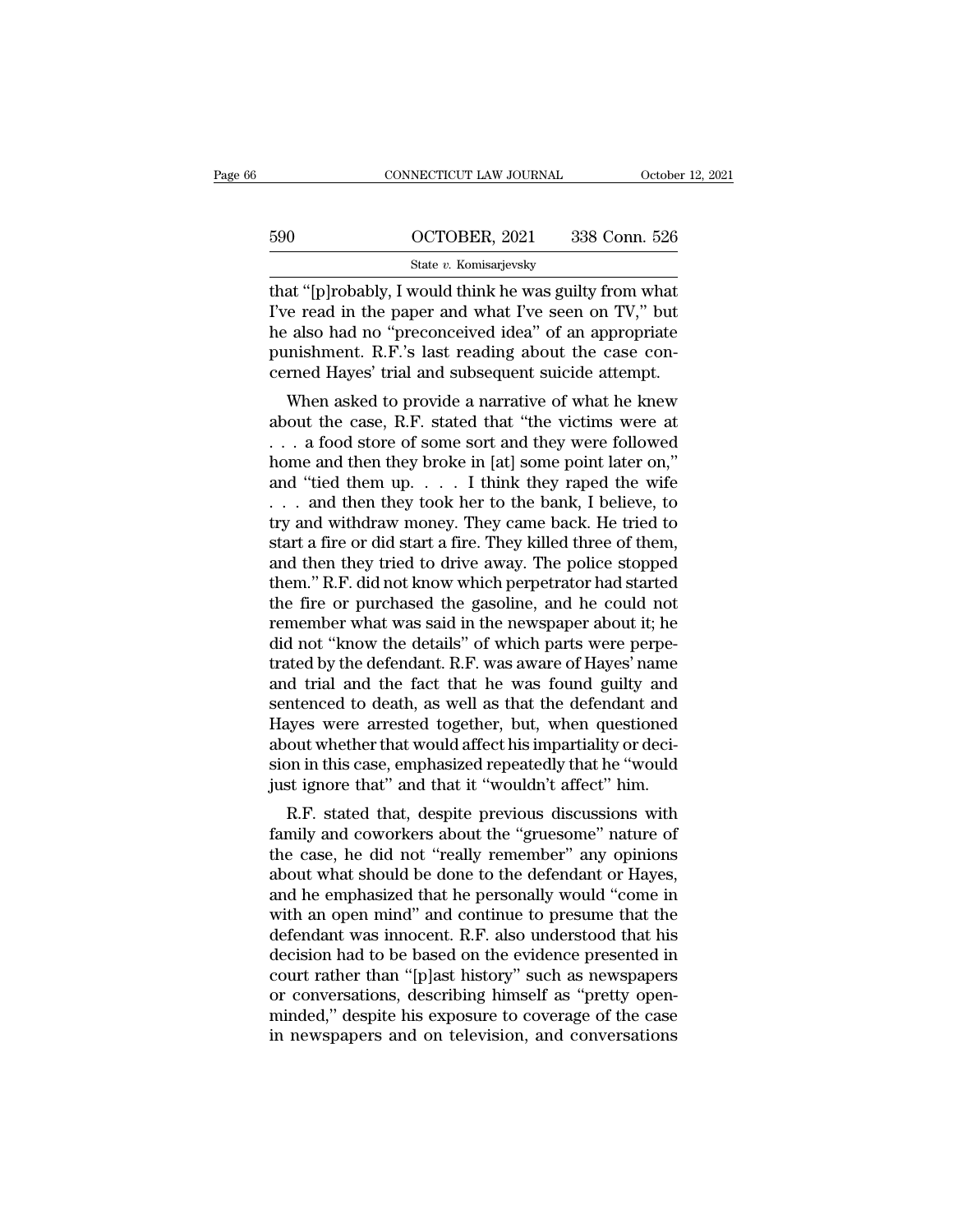| 12, 2021            | CONNECTICUT LAW JOURNAL                               | Page 67 |
|---------------------|-------------------------------------------------------|---------|
|                     |                                                       |         |
| 338 Conn. 526       | OCTOBER, 2021                                         | 591     |
|                     | State v. Komisarjevsky                                |         |
| open and shut case" | with his parents, who thought it was "a pretty much   |         |
|                     | R.F. believed that the community was "angry" about    |         |
|                     | the case, and he indicated that some of his coworkers |         |
|                     | had expressed opinions about it. P.F. had nove posted |         |

338 Conn. 526 OCTOBER, 2021 591<br>
State v. Komisarjevsky<br>
with his parents, who thought it was "a pretty much<br>
open and shut case . . . ."<br>
R.F. believed that the community was "angry" about<br>
the case, and he indicated tha State v. Komisarjevsky<br>
with his parents, who thought it was "a pretty much<br>
open and shut case . . . ."<br>
R.F. believed that the community was "angry" about<br>
the case, and he indicated that some of his coworkers<br>
had expr with his parents, who thought it was "a pretty much<br>open and shut case  $\dots$ ."<br>R.F. believed that the community was "angry" about<br>the case, and he indicated that some of his coworkers<br>had expressed opinions about it. R.F. with its parents, who thought it was a pretty intich<br>open and shut case  $\ldots$ ."<br>R.F. believed that the community was "angry" about<br>the case, and he indicated that some of his coworkers<br>had expressed opinions about it. R.F R.F. believed that the community was "angry" about<br>the case, and he indicated that some of his coworkers<br>had expressed opinions about it. R.F. had never posted<br>anything on social media about the case. Acknowledg-<br>ing that R.F. believed that the community was "angry" about<br>the case, and he indicated that some of his coworkers<br>had expressed opinions about it. R.F. had never posted<br>anything on social media about the case. Acknowledg-<br>ing that the case, and he indicated that some of his coworkers<br>had expressed opinions about it. R.F. had never posted<br>anything on social media about the case. Acknowledg-<br>ing that it would be "difficult," R.F. stated that he could<br> had expressed opinions about it. R.F. had never posted<br>anything on social media about the case. Acknowledg-<br>ing that it would be "difficult," R.F. stated that he could<br>reach a verdict independently, having made "unpopular<br> anything on social media about the case. Acknowledg-<br>ing that it would be "difficult," R.F. stated that he could<br>reach a verdict independently, having made "unpopular<br>decisions" in the past that had made people "very angry ing that it would be "difficult," R.F. stated that he could<br>reach a verdict independently, having made "unpopular<br>decisions" in the past that had made people "very angry<br>with me," and believing that his friends and family<br> reach a verdict independently, having made "unpopular<br>decisions" in the past that had made people "very angry<br>with me," and believing that his friends and family<br>would not hold his decision against him. R.F. had not<br>heard decisions" in the past that had made people "very angry<br>with me," and believing that his friends and family<br>would not hold his decision against him. R.F. had not<br>heard other waiting, prospective jurors talk about the<br>case, with me," and believing that his friends and family<br>would not hold his decision against him. R.F. had not<br>heard other waiting, prospective jurors talk about the<br>case, other than complaining about how long the voir<br>dire pr would not hold his decision against him. R.F. had not<br>heard other waiting, prospective jurors talk about the<br>case, other than complaining about how long the voir<br>dire process was taking. It did not bother him that two<br>pot heard other waiting, prospective jurors tall case, other than complaining about how lo<br>dire process was taking. It did not bother h<br>potential jurors had left crying in his preser<br>he could "understand them getting emotion<br> Fractional understand them getting emotional about it,<br>t it didn't really affect me." Both the state and the<br>fendant accepted R.F. as a juror.<sup>50</sup><br>i<br>L.K.<br>The ninth juror selected was L.K., a university<br>pployee with a mast

### i

### L.K.

but it didn't really affect me. Both the state and the<br>defendant accepted R.F. as a juror.<sup>50</sup><br> $\vdots$ <br>L.K.<br>The ninth juror selected was L.K., a university<br>employee with a masters degree in psychology. L.K. had<br>not "read ab not ''read about the trial . . . or the case or anything i<br>L.K.<br>The ninth juror selected was L.K., a university<br>employee with a masters degree in psychology. L.K. had<br>not "read about the trial . . . or the case or anything<br>in a while." When asked to provide a narrative of what<br>s L.K.<br>
The ninth juror selected was L.K., a university<br>
employee with a masters degree in psychology. L.K. had<br>
not "read about the trial  $\dots$  or the case or anything<br>
in a while." When asked to provide a narrative of what I.K.<br>The ninth juror selected was L.K., a university<br>employee with a masters degree in psychology. L.K. had<br>not "read about the trial  $\ldots$  or the case or anything<br>in a while." When asked to provide a narrative of what<br>sh The ninth juror selected was L.K., a university<br>employee with a masters degree in psychology. L.K. had<br>not "read about the trial  $\ldots$  or the case or anything<br>in a while." When asked to provide a narrative of what<br>she kne employee with a masters degree in psychology. L.K. had<br>not "read about the trial  $\ldots$  or the case or anything<br>in a while." When asked to provide a narrative of what<br>she knew about the case, which was a product of read-<br>i not "read about the trial . . . or the case or anything<br>in a while." When asked to provide a narrative of what<br>she knew about the case, which was a product of read-<br>ing newspapers, CNN's website, and watching local tele-<br> ighthat the death with the death penalty ishould be used on . . . a case-<br>sion news, L.K. stated: "[F]rom what I've heard, there<br>ere two men who went into a house, and I believe<br>the—the father, who is [W], was, I think, a vision news, L.K. stated: "[F]rom what I've heard, there were two men who went into a house, and I believe the—the father, who is [W], was, I think, asleep in  $\frac{60}{10}$  R.F. believed that the death penalty "should be us

were two men who went into a house, and I believe<br>the—the father, who is [W], was, I think, asleep in<br> $\frac{1}{100}$  R.F. believed that the death penalty "should be used on . . . a case-<br>by-case basis," for serious cases suc the—the father, who is [W], was, I think, asleep in<br>  $\frac{60 \text{ R.F.}}{100 \text{ R.F.}}$  believed that the death penalty "should be used on . . . a case-<br>
by-case basis," for serious cases such as those involving "several murders,<br> The lattice, who is  $\lfloor w \rfloor$ , was, I think, asteep in  $\frac{w}{w}$ . The lattice, who is  $\lfloor w \rfloor$ , was, I think, asteep in  $\frac{w}{w}$ . The death penalty "should be used on  $\ldots$  a case-<br>by-case basis," for serious cases such <sup>50</sup> R.F. believed that the death penalty "should be used on  $\ldots$  a case-<br>by-case basis," for serious cases such as those involving "several murders,<br>maybe like Ted Bundy," with his support for the death penalty being "a by-case basis," for serious cases such as those involving "several murders, maybe like Ted Bundy," with his support for the death penalty being "a five or a six" on a scale of one to ten. R.F. had not given a lot of "serio maybe like Ted Bundy," with his support for the death penalty being "a five or a six" on a scale of one to ten. R.F. had not given a lot of "serious thought" to the legality or morality of the death penalty or the pending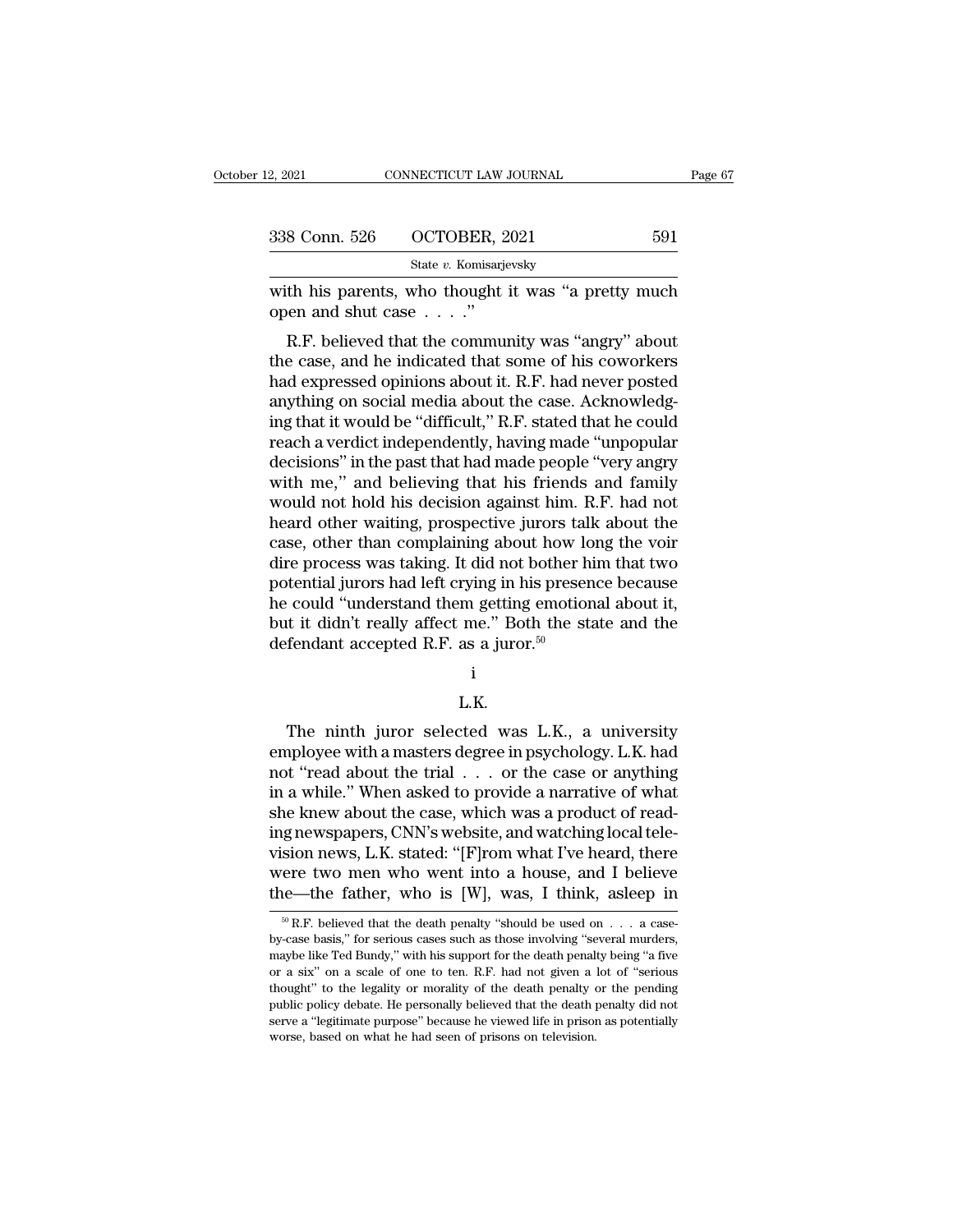|     | CONNECTICUT LAW JOURNAL | October 12, 2021 |
|-----|-------------------------|------------------|
|     |                         |                  |
| 592 | OCTOBER, 2021           | 338 Conn. 526    |
|     | State v. Komisarjevsky  |                  |

CONNECTICUT LAW JOURNAL October 12, 202<br>
State v. Komisarjevsky<br>
another room, and they came in, and I'm not sure if<br>
they had, you know, hit him or something happened, but<br>
then they ended up the the mether I don't know. 592 OCTOBER, 2021 338 Conn. 526<br>
State v. Komisarjevsky<br>
another room, and they came in, and I'm not sure if<br>
they had, you know, hit him or something happened, but<br>
then they ended up—the—the mother—I don't know<br>
if the g 592 OCTOBER, 2021 338 Conn. 526<br>
State v. Komisarjevsky<br>
another room, and they came in, and I'm not sure if<br>
they had, you know, hit him or something happened, but<br>
then they ended up—the—the mother—I don't know<br>
if the 592 OCTOBER, 2021 338 Conn. 526<br>
State v. Komisarjevsky<br>
another room, and they came in, and I'm not sure if<br>
they had, you know, hit him or something happened, but<br>
then they ended up—the—the mother—I don't know<br>
if the State v. Komisarjevsky<br>State v. Komisarjevsky<br>another room, and they came in, and<br>they had, you know, hit him or somethin<br>then they ended up—the—the mothe<br>if the girls woke up, too, but they end<br>was, like, in the evening, other room, and they came in, and I'm not sure if<br>
ey had, you know, hit him or something happened, but<br>
en they ended up—the—the mother—I don't know<br>
the girls woke up, too, but they ended, like, at—that<br>
as, like, in the momet Froom, and they cance m, and Fin not suce not<br>they had, you know, hit him or something happened, but<br>then they ended up—the—the mother—I don't know<br>if the girls woke up, too, but they ended, like, at—that<br>was, like,

and I think that she told them details or that she was being<br>help and I think that was, like, in the evening, I think.<br>"And then the next day I know that . . . the wife and<br>mom went to the bank to withdraw a sum of money,<br> if the girls woke up, too, but they ended, like, at—that was, like, in the evening, I think.<br>
"And then the next day I know that  $\dots$  the wife and mom went to the bank to withdraw a sum of money, and I think that she told held captive or what is a sheaf of the point of the sole and was, like, in the evening, I think.<br>
"And then the next day I know that  $\ldots$  the wife and<br>
mom went to the bank to withdraw a sum of money,<br>
and I think that s "And then the next day I know that  $\ldots$  the wife are mom went to the bank to withdraw a sum of mone and I think that she told the tellers there that—I dore know if she told them details or that she was bein held captive That aren'the heat and Franch and the means then I know that  $\cdot \cdot \cdot$  are whe and<br>om went to the bank to withdraw a sum of money,<br>d I think that she told them details or that she was being<br>ld captive or whatever, but she mom were collected as well as said of money,<br>and I think that she told the tellers there that—I don't<br>know if she told them details or that she was being<br>held captive or whatever, but she indicated something<br>to them, and t

know if she told them details or that she was being<br>held captive or whatever, but she indicated something<br>to them, and they did report that to the police.<br>"And then I know that there are charges—I think there<br>were charges the order of the set of the matter of the matter of the police.<br>
"And then I know that there are charges—I think there<br>
were charges of sexual assault as well, and then I know<br>
that the house was burned down and [W] did ma testified than a they did report that to the police.<br>
"And then I know that there are charges—I think there<br>
were charges of sexual assault as well, and then I know<br>
that the house was burned down and [W] did manage<br>
to es and the defendant of the police.<br>
"And then I know that there are charges—I think there<br>
were charges of sexual assault as well, and then I know<br>
that the house was burned down and [W] did manage<br>
to escape, but that the o "And then I know that there are charges—I think there were charges of sexual assault as well, and then I know that the house was burned down and [W] did manage to escape, but that the other three died in the fire." L.K. t were charges of sexual assault as well, and then I know<br>that the house was burned down and [W] did manage<br>to escape, but that the other three died in the fire." L.K.<br>testified that she was "sketchy" about the details of th that the house was burned down and [W] did manage<br>to escape, but that the other three died in the fire." L.K.<br>testified that she was "sketchy" about the details of the<br>arrests of Hayes and the defendant. She did not "recal to escape, but that the other three died in the fire." L.K.<br>testified that she was "sketchy" about the details of the<br>arrests of Hayes and the defendant. She did not "recall"<br>who had performed specific acts in the house. T testified that she was "sketchy" about the details of the<br>arrests of Hayes and the defendant. She did not "recall"<br>who had performed specific acts in the house. The last<br>thing she read about the case was that Hayes had bee arrests of Hayes and the defendant. She did not "recall"<br>who had performed specific acts in the house. The last<br>thing she read about the case was that Hayes had been<br>tried and convicted, and she "believe[d] he was sen-<br>ten who had performed specific acts in the house.<br>thing she read about the case was that Hayes l<br>tried and convicted, and she "believe[d] he<br>tenced to death." L.K. had not seen W's appea<br>The Oprah Winfrey Show; she had seen hi ed and convicted, and she "believe[d] he was sen-<br>ed and convicted, and she "believe[d] he was sen-<br>nced to death." L.K. had not seen W's appearance on<br>ne Oprah Winfrey Show; she had seen him elsewhere<br>television and only shows the evidence presented in control of the exist of the ends of the ends of the evidence on the Oprah Winfrey Show; she had seen him elsewhere on television and only had the "general impression" that he "was a man who

someon television and only had the "general impression"<br>The Oprah Winfrey Show; she had seen him elsewhere<br>on television and only had the "general impression"<br>that he "was a man who lost his family."<br>When asked whether she The optain white y show, she had seen that essence<br>on television and only had the "general impression"<br>that he "was a man who lost his family."<br>When asked whether she could decide the case based<br>solely on the evidence pres that he "was a man who lost his family."<br>When asked whether she could decide the case based<br>solely on the evidence presented in court, given that<br>some of it might be consistent with what she knew and<br>some might be differen When asked whether she could decide the case based<br>solely on the evidence presented in court, given that<br>some of it might be consistent with what she knew and<br>some might be different, L.K. replied that she could do<br>that, When asked whether she could decide the case based<br>solely on the evidence presented in court, given that<br>some of it might be consistent with what she knew and<br>some might be different, L.K. replied that she could do<br>that, solely on the evidence presented in court, given that<br>some of it might be consistent with what she knew and<br>some might be different, L.K. replied that she could do<br>that, along with affording the defendant his presump-<br>tion some of it might be consistent with what she knew and<br>some might be different, L.K. replied that she could do<br>that, along with affording the defendant his presump-<br>tion of innocence. She understood that "serving on a<br>jury some might be different, L.K. replied that she could do<br>that, along with affording the defendant his presump-<br>tion of innocence. She understood that "serving on a<br>jury and being part of this is  $\dots$  just about what is<br>pre that, along with affording the defendant his presumption of innocence. She understood that "serving on a jury and being part of this is . . . just about what is presented here," and she would "come in with the understandi tion of innocence. She understood that "serving on a<br>jury and being part of this is . . . just about what is<br>presented here," and she would "come in with the<br>understanding that [the] knowledge that I've heard and<br>learned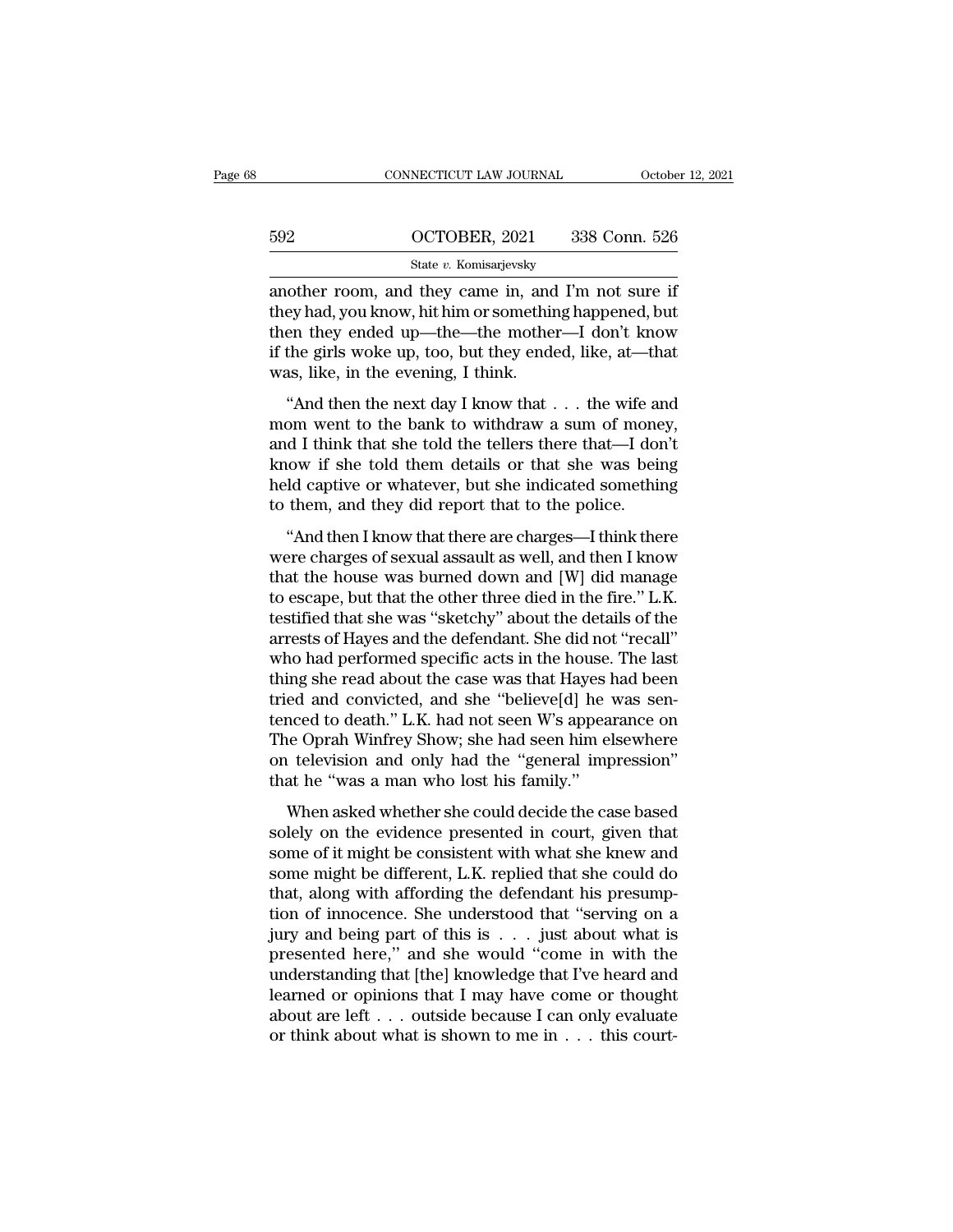# 2, 2021 CONNECTICUT LAW JOURNAL Page 69<br>338 Conn. 526 OCTOBER, 2021 593<br>538 State v. Komisarjevsky

### State *v.* Komisarjevsky

2, 2021 CONNECTICUT LAW JOURNAL Page 69<br>
338 Conn. 526 OCTOBER, 2021 593<br>  $\frac{\text{State } v. \text{ Komisarjevsky}}{\text{State } v. \text{ Komisarjevsky}}$ <br>
room.'' When asked whether the Hayes' verdict would<br>
affect her thinking, L.K. observed that, "in an ideal<br> 338 Conn. 526 OCTOBER, 2021 593<br>
State v. Komisarjevsky<br>
Toom." When asked whether the Hayes' verdict would<br>
affect her thinking, L.K. observed that, "in an ideal<br>
world, you know, we would have people who knew<br>
nothing an 338 Conn. 526 OCTOBER, 2021 593<br>
State v. Komisarjevsky<br>
Toom." When asked whether the Hayes' verdict would<br>
affect her thinking, L.K. observed that, "in an ideal<br>
world, you know, we would have people who knew<br>
nothing a 338 Conn. 526 OCTOBER, 2021 593<br>
State v. Komisarjevsky<br>
room." When asked whether the Hayes' verdict would<br>
affect her thinking, L.K. observed that, "in an ideal<br>
world, you know, we would have people who knew<br>
nothing a Solution 250 CODERCE COLUME 2021<br>
State v. Komisarjevsky<br>
room." When asked whether the Hayes' verdict would<br>
affect her thinking, L.K. observed that, "in an ideal<br>
world, you know, we would have people who knew<br>
nothing State v. Komisarjevsky<br>
proom." When asked whether the Hayes' verdict would<br>
affect her thinking, L.K. observed that, "in an ideal<br>
world, you know, we would have people who knew<br>
nothing and just walked in . . . but that room." When asked whether the Hayes' verdict would<br>affect her thinking, L.K. observed that, "in an ideal<br>world, you know, we would have people who knew<br>nothing and just walked in . . . but that's not the world<br>we live in. affect her thinking, L.K. observed that, "in an ideal<br>world, you know, we would have people who knew<br>nothing and just walked in  $\dots$  but that's not the world<br>we live in. And, so, you need to take knowledge and<br>prior thing world, you know, we would have people who knew<br>nothing and just walked in . . . but that's not the world<br>we live in. And, so, you need to take knowledge and<br>prior things that you know and realize that this trial is<br>not fo nothing and just walked in . . . but that's not the world<br>we live in. And, so, you need to take knowledge and<br>prior things that you know and realize that this trial is<br>not for the person, that person was convicted, that w we live in. And, so, you need to take knowledge and<br>prior things that you know and realize that this trial is<br>not for the person, that person was convicted, that was<br>what happened with him, this is for someone else. It's<br> prior things that you know and realize that this trial is<br>not for the person, that person was convicted, that was<br>what happened with him, this is for someone else. It's<br>an important thing to evaluate critically.  $\dots$  [M]y not for the person, that person was convicted, that was<br>what happened with him, this is for someone else. It's<br>an important thing to evaluate critically. . . . [M]y goal<br>in coming in and being a juror would be to just list what happened with him, this is for someone else. It's<br>an important thing to evaluate critically. . . . [M]y goal<br>in coming in and being a juror would be to just listen<br>to what I am told here." L.K. acknowledged that, bas an important thing to evaluate critically. . . . [M]y goal<br>in coming in and being a juror would be to just listen<br>to what I am told here." L.K. acknowledged that, based<br>on the prior coverage and Hayes' verdict, before comi in coming in and being a juror would be to just listen<br>to what I am told here." L.K. acknowledged that, based<br>on the prior coverage and Hayes' verdict, before coming<br>to court and hearing the instructions, she would have<br>fe to what I am told here." L.K. a<br>on the prior coverage and Hay<br>to court and hearing the inst<br>felt that the defendant "prot<br>you know, he hasn't been tried<br>that she could put aside any "<br>she had about the case.<br>L.K. had spoke L.K. had spoken about the case over the last few years<br>that the defendant "probably was guilty but that,<br>u know, he hasn't been tried." She was "comfortable"<br>at she could put aside any "preconceived ideas" that<br>e had about to court and hearing the instructions, she would have<br>felt that the defendant "probably was guilty but that,<br>you know, he hasn't been tried." She was "comfortable"<br>that she could put aside any "preconceived ideas" that<br>she

relt that the detendant "probably was guilty but that,<br>you know, he hasn't been tried." She was "comfortable"<br>that she could put aside any "preconceived ideas" that<br>she had about the case.<br>L.K. had spoken about the case ov you know, he hasn't been tried." She was "comfortable"<br>that she could put aside any "preconceived ideas" that<br>she had about the case.<br>L.K. had spoken about the case over the last few years<br>with friends, family, and coworke that she could put aside any "preconceived ideas" that<br>she had about the case.<br>L.K. had spoken about the case over the last few years<br>with friends, family, and coworkers because "it's been<br>a very big case" and believed th she had about the case.<br>
L.K. had spoken about the case over the last few years<br>
with friends, family, and coworkers because "it's been<br>
a very big case" and believed that "the community wants<br>
justice . . . . [Y]<br>ou know L.K. had spoken about the case over the last few years<br>with friends, family, and coworkers because "it's been<br>a very big case" and believed that "the community wants<br>justice . . . . . [Y]<br>ou know it was a horrific crime." with friends, family, and coworkers because "it's been<br>a very big case" and believed that "the community wants<br>justice . . . . . [Y]<br>ou know it was a horrific crime." She<br>believed that the general feeling was that "whoeve a very big case" and believed that "the community wants<br>justice . . . . . [Y]ou know it was a horrific crime." She<br>believed that the general feeling was that "whoever<br>did that should absolutely be punished for it." L.K.'s justice . . . . . [Y] ou know it was a horrific crime." She<br>believed that the general feeling was that "whoever<br>did that should absolutely be punished for it." L.K.'s<br>decision would not be influenced by what she thought<br>t believed that the general feeling was that "whoever<br>did that should absolutely be punished for it." L.K.'s<br>decision would not be influenced by what she thought<br>the community would want, emphasizing: "I don't want<br>to be cho did that should absolutely be punished for it." L.K.'s<br>decision would not be influenced by what she thought<br>the community would want, emphasizing: "I don't want<br>to be chosen, but . . . being a part of this jury . . .<br>it's decision would not be influenced by what she thought<br>the community would want, emphasizing: "I don't want<br>to be chosen, but . . . being a part of this jury . . .<br>it's an important thing to do. I don't think that I could<br>w the community would want, emphasizing: "I don't want<br>to be chosen, but . . . being a part of this jury . . .<br>it's an important thing to do. I don't think that I could<br>walk away or feel at rest with myself if . . . I didn' to be chosen, but . . . being a part of this jury . . .<br>it's an important thing to do. I don't think that I could<br>walk away or feel at rest with myself if . . . I didn't<br>do it the way it was supposed to be done. . . . [T] it's an important thing to do. I don't think that I could<br>walk away or feel at rest with myself if . . . I didn't<br>do it the way it was supposed to be done. . . . [T]hese<br>are big decisions that have to be made and . . . th walk away or feel at rest with myself if . . . I didn't<br>do it the way it was supposed to be done. . . . [T]hese<br>are big decisions that have to be made and . . . this<br>was a horrific crime, and this is someone's life that<br>w do it the way it was supposed to be done.... [T]hese<br>are big decisions that have to be made and ... this<br>was a horrific crime, and this is someone's life that<br>we're ... sitting here discussing, and I think that it<br>would b are big decisions that have to be made<br>was a horrific crime, and this is some<br>we're . . . sitting here discussing, and<br>would be very important for me to do it is<br>is the law and that has to be done. I cou<br>myself if I didn' fould be very important for me to do it in the way that<br>the law and that has to be done. I couldn't rest with<br>tyself if I didn't." Both the state and the defendant<br>ceepted L.K. without challenge.<sup>51</sup><br>with respect to the d is the law and that has to be done. I couldn't rest with myself if I didn't." Both the state and the defendant accepted L.K. without challenge.<sup>51</sup><br> $\frac{51 \text{ With respect to the death penalty, L.K. stated that she could follow the law and make the "right decision," but that she had "always . . . felt" that$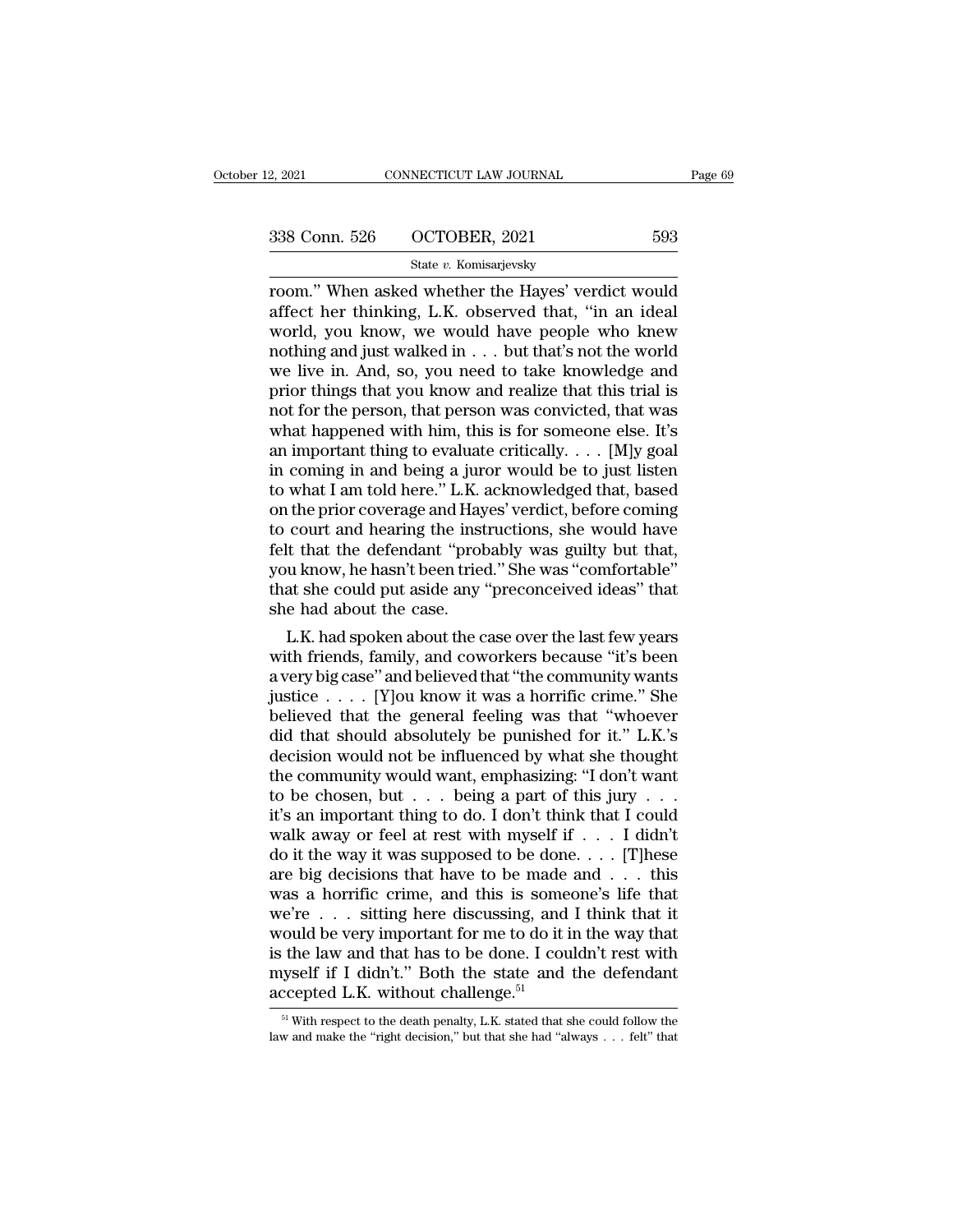| 594<br>OCTOBER, 2021<br>338 Conn. 526                                                                    |  |
|----------------------------------------------------------------------------------------------------------|--|
| State v. Komisarjevsky                                                                                   |  |
|                                                                                                          |  |
| S.H.                                                                                                     |  |
| The tenth juror selected was S.H., a truck mechanic.<br>S.H. read the New Haven Register and the Meriden |  |
| Record-Journal daily but did not remember the last                                                       |  |

### S.H.

State v. Komisarjevsky<br>
S.H.<br>
The tenth juror selected was S.H., a truck mechanic.<br>
S.H. read the New Haven Register and the Meriden<br>
Record-Journal daily but did not remember the last<br>
thing he had read or seen on televi j<br>
S.H.<br>
The tenth juror selected was S.H., a truck mechanic.<br>
S.H. read the New Haven Register and the Meriden<br>
Record-Journal daily but did not remember the last<br>
thing he had read or seen on television news about the<br>
c S.H.<br>S.H. The tenth juror selected was S.H., a truck mechanic.<br>S.H. read the New Haven Register and the Meriden<br>Record-Journal daily but did not remember the last<br>thing he had read or seen on television news about the<br>case S.H.<br>
S.H. read the New Haven Register and the Meriden<br>
S.H. read the New Haven Register and the Meriden<br>
Record-Journal daily but did not remember the last<br>
thing he had read or seen on television news about the<br>
case. S. The tenth juror selected was S.H., a truck mechanic.<br>S.H. read the New Haven Register and the Meriden<br>Record-Journal daily but did not remember the last<br>thing he had read or seen on television news about the<br>case. S.H. did S.H. read the New Haven Register and the Meriden<br>Record-Journal daily but did not remember the last<br>thing he had read or seen on television news about the<br>case. S.H. did not regularly search the Internet for news<br>or use it Record-Journal daily but did not remember the last<br>thing he had read or seen on television news about the<br>case. S.H. did not regularly search the Internet for news<br>or use it otherwise. He did not know that jury selection<br>w thing he had read or seen on television news about the case. S.H. did not regularly search the Internet for news or use it otherwise. He did not know that jury selection was going on in this case until he reported for jury case. S.H. did not regularly search the Internet for news<br>or use it otherwise. He did not know that jury selection<br>was going on in this case until he reported for jury duty.<br>When asked what he knew about the case, S.H. sta or use it otherwise. He did not know that jury selection<br>was going on in this case until he reported for jury duty.<br>When asked what he knew about the case, S.H. stated<br>that he had "read the early headlines and maybe a<br>litt was going on in this case until he reported for jury duty.<br>When asked what he knew about the case, S.H. stated<br>that he had "read the early headlines and maybe a<br>little bit of the follow-up on that" in July, 2007. S.H.<br>"und When asked what he knew about the case, S.H. stated<br>that he had "read the early headlines and maybe a<br>little bit of the follow-up on that" in July, 2007. S.H.<br>"underst[ood] a couple of guys broke into a house . . .<br>I guess that he had "read the early headlines and maybe a<br>little bit of the follow-up on that" in July, 2007. S.H.<br>"underst[ood] a couple of guys broke into a house . . .<br>I guess they tried to make it look like a robbery, I<br>believ little bit of the follow-up on that" in July, 2007. S.H.<br>"underst[ood] a couple of guys broke into a house . . .<br>I guess they tried to make it look like a robbery, I<br>believe, and they killed some people." He believed that<br> "underst[ood] a couple of guys broke into a house  $\ldots$ <br>I guess they tried to make it look like a robbery, I<br>believe, and they killed some people." He believed that<br>three people had died and that two had been arrested.<br>S. I guess they tried to make it look like a robbery, I<br>believe, and they killed some people." He believed that<br>three people had died and that two had been arrested.<br>S.H. thought that "a mother and a daughter [were killed]<br>bu believe, and they killed some people." He believed that<br>three people had died and that two had been arrested.<br>S.H. thought that "a mother and a daughter [were killed]<br>but [was] not sure beyond that." He did not know how<br>th three people had died and that two had been arrested.<br>S.H. thought that "a mother and a daughter [were killed]<br>but [was] not sure beyond that." He did not know how<br>the victims died or the respective roles of the individual S.H. thought that "a mother and a daughter [were killed]<br>but [was] not sure beyond that." He did not know how<br>the victims died or the respective roles of the individuals<br>arrested. S.H. did not know about the Hayes trial. S but [was] not sure beyond that." He did not know how<br>the victims died or the respective roles of the individuals<br>arrested. S.H. did not know about the Hayes trial. S.H.<br>did not know the defendant's name or background. He<br>h the victims died or the respective roles of the individuals arrested. S.H. did not know about the Hayes trial. S.H. did not know the defendant's name or background. He had not discussed the case with anyone and had no sen arrested. S.H. did<br>did not know the<br>had not discussee<br>sense of what the<br>case. S.H. was fa<br>been near the crin<br>as a juror.<sup>52</sup><br>she was not personally sense of what the community wanted done with the case. S.H. was familiar with Cheshire but had never been near the crime scene. Both parties accepted S.H. as a juror.<sup>52</sup><br>she was not personally "a big supporter of it . . case. S.H. was familiar with Cheshire but had never<br>been near the crime scene. Both parties accepted S.H.<br>as a juror.<sup>52</sup><br>she was not personally "a big supporter of it . . . . ." L.K. quantified her<br>support for the death

been near the crime scene. Both parties accepted S.H.<br>as a juror.<sup>52</sup><br>she was not personally "a big supporter of it . . . . " L.K. quantified her<br>support for the death penalty as a three or four on a scale of one to ten,<br> as a juror.<sup>52</sup><br>she was not personally "a big supporter of it  $\ldots$ ." L.K. quantified her<br>support for the death penalty as a three or four on a scale of one to ten,<br>observing that, although "there are certain crimes that as a Juror.<sup>--</sup><br>she was not personally "a big supporter of it  $\ldots$ " L.K. quantified her<br>support for the death penalty as a three or four on a scale of one to ten,<br>observing that, although "there are certain crimes that i she was not personally "a big supporter of it . . . . " L.K. quantified her support for the death penalty as a three or four on a scale of one to ten, observing that, although "there are certain crimes that it definitely support for the death penalty as a three or four on a scale of one to ten, observing that, although "there are certain crimes that it definitely fits," she was concerned about the imperfection of the criminal justice syst betwing that, although "there are certain crimes that it definitely fits," she was concerned about the imperfection of the criminal justice system and making sure that innocent people were not executed. She emphasized that was concerned about the imperfection of the criminal justice system and making sure that innocent people were not executed. She emphasized that she did not "think that death is the only appropriate punishment," deeming th she did not "think that death is the only appropriate punishment," deeming that decision dependent "on . . . the situation, based on mitigating factors," and stated that "I do not think that I would walk in and because .

that decision dependent "on  $\ldots$  the situation, based on mitigating factors,"<br>and stated that "I do not think that I would walk in and because  $\ldots$  people<br>had been murdered just say that the death penalty was the option and stated that "I do not think that I would walk in and because ... people had been murdered just say that the death penalty was the option."<br><sup>22</sup> With respect to the death penalty, S.H. testified that "I guess debates [ and stated that "I do not think that I would walk in and because . . . people had been murdered just say that the death penalty was the option."<br><sup>52</sup> With respect to the death penalty, S.H. testified that "I guess debates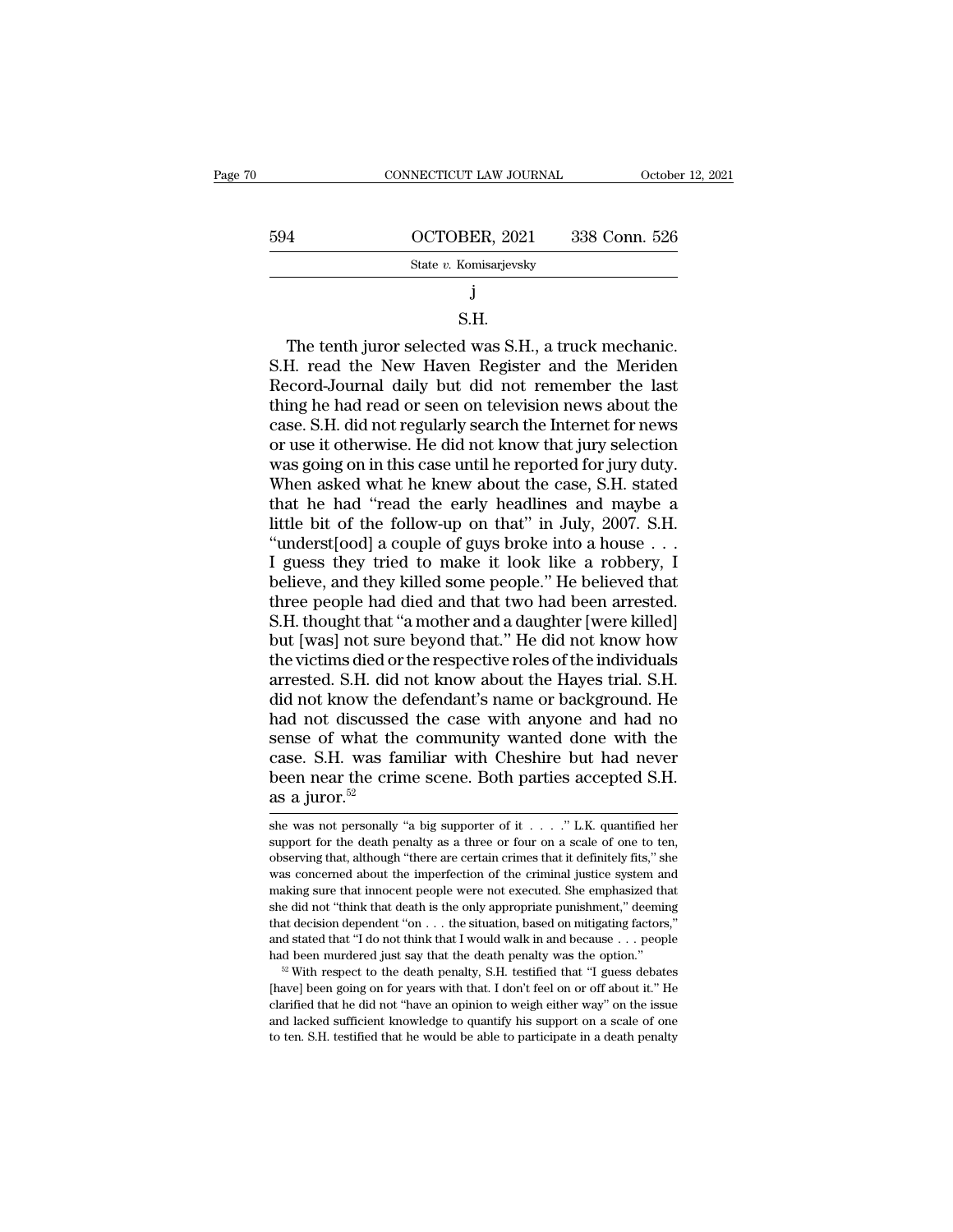| er 12, 2021   | CONNECTICUT LAW JOURNAL | Page 71 |
|---------------|-------------------------|---------|
| 338 Conn. 526 | OCTOBER, 2021           | 595     |
|               | State v. Komisarjevsky  |         |
|               | k                       |         |
|               | J.H.                    |         |

### J.H.

State v. Komisarjevsky<br>  $\overline{\phantom{a}}$ <br>  $\overline{\phantom{a}}$ <br>  $\overline{\phantom{a}}$ <br>  $\overline{\phantom{a}}$ <br>  $\overline{\phantom{a}}$ <br>  $\overline{\phantom{a}}$ <br>  $\overline{\phantom{a}}$ <br>  $\overline{\phantom{a}}$ <br>  $\overline{\phantom{a}}$ <br>  $\overline{\phantom{a}}$ <br>  $\overline{\phantom{a}}$ <br>  $\overline{\phantom{a}}$ <br>  $\overline{\phantom{a}}$ <br>  $\overline{\phantom{a}}$ <br>  $\overline{\phantom{a}}$ <br>  $\$ state v. Komisarjevsky<br>  $\mu$ <br>  $\mu$ <br>  $\mu$ <br>  $\mu$ <br>  $\sigma$ <br>  $\mu$ <br>  $\sigma$ <br>  $\sigma$ <br>  $\mu$ <br>  $\sigma$ <br>  $\sigma$ <br>  $\sigma$ <br>  $\sigma$ <br>  $\sigma$ <br>  $\sigma$ <br>  $\sigma$ <br>  $\sigma$ <br>  $\sigma$ <br>  $\sigma$ <br>  $\sigma$ <br>  $\sigma$ <br>  $\sigma$ <br>  $\sigma$ <br>  $\sigma$ <br>  $\sigma$ <br>  $\sigma$ <br>  $\sigma$ <br>  $\sigma$ <br>  $\sigma$ <br>  $\sigma$ <br>  $\sigma$ <br>  $\sigma$ <br>  $\sigma$ <br> k<br>
J.H.<br>
The eleventh juror selected was J.H., a corporate com-<br>
pliance officer and insurance fraud investigator. J.H.<br>
subscribed to the Meriden Record-Journal but did not<br>
read it every day—she received it primarily to J.H.<br>The eleventh juror selected was J.H., a corporate compliance officer and insurance fraud investigator. J.H.<br>subscribed to the Meriden Record-Journal but did not<br>read it every day—she received it primarily to help her<br> <sup>9.11.</sup><br>The eleventh juror selected was J.H., a corporate com-<br>pliance officer and insurance fraud investigator. J.H.<br>subscribed to the Meriden Record-Journal but did not<br>read it every day—she received it primarily to help The eleventh juror selected was J.H., a corporate compliance officer and insurance fraud investigator. J.H.<br>subscribed to the Meriden Record-Journal but did not<br>read it every day—she received it primarily to help her<br>paren pliance officer and insurance fraud investigator. J.H.<br>subscribed to the Meriden Record-Journal but did not<br>read it every day—she received it primarily to help her<br>parents keep up on the obituaries. When asked what<br>she kne subscribed to the Meriden Record-Journal but did not<br>read it every day—she received it primarily to help her<br>parents keep up on the obituaries. When asked what<br>she knew about the case, J.H. stated that she had "read<br>somewh read it every day—she received it primarily to help her<br>parents keep up on the obituaries. When asked what<br>she knew about the case, J.H. stated that she had "read<br>somewhat about it in the newspaper" but "was not really<br>fol parents keep up on the obituaries. When asked what<br>she knew about the case, J.H. stated that she had "read<br>somewhat about it in the newspaper" but "was not really<br>following the case, and that it was a terrible tragedy."<br>Pr she knew about the case, J.H. stated that she had "read<br>somewhat about it in the newspaper" but "was not really<br>following the case, and that it was a terrible tragedy."<br>Providing an additional narrative, J.H. recalled that somewhat about it in the newspaper" but "was not really<br>following the case, and that it was a terrible tragedy."<br>Providing an additional narrative, J.H. recalled that<br>"two individuals broke into the home of [W], and subsefollowing the case, and that it was a terrible tragedy."<br>Providing an additional narrative, J.H. recalled that<br>"two individuals broke into the home of [W], and subse-<br>quently his wife and two daughters were killed." When<br>a Providing an additional narrative, J.H. recalled that<br>"two individuals broke into the home of [W], and subsequently his wife and two daughters were killed." When<br>asked about whether she knew anything about a trip<br>to the b "two individuals broke into the home of [W], and subsequently his wife and two daughters were killed." When asked about whether she knew anything about a trip to the bank, J.H. remembered having "read something about goin quently his wife and two daughters were killed." When<br>asked about whether she knew anything about a trip<br>to the bank, J.H. remembered having "read something<br>about going to the bank," but that was "unclear to<br>[her]." She di asked about whether she knew anything about a trip<br>to the bank, J.H. remembered having "read something<br>about going to the bank," but that was "unclear to<br>[her]." She did not know how the deaths occurred but<br>remembered read to the bank, J.H. remembered having "read something<br>about going to the bank," but that was "unclear to<br>[her]." She did not know how the deaths occurred but<br>remembered reading "something" about allegations of<br>sexual assault about going to the bank," but that was "unclear to<br>[her]." She did not know how the deaths occurred but<br>remembered reading "something" about allegations of<br>sexual assault. J.H. did not know how the suspects were<br>caught. Sh [her]." She did not know how the deaths occurred but<br>remembered reading "something" about allegations of<br>sexual assault. J.H. did not know how the suspects were<br>caught. She knew that the case of the other suspect<br>was "sett remembered reading "something" about allegations of<br>sexual assault. J.H. did not know how the suspects were<br>caught. She knew that the case of the other suspect<br>was "settled recently" and that he was found guilty, but<br>she d sexual assault. J.H. did not know how the suspects were<br>caught. She knew that the case of the other suspect<br>was "settled recently" and that he was found guilty, but<br>she did not "know any more than that," including the<br>puni caught. She knew that the case of the other suspect<br>was "settled recently" and that he was found guilty, but<br>she did not "know any more than that," including the<br>punishment he received. She also did not know anything<br>abou was "settled recently" and that he was found guilty, but<br>she did not "know any more than that," including the<br>punishment he received. She also did not know anything<br>about the different activities of the two men in connec-<br> she did not "know any more than that," including the<br>punishment he received. She also did not know anything<br>about the different activities of the two men in connec-<br>tion with the crime. When asked whether she knew<br>anything punishment he received. She also did not know anything<br>about the different activities of the two men in connec-<br>tion with the crime. When asked whether she knew<br>anything about the defendant's background, J.H.<br>"recall[ed] s about the different activities of the two men in connection with the crime. When asked whether she knew<br>anything about the defendant's background, J.H.<br>"recall[ed] something about a father, but . . . nothing<br>really more th tion with the crime. When asked whether she knew<br>anything about the defendant's background, J.H.<br>"recall[ed] something about a father, but  $\dots$  nothing<br>really more than that." She had not seen W on television.<br>J.H. did no anything about the defrecall[ed] something ab<br>
"recall[ed] something ab<br>
really more than that." Sh<br>
J.H. did not read any boo<br>
into a radio talk show t<br>
bit" familiar with Cheshir<br>
of the crime scene.<br>
J.H. had discussed Example of Solidacean and the case with the case of ever call<br>ally more than that." She had not seen W on television.<br>H. did not read any books about the case or ever call<br>to a radio talk show to discuss it. She was a "lit J.H. did not read any books about the case or ever call<br>into a radio talk show to discuss it. She was a "little<br>bit" familiar with Cheshire but did not know the location<br>of the crime scene.<br>J.H. had discussed the case with

of the crime scene.<br>J.H. had discussed the case with family members<br>when it first happened, "not at length, but just to be<br>deliberation, including a vote to impose either it or a life sentence, but<br>would have to "hear argu J.H. had discussed the case.<br>when it first happened, "not<br>deliberation, including a vote to impose<br>would have to "hear argument" about it.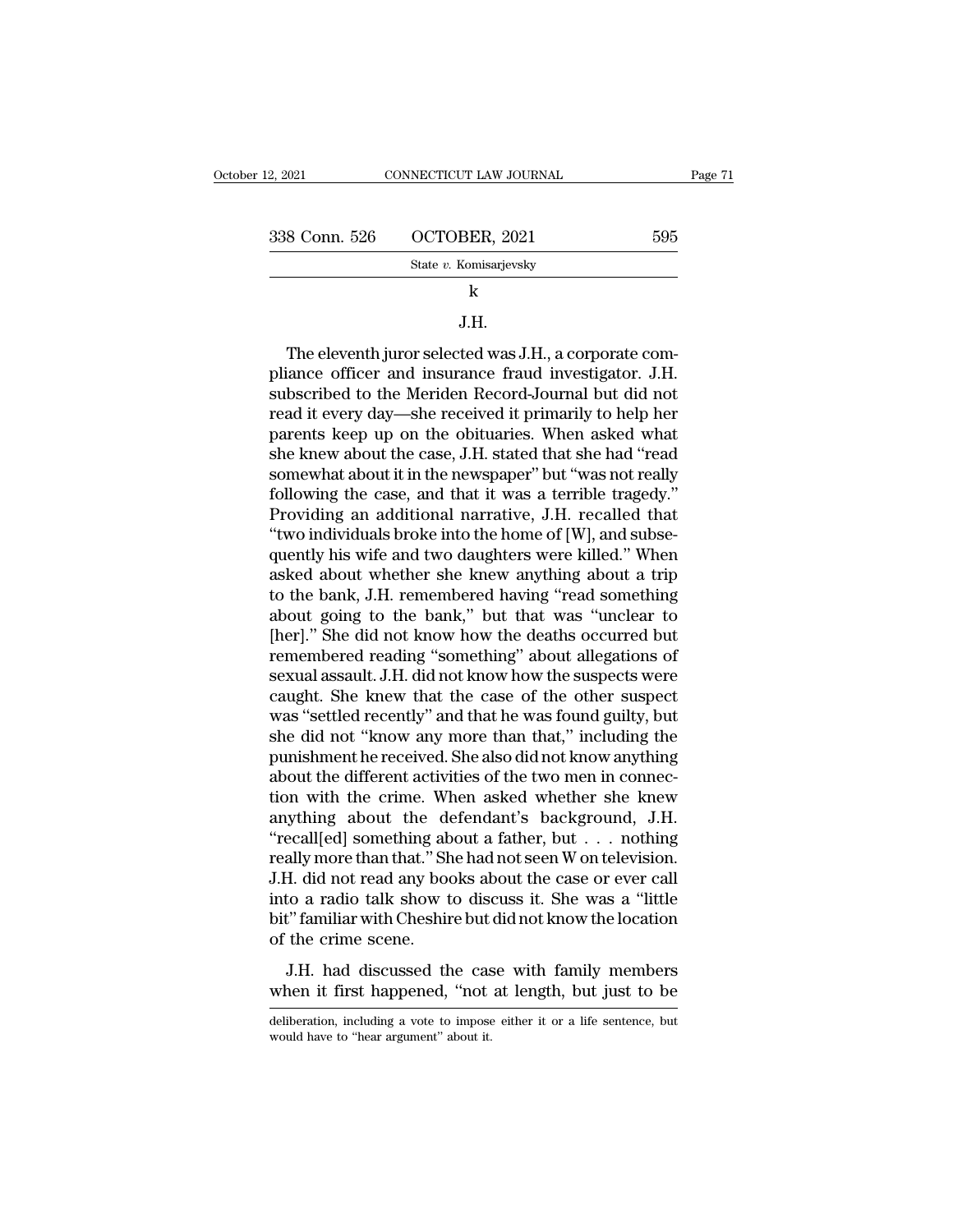|     | CONNECTICUT LAW JOURNAL | October 12, 2021 |
|-----|-------------------------|------------------|
|     |                         |                  |
| 596 | OCTOBER, 2021           | 338 Conn. 526    |
|     | State v. Komisarjevsky  |                  |

CONNECTICUT LAW JOURNAL Octobe<br>
SO COCTOBER, 2021 338 Conn. 526<br>
State v. Komisarjevsky<br>
very sympathetic.'' She did not discuss it with cowork-<br>
ers. She thought the community wanted "[j]ustice" but<br>
"equidn't prosume to Example 1966<br>
Example 1968 Connection CCTOBER, 2021<br>
State v. Komisarjevsky<br>
Very sympathetic." She did not discuss it with cowork-<br>
ers. She thought the community wanted "[j]ustice" but<br>
"couldn't presume to know" what th  $\frac{\text{596}}{\text{State } v. \text{ Komisarjevsky}}$ <br>  $\frac{\text{State } v. \text{ Komisarjevsky}}{\text{very sympathetic." She did not discuss it with coworkers. She thought the community wanted "[j]ustice" but "couldn't pressure to know" what that meant in this case. J.H. stated that she was "used to controversy" and that the folings of the community "wouldh't change.$ 596  $OCTOBER, 2021$  338 Conn. 526<br>
State v. Komisarjevsky<br>
very sympathetic." She did not discuss it with cowork-<br>
ers. She thought the community wanted "[j]ustice" but<br>
"couldn't presume to know" what that meant in this<br>
ca State v. Komisarjevsky<br>
very sympathetic." She did not discuss it with cowork-<br>
ers. She thought the community wanted "[j]ustice" but<br>
"couldn't presume to know" what that meant in this<br>
case. J.H. stated that she was "us state v. Komsarjevsky<br>very sympathetic." She did not discuss it with cowork-<br>ers. She thought the community wanted "[j]ustice" but<br>"couldn't presume to know" what that meant in this<br>case. J.H. stated that she was "used to very sympathetic." She did not discuss it with cowork-<br>ers. She thought the community wanted "[j]ustice" but<br>"couldn't presume to know" what that meant in this<br>case. J.H. stated that she was "used to controversy" and<br>that ers. She thought the community wanted "[j]ustice" but<br>"couldn't presume to know" what that meant in this<br>case. J.H. stated that she was "used to controversy" and<br>that the feelings of the community "wouldn't change<br>my vote "couldn't presume to know" what that meant in this<br>case. J.H. stated that she was "used to controversy" and<br>that the feelings of the community "wouldn't change<br>my vote or my opinion" because a juror hearing evi-<br>dence for case. J.H. stated that she was "used to controversy" and<br>that the feelings of the community "wouldn't change<br>my vote or my opinion" because a juror hearing evi-<br>dence for several months is in a different position than<br>the that the feelings of the community "wouldn't change<br>my vote or my opinion" because a juror hearing evi-<br>dence for several months is in a different position than<br>the general public. J.H. emphasized that she would con-<br>fine my vote or my opinio<br>dence for several monithe general public. J.H.<br>fine her decision to t<br>and would not conside<br>that she was sure she v<br>J.H. as a juror.<sup>53</sup> d would not consider the "fair amount of sympathy"<br>at she was sure she would feel. Both parties accepted<br>H. as a juror.<sup>53</sup><br> $l$ <br>C.A.<br>The twelfth regular juror selected was C.A., a tennis<br>ach. C.A. testified that he had he

### *l*

### C.A.

that she was sure she would feel. Both parties accepted<br>
J.H. as a juror.<sup>53</sup><br>  $l$ <br>
C.A.<br>
The twelfth regular juror selected was C.A., a tennis<br>
coach. C.A. testified that he had heard "[n]ot a lot, but<br>
some" about the c J.H. as a juror."<br> $\begin{array}{c} l \ L \end{array}$ <br>C.A.<br>The twelfth regular juror selected was C.A., a tennis<br>coach. C.A. testified that he had heard "[n]ot a lot, but<br>some" about the case. He read the New York newspa-<br>pers "[f]airly re *l*<br>C.A.<br>The twelfth regular juror selected was C.A., a tennis<br>coach. C.A. testified that he had heard "[n]ot a lot, but<br>some" about the case. He read the New York newspa-<br>pers "[f]airly regularly," and the New Haven Regi C.A.<br>The twelfth regular juror selected was C.A., a tennis<br>coach. C.A. testified that he had heard "[n]ot a lot, but<br>some" about the case. He read the New York newspa-<br>pers "[f]airly regularly," and the New Haven Register<br> C.A.<br>The twelfth regular juror selected was C.A., a tennis<br>coach. C.A. testified that he had heard "[n]ot a lot, but<br>some" about the case. He read the New York newspa-<br>pers "[f]airly regularly," and the New Haven Register The twelfth regular juror selected was C.A., a tennis<br>coach. C.A. testified that he had heard "[n]ot a lot, but<br>some" about the case. He read the New York newspa-<br>pers "[f]airly regularly," and the New Haven Register<br>"peri coach. C.A. testified that he had heard "[n]ot a lot, but<br>some" about the case. He read the New York newspa-<br>pers "[f]airly regularly," and the New Haven Register<br>"periodically," as well as watched local television news<br>an some" about the case. He read the New York newspa-<br>pers "[f]airly regularly," and the New Haven Register<br>"periodically," as well as watched local television news<br>and saw some news on the Internet. C.A. had seen news<br>storie pers "[f]airly regularly," and the New Haven Register<br>"periodically," as well as watched local television news<br>and saw some news on the Internet. C.A. had seen news<br>stories about the case but had not followed the case<br>regu "periodically," as well as watched local television news<br>and saw some news on the Internet. C.A. had seen news<br>stories about the case but had not followed the case<br>regularly or made a point of learning about it. C.A. knew and saw some news on the Internet. C.A. had seen news<br>stories about the case but had not followed the case<br>regularly or made a point of learning about it. C.A. knew<br>there was "a lot of attention, a lot of media coverage," stories about the case but had not followed the case<br>regularly or made a point of learning about it. C.A. knew<br>there was "a lot of attention, a lot of media coverage,"<br>but did not "remember . . . . any specific details tha regularly or made a point of learning about it. C.A. knew<br>there was "a lot of attention, a lot of media coverage,"<br>but did not "remember  $\dots$  any specific details that<br>stood out because it was hard to piece kind of all of sood out because it was hard to piece kind of all of it gether . . . . ." When asked what he knew about the vents, C.A. recalled "[0]nly that it was a . . . very,  $\frac{1}{2}$  ary heinous crime" and that "[t]here was a home together . . . . ." When asked what he knew about the events, C.A. recalled "[0]nly that it was a . . . very, very heinous crime" and that "[t]here was a home break-<br><sup>83</sup> J.H. described herself as "on the fence" about the

events, C.A. recalled "[o]nly that it was a . . . very, very heinous crime" and that "[t]here was a home break-<br><sup>33</sup> J.H. described herself as "on the fence" about the death penalty because of her Catholic faith; she ackn per support for the death of the death penalty because of her Catholic faith; she acknowledged that, "if a personal tragedy did happen to me, I can't say how I would react in that circumstance." She quantified her support very nemotive and trial [t] there was a nome break-<br><sup>58</sup> J.H. described herself as "on the fence" about the death penalty because<br>of her Catholic faith; she acknowledged that, "if a personal tragedy did<br>happen to me, I can  $\text{ }^{\text{\tiny\text{3}}}$  J.H. described herself as "on the fence" about the death penalty because of her Catholic faith; she acknowledged that, "if a personal tragedy did happen to me, I can't say how I would react in that circum of her Catholic faith; she acknowledged that, "if a personal tragedy did happen to me, I can't say how I would react in that circumstance." She quantified her support for the death penalty as a five on a scale of one to te about the death penalty and reduced in that circumstance." She quantified her support for the death penalty as a five on a scale of one to ten, calling it a "difficult question" that she never had to consider before. If gi return a death penalties are two masses and the death penalty as a five on a scale of one to ten, calling it a "difficult question" that she never had to consider before. If given a choice to create her own laws, J.H. said ten, calling it a "difficult question" that she never had to consider before. If given a choice to create her own laws, J.H. said "it would be hard for me to enact the death penalty." J.H. further testified that she was "r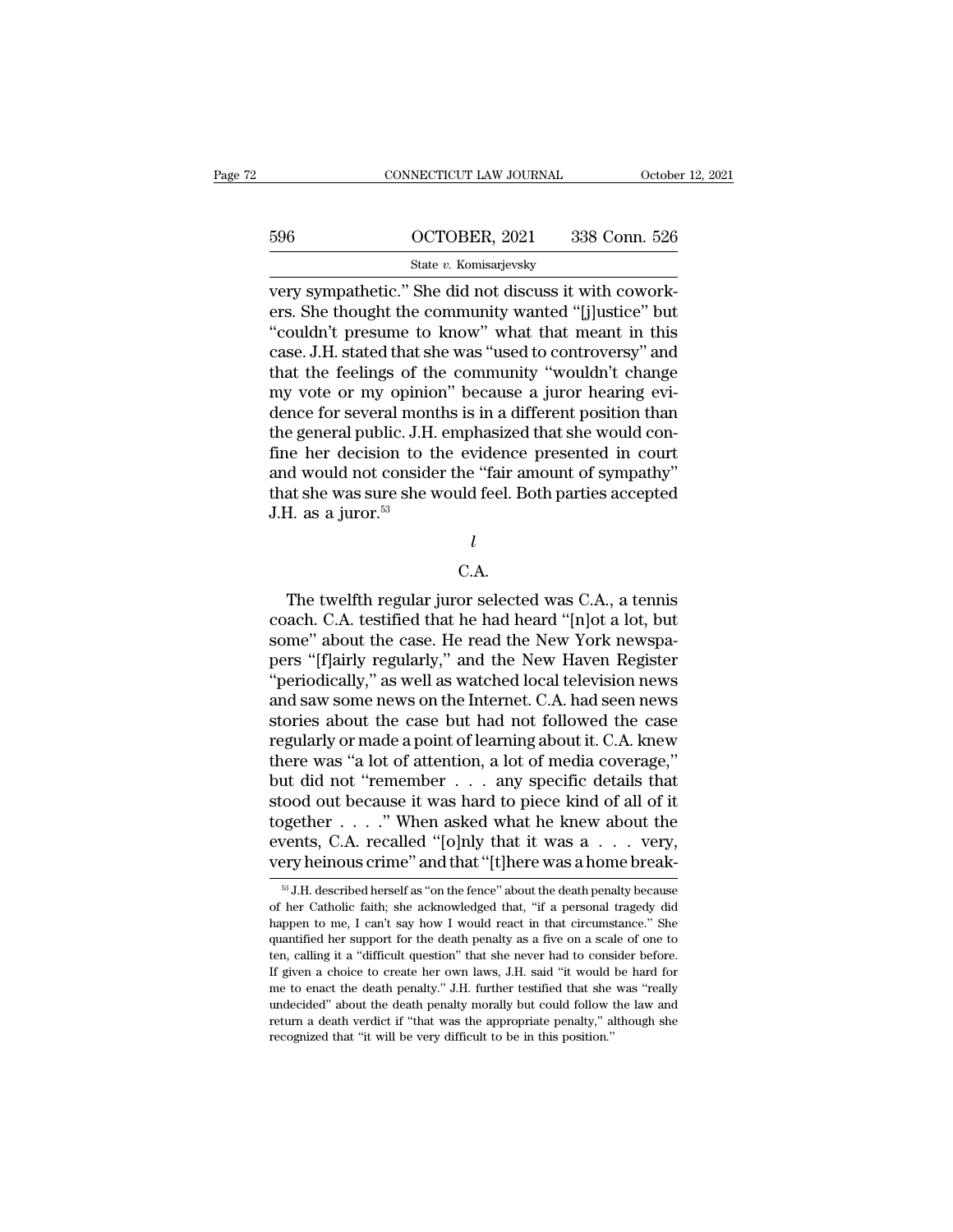### State *v.* Komisarjevsky

2, 2021 CONNECTICUT LAW JOURNAL Page<br>
338 Conn. 526 OCTOBER, 2021 597<br>  $\frac{\text{State } v. \text{ Komisarjevsky}}{2 \cdot \text{Im}}$ <br>
in, people were killed, a wife and daughters were killed,<br>
the house was set on fire, and [that] relatively, as far<br>
a 338 Conn. 526 OCTOBER, 2021 597<br>
State v. Komisarjevsky<br>
in, people were killed, a wife and daughters were killed,<br>
the house was set on fire, and [that] relatively, as far<br>
as I know, is it." He did not know how the hous 338 Conn. 526 OCTOBER, 2021 597<br>
State v. Komisarjevsky<br>
in, people were killed, a wife and daughters were killed,<br>
the house was set on fire, and [that] relatively, as far<br>
as I know, is it.'' He did not know how the hou 338 Conn. 526  $\qquad$  OCTOBER, 2021  $\qquad$  597<br>  $\qquad$  State v. Komisarjevsky<br>
in, people were killed, a wife and daughters were killed,<br>
the house was set on fire, and [that] relatively, as far<br>
as I know, is it." He did not Solution of the defendant of the defendant's name before in the news but<br>the house was set on fire, and [that] relatively, as far<br>as I know, is it." He did not know how the house was<br>set on fire or where the suspects were State v. Komisarjevsky<br>in, people were killed, a wife and daughters were killed,<br>the house was set on fire, and [that] relatively, as far<br>as I know, is it." He did not know how the house was<br>set on fire or where the suspe in, people were killed, a wife and daughters were killed,<br>the house was set on fire, and [that] relatively, as far<br>as I know, is it." He did not know how the house was<br>set on fire or where the suspects were arrested. C.A. the house was set on fire, and [that] relatively, as far<br>as I know, is it." He did not know how the house was<br>set on fire or where the suspects were arrested. C.A.<br>had heard the defendant's name before in the news but<br>did as I know, is it." He did not know how the house was<br>set on fire or where the suspects were arrested. C.A.<br>had heard the defendant's name before in the news but<br>did not have any impression of him from that coverage.<br>C.A. c set on fire or where the suspects were arrested. C.A.<br>had heard the defendant's name before in the news but<br>did not have any impression of him from that coverage.<br>C.A. could not remember the last thing he had heard<br>about t had heard the defendant's name before in the news but<br>did not have any impression of him from that coverage.<br>C.A. could not remember the last thing he had heard<br>about the case. He was not familiar with the neighbor-<br>hood i did not have a<br>C.A. could no<br>about the case<br>hood in Chesl<br>aware that th<br>know the nan<br>his case.<br>In stating h A. could not remember the last thing he had heard<br>out the case. He was not familiar with the neighbor-<br>ood in Cheshire where the crime occurred. C.A. was<br>vare that there had been another trial but did not<br>ow the name of t about the case. He was not familiar with the neighborhood in Cheshire where the crime occurred. C.A. was<br>aware that there had been another trial but did not<br>know the name of the other defendant or the result of<br>his case.<br>I

hood in Cheshire where the crime occurred. C.A. was<br>aware that there had been another trial but did not<br>know the name of the other defendant or the result of<br>his case.<br>In stating his ability to presume the defendant inno-<br> aware that there had been another trial but did not<br>know the name of the other defendant or the result of<br>his case.<br>In stating his ability to presume the defendant inno-<br>cent and to decide the case based only on the eviden know the name of the other defendant or the result of<br>his case.<br>In stating his ability to presume the defendant inno-<br>cent and to decide the case based only on the evidence<br>in court, C.A. recognized that "the case itself h his case.<br>In stating his ability to presume the defendant inno-<br>cent and to decide the case based only on the evidence<br>in court, C.A. recognized that "the case itself hasn't<br>come to trial," and "everybody deserves a fair s In stating his ability to presume the defendant inno-<br>cent and to decide the case based only on the evidence<br>in court, C.A. recognized that "the case itself hasn't<br>come to trial," and "everybody deserves a fair shot in<br>the cent and to decide the case based only on the evidence<br>
in court, C.A. recognized that "the case itself hasn't<br>
come to trial," and "everybody deserves a fair shot in<br>
the court, not necessarily in the court of opinion or court, C.A. recognized that "the case itself hasn't<br>me to trial," and "everybody deserves a fair shot in<br>e court, not necessarily in the court of opinion or in<br>e court of television, newspaper, media, whatever."<br>A. describ come to trial," and "everybody deserves a fair shot in<br>the court, not necessarily in the court of opinion or in<br>the court of television, newspaper, media, whatever."<br>C.A. described himself as "a facts person," stating that

the court, not necessarily in the court of opinion or in<br>the court of television, newspaper, media, whatever."<br>C.A. described himself as "a facts person," stating that<br>"I want to hear everything before I make judgments."<br>C the court of television, newspaper, media, whatever."<br>C.A. described himself as "a facts person," stating that<br>"I want to hear everything before I make judgments."<br>C.A. testified that the other prospective jurors had<br>not d C.A. described himself as "a facts person," stating that<br>"I want to hear everything before I make judgments."<br>C.A. testified that the other prospective jurors had<br>not discussed the case while they were waiting. He did<br>not "I want to hear everything before I make judgments."<br>C.A. testified that the other prospective jurors had<br>not discussed the case while they were waiting. He did<br>not know what the community wanted to happen with<br>the case a C.A. testified that the other prospective jurors had<br>not discussed the case while they were waiting. He did<br>not know what the community wanted to happen with<br>the case and had not discussed it with his family or<br>friends. C. not discussed the case while they were waiting. He did<br>not know what the community wanted to happen with<br>the case and had not discussed it with his family or<br>friends. C.A. suggested that, "maybe, the people in<br>Cheshire who not know what the community wanted to happen with<br>the case and had not discussed it with his family or<br>friends. C.A. suggested that, "maybe, the people in<br>Cheshire who are close to the situation and have knowl-<br>edge of it the case and had not discussed it with his family or<br>friends. C.A. suggested that, "maybe, the people in<br>Cheshire who are close to the situation and have knowl-<br>edge of it would . . . want a certain verdict, but I don't<br>k friends. C.A. suggested that, "maybe, the people in Cheshire who are close to the situation and have knowledge of it would  $\ldots$  want a certain verdict, but I don't know if I can answer that for the community at large, ba Cheshire who are close to the situation and have dge of it would . . . want a certain verdict, b know if I can answer that for the community basically, you know, make a general staten that." C.A. stated that, if he did co asically, you know, make a general statement like<br>aat." C.A. stated that, if he did come to learn of those<br>pinions, they would not affect his decision in this case.<br>oth parties accepted C.A. as a juror.<sup>54</sup><br><sup>54</sup> With respe that." C.A. stated that, if he did come to learn of those<br>opinions, they would not affect his decision in this case.<br>Both parties accepted C.A. as a juror.<sup>54</sup><br><sup>54</sup> With respect to the death penalty, C.A. had "periodicall

opinions, they would not affect his decision in this case.<br>Both parties accepted C.A. as a juror.<sup>54</sup><br> $\frac{54}{100}$  With respect to the death penalty, C.A. had "periodically" engaged in discussions of it over the years, an Both parties accepted C.A. as a juror.<sup>54</sup><br>Both parties accepted C.A. as a juror.<sup>54</sup><br><sup>54</sup> With respect to the death penalty, C.A. had "periodically" engaged in discussions of it over the years, and he did "not believe in **EXECUTE:** BECOME COLORED COLORED TO BE A BUT OF THAT BET A With respect to the death penalty, C.A. had "periodically" engaged in discussions of it over the years, and he did "not believe in the death penalty except for c <sup>54</sup> With respect to the death penalty, C.A. had "periodically" engaged in discussions of it over the years, and he did "not believe in the death penalty except for cases  $\ldots$  with very extreme circumstances." He quantif discussions of it over the years, and he did "not believe in the death penalty except for cases  $\ldots$  with very extreme circumstances." He quantified his support for the death penalty as a five on a scale of one to ten, s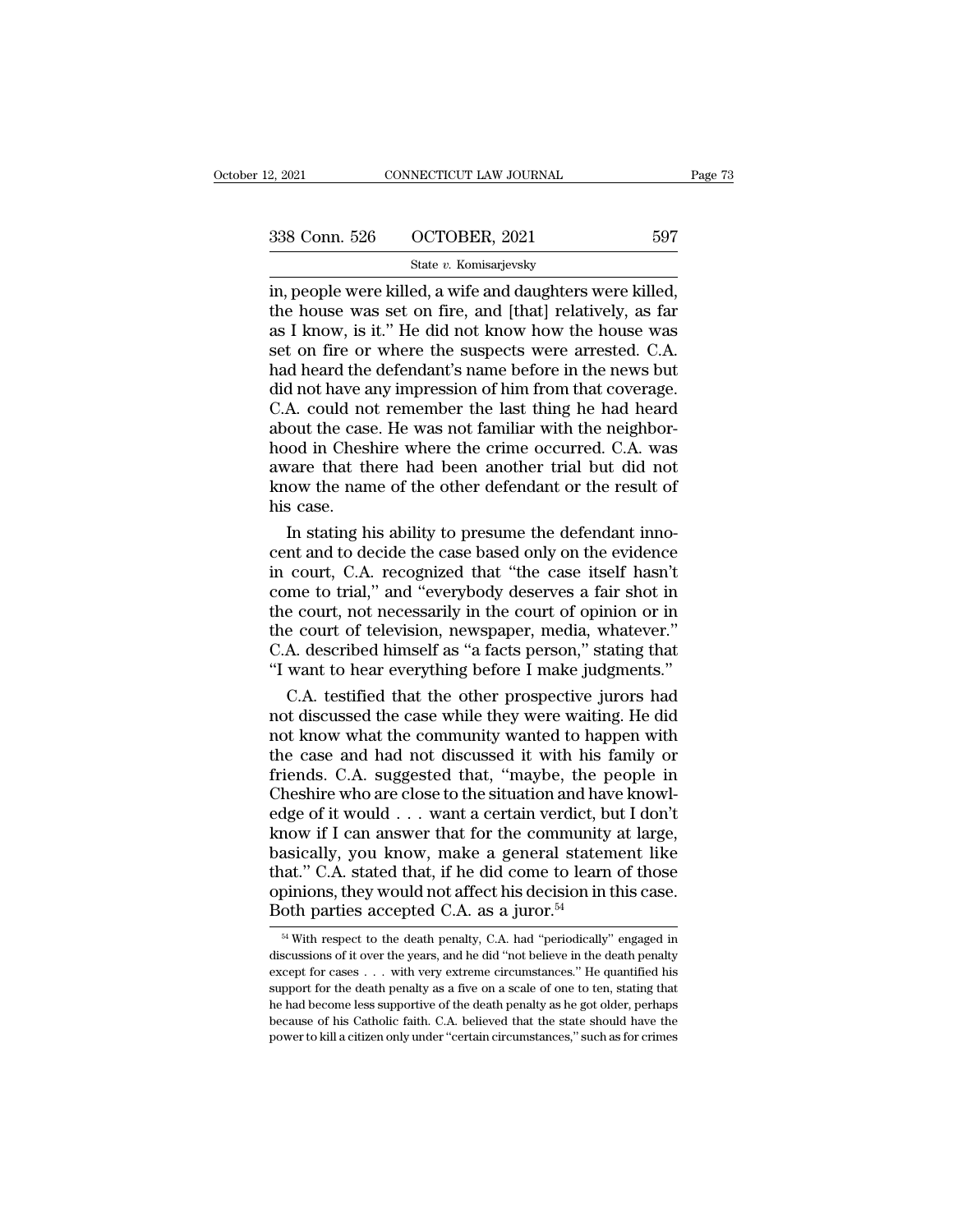| 74 |     | CONNECTICUT LAW JOURNAL                                                                                                                                                 | October 12, 2021 |
|----|-----|-------------------------------------------------------------------------------------------------------------------------------------------------------------------------|------------------|
|    |     |                                                                                                                                                                         |                  |
|    | 598 | OCTOBER, 2021                                                                                                                                                           | 338 Conn. 526    |
|    |     | State v. Komisarjevsky                                                                                                                                                  |                  |
|    |     | 2                                                                                                                                                                       |                  |
|    |     | <b>Actual Prejudice Analysis</b>                                                                                                                                        |                  |
|    |     | We conclude that the defendant suffered no actual<br>prejudice from the extensive pretrial publicity about<br>this gose, as both the juwy and the voir dire presence by |                  |

State v. Komisarjevsky<br>  $\frac{2}{2}$ <br>
Actual Prejudice Analysis<br>
We conclude that the defendant suffered no actual<br>
prejudice from the extensive pretrial publicity about<br>
this case, as both the jury and the voir dire process Example 2 Actual Prejudice Analysis<br>
2 Actual Prejudice Analysis<br>
We conclude that the defendant suffered no actual<br>
prejudice from the extensive pretrial publicity about<br>
this case, as both the jury and the voir dire proc 2<br>Actual Prejudice Analysis<br>We conclude that the defendant suffered no actual<br>prejudice from the extensive pretrial publicity about<br>this case, as both the jury and the voir dire process by<br>which it was selected compared ve Actual Prejudice Analysis<br>We conclude that the defendant suffered no actual<br>prejudice from the extensive pretrial publicity about<br>this case, as both the jury and the voir dire process by<br>which it was selected compared very We conclude that the defendant suffered no actual<br>prejudice from the extensive pretrial publicity about<br>this case, as both the jury and the voir dire process by<br>which it was selected compared very favorably to that<br>which t We conclude that the defendant suffered no actual<br>prejudice from the extensive pretrial publicity about<br>this case, as both the jury and the voir dire process by<br>which it was selected compared very favorably to that<br>which t prejudice from the extensive pretrial publicity about<br>this case, as both the jury and the voir dire process by<br>which it was selected compared very favorably to that<br>which the United States Supreme Court deemed consti-<br>tuti this case, as both the jury and the voir dire process by<br>which it was selected compared very favorably to that<br>which the United States Supreme Court deemed consti-<br>tutionally acceptable in *Skilling* v. United States, supr which it was selected compared very favorably to that<br>which the United States Supreme Court deemed consti-<br>tutionally acceptable in *Skilling v. United States*, supra,<br>561 U.S. 358. First, the individual voir dire process which the United States Supreme Court deemed constitutionally acceptable in *Skilling* v. United States, supra, 561 U.S. 358. First, the individual voir dire process did not consist of blind acceptances of prospective juro tutionally acceptable in *Skilling* v. United States, supra,<br>561 U.S. 358. First, the individual voir dire process did<br>not consist of blind acceptances of prospective jurors'<br>assurances of impartiality but involved a lengt 561 U.S. 358. First, the individual voir dire process did<br>not consist of blind acceptances of prospective jurors'<br>assurances of impartiality but involved a lengthy and<br>thorough probing of their responses to questions by th not consist of blind acceptances of prospective jurors'<br>assurances of impartiality but involved a lengthy and<br>thorough probing of their responses to questions by the<br>state, the defendant, and the trial court. The defendant assurances of impartiality but involved a lengthy and<br>thorough probing of their responses to questions by the<br>state, the defendant, and the trial court. The defendant<br>did not exhaust his peremptory challenges until the voi thorough probing of their responses to questions by the<br>state, the defendant, and the trial court. The defendant<br>did not exhaust his peremptory challenges until the voir<br>dire of the backup alternate jurors—after the regula state, the defendant, and the trial court. The defendant<br>did not exhaust his peremptory challenges until the voir<br>dire of the backup alternate jurors—after the regular<br>and alternate jurors had been selected—and did not<br>cha did not exhaust his peremptory challenges until the voir<br>dire of the backup alternate jurors—after the regular<br>and alternate jurors had been selected—and did not<br>challenge for cause any juror who actually deliberated<br>in th dire of the backup alternate jurors—after the regular<br>and alternate jurors had been selected—and did not<br>challenge for cause any juror who actually deliberated<br>in this case. We also "note that the trial court took<br>unusuall and alternate jurors had been selected—and challenge for cause any juror who actually delihin this case. We also "note that the trial counnusually thorough measures to ensure the jury tinued impartiality through the use of this case. We also "note that the trial court took<br>this case. We also "note that the trial court took<br>usually thorough measures to ensure the jury's con-<br>nued impartiality through the use of extensive daily<br>monishments cou and the custom was absoluted that the tract symparity's con-<br>tinued impartiality through the use of extensive daily<br>admonishments counseling the avoidance of any public-<br>ity." *State* v. *Crafts*, supra, 226 Conn. 261.<br>Alt

dinary and impartiality through the use of extensive daily<br>admonishments counseling the avoidance of any public-<br>ity." *State* v. *Crafts*, supra, 226 Conn. 261.<br>Although some of the jurors in this case expressed<br>abstract at trial—these statements counseling the avoidance of any publicity." *State v. Crafts*, supra, 226 Conn. 261.<br>Although some of the jurors in this case expressed<br>abstract sympathy for W and the P family based on what<br>had ity." *State v. Crafts*, supra, 226 Conn. 261.<br>
Although some of the jurors in this case expressed<br>
abstract sympathy for W and the P family based on what<br>
had happened to them—none of which was disputed<br>
at trial—these st Although some of the jurors in this case expressed<br>abstract sympathy for W and the P family based on what<br>had happened to them—none of which was disputed<br>at trial—these statements paled in contrast to those<br>made by certain abstract sympathy for W and the P family based on what<br>had happened to them—none of which was disputed<br>at trial—these statements paled in contrast to those<br>made by certain jurors deemed impartial in *Skilling*,<br>several of had happened to them—none of which was disputed<br>at trial—these statements paled in contrast to those<br>made by certain jurors deemed impartial in *Skilling*,<br>several of whom had been *personally affected* by the<br>Enron colla several of whom had been *personally affected* by the<br>Enron collapse. See *Skilling* v. United States, supra, 561<br>U.S. 396 (noting that District Court properly rejected<br>challenge for cause in crediting juror's statement th Enron collapse. See *Skilling* v. United States, supra, 561<br>U.S. 396 (noting that District Court properly rejected<br>challenge for cause in crediting juror's statement that<br>that are "[v]ery heinous in nature, and I think eac

U.S. 396 (noting that District Court properly rejected challenge for cause in crediting juror's statement that that are "[v]ery heinous in nature, and I think each case . . . or each situation is different . . . I think yo challenge for cause in crediting juror's statement that that are "[v]ery heinous in nature, and I think each case . . . or each situation is different . . . I think you have to listen to . . . the facts and then bear judg that are "[v]ery heinous in nature, and I think each case . . . or each situation is different . . . I think you have to listen to . . . the facts and then bear judgment on it, but to put a blanket statement over, you kno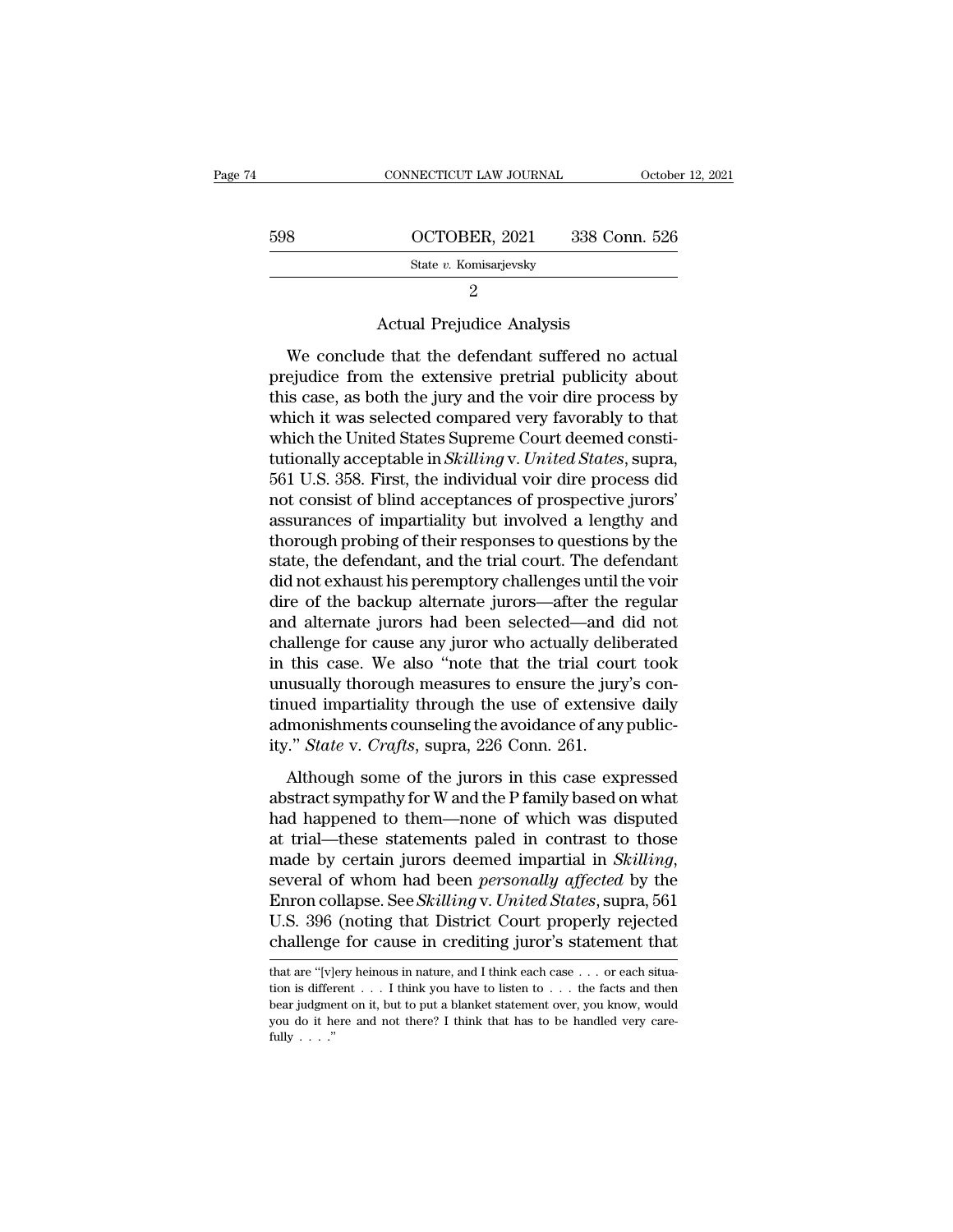# 2, 2021 CONNECTICUT LAW JOURNAL Page 75<br>338 Conn. 526 OCTOBER, 2021 599<br>538 State v. Komisarjevsky

## State *v.* Komisarjevsky

 $\begin{array}{r|l} \text{2, 2021} & \text{COMRECTICUT LAW JOURNAL} & \text{Page 75} \ \hline \text{338 Conn. } 526 & \text{OCTOBER, 2021} & 599 \ \hline \text{State } v. \text{ Komisarjevsky} \ \hline \text{the would have no trouble telling coworker who had lost 401 (k) funds in Enron collapse of not guilty verdict, despite fact that iurer necessarily believed Enron's cell.} \end{array}$ 338 Conn. 526 OCTOBER, 2021 599<br>
State v. Komisarjevsky<br>
he would have no trouble telling coworker who had<br>
lost 401 (k) funds in Enron collapse of not guilty verdict,<br>
despite fact that juror personally believed Enron's c 338 Conn. 526 OCTOBER, 2021 599<br>
State v. Komisarjevsky<br>
he would have no trouble telling coworker who had<br>
lost 401 (k) funds in Enron collapse of not guilty verdict,<br>
despite fact that juror personally believed Enron's 338 Conn. 526 OCTOBER, 2021 599<br>
State v. Komisarjevsky<br>
he would have no trouble telling coworker who had<br>
lost 401 (k) funds in Enron collapse of not guilty verdict,<br>
despite fact that juror personally believed Enron's State v. Komisarjevsky<br>
he would have no trouble telling coworker who had<br>
lost 401 (k) funds in Enron collapse of not guilty verdict,<br>
despite fact that juror personally believed Enron's col-<br>
lapse was product of "greed" state v. Komisarjevsky<br>he would have no trouble telling coworker who had<br>lost 401 (k) funds in Enron collapse of not guilty verdict,<br>despite fact that juror personally believed Enron's col-<br>lapse was product of "'greed'" a he would have no trouble telling coworker who had<br>lost 401 (k) funds in Enron collapse of not guilty verdict,<br>despite fact that juror personally believed Enron's col-<br>lapse was product of "'greed'" and that "corporate<br>exec lost 401 (k) funds in Enron collapse of not guilty verdict,<br>despite fact that juror personally believed Enron's col-<br>lapse was product of "'greed'" and that "corporate<br>executives, driven by avarice, 'walk a line that stret despite fact that juror personally believed Enron's collapse was product of "'greed'" and that "corporate executives, driven by avarice, 'walk a line that stretches sometimes the legality of something'"); id., 397 (Distric lapse was product of "'greed'" and that "corporate executives, driven by avarice, 'walk a line that stretches sometimes the legality of something'"); id., 397 (District Court did not commit manifest error in seating juror sometimes the legality of something' "); id., 397 (District<br>Court did not commit manifest error in seating juror<br>who "said she was angry about Enron's collapse and<br>that she, too, had been forced to forfeit [her] own 401<br>(k sometimes the legality of something' "); id., 397 (District<br>Court did not commit manifest error in seating juror<br>who "said she was angry about Enron's collapse and<br>that she, too, had been forced to forfeit [her] own 401<br>(k Court did not commit manifest error in seating juror<br>who "said she was angry about Enron's collapse and<br>that she, too, had been forced to forfeit [her] own 401<br>(k) funds to survive layoffs" because she "made clear<br>during v who "said she was angry about Enron's collapse and<br>that she, too, had been forced to forfeit [her] own 401<br>(k) funds to survive layoffs" because she "made clear<br>during voir dire that she did not personally blame Skil-<br>lin that she, too, had been forced to forfeit [her] own 401<br>(k) funds to survive layoffs" because she "made clear<br>during voir dire that she did not personally blame Skil-<br>ling for the loss of her retirement account," thought<br>s (k) funds to survive layoffs" because she "made clear<br>during voir dire that she did not personally blame Skil-<br>ling for the loss of her retirement account," thought<br>she could be fair and impartial, and had "not [paid]<br>muc during voir dire that she did not personally blame Skilling for the loss of her retirement account," thought she could be fair and impartial, and had "not [paid] much attention to [Enron related] news . . . [so] she quite ling for the loss of her retirement account," thought<br>she could be fair and impartial, and had "not [paid]<br>much attention to [Enron related] news  $\ldots$  [so] she<br>quite honestly did not have enough information to know<br>wheth she could be fair and impartial, and had "not [paid]<br>
much attention to [Enron related] news . . . [so] she<br>
quite honestly did not have enough information to know<br>
whether Skilling was probably guilty" (internal quota-<br>
t much attention to [Enron related] news . . . . [so] she<br>quite honestly did not have enough information to know<br>whether Skilling was probably guilty" (internal quota-<br>tion marks omitted)); id. (District Court properly credquite honestly did not have enough information to know<br>
whether Skilling was probably guilty" (internal quota-<br>
tion marks omitted)); id. (District Court properly cred-<br>
ited multiple assurances of impartiality from juror whether Skilling was probably guilty" (internal quotation marks omitted)); id. (District Court properly credited multiple assurances of impartiality from juror who "wrote on her questionnaire that [Skilling] probably knew tion marks omitted)); id. (District Court properly credited multiple assurances of impartiality from juror who<br>"wrote on her questionnaire that [Skilling] probably<br>knew [he] [was] breaking the law," after she stated that<br>" ited multiple assurances of impartiality from juror who<br>
"wrote on her questionnaire that [Skilling] probably<br>
knew [he] [was] breaking the law," after she stated that<br>
"she did not know what [she] was thinking when she<br>
c "wrote on her questionnaire that [Skilling] probably<br>knew [he] [was] breaking the law," after she stated that<br>"she did not know what [she] was thinking when she<br>completed the questionnaire" (internal quotation marks<br>omitte knew [he] [was] breaking the law," after she stated that<br>"she did not know what [she] was thinking when she<br>completed the questionnaire" (internal quotation marks<br>omitted)). As the United States Supreme Court observed,<br>"[j "she did not know what [she] was thinking when she<br>completed the questionnaire" (internal quotation marks<br>omitted)). As the United States Supreme Court observed,<br>"[j]urors . . . need not enter the box with empty heads<br>in completed the questionnaire" (internal quotation marks omitted)). As the United States Supreme Court observed, "[j]urors . . . need not enter the box with empty heads in order to determine the facts impartially. It is suff omitted)). As the<br>"[j]urors . . . new<br>in order to detern<br>if the juror[s] co<br>pinion[s] and re<br>presented in councid, 398–99.<br>Consistent witch passe  $\cdot \cdot \cdot$  head not ender are son what engly neads<br>order to determine the facts impartially. It is sufficient<br>the juror[s] can lay aside [their] impression[s] or<br>inion[s] and render a verdict based on the evidence<br>ese If the juror[s] can lay aside [their] impression[s] or<br>opinion[s] and render a verdict based on the evidence<br>presented in court." (Internal quotation marks omitted.)<br>Id., 398–99.<br>Consistent with the deference that we affor

*ling* decisions from the deference that we afford to the evidence<br>presented in court." (Internal quotation marks omitted.)<br>Id., 398–99.<br>Consistent with the deference that we afford to the<br>trial court's assessment of juror principly and render a verdice sales on the criteric<br>presented in court." (Internal quotation marks omitted.)<br>Id., 398–99.<br>Consistent with the deference that we afford to the<br>trial court's assessment of juror impartiality, Id., 398–99.<br>
Consistent with the deference that we afford to the<br>
trial court's assessment of juror impartiality, pre-*Skil-*<br> *Pering* decisions from this court also support the conclu-<br>
sion that there was no actual pre Consistent with the deference that we afford to the<br>trial court's assessment of juror impartiality, pre-*Skil-*<br>*ling* decisions from this court also support the conclu-<br>sion that there was no actual prejudice in this cas Consistent with the deference that we afford to the<br>trial court's assessment of juror impartiality, pre-*Skil-*<br>ling decisions from this court also support the conclu-<br>sion that there was no actual prejudice in this case. trial court's assessment of juror impartiality, pre-*Skilling* decisions from this court also support the conclusion that there was no actual prejudice in this case. For example, *State* v. *Pelletier*, supra, 209 Conn. 56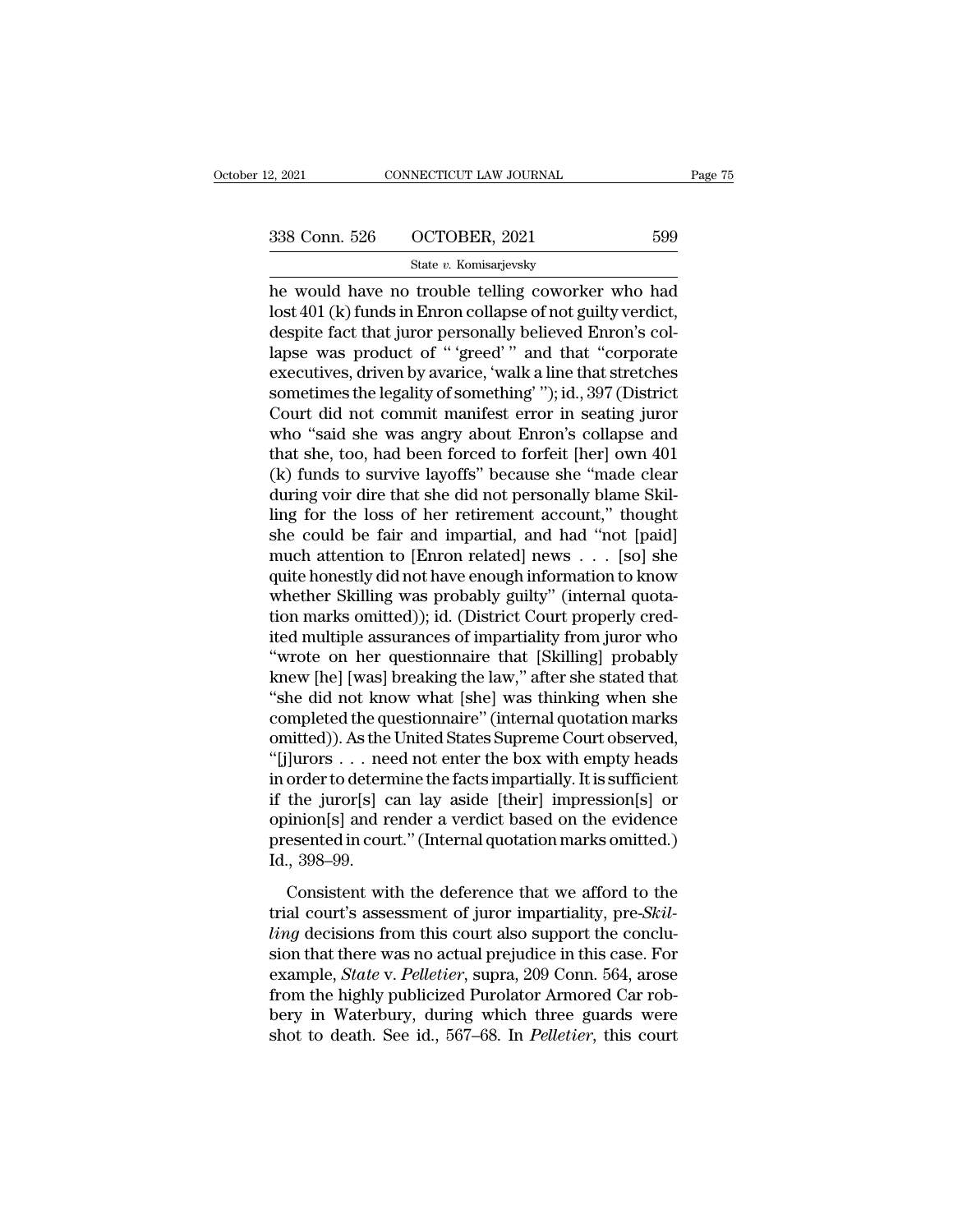# CONNECTICUT LAW JOURNAL October 12, 2021<br>600 OCTOBER, 2021 338 Conn. 526<br>State v. Komisarjevsky

# State *v.* Komisarjevsky

CONNECTICUT LAW JOURNAL Octobe<br>
COCTOBER, 2021 338 Conn. 526<br>
State v. Komisarjevsky<br>
Concluded that the trial court did not deprive the defen-<br>
dant of a fair trial by declining to transfer his felony<br>
murder associated o  $\begin{array}{r} \hline \text{600} \text{OCTOBER, } 2021 \text{ } 338 \text{ Conn. } 526 \text{ } \\ \text{State } v. \text{ Komisarjevsky} \end{array}$ <br>concluded that the trial court did not deprive the defendant of a fair trial by declining to transfer his felony murder case out of Waterbury 600 OCTOBER, 2021 338 Conn. 526<br>
State v. Komisarjevsky<br>
concluded that the trial court did not deprive the defendant of a fair trial by declining to transfer his felony<br>
murder case out of Waterbury for a new trial after  $\frac{\text{G00}}{\text{State } v. \text{ Komisarjevsky}}$ <br>
state *v.* Komisarjevsky<br>
concluded that the trial court did not deprive the defen-<br>
dant of a fair trial by declining to transfer his felony<br>
murder case out of Waterbury for a new trial aft State v. Komisarjevsky<br>
concluded that the trial court did not deprive the defen-<br>
dant of a fair trial by declining to transfer his felony<br>
murder case out of Waterbury for a new trial after a<br>
successful appeal from the state v. Komsarjevsky<br>
concluded that the trial court did not deprive the defen-<br>
dant of a fair trial by declining to transfer his felony<br>
murder case out of Waterbury for a new trial after a<br>
successful appeal from the concluded that the trial court did not deprive the defendant of a fair trial by declining to transfer his felony<br>murder case out of Waterbury for a new trial after a<br>successful appeal from the judgment of conviction ren-<br>d dant of a fair trial by declining to transfer his felony<br>murder case out of Waterbury for a new trial after a<br>successful appeal from the judgment of conviction ren-<br>dered at his first trial. Id., 568–69. The court rejected murder case out of Waterbury for a new trial after a<br>successful appeal from the judgment of conviction ren-<br>dered at his first trial. Id., 568–69. The court rejected<br>the defendant's claim that "the best evidence of actual<br> successful appeal from the judgment of conviction ren-<br>dered at his first trial. Id., 568–69. The court rejected<br>the defendant's claim that "the best evidence of actual<br>prejudice is found in the results of the voir dire ex dered at his first trial. Id., 568–69. The court rejected<br>the defendant's claim that "the best evidence of actual<br>prejudice is found in the results of the voir dire examina-<br>tion of 381 venirepersons. Of those examined, th the defendant's claim that "the best evidence of actual<br>prejudice is found in the results of the voir dire examina-<br>tion of 381 venirepersons. Of those examined, the defen-<br>dant claim[ed] that 199 were excused for cause be prejudice is found in the results of the voir dire examination of 381 venirepersons. Of those examined, the defendant claim[ed] that 199 were excused for cause because<br>of prior knowledge of the case. [The court concluded, tion of 381 venirepersons. Of those examined, the defendant claim[ed] that 199 were excused for cause because<br>of prior knowledge of the case. [The court concluded,<br>however, that this] fact alone . . . [did] not establish<br>a dant claim[ed] that 199 were excused for cause because<br>of prior knowledge of the case. [The court concluded,<br>however, that this] fact alone . . . [did] not establish<br>actual jury prejudice." Id., 570. The court emphasized<br>t of prior knowledge of the case. [The court concluded,<br>however, that this] fact alone . . . [did] not establish<br>actual jury prejudice." Id., 570. The court emphasized<br>that "[e]ach prospective juror was thoroughly and<br>extens however, that this] fact alone  $\ldots$  [did] not establish<br>actual jury prejudice." Id., 570. The court emphasized<br>that "[e]ach prospective juror was thoroughly and<br>extensively examined. The parties fully explored the<br>level actual jury prejudice." Id., 570. The court emphasized<br>that "[e]ach prospective juror was thoroughly and<br>extensively examined. The parties fully explored the<br>level and effects of each prospective juror's exposure<br>to the pu that "[e]ach prospective juror was thoroughly and<br>extensively examined. The parties fully explored the<br>level and effects of each prospective juror's exposure<br>to the publicity concerning the defendant. . . . While<br>slightly extensively examined. The parties fully explored the<br>level and effects of each prospective juror's exposure<br>to the publicity concerning the defendant. . . . While<br>slightly more than 50 percent of the prospective jurors<br>had level and effects of each prospective juror's exposure<br>to the publicity concerning the defendant. . . . While<br>slightly more than 50 percent of the prospective jurors<br>had prior knowledge of the case that would affect their to the publicity concerning the defendant. . . . . While<br>slightly more than 50 percent of the prospective jurors<br>had prior knowledge of the case that would affect their<br>ability to be impartial, of the twelve jurors and tw slightly more than 50 percent of the prospective jurors<br>had prior knowledge of the case that would affect their<br>ability to be impartial, of the twelve jurors and two<br>alternates actually selected, none had substantial<br>knowl had prior knowledge of the case that would affect their<br>ability to be impartial, of the twelve jurors and two<br>alternates actually selected, none had substantial<br>knowledge of the case or preconceived notions of the<br>defenda ability to be impartial, of the twelve jurors and two<br>alternates actually selected, none had substantial<br>knowledge of the case or preconceived notions of the<br>defendant's guilt. It is clear that [q]ualified jurors need<br>not alternates actually selected, none had substantial<br>knowledge of the case or preconceived notions of the<br>defendant's guilt. It is clear that [q]ualified jurors need<br>not . . . be totally ignorant of the facts and issues<br>invo knowledge of the case or preconceived notions of the<br>defendant's guilt. It is clear that [q]ualified jurors need<br>not . . . be totally ignorant of the facts and issues<br>involved. . . . Notably, none of the jurors or alterna defendant's guilt. It is clear that [q]ualified jurors need<br>not . . . be totally ignorant of the facts and issues<br>involved. . . . Notably, none of the jurors or alternates<br>selected knew of the defendant's prior conviction. not . . . be totally ignorant of the facts and issues<br>involved. . . . Notably, none of the jurors or alternates<br>selected knew of the defendant's prior conviction. . . .<br>[T]here was no connection between the pretrial publi involved. . . . Notably, none of the jurors or alternates<br>selected knew of the defendant's prior conviction. . . .<br>[T]here was no connection between the pretrial public-<br>ity and actual jury prejudice and, therefore  $\dots$  t selected knew of the defendant's prior conviction. . . .<br>[T]here was no connection between the pretrial publicity and actual jury prejudice and, therefore  $\ldots$  the trial court did not abuse its discretion in denying the [T]here was no connection between the pretrial publicity and actual jury prejudice and, therefore  $\dots$  the trial court did not abuse its discretion in denying the defendant's motion to transfer the prosecution." (Citation ity and actual jury prejudice and, therefore . . . the<br>trial court did not abuse its discretion in denying the<br>defendant's motion to transfer the prosecution." (Cita-<br>tions omitted; emphasis added; internal quotation<br>marks trial court did not abuse its discretion in denying the<br>defendant's motion to transfer the prosecution." (Cita-<br>tions omitted; emphasis added; internal quotation<br>marks omitted.) Id., 570–71. In particular, the court<br>deferr defendant's motion to transfer the prosecution." (Citations omitted; emphasis added; internal quotation marks omitted.) Id., 570–71. In particular, the court deferred to the trial court's decision to credit the statements tions omitted; emphasis added; internal quotation<br>marks omitted.) Id., 570–71. In particular, the court<br>deferred to the trial court's decision to credit the state-<br>ments of "eight venirepersons  $\ldots$  that their knowl-<br>edg marks omitted.) Id., 570–71. In particular, the court<br>deferred to the trial court's decision to credit the state-<br>ments of "eight venirepersons . . . that their knowl-<br>edge of the defendant's conviction [at his first trial deferred to the trial court's<br>ments of "eight venirepers<br>edge of the defendant's c<br>would not affect their abil<br>larly when "[t]hroughout<br>excused for cause those ve<br>not be impartial." Id., 572.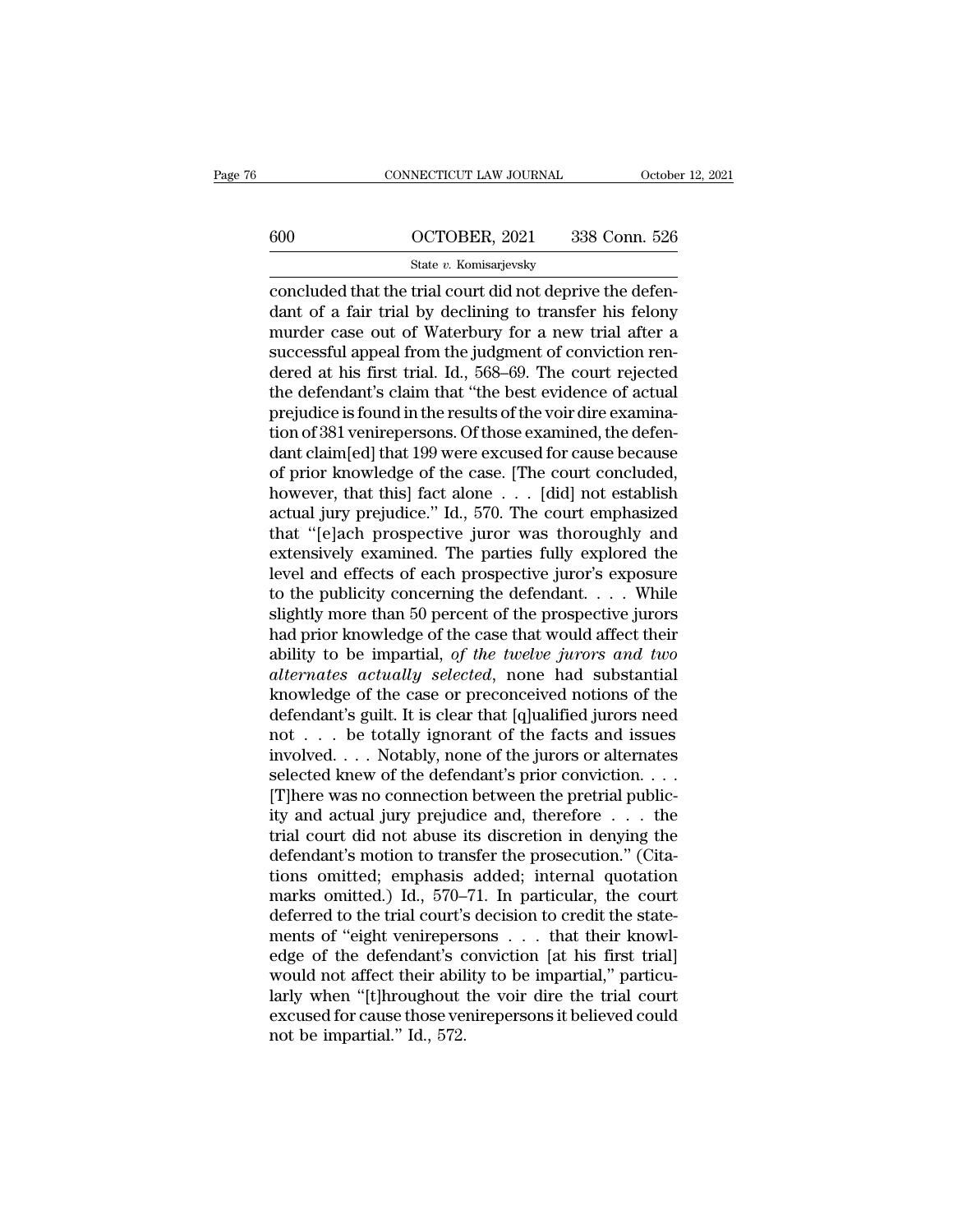Similarly, in the infamous '' 'woodchipper murder''; State v. Crafts, supra, 226 Conn. 258; this court but that there was no actual projudice requiring a new  $\frac{1}{2}$ 338 Conn. 526 OCTOBER, 2021 601<br>
State v. Komisarjevsky<br>
Similarly, in the infamous " 'woodchipper murder<br>
case' "; *State* v. *Crafts*, supra, 226 Conn. 258; this court<br>
held that there was no actual prejudice requiring a 338 Conn. 526 OCTOBER, 2021 601<br>
State v. Komisarjevsky<br>
Similarly, in the infamous "voodchipper murder<br>
case'"; *State v. Crafts*, supra, 226 Conn. 258; this court<br>
held that there was no actual prejudice requiring a new 338 Conn. 526 OCTOBER, 2021 601<br>
State v. Komisarjevsky<br>
Similarly, in the infamous "'woodchipper murder<br>
case'''; *State* v. *Crafts*, supra, 226 Conn. 258; this court<br>
held that there was no actual prejudice requiring a Similarly, in the infamous " 'woodchipper murder<br>case' "; *State* v. *Crafts*, supra, 226 Conn. 258; this court<br>held that there was no actual prejudice requiring a new<br>trial because "the voir dire . . . reveal[ed] that,<br>a Similarly, in the infamous " woodchipper murder<br>case' "; *State* v. *Crafts*, supra, 226 Conn. 258; this court<br>held that there was no actual prejudice requiring a new<br>trial because "the voir dire . . . reveal[ed] that,<br>al Similarly, in the infamous " 'woodchipper murder<br>case' "; *State* v. *Crafts*, supra, 226 Conn. 258; this court<br>held that there was no actual prejudice requiring a new<br>trial because "the voir dire . . . reveal[ed] that,<br>a case'"; *State* v. *Crafts*, supra, 226 Conn. 258; this court<br>held that there was no actual prejudice requiring a new<br>trial because "the voir dire . . . reveal[ed] that,<br>although many prospective jurors were familiar with held that there was no actual prejudice requiring a new<br>trial because "the voir dire . . . reveal[ed] that,<br>although many prospective jurors were familiar with<br>the fact of the defendant's arrest and of his first trial,<br>mos trial because "the voir dire  $\ldots$  reveal[ed] that,<br>although many prospective jurors were familiar with<br>the fact of the defendant's arrest and of his first trial,<br>most had only a vague recollection of any particular<br>accou although many prospective jurors were familiar with<br>the fact of the defendant's arrest and of his first trial,<br>most had only a vague recollection of any particular<br>accounts of the crime." Id., 259. This court also<br>observe the fact of the defendant's arrest and of his first trial,<br>most had only a vague recollection of any particular<br>accounts of the crime." Id., 259. This court also<br>observed that the defendant in *Crafts* had failed to<br>exhaus most had only a vague recollection of any particular<br>accounts of the crime." Id., 259. This court also<br>observed that the defendant in *Crafts* had failed to<br>exhaust his peremptory challenges after unsuccessful<br>challenges f accounts of the crime." Id., 259. This court also<br>observed that the defendant in *Crafts* had failed to<br>exhaust his peremptory challenges after unsuccessful<br>challenges for cause and had had the opportunity to<br>explore full observed that the defendant in *Crafts* had failed to exhaust his peremptory challenges after unsuccessful challenges for cause and had had the opportunity to explore fully each juror's exposure to pretrial publicity; id. exhaust his peremptory challenges after unsuccessful<br>challenges for cause and had had the opportunity to<br>explore fully each juror's exposure to pretrial publicity;<br>id., 259–60; and that "the trial court took unusually<br>thor challenges fc<br>explore fully<br>id., 259–60; a<br>thorough me<br>impartiality t<br>ishments cou<br>Id., 261.<br>Sister state From tany cast fact of supposite to preatal pasticley,<br>
5. 259–60; and that "the trial court took unusually<br>
porough measures to ensure the jury's continued<br>
partiality through the use of extensive daily admon-<br>
ments coun thorough measures to ensure the jury's continued<br>impartiality through the use of extensive daily admon-<br>ishments counseling the avoidance of any publicity."<br>Id., 261.<br>Sister state case law similarly makes clear the defer-

impartiality through the use of extensive daily admonishments counseling the avoidance of any publicity."<br>Id., 261.<br>Sister state case law similarly makes clear the defer-<br>ence appellate courts afford to trial courts' asses triparatally allocally the use of extensive dary admontishments counseling the avoidance of any publicity."<br>Id., 261.<br>Sister state case law similarly makes clear the defer-<br>ence appellate courts afford to trial courts' ass Id., 261.<br>Id., 261.<br>Sister state case law similarly makes clear the defer-<br>ence appellate courts afford to trial courts' assessments<br>of juror impartiality during voir dire during notorious<br>trials. See, e.g., *People* v. *A* Sister state case law similarly makes clear the defer-<br>ence appellate courts afford to trial courts' assessments<br>of juror impartiality during voir dire during notorious<br>trials. See, e.g., *People* v. *Avila*, supra, 59 Cal Sister state case law similarly makes clear the deference appellate courts afford to trial courts' assessments of juror impartiality during voir dire during notorious trials. See, e.g., *People* v. *Avila*, supra, 59 Cal. ence appellate courts afford to trial courts' assessments<br>of juror impartiality during voir dire during notorious<br>trials. See, e.g., *People* v. Avila, supra, 59 Cal. 4th 508,<br>513 (local radio show broadcast during jury se of juror impartiality during voir dire during notorious<br>trials. See, e.g., *People* v. *Avila*, supra, 59 Cal. 4th 508,<br>513 (local radio show broadcast during jury selection<br>urging death verdict and recruitment of " 'steal trials. See, e.g., *People* v. *Avila*, supra, 59 Cal. 4th 508, 513 (local radio show broadcast during jury selection urging death verdict and recruitment of " 'stealth juror'" did not require change of venue because tria 513 (local radio show broadcast during jury selection<br>urging death verdict and recruitment of "'stealth<br>juror'" did not require change of venue because trial<br>court properly used voir dire to determine whether<br>prospective j urging death verdict and recruitment of "'stealth<br>juror'" did not require change of venue because trial<br>court properly used voir dire to determine whether<br>prospective jurors had listened to program, and review<br>of voir dire juror" " did not require change of venue because trial<br>court properly used voir dire to determine whether<br>prospective jurors had listened to program, and review<br>of voir dire "fully support[ed] the trial [court's] estima-<br>t court properly used voir dire to determine whether<br>prospective jurors had listened to program, and review<br>of voir dire "fully support[ed] the trial [court's] estima-<br>tion of the jury's impartiality"); *State* v. *Carr*, su prospective jurors had listened to program, and review<br>of voir dire "fully support[ed] the trial [court's] estima-<br>tion of the jury's impartiality"); *State* v. *Carr*, supra,<br>300 Kan. 76 (The court held that there was no of voir dire "fully support[ed] the trial [court's] estimation of the jury's impartiality"); *State* v. *Carr*, supra, 300 Kan. 76 (The court held that there was no actual prejudice in a death penalty trial, which arose fr tion of the jury's impartiality"); *State* v. *Carr*, supra,<br>300 Kan. 76 (The court held that there was no actual<br>prejudice in a death penalty trial, which arose from<br>a crime spree culminating in a home invasion with a<br>qua 300 Kan. 76 (The court held that there was no actual<br>prejudice in a death penalty trial, which arose from<br>a crime spree culminating in a home invasion with a<br>quadruple homicide and sexual offenses, because,<br>"despite widesp prejudice in a death penalty trial, which arose from<br>a crime spree culminating in a home invasion with a<br>quadruple homicide and sexual offenses, because,<br>"despite widespread pretrial publicity, an unbiased jury<br>had been se a crime spree culminating in a home invasion with a<br>quadruple homicide and sexual offenses, because,<br>"despite widespread pretrial publicity, an unbiased jury<br>had been selected in Wichita [Kansas]. Eight of the<br>[twelve] jur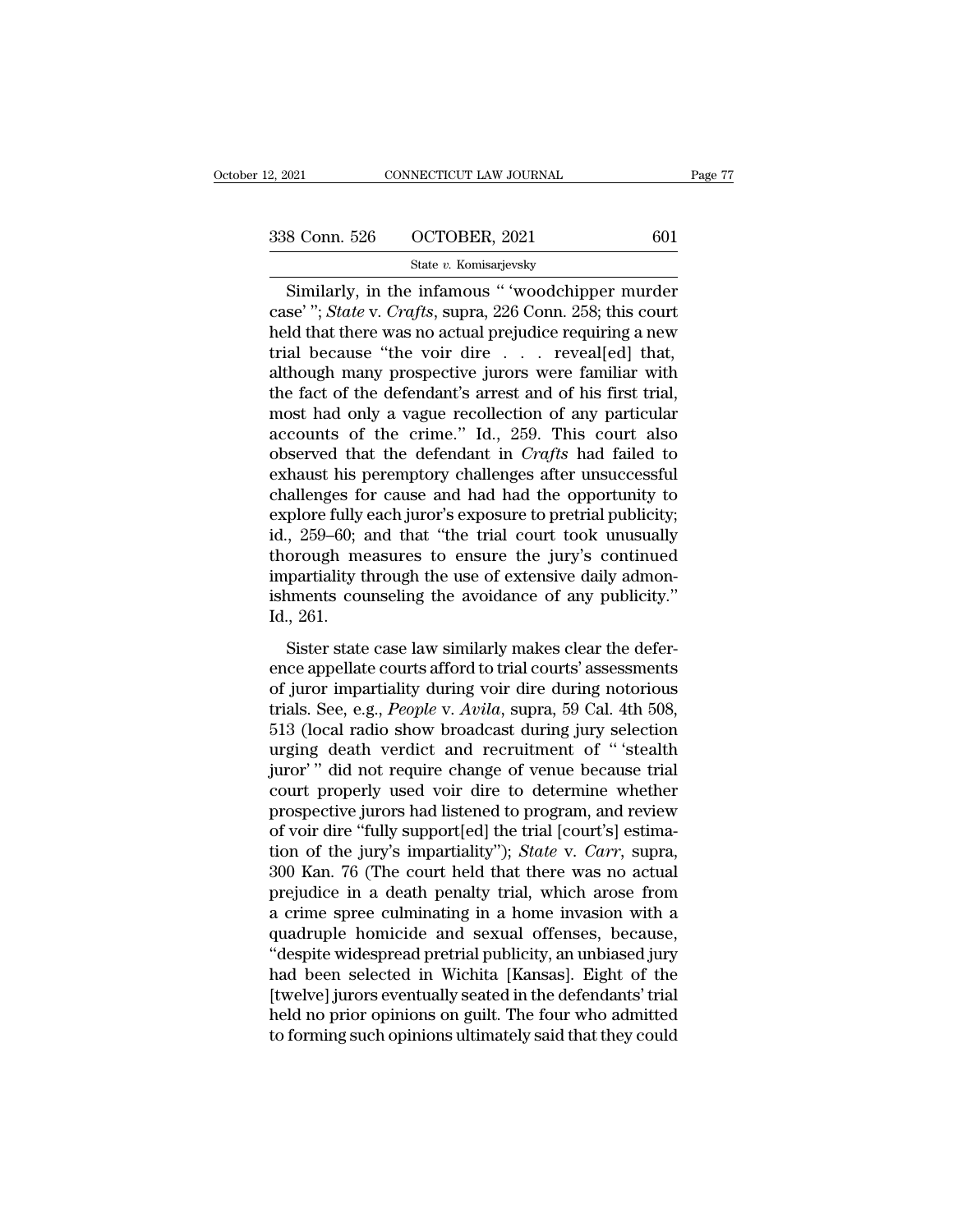# CONNECTICUT LAW JOURNAL October 12, 2021<br>602 OCTOBER, 2021 338 Conn. 526<br>State v. Komisarjevsky State *v.* Komisarjevsky

set their opinions aside.''); *State* v. *Gribble*, supra, 165<br>
N.H. 26–28 (no actual prejudice from pretrial publicity<br>
in home invesion double homicide ase given that trial  $\begin{array}{r} \hline \text{602} & \text{OCTOBER, 2021} & \text{338 Conn. 526} \\ \text{State } v. \text{ Komisarjevsky} \\ \hline \text{set their opinions aside."}; \text{State } v. \text{ Gribble, supra, 165} \\ \text{N.H. 26–28 (no actual prejudice from pretrial publicly in home invasion, double homicide case given that trial court credited inverse' assumes that they could decide.} \end{array}$ 602 OCTOBER, 2021 338 Conn. 526<br>
State v. Komisarjevsky<br>
set their opinions aside."); *State v. Gribble*, supra, 165<br>
N.H. 26–28 (no actual prejudice from pretrial publicity<br>
in home invasion, double homicide case given t court credited jurors' assurances that they could decide State v. Komisarjevsky<br>
set their opinions aside."); *State* v. *Gribble*, supra, 165<br>
N.H. 26–28 (no actual prejudice from pretrial publicity<br>
in home invasion, double homicide case given that trial<br>
court credited juror state v. Komisarjevsky<br>
set their opinions aside."); *State* v. *Gribble*, supra, 165<br>
N.H. 26–28 (no actual prejudice from pretrial publicity<br>
in home invasion, double homicide case given that trial<br>
court credited juror set their opinions aside."); *State* v. *Gribble*, supra, 165<br>N.H. 26–28 (no actual prejudice from pretrial publicity<br>in home invasion, double homicide case given that trial<br>court credited jurors' assurances that they coul N.H. 26–28 (no actual prejudice from pretrial publicity<br>in home invasion, double homicide case given that trial<br>court credited jurors' assurances that they could decide<br>case based solely on evidence, despite fact that "alm in home invasion, double homicide case given that trial<br>court credited jurors' assurances that they could decide<br>case based solely on evidence, despite fact that "almost<br>all of the prospective jurors were aware of the crim court credited jurors' assurances that they could decide<br>case based solely on evidence, despite fact that "almost<br>all of the prospective jurors were aware of the crimes<br>before jury selection," and all "sixteen seated juror case based solely on evidence, despite fact that "almost<br>all of the prospective jurors were aware of the crimes<br>before jury selection," and all "sixteen seated jurors<br>reported knowing about the crimes prior to jury selecall of the prospective jurors were aware of the crimes<br>before jury selection," and all "sixteen seated jurors<br>reported knowing about the crimes prior to jury selec-<br>tion, and most acknowledged that they had seen or<br>heard m before jury selection," and all "sixteen seated jurors<br>reported knowing about the crimes prior to jury selec-<br>tion, and most acknowledged that they had seen or<br>heard media accounts of the case," even when trial<br>court had d reported knowing about the crimes prior to jury selection, and most acknowledged that they had seen or heard media accounts of the case," even when trial court had denied five challenges for cause to seated jurors with som tion, and most acknowledged that they had seen or<br>heard media accounts of the case," even when trial<br>court had denied five challenges for cause to seated<br>jurors with some having previously discussed case with<br>others); *Peo* heard media accounts of the case," even when trial<br>court had denied five challenges for cause to seated<br>jurors with some having previously discussed case with<br>others); *People* v. *Cahill*, 2 N.Y.3d 14, 36–37, 40–41, 809<br>N court had denied five challenges for cause to seated<br>jurors with some having previously discussed case with<br>others); *People* v. *Cahill*, 2 N.Y.3d 14, 36–37, 40–41, 809<br>N.E.2d 561, 777 N.Y.S.2d 332 (2003) (upholding denia jurors with some having previously discussed case with<br>others); *People* v. *Cahill*, 2 N.Y.3d 14, 36–37, 40–41, 809<br>N.E.2d 561, 777 N.Y.S.2d 332 (2003) (upholding denial<br>of venue change in case of husband accused of poiso others); *People v. Cahill*, 2 N.Y.3d 14, 36–37, 40–41, 809<br>N.E.2d 561, 777 N.Y.S.2d 332 (2003) (upholding denial<br>of venue change in case of husband accused of poison-<br>ing his wife after she was comatose from beating he<br>in N.E.2d 561, 777 N.Y.S.2d 332 (2003) (upholding denial<br>of venue change in case of husband accused of poison-<br>ing his wife after she was comatose from beating he<br>inflicted on her, despite facts that 86 percent of prospec-<br>ti of venue change in case of husband accused of poison-<br>ing his wife after she was comatose from beating he<br>inflicted on her, despite facts that 86 percent of prospec-<br>tive jurors, including eight of twelve who sat, had hear ing his wife after she was comatose from beating he<br>inflicted on her, despite facts that 86 percent of prospec-<br>tive jurors, including eight of twelve who sat, had heard<br>of case and that 52 percent "came to court with an<br>o re jurors, including eight of twelve who sat, had heard<br>case and that 52 percent "came to court with an<br>inion as to [the] defendant's guilt or innocence  $\dots$ <br>ecause] the voir dire successfully culled out jurors<br>no may hav ave Jarons, including eight of twere who sat, had neard<br>of case and that 52 percent "came to court with an<br>opinion as to [the] defendant's guilt or innocence . . .<br>[because] the voir dire successfully culled out jurors<br>who

smoothest of sailing. A number of prospective jurors<br>loginion as to [the] defendant's guilt or innocence  $\dots$ <br>who may have been biased by pretrial publicity").<br>As the defendant points out, the appropriately lengthy<br>jury s (because) the voir dire successfully culled out jurors<br>who may have been biased by pretrial publicity").<br>As the defendant points out, the appropriately lengthy<br>jury selection process in this case was not always the<br>smooth pocalase<sub>J</sub> are von aire saccessian, cancel out jurists<br>who may have been biased by pretrial publicity").<br>As the defendant points out, the appropriately lengthy<br>jury selection process in this case was not always the<br>smooth As the defendant points out, the appropriately lengthy<br>jury selection process in this case was not always the<br>smoothest of sailing. A number of prospective jurors<br>lost their composure at times, with some crying in open<br>co As the defendant points out, the appropriately lengthy<br>jury selection process in this case was not always the<br>smoothest of sailing. A number of prospective jurors<br>lost their composure at times, with some crying in open<br>cou jury selection process in this case was not always the<br>smoothest of sailing. A number of prospective jurors<br>lost their composure at times, with some crying in open<br>court or making menacing comments about or toward<br>the defe smoothest of sailing. A number of prospective jurors<br>lost their composure at times, with some crying in open<br>court or making menacing comments about or toward<br>the defendant, with one, for example, calling him a<br>"[k]iller, lost their composure at times, with some crying in open<br>court or making menacing comments about or toward<br>the defendant, with one, for example, calling him a<br>"[k]iller, asshole," after she was excused from jury ser-<br>vice. court or making menacing comments about or toward<br>the defendant, with one, for example, calling him a<br>"[k]iller, asshole," after she was excused from jury ser-<br>vice. These comments were a serious breach of the<br>decorum expe the defendant, with one, for example, calling him a<br>"[k]iller, asshole," after she was excused from jury ser-<br>vice. These comments were a serious breach of the<br>decorum expected in our state's courthouses. Neverthe-<br>less, t "[k]iller, asshole," after she was excused from jury service. These comments were a serious breach of the decorum expected in our state's courthouses. Nevertheless, these outbursts, although inappropriate and unfortunate, vice. These comments were a serious breach of the<br>decorum expected in our state's courthouses. Neverthe-<br>less, these outbursts, although inappropriate and unfor-<br>tunate, did not deprive the defendant of a fair trial<br>becaus decorum expected in our state's courthouses. Nevertheless, these outbursts, although inappropriate and unfortunate, did not deprive the defendant of a fair trial because the trial court queried any prospective jurors who h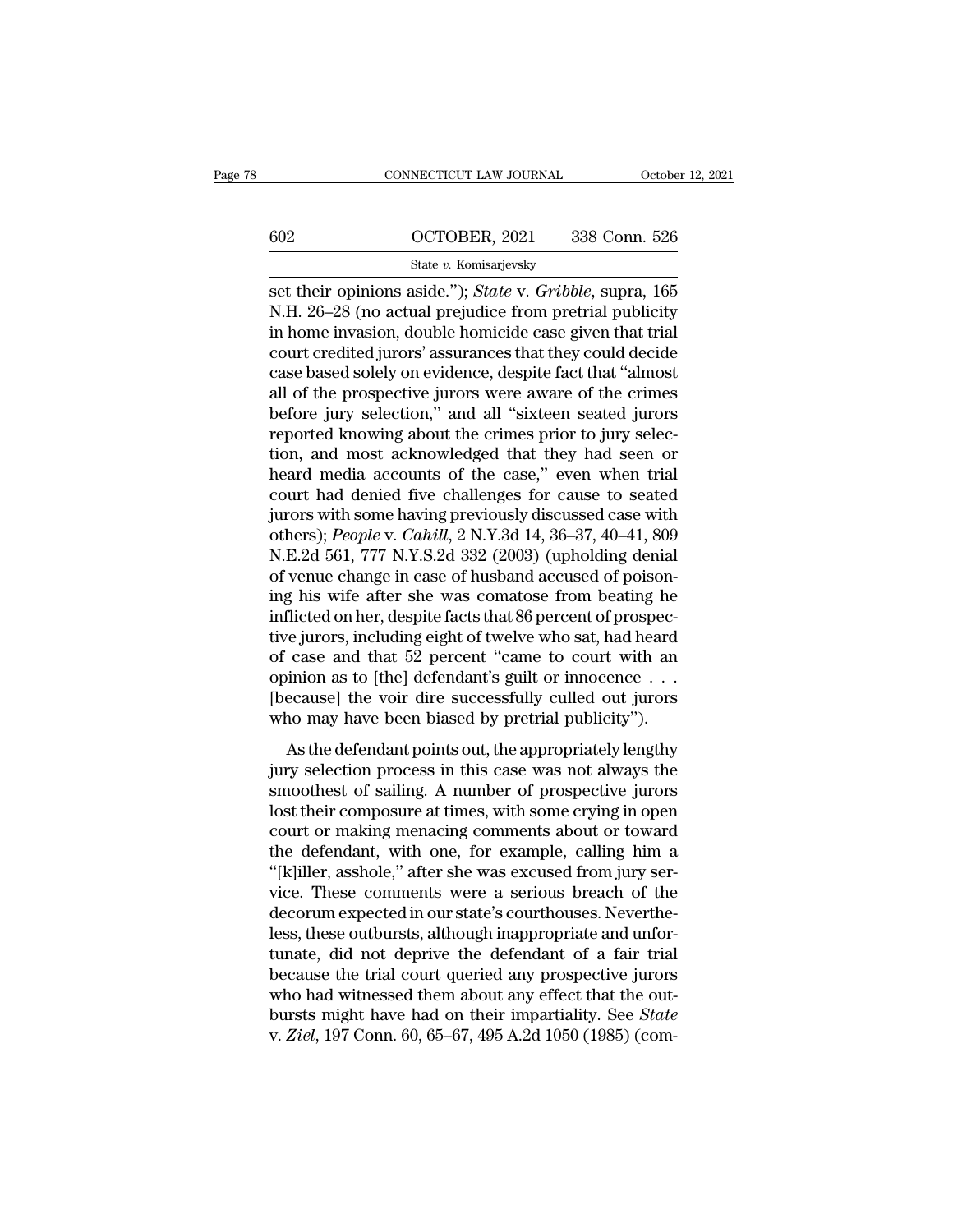2, 2021 CONNECTICUT LAW JOURNAL Page 7:<br>
338 Conn. 526 OCTOBER, 2021 603<br>
5tate v. Komisarjevsky<br>
mentary in jury room by venire members that defendant<br>
was guilty did not require excusal of entire panel, and<br>
trial court 338 Conn. 526 OCTOBER, 2021 603<br>State v. Komisarjevsky<br>mentary in jury room by venire members that defendant<br>was guilty did not require excusal of entire panel, and<br>trial court properly credited testimony of two jurors<br>tha 338 Conn. 526  $\qquad$  OCTOBER, 2021  $\qquad$  603<br>
State v. Komisarjevsky<br>
mentary in jury room by venire members that defendant<br>
was guilty did not require excusal of entire panel, and<br>
trial court properly credited testimony 338 Conn. 526  $\qquad$  OCTOBER, 2021  $\qquad$  603<br>  $\qquad$  State v. Komisarjevsky<br>
mentary in jury room by venire members that defendant<br>
was guilty did not require excusal of entire panel, and<br>
trial court properly credited test State v. Komisarjevsky<br>
mentary in jury room by venire members that defendant<br>
was guilty did not require excusal of entire panel, and<br>
trial court properly credited testimony of two jurors<br>
that they could remain impartia state v. Komisarjevsky<br>mentary in jury room by venire members that defendant<br>was guilty did not require excusal of entire panel, and<br>trial court properly credited testimony of two jurors<br>that they could remain impartial an mentary in jury room by venire members that defendant<br>was guilty did not require excusal of entire panel, and<br>trial court properly credited testimony of two jurors<br>that they could remain impartial and decide case based<br>sol was guilty did not require excusal of entire panel, and<br>trial court properly credited testimony of two jurors<br>that they could remain impartial and decide case based<br>solely on evidence in court, despite having heard those<br>c trial court properly credited testimony of two jurors<br>that they could remain impartial and decide case based<br>solely on evidence in court, despite having heard those<br>comments). Given the extensive voir dire conducted in<br>th that they could remain impartial and decide case based<br>solely on evidence in court, despite having heard those<br>comments). Given the extensive voir dire conducted in<br>this case, we defer to the trial court's assessment of<br>th solely on evidence in court, despite having heard those<br>comments). Given the extensive voir dire conducted in<br>this case, we defer to the trial court's assessment of<br>the credibility of these jurors in light of their answers comments). Given the extensive voir dire conducted in<br>this case, we defer to the trial court's assessment of<br>the credibility of these jurors in light of their answers<br>that they could remain fair and impartial, particularly this case, we defer to the trial court's assessment of<br>the credibility of these jurors in light of their answers<br>that they could remain fair and impartial, particularly<br>insofar as only one of the prospective jurors who wit the credibility of these jurors in light of their answers<br>that they could remain fair and impartial, particularly<br>insofar as only one of the prospective jurors who wit-<br>nessed an outburst, R.F.—who saw two women leave<br>cryi that they could remain fair and impartial, particularly<br>insofar as only one of the prospective jurors who wit-<br>nessed an outburst, R.F.—who saw two women leave<br>crying—actually sat as a juror in this case, and the<br>defendant insofar as only one of the prospective jurors who with<br>nessed an outburst, R.F.—who saw two women leave<br>crying—actually sat as a juror in this case, and the<br>defendant did not challenge him—or any other regular<br>juror—for ca nessed an outburst, R.F<br>crying—actually sat as<br>defendant did not challe<br>juror—for cause. See pai<br>ingly, we conclude that<br>result in actual jury pre<sub>,</sub><br>dant of a fair trial. or—for cause. See part I C 1 h of this opinion. Accord-<br>ly, we conclude that the pretrial publicity did not<br>ult in actual jury prejudice that deprived the defen-<br>it of a fair trial.<br>E<br>Whether the Trial Court Improperly Den conclude that the pretrial publicity did not<br>ctual jury prejudice that deprived the defen-<br>fair trial.<br>E<br>per the Trial Court Improperly Denied the<br>Defendant's Challenges for Cause<br>endant next claims that the trial court ab

# E

E<br>
E<br>
Whether the Trial Court Improperly Denied the<br>
Defendant's Challenges for Cause<br>
The defendant next claims that the trial court abused<br>
discretion by denying his challenges for cause to<br>
rely a potential iunces E<br>
Whether the Trial Court Improperly Denied the<br>
Defendant's Challenges for Cause<br>
The defendant next claims that the trial court abused<br>
its discretion by denying his challenges for cause to<br>
twelve potential jurors,<sup>55</sup>  $E$ <br>
Whether the Trial Court Improperly Denied the<br>
Defendant's Challenges for Cause<br>
The defendant next claims that the trial court abused<br>
its discretion by denying his challenges for cause to<br>
twelve potential jurors,Whether the Trial Court Improperly Denied the<br>Defendant's Challenges for Cause<br>The defendant next claims that the trial court abused<br>its discretion by denying his challenges for cause to<br>twelve potential jurors,<sup>55</sup> thus d Defendant's Challenges for Cause<br>
The defendant next claims that the trial court abused<br>
its discretion by denying his challenges for cause to<br>
twelve potential jurors,<sup>55</sup> thus depriving him of a fair<br>
trial. He argues th The defendant next claims that the trial court abused<br>its discretion by denying his challenges for cause to<br>twelve potential jurors,<sup>55</sup> thus depriving him of a fair<br>trial. He argues that they could not judge his case fai The defendant next claims that the trial court abused<br>its discretion by denying his challenges for cause to<br>twelve potential jurors,<sup>55</sup> thus depriving him of a fair<br>trial. He argues that they could not judge his case fai its discretion by denying his challenges for cause to<br>twelve potential jurors,<sup>55</sup> thus depriving him of a fair<br>trial. He argues that they could not judge his case fairly<br>and impartially, and the trial court improperly pl twelve potential jurors,<sup>55</sup> thus depriving him of a fair<br>trial. He argues that they could not judge his case fairly<br>and impartially, and the trial court improperly placed<br>"undue reliance on [those jurors'] own assessments trial. He argues that they could not judge his case fairly<br>and impartially, and the trial court improperly placed<br>"undue reliance on [those jurors'] own assessments—<br>expressed with varying degrees of certainty—that they<br>co and impartially, and the trial court improperly placed<br>
"undue reliance on [those jurors'] own assessments—<br>
expressed with varying degrees of certainty—that they<br>
could be fair and impartial." In response, the state cites "undue reliance on [those jurors"] own assessments—<br>expressed with varying degrees of certainty—that they<br>could be fair and impartial." In response, the state cites,<br>among other cases, *State* v. *Campbell*, 328 Conn. 444 mong other cases, *State v. Campbell*, 328 Conn. 444, 30 A.3d 882 (2018), and *State v. Esposito*, 223 Conn. 99, 613 A.2d 242 (1992), and contends, inter alia, that the defendant cannot prevail on these claims because  $\frac{$ 180 A.3d 882 (2018), and *State* v. *Esposito*, 223 Conn.<br>299, 613 A.2d 242 (1992), and contends, inter alia, that<br>the defendant cannot prevail on these claims because<br><sup>55</sup> Specifically, the defendant claims that the tria

<sup>299, 613</sup> A.2d 242 (1992), and contends, inter alia, that<br>the defendant cannot prevail on these claims because<br><sup>55</sup> Specifically, the defendant claims that the trial court improperly denied<br>his challenges for cause to prosp the defendant cannot prevail on these class of the defendant claims that the trial court in this challenges for cause to prospective jurors E.M., C.G W.V., B.F.-S., M.C., S (no first name indicated), J.W., J.H. requiring h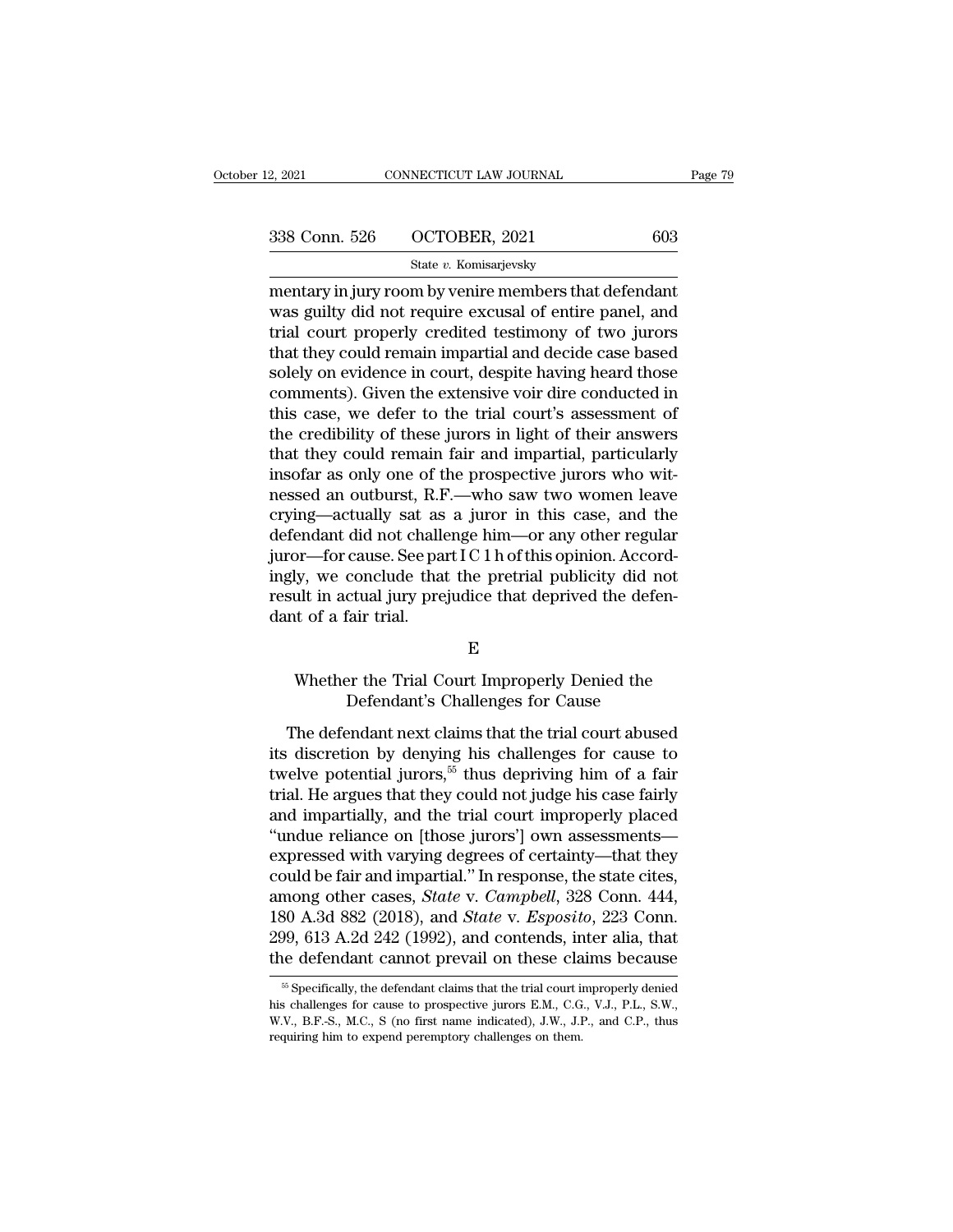|     | CONNECTICUT LAW JOURNAL | October 12, 2021 |
|-----|-------------------------|------------------|
|     |                         |                  |
| 604 | OCTOBER, 2021           | 338 Conn. 526    |
|     | State v. Komisarjevsky  |                  |

CONNECTICUT LAW JOURNAL October 12, 20<br>
604 OCTOBER, 2021 338 Conn. 526<br>
50 State v. Komisarjevsky<br>
he did not exhaust his forty peremptory challenges until<br> *after* the twelve main and six alternate jurors had been<br>
soate *after* the twelve main and six alternate jurors had been  $\frac{\text{G04}}{\text{State } v. \text{ Komisarjevsky}}$ <br>
state  $v. \text{ Komisarjevsky}}$ <br>
he did not exhaust his forty peremptory challenges until after the twelve main and six alternate jurors had been seated, and, most important, no juror who decided his gu  $\frac{\text{G04}}{\text{State } v. \text{ Komisarievsky}}$ <br>
he did not exhaust his forty peremptory challenges until<br>
after the twelve main and six alternate jurors had been<br>
seated, and, most important, no juror who decided his<br>
guilt was one whom he State v. Komisarjevsky<br>
and interesting the did not exhaust his forty peremptory challenges until<br>
after the twelve main and six alternate jurors had been<br>
seated, and, most important, no juror who decided his<br>
guilt was state  $v$ . Komsarjevsky<br>he did not exhaust his forty peremptory challenges until<br>after the twelve main and six alternate jurors had been<br>seated, and, most important, no juror who decided his<br>guilt was one whom he had chal he did not exhaust his forty peremptory challenges until *after* the twelve main and six alternate jurors had been seated, and, most important, no juror who decided his guilt was one whom he had challenged for cause. We ag and some the control main and sin anomiate galaxis had seen<br>ated, and, most important, no juror who decided his<br>ilt was one whom he had challenged for cause. We<br>ree with the state and conclude that any error with<br>spect to Beated, and, most important, no jured who decided his<br>guilt was one whom he had challenged for cause. We<br>agree with the state and conclude that any error with<br>respect to challenges for cause was harmless because<br>none of th

gant was one whom he had enancinged for eadse. We<br>agree with the state and conclude that any error with<br>respect to challenged jurors actually decided his guilt.<br>"The Connecticut constitution guarantees a criminal<br>defendant respect to challenges for cause was harmless because<br>none of the challenged jurors actually decided his guilt.<br>"The Connecticut constitution guarantees a criminal<br>defendant the right to exercise peremptory challenges<br>in th respect to challenged jurors actually decided his guilt.<br>
"The Connecticut constitution guarantees a criminal<br>
defendant the right to exercise peremptory challenges<br>
in the selection of his jury. Conn. Const., [amend. IV]; The Connecticut constitution guarantees a criminal<br>defendant the right to exercise peremptory challenges<br>in the selection of his jury. Conn. Const., [amend. IV];<br>see also General Statutes  $\S$  54-82g and 54-82h. . . .<br>[W]e "The Connecticut constitution guarantees a criminal<br>defendant the right to exercise peremptory challenges<br>in the selection of his jury. Conn. Const., [amend. IV];<br>see also General Statutes  $\S$  54-82g and 54-82h. . . .<br>[W] defendant the right to exercise peremptory challenges<br>in the selection of his jury. Conn. Const., [amend. IV];<br>see also General Statutes §§ 54-82g and 54-82h. . . .<br>[W]e agree with numerous other courts throughout the<br>nati in the selection of his jury. Conn. Const., [amend. IV];<br>see also General Statutes §§ 54-82g and 54-82h. . . .<br>[W]e agree with numerous other courts throughout the<br>nation that it is reversible error for a trial court to f see also General Statutes §§ 54-82g and 54-82h. . . .<br>[W]e agree with numerous other courts throughout the<br>nation that it is reversible error for a trial court to force<br>an accused to use peremptory challenges on persons<br>w [W]e agree with numerous other courts throughout the<br>nation that it is reversible error for a trial court to force<br>an accused to use peremptory challenges on persons<br>who should have been excused for cause, provided the<br>par ration that it is reversible error for a trial court to force<br>an accused to use peremptory challenges on persons<br>who should have been excused for cause, provided the<br>party subsequently exhausts all of his or her peremptory who should have been exe<br>party subsequently exhaus<br>challenges and an additic<br>denied."<sup>56</sup> (Internal quota<br>*Esposito*, supra, 223 Conn<br>supra, 328 Conn. 476; *Sta*<br>770 A.2d 908 (2001).<br>"[I]t is implicit in *Es* allenges and an additional challenge is sought and<br>
mied.<sup>756</sup> (Internal quotation marks omitted.) *State v.*<br> *posito*, supra, 223 Conn. 313; see *State v. Campbell*,<br>
pra, 328 Conn. 476; *State v. Kelly*, 256 Conn. 23, 3 denied."<sup>56</sup> (Internal quotation marks omitted.) *State* v. *Esposito*, supra, 223 Conn. 313; see *State* v. *Campbell*, supra, 328 Conn. 476; *State* v. *Kelly*, 256 Conn. 23, 31, 770 A.2d 908 (2001).<br>"[I]t is implicit i

<sup>&</sup>lt;sup>56</sup> We note "the sources in our law of the defendant's right to an impartial<br><sup>56</sup> We note "the sources in our law of the defendant's right to an impartial<br><sup>56</sup> we note "the sources in our law of the defendant's right to "[I]t is implicit in *Esposito* that, in determining<br>whether the denial of a for cause challenge was poten-<br><sup>66</sup> We note "the sources in our law of the defendant's right to an impartial<br>jury and his correlative right to h "[I]t is implicit in *Esposito* that, in determining whether the denial of a for cause challenge was poten-<br><sup>56</sup> We note "the sources in our law of the defendant's right to an impartial jury and his correlative right to h whether the denial of a for cause challenge was poten-<br>
<sup>56</sup> We note "the sources in our law of the defendant's right to an impartial jury and his correlative right to have a biased venire<br>
person removed for cause. Both <sup>66</sup> We note "the sources in our law of the defendant's right to an impartial<br>jury and his correlative right to have a biased venireperson removed for<br>cause. Both the federal and state constitutions guarantee to an accuse <sup>56</sup> We note "the sources in our law of the defendant's right to an impartial jury and his correlative right to have a biased venire<br>person removed for cause. Both the federal and state constitutions guarantee to an accus jury and his correlative right to have a biased venireperson removed for cause. Both the federal and state constitutions guarantee to an accused the right to a public trial by an impartial jury. U.S. Const., amends. VI and render a fair and impartial verdictions quarantee to an accused the right to a public trial by an impartial jury. U.S. Const., amends. VI and XIV; Conn. Const., art. I, § 8. Furthermore, General Statutes § 54-82f provides right to a public trial by an impartial jury. U.S. Const., amends. VI and XIV;<br>Conn. Const., art. I, § 8. Furthermore, General Statutes § 54-82f provides in<br>relevant part: 'If the judge before whom the [voir dire] examina Conn. Const., art. I, § 8. Furthermore, General Statutes § 54-82f provides in relevant part: 'If the judge before whom the [voir dire] examination is held is of the opinion from the examination that any juror would be unab relevant part: "If the judge before whom the [voir dire] examination is held<br>is of the opinion from the examination that any juror would be unable to<br>render a fair and impartial verdict, the juror shall be excused by the is of the opinion from the examination that any juror would be unable to render a fair and impartial verdict, the juror shall be excused by the judge from any further service upon the panel, or in the action, as the judge Frender a fair and impartial verdict, the juror shall be excused by the judge from any further service upon the panel, or in the action, as the judge determines.'" *State* v. *Esposito*, supra, 223 Conn. 308–309; see also from any further service upon the panel, or in the action, as the judge determines.'" State v. Esposito, supra, 223 Conn. 308–309; see also Practice Book § 42-12 (providing language substantially identical to § 54-82f). " determines.'" State v. Esposito, supra, 223 Conn. 308-309; see also Practice Book § 42-12 (providing language substantially identical to § 54-82f). "[T]he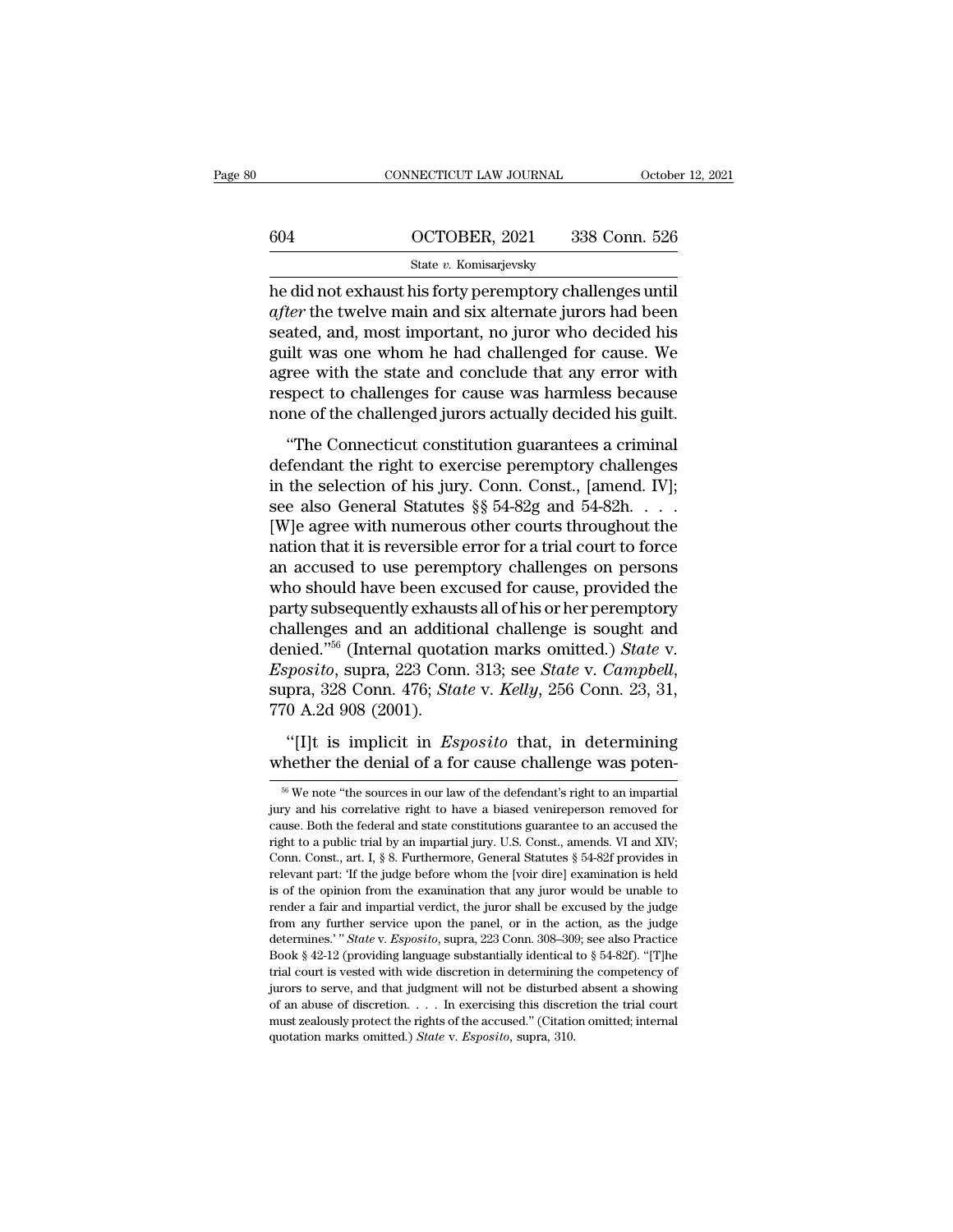2, 2021 CONNECTICUT LAW JOURNAL<br>
338 Conn. 526 OCTOBER, 2021 605<br>
5tate v. Komisarjevsky<br>
tially harmful, this court considers whether an identifi-<br>
able, objectionable juror actually served on the jury<br>
that docided the c  $\begin{array}{r} \text{338 Conn. } 526 \quad \text{OCTOBER, } 2021 \quad \text{605} \\ \text{State } v. \text{ Komisarjevsky} \\ \text{tilally harmful, this court considers whether an identifiable, objectionable juror actually served on the jury that decided the case, not whether the composition of the jury would have been different in the absence of.} \end{array}$ 338 Conn. 526 OCTOBER, 2021 605<br>
State v. Komisarjevsky<br>
tially harmful, this court considers whether an identifi-<br>
able, objectionable juror actually served on the jury<br>
that decided the case, not whether the composition 338 Conn. 526 OCTOBER, 2021 605<br>
State v. Komisarjevsky<br>
tially harmful, this court considers whether an identifi-<br>
able, objectionable juror actually served on the jury<br>
that decided the case, not whether the composition State v. Komisarjevsky<br>
tially harmful, this court considers whether an identifi-<br>
able, objectionable juror actually served on the jury<br>
that decided the case, not whether the composition of<br>
the jury would have been diff state v. Komisarjevsky<br>
tially harmful, this court considers whether an identifi-<br>
able, objectionable juror actually served on the jury<br>
that decided the case, not whether the composition of<br>
the jury would have been dif tially harmful, this court considers whether an identifiable, objectionable juror actually served on the jury that decided the case, not whether the composition of the jury would have been different in the absence of the able, objectionable juror actually served on the jury<br>that decided the case, not whether the composition of<br>the jury would have been different in the absence of<br>the claimed error." *State* v. *Ross*, 269 Conn. 213, 232,<br>84 that decided the case, not whether the composition of<br>the jury would have been different in the absence of<br>the claimed error." *State* v. *Ross*, 269 Conn. 213, 232,<br>849 A.2d 648 (2004); see id., 233 (failure to seek and<br>e the jury would have been different in the absence of<br>the claimed error." *State* v. *Ross*, 269 Conn. 213, 232,<br>849 A.2d 648 (2004); see id., 233 (failure to seek and<br>exercise additional peremptory challenge against spe-<br>c the claimed error." *State* v. *Ross*, 269 Conn. 213, 232, 849 A.2d 648 (2004); see id., 233 (failure to seek and exercise additional peremptory challenge against specific juror after exhaustion of peremptory challenges re 849 A.2d 648 (2004); see id., 233 (failure to seek and<br>exercise additional peremptory challenge against spe-<br>cific juror after exhaustion of peremptory challenges<br>rendered harmless any previous improper denial of for<br>cause exercise additional peremptory challenge against specific juror after exhaustion of peremptory challenges<br>rendered harmless any previous improper denial of for<br>cause challenge because "the defendant was not forced<br>to accep cific juror after exhaustion of peremptory challenges<br>rendered harmless any previous improper denial of for<br>cause challenge because "the defendant was not forced<br>to accept an incompetent or objectionable juror after<br>his pe rendered harmless any previous improper denial of for<br>cause challenge because "the defendant was not forced<br>to accept an incompetent or objectionable juror after<br>his peremptory challenges had been exhausted"). Put<br>differen cause challenge because "the defendant was not forced<br>to accept an incompetent or objectionable juror after<br>his peremptory challenges had been exhausted"). Put<br>differently, "the general rule is that an improper grant<br>or d to accept an incompetent or objectionable juror after<br>his peremptory challenges had been exhausted"). Put<br>differently, "the general rule is that an improper grant<br>or denial of a for cause challenge is not prejudicial<br>unle his peremptory challenges had been exhausted"). Put<br>differently, "the general rule is that an improper grant<br>or denial of a for cause challenge is not prejudicial<br>unless the defendant shows that the ruling resulted in<br>an i differently, "the general rule is that an improper grant<br>or denial of a for cause challenge is not prejudicial<br>unless the defendant shows that the ruling resulted in<br>an identifiable, objectionable juror actually serv[ing] or denial of a for cause challenge is not prejudicial<br>unless the defendant shows that the ruling resulted in<br>an identifiable, objectionable juror actually serv[ing] on<br>the jury that decided the case  $\ldots$ ." (Internal quot unless the defendant shows that the ruling resulted in<br>an identifiable, objectionable juror actually serv[ing] on<br>the jury that decided the case  $\ldots$ ." (Internal quota-<br>tion marks omitted.) *State* v. *Gould*, supra, 322 an identifiable, objectionable juror actually serv[ing] on<br>the jury that decided the case  $\ldots$ ." (Internal quota-<br>tion marks omitted.) *State* v. *Gould*, supra, 322 Conn.<br>530. "Prejudice is assessed with reference to th the jury that decided the case  $\dots$  ." (Internal quotation marks omitted.) *State* v. *Gould*, supra, 322 Conn.<br>530. "Prejudice is assessed with reference to the jurors<br>who convicted the defendant because [t]he constitu-<br> tion marks omitted.) *State* v. *Gould*, supra, 322 Conn.<br>530. "Prejudice is assessed with reference to the jurors<br>who convicted the defendant because [t]he constitu-<br>tional standard of fairness requires [only] that a def 530. "Prejudice is assessed with reference to the jurors<br>who convicted the defendant because [t]he constitu-<br>tional standard of fairness requires [only] that a defen-<br>dant have a panel of impartial, indifferent jurors.... who convicted the defendant because [t]he constitutional standard of fairness requires [only] that a defendant have a panel of impartial, indifferent jurors.....<br>The right to challenge is the right to reject, not to select tional standard of fairness requires [only] that a defendant have a panel of impartial, indifferent jurors. . . . The right to challenge is the right to reject, not to select a juror of the defendant's preference." (Citat dant have a panel of impartial, ind<br>The right to challenge is the right to m<br>juror of the defendant's preference.'<br>internal quotation marks omitted.)<br>531–32 (violation under *Batson* v.<br>79, 106 S. Ct. 1712, 90 L. Ed. 2d 69 For the defendant's preference." (Citations omitted;<br>ternal quotation marks omitted.) Id., 531. But cf id.,<br>1–32 (violation under *Batson v. Kentucky*, 476 U.S.<br>, 106 S. Ct. 1712, 90 L. Ed. 2d 69 (1986), is "a limited<br>cep for cause challenge claims because that the defendant cause in the conclude that the defendant cannot prevail on his<br>for cause challenge claims because in the care conclude that the defendant cannot prevail on his<br>for cau

metrical quotation matrix omnition,  $f$  and  $f$  and  $f$  and  $f$  and  $f$  and  $f$  and  $f$  and  $f$  and  $f$  and  $f$  and  $f$  and  $f$  are  $f$  and  $f$  are  $f$  are  $f$  are  $f$  are  $f$  are  $f$  are  $f$  are  $f$  are  $f$  are  $f$  are 79, 106 S. Ct. 1712, 90 L. Ed. 2d 69 (1986), is "a limited<br>exception" to prejudice rule).<br>We conclude that the defendant cannot prevail on his<br>for cause challenge claims because no challenged juror<br>actually sat to deliber the twelve main jurors who actually deliberated on this<br>case; see parallel main get a main provided into the twelve main jurors who actually deliberated on this<br>case; see part I C of this opinion; and none of the<br>alternat We conclude that the defendant cannot prevail on his<br>for cause challenge claims because no challenged juror<br>actually sat to deliberate in this case. It is undisputed<br>that the defendant did not challenge for cause any of<br>th We conclude that the defendant cannot prevail on his<br>for cause challenge claims because no challenged juror<br>actually sat to deliberate in this case. It is undisputed<br>that the defendant did not challenge for cause any of<br>th for cause challenge claims because no challenged juror<br>actually sat to deliberate in this case. It is undisputed<br>that the defendant did not challenge for cause any of<br>the twelve main jurors who actually deliberated on this actually sat to deliberate in this case. It is undisputed<br>that the defendant did not challenge for cause any of<br>the twelve main jurors who actually deliberated on this<br>case; see part I C of this opinion; and none of the<br>al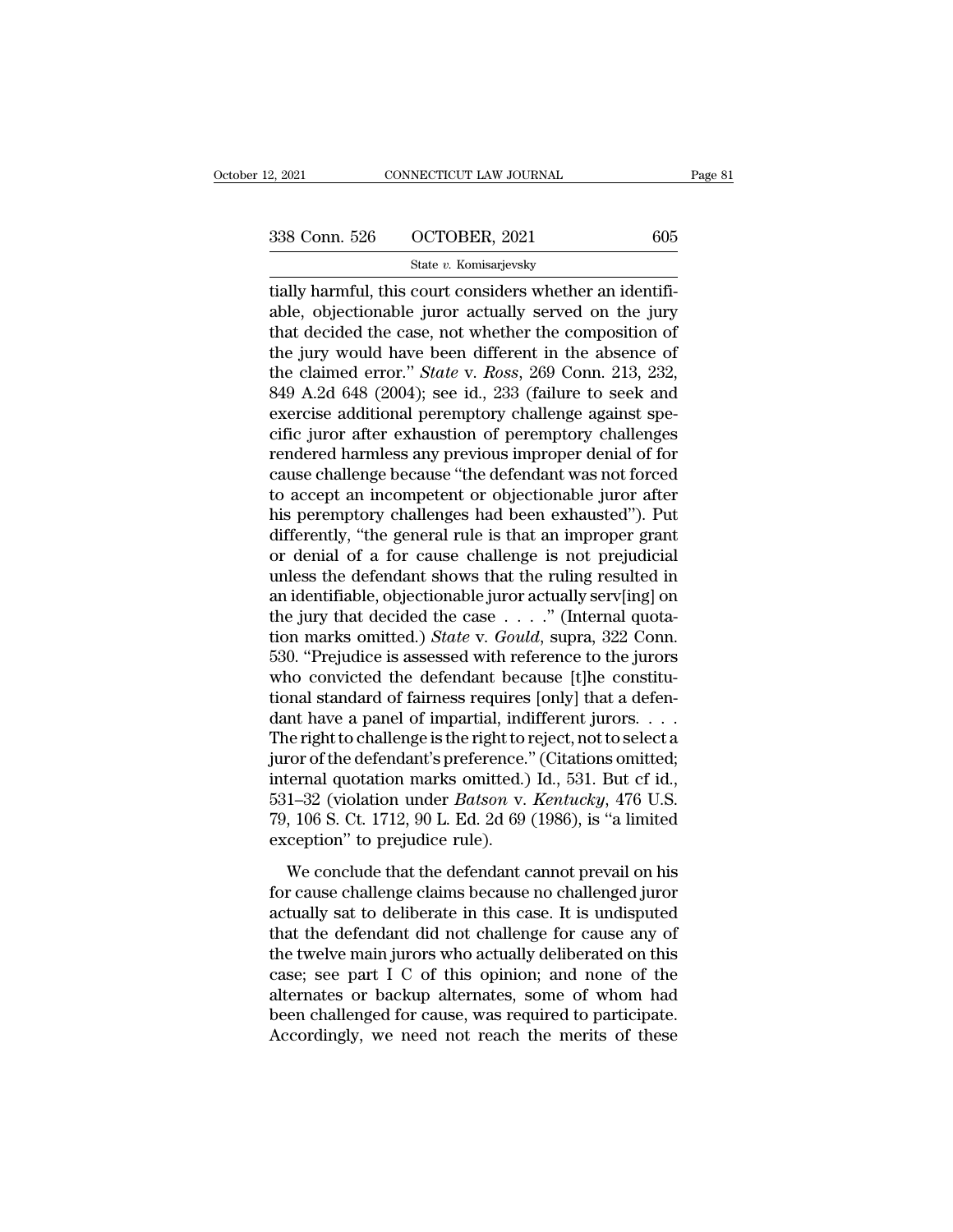|     | CONNECTICUT LAW JOURNAL | October 12, 2021 |
|-----|-------------------------|------------------|
|     |                         |                  |
| 606 | OCTOBER, 2021           | 338 Conn. 526    |
|     | State v. Komisarjevsky  |                  |

CONNECTICUT LAW JOURNAL October 12, 2021<br>
606 OCTOBER, 2021 338 Conn. 526<br>
5tate v. Komisarjevsky<br>
claims because any error in the trial court's rulings on<br>
these identified challenges for cause was harmless due<br>
to the fa 606 OCTOBER, 2021 338 Conn. 526<br>
State v. Komisarjevsky<br>
Claims because any error in the trial court's rulings on<br>
these identified challenges for cause was harmless due<br>
to the fact that none of those jurors deliberated 606 OCTOBER, 2021 338 Conn. 526<br>
State v. Komisarjevsky<br>
claims because any error in the trial court's rulings on<br>
these identified challenges for cause was harmless due<br>
to the fact that none of those jurors deliberated the jury that decided his guilt.<sup>57</sup> Frame is because any error in the trial court's rulings on<br>
identified challenges for cause was harmless due<br>
e fact that none of those jurors deliberated with<br>  $\,$ ury that decided his guilt. $^{57}$ <br>  $\,$ II<br>
CLAIMS ARISIN ese identified challenges for cause was harmless due<br>the fact that none of those jurors deliberated with<br>e jury that decided his guilt.<sup>57</sup><br>II<br>CLAIMS ARISING FROM HAYES' LETTERS<br>The defendant next raises several claims ari

## II

to the fact that none of those jurors deliberated with<br>the jury that decided his guilt.<sup>57</sup><br>II<br>CLAIMS ARISING FROM HAYES' LETTERS<br>The defendant next raises several claims arising from<br>the state's disclosure, after the clos <sup>57</sup><br>II<br>CLAIMS ARISING FROM HAYES' LETTERS<br>The defendant next raises several claims arising from<br>the state's disclosure, after the close of evidence, of<br>approximately 130 pages of letters written by Hayes<br>while he was inca II<br>CLAIMS ARISING FROM HAYES' LETTERS<br>The defendant next raises several claims arising from<br>the state's disclosure, after the close of evidence, of<br>approximately 130 pages of letters written by Hayes<br>while he was incarcera CLAIMS ARISING FROM HAYES' LETTERS<br>The defendant next raises several claims arising from<br>the state's disclosure, after the close of evidence, of<br>approximately 130 pages of letters written by Hayes<br>while he was incarcerated CLAIMS ARISING FROM HAYES' LETTERS<br>The defendant next raises several claims arising from<br>the state's disclosure, after the close of evidence, of<br>approximately 130 pages of letters written by Hayes<br>while he was incarcerated The defendant next raises several claims arising from<br>the state's disclosure, after the close of evidence, of<br>approximately 130 pages of letters written by Hayes<br>while he was incarcerated, which the Department of<br>Correctio the state's disclosure, after the close of evidence, of<br>approximately 130 pages of letters written by Hayes<br>while he was incarcerated, which the Department of<br>Correction (department) had intercepted before they<br>reached the approximately 130 pages of letters written by Hayes<br>while he was incarcerated, which the Department of<br>Correction (department) had intercepted before they<br>reached their intended recipient, an unidentified<br>woman in North Ca while he was incarcerated, which the Department of<br>Correction (department) had intercepted before they<br>reached their intended recipient, an unidentified<br>woman in North Carolina. In addition to claiming that<br>the state's di Correction (department) had intercepted before they<br>reached their intended recipient, an unidentified<br>woman in North Carolina. In addition to claiming that<br>the state's disclosure of the letters after the close of<br>evidence reached their intended recipient, an unidentified<br>woman in North Carolina. In addition to claiming that<br>the state's disclosure of the letters after the close of<br>evidence violated *Brady* v. *Maryland*, supra, 373 U.S.<br>83, woman in North Carolina. In addition to claiming that<br>the state's disclosure of the letters after the close of<br>evidence violated *Brady* v. *Maryland*, supra, 373 U.S.<br>83, the defendant also contends that the trial court<br>i the state's disclosure of the letters after the close of<br>evidence violated *Brady* v. *Maryland*, supra, 373 U.S.<br>83, the defendant also contends that the trial court<br>improperly denied his motions (1) for a continuance to evidence violated *Brady* v. *Maryland*, supra, 373 U.S.<br>83, the defendant also contends that the trial court<br>improperly denied his motions (1) for a continuance to<br>assess the information therein, and (2) to reopen the<br>ev 83, the defendant also contends that the trial court<br>improperly denied his motions (1) for a continuance to<br>assess the information therein, and (2) to reopen the<br>evidence because the trial court had found that the<br>letters vidence because the trial court had found that the tters were not sufficiently trustworthy to render them dmissible as statements against penal interest under  $8-6$  (4) of the Connecticut Code of Evidence.<sup>58</sup> The  $\frac{57}{$ letters were not sufficiently trustworthy to render them<br>admissible as statements against penal interest under<br> $\frac{8}{5}$  8-6 (4) of the Connecticut Code of Evidence.<sup>58</sup> The<br> $\frac{57}{70}$  the extent that the defendant claim

admissible as statements against penal interest under  $\S 8{\text -}6$  (4) of the Connecticut Code of Evidence.<sup>58</sup> The  $\frac{57}{57}$  To the extent that the defendant claims that he was prejudiced because he was required to exhau § 8-6 (4) of the Connecticut Code of Evidence.<sup>58</sup> The<br>
<sup>57</sup> To the extent that the defendant claims that he was prejudiced because<br>
he was required to exhaust his allotted peremptory challenges on these<br>
jurors prior to  $S$  O-O (4) OI LIFE COILIFICELT COOF OI EVIDENCE.<sup>24</sup> The<br>
<sup>57</sup> To the extent that the defendant claims that he was prejudiced because<br>
he was required to exhaust his allotted peremptory challenges on these<br>
jurors prior <sup>57</sup> To the extent that the defendant claims that he was prejudiced because he was required to exhaust his allotted peremptory challenges on these jurors prior to the conclusion of jury selection, thus depriving him of th <sup>233</sup> – *Pelletier*, suppress and *State v. Pelletier*, suppress *Pelletier*, thus depriving him of the opportunity to use those challenges on other jurors whom he also deemed objectionable, thereby affecting the compositi divided in the conclusion of jury selection, thus depriving him of the opportunity to use those challenges on other jurors whom he also deemed objectionable, thereby affecting the composition of the panel as a whole, this cause that we use those challenges on other jurors whom he also deened<br>objectionable, thereby affecting the composition of the panel as a whole,<br>this claim is foreclosed by our decision in *State v. Ross*, supra, 269 Conn. objectionable, thereby affecting the composition of the panel as a whole, this claim is foreclosed by our decision in *State* v. *Ross*, supra, 269 Conn. 233–34. See also *State* v. *Pelletier*, supra, 209 Conn. 572–73 (" jury.'').  $3-34$ . See also *State* v. *Pelletier*, supra, 209 Conn. 572–73 ("[T]he defendant d not accept any juror or alternate whom he requested to be removed for use. Therefore, even if those prospective jurors were biased, the and an accept any juror or alternate whom he requested to be removed for cause. Therefore, even if those prospective jurors were biased, the defendant was not harmed because those individuals never became members of the j

cause. Therefore, even if those prospective jurors were biased, the defendant was not harmed because those prospective jurors were biased, the defendant was not harmed because those individuals never became members of the was not harmed because those individuals never became members of the jury.").<br>
<sup>58</sup> Section 8-6 of the Connecticut Code of Evidence provides: "The following are not excluded by the hearsay rule if the declarant is unavaila http://www.interact of the Connecticut Code of Evidence provides: "The following are not excluded by the hearsay rule if the declarant is unavailable as a witness . . . (4) Statement against penal interest. A trustworthy s <sup>58</sup> Section 8-6 of the Connecticut Code of Evidence provides: "The following are not excluded by the hearsay rule if the declarant is unavailable as a witness . . . (4) Statement against penal interest. A trustworthy sta ing are not excluded by the hearsay rule if the declarant is unavailable as a witness  $\ldots$  (4) Statement against penal interest. A trustworthy statement against penal interest that, at the time of its making, so far tend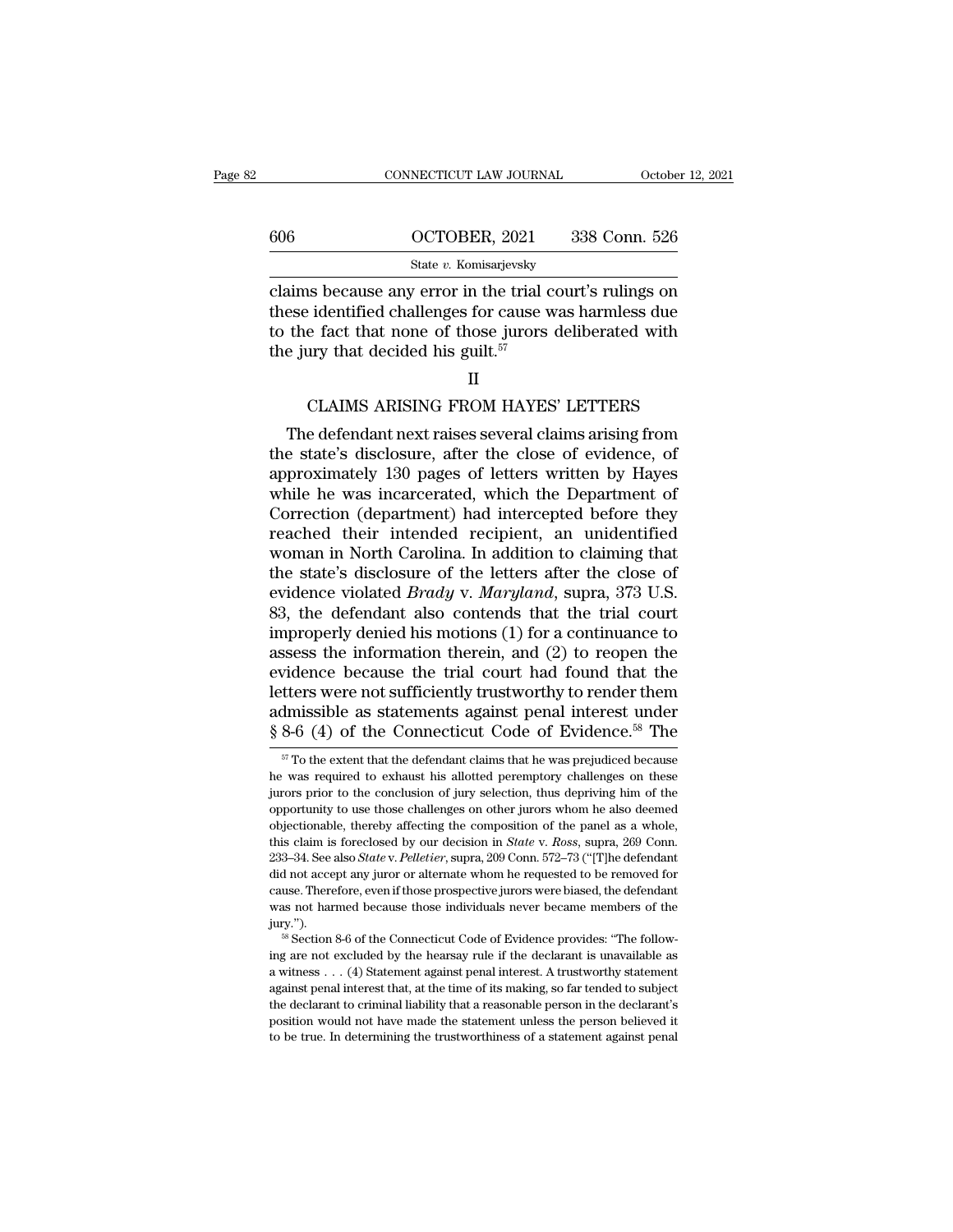2, 2021 CONNECTICUT LAW JOURNAL<br>
338 Conn. 526 OCTOBER, 2021 607<br>
5tate v. Komisarjevsky<br>
defendant argues that Hayes' letters would have sup-<br>
ported his theory of the case, namely, that he did not<br>
intend for anyone to b 338 Conn. 526 OCTOBER, 2021 607<br>State v. Komisarjevsky<br>defendant argues that Hayes' letters would have sup-<br>ported his theory of the case, namely, that he did not<br>intend for anyone to be killed, insofar as Hayes essen-<br>tie 338 Conn. 526 OCTOBER, 2021 607<br>
State v. Komisarjevsky<br>
defendant argues that Hayes' letters would have sup-<br>
ported his theory of the case, namely, that he did not<br>
intend for anyone to be killed, insofar as Hayes essen 338 Conn. 526 OCTOBER, 2021 607<br>
State v. Komisarjevsky<br>
defendant argues that Hayes' letters would have sup-<br>
ported his theory of the case, namely, that he did not<br>
intend for anyone to be killed, insofar as Hayes essen State v. Komisarjevsky<br>
defendant argues that Hayes' letters would have sup-<br>
ported his theory of the case, namely, that he did not<br>
intend for anyone to be killed, insofar as Hayes essen-<br>
tially admitted in the letters state v. Romsarjevsky<br>defendant argues that Hayes' letters would have sup-<br>ported his theory of the case, namely, that he did not<br>intend for anyone to be killed, insofar as Hayes essen-<br>tially admitted in the letters that defendant argues that Hayes' letters would have sup-<br>ported his theory of the case, namely, that he did not<br>intend for anyone to be killed, insofar as Hayes essen-<br>tially admitted in the letters that he was the "master-<br>mi ported his theory of the case, namely, that he did not<br>intend for anyone to be killed, insofar as Hayes essen-<br>tially admitted in the letters that he was the "master-<br>mind" of the invasion of the P family home, and also<br>co intend for anyone to be killed, insofar as Hayes essentially admitted in the letters that he was the "master-<br>mind" of the invasion of the P family home, and also<br>confessed to raping, torturing, and murdering seventeen<br>oth tially admitted in the letters that he was the "master-<br>mind" of the invasion of the P family home, and also<br>confessed to raping, torturing, and murdering seventeen<br>other women and girls. In response, the state contends<br>th mind" of the invasion of the P family home, and also confessed to raping, torturing, and murdering seventeen other women and girls. In response, the state contends that the trial court properly exercised its discretion to confessed to raping, torturing, and murdering seventeen<br>other women and girls. In response, the state contends<br>that the trial court properly exercised its discretion to<br>deny the various motions given its predicate determin other women and girls. In response, the state contends<br>that the trial court properly exercised its discretion to<br>deny the various motions given its predicate determina-<br>tion that the letters were not admissible as statemen that the trial court properly exercised its discretion to<br>deny the various motions given its predicate determina-<br>tion that the letters were not admissible as statements<br>against penal interest, which also rendered them imm deny the various motions given its predicate determination that the letters were not admissible as statements against penal interest, which also rendered them immaterial for *Brady* purposes. The state further argues that tion that the letters were not admissible as statements<br>against penal interest, which also rendered them imma-<br>terial for *Brady* purposes. The state further argues that<br>any error was harmless because admitting the letters against penal interest, which also rendered them imma-<br>terial for *Brady* purposes. The state further argues that<br>any error was harmless because admitting the letters in<br>their entirety into evidence would have been extreme terial for *Brady* purposes. The state further argues that<br>any error was harmless because admitting the letters in<br>their entirety into evidence would have been extremely<br>prejudicial to the defendant because they contained<br> any error was harmless because admitting the letters in<br>their entirety into evidence would have been extremely<br>prejudicial to the defendant because they contained<br>graphic depictions of sexual assaults—including the<br>assault their entirety into evidence would have been extremely<br>prejudicial to the defendant because they contained<br>graphic depictions of sexual assaults—including the<br>assault of M that the defendant denied committing—<br>and descript prejudicial to the defendant because they contained<br>graphic depictions of sexual assaults—including the<br>assault of M that the defendant denied committing—<br>and descriptions of joint efforts between the defendant<br>and Hayes t graphic depictions of sexual assaults—including the<br>assault of M that the defendant denied committing—<br>and descriptions of joint efforts between the defendant<br>and Hayes to plan and execute the crimes. We agree<br>with the sta assault of M that the defendant denied committing—<br>and descriptions of joint efforts between the defendant<br>and Hayes to plan and execute the crimes. We agree<br>with the state and conclude that the trial court did not<br>abuse i and descriptions of join<br>and Hayes to plan and<br>with the state and conc<br>abuse its discretion in d<br>for a continuance, mist<br>on the basis of the dis<br>close of evidence.<br>The record reveals th the state and conclude that the trial court did not<br>the state and conclude that the trial court did not<br>use its discretion in denying the defendant's motions<br>r a continuance, mistrial, or to reopen the evidence<br>the basis Fact the state and constant the trafficial distribution<br>abuse its discretion in denying the defendant's motions<br>for a continuance, mistrial, or to reopen the evidence<br>on the basis of the disclosure of the letters after the

dence to discrete in derivative in derivative includes.<br>
for a continuance, mistrial, or to reopen the evidence<br>
on the basis of the disclosure of the letters after the<br>
close of evidence.<br>
The record reveals the following For a continuation, mistrical, or to respect the chiartee<br>on the basis of the disclosure of the letters after the<br>close of evidence.<br>The record reveals the following additional relevant<br>facts and procedural history. After The record reveals the following additional relevant<br>facts and procedural history. After the close of evi-<br>dence, on October 7, 2011, the state provided the defen-<br>dant with 132 pages of handwritten letters from Hayes<br>to a The record reveals the following additional relevant<br>facts and procedural history. After the close of evi-<br>dence, on October 7, 2011, the state provided the defen-<br>dant with 132 pages of handwritten letters from Hayes<br>to a The record reveals the following additional relevant<br>facts and procedural history. After the close of evi-<br>dence, on October 7, 2011, the state provided the defen-<br>dant with 132 pages of handwritten letters from Hayes<br>to a facts and procedural history. After the close of evidence, on October 7, 2011, the state provided the defendant with 132 pages of handwritten letters from Hayes to an unidentified woman who lived in North Carolina, which t dence, on October 7, 2011, the state provided the defen-<br>dant with 132 pages of handwritten letters from Hayes<br>to an unidentified woman who lived in North Carolina,<br>which the department had intercepted and given to the<br>pro which the department had intercepted and given to the prosecutor. On October 11, 2011, which was the day of closing arguments, the defendant moved for a continuance, claiming that he needed time to assess the letters inte prosecutor. On October 11, 2011, which was the day of<br>closing arguments, the defendant moved for a continu-<br>ance, claiming that he needed time to assess the letters<br>interest, the court shall consider (A) the time the state

closing arguments, the defendant moved for a continu-<br>ance, claiming that he needed time to assess the letters<br>interest, the court shall consider (A) the time the statement was made<br>and the person to whom the statement wa ance, claiming that he needed time interest, the court shall consider (A) the time and the person to whom the statement was m corroborating evidence in the case, and (C) the ex was against the declarant's penal interest.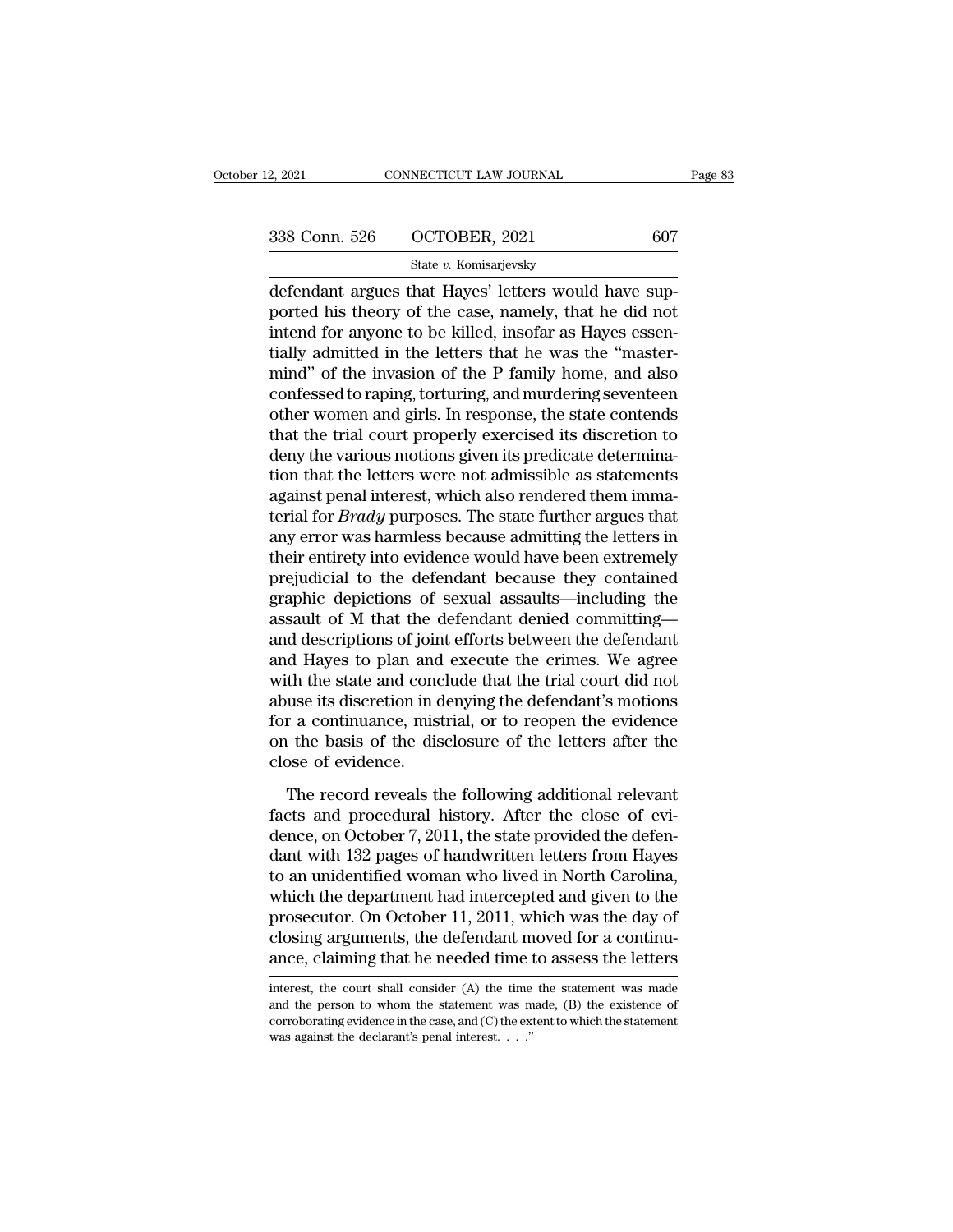# CONNECTICUT LAW JOURNAL October 12, 2021<br>608 OCTOBER, 2021 338 Conn. 526<br>State v. Komisarjevsky

## State *v.* Komisarjevsky

CONNECTICUT LAW JOURNAL Octobe<br>
608 OCTOBER, 2021 338 Conn. 526<br>
508 State v. Komisarjevsky<br>
because they contained information that was exculpa-<br>
tory to him, as, in addition to vividly describing the  $\begin{array}{r} \hline \text{608} \text{OCTOBER, 2021} \text{338 Conn. } 526 \\ \text{State } v. \text{ Komisarievsky} \\ \hline \text{because they contained information that was exclusively to him, as, in addition to vividly describing the details of what had transpired in the P residence, Hayes confirmed his leadership role when he stated: "The ID" \\ \hline \end{array}$ 608 OCTOBER, 2021 338 Conn. 526<br>
State v. Komisarjevsky<br>
because they contained information that was exculpa-<br>
tory to him, as, in addition to vividly describing the<br>
details of what had transpired in the P residence, Hay 608  $\qquad$  OCTOBER, 2021 338 Conn. 526<br>  $\frac{\text{State } v. \text{ Komisarjevsky}}{\text{Because they contained information that was excluding-}\n}$ <br>
because they contained information that was exculpa-<br>
tory to him, as, in addition to vividly describing the<br>
details of what had transpired in t State v. Komisarjevsky<br>
because they contained information that was exculpa-<br>
tory to him, as, in addition to vividly describing the<br>
details of what had transpired in the P residence, Hayes<br>
confirmed his leadership role State v. Komsarjevsky<br>because they contained information that was exculpa-<br>tory to him, as, in addition to vividly describing the<br>details of what had transpired in the P residence, Hayes<br>confirmed his leadership role when because they contained information that was exculpatory to him, as, in addition to vividly describing the details of what had transpired in the P residence, Hayes confirmed his leadership role when he stated: "The [P] home tory to him, as, in addition to vividly describing the<br>details of what had transpired in the P residence, Hayes<br>confirmed his leadership role when he stated: "The [P]<br>home invasion was a dry run in the partnership between<br> details of what had transpired in the P residence, Hayes<br>confirmed his leadership role when he stated: "The [P]<br>home invasion was a dry run in the partnership between<br>[the defendant] and myself. I do now realize had we<br>got confirmed his leadership role when he stated: "The [P]<br>home invasion was a dry run in the partnership between<br>[the defendant] and myself. I do now realize had we<br>gotten away, I would have killed [the defendant]. He<br>was not home invasion was a dry run in the partnership between<br>[the defendant] and myself. I do now realize had we<br>gotten away, I would have killed [the defendant]. He<br>was not even close to being worthy of my partnership.<br>His slop [the defendant] and myself. I do now realize had we<br>gotten away, I would have killed [the defendant]. He<br>was not even close to being worthy of my partnership.<br>His sloppiness and lack of control would have been my<br>downfall gotten away, I would have killed [the defendant]. He<br>was not even close to being worthy of my partnership.<br>His sloppiness and lack of control would have been my<br>downfall . . . . ." The defendant also argued that the<br>letter was not even close to being worthy of my partnership.<br>His sloppiness and lack of control would have been my<br>downfall  $\ldots$ ." The defendant also argued that the<br>letters provided evidence of other crimes that estab-<br>lished His sloppiness and lack of control would have been my<br>downfall  $\ldots$ ." The defendant also argued that the<br>letters provided evidence of other crimes that estab-<br>lished Hayes' modus operandi, given his claim therein<br>that he downfall . . . . ." The defendant also argued that the<br>letters provided evidence of other crimes that estab-<br>lished Hayes' modus operandi, given his claim therein<br>that he had committed seventeen other murders by<br>strangulat letters provided evidence of other crimes that established Hayes' modus operandi, given his claim therein<br>that he had committed seventeen other murders by<br>strangulation across the northeastern United States,<br>each of which lished Hayes' modus operandi, given his claim therein<br>that he had committed seventeen other murders by<br>strangulation across the northeastern United States,<br>each of which was preceded by a sexual assault. The<br>trial court de that he had committed seventeen other murders by<br>strangulation across the northeastern United States,<br>each of which was preceded by a sexual assault. The<br>trial court denied the motion for a continuance, stating<br>that, altho strangulation across the northeastern United States,<br>each of which was preceded by a sexual assault. The<br>trial court denied the motion for a continuance, stating<br>that, although it would have granted one during a court<br>tria each of which was preceded by a sexual assault. The<br>trial court denied the motion for a continuance, stating<br>that, although it would have granted one during a court<br>trial, "we have the jury that's ready to go, and [its] ti trial court denied the motion for a continuance, stating<br>that, although it would have granted one during a court<br>trial, "we have the jury that's ready to go, and [its] time<br>has to be considered, too, and it's a balancing a that, although it would have granted one during a court<br>trial, "we have the jury that's ready to go, and [its] time<br>has to be considered, too, and it's a balancing act."<br>The trial court further observed that the letters d trial, "we have the jury that's ready to go, and [its] time<br>has to be considered, too, and it's a balancing act."<br>The trial court further observed that the letters did not<br>appear exculpatory to the defendant. The trial co has to be considered, too, and it's a balancing act."<br>The trial court further observed that the letters did not<br>appear exculpatory to the defendant. The trial court<br>did, however, agree to delay submitting the case to the<br> de trial court further observed that the letters did not<br>pear exculpatory to the defendant. The trial court<br>d, however, agree to delay submitting the case to the<br>ry for deliberations until the following day, in order<br>give appear excupatory to the defendant. The trial court<br>did, however, agree to delay submitting the case to the<br>jury for deliberations until the following day, in order<br>to give the defendant and the court an additional oppor-

and, nowever, agree to delay submitting the case to the<br>jury for deliberations until the following day, in order<br>to give the defendant and the court an additional oppor-<br>tunity to review the letters in more detail later t The give the defendant and the court an additional opportunity to review the letters in more detail later that day.<sup>59</sup><br>The next day, the defendant moved for permission<br>to reopen the defense, initially proposing to offer The next day, the defendant moved for permission<br>or reopen the defense, initially proposing to offer Hayes'<br>stimony to establish his lack of availability to testify<br>s a predicate to the admissibility of the letters.<sup>60</sup> T to reopen the defense, initially proposing to offer Hayes'<br>testimony to establish his lack of availability to testify<br>as a predicate to the admissibility of the letters.<sup>60</sup> The<br> $\frac{1}{100}$  After closing arguments, the tr

testim<br>ony to establish his lack of availability to testify as a predicate to the admissibility of the letters.<sup>60</sup> The  $\frac{1}{\pi}$ <br> $\frac{1}{\pi}$  After closing arguments, the trial court readdressed the parties with respect t as a predicate to the admissibility of the letters.<sup>60</sup> The  $\frac{1}{100}$  After closing arguments, the trial court readdressed the parties with respect to the letters. The court stated that it would review the letters and t  $\frac{1}{2}$  After closing arguments, the trial court readdressed the parties with spect to the letters. The court stated that it would review the letters and een hear arguments the next day from the parties as to their admi <sup>50</sup> After closing arguments, the trial court readdressed the parties with respect to the letters. The court stated that it would review the letters and then hear arguments the next day from the parties as to their admiss then hear arguments the next day from the parties as to their admissibility, as well as any desired relief. Consistent with its directive from earlier in the day, the trial court then charged the jury, but it did not subm

as well as any desired relief. Consistent with its directive from earlier in the day, the trial court then charged the jury, but it did not submit the case to the jury for deliberation at that time. <sup>60</sup> When asked by the the day, the the day, the to the jury for  $\frac{60}{100}$  When as not yet spoked by the set of the set of the set of the ment  $\ldots$ .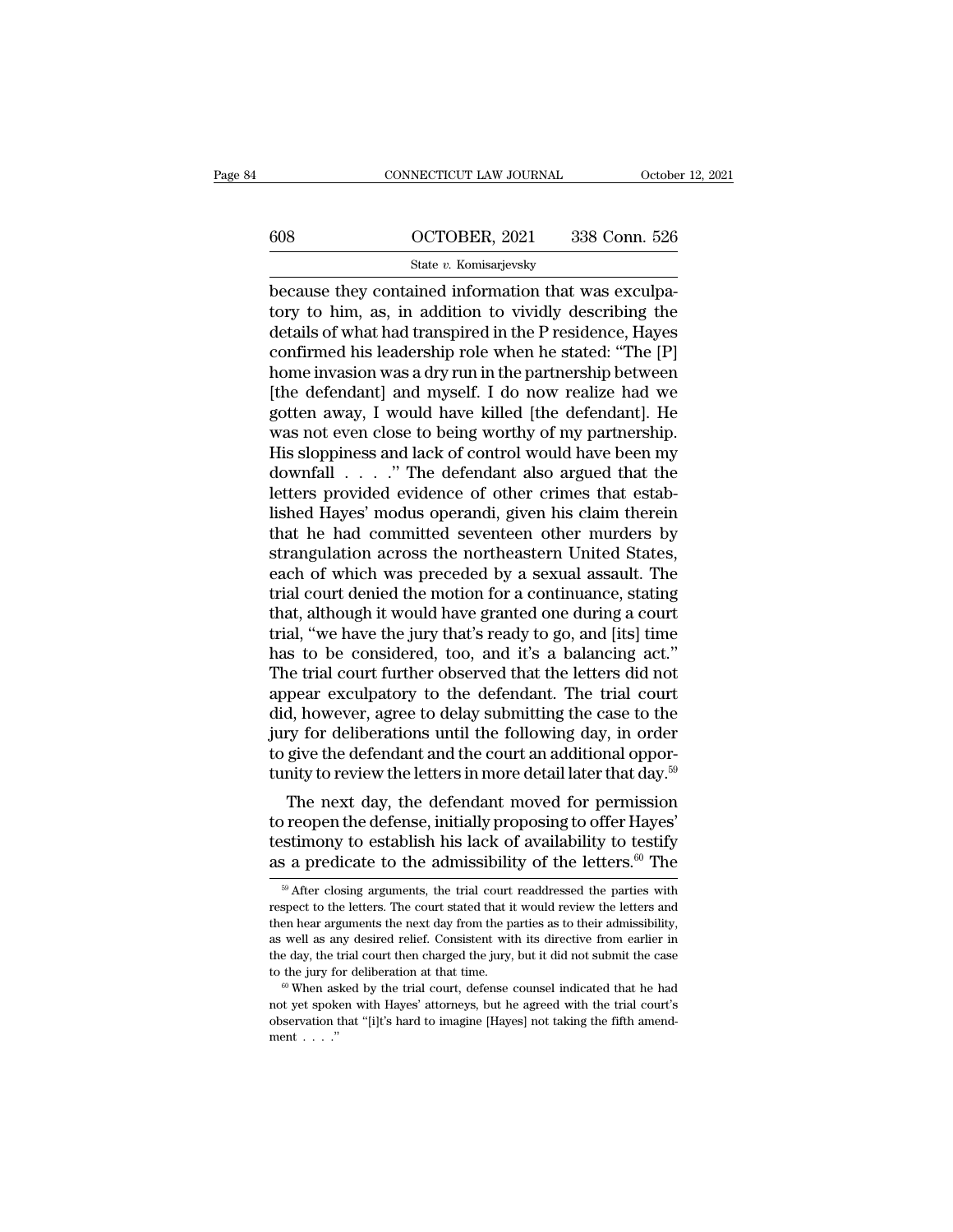2, 2021 CONNECTICUT LAW JOURNAL Page 85<br>338 Conn. 526 OCTOBER, 2021 609<br>5tate v. Komisarjevsky

State *v.* Komisarjevsky

2, 2021 CONNECTICUT LAW JOURNAL<br>
338 Conn. 526 OCTOBER, 2021 609<br>
5tate v. Komisarjevsky<br>
defendant also suggested that the postevidence disclo-<br>
sure of the letters, which appeared to have been written<br>
between August and 338 Conn. 526 OCTOBER, 2021 609<br>
State v. Komisarjevsky<br>
defendant also suggested that the postevidence disclosure of the letters, which appeared to have been written<br>
between August and September of 2011, could form the<br> 338 Conn. 526 OCTOBER, 2021 609<br>
State v. Komisarjevsky<br>
defendant also suggested that the postevidence disclosure of the letters, which appeared to have been written<br>
between August and September of 2011, could form the<br>  $\frac{\text{338} \text{ Conn. } 526 \qquad \text{OCTOBER, } 2021 \qquad \qquad 609}{\text{State } v. \text{ Komisarievsky}}$ <br>
defendant also suggested that the postevidence disclosure of the letters, which appeared to have been written<br>
between August and September of 2011, could State v. Komisarjevsky<br>
defendant also suggested that the postevidence disclo-<br>
sure of the letters, which appeared to have been written<br>
between August and September of 2011, could form the<br>
basis for a motion for a mist state v. Kollislarjevsky<br>defendant also suggested that the postevidence disclo-<br>sure of the letters, which appeared to have been written<br>between August and September of 2011, could form the<br>basis for a motion for a mistri defendant also suggested that the postevidence disclosure of the letters, which appeared to have been written<br>between August and September of 2011, could form the<br>basis for a motion for a mistrial, although he agreed<br>that sure of the letters, which appeared to have been written<br>between August and September of 2011, could form the<br>basis for a motion for a mistrial, although he agreed<br>that the prosecutor had not been dilatory about provid-<br>in between August and September of 2011, could form the<br>basis for a motion for a mistrial, although he agreed<br>that the prosecutor had not been dilatory about provid-<br>ing the letters. Defense counsel reiterated his desire<br>for basis for a motion for a mistrial, although he agreed<br>that the prosecutor had not been dilatory about provid-<br>ing the letters. Defense counsel reiterated his desire<br>for a continuance because he "had very little time to<br>ac that the prosecutor had not been dilatory about providing the letters. Defense counsel reiterated his desire for a continuance because he "had very little time to actually go through [the letters] and figure out [their] ev ing the letters. Defense counsel reiterated his desire<br>for a continuance because he "had very little time to<br>actually go through [the letters] and figure out [their]<br>evidentiary potential," observing that Hayes' "depraved<br> for a continuance because he "had very little time to<br>actually go through [the letters] and figure out [their]<br>evidentiary potential," observing that Hayes' "depraved<br>letter . . . outlines details perceived by him and writ actually go through [the letters] and figure out [their]<br>evidentiary potential," observing that Hayes' "depraved<br>letter . . . outlines details perceived by him and writ-<br>ten by him as to the events that occurred in the [P] evidentiary potential," observing that Hayes' "depraved<br>letter . . . outlines details perceived by him and writ-<br>ten by him as to the events that occurred in the [P]<br>home; perhaps, more importantly, as he details other<br>cri letter . . . outlines details perceived by him and writ-<br>ten by him as to the events that occurred in the [P]<br>home; perhaps, more importantly, as he details other<br>crimes he's committed, he develops [a modus operandi]<br>that ten by him as to the events that occurred in the [P]<br>home; perhaps, more importantly, as he details other<br>crimes he's committed, he develops [a modus operandi]<br>that is similar to this crime." Defense counsel again<br>argued t home; perhaps, more importantly, as he details other<br>crimes he's committed, he develops [a modus operandi]<br>that is similar to this crime.'' Defense counsel again<br>argued that the language describing the P home invasion<br>as a crimes he's committed, he develops [a modus operandi]<br>that is similar to this crime." Defense counsel again<br>argued that the language describing the P home invasion<br>as a "dry run" and indicating that Hayes would have<br>killed that is similar to this crime." Defense counsel again<br>argued that the language describing the P home invasion<br>as a "dry run" and indicating that Hayes would have<br>killed the defendant had they escaped "clearly demon-<br>strate argued that the language describing the P home invasion<br>as a "dry run" and indicating that Hayes would have<br>killed the defendant had they escaped "clearly demon-<br>strates that Hayes was the mastermind and the leader,"<br>which as a "dry run" and indicating that Hayes would have<br>killed the defendant had they escaped "clearly demon-<br>strates that Hayes was the mastermind and the leader,"<br>which was "exculpatory in rebutting the state's theory<br>that [ killed the defendant had they escaped "clearly demonstrates that Hayes was the mastermind and the leader,"<br>which was "exculpatory in rebutting the state's theory<br>that [the defendant] was the leader." Defense counsel<br>also a strates that Hayes was the mastermind and the leader,"<br>which was "exculpatory in rebutting the state's theory<br>that [the defendant] was the leader." Defense counsel<br>also argued that Hayes' claimed history of having raped<br>an which was "exculpatory in rebutting the state's theory<br>that [the defendant] was the leader." Defense counsel<br>also argued that Hayes' claimed history of having raped<br>and strangled seventeen women "would indicate that,<br>unbe that [the defendant] was the leader." Defense counsel<br>also argued that Hayes' claimed history of having raped<br>and strangled seventeen women "would indicate that,<br>unbeknownst to [the defendant] . . . . when they<br>entered th also argued that Hayes' claimed history of having raped<br>and strangled seventeen women "would indicate that,<br>unbeknownst to [the defendant]  $\ldots$  when they<br>entered that house  $\ldots$  Hayes had an agenda that he<br>[had not] exp and strangled seventeen women "would indicate that,<br>unbeknownst to [the defendant] . . . when they<br>entered that house . . . Hayes had an agenda that he<br>[had not] exposed to [the defendant], which was to<br>further his [modus unbeknownst to [the defendant] . . . . when they<br>entered that house . . . Hayes had an agenda that he<br>[had not] exposed to [the defendant], which was to<br>further his [modus operandi] and to further his<br>depraved actions tha entered that house  $\ldots$  Hayes had an agenda that he [had not] exposed to [the defendant], which was to further his [modus operandi] and to further his depraved actions that he had done in the past."<sup>61</sup> Counsel argued th Exprayed actions that he had done in the past.  $\degree$  Coun-<br>Example argued that it was "fundamentally unfair" that, given<br>the "clear  $\degree$ ... exculpatory information" in the letters,<br>e did not have time to investigate "infor sel argued that it was "fundamentally unfair" that, given<br>the "clear  $\ldots$  exculpatory information" in the letters,<br>he did not have time to investigate "information of this<br> $\frac{a_1}{b_1}$  The defendant emphasized that the

the "clear  $\ldots$  exculpatory information" in the letters,<br>he did not have time to investigate "information of this<br> $\frac{1}{\pi}$  The defendant emphasized that the police had found numerous pairs<br>of female sneakers when they The did not have time to investigate "information of this<br>
<sup>61</sup> The defendant emphasized that the police had found numerous pairs<br>
of female sneakers when they searched Hayes' home and had found H's<br>
sneakers in Hayes' veh The did not have time to investigate information of this and the police had found numerous pairs of female sneakers when they searched Hayes' home and had found H's sneakers in Hayes' vehicle, which was consistent with his <sup>61</sup> The defendant emphasized that the police had found numerous pairs of female sneakers when they searched Hayes' home and had found H's sneakers in Hayes' vehicle, which was consistent with his "constantly" talking in of female sneakers when they searched Hayes' home and had found H's sneakers in Hayes' vehicle, which was consistent with his "constantly" talking in the letters about his sneaker fetish and the fact that he claimed to hav sneakers in Hayes' vehicle, which was consistent with his "constantly"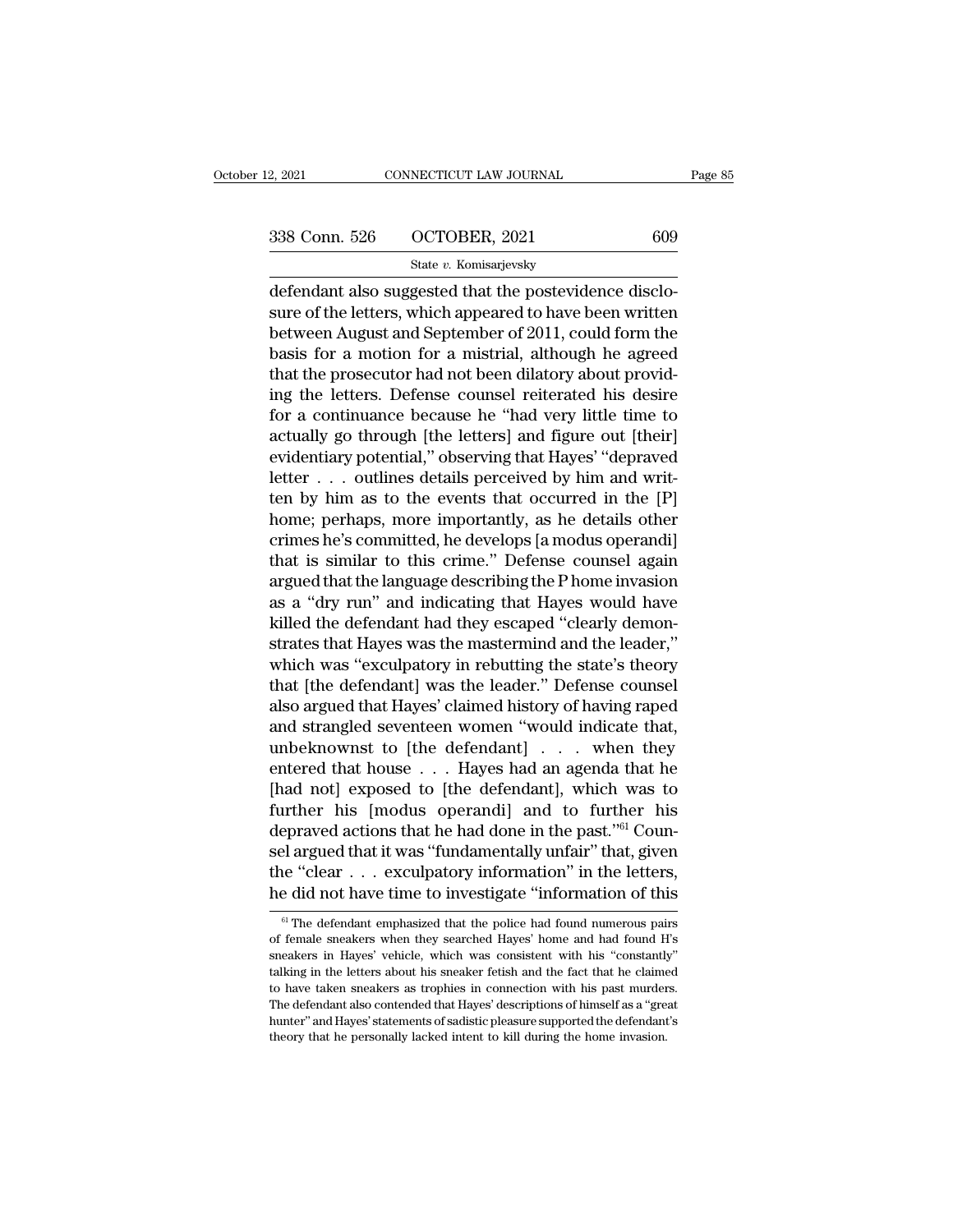# CONNECTICUT LAW JOURNAL October 12, 2021<br>610 OCTOBER, 2021 338 Conn. 526<br>State v. Komisarjevsky State *v.* Komisarjevsky

CONNECTICUT LAW JOURNAL October 12, 2021<br>
610 OCTOBER, 2021 338 Conn. 526<br>
5tate v. Komisarjevsky<br>
type," including the identity of the woman and any<br>
questions that might have been posed to Hayes in<br>
responsive letters wh  $\begin{array}{r} \text{610} \text{OCTOBER, 2021} \text{338 Conn. } 526 \\ \text{State } v. \text{ Komisarjevsky} \\ \text{type," including the identity of the woman and any questions that might have been posed to Hayes in responsive letters, which might provide context for his statements. The state objected to the defendant's.} \end{array}$ 610 OCTOBER, 2021 338 Conn. 526<br>
State v. Komisarjevsky<br>
type," including the identity of the woman and any<br>
questions that might have been posed to Hayes in<br>
responsive letters, which might provide context for his<br>
state  $\frac{\text{G10}}{\text{State } v. \text{ Komisarjevsky}}$ <br>  $\frac{\text{State } v. \text{ Komisarjevsky}}{\text{type}}$ <br>
type," including the identity of the woman and any<br>
questions that might have been posed to Hayes in<br>
responsive letters, which might provide context for his<br>
stat State v. Komisarjevsky<br>
state v. Komisarjevsky<br>
type," including the identity of the woman and any<br>
questions that might have been posed to Hayes in<br>
responsive letters, which might provide context for his<br>
statements. Th State v. Komisarjevsky<br>type," including the identity of the woman and any<br>questions that might have been posed to Hayes in<br>responsive letters, which might provide context for his<br>statements. The state objected to the defe type," including<br>questions that 1<br>responsive letter<br>statements. The<br>motion to reoper<br>that were "uneq<br>able . . . ."<br>The trial cour Estions that might have been posed to Hayes in<br>sponsive letters, which might provide context for his<br>atements. The state objected to the defendant's<br>otion to reopen, arguing that the letters were hearsay<br>at were "unequivo responsive letters, which might provide context for his<br>statements. The state objected to the defendant's<br>motion to reopen, arguing that the letters were hearsay<br>that were "unequivocally, undeniably . . . not reli-<br>able .

both the state objected to the defendant's<br>motion to reopen, arguing that the letters were hearsay<br>that were "unequivocally, undeniably . . . not reli-<br>able . . . ."<br>The trial court treated the defendant's motions as<br>ones motion to reopen, arguing that the letters were nearsay<br>
that were "unequivocally, undeniably . . . not reli-<br>
able . . . ."<br>
The trial court treated the defendant's motions as<br>
ones for both a continuance and to reopen, that were unequivocally, underhably . . . not reflable . . . ."<br>The trial court treated the defendant's motions as<br>ones for both a continuance and to reopen, and denied<br>both, relying on this court's decision in  $Wood$  v.  $Bridge$ able  $\ldots$ .<br>The trial court treated the defendant's motions as<br>ones for both a continuance and to reopen, and denied<br>both, relying on this court's decision in *Wood v. Bridge-<br>port*, 216 Conn. 604, 583 A.2d 124 (1990). Th The trial court treated the defendant's motions as<br>ones for both a continuance and to reopen, and denied<br>both, relying on this court's decision in *Wood* v. *Bridge-<br>port*, 216 Conn. 604, 583 A.2d 124 (1990). The court<br>det ones for both a continuance and to reopen, and denied<br>both, relying on this court's decision in *Wood v. Bridge-*<br>port, 216 Conn. 604, 583 A.2d 124 (1990). The court<br>determined that there was nothing in the letters that<br>wo both, relying on this court's decision in *Wood v. Bridge-*<br>port, 216 Conn. 604, 583 A.2d 124 (1990). The court<br>determined that there was nothing in the letters that<br>would lead to a "miscarriage of justice" should the<br>evid port, 216 Conn. 604, 583 A.2d 124 (1990). The court<br>determined that there was nothing in the letters that<br>would lead to a "miscarriage of justice" should the<br>evidence not be reopened. Assuming that Hayes would<br>assert the f determined that there was nothing in the letters that<br>would lead to a "miscarriage of justice" should the<br>evidence not be reopened. Assuming that Hayes would<br>assert the fifth amendment privilege and thus be<br>unavailable as would lead to a "miscarriage of justice" should the<br>evidence not be reopened. Assuming that Hayes would<br>assert the fifth amendment privilege and thus be<br>unavailable as a witness, the trial court nevertheless<br>determined tha evidence not be reopened. Assuming that Hayes would<br>assert the fifth amendment privilege and thus be<br>unavailable as a witness, the trial court nevertheless<br>determined that the letters were not admissible as state-<br>ments ag assert the fifth amendment privilege and thus be<br>unavailable as a witness, the trial court nevertheless<br>determined that the letters were not admissible as state-<br>ments against penal interest under  $\S 8-6$  (4) of the Con-<br> unavailable as a witness, the trial court nevertheless<br>determined that the letters were not admissible as state-<br>ments against penal interest under  $\S 8-6$  (4) of the Con-<br>necticut Code of Evidence because the statements<br> determined that the letters were not admissible as statements against penal interest under § 8-6 (4) of the Connecticut Code of Evidence because the statements therein were unreliable, as Hayes' descriptions of the sevente ments against penal interest under § 8-6 (4) of the Connecticut Code of Evidence because the statements<br>therein were unreliable, as Hayes' descriptions of the<br>seventeen homicides were "couched in terms that<br>would be very d necticut Code of Evidence because the statements<br>therein were unreliable, as Hayes' descriptions of the<br>seventeen homicides were "couched in terms that<br>would be very difficult to allow corroboration because<br>no dates are gi therein were unreliable, as Hayes' descriptions of the seventeen homicides were "couched in terms that would be very difficult to allow corroboration because no dates are given, no times [are given], no locations are given seventeen homicides were "couched in terms that would be very difficult to allow corroboration because<br>no dates are given, no times [are given], no locations<br>are given, what he did with the bodies is not given."<br>Most impor would be very difficult to allow corroboration because<br>no dates are given, no times [are given], no locations<br>are given, what he did with the bodies is not given."<br>Most important, the trial court emphasized that the<br>defend no dates are given, no times [are given], no locations<br>are given, what he did with the bodies is not given."<br>Most important, the trial court emphasized that the<br>defendant "cherry-picks" certain portions of the letters,<br>wh are given, what he did with the bodies is not given."<br>Most important, the trial court emphasized that the<br>defendant "cherry-picks" certain portions of the letters,<br>while ignoring others that were "quite damning" to him,<br>w hile ignoring others that were "quite damning" to him,<br>ith the letters in their entirety being "the seal of [the<br>efendant's] doom" were they to be admitted into evi-<br>ence.<sup>®</sup> Specifically, the trial court observed that th with the letters in their entirety being "the seal of [the defendant's] doom" were they to be admitted into evidence.<sup>62</sup> Specifically, the trial court observed that the  $\frac{\infty}{\ln}$  in its colloquy with defense counsel, t

defendant's] doom" were they to be admitted into evi-<br>dence.<sup>62</sup> Specifically, the trial court observed that the<br> $\frac{1}{\infty}$  In its colloquy with defense counsel, the trial court described the letters<br>as, "at a minimum, a dence.<sup>62</sup> Specifically, the trial court observed that the  ${}^{\text{\textregistered}}$  In its colloquy with defense counsel, the trial court described the letters as, "at a minimum, a bare minimum, a mixed blessing for you because, if you as, "at a minimum, a bare minimum, a mixed blessing for you because, if you view  $\ldots$ . Hayes as truthful, he is one of the great serial killers [in] modern American history. He claims to have killed seventeen people prio <sup>e2</sup> In its colloquy with defense counsel, the trial court described the letters as, "at a minimum, a bare minimum, a mixed blessing for you because, if you view . . . Hayes as truthful, he is one of the great serial kill are "in an infimum, a bare minimum, a mixed blessing for you because, if you view  $\ldots$  Hayes as truthful, he is one of the great serial killers [in] modern American history. He claims to have killed seventeen people prio solution is the proper state of the great serial killers [in] modern American history. He claims to have killed seventeen people prior to this incident in pretty horrific ways, but he also says extremely, and I mean extre modern American history. He claims to have killed seventeen people prior<br>to this incident in pretty horrific ways, but he also says extremely, and I<br>mean extremely, inculpatory things about [the defendant such] that it wou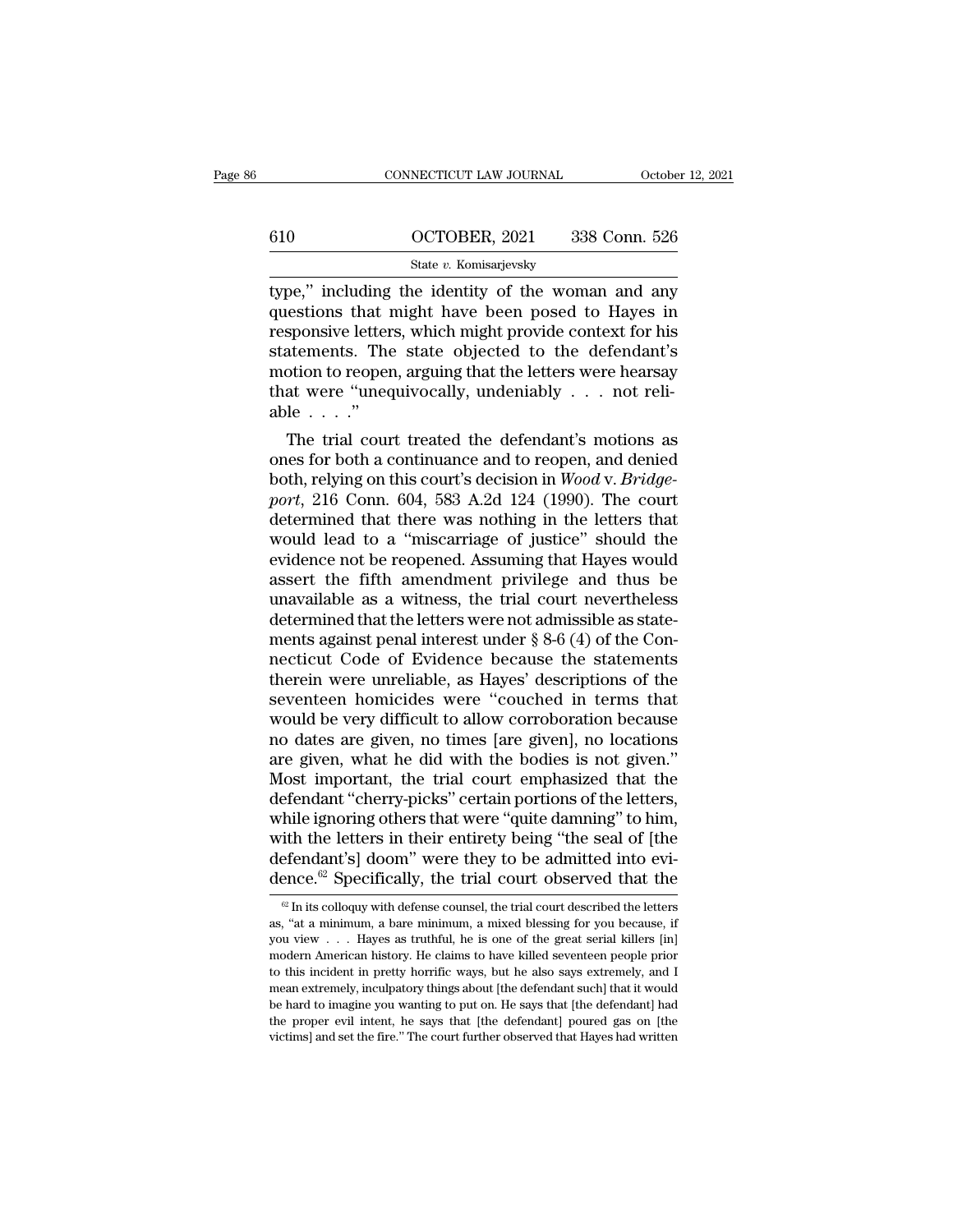| 2, 2021       | CONNECTICUT LAW JOURNAL | Page 87 |
|---------------|-------------------------|---------|
| 338 Conn. 526 | OCTOBER, 2021           | 611     |
|               | State v. Komisarjevsky  |         |

2, 2021 CONNECTICUT LAW JOURNAL Page 87<br>
338 Conn. 526 OCTOBER, 2021 611<br>
5tate v. Komisarjevsky<br>
Letters would not benefit the defendant, even if Hayes<br>
were to be deemed "the leader in this horrendous enter-<br>
prise " gi  $\frac{338 \text{ Conn. } 526}{\text{State } v. \text{ Komisarjevsky}}$ <br>
etters would not benefit the defendant, even if Hayes<br>
were to be deemed "the leader in this horrendous enter-<br>
prise," given statements therein that the defendant him-<br>
self had admi 338 Conn. 526 OCTOBER, 2021 611<br>
State v. Komisarjevsky<br>
letters would not benefit the defendant, even if Hayes<br>
were to be deemed "the leader in this horrendous enter-<br>
prise," given statements therein that the defendant 338 Conn. 526  $\hbox{OCTOBER}, 2021$  611<br>
State v. Komisarjevsky<br>
letters would not benefit the defendant, even if Hayes<br>
were to be deemed "the leader in this horrendous enter-<br>
prise," given statements therein that the defend  $\frac{\text{State } v. \text{ Komisarievsky}}{\text{letters would not benefit the defendant, even if Hayes} }$ <br>
hetters would not benefit the defendant, even if Hayes<br>
were to be deemed "the leader in this horrendous enter-<br>
prise," given statements therein that the defendant him-<br>
self had admi State v. Komisarjevsky<br>
letters would not benefit the defendant, even if Hayes<br>
were to be deemed "the leader in this horrendous enter-<br>
prise," given statements therein that the defendant him-<br>
self had admitted prior ki letters would not benefit the defendant, even if Hayes<br>were to be deemed "the leader in this horrendous enter-<br>prise," given statements therein that the defendant him-<br>self had admitted prior killings, Hayes stated that th were to be deemed "the leader in this horrendous enter-<br>prise," given statements therein that the defendant him-<br>self had admitted prior killings, Hayes stated that they<br>had planned to kill all of the occupants of the P ho prise," given statements therein that the defendant himself had admitted prior killings, Hayes stated that they<br>had planned to kill all of the occupants of the P house,<br>Hayes vividly described watching the defendant sexu-<br> self had admitted prior killings, Hayes stated that they<br>had planned to kill all of the occupants of the P house,<br>Hayes vividly described watching the defendant sexu-<br>ally assault M anally, and Hayes said that it was the<br>d had planned to kill all of the occupants of the P house,<br>Hayes vividly described watching the defendant sexually<br>assault M anally, and Hayes said that it was the<br>defendant who had poured the gasoline. The trial court<br>furth Hayes vividly described watching the defendant sexually assault M anally, and Hayes said that it was the defendant who had poured the gasoline. The trial court further concluded that the probative value of the letters was ally assault M anally, and Hayes said that it was the<br>defendant who had poured the gasoline. The trial court<br>further concluded that the probative value of the letters<br>was outweighed by their prejudicial effect because lead defendant who had poured the gasoline. The trial court<br>further concluded that the probative value of the letters<br>was outweighed by their prejudicial effect because lead-<br>ership was not relevant to the elements of the crime further concluded that the probative value of the letters<br>was outweighed by their prejudicial effect because lead-<br>ership was not relevant to the elements of the crimes,<br>with the content of the letters ultimately being har was outweighed by their prejudicial effect because lead-<br>ership was not relevant to the elements of the crimes,<br>with the content of the letters ultimately being harmful<br>with respect to supporting the defendant's claim of l ership was not relevant to the elements of the crimes,<br>with the content of the letters ultimately being harmful<br>with respect to supporting the defendant's claim of lack<br>of intent.<sup>63</sup> The trial court then denied the defend th the content of the letters ultimately being harmful<br>th respect to supporting the defendant's claim of lack<br>intent.<sup>63</sup> The trial court then denied the defendant's<br>otion for a mistrial based on prejudice caused by the<br>te with respect to supporting the defendant's claim of lack<br>of intent.<sup>63</sup> The trial court then denied the defendant's<br>motion for a mistrial based on prejudice caused by the<br>late production of the letters, concluding that the

# that the defendant of the Hayes letters, concluding that the state<br>that turned them over immediately upon receipt.<br>Closure of the Hayes letters after the close of evidence<br>that the defendant "said, suppose we're going to k

that the defendant's various claims arising from the disclosure of the Hayes letters after the close of evidence<br>closure of the Hayes letters after the close of evidence<br>that the defendant "said, suppose we're going to ki The defendant's various claims arising from the disclosure of the Hayes letters after the close of evidence<br>that the defendant "said, suppose we're going to kill everybody anyway,<br>this is at an early stage, he says that [ purports of the Hayes letters after the close of evidence<br>that the defendant "said, suppose we're going to kill everybody anyway,<br>this is at an early stage, he says that [the defendant] announces that he is<br>going to sexual CIOSUTE OF LITE TAYES TELLETS AILT LITE CIOSE OF EVIDENCE<br>
that the defendant "said, suppose we're going to kill everybody anyway,<br>
this is at an early stage, he says that [the defendant] announces that he is<br>
going to sex that the defendant "said, suppose we're going to kill everybody anyway,<br>this is at an early stage, he says that [the defendant] announces that he is<br>going to sexually assault the eleven year old girl which later on  $\ldots$  this is at an early stage, he says that [the defendant] amounces that he is going to sexually assault the eleven year old girl which later on  $\ldots$  Hayes purports to have personally witnessed. He says that  $\ldots$  [the defe and in the course, if it's not true, then I don't see how it could be relevant." Although do sexually assault the eleven year old girl which later on  $\ldots$ . Hayes purports to have personally witnessed. He says that  $\ldots$  purports to have personally witnessed. He says that  $\ldots$  [the defendant] was the one who actually killed the girls. And he says that they went into this enterprise with the  $\ldots$  joint plan of killing everybody. So, unde was the one who actually killed the girls. And he says that they went into this enterprise with the . . . joint plan of killing everybody. So, under these circumstances, I just don't see how, if it's true, that it helps y The interprise with the  $\ldots$  joint plan of killing everybody. So, under these circumstances, I just don't see how, if it's true, that it helps you at all, and, of course, if it's not true, then I don't see how it could b eircumstances, I just don't see how, if it's true, that it helps you at all, and, of course, if it's not true, then I don't see how it could be relevant." Although defense counsel demurred, stating that "I don't believe it at course, if it's not true, then I don't see how it could be relevant." Although defense counsel demurred, stating that "I don't believe it's appropriate for me to address trial tactics with the court in a public forum," defense counsel demurred, stating that "I don't believe it's appropriate forme to address trial tactics with the court in a public forum," the trial court emphasized that the information was "necessary for [it] to address are to address trial tactics with the court in a public forum," the trial court emphasized that the information was "necessary for [it] to address this question because the evidence has closed" and could only "reopen  $\dots$ emphasized that the information was "necessary for [it] to address this question because the evidence has closed" and could only "reopen  $\ldots$  to avoid a miscarriage of justice." The trial court questioned how these "damn question because the evidence has closed" and could only "reopen  $\ldots$  to avoid a miscarriage of justice." The trial court questioned how these "damning things" in the letters would mean that reopening "would avoid a misc about a miscarriage of justice." The trial court questioned how these "damning things" in the letters would mean that reopening "would avoid a miscarriage of justice . . . . " The trial court acknowledged that, if "hypothe ing things" in the letters would mean that reopening "would avoid a miscar-<br>riage of justice . . . . " The trial court acknowledged that, if "hypothetically<br>. . . Hayes had committed seventeen murders prior to this event, riage of justice . . . . " The trial court acknowledged that, if "hypothetically . . . Hayes had committed seventeen murders prior to this event, how you could argue from that that Hayes was the leader"; however, the lett could argue from that that Hayes was the leader"; however, the letters also

ceedings.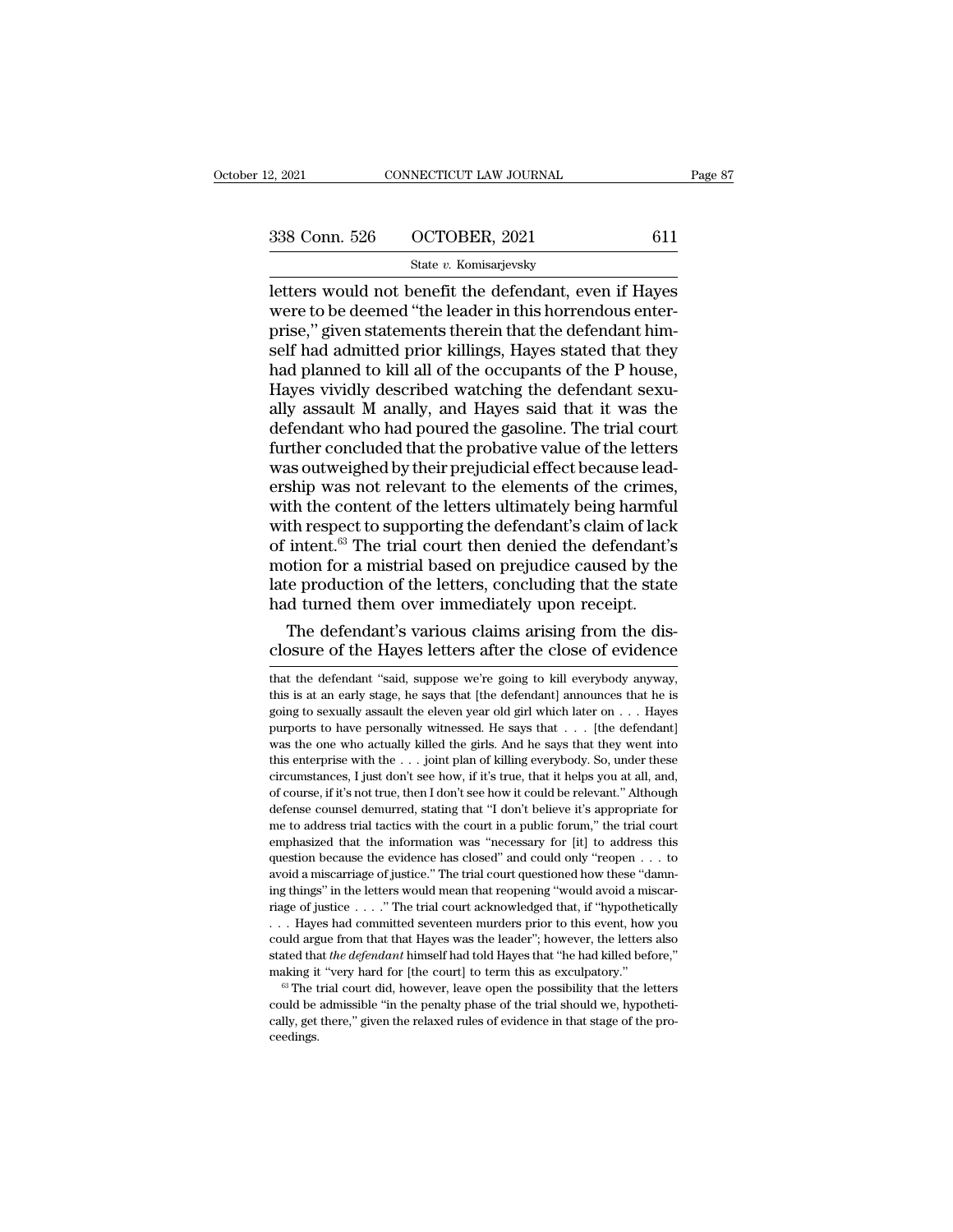# CONNECTICUT LAW JOURNAL October 12, 2021<br>612 OCTOBER, 2021 338 Conn. 526<br>State v. Komisarjevsky State *v.* Komisarjevsky

CONNECTICUT LAW JOURNAL Octobe<br>
612 OCTOBER, 2021 338 Conn. 526<br>
526 State v. Komisarjevsky<br>
are evaluated under similar, well established legal stan-<br>
dards, and we consider them together. With respect to<br>
the defendant's 612 OCTOBER, 2021 338 Conn. 526<br>
state v. Komisarjevsky<br>
are evaluated under similar, well established legal stan-<br>
dards, and we consider them together. With respect to<br>
the defendant's request to reopen the evidence, we 612 OCTOBER, 2021 338 Conn. 526<br>
State v. Komisarjevsky<br>
are evaluated under similar, well established legal standards, and we consider them together. With respect to<br>
the defendant's request to reopen the evidence, we no 612 OCTOBER, 2021 338 Conn. 526<br>
State v. Komisarjevsky<br>
are evaluated under similar, well established legal stan-<br>
dards, and we consider them together. With respect to<br>
the defendant's request to reopen the evidence, we State v. Komisarjevsky<br>
are evaluated under similar, well established legal stan-<br>
dards, and we consider them together. With respect to<br>
the defendant's request to reopen the evidence, we note<br>
that, "[i]n any ordinary si state v. Komisarjevsky<br>are evaluated under similar, well established legal stan-<br>dards, and we consider them together. With respect to<br>the defendant's request to reopen the evidence, we note<br>that, "[i]n any ordinary situa are evaluated under similar, well established legal stan-<br>dards, and we consider them together. With respect to<br>the defendant's request to reopen the evidence, we note<br>that, "[i]n any ordinary situation if a trial court fe dards, and we consider them together. With respect to the defendant's request to reopen the evidence, we note that, "[i]n any ordinary situation if a trial court feels that, by inadvertence or mistake, there has been a fai the defendant's request to reopen the evidence, we note<br>that, "[i]n any ordinary situation if a trial court feels that,<br>by inadvertence or mistake, there has been a failure to<br>introduce available evidence upon a material i that, "[i]n any ordinary situation if a trial court feels that,<br>by inadvertence or mistake, there has been a failure to<br>introduce available evidence upon a material issue in<br>the case of such a nature that in its absence th by inadvertence or mistake, there has been a failure to<br>introduce available evidence upon a material issue in<br>the case of such a nature that in its absence there is a<br>serious danger of a miscarriage of justice, it may prop introduce available evidence upon a material issue in<br>the case of such a nature that in its absence there is a<br>serious danger of a miscarriage of justice, it may prop-<br>erly permit that evidence to be introduced at any tim the case of such a nature that in its absence there is a<br>serious danger of a miscarriage of justice, it may prop-<br>erly permit that evidence to be introduced at any time<br>before the case has been decided. . . . Whether . . serious danger of a miscarriage of justice, it may properly permit that evidence to be introduced at any time<br>before the case has been decided. . . . Whether . . .<br>a trial court will permit further evidence to be offered<br> erly permit that evidence to be introduced at any time<br>before the case has been decided. . . . Whether . . .<br>a trial court will permit further evidence to be offered<br>after the close of testimony in a case is a matter rest before the case has been decided. . . . Whether . . .<br>a trial court will permit further evidence to be offered<br>after the close of testimony in a case is a matter resting<br>in the sound discretion of the court. . . . . Such a after the close of testimony in a case is a matter resting<br>in the sound discretion of the court. . . . Such a<br>reopening should not be permitted if it would result in<br>substantial prejudice to a party." (Citations omitted;<br>i in the sound discretion of the court. . . . . Such a<br>reopening should not be permitted if it would result in<br>substantial prejudice to a party." (Citations omitted;<br>internal quotation marks omitted.) Wood v. Bridgeport,<br>su reopening should not be permitted if it would result in<br>substantial prejudice to a party." (Citations omitted;<br>internal quotation marks omitted.) Wood v. Bridgeport,<br>supra, 216 Conn. 606; see, e.g., *State* v. *Carter*, 22 substantial prejudice to a party." (Citations omitted;<br>internal quotation marks omitted.) Wood v. Bridgeport,<br>supra, 216 Conn. 606; see, e.g., *State* v. Carter, 228 Conn.<br>412, 420–21, 636 A.2d 821 (1994); *State* v. *Dunb* internal quotation marks omitted.) Wood v. Bridgeport,<br>supra, 216 Conn. 606; see, e.g., *State* v. *Carter*, 228 Conn.<br>412, 420–21, 636 A.2d 821 (1994); *State v. Dunbar*, 51<br>Conn. App. 313, 320, 721 A.2d 1229 (1998), cert supra, 216 Conn. 606; see, e.g., *State* v. *Carter*, 228 Conn.<br>412, 420–21, 636 A.2d 821 (1994); *State* v. *Dunbar*, 51<br>Conn. App. 313, 320, 721 A.2d 1229 (1998), cert. denied,<br>247 Conn. 962, 724 A.2d 1126 (1999), and ce 412, 420–21, 636 A.2d 821 (1994); *State v. Dunbar*, 51<br>Conn. App. 313, 320, 721 A.2d 1229 (1998), cert. denied,<br>247 Conn. 962, 724 A.2d 1126 (1999), and cert. denied,<br>247 Conn. 962, 724 A.2d 1126 (1999). In considering<br>" Conn. App. 313, 320, 721 A.2d 1229 (1998), cert. denied,<br>247 Conn. 962, 724 A.2d 1126 (1999), and cert. denied,<br>247 Conn. 962, 724 A.2d 1126 (1999). In considering<br>"whether the trial court acted within its broad discre-<br>ti 247 Conn. 962, 724 A.2d 1126 (1999), and cert. denied,<br>247 Conn. 962, 724 A.2d 1126 (1999). In considering<br>"whether the trial court acted within its broad discre-<br>tion in rejecting the defendant's request for permission<br>to 247 Conn. 962, 724 A.2d 1126 (1999). In considering<br>"whether the trial court acted within its broad discretion in rejecting the defendant's request for permission<br>to introduce [evidence] after the defendant had rested<br>his "whether the trial court acted within its broad discretion in rejecting the defendant's request for permission<br>to introduce [evidence] after the defendant had rested<br>his case," we consider the admissibility of the proffer tion in rejecting the defendant's request for permission<br>to introduce [evidence] after the defendant had rested<br>his case," we consider the admissibility of the proffered<br>evidence, as well as "the specific circumstances of to introduce [evidence] after the defendant had rested<br>his case," we consider the admissibility of the proffered<br>evidence, as well as "the specific circumstances of the<br>defendant's request, including the state's interest i his case," we consider the admiss<br>evidence, as well as "the specific<br>defendant's request, including th<br>orderly trial process, the potent<br>placed undue emphasis on the<br>admitted, and the nature of the ever, supra, 425; see id It is likewise well established that the "determination" and derly trial process, the potential for jurors to have aced undue emphasis on the evidence had it been mitted, and the nature of the evidence." *State v. Car-*, s orderly trial process, the potential for jurors to have<br>placed undue emphasis on the evidence had it been<br>admitted, and the nature of the evidence." State v. Car-<br>ter, supra, 425; see id., 422.<br>It is likewise well establi

placed undue emphasis on the evidence had it been<br>admitted, and the nature of the evidence." State v. Car-<br>ter, supra, 425; see id., 422.<br>It is likewise well established that the "determination<br>of whether to grant a reque admitted, and the nature of the evidence." *State v. Carter*, supra, 425; see id., 422.<br>It is likewise well established that the "determination<br>of whether to grant a request for a continuance is simi-<br>larly within the dis *ter*, supra, 425; see id., 422.<br>It is likewise well established that the "determination<br>of whether to grant a request for a continuance is simi-<br>larly within the discretion of the trial court.... The<br>court, in exercising It is likewise well established that the "determination<br>of whether to grant a request for a continuance is simi-<br>larly within the discretion of the trial court. . . . The<br>court, in exercising its discretion, may weigh var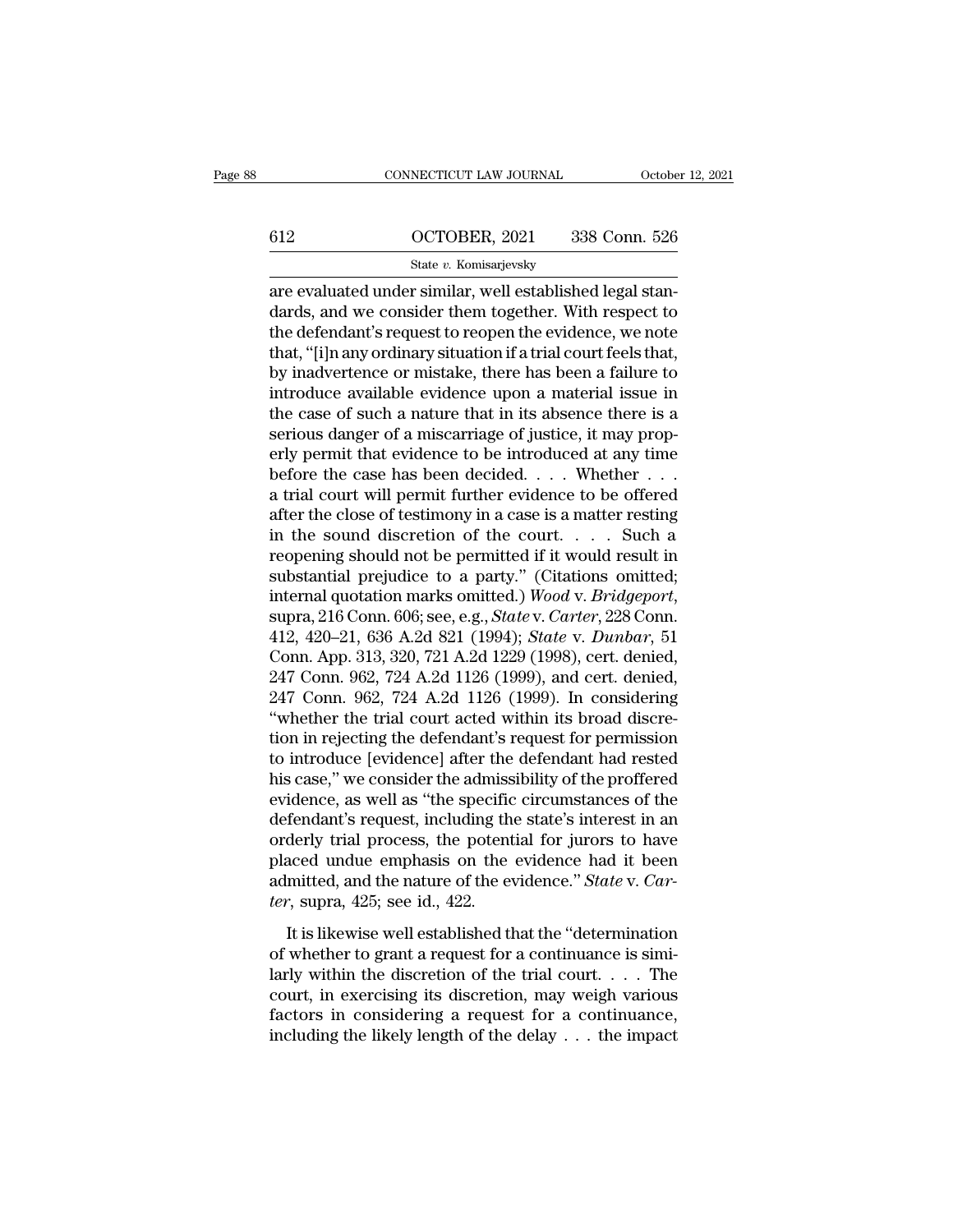# 2, 2021 CONNECTICUT LAW JOURNAL Page 89<br>338 Conn. 526 OCTOBER, 2021 613<br>5tate v. Komisarjevsky

# State *v.* Komisarjevsky

2, 2021 CONNECTICUT LAW JOURNAL Page<br>
338 Conn. 526 OCTOBER, 2021 613<br>
5tate v. Komisarjevsky<br>
of delay on the litigants, witnesses, opposing counsel<br>
and the court . . . the perceived legitimacy of the reasons proffored i 338 Conn. 526 OCTOBER, 2021 613<br>
State v. Komisarjevsky<br>
of delay on the litigants, witnesses, opposing counsel<br>
and the court . . . the perceived legitimacy of the rea-<br>
sons proffered in support of the request . . . [an 338 Conn. 526 OCTOBER, 2021 613<br>
State v. Komisarjevsky<br>
of delay on the litigants, witnesses, opposing counsel<br>
and the court . . . the perceived legitimacy of the reasons proffered in support of the request . . . [and] 338 Conn. 526 OCTOBER, 2021 613<br>
State v. Komisarjevsky<br>
of delay on the litigants, witnesses, opposing counsel<br>
and the court . . . the perceived legitimacy of the reasons proffered in support of the request . . . [and] State v. Komisarjevsky<br>
of delay on the litigants, witnesses, opposing counsel<br>
and the court . . . the perceived legitimacy of the reasons proffered in support of the request . . . [and] the<br>
likelihood that the denial w state v. Komsarjevsky<br>
of delay on the litigants, witnesses, opposing counsel<br>
and the court  $\dots$  the perceived legitimacy of the reasons proffered in support of the request  $\dots$  [and] the<br>
likelihood that the denial woul of delay on the litigants, witnesses, opposing counsel<br>and the court . . . the perceived legitimacy of the rea-<br>sons proffered in support of the request . . . [and] the<br>likelihood that the denial would substantially impai and the court . . . the perceived legitimacy of the reasons proffered in support of the request . . . [and] the likelihood that the denial would substantially impair the defendant's ability to defend himself . . . . In th sons proffered in support of the request  $\ldots$  [and] the likelihood that the denial would substantially impair the defendant's ability to defend himself  $\ldots$ . In the event that the trial court acted unreasonably in denyi likelihood that the denial would substantially impair<br>the defendant's ability to defend himself . . . . In the<br>event that the trial court acted unreasonably in denying<br>a continuance, the reviewing court must also engage<br>in the defendant's ability to defend himself . . . . . In the event that the trial court acted unreasonably in denying<br>a continuance, the reviewing court must also engage<br>in harmless error analysis." (Citations omitted; inter event that the trial court acted unreasonably in denying<br>a continuance, the reviewing court must also engage<br>in harmless error analysis." (Citations omitted; internal<br>quotation marks omitted.) *State* v. Jackson, 334 Conn. a continuance, the reviewing court must also engage<br>in harmless error analysis." (Citations omitted; internal<br>quotation marks omitted.) *State* v. Jackson, 334 Conn.<br>793, 811–12, 224 A.3d 886 (2020); see, e.g., *State* v.<br> in harmless error analysis." (Citations omitted; internal<br>quotation marks omitted.) *State* v. *Jackson*, 334 Conn.<br>793, 811–12, 224 A.3d 886 (2020); see, e.g., *State* v.<br>*Brown*, 242 Conn. 445, 459–61, 700 A.2d 1089 (199 quotation marks omitted.) *State* v. *Jackson*, 334 Conn.<br>793, 811–12, 224 A.3d 886 (2020); see, e.g., *State* v.<br>*Brown*, 242 Conn. 445, 459–61, 700 A.2d 1089 (1997)<br>(The trial court did not abuse its discretion or deny t 793, 811–12, 224 A.3d 886 (2020); see, e.g., *State v.*<br>*Brown*, 242 Conn. 445, 459–61, 700 A.2d 1089 (1997)<br>(The trial court did not abuse its discretion or deny the<br>defendant due process in denying his midtrial motion<br>f Brown, 242 Conn. 445, 459–61, 700 A.2d 1089 (1997)<br>(The trial court did not abuse its discretion or deny the<br>defendant due process in denying his midtrial motion<br>for a continuance to perform DNA testing on the sexual<br>assau (The trial court did not abuse its discretion or deny the defendant due process in denying his midtrial motion<br>for a continuance to perform DNA testing on the sexual<br>assault victim's jeans given the lack of evidence of<br>sem defendant due process in denying his midtrial motion<br>for a continuance to perform DNA testing on the sexual<br>assault victim's jeans given the lack of evidence of<br>semen at the scene, the likely length of the delay for<br>the te for a continuance to perform DNA testing on the sexual<br>assault victim's jeans given the lack of evidence of<br>semen at the scene, the likely length of the delay for<br>the testing, the lack of evidence that testing was possi-<br>b assault victim's jeans given the lack of evidence of<br>semen at the scene, the likely length of the delay for<br>the testing, the lack of evidence that testing was possi-<br>ble given the age of the exhibit, and the fact that the<br> semen at the scene, the likely length of the delay for<br>the testing, the lack of evidence that testing was possi-<br>ble given the age of the exhibit, and the fact that the<br>defendant was not prejudiced because he could "argue<br> the testing, the lack of evidence that testing was possible given the age of the exhibit, and the fact that the defendant was not prejudiced because he could "argue to the jury that the state, which bore the burden of proo ble given the age of the exhibit, and the fact that the defendant was not prejudiced because he could "argue to the jury that the state, which bore the burden of proof, had presented no scientific evidence connecting him t defendant was not prejudiced because he could "argue<br>to the jury that the state, which bore the burden of<br>proof, had presented no scientific evidence connecting<br>him to the crime, and he specifically highlighted the<br>lack of to the jury that the state, which bore<br>proof, had presented no scientific evide:<br>him to the crime, and he specifically l<br>lack of testing on the jeans. The defend<br>argument with the knowledge that, ever<br>victed, he probably w Finally, "[a]lthough the remedy of a mistrial is permit-<br>Finally, ''[a] the remedy of the remedy of a mistrial is permit-<br>ted, he probably would be granted a new trial if the<br>st results proved exculpatory.").<br>Finally, "[a] that is the effection, and the specifically ingulary<br>lack of testing on the jeans. The defendant made that<br>argument with the knowledge that, even if he was con-<br>victed, he probably would be granted a new trial if the<br>test

ment with the knowledge that, even if he was convicted, he probably would be granted a new trial if the test results proved exculpatory.").<br>Finally, "[a]lthough the remedy of a mistrial is permitted under the rules of prac occurrence upon the trial of such a character that it is<br>approximately would be granted a new trial if the<br>test results proved exculpatory.").<br>Finally, "[a]lthough the remedy of a mistrial is permit-<br>ted under the rules of Finally, "[a]lthough the remedy of a mistrial is permitted under the rules of practice, it is not favored. [A] mistrial should be granted only as a result of some occurrence upon the trial of such a character that it is a Finally, "[a]lthough the remedy of a mistrial is permitted under the rules of practice, it is not favored. [A] mistrial should be granted only as a result of some occurrence upon the trial of such a character that it is a Finally, "[a]lthough the remedy of a mistrial is permitted under the rules of practice, it is not favored. [A] mistrial should be granted only as a result of some occurrence upon the trial of such a character that it is a ted under the rules of practice, it is not favored. [A]<br>mistrial should be granted only as a result of some<br>occurrence upon the trial of such a character that it is<br>apparent to the court that because of it a party cannot<br> mistrial should be granted only as a result of some occurrence upon the trial of such a character that it is apparent to the court that because of it a party cannot have a fair trial  $\dots$  and the whole proceedings are vit occurrence upon the trial of such a character that it is<br>apparent to the court that because of it a party cannot<br>have a fair trial  $\dots$  and the whole proceedings are<br>vitiated.  $\dots$  If curative action can obviate the preju apparent to the court that because of it a party cannot<br>have a fair trial  $\ldots$  and the whole proceedings are<br>vitiated.  $\ldots$  If curative action can obviate the preju-<br>dice, the drastic remedy of a mistrial should be avoi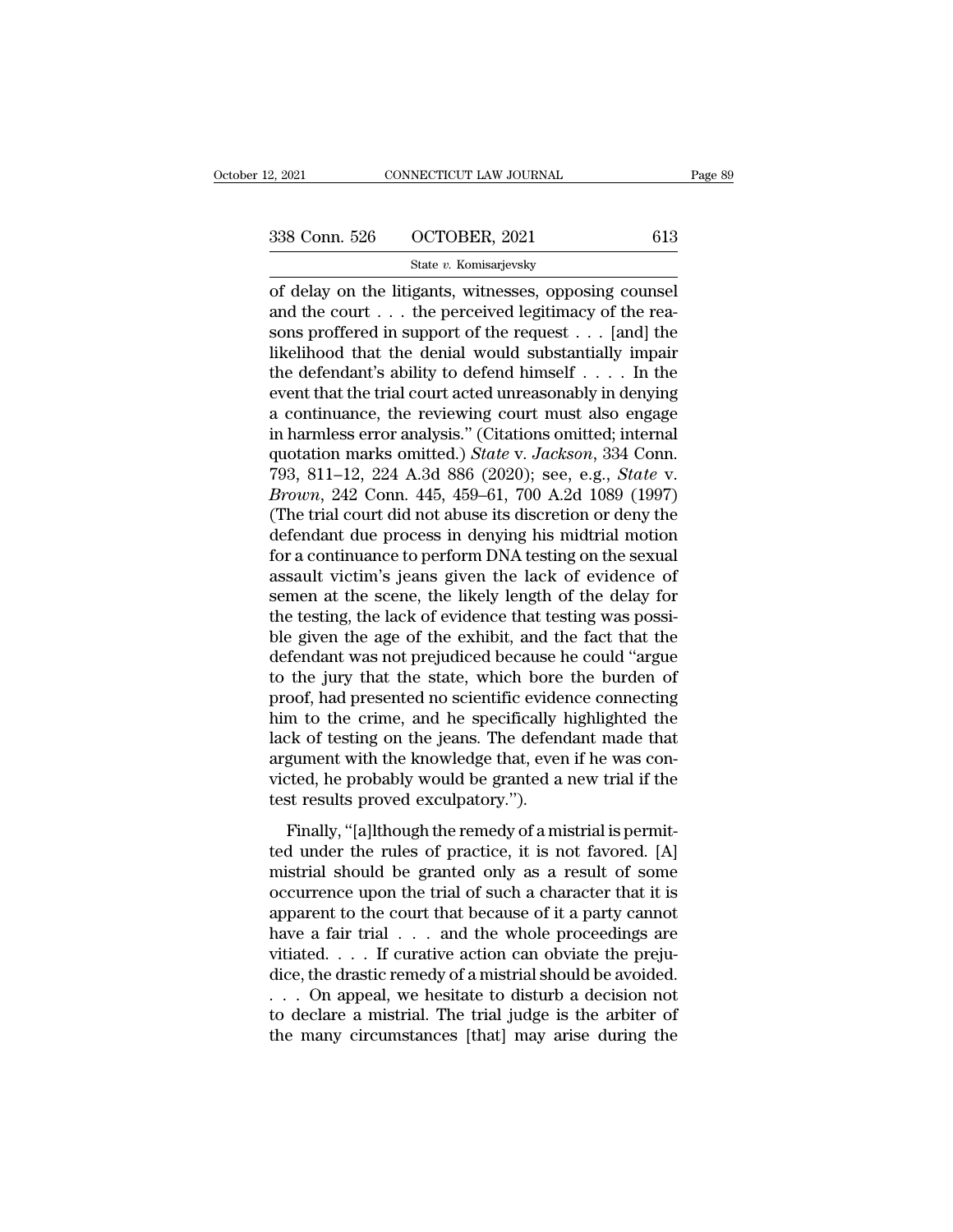|     | CONNECTICUT LAW JOURNAL | October 12, 2021 |
|-----|-------------------------|------------------|
|     |                         |                  |
| 614 | OCTOBER, 2021           | 338 Conn. 526    |
|     | State v. Komisarjevsky  |                  |

CONNECTICUT LAW JOURNAL October 12, 202<br>
614 OCTOBER, 2021 338 Conn. 526<br>
5tate v. Komisarjevsky<br>
11. The function is to [ensure] a fair and just<br>
11. The trial court is better positioned than 614 OCTOBER, 2021 338 Conn. 526<br>
State v. Komisarjevsky<br>
Trial in which his function is to [ensure] a fair and just<br>
outcome.... The trial court is better positioned than<br>
we are to evaluate in the first instance whether 614 OCTOBER, 2021 338 Conn. 526<br>
State v. Komisarjevsky<br>
trial in which his function is to [ensure] a fair and just<br>
outcome.... The trial court is better positioned than<br>
we are to evaluate in the first instance whether 614 **OCTOBER**, 2021 338 Conn. 526<br>
State v. Komisarjevsky<br>
trial in which his function is to [ensure] a fair and just<br>
outcome.... The trial court is better positioned than<br>
we are to evaluate in the first instance whethe State v. Komisarjevsky<br>
The State v. Komisarjevsky<br>
The rial in which his function is to [ensure] a fair and just<br>
outcome. . . . The trial court is better positioned than<br>
we are to evaluate in the first instance whether State v. Komsarjevsky<br>
trial in which his function is to [ensure] a fair and just<br>
outcome.... The trial court is better positioned than<br>
we are to evaluate in the first instance whether a certain<br>
occurrence is prejudici trial in which his function is to [ensure] a fair and just<br>outcome.... The trial court is better positioned than<br>we are to evaluate in the first instance whether a certain<br>occurrence is prejudicial to the defendant and, i outcome. . . . The trial court is better positioned than<br>we are to evaluate in the first instance whether a certain<br>occurrence is prejudicial to the defendant and, if so,<br>what remedy is necessary to cure that prejudice. . we are to evaluate in the first<br>occurrence is prejudicial to<br>what remedy is necessary to<br>The decision whether to gra<br>sound discretion of the trial<br>marks omitted.) *State* v. Gu<br>71, 49 A.3d 705 (2012).<br>"The law governing th currence is prejudical to the detendant and, if so,<br>
and remedy is necessary to cure that prejudice.  $\dots$ <br>
i.e decision whether to grant a mistrial is within the<br>
und discretion of the trial court." (Internal quotation<br>
a what felliedy is hecessary to cure that prejudice.  $\ldots$  The decision whether to grant a mistrial is within the sound discretion of the trial court." (Internal quotation marks omitted.) *State* v. *Guilbert*, 306 Conn. 21

The decision whether to grant a mistriar is whill the<br>sound discretion of the trial court." (Internal quotation<br>marks omitted.) *State* v. *Guilbert*, 306 Conn. 218, 270–<br>71, 49 A.3d 705 (2012).<br>"The law governing the stat sound discretion of the trial court. (internal quotation<br>marks omitted.) *State v. Guilbert*, 306 Conn. 218, 270–<br>71, 49 A.3d 705 (2012).<br>"The law governing the state's obligation to disclose<br>exculpatory evidence to defend The Haw governing the state's obligation to disclose<br>exculpatory evidence to defendants in criminal cases<br>is well established. The defendant has a right to the<br>disclosure of exculpatory evidence under the due pro-<br>cess cl The Law governing the state's obligation to disclose<br>exculpatory evidence to defendants in criminal cases<br>is well established. The defendant has a right to the<br>disclosure of exculpatory evidence under the due pro-<br>cess cl "The law governing the state's obligation to disclose<br>exculpatory evidence to defendants in criminal cases<br>is well established. The defendant has a right to the<br>disclosure of exculpatory evidence under the due pro-<br>cess cl exculpatory evidence to defendants in criminal cases<br>is well established. The defendant has a right to the<br>disclosure of exculpatory evidence under the due pro-<br>cess clauses of both the United States constitution and<br>the is well established. The defendant has a right to the disclosure of exculpatory evidence under the due process clauses of both the United States constitution and the Connecticut constitution. . . . In order to prove a . . disclosure of exculpatory evidence under the due process clauses of both the United States constitution and the Connecticut constitution. . . . In order to prove a . . . violation [of *Brady v. Maryland*, supra, 373 U.S. cess clauses of both the United States con<br>the Connecticut constitution. . . . In orde<br>. . . violation [of *Brady v. Maryland*, sugnose], the defendant must show: (1) that the<br>suppressed evidence after a request by the<br>th Connecticut constitution.  $\ldots$  in order to prove a<br>
. violation [of *Brady v. Maryland*, supra, 373 U.S.<br>
], the defendant must show: (1) that the prosecution<br>
ppressed evidence after a request by the defense; (2)<br>
at th or that is disclosed, even if during trial, is not considered

suppressed evidence after a request by the defense; (2) that the evidence was favorable to the defense; and (3) that the evidence was material. . . .<br>
"[E]vidence known to the defendant or his counsel, or that is disclose suppressed evidence after a request by the defense; (2)<br>that the evidence was favorable to the defense; and (3)<br>that the evidence was material. . . .<br>"[E]vidence known to the defendant or his counsel,<br>or that is disclosed that the evidence was favorable to the defense, and (5) that the evidence was material. . . .<br>
"[E]vidence known to the defendant or his counsel, or that is disclosed, even if during trial, is not considered suppressed as "[E]vidence known to the defendant or his counsel,<br>
or that is disclosed, even if during trial, is not considered<br>
suppressed as that term is used in  $Brady$ .... Even if<br>
evidence is not deemed suppressed under  $Brady$ <br>
becau "[E]vidence known to the defendant or his counsel,<br>or that is disclosed, even if during trial, is not considered<br>suppressed as that term is used in *Brady*.... Even if<br>evidence is not deemed suppressed under *Brady*<br>becau or that is disclosed, even if during trial, is not considered<br>suppressed as that term is used in *Brady*.... Even if<br>evidence is not deemed suppressed under *Brady*<br>because it is disclosed during trial, however, the defen suppressed as that term is used in *Brady*.... Even if<br>evidence is not deemed suppressed under *Brady*<br>because it is disclosed during trial, however, the defen-<br>dant nevertheless may be prejudiced if he is unable to<br>use t evidence is not deemed suppressed under *Brady*<br>because it is disclosed during trial, however, the defen-<br>dant nevertheless may be prejudiced if he is unable to<br>use the evidence because of the late disclosure. . . .<br>Under because it is disclosed during trial, however, the defendant nevertheless may be prejudiced if he is unable to use the evidence because of the late disclosure....<br>Under these circumstances, the defendant bears the burden dant nevertheless may be prejudiced if he is unable to<br>use the evidence because of the late disclosure. . . .<br>Under these circumstances, the defendant bears the<br>burden of proving that he was prejudiced by the state's<br>failu use the evidence because of the late disclosure. . . . Under these circumstances, the defendant bears the burden of proving that he was prejudiced by the state's failure to make the information available to him at an earl Under these circumstances, the defendant bears the<br>burden of proving that he was prejudiced by the state's<br>failure to make the information available to him at an<br>earlier time." (Citations omitted; internal quotation<br>marks burden of proving that he was prejudiced by the state's<br>failure to make the information available to him at an<br>earlier time." (Citations omitted; internal quotation<br>marks omitted.) *State* v. *Guilbert*, supra, 306 Conn.<br>2 failure to make the information available to him at an earlier time." (Citations omitted; internal quotation marks omitted.) *State* v. *Guilbert*, supra, 306 Conn. 271–72; see id., 272–74 (belated disclosure of surveillan earlier time." (Citations omitted; internal quotation marks omitted.) *State* v. *Guilbert*, supra, 306 Conn. 271–72; see id., 272–74 (belated disclosure of surveillance video recording did not deprive defendant of fair tr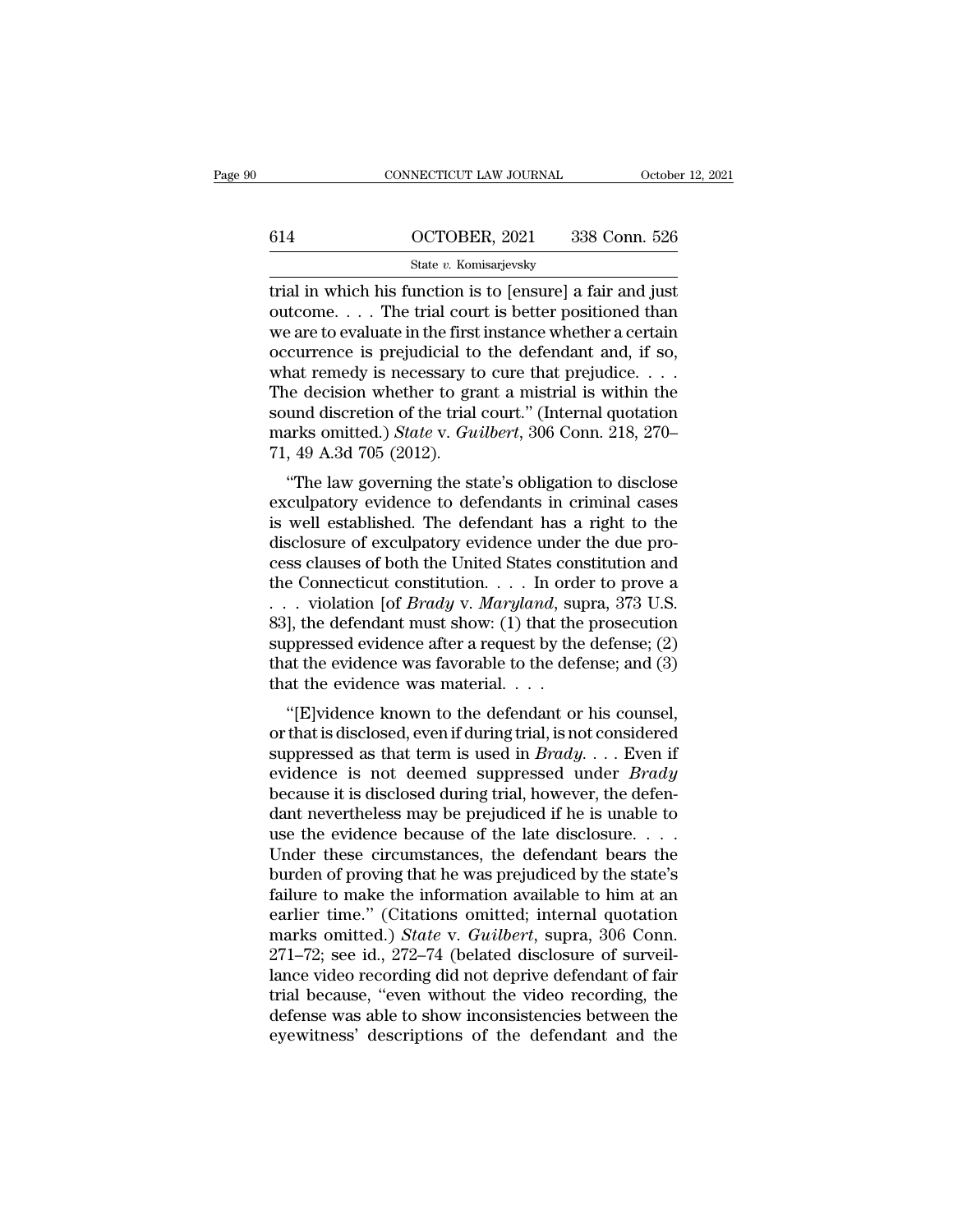| 2, 2021       | CONNECTICUT LAW JOURNAL | Page 91 |
|---------------|-------------------------|---------|
| 338 Conn. 526 | OCTOBER, 2021           | 615     |
|               | State v. Komisarjevsky  |         |

 $\begin{array}{r|l} \text{2, } \text{2021} & \text{CONNECTICUT LAW JOURNAL} & \text{Page 91} \ \hline \text{338 Conn. } \text{526} & \text{OCTOBER, } \text{2021} & \text{615} \ \hline \text{state } v. \text{ Komisarievsky} & \text{.} \ \hline \text{5000} & \text{500} & \text{500} & \text{.} \ \text{617} & \text{620} & \text{.} \ \text{620} & \text{630} & \text{.} \ \text{630} & \text{.} \ \text{640} &$ 338 Conn. 526 OCTOBER, 2021 615<br>State v. Komisarjevsky<br>Shooter," defense was able to ask "generally whether<br>the police officers had provided [the] witnesses with<br>information about the defendant's appearance," and "a<br>reason 338 Conn. 526 OCTOBER, 2021 615<br>
State v. Komisarjevsky<br>
shooter," defense was able to ask "generally whether<br>
the police officers had provided [the] witnesses with<br>
information about the defendant's appearance," and "a<br> 338 Conn. 526 OCTOBER, 2021 615<br>
State v. Komisarjevsky<br>
shooter," defense was able to ask "generally whether<br>
the police officers had provided [the] witnesses with<br>
information about the defendant's appearance," and "a<br> State v. Komisarjevsky<br>Shooter," defense was able to ask "generally whether<br>the police officers had provided [the] witnesses with<br>information about the defendant's appearance," and "a<br>reasonable juror might have concluded timony''). boxet, actense was aste to ask generally wheater<br>
e police officers had provided [the] witnesses with<br>
formation about the defendant's appearance," and "a<br>
assonable juror might have concluded that the video<br>
cording corro information about the defendant's appearance," and "a<br>reasonable juror might have concluded that the video<br>recording corroborated some of the eyewitness tes-<br>timony").<br>Having reviewed the letters in their entirety, we con-

measonable juror might have concluded that the video<br>recording corroborated some of the eyewitness tes-<br>timony").<br>Having reviewed the letters in their entirety, we con-<br>clude that the defendant's various claims arising fro recording corroborated some of the eyewitness tes-<br>timony").<br>Having reviewed the letters in their entirety, we con-<br>clude that the defendant's various claims arising from<br>Hayes' letters lack merit. Even if we assume, witho Having reviewed the letters in their entirety, we conclude that the defendant's various claims arising from<br>Hayes' letters lack merit. Even if we assume, without<br>deciding, that the letters would have been admissible<br>as du Having reviewed the letters in their entirety, we conclude that the defendant's various claims arising from Hayes' letters lack merit. Even if we assume, without deciding, that the letters would have been admissible as du Having reviewed the letters in their entirety, we conclude that the defendant's various claims arising from Hayes' letters lack merit. Even if we assume, without deciding, that the letters would have been admissible as du clude that the defendant's various claims arising from<br>Hayes' letters lack merit. Even if we assume, without<br>deciding, that the letters would have been admissible<br>as dual inculpatory statements against Hayes' penal<br>interes Hayes' letters lack merit. Even if we assume, without deciding, that the letters would have been admissible as dual inculpatory statements against Hayes' penal interest; see Conn. Code Evid.  $\S 8-6 (4);^{64}$  there is nothin deciding, that the letters would have been admissible<br>as dual inculpatory statements against Hayes' penal<br>interest; see Conn. Code Evid. § 8-6  $(4)$ ;<sup>64</sup> there is noth-<br>ing therein that is in any way exculpatory or direct as dual inculpatory statements against Hayes' penal<br>interest; see Conn. Code Evid.  $\S 8{\text -}6$  (4);<sup>64</sup> there is noth-<br>ing therein that is in any way exculpatory or directly<br>supports the defendant's theory that Hayes was t ing therein that is in any way exculpatory or directly supports the defendant's theory that Hayes was the ringleader and that the defendant's role was subservient to Hayes—even if that were relevant to the elements of the ing therein that is in any way exculpatory or directly<br>supports the defendant's theory that Hayes was the<br>ringleader and that the defendant's role was subservient<br>to Hayes—even if that were relevant to the elements<br>of the supports the defendant's theory that Hayes was the<br>ringleader and that the defendant's role was subservient<br>to Hayes—even if that were relevant to the elements<br>of the crimes charged. At most, the letters—including<br>Hayes' s ringleader and that the defendant's role was subservient<br>to Hayes—even if that were relevant to the elements<br>of the crimes charged. At most, the letters—including<br>Hayes' statement that he would have killed the defen-<br>dant to Hayes—even if that were relevant to the elements<br>of the crimes charged. At most, the letters—including<br>Hayes' statement that he would have killed the defen-<br>dant had they gotten away—indicate that the invasion<br>of the P ant nad they gotten away—ndicate that the invasion<br>f the P home was a joint venture. Indeed, substantial<br>ortions of the letters directly undercut in graphic detail<br>retain theories of defense proffered at trial, namely,<br><sup>64</sup> of the P home was a joint venture. Indeed, substantial<br>portions of the letters directly undercut in graphic detail<br>certain theories of defense proffered at trial, namely,<br> $\frac{64}{W}$  We agree with the trial court's observa

portions of the letters directly undercut in graphic detail<br>certain theories of defense proffered at trial, namely,<br> $\frac{64}{100}$  We agree with the trial court's observation that, assuming that Hayes<br>was unavailable to test certain theories of defense proffered at trial, namely,<br>
<sup>64</sup> We agree with the trial court's observation that, assuming that Hayes<br>
was unavailable to testify, the admissibility of his letters as declarations<br>
against pe Certain theories of deferrise profiered at trial, halflery,<br>
<sup>64</sup> We agree with the trial court's observation that, assuming that Hayes<br>
was unavailable to testify, the admissibility of his letters as declarations<br>
agains <sup>64</sup> We agree with the trial court's observation that, assuming that Hayes was unavailable to testify, the admissibility of his letters as declarations against penal interest was nevertheless highly doubtful, given that ( was unavailable to testify, the admissibility of his letters as declarations against penal interest was nevertheless highly doubtful, given that (1) they were written four years after the crimes to a woman whom Hayes under against penal interest was nevertheless highly doubtful, given that (1) they were written four years after the crimes to a woman whom Hayes understood to be simpatico in his passions for evil, and (2) there was no apparen were written four years after the crimes to a woman whom Hayes understood<br>to be simpatico in his passions for evil, and (2) there was no apparent<br>corroboration of times, dates or places of his claimed prior seventeen homi to be simpatico in his passions for evil, and (2) there was no apparent corroboration of times, dates or places of his claimed prior seventeen homicides. See *State* v. *Bryant*, 202 Conn. 676, 699, 523 A.2d 451 (1987) (" corroboration of times, dates or places of his claimed prior seventeen homicides. See *State* v. *Bryant*, 202 Conn. 676, 699, 523 A.2d 451 (1987) ("the focus on time appears to arise from the belief that declarations made cides. See *State* v. *Bryant*, 202 Conn. 676, 699, 523 A.2d 451 (1987) ("the focus on time appears to arise from the belief that declarations made soon after the crime suggest more reliability than those made after a laps focus on time appears to arise from the belief that declarations made soon after the crime suggest more reliability than those made after a lapse of time [during which] a declarant has a more ample opportunity for reflect ratter the crime suggest more reliability than those made after a lapse of time [during which] a declarant has a more ample opportunity for reflection and contrivance"). Compare *State v. Snelgrove*, 288 Conn. 742, 769–70 time [during which] a declarant has a more ample opportunity for reflection<br>and contrivance"). Compare *State* v. *Snelgrove*, 288 Conn. 742, 769–70, 954<br>A.2d 165 (2008) (third party's statement to fellow inmate that he h and contrivance"). Compare *State* v. *Snelgrove*, 288 Conn. 742, 769–70, 954<br>A.2d 165 (2008) (third party's statement to fellow inmate that he had killed<br>victim was inadmissible when third party "was suffering from psychi A.2d 165 (2008) (third party's statement to fellow in<br>mate that he had killed victim was inadmissible when third party "was suffering from psychiatric<br>problems at the time that he made the statement," which lacked corrobo victim was inadmissible when third party "was suffering from psychiatric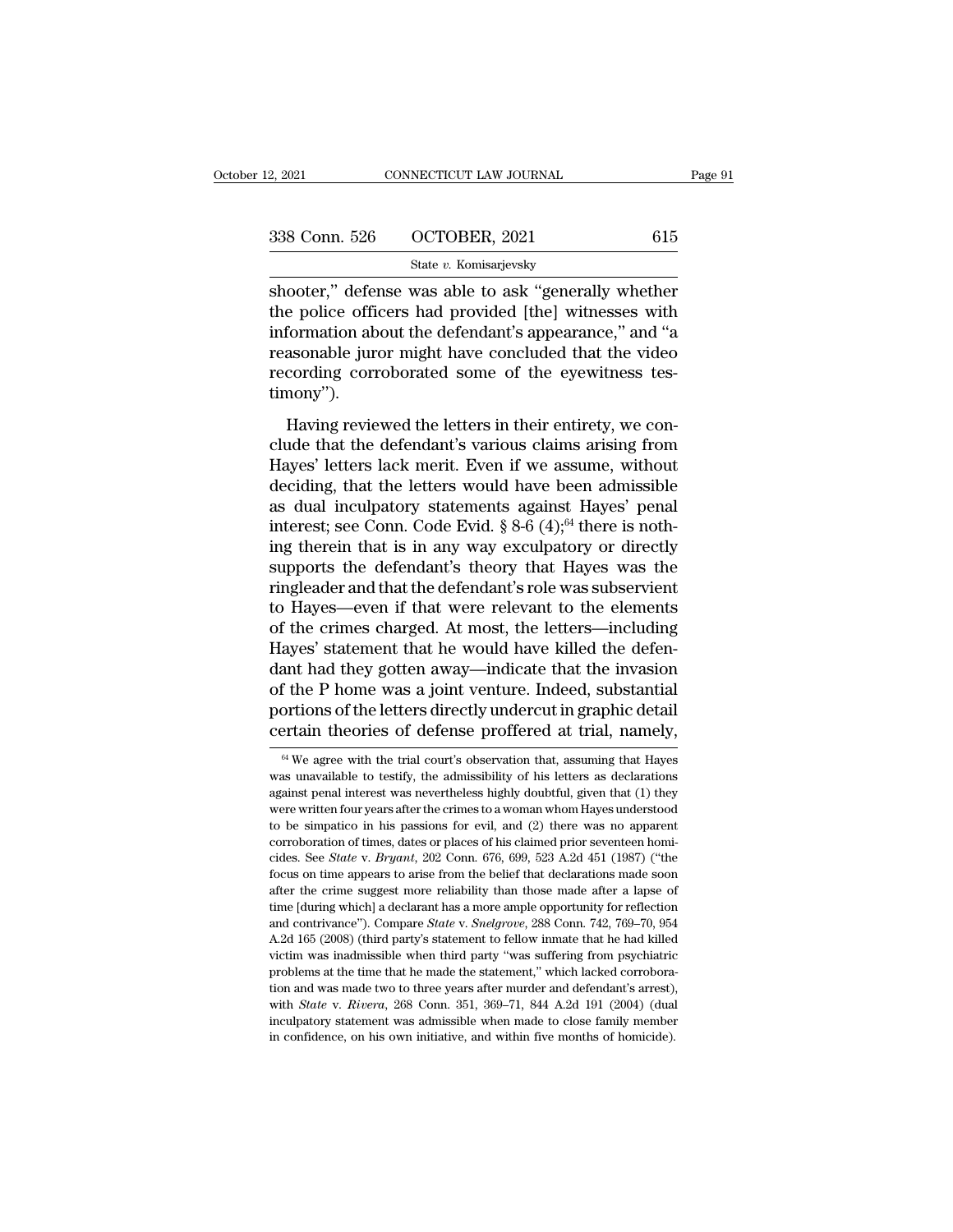|     | CONNECTICUT LAW JOURNAL                                                                                                                                                            | October 12, 2021 |
|-----|------------------------------------------------------------------------------------------------------------------------------------------------------------------------------------|------------------|
|     |                                                                                                                                                                                    |                  |
| 616 | OCTOBER, 2021                                                                                                                                                                      | 338 Conn. 526    |
|     | State v. Komisarjevsky                                                                                                                                                             |                  |
|     | that the defendant did <i>not</i> engage in anal intercourse<br>with M and that it was Hayes who had poured the<br>gesoling before setting the house on fire <sup>65</sup> Thus we |                  |

616 OCTOBER, 2021 338 Conn. 526<br>
State v. Komisarjevsky<br>
that the defendant did *not* engage in anal intercourse<br>
with M and that it was Hayes who had poured the<br>
gasoline before setting the house on fire.<sup>65</sup> Thus, we<br>
a 616 OCTOBER, 2021 338 Conn. 526<br>
State v. Komisarjevsky<br>
that the defendant did *not* engage in anal intercourse<br>
with M and that it was Hayes who had poured the<br>
gasoline before setting the house on fire.<sup>65</sup> Thus, we<br>
a 616 **CTOBER, 2021** 338 Conn. 526<br>
State v. Komisarjevsky<br>
that the defendant did *not* engage in anal intercourse<br>
with M and that it was Hayes who had poured the<br>
gasoline before setting the house on fire.<sup>65</sup> Thus, we<br> State v. Komisarjevsky<br>
State v. Komisarjevsky<br>
that the defendant did *not* engage in anal intercourse<br>
with M and that it was Hayes who had poured the<br>
gasoline before setting the house on fire.<sup>65</sup> Thus, we<br>
agree with state v. Komsarjevsky<br>
that the defendant did *not* engage in anal intercourse<br>
with M and that it was Hayes who had poured the<br>
gasoline before setting the house on fire.<sup>65</sup> Thus, we<br>
agree with the trial court's observ that the defendant did *not* engage in anal intercourse<br>with M and that it was Hayes who had poured the<br>gasoline before setting the house on fire.<sup>65</sup> Thus, we<br>agree with the trial court's observation that the Hayes<br>lette with M and that it was Hayes who had poured the<br>gasoline before setting the house on fire.<sup>65</sup> Thus, we<br>agree with the trial court's observation that the Hayes<br>letters likely would have been "the seal of [the defen-<br>dant's gasoline before setting the house on fire.<sup>65</sup> Thus, we<br>agree with the trial court's observation that the Hayes<br>letters likely would have been "the seal of [the defen-<br>dant's] doom" by both reinforcing the basis for a guil agree with the trial court's observation that the Hayes<br>letters likely would have been "the seal of [the defen-<br>dant's] doom" by both reinforcing the basis for a guilty<br>verdict and laying the groundwork for the existence o letters likely would have been "the seal of [the defen-<br>dant's] doom" by both reinforcing the basis for a guilty<br>verdict and laying the groundwork for the existence of<br>several aggravating factors that the state needed to<br>p dant's] doom" by both reinforcing the basis for a guilty verdict and laying the groundwork for the existence of several aggravating factors that the state needed to prove to obtain a death verdict during the penalty phase. verdict and laying the groundwork for the existence of<br>several aggravating factors that the state needed to<br>prove to obtain a death verdict during the penalty phase.<br>Accordingly, we conclude that there was no miscarriage<br>o several aggravating factors that the state needed<br>prove to obtain a death verdict during the penalty pha<br>Accordingly, we conclude that there was no miscarri<br>of justice or prejudice as a result of the late disclos<br>of the le of justice or prejudice as a result of the late disclosure<br>of the letters, and the trial court did not abuse its discre-<br>tion in denying the defendant's motions for a mistrial,<br>to reopen the evidence, or for a continuance. , and the trial court did not abuse its discre<br>ng the defendant's motions for a mistria<br>e evidence, or for a continuance.<br>III<br>IMS ARISING FROM VARIOUS CHESHIRI<br>POLICE COMMUNICATIONS<br>dant next claims that the state violated

# III

The defendant next claims that the state violated his<br>The defendant next claims that the state violated his<br>the process rights under *Brady* v. *Maryland*, supra,<br> $3 \text{ US } 83$  by failing to disclose to trial counsel EXECUTE BRADY CLAIMS ARISING FROM VARIOUS CHESHIRE<br>
POLICE COMMUNICATIONS<br>
The defendant next claims that the state violated his<br>
due process rights under *Brady* v. *Maryland*, supra,<br>
373 U.S. 83, by failing to disclose ERADY CLAIMS ARISING FROM VARIOUS CHESHIRE<br>
POLICE COMMUNICATIONS<br>
The defendant next claims that the state violated his<br>
due process rights under *Brady* v. *Maryland*, supra,<br>
373 U.S. 83, by failing to disclose to trial BRADY CLAIMS ARISING FROM VARIOUS CHESHIRE<br>POLICE COMMUNICATIONS<br>The defendant next claims that the state violated his<br>due process rights under *Brady* v. *Maryland*, supra,<br>373 U.S. 83, by failing to disclose to trial cou POLICE COMMUNICATIONS<br>
The defendant next claims that the state violated his<br>
due process rights under *Brady* v. *Maryland*, supra,<br>
373 U.S. 83, by failing to disclose to trial counsel<br>
recordings of numerous Cheshire Po The defendant next claims that the state violated his<br>due process rights under *Brady* v. *Maryland*, supra,<br>373 U.S. 83, by failing to disclose to trial counsel<br>recordings of numerous Cheshire Police Department<br>communica The defendant next claims that the state violated his<br>due process rights under *Brady* v. *Maryland*, supra,<br>373 U.S. 83, by failing to disclose to trial counsel<br>recordings of numerous Cheshire Police Department<br>communicat due process rights under *Brady* v. *Maryland*, supra, 373 U.S. 83, by failing to disclose to trial counsel recordings of numerous Cheshire Police Department communications. The claims arising from these communications fa nications fall into three categories: (1) six communica-<br>tions concerning the police response to the home<br>invasion, (2) a police communications log contained in<br> $\frac{1}{6}$  Although the defendant suggests that the prejudici mications fall into three categories: (1) six communications concerning the police response to the home invasion, (2) a police communications log contained in  $\frac{1}{\pi}$  at Although the defendant suggests that the prejudi

tions concerning the police response to the home<br>invasion, (2) a police communications log contained in<br> $\frac{65}{100}$  Although the defendant suggests that the prejudicial portions of the<br>Hayes letters could have been redac invasion, (2) a police communications  $log$  contained in  $\frac{1}{\pi}$  and  $\frac{1}{\pi}$  and  $\frac{1}{\pi}$  and  $\frac{1}{\pi}$  although the defendant suggests that the prejudicial portions of the Hayes letters could have been redacted, t mivasion,  $(2)$  a poince communications tog contained in  $\frac{1}{2}$  a poince communications of the Hayes letters could have been redacted, the state accurately notes that the defendant did not raise the possibility of reda  $\,$ <sup>66</sup> Although the defendant suggests that the prejudicial portions of the Hayes letters could have been redacted, the state accurately notes that the defendant did not raise the possibility of redaction before the tri Hayes letters could have been redacted, the state accurately notes that the defendant did not raise the possibility of redaction before the trial court. This precludes us from considering the possibility of redaction in de defendant did not raise the possibility of redaction before the trial court. This precludes us from considering the possibility of redaction in determining whether the trial court abused its discretion in denying the defen precludes us from considering the possibility of redaction in determining whether the trial court abused its discretion in denying the defendant's motions. In any event, as the state also points out, redaction of the porti *Frechael* the trial court abused its discretion in denying the defendant's motions. In any event, as the state also points out, redaction of the portions that were prejudicial to the defendant might well have affected the motions. In any event, as the state also points out, redaction of the portions that were prejudicial to the defendant might well have affected the context of the remaining statements in a manner inconsistent with our case that were prejudicial to the defendant might well have affected the context<br>of the remaining statements in a manner inconsistent with our case law<br>governing the admission of declarations against penal interest. See, e.g., of the remaining statements in a manner inconsistent with our case law governing the admission of declarations against penal interest. See, e.g., *State* v. *Bryant*, 202 Conn. 676, 696–97, 523 A.2d 451 (1987) ("where the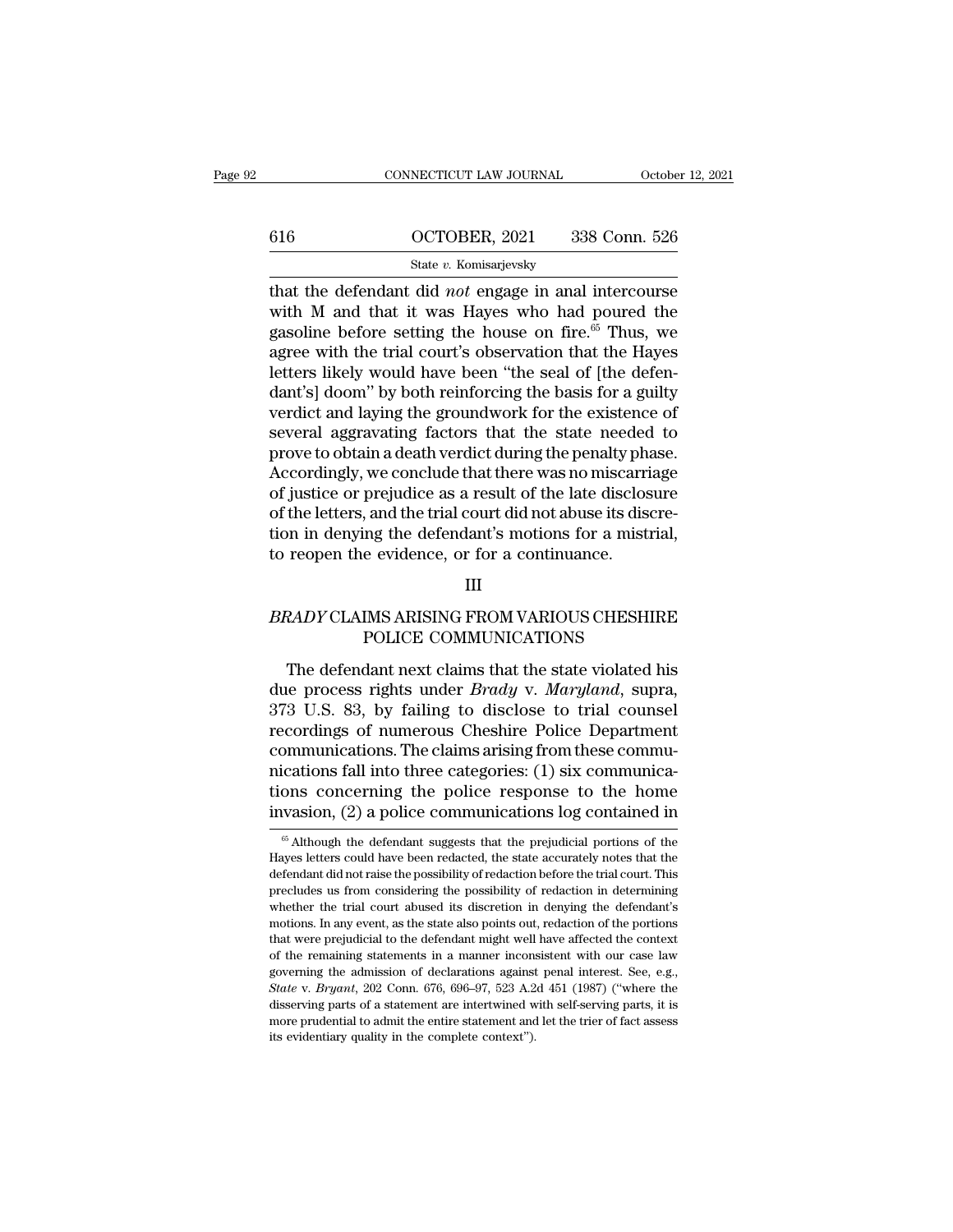| 2, 2021       | CONNECTICUT LAW JOURNAL | Page 93 |
|---------------|-------------------------|---------|
| 338 Conn. 526 | OCTOBER, 2021           | 617     |
|               | State v. Komisarjevsky  |         |

2, 2021 CONNECTICUT LAW JOURNAL Page 93<br>  $\frac{338 \text{ Conn. } 526 \text{ } \text{OCTOBER, } 2021 \text{ } \text{ } 617 \text{ } \text{State } v. \text{ Komisarievsky}}{31 \text{ The } 12 \text{ C} \text{ (a) } 1 \text{ (b) } 2008, \text{ by C. H.-R., who is J's sister, and (3) two communications relevant to the state of mind and domegner of both Haves and the$  $\begin{array}{c|c} \text{338 Conn. } 526 & \text{OCTOBER, } 2021 & 617 \\ & \text{State } v. \text{ Komisarjevsky} \\ \hline \text{an e-mail received in January, } 2008, \text{ by C.H.-R., who is J's sister, and (3) two communications relevant to the state of mind and demeanor of both Hayes and the defendent at the time of their arrest. The defendent$ 338 Conn. 526 OCTOBER, 2021 617<br>
State v. Komisarjevsky<br>
an e-mail received in January, 2008, by C.H.-R., who is<br>
J's sister, and (3) two communications relevant to the<br>
state of mind and demeanor of both Hayes and the<br>
d 338 Conn. 526 OCTOBER, 2021 617<br>
State v. Komisarjevsky<br>
an e-mail received in January, 2008, by C.H.-R., who is<br>
J's sister, and (3) two communications relevant to the<br>
state of mind and demeanor of both Hayes and the<br>
d State v. Komisarjevsky<br>an e-mail received in January, 2008, by C.H.-R., who is<br>J's sister, and (3) two communications relevant to the<br>state of mind and demeanor of both Hayes and the<br>defendant at the time of their arrests state v. Komsarjevsky<br>an e-mail received in January, 2008, by C.H.-R., who is<br>J's sister, and (3) two communications relevant to the<br>state of mind and demeanor of both Hayes and the<br>defendant at the time of their arrests. an e-mail received in January, 2008, by C.H.-R., who is<br>J's sister, and (3) two communications relevant to the<br>state of mind and demeanor of both Hayes and the<br>defendant at the time of their arrests. The defendant<br>argues J's sister, and (3) two communications relevant to the<br>state of mind and demeanor of both Hayes and the<br>defendant at the time of their arrests. The defendant<br>argues that the state's failure to disclose these commu-<br>nicatio state of mind and demeanor of both Hayes and the<br>defendant at the time of their arrests. The defendant<br>argues that the state's failure to disclose these commu-<br>nications deprived him of his right to a fair trial because<br>th defendant at the time of their arrests. The defendant<br>argues that the state's failure to disclose these commu-<br>nications deprived him of his right to a fair trial because<br>they would have (1) "strongly supported the defenda argues that the state's failure to disclose these communications deprived him of his right to a fair trial because<br>they would have (1) "strongly supported the defendant's<br>theory that, because of their woefully inadequate<br>r mications deprived him of his right to a fair trial because<br>they would have (1) "strongly supported the defendant's<br>theory that, because of their woefully inadequate<br>response to the 911 call from the Bank of America, the<br>C they would have (1) "strongly supported the defendant's<br>theory that, because of their woefully inadequate<br>response to the 911 call from the Bank of America, the<br>Cheshire police were motivated by guilt, anger, and<br>embarrass theory that, because of their woefully inadequate<br>response to the 911 call from the Bank of America, the<br>Cheshire police were motivated by guilt, anger, and<br>embarrassment to undermine the credibility of the<br>exculpatory pa response to the 911 call from the Bank of America, the<br>Cheshire police were motivated by guilt, anger, and<br>embarrassment to undermine the credibility of the<br>exculpatory parts of his police statements," (2) "strongly<br>suppo Cheshire police were motivated by guilt, anger, and<br>embarrassment to undermine the credibility of the<br>exculpatory parts of his police statements," (2) "strongly<br>supported the defense theory that  $\dots$  Hayes was the<br>masterm embarrassment to undermine the credibility of the<br>exculpatory parts of his police statements," (2) "strongly<br>supported the defense theory that  $\dots$  Hayes was the<br>mastermind of the murders and that the defendant,<br>stunned b exculpatory parts of his police statements," (2) "strongly<br>supported the defense theory that  $\dots$  Hayes was the<br>mastermind of the murders and that the defendant,<br>stunned by Hayes' statements and actions during the<br>crime, supported the defense theory that . . . Hayes was the<br>mastermind of the murders and that the defendant,<br>stunned by Hayes' statements and actions during the<br>crime, was slow to process and react appropriately<br>to them," and ( mastermind of the murders and that the defendant,<br>stunned by Hayes' statements and actions during the<br>crime, was slow to process and react appropriately<br>to them," and (3) "constituted powerful exculpatory<br>evidence of the d stunned by Hayes' statem<br>crime, was slow to proc<br>to them," and (3) "const<br>evidence of the defendant<br>tion when arrested and w<br>rights and gave his police s<br>*Brady* claim in turn. idence of the defendant's exhaustion and disorienta-<br>on when arrested and when he waived his *Miranda*<br>ghts and gave his police statements." We address each<br>rady claim in turn.<br>A<br>Additional Relevant Facts and Procedural Hi

A

Find and gave his police statements." We address each<br>
field reduced reveals the following additional facts and<br>
field record reveals the following additional facts and<br>
ocedural history relevant to the defendant's *Brady* **Example 19 Example 19 Example 19 Example 19 Example 19 Example 19 Example 19 Example 19 Example 19 Example 19 Example 19 Example 19 Example 19 Example 19 Example 19 Example 19 Example 19 Example 19 Example 19 Example 19 E** A<br>
Additional Relevant Facts and Procedural History<br>
The record reveals the following additional facts and<br>
procedural history relevant to the defendant's *Brady*<br>
claims. Robert Sage, an inspector with the prosecutor's<br>
o A<br>Additional Relevant Facts and Procedural History<br>The record reveals the following additional facts and<br>procedural history relevant to the defendant's *Brady*<br>claims. Robert Sage, an inspector with the prosecutor's<br>office Additional Relevant Facts and Procedural History<br>The record reveals the following additional facts and<br>procedural history relevant to the defendant's *Brady*<br>claims. Robert Sage, an inspector with the prosecutor's<br>office, The record reveals the following additional facts and<br>procedural history relevant to the defendant's *Brady*<br>claims. Robert Sage, an inspector with the prosecutor's<br>office, coordinated the discovery in this case, including The record reveals the following additional facts and<br>procedural history relevant to the defendant's *Brady*<br>claims. Robert Sage, an inspector with the prosecutor's<br>office, coordinated the discovery in this case, including procedural history relevant to the defendant's *Brady*<br>claims. Robert Sage, an inspector with the prosecutor's<br>office, coordinated the discovery in this case, including<br>collecting evidence from the police and bringing it t claims. Robert Sage, an inspector with the prosecutor's<br>office, coordinated the discovery in this case, including<br>collecting evidence from the police and bringing it to<br>the prosecutors. That material was later distributed office, coordinated the discovery in this case, including<br>collecting evidence from the police and bringing it to<br>the prosecutors. That material was later distributed by<br>the prosecutor to defense counsel as a discovery file collecting evidence from the police and bringing it to<br>the prosecutors. That material was later distributed by<br>the prosecutor to defense counsel as a discovery file,<br>the contents of which were memorialized in a letter<br>from the prosecutors. That material was later distributed by<br>the prosecutor to defense counsel as a discovery file,<br>the contents of which were memorialized in a letter<br>from the prosecutor. Shortly after the home invasion,<br>Sage the prosecutor to defense counsel as a discovery file, the contents of which were memorialized in a letter from the prosecutor. Shortly after the home invasion, Sage contacted Vignola, Cheshire's detective captain, and ask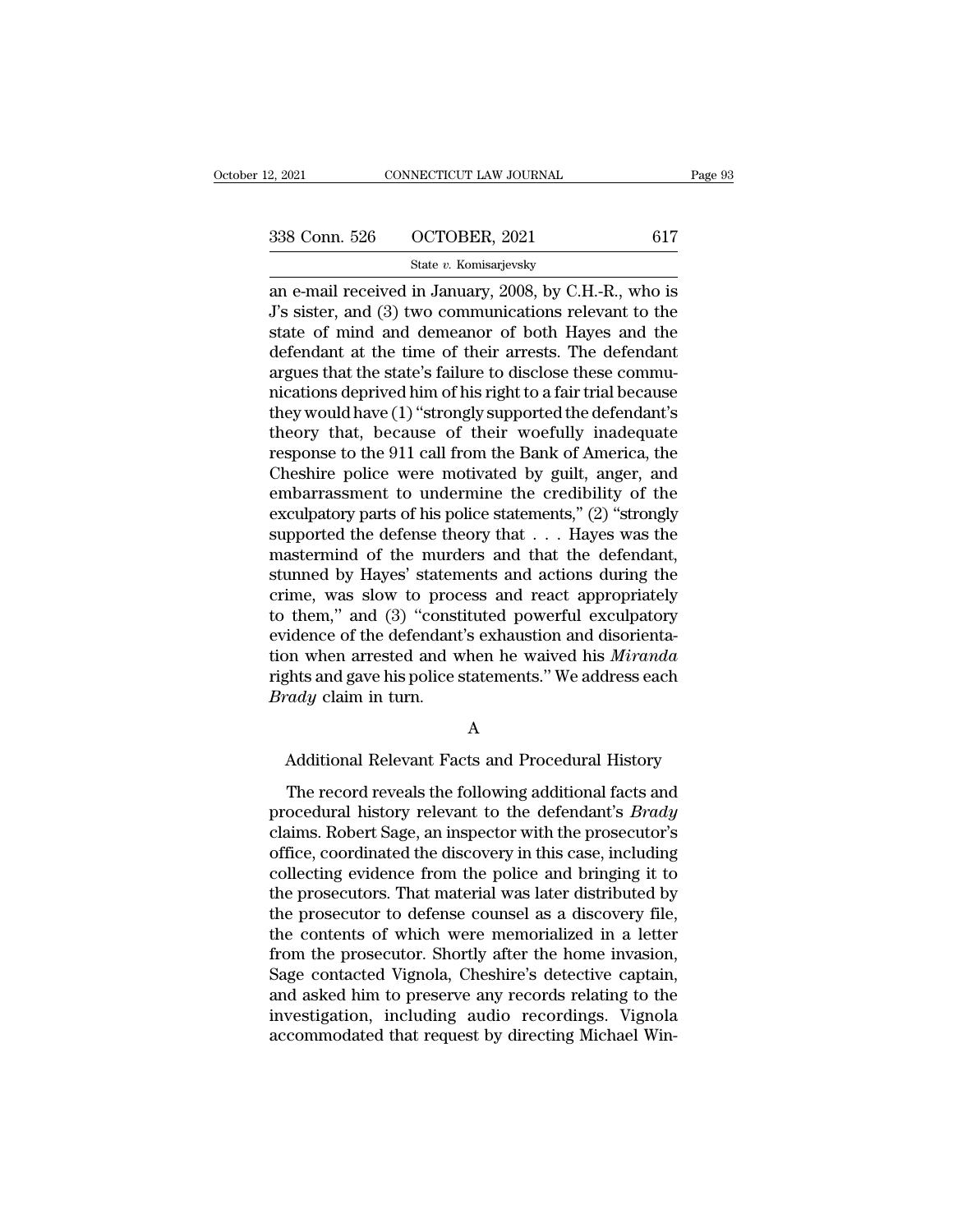|     | CONNECTICUT LAW JOURNAL | October 12, 2021 |
|-----|-------------------------|------------------|
|     |                         |                  |
| 618 | OCTOBER, 2021           | 338 Conn. 526    |
|     | State v. Komisarjevsky  |                  |

 $\begin{tabular}{ll} \multicolumn{2}{l}{{\small \textbf{COMRECTICUT LAW JOURNAL}}} & & October 12, 2021 \end{tabular}$   $\begin{tabular}{ll} \multicolumn{2}{l}{{\small \textbf{G18}}} & & October 12, 2021 \end{tabular} \end{tabular} \begin{tabular}{ll} \multicolumn{2}{l}{{\small \textbf{State $v$}. Komisarievsky}}\\ \multicolumn{2}{l}{\small \textbf{State $v$}. Komisarievsky}}\\ \multicolumn{2}{l}{\small \textbf{ters, the Cheshire Police Department's information} }\\ \multicolumn{2}{l}{\small \textbf{terbinology coordinate$ technology coordinator, to capture all communications 618 OCTOBER, 2021 338 Conn. 526<br>
State v. Komisarjevsky<br>
ters, the Cheshire Police Department's information<br>
technology coordinator, to capture all communications<br>
contained in the department's recording systems from<br>
the 618 OCTOBER, 2021 338 Conn. 526<br>
State v. Komisarjevsky<br>
ters, the Cheshire Police Department's information<br>
technology coordinator, to capture all communications<br>
contained in the department's recording systems from<br>
the State<br>
ters, the Cheshire Po<br>
technology coordinator<br>
contained in the depar<br>
the incident, starting w<br>
of the incident.<sup>66</sup><br>
In August, 2011, sho State *i*. Romsarjevsky<br>
In August, the Cheshire Police Department's information<br>
chnology coordinator, to capture all communications<br>
me incident, starting with the initial call until the end<br>
the incident.<sup>66</sup><br>
In Augus ters, the Cheshire Police Department's information<br>technology coordinator, to capture all communications<br>contained in the department's recording systems from<br>the incident, starting with the initial call until the end<br>of t

technology coordinator, to capture all communications<br>contained in the department's recording systems from<br>the incident, starting with the initial call until the end<br>of the incident.<sup>66</sup><br>In August, 2011, shortly before tr contained in the department's recording systems from<br>the incident, starting with the initial call until the end<br>of the incident.<sup>66</sup><br>In August, 2011, shortly before trial, the defendant<br>moved for disclosure and examinatio the incident, starting with the initial call until the end<br>of the incident.<sup>66</sup><br>In August, 2011, shortly before trial, the defendant<br>moved for disclosure and examination of the state's<br>evidence, including exculpatory and of the incident.<sup>66</sup><br>In August, 2011, shortly before trial, the defendant<br>moved for disclosure and examination of the state's<br>evidence, including exculpatory and impeachment evi-<br>dence, pursuant to *Brady* and the rules o In August, 2011, shortly before trial, the defendant<br>moved for disclosure and examination of the state's<br>evidence, including exculpatory and impeachment evi-<br>dence, pursuant to *Brady* and the rules of practice.<br>The defend moved for disclosure and examination of the state's<br>evidence, including exculpatory and impeachment evi-<br>dence, pursuant to *Brady* and the rules of practice.<br>The defendant filed an additional disclosure motion on<br>August evidence, including exculpatory and impeachment evidence, pursuant to *Brady* and the rules of practice.<br>The defendant filed an additional disclosure motion on<br>August 18, 2011. After a hearing on August 22, 2011, the<br>trial dence, pursuant to *Brady* and the rules of practice.<br>The defendant filed an additional disclosure motion on<br>August 18, 2011. After a hearing on August 22, 2011, the<br>trial court granted both motions, with defense counsel<br> The defendant filed an additional disclosure motion on<br>August 18, 2011. After a hearing on August 22, 2011, the<br>trial court granted both motions, with defense counsel<br>acknowledging that the state had conducted this case as August 18, 2011. After a hearing on August 22, 2011, the<br>trial court granted both motions, with defense counsel<br>acknowledging that the state had conducted this case as<br>an open file case and given the defendant all requeste trial court granted both motions, with defense counsel<br>acknowledging that the state had conducted this case as<br>an open file case and given the defendant all requested<br>material to that point. Subsequently, on August 25, 201 acknowledging that the state had conducted this case as<br>an open file case and given the defendant all requested<br>material to that point. Subsequently, on August 25, 2011,<br>defense counsel sent a letter to the prosecutor, whi an open file case and given the defendant all requested<br>material to that point. Subsequently, on August 25, 2011,<br>defense counsel sent a letter to the prosecutor, which,<br>inter alia, (1) observed that a compact disc (CD) t ter alia, (1) observed that a compact disc (CD) that<br>ad been provided to the defendant of recorded Chesh-<br>e police communications "contains only select calls"<br>ind asked the state to provide all Cheshire and state<br><sup>66</sup> Wint had been provided to the defendant of recorded Cheshire police communications "contains only select calls"<br>and asked the state to provide all Cheshire and state<br><sup>66</sup> Winters testified that he used software that allowed him

basis as a backup. Several years later, the town replaced the Cheshire or Wignola's request, a written log that summarized, but did not transcribe verbatim, the time and nature of the communications. This process depended Exercise, we were the and nature of the communications. This process depended on Winters' judgment to determine the relevance of each communication. Winters testified that the system did not automatically back up the reco on Winters' judgment to determine the relevance of each communication.<br>Winters testified that the system did not automatically back up the<br>recordings, and he manually copied the sound files to CDs on a weekly<br>basis as a ba Winters testified that the system did not automatically back up the recordings, and he manually copied the sound files to CDs on a weekly basis as a backup. Several years later, the town replaced the Cheshire emergency com Frecordings, and he manually copied the sound files to CDs on a weekly basis as a backup. Several years later, the town replaced the Cheshire emergency communications system after it was severely damaged by a lightning str basis as a backup. Several years later, the town replaced the Cheshire emergency communications system after it was severely damaged by a lightning strike in December, 2010. When he subsequently received a request for a re emergency communications system after it was severely damaged by a lightning strike in December, 2010. When he subsequently received a request for a review of additional communications in connection with the motions for au in dightning strike in December, 2010. When he subsequently received a request for a review of additional communications in connection with the motions for augmentation in this case, Winters stated that the originals had b define a review of additional communications in connection with the motions for any<br>energy of additional communications in connection with the motions<br>for augmentation in this case, Winters stated that the originals had be For augmentation in this case, Winters<br>for augmentation in this case, Winters<br>destroyed by the lighting strike, but he v<br>that he had created, which were stored<br>footnote 67 of this opinion. He did not,<br>of those drives at th

ire police communications "contains only select calls"<br>and asked the state to provide all Cheshire and state<br> $\frac{1}{100}$  Winters testified that he used software that allowed him to "mark" or<br>"tag" recordings of various in and asked the state to provide all Cheshire and state<br>  $\frac{1}{100}$  winters testified that he used software that allowed him to "mark" or<br>
"tag" recordings of various individual transmissions on the telephone and<br>
radio sy  $\frac{1}{100}$  asked the state to provide an Chestine and state<br>  $\frac{1}{100}$  winters testified that he used software that allowed him to "mark" or<br>
"tag" recordings of various individual transmissions on the telephone and<br>
r  $^{66}$  Winters testified that he used software that allowed him to "mark" or "tag" recordings of various individual transmissions on the telephone and radio systems, and then to move them into another software application "tag" recordings of various individual transmissions on the telephone and radio systems, and then to move them into another software application that would "recreate the incident." After reviewing the various telephone lin radio systems, and then to move them into another software application that would "recreate the incident." After reviewing the various telephone lines and radio channels, Winters moved the calls that he had tagged as relev Final would "recreate the incident." After reviewing the various telephone lines and radio channels, Winters moved the calls that he had tagged as relevant to the software application; he then created a compact disc (CD) f Innes and radio channels, Winters moved the calls that he had tagged as relevant to the software application; he then created a compact disc (CD) for Vignola that contained those communications. Winters also created, at Vi Evant to the software application; he then created a compact disc (CD) r Vignola that contained those communications. Winters also created, at gnola's request, a written log that summarized, but did not transcribe rbatim, For Vignola that contained those communications. Winters also created, at Vignola's request, a written log that summarized, but did not transcribe verbatim, the time and nature of the communications. This process depended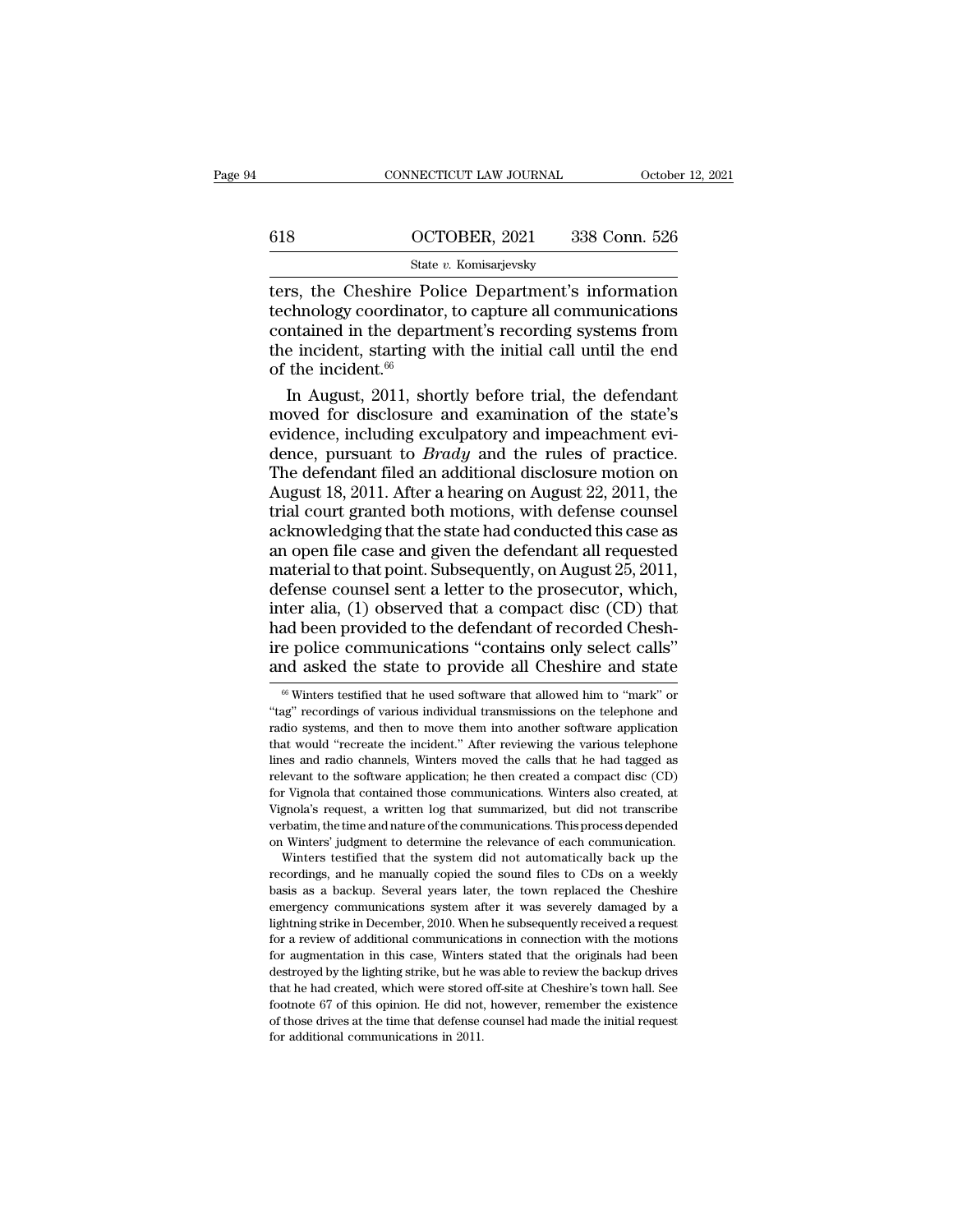2, 2021 CONNECTICUT LAW JOURNAL Page 95<br>
338 Conn. 526 OCTOBER, 2021 619<br>
5tate v. Komisarjevsky<br>
police communications recorded on July 23, 2007, from<br>
9 a.m. through 1 p.m., and (2) sought "all documentation<br>
related" to 338 Conn. 526 OCTOBER, 2021 619<br>
State v. Komisarjevsky<br>
police communications recorded on July 23, 2007, from<br>
9 a.m. through 1 p.m., and (2) sought "all documentation<br>
related" to any review of the police response on Jul 338 Conn. 526 OCTOBER, 2021 619<br>
State v. Komisarjevsky<br>
police communications recorded on July 23, 2007, from<br>
9 a.m. through 1 p.m., and (2) sought "all documentation<br>
related" to any review of the police response on Ju 338 Conn. 526 OCTOBER, 2021 619<br>
State v. Komisarjevsky<br>
police communications recorded on July 23, 2007, from<br>
9 a.m. through 1 p.m., and (2) sought "all documentation<br>
related" to any review of the police response on Ju Surrounding' it. The state subsequently advised the defendant that it had provided him with all preserved communications of the police response on July 23, 2007, in light of the "questions and widespread criticism surroun State v. Komisarjevsky<br>police communications recorded on July 23, 2007, from<br>9 a.m. through 1 p.m., and (2) sought "all documentation<br>related" to any review of the police response on July 23,<br>2007, in light of the "questi police communications recorded on July 23, 2007, from<br>9 a.m. through 1 p.m., and (2) sought "all documentation<br>related" to any review of the police response on July 23,<br>2007, in light of the "questions and widespread criti  $\stackrel{\text{\scriptsize o}}{0}$  a.m. through 1 p.m., and (2) sought "all documentation<br>related" to any review of the police response on July 23,<br>2007, in light of the "questions and widespread criticism<br>surrounding" it. The state subsequ related" to any review of the police response on July 23,<br>2007, in light of the "questions and widespread criticism<br>surrounding" it. The state subsequently advised the<br>defendant that it had provided him with all preserved<br> 2007, in light of the "questions and widespread criticism<br>surrounding" it. The state subsequently advised the<br>defendant that it had provided him with all preserved<br>communications. In a letter dated September 19, 2011,<br>defe surrounding" it. The state subsequently advised the<br>defendant that it had provided him with all preserved<br>communications. In a letter dated September 19, 2011,<br>defense counsel responded that his review of the CD<br>that had b defendant that it had provided him with all preserved<br>communications. In a letter dated September 19, 2011,<br>defense counsel responded that his review of the CD<br>that had been provided identified at least one call miss-<br>ing communications. In a letter dated September 19, 2011,<br>defense counsel responded that his review of the CD<br>that had been provided identified at least one call miss-<br>ing from the written log of communications; he also<br>specif defense counsel responded that his review of the CD<br>that had been provided identified at least one call miss-<br>ing from the written log of communications; he also<br>specifically requested "the action review" that depart-<br>ment that had been provided identified at least one call missing from the written log of communications; he also specifically requested "the action review" that department policy required following a response of the special res ing from the written log of communications; he also<br>specifically requested "the action review" that depart-<br>ment policy required following a response of the special<br>response team. The record does not include the state's<br>re

specifically requested "the action review" that department policy required following a response of the special response team. The record does not include the state's response to that letter. The case then proceeded to tri ment policy required following a response of the special<br>response team. The record does not include the state's<br>response to that letter. The case then proceeded to trial.<br>While this appeal was pending, the defendant's appe response team. The record does not include the state's<br>response to that letter. The case then proceeded to trial.<br>While this appeal was pending, the defendant's appel-<br>late counsel learned from reading a Hartford Courant<br> response to that letter. The case then proceeded to trial.<br>
While this appeal was pending, the defendant's appel-<br>
late counsel learned from reading a Hartford Courant<br>
article that certain Cheshire Police Department commu While this appeal was pending, the defendant's appellate counsel learned from reading a Hartford Courant article that certain Cheshire Police Department communications had not been turned over to trial counsel, or heard o late counsel learned from reading a Hartford Courant<br>article that certain Cheshire Police Department commu-<br>nications had not been turned over to trial counsel, or<br>heard or publicly disclosed prior to trial.<sup>67</sup> On August article that certain Cheshire Police Department commu-<br>nications had not been turned over to trial counsel, or<br>heard or publicly disclosed prior to trial.<sup>67</sup> On August<br>29, 2014, the defendant filed in this court a motion nications had not been turned over to trial counsel, or<br>heard or publicly disclosed prior to trial.<sup>67</sup> On August<br>29, 2014, the defendant filed in this court a motion for<br>augmentation and rectification of the record relati agmentation and rectification of the record relating<br>those recordings. The defendant sought a hearing<br>ursuant to *State* v. *Floyd*, 253 Conn. 700, 732, 756 A.2d<br> $99 (2000)$  (*Floyd* hearing),<sup>68</sup> to establish that the sta to those recordings. The defendant sought a hearing<br>pursuant to *State* v. *Floyd*, 253 Conn. 700, 732, 756 A.2d<br>799 (2000) (*Floyd* hearing),<sup>68</sup> to establish that the state<br><sup>67</sup> Appellate counsel observed that the calls

to diose recordings. The determinant sought a netaring<br>pursuant to *State* v. *Floyd*, 253 Conn. 700, 732, 756 A.2d<br>799 (2000) (*Floyd* hearing),<sup>68</sup> to establish that the state<br> $\frac{\pi}{4}$  Appellate counsel observed that t 799 (2000) (*Floyd* hearing),<sup>68</sup> to establish that the state  $\frac{1}{\sigma}$  Appellate counsel observed that the calls described in the Hartford Courant article were not identified in the call log and discovery memorandum tha 799  $(2000)$   $(Hoyd$  hearing),<sup>os</sup> to establish that the state  $\frac{1}{\sigma}$  Appellate counsel observed that the calls described in the Hartford Courant article were not identified in the call log and discovery memorandum that  $\sigma$  Appellate counsel observed that the calls described in the Hartford Courant article were not identified in the call log and discovery memorandum that the state had produced prior to trial. She could not find any evid <sup>or</sup> Appellate counsel observed that the calls described in the Hartford Courant article were not identified in the call log and discovery memorandum that the state had produced prior to trial. She could not find any evide police, who produced a flash drive of those calls, which had been found in<br>a backup storage location in town hall. See footnote 66 of this opinion.<br>Appellate counsel testified, however, that she subsequently learned that t that the state had produced prior to trial. She could not find any evidence of those communications after she searched the files of all three attorneys who had represented the defendant at trial and listened to the CDs tha of those communications after she searched the files of all three attorneys<br>who had represented the defendant at trial and listened to the CDs that she<br>found therein. She then contacted Neil Dryfe, the chief of the Cheshir who had represented the detendant at trial and listened to the CDs that she<br>found therein. She then contacted Neil Dryfe, the chief of the Cheshire<br>police, who produced a flash drive of those calls, which had been found in police, who produced a flash drive of those calls, which had been found in<br>a backup storage location in town hall. See footnote 66 of this opinion.<br>Appellate counsel testified, however, that she subsequently learned that t

a backup storage location in town hall. See foothote 66 of this opinion.<br>Appellate counsel testified, however, that she subsequently learned that the<br>recordings of the missing communications had in fact been produced to<br>a Appellate counsel testified, however, that she subsequently learned that the recordings of the missing communications had in fact been produced to attorneys for Hayes, who was tried first.<br>
<sup>68</sup> "Pursuant to *State* v. *F* recordings of the missing communications had in fact been produced to attorneys for Hayes, who was tried first.<br>
<sup>68</sup> "Pursuant to *State* v. *Floyd*, supra, 253 Conn. 700, a trial court may conduct a posttrial evidentiar attorneys for Hayes, who was tried lirst.<br>
<sup>68</sup> "Pursuant to *State* v. *Floyd*, supra, 253 Conn. 700, a trial court may<br>
conduct a posttrial evidentiary hearing to explore claims of potential *Brady*<br>
violations . . . whe <sup>co</sup> "Pursuant to *State v. Floyd*, supra, 253 Conn. 700, a trial court may conduct a posttrial evidentiary hearing to explore claims of potential *Brady* violations . . . when a defendant was precluded from perfecting the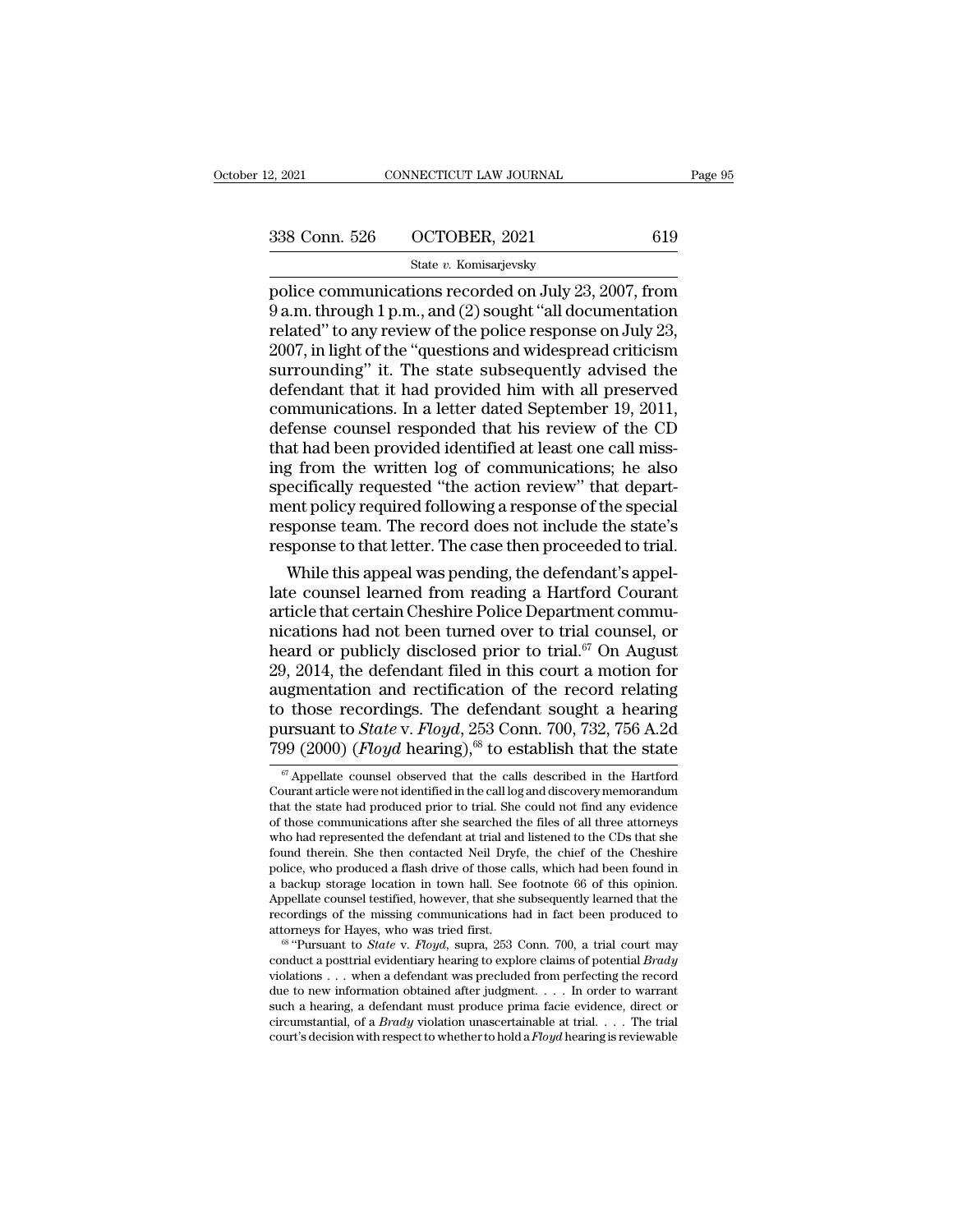|     | CONNECTICUT LAW JOURNAL | October 12, 2021 |
|-----|-------------------------|------------------|
|     |                         |                  |
| 620 | OCTOBER, 2021           | 338 Conn. 526    |
|     | State v. Komisarjevsky  |                  |

CONNECTICUT LAW JOURNAL October 12, 20<br>
620 OCTOBER, 2021 338 Conn. 526<br>
526 State v. Komisarjevsky<br>
had failed to disclose to the defendant's trial counsel<br>
recordings of these communications. The defendant 620 OCTOBER, 2021 338 Conn. 526<br>
State v. Komisarjevsky<br>
had failed to disclose to the defendant's trial counsel<br>
recordings of these communications. The defendant<br>
argued that this failure to disclose violated *Brady*<br>
he 620 OCTOBER, 2021 338 Conn. 526<br>
State *v*. Komisarjevsky<br>
had failed to disclose to the defendant's trial counsel<br>
recordings of these communications. The defendant<br>
argued that this failure to disclose violated *Brady*<br>  $\frac{\text{620}}{\text{State } v. \text{ Komisarjevsky}}$ <br>
had failed to disclose to the defendant's trial counsel<br>
recordings of these communications. The defendant<br>
argued that this failure to disclose violated *Brady*<br>
because those communications Section 2013 1991 2011 2012 2013 2013<br>
State v. Komisarjevsky<br>
had failed to disclose to the defendant's trial counsel<br>
recordings of these communications. The defendant<br>
argued that this failure to disclose violated *Bra* State v. Komisarjevsky<br>had failed to disclose to the defendant's trial counsel<br>recordings of these communications. The defendant<br>argued that this failure to disclose violated *Brady*<br>because those communications were evid had failed to disclose to the defendant's trial counsel<br>recordings of these communications. The defendant<br>argued that this failure to disclose violated *Brady*<br>because those communications were evidence that sup-<br>ported a recordings of these communications. The defendant argued that this failure to disclose violated *Brady* because those communications were evidence that supported a defense theory that the police response in this case was i argued that this failure to disclose violated *Brady*<br>because those communications were evidence that sup-<br>ported a defense theory that the police response in this<br>case was inadequate. Evidence of an inadequate police<br>resp because those communications were evidence that sup-<br>ported a defense theory that the police response in this<br>case was inadequate. Evidence of an inadequate police<br>response would have supported his attempts to attack<br>the c ported a defense theory that the police response in this<br>case was inadequate. Evidence of an inadequate police<br>response would have supported his attempts to attack<br>the credibility of various police witnesses who had chal-<br> case was inadequate. Evidence of an inadequate police<br>response would have supported his attempts to attack<br>the credibility of various police witnesses who had chal-<br>lenged the veracity of the defendant's statement to the<br> action. e credibility of various police witnesses who had chal-<br>nged the veracity of the defendant's statement to the<br>lice, and also would have "front-loaded" a strategy<br>r mitigation in the anticipated penalty phase of the<br>al.<br><sup>69</sup> denged the veracity of the defendant's statement to the police, and also would have "front-loaded" a strategy for mitigation in the anticipated penalty phase of the trial.  $69$  We referred this motion to the trial court f

police, and also would have "front-loaded" a strategy<br>for mitigation in the anticipated penalty phase of the<br>trial.<sup>69</sup> We referred this motion to the trial court for<br>action.<br>On September 24, 2014, the state notified the d for mitigation in the anticipated penalty phase of the<br>trial.<sup>69</sup> We referred this motion to the trial court for<br>action.<br>On September 24, 2014, the state notified the defen-<br>dant's appellate counsel of the existence of add trial.<sup>36</sup> We referred this motion to the trial court for<br>action.<br>On September 24, 2014, the state notified the defen-<br>dant's appellate counsel of the existence of additional<br>recordings that had not been produced to counse action.<br>
On September 24, 2014, the state notified the defen-<br>
dant's appellate counsel of the existence of additional<br>
recordings that had not been produced to counsel,<br>
which were discovered by Cheshire town employees<br>
a On September 24, 2014, the state notified the defendant's appellate counsel of the existence of additional recordings that had not been produced to counsel, which were discovered by Cheshire town employees after the defend dant's appellate counsel of the existence of additional<br>recordings that had not been produced to counsel,<br>which were discovered by Cheshire town employees<br>after the defendant filed his first motion for augmen-<br>tation and r recordings that had<br>which were discover<br>after the defendant f<br>tation and rectificatio<br>2015, the defendant f<br>tation and rectificatio<br>additional calls.<br>The trial court held nuch were discovered by Cheshire town employees<br>ter the defendant filed his first motion for augmen-<br>tion and rectification of the record. On November 13,<br>15, the defendant filed a second motion for augmen-<br>ion and rectifi atter the defendant filed his first motion for augmentation and rectification of the record. On November 13, 2015, the defendant filed a second motion for augmentation and rectification of the record related to those addi

additional calls.<br>
The trial court held a three day *Floyd* hearing on the<br>
defendant's motions.<sup>70</sup> In advance of the hearing, the<br>
by motion for review pursuant to Practice Book § 66-7 . . . ." (Citations<br>
omitted, inte additional calls.<br>The trial court held a three day *Floyd* hearing on the<br>defendant's motions.<sup>70</sup> In advance of the hearing, the<br>by motion for review pursuant to Practice Book § 66-7 . . . ." (Citations<br>omitted; internal The trial court held a three day *Floyd* hearing on the defendant's motions.<sup>70</sup> In advance of the hearing, the by motion for review pursuant to Practice Book § 66-7 . . . . " (Citations omitted; internal quotation marks

defendant's motions.<sup>70</sup> In advance of the hearing, the by motion for review pursuant to Practice Book § 66-7 . . . ." (Citations omitted; internal quotation marks omitted.) *State v. Ouellette*, 295 Conn. 173, 182 n.7, 9 by motion for review pursuant to Practice Book § 66-7 . . . . " (Citations omitted; internal quotation marks omitted.) *State* v. *Ouellette*, 295 Conn. 173, 182 n.7, 989 A.2d 1048 (2010).<br><sup>69</sup> In particular, the defendan by motion for review pursuant to Practice Book § 66-7 . . . . . " (Citations omitted; internal quotation marks omitted.) *State v. Ouellette*, 295 Conn. 173, 182 n.7, 989 A.2d 1048 (2010).<br><sup>69</sup> In particular, the defendan omitted; internal quotation marks omitted.) *State* v. *Ouellette*, 295 Conn. 173, 182 n.7, 989 A.2d 1048 (2010).<br>
<sup>®</sup> In particular, the defendant claimed that the inadequacy of the police response was a relevant circumst 173, 182 n.7, 989 A.2d 1048 (2010).<br>
<sup>®</sup> In particular, the defendant claimed that the inadequacy of the police response was a relevant circumstance in this case for consideration by the jury in its capital sentencing det " In particular, the defendant claimed that the madequacy of the police response was a relevant circumstance in this case for consideration by the jury in its capital sentencing determination. At the  $Floyd$  hearing, Todd Bu response was a relevant circumstance in this case for consideration by the<br>jury in its capital sentencing determination. At the *Floyd* hearing, Todd<br>Bussert, who was one of the attorneys who represented the defendant at<br>t Jury in its capital sentencing determination. At the *Floyd* hearing, Todd Bussert, who was one of the attorneys who represented the defendant at trial, testified that he had reviewed the CD of dispatch calls found in his Bussert, who was one of the attorneys who represented the defendant at trial, testified that he had reviewed the CD of dispatch calls found in his trial file in advance of cross-examining Vignola, the Cheshire police detec trial, testined that he had reviewed the CD of dispatch calls found in his<br>trial file in advance of cross-examining Vignola, the Cheshire police detective<br>captain. The defense strategy, in connection with "front-load[ing]" trial file in advance of cross-examining Vignola, the Cheshire police detective captain. The defense strategy, in connection with "front-load[ing]" mitigation for the anticipated penalty phase, was to raise the question of for the anticipated penalty phase, was to raise the question of whether the tragedy might not have occurred if the Cheshire police had responded differently. Bussert's objective in cross-examining Vignola was to establish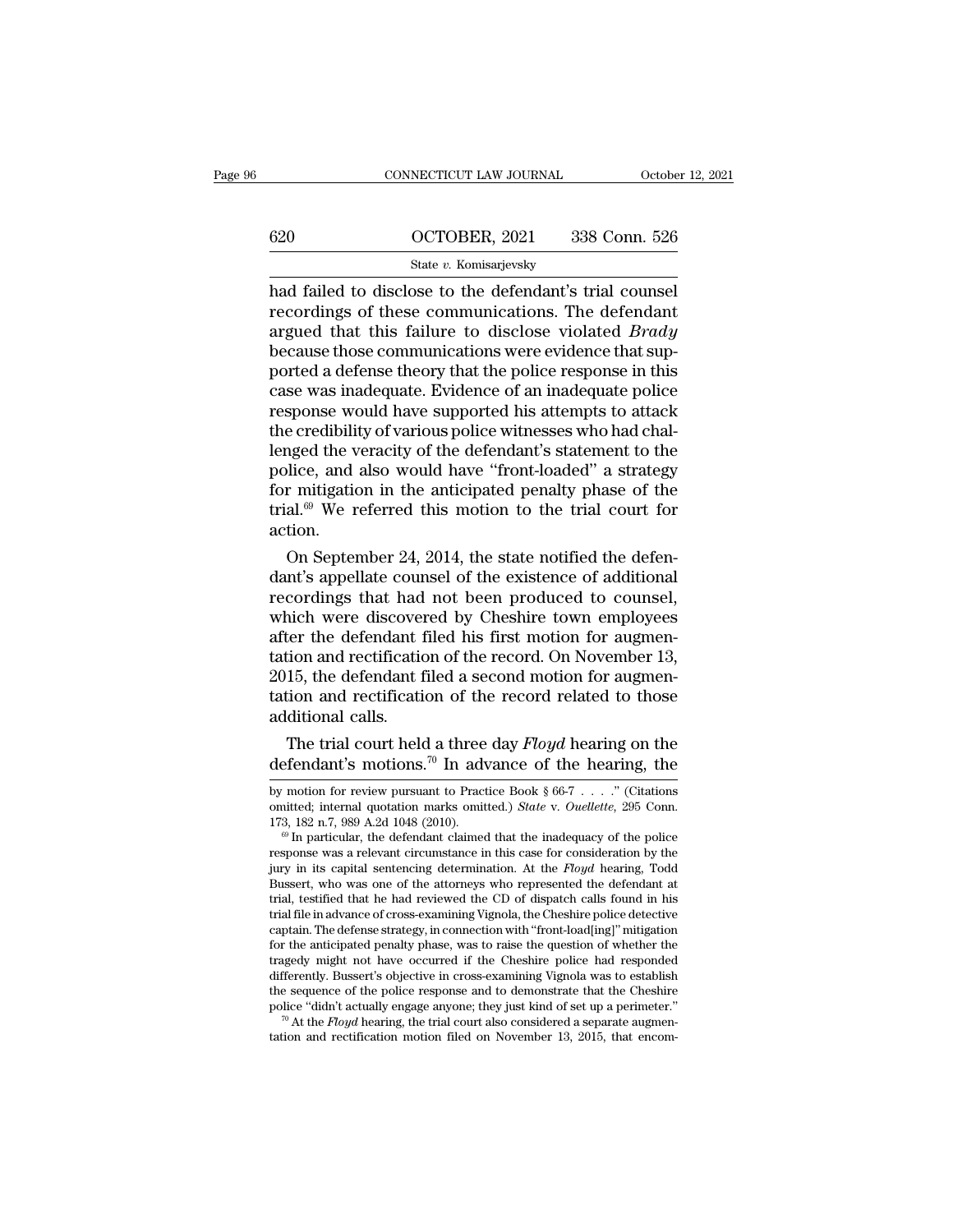| 2, 2021       | CONNECTICUT LAW JOURNAL | Page 97 |  |
|---------------|-------------------------|---------|--|
| 338 Conn. 526 | OCTOBER, 2021           | 621     |  |
|               | State v. Komisarjevsky  |         |  |

 $\begin{array}{r|l} \text{2, } 2021 \text{} & \text{CONRECTICUT LAW JOURNAL} \end{array}$  Page 9'<br>  $\begin{array}{r|l} \text{338 Conn. } 526 & \text{OCTOBER, } 2021 & \text{621} \end{array}$ <br>  $\begin{array}{r|l} \text{State } v. \text{ Komisarjevsky} \end{array}$ <br>
state and the defendant stipulated to the existence of<br>
the recordings of nu 338 Conn. 526 OCTOBER, 2021 621<br>
State v. Komisarjevsky<br>
State and the defendant stipulated to the existence of<br>
the recordings of numerous communications from July<br>
or August of 2007 that had not been disclosed to the<br>
d 338 Conn. 526 OCTOBER, 2021 621<br>
State v. Komisarjevsky<br>
state and the defendant stipulated to the existence of<br>
the recordings of numerous communications from July<br>
or August of 2007 that had not been disclosed to the<br>
d 338 Conn. 526 OCTOBER, 2021 621<br>
State v. Komisarjevsky<br>
state and the defendant stipulated to the existence of<br>
the recordings of numerous communications from July<br>
or August of 2007 that had not been disclosed to the<br>
d State and the defendant stipulated to the existence of<br>the recordings of numerous communications from July<br>or August of 2007 that had not been disclosed to the<br>defendant's trial counsel prior to trial in 2011 and had<br>been state and the defendant stipulated to the existence of<br>the recordings of numerous communications from July<br>or August of 2007 that had not been disclosed to the<br>defendant's trial counsel prior to trial in 2011 and had<br>been state and the defendant stipulated to the existence of<br>the recordings of numerous communications from July<br>or August of 2007 that had not been disclosed to the<br>defendant's trial counsel prior to trial in 2011 and had<br>been the recordings of numerous communications from July<br>or August of 2007 that had not been disclosed to the<br>defendant's trial counsel prior to trial in 2011 and had<br>been provided to appellate counsel for the first time<br>in Nov or August of 2007 that had not been disclosed to the<br>defendant's trial counsel prior to trial in 2011 and had<br>been provided to appellate counsel for the first time<br>in November, 2014. The parties stipulated that those<br>recor defendant's trial counsel prior to trial in 2011 and had<br>been provided to appellate counsel for the first time<br>in November, 2014. The parties stipulated that those<br>recordings were true and accurate copies and should be<br>mar been provided to appellate counsel for the first time<br>in November, 2014. The parties stipulated that those<br>recordings were true and accurate copies and should be<br>marked as exhibits at the *Floyd* hearing.<sup>71</sup> After hearin in November, 2014. The parties stipulated that those recordings were true and accurate copies and should be marked as exhibits at the  $Floyd$  hearing.<sup>71</sup> After hearing testimony from Sage, counsel, and Winters; see footnote recordings were true and accurate copies and should be<br>marked as exhibits at the *Floyd* hearing.<sup>71</sup> After hearing<br>testimony from Sage, counsel, and Winters; see footnote<br>66 of this opinion; the trial court found that the 66 of this opinion; the trial court found that the CDs<br>were not turned over as a result of an "error in transmis-<br>sion," which was likely attributable to the sheer volume<br>of evidence in this case. The trial court found th were not turned over as a result of an "error in transmission," which was likely attributable to the sheer volume<br>of evidence in this case. The trial court found that it<br>passed certain testimony and exhibits from Hayes' t claims relation of the stipulation of the sheer volume of evidence in this case. The trial court found that it passed certain testimony and exhibits from Hayes' trial with respect to the photographs that the defendant had

of evidence in this case. The trial court found that it passed certain testimony and exhibits from Hayes' trial with respect to the photographs that the defendant had taken of M. We address the defendant's claims relating passed certain testimony and exhibits from Hayes' trial with respect to the photographs that the defendant had taken of M. We address the defendant's claims relating to those items in part IV of this opinion.<br>
<sup>71</sup> As des passed certain testimony and exhibits from Hayes' trial with respect to the<br>photographs that the defendant had taken of M. We address the defendant's<br>claims relating to those items in part IV of this opinion.<br><sup>71</sup> As descr photographs that the defendant had taken of M. We address the defendant s<br>claims relating to those items in part IV of this opinion.<br><sup>71</sup> As described in the stipulation, the relevant recordings are (1) "[a]<br>recording numb claims relating to those items in part IV of this opinion.<br>
<sup>71</sup> As described in the stipulation, the relevant recordings are (1) "[a] recording numbered 173251 (CH10 09001C58) [in] the call log provided by the [s]tate to " As described in the stipulation, the relevant recordings are  $(1)$  "[a] recording numbered 173251 (CH10 09001C58) [in] the call log provided by the [s]tate to defense trial counsel and admitted at trial as [d]efendant's recording numbered 173251 (CH10 09001C58) [in] the call log provided by<br>the [s]tate to defense trial counsel and admitted at trial as [d]efendant's<br>[e]xhibit #A. Call from Cheshire Police Sergeant Chris Cote to Officer Rob the [s]tate to detense trial counsel and admitted at trial as [d]etendant's [e]xhibit#A. Call from Cheshire Police Sergeant Chris Cote to Officer Robert Regan, acting as dispatcher, in response to request of Officer Donald [e]xhibit #A. Call from Cheshire Police Sergeant Chris Cote to Officer Robert Regan, acting as dispatcher, in response to request of Officer Donald Miller for a call," (2) "[a] recording numbered 173309 (CH1 000A724) [in] Regan, acting as dispatcher, in response to request of Officer Donald Miller<br>for a call," (2) "[a] recording numbered 173309 (CH1 000A724) [in] the call<br>log provided by the [s]tate to defense trial counsel and admitted at for a call," (2) "[a] recording numbered 173309 (CH1 000A724) [in] the call log provided by the [s]tate to defense trial counsel and admitted at trial as [d]efendant's [e]xhibit #A in which Cheshire Police Captain Robert V log provided by the [s]tate to defense trial counsel and admitted at trial as [d]efendant's [e]xhibit #A in which Cheshire Police Captain Robert Vignola states he will do a drive-by of 300 Sorghum Mill Drive, Cheshire, and [d]etendant's [e]xhibit #A in which Cheshire Police Captain Robert Vignola<br>states he will do a drive-by of 300 Sorghum Mill Drive, Cheshire, and the<br>house is described by Officer Philip Giampietro," (3) "[a] recording desi states he will do a drive-by of 300 Sorghum Mill Drive, Cheshire, and the house is described by Officer Philip Giampietro," (3) "[a] recording designated CH10 09001CCB 669; in which Shawn Patterson, a Cheshire [p]olice [o] house is described by Officer Philip Giampietro," (3) "[a] recording designated CH10 09001CCB 669; in which Shawn Patterson, a Cheshire [p]olice [o]fficer, speaks with Officer Brian Schechter," (4) "[a] recording designate nated CH10 09001CCB 669; in which Shawn Patterson, a Cheshire [p]olice [o]fficer, speaks with Officer Brian Schechter," (4) "[a] recording designated CH10 09001D4C 669; the relevant speakers are a Cheshire Detective Kerry [0] Incer, speaks with Officer Brian Schechter," (4) "[a] recording designated CH10 09001D4C 669; the relevant speakers are a Cheshire Detective Kerry Nastri and . . . Connecticut State Trooper David Devito," (5) "[a] reco CHIO 0900ID4C 669; the relevant speakers are a Cheshire Detective Kerry<br>Nastri and . . . Connecticut State Trooper David Devito," (5) "[a] recording<br>designated CH11 0A00327B; the relevant speaker is Cheshire Police Captain Nastri and . . . Connecticut State Trooper David Devito," (5) "[a] recording<br>designated CH11 0A00327B; the relevant speaker is Cheshire Police Captain<br>. . . Vignola; internal call from Captain Ren Marchand, shift commande designated CH11 0A00327B; the relevant speaker is Cheshire Police Captain<br>
. . . Vignola; internal call from Captain Ren Marchand, shift commander.<br>
The time of the call was 9:27:52 a.m. on July 23, 2007," (6) "[a] recordi . . . Vignola; internal call from Captain Ren Marchand, shift commander.<br>The time of the call was 9:27:52 a.m. on July 23, 2007," (6) "[a] recording<br>designated CH17 10002AA5; the relevant speaker is Cheshire Police Officer The time of the call was 9:27:52 a.m. on July 23, 2007," (b) "[a] recording<br>designated CH17 10002AA5; the relevant speaker is Cheshire Police Officer<br>Jeff Sutherland. The time of the call was 9:33:26 a.m. on July 23, 2007 Jeff Sutherland. The time of the call was 9:33:26 a.m. on July 23, 2007. This call was included on a dis[c] produced in discovery on or around September 13, 2007 (Item #87). It is included among other calls in Call #17329 Jeff Sutherland. The time of the call was 9:33:26 a.m. on July 23, 2007. This call was included on a dis[c] produced in discovery on or around September 13, 2007 (Item #87). It is included among other calls in Call #17329 call was included on a dis[c] produced in discovery on or around September 13, 2007 (Item #87). It is included among other calls in Call #173292 [in] the call log, [d]efense [e]xhibit A," (7) "[a] recording designated CH1 13, 2007 (Item #87). It is included among other calls in Call #173292 [in] the call log, [d]efense [e]xhibit A," (7) "[a] recording designated CH17 10002AA7. The time of the call was 9:35:23 a.m. on July 23, 2007. This ca call log, [d]efense [e]xhibit A," (7) "[a] recording designated CH17 10002AA7. The time of the call was 9:35:23 a.m. on July 23, 2007. This call was included on a dis[c] produced in discovery on or about September 13, 200 CHT 10002AAT. The t<br>call was included on a<br>13, 2007 (Item #87). It is<br>call log, [d]efense [<br>CH10 09001C57 (Time<br>and Cheshire Police Lie<br>a.m. on July 23, 2007."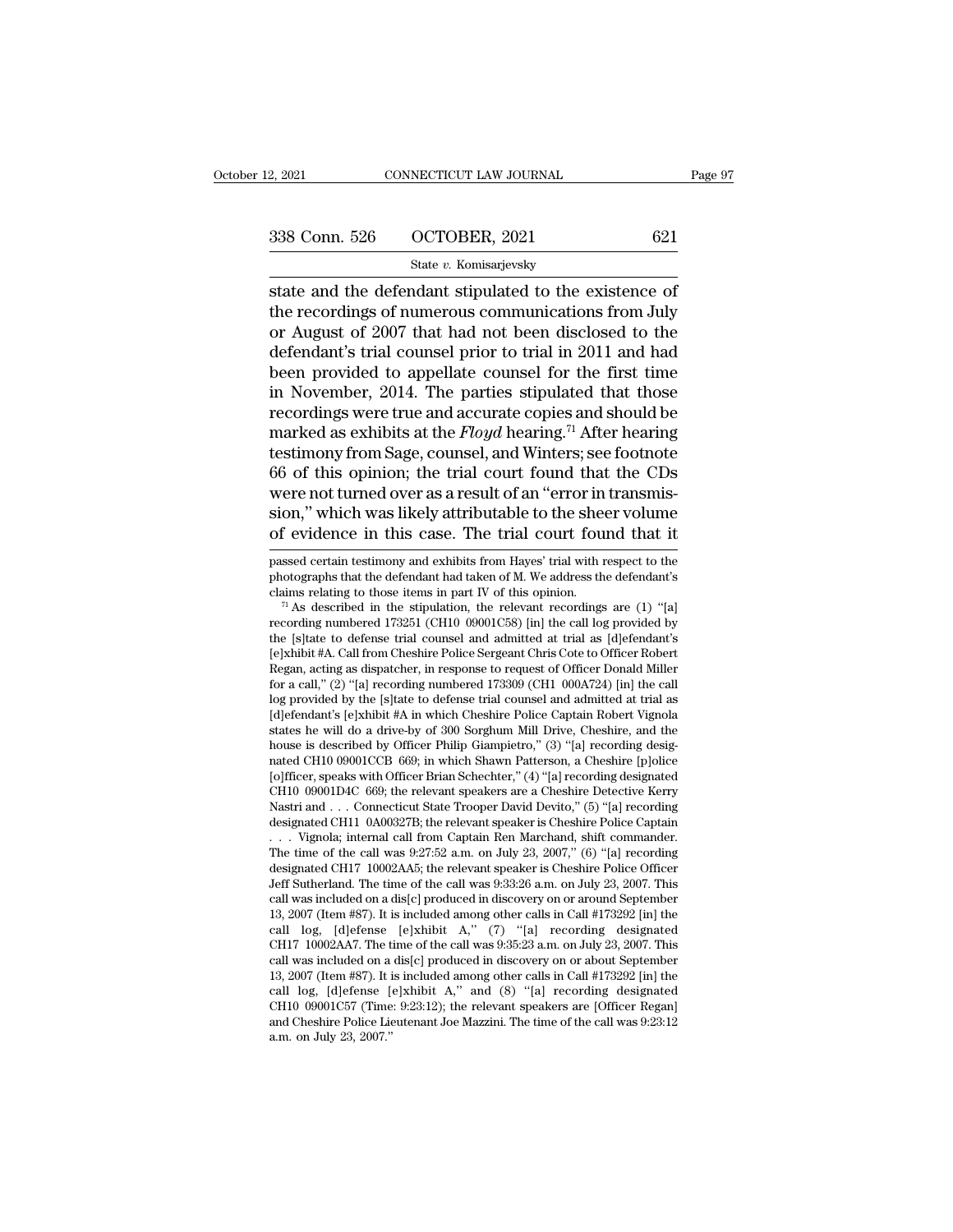|        | CONNECTICUT LAW JOURNAL                                                                                                                                     | October 12, 2021 |
|--------|-------------------------------------------------------------------------------------------------------------------------------------------------------------|------------------|
| 622    | OCTOBER, 2021                                                                                                                                               | 338 Conn. 526    |
|        | State v. Komisarjevsky                                                                                                                                      |                  |
| motion | was uncontested that "the three police calls described<br>in paragraph four on page nine of the August 19, 2014<br>wore not disclosed to the defense "72 We |                  |

622 OCTOBER, 2021 338 Conn. 526<br>
State v. Komisarjevsky<br>
Was uncontested that "the three police calls described<br>
in paragraph four on page nine of the August 19, 2014<br>
motion . . . were not disclosed to the defense."<sup>72</sup> 622 OCTOBER, 2021 338 Conn. 526<br>
State v. Komisarjevsky<br>
was uncontested that "the three police calls described<br>
in paragraph four on page nine of the August 19, 2014<br>
motion . . . were not disclosed to the defense."<sup>72</sup> 622 OCTOBER, 2021 338 Conn. 526<br>
State v. Komisarjevsky<br>
was uncontested that "the three police calls described<br>
in paragraph four on page nine of the August 19, 2014<br>
motion . . . were not disclosed to the defense."<sup>72</sup> State v. Komisarjevsky<br>was uncontested that "the three police calls described<br>in paragraph four on page nine of the August 19, 2014<br>motion . . . were not disclosed to the defense."<sup>72</sup> We<br>address the content of these comm  $\begin{array}{c} \text{state of the image is} \\ \text{was uncontexted that ``\`{}}\\ \text{in paragraph four on pa} \\ \text{motion . . . were not odd} \\ \text{address the content of the part III C of this opinion.} \\ \text{The parties disputed, !} \end{array}$ paragraph four on page nine of the August 19, 2014<br>otion . . . were not disclosed to the defense."<sup>72</sup> We<br>dress the content of these communications in detail in<br>rt III C of this opinion. See also footnotes 82 through<br>of t motion . . . were not disclosed to the defense."<sup>72</sup> We<br>address the content of these communications in detail in<br>part III C of this opinion. See also footnotes 82 through<br>84 of this opinion.<br>The parties disputed, however,

address the content of these communications in detail in part III C of this opinion. See also footnotes 82 through 84 of this opinion.<br>The parties disputed, however, the existence of a communication that was described in p part III C of this opinion. See also footnotes 82 through<br>84 of this opinion.<br>The parties disputed, however, the existence of a com-<br>munication that was described in paragraph one on<br>page eight of the August 19, 2014 motio For this opinion.<br>The parties disputed, however, the existence of a com-<br>munication that was described in paragraph one on<br>page eight of the August 19, 2014 motion for augmen-<br>tation, namely, the call log that C.H.-R. clai The parties disputed, however, the existence of a com-<br>munication that was described in paragraph one on<br>page eight of the August 19, 2014 motion for augmen-<br>tation, namely, the call log that C.H.-R. claimed to have<br>receiv The parties disputed, however, the existence of a com-<br>munication that was described in paragraph one on<br>page eight of the August 19, 2014 motion for augmen-<br>tation, namely, the call log that C.H.-R. claimed to have<br>receiv munication that was described in paragraph one on<br>page eight of the August 19, 2014 motion for augmen-<br>tation, namely, the call log that C.H.-R. claimed to have<br>received in an e-mail. After considering testimony from<br>C.H.page eight of the August 19, 2014 motion for augmentation, namely, the call log that C.H.-R. claimed to have<br>received in an e-mail. After considering testimony from<br>C.H.-R. and her husband, W.R., about this e-mail, the<br>tri tation, namely, the call log that C.H.-R. claimed to have<br>received in an e-mail. After considering testimony from<br>C.H.-R. and her husband, W.R., about this e-mail, the<br>trial court found that its existence had not been prov *Brady* claims. by a fair preponderance of the evidence. Consistent<br>with our previous denial of relief in a subsequent motion<br>for review, we now turn to the merits of the defendant's<br> $Brady$  claims.<br>B<br>Claims Arising from the E-mail Describe

# B

 $\Gamma$  review, we now turn to the merits of the defendant's<br>  $\Gamma$  ready claims.<br>  $\Gamma$ <br>  $\Gamma$ <br>  $\Gamma$ <br>  $\Gamma$ <br>  $\Gamma$ <br>  $\Gamma$ <br>  $\Gamma$ <br>  $\Gamma$ <br>  $\Gamma$ <br>  $\Gamma$  and  $\Gamma$  and  $\Gamma$ <br>  $\Gamma$  and  $\Gamma$ <br>  $\Gamma$  and  $\Gamma$  and  $\Gamma$ <br>  $\Gamma$  and  $\Gamma$ <br>  $\Gamma$  and Brady claims.<br>
B<br>
Claims Arising from the E-mail Described by C.H.-R.<br>
We begin with the defendant's claim that the trial<br>
court improperly found that he had failed to prove the<br>
existence of a call log that established th B<br>Claims Arising from the E-mail Described by C.H.-R.<br>We begin with the defendant's claim that the trial<br>court improperly found that he had failed to prove the<br>existence of a call log that established the presence of<br>a pol B<br>Claims Arising from the E-mail Described by C.H.-R.<br>We begin with the defendant's claim that the trial<br>court improperly found that he had failed to prove the<br>existence of a call log that established the presence of<br>a pol Claims Arising from the E-mail Described by C.H.-R.<br>We begin with the defendant's claim that the trial<br>court improperly found that he had failed to prove the<br>existence of a call log that established the presence of<br>a polic We begin with the defendant's claim that the trial<br>court improperly found that he had failed to prove the<br>existence of a call log that established the presence of<br>a police officer at the P residence when Hayes and J<br>return We begin with the defendant's claim that the trial<br>court improperly found that he had failed to prove the<br>existence of a call log that established the presence of<br>a police officer at the P residence when Hayes and J<br>retur court improperly found that he had failed to prove the<br>existence of a call log that established the presence of<br>a police officer at the P residence when Hayes and J<br>returned from the bank in the Pacifica, which had been<br>re existence of a call log that established the presence of<br>a police officer at the P residence when Hayes and J<br>returned from the bank in the Pacifica, which had been<br>relayed to C.H.-R., who is J's sister, in an e-mail that<br> a police officer at the P residence when Hayes and J<br>returned from the bank in the Pacifica, which had been<br>relayed to C.H.-R., who is J's sister, in an e-mail that<br>she received in January, 2008. The defendant first<br>argues returned from the bank in the Pacifica, which had been<br>relayed to C.H.-R., who is J's sister, in an e-mail that<br>she received in January, 2008. The defendant first<br>argues that the existence of the call log was established<br>b relayed to C.H.-R., who is J's sister, in an e-mail that<br>she received in January, 2008. The defendant first<br>argues that the existence of the call log was established<br>by the highly credible testimony of C.H.-R. and her<br>hus The defendant withdrew claims arising from the 9:33:26 a.m. broadcast with defendant withdrew claims arising from the 9:33:26 a.m. broadcast  $\frac{m}{\sqrt{2}}$  The defendant withdrew claims arising from the 9:33:26 a.m. broadca husband, W.R., and corroborated by both the "consistent and highly suspicious pattern by the police of with-<br>holding or mischaracterizing critical police calls" and<br><sup>72</sup> The defendant withdrew claims arising from the 9:33:

tent and highly suspicious pattern by the police of with-<br>holding or mischaracterizing critical police calls" and<br> $\frac{1}{2}$  The defendant withdrew claims arising from the 9:33:26 a.m. broadcast<br>by Cote indicating that he holding or mischaracterizing critical police calls" and<br> $\frac{1}{2}$ The defendant withdrew claims arising from the 9:33:26 a.m. broadcast<br>by Cote indicating that he was approaching Sorghum Mill Drive and the<br>9:35:23 a.m. bro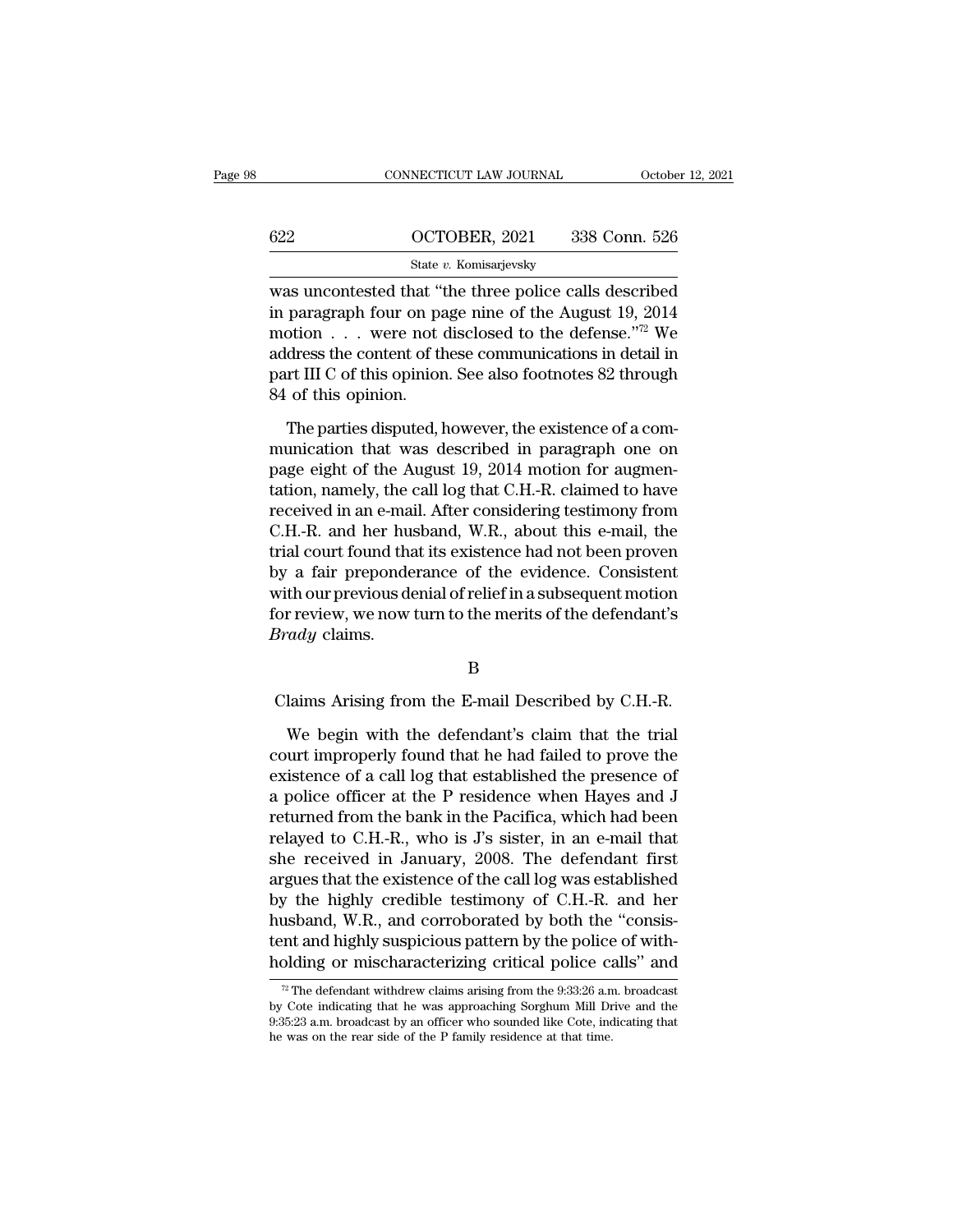2, 2021 CONNECTICUT LAW JOURNAL<br>
338 Conn. 526 OCTOBER, 2021 623<br>
5tate v. Komisarjevsky<br>
"the improbability" that numerous Cheshire police officers had not "arrived at the P residence in time to 338 Conn. 526 OCTOBER, 2021 623<br>
State v. Komisarjevsky<br>
"the improbability" that numerous Cheshire police officers had not "arrived at the P residence in time to observe the Pacifica returning there." The defendant 338 Conn. 526 OCTOBER, 2021 623<br>
State v. Komisarjevsky<br>
"the improbability" that numerous Cheshire police officers had not "arrived at the P residence in time to<br>
observe the Pacifica returning there." The defendant<br>
als 338 Conn. 526 OCTOBER, 2021 623<br>
State v. Komisarjevsky<br>
"the improbability" that numerous Cheshire police officers had not "arrived at the P residence in time to<br>
observe the Pacifica returning there." The defendant<br>
als State v. Komisarjevsky<br>
"the improbability" that numerous Cheshire police officers<br>
had not "arrived at the P residence in time to<br>
observe the Pacifica returning there." The defendant<br>
also argues that the trial court im state v. Kollisarjevsky<br>
"the improbability" that numerous Cheshire police officers<br>
had not "arrived at the P residence in time to<br>
observe the Pacifica returning there." The defendant<br>
also argues that the trial court i "the improbability" that numerous Cheshire police officers had not "arrived at the P residence in time to observe the Pacifica returning there." The defendant also argues that the trial court improperly required him to pr cers had not "arrived at the P residence in time to<br>observe the Pacifica returning there." The defendant<br>also argues that the trial court improperly required him<br>to prove the existence of the call log by a preponderance<br>o observe the Pacifica returning there." The defendant<br>also argues that the trial court improperly required him<br>to prove the existence of the call log by a preponderance<br>of the evidence, contending that, under  $\S 9-1$  (a) o also argues that the trial court improperly required him<br>to prove the existence of the call log by a preponderance<br>of the evidence, contending that, under § 9-1 (a) of the<br>Connecticut Code of Evidence,<sup>73</sup> a party need on to prove the existence of the call log by a preponderance<br>of the evidence, contending that, under § 9-1 (a) of the<br>Connecticut Code of Evidence,<sup>73</sup> a party need only make<br>a prima facie showing of the authenticity of an e % of the evidence, contending that, under § 9-1 (a) of the Connecticut Code of Evidence,<sup>73</sup> a party need only make a prima facie showing of the authenticity of an exhibit to the court for purposes of admissibility. Final Connecticut Code of Evidence,<sup>73</sup> a party need only make<br>a prima facie showing of the authenticity of an exhibit<br>to the court for purposes of admissibility. Finally, the<br>defendant argues that the trial court abused its di a prima facie showing of the authenticity of an exhibit<br>to the court for purposes of admissibility. Finally, the<br>defendant argues that the trial court abused its discre-<br>tion by sustaining the prosecution's objection under to the court for purposes of admissibility. Finally, the<br>defendant argues that the trial court abused its discre-<br>tion by sustaining the prosecution's objection under<br> $\S$  7-1 of the Connecticut Code of Evidence,<sup>74</sup> which defendant argues that the trial court abused its discretion by sustaining the prosecution's objection under  $\S 7$ -1 of the Connecticut Code of Evidence,<sup>74</sup> which governs the admission of lay opinion testimony, to defense tion by sustaining the prosecution's objection under  $\S$  7-1 of the Connecticut Code of Evidence,<sup>74</sup> which governs the admission of lay opinion testimony, to defense counsel's question at the *Floyd* hearing to W.R. abou In the admission of lay opinion testimony, to defense<br>unsel's question at the *Floyd* hearing to W.R. about<br>nether the e-mail "appear[ed]" to him "to be a docu-<br>ent that could have been created by a nonpolice or like<br>aype counsel's question at the *Floyd* hearing to W.R. about<br>whether the e-mail "appear[ed]" to him "to be a docu-<br>ment that could have been created by a nonpolice or like<br>a layperson who was not involved in the response  $\dots$ .

whether the e-mail "appear[ed]" to him "to be a document that could have been created by a nonpolice or like<br>a layperson who was not involved in the response  $\dots$ ."<br>In response, the state assumes the credibility of C.H.-<br> ment that could have been created by a nonpolice or like<br>a layperson who was not involved in the response . . . ."<br>In response, the state assumes the credibility of C.H.-<br>R. and W.R. but contends that their testimony neve a layperson who was not involved in the response  $\ldots$ ."<br>In response, the state assumes the credibility of C.H.-<br>R. and W.R. but contends that their testimony neverthe-<br>less does not establish the existence of the call lo In response, the state assumes the credibility of C.H.-<br>R. and W.R. but contends that their testimony neverthe-<br>less does not establish the existence of the call log or<br>the e-mail in which it was contained. The state also<br> In response, the state assumes the credibility of C.H.-<br>R. and W.R. but contends that their testimony neverthe-<br>less does not establish the existence of the call log or<br>the e-mail in which it was contained. The state also<br> R. and W.R. but contends that their testimony nevertheless does not establish the existence of the call log or<br>the e-mail in which it was contained. The state also<br>cites, among other cases, *State* v. *Thompson*, 305 Conn. less does not establish the existence of the call log or<br>the e-mail in which it was contained. The state also<br>cites, among other cases, *State* v. *Thompson*, 305 Conn.<br>412, 45 A.3d 605 (2012), cert. denied, 568 U.S. 1146, the e-mail in which it was contained. The state also<br>cites, among other cases, *State* v. *Thompson*, 305 Conn.<br>412, 45 A.3d 605 (2012), cert. denied, 568 U.S. 1146, 133<br>S. Ct. 988, 184 L. Ed. 2d 767 (2013), and argues th cites, among other cases, *State* v. *Thompson*, 305 Conn.<br>412, 45 A.3d 605 (2012), cert. denied, 568 U.S. 1146, 133<br>S. Ct. 988, 184 L. Ed. 2d 767 (2013), and argues that the<br>trial court properly applied the preponderance 412, 45 A.3d 605 (2012), cert. denied, 568 U.S. 1146, 133<br>S. Ct. 988, 184 L. Ed. 2d 767 (2013), and argues that the<br>trial court properly applied the preponderance of the<br>evidence standard in determining whether the call l r e-mail existed as a predicate factual matter. Finally,<br>re-mail existed as a predicate factual matter. Finally,<br>ne state contends that the trial court did not abuse its<br>iscretion in sustaining its objection to W.R.'s tes or e-mail existed as a predicate factual matter. Finally,<br>the state contends that the trial court did not abuse its<br>discretion in sustaining its objection to W.R.'s testimony<br> $\frac{1}{\sqrt{2}}$  Section 9-1 (a) of the Connecticu

the state contends that the trial court did not abuse its<br>discretion in sustaining its objection to W.R.'s testimony<br> $\frac{1}{\sqrt{2}}$  section 9-1 (a) of the Connecticut Code of Evidence provides: "The<br>requirement of authentic discretion in sustaining its objection to W.R.'s testimony<br> $\frac{1}{\sqrt{2}}$  Section 9-1 (a) of the Connecticut Code of Evidence provides: "The<br>requirement of authentication as a condition precedent to admissibility is<br>satisfi <sup>73</sup> Section 9-1 (a) of the Connecticut Code of Evidence provides: "The requirement of authentication as a condition precedent to admissibility is satisfied by evidence sufficient to support a finding that the offered evi

<sup>&</sup>lt;sup>16</sup> Section 9-1 (a) of the Connecticut Code of Evidence provides: "The requirement of authentication as a condition precedent to admissibility is satisfied by evidence sufficient to support a finding that the offered evi requirement of authentication as a condition precedent to admissibility is<br>satisfied by evidence sufficient to support a finding that the offered evidence<br>is what its proponent claims it to be."<br><sup>74</sup> Section 7-1 of the Con satisfied by evidence sufficient to support a finding that the offered evidence is what its proponent claims it to be.''<br><sup>74</sup> Section 7-1 of the Connecticut Code of Evidence provides: "If a witness is not testifying as an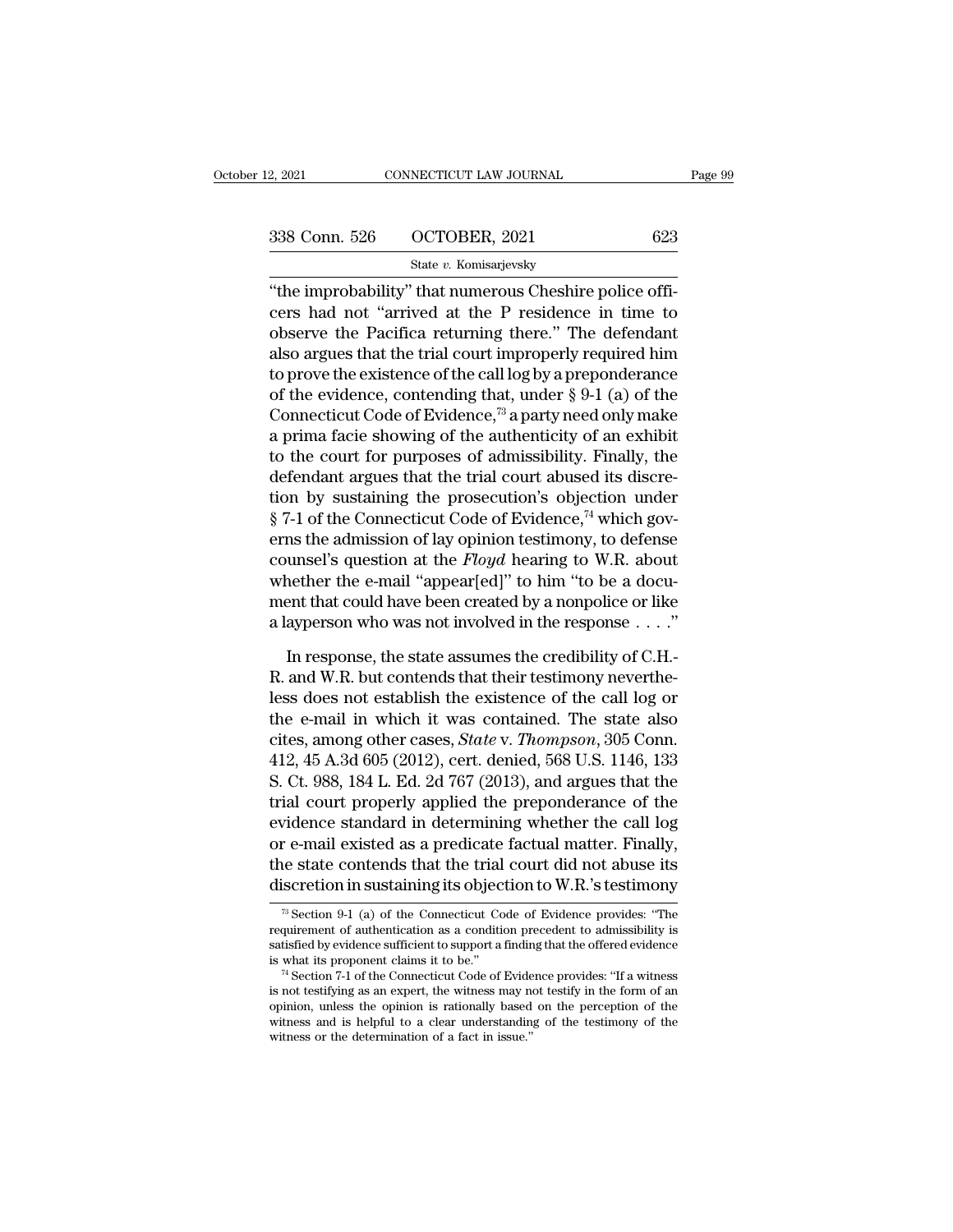|     | CONNECTICUT LAW JOURNAL                                                                                                                                                   | October 12, 2021 |
|-----|---------------------------------------------------------------------------------------------------------------------------------------------------------------------------|------------------|
|     |                                                                                                                                                                           |                  |
| 624 | OCTOBER, 2021                                                                                                                                                             | 338 Conn. 526    |
|     | State v. Komisarjevsky                                                                                                                                                    |                  |
|     | about the appearance of the e-mail because it was not<br>a proper subject for lay witness opinion testimony. We<br>agree with the state and conclude that the trial court |                  |

 $\begin{array}{r} \n 624 \quad \text{OCTOBER, 2021} \quad 338 \text{ Conn. } 526 \n \end{array}$ <br>  $\begin{array}{r} \text{State } v. \text{ Komisarjevsky} \\ \n about the appearance of the e-mail because it was not a proper subject for lay witness opinion testimony. We agree with the state and conclude that the trial court properly applied the propagance of the evidence. \n$ 624  $\frac{\text{OCTOBER, 2021}}{\text{State } v. \text{ Komisarjevsky}}$ <br>about the appearance of the e-mail because it was not<br>a proper subject for lay witness opinion testimony. We<br>agree with the state and conclude that the trial court<br>properly applied  $\frac{\text{624}}{\text{State } v. \text{ Komisarjevsky}}$ <br>
state  $v. \text{ Komisarjevsky}}$ <br>
about the appearance of the e-mail because it was not<br>
a proper subject for lay witness opinion testimony. We<br>
agree with the state and conclude that the trial court<br>
pr State v. Komisarjevsky<br>
state v. Komisarjevsky<br>
about the appearance of the e-mail because it was not<br>
a proper subject for lay witness opinion testimony. We<br>
agree with the state and conclude that the trial court<br>
proper state  $v$ . Komisarjevsky<br>about the appearance of the e-mail because it was not<br>a proper subject for lay witness opinion testimony. We<br>agree with the state and conclude that the trial court<br>properly applied the preponderan issue. The record reveals the following additional relevant<br>The record reveals and conclude that the trial court<br>operly applied the preponderance of the evidence<br>andard and concluded that the defendant had not<br>tablished the exist agree with the state and conclude that the trial court<br>properly applied the preponderance of the evidence<br>standard and concluded that the defendant had not<br>established the existence of the communication at<br>issue.<br>The recor

properly applied the preponderance of the evidence<br>standard and concluded that the defendant had not<br>established the existence of the communication at<br>issue.<br>The record reveals the following additional relevant<br>facts and standard and concluded that the defendant had not<br>established the existence of the communication at<br>issue.<br>The record reveals the following additional relevant<br>facts and procedural history. In his August 29, 2014<br>motion fo issue.<br>
The record reveals the following additional relevant<br>
facts and procedural history. In his August 29, 2014<br>
motion for augmentation and rectification of the record,<br>
the defendant claimed that the state had failed The record reveals the following additional relevant<br>facts and procedural history. In his August 29, 2014<br>motion for augmentation and rectification of the record,<br>the defendant claimed that the state had failed to pro-<br>du The record reveals the following additional relevant<br>facts and procedural history. In his August 29, 2014<br>motion for augmentation and rectification of the record,<br>the defendant claimed that the state had failed to pro-<br>duc facts and procedural history. In his August 29, 2014<br>motion for augmentation and rectification of the record,<br>the defendant claimed that the state had failed to pro-<br>duce a police communication that C.H.-R. had received<br>b motion for augmentation and rectification of the record,<br>the defendant claimed that the state had failed to pro-<br>duce a police communication that C.H.-R. had received<br>by e-mail in January, 2008, and that she subsequently<br>d the defendant claimed that the state had failed to produce a police communication that C.H.-R. had received<br>by e-mail in January, 2008, and that she subsequently<br>discussed during an appearance on Katie Couric's tele-<br>visio duce a police communication that C.H.-R. had received<br>by e-mail in January, 2008, and that she subsequently<br>discussed during an appearance on Katie Couric's tele-<br>vision show that aired on August 19, 2013. The defen-<br>dant by e-mail in January, 2008, and that she subsequently<br>discussed during an appearance on Katie Couric's tele-<br>vision show that aired on August 19, 2013. The defen-<br>dant averred that that communication, as described by<br>C.H.discussed during an appearance on Katie Couric's tele-<br>vision show that aired on August 19, 2013. The defen-<br>dant averred that that communication, as described by<br>C.H.-R., "establishes that "there actually was a police<br>off vision show that aired on August 19, 2013. The defen-<br>dant averred that that communication, as described by<br>C.H.-R., "establishes that 'there actually was a police<br>officer at [J's] home watching her come back to the<br>house dant averred that that communication, as described by C.H.-R., "establishes that 'there actually was a police officer at [J's] home watching her come back to the house and pull into the driveway,'" describing "'her car [a First, establishes that there actually was a police<br>ficer at [J's] home watching her come back to the<br>use and pull into the driveway,'" describing "'her<br>r [as] a silver Chrysler Pacifica [that] is now entering<br>e driveway buse and pull into the driveway,'" describing " her car [as] a silver Chrysler Pacifica [that] is now entering the driveway and the garage door is going up and the car is pulling in  $\ldots$ ."<br>At the *Floyd* hearing, C.H.-R.

police and pull into the diveway, describing then<br>car [as] a silver Chrysler Pacifica [that] is now entering<br>the driveway and the garage door is going up and the<br>car is pulling in  $\dots$ .<br>At the *Floyd* hearing, C.H.-R. tes Car [as] a silver Citiyster 1 actinca [that] is now entering<br>the driveway and the garage door is going up and the<br>car is pulling in  $\ldots$ .'"<br>At the *Floyd* hearing, C.H.-R. testified that she and<br>her parents had remained the diveway and the garage door is going up and the<br>car is pulling in  $\ldots$ ."<br>At the *Floyd* hearing, C.H.-R. testified that she and<br>her parents had remained in contact with the Cheshire<br>police because they had concerns a At the *Floyd* hearing, C.H.-R. testified that she and<br>her parents had remained in contact with the Cheshire<br>police because they had concerns about the police<br>response to the home invasion and were angry when<br>the Cheshire At the *Floyd* hearing, C.H.-R. testified that she and<br>her parents had remained in contact with the Cheshire<br>police because they had concerns about the police<br>response to the home invasion and were angry when<br>the Cheshire her parents had remained in contact with the Cheshire<br>police because they had concerns about the police<br>response to the home invasion and were angry when<br>the Cheshire town manager publicly commended the<br>police on televisio police because they had concerns about the police<br>response to the home invasion and were angry when<br>the Cheshire town manager publicly commended the<br>police on television. C.H.-R. testified that, in early Janu-<br>ary, 2008, s response to the home invasion and were angry when<br>the Cheshire town manager publicly commended the<br>police on television. C.H.-R. testified that, in early Janu-<br>ary, 2008, she received an e-mail that contained what<br>appeared the Cheshire town manager publicly commended the<br>police on television. C.H.-R. testified that, in early Janu-<br>ary, 2008, she received an e-mail that contained what<br>appeared to be a log of communications between the<br>officer police on television. C.H.-R. testified that, in early January, 2008, she received an e-mail that contained what appeared to be a log of communications between the officers before that information was ultimately released t ary, 2008, she received an e-mail that contained what<br>appeared to be a log of communications between the<br>officers before that information was ultimately released<br>to the public. C.H.-R. stated that the call log contained<br>th appeared to be a log of communications between the officers before that information was ultimately released to the public. C.H.-R. stated that the call log contained the times and written descriptions of various communicat officers before that information was ultimately released<br>to the public. C.H.-R. stated that the call log contained<br>the times and written descriptions of various communi-<br>cations between the responding officers. One particu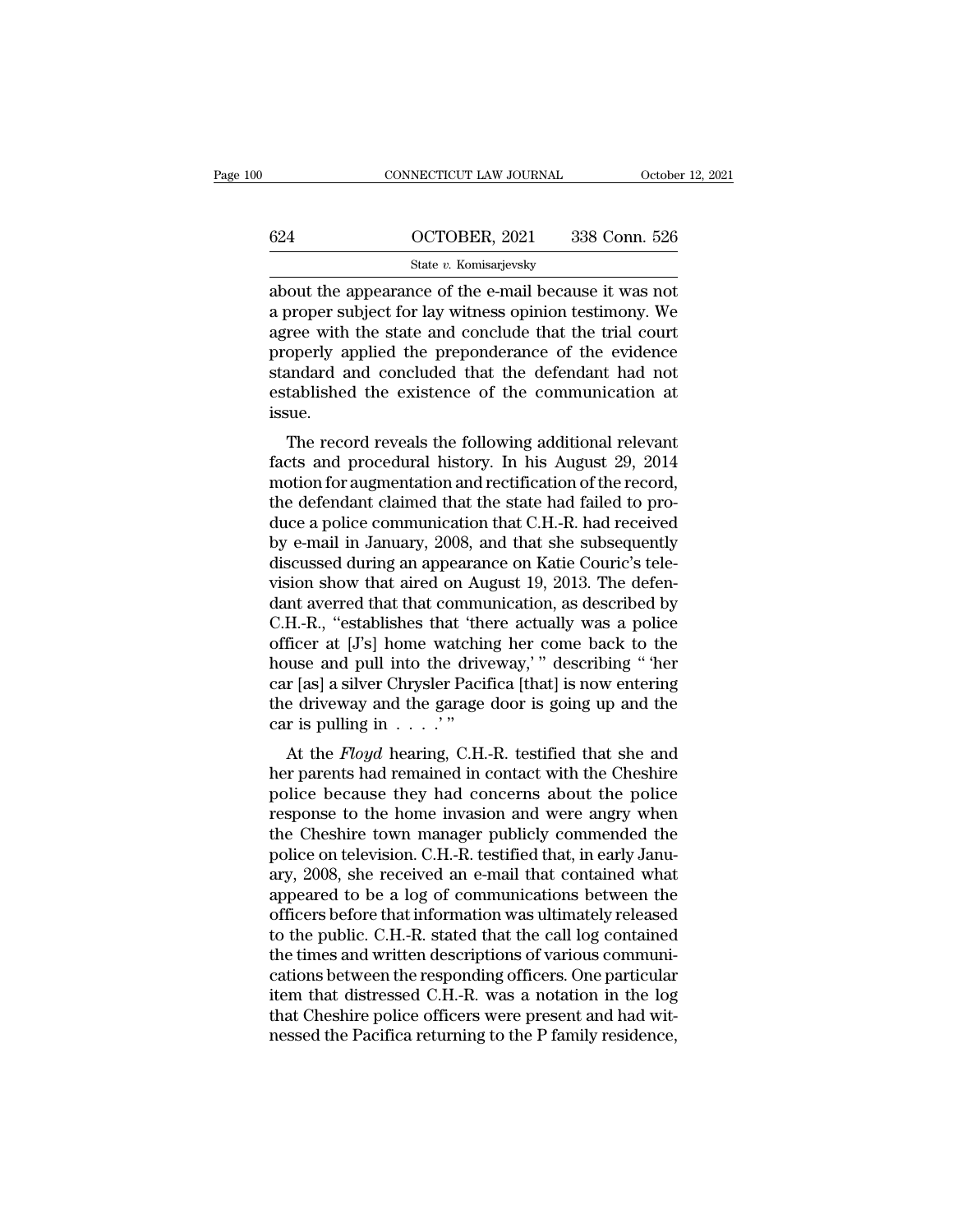| 12, 2021      | CONNECTICUT LAW JOURNAL | Page 101 |
|---------------|-------------------------|----------|
|               |                         |          |
| 338 Conn. 526 | OCTOBER, 2021           | 625      |
|               | State v. Komisarjevsky  |          |

2, 2021 CONNECTICUT LAW JOURNAL Page 10<br>  $\frac{338 \text{ Conn. } 526 \text{ } \text{OCTOBER, } 2021 \text{ } \text{ } 625}$ <br>  $\frac{\text{State } v. \text{ Komisarjevsky}}{\text{leading her to conclude that officers were present at}$ the house for approximately forty-five minutes before 338 Conn. 526 OCTOBER, 2021 625<br>
State v. Komisarjevsky<br>
leading her to conclude that officers were present at<br>
the house for approximately forty-five minutes before<br>
Hayes and the defendant fled the scene and that the<br>
o 338 Conn. 526 OCTOBER, 2021 625<br>
State v. Komisarjevsky<br>
leading her to conclude that officers were present at<br>
the house for approximately forty-five minutes before<br>
Hayes and the defendant fled the scene and that the<br>
o 338 Conn. 526 OCTOBER, 2021 625<br>
State v. Komisarjevsky<br>
leading her to conclude that officers were present at<br>
the house for approximately forty-five minutes before<br>
Hayes and the defendant fled the scene and that the<br>
o State v. Komisarjevsky<br>
leading her to conclude that officers were present at<br>
the house for approximately forty-five minutes before<br>
Hayes and the defendant fled the scene and that the<br>
officers could have prevented the d state v. Komsarjevsky<br>leading her to conclude that officers were present at<br>the house for approximately forty-five minutes before<br>Hayes and the defendant fled the scene and that the<br>officers could have prevented the death leading her to conclude that officers were present at<br>the house for approximately forty-five minutes before<br>Hayes and the defendant fled the scene and that the<br>officers could have prevented the deaths of J, H, and<br>M. C.H.the house for approximately forty-five minutes before<br>Hayes and the defendant fled the scene and that the<br>officers could have prevented the deaths of J, H, and<br>M. C.H.-R. testified that the log document in the e-mail<br>did n Hayes and the defendant fled the scene and that the officers could have prevented the deaths of J, H, and M. C.H.-R. testified that the log document in the e-mail did not have any logos or markings indicating that it had officers could have prevented the deaths of J, M. C.H.-R. testified that the log document in the did not have any logos or markings indicating had originated from either the Cheshire Police I ment or the prosecutor's offi d not have any logos or markings indicating that it<br>d originated from either the Cheshire Police Depart-<br>ent or the prosecutor's office. C.H.-R. did not know<br>no sent the e-mail, but she assumed that "someone<br>bm the Cheshi and not have any logos of markings indicating that it<br>had originated from either the Cheshire Police Depart-<br>ment or the prosecutor's office. C.H.-R. did not know<br>who sent the e-mail, but she assumed that "someone<br>from the

The mean of the prosecutor's office. C.H.-R. did not know<br>who sent the e-mail, but she assumed that "someone<br>from the Cheshire police sent it to me."<sup>75</sup><br>C.H.-R. testified that she did not presently have a<br>copy of the e-ma ment of the prosecutor's office. C.H.--R. did not know<br>who sent the e-mail, but she assumed that "someone<br>from the Cheshire police sent it to me."<sup>75</sup><br>C.H.-R. testified that she did not presently have a<br>copy of the e-mail who sent the e-mail, but she assumed that someone<br>from the Cheshire police sent it to me."<sup>75</sup><br>C.H.-R. testified that she did not presently have a<br>copy of the e-mail printed out or saved electronically.<br>C.H.-R. "was afrai C.H.-R. testified that she did not presently have a<br>copy of the e-mail printed out or saved electronically.<br>C.H.-R. "was afraid to keep the e-mail" because it was<br>labeled "for your eyes only or FYI only," and she was<br>afrai C.H.-R. testified that she did not presently have a<br>copy of the e-mail printed out or saved electronically.<br>C.H.-R. "was afraid to keep the e-mail" because it was<br>labeled "for your eyes only or FYI only," and she was<br>afrai copy of the e-mail printed out or saved electronically.<br>C.H.-R. "was afraid to keep the e-mail" because it was<br>labeled "for your eyes only or FYI only," and she was<br>afraid to show it to anyone or tell anyone about it. She<br> C.H.-R. "was afraid to keep the e-mail" because it was<br>labeled "for your eyes only or FYI only," and she was<br>afraid to show it to anyone or tell anyone about it. She<br>testified, however, that she had printed a copy of the<br>e labeled "for your eyes only or FYI only," and she was<br>afraid to show it to anyone or tell anyone about it. She<br>testified, however, that she had printed a copy of the<br>e-mail and deleted the electronic file sometime in Febru afraid to show it to anyone or tell anyone about it. She<br>testified, however, that she had printed a copy of the<br>e-mail and deleted the electronic file sometime in Febru-<br>ary or March of 2008. C.H.-R. showed a copy of the<br>p testified, however, that she had printed a copy of the<br>e-mail and deleted the electronic file sometime in Febru-<br>ary or March of 2008. C.H.-R. showed a copy of the<br>printout to her husband, W.R., and to a North Carolina<br>new e-mail and deleted the electronic file sometime in February or March of 2008. C.H.-R. showed a copy of the printout to her husband, W.R., and to a North Carolina news reporter who had come to their home. She did not give t ary or March of 2008. C.H.-R. showed a copy of the<br>printout to her husband, W.R., and to a North Carolina<br>news reporter who had come to their home. She did<br>not give the news reporter a copy of the e-mail and<br>asked her not printout to her husband, W.R., and to a North Carolina<br>news reporter who had come to their home. She did<br>not give the news reporter a copy of the e-mail and<br>asked her not to report about it given its confidential<br>nature. S news reporter who had come to their home. She did<br>not give the news reporter a copy of the e-mail and<br>asked her not to report about it given its confidential<br>nature. She also showed the printed copy to her parents,<br>who wer not give the news reporter a copy of the e-mail and<br>asked her not to report about it given its confidential<br>nature. She also showed the printed copy to her parents,<br>who were upset by it and wrote letters to the Cheshire<br>po asked her not to report about it given its confidential<br>nature. She also showed the printed copy to her parents,<br>who were upset by it and wrote letters to the Cheshire<br>police; the police claimed they had never received tho nature. She also showed the printed copy to her parents,<br>who were upset by it and wrote letters to the Cheshire<br>police; the police claimed they had never received those<br>letters. She testified that W.R. had shown the printe who were upset by it and wrote letters to the Cheshire<br>police; the police claimed they had never received those<br>letters. She testified that W.R. had shown the printed<br>copy to an attorney friend, and that they subsequently<br> police; the police claimed they had never received those<br>letters. She testified that W.R. had shown the printed<br>copy to an attorney friend, and that they subsequently<br>lost—and perhaps accidentally discarded—that printed<br>co letters. She testified that W.R. had shown the printed<br>copy to an attorney friend, and that they subsequently<br>lost—and perhaps accidentally discarded—that printed<br>copy. No evidence of the e-mail appeared after a search<br>of copy to an attorney friend, and that they subsequently<br>lost—and perhaps accidentally discarded—that printed<br>copy. No evidence of the e-mail appeared after a search<br>of her computer hard drive. C.H.-R. acknowledged that<br>the The communication described in the e-mail did not<br>pear in the communications logs admitted into evi-<br>ence at trial and that recordings provided to her for<br> $\frac{\pi}{6}$  C.H.-R. testified that she originally thought that the e the communication described in the e-mail did not appear in the communications logs admitted into evidence at trial and that recordings provided to her for  $\frac{}{^{75}$  C.H.-R. testified that she originally thought that the

appear in the communications logs admitted into evi-<br>dence at trial and that recordings provided to her for<br> $\frac{}{^{76}$  C.H.-R. testified that she originally thought that the e-mail had been<br>created by the Cheshire police appear in the communications logs admitted into evidence at trial and that recordings provided to her for  $\frac{}{^{76}$  C.H.-R. testified that she originally thought that the e-mail had been created by the Cheshire police an <sup>75</sup> C.H.-R. testified that she originally thought that the e-mail had been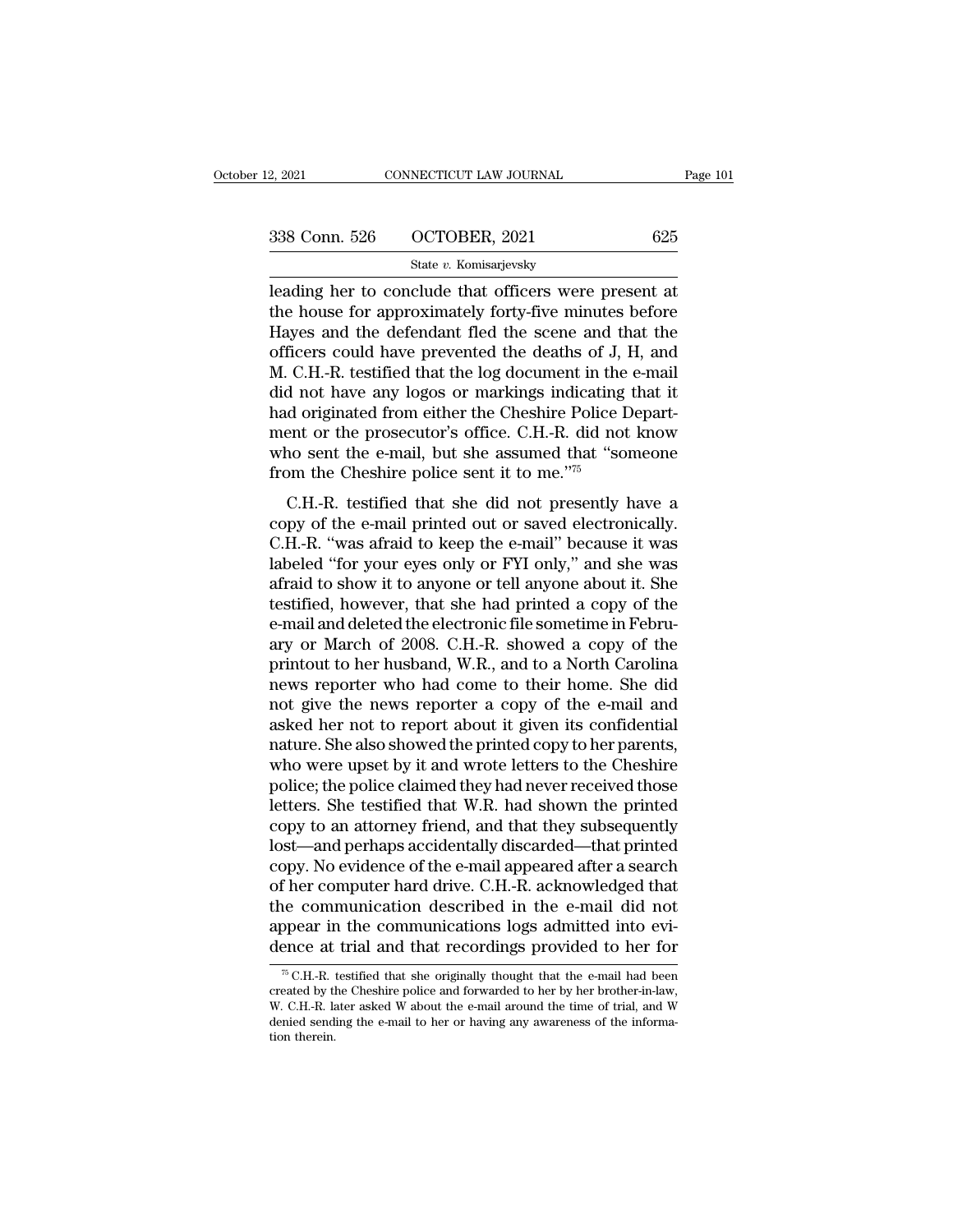|                         | CONNECTICUT LAW JOURNAL                                                                                     | October 12, 2021 |
|-------------------------|-------------------------------------------------------------------------------------------------------------|------------------|
|                         |                                                                                                             |                  |
| 626                     | OCTOBER, 2021                                                                                               | 338 Conn. 526    |
|                         | State v. Komisarjevsky                                                                                      |                  |
| nication. <sup>76</sup> | review by defense counsel did not include that commu-                                                       |                  |
|                         | W.R. also testified at the hearing. He testified that                                                       |                  |
|                         | C.H.-R. had shown him the e-mail when he came home<br>one ofternoon in January 2008. He could not toll from |                  |

 $\frac{626}{\text{State } v. \text{ Komisarjevsky}}$ <br>
State *v*. Komisarjevsky<br>
review by defense counsel did not include that communication.<sup>76</sup><br>
W.R. also testified at the hearing. He testified that<br>
C.H.-R. had shown him the e-mail when he came State v. Komisarjevsky<br>
review by defense counsel did not include that commu-<br>
nication.<sup>76</sup><br>
W.R. also testified at the hearing. He testified that<br>
C.H.-R. had shown him the e-mail when he came home<br>
one afternoon in Jan review by defense counsel did not include that communication.<sup>76</sup><br>W.R. also testified at the hearing. He testified that<br>C.H.-R. had shown him the e-mail when he came home<br>one afternoon in January, 2008. He could not tell M.R. also testified at the hearing. He testified that C.H.-R. had shown him the e-mail when he came home<br>one afternoon in January, 2008. He could not tell from<br>the e-mail or the printout the origin of the message; he<br>did W.R. also testified at the hearing. He testified that<br>C.H.-R. had shown him the e-mail when he came home<br>one afternoon in January, 2008. He could not tell from<br>the e-mail or the printout the origin of the message; he<br>did n W.R. also testified at the hearing. He testified that C.H.-R. had shown him the e-mail when he came home<br>one afternoon in January, 2008. He could not tell from<br>the e-mail or the printout the origin of the message; he<br>did n C.H.-R. had shown him the e-mail when he came home<br>one afternoon in January, 2008. He could not tell from<br>the e-mail or the printout the origin of the message; he<br>did not think that it had been forwarded by W but,<br>perhaps, one afternoon in January, 2008. He could not tell from<br>the e-mail or the printout the origin of the message; he<br>did not think that it had been forwarded by W but,<br>perhaps, had come from the spouse of a Cheshire police<br>offi the e-mail or the printout the origin of the message; he<br>did not think that it had been forwarded by W but,<br>perhaps, had come from the spouse of a Cheshire police<br>officer. He did not think that it had come from the town<br>of did not think that it had been forwarded by W but,<br>perhaps, had come from the spouse of a Cheshire police<br>officer. He did not think that it had come from the town<br>of Cheshire itself and did not know where the sender<br>of the perhaps, had come from the spouse of a Cheshire police<br>officer. He did not think that it had come from the town<br>of Cheshire itself and did not know where the sender<br>of the e-mail had obtained the information therein. W.R.<br> officer. He did not think that it had come from the town<br>of Cheshire itself and did not know where the sender<br>of the e-mail had obtained the information therein. W.R.<br>testified that, at that time, his family was frequently of Cheshire itself and did not know where the sender<br>of the e-mail had obtained the information therein. W.R.<br>testified that, at that time, his family was frequently<br>receiving e-mails from people whom they had not met—<br>nea of the e-mail had obtained the information therein. W.R.<br>testified that, at that time, his family was frequently<br>receiving e-mails from people whom they had not met—<br>nearly twenty to thirty times per day—offering support<br>a testified that, at that time, his family was frequently<br>receiving e-mails from people whom they had not met—<br>nearly twenty to thirty times per day—offering support<br>and prayers. He recalled that it was about the case, and<br>" receiving e-mails from people whom they had not met—<br>nearly twenty to thirty times per day—offering support<br>and prayers. He recalled that it was about the case, and<br>"that the Pacifica was returning, and the garage door<br>. . nearly twenty to thirty times per day—offering support<br>and prayers. He recalled that it was about the case, and<br>"that the Pacifica was returning, and the garage door<br>... was going up." W.R. also observed that it had a list and prayers. He recalled that it was about the case, and<br>
"that the Pacifica was returning, and the garage door<br>
... was going up." W.R. also observed that it had a list<br>
of numerous communications between police officers<br> "that the Pacifica was returning, and the garage door ... was going up." W.R. also observed that it had a list of numerous communications between police officers during the response. He showed a printout of the e-mail to ... was going up." W.R. also observed that it had a list<br>of numerous communications between police officers<br>during the response. He showed a printout of the e-mail<br>to an attorney friend and asked about "normal police<br>proto of numerous communications between police officers<br>during the response. He showed a printout of the e-mail<br>to an attorney friend and asked about "normal police<br>protocol" in the home invasion/hostage situation. When<br>he got during the response. He showed a printout of the e-mail<br>to an attorney friend and asked about "normal police<br>protocol" in the home invasion/hostage situation. When<br>he got home, he placed the printout on top of his com-<br>put to an attorney friend and asked about "normal police<br>protocol" in the home invasion/hostage situation. When<br>he got home, he placed the printout on top of his com-<br>puter to "save" or "keep it  $\dots$ ." The attorney did not<br>ke protocol" in the home invasion/hostage situation. When<br>he got home, he placed the printout on top of his com-<br>puter to "save" or "keep it  $\ldots$ ." The attorney did not<br>keep a copy of the e-mail and did not ask for one. W.R he got home, he placed the printout on top of his computer to "save" or "keep it  $\dots$ "." The attorney did not keep a copy of the e-mail and did not ask for one. W.R. had never seen the police call log that was admitted in puter to "save" or "keep it . . . ." The attorney did not<br>keep a copy of the e-mail and did not ask for one. W.R.<br>had never seen the police call log that was admitted<br>into evidence at Hayes' and the defendant's trials. Dur keep a copy of the e-mail and did not ask for one. W.R.<br>had never seen the police call log that was admitted<br>into evidence at Hayes' and the defendant's trials. Dur-<br>ing W.R.'s testimony, the trial court sustained the sta ig W.K. S testimony, the trial court sustained the state S<br>bjection to the question whether the log in the e-mail<br>appear[ed] to you to be a document that could have<br>een created by a nonpolice or like a layperson who<br> $\frac{1}{$ objection to the question whether the log in the e-mail "appear[ed] to you to be a document that could have been created by a nonpolice or like a layperson who  $\frac{1}{\pi}$  C.H.-R. testified that she had discussed the polic

<sup>&</sup>quot;appear[ed] to you to be a document that could have<br>been created by a nonpolice or like a layperson who<br> $\frac{1}{100}$   $\frac{1}{100}$   $\frac{1}{100}$   $\frac{1}{100}$   $\frac{1}{100}$   $\frac{1}{100}$   $\frac{1}{100}$   $\frac{1}{100}$   $\frac{1}{100}$   $\frac{1}{100$  $\frac{1}{100}$  and  $\frac{1}{100}$  by  $\frac{1}{100}$  by  $\frac{1}{100}$  by  $\frac{1}{100}$  and  $\frac{1}{100}$  of the alternative that count that count the  $\frac{1}{100}$  who stated that he could not speak to her about the evidence until after th been created by a nonpolice or like a layperson who<br>  $\frac{1}{100}$   $\frac{1}{100}$   $\frac{1}{100}$   $\frac{1}{100}$   $\frac{1}{100}$   $\frac{1}{100}$   $\frac{1}{100}$   $\frac{1}{100}$   $\frac{1}{100}$   $\frac{1}{100}$   $\frac{1}{100}$   $\frac{1}{100}$   $\frac{1}{100}$   $\frac{1}{100}$   $^{76}$  C.H.-R. testified that she had discussed the police response with Vitello, who stated that he could not speak to her about the evidence until after the trial; she had informed him of her concern that the police wer <sup>6</sup> C.H.-K. testined that she had discussed the police response with vitello, who stated that he could not speak to her about the evidence until after the trial; she had informed him of her concern that the police were pre who stated that he could not speak to her about the trial; she had informed him of her concern that the when the Pacifica returned. She also discussed he police response with the prosecutor before the trial reports that he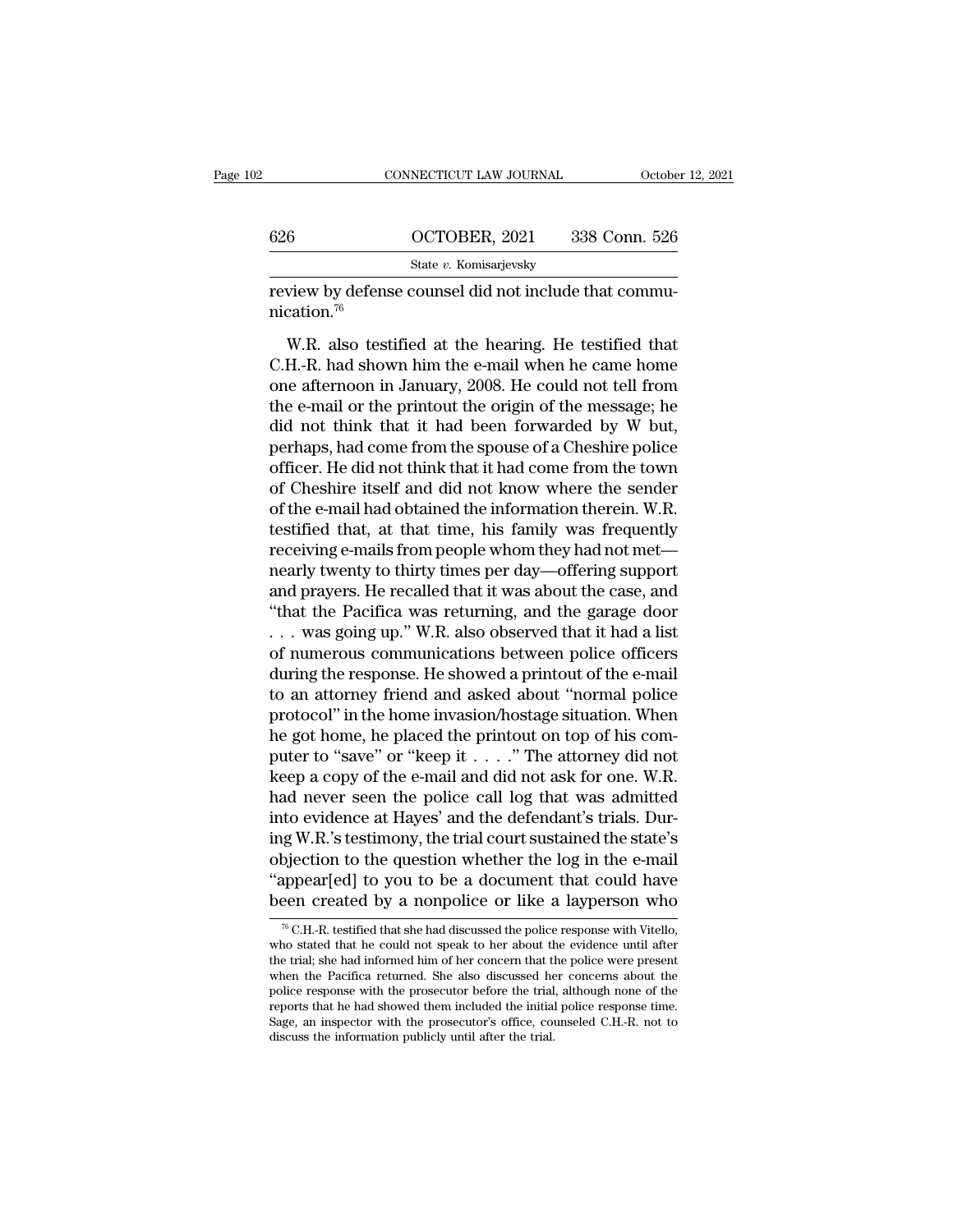| 2, 2021       | CONNECTICUT LAW JOURNAL | Page 103 |
|---------------|-------------------------|----------|
| 338 Conn. 526 | OCTOBER, 2021           | 627      |
|               | State v. Komisarjevsky  |          |

2, 2021 CONNECTICUT LAW JOURNAL<br>
338 Conn. 526 OCTOBER, 2021 627<br>
5tate v. Komisarjevsky<br>
was not involved in the response . . . .'' With no argu-<br>
ment by the defendant in response, the trial court ruled<br>
that the questio 338 Conn. 526 OCTOBER, 2021 627<br>State v. Komisarjevsky<br>was not involved in the response . . . ." With no argu-<br>ment by the defendant in response, the trial court ruled<br>that the question "call[ed] for an opinion [and] that<br> 338 Conn. 526 OCTOBER, 2021 627<br>
State v. Komisarjevsky<br>
was not involved in the response . . . . " With no argu-<br>
ment by the defendant in response, the trial court ruled<br>
that the question "call[ed] for an opinion [and] 338 Conn. 526 OCTOBER, 2021 627<br>
State v. Komisarjevsky<br>
was not involved in the response . . . . . " With no argu-<br>
ment by the defendant in response, the trial court ruled<br>
that the question "call[ed] for an opinion [an was not involved by the discrepancy of the discrepancy of the discrepancy of the discrepancy of the set of the set of the set of the set of the set of the set of the set of the set of the set of the set of the set of the s As not involved in the response  $\ldots$ ." With no arguent by the defendant in response, the trial court ruled<br>at the question "call[ed] for an opinion [and] that<br>here was] no foundation that he has some expertise<br>this."<br>As was not involved in the response  $\ldots$  with no argument by the defendant in response, the trial court ruled<br>that the question "call[ed] for an opinion [and] that<br>[there was] no foundation that he has some expertise<br>in thi

ment by the defendant in response, the trial court ruled<br>that the question "call[ed] for an opinion [and] that<br>[there was] no foundation that he has some expertise<br>in this."<br>As we noted previously, Winters, the information In the question can<br>people of an opinion paid intaker (there was) no foundation that he has some expertise<br>in this."<br>As we noted previously, Winters, the information<br>technology manager for the Cheshire Police Depart-<br>ment, the was no foundation that he has some experise<br>in this."<br>As we noted previously, Winters, the information<br>technology manager for the Cheshire Police Depart-<br>ment, worked at the direction of Vignola to capture,<br>log, and su In this.<br>
As we noted previously, Winters, the information<br>
technology manager for the Cheshire Police Depart-<br>
ment, worked at the direction of Vignola to capture,<br>
log, and summarize the police department's radio and<br>
te As we noted previously, Winters, the information<br>technology manager for the Cheshire Police Depart-<br>ment, worked at the direction of Vignola to capture,<br>log, and summarize the police department's radio and<br>telephonic comm technology manager for the Cheshire Police Department, worked at the direction of Vignola to capture,<br>log, and summarize the police department's radio and<br>telephonic communications during the home invasion<br>incident, from t ment, worked at the direction of Vignola to capture,<br>log, and summarize the police department's radio and<br>telephonic communications during the home invasion<br>incident, from the initial 911 call until the defendant<br>and Hayes log, and summarize the police department's radio and<br>telephonic communications during the home invasion<br>incident, from the initial 911 call until the defendant<br>and Hayes were taken into custody. See footnote 66 of<br>this opi telephonic communications during the home invasion<br>incident, from the initial 911 call until the defendant<br>and Hayes were taken into custody. See footnote 66 of<br>this opinion. In reviewing those communications in<br>July, 2007 incident, from the initial 911 call until the defendant<br>and Hayes were taken into custody. See footnote 66 of<br>this opinion. In reviewing those communications in<br>July, 2007, Winters denied hearing "in words or in sub-<br>stan and Hayes were taken into custody. See footnote 66 of<br>this opinion. In reviewing those communications in<br>July, 2007, Winters denied hearing "in words or in sub-<br>stance a communication by or among Cheshire police<br>officers t this opinion. In reviewing those communications in<br>July, 2007, Winters denied hearing "in words or in substance a communication by or among Cheshire police<br>officers to the effect that someone [had] observed the<br>Chrysler Pa July, 2007, Winters denied hearing "in words or in substance a communication by or among Cheshire police<br>officers to the effect that someone [had] observed the<br>Chrysler Pacifica entering the driveway at that resi-<br>dence an stance a communication by or among Cheshire police<br>officers to the effect that someone [had] observed the<br>Chrysler Pacifica entering the driveway at that resi-<br>dence and the garage door being elevated  $\ldots$ ." Had<br>he heard officers to the effect that someone [had] observed the<br>Chrysler Pacifica entering the driveway at that resi-<br>dence and the garage door being elevated . . . ." Had<br>he heard such a communication, he would have moved<br>it into Chrysler Pacifica entering the driveway at that residence and the garage door being elevated  $\ldots$ ." Had<br>he heard such a communication, he would have moved<br>it into the application and documented its existence in<br>the log. dence and the garage door being elevated  $\ldots$ ." Had<br>he heard such a communication, he would have moved<br>it into the application and documented its existence in<br>the log. Even if Winters had missed that communication<br>during he heard such a communication, he would have<br>it into the application and documented its existe<br>the log. Even if Winters had missed that commun<br>during his manual review in 2007, it would<br>remained archived on the Cheshire po Into the application and documented its existence in<br>e log. Even if Winters had missed that communication<br>tring his manual review in 2007, it would have<br>mained archived on the Cheshire police servers, as<br>ell as, presumably the log. Even if whitels had hissed that communication<br>during his manual review in 2007, it would have<br>remained archived on the Cheshire police servers, as<br>well as, presumably, the backup drives maintained at<br>town hall. Se

during his inalidar review in 2007, it would have<br>remained archived on the Cheshire police servers, as<br>well as, presumably, the backup drives maintained at<br>town hall. See footnote 66 of this opinion.<br>After hearing argumen rentanted archived on the Cheshire poince servers, as<br>well as, presumably, the backup drives maintained at<br>town hall. See footnote 66 of this opinion.<br>After hearing argument, the trial court first deter-<br>mined that it was wen as, presumably, the backup urves maintained at<br>town hall. See footnote 66 of this opinion.<br>After hearing argument, the trial court first deter-<br>mined that it was the defendant's burden to prove the<br>existence of the cal Example 126. After hearing argument, the trial court first deter-<br>mined that it was the defendant's burden to prove the<br>existence of the call log by a preponderance of the<br>evidence, rejecting his reliance on *State* v. *C* After hearing argument, the trial court first deter-<br>mined that it was the defendant's burden to prove the<br>existence of the call log by a preponderance of the<br>evidence, rejecting his reliance on *State* v. *Colon*, 272<br>Co mined that it was the defendant's burden to prove the existence of the call log by a preponderance of the evidence, rejecting his reliance on *State* v. *Colon*, 272 Conn. 106, 864 A.2d 666 (2004), cert. denied, 546 U.S. existence of the call log by a preponderance of the<br>evidence, rejecting his reliance on *State* v. *Colon*, 272<br>Conn. 106, 864 A.2d 666 (2004), cert. denied, 546 U.S.<br>848, 126 S. Ct. 102, 163 L. Ed. 2d 116 (2005), for the<br> evidence, rejecting his reliance on *State* v. *Colon*, 272<br>Conn. 106, 864 A.2d 666 (2004), cert. denied, 546 U.S.<br>848, 126 S. Ct. 102, 163 L. Ed. 2d 116 (2005), for the<br>proposition that his burden was merely to establish Conn. 106, 864 A.2d 666 (2004), cert. denied, 546 U.S.<br>848, 126 S. Ct. 102, 163 L. Ed. 2d 116 (2005), for the<br>proposition that his burden was merely to establish a<br>prima facie showing of the call log's existence; the court 848, 126 S. Ct. 102, 163 L. Ed. 2d 116 (2005), for the proposition that his burden was merely to establish a prima facie showing of the call log's existence; the court deemed *Colon* to be limited to a showing of authentic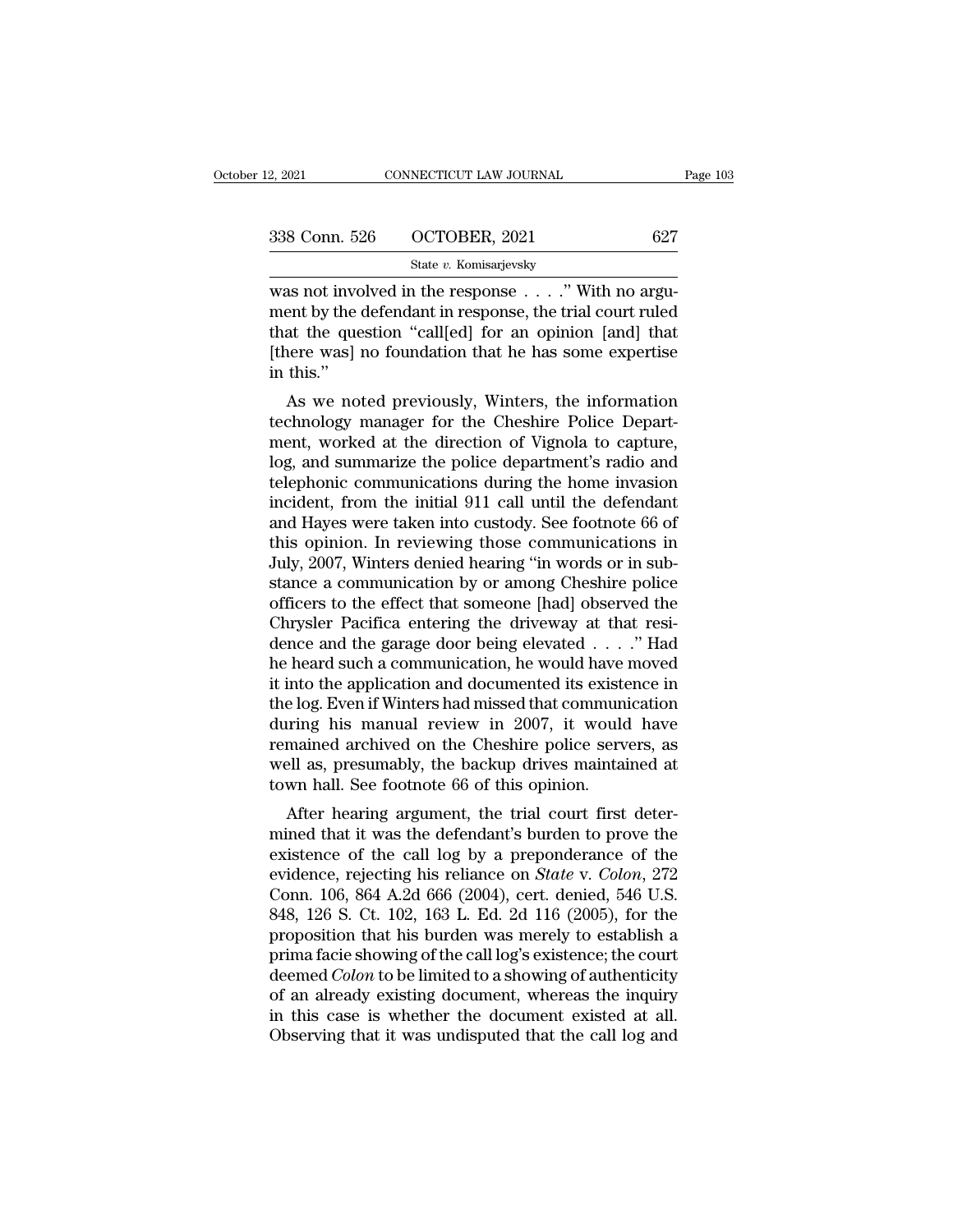# CONNECTICUT LAW JOURNAL October 12, 2021<br>628 OCTOBER, 2021 338 Conn. 526<br>State v. Komisarjevsky

# State *v.* Komisarjevsky

CONNECTICUT LAW JOURNAL October 12, 2021<br>
CONNECTICUT LAW JOURNAL October 12, 2021<br>
State v. Komisarjevsky<br>
COMMUNICATION had never been turned over to the<br>
defense, the trial court stated that "the only question<br>
is wheth 628 OCTOBER, 2021 338 Conn. 526<br>
State v. Komisarjevsky<br>
communication had never been turned over to the<br>
defense, the trial court stated that "the only question<br>
is whether the call [log] existed in the first place," and<br> 628 OCTOBER, 2021 338 Conn. 526<br>
State v. Komisarjevsky<br>
communication had never been turned over to the<br>
defense, the trial court stated that "the only question<br>
is whether the call [log] existed in the first place," and 628 **COCTOBER, 2021** 338 Conn. 526<br>
State v. Komisarjevsky<br>
communication had never been turned over to the<br>
defense, the trial court stated that "the only question<br>
is whether the call [log] existed in the first place," State v. Komisarjevsky<br>
communication had never been turned over to the<br>
defense, the trial court stated that "the only question<br>
is whether the call [log] existed in the first place," and<br>
it concluded that it "cannot fi State v. Komsarjevsky<br>
communication had never been turned over to the<br>
defense, the trial court stated that "the only question<br>
is whether the call [log] existed in the first place," and<br>
it concluded that it "cannot fin communication had never been turned over to the<br>defense, the trial court stated that "the only question<br>is whether the call [log] existed in the first place," and<br>it concluded that it "cannot find on the basis of the<br>evide defense, the trial court stated that "the only question<br>is whether the call [log] existed in the first place," and<br>it concluded that it "cannot find on the basis of the<br>evidence presented . . . that, by a preponderance of<br> is whether the call [log] existed in the first place," and<br>it concluded that it "cannot find on the basis of the<br>evidence presented  $\ldots$  that, by a preponderance of<br>the evidence, such a call existed." Although the trial<br> it concluded that it "cannot find on the basis of the evidence presented  $\ldots$  that, by a preponderance of the evidence, such a call existed." Although the trial court agreed that C.H.-R. had "no incentive to fabricate te evidence presented . . . that, by a preponderance of<br>the evidence, such a call existed." Although the trial<br>court agreed that C.H.-R. had "no incentive to fabricate<br>testimony to help" the defendant, it nevertheless<br>deemed the evidence, such a call existed." Although the trial<br>court agreed that C.H.-R. had "no incentive to fabricate<br>testimony to help" the defendant, it nevertheless<br>deemed evidence of the call log's existence unreliable<br>given court agreed that C.H.-R. had "no incentive to fabricate<br>testimony to help" the defendant, it nevertheless<br>deemed evidence of the call log's existence unreliable<br>given the lack of evidence as to the e-mail's origin and<br>th testimony to help" the defendant, it nevertheless<br>deemed evidence of the call log's existence unreliable<br>given the lack of evidence as to the e-mail's origin and<br>the fact that C.H.-R. and W.R. were "getting all sorts of<br>i deemed evidence of the call log's existence unreliable<br>given the lack of evidence as to the e-mail's origin and<br>the fact that C.H.-R. and W.R. were "getting all sorts of<br>information from people they didn't know." The tria given the lack of evidence as to the e-mail's origin and<br>the fact that C.H.-R. and W.R. were "getting all sorts of<br>information from people they didn't know." The trial<br>court acknowledged that § 10-3 (1) of the Connecticut<br> the fact that C.H.-R. and W.R. were "getting all sorts of<br>information from people they didn't know." The trial<br>court acknowledged that  $\S 10-3 (1)$  of the Connecticut<br>Code of Evidence<sup>77</sup> allows other evidence of the con-<br> information from people they didn't know." The trial<br>court acknowledged that  $\S 10-3$  (1) of the Connecticut<br>Code of Evidence<sup>77</sup> allows other evidence of the con-<br>tents of a writing, if the original is lost or destroyed, court acknowledged that  $\S$  10-3 (1) of the Connecticut<br>Code of Evidence<sup>77</sup> allows other evidence of the con-<br>tents of a writing, if the original is lost or destroyed,<br>to be established by secondary evidence, but ultimat Code of Evidence<sup> $77$ </sup> allows other evidence  $\alpha$  tents of a writing, if the original is lost or to be established by secondary evidence, but determined that there simply was not a prep of "credible evidence" beyond "gues Having reviewed the defendant's various classic expective termined that there simply was not a preponderance<br>
"credible evidence" beyond "guesswork or specula-<br>
n" to establish the existence of the call log or the<br>
mail in to be established by secondary evidence; but diamately<br>determined that there simply was not a preponderance<br>of "credible evidence" beyond "guesswork or specula-<br>tion" to establish the existence of the call log or the<br>e-mai

reflible evidence" beyond "guesswork or specula-<br>tion" to establish the existence of the call log or the<br>e-mail in which it had been contained.<br>Having reviewed the defendant's various claims on<br>this point, we first conclud of crease evidence beyond gates work of specula-<br>tion" to establish the existence of the call log or the<br>e-mail in which it had been contained.<br>Having reviewed the defendant's various claims on<br>this point, we first conclud described by C.H.-R. by a preponderance of the evi-<br>description of this point, we first conclude that the trial court properly<br>required the defendant to prove the existence of the<br>e-mail and call log containing the communi Having reviewed the defendant's various claims on<br>this point, we first conclude that the trial court properly<br>required the defendant to prove the existence of the<br>e-mail and call log containing the communication<br>described equired the defendant to prove the existence of the<br>mail and call log containing the communication<br>escribed by C.H.-R. by a preponderance of the evi-<br>ence. The existence of undisclosed evidence under<br> $\pi$  section 10-3 of e-mail and call log containing the communication<br>described by C.H.-R. by a preponderance of the evi-<br>dence. The existence of undisclosed evidence under<br> $\pi$  Section 10-3 of the Connecticut Code of Evidence provides: "The described by C.H.-R. by a preponderance of the evidence. The existence of undisclosed evidence under  $\pi$  Section 10-3 of the Connecticut Code of Evidence provides: "The original of a writing, recording or photograph is n

 $\overline{m}$  Section 10-3 of the Connecticut Code of Evidence provides: "The original  $\overline{m}$  Section 10-3 of the Connecticut Code of Evidence provides: "The original a writing, recording or photograph is not required, and o

dence. The existence of undisclosed evidence under<br>  $\pi$  Section 10-3 of the Connecticut Code of Evidence provides: "The original<br>
of a writing, recording or photograph is not required, and other evidence<br>
of the contents <sup>77</sup> Section 10-3 of the Connecticut Code of Evidence provides: "The original of a writing, recording or photograph is not required, and other evidence of the contents of such writing, recording or photograph is admissibl " Section 10-3 of the Connecticut Code of Evidence provides: "The original<br>a writing, recording or photograph is not required, and other evidence<br>the contents of such writing, recording or photograph is admissible if:<br>"(1) or a writing, recording or photograph is not required of the contents of such writing, recording or photo "(1) Originals lost or destroyed. All originals destroyed, unless the proponent destroyed or other the originals for the contents of such writing, recording or photograph is admissible if:<br>"(1) Originals lost or destroyed. All originals are lost or have been<br>stroyed, unless the proponent destroyed or otherwise failed to produce<br>e origina

<sup>&</sup>quot;(1) Originals lost or destroyed. All originals are lost or have been<br>destroyed, unless the proponent destroyed or otherwise failed to produce<br>the originals for the purpose of avoiding production of an original; or<br>"(2) O destroyed, unless the proponent destroyed or otherwise failed to produce<br>the originals for the purpose of avoiding production of an original; or<br>"(2) Original not obtainable. No original can be obtained by any reasonably<br>a the originals for the purpose of avoiding production of an original; or<br>
"(2) Original not obtainable. No original can be obtained by any reasonably<br>
available judicial process or procedure; or<br>
"(3) Original in possession available judicial process or procedure; or<br>"(3) Original in possession of opponent. At a time when an original was<br>under the control of the party against whom it is offered, that party was<br>put on notice, by the pleadings under the control of the party against whom it is offered, that party was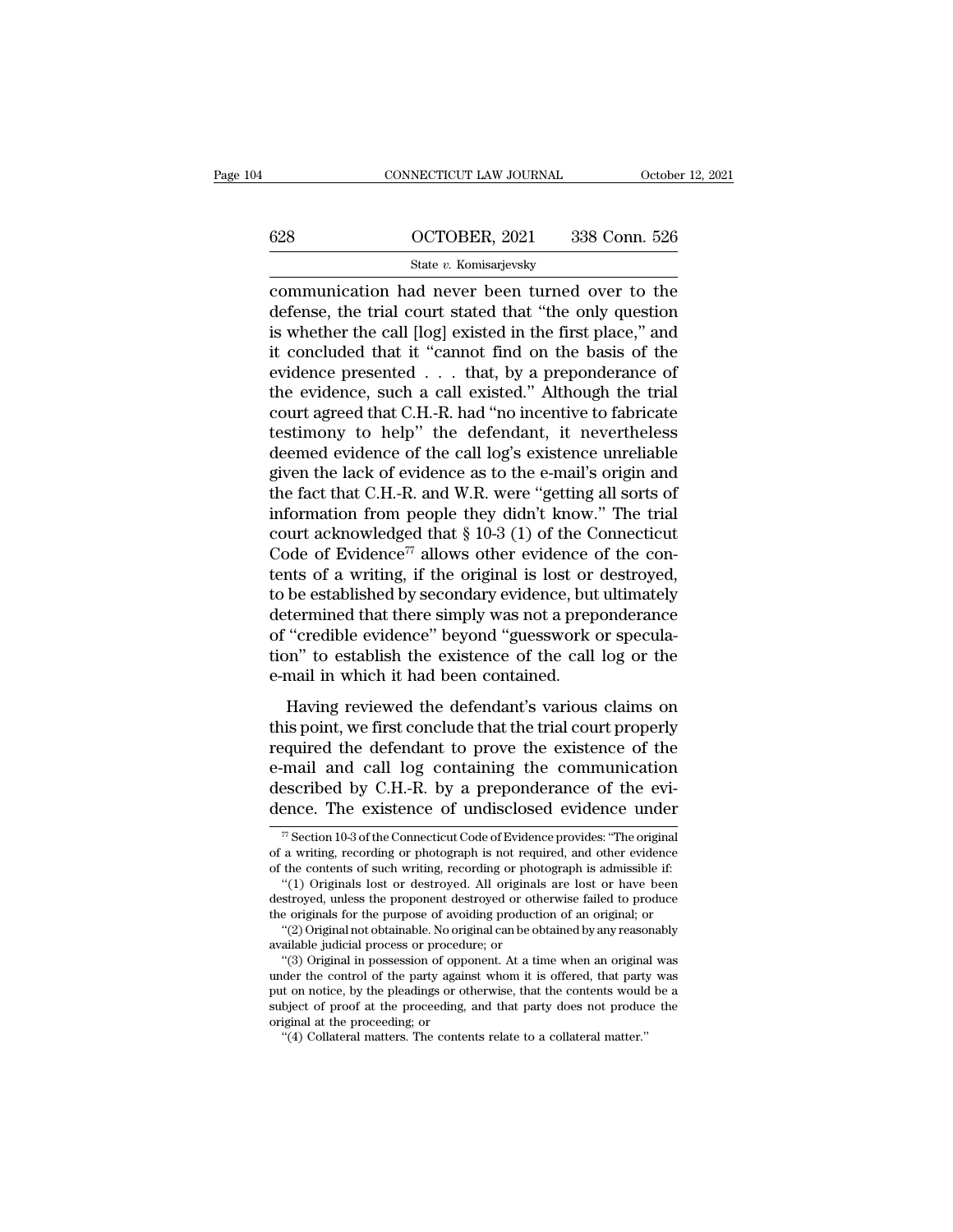| 2, 2021       | CONNECTICUT LAW JOURNAL | Page 105 |
|---------------|-------------------------|----------|
| 338 Conn. 526 | OCTOBER, 2021           | 629      |
|               | State v. Komisarjevsky  |          |

<sup>2, 2021</sup> CONNECTICUT LAW JOURNAL Page 105<br> **Brady** ''is an issue of fact for the determination of the<br> **Brady** "is an issue of fact for the determination of the<br>
trial court.... Furthermore, the burden is on the<br>
defenden 338 Conn. 526 OCTOBER, 2021 629<br>
State v. Komisarjevsky<br>
Brady "is an issue of fact for the determination of the<br>
trial court..... Furthermore, the burden is on the<br>
defendant to prove the existence of undisclosed excul-<br> 338 Conn. 526 OCTOBER, 2021 629<br>
State v. Komisarjevsky<br>
Brady "is an issue of fact for the determination of the<br>
trial court.... Furthermore, the burden is on the<br>
defendant to prove the existence of undisclosed excul-<br> 338 Conn. 526 OCTOBER, 2021 629<br>
State v. Komisarjevsky<br>
Brady "is an issue of fact for the determination of the<br>
trial court.... Furthermore, the burden is on the<br>
defendant to prove the existence of undisclosed excul-<br> State v. Komisarjevsky<br>
Brady "is an issue of fact for the determination of the<br>
trial court.... Furthermore, the burden is on the<br>
defendant to prove the existence of undisclosed excul-<br>
patory evidence.... A finding of Example 1983<br>
For any "is an issue of fact for the determination of the<br>
trial court.... Furthermore, the burden is on the<br>
defendant to prove the existence of undisclosed excul-<br>
patory evidence.... A finding of fact wil *Brady* "is an issue of fact for the determination of the trial court.... Furthermore, the burden is on the defendant to prove the existence of undisclosed exculpatory evidence.... A finding of fact will not be disturbed trial court. . . . . Furthermore, the burden is on the defendant to prove the existence of undisclosed exculpatory evidence. . . . A finding of fact will not be disturbed unless it is clearly erroneous in view of the evid defendant to prove the existence of undisclosed excul-<br>patory evidence.... A finding of fact will not be dis-<br>turbed unless it is clearly erroneous in view of the<br>evidence and pleadings in the whole record ....<br>[W]hen a q patory evidence.  $\dots$  A finding of fact will not be disturbed unless it is clearly erroneous in view of the evidence and pleadings in the whole record  $\dots$ . [W]hen a question of fact is essential to the outcome of a parti turbed unless it is clearly erroneous in view of the<br>evidence and pleadings in the whole record  $\dots$ <br>[W]hen a question of fact is essential to the outcome<br>of a particular legal determination that implicates a<br>defendant's evidence and pleadings in the whole record  $\dots$ <br>[W]hen a question of fact is essential to the outcome<br>of a particular legal determination that implicates a<br>defendant's constitutional rights, and the credibility of<br>witness [W]hen a question of fact is essential to the outcome<br>of a particular legal determination that implicates a<br>defendant's constitutional rights, and the credibility of<br>witnesses is not the primary issue, our customary deferof a particular legal determination that implicates a<br>defendant's constitutional rights, and the credibility of<br>witnesses is not the primary issue, our customary defer-<br>ence to the trial court's factual findings is temper defendant's constitutional rights, and the credibility of<br>witnesses is not the primary issue, our customary defer-<br>ence to the trial court's factual findings is tempered by<br>a scrupulous examination of the record to ascerta witnesses is not the primary issue, our customary deference to the trial court's factual findings is tempered by<br>a scrupulous examination of the record to ascertain<br>that the trial court's factual findings are supported by<br> ence to the trial court's factual findings is tempered by<br>a scrupulous examination of the record to ascertain<br>that the trial court's factual findings are supported by<br>substantial evidence." (Citation omitted; internal quot a scrupulous examination of the record to ascertain<br>that the trial court's factual findings are supported by<br>substantial evidence." (Citation omitted; internal quota-<br>tion marks omitted.) *Greene* v. *Commissioner of Cor*that the trial court's factual findings are supported by<br>substantial evidence." (Citation omitted; internal quota-<br>tion marks omitted.) *Greene* v. *Commissioner of Cor-*<br>rection, 330 Conn. 1, 29, 190 A.3d 851 (2018), cert substantial evidence." (Citation omitted; interreform marks omitted.) *Greene* v. *Commissione* rection, 330 Conn. 1, 29, 190 A.3d 851 (20) denied sub nom. *Greene* v. *Semple*, U.S. S. Ct. 1219, 203 L. Ed. 2d 238 (2019); *Although the quantum of proof necessary to establish* existence 330 Conn. 1, 29, 190 A.3d 851 (2018), cert.<br>
mied sub nom. *Greene* v. *Semple*, U.S., 139<br>
Ct. 1219, 203 L. Ed. 2d 238 (2019); see, e.g., *State* v.<br> *uell* tection, see comment, the existence of undisclosed evidence is a question of first impression in Connection of the existence of undisclosed evidence is a question of first impression in Connecticut, our research reveals f

S. Ct. 1219, 203 L. Ed. 2d 238 (2019); see, e.g., *State v.*<br>Ouellette, 295 Conn. 173, 187–89, 989 A.2d 1048 (2010);<br>*State v. Floyd*, supra, 253 Conn. 737–38.<br>Although the quantum of proof necessary to establish<br>the exis *S. C. 1219, 200 L. Ed. 2d 200 (2019), See, e.g., State V.*<br> *Ouellette, 295 Conn. 173, 187–89, 989 A.2d 1048 (2010);*<br> *State v. Floyd,* supra, 253 Conn. 737–38.<br>
Although the quantum of proof necessary to establish<br>
the State v. Floyd, supra, 253 Conn. 737–38.<br>
Although the quantum of proof necessary to establish<br>
the existence of undisclosed evidence is a question of<br>
first impression in Connecticut, our research reveals<br>
federal and si Although the quantum of proof necessary to establish<br>the existence of undisclosed evidence is a question of<br>first impression in Connecticut, our research reveals<br>federal and sister state authority that requires the defen-<br> Although the quantum of proof necessary to establish<br>the existence of undisclosed evidence is a question of<br>first impression in Connecticut, our research reveals<br>federal and sister state authority that requires the defenthe existence of undisclosed evidence is a question of<br>first impression in Connecticut, our research reveals<br>federal and sister state authority that requires the defen-<br>dant to prove by a preponderance of the evidence the first impression in Connecticut, our research reveals<br>federal and sister state authority that requires the defen-<br>dant to prove by a preponderance of the evidence the<br>existence of evidence that is claimed to be *Brady* mat federal and sister state authority that requires the defendant to prove by a preponderance of the evidence the existence of evidence that is claimed to be *Brady* material, which is an inquiry that most often arises in the dant to prove by a preponderance of the evidence the<br>existence of evidence that is claimed to be *Brady* mate-<br>rial, which is an inquiry that most often arises in the<br>context of undisclosed cooperation agreements<br>between existence of evidence that is claimed to be *Brady* mate-<br>rial, which is an inquiry that most often arises in the<br>context of undisclosed cooperation agreements<br>between prosecutors and witnesses. See, e.g., *United*<br>*States* rial, which is an inquiry that most often arises in the<br>context of undisclosed cooperation agreements<br>between prosecutors and witnesses. See, e.g., *United*<br>*States* v. *Reese*, 745 F.3d 1075, 1083 (10th Cir.), cert.<br>deni context of undisclosed cooperation agreements<br>between prosecutors and witnesses. See, e.g., *United*<br>*States* v. *Reese*, 745 F.3d 1075, 1083 (10th Cir.), cert.<br>denied, 574 U.S. 894, 135 S. Ct. 235, 190 L. Ed. 2d 177<br>(2014 States v. Reese, 745 F.3d 1075, 1083 (10th Cir.), cert.<br>denied, 574 U.S. 894, 135 S. Ct. 235, 190 L. Ed. 2d 177<br>(2014); Walker v. Kelly, 589 F.3d 127, 141–42 (4th Cir.<br>2009), cert. denied, 560 U.S. 920, 130 S. Ct. 3318, 17 denied, 574 U.S. 894, 135 S. Ct. 235, 190 L. Ed. 2d 177 (2014); *Walker v. Kelly*, 589 F.3d 127, 141–42 (4th Cir. 2009), cert. denied, 560 U.S. 920, 130 S. Ct. 3318, 176 L. Ed. 2d 1215 (2010); *United States v. Thompson*,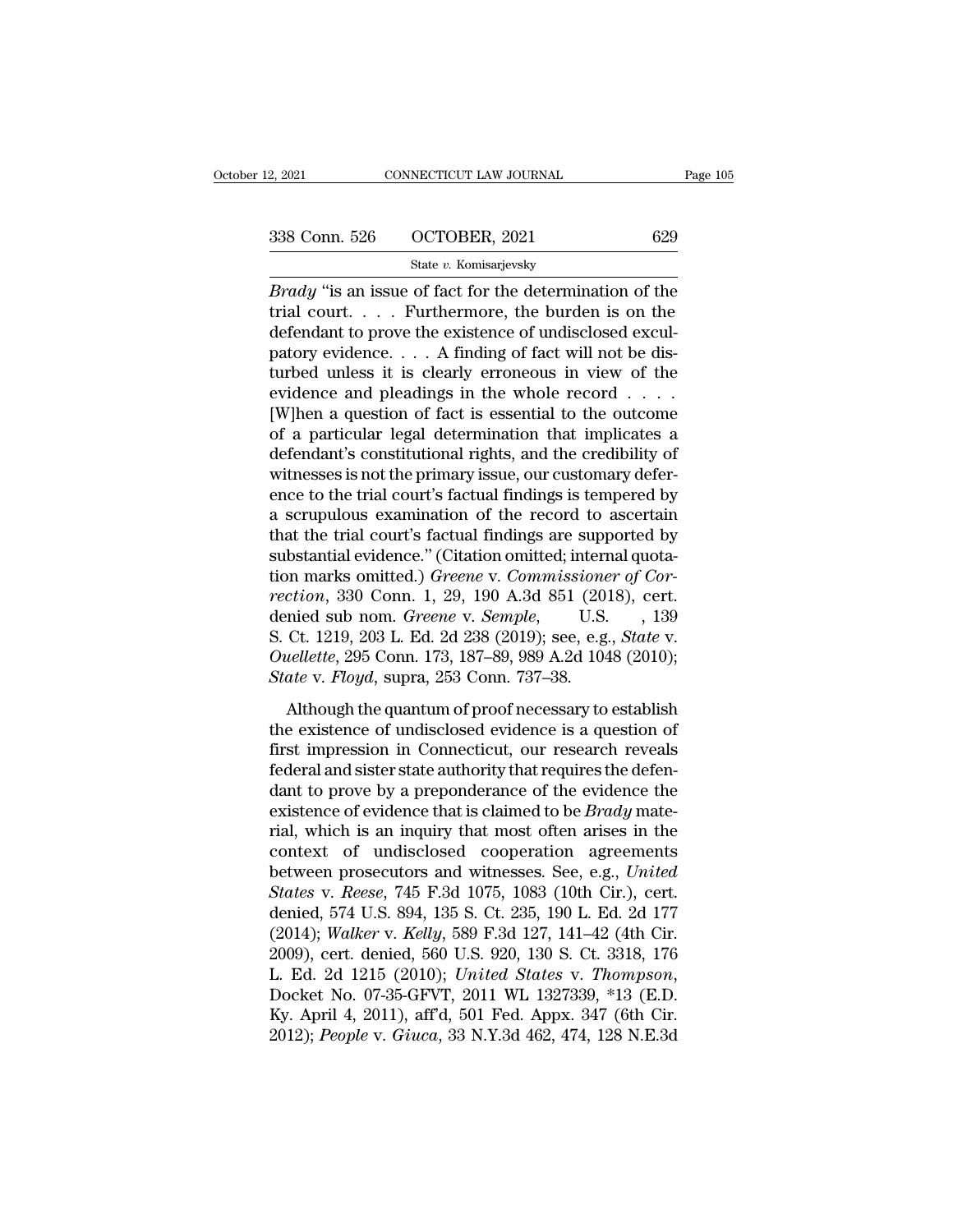# CONNECTICUT LAW JOURNAL October 12, 2021<br>630 OCTOBER, 2021 338 Conn. 526<br>5tate v. Komisarjevsky

# State *v.* Komisarjevsky

656, 104 N.Y.S.3d 577 (2019); *Commonwealth v. Spotz*, 616 Pa. 164, 201, 47 A.3d 63 (2012). The preponderance of the evidence standard is consistent with existing Connecticut case law governing factual proof of consti 630 OCTOBER, 2021 338 Conn. 526<br>
State v. Komisarjevsky<br>
655, 104 N.Y.S.3d 577 (2019); *Commonwealth* v. *Spotz*,<br>
616 Pa. 164, 201, 47 A.3d 63 (2012). The preponderance<br>
of the evidence standard is consistent with existi 630 COCTOBER, 2021 338 Conn. 526<br>
State v. Komisarjevsky<br>
655, 104 N.Y.S.3d 577 (2019); *Commonwealth* v. *Spotz*,<br>
616 Pa. 164, 201, 47 A.3d 63 (2012). The preponderance<br>
of the evidence standard is consistent with exist State v. Komisarjevsky<br>
State v. Komisarjevsky<br>
655, 104 N.Y.S.3d 577 (2019); *Commonwealth* v. *Spotz*,<br>
616 Pa. 164, 201, 47 A.3d 63 (2012). The preponderance<br>
of the evidence standard is consistent with existing<br>
Conne <sup>State v.</sup> Komsarjevsky<br>
655, 104 N.Y.S.3d 577 (2019); *Commonwealth* v. *Spotz*,<br>
616 Pa. 164, 201, 47 A.3d 63 (2012). The preponderance<br>
of the evidence standard is consistent with existing<br>
Connecticut case law governin 655, 104 N.Y.S.3d 577 (2019); *Commonwealth* v. *Spotz*, 616 Pa. 164, 201, 47 A.3d 63 (2012). The preponderance of the evidence standard is consistent with existing Connecticut case law governing factual proof of constitu 616 Pa. 164, 201, 47 A.3d 63 (2012). The preponderance<br>of the evidence standard is consistent with existing<br>Connecticut case law governing factual proof of consti-<br>tutional violations as a preliminary matter. See, e.g.,<br> % of the evidence standard is consistent with existing<br>Connecticut case law governing factual proof of constitutional violations as a preliminary matter. See, e.g.,<br>State v. Thompson, supra, 305 Conn. 428 (applying pre-<br>p Connecticut case law governing factual proof of constitutional violations as a preliminary matter. See, e.g., *State v. Thompson*, supra, 305 Conn. 428 (applying preponderance standard in determining whether defendant pro tutional violations as a preliminary matter. See, e.g.,<br> *State* v. *Thompson*, supra, 305 Conn. 428 (applying pre-<br>
ponderance standard in determining whether defendant<br>
procured absence of potential witness for purpose o State v. Thompson, supra, 305 Conn. 428 (applying pre-<br>ponderance standard in determining whether defendant<br>procured absence of potential witness for purpose of<br>hearsay exception under § 8-6 (8) of the Connecticut<br>Code of ponderance standard in determining whether defendant<br>procured absence of potential witness for purpose of<br>hearsay exception under  $\S 8-6 (8)$  of the Connecticut<br>Code of Evidence because that "standard  $\dots$  is con-<br>sistent procured absence of poten<br>hearsay exception under {<br>Code of Evidence because<br>sistent with the standard us<br>preliminary determination:<br>dant's constitutional rights<br>sion was voluntary'').<br>Application of the prep Application of the preponderance of the evidence and<br>and  $\cdot$  ... is constant with the standard used by courts in making other<br>eliminary determinations of fact involving a defen-<br>m's constitutional rights, such as whether sistent with the standard used by courts in making other<br>preliminary determinations of fact involving a defen-<br>dant's constitutional rights, such as whether a confes-<br>sion was voluntary").<br>Application of the preponderance

preliminary determinations of fact involving a defendant's constitutional rights, such as whether a confession was voluntary").<br>Application of the preponderance of the evidence standard is particularly apt in this case, i premiumary determinations of fact involving a determinant dant's constitutional rights, such as whether a confession was voluntary").<br>Application of the preponderance of the evidence standard is particularly apt in this ca sion was voluntary").<br>
Application of the preponderance of the evidence<br>
standard is particularly apt in this case, in which the<br>
defendant sought to establish the existence of a lost or<br>
destroyed document or recording, t Application of the preponderance of the evidence<br>standard is particularly apt in this case, in which the<br>defendant sought to establish the existence of a lost or<br>destroyed document or recording, the admissibility of<br>which Application of the preponderance of the evidence<br>standard is particularly apt in this case, in which the<br>defendant sought to establish the existence of a lost or<br>destroyed document or recording, the admissibility of<br>which standard is particularly apt in this case, in which the<br>defendant sought to establish the existence of a lost or<br>destroyed document or recording, the admissibility of<br>which is governed by § 10-3 of the Connecticut Code of<br> defendant sought to establish the existence of a lost or<br>destroyed document or recording, the admissibility of<br>which is governed by § 10-3 of the Connecticut Code of<br>Evidence; authority applying similar rules of evidence<br>g destroyed document or recording, the admissibility of<br>which is governed by § 10-3 of the Connecticut Code of<br>Evidence; authority applying similar rules of evidence<br>generally requires such proof to be by at least a prepon-<br> which is governed by § 10-3 of the Connecticut Code of<br>Evidence; authority applying similar rules of evidence<br>generally requires such proof to be by at least a prepon-<br>derance of the evidence.<sup>78</sup> See, e.g., *Bobcar Media,* Evidence; authority applying similar rules of evidence<br>generally requires such proof to be by at least a prepon-<br>derance of the evidence.<sup>78</sup> See, e.g., *Bobcar Media*, *LLC*<br>v. *Aardvark Event Logistics*, *Inc.*, 354 F. S Aardvark Event Logistics, Inc., 354 F. Supp. 3d 375,<br>32 (S.D.N.Y. 2018) (applying Federal Rules of Evidence<br>o claimed loss of assignment of patents); *Kleenit, Inc.*<br>*Sentry Ins. Co.*, 486 F. Supp. 2d 121, 125–26 (D. Mass 382 (S.D.N.Y. 2018) (applying Federal Rules of Evidence<br>to claimed loss of assignment of patents); *Kleenit, Inc.*<br>v. *Sentry Ins. Co.*, 486 F. Supp. 2d 121, 125–26 (D. Mass.<br><sup>78</sup> Accordingly, we agree with the trial cour

to claimed loss of assignment of patents); *Kleenit*, Inc.<br>v. *Sentry Ins. Co.*, 486 F. Supp. 2d 121, 125–26 (D. Mass.<br><sup>78</sup> Accordingly, we agree with the trial court that the issue presented in<br>this case, which concerned distinct from the authorities of assignment of patents), *Kteentt, mc*.<br>
W. *Sentry Ins. Co.*, 486 F. Supp. 2d 121, 125–26 (D. Mass.<br>
<sup>78</sup> Accordingly, we agree with the trial court that the issue presented in<br>
this case, V. Sentry 1ns. Co., 486 F. Supp. 2d 121, 125–26 (D. Mass.<br>
<sup>78</sup> Accordingly, we agree with the trial court that the issue presented in this case, which concerned the existence of both the missing e-mail and the call log c <sup>78</sup> Accordingly, we agree with the trial court that the issue presented in this case, which concerned the existence of both the missing e-mail and the call log contained therein, is—contrary to the defendant's argument—d <sup>6</sup> Accordingly, we agree with the trial court that the issue presented in this case, which concerned the existence of both the missing e-mail and the call log contained therein, is—contrary to the defendant's argument—dis the call log contained therein, is—contrary to the defendant's argument—<br>distinct from the authentication inquiry governed by § 9-1 of the Connecticut<br>Code of Evidence, under which the trial court exercises its discretion distinct from the authentication inquiry governed by § 9-1 of the Connecticut<br>Code of Evidence, under which the trial court exercises its discretion in<br>determining whether there is a prima facie case showing that a specifi Code of Evidence, under which the trial court exercises its discretion in<br>determining whether there is a prima facie case showing that a specific<br>item of evidence is what its proponent claims it to be. See, e.g., *State* v determining whether there is a prima facie case showing that a specific<br>tiem of evidence is what its proponent claims it to be. See, e.g., *State* v.<br>*Carpenter*, 275 Conn. 785, 856–57, 882 A.2d 604 (2005) (authentication tiem of evidence is what its proponent claims it to be. See, e.g., *State v.* Carpenter, 275 Conn. 785, 856–57, 882 A.2d 604 (2005) (authentication of identity of speaker on recording), cert. denied, 547 U.S. 1025, 126 S. identity of speaker on recording), cert. denied,  $547$  U.S.  $1025$ ,  $126$  S. Ct.  $1578$ ,  $164$  L. Ed.  $2d$   $309$   $(2006)$ ;  $State$  v.  $Color$ ,  $supra$ ,  $272$   $Conn$ .  $188-89$  (authentication of written confession to police). This authe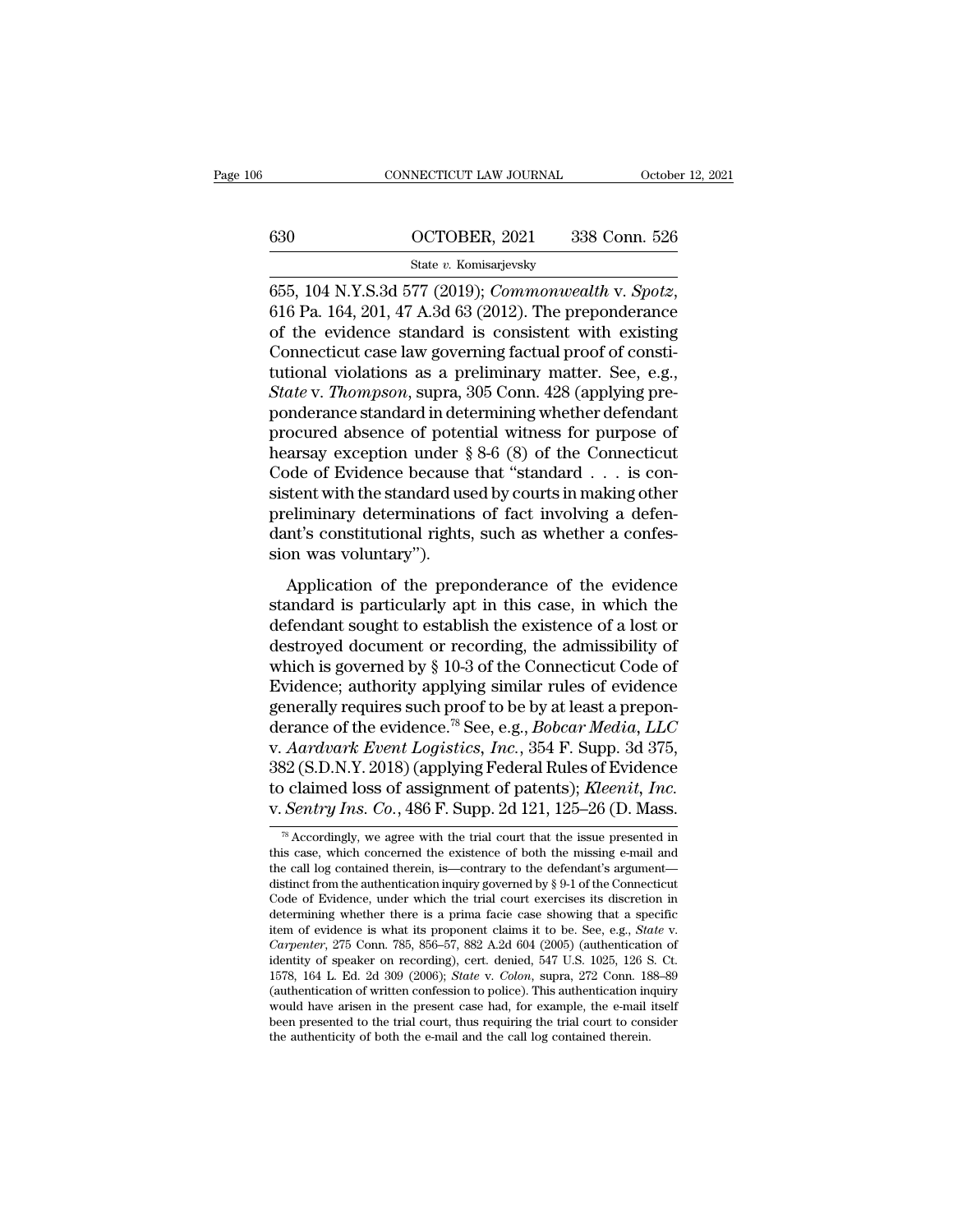2, 2021 CONNECTICUT LAW JOURNAL Page 107<br>
338 Conn. 526 OCTOBER, 2021 631<br>
5tate v. Komisarjevsky<br>
2007) (applying Massachusetts law to lost insurance<br>
policy); *Coxwell* v. *Coxwell*, 296 Ga. 311, 312–13, 765<br>
SE 2d 320 ( policy); *Coxwell* v. *Coxwell*, 296 Ga. 311, 312–13, 765 338 Conn. 526 (CTOBER, 2021 631)<br>
State v. Komisarjevsky<br>
2007) (applying Massachusetts law to lost insurance<br>
policy); *Coxwell* v. *Coxwell*, 296 Ga. 311, 312–13, 765<br>
S.E.2d 320 (2014) (lost antenuptial agreement). But **Example 19: 10: Except of Bossio**, 2021<br> **Extract v. Komisarjevsky**<br> **Estate v.** *Bossio***, 2021<br>
<b>Example 19:** *Bossio*, 296 Ga. 311, 312–13, 765<br> **Example 1320** (2014) (lost antenuptial agreement). But see<br> **Estate of Bos** State v. Komisarjevsky<br>
2007) (applying Massachusetts law to lost insurance<br>
policy); *Coxwell* v. *Coxwell*, 296 Ga. 311, 312–13, 765<br>
S.E.2d 320 (2014) (lost antenuptial agreement). But see<br> *Estate of Bossio* v. *Bossi* state v. Komsarjevsky<br>
2007) (applying Massachusetts law to lost insurance<br>
policy); *Coxwell* v. *Coxwell*, 296 Ga. 311, 312–13, 765<br>
S.E.2d 320 (2014) (lost antenuptial agreement). But see<br> *Estate of Bossio* v. *Bossio* 2007) (applying Massachusetts law to lost insurance<br>policy); *Coxwell* v. *Coxwell*, 296 Ga. 311, 312–13, 765<br>S.E.2d 320 (2014) (lost antenuptial agreement). But see<br>*Estate of Bossio* v. *Bossio*, 237 W. Va. 130, 134–35, policy); *Coxwell* v. *Coxwell*, 296 Ga. 311, 312–13, 765<br>S.E.2d 320 (2014) (lost antenuptial agreement). But see<br>*Estate of Bossio* v. *Bossio*, 237 W. Va. 130, 134–35, 785<br>S.E.2d 836 (2016) (requiring clear and convincin S.E.2d 320 (2014) (lost antenuptial agreement). But see<br>*Estate of Bossio* v. *Bossio*, 237 W. Va. 130, 134–35, 785<br>S.E.2d 836 (2016) (requiring clear and convincing evi-<br>dence to prove existence and contents of lost docu-Estate of Bossio v. Bossio, 237 W. Va<br>S.E.2d 836 (2016) (requiring clear an<br>dence to prove existence and conte<br>ment). Accordingly, we conclude th<br>properly required the defendant to pr<br>of the call log and C.H.-R.'s lost or  $\alpha$ .<br>Example to prove existence and contents of lost docu-<br>ent). Accordingly, we conclude that the trial court<br>operly required the defendant to prove the existence<br>the call log and C.H.-R.'s lost or deleted e-mail by a<br>e dence to prove existence and contents of lost document). Accordingly, we conclude that the trial court<br>properly required the defendant to prove the existence<br>of the call log and C.H.-R.'s lost or deleted e-mail by a<br>prepon

ment). Accordingly, we conclude that the trial court<br>properly required the defendant to prove the existence<br>of the call log and C.H.-R.'s lost or deleted e-mail by a<br>preponderance of the evidence.<br>We further conclude that properly required the defendant to prove the existence<br>of the call log and C.H.-R.'s lost or deleted e-mail by a<br>preponderance of the evidence.<br>We further conclude that the trial court did not com-<br>mit clear error in findi by a preponderance of the evidence.<br>
We further conclude that the trial court did not commit clear error in finding that the defendant had not<br>
proven the existence of the call log described in C.H.-<br>
R.'s lost or deleted We further conclude that the trial court did not commit clear error in finding that the defendant had not<br>proven the existence of the call log described in C.H.-<br>R.'s lost or deleted e-mail, or the e-mail itself, by a<br>prep We further conclude that the trial court did not commit clear error in finding that the defendant had not proven the existence of the call log described in C.H.-R.'s lost or deleted e-mail, or the e-mail itself, by a prep mit clear error in finding that the defendant had not<br>proven the existence of the call log described in C.H.-<br>R.'s lost or deleted e-mail, or the e-mail itself, by a<br>preponderance of the evidence. Although the trial court<br> proven the existence of the call log described in C.H.-<br>R.'s lost or deleted e-mail, or the e-mail itself, by a<br>preponderance of the evidence. Although the trial court<br>found C.H.-R. and W.R. to be credible, the fact that t R.'s lost or deleted e-mail, or the e-mail itself, by a<br>preponderance of the evidence. Although the trial court<br>found C.H.-R. and W.R. to be credible, the fact that the<br>e-mail had been deleted and the printout lost rendere preponderance of the evidence. Although the trial court<br>found C.H.-R. and W.R. to be credible, the fact that the<br>e-mail had been deleted and the printout lost rendered<br>it impossible to determine the provenance of the mes-<br> found C.H.-R. and W.R. to be credible, the fact that the e-mail had been deleted and the printout lost rendered it impossible to determine the provenance of the message or the call log contained therein. Neither C.H.-R. or e-mail had been deleted and the printout lost rendered<br>it impossible to determine the provenance of the mes-<br>sage or the call log contained therein. Neither C.H.-R.<br>or W.R. knew who had sent the e-mail, and a search of<br>Che it impossible to determine the provenance of the mes-<br>sage or the call log contained therein. Neither C.H.-R.<br>or W.R. knew who had sent the e-mail, and a search of<br>Cheshire's communications server and records did not<br>revea sage or the call log contained therein. Neither C.H.-R.<br>or W.R. knew who had sent the e-mail, and a search of<br>Cheshire's communications server and records did not<br>reveal a corresponding communication. Accordingly,<br>we concl or W.R. knew w.<br>Cheshire's comr<br>reveal a corresp<br>we conclude th<br>that the defenda<br>the call log clai<br>R.'s e-mail.<br>Finally, we a Finally, we address the defendant's claim that the defendant had not established the existence of e call log claimed to have been contained in C.H.-<br>'s e-mail.<br>Finally, we address the defendant's claim that the al court ab revear a corresponding communication. Accordingly,<br>we conclude that the trial court correctly concluded<br>that the defendant had not established the existence of<br>the call log claimed to have been contained in C.H.-<br>R.'s e-ma

we conclude that the trial court correctly concluded<br>that the defendant had not established the existence of<br>the call log claimed to have been contained in C.H.-<br>R.'s e-mail.<br>Finally, we address the defendant's claim that diat the defendant had not established the existence of<br>the call log claimed to have been contained in C.H.-<br>R.'s e-mail.<br>Finally, we address the defendant's claim that the<br>trial court abused its discretion in sustaining t In the can fog claimed to have been contained in C.11.-<br>R.'s e-mail.<br>Finally, we address the defendant's claim that the<br>trial court abused its discretion in sustaining the state's<br>objection under § 7-1 of the Connecticut C Finally, we address the defendant's claim that the<br>trial court abused its discretion in sustaining the state's<br>objection under  $\S$  7-1 of the Connecticut Code of Evi-<br>dence, governing lay opinion testimony, to a question<br> Finally, we address the defendant's claim that the<br>trial court abused its discretion in sustaining the state's<br>objection under § 7-1 of the Connecticut Code of Evi-<br>dence, governing lay opinion testimony, to a question<br>po trial court abused its discretion in sustaining the state's<br>objection under § 7-1 of the Connecticut Code of Evi-<br>dence, governing lay opinion testimony, to a question<br>posed to W.R., namely, whether the e-mail "appear[ed]<br> objection under § 7-1 of the Connecticut Code of Evidence, governing lay opinion testimony, to a question<br>posed to W.R., namely, whether the e-mail "appear[ed]<br>to you to be a document that could have been created<br>by a non dence, governing lay opinion testimony, to a question<br>posed to W.R., namely, whether the e-mail "appear[ed]<br>to you to be a document that could have been created<br>by a nonpolice or like a layperson who was not involved<br>in th posed to W.R., namely, whether the e-mail "appear[ed] to you to be a document that could have been created by a nonpolice or like a layperson who was not involved in the response  $\ldots$  ". See, e.g., *State v. Holley*, 327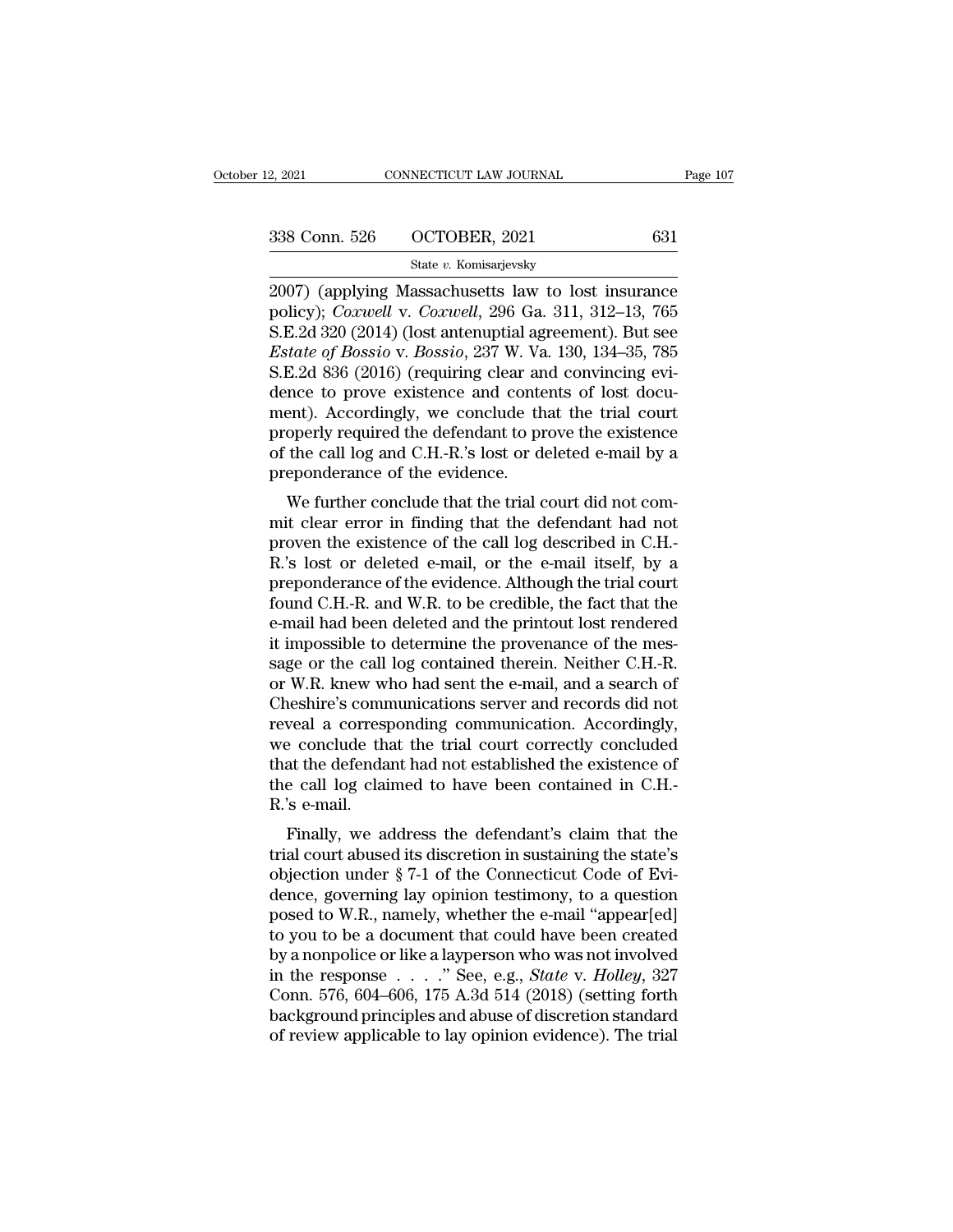|     | CONNECTICUT LAW JOURNAL                                                                                                                                                       | October 12, 2021 |
|-----|-------------------------------------------------------------------------------------------------------------------------------------------------------------------------------|------------------|
|     |                                                                                                                                                                               |                  |
| 632 | OCTOBER, 2021                                                                                                                                                                 | 338 Conn. 526    |
|     | State v. Komisarjevsky                                                                                                                                                        |                  |
|     | court sustained the state's objection to this question,<br>concluding that it "call[ed] for an opinion that [there<br>weel no foundation that he has some expertise in this " |                  |

632 **COCTOBER, 2021** 338 Conn. 526<br>
State v. Komisarjevsky<br>
court sustained the state's objection to this question,<br>
concluding that it "call[ed] for an opinion that [there<br>
was] no foundation that he has some expertise i 632 OCTOBER, 2021 338 Conn. 526<br>
State v. Komisarjevsky<br>
court sustained the state's objection to this question,<br>
concluding that it "call[ed] for an opinion that [there<br>
was] no foundation that he has some expertise in t  $\frac{\text{G32}}{\text{State } v. \text{ Komisarjevsky}}$ <br>  $\frac{\text{State } v. \text{ Komisarjevsky}}{\text{count}}$ <br>
court sustained the state's objection to this question,<br>
concluding that it "call[ed] for an opinion that [there<br>
was] no foundation that he has some expertise in State v. Komisarjevsky<br>
court sustained the state's objection to this question,<br>
concluding that it "call[ed] for an opinion that [there<br>
was] no foundation that he has some expertise in this."<br>
We conclude that any error state v. Komisarjevsky<br>court sustained the state's objection to this question,<br>concluding that it "call[ed] for an opinion that [there<br>was] no foundation that he has some expertise in this."<br>We conclude that any error on court sustained the state's objection to this question,<br>concluding that it "call[ed] for an opinion that [there<br>was] no foundation that he has some expertise in this."<br>We conclude that any error on this point is harmless,<br> Exercise that any error on this point is harmless,<br>
en that this issue turned on the lack of proof that<br>
e-mail and the call log contained therein existed,<br>
opposed to the authenticity of those documents.<br>
C<br>
Whether Certa % hat this issue turned on the lack of proof that<br>nail and the call log contained therein existed,<br>osed to the authenticity of those documents.<br> $C$ <br>ther Certain Communications Not Disclosed<br>by the State Were Material for

C<sub>c</sub>

# ne call log contained therein ex<br>e authenticity of those documer<br>C<br>in Communications Not Disclos<br>te Were Material for Purposes<br>of a *Brady* Violation<br>d that the state failed to disclos It is undisputed that the state failed to disclosed<br>object to the authenticity of those documents.<br> $\Gamma$  is undisputed that the state failed to disclose six<br>neshire police communications that form the basis of<br>a defondant's

Cheshire Certain Communications Not Disclosed<br>by the State Were Material for Purposes<br>of a *Brady* Violation<br>It is undisputed that the state failed to disclose six<br>Cheshire police communications that form the basis of<br>the Whether Certain Communications Not Disclosed<br>by the State Were Material for Purposes<br>of a *Brady* Violation<br>It is undisputed that the state failed to disclose six<br>Cheshire police communications that form the basis of<br>the d by the State Were Material for Purposes<br>by the State Were Material for Purposes<br>of a *Brady* Violation<br>It is undisputed that the state failed to disclose six<br>Cheshire police communications that form the basis of<br>the defend demonstrate were material for tuposes<br>of a *Brady* Violation<br>It is undisputed that the state failed to disclose six<br>Cheshire police communications that form the basis of<br>the defendant's *Brady* claim with respect to the p It is undisputed that the state failed to disclose six<br>Cheshire police communications that form the basis of<br>the defendant's *Brady* claim with respect to the police<br>response, and two communications that concern the<br>demea It is undisputed that the state failed to disclose six<br>Cheshire police communications that form the basis of<br>the defendant's *Brady* claim with respect to the police<br>response, and two communications that concern the<br>demea Cheshire police communications that form the basis of<br>the defendant's *Brady* claim with respect to the police<br>response, and two communications that concern the<br>demeanor of the defendant and Hayes following their<br>arrests. the defendant's *Brady* claim with respect to the police<br>response, and two communications that concern the<br>demeanor of the defendant and Hayes following their<br>arrests. Before turning to those communications, we<br>review the response, and two communications that concern the<br>demeanor of the defendant and Hayes following their<br>arrests. Before turning to those communications, we<br>review the well established principles governing the<br>defendant's cla demeanor of the defendant and Hayes following their<br>arrests. Before turning to those communications, we<br>review the well established principles governing the<br>defendant's claim under *Brady* v. *Maryland*, supra, 373<br>U.S. 83 arrests. Before turning to those communications, we<br>review the well established principles governing the<br>defendant's claim under *Brady* v. *Maryland*, supra, 373<br>U.S. 83. "Due process principles [under the fourteenth<br>amen review the well established principles governing the<br>defendant's claim under *Brady* v. *Maryland*, supra, 373<br>U.S. 83. "Due process principles [under the fourteenth<br>amendment to the United States constitution] require<br>the defendant's claim under *Brady* v. *Maryland*, supra, 373<br>U.S. 83. "Due process principles [under the fourteenth<br>amendment to the United States constitution] require<br>the prosecution to disclose to the defense evidence tha U.S. 83. "Due process principles [under the fourteenth<br>amendment to the United States constitution] require<br>the prosecution to disclose to the defense evidence that<br>is favorable to the defendant and material to his guilt<br>o amendment to the United States constitution] require<br>the prosecution to disclose to the defense evidence that<br>is favorable to the defendant and material to his guilt<br>or punishment.... [Thus] [i]n order to obtain a new<br>tri the prosecution to disclose to the defense evidence that<br>is favorable to the defendant and material to his guilt<br>or punishment. . . . [Thus] [i]n order to obtain a new<br>trial for improper suppression of evidence, the [defe is favorable to the defendant and material to his guilt<br>or punishment. . . . [Thus] [i]n order to obtain a new<br>trial for improper suppression of evidence, the [defen-<br>dant] must establish three essential components: (1)<br>t or punishment. . . . [Thus] [i]n order to obtain a new<br>trial for improper suppression of evidence, the [defen-<br>dant] must establish three essential components: (1)<br>that the evidence was favorable to the accused; (2)<br>that trial for improper suppression of evidence, the [defen-<br>dant] must establish three essential components: (1)<br>that the evidence was favorable to the accused; (2)<br>that the evidence was suppressed by the state—either<br>inadver dant] must establish three essential components: (1)<br>that the evidence was favorable to the accused; (2)<br>that the evidence was suppressed by the state—either<br>inadvertently or wilfully; and (3) that the evidence was<br>materia that the evidence was favorable that the evidence was suppressed l<br>inadvertently or wilfully; and  $(3)$  th<br>material to the case, i.e., that the<br>diced by the lack of disclosure." (<br>*Marquez* v. *Commissioner of Cor*<br>575, 5 advertently or wilfully; and (3) that the evidence was<br>aterial to the case, i.e., that the accused was preju-<br>ced by the lack of disclosure." (Citations omitted.)<br>arquez v. Commissioner of Correction, 330 Conn.<br>5, 592, 198 mauvertently of wintiny, and (5) that the evidence was<br>material to the case, i.e., that the accused was preju-<br>diced by the lack of disclosure." (Citations omitted.)<br>*Marquez* v. *Commissioner of Correction*, 330 Conn.<br>575 materiar to the case, i.e., that the accused was prejudiced by the lack of disclosure." (Citations omitted.)<br>Marquez v. Commissioner of Correction, 330 Conn.<br>575, 592, 198 A.3d 562 (2019).<br>"In *Brady*, the court held that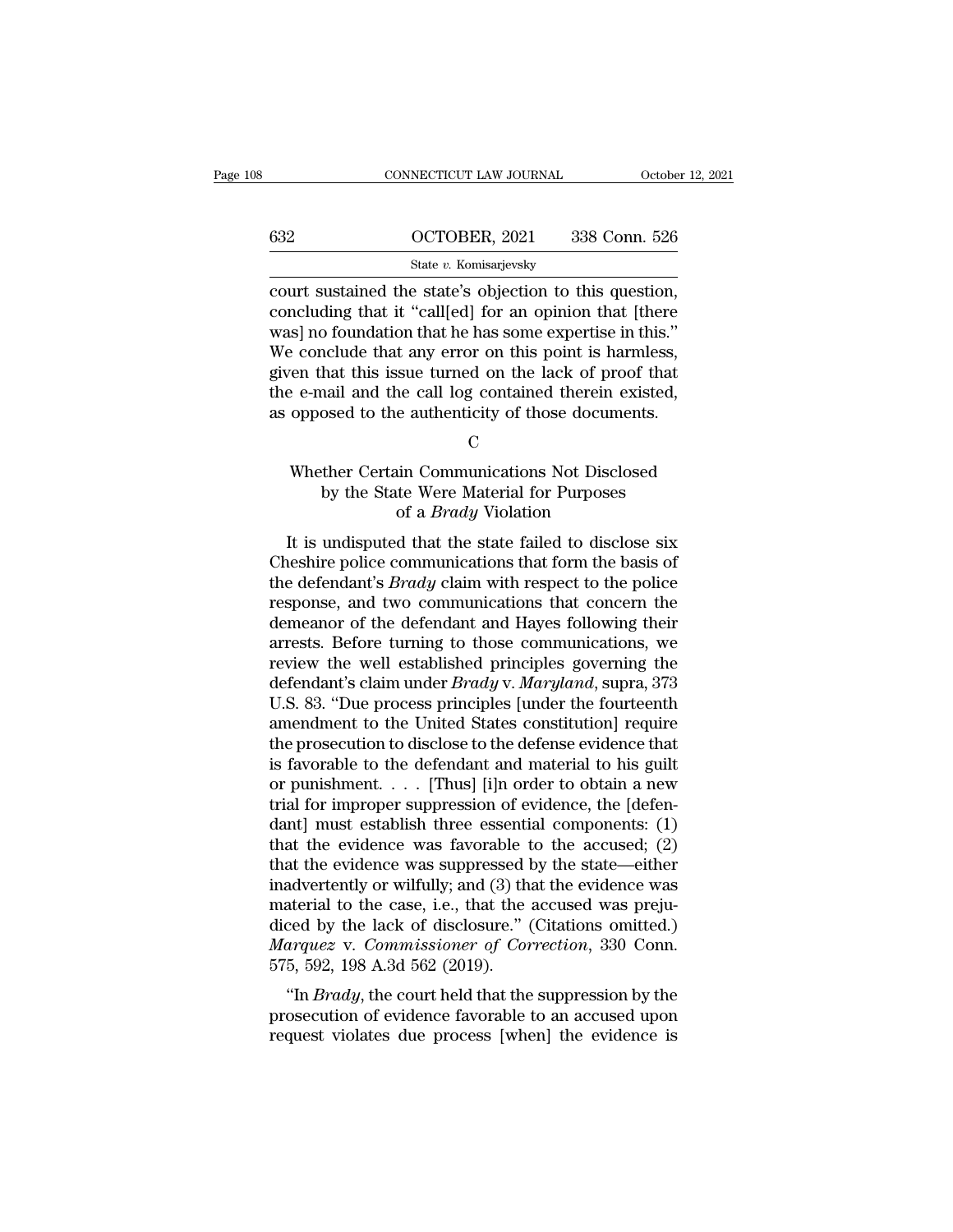| 12, 2021      | CONNECTICUT LAW JOURNAL | Page 109 |
|---------------|-------------------------|----------|
| 338 Conn. 526 | OCTOBER, 2021           | 633      |
|               | State v. Komisarjevsky  |          |

2, 2021 CONNECTICUT LAW JOURNAL Page 109<br>
338 Conn. 526 OCTOBER, 2021 633<br>
5tate v. Komisarjevsky<br>
material either to guilt or to punishment, irrespective<br>
of the good faith or bad faith of the [prosecutor]....<br>
The United 338 Conn. 526 OCTOBER, 2021 633<br>
State v. Komisarjevsky<br>
material either to guilt or to punishment, irrespective<br>
of the good faith or bad faith of the [prosecutor]. . . .<br>
The United States Supreme Court also has recogniz 338 Conn. 526 OCTOBER, 2021 633<br>
State v. Komisarjevsky<br>
material either to guilt or to punishment, irrespective<br>
of the good faith or bad faith of the [prosecutor]. . . .<br>
The United States Supreme Court also has recogni 338 Conn. 526 OCTOBER, 2021 633<br>
State v. Komisarjevsky<br>
material either to guilt or to punishment, irrespective<br>
of the good faith or bad faith of the [prosecutor]. . . .<br>
The United States Supreme Court also has recogni State v. Komisarjevsky<br>
material either to guilt or to punishment, irrespective<br>
of the good faith or bad faith of the [prosecutor]....<br>
The United States Supreme Court also has recognized<br>
that [t]he jury's estimate of t state v. Komsarjevsky<br>
material either to guilt or to punishment, irrespective<br>
of the good faith or bad faith of the [prosecutor]. . . .<br>
The United States Supreme Court also has recognized<br>
that [t]he jury's estimate of material either to guilt or to punishment, irrespective<br>of the good faith or bad faith of the [prosecutor].  $\dots$ <br>The United States Supreme Court also has recognized<br>that [t]he jury's estimate of the truthfulness and relia of the good faith or bad faith of the [prosecutor]. . . . The United States Supreme Court also has recognized that [t]he jury's estimate of the truthfulness and reliability of a . . . witness may well be determinative of The United States Supreme Court also has recognized<br>that [t]he jury's estimate of the truthfulness and reliabil-<br>ity of a . . . witness may well be determinative of guilt<br>or innocence, and it is upon such subtle factors as that [t]he jury's estimate of the truthfulness and reliability of a . . . witness may well be determinative of guilt<br>or innocence, and it is upon such subtle factors as the<br>possible interest of the witness in testifying f ity of a  $\ldots$  witness may well be determinative of guilt<br>or innocence, and it is upon such subtle factors as the<br>possible interest of the witness in testifying falsely that<br>a defendant's life or liberty may depend.  $\ldots$ or innocence, and it is upon such subtle factors as the possible interest of the witness in testifying falsely that a defendant's life or liberty may depend. . . . Accordingly, the *Brady* rule applies not just to exculpa possible interest of the witness in testifying<br>a defendant's life or liberty may depend. .<br>ingly, the *Brady* rule applies not just to<br>evidence, but also to impeachment evid<br>which, broadly defined, is evidence having<br>to a defermant s fire of moetly may depend:  $\ldots$  Accord-<br>gly, the *Brady* rule applies not just to exculpatory<br>idence, but also to impeachment evidence  $\ldots$ <br>inich, broadly defined, is evidence having the potential<br>alter the evidence, but also to impeachment evidence . . . which, broadly defined, is evidence having the potential<br>to alter the jury's assessment of the credibility of a<br>significant prosecution witness. . . .<br>"Not every failure by

evidence, but also to impeach<br>the evidence  $\ldots$  which, broadly defined, is evidence having the potential<br>to alter the jury's assessment of the credibility of a<br>significant prosecution witness.  $\ldots$ <br>"Not every failure by will constitute a violation of the credibility of a significant prosecution witness. . . .<br>
"Not every failure by the state to disclose favorable<br>
evidence rises to the level of a *Brady* violation. Indeed,<br>
a prosecutor's is found to be material. The *Brady* violation. The reduction witness.<br>
"Not every failure by the state to disclose favorable<br>
evidence rises to the level of a *Brady* violation. Indeed,<br>
a prosecutor's failure to disclose "Not every failure by the state to disclose favorable<br>evidence rises to the level of a *Brady* violation. Indeed,<br>a prosecutor's failure to disclose favorable evidence<br>will constitute a violation of *Brady* only if the ev "Not every failure by the state to disclose favorable<br>evidence rises to the level of a *Brady* violation. Indeed,<br>a prosecutor's failure to disclose favorable evidence<br>will constitute a violation of *Brady* only if the ev evidence rises to the level of a *Brady* violation. Indeed,<br>a prosecutor's failure to disclose favorable evidence<br>will constitute a violation of *Brady* only if the evidence<br>is found to be material. The *Brady* rule is bas a prosecutor's failure to disclose favorable evidence<br>will constitute a violation of *Brady* only if the evidence<br>is found to be material. The *Brady* rule is based on<br>the requirement of due process. Its purpose is not to<br> will constitute a violation of *Brady* only if the evidence<br>is found to be material. The *Brady* rule is based on<br>the requirement of due process. Its purpose is not to<br>displace the adversary system as the primary means by is found to be material. The *Brady* rule is based on<br>the requirement of due process. Its purpose is not to<br>displace the adversary system as the primary means by<br>which truth is uncovered, but to ensure that a miscar-<br>riage the requirement of due process. Its purpose is not to<br>displace the adversary system as the primary means by<br>which truth is uncovered, but to ensure that a miscar-<br>riage of justice does not occur. Thus, the prosecutor is<br>n displace the adversary system as the primary means by<br>which truth is uncovered, but to ensure that a miscar-<br>riage of justice does not occur. Thus, the prosecutor is<br>not required to deliver his entire file to defense coun which truth is uncovered, but to ensure that a miscarriage of justice does not occur. Thus, the prosecutor is<br>not required to deliver his entire file to defense counsel,<br>but only to disclose evidence favorable to the accus riage of justice does not occur. Thus, the prosecutor is<br>not required to deliver his entire file to defense counsel,<br>but only to disclose evidence favorable to the accused<br>that, if suppressed, would deprive the defendant o not required to deliver his entire file to defense counsel,<br>but only to disclose evidence favorable to the accused<br>that, if suppressed, would deprive the defendant of a<br>fair trial . . . . . " (Citations omitted; footnote o but only to disclose evidence favorable to the accused<br>that, if suppressed, would deprive the defendant of a<br>fair trial . . . . ." (Citations omitted; footnote omitted;<br>internal quotation marks omitted.) Adams v. Commis-<br>s that, if suppressed, would deprive<br>fair trial  $\ldots$ ." (Citations omitted<br>internal quotation marks omitted.).<br>*sioner of Correction*, 309 Conn. 35<br>512 (2013); see id., 370 (noting tha<br>case  $\ldots$  involv[es] the state's ina<br> In that  $\ldots$  (Chations omitted, footnote omitted,<br>ternal quotation marks omitted.) *Adams v. Commis-*<br>oner of Correction, 309 Conn. 359, 369–70, 71 A.3d<br> $2$  (2013); see id., 370 (noting that "a classic *Brady*<br>se  $\ldots$  i meerial quotation marks omitted.) Adams v. Commissioner of Correction, 309 Conn. 359, 369–70, 71 A.3d<br>512 (2013); see id., 370 (noting that "a classic *Brady*<br>case . . . involv[es] the state's inadvertent failure to<br>disclo

stoner of Correction, 309 Com. 359, 309–10, 11 A.3d<br>512 (2013); see id., 370 (noting that "a classic *Brady*<br>case . . . involv[es] the state's inadvertent failure to<br>disclose favorable evidence").<br>In the present case, it 312 (2013), see id., 310 (hoting that a classic *Brady*<br>case . . . involv[es] the state's inadvertent failure to<br>disclose favorable evidence").<br>In the present case, it is undisputed that the communi-<br>cations were not discl disclose favorable evidence").<br>In the present case, it is undisputed that the communi-<br>cations were not disclosed and constituted impeach-<br>ment evidence. The sole issue concerns whether they<br>were material under *Brady*, wh In the present case, it is undisputed that the communications were not disclosed and constituted impeachment evidence. The sole issue concerns whether they were material under *Brady*, which "presents a question of law sub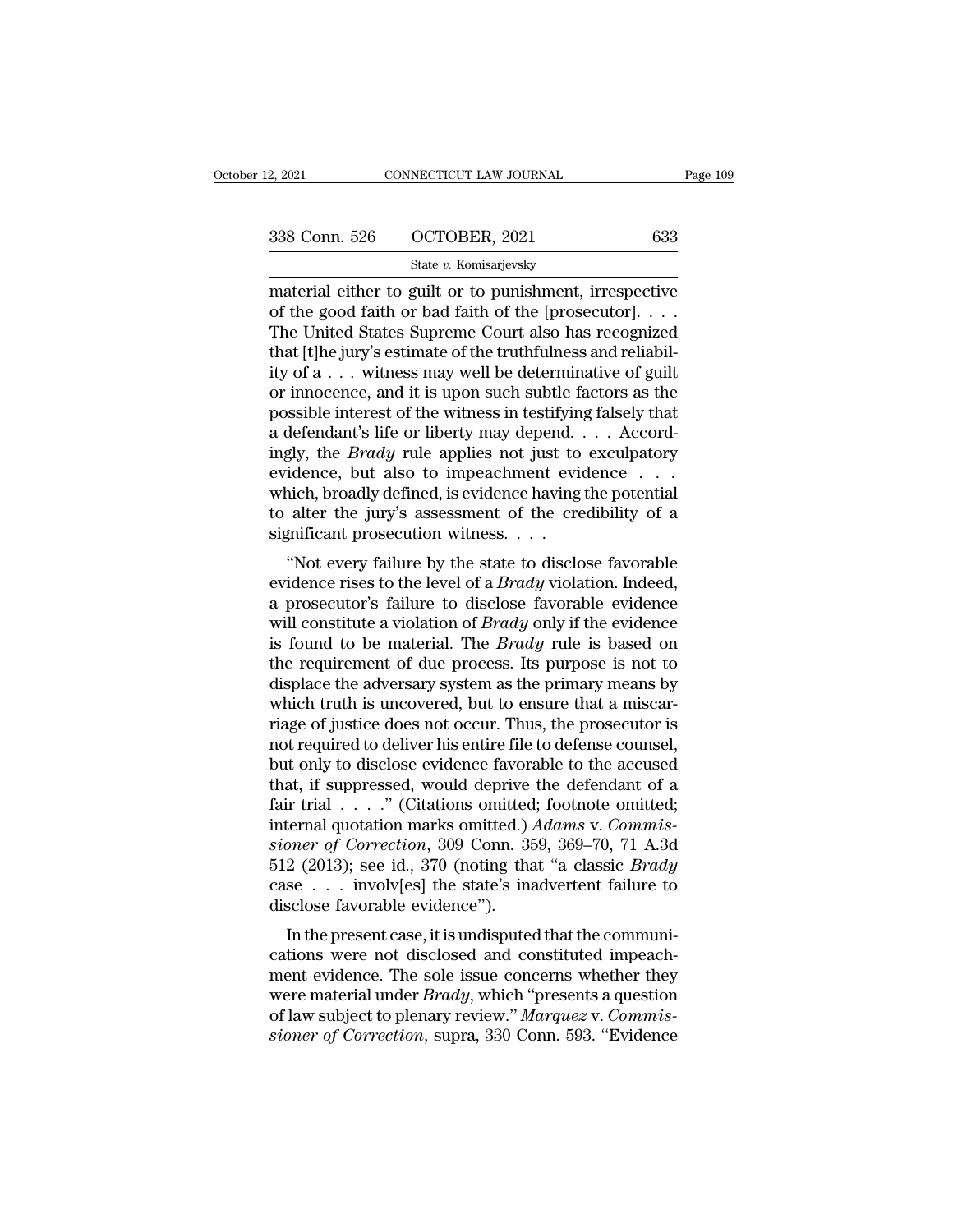### CONNECTICUT LAW JOURNAL October 12, 2021<br>634 OCTOBER, 2021 338 Conn. 526<br>5tate v. Komisarjevsky State *v.* Komisarjevsky

CONNECTICUT LAW JOURNAL Octobe<br>
634 OCTOBER, 2021 338 Conn. 526<br>
538 State v. Komisarjevsky<br>
is material when there would be a reasonable probabil-<br>
ity of a different result if it were disclosed.... A rea-634 **COTOBER, 2021** 338 Conn. 526<br>
State *v*. Komisarjevsky<br>
is material when there would be a reasonable probabil-<br>
ity of a different result if it were disclosed. . . . A rea-<br>
sonable probability exists if the evidence 634 OCTOBER, 2021 338 Conn. 526<br>
State v. Komisarjevsky<br>
is material when there would be a reasonable probabil-<br>
ity of a different result if it were disclosed. . . . A reasonable probability exists if the evidence could<br> 634 OCTOBER, 2021 338 Conn. 526<br>
state v. Komisarjevsky<br>
is material when there would be a reasonable probabil-<br>
ity of a different result if it were disclosed. . . . A rea-<br>
sonable probability exists if the evidence cou State v. Komisarjevsky<br>
is material when there would be a reasonable probabil-<br>
ity of a different result if it were disclosed. . . . A rea-<br>
sonable probability exists if the evidence could<br>
reasonably . . . put the whol  $\frac{1}{100}$  is material when there would be a reasonable probability of a different result if it were disclosed. . . . A reasonable probability exists if the evidence could reasonably . . . put the whole case in such a di Ity of a different result if it were disclosed. . . . A reasonable probability exists if the evidence could reasonably . . . put the whole case in such a different light as to undermine confidence in the verdict. . . . . M have result in the defendant is acquittal.<br>
Sonable probability exists if the evidence could<br>
reasonably . . . put the whole case in such a different<br>
light as to undermine confidence in the verdict. . . .<br>
Materiality do sonable probability exists if the evidence could<br>reasonably . . . put the whole case in such a different<br>light as to undermine confidence in the verdict. . . .<br>Materiality does not require, however, a demonstration<br> $\dots$  t reasonably . . . put the whole case in such a different light as to undermine confidence in the verdict. . . .<br>Materiality does not require, however, a demonstration . . . that disclosure of the suppressed evidence would<br> trial . . . resulting in a verdict worthy of confidence.'' Materially does not require, however, a demonstration<br>
... that disclosure of the suppressed evidence would<br>
have resulted ultimately in the defendant's acquittal.<br>
... Instead, the operative inquiry is whether, in the<br>
ab Inat disclos<br>have resulted ulemants and the disclosed of the extrail of the extrail (Citations omitted in the small space)<br>Id., 593–94.<br>This calls for . Instead, the operative inquiry is whether, in the sence of the evidence, the defendant received a fair al  $\ldots$  resulting in a verdict worthy of confidence."<br>itations omitted; internal quotation marks omitted.)<br>., 593–9 absence of the evidence, the defendant received a fair<br>trial . . . resulting in a verdict worthy of confidence."<br>(Citations omitted; internal quotation marks omitted.)<br>Id., 593–94.<br>"This calls for a careful review of that

trial . . . resulting in a verdict worthy of confidence."<br>(Citations omitted; internal quotation marks omitted.)<br>Id., 593–94.<br>"This calls for a careful review of that [evidence] and<br>its probable effect on the jury, weighed (Citations omitted; internal quotation marks omitted.)<br>
Id., 593–94.<br>
"This calls for a careful review of that [evidence] and<br>
its probable effect on the jury, weighed against the<br>
strength of the state's case and the ext Id., 593–94.<br>
"This calls for a careful review of that [evidence] and<br>
its probable effect on the jury, weighed against the<br>
strength of the state's case and the extent to which<br>
[the defendant was] otherwise able to [dis "This calls for a careful review of that [evidence] and<br>its probable effect on the jury, weighed against the<br>strength of the state's case and the extent to which<br>[the defendant was] otherwise able to [discredit the<br>eviden I fluid scales for a careful review of that [evidence] and<br>its probable effect on the jury, weighed against the<br>strength of the state's case and the extent to which<br>[the defendant was] otherwise able to [discredit the<br>evid Its probable effect on the jury, weighed against the<br>strength of the state's case and the extent to which<br>[the defendant was] otherwise able to [discredit the<br>evidence].  $\ldots$  [E]vidence that may first appear to be<br>quite strength of the state's case and the extent to which<br>[the defendant was] otherwise able to [discredit the<br>evidence]....[E]vidence that may first appear to be<br>quite compelling when considered alone can lose its<br>potency whe [the detendant was] otherwise able to [discredit the<br>evidence].... [E]vidence that may first appear to be<br>quite compelling when considered alone can lose its<br>potency when weighed and measured with all the other<br>evidence, evidence].  $\ldots$  [E]vidence that may first appear to be quite compelling when considered alone can lose its potency when weighed and measured with all the other evidence, both inculpatory and exculpatory. Implicit in the quite competing when considered atone can lose its<br>potency when weighed and measured with all the other<br>evidence, both inculpatory and exculpatory. Implicit<br>in the standard of materiality is the notion that the<br>significanc potency when weighed and measured with all the other<br>evidence, both inculpatory and exculpatory. Implicit<br>in the standard of materiality is the notion that the<br>significance of any particular bit of evidence can . . .<br>be de evidence, both inculpatory and exculpatory. Implicit<br>in the standard of materiality is the notion that the<br>significance of any particular bit of evidence can . . .<br>be determined [only] by comparison to the rest." (Cita-<br>ti significance of any particular bit of evidence can . . .<br>be determined [only] by comparison to the rest." (Cita-<br>tion omitted; internal quotation marks omitted.) Id.,<br>594; see *Kyles* v. *Whitley*, 514 U.S. 419, 434, 115 S be determined [only] by comparison to the rest. (Cha-<br>tion omitted; internal quotation marks omitted.) Id.,<br>594; see *Kyles* v. *Whitley*, 514 U.S. 419, 434, 115 S. Ct.<br>1555, 131 L. Ed. 2d 490 (1995); *United States v. Bag* tion ontitied; internal quotation marks ontitied.) id.,<br>594; see Kyles v. Whitley, 514 U.S. 419, 434, 115 S. Ct.<br>1555, 131 L. Ed. 2d 490 (1995); United States v. Bagley,<br>473 U.S. 667, 675, 105 S. Ct. 3375, 87 L. Ed. 2d 481  $b$  and  $b$  prosecutor obtains a conviction  $b$ . We apply,  $b$  and  $b$  provided  $s$  and  $b$  and  $b$  and  $b$  and  $b$  and  $b$  and  $b$  and  $b$  and  $b$  and  $b$  and  $b$  and  $b$  and  $b$  and  $b$  and  $b$  and  $b$  and  $b$  and  $b$  a 1999, 131 L. Ed. 2d 490 (1999); *Ontied States v. Bagley*,<br>473 U.S. 667, 675, 105 S. Ct. 3375, 87 L. Ed. 2d 481 (1985);<br>see also *Henning v. Commissioner of Correction*, 334<br>Conn. 1, 24–26, 219 A.3d 334 (2019) (discussing 475 U.S. 607, 675, 105 S. U. 3575, 87 L. Ed. 2d 481 (1985);<br>see also *Henning v. Commissioner of Correction*, 334<br>Conn. 1, 24–26, 219 A.3d 334 (2019) (discussing more<br>"stringent" and "strict" standard of materiality applic see also *Henning* v. Commission<br>Conn. 1, 24–26, 219 A.3d 334 (20)<br>"stringent" and "strict" standard c<br>ble when "a prosecutor obtains a<br>dence that he or she knows or sho<br>(internal quotation marks omitte<br>the undisclosed com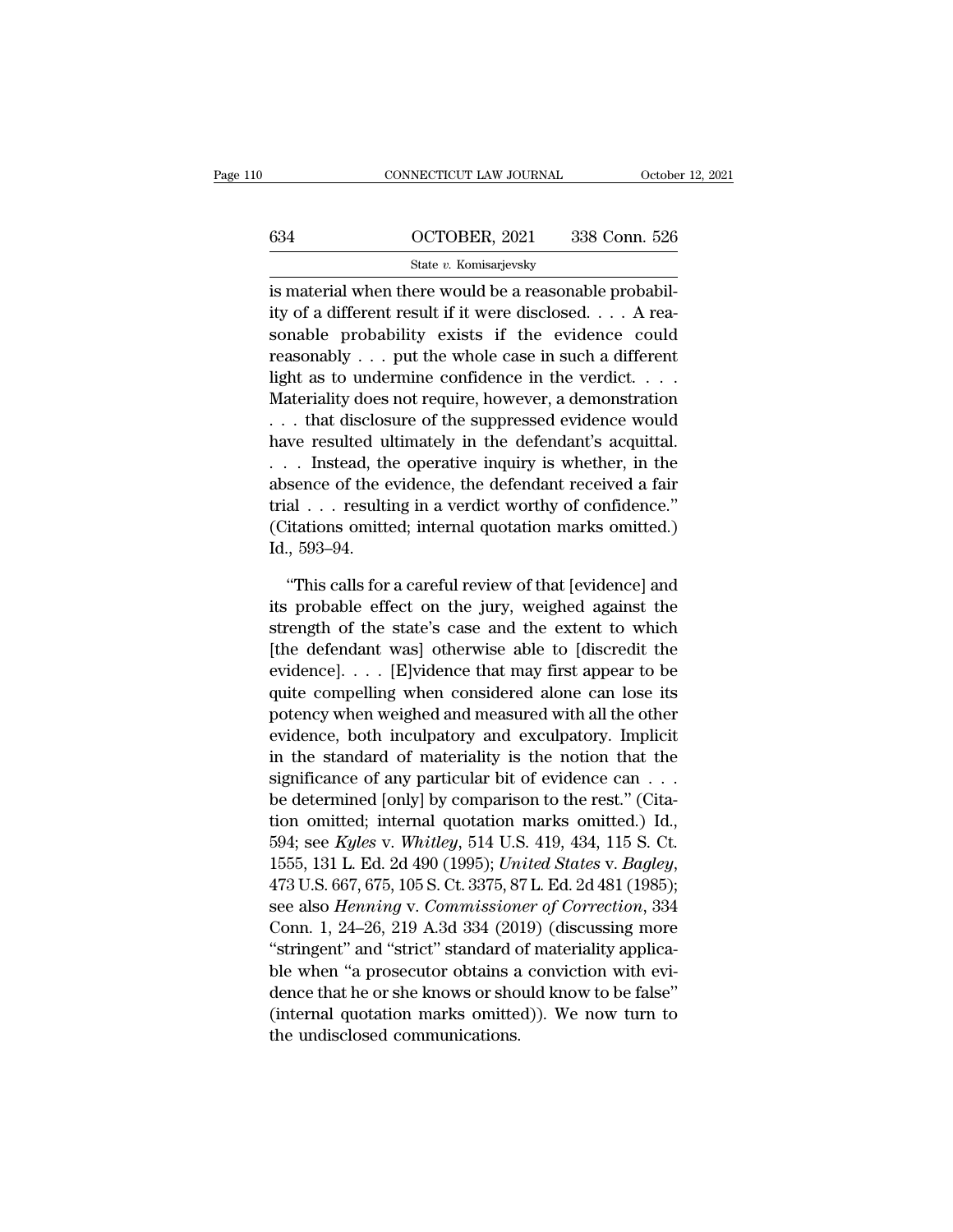| : 12, 2021    | CONNECTICUT LAW JOURNAL                                                                                                                                                                        | Page 111 |
|---------------|------------------------------------------------------------------------------------------------------------------------------------------------------------------------------------------------|----------|
|               |                                                                                                                                                                                                |          |
| 338 Conn. 526 | OCTOBER, 2021                                                                                                                                                                                  | 635      |
|               | State v. Komisarjevsky                                                                                                                                                                         |          |
|               |                                                                                                                                                                                                |          |
|               | Police Response Communications                                                                                                                                                                 |          |
|               | The first communication at issue is a call from Chesh-<br>ire police Sergeant Chris Cote to Officer Robert Regan,<br>$\alpha t$ 0.95.15 a.m. on $\text{Inlu}$ 92, 2007. discussing whather and |          |

State v. Komisarjevsky<br>
1<br>
Police Response Communications<br>
The first communication at issue is a call from Chesh-<br>
ire police Sergeant Chris Cote to Officer Robert Regan,<br>
at 9:25:15 a.m. on July 23, 2007, discussing whet Factor: Entransation and The first communication at issue is a call from Chesh-<br>ire police Sergeant Chris Cote to Officer Robert Regan,<br>at 9:25:15 a.m. on July 23, 2007, discussing whether and<br>where to attempt to intercept Police Response Communications<br>The first communication at issue is a call from Chesh-<br>ire police Sergeant Chris Cote to Officer Robert Regan,<br>at 9:25:15 a.m. on July 23, 2007, discussing whether and<br>where to attempt to in Police Response Communications<br>The first communication at issue is a call from Chesh-<br>ire police Sergeant Chris Cote to Officer Robert Regan,<br>at 9:25:15 a.m. on July 23, 2007, discussing whether and<br>where to attempt to in The first communication at issue is a call from Chesh-<br>ire police Sergeant Chris Cote to Officer Robert Regan,<br>at  $9:25:15$  a.m. on July 23, 2007, discussing whether and<br>where to attempt to intercept the Pacifica en route The first communication at issue is a call from Chesh-<br>ire police Sergeant Chris Cote to Officer Robert Regan,<br>at 9:25:15 a.m. on July 23, 2007, discussing whether and<br>where to attempt to intercept the Pacifica en route t ire police Sergeant Chris Cote to Officer Robert Regan,<br>at 9:25:15 a.m. on July 23, 2007, discussing whether and<br>where to attempt to intercept the Pacifica en route to<br>the P family residence in response to a 911 call from<br> at 9:25:15 a.m. on July 23, 2007, discussing whether and<br>where to attempt to intercept the Pacifica en route to<br>the P family residence in response to a 911 call from<br>the Bank of America.<sup>79</sup> The defendant argues that this where to attempt to intercept the Pacifica en route to<br>the P family residence in response to a 911 call from<br>the Bank of America.<sup>79</sup> The defendant argues that this<br>first call supports the proposition that Cote was in a<br>p the P family residence in response to a 911 call from<br>the Bank of America.<sup>79</sup> The defendant argues that this<br>first call supports the proposition that Cote was in a<br>position to locate and to stop the Pacifica, yet failed<br> the Bank of America.<sup>79</sup> The defendant argues that this<br>first call supports the proposition that Cote was in a<br>position to locate and to stop the Pacifica, yet failed<br>to do so. The defendant argues that the other five call first call supports the proposition that Cote was in a<br>position to locate and to stop the Pacifica, yet failed<br>to do so. The defendant argues that the other five calls<br>suggest a failure by the Cheshire police to marshal<br>ne position to locate and to stop the Pacifica, yet failed<br>to do so. The defendant argues that the other five calls<br>suggest a failure by the Cheshire police to marshal<br>necessary resources in a timely manner. Specifically,<br>th ecessary resources in a timely manner. Specifically,<br>i.e second call is an internal communication at 9:27:52<br>m. between Vignola and Cheshire Police Captain Ren<br>[archand, who was the shift commander, indicating<br> $\frac{1}{\sqrt{2}}$ the second call is an interna<br>a.m. between Vignola and Cl<br>Marchand, who was the sh<br><sup>79</sup> The recording of the first commun<br>Male Voice]: Hey, what's up?<br>"[A Male Voice]: We're taking 911s fr m. between Vignola and Cheshire Police Captain Ren<br>
(archand, who was the shift commander, indicating<br>
<sup>79</sup> The recording of the first communication provides in relevant part: "[A<br>
ale Voice]: Hey, what's up?<br>
" [A Male Vo

might be in this for a little bit.<br>
"[A Male Voice]: All right. Where is it?<br>
"[A Male Voice]: The lady is at Bank of America, Don? The lady just left,<br>
possibly with the captors in a Chrysler Pacifica heading out Vespucci here now. Don is getting basic information on it, but it sounds like we<br>
"(A Male Voice]: All right. Where is it?<br>
"(A Male Voice]: The lady is at Bank of America, Don? The lady just left,<br>
"(A Male Voice]: The lady is at

might be in this for a little bit.<br>
"[A Male Voice]: All right. Where is it?<br>
"[A Male Voice]: The lady is at Bank of America, Don? The lady just left,<br>
possibly with the captors in a Chrysler Pacifica heading out Vespucci do? We're going to put that out on [indiscernible]. Just left Bank of America, the captors might be in the car with her, Chrysler Pacifica. . . . The bank manager is the one that called us. The lady doesn't even—didn't wa "[A Male Voice]: The lady is at Bank of America, Don? The lady just lett,<br>possibly with the captors in a Chrysler Pacifica heading out Vespucci's side<br>of Maplecroft.<br>"(A Male Voice]: Do you want to put that on the air? Joe possibly with the captors in a Chrysler Pacifica heading out Vespucci's side<br>of Maplecroft.<br>"[A Male Voice]: Do you want to put that on the air? Joe, what do you<br>want to do? Do you want to try to find that car or what do y of Maplecroft. "[A Male Voice]: Do you want to put that on the air? Joe, what do you want to do? Do you want to try to find that car or what do you want to do? We're going to put that out on [indiscernible]. Just left Bank In the do? Do you want to try to find that car or what do you want to<br>? We're going to put that out on [indiscernible]. Just left Bank of America,<br>e captors might be in the car with her, Chrysler Pacifica. . . . The bank<br>a do? We re going to put that out on [indiscernible]. Just left Bank of America,<br>the captors might be in the car with her, Chrysler Pacifica. . . . The bank<br>manager is the one that called us. The lady doesn't even—didn't wan

Road. anager is the one that called us. The lady doesn't even—didn't<br>
strifty the police because they have her family tied up. [Indiscerni<br>
\*\*\*<br>
"[A Male Voice]: . . . Chrysler Pacifica, color gray, coming<br>
aplecroft Plaza [indi the police because they have her family tied up. [Indiscernible.]<br>
"[A Male Voice]: . . . Chrysler Pacifica, color gray, coming out of<br>
aplecroft Plaza [indiscernible] West Main Street toward Sorghum Mill<br>
and.<br>
"[A Male V "[A Male Voice]: . . . Chrysler Pacifica, color gray,<br>Maplecroft Plaza [indiscernible] West Main Street toward<br>Road. "[A Male Voice]: All right. What color is the Pacifica? . "[A Male Voice]: . . . [Indiscernible] But—why "[A Male Voice]: . . . Chrysler Pacifica, color gray, coming out of aplecroft Plaza [indiscernible] West Main Street toward Sorghum Mill bad.<br>"[A Male Voice]: All right. What color is the Pacifica? . . .<br>"[A Male Voice]: .

Maplecrott Plaza [Indiscernible] West Main Street toward Sorg<br>
Road.<br>
"[A Male Voice]: ... [Indiscernible] But—why don't you just he<br>
toward that area and see if we can intercept this car.<br>
"[A Male Voice]: I'm on Maple no

Marchand, who was the shift commander, indicating<br>
<sup>79</sup> The recording of the first communication provides in relevant part: "[A<br>
Male Voice]: Hey, what's up?<br>
" (A Male Voice]: We're taking 911s from the bank. Apparently Marchand, who was the shift commander, indicating<br>
<sup>79</sup> The recording of the first communication provides in relevant part: "[A<br>
Male Voice]: Hey, what's up?<br>
" [A Male Voice]: We're taking 911s from the bank. Apparently <sup>79</sup> The recording of the first communication provides in relevant part: "[A Male Voice]: Hey, what's up? " (A Male Voice]: We're taking 911s from the bank. Apparently some family is tied up and being held hostage, and th The recording of the first comm<br>
Male Voice]: Hey, what's up?<br>
" (A Male Voice]: We're taking 911s<br>
is tied up and being held hostage, a<br>
the bank and withdraw a large amo<br>
is here now. Don is getting basic in<br>
"(A Male Vo Male Voice]: Hey, what's up?<br>
" [A Male Voice]: We're taking 911s from the bank. Apparently some family<br>
is tied up and being held hostage, and they're forcing the woman to go to<br>
the bank and withdraw a large amount of c "'[A Male Voice]: We re taking 911s from the bank. Apparently some family tied up and being held hostage, and they're forcing the woman to go to e bank and withdraw a large amount of cash to pay the captors. Mazzini here n is tied up and being held hostage, and they're forcing the woman to go to<br>the bank and withdraw a large amount of cash to pay the captors. Mazzini<br>is here now. Don is getting basic information on it, but it sounds like we<br>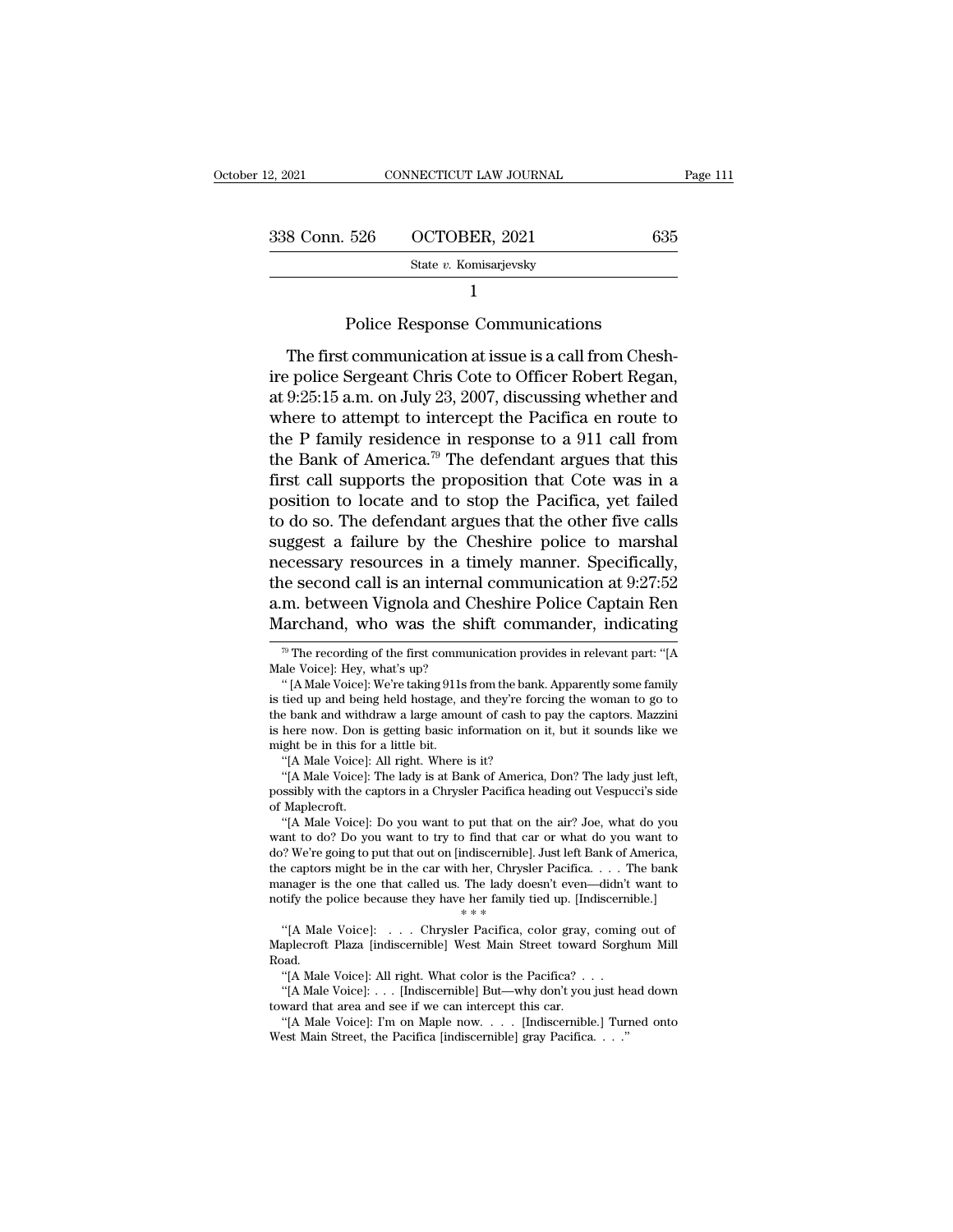|     | CONNECTICUT LAW JOURNAL | October 12, 2021 |
|-----|-------------------------|------------------|
|     |                         |                  |
| 636 | OCTOBER, 2021           | 338 Conn. 526    |
|     | State v. Komisarjevsky  |                  |

CONNECTICUT LAW JOURNAL October 12, 2021<br>
636 OCTOBER, 2021 338 Conn. 526<br>
5tate v. Komisarjevsky<br>
that Vignola was "heading out" to the scene.<sup>80</sup> The third<br>
communication is one between 9:36:18 and 9:36:45 a.m.,<br>
in whi communication is one between 9:36:18 and 9:36:45 a.m., 636 **COTOBER**, 2021 338 Conn. 526<br>
State v. Komisarjevsky<br>
that Vignola was "heading out" to the scene.<sup>80</sup> The third<br>
communication is one between 9:36:18 and 9:36:45 a.m.,<br>
in which Vignola advises that he will "drive b 636 **COTOBER, 2021** 338 Conn. 526<br>
State v. Komisarjevsky<br>
that Vignola was "heading out" to the scene.<sup>80</sup> The third<br>
communication is one between 9:36:18 and 9:36:45 a.m.,<br>
in which Vignola advises that he will "drive b State v. Komisarjevsky<br>
that Vignola was "heading out" to the scene.<sup>80</sup> The third<br>
communication is one between 9:36:18 and 9:36:45 a.m.,<br>
in which Vignola advises that he will "drive by" the P<br>
family house and receives state v. Komsarjevsky<br>that Vignola was "heading out" to the scene.<sup>80</sup> The third<br>communication is one between 9:36:18 and 9:36:45 a.m.,<br>in which Vignola advises that he will "drive by" the P<br>family house and receives a de that Vignola was "heading out" to the scene.<sup>80</sup> The third communication is one between 9:36:18 and 9:36:45 a.m., in which Vignola advises that he will "drive by" the P family house and receives a description of it from O communication is one between 9:36:18 and 9:36:45 a.m.,<br>in which Vignola advises that he will "drive by" the P<br>family house and receives a description of it from Offi-<br>cer Phillip Giampietro.<sup>81</sup> The fourth communication is in which Vignola advises that he will "drive by" the P<br>family house and receives a description of it from Offi-<br>cer Phillip Giampietro.<sup>81</sup> The fourth communication is<br>one in which the caller, who is a hostage negotiator, family house and receives a description of it from Officer Phillip Giampietro.<sup>81</sup> The fourth communication is<br>one in which the caller, who is a hostage negotiator, is<br>directed not to report to the station.<sup>82</sup> The fifth c cer Phillip Giampietro.<sup>81</sup> The fourth communication is<br>one in which the caller, who is a hostage negotiator, is<br>directed not to report to the station.<sup>82</sup> The fifth commu-<br>nication is one in which Cheshire special respon one in which the caller, who is a hostage negotiator, is<br>directed not to report to the station.<sup>82</sup> The fifth commu-<br>nication is one in which Cheshire special response team<br>members are directed not to report to the station directed not to report to the station.<sup>82</sup> T<br>mication is one in which Cheshire specia<br>members are directed not to report to tl<br>sixth call is one in which an unidentified<br>officer appears to have briefly questione<br>the incide cation is one in which chesnire special response team<br>embers are directed not to report to the station.<sup>83</sup> The<br>th call is one in which an unidentified Cheshire police<br>ficer appears to have briefly questioned the account o members are directed not to report to the station.<sup>35</sup> The<br>sixth call is one in which an unidentified Cheshire police<br>officer appears to have briefly questioned the account of<br>the incident that J provided at Bank of Ameri

sixth call is one in which an unidentified Cheshire police<br>officer appears to have briefly questioned the account of<br>the incident that J provided at Bank of America, which<br>had been relayed to the police.<sup>84</sup><br>The defendant of the incident that J provided at Bank of America, which<br>the incident that J provided at Bank of America, which<br>had been relayed to the police.<sup>84</sup><br>The defendant argues that these undisclosed commu-<br>nications would have p the incident that J provided at Bank of America, which<br>had been relayed to the police.<sup>84</sup><br>The defendant argues that these undisclosed commu-<br>nications would have provided further impeachment<br>evidence with respect to the v ications would have provided further impeachment<br>vidence with respect to the veracity of the Cheshire<br>plice witnesses by providing support for the theory<br>at their testimony was colored by their remorse for<br><sup>30</sup> The recordi evidence with respect to the veracity of the Cheshire<br>police witnesses by providing support for the theory<br>that their testimony was colored by their remorse for<br> $\frac{1}{100}$  The recording of the second communication provid police witnesses by providing support for the theory<br>
that their testimony was colored by their remorse for<br>  $\blacksquare$ <br>  $\blacksquare$  The recording of the second communication provides: "[A Male Voice]:<br>  $\blacksquare$ <br>  $\blacksquare$  Sorghum Mill

<sup>&</sup>lt;sup>80</sup> The recording of the second communication provides: "[A Male Voice]: 300 Sorghum Mills? . . . Is the lady still at the bank? . . . Chrysler Pacifica? . . . All right. We're heading out."<br><sup>81</sup> The recording of the thi <sup>30</sup> The recording of the second communication provides: "[A Male Voice]: 0 Sorghum Mills? . . . Is the lady still at the bank? . . . Chrysler Pacif-<br><sup>32</sup> . . . All right. We're heading out."<br><sup>81</sup> The recording of the thi

<sup>&</sup>lt;sup>on</sup> The recording of the second communication provides: "[A Male Voice]: 300 Sorghum Mills? . . . Is the lady still at the bank? . . . Chrysler Pacifica? . . . All right. We're heading out."<br><sup>81</sup> The recording of the thi 300 Sorghum Mills? . . . Is the lady still at the bank? . . . Chrysler Pacifica? . . . All right. We're heading out."<br>
<sup>81</sup> The recording of the third communication provides in relevant part: "[A Male Voice]: [Indiscernib

<sup>&</sup>lt;sup>a</sup> The recording of the third communication provides in relevant part: "[A Male Voice]: [Indiscernible.] Going to do a drive-by [indiscernible] . . . . "[A Male Voice]: Okay, as soon as you get past Hotchkiss Ridge, just Male Voice]: [Indiscernible.] Going to do a driver "(A Male Voice]: Okay, as soon as you get pas on your left, you'll see the house. Again, the f<br>the driveway comes out onto Sorghum. The ve<br> $\overset{\text{w}}{\sim}$  The recording of "[A Male Voice]: Okay, as soon as you get past Hotchkiss Ridge, just look<br>vour left, you'll see the house. Again, the front faces Hotchkiss Ridge,<br>e driveway comes out onto Sorghum. The vehicle is in the driveway."<br><sup>28</sup> Th the driveway comes out onto Sorghum. The vehicle is in the driveway.<br>
<sup>82</sup> The recording of the fourth communication provides in relevant part:<br>
"[A Male Voice]: I need to know whether you want me in or not. I'm the<br>
host

<sup>&</sup>lt;sup>42</sup> The recording of the fourth communication provides in relevant per "(A Male Voice]: I need to know whether you want me in or not. I'm hostage negotiator, and I got paged. . . ."<br>"(A Male Voice]: Not at this time. . . A Male Voice]: I need to know whether you want me in or not. I'm the stage negotiator, and I got paged. . . ."<br>"[A Male Voice]: Not at this time. . . ."<br>"<br>In execording of the fifth communication provides in relevant part:

<sup>&</sup>quot;[A Male Voice]: Not at this time. . . ."<br>
<sup>83</sup> The recording of the fifth communication provides in relevant part: "[A<br>
Male Voice]: We want to know, Brian and I are out on West Johnson . . .<br>
[indiscernible] if you want <sup>o</sup> The recording of the fitth communication provides in relevant part: "[A Male Voice]: We want to know, Brian and I are out on West Johnson . . . [indiscernible] if you want us to come in and start suiting up? "[A Male V Male Voice]: We want to know, Brian and I are out on West Johnson . . . . [indiscernible] if you want us to come in and start suiting up? "[A Male Voice]: We'll call you if we need anything—if we need you." <sup>84</sup> The recor [mdiscernible] if you want us to come in and start suiting up?<br>
"[A Male Voice]: We'll call you if we need anything—if we need you."<br>
"<sup>44</sup> The recording of the sixth communication provides in relevant part:<br>
"[A Male Voic "[A Male Voice]: We'll call you if we need anything—if we need you."<br><sup>84</sup> The recording of the sixth communication provides in relevant part:<br>"(A Male Voice]: All right. Did you get that so far? . . . Apparently she<br>came <sup>or</sup> The recording of the sixi-<br>
"[A Male Voice]: All right. Di<br>
came into the bank, she tries<br>
accounts was in the husband'<br>
at home tied up, so we don't k<br>
to get money out of the bank<br>
from what I understand.<br>
"The car A Male Voice]: All right. Did you get that so  $\text{tar}'$  . . . Apparently she me into the bank, she tried to get some money out. . . . One of the counts was in the husband's name, and then she says, well, my kids are home ti came into the bank, she tried to get some money out. . . . One accounts was in the husband's name, and then she says, well, my k at home tied up, so we don't know if they really are or if she was just to get money out of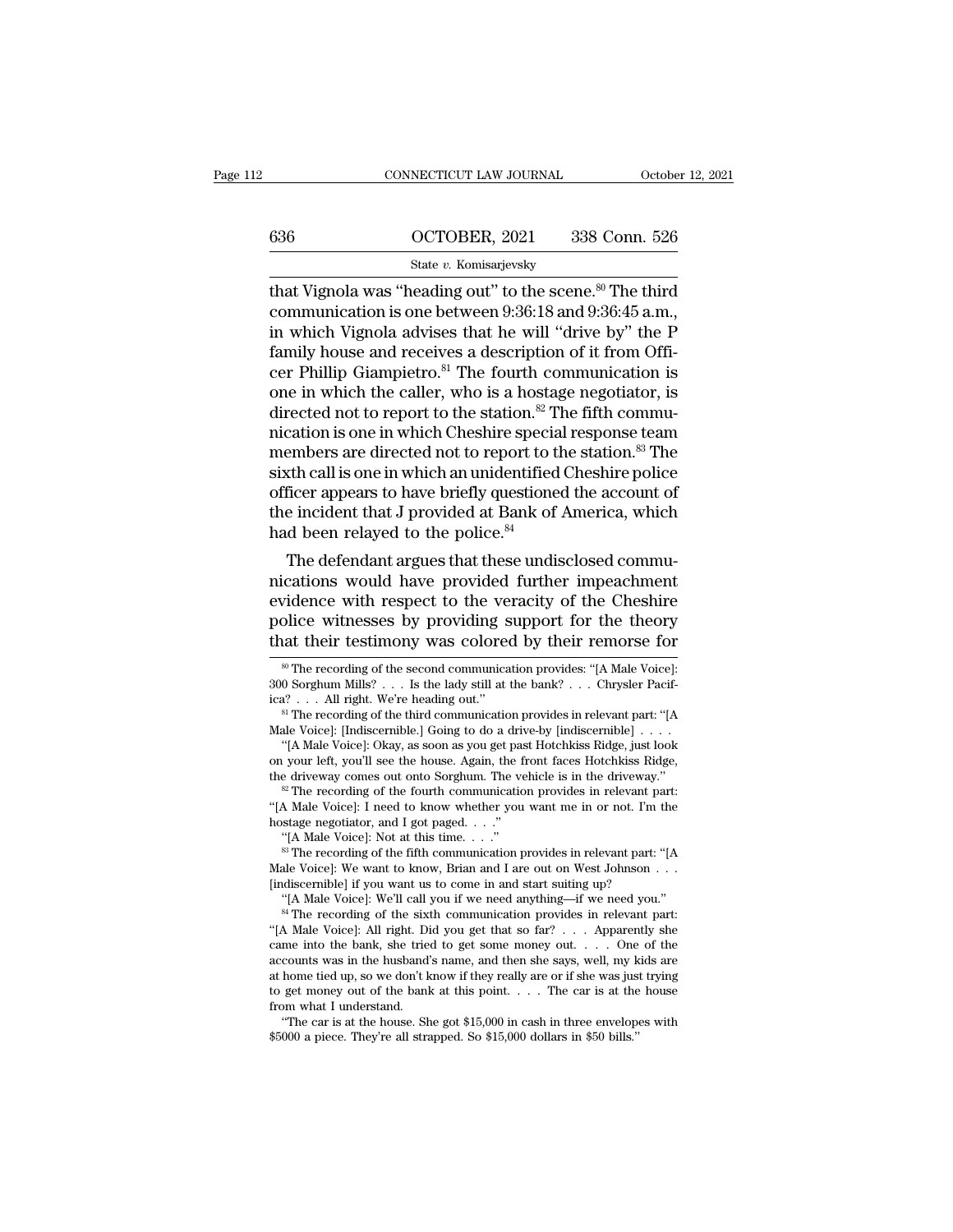# 338 Conn. 526 OCTOBER, 2021 <sup>637</sup>

### State *v.* Komisarjevsky

2, 2021 CONNECTICUT LAW JOURNAL Page 11:<br>  $\begin{array}{r}\n 338 \text{ Conn. } 526 \quad \text{OCTOBER, } 2021 \quad \text{637} \\
 \hline\n \text{State } v. \text{ Komisarievsky}\n\end{array}$ <br>
an inadequate police response. As the defendant<br>
acknowledges in his brief, however, the principal is 338 Conn. 526 OCTOBER, 2021 637<br>
State v. Komisarjevsky<br>
an inadequate police response. As the defendant<br>
acknowledges in his brief, however, the principal issues<br>
of fact at the guilt phase of the trial were whether he<br> 338 Conn. 526 OCTOBER, 2021 637<br>
State v. Komisarjevsky<br>
an inadequate police response. As the defendant<br>
acknowledges in his brief, however, the principal issues<br>
of fact at the guilt phase of the trial were whether he<br> 338 Conn. 526 OCTOBER, 2021 637<br>
State v. Komisarjevsky<br>
an inadequate police response. As the defendant<br>
acknowledges in his brief, however, the principal issues<br>
of fact at the guilt phase of the trial were whether he<br> State v. Komisarjevsky<br>
an inadequate police response. As the defendant<br>
acknowledges in his brief, however, the principal issues<br>
of fact at the guilt phase of the trial were whether he<br>
had (1) committed an anal sexual State v. Komisarjevsky<br>
an inadequate police response. As the defendant<br>
acknowledges in his brief, however, the principal issues<br>
of fact at the guilt phase of the trial were whether he<br>
had (1) committed an anal sexual an inadequate police response. As the defendant<br>acknowledges in his brief, however, the principal issues<br>of fact at the guilt phase of the trial were whether he<br>had (1) committed an anal sexual assault of M, and (2)<br>intend acknowledges in his brief, however, the principal issues<br>of fact at the guilt phase of the trial were whether he<br>had (1) committed an anal sexual assault of M, and (2)<br>intended to kill J, H, and M. A review of the record,<br> of fact at the guilt phase of the trial were whether he<br>had (1) committed an anal sexual assault of M, and (2)<br>intended to kill J, H, and M. A review of the record,<br>including the parties' closing arguments and the sup-<br>po had (1) committed an anal sexual assault of M, and (2) intended to kill J, H, and M. A review of the record, including the parties' closing arguments and the supporting evidence, confirms that none of the undisclosed mater intended to kill J, H, and M. A review of the record,<br>including the parties' closing arguments and the sup-<br>porting evidence, confirms that none of the undisclosed<br>material impeaches the veracity of the Cheshire police<br>wit including the parties' closing arguments and the sup-<br>porting evidence, confirms that none of the undisclosed<br>material impeaches the veracity of the Cheshire police<br>witnesses in a manner that undermines our confidence<br>in t porting evidence, confirms that none of the undisclosed<br>material impeaches the veracity of the Cheshire police<br>witnesses in a manner that undermines our confidence<br>in the verdict as to the disputed fact issues. With respec material impeaches the veracity of the Cheshire police<br>witnesses in a manner that undermines our confidence<br>in the verdict as to the disputed fact issues. With respect<br>to the sexual assault of M, the recovery of the defenwitnesses in a manner that undermines our confidence<br>in the verdict as to the disputed fact issues. With respect<br>to the sexual assault of M, the recovery of the defen-<br>dant's DNA from her anus provides ample and over-<br>whel in the verdict as to the disputed fact issues. With respect<br>to the sexual assault of M, the recovery of the defen-<br>dant's DNA from her anus provides ample and over-<br>whelming support for the jury's verdict on that count,<br>wi to the sexual assault of  $\tilde{M}$ , the recovery of the defen-<br>dant's DNA from her anus provides ample and over-<br>whelming support for the jury's verdict on that count,<br>with any inadequacy in the *police* response to the em dant's DNA from her anus provides ample and over-<br>whelming support for the jury's verdict on that count,<br>with any inadequacy in the *police* response to the emer-<br>gency bearing no relation to his theory, proffered during<br>c whelming support for the jury's verdict on that count,<br>with any inadequacy in the *police* response to the emer-<br>gency bearing no relation to his theory, proffered during<br>closing argument, that the rectal swab taken from with any inadequacy in the *police* response to the emergency bearing no relation to his theory, proffered during closing argument, that the rectal swab taken from M must have been cross-contaminated with the defendant's gency bearing no relation to his theory, proffered during<br>closing argument, that the rectal swab taken from M<br>must have been cross-contaminated with the defen-<br>dant's DNA by a technician in the Connecticut Forensic<br>Science closing argument, that the<br>must have been cross-codant's DNA by a technicial<br>Science Laboratory (state<br>other evidence of sexual a<br>to M's anal area or the p<br>defendant's penis.<sup>85</sup> cience Laboratory (state lab), insofar as there was no<br>ther evidence of sexual assault such as physical injury<br> $\sim$  M's anal area or the presence of M's DNA on the<br>efendant's penis.<sup>85</sup><br><sup>85</sup> We note that the defendant arg other evidence of sexual assault such as physical injury<br>to M's anal area or the presence of M's DNA on the<br>defendant's penis.<sup>85</sup><br> $\frac{1}{100}$  when the the defendant argued that the officers had watched him<br>when he went i

to M's anal area or the presence of M's DNA on the defendant's penis.<sup>85</sup><br>to M's anal area or the presence of M's DNA on the defendant's penis.<sup>85</sup><br> $\frac{1}{100}$  was that the defendant argued that the officers had watched h defendant's penis.  $^{85}$ <br>  $^{85}$  We note that the defendant argued that the officers had watched him<br>
when he went into the bathroom at the police station to make sure that he<br>
did not wash himself, and that the swab had defendant's penis.<sup>85</sup><br>
<sup>85</sup> We note that the defendant argued that the officers had watched him<br>
when he went into the bathroom at the police station to make sure that he<br>
did not wash himself, and that the swab had in fa  $\frac{1}{100}$  we note that the defendant argued that the officers had watched him when he went into the bathroom at the police station to make sure that he did not wash himself, and that the swab had in fact detected the de we note that the defendant argued that the officers had watched him<br>when he went into the bathroom at the police station to make sure that he<br>did not wash himself, and that the swab had in fact detected the defendant's<br>sp when he went into the bathroom at the police station to make sure that he did not wash himself, and that the swab had in fact detected the defendant's sperm on his penis, which was consistent with his account in his statem sperm on his penis, which was consistent with his account in his statement<br>that he ejaculated after committing an oral sexual assault on M. Although<br>the defense acknowledged Carver's testimony that the lack of physical inj erm on his penis, which was consistent with his account in his statement<br>at he ejaculated after committing an oral sexual assault on M. Although<br>e defense acknowledged Carver's testimony that the lack of physical injury<br>as that he ejaculated atter committing an oral sexual assault on M. Although<br>the defense acknowledged Carver's testimony that the lack of physical injury<br>was not inconsistent with sexual assault, the defense contended that it

the defense acknowledged Carver's testimony that the lack of physical injury<br>was not inconsistent with sexual assault, the defense contended that it was<br>unlikely given the size differences between M and the defendant, alon not a technician. The state also reemphasized Carver's testimony about the elasticity of the anus rendering the lack of injury to the area "not unusual . . . . . " Finally, the state emphasized that there was no evidence unikely given the size differences between  $M$  and the defendant, along with<br>the lack of consent.<br>In rebuttal, the state emphasized that there was no support for the defense<br>theory because it was Carver himself who had ta the lack of consent.<br>
In rebuttal, the state emphasized that there was no support for the defense<br>
theory because it was Carver himself who had taken the swab from M and<br>
not a technician. The state also reemphasized Carv In rebuttal, the state emphasized that there was no support for the defense theory because it was Carver himself who had taken the swab from M and not a technician. The state also reemphasized Carver's testimony about the theory because it was Carver himself who had taken the swab from M and not a technician. The state also reemphasized Carver's testimony about the elasticity of the anus rendering the lack of injury to the area "not unusua not a technician. The state also reemphasized Carver's testimony about the elasticity of the anus rendering the lack of injury to the area "not unusual  $\ldots$ ." Finally, the state emphasized that there was no evidence that elasticity of the anus rendering the lack of mjury to the area "not unusual  $\ldots$ "." Finally, the state emphasized that there was no evidence that the police had supervised the defendant while he was in the bathroom at th  $\ldots$   $\ddot{\ldots}$  Finally, the state emphasized that there was no evidence that the police had supervised the defendant while he was in the bathroom at the police station, which would support the state's argument that he ha police station, which would support the state's argument that he had the opportunity to wash his penis while in there, along with the fact that the swabs were not taken from the defendant until at least fifteen hours after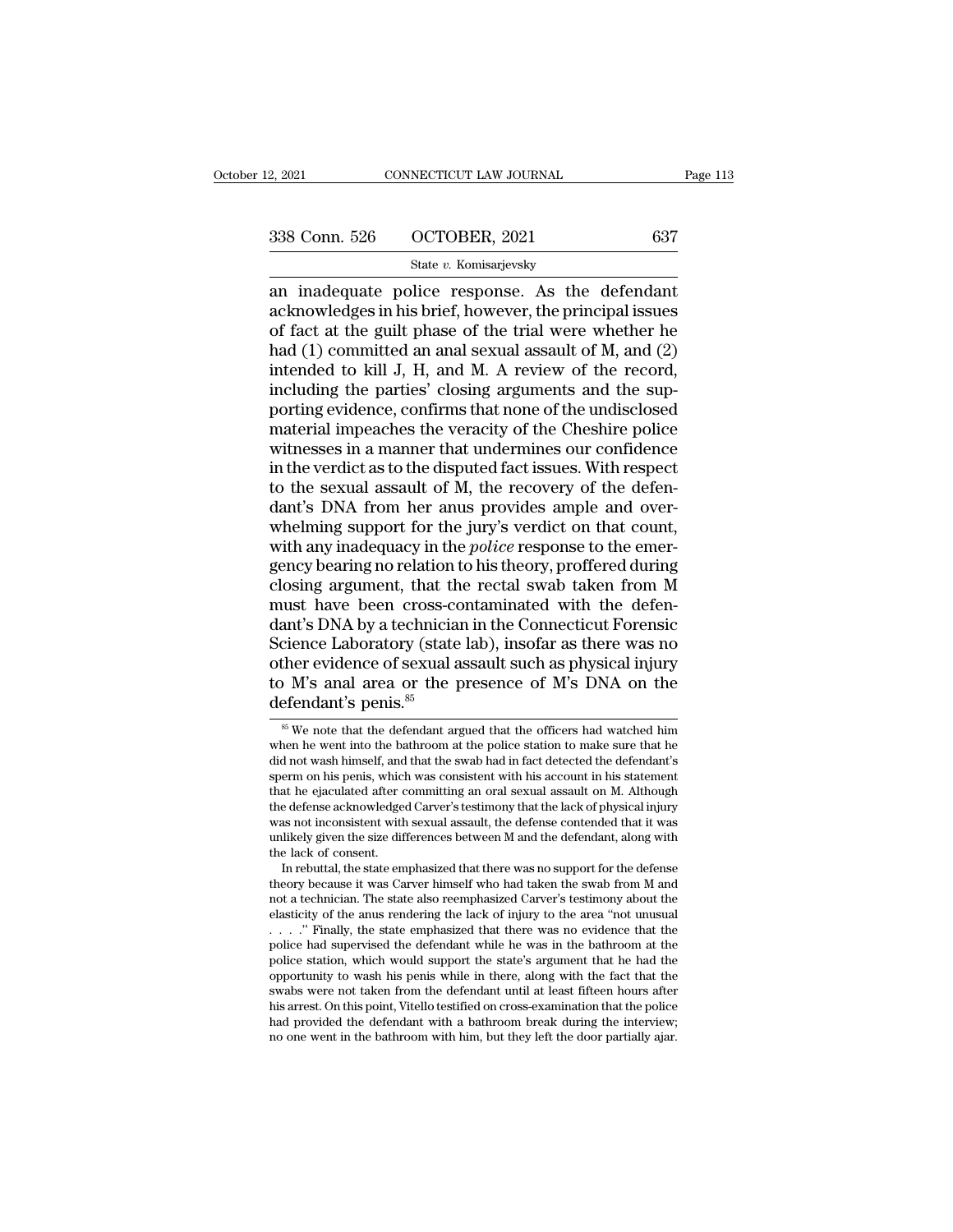| 14  | CONNECTICUT LAW JOURNAL                                                                                      | October 12, 2021                                          |
|-----|--------------------------------------------------------------------------------------------------------------|-----------------------------------------------------------|
|     |                                                                                                              |                                                           |
| 638 | OCTOBER, 2021                                                                                                | 338 Conn. 526                                             |
|     | State v. Komisarjevsky                                                                                       |                                                           |
|     | The state sought to prove the defendant's intent to<br>kill by circumstantial evidence given the defendant's | denials of such intent in his statement. The state relied |

638 OCTOBER, 2021 338 Conn. 526<br>
State v. Komisarjevsky<br>
The state sought to prove the defendant's intent to<br>
kill by circumstantial evidence given the defendant's<br>
denials of such intent in his statement. The state relie 638 OCTOBER, 2021 338 Conn. 526<br>
State v. Komisarjevsky<br>
The state sought to prove the defendant's intent to<br>
kill by circumstantial evidence given the defendant's<br>
denials of such intent in his statement. The state relie **EXECUTE:** OCTOBER, 2021 338 Conn. 526<br>
State v. Komisarjevsky<br>
The state sought to prove the defendant's intent to<br>
kill by circumstantial evidence given the defendant's<br>
denials of such intent in his statement. The stat State v. Komisarjevsky<br>
The state sought to prove the defendant's intent to<br>
kill by circumstantial evidence given the defendant's<br>
denials of such intent in his statement. The state relied<br>
on the defendant's motive of h The state sought to prove the defendant's intent to<br>kill by circumstantial evidence given the defendant's<br>denials of such intent in his statement. The state relied<br>on the defendant's motive of hiding the evidence of his<br>se The state sought to prove the defendant's intent to<br>kill by circumstantial evidence given the defendant's<br>denials of such intent in his statement. The state relied<br>on the defendant's motive of hiding the evidence of his<br>se kill by circumstantial evidence given the detendant's<br>denials of such intent in his statement. The state relied<br>on the defendant's motive of hiding the evidence of his<br>sexual assault of M and his failure to walk out of the denials of such intent in his statement. The state relied<br>on the defendant's motive of hiding the evidence of his<br>sexual assault of M and his failure to walk out of the<br>house and abort the crimes during the opportunities<br>p on the detendant's motive of hiding the evidence of his<br>sexual assault of M and his failure to walk out of the<br>house and abort the crimes during the opportunities<br>presented when Hayes was out of the house buying<br>gasoline a sexual assault of M and his failure to walk out of the<br>house and abort the crimes during the opportunities<br>presented when Hayes was out of the house buying<br>gasoline and taking J to the bank, along with his act<br>of retying H house and abort the crimes during the opportunities<br>presented when Hayes was out of the house buying<br>gasoline and taking J to the bank, along with his act<br>of retying H and M to their beds after they had been<br>permitted to u presented when Hayes was out of the house buying<br>gasoline and taking J to the bank, along with his act<br>of retying H and M to their beds after they had been<br>permitted to use the bathroom and M had showered.<br>The state also a gasoline and taking J to the bank, along with his act<br>of retying H and M to their beds after they had been<br>permitted to use the bathroom and M had showered.<br>The state also argued that the defendant had poured<br>bleach on M's of retying H and M to their beds after they had been<br>permitted to use the bathroom and M had showered.<br>The state also argued that the defendant had poured<br>bleach on M's shorts in an attempt to eliminate DNA<br>evidence. The s permitted to use the bathroom and M had showered.<br>The state also argued that the defendant had poured<br>bleach on M's shorts in an attempt to eliminate DNA<br>evidence. The state further relied on evidence that gaso-<br>line had b The state also argued that the defendant had poured<br>bleach on M's shorts in an attempt to eliminate DNA<br>evidence. The state further relied on evidence that gaso-<br>line had been poured only in areas of the P home where<br>peopl bleach on M's shorts in an attempt to eliminate DNA<br>evidence. The state further relied on evidence that gaso-<br>line had been poured only in areas of the P home where<br>people were present. The state also emphasized that<br>gasol evidence. The state further relied on evidence that gaso-<br>line had been poured only in areas of the P home where<br>people were present. The state also emphasized that<br>gasoline was found on the defendant's clothes and<br>debunke ime nad been poured only in areas of the P home where<br>people were present. The state also emphasized that<br>gasoline was found on the defendant's clothes and<br>debunked his explanation that the gasoline was the<br>result of his w people were present. The state also emphasized that<br>gasoline was found on the defendant's clothes and<br>debunked his explanation that the gasoline was the<br>result of his work activities by using Stop and Shop<br>surveillance vid gasoline was found on the defendant's clothes and<br>debunked his explanation that the gasoline was the<br>result of his work activities by using Stop and Shop<br>surveillance video showing him wearing different<br>clothes when he sta debunked his explanation that the gasoline was the<br>result of his work activities by using Stop and Shop<br>surveillance video showing him wearing different<br>clothes when he stalked J and M at the store after work<br>than when he result of his work activities by using Stop and Shop<br>surveillance video showing him wearing different<br>clothes when he stalked J and M at the store after work<br>than when he was arrested after perpetrating these<br>crimes. None survelhance video showing nim wearing different<br>clothes when he stalked J and M at the store after work<br>than when he was arrested after perpetrating these<br>crimes. None of the undisclosed evidence pertaining to<br>the police r clothes when he stalked J and M at the store after work<br>than when he was arrested after perpetrating these<br>crimes. None of the undisclosed evidence pertaining to<br>the police response affected this evidence of intent in<br>any than when he was arrested arter perpetrating these<br>crimes. None of the undisclosed evidence pertaining to<br>the police response affected this evidence of intent in<br>any way, as it did not depend on the observations or<br>veracit crimes. None of the undisclosed evidence pertaining to<br>the police response affected this evidence of intent in<br>any way, as it did not depend on the observations or<br>veracity of the Cheshire police witnesses. Accordingly,<br>we the police response affected this evidence of intent in<br>any way, as it did not depend on the observations or<br>veracity of the Cheshire police witnesses. Accordingly,<br>we conclude that the additional evidence that would<br>raise e question of an inadequate police response was<br>terial to the guilt issues at this trial, and the state's<br>to disclose it did not, therefore, violate *Brady*.<br>2<br>Communications About the Defendant's<br>Appearance and Demeanor Appearance and Demeanor

The defendant next claims that two communications<br>
The defendant next claims that two communications<br>
scribing his demeanor and Hayes' appearance were  $\begin{array}{c} 2 \\ \text{Communications About the Defendant's} \\ \text{Appearance and Demeanor} \\ \text{The defendant next claims that two communications} \\ \text{describing his demeanor and Hayes' appearance were} \end{array}$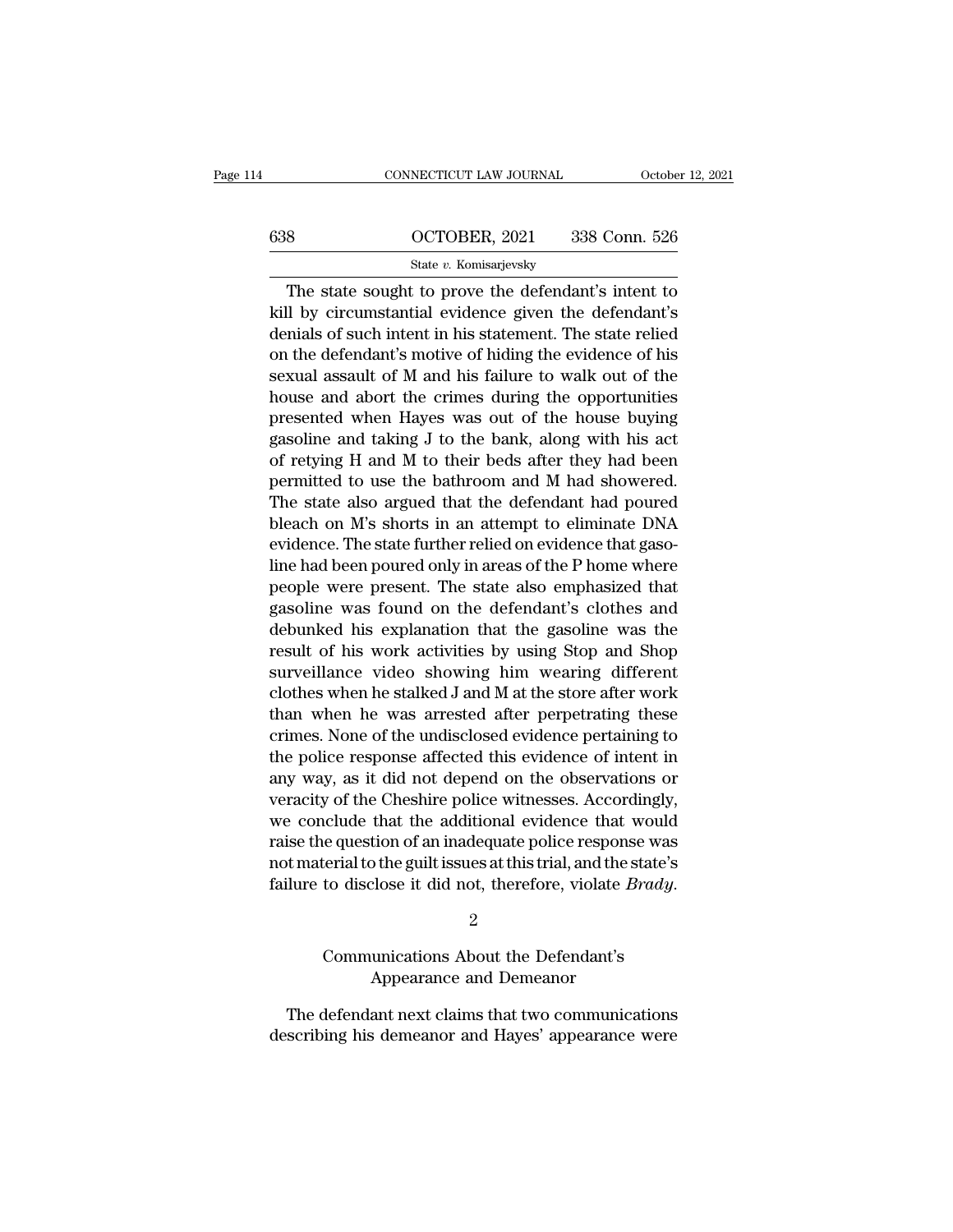| 2, 2021       | CONNECTICUT LAW JOURNAL | Page 115 |
|---------------|-------------------------|----------|
| 338 Conn. 526 | OCTOBER, 2021           | 639      |
|               | State v. Komisarjevsky  |          |

2, 2021 CONNECTICUT LAW JOURNAL Page 115<br>
338 Conn. 526 OCTOBER, 2021 639<br>
5tate v. Komisarjevsky<br>
material for *Brady* purposes. The first communication<br>
is one in which Shawn Patterson, a Cheshire police 338 Conn. 526 OCTOBER, 2021 639<br>
State v. Komisarjevsky<br>
material for *Brady* purposes. The first communication<br>
is one in which Shawn Patterson, a Cheshire police<br>
officer, described the defendant to another officer as 338 Conn. 526 OCTOBER, 2021 639<br>
State v. Komisarjevsky<br>
material for *Brady* purposes. The first communication<br>
is one in which Shawn Patterson, a Cheshire police<br>
officer, described the defendant to another officer as<br> <sup>338</sup> Conn. 526  $\qquad$  OCTOBER, 2021  $\qquad$  639<br>  $\qquad$  State *v*. Komisarjevsky<br>
material for *Brady* purposes. The first communication<br>
is one in which Shawn Patterson, a Cheshire police<br>
officer, described the defendant t State v. Komisarjevsky<br>
material for *Brady* purposes. The first communication<br>
is one in which Shawn Patterson, a Cheshire police<br>
officer, described the defendant to another officer as<br>
"nobody home" and "simple as they material for *Brady* purposes. The first communication<br>is one in which Shawn Patterson, a Cheshire police<br>officer, described the defendant to another officer as<br>"nobody home" and "simple as they come."<sup>86</sup> The defen-<br>dant that the *Bratay* parposes. The first commandation<br>is one in which Shawn Patterson, a Cheshire police<br>officer, described the defendant to another officer as<br>"nobody home" and "simple as they come."<sup>86</sup> The defen-<br>dant argu officer, described the defendant to another officer as<br>
"nobody home" and "simple as they come."<sup>86</sup> The defen-<br>
dant argues that this communication was material to<br>
the voluntariness of his statements, which was an issue<br> "hobody home" and "simple as they come."<sup>86</sup> The defendant argues that this communication was material to the voluntariness of his statements, which was an issue that he addressed in closing argument, and the waiver of hi mental and single as andy come. The acter<br>dant argues that this communication was material to<br>the voluntariness of his statements, which was an issue<br>that he addressed in closing argument, and the waiver<br>of his *Miranda* r dant digits and this communication was matched to<br>the voluntariness of his statements, which was an issue<br>that he addressed in closing argument, and the waiver<br>of his *Miranda* rights, and that the trial court would<br>have g that he addressed in closing argument, and the waiver<br>of his *Miranda* rights, and that the trial court would<br>have granted his pretrial motion to suppress his state-<br>ment on the ground that it was not voluntary because<br>of In this *Miranda* rights, and that the trial court would<br>have granted his pretrial motion to suppress his state-<br>ment on the ground that it was not voluntary because<br>of sleep deprivation and injury from the collision<br>betwe ment on the ground that it was not voluntary because<br>have granted his pretrial motion to suppress his state-<br>ment on the ground that it was not voluntary because<br>of sleep deprivation and injury from the collision<br>between t ment on the ground that it was not voluntary because<br>of sleep deprivation and injury from the collision<br>between the Pacifica and the Cheshire police cruisers.<br>In response, the state contends that Patterson's state-<br>ment wa at the desired and the was not volumary because<br>of sleep deprivation and injury from the collision<br>between the Pacifica and the Cheshire police cruisers.<br>In response, the state contends that Patterson's state-<br>ment was not or sicep deprivation and hijary from the consisting<br>between the Pacifica and the Cheshire police cruisers.<br>In response, the state contends that Patterson's state-<br>ment was not material because any information that<br>could be In response, the state contends that Patterson's statement was not material because any information that could be drawn from it was amply duplicated firsthand at trial, including by Vitello's description of the defendant d In response, the state contends that Patterson's state<br>ment was not material because any information that<br>could be drawn from it was amply duplicated firsthand<br>at trial, including by Vitello's description of the defen-<br>dan ment was not material<br>could be drawn from it<br>at trial, including by V<sub>i</sub><br>dant during the interv<br>the defendant's statem<br>conclude that Patterso<br>was not material. trial, including by vitelio's description of the defendent<br>and during the interview and the audio recording of<br>e defendant's statement. We agree with the state and<br>nclude that Patterson's description of the defendant<br>as no dant during the interview and the audio recording of<br>the defendant's statement. We agree with the state and<br>conclude that Patterson's description of the defendant<br>was not material.<br>A review of the record satisfies us that

the defendant s statement. We agree with the state and<br>conclude that Patterson's description of the defendant<br>was not material.<br>A review of the record satisfies us that Patterson's<br>description of the defendant was not mate conclude that Patterson's description of the defendant<br>was not material.<br>A review of the record satisfies us that Patterson's<br>description of the defendant was not material for *Brady*<br>purposes because its omission does not was not material.<br>
A review of the record satisfies us that Patterson's<br>
description of the defendant was not material for *Brady*<br>
purposes because its omission does not undermine our<br>
confidence in the fairness of the tr A review of the record satisfies us that Patterson's<br>description of the defendant was not material for *Brady*<br>purposes because its omission does not undermine our<br>confidence in the fairness of the trial or the suppression description of the defendant was not material for *Brady*<br>purposes because its omission does not undermine our<br>confidence in the fairness of the trial or the suppression<br>hearing in this case. It is not reasonably likely t earing in this case. It is not reasonably likely that<br>atterson's testimony would have changed the fact find-<br>"S determination on this point, given the uncontro-<br>"In the first communication, the following exchange occurred hearing in this case. It is not reasonably likely that<br>Patterson's testimony would have changed the fact find-<br>er's determination on this point, given the uncontro-<br><sup>86</sup> In the first communication, the following exchange o

Patterson's testimony would have changed the fact find-<br>er's determination on this point, given the uncontro-<br><sup>86</sup> In the first communication, the following exchange occurred between<br>Patterson and Officer Brian Schechter: er's determination<br>
<sup>86</sup> In the first communic<br>
Patterson and Officer Bria<br>
I was with the detective<br>
mobody home, dude.<br>
"[Schechter]: Which on "S determination on this point, given the uncontrowned is the first communication, the following exchange occurred between the first communication, the following exchange occurred between there or the stars with the detect <sup>36</sup> In the first communication, the following exchange occurre<br>tterson and Officer Brian Schechter: "[Patterson]: I was talki<br>was with the detective when he was talking. That kid is lil<br>body home, dude.<br>"[Schechter]: Whic Patterson and Officer Brian Schechter: "[Patterson]: I was talking to the—<br>I was with the detective when he was talking. That kid is like, there is<br>nobody home, dude. "[Schechter]: Which one? The older one or the younger

<sup>&#</sup>x27;'[Patterson]: There is nobody . . . that dude is fucking simple as they come.''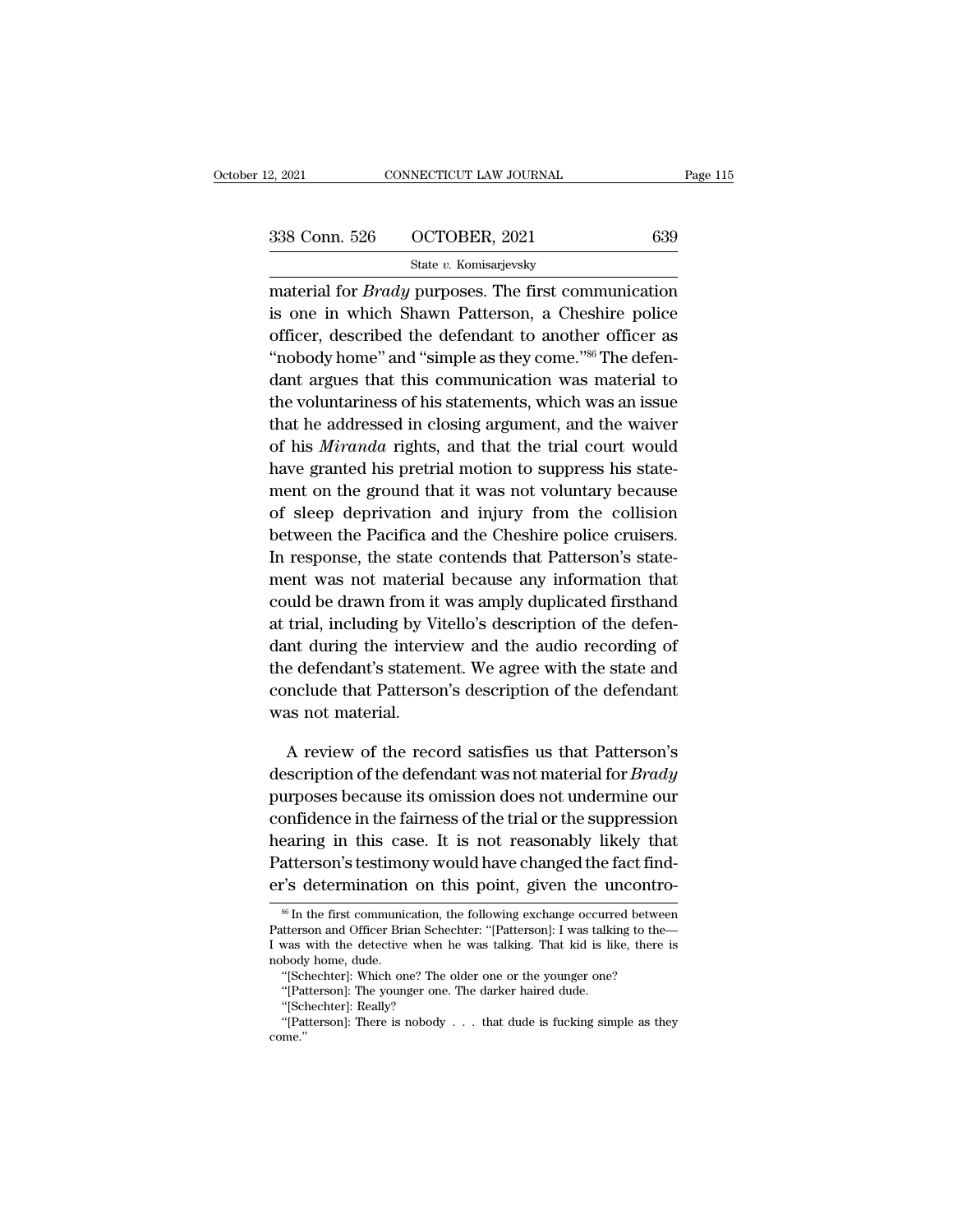|     | CONNECTICUT LAW JOURNAL                                                                                                                                                              | October 12, 2021 |
|-----|--------------------------------------------------------------------------------------------------------------------------------------------------------------------------------------|------------------|
|     |                                                                                                                                                                                      |                  |
| 640 | OCTOBER, 2021                                                                                                                                                                        | 338 Conn. 526    |
|     | State v. Komisarjevsky                                                                                                                                                               |                  |
|     | verted evidence at the <i>Floyd</i> hearing that Patterson's<br>contact with the defendant was at most a fleeting obser-<br>rotion in the hollwey of the nolice station, he tools no |                  |

640 **CONTOBER, 2021** 338 Conn. 526<br>
State v. Komisarjevsky<br>
verted evidence at the *Floyd* hearing that Patterson's<br>
contact with the defendant was at most a fleeting obser-<br>
vation in the hallway of the police station; h 640 OCTOBER, 2021 338 Conn. 526<br>
State v. Komisarjevsky<br>
verted evidence at the *Floyd* hearing that Patterson's<br>
contact with the defendant was at most a fleeting obser-<br>
vation in the hallway of the police station; he t 640 OCTOBER, 2021 338 Conn. 526<br>
State v. Komisarjevsky<br>
verted evidence at the *Floyd* hearing that Patterson's<br>
contact with the defendant was at most a fleeting obser-<br>
vation in the hallway of the police station; he t State *v*. Komisarjevsky<br>verted evidence at the *Floyd* hearing that Patterson's<br>contact with the defendant was at most a fleeting obser-<br>vation in the hallway of the police station; he took no<br>part in the response to the State *v.* Romssarjevsky<br>verted evidence at the *Floyd* hearing that Patterson's<br>contact with the defendant was at most a fleeting obser-<br>vation in the hallway of the police station; he took no<br>part in the response to the verted evidence at the *Floyd* hearing that Patterson's<br>contact with the defendant was at most a fleeting obser-<br>vation in the hallway of the police station; he took no<br>part in the response to the P home or the ensuing<br>inv contact with the defendant was at most a fleeting observation in the hallway of the police station; he took no<br>part in the response to the P home or the ensuing<br>investigation and was not present for the interview.<sup>87</sup><br>Inde vation in the hallway of the police station; he took no<br>part in the response to the P home or the ensuing<br>investigation and was not present for the interview.<sup>87</sup><br>Indeed, Patterson's testimony was at best cumulative<br>of mor part in the response to the P home or the ensuing<br>investigation and was not present for the interview.<sup>87</sup><br>Indeed, Patterson's testimony was at best cumulative<br>of more probative evidence as to the defendant's<br>demeanor, nam investigation and was not present for the interview.<sup>87</sup><br>Indeed, Patterson's testimony was at best cumulative<br>of more probative evidence as to the defendant's<br>demeanor, namely, Vitello's testimony that the defen-<br>dant was Indeed, Patterson's testimony was at best cumulative<br>of more probative evidence as to the defendant's<br>demeanor, namely, Vitello's testimony that the defen-<br>dant was emotionless during the period of time follow-<br>ing his arr of more probative evidence as to the defendant's<br>demeanor, namely, Vitello's testimony that the defen-<br>dant was emotionless during the period of time follow-<br>ing his arrest, and the lengthy recording of the<br>defendant's sta demeanor, namely, Vitello's testimony that the defen-<br>dant was emotionless during the period of time follow-<br>ing his arrest, and the lengthy recording of the<br>defendant's statement, which the trial court and the<br>jury had th dant was emotionless during the period of time following his arrest, and the lengthy recording of the defendant's statement, which the trial court and the jury had the opportunity to hear for themselves. See, e.g., *State* ing his arrest, and the lengthy redefendant's statement, which the trial<br>jury had the opportunity to hear for the e.g., *State* v. *Wilcox*, 254 Conn. 441, 4<br>(2000); *Morant* v. *Commissioner of*<br>Conn. App. 279, 298–99, 97 ry had the opportunity to hear for themselves. See,<br>g., *State v. Wilcox*, 254 Conn. 441, 458, 758 A.2d 824<br>000); *Morant v. Commissioner of Correction*, 117<br>pnn. App. 279, 298–99, 979 A.2d 507, cert. denied, 294<br>pnn. 906, e.g., *State v. Wilcox*, 254 Conn. 441, 458, 758 A.2d 824 (2000); *Morant v. Commissioner of Correction*, 117 Conn. App. 279, 298–99, 979 A.2d 507, cert. denied, 294 Conn. 906, 982 A.2d 1080 (2009).<br>We now turn to the seco

(2000); *Morant v. Commissioner of Correction*, 117<br>Conn. App. 279, 298–99, 979 A.2d 507, cert. denied, 294<br>Conn. 906, 982 A.2d 1080 (2009).<br>We now turn to the second communication, which is<br>a discussion between Cheshire Conn. App. 279, 298–99, 979 A.2d 507, cert. denied, 294<br>Conn. 906, 982 A.2d 1080 (2009).<br>We now turn to the second communication, which is<br>a discussion between Cheshire Police Detective Kerry<br>Nastri and Connecticut State We now turn to the second communication, which is<br>discussion between Cheshire Police Detective Kerry<br>astri and Connecticut State Trooper David Devito, in<br>hich one of the two officers<sup>88</sup> describes Hayes as<br> $\frac{1}{87}$  Speci a discussion between Cheshire Police Detective Kerry<br>Nastri and Connecticut State Trooper David Devito, in<br>which one of the two officers<sup>88</sup> describes Hayes as<br> $\frac{1}{s}$  Specifically, Patterson testified at the *Floyd* he

Nastri and Connecticut State Trooper David Devito, in<br>which one of the two officers<sup>88</sup> describes Hayes as<br> $\frac{1}{\sqrt{2}}$  Specifically, Patterson testified at the *Floyd* hearing that he had been<br>called to the station aroun Frastri and Connecticut State Trooper David Devito, in<br>which one of the two officers<sup>88</sup> describes Hayes as<br> $\frac{\pi}{\sqrt{2}}$  Specifically, Patterson testified at the *Floyd* hearing that he had been<br>called to the station arou which one of the two officers<sup>oo</sup> describes Hayes as  $\frac{1}{\pi}$  Specifically, Patterson testified at the *Floyd* hearing that he had been called to the station around noon on July 23, 2007, to help cover "routine calls" i <sup>87</sup> Specifically, Patterson testified at the *Floyd* hearing that he had been called to the station around noon on July 23, 2007, to help cover "routine calls" in Cheshire in the aftermath of the incident; he had no role <sup>o</sup> Specifically, Patterson testified at the *Floyd* hearing that he had been called to the station around noon on July 23, 2007, to help cover "routine calls" in Cheshire in the aftermath of the incident; he had no role called to the station around noon on July 23, 2007, to help cover "routine calls" in Cheshire in the aftermath of the incident; he had no role in responding to the P home that morning. While standing in a hallway near a bu calls" in Cheshire in the attermath of the incident; he had no role in responding to the P home that morning. While standing in a hallway near a bulletin board, Patterson observed the defendant for several seconds being es responding to the P home that morning. While standing in a hallway near<br>a bulletin board, Patterson observed the defendant for several seconds being<br>escorted by several detectives into the booking area. Patterson did not<br>p a bulletin board, Patterson observed the detendant for several seconds being<br>escorted by several detectives into the booking area. Patterson did not<br>participate in any interviews of or have any conversations with the defe escorted by several detectives into the booking area. Patterson did not participate in any interviews of or have any conversations with the defendant at any time. He recalled making the comment to a fellow officer about th at any time. He recalled making the comment to a fellow officer about the defendant that was captured on the recording, describing his observation that "no one was home" "and "simple as they come" as reflecting what he fel

defendant that was captured on the recording, describing his observation<br>that "no one was home" "and "simple as they come" as reflecting what he<br>felt was a lack of emotion that was unusual for a person who had just<br>been a that "no one was home" "and "simple as they come" as reflecting what he<br>felt was a lack of emotion that was unusual for a person who had just<br>been arrested.<br><sup>88</sup> Neither Nastri nor Devito testified at the *Floyd* hearing, felt was a lack of emotion that was unusual for a person who had just<br>been arrested.<br><sup>88</sup> Neither Nastri nor Devito testified at the *Floyd* hearing, and the trial<br>court did not make any finding as to which speaker made th been arrested.<br>
<sup>88</sup> Neither Nastri nor Devito testified at the *Floyd* hearing, and the trial<br>
court did not make any finding as to which speaker made the "looked evil"<br>
comment. Although the defendant argues that Nastri <sup>os</sup> Netther Nastri nor Devito testified at the *Floyd* hearing, and the trial court did not make any finding as to which speaker made the "looked evil" comment. Although the defendant argues that Nastri made the "looked court did not make any inding as to which speaker made the "looked evil"<br>comment. Although the defendant argues that Nastri made the "looked evil"<br>comment, the state disagrees, observing that the flow of the conversation<br>d comment. Although the defendant argues that Nastri made the "looked evil" comment, the state disagrees, observing that the flow of the conversation demonstrates that it was Devito who had made the observation, given that t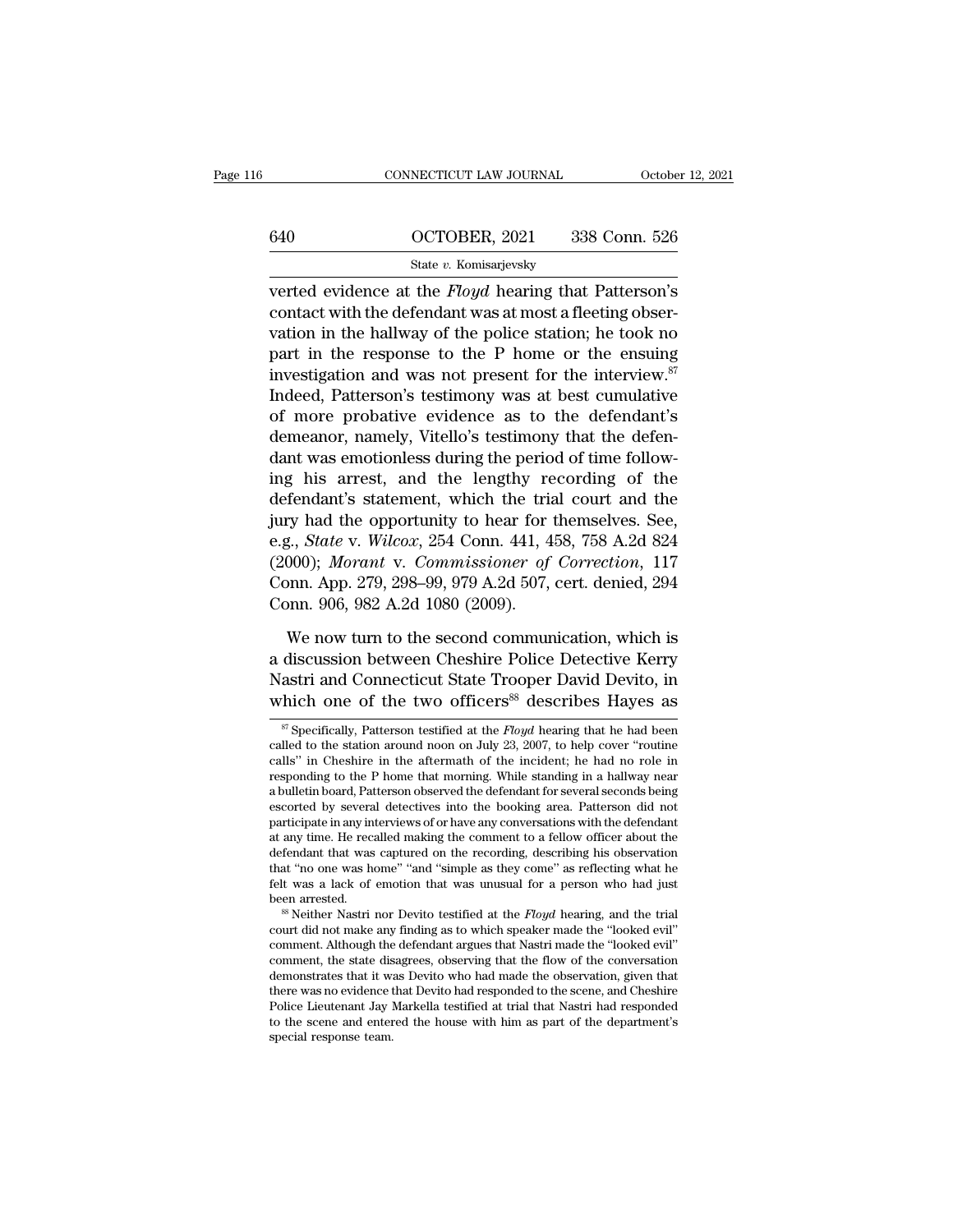| 2, 2021       | CONNECTICUT LAW JOURNAL | Page 117 |
|---------------|-------------------------|----------|
| 338 Conn. 526 | OCTOBER, 2021           | 641      |
|               | State v. Komisarjevsky  |          |

October 12, 2021 CONNECTICUT LAW JOURNAL<br>
338 Conn. 526 OCTOBER, 2021 641<br>
<sup>21</sup> State v. Komisarjevsky<br>
<sup>21</sup> The defendant argues that this state-<br>
ment would have supported his argument that Hayes<br>
was the mastermind in 338 Conn. 526 COCTOBER, 2021 641<br>State v. Komisarjevsky<br>"look[ing] evil."<sup>89</sup> The defendant argues that this state-<br>ment would have supported his argument that Hayes<br>was the mastermind in charge of the events at the house 338 Conn. 526 OCTOBER, 2021 641<br>
State v. Komisarjevsky<br>
"look[ing] evil."<sup>89</sup> The defendant argues that this state-<br>
ment would have supported his argument that Hayes<br>
was the mastermind in charge of the events at the ho 338 Conn. 526  $\cdot$  OCTOBER, 2021  $\cdot$  641<br>  $\cdot$  State v. Komisarjevsky<br>
"look[ing] evil."<sup>89</sup> The defendant argues that this state-<br>
ment would have supported his argument that Hayes<br>
was the mastermind in charge of the e State v. Komisarjevsky<br>
"look[ing] evil."<sup>89</sup> The defendant argues that this state-<br>
ment would have supported his argument that Hayes<br>
was the mastermind in charge of the events at the house<br>
and that the defendant wante "look[ing] evil." $^{89}$  The defendant argues that this state-<br>ment would have supported his argument that Hayes<br>was the mastermind in charge of the events at the house<br>and that the defendant wanted no part of killing the "look[ing] evil.""" The detendant argues that this state-<br>ment would have supported his argument that Hayes<br>was the mastermind in charge of the events at the house<br>and that the defendant wanted no part of killing the P<br>fa ment would have supported his argument that Hayes<br>was the mastermind in charge of the events at the house<br>and that the defendant wanted no part of killing the P<br>family, especially when considered in light of evidence<br>of th was the mastermind in charge of the events at the house<br>and that the defendant wanted no part of killing the P<br>family, especially when considered in light of evidence<br>of the defendant's apparent slow reaction to the<br>unfold and that the defendant wanted no part of killing the P<br>family, especially when considered in light of evidence<br>of the defendant's apparent slow reaction to the<br>unfolding events, such as Patterson's statement. The<br>state arg tamuy, especially when considered in light of evidence<br>of the defendant's apparent slow reaction to the<br>unfolding events, such as Patterson's statement. The<br>state argues that this statement was not material<br>because it was of the defendant's apparent slow reaction to the<br>unfolding events, such as Patterson's statement. The<br>state argues that this statement was not material<br>because it was "gossip" that did not necessarily reflect<br>what Hayes or unrolaing events, such as Patterson's statement. The<br>state argues that this statement was not material<br>because it was "gossip" that did not necessarily reflect<br>what Hayes or the defendant looked like at the time of<br>the hom state argues that this statement was not material<br>because it was "gossip" that did not necessarily reflect<br>what Hayes or the defendant looked like at the time of<br>the home invasion. We agree with the state and con-<br>clude th because it was "gossip" that did not necessarily reflect<br>what Hayes or the defendant looked like at the time of<br>the home invasion. We agree with the state and con-<br>clude that this casual observation of Hayes' appearance<br>as what Hayes or the defendant looked like at the time of<br>the home invasion. We agree with the state and con-<br>clude that this casual observation of Hayes' appearance<br>as "evil" was not material. In the absence of any evi-<br>denc <sup>89</sup> Four was not material. In the absence of any evi-<br>ence that the officers heard Hayes make any state-<br>ents that would support the defendant's theory, an<br>finand impression of Hayes as "look[ing] evil"—with<br><sup>89</sup> The seco dence that the officers heard Hayes make any st<br>
ments that would support the defendant's theory<br>
offhand impression of Hayes as "look[ing] evil"—<br>
<sup>99</sup> The second communication consisted of the following convers<br>
"[A Male ents that would support the defendainfinand impression of Hayes as "look[in"<br>
<sup>39</sup> The second communication consisted of the folk<br>
A Male Voice]: Did the officers get hurt in the cars a<br>
"[A Male Voice]: No, they were not

**offhand impression of Hayes as "look[ing] evil"—with**<br>
<sup>89</sup> The second communication consisted of the following conversation:<br>
"[A Male Voice]: Did the officers get hurt in the cars at all?<br>
"[A Male Voice]: No, they wer <sup>89</sup> The second communication consisted of the follow The SM Male Voice]: Did the officers get hurt in the cars. "[A Male Voice]: The cars looked wrecked. "[A Male Voice]: Oh they—they are totaled, right? "[A Male Voice]:

<sup>&</sup>quot;[A Male Voice]: No, they were not in the cars.

<sup>&</sup>lt;sup>30</sup> The second communication consisted of the following conversation:<br>A Male Voice]: Did the officers get hurt in the cars at all?<br>"[A Male Voice]: No, they were not in the cars.<br>"[A Male Voice]: The cars looked wrecked.<br> "[A Male Voice]: Did the officers get hurt in the cars at all?"<br>
"[A Male Voice]: No, they were not in the cars.<br>
"[A Male Voice]: The cars looked wrecked.<br>
"[A Male Voice]: They are totaled, right?<br>
"[A Male Voice]: They "[A Male Voice]: No, they were not in the "[A Male Voice]: The cars looked wreck"<br>(A Male Voice]: Oh they—they are.<br>"[A Male Voice]: They are totaled, right?"<br>[A Male Voice]: They are totaled. . . . . . . . . . . . . . . . "[A Male Voice]: The cars looked wrecked.<br>"[A Male Voice]: Oh, they—they are.<br>"[A Male Voice]: They are totaled, right?<br>"[A Male Voice]: They are totaled. . . . They had placed the cars so that<br>one would drive into the are "[A Male Voice]: On they—they are<br>"(A Male Voice]: They are totaled, i<br>"(A Male Voice]: They are totaled.<br>no one would drive into the area, and<br>and the guy tried to—<br>"(A Male Voice]: Oh, I see what he d<br>... He hit them har "[A Male Voice]: They are totaled, right?<br>"[A Male Voice]: They are totaled.... They had placed the cars so that<br>one would drive into the area, and there was a little gap between them,<br>d the guy tried to—<br>"[A Male Voice]:

no one would drive into the area, and there was a little gap between them,<br>and the guy tried to—<br>"[A Male Voice]: Oh, I see what he did . . . he tried to park [indiscernible].<br> $\ldots$  He hit them hard, huh?<br>"[A Male Voice]:

one would drive into the area, and there was a little gap between them,<br>
d the guy tried to—<br>
"[A Male Voice]: Oh, I see what he did . . . he tried to park [indiscernible].<br>
. He hit them hard, huh?<br>
"[A Male Voice]: Oh ye dirtbag cars. . . . There was a red pickup and there was like a minivan.<br>"[A Male Voice]: Yeah.<br>"[A Male Voice]: I think that those are the two scumbags. "[A Male Voice]: On, I see wl<br>
. He hit them hard, huh?<br>
"[A Male Voice]: Oh yeah.<br>
e victim's car was—<br>
"[A Male Voice]: I saw the<br>
rtbag cars. . . . There was<br>"[A Male Voice]: Yeah.<br>"[A Male Voice]: I think tha . He hit them hard, hun?<br>
"[A Male Voice]: Oh yeah. . . . And they—I'm sure their car, y<br>
"[A Male Voice]: I saw the troop. I saw the troop. . . . I saw<br>
that that those are the two scumbags.<br>
"[A Male Voice]: I think that "|A Male Voice]: On yeah.<br>
e victim's car was—<br>
"{A Male Voice]: I saw the<br>
trade voice]: Yeah.<br>
"{A Male Voice]: Yeah.<br>"{A Male Voice]: Yup.<br>"{A Male Voice]: Wow, I m<br>"{A Male Voice]: Wow, I m e victim's car was—<br>
"[A Male Voice]: I saw the troop. I saw the troop. . . . I saw the two<br>
trong cars. . . . There was a red pickup and there was like a minivan.<br>
"[A Male Voice]: Yeah.<br>"[A Male Voice]: Yup.<br>"[A Male Voi "[A Male Voice]: I saw the troof<br>tbag cars. . . . There was a ree<br>"[A Male Voice]: Yeah.<br>"[A Male Voice]: I think that the<br>"[A Male Voice]: Yow, I mean t<br>"[A Male Voice]: Yeah?<br>"[A Male Voice]: He just looked"

<sup>&</sup>quot;"[A Male Voice]: Yeah.<br>""[A Male Voice]: Yeah.<br>""[A Male Voice]: I think that those are the two scumbags.<br>""[A Male Voice]: Yup.<br>""[A Male Voice]: Wow, I mean that—the older guy just looked evil.<br>"[A Male Voice]: Yeah?"<br>" "[A Male Voice]: Yeah.<br>"[A Male Voice]: I think that those are the two scumbags.<br>"[A Male Voice]: Yup.<br>"[A Male Voice]: Wow, I mean that—the older guy just looked evil.<br>"[A Male Voice]: Yeah?<br>"[A Male Voice]: He just looke "[A Male Voice]: I think that those are the two scumbags.<br>
"[A Male Voice]: Yup.<br>
"[A Male Voice]: Yeah?<br>
"[A Male Voice]: Feah?<br>
"[A Male Voice]: He just looked evil. I mean you got—you know what?<br>
Your heart just breaks "[A Male Voice]: Yup.<br>
"(A Male Voice]: Wow, I mean that—the ol<br>
"(A Male Voice]: Yeah?<br>
"(A Male Voice]: He just looked evil. I mea<br>
Your heart just breaks as an officer watching<br>
it's heartbreaking for all of us to inves "|A Male Voice]: Wow, I mean that—the older guy just looked evil.<br>"{A Male Voice]: Yeah?<br>"{A Male Voice]: He just looked evil. I mean you got—you know what?<br>"{A Male Voice]: He just looked evil. I mean you got—you know—I m "[A Male Voice]: Yeah?"<br>"(A Male Voice]: He just looked evil. I mean you got—you know what?<br>Your heart just breaks as an officer watching that stuff. You know—I mean<br>it's heartbreaking for all of us to investigate it. You Your heart just breaks as an officer watching that stuff. You know—I mean it's heartbreaking for all of us to investigate it. You know? Cuz we have families and all that crap too you know.<br>"[A Male Voice]: Well we have—Ou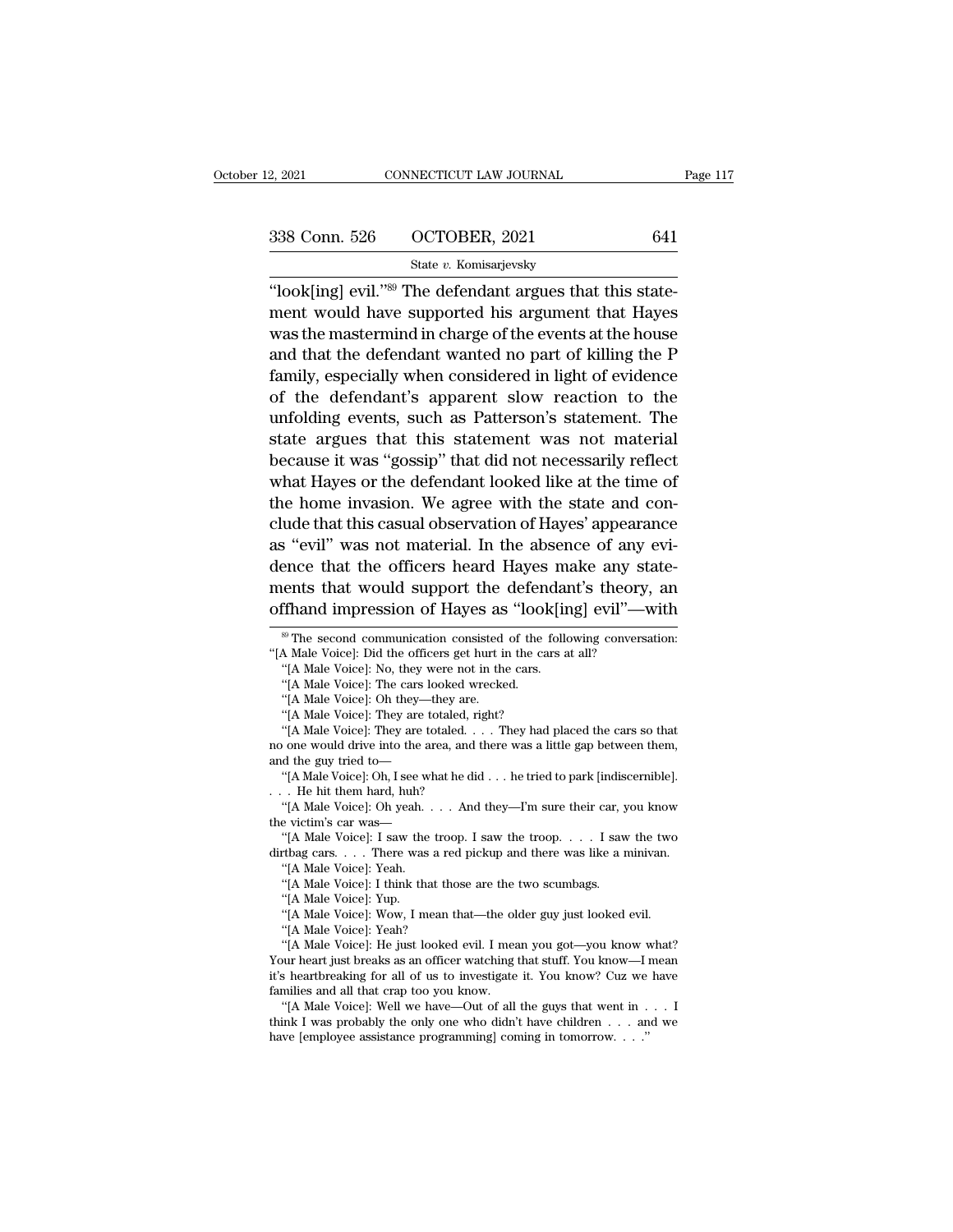|     | CONNECTICUT LAW JOURNAL                                                                                                                                                  | October 12, 2021 |
|-----|--------------------------------------------------------------------------------------------------------------------------------------------------------------------------|------------------|
|     |                                                                                                                                                                          |                  |
| 642 | OCTOBER, 2021                                                                                                                                                            | 338 Conn. 526    |
|     | State v. Komisarjevsky                                                                                                                                                   |                  |
|     | no further elaboration—does nothing to inform the jury's<br>assessment of what actually happened in the P resi-<br>dence whether considered in isolation or cumulatively |                  |

 $\begin{array}{r} \text{642} \text{OCTOBER, 2021} \text{338 Conn. } 526 \text{ \textit{State v. Komisarjevsky}} \ \text{no further elaboration—does nothing to inform the jury's assessment of what actually happened in the P residue, whether considered in isolation or cumulatively. Accordingly, we conclude that this undisclosed evidence.} \end{array}$ 642 OCTOBER, 2021 338 Conn. 526<br>
State v. Komisarjevsky<br>
no further elaboration—does nothing to inform the jury's<br>
assessment of what actually happened in the P resi-<br>
dence, whether considered in isolation or cumulativel  $\frac{\text{642}}{\text{State } v. \text{ Komisarjevsky}}$ <br>
To further elaboration—does nothing to inform the jury's<br>
assessment of what actually happened in the P resi-<br>
dence, whether considered in isolation or cumulatively.<br>
Accordingly, we conclud State *v*. Komisarjevsky<br>
no further elaboration—does nothing to inform is<br>
assessment of what actually happened in the<br>
dence, whether considered in isolation or cumu<br>
Accordingly, we conclude that this undisclosed<br>
was n Exament of what actually happened in the P resi-<br> *NAPUE* conclude that this undisclosed evidence<br>
s not material for purposes of *Brady*.<br>
IV<br> *NAPUE* AND *GIGLIO* CLAIMS ARISING FROM<br>
PHOTOGRAPH ON DEFENDANT'S<br>
CELL PHON Fraction or cumulatively.<br>
Ely, we conclude that this undisclosed evidence<br>
material for purposes of *Brady.*<br>
IV<br>
FE AND GIGLIO CLAIMS ARISING FROM<br>
PHOTOGRAPH ON DEFENDANT'S<br>
CELL PHONE

## clude that this undisclosed every<br>purposes of *Brady.*<br>IV<br>GLIO CLAIMS ARISING FR<br>APH ON DEFENDANT'S<br>CELL PHONE<br>xxt claims that the state de THE MAPUE AND GIGLIO CLAIMS ARISING FROM<br>
PHOTOGRAPH ON DEFENDANT'S<br>
CELL PHONE<br>
The defendant next claims that the state deprived<br>
m of his right to a fair trial under *Giglio* v. United<br>
ates supro 405 U.S. 150 and *Nemu*

NAPUE AND GIGLIO CLAIMS ARISING FROM<br>PHOTOGRAPH ON DEFENDANT'S<br>CELL PHONE<br>The defendant next claims that the state deprived<br>him of his right to a fair trial under *Giglio* v. *United*<br>States, supra, 405 U.S. 150, and *Napu NAPUE* AND *GIGLIO* CLAIMS ARISING FROM<br>PHOTOGRAPH ON DEFENDANT'S<br>CELL PHONE<br>The defendant next claims that the state deprived<br>him of his right to a fair trial under *Giglio* v. *United*<br>*States*, supra, 405 U.S. 150, and PHOTOGRAPH ON DEFENDANT'S<br>
The defendant next claims that the state deprived<br>
him of his right to a fair trial under *Giglio* v. *United*<br> *States*, supra, 405 U.S. 150, and *Napue* v. *Illinois*, supra,<br>
360 U.S. 264, amo The defendant next claims that the state deprived<br>him of his right to a fair trial under *Giglio* v. United<br>*States*, supra, 405 U.S. 150, and *Napue* v. *Illinois*, supra,<br>360 U.S. 264, among other cases, by presenting ev The defendant next claims that the state deprived<br>him of his right to a fair trial under *Giglio* v. United<br>*States*, supra, 405 U.S. 150, and *Napue* v. *Illinois*, supra,<br>360 U.S. 264, among other cases, by presenting ev The defendant next claims that the state deprived<br>him of his right to a fair trial under *Giglio* v. *United*<br>States, supra, 405 U.S. 150, and *Napue* v. *Illinois*, supra,<br>360 U.S. 264, among other cases, by presenting ev him of his right to a fair trial under *Giglio v. United*<br>*States*, supra, 405 U.S. 150, and *Napue v. Illinois*, supra,<br>360 U.S. 264, among other cases, by presenting evidence<br>that it knew or should have known was false o States, supra, 405 U.S. 150, and *Napue* v. *Illinois*, supra, 360 U.S. 264, among other cases, by presenting evidence that it knew or should have known was false or highly misleading, namely, an inflammatory photograph ta 360 U.S. 264, among other cases, by presenting evidence<br>that it knew or should have known was false or highly<br>misleading, namely, an inflammatory photograph taken<br>from the defendant's cell phone that the state's expert<br>wit that it knew or should have known was false or highly<br>misleading, namely, an inflammatory photograph taken<br>from the defendant's cell phone that the state's expert<br>witness, John Brunetti, testified was of M in a sexually<br>ex misleading, namely, an inflammatory photograph taken<br>from the defendant's cell phone that the state's expert<br>witness, John Brunetti, testified was of M in a sexually<br>explicit pose. In contrast to Brunetti's testimony at th from the defendant's cell phone that the state's expert<br>witness, John Brunetti, testified was of M in a sexually<br>explicit pose. In contrast to Brunetti's testimony at the<br>defendant's trial, John Farnham, an analyst at the witness, John Brunetti, testified was of M in a sexually<br>explicit pose. In contrast to Brunetti's testimony at the<br>defendant's trial, John Farnham, an analyst at the state<br>lab, who also testified at the defendant's trial, explicit pose. In contrast to Brunetti's testimony at the defendant's trial, John Farnham, an analyst at the state lab, who also testified at the defendant's trial, testified as an expert witness at Hayes' trial that the s defendant's trial, John Farnham, an analyst at the state<br>lab, who also testified at the defendant's trial, testified<br>as an expert witness at Hayes' trial that the same photo-<br>graph was of a different female, and not M, who lab, who also testified at the defendant's trial, testified<br>as an expert witness at Hayes' trial that the same photo-<br>graph was of a different female, and not M, who was<br>prepubescent. The defendant contends that Brunetti's as an expert witness at Hayes' trial that the same photograph was of a different female, and not M, who was prepubescent. The defendant contends that Brunetti's testimony was, therefore, misleading evidence that violated h graph was of a different female, and not M, who was<br>prepubescent. The defendant contends that Brunetti's<br>testimony was, therefore, misleading evidence that vio-<br>lated his right to a fair trial because the state capitalized prepubescent. The defendant contends that Brunetti's<br>testimony was, therefore, misleading evidence that vio-<br>lated his right to a fair trial because the state capitalized<br>on it during closing argument, insofar as it was "e testimony was, therefore, misleading evidence that violated his right to a fair trial because the state capitalized<br>on it during closing argument, insofar as it was "expo-<br>nentially more inflammatory by the state's claim t lated his right to a fair trial because the state capitalized<br>on it during closing argument, insofar as it was "expo-<br>nentially more inflammatory by the state's claim that<br>it depicted an eleven year old child," and it unde on it during closing argument, insofar as it was "exponentially more inflammatory by the state's claim that<br>it depicted an eleven year old child," and it undermined<br>portions of his statement stating that he did not anally<br> nentially more inflammatory by the state's claim that<br>it depicted an eleven year old child," and it undermined<br>portions of his statement stating that he did not anally<br>rape M, believed that she was between fourteen and<br>six it depicted an eleven year old child," and it undermined<br>portions of his statement stating that he did not anally<br>rape M, believed that she was between fourteen and<br>sixteen years old, and did not intend anyone to be killed portions of his statement stating that he did not anally<br>rape M, believed that she was between fourteen and<br>sixteen years old, and did not intend anyone to be killed<br>or pour gasoline at the scene. In response, the state<br>co rape M, believed that she was between fourteen and<br>sixteen years old, and did not intend anyone to be killed<br>or pour gasoline at the scene. In response, the state<br>contends, inter alia, that "there is no reasonable possi-<br>b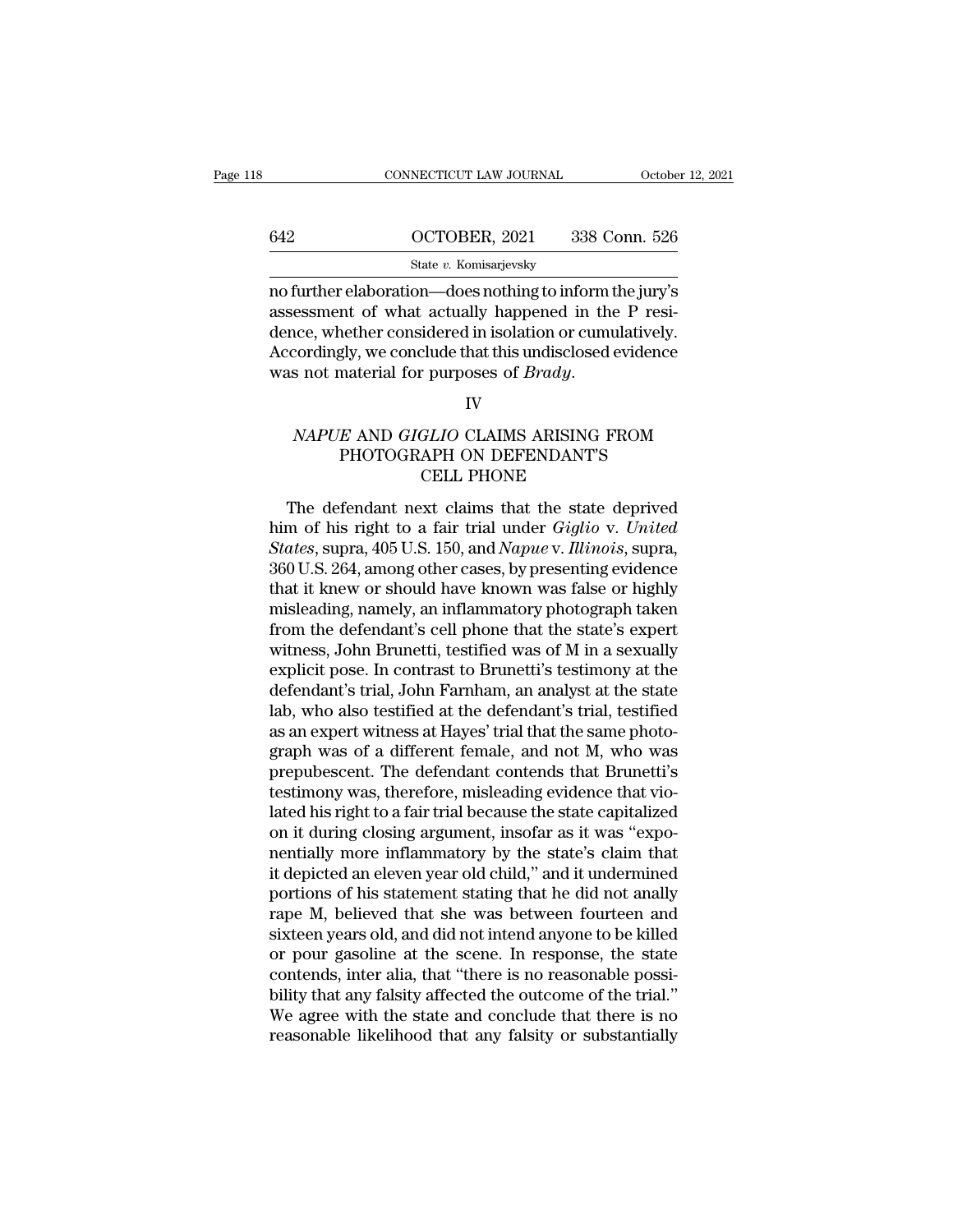| 12, 2021      | CONNECTICUT LAW JOURNAL                                                                                                                                                  | Page 119 |
|---------------|--------------------------------------------------------------------------------------------------------------------------------------------------------------------------|----------|
|               |                                                                                                                                                                          |          |
| 338 Conn. 526 | OCTOBER, 2021                                                                                                                                                            | 643      |
|               | State v. Komisarjevsky                                                                                                                                                   |          |
|               | misleading testimony by Brunetti on this point affected<br>the outcome of the defendant's trial.                                                                         |          |
|               | The record reveals the following additional relevant<br>facts and procedural history. At the defendant's trial,<br>U Wayne Carror II than the state's shief modisel even |          |

Factor and B26 COCTOBER, 2021 643<br>
State v. Komisarjevsky<br>
misleading testimony by Brunetti on this point affected<br>
the outcome of the defendant's trial,<br>
The record reveals the following additional relevant<br>
facts and pr State v. Komisarjevsky<br>
misleading testimony by Brunetti on this point affected<br>
the outcome of the defendant's trial.<br>
The record reveals the following additional relevant<br>
facts and procedural history. At the defendant' misleading testimony by Brunetti on this point affected<br>the outcome of the defendant's trial.<br>The record reveals the following additional relevant<br>facts and procedural history. At the defendant's trial,<br>H. Wayne Carver II, The record reveals the following additional relevant<br>
facts and procedural history. At the defendant's trial,<br>
H. Wayne Carver II, then the state's chief medical exam-<br>
iner, testified about his autopsy of M. He described The record reveals the following additional relevant<br>facts and procedural history. At the defendant's trial,<br>H. Wayne Carver II, then the state's chief medical exam-<br>iner, testified about his autopsy of M. He described her The record reveals the following additional relevant<br>facts and procedural history. At the defendant's trial,<br>H. Wayne Carver II, then the state's chief medical exam-<br>iner, testified about his autopsy of M. He described he facts and procedural history. At the defendant's trial,<br>H. Wayne Carver II, then the state's chief medical exam-<br>iner, testified about his autopsy of M. He described her<br>as "a young adolescent female," stating that she wa H. Wayne Carver II, then the state's chief medical exam-<br>iner, testified about his autopsy of M. He described her<br>as "a young adolescent female," stating that she was<br>eleven years old "*and the body looked like it*, and, iner, testified about his autopsy of M. He described her<br>as "a young adolescent female," stating that she was<br>eleven years old "*and the body looked like it*, and, at<br>the time of the autopsy, she weighed 124 pounds."<br>(Emph as "a young adolescent female," stating that she was<br>eleven years old "*and the body looked like it*, and, at<br>the time of the autopsy, she weighed 124 pounds."<br>(Emphasis added.) In describing the various samples<br>that he to the time of the autopsy, she weighed 124 pounds."<br>(Emphasis added.) In describing the various samples<br>that he took from M's body, Carver stated that he had<br>taken "a sample of hairs, and I don't think she had<br>much more tha (Emphasis added.) In describing the various samples<br>that he took from M's body, Carver stated that he had<br>taken "a sample of hairs, and *I don't think she had*<br>much more than head hair, but, if she had other hairs,<br>we wou that he took from M's body, Carver st<br>taken "a sample of hairs, and  $I$  don'<br>much more than head hair, but, if she<br>we would have taken them and labeled<br>sis added.) Carver further stated tha<br>various "swabs and smears" to r a bangle of hans, and I able which the hair<br>and more than head hair, but, if she had other hairs,<br>e would have taken them and labeled them." (Empha-<br>is added.) Carver further stated that he performed<br>rious "swabs and smear in the computer and have taken them and labeled them." (Emphasis added.) Carver further stated that he performed various "swabs and smears" to retrieve material from M's oral, vaginal, and anal areas.<br>Farnham, a retired st

ined, the worst and the contract and the search warrelines and speak and speak various "swabs and smears" to retrieve material from M's oral, vaginal, and anal areas.<br>Farnham, a retired state police detective who worked in sis daded, y carver rarater stated and the performed<br>various "swabs and smears" to retrieve material from<br>M's oral, vaginal, and anal areas.<br>Farnham, a retired state police detective who worked<br>in the computer crime unit a M's oral, vaginal, and anal areas.<br>
M's oral, vaginal, and anal areas.<br>
Farnham, a retired state police detective who worked<br>
in the computer crime unit at the state lab, had exam-<br>
ined, pursuant to a search warrant, cell Farnham, a retired state police detective who worked<br>in the computer crime unit at the state lab, had exam-<br>ined, pursuant to a search warrant, cell phones belong-<br>ing to the defendant and Hayes; he retrieved text<br>messages Farnham, a retired state police detective who worked<br>in the computer crime unit at the state lab, had exam-<br>ined, pursuant to a search warrant, cell phones belong-<br>ing to the defendant and Hayes; he retrieved text<br>messages in the computer crime unit at the state lab, had examined, pursuant to a search warrant, cell phones belong-<br>ing to the defendant and Hayes; he retrieved text<br>messages from both phones and photographs from the<br>defendant's ined, pursuant to a search warrant, cell phones belong-<br>ing to the defendant and Hayes; he retrieved text<br>messages from both phones and photographs from the<br>defendant's phone. Farnham retrieved eight photo-<br>graphs within t ing to the defendant and Hayes; he retrieved text<br>messages from both phones and photographs from the<br>defendant's phone. Farnham retrieved eight photo-<br>graphs within the date and time period specified by<br>the search warrant messages from both phones and photographs from the defendant's phone. Farnham retrieved eight photographs within the date and time period specified by the search warrant; he testified that two depicted the defendant and s brondaries phone. Turntain Technology explores<br>aphs within the date and time period specified by<br>e search warrant; he testified that two depicted the<br>fendant and six "showed a young white female on a<br>d...." The six images the search warrant; he testified that two depicted the<br>defendant and six "showed a young white female on a<br>bed . . . ." The six images were admitted into evidence<br>as state's exhibit 209.<sup>90</sup><br>Brunetti, who worked in the mu

defendant and six "showed a young white female on a<br>bed . . . ." The six images were admitted into evidence<br>as state's exhibit 209.<sup>90</sup><br>Brunetti, who worked in the multimedia and image<br>enhancement section of the state lab bed . . . ." The six images were admitted into evidence<br>as state's exhibit 209.<sup>90</sup><br>Brunetti, who worked in the multimedia and image<br>enhancement section of the state lab, had reviewed the<br>six images in state's exhibit 209 as state's exhibit 209.<sup>90</sup><br>Brunetti, who worked in the multimedia and image<br>enhancement section of the state lab, had reviewed the<br>six images in state's exhibit 209, which were taken<br>between 7:27 and 9:14 a.m. on July 23 nhancement section of the state lab, had reviewed the x images in state's exhibit 209, which were taken etween 7:27 and 9:14 a.m. on July 23, 2007. The first we images depict a partially clothed young female,  $\frac{90}$  Def six images in state's exhibit 209, which were taken<br>between 7:27 and 9:14 a.m. on July 23, 2007. The first<br>five images depict a partially clothed young female,<br> $\frac{1}{100}$ <br>prejudicial effect outweighed its probative value between 7:27 and 9:14 a.m. on July 23, 2007. The first<br>five images depict a partially clothed young female,<br><sup>90</sup> Defense counsel objected to state's exhibit 209 on the ground that its<br>prejudicial effect outweighed its prob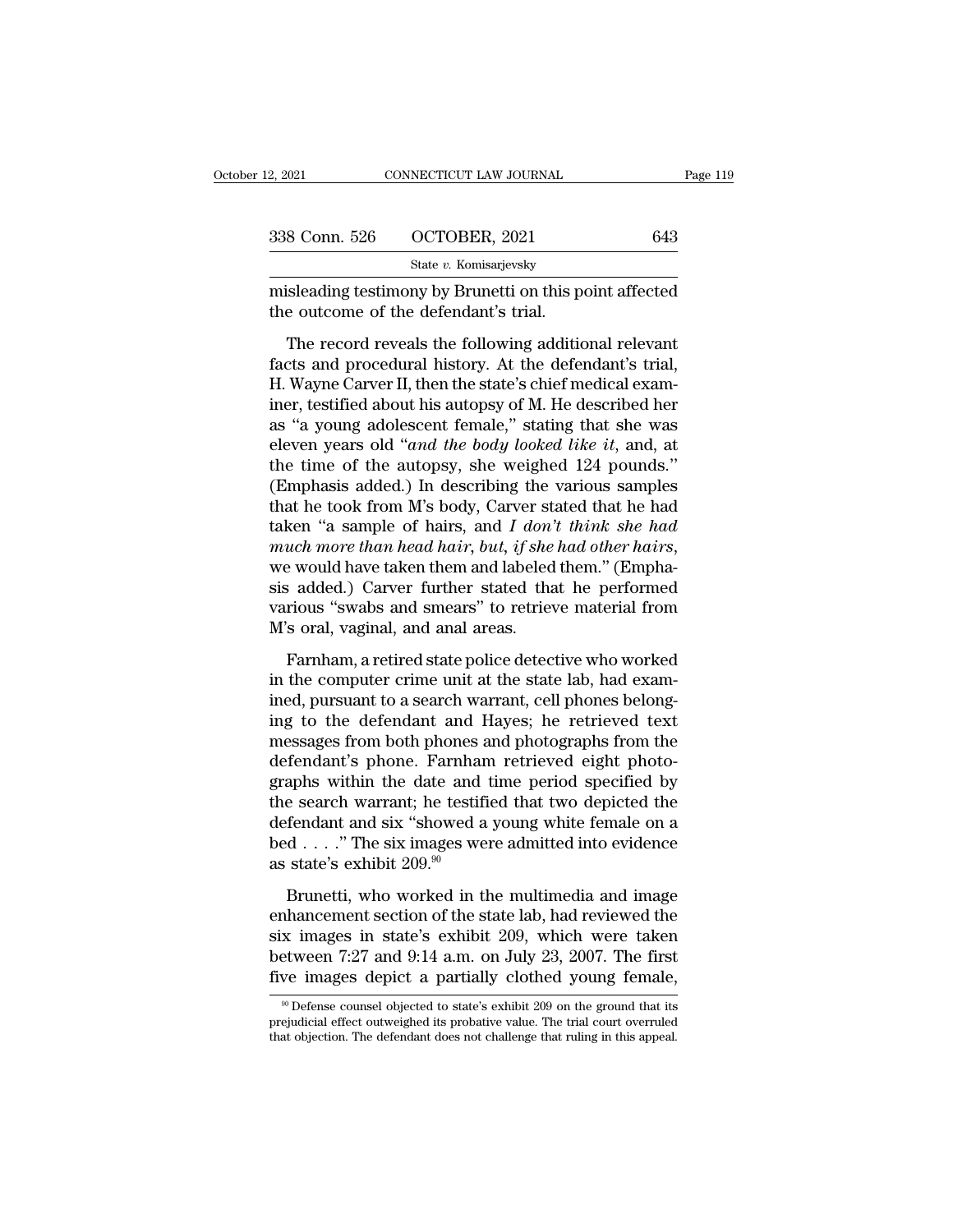# CONNECTICUT LAW JOURNAL October 12, 2021<br>644 OCTOBER, 2021 338 Conn. 526<br>State v. Komisarjevsky

### State *v.* Komisarjevsky

CONNECTICUT LAW JOURNAL OCTOBER<br>
State v. Komisarjevsky<br>
Whose head is covered; two of those images are a close-<br>
up photograph of the female's genital area, which is<br>
covered by underwor. The sixth image in state's exhibi 644 OCTOBER, 2021 338 Conn. 526<br>
state v. Komisarjevsky<br>
whose head is covered; two of those images are a close-<br>
up photograph of the female's genital area, which is<br>
covered by underwear. The sixth image in state's exhib 644 CCTOBER, 2021 338 Conn. 526<br>
State v. Komisarjevsky<br>
whose head is covered; two of those images are a close-<br>
up photograph of the female's genital area, which is<br>
covered by underwear. The sixth image in state's exhi  $\frac{\text{644}}{\text{State } v. \text{ Komisarievsky}}$ <br>
State *v*. Komisarjevsky<br>
whose head is covered; two of those images are a close-<br>
up photograph of the female's genital area, which is<br>
covered by underwear. The sixth image in state's exhibi State v. Komisarjevsky<br>
Whose head is covered; two of those images are a close-<br>
up photograph of the female's genital area, which is<br>
covered by underwear. The sixth image in state's exhibit<br>
209 depicts an unclothed fema state v. Komsarjevsky<br>whose head is covered; two of those images are a close-<br>up photograph of the female's genital area, which is<br>covered by underwear. The sixth image in state's exhibit<br>209 depicts an unclothed female l whose head is covered; two of those images are a close-<br>up photograph of the female's genital area, which is<br>covered by underwear. The sixth image in state's exhibit<br>209 depicts an unclothed female lying on her back, with up photograph of the female's genital area, which is<br>covered by underwear. The sixth image in state's exhibit<br>209 depicts an unclothed female lying on her back, with<br>her legs raised at close to a ninety degree angle; the<br>f covered by underwear. The sixth image in state's exhibit 209 depicts an unclothed female lying on her back, with<br>her legs raised at close to a ninety degree angle; the<br>female's genitalia and anus are covered by a black bar 209 depicts an unclothed female lying on her back, with<br>her legs raised at close to a ninety degree angle; the<br>female's genitalia and anus are covered by a black bar<br>that Brunetti had added to the original photograph for<br> her legs raised at close to a ninety degree angle; the female's genitalia and anus are covered by a black bar that Brunetti had added to the original photograph for "[d]iscretion." Brunetti opined that all six of the imag % female's genitalia and anus are covered by a black bar<br>that Brunetti had added to the original photograph for<br>"[d]iscretion." Brunetti opined that all six of the images<br>were of the same person, namely,  $M$ .<sup>91</sup> The defe In contrast to Brunetti's testimony at the defendant<br>
and Six of the images<br>
ere of the same person, namely,  $M$ .<sup>91</sup> The defendant<br>
oss-examined Brunetti briefly but did not question<br>
m about his conclusion that the six pascetion. Brunetic opined that an six of the mages<br>were of the same person, namely,  $M$ .<sup>91</sup> The defendant<br>cross-examined Brunetti briefly but did not question<br>him about his conclusion that the six images all<br>depicted M.

were of the same person, hamely, m. The defendant<br>cross-examined Brunetti briefly but did not question<br>him about his conclusion that the six images all<br>depicted M.<br>In contrast to Brunetti's testimony at the defendant's<br>tr tross-examined brunett briefly but uld not question<br>him about his conclusion that the six images all<br>depicted M.<br>In contrast to Brunetti's testimony at the defendant's<br>trial, the record, as augmented on appeal after the Fl Finite about his conclusion that the six images and<br>depicted M.<br>In contrast to Brunetti's testimony at the defendant's<br>trial, the record, as augmented on appeal after the *Floyd*<br>hearing,<sup>92</sup> reveals that Farnham testifie ial, the record, as augmented on appeal after the  $Floyd$ <br>earing,<sup>92</sup> reveals that Farnham testified at Hayes' trial<br>nat the sixth image was of "a different female, appar-<br>ntly older than the first female picture that was ta hearing, <sup>92</sup> reveals that Farnham testified at Hayes' trial<br>that the sixth image was of "a different female, appar-<br>ently older than the first female picture that was taken,"<br><sup>91</sup> Brunetti determined that all six of the

that the sixth image was of "a different female, apparently older than the first female picture that was taken,"<br> $\frac{1}{\pi}$  Brunetti determined that all six of the photographs depicted the same<br>person, despite the fact th ently older than the first female picture that was taken,"<br>  $\frac{1}{91}$  Brunetti determined that all six of the photographs depicted the same<br>
person, despite the fact that "the last image is more of an image that's a<br>
clo ently older than the first female picture that was taken,"<br>
<sup>91</sup> Brunetti determined that all six of the photographs depicted the same<br>
person, despite the fact that "the last image is more of an image that's a<br>
close-up <sup>91</sup> Brunetti determined that all six of the photographs depicted the same person, despite the fact that "the last image is more of an image that's a close-up photograph," which did not contain "a lot of the surrounding a <sup>31</sup> Brunetti determined that all six of the photographs depicted the same<br>person, despite the fact that "the last image is more of an image that's a<br>close-up photograph," which did not contain "a lot of the surrounding a person, despite the lact that "the last image is more of an image that's a close-up photograph," which did not contain "a lot of the surrounding area that you see in the previous five images  $\ldots$ ." Brunetti based his opi that you see in the previous five images . . . . " Brunetti based his opinion on "some tell<br>tale signs that . . . led [him] to the conclusion that it was the same person. And the last photograph, what's consistent about t that you see in the previous five images  $\ldots$   $\ddot{\ldots}$  Brunetti based his opinion on "some telltale signs that  $\ldots$  led [him] to the conclusion that it was the same person. And the last photograph, what's consistent ab on "some telltale signs that  $\ldots$  led [him] to the conclusion that it was<br>the same person. And the last photograph, what's consistent about that<br>photograph, as compared to two or three of the other images, is that the<br>pe the same person. And the last photograph, what's consistent about that<br>photograph, as compared to two or three of the other images, is that the<br>person in the last photograph has some type of a cloth over the upper face<br>che photograph, as compared to two or three of the other mages, is that the person in the last photograph has some type of a cloth over the upper face chest area that proceeds under the left arm, and the arm's bent back, appar person in the last photograph has some type of a cloth over the upper face<br>chest area that proceeds under the left arm, and the arm's bent back,<br>apparently past the head, and you could see the cloth going out, and it's<br>con apparently past the head, and you could see the cloth going out, and it's<br>consistent [in] both of those photographs. In addition, the female that's in<br>that photograph has pretty much a pronounced chest cavity when she's<br>ly

that photograph has pretty much a pronounced chest cavity when she's<br>lying on her back, you could see the bones of her chest cavity and they are<br>consistent in both those images also."<br><sup>22</sup> During the pendency of this appe tymg on her back, you could see the bones of her chest cavity and they are consistent in both those images also."<br>
<sup>22</sup> During the pendency of this appeal, on November 13, 2015, the defendant filed a motion to augment the consistent in both those images also."<br><sup>82</sup> During the pendency of this appeal, on November 13, 2015, the defendant<br>filed a motion to augment the record pursuant to, inter alia, *State* v. *Floyd*,<br>supra, 253 Conn. 700, to filed a motion to augment the record pursuant to, inter alla, *State v. Floyd*, supra, 253 Conn. 700, to add to the record in this case a transcript of Farnham's testimony at Hayes' trial, along with the unredacted counte supra, 253 Conn. 700, to add to the record in this case a transcript of Farnham's testimony at Hayes' trial, along with the unredacted counterpart to state's exhibit 209 at Hayes' trial under seal. The defendant argued tha Farnham's testimony at Hayes' trial, along with the unredacted counterpart<br>to state's exhibit 209 at Hayes' trial under seal. The defendant argued that<br>this augmentation was necessary to establish a violation of  $Napuev$ . I to state's exhibit 209 at Hayes' trial under seal. The defendant argued that this augmentation was necessary to establish a violation of  $Napue$  v. Illinois, supra, 360 U.S. 264, and its progeny. After a hearing, the trial this augmentation was necessary to establish a violation of *Napue* v. *Illinois*, supra, 360 U.S. 264, and its progeny. After a hearing, the trial court granted the defendant's motion over the state's objection and added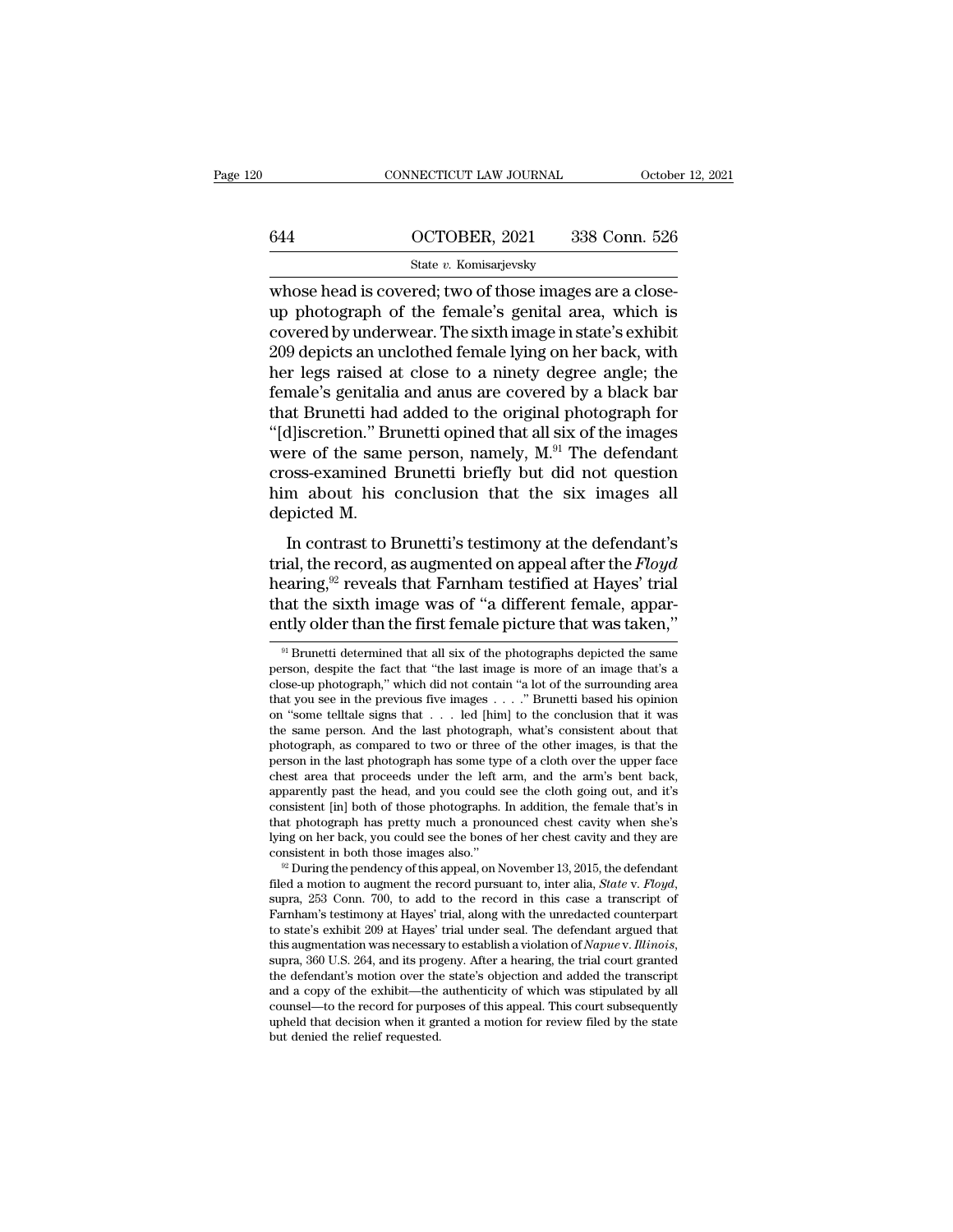| 2, 2021       | CONNECTICUT LAW JOURNAL | Page 121 |
|---------------|-------------------------|----------|
| 338 Conn. 526 | OCTOBER, 2021           | 645      |
|               | State v. Komisarjevsky  |          |

2, 2021 CONNECTICUT LAW JOURNAL Page 12<br>
338 Conn. 526 OCTOBER, 2021 645<br>
<sup>State v.</sup> Komisarjevsky<br>
and that, "[b]ased on the size of the person, *it doesn't*<br> *appear to be the same person; this person has reached*<br>
muker *appear to be the same person; this person has reached* 338 Conn. 526  $OCTOBER$ , 2021 645<br> **puberty.** External Considers and that, "[b] ased on the size of the person, *it doesn't*<br> *appear to be the same person; this person has reached*<br> *puberty.*" (Emphasis added.) As the defe 338 Conn. 526 OCTOBER, 2021 645<br>
State v. Komisarjevsky<br>
and that, "[b]ased on the size of the person, *it doesn't*<br>
appear to be the same person; this person has reached<br>
puberty." (Emphasis added.) As the defendant obse State v. Komisarjevsky<br>
and that, "[b]ased on the size of the person, *it doesn't*<br>
appear to be the same person; this person has reached<br>
puberty." (Emphasis added.) As the defendant observes<br>
in his brief, the sixth ima state v. Komisarjevsky<br>and that, "[b]ased on the size of the person, *it doesn't*<br>appear to be the same person; this person has reached<br>puberty." (Emphasis added.) As the defendant observes<br>in his brief, the sixth image t and that, "[b]ased on the size of the person, *it doesn't*<br>appear to be the same person; this person has reached<br>puberty." (Emphasis added.) As the defendant observes<br>in his brief, the sixth image that was admitted into<br>ev appear to<br>puberty." (<br>in his brie<br>evidence a<br>the female<br>hair," whie<br>of M.<br>"Whethe berty. (Emphasis added.) As the detendant observes<br>
his brief, the sixth image that was admitted into<br>
idence at Hayes' trial is unredacted and "shows that<br>
e female has reached puberty and has more than head<br>
ir," which i misleading testimony in understanding that was admitted moved<br>evidence at Hayes' trial is unredacted and "shows that<br>the female has reached puberty and has more than head<br>hair," which is inconsistent with Carver's descript

evidence at riayes and is antedacted and shows that<br>the female has reached puberty and has more than head<br>hair," which is inconsistent with Carver's description<br>of M.<br>"Whether a prosecutor knowingly presented false or<br>misl fact tender as reached pastry and has note than head<br>hair," which is inconsistent with Carver's description<br>of M.<br>"Whether a prosecutor knowingly presented false or<br>misleading testimony [in violation of a defendant's due<br>p reactly when the metallical with earter's accompact<br>of M.<br>"Whether a prosecutor knowingly presented false or<br>misleading testimony [in violation of a defendant's due<br>process rights] presents a mixed question of law and<br>fact "Whether a prosecutor knowingly presented false or misleading testimony [in violation of a defendant's due process rights] presents a mixed question of law and fact, with the [trial] court's factual findings subject to re "Whether a pro<br>misleading testim<br>process rights] pl<br>fact, with the [triː<br>review for clear<br>the court drew f<br>review. . . . .<br>"[D]ue process Securing essimony [in trouded if a determined state<br>ocess rights] presents a mixed question of law and<br>ct, with the [trial] court's factual findings subject to<br>view for clear error and the legal conclusions that<br>e court dr fact, with the [trial] court's factual findings subject to<br>review for clear error and the legal conclusions that<br>the court drew from those facts subject to de novo<br>review....<br>"[D]ue process is ... offended if the state, a

when it appears are the legal conclusions that<br>the court drew from those facts subject to de novo<br>review....<br>"[D]ue process is ... offended if the state, although<br>not soliciting false evidence, allows it to go uncorrected to lie our drew from those facts subject to de novo<br>review....<br>"[D]ue process is ... offended if the state, although<br>not soliciting false evidence, allows it to go uncorrected<br>when it appears.... Regardless of the lack of review....<br>
"[D]ue process is ... offended if the state, although<br>
not soliciting false evidence, allows it to go uncorrected<br>
when it appears.... Regardless of the lack of intent<br>
to lie on the part of the witness, *Gigl* "[D]ue process is . . . offended if the state, although<br>not soliciting false evidence, allows it to go uncorrected<br>when it appears. . . . Regardless of the lack of intent<br>to lie on the part of the witness, *Giglio* and *N* "[D]ue process is . . . offended if<br>not soliciting false evidence, allows<br>when it appears. . . . Regardless of<br>to lie on the part of the witness,<br>require the prosecutor to apprise th<br>she knows that the witness is giving<br>s Following raise evidence, allows it is go anterfected<br>
ien it appears. . . . Regardless of the lack of intent<br>
lie on the part of the witness, *Giglio* and *Napue*<br>
quire the prosecutor to apprise the court when he or<br>
e k when a appears:  $\ldots$  a regardless of arc lack of michaltotic to lie on the part of the witness, *Giglio* and *Napue* require the prosecutor to apprise the court when he or she knows that the witness is giving testimony t

pare of the whatess, digite and induced<br>require the prosecutor to apprise the court when he or<br>she knows that the witness is giving testimony that is<br>substantially misleading.  $\dots$ <br>"To establish a *Napue/Giglio* violation she knows that the witness is giving testimony that is<br>substantially misleading....<br>"To establish a *Napue/Giglio* violation, then, the<br>[defendant] must demonstrate that the state's witnesses<br>provided material, false or s substantially misleading....<br>
"To establish a *Napue/Giglio* violation, then, the<br>
[defendant] must demonstrate that the state's witnesses<br>
provided material, false or substantially misleading tes-<br>
timony that the prosecu <sup>2</sup>To establish a *Napue/Giglio* violation, then, the [defendant] must demonstrate that the state's witnesses provided material, false or substantially misleading testimony that the prosecutor failed to correct." (Citation "To establish a *Napue/Giglio* violation, then, the<br>[defendant] must demonstrate that the state's witnesses<br>provided material, false or substantially misleading tes-<br>timony that the prosecutor failed to correct." (Citatio [defendant] must demonstrate that the state's witnesses<br>provided material, false or substantially misleading tes-<br>timony that the prosecutor failed to correct." (Citations<br>omitted; internal quotation marks omitted.) *Gome* provided material, false or substantially misleading tes-<br>timony that the prosecutor failed to correct." (Citations<br>omitted; internal quotation marks omitted.) *Gomez* v.<br>*Commissioner of Correction*, 336 Conn. 168, 175–76 timony that the prosecutor failed to correct." (Citations<br>
omitted; internal quotation marks omitted.) *Gomez* v.<br> *Commissioner of Correction*, 336 Conn. 168, 175–76,<br>
243 A.3d 1163 (2020); see also id., 182–83 (explainin omitted; internal quotation marks omitted.) *Gomez v.*<br> *Commissioner of Correction*, 336 Conn. 168, 175–76,<br>
243 A.3d 1163 (2020); see also id., 182–83 (explaining<br>
relationship between prosecutor's obligations under<br> *Na* Commissioner of Correction, 336 Conn. 168, 175–76,<br>243 A.3d 1163 (2020); see also id., 182–83 (explaining<br>relationship between prosecutor's obligations under<br>*Napue*/Giglio and prosecutor's disclosure obligations<br>under *Br* 243 A.3d 1163 (2020); see also id., 182–83 (explaining<br>relationship between prosecutor's obligations under<br> $Napue/Giglio$  and prosecutor's disclosure obligations<br>under *Brady* v. *Maryland*, supra, 373 U.S. 83); *Greene*<br>v. *Co* relationship between prosecutor's obligations under<br>Napue/Giglio and prosecutor's disclosure obligations<br>under *Brady* v. Maryland, supra, 373 U.S. 83); Greene<br>v. Commissioner of Correction, supra, 330 Conn. 24–25<br>(Napue a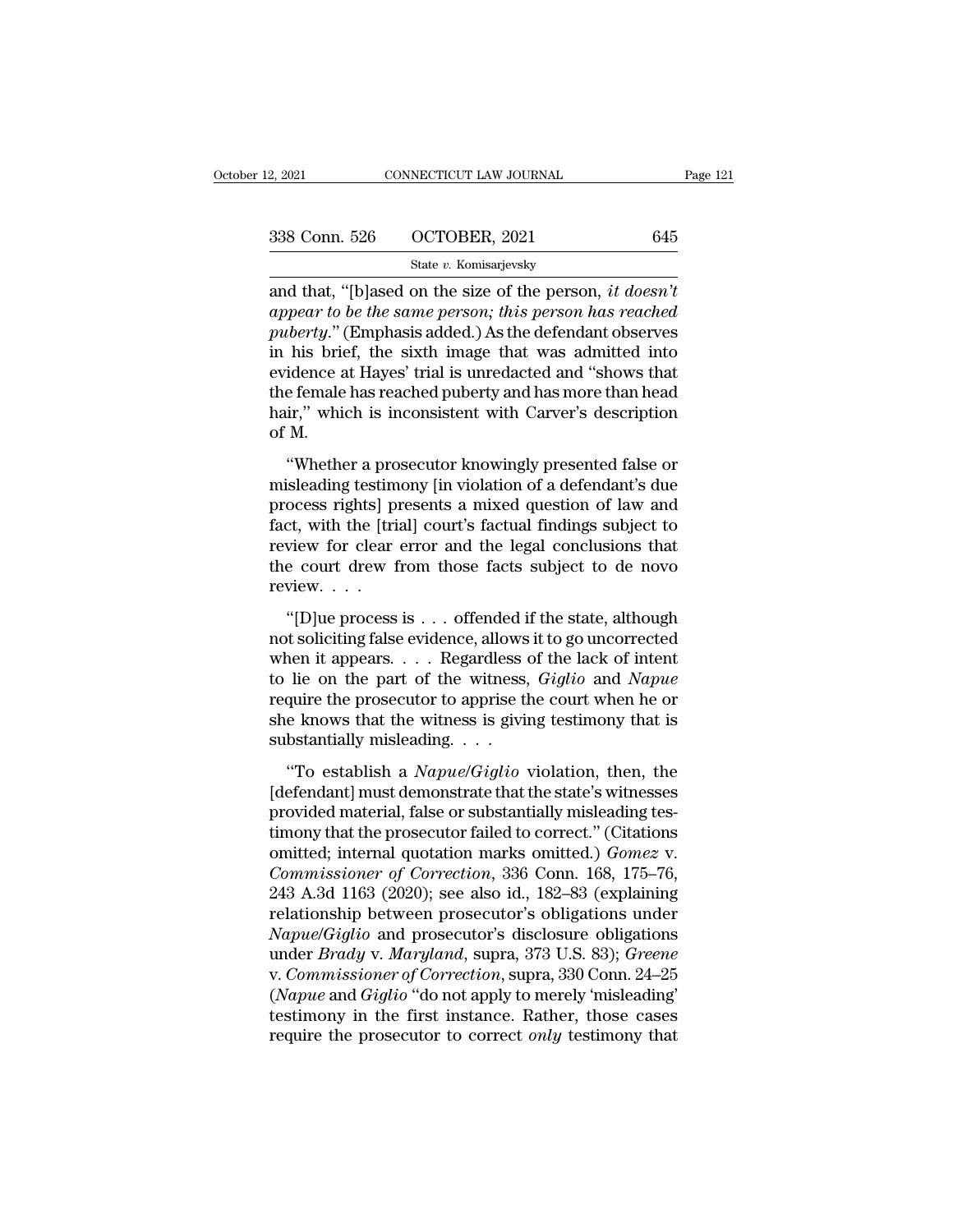|              | CONNECTICUT LAW JOURNAL                                                                                                                                                     | October 12, 2021 |
|--------------|-----------------------------------------------------------------------------------------------------------------------------------------------------------------------------|------------------|
|              |                                                                                                                                                                             |                  |
| 646          | OCTOBER, 2021                                                                                                                                                               | 338 Conn. 526    |
|              | State v. Komisarjevsky                                                                                                                                                      |                  |
| original.)). | is substantially misleading or false." (Emphasis in                                                                                                                         |                  |
|              | Whether the prosecutor's presentation of false or sub-<br>stantially misleading testimony constitutes a due pro-<br>coss riolation depends on whether the evidence at issue |                  |

646  $\overline{\text{OCTOBER}}$ , 2021 338 Conn. 526<br>  $\overline{\text{State } v. \text{ Komisarjevsky}}$ <br>
is substantially misleading or false." (Emphasis in<br>
original.)).<br>
Whether the prosecutor's presentation of false or sub-<br>
stantially misleading testimony con State v. Komisarjevsky<br>
is substantially misleading or false." (Emphasis in<br>
original.)).<br>
Whether the prosecutor's presentation of false or sub-<br>
stantially misleading testimony constitutes a due pro-<br>
cess violation dep is substantially misleading or false." (Emphasis in original.)).<br>Whether the prosecutor's presentation of false or substantially misleading testimony constitutes a due process violation depends on whether the evidence at i Its substantially inisteading of Taise. (Emphasis in<br>
original.)).<br>
Whether the prosecutor's presentation of false or sub-<br>
stantially misleading testimony constitutes a due pro-<br>
cess violation depends on whether the evi Whether the prosecutor's presentation of false or substantially misleading testimony constitutes a due process violation depends on whether the evidence at issue<br>is material. In contrast to conventional *Brady* claims,<br>"[ Whether the prosecutor's presentation of false or substantially misleading testimony constitutes a due process violation depends on whether the evidence at issue<br>is material. In contrast to conventional  $Brady$  claims,<br>"[w] stantially misleading testimony constitutes a due process violation depends on whether the evidence at issue<br>is material. In contrast to conventional  $Brady$  claims,<br>"[w]hen  $\dots$  a prosecutor obtains a conviction with<br>evide cess violation depends on whether the evidence at issue<br>is material. In contrast to conventional *Brady* claims,<br>"[w]hen  $\dots$  a prosecutor obtains a conviction with<br>evidence that he or she knows or should know to be<br>false is material. In contrast to conventional *Brady* claims,<br>"[w]hen  $\dots$  a prosecutor obtains a conviction with<br>evidence that he or she knows or should know to be<br>false, the materiality standard is significantly more<br>favorab "[w]hen  $\ldots$  a prosecutor obtains a conviction with<br>evidence that he or she knows or should know to be<br>false, the materiality standard is significantly more<br>favorable to the defendant. [A] conviction obtained by<br>the know evidence that he or she knows or should know to be false, the materiality standard is significantly more favorable to the defendant. [A] conviction obtained by the knowing use of perjured testimony is fundamentally unfair false, the materiality standard is significantly more favorable to the defendant. [A] conviction obtained by the knowing use of perjured testimony is fundamentally unfair, and must be set aside if there is any reasonable favorable to the defendant. [A] conviction obtained by<br>the knowing use of perjured testimony is fundamentally<br>unfair, and must be set aside if there is any reasonable<br>likelihood that the false testimony could have affecte the knowing use of perjured testimony is fundamentally<br>unfair, and must be set aside if there is any reasonable<br>likelihood that the false testimony could have affected<br>the judgment of the jury. . . . . This standard . . . unfair, and must be set aside if there is any reasonable<br>likelihood that the false testimony could have affected<br>the judgment of the jury. . . . This standard . . .<br>applies whether the state solicited the false testimony<br> likelihood that the false testimony could have affected<br>the judgment of the jury. . . . This standard . . .<br>applies whether the state solicited the false testimony<br>or allowed it to go uncorrected . . . and is not substanthe judgment of the jury. . . . This standard . . .<br>applies whether the state solicited the false testimony<br>or allowed it to go uncorrected . . . and is not substan-<br>tively different from the test that permits the state t applies whether the state solicited the false testimony<br>or allowed it to go uncorrected  $\ldots$  and is not substan-<br>tively different from the test that permits the state to<br>avoid having a conviction set aside, notwithstandi or allowed it to go uncorrected . . . and is not substantively different from the test that permits the state to avoid having a conviction set aside, notwithstanding a violation of constitutional magnitude, upon a showing tively different from the test that permits the state to<br>avoid having a conviction set aside, notwithstanding a<br>violation of constitutional magnitude, upon a showing<br>that the violation was harmless beyond a reasonable<br>doub avoid having a conviction set aside, notwithstanding a<br>violation of constitutional magnitude, upon a showing<br>that the violation was harmless beyond a reasonable<br>doubt....This strict standard of materiality is appro-<br>priat violation of constitutional magnitude, upon a showing<br>that the violation was harmless beyond a reasonable<br>doubt. . . . This strict standard of materiality is appro-<br>priate in such cases not just because they involve prose that the violation was harmless beyond a reasonable<br>doubt. . . . This strict standard of materiality is appro-<br>priate in such cases not just because they involve prose-<br>cutorial [impropriety], but more importantly because doubt. . . . This strict standard of materiality is appropriate in such cases not just because they involve prose-<br>cutorial [impropriety], but more importantly because<br>they involve a corruption of the truth-seeking functi priate in such cases not just because they involve prose-<br>cutorial [impropriety], but more importantly because<br>they involve a corruption of the truth-seeking function<br>of the trial process. . . . In light of this corruptin cutorial [impropriety], but more importantly because<br>they involve a corruption of the truth-seeking function<br>of the trial process. . . . In light of this corrupting<br>effect, and because the state's use of false testimony<br>is *state is in the truth-seeking function*<br>of the trial process. . . . . In light of this corrupting<br>effect, and because the state's use of false testimony<br>is fundamentally unfair, prejudice sufficient to satisfy<br>the materia of the trial process. . . . . In light of this corrupting<br>effect, and because the state's use of false testimony<br>is fundamentally unfair, prejudice sufficient to satisfy<br>the materiality standard is readily shown . . . suc effect, and because the state's use of false<br>is fundamentally unfair, prejudice sufficient<br>the materiality standard is readily shown<br>that reversal is virtually automatic . . . *u*<br>state's case is so overwhelming that there Fundamentally dinality prejudice sufficient to satisfy<br>
a materiality standard is readily shown . . . such<br>
at reversal is virtually automatic . . . *unless the*<br> *ite's case is so overwhelming that there is no reason-*<br> the materianty standard is readily shown  $\ldots$  such that reversal is virtually automatic  $\ldots$  *unless the state's case is so overwhelming that there is no reasonable likelihood that the false testimony could have affecte* 

rial reversal is virtually automatic  $\ldots$  and  $s$  interesting that there is no reasonable likelihood that the false testimony could have affected the judgment of the jury.  $\ldots$  "In accordance with these principles, our state s case is so over an<br>able likelihood that the false testimony could have<br>affected the judgment of the jury....<br>"In accordance with these principles, our determina-<br>tion of whether [the witness'] false testimony was flected the judgment of the jury.  $\ldots$ <br>"In accordance with these principles, our determina-<br>tion of whether [the witness'] false testimony was mate-<br>rial under *Brady* and its progeny requires a careful<br>review of that te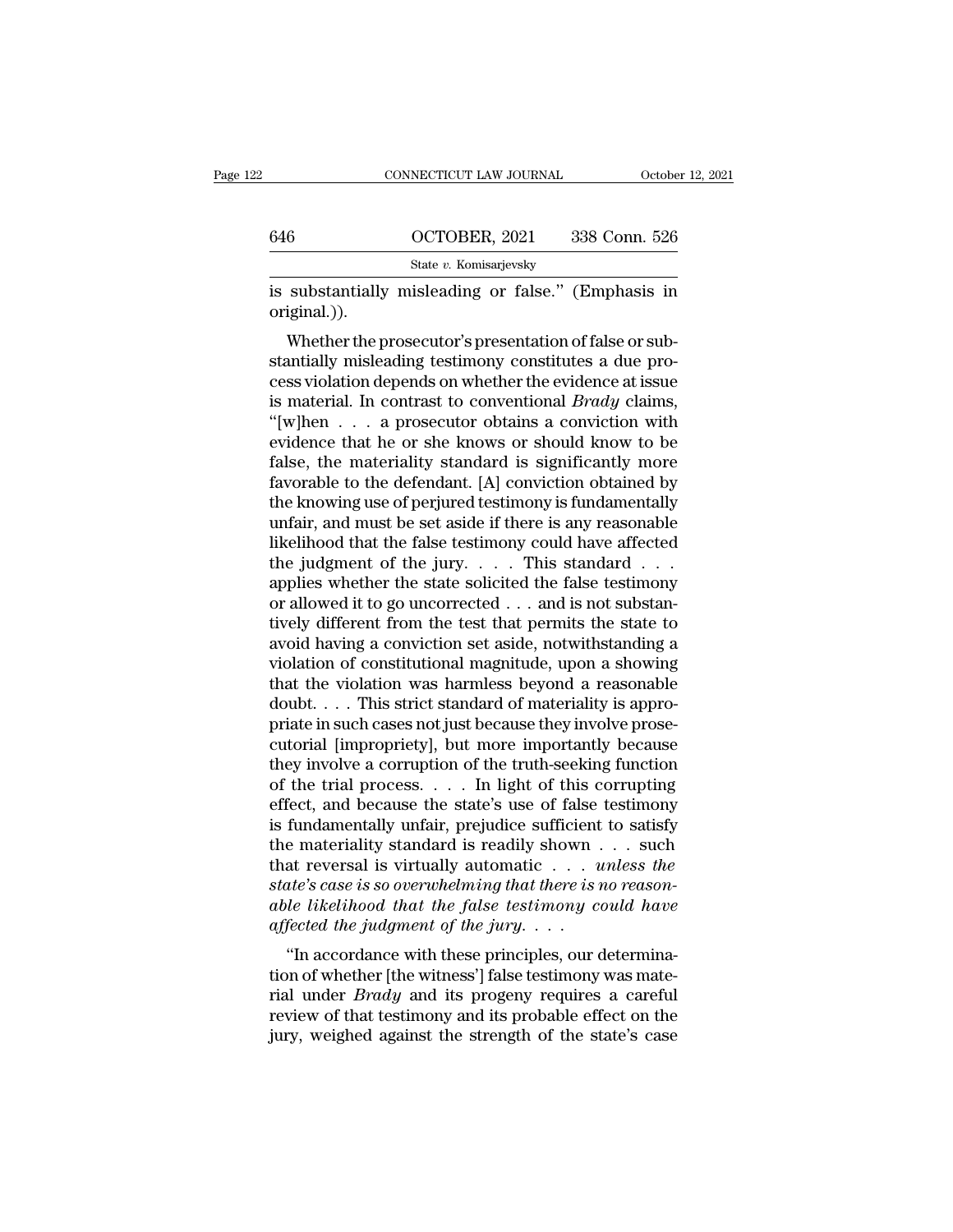| 12, 2021      | CONNECTICUT LAW JOURNAL | Page 123 |
|---------------|-------------------------|----------|
| 338 Conn. 526 | OCTOBER, 2021           | 647      |
|               | State v. Komisarjevsky  |          |

2, 2021 CONNECTICUT LAW JOURNAL Page 123<br>  $\begin{array}{|l|l|}\n 338 \text{ Conn. } 526 \quad \text{OCTOBER, } 2021 \quad \text{647}\n \end{array}$ <br>  $\begin{array}{|l|l|}\n 338 \text{ Conn. } 526 \quad \text{OCTOBER, } 2021 \quad \text{647}\n \end{array}$ <br>
and the extent to which [the defendant was] otherwise<br>
ab 338 Conn. 526 OCTOBER, 2021 647<br>State v. Komisarjevsky<br>and the extent to which [the defendant was] otherwise<br>able to impeach [the witness]." (Emphasis in original;<br>internal quotation marks omitted.) State v. Jordan, 314<br>Co 338 Conn. 526 OCTOBER, 2021 647<br>
State v. *Komisarjevsky*<br>
and the extent to which [the defendant was] otherwise<br>
able to impeach [the witness]." (Emphasis in original;<br>
internal quotation marks omitted.) *State* v. *Jorda* 338 Conn. 526 OCTOBER, 2021 647<br>
State *v*. Komisarjevsky<br>
and the extent to which [the defendant was] otherwise<br>
able to impeach [the witness]." (Emphasis in original;<br>
internal quotation marks omitted.) *State v. Jordan* State v. Komisarjevsky<br>
and the extent to which [the defendant was] otherwise<br>
able to impeach [the witness]." (Emphasis in original;<br>
internal quotation marks omitted.) *State v. Jordan*, 314<br>
Conn. 354, 370–71, 102 A.3d state v. Komisarjevsky<br>and the extent to which [the defendant was] otherwise<br>able to impeach [the witness]." (Emphasis in original;<br>internal quotation marks omitted.) State v. Jordan, 314<br>Conn. 354, 370–71, 102 A.3d 1 (20 and the extent to which [the defendant was] otherwise<br>able to impeach [the witness]." (Emphasis in original;<br>internal quotation marks omitted.) *State v. Jordan*, 314<br>Conn. 354, 370–71, 102 A.3d 1 (2014); see also *Marquez* able to impeach [the witness]." (Empirternal quotation marks omitted.) *Sta*<br>Conn. 354, 370–71, 102 A.3d 1 (2014); s<br>v. *Commissioner of Correction*, supra<br>94. "[D]etermining materiality presen<br>law subject to plenary revie From 1968. That Brunetting State Woodand, 511<br>
2011), see also *Marquez*<br> *Commissioner of Correction*, supra, 330 Conn. 593–<br>
. "[D] elermining materiality presents a question of<br> *w* subject to plenary review." *Marquez* v. Commissioner of Correction, supra, 330 Conn. 593–<br>94. "[D]etermining materiality presents a question of<br>law subject to plenary review." *Marquez* v. Commis-<br>sioner of Correction, supra, 593.<br>Assuming without deciding t

exhibited M was false or substantially presents a question of law subject to plenary review." *Marquez v. Commissioner of Correction*, supra, 593.<br>Assuming without deciding that Brunetti's testimony at the defendant's tri law subject to plenary review." *Marquez v. Commissioner of Correction*, supra, 593.<br>
Assuming without deciding that Brunetti's testimony<br>
at the defendant's trial that the sixth image in state's<br>
exhibit 209 depicted M w sioner of Correction, supra, 593.<br>
Assuming without deciding that Brunetti's testimony<br>
at the defendant's trial that the sixth image in state's<br>
exhibit 209 depicted M was false or substantially mis-<br>
leading, we conclud Assuming without deciding that Brunetti's testimony<br>at the defendant's trial that the sixth image in state's<br>exhibit 209 depicted M was false or substantially mis-<br>leading, we conclude that it was not material and did<br>not Assuming without deciding that Brunetti's testimony<br>at the defendant's trial that the sixth image in state's<br>exhibit 209 depicted M was false or substantially mis-<br>leading, we conclude that it was not material and did<br>not at the defendant's trial that the sixth image in state's<br>exhibit 209 depicted M was false or substantially mis-<br>leading, we conclude that it was not material and did<br>not violate the defendant's due process rights under<br>*Na* exhibit 209 depicted M was false or substantially mis-<br>leading, we conclude that it was not material and did<br>not violate the defendant's due process rights under<br>Napue and Giglio.<sup>93</sup> Specifically, our review of the<br>record leading, we conclude that it was not material and did<br>not violate the defendant's due process rights under<br>Napue and Giglio.<sup>93</sup> Specifically, our review of the<br>record demonstrates that there is no reasonable likeli-<br>hood not violate the defendant's due process rights under<br> *Napue* and *Giglio*.<sup>93</sup> Specifically, our review of the<br>
record demonstrates that there is no reasonable likeli-<br>
hood that Brunetti's testimony identifying the sixth Napue and  $Giglio.<sup>93</sup>$  Specifically, our review of the<br>record demonstrates that there is no reasonable likeli-<br>hood that Brunetti's testimony identifying the sixth pho-<br>tograph as M would have affected the jury's verdict record demonstrates that there is no reasonable likelihood that Brunetti's testimony identifying the sixth photograph as M would have affected the jury's verdict, despite its inconsistency with Farnham's testimony on this hood that Brunetti's testimony identifying the sixth photograph as M would have affected the jury's verdict, despite its inconsistency with Farnham's testimony on this point at Hayes' trial. First, there is no dispute that is point at Hayes' trial. First, there is no dispute that<br>he other five images in state's exhibit 209 were of M,<br>hich corroborates the defendant's statement to the<br>plice that he took photographs of M for his "personal<br> $\frac$ the other five images in state's exhibit 209 were of M, which corroborates the defendant's statement to the police that he took photographs of M for his "personal  $\frac{1}{8}$  Accordingly, we need not consider the state's ar

which corroborates the defendant's statement to the police that he took photographs of M for his "personal  $\frac{1}{8}$  Accordingly, we need not consider the state's arguments that (1) the testimony at issue constituted a me produces the deferminant is statement to the police that he took photographs of M for his "personal  $\frac{1}{8}$  Accordingly, we need not consider the state's arguments that (1) the testimony at issue constituted a mere inco police that he took photographs of M for his "personal  $\frac{1}{8}$  Accordingly, we need not consider the state's arguments that (1) the testimony at issue constituted a mere inconsistency in opinion that did not rise to the <sup>98</sup> Accordingly, we need not consider the state's arguments that (1) the testimony at issue constituted a mere inconsistency in opinion that did not rise to the level of false or misleading testimony, and (2) there was n <sup>36</sup> Accordingly, we need not consider the state's arguments that (1) the testimony at issue constituted a mere inconsistency in opinion that did not rise to the level of false or misleading testimony, and (2) there was no testimony at issue constituted a mere inconsistency in opinion that did not<br>rise to the level of false or misleading testimony, and (2) there was no due<br>process violation because the defendant was aware of the claimed fal rise to the level of talse or misleading testimony, and (2) there was no due<br>process violation because the defendant was aware of the claimed falsity<br>through his review of the Hayes' trial record during trial preparation, process violation because the defendant was aware of the claimed falsity<br>through his review of the Hayes' trial record during trial preparation, and<br>was not precluded from responding to it. But see *Gomez* v. *Commissione* through his review of the Hayes' trial record during trial preparation, and<br>was not precluded from responding to it. But see  $Gomes$  v.  $Commissioner$ <br>of  $Correction$ , supra, 336 Conn. 189–90 (stating that, "although the burden<br>is one shared was not precluded from responding to it. But see *Gomez* v. *Commissioner* of *Correction*, supra, 336 Conn. 189–90 (stating that, "although the burden is one shared by defense counsel and the trial court, the onus ultim *of Correction*, supra, 336 Conn. 189–90 (stating that, "although the burden<br>is one shared by defense counsel and the trial court, the onus ultimately is<br>on the prosecutor to not knowingly seek a conviction on the basis o is one shared by defense counsel and the trial court, the onus ultimately is<br>on the prosecutor to not knowingly seek a conviction on the basis of false<br>testimony and, should a state's witness testify falsely, to take such on the prosecutor to not knowingly seek a conviction on the basis of false testimony and, should a state's witness testify falsely, to take such remedial measures before the jury retires as are necessary to ensure that it testimony and, should a state's witness testily laisely, to take such remedial<br>measures before the jury retires as are necessary to ensure that it is not<br>deceived," and adopting case-by-case multifactor approach to whether measures before the jury retires as are necessary to ensure that it is not deceived," and adopting case-by-case multifactor approach to whether case is "[an] exceptional [one] in which disclosure to defense counsel, stand deceived," and adopting case-by-case multiractor approach to whether case<br>is "[an] exceptional [one] in which disclosure to defense counsel, standing<br>alone, is sufficient to satisfy a prosecutor's obligations and to vindi is "[an] exceptional [one] in which disclosure to defense counsel, standing alone, is sufficient to satisfy a prosecutor's obligations and to vindicate a defendant's rights under  $Napue$ "). We also need not consider the sta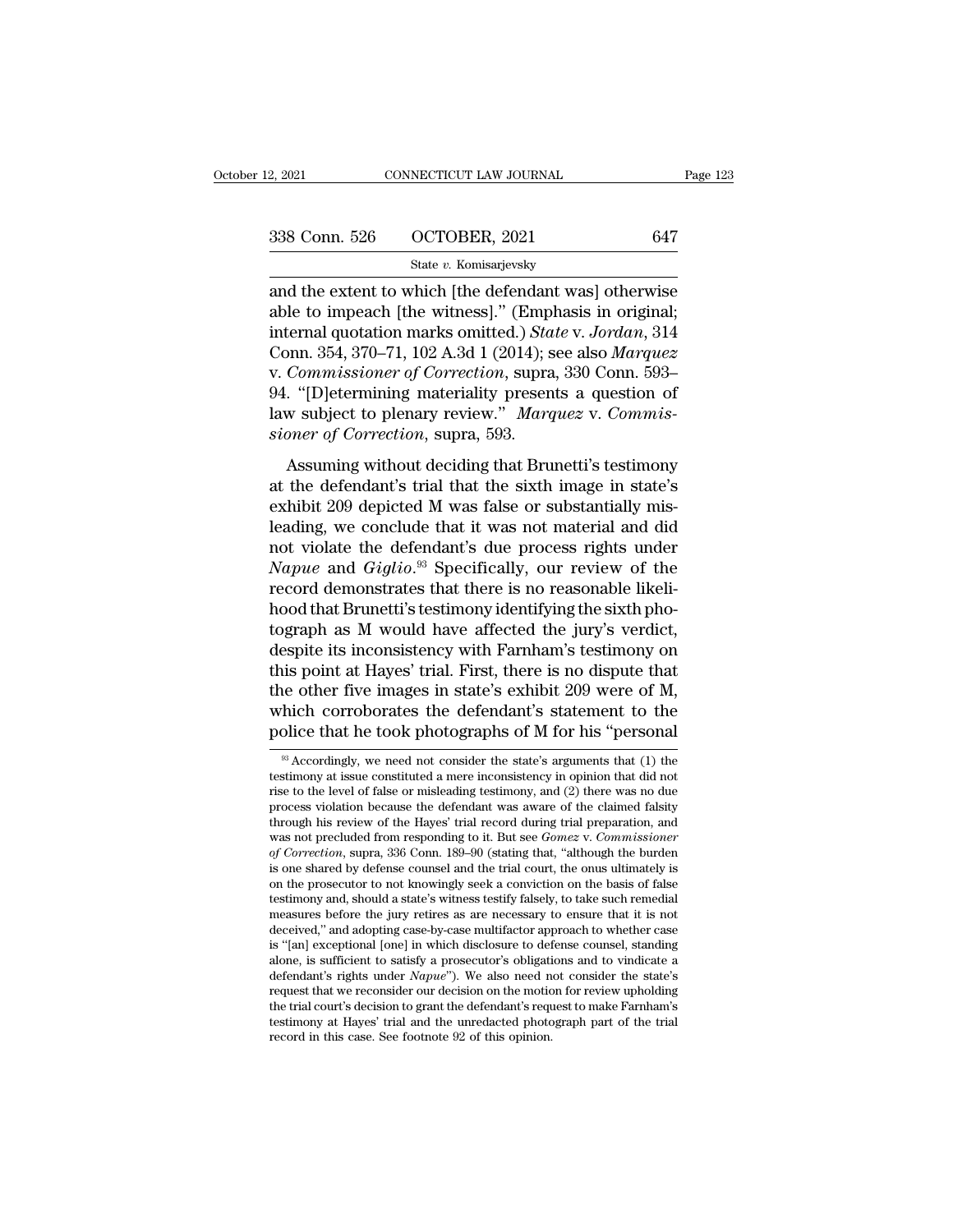|     | CONNECTICUT LAW JOURNAL | October 12, 2021 |
|-----|-------------------------|------------------|
|     |                         |                  |
| 648 | OCTOBER, 2021           | 338 Conn. 526    |
|     | State v. Komisarjevsky  |                  |

CONNECTICUT LAW JOURNAL October 12, 2021<br>
648 OCTOBER, 2021 338 Conn. 526<br>
5tate v. Komisarjevsky<br>
1992. Second, the content of the image does not bear<br>
on any of the contested issues in the guilt phase, and<br>
contributely 648 OCTOBER, 2021 338 Conn. 526<br>
State v. Komisarjevsky<br>
use." Second, the content of the image does not bear<br>
on any of the contested issues in the guilt phase, and<br>
particularly whether the sexual assault that the defen- $\frac{648}{2021}$   $\frac{648}{2021}$   $\frac{648}{2021}$   $\frac{648}{2021}$   $\frac{648}{2021}$   $\frac{648}{2021}$   $\frac{648}{2021}$   $\frac{648}{2021}$   $\frac{648}{2021}$   $\frac{648}{2021}$   $\frac{648}{2021}$   $\frac{648}{2021}$   $\frac{648}{2021}$   $\frac{648}{2021}$   $\frac{648}{202$ 648 **COCTOBER, 2021** 338 Conn. 526<br>
State v. Komisarjevsky<br>
use." Second, the content of the image does not bear<br>
on any of the contested issues in the guilt phase, and<br>
particularly whether the sexual assault that the de State v. Komisarjevsky<br>
use." Second, the content of the image does not bear<br>
on any of the contested issues in the guilt phase, and<br>
particularly whether the sexual assault that the defen-<br>
dant had committed was by anal state v. Komsarjevsky<br>use." Second, the content of the image does not bear<br>on any of the contested issues in the guilt phase, and<br>particularly whether the sexual assault that the defen-<br>dant had committed was by anal inte use." Second, the content of the image does not bear<br>on any of the contested issues in the guilt phase, and<br>particularly whether the sexual assault that the defen-<br>dant had committed was by anal intercourse rather than<br>the on any of the contested issues in the guilt phase, and<br>particularly whether the sexual assault that the defen-<br>dant had committed was by anal intercourse rather than<br>the claimed cunnilingus, or whether he had the requisite particularly whether the sexual assault that the defendant had committed was by anal intercourse rather than<br>the claimed cunnilingus, or whether he had the requisite<br>intent to kill.<sup>94</sup> Third, if the person in the image at dant had committed was by anal intercourse rather than<br>the claimed cunnilingus, or whether he had the requisite<br>intent to kill.<sup>94</sup> Third, if the person in the image at issue<br>was not M, based on the timing of the photograp the claimed cunnilingus, or whether he had the requisite<br>intent to kill.<sup>94</sup> Third, if the person in the image at issue<br>was not M, based on the timing of the photograph,<br>it had to have been H, which would have added the<br>di intent to kill.<sup>94</sup> Third, if the person in the image at issue<br>was not M, based on the timing of the photograph,<br>it had to have been H, which would have added the<br>differently inflammatory specter of an additional sexual<br>as was not M, based on the timing of the photograph,<br>it had to have been H, which would have added the<br>differently inflammatory specter of an additional sexual<br>assault victim to the case. Indeed, the entirely tangential<br>natur it had to have been H, which would have added the<br>differently inflammatory specter of an additional sexual<br>assault victim to the case. Indeed, the entirely tangential<br>nature of this issue is borne out by the defendant's<br>fa differently inflammatory specter of an additional sexual<br>assault victim to the case. Indeed, the entirely tangential<br>nature of this issue is borne out by the defendant's<br>failure to cross-examine Brunetti on this point, des assault victim to the case. Indeed, the entirely tangential<br>nature of this issue is borne out by the defendant's<br>failure to cross-examine Brunetti on this point, despite<br>having had access to Farnham's testimony at Hayes'<br>t nature of this issue is borne out by the defendant's<br>failure to cross-examine Brunetti on this point, despite<br>having had access to Farnham's testimony at Hayes'<br>trial and indications in the photographs—namely, dif-<br>ferent failure to cross-examine Brunetti on this point, despite<br>having had access to Farnham's testimony at Hayes'<br>trial and indications in the photographs—namely, dif-<br>ferent bedding as a backdrop—that suggest that the<br>images we having had access to Farnham's testimo<br>trial and indications in the photographs–<br>ferent bedding as a backdrop—that sug<br>images were of different people. Accordin<br>clude that any misleading testimony on th<br>not material under ere of different people. Accordingly, we contain<br>the containst contains the point was<br>rial under *Napue* and *Giglio*, and did not<br>the defendant of a fair trial.<br>V<br>CONDITIONS OF CONFINEMENT<br>the defendant claims that the tr Finally, the defendant claims that the trial court<br>finally, the defendant of a fair trial.<br>Finally, the defendant claims that the trial court<br>constitutionally applied the stringent conditions of<br>prince that for the set for

### V

mot material under *Naplie* and *Guytto*, and did not<br>deprive the defendant of a fair trial.<br> $V$ <br>CONDITIONS OF CONFINEMENT<br>Finally, the defendant claims that the trial court<br>unconstitutionally applied the stringent condit confinement set for the negative of a range of the confinement set forth in § 18-10b after his death sent-<br>tensor was vacated and he was resentenced to life<br>imprisonment without the negathlity of release and<br>terminonment w V<br>CONDITIONS OF CONFINEMENT<br>Finally, the defendant claims that the trial court<br>unconstitutionally applied the stringent conditions of<br>confinement set forth in § 18-10b after his death sen-<br>tence was vacated and he was rese CONDITIONS OF CONFINEMENT<br>Finally, the defendant claims that the trial court<br>unconstitutionally applied the stringent conditions of<br>confinement set forth in  $\S 18{\text -}10\text{b}$  after his death sen-<br>tence was vacated and he Finally, the defendant claims that the trial court<br>unconstitutionally applied the stringent conditions of<br>confinement set forth in § 18-10b after his death sen-<br>tence was vacated and he was resentenced to life<br>imprisonmen Finally, the defendant claims that the trial court<br>unconstitutionally applied the stringent conditions of<br>confinement set forth in  $\S$  18-10b after his death sen-<br>tence was vacated and he was resentenced to life<br>imprisonm unconstitutionally applied the stringent conditions of<br>confinement set forth in § 18-10b after his death sen-<br>tence was vacated and he was resentenced to life<br>imprisonment without the possibility of release and<br>subsequent mprisonment without the possibility of release and<br>absequently transferred to a prison in Pennsylvania.<br>pecifically, the defendant contends that the restrictive<br>ponditions of confinement set forth in § 18-10b, as<br><sup>94</sup> We subsequently transferred to a prison in Pennsylvania.<br>Specifically, the defendant contends that the restrictive<br>conditions of confinement set forth in § 18-10b, as<br> $\frac{1}{2}$ <br>we acknowledge, as the defendant argues, that h

Specifically, the defendant contends that the restrictive conditions of confinement set forth in § 18-10b, as  $W$  we acknowledge, as the defendant argues, that his claim regarding his estimation of M's age was discussed a conditions of confinement set forth in § 18-10b, as  $\frac{94 \text{ We acknowledge, as the defendant argues, that his claim regarding his estimation of M's age was discussed at closing argument in the context of the state's attack on the credibility of his statements that he did not pour the gasoline, intend anyone to be killed, or sexually assault M analy. Although the state argued that these assertions, which included an attack on the defendant's claimed belief that M was fourteen to sixteen years old,$ CONCULTERT CONFIDED THE SET INTERT IN STATE of the state argues, that his claim regarding his estimation of M's age was discussed at closing argument in the context of the state's attack on the credibility of his statemen <sup>94</sup> We acknowledge, as the defendant argues, that his claim regarding his estimation of M's age was discussed at closing argument in the context of the state's attack on the credibility of his statements that he did not <sup>34</sup> We acknowledge, as the defendant argues, that his claim regarding his estimation of M's age was discussed at closing argument in the context of the state's attack on the credibility of his statements that he did not p estimation of M's age was discussed at closing argument in the context of<br>the state's attack on the credibility of his statements that he did not pour<br>the gasoline, intend anyone to be killed, or sexually assault M anally. the gasoline, intend anyone to be killed, or sexually assault M anally. Although the state argued that these assertions, which included an attack on the defendant's claimed belief that M was fourteen to sixteen years old,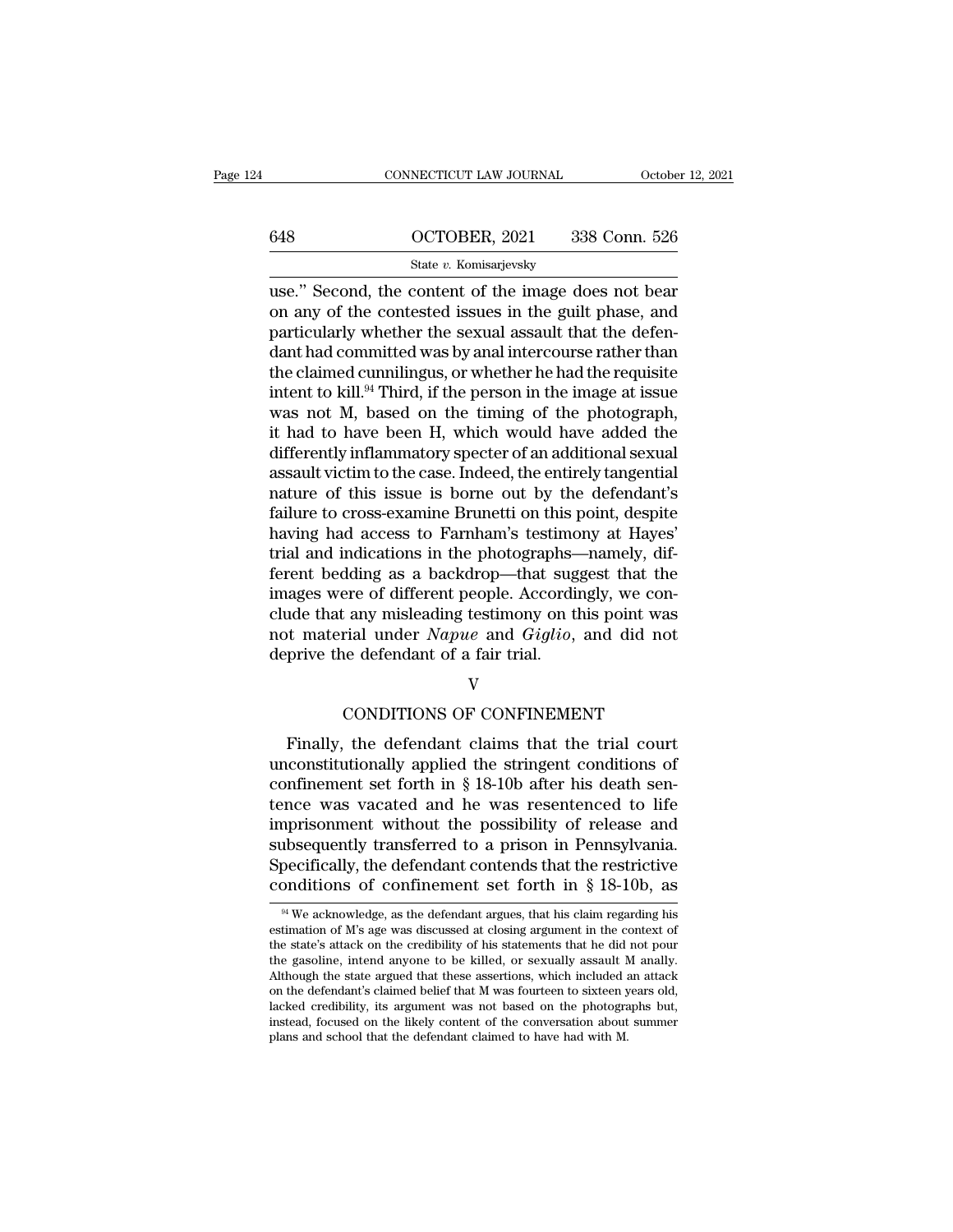| 12, 2021      | CONNECTICUT LAW JOURNAL | Page 125 |
|---------------|-------------------------|----------|
| 338 Conn. 526 | OCTOBER, 2021           | 649      |
|               | State v. Komisarjevsky  |          |

2, 2021 CONNECTICUT LAW JOURNAL Page 125<br>338 Conn. 526 OCTOBER, 2021 649<br>5tate v. Komisarjevsky<br>implemented by an administrative directive of the<br>department, constitute an ex post facto law, violate 338 Conn. 526 OCTOBER, 2021 649<br>
State v. Komisarjevsky<br>
implemented by an administrative directive of the<br>
department, constitute an ex post facto law, violate<br>
equal protection, and are excessive and disproportion-338 Conn. 526 OCTOBER, 2021 649<br>
State v. Komisarjevsky<br>
implemented by an administrative directive of the<br>
department, constitute an ex post facto law, violate<br>
equal protection, and are excessive and disproportion-<br>
ate 338 Conn. 526 OCTOBER, 2021 649<br>
state v. Komisarjevsky<br>
implemented by an administrative directive of the<br>
department, constitute an ex post facto law, violate<br>
equal protection, and are excessive and disproportion-<br>
ate State v. Komisarjevsky<br>
implemented by an administrative directive of the<br>
department, constitute an ex post facto law, violate<br>
equal protection, and are excessive and disproportion-<br>
ate, in violation of the eighth amen implemented by an administrative directive of the<br>department, constitute an ex post facto law, violate<br>equal protection, and are excessive and disproportion-<br>ate, in violation of the eighth amendment to the United<br>States c department, constitute an ex post facto law, violate<br>equal protection, and are excessive and disproportion-<br>ate, in violation of the eighth amendment to the United<br>States constitution and article first, §§ 8 and 9, of the<br> the production, and are excessive and disproportion-<br>ate, in violation of the eighth amendment to the United<br>States constitution and article first, §§ 8 and 9, of the<br>Connecticut constitution. In response, the state relies Lacket in violation of the eighth amendment to the United States constitution and article first, §§ 8 and 9, of the Connecticut constitution. In response, the state relies on *State* v. *Campbell*, supra, 328 Conn. 444, an States constitution and article first,  $\S$  8 and 9, of the<br>Connecticut constitution. In response, the state relies<br>on *State* v. *Campbell*, supra, 328 Conn. 444, and argues<br>that this claim is not ripe for review because Connecticut constitution. In response, the state relies<br>on *State* v. *Campbell*, supra, 328 Conn. 444, and argues<br>that this claim is not ripe for review because the record<br>lacks evidence or factual findings regarding the conditions. The state and conclude that this claim is not ripe for review because the record lacks evidence or factual findings regarding the defendant's conditions of confinement or the procedures utilized by the departme that this claim is not ripe for review because the record<br>lacks evidence or factual findings regarding the defen-<br>dant's conditions of confinement or the procedures uti-<br>lized by the department in determining those<br>conditi Figures 112 Figures 112 Figures 112 Figures 112 Hardware<br>dant's conditions of confirmed approximate conditions. We agree with<br>this conditions claim, alther in this direct appeal. In *Campbell*, the defendant, Jessie Campbell III, gued that his penalty the defendant, Jessie Campbell III, gued that his penalty phase claims were not moot, conditions. We agree with the state and conclude that<br>this conditions claim, although ripe, is not reviewable<br>in this direct appeal.<br>In *Campbell*, the defendant, Jessie Campbell III,<br>argued that his penalty phase claims

despite the about the state and solidate due<br>this conditions claim, although ripe, is not reviewable<br>in this direct appeal.<br>In *Campbell*, the defendant, Jessie Campbell III,<br>argued that his penalty phase claims were not m in this direct appeal.<br>
In Campbell, the defendant, Jessie Campbell III,<br>
argued that his penalty phase claims were not moot,<br>
despite the abolition of the death penalty, because he<br>
would suffer collateral consequences a In *Campbell*, the defendant, Jessie Campbell III, argued that his penalty phase claims were not moot, despite the abolition of the death penalty, because he would suffer collateral consequences as a result of the previous In *Campbell*, the defendant, Jessie Campbell III,<br>argued that his penalty phase claims were not moot,<br>despite the abolition of the death penalty, because he<br>would suffer collateral consequences as a result of the<br>previou argued that his penalty phase claims were not moot,<br>despite the abolition of the death penalty, because he<br>would suffer collateral consequences as a result of the<br>previously imposed death sentence, namely, the imposi-<br>tion despite the abolition of the death penalty, because he<br>would suffer collateral consequences as a result of the<br>previously imposed death sentence, namely, the imposi-<br>tion of restrictive conditions of confinement pursuant<br> would suffer collateral consequences as a result of the<br>previously imposed death sentence, namely, the imposi-<br>tion of restrictive conditions of confinement pursuant<br>to § 18-10b. See *State* v. *Campbell*, supra, 328 Conn reviously imposed death sentence, namely, the imposition of restrictive conditions of confinement pursuant<br>to § 18-10b. See *State* v. *Campbell*, supra, 328 Conn. 461.<br>We agreed with the state's argument that Campbell's<br>c tion of restrictive conditions of confinement pursuant<br>to § 18-10b. See *State* v. *Campbell*, supra, 328 Conn. 461.<br>We agreed with the state's argument that Campbell's<br>conditions of confinement claim was not yet ripe for 95 "The doctrines of mootness and ripeness both implicate justiciability.<br>
95 "The doctrines of mootness and ripeness both implicate justiciability.<br>
95 "The doctrines of mootness and ripeness both implicate justiciability conditions of continement claim was not yet ripe for<br>review<sup>95</sup> because those conditions "have not yet been<br>settled, as [Campbell] ha[d] not yet been resentenced.<br> $\frac{1}{100}$  "The doctrines of mootness and ripeness both i

review<sup>95</sup> because those conditions "have not yet been settled, as [Campbell] ha[d] not yet been resentenced.<br>
<sup>95</sup> "The doctrines of mootness and ripeness both implicate justiciability. . . . Mootness implicates this cou settled, as [Campbell] ha[d] not yet been resentenced.<br>  $\frac{1}{100}$  for the courting of mootness and ripeness both implicate justiciability.<br>  $\ldots$  Mootness implicates this court's subject matter jurisdiction, raising a q **Settled, as [Campbell] na[d] not yet been resentenced.**<br>
<sup>96</sup> "The doctrines of mootness and ripeness both implicate justiciability.<br>  $\ldots$  Mootness implicates this court's subject matter jurisdiction, raising a<br>
questio ... Mootness implicates this court's subject matter jurisdiction, raising a question of law over which we exercise plenary review.... An issue is moot when the court can no longer grant any practical relief.... [T]he rati <sup>36</sup> The doctrines of mootness and ripeness both implicate justiciability.<br>
1. Nootness implicates this court's subject matter jurisdiction, raising a<br>
question of law over which we exercise plenary review.... An issue is . . . Mootness implicates this court's subject matter jurisdiction, raising a question of law over which we exercise plenary review. . . . An issue is moot when the court can no longer grant any practical relief. . . . [T question of law over which we exercise plenary review. . . . An issue is<br>moot when the court can no longer grant any practical relief. . . . [T]he<br>rationale behind the ripeness requirement is to prevent the courts, throug moot when the court can no longer grant any practical relief.  $\ldots$  [T]he rationale behind the ripeness requirement is to prevent the courts, through avoidance of premature adjudication, from entangling themselves in abst avoidance of premature adjudication, from entangling themselves in abstract disagreements . . . . Accordingly, in determining whether a case is ripe, a . . . court must be satisfied that the case before [it] does not pres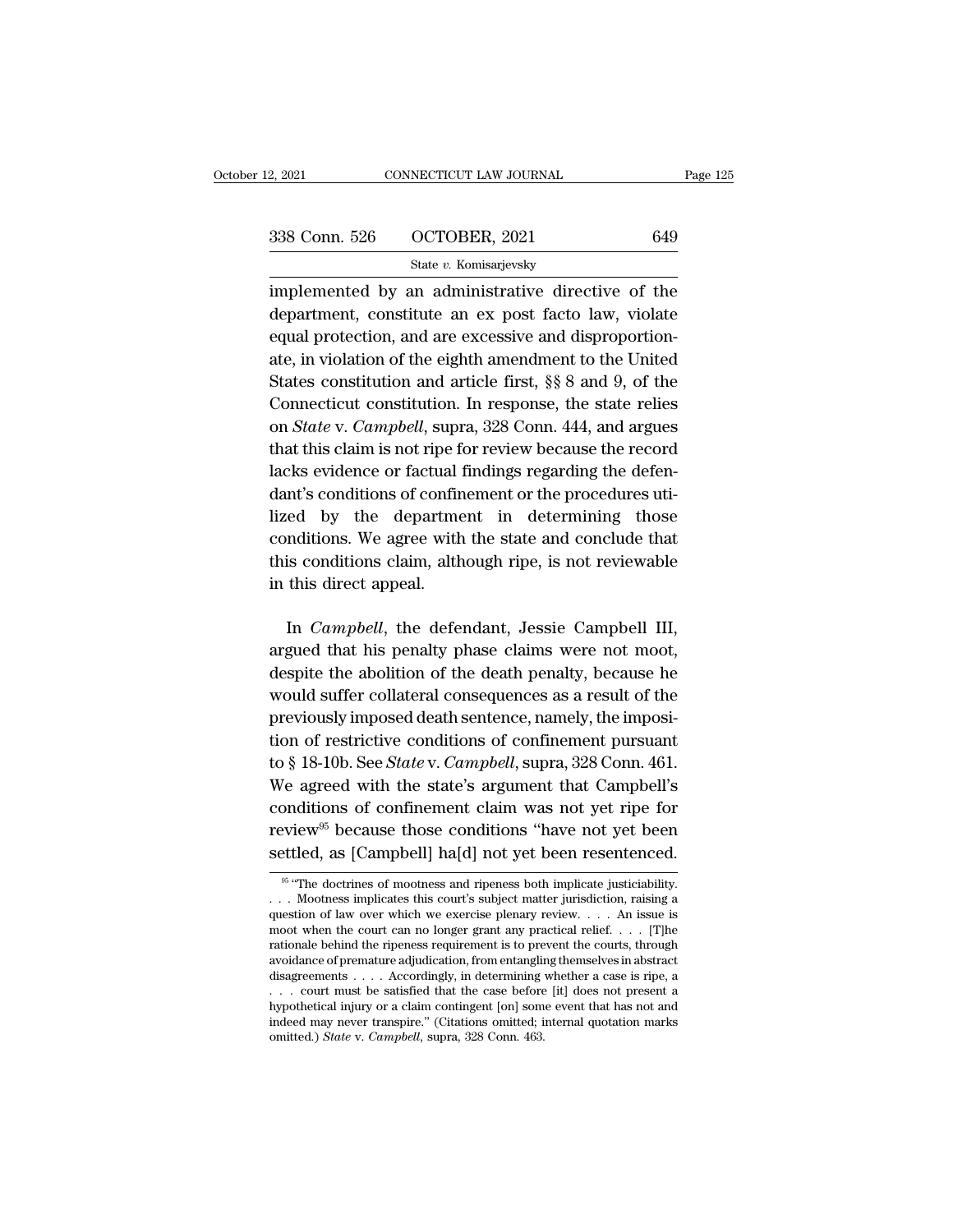|     | CONNECTICUT LAW JOURNAL | October 12, 2021 |
|-----|-------------------------|------------------|
|     |                         |                  |
| 650 | OCTOBER, 2021           | 338 Conn. 526    |
|     | State v. Komisarjevsky  |                  |

CONNECTICUT LAW JOURNAL October 12, 2021<br>
650 OCTOBER, 2021 338 Conn. 526<br>
5tate v. Komisarjevsky<br>
Additionally, there ha[d] been no factual findings as to<br>
how, if at all, [Campbell's] confinement, after resentenc-650  $OCTOBER, 2021$  338 Conn. 526<br>
State v. Komisarjevsky<br>
Additionally, there ha[d] been no factual findings as to<br>
how, if at all, [Campbell's] confinement, after resentenc-<br>
ing, would differ from those of any inmate who  $\begin{array}{r} \text{650} & \text{OCTOBER, 2021} & \text{338 Conn. 526} \ \text{State } v. \text{ Komisarjevsky} \ \text{Additionally, there ha[d] been no factual findings as to how, if at all, [Campbell's] confinement, after researching, would differ from those of any innate who is similarly situated." Id., 462–63. We further concluded that, "hoouve [Campholl's] argument controls on a potential" \end{array}$  $\frac{\text{G50}}{\text{State } v. \text{ Komisarjevsky}}$ <br>  $\frac{\text{State } v. \text{ Komisarjevsky}}{\text{Additionally, there ha[d] been no factual findings as to}}$ <br>
how, if at all, [Campbell's] confinement, after resentencing, would differ from those of any inmate who is similarly situated." Id., 462–63. We further State v. Komisarjevsky<br>
Additionally, there ha[d] been no factual findings as to<br>
how, if at all, [Campbell's] confinement, after resentenc-<br>
ing, would differ from those of any inmate who is simi-<br>
larly situated." Id., 4 state v. Komsarjevsky<br>Additionally, there ha[d] been no factual findings as to<br>how, if at all, [Campbell's] confinement, after resentenc-<br>ing, would differ from those of any inmate who is simi-<br>larly situated." Id., 462–6 Additionally, there ha[d] been no factual findings as to<br>how, if at all, [Campbell's] confinement, after resentenc-<br>ing, would differ from those of any inmate who is simi-<br>larly situated." Id., 462–63. We further concluded how, if at all, [Campbell's] confinement, after resentencing, would differ from those of any inmate who is similarly situated." Id., 462–63. We further concluded that, "because [Campbell's] argument centers on a potential ing, would differ from those of any inmate who is similarly situated." Id., 462–63. We further concluded that, "because [Campbell's] argument centers on a potential challenge to conditions of confinement, the proper vehicl larly situated." Id., 462–63. We further concluded that,<br>"because [Campbell's] argument centers on a potential<br>challenge to conditions of confinement, the proper vehi-<br>cle for those claims is a petition for a writ of habea "because [Campbell's] argument centers on a potential<br>challenge to conditions of confinement, the proper vehi-<br>cle for those claims is a petition for a writ of habeas<br>corpus." Id., 463. Accordingly, we dismissed the appeal challenge to conditions of co<br>cle for those claims is a pe<br>corpus." Id., 463. According!<br>in *Campbell* "with respect to<br>penalty phase and the sente<br>id., 463 n.5 (deeming penalt<br>death sentence moot).<br>Although the defendant rpus." Id., 463. Accordingly, we dismissed the appeal<br>campbell "with respect to his claims challenging the<br>nalty phase and the sentence of death." Id., 466; see<br>, 463 n.5 (deeming penalty phase claims challenging<br>ath sente tenced, in contrast to Campbell, whose resemington and the sentence of death." Id., 466; see<br>id., 463 n.5 (deeming penalty phase claims challenging<br>death sentence moot).<br>Although the defendant in this case has been resen-

meantly phase and the sentence of death." Id., 466; see<br>id., 463 n.5 (deeming penalty phase claims challenging<br>death sentence moot).<br>Although the defendant in this case has been resen-<br>tenced, in contrast to Campbell, whos permary phase and are schooled of detail. That, 100, see<br>id., 463 n.5 (deeming penalty phase claims challenging<br>death sentence moot).<br>Although the defendant in this case has been resen-<br>tenced, in contrast to Campbell, who Fig. 1.69 The (deeling penalty phase claims enancriging<br>death sentence moot).<br>Although the defendant in this case has been resen-<br>tenced, in contrast to Campbell, whose resentencing<br>was still hypothetical, rendering a chal Although the defendant in this case has been resentenced, in contrast to Campbell, whose resentencing<br>was still hypothetical, rendering a challenge thereto not<br>ripe; see id., 464; that is a distinction without a differ-<br>en Although the defendant in this case has been resentenced, in contrast to Campbell, whose resentencing<br>was still hypothetical, rendering a challenge thereto not<br>ripe; see id., 464; that is a distinction without a differ-<br>en tenced, in contrast to Campbell, whose resentencing<br>was still hypothetical, rendering a challenge thereto not<br>ripe; see id., 464; that is a distinction without a differ-<br>ence with respect to the reviewability of the merits was still hypothetical, rendering a challenge thereto not<br>ripe; see id., 464; that is a distinction without a differ-<br>ence with respect to the reviewability of the merits of<br>the defendant's claim in this appeal. With respe ripe; see id., 464; that is a distinction without a difference with respect to the reviewability of the merits of the defendant's claim in this appeal. With respect to the equal protection challenge in particular, which fo ence with respect to the reviewability of the merits of<br>the defendant's claim in this appeal. With respect to<br>the equal protection challenge in particular, which<br>focuses on the claimed disparate treatment of defen-<br>dants w the defendant's claim in this appeal. With respect to<br>the equal protection challenge in particular, which<br>focuses on the claimed disparate treatment of defen-<br>dants who had received life sentences after the abolition<br>of th the equal protection challenge in particular, which<br>focuses on the claimed disparate treatment of defen-<br>dants who had received life sentences after the abolition<br>of the death penalty as compared to capital defendants<br>who focuses on the claimed disparate treatment of defendants who had received life sentences after the abolition<br>of the death penalty as compared to capital defendants<br>who had previously received life sentences, there is no<br>ev dants who had received life sentences after the abolition<br>of the death penalty as compared to capital defendants<br>who had previously received life sentences, there is no<br>evidence in the record beyond an averment of informaof the death penalty as compared to capital defendants<br>who had previously received life sentences, there is no<br>evidence in the record beyond an averment of informa-<br>tion and belief in the defendant's brief as to the treatwho had previously received life sentences, there is no<br>evidence in the record beyond an averment of informa-<br>tion and belief in the defendant's brief as to the treat-<br>ment of similarly situated inmates. Additionally, ther evidence in the record beyond an averment of information and belief in the defendant's brief as to the treatment of similarly situated inmates. Additionally, there is no evidence as to the conditions of confinement actuall tion and belief in the defendant's brief as to the treat-<br>ment of similarly situated inmates. Additionally, there is<br>no evidence as to the conditions of confinement actually<br>imposed on the defendant, who is presently incar ment of similarly situated inmates. Additionally, there is<br>no evidence as to the conditions of confinement actually<br>imposed on the defendant, who is presently incarcer-<br>ated in Pennsylvania. Any merit with respect to the<br>d no evidence as to the conditions of confinement actually<br>imposed on the defendant, who is presently incarcer-<br>ated in Pennsylvania. Any merit with respect to the<br>defendant's § 18-10b claims aside, they implicate his<br>condit imposed on the defendant, who is presently incarcerated in Pennsylvania. Any merit with respect to the defendant's  $\S$  18-10b claims aside, they implicate his conditions of confinement. "It is well established that the pr ated in Pennsylvania. Any merit with respect to the<br>defendant's § 18-10b claims aside, they implicate his<br>conditions of confinement. "It is well established that<br>the proper vehicle by which a defendant may challenge<br>his co defendant's § 18-10b claims aside, they implicate his<br>conditions of confinement. "It is well established that<br>the proper vehicle by which a defendant may challenge<br>his conditions of confinement is a petition for a writ<br>of conditions of confinement. "It is well established that<br>the proper vehicle by which a defendant may challenge<br>his conditions of confinement is a petition for a writ<br>of habeas corpus. . . . The present case illustrates per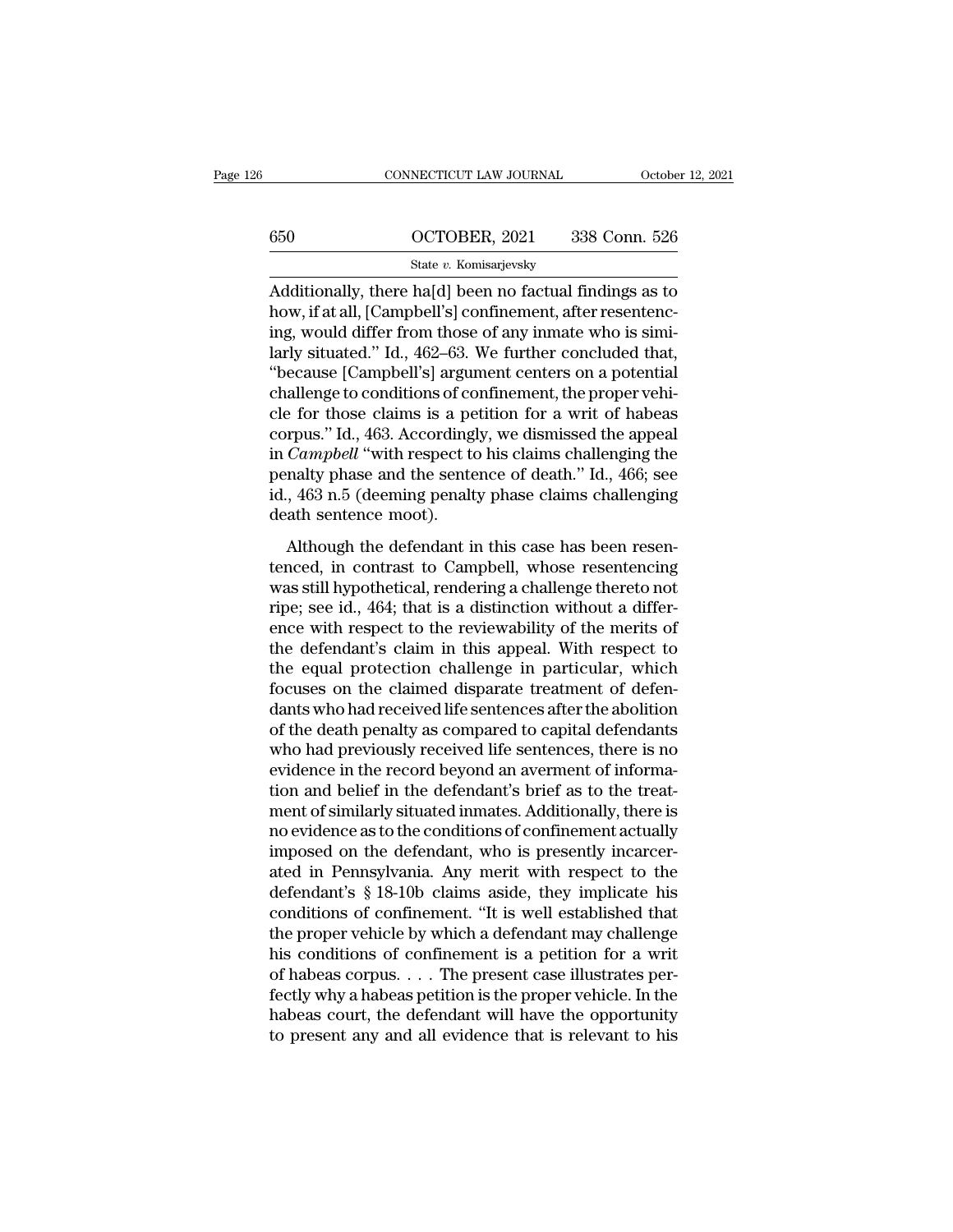2, 2021 CONNECTICUT LAW JOURNAL Page 127<br>338 Conn. 651 OCTOBER, 2021 651<br>A Better Way Wholesale Autos, Inc. *v*. Saint Paul

2, 2021 CONNECTICUT LAW JOURNAL<br>
338 Conn. 651 OCTOBER, 2021 651<br>
A Better Way Wholesale Autos, Inc. *v.* Saint Paul<br>
claim. That court is empowered to make factual findings 2, 2021 CONNECTICUT LAW JOURNAL Page 127<br>
338 Conn. 651 OCTOBER, 2021 651<br>
A Better Way Wholesale Autos, Inc. v. Saint Paul<br>
claim. That court is empowered to make factual findings<br>
on that evidence. This court is not." (C 338 Conn. 651 OCTOBER, 2021 651<br>
A Better Way Wholesale Autos, Inc. v. Saint Paul<br>
claim. That court is empowered to make factual findings<br>
on that evidence. This court is not.'' (Citation omitted.)<br>
Id., 465–66. According 338 Conn. 651 OCTOBER, 2021 651<br>
A Better Way Wholesale Autos, Inc. v. Saint Paul<br>
claim. That court is empowered to make factual findings<br>
on that evidence. This court is not." (Citation omitted.)<br>
Id., 465–66. According 338 Conn. 651 OCTOBER, 2021 651<br>
A Better Way Wholesale Autos, Inc. v. Saint Paul<br>
claim. That court is empowered to make factual findings<br>
on that evidence. This court is not." (Citation omitted.)<br>
Id., 465–66. According A Better Way Wholesale Autos, Inc. v. Saint Paul<br>Claim. That court is empowered to make factual findings<br>on that evidence. This court is not." (Citation omitted.)<br>Id., 465–66. Accordingly, we leave the merits of the<br>defend im. That court is empowered to<br>that evidence. This court is not<br>, 465–66. Accordingly, we leaf<br>fendant's conditions of confire<br>18-10b to a subsequent habeas<br>The judgment is affirmed.<br>In this opinion the other justic In that evidence. This court is not." (Citation omitted., 465–66. Accordingly, we leave the merits of the fendant's conditions of confinement claim und the other justices corpus proceeding The judgment is affirmed.<br>In this

### A BETTER WAY WHOLESALE AUTOS, INC. *v.*<br>A BETTER WAY WHOLESALE AUTOS, INC. *v.*<br>JAMES SAINT PAUL ET AL. ent is affirmed.<br>
mion the other justices concurred.<br>
<br>
R WAY WHOLESALE AUTOS, INC<br>
JAMES SAINT PAUL ET AL.<br>
(SC 20386) other justices conc<br>
WHOLESALE AUTO<br>
MHOLESALE AUTO<br>
(SC 20386)<br>
J., and McDonald, D'Auri<br>
MeDonald, D'Auri ER WAY WHOLESALE AUTOS, IN<br>JAMES SAINT PAUL ET AL.<br>(SC 20386)<br>Robinson, C. J., and McDonald, D'Auria,<br>Mullins, Kahn and Ecker, Js. VAY WHOLESALE AUTO<br>
IES SAINT PAUL ET AL.<br>
(SC 20386)<br>
son, C. J., and McDonald, D'Auria<br>
Mullins, Kahn and Ecker, Js.<br>
Sullabus

### *Syllabus*

 $(5C 20380)$ <br>
Robinson, C. J., and McDonald, D'Auria,<br>
Mullins, Kahn and Ecker, Js.<br>
Syllabus<br>
The plaintiff, an automobile dealership, sought to vacate an arbitration award<br>
that was issued in favor of the defendants in Robinson, C. J., and McDonald, D'Auria,<br>Mullins, Kahn and Ecker, Js.<br>Syllabus<br>The plaintiff, an automobile dealership, sought to vacate an arbitration award<br>that was issued in favor of the defendants in connection with the Mullins, Kahn and Ecker, Js.<br>
Syllabus<br>
plaintiff, an automobile dealership, sought to vacate an arbitration award<br>
that was issued in favor of the defendants in connection with their<br>
purchase of a vehicle from the plaint  $Sylabus$ <br>
96 Meta an arbitration award<br>
96 Meta was issued in favor of the defendants in connection with their<br>
96 We note that, while this appeal was pending before this court, the United<br>
96 We note that, while this appea

The plaintiff, an automobile dealership, sought to vacate an arbitration award<br>that was issued in favor of the defendants in connection with their<br>purchase of a vehicle from the plaintiff. The parties had entered into a<br>se that was issued in favor of the defendants in connection with their<br>purchase of a vehicle from the plaintiff. The parties had entered into a<br> $\frac{96}{100}$  We note that, while this appeal was pending before this court, the purchase of a vehicle from the plaintiff. The parties had entered into a<br><sup>96</sup> We note that, while this appeal was pending before this court, the United<br>States Court of Appeals for the Second Circuit issued its decision in <sup>66</sup> We note that, while this appeal was pending before this court, the United States Court of Appeals for the Second Circuit issued its decision in *Reynolds* v. *Quiros*, 990 F.3d 286 (2d Cir. 2021), which considered a v <sup>36</sup> We note that, while this appeal was pending before this court, the United States Court of Appeals for the Second Circuit issued its decision in *Reynolds* v. *Quiros*, 990 F.3d 286 (2d Cir. 2021), which considered a States Court of Appeals for the Second Circuit issued its decision in *Reynolds* v.  $Quiros$ , 990 F.3d 286 (2d Cir. 2021), which considered a variety of constitutional challenges to § 18-10b brought by Richard Reynolds, a for v.  $Quiros$ ,  $990$  F.3d 286 (2d Cir. 2021), which considered a variety of constitutional challenges to § 18-10b brought by Richard Reynolds, a former death row inmate who had been resentenced under that statute following this tional challenges to § 18-10b brought by Kichard Keynolds, a former death<br>row inmate who had been resentenced under that statute following this<br>court's decision in *State* v. *Santiago*, supra, 318 Conn. 1. In *Reynolds*, row in mate who had been resentenced under that statute following this court's decision in *State* v. *Santiago*, supra, 318 Conn. 1. In *Reynolds*, the Second Circuit held that (1) § 18-10b is an unlawful bill of attaind court's decision in *State* v. *Santrago*, supra, 318 Conn. 1. In *Reynolds*, the Second Circuit held that (1) § 18-10b is an unlawful bill of attainder in violation of article I, § 10, of the United States constitution, Second Circuit held that (1) § 18-10b is an unlawful bill of attainder inviolation of article I, § 10, of the United States constitution, and (2) the risk classification imposed on Reynolds by the defendants, who are nume violation of article I, § 10, of the United States constitution, and (2) the risk<br>classification imposed on Reynolds by the defendants, who are numerous<br>officials of the department, violated his rights under the equal prot classification imposed on Reynolds by the defendants, who are numerous officials of the department, violated his rights under the equal protection clause of the fourteenth amendment to the United States constitution becaus officials of the department, violated his rights under the equal protection<br>clause of the fourteenth amendment to the United States constitution<br>because the defendants failed to establish a rational basis for why he was<br>cl clause of the fourteenth amendment to the United States constitution<br>because the defendants failed to establish a rational basis for why he was<br>classified more strictly than similarly situated former death row inmates.<br>See because the detendants falled to establish a rational basis for why he was classified more strictly than similarly situated former death row inmates.<br>See *Reynolds* v. *Quiros*, supra, 300, 301. The Second Circuit also he classified more strictly than similarly situated former death row inmates.<br>See *Reynolds* v. *Quiros*, supra, 300, 301. The Second Circuit also held,<br>however, that the United States District Court for the District of Conne See *Reynotas* v. *Quiros*, supra, 300, 301. The Second Circuit also held, however, that the United States District Court for the District of Connecticut had improperly granted Reynolds' motion for summary judgment with re however, that the United States District Court for the District of Connecticut<br>had improperly granted Reynolds' motion for summary judgment with<br>respect to his eighth amendment and due process claims by deciding genuine<br>is had improperly granted Reynolds' motion for summary judgment with<br>respect to his eighth amendment and due process claims by deciding genuine<br>issues of material fact about whether his conditions of confinement, pursuant<br>to respect to his eighth amendment and due process claims by deciding genuine<br>issues of material fact about whether his conditions of confinement, pursuant<br>to § 18-10b, in the Special Circumstances Unit at Northern Correctio issues of material it<br>to  $\S$  18-10b, in the Institution were in<br>Id., 294. We emply<br>respect to his confacial or as applie<br>quent proceeding.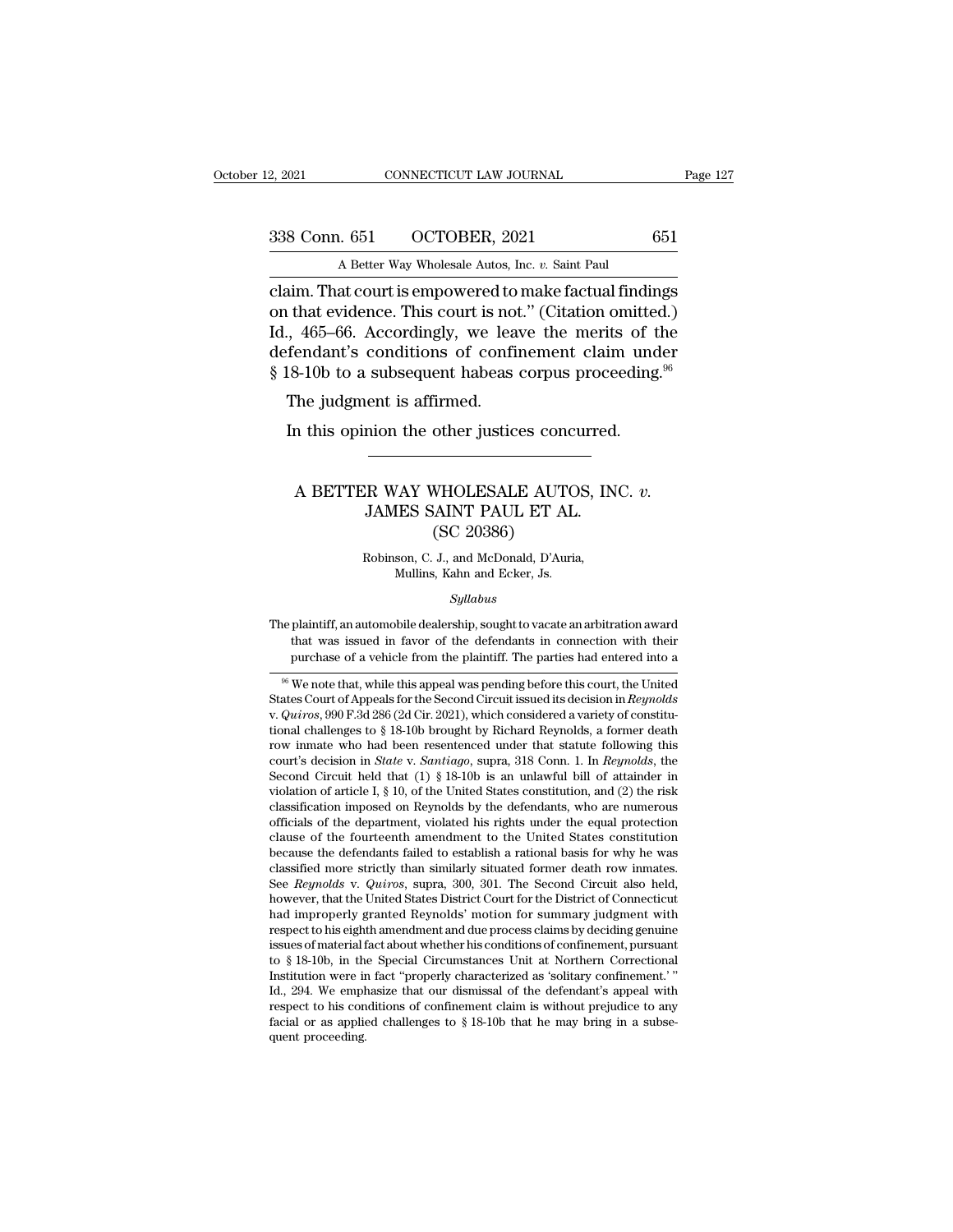# CONNECTICUT LAW JOURNAL October 12, 2021<br>652 OCTOBER, 2021 338 Conn. 651<br>A Better Way Wholesale Autos, Inc. *v*. Saint Paul

EXECUTE CONNECTICUT LAW JOURNAL October 12, 2021<br>2. OCTOBER, 2021 338 Conn. 651<br>8. A Better Way Wholesale Autos, Inc. *v.* Saint Paul<br>5. Financing agreement that contained an arbitration clause providing, inter Financing agreement that contained an arbitration clause providing, inter<br>dia, that any arbitration between the parties would be governed by the<br>dia, that any arbitration between the parties would be governed by the 2 CCTOBER, 2021 338 Conn. 651<br>A Better Way Wholesale Autos, Inc. v. Saint Paul<br>financing agreement that contained an arbitration clause providing, inter<br>alia, that any arbitration between the parties would be governed by t 2 COTOBER, 2021 338 Conn. 651<br>A Better Way Wholesale Autos, Inc. v. Saint Paul<br>financing agreement that contained an arbitration clause providing, inter<br>alia, that any arbitration between the parties would be governed by t A Better Way Wholesale Autos, Inc.  $v$ . Saint Paul<br>financing agreement that contained an arbitration clause providing, inter<br>alia, that any arbitration between the parties would be governed by the<br>Federal Arbitration Act A Better Way Wholesale Autos, Inc.  $v$ . Saint Paul<br>financing agreement that contained an arbitration clause providing, inter<br>alia, that any arbitration hetween the parties would be governed by the<br>Federal Arbitration Act financing agreement that contained an arbitration clause providing, inter<br>alia, that any arbitration between the parties would be governed by the<br>Federal Arbitration Act (9 U.S.C.  $\S 1$  et seq.) and not by any state law<br>c alia, that any arbitration between the parties would be governed by the Federal Arbitration Act (9 U.S.C.  $\S 1$  et seq.) and not by any state law concerning arbitration. After the arbitrator ruled in favor of the defendan Federal Arbitration Act (9 U.S.C.  $\S 1$  et seq.) and not by any state law concerning arbitration. After the arbitrator ruled in favor of the defendants, the plaintiff filed an application to vacate the arbitration award i concerning arbitration. After the arbitrator ruled in favor of the defendants, the plaintiff filed an application to vacate the arbitration award in the trial court. The defendants opposed the plaintiff's application to va concerning arbitration. After the arbitrator ruled in favor of the defendants, the plaintiff filed an application to vacate the arbitration award in the trial court. The defendants opposed the plaintiff's application to va in the trial court. The defendants opposed the plaintiff's application to vacate, claiming that the court lacked subject matter jurisdiction because the plaintiff's application was untimely under the state statute ( $\S$  52 vacate, claiming that the court lacked subject matter jurisdiction because<br>the plaintiff's application was untimely under the state statute (§ 52-420<br>(b)) that imposed a thirty day limitation period for applications to vac the plaintiff's application was untimely under the state statute (§ 52-420 (b)) that imposed a thirty day limitation period for applications to vacate an arbitration award. The court agreed and rendered judgment dismissing (b)) that imposed a thirty day limitation period for applications to vacate<br>an arbitration award. The court agreed and rendered judgment dismissi-<br>ing the plaintiff's application to vacate as untimely. The plaintiff appeal an arbitration award. The court agreed and rendered judgment dismissing the plaintiff's application to vacate as untimely. The plaintiff appealed to the Appellate Court from the trial court's judgment, contending that its ing the plaintiff's application to vacate as untimely. The plaintiff appealed<br>to the Appellate Court from the trial court's judgment, contending that<br>its application to vacate was not untimely because the arbitration agree to the Appellate Court from the trial court's judgment, contending that<br>its application to vacate was not untimely because the arbitration agree-<br>ment specified that the Federal Arbitration Act would govern any arbitra-<br>ti its application to vacate was not untimely because the arbitration agreement specified that the Federal Arbitration Act would govern any arbitration between the parties and the limitation period for a motion to vacate an ment specified that the Federal Arbitration Act would govern any arbitration between the parties and the limitation period for a motion to vacate an arbitration award under the applicable provision of that act ( $9$  U.S.C. an arbitration award under the applicable provision of that act (9 U.S.C. § 12) was three months. The Appellate Court affirmed the trial court's judgment, and the plaintiff, on the granting of certification, appealed to t

- § 12) was three months. The Appellate Court affirmed the trial court's judgment, and the plaintiff, on the granting of certification, appealed to this court. *Held*: he trial court properly dismissed the plaintiff's appli judgment, and the plaintiff, on the granting of certification, appealed to<br>this court. Held:<br>he trial court properly dismissed the plaintiff's application to vacate an<br>arbitration award as untimely under § 52-420 (b), and, this court. *Held*:<br>he trial court properly dismissed the plaintiff's application to vacate an<br>arbitration award as untimely under  $\S$  52-420 (b), and, accordingly, the<br>Appellate Court properly affirmed the trial court's he trial court properly dismissed the plaintiff's application to vacate an arbitration award as untimely under  $\S 52-420$  (b), and, accordingly, the Appellate Court properly affirmed the trial court's judgment: this court arbitration award as untimely under  $\S$  52-420 (b), and, accordingly, the<br>Appellate Court properly affirmed the trial court's judgment: this court<br>had repeatedly held that  $\S$  52-420 (b) unambiguously implicates a trial<br>c Appellate Court properly affirmed the trial court's judgment: this court<br>had repeatedly held that § 52-420 (b) unambiguously implicates a trial<br>court's subject matter jurisdiction, and, therefore, the expiration of the<br>li had repeatedly held that § 52-420 (b) unambiguously implicates a trial court's subject matter jurisdiction, and, therefore, the expiration of the limitation period in § 52-420 (b) deprives a trial court of subject matter had repeatedly held that  $\S$  52-420 (b) unambiguously implicates a trial court's subject matter jurisdiction, and, therefore, the expiration of the limitation period in  $\S$  52-420 (b) deprives a trial court of subject mat limitation period in § 52-420 (b) deprives a trial court of subject matter jurisdiction over an application to vacate an arbitration award filed pursuant to that statute; moreover, the plaintiff's reliance on federal case jurisdiction over an application to vacate an arbitration award filed<br>pursuant to that statute; moreover, the plaintiff's reliance on federal<br>cases for the proposition that  $\S$  52-420 (b) is not necessarily jurisdictional pursuant to that statute; moreover, the plaintiff's reliance on federal cases for the proposition that  $\S$  52-420 (b) is not necessarily jurisdictional was misplaced because those cases concerned the subject matter jurisd cases for the proposition that § 52-420 (b) is not necessarily jurisdictional was misplaced because those cases concerned the subject matter jurisdiction of federal courts with respect to certain federal statutes, not Con was misplaced because those cases concerned the subject matter jurisdiction of federal courts with respect to certain federal statutes, not Connecticut courts with respect to  $\S 52-420$  (b); furthermore, because  $\S 52-420$ diction of federal courts with respect to<br>Connecticut courts with respect to  $\S$  52-4:<br> $\S$  52-420 (b) implicates a trial court's sub<br>private agreement between the parties c<br>matter jurisdiction on the trial court nor c<br>ari Connecticut courts with respect to § 52-420 (b); furthermore, because § 52-420 (b) implicates a trial court's subject matter jurisdiction, the private agreement between the parties could neither confer subject matter juri  $\S$  52-420 (b) implicates a trial court's subject matter jurisdiction, the private agreement between the parties could neither confer subject matter jurisdiction on the trial court nor cure the jurisdictional defect arisi
- private agreement between the parties could neither confer subject<br>matter jurisdiction on the trial court nor cure the jurisdictional defect<br>arising from the plaintiff's late filing.<br>eplaintiff could not prevail on its cl matter jurisdiction on the trial court nor cure the jurisdictional defect<br>arising from the plaintiff's late filing.<br>ne plaintiff could not prevail on its claims that  $\S$  52-420 (b) was preempted<br>by the Federal Arbitration arising from the plaintiff's late filing.<br>
he plaintiff could not prevail on its claims that  $\S$  52-420 (b) was preempted<br>
by the Federal Arbitration Act and that the trial court's dismissal of its<br>
application to vacate the plaintiff could not prevail on its claims that  $\S$  52-420 (b) was preempted<br>by the Federal Arbitration Act and that the trial court's dismissal of its<br>application to vacate an arbitration award conflicted with the obl by the Federal Arbitration Act and that the trial court's dismissal of its application to vacate an arbitration award conflicted with the obligation imposed on state courts by a provision of that act  $(9 \text{ U.S.C. } § 2)$  to e application to vacate an arbitration award conflicted with the obligation imposed on state courts by a provision of that act  $(9 \text{ U.S.C. } § 2)$  to enforce arbitration agreements:  $§ 52-420$  (b) did not stand as an obstacle imposed on state courts by a provision of that act  $(9 \text{ U.S.C. } \S 2)$  to enforce arbitration agreements:  $\S 52-420$  (b) did not stand as an obstacle to the accomplishment of the federal policy to enforce arbitration agreem enforce arbitration agreements: § 52-420 (b) did not stand as an obstacle<br>to the accomplishment of the federal policy to enforce arbitration agreements, as both parties had postarbitration rights to seek judicial enforce-<br> to the accomplishment of the federal policy to enforce arbitration agreements, as both parties had postarbitration rights to seek judicial enforcement of the agreement to arbitrate under the Connecticut statutory scheme,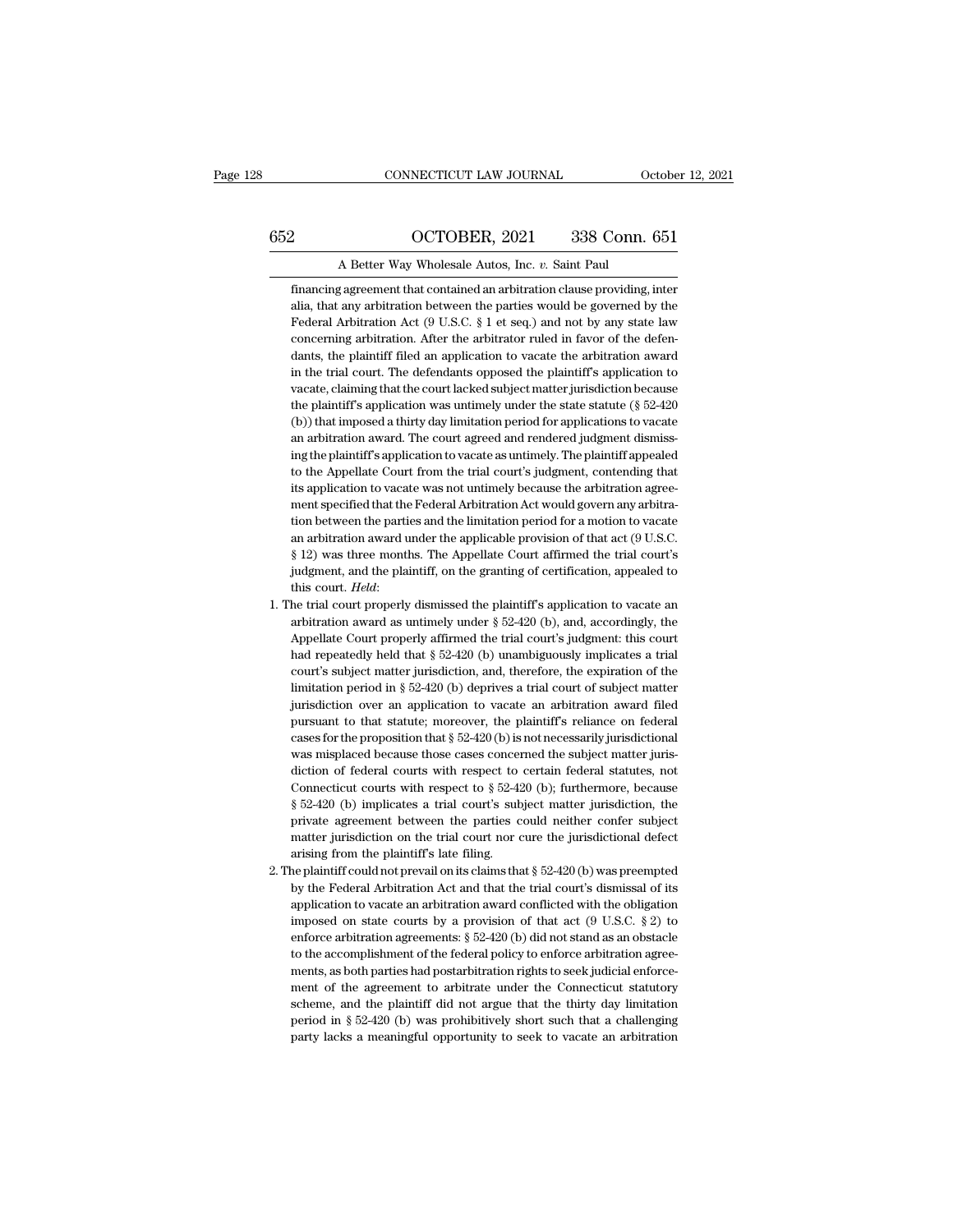award; moreover, the application of § 52-420 (b) to the plaintiff's applica-3 Conn. 651 CCTOBER, 2021 653<br>A Better Way Wholesale Autos, Inc. v. Saint Paul<br>award; moreover, the application of § 52-420 (b) to the plaintiff's applica-<br>tion to vacate did not treat an arbitration agreement differently 3 Conn. 651 CCTOBER, 2021 653<br>A Better Way Wholesale Autos, Inc. v. Saint Paul<br>award; moreover, the application of  $\S$  52-420 (b) to the plaintiff's applica-<br>tion to vacate did not treat an arbitration agreement different A Better Way Wholesale Autos, Inc.  $v$ . Saint Paul<br>award; moreover, the application of § 52-420 (b) to the plaintiff's applica-<br>tion to vacate did not treat an arbitration agreement differently from<br>any other contract, wh A Better Way Wholesale Autos, Inc.  $v$ . Saint Paul<br>award; moreover, the application of § 52-420 (b) to the plaintiff's applica-<br>tion to vacate did not treat an arbitration agreement differently from<br>any other contract, wh award; moreover, the application of  $\S$  52-420 (b) to the plaintiff's application to vacate did not treat an arbitration agreement differently from any other contract, which was consistent with the purpose of the Federal tion to vacate did not treat an arbitration agreement differently from<br>any other contract, which was consistent with the purpose of the Federal<br>Arbitration Act; furthermore, this court found persuasive a federal case<br>that any other contract, which was consistent with the purpose of the Federal Arbitration Act; furthermore, this court found persuasive a federal case that examined the relationship between  $\S 52-420$  (b) and the Federal Arbit Arbitration Act; furthermore, this court found persuasive a federal case<br>Arbitration Act; furthermore, this court found persuasive a federal case<br>that examined the relationship between § 52-420 (b) and the Pederal<br>Arbitra Function and the relationship between § 52-420 (b) and the Federal Arbitration Act and found no conflict preemption, and the plaintiff's reliance on *Haywood v. Drown* (556 U.S. 729), a case in which the United States Sup Arbitration Act and found no conflict preemption, and the plaintiff's<br>reliance on *Haywood* v. *Drown* (556 U.S. 729), a case in which the<br>United States Supreme Court struck down a New York law that divested<br>state courts o reliance on *Haywood* v. *Drown* (556 U.S. 729), a case in which the United States Supreme Court struck down a New York law that divested state courts of jurisdiction over actions brought against correction officers pursu United States Supreme Court struck down a New York law that divested state courts of jurisdiction over actions brought against correction officers pursuant to federal statute  $(42 \text{ U.S.C. }$ § 1983), was unavailing, as the r United States Supreme Court struck down a New York law that divested<br>state courts of jurisdiction over actions brought against correction officers<br>pursuant to federal statute (42 U.S.C. § 1983), was unavailing, as<br>the rel the relevant policy concern underlying the Federal Arbitration Act was significantly different from the policy concerns underlying 42 U.S.C.  $\$  1983, and the challenged state law in *Haywood* also was distinguishable fr % significantly different from the policy concerns underlying 42 U.S.C.<br>  $\$ 1983, and the challenged state law in *Haywood* also was distinguishable<br>
from  $\$  52-420 (b).<br>
Argued October 15, 2020—officially released Apri Let the vacant monoked are the significantly different from the policy concerns underlying 42 U.S.C.<br>
§ 1983, and the challenged state law in *Haywood* also was distinguishable<br>
from § 52-420 (b).<br>
Argued October 15, 2020—

 $\S$  1983, and the challenged state law in *Haywood* also was distinguishable<br>from  $\S$  52-420 (b).<br>Argued October 15, 2020—officially released April 15, 2021\*<br>*Procedural History*<br>Application to vacate an arbitration award from § 52-420 (b).<br>
Argued October 15, 2020—officially released April 15, 2021\*<br>
Procedural History<br>
Application to vacate an arbitration award, brought to<br>
the Superior Court in the judicial district of Waterbury,<br>
where Argued October 15, 2020—officially released April 15, 2021\*<br> *Procedural History*<br>
Application to vacate an arbitration award, brought to<br>
the Superior Court in the judicial district of Waterbury,<br>
where the defendants fi *Procedural History*<br>Application to vacate an arbitration award, brought to<br>the Superior Court in the judicial district of Waterbury,<br>where the defendants filed motions to confirm the<br>award and for attorney's fees, and to Application to vacate an arbitration award, brought to<br>the Superior Court in the judicial district of Waterbury,<br>where the defendants filed motions to confirm the<br>award and for attorney's fees, and to dismiss the appli-<br>ca Application to vacate an arbitration award, brought to<br>the Superior Court in the judicial district of Waterbury,<br>where the defendants filed motions to confirm the<br>award and for attorney's fees, and to dismiss the appli-<br>c the Superior Court in the judicial district of Waterbury,<br>where the defendants filed motions to confirm the<br>award and for attorney's fees, and to dismiss the appli-<br>cation to vacate the award; thereafter, the case was<br>tri where the defendants filed motions to confirm the<br>award and for attorney's fees, and to dismiss the appli-<br>cation to vacate the award; thereafter, the case was<br>tried to the court, *M. Taylor*, *J.*; judgment dismissing<br>the award and for attorney's fees, and to dismiss the application to vacate the award; thereafter, the case was tried to the court, *M. Taylor*, *J.*; judgment dismissing the application to vacate and granting the motions to c cation to vacate the award; thereafter, the case was<br>tried to the court, *M. Taylor*, *J.*; judgment dismissing<br>the application to vacate and granting the motions to<br>confirm and for attorney's fees, from which the plaintif tried to the court, *M. Taylor*, *J.*; judgment dismissing<br>the application to vacate and granting the motions to<br>confirm and for attorney's fees, from which the plaintiff<br>appealed to the Appellate Court, *DiPentima*, *C.* the application to vacate and granting the motions<br>confirm and for attorney's fees, from which the plaint<br>appealed to the Appellate Court, *DiPentima*, *C. J.*, a<br>*Lavine*, *Keller*, *Elgo*, *Bright* and *Moll*, *Js.*, wit Finnit and for attoricy sites, from which the plaint<br>pealed to the Appellate Court, *DiPentima, C. J.*, and<br>*wine, Keller, Elgo, Bright* and *Moll, Js.*, with *Sheldor*<br>d *Lavery, Js.*, dissenting, which affirmed the tria<br> *Lavine, Keller, Elgo, Bright* and *Moll, Js.*, with *Sheldon*<br>and *Lavery, Js.*, dissenting, which affirmed the trial<br>court's judgment, and the plaintiff, on the granting of<br>certification, appealed to this court. *Affirme* 

Kenneth A. Votre, for the appellant (plaintiff).<br>
Richard F. Wareing, with whom was Daniel S. Blinn,<br>
r the appellees (defendants).<br>
Opinion<br>
McDONALD, J. This certified appeal requires us to<br>
termine the statutory time li Richard F. Wareing, with whom was *Daniel S. Blinn*,<br>for the appellees (defendants).<br> $opinion$ <br>McDONALD, J. This certified appeal requires us to<br>determine the statutory time limitation applicable to a<br> $*$ April 15, 2021, the da

### *Opinion*

 $\alpha$ <br>McDONALD, J. This certified appeal requires us to<br>etermine the statutory time limitation applicable to a<br>\*April 15, 2021, the date that this decision was released as a slip opinion,<br>the operative date for all substan McDONALD, J. This certified appeal requires<br>determine the statutory time limitation applicab<br>\*April 15, 2021, the date that this decision was released as a slip<br>is the operative date for all substantive and procedural purp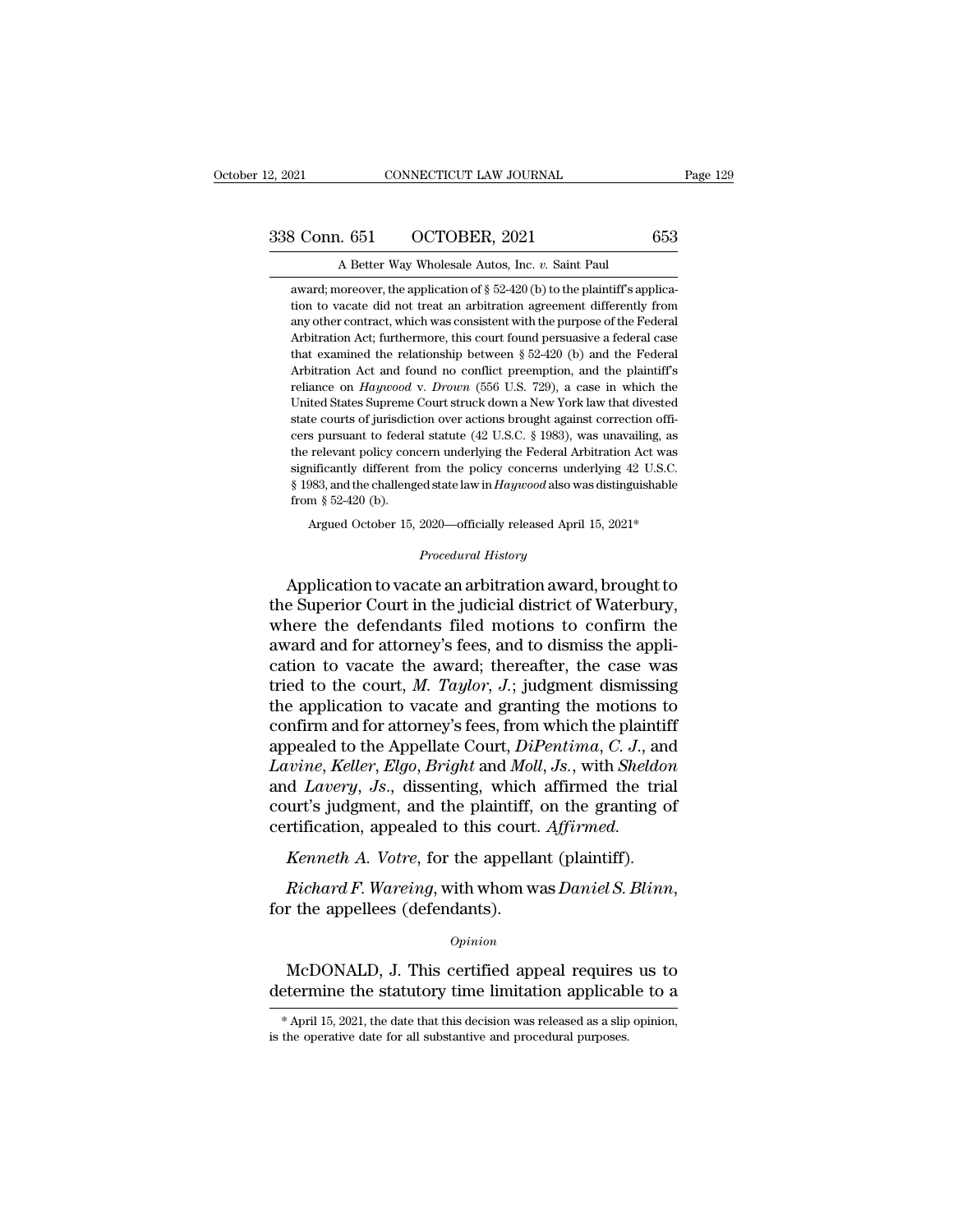# CONNECTICUT LAW JOURNAL October 12, 2021<br>654 OCTOBER, 2021 338 Conn. 651<br>A Better Way Wholesale Autos, Inc. *v*. Saint Paul

CONNECTICUT LAW JOURNAL October 12, 2021<br>654 OCTOBER, 2021 338 Conn. 651<br>A Better Way Wholesale Autos, Inc. *v.* Saint Paul<br>motion to vacate an arbitration award brought in state CONNECTICUT LAW JOURNAL October 12, 2021<br>
654 OCTOBER, 2021 338 Conn. 651<br>
A Better Way Wholesale Autos, Inc. *v.* Saint Paul<br>
motion to vacate an arbitration award brought in state<br>
court when review of the underlying arb 654 COCTOBER, 2021 338 Conn. 651<br>
A Better Way Wholesale Autos, Inc. v. Saint Paul<br>
motion to vacate an arbitration award brought in state<br>
court when review of the underlying arbitration is gov-<br>
erned by the Federal Arbi 654 OCTOBER, 2021 338 Conn. 651<br>
A Better Way Wholesale Autos, Inc. v. Saint Paul<br>
motion to vacate an arbitration award brought in state<br>
court when review of the underlying arbitration is governed by the Federal Arbitra 654  $\overline{OCTOBER}$ , 2021  $\overline{338}$  Conn. 651<br>
A Better Way Wholesale Autos, Inc. v. Saint Paul<br>
motion to vacate an arbitration award brought in state<br>
court when review of the underlying arbitration is governed by the Fede A Better Way Wholesale Autos, Inc. v. Saint Paul<br>
motion to vacate an arbitration award brought in state<br>
court when review of the underlying arbitration is gov-<br>
erned by the Federal Arbitration Act (FAA), 9 U.S.C.<br>
§ 1 e A Better way wholesale Autos, Inc. v. Saint Paul<br>motion to vacate an arbitration award brought in state<br>court when review of the underlying arbitration is gov-<br>erned by the Federal Arbitration Act (FAA), 9 U.S.C.<br>§ 1 et s motion to vacate an arbitration award brought in state<br>court when review of the underlying arbitration is gov-<br>erned by the Federal Arbitration Act (FAA), 9 U.S.C.<br>§ 1 et seq., pursuant to a private arbitration agreement. court when review of the underlying a<br>erned by the Federal Arbitration Act<br>§ 1 et seq., pursuant to a private arbitr<br>This determination presents two issue<br>sider whether the Connecticut thirty d<br>applicable to a motion to v ying arbitration is gov-<br>
in Act (FAA), 9 U.S.C.<br>
arbitration agreement.<br>
b issues. First, we con-<br>
irty day time limitation<br>
e an arbitration award,<br>
implicates the subject<br>
s. Second, we consider<br>
mutod by the FAA as a erned by the Federal Arbitration Act (FAA), 9 U.S.C.<br>
§ 1 et seq., pursuant to a private arbitration agreement.<br>
This determination presents two issues. First, we con-<br>
sider whether the Connecticut thirty day time limita  $§$  1 et seq., pursuant to a private arbitration agreement.<br>This determination presents two issues. First, we consider whether the Connecticut thirty day time limitation<br>applicable to a motion to vacate an arbitration awa This determination presents two issues. First, we consider whether the Connecticut thirty day time limitation applicable to a motion to vacate an arbitration award, General Statutes  $\S 52-420$  (b),<sup>1</sup> implicates the subje sider whether the Connecticut thirty day time li<br>applicable to a motion to vacate an arbitratior<br>General Statutes  $\S 52-420$  (b),<sup>1</sup> implicates the<br>matter jurisdiction of our courts. Second, we c<br>whether this state's law phreable to a motion to vacate an arbitration award,<br>eneral Statutes § 52-420 (b),<sup>1</sup> implicates the subject<br>atter jurisdiction of our courts. Second, we consider<br>nether this state's law is preempted by the FAA as a<br>sult appear of the statutes  $\frac{1}{2}$  of  $\frac{1}{2}$  or  $\frac{1}{2}$  (b), implicates the statustic matter jurisdiction of our courts. Second, we consider whether this state's law is preempted by the FAA as a result of an actual con

matter jurisdiction of our courts. Second, we consider<br>whether this state's law is preempted by the FAA as a<br>result of an actual conflict between the different time<br>limitations contained in the two statutes.<br>The plaintiff, whether this state's law is preempted by the FAA as a<br>result of an actual conflict between the different time<br>limitations contained in the two statutes.<br>The plaintiff, A Better Way Wholesale Autos, Inc.,<br>appeals from the j limitations contained in the two statutes.<br>The plaintiff, A Better Way Wholesale Autos, Inc.,<br>appeals from the judgment of the Appellate Court,<br>which affirmed the trial court's judgment and con-<br>cluded, among other things The plaintiff, A Better Way Wholesale Autos, Inc.,<br>appeals from the judgment of the Appellate Court,<br>which affirmed the trial court's judgment and con-<br>cluded, among other things, that the plaintiff's applica-<br>tion to vac The plaintiff, A Better Way Wholesale Autos, Inc.,<br>appeals from the judgment of the Appellate Court,<br>which affirmed the trial court's judgment and con-<br>cluded, among other things, that the plaintiff's applica-<br>tion to vaca appeals from the judgment of the Appellate Court,<br>which affirmed the trial court's judgment and con-<br>cluded, among other things, that the plaintiff's applica-<br>tion to vacate an arbitration award rendered in favor<br>of the de which affirmed the trial court's judgment and concluded, among other things, that the plaintiff's application to vacate an arbitration award rendered in favor of the defendants, James Saint Paul and Julie J. Saint Paul, w cluded, among other things, that the plaintiff's application to vacate an arbitration award rendered in favor<br>of the defendants, James Saint Paul and Julie J. Saint<br>Paul, was untimely under § 52-420 (b). See *A Better<br>Way* tion to vacate an arbitration award rendered in favor<br>of the defendants, James Saint Paul and Julie J. Saint<br>Paul, was untimely under § 52-420 (b). See *A Better*<br>Way Wholesale Autos, Inc. v. Saint Paul, 192 Conn.<br>App. 24 of the defendants, James Saint Paul and Julie J. Saint<br>Paul, was untimely under  $\S 52-420$  (b). See *A Better*<br>Way Wholesale Autos, Inc. v. Saint Paul, 192 Conn.<br>App. 245, 247, 257, 217 A.3d 996 (2019) (en banc). On<br>appea Paul, was untimely under § 52-420 (b). See *A Better* Way Wholesale Autos, *Inc.* v. *Saint Paul*, 192 Conn. App. 245, 247, 257, 217 A.3d 996 (2019) (en banc). On appeal, the plaintiff claims that the Appellate Court inco Way Wholesale Autos, Inc. v. Saint Pau<br>App. 245, 247, 257, 217 A.3d 996 (2019) (appeal, the plaintiff claims that the App<br>incorrectly concluded that its application<br>arbitration award was governed by the th<br>limit set forth  $\mu$ . 240, 241, 251, 211 A.5d 356 (2015) (en banc). On<br>peal, the plaintiff claims that the Appellate Court<br>correctly concluded that its application to vacate the<br>bitration award was governed by the thirty day time<br>int set appear, the plantatic claims that the Appendic Court<br>incorrectly concluded that its application to vacate the<br>arbitration award was governed by the thirty day time<br>limit set forth in  $\S$  52-420 (b) in contravention of a p relation award was governed by the thirty day time<br>limit set forth in § 52-420 (b) in contravention of a pri-<br>vate agreement between the parties.<br>The Appellate Court's decision sets forth the facts and<br>procedural history;

vate agreement between the parties.<br>
The Appellate Court's decision sets forth the facts and<br>
procedural history; id., 247–50; which we summarize in<br>
relevant part. In 2015, the defendants bought a motor<br>
<sup>1</sup>Throughout th The Appellate Court's decision sets forth the facts and<br>procedural history; id., 247–50; which we summarize in<br>relevant part. In 2015, the defendants bought a motor<br> $\frac{1}{1}$ Throughout the opinion, we refer to both a "mot

procedural history; id., 247–50; which we summarize in relevant part. In 2015, the defendants bought a motor  $\frac{1}{1}$ Throughout the opinion, we refer to both a "motion" to vacate an arbitration award and an "application" relevant part. In 2015, the defendants bought a motor<br> $\frac{1}{1}$  Throughout the opinion, we refer to both a "motion" to vacate an arbitra-<br>tion award and an "application" to vacate an arbitration award. The relevant<br>statut Tenevalue part. In 2015, the determinants bought a motor<br>
<sup>1</sup> Throughout the opinion, we refer to both a "motion" to vacate an arbitra-<br>
tion award and an "application" to vacate an arbitration award. The relevant<br>
statut <sup>1</sup> Throughout the opinion, we refer to both a "motion" to vacate an arbitration award and an "application" to vacate an arbitration award. The relevant statutes employ both terms in different provisions. Section 52-420 ( the arbitration award and an "application" to vacate an arbitration award. The relevant statutes employ both terms in different provisions. Section 52-420 (b) sets a thirty day time limit for both an application to vacate statutes employ both terms in different provisions. Section 52-420 (b) sets<br>a thirty day time limit for both an application to vacate filed by the party<br>that lost in the underlying arbitration, as well as a motion or oppo a thirty day time limit for both an application to vacate filed by the party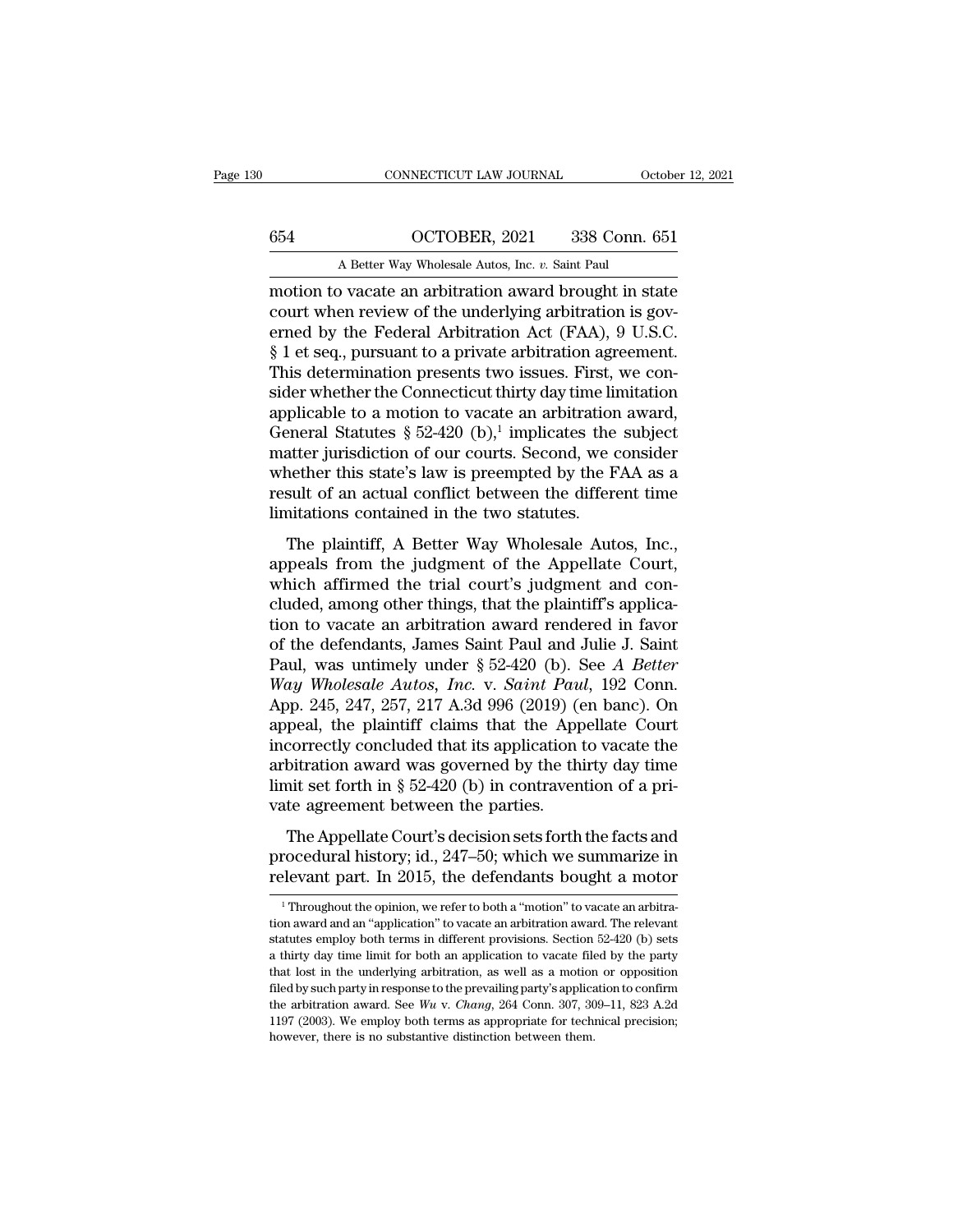2, 2021 CONNECTICUT LAW JOURNAL<br>
338 Conn. 651 OCTOBER, 2021 655<br>
A Better Way Wholesale Autos, Inc. *v.* Saint Paul<br>
vehicle from the plaintiff, and the parties entered into vehicle from the plaintiff, and the parties entered into<br>an agreement to finance the purchase. The financing<br>are agreement to finance the purchase. The financing<br>are agreement contained an applituding clause that are 338 Conn. 651 OCTOBER, 2021 655<br>A Better Way Wholesale Autos, Inc. v. Saint Paul<br>vehicle from the plaintiff, and the parties entered into<br>an agreement to finance the purchase. The financing<br>agreement contained an arbitrati  $\frac{338 \text{ Conn. } 651 \quad \text{OCTOBER, } 2021 \quad \text{655}}{\text{A Better Way Whole sale Autos, Inc. } v. \text{ Saint Paul}}$ <br>
wehicle from the plaintiff, and the parties entered into<br>
an agreement to finance the purchase. The financing<br>
agreement contained an arbitration clause t 338 Conn. 651 OCTOBER, 2021 655<br>
A Better Way Wholesale Autos, Inc.  $v$ . Saint Paul<br>
vehicle from the plaintiff, and the parties entered into<br>
an agreement to finance the purchase. The financing<br>
agreement contained an ar A Better Way Wholesale Autos, Inc.  $v$ . Saint Paul<br>
vehicle from the plaintiff, and the parties entered into<br>
an agreement to finance the purchase. The financing<br>
agreement contained an arbitration clause that pro-<br>
vided A Better way Wholesale Autos, Inc.  $v$ . Sant Paul<br>vehicle from the plaintiff, and the parties entered into<br>an agreement to finance the purchase. The financing<br>agreement contained an arbitration clause that pro-<br>vided, amo vehicle from the plaintiff, and the parties entered into<br>an agreement to finance the purchase. The financing<br>agreement contained an arbitration clause that pro-<br>vided, among other things, that any dispute arising from<br>the an agreement to finance the purchase. The financing<br>agreement contained an arbitration clause that pro-<br>vided, among other things, that any dispute arising from<br>the defendants' purchase of the vehicle would be<br>resolved by agreement contained an arbitration clause that provided, among other things, that any dispute arising from<br>the defendants' purchase of the vehicle would be<br>resolved by binding arbitration. The arbitration clause<br>contained vided, among other things, that any dispute arising from<br>the defendants' purchase of the vehicle would be<br>resolved by binding arbitration. The arbitration clause<br>contained a choice of law provision, which provided in<br>relev the defendants' purchase of the vehicle would be<br>resolved by binding arbitration. The arbitration clause<br>contained a choice of law provision, which provided in<br>relevant part: "Any arbitration under this [a]rbitration<br>[p]ro resolved by binding arbitration. The arbitration clause<br>contained a choice of law provision, which provided in<br>relevant part: "Any arbitration under this [a]rbitration<br>[p]rovision shall be governed by the [FAA] . . . and contained a choice of law provision<br>relevant part: "Any arbitration urely provision shall be governed by t<br>by any state law concerning arbit<br>omitted.) The clause further prover "Any court having jurisdiction mather arbitra Evant part. Any arbitration under this [a]rbitration<br>|rovision shall be governed by the [FAA] . . . and not<br>|any state law concerning arbitration. . . ." (Citation<br>nitted.) The clause further provided in relevant part:<br>In provision shan be governed by the  $[FAA] \cdot \cdot \cdot$  and not<br>by any state law concerning arbitration. . . ." (Citation<br>omitted.) The clause further provided in relevant part:<br>"Any court having jurisdiction may enter judgment on

by any state law concerning arbitration.  $\ldots$  (Chation comitted.) The clause further provided in relevant part:<br>
"Any court having jurisdiction may enter judgment on the arbitrator's award.  $\ldots$ "<br>
Later that year, the d of the federal Truth in Lending Act, 15 U.S.C. § 1601 et seq., and the Connection structure  $\hat{S}$  and  $\hat{S}$  and  $\hat{S}$  and  $\hat{S}$  and  $\hat{S}$  u.S.C. § 1601 et seq., and the Connecticut Unfair Trade Practices Act, Co Example 1 at the arbitrator's award.  $\ldots$ "<br>the arbitrator's award.  $\ldots$ "<br>Later that year, the defendants initiated an arbitration<br>proceeding, claiming, among other things, that the<br>plaintiff failed to disclose certain c Later that year, the defendants initiated an arbitration<br>proceeding, claiming, among other things, that the<br>plaintiff failed to disclose certain charges in violation<br>of the federal Truth in Lending Act, 15 U.S.C. § 1601 et Later that year, the defendants initiated an arbitration<br>proceeding, claiming, among other things, that the<br>plaintiff failed to disclose certain charges in violation<br>of the federal Truth in Lending Act, 15 U.S.C. § 1601 et proceeding, claiming, among other things, that the plaintiff failed to disclose certain charges in violation of the federal Truth in Lending Act, 15 U.S.C. § 1601 et seq., and the Connecticut Unfair Trade Practices Act, Ge plaintiff failed to disclose certa<br>of the federal Truth in Lending<br>seq., and the Connecticut Unfa<br>General Statutes § 42-110a et se<br>arbitrator ruled in favor of the c<br>to the Truth in Lending Act clain<br>attorney's fees, and c the lederal Truth in Lending Act, 15 0.3.0. § 1001 et<br>q., and the Connecticut Unfair Trade Practices Act,<br>eneral Statutes § 42-110a et seq. On July 21, 2016, the<br>bitrator ruled in favor of the defendants with respect<br>the seq., and the Connecticut Unian Trade Tractices Act,<br>General Statutes § 42-110a et seq. On July 21, 2016, the<br>arbitrator ruled in favor of the defendants with respect<br>to the Truth in Lending Act claim and awarded damages,<br>

pursuant of the defendants with respect<br>to the Truth in Lending Act claim and awarded damages,<br>attorney's fees, and costs.<br>On August 26, 2016, the plaintiff filed an application<br>to vacate the arbitration award in the Super arbitrator ruled in favor of the defendants with respect<br>to the Truth in Lending Act claim and awarded damages,<br>attorney's fees, and costs.<br>On August 26, 2016, the plaintiff filed an application<br>to vacate the arbitration a plattor is fees, and costs.<br>
On August 26, 2016, the plaintiff filed an application<br>
to vacate the arbitration award in the Superior Court<br>
pursuant to the FAA, claiming that the arbitrator<br>
exceeded his powers. The defend on August 26, 2016, the plaintiff filed an application<br>to vacate the arbitration award in the Superior Court<br>pursuant to the FAA, claiming that the arbitrator<br>exceeded his powers. The defendants opposed the<br>plaintiff's ap On August 26, 2016, the plaintiff filed an application<br>to vacate the arbitration award in the Superior Court<br>pursuant to the FAA, claiming that the arbitrator<br>exceeded his powers. The defendants opposed the<br>plaintiff's ap to vacate the arbitration award in the Superior Court<br>pursuant to the FAA, claiming that the arbitrator<br>exceeded his powers. The defendants opposed the<br>plaintiff's application to vacate on the ground that the<br>trial court l pursuant to the FAA, claiming that the arbitrator exceeded his powers. The defendants opposed the plaintiff's application to vacate on the ground that the trial court lacked subject matter jurisdiction. Specifically, the d exceeded his powers. The defendants opposed the<br>plaintiff's application to vacate on the ground that the<br>trial court lacked subject matter jurisdiction. Specifi-<br>cally, the defendants argued that the plaintiff's applica-<br> plaintiff's application to vacate on the ground that the<br>trial court lacked subject matter jurisdiction. Specifi-<br>cally, the defendants argued that the plaintiff's applica-<br>tion was untimely under § 52-420 (b), which impos trial court lacked subject matter jurisdiction. Specifically, the defendants argued that the plaintiff's application was untimely under § 52-420 (b), which imposes a thirty day limitation period to seek to vacate an arbitr cally, the defendants argued that the plaintiff's application was untimely under § 52-420 (b), which imposes a thirty day limitation period to seek to vacate an arbitration award. The trial court agreed with the defendants tion was untimely under  $\S$  52-420 (b), which imposes a<br>thirty day limitation period to seek to vacate an arbitra-<br>tion award. The trial court agreed with the defendants<br>and dismissed the plaintiff's application to vacate thirty day limitation period to seek to vacate an arbitration award. The trial court agreed with the defendants and dismissed the plaintiff's application to vacate as untimely under § 52-420 (b). The plaintiff appealed fro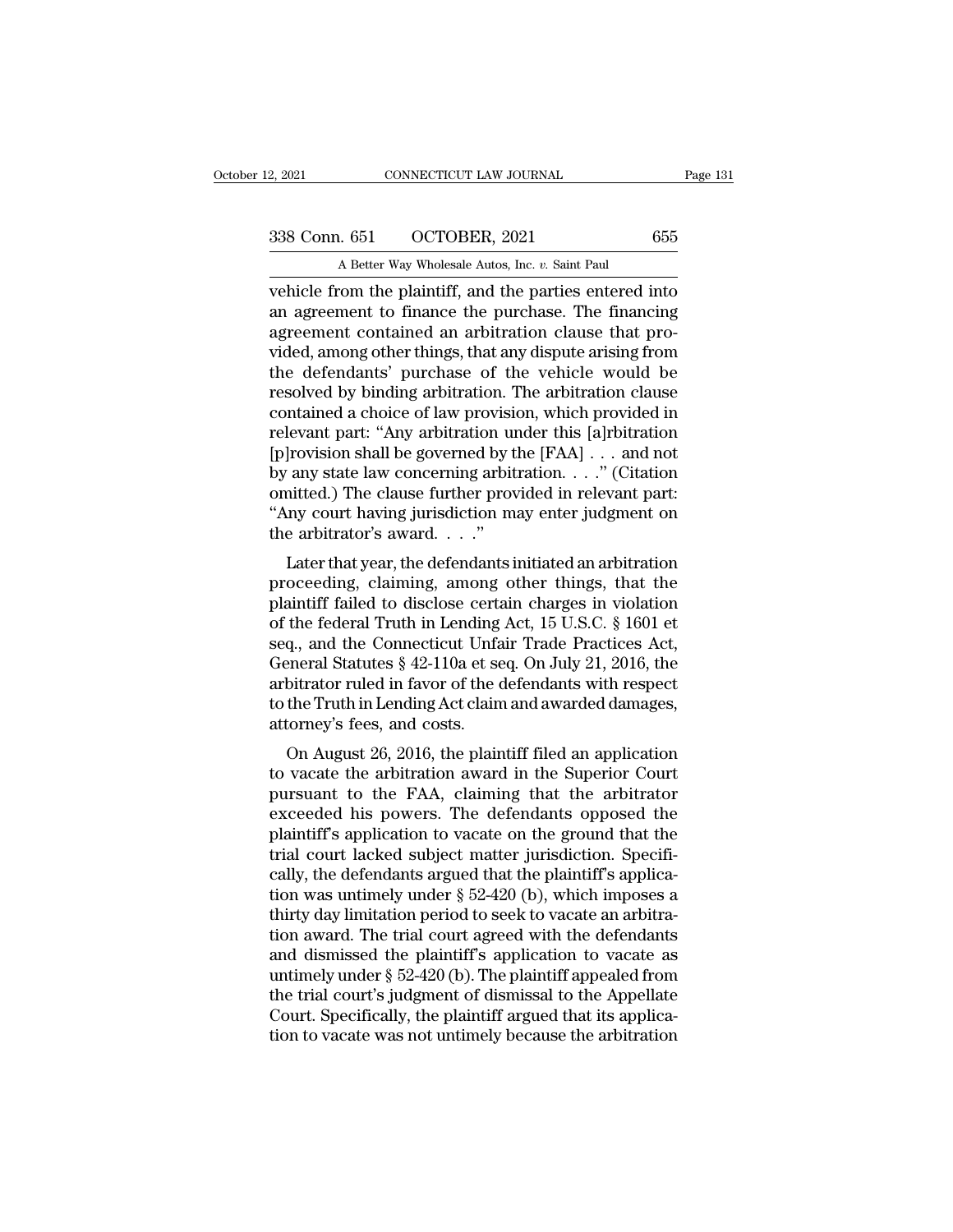CONNECTICUT LAW JOURNAL October 12, 2021<br>656 OCTOBER, 2021 338 Conn. 651<br>A Better Way Wholesale Autos, Inc. *v.* Saint Paul<br>agreement specified that the FAA—and not any state CONNECTICUT LAW JOURNAL October 12, 2021<br>
656 OCTOBER, 2021 338 Conn. 651<br>
A Better Way Wholesale Autos, Inc. *v*. Saint Paul<br>
agreement specified that the FAA—and not any state<br>
law provision—would apply, and the limitati 656  $OCTOBER, 2021$  338 Conn. 651<br>
A Better Way Wholesale Autos, Inc. v. Saint Paul<br>
agreement specified that the FAA—and not any state<br>
law provision—would apply, and the limitation period<br>
for a motion to vacate an arbitra 656  $OCTOBER, 2021$  338 Conn. 651<br>
A Better Way Wholesale Autos, Inc. v. Saint Paul<br>
agreement specified that the FAA—and not any state<br>
law provision—would apply, and the limitation period<br>
for a motion to vacate an arbitra  $\frac{656}{\text{A Better Way Whole sale Autos, Inc. } v. \text{ Saint Paul}}$ <br>
agreement specified that the FAA—and not any sta<br>
law provision—would apply, and the limitation perifor a motion to vacate an arbitration award under t<br>
FAA is three months. See 9 U.S.C. § A Better Way Wholesale Autos, Inc.  $v$ . Saint Paul<br>
reement specified that the FAA—and not any state<br>
w provision—would apply, and the limitation period<br>
r a motion to vacate an arbitration award under the<br>
A is three mon agreement specified that the FAA—and not any state<br>law provision—would apply, and the limitation period<br>for a motion to vacate an arbitration award under the<br>FAA is three months. See 9 U.S.C. § 12 (2012).<br>A three judge pan

*Paul* apply, and the limitation period for a motion to vacate an arbitration award under the FAA is three months. See 9 U.S.C. § 12 (2012).<br>A three judge panel of the Appellate Court heard oral argument. A Better Way Whol raw provision—would apply, and the initiation period<br>for a motion to vacate an arbitration award under the<br>FAA is three months. See 9 U.S.C. § 12 (2012).<br>A three judge panel of the Appellate Court heard oral<br>argument. A Be FAA is three months. See 9 U.S.C.  $\S$  12 (2012).<br>
A three judge panel of the Appellate Court heard oral<br>
argument. A Better Way Wholesale Autos, Inc. v. Saint<br>
Paul, supra, 192 Conn. App. 250 n.3. Thereafter, pursu-<br>
ant FAA is three months. See 9 0.3.0.  $\frac{1}{2}$  (2012).<br>A three judge panel of the Appellate Court heard oral<br>argument. A Better Way Wholesale Autos, Inc. v. Saint<br>Paul, suppra, 192 Conn. App. 250 n.3. Thereafter, pursu-<br>ant A three judge panel of the Appellate Court heard oral<br>argument. A Better Way Wholesale Autos, Inc. v. Saint<br>Paul, supra, 192 Conn. App. 250 n.3. Thereafter, pursu-<br>ant to Practice Book § 70-7 (b), the court, sua sponte,<br>o argument. *A Better Way Wholesale Autos, Inc.* v. *Saint*<br> *Paul,* supra, 192 Conn. App. 250 n.3. Thereafter, pursu-<br>
ant to Practice Book § 70-7 (b), the court, sua sponte,<br>
ordered reargument en banc. Id. The Appellate C ant to Practice Book § 70-7 (b), the court, sua sponte,<br>ordered reargument en banc. Id. The Appellate Court<br>also ordered the parties to file supplemental briefs<br>addressing, among other things, the applicability of that<br>cou ordered reargument en banc. Id. The Appellate Court<br>also ordered the parties to file supplemental briefs<br>addressing, among other things, the applicability of that<br>court's decision in *Doctor's Associates, Inc.* v. *Searl*, also ordered the parties to file supplemental briefs<br>addressing, among other things, the applicability of that<br>court's decision in *Doctor's Associates, Inc.* v. *Seart*,<br>179 Conn. App. 577, 180 A.3d 996 (2018), overruled court's decision in *Doctor's Associates, Inc. v. Searl,* 179 Conn. App. 577, 180 A.3d 996 (2018), overruled in part by *A Better Way Wholesale Autos, Inc. v. Saint Paul*, 192 Conn. App. 245, 217 A.3d 996 (2019) (en banc). 179 Conn. App. 577, 180 A.3d 996 (2018), overruled in<br>part by *A Better Way Wholesale Autos, Inc.* v. *Saint*<br>*Paul*, 192 Conn. App. 245, 217 A.3d 996 (2019) (en banc).<br>See *A Better Way Wholesale Autos, Inc.* v. *Saint P* part by *A Better Way Wholesale Autos, Inc.* v. *Saint*<br> *Paul,* 192 Conn. App. 245, 217 A.3d 996 (2019) (en banc).<br>
See *A Better Way Wholesale Autos, Inc.* v. *Saint Paul,*<br>
supra, 250 n.3. The Appellate Court subsequent Paul, 192 Conn. App. 245, 217 A.3d 996 (2019) (en banc).<br>See *A Better Way Wholesale Autos, Inc.* v. *Saint Paul*,<br>supra, 250 n.3. The Appellate Court subsequently<br>affirmed the judgment of the trial court. Id., 265. Rele-<br> See *A Better Way Wholesale Autos, Inc.* v. *Saint Paul,*<br>supra, 250 n.3. The Appellate Court subsequently<br>affirmed the judgment of the trial court. Id., 265. Rele-<br>vant to this appeal, it concluded that parties cannot,<br>" supra, 250 n.3. The Appellate Court subsequently<br>affirmed the judgment of the trial court. Id., 265. Rele-<br>vant to this appeal, it concluded that parties cannot,<br>"as a matter of law, agree to have the FAA's three<br>month li affirmed the judgment of the trial court. Id., 265. Relevant to this appeal, it concluded that parties cannot, "as a matter of law, agree to have the FAA's three month limitation period set forth in 9 U.S.C. § 12 apply to vant to this appeal, it concluded that parties cannot,<br>"as a matter of law, agree to have the FAA's three<br>month limitation period set forth in 9 U.S.C. § 12 apply<br>to a vacatur proceeding filed in Connecticut state court<br>s "as a matter of law, agree to have the FAA's three<br>month limitation period set forth in 9 U.S.C. § 12 apply<br>to a vacatur proceeding filed in Connecticut state court<br>so as to supplant or override the thirty day limitation<br> month limitation period set forth in 9 U.S.C. § 12 apply<br>to a vacatur proceeding filed in Connecticut state court<br>so as to supplant or override the thirty day limitation<br>period in § 52-420 (b)." (Emphasis in original.) Id to a vacatur proceeding filed in Connecticut state court<br>so as to supplant or override the thirty day limitation<br>period in § 52-420 (b)." (Emphasis in original.) Id., 252.<br>It reasoned that this court has repeatedly held t so as to supplant or override the thirty day limitation<br>period in § 52-420 (b)." (Emphasis in original.) Id., 252.<br>It reasoned that this court has repeatedly held that the<br>thirty day limitation period in § 52-420 (b) is s period in § 52-420 (b)." (Emphasis in original.) Id., 252.<br>It reasoned that this court has repeatedly held that the<br>thirty day limitation period in § 52-420 (b) is subject<br>matter jurisdictional. Id., 255. It also noted th It reasoned that this court has repeatedly held that the<br>thirty day limitation period in § 52-420 (b) is subject<br>matter jurisdictional. Id., 255. It also noted that "parties<br>cannot agree to confer subject matter jurisdicti thirty day limitation period in § 52-420 (b) is subject<br>matter jurisdictional. Id., 255. It also noted that "parties<br>cannot agree to confer subject matter jurisdiction on<br>a court  $\dots$  [or] waive the lack of subject matter matter jurisdictional. Id., 255. It also noted that "parties<br>cannot agree to confer subject matter jurisdiction on<br>a court . . . [or] waive the lack of subject matter juris-<br>diction." Id., 257. Finally, the Appellate Cour cannot agree to confer subject matter jurisdiction on<br>a court . . . [or] waive the lack of subject matter juris-<br>diction." Id., 257. Finally, the Appellate Court overruled<br>*Doctor's Associates, Inc.*, "insofar as [that de a court . . . [or] waive the lack of subject matter juris-<br>diction." Id., 257. Finally, the Appellate Court overruled<br>*Doctor's Associates, Inc.*, "insofar as [that decision<br>stood] for the proposition that, as a matter of octor's Associates, Inc., "insofar as [that decision bod] for the proposition that, as a matter of contract terpretation, parties can agree to have" the FAA's ree month limitation period supplant the thirty day initation  $B_{\text{0}}$  for a subsecuted that,  $\overline{a}$  and  $\overline{a}$  and  $\overline{a}$  decision stood] for the proposition that, as a matter of contract interpretation, parties can agree to have" the FAA's three month limitation period supp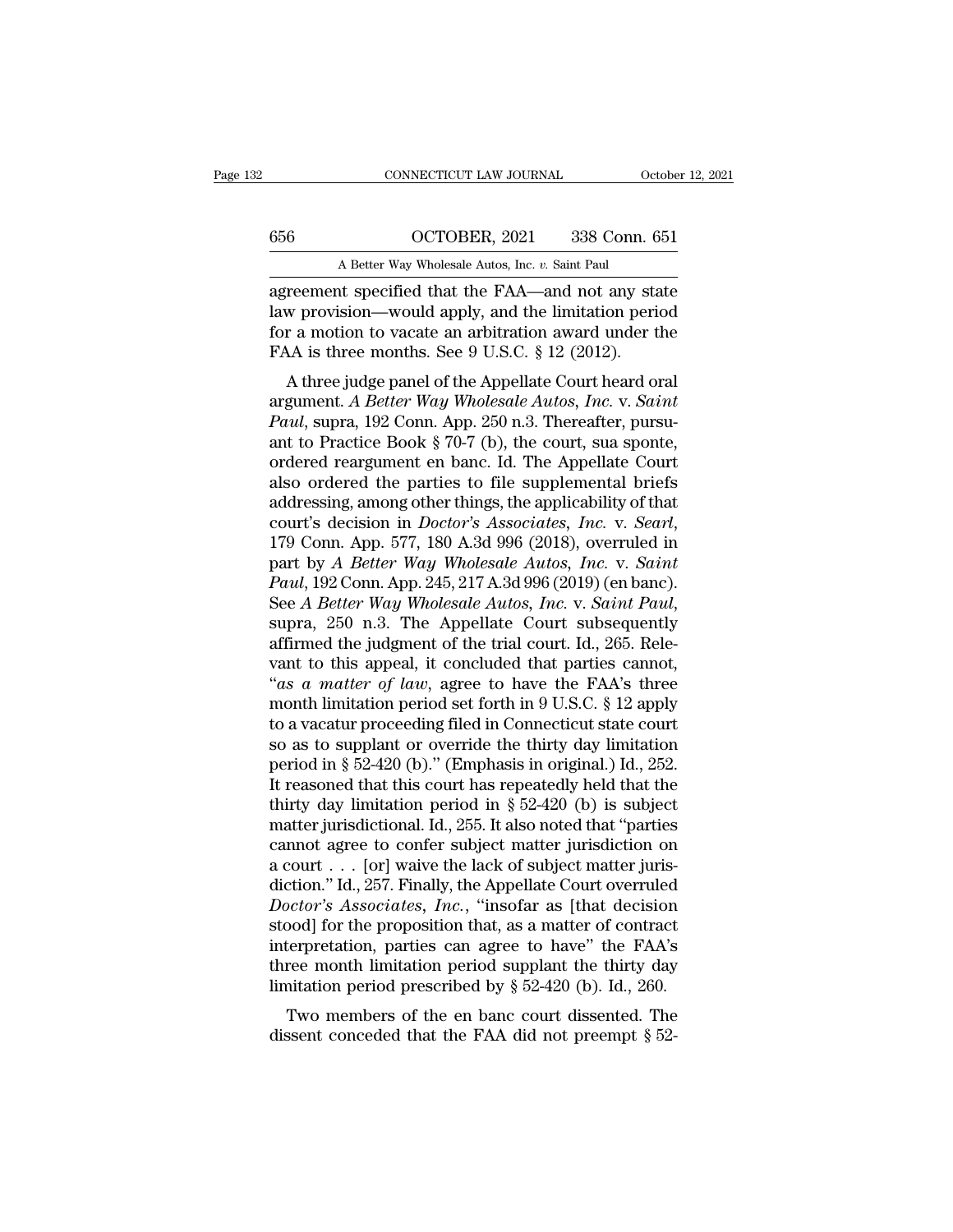2, 2021 CONNECTICUT LAW JOURNAL<br>
338 Conn. 651 OCTOBER, 2021 657<br>
A Better Way Wholesale Autos, Inc. *v.* Saint Paul<br>
420 (b); id., 269 (*Lavery, J.*, dissenting); but explained 2, 2021 CONNECTICUT LAW JOURNAL Page 133<br>
338 Conn. 651 OCTOBER, 2021 657<br>
A Better Way Wholesale Autos, Inc. *v*. Saint Paul<br>
420 (b); id., 269 (*Lavery*, *J.*, dissenting); but explained<br>
that it would nevertheless apply 338 Conn. 651 OCTOBER, 2021 657<br>
A Better Way Wholesale Autos, Inc. v. Saint Paul<br>
420 (b); id., 269 (*Lavery*, *J*., dissenting); but explained<br>
that it would nevertheless apply the three month limita-<br>
tion period to giv 338 Conn. 651 OCTOBER, 2021 657<br>A Better Way Wholesale Autos, Inc. v. Saint Paul<br>420 (b); id., 269 (*Lavery*, *J*., dissenting); but explained<br>that it would nevertheless apply the three month limita-<br>tion period to give e 338 Conn. 651 OCTOBER, 2021 657<br>A Better Way Wholesale Autos, Inc. *v.* Saint Paul<br>420 (b); id., 269 (*Lavery*, *J.*, dissenting); but explained<br>that it would nevertheless apply the three month limita-<br>tion period to give A Better way wholesale Autos, Inc. v. Sant Paul<br>420 (b); id., 269 (*Lavery*, *J*., dissenting); but explained<br>that it would nevertheless apply the three month limita-<br>tion period to give effect to the FAA's bedrock princi 420 (b); id., 269 (*Lavery*, *J.*, dissenting); but explained<br>that it would nevertheless apply the three month limita-<br>tion period to give effect to the FAA's bedrock principle<br>of contractual freedom. See id., 268–69, 275 that it would nevertheless apply the three month limitation period to give effect to the FAA's bedrock principle of contractual freedom. See id., 268–69, 275 (*Lavery*, *J.*, dissenting). The dissent noted that "the parti tion period to give effect to the FAA's bedrock principle<br>of contractual freedom. See id., 268–69, 275 (*Lavery*,<br>*J.*, dissenting). The dissent noted that "the parties<br>agreed to be bound by the FAA in its entirety," incl of contractual freedom. See id., 268–69, 275 (*Lavery*,<br> *J.*, dissenting). The dissent noted that "the parties<br>
agreed to be bound by the FAA in its entirety," including<br>
the time limitation period contained in 9 U.S.C. J., dissenting). The dissent noted that "the parties agreed to be bound by the FAA in its entirety," including the time limitation period contained in 9 U.S.C. § 12. Id., 267 (*Lavery*, *J.*, dissenting). Finally, the dis agreed to be bound by the FAA in its entirety," including<br>the time limitation period contained in 9 U.S.C. § 12.<br>Id., 267 (*Lavery*, *J*., dissenting). Finally, the dissent<br>reasoned that the thirty day limitation period i the time limitation period contained in 9 U.S.C. § 12.<br>Id., 267 (*Lavery*, *J*., dissenting). Finally, the dissent<br>reasoned that the thirty day limitation period in § 52-<br>420 (b) was not properly characterized as subject  $7.507$  (*Latery, 3.*, disseming). Finany, the dissem<br>asoned that the thirty day limitation period in § 52-<br>0 (b) was not properly characterized as subject matter<br>risdictional because it "could be considered an ele-<br>ent n reasoned that the thrily day inhitiation period in § 32-420 (b) was not properly characterized as subject matter<br>jurisdictional because it "could be considered an ele-<br>ment necessary to establish a right, and, therefore, s

 $420$  (b) was not properly characterized as subject matter<br>jurisdictional because it "could be considered an ele-<br>ment necessary to establish a right, and, therefore, sub-<br>stantive in nature." Id., 272–73 (*Lavery*, *J*., furtherment necessary to establish a right, and, therefore, substantive in nature." Id., 272–73 (*Lavery*, *J*., dissenting).<br>Thereafter, the plaintiff filed a petition for certification to appeal, which we granted, limite Then increases the statution and the statute in nature." Id., 272–73 (*Lavery, J.*, dissenting).<br>Thereafter, the plaintiff filed a petition for certifica-<br>tion to appeal, which we granted, limited to the follow-<br>ing issue Standive in nature. Tu., 272–75 (*Lavery, J.*, disseming).<br>Thereafter, the plaintiff filed a petition for certifica-<br>tion to appeal, which we granted, limited to the follow-<br>ing issue: "Did the Appellate Court correctly c Thereafter, the plaintiff filed a petition for certification to appeal, which we granted, limited to the following issue: "Did the Appellate Court correctly conclude that parties to an arbitration agreement did not avoid tion to appeal, which we granted, limited to the following issue: "Did the Appellate Court correctly conclude that parties to an arbitration agreement did not avoid Connecticut's thirty day statutory deadline for filing a ing issue: "Did the Appellate Court correctly conclude<br>that parties to an arbitration agreement did not avoid<br>Connecticut's thirty day statutory deadline for filing an<br>application to vacate an arbitration award set forth that parties to an arbitration agreement did not avoid<br>Connecticut's thirty day statutory deadline for filing an<br>application to vacate an arbitration award set forth in<br> $\ldots$  § 52-420 (b) by including in their agreement a Connecticut's thirty day statutory deadline for filing an application to vacate an arbitration award set forth in . . . . § 52-420 (b) by including in their agreement a choice of law provision stating that any arbitration application to vacate an arbitration award set:<br>
. . . . § 52-420 (b) by including in their agree<br>
choice of law provision stating that any arbitration<br>
be governed by the [FAA] . . . which contains<br>
month deadline for fil once of law provision stating in their agreement a<br>oice of law provision stating that any arbitration shall<br>governed by the [FAA] . . . which contains a three<br>onth deadline for filing a motion to vacate?" (Citation<br>intted choice of law provision stating that any arbitration shall<br>be governed by the [FAA] . . . which contains a three<br>month deadline for filing a motion to vacate?" (Citation<br>omitted.) A Better Way Wholesale Autos, Inc. v. Sai

be governed by the  $[FAA]$ ... which contains a three<br>month deadline for filing a motion to vacate?" (Citation<br>omitted.) A Better Way Wholesale Autos, Inc. v. Saint<br>Paul, 333 Conn. 935, 218 A.3d 593 (2019).<br>On appeal, the p montri deadline for filing a motion to vacate! (Charlon contributed.) A Better Way Wholesale Autos, Inc. v. Saint Paul, 333 Conn. 935, 218 A.3d 593 (2019).<br>On appeal, the plaintiff contends that the arbitration clause con motived.) A Better way whotesate Attos,  $m$ . v. sather<br>
Paul, 333 Conn. 935, 218 A.3d 593 (2019).<br>
On appeal, the plaintiff contends that the arbitration<br>
clause contained in the parties' financing agreement<br>
requires the Fuat, 555 Collif. 955, 218 A.5d 595 (2019).<br>
On appeal, the plaintiff contends that the arbitration<br>
clause contained in the parties' financing agreement<br>
requires the application of the FAA in all respects,<br>
including it On appeal, the plaintiff contends that the arbitration<br>clause contained in the parties' financing agreement<br>requires the application of the FAA in all respects,<br>including its three month limitation period for filing a<br>mot clause contained in the parties' financing agreement<br>requires the application of the FAA in all respects,<br>including its three month limitation period for filing a<br>motion to vacate. See 9 U.S.C. § 12 (2012). Specifically,<br> requires the application of the FAA in all respects,<br>including its three month limitation period for filing a<br>motion to vacate. See 9 U.S.C. § 12 (2012). Specifically,<br>the plaintiff contends that we should reverse the jud including its three month limitation period for filing a<br>motion to vacate. See 9 U.S.C. § 12 (2012). Specifically,<br>the plaintiff contends that we should reverse the judg-<br>ment of the Appellate Court because § 52-420 (b) i motion to vacate. See 9 U.S.C.  $\S$  12 (2012). Specifically,<br>the plaintiff contends that we should reverse the judg-<br>ment of the Appellate Court because  $\S$  52-420 (b) is not<br>subject matter jurisdictional. The plaintiff al the plaintiff contends that we should reverse the judgment of the Appellate Court because  $\S$  52-420 (b) is not subject matter jurisdictional. The plaintiff also argues that, even if we were to conclude that  $\S$  52-420 (b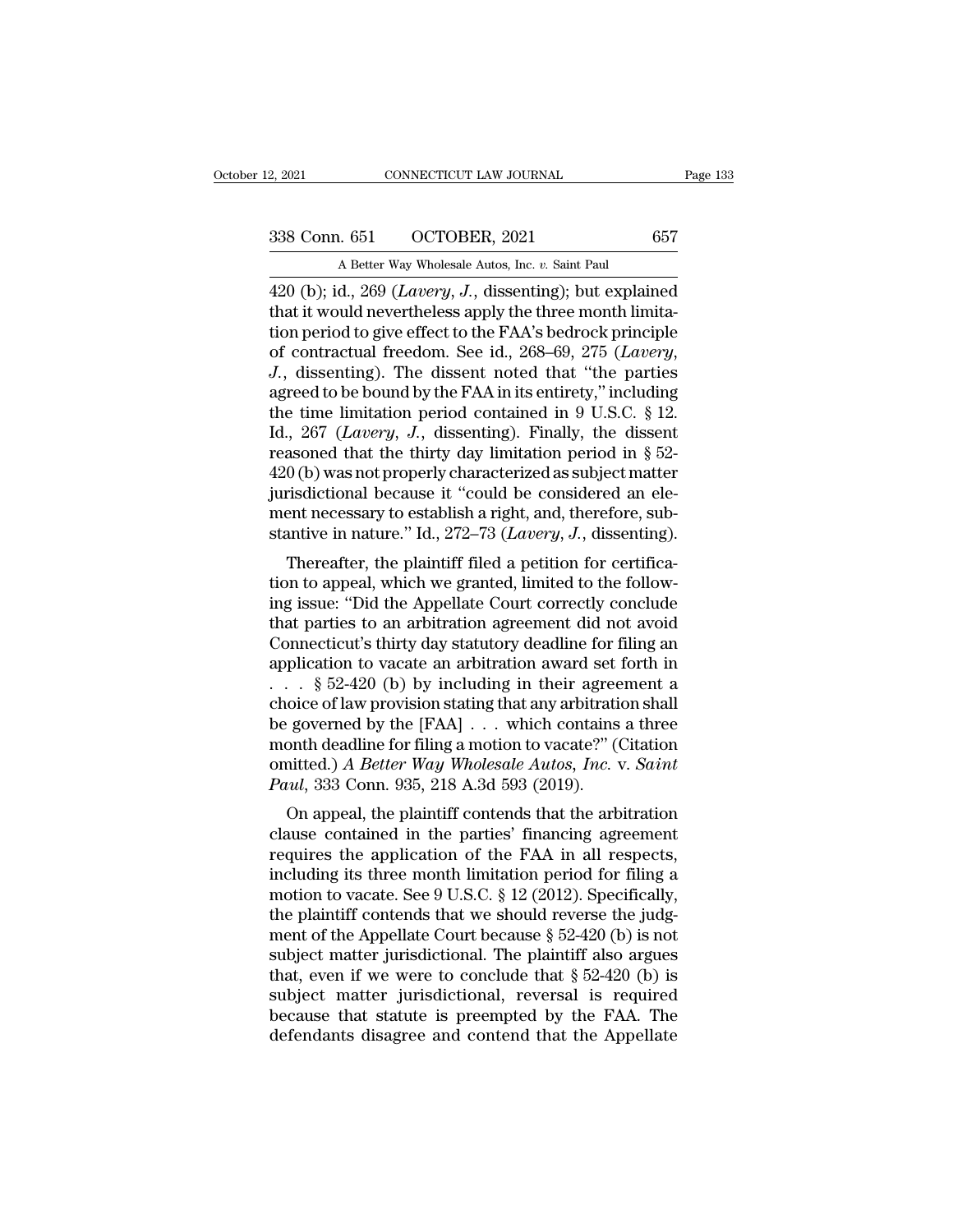CONNECTICUT LAW JOURNAL October 12, 2021<br>658 OCTOBER, 2021 338 Conn. 651<br>A Better Way Wholesale Autos, Inc. *v.* Saint Paul<br>Court correctly determined that state law governs the CONNECTICUT LAW JOURNAL October 12, 2021<br>
COURER, 2021 338 Conn. 651<br>
A Better Way Wholesale Autos, Inc. *v.* Saint Paul<br>
Court correctly determined that state law governs the<br>
timeliness question because § 52-420 (b) is s 658 OCTOBER, 2021 338 Conn. 651<br>
A Better Way Wholesale Autos, Inc. v. Saint Paul<br>
Court correctly determined that state law governs the<br>
timeliness question because § 52-420 (b) is subject mat-<br>
ter jurisdictional. The d 658 OCTOBER, 2021 338 Conn. 651<br>A Better Way Wholesale Autos, Inc. v. Saint Paul<br>Court correctly determined that state law governs the<br>timeliness question because § 52-420 (b) is subject mat-<br>ter jurisdictional. The defen  $\frac{\text{658}}{\text{A Better Way Whole sale Autos, Inc. } v. \text{ Saint} }$ <br>Court correctly determined that state lave<br>timeliness question because § 52-420 (b) is<br>ter jurisdictional. The defendants also a<br>FAA does not preempt § 52-420 (b).<br>As the Appellate Court A Better Way Wholesale Autos, Inc.  $v$ . Saint Paul<br>
purt correctly determined that state law governs the<br>
neliness question because § 52-420 (b) is subject mat-<br>
r jurisdictional. The defendants also argue that the<br>
AA do Court correctly determined that state law governs the<br>timeliness question because  $\S$  52-420 (b) is subject mat-<br>ter jurisdictional. The defendants also argue that the<br>FAA does not preempt  $\S$  52-420 (b).<br>As the Appellate

Court correctly determined that state law governs the<br>timeliness question because § 52-420 (b) is subject mat-<br>ter jurisdictional. The defendants also argue that the<br>FAA does not preempt § 52-420 (b).<br>As the Appellate Cou timeliness question because  $\S$  52-420 (b) is subject matter jurisdictional. The defendants also argue that the FAA does not preempt  $\S$  52-420 (b).<br>As the Appellate Court noted, whether the plaintiff's application to vac ter jurisdictional. The defendants also argue that the<br>FAA does not preempt § 52-420 (b).<br>As the Appellate Court noted, whether the plaintiff's<br>application to vacate was untimely "depends on<br>whether state or federal law co *FAA* does not preempt § 52-420 (b).<br> *As* the Appellate Court noted, whether the plaintiff's<br>
application to vacate was untimely "depends on<br>
whether state or federal law controls the limitation<br>
period in which the plain As the Appellate Court noted, whether the plaintiff's<br>application to vacate was untimely "depends on<br>whether state or federal law controls the limitation<br>period in which the plaintiff was required to file such<br>application. application to vacate was untimely "depends on<br>whether state or federal law controls the limitation<br>period in which the plaintiff was required to file such<br>application." A Better Way Wholesale Autos, Inc. v.<br>Saint Paul, su whether state or federal law controls the limitation<br>period in which the plaintiff was required to file such<br>application." A Better Way Wholesale Autos, Inc. v.<br>Saint Paul, supra, 192 Conn. App. 252. This question<br>is a leg period in which the plaintiff was required to file such application." *A Better Way Wholesale Autos, Inc.* v. *Saint Paul,* supra, 192 Conn. App. 252. This question is a legal one, as are the incorporated issues concerning application." A Better Way Wholesale Autos, Inc. v.<br>
Saint Paul, supra, 192 Conn. App. 252. This question<br>
is a legal one, as are the incorporated issues concerning<br>
the trial court's subject matter jurisdiction and feder *Saint Paul*, supra, 192 Conn. App. 252. This question is a legal one, as are the incorporated issues concerning the trial court's subject matter jurisdiction and federal preemption of a state statute. Therefore, our revi is a legal one, as are the incorporated issues concerning<br>the trial court's subject matter jurisdiction and federal<br>preemption of a state statute. Therefore, our review is<br>plenary. "We have long held that because [a] deter the trial court's subject matter jurisdiction and federal<br>preemption of a state statute. Therefore, our review is<br>plenary. "We have long held that because [a] determina-<br>tion regarding a trial court's subject matter juris preemption of a state statute. Therefore, our review is<br>plenary. "We have long held that because [a] determina-<br>tion regarding a trial court's subject matter jurisdiction<br>is a question of law, our review is plenary. . . . plenary. "We have long held that because [a] determination regarding a trial court's subject matter jurisdiction<br>is a question of law, our review is plenary.... More-<br>over ... [s]ubject matter jurisdiction involves the<br>au tion regarding a trial court's subject matter jurisdiction<br>is a question of law, our review is plenary.... More-<br>over ... [s]ubject matter jurisdiction involves the<br>authority of the court to adjudicate the type of controis a question of law, our review is plenary. . . . More-<br>over . . . [s]ubject matter jurisdiction involves the<br>authority of the court to adjudicate the type of contro-<br>versy presented by the action before it. . . . [A] co over . . . [s]ubject matter jurisdiction involves the<br>authority of the court to adjudicate the type of contro-<br>versy presented by the action before it. . . . [A] court<br>lacks discretion to consider the merits of a case over authority of the court to adjudicate the type of contro-<br>versy presented by the action before it. . . . [A] court<br>lacks discretion to consider the merits of a case over<br>which it is without jurisdiction . . . . ." (Footnote *Local 14, 285 Conn. 278, 286, 939 A.2d 561 (2008).* Furthermore, *Local 14, 285 Conn. 278, 286, 939 A.2d 561 (2008). Furthermore, <i>Local 14, 285 Conn. 278, 286, 939 A.2d 561 (2008). Furthermore, <i>Local 14, 285 Conn. 278,* lacks discretion to consider the merits of a case over<br>which it is without jurisdiction . . . ." (Footnote omit-<br>ted; internal quotation marks omitted.) *Bloomfield v.*<br>United Electrical, Radio & Machine Workers of<br>Americ which it is without jurisdiction  $\ldots$ ." (Footnote omit-<br>ted; internal quotation marks omitted.) *Bloomfield v.*<br>*United Electrical, Radio & Machine Workers of*<br>*America, Connecticut Independent Police Union,*<br>*Local 14,* ted; internal quotation marks omitted.) *Bloomfield v.*<br>
United Electrical, Radio & Machine Workers of<br>
America, Connecticut Independent Police Union,<br>
Local 14, 285 Conn. 278, 286, 939 A.2d 561 (2008). Fur-<br>
thermore, "[j United Electrical, Radio & Machine Workers of<br>America, Connecticut Independent Police Union,<br>Local 14, 285 Conn. 278, 286, 939 A.2d 561 (2008). Fur-<br>thermore, "[j]urisdiction of the [subject matter] is the<br>power [of the c America, Connecticut Independent Police Union,<br>Local 14, 285 Conn. 278, 286, 939 A.2d 561 (2008). Fur-<br>thermore, "[j]urisdiction of the [subject matter] is the<br>power [of the court] to hear and determine cases of<br>the gener Local 14, 285 Conn. 278, 286, 939 A.2d 561 (2008). Fur-<br>thermore, "[j]urisdiction of the [subject matter] is the<br>power [of the court] to hear and determine cases of<br>the general class to which the proceedings in question<br>b *Rayhall* v. *Akim Co.*, 263 Conn. 328, 339, 819 A.2d 803 (2003). In addition, the question of law and tetermine cases of the general class to which the proceedings in question belong. . . . A court has subject matter juri power [of the court] to hear and determine cases of<br>the general class to which the proceedings in question<br>belong.... A court has subject matter jurisdiction if<br>it has the authority to adjudicate a particular type of<br>lega the general class to which the proceedings in question<br>belong.... A court has subject matter jurisdiction if<br>it has the authority to adjudicate a particular type of<br>legal controversy." (Internal quotation marks omitted.)<br> belong. . . . A court has subject matter jurisdiction if<br>it has the authority to adjudicate a particular type of<br>legal controversy." (Internal quotation marks omitted.)<br>*Rayhall* v. *Akim Co.*, 263 Conn. 328, 339, 819 A.2d it has the authority to adegal controversy." (Internal Rayhall v. Akim Co., 263 (2003). In addition, the question of law and, there Hackett v. J.L.G. Propertion A.2d 769 (2008). We begin with the plain gal controversy." (Internal quotation marks omitted.)<br> *uyhall* v. Akim Co., 263 Conn. 328, 339, 819 A.2d 803<br>
003). In addition, the question of preemption "is a<br>
estion of law and, therefore, our review is plenary."<br> *a* Rayhall v. Akim Co., 263 Conn. 328, 339, 819 A.2d 803 (2003). In addition, the question of preemption "is a question of law and, therefore, our review is plenary."<br>Hackett v. J.L.G. Properties, LLC, 285 Conn. 498, 503, 94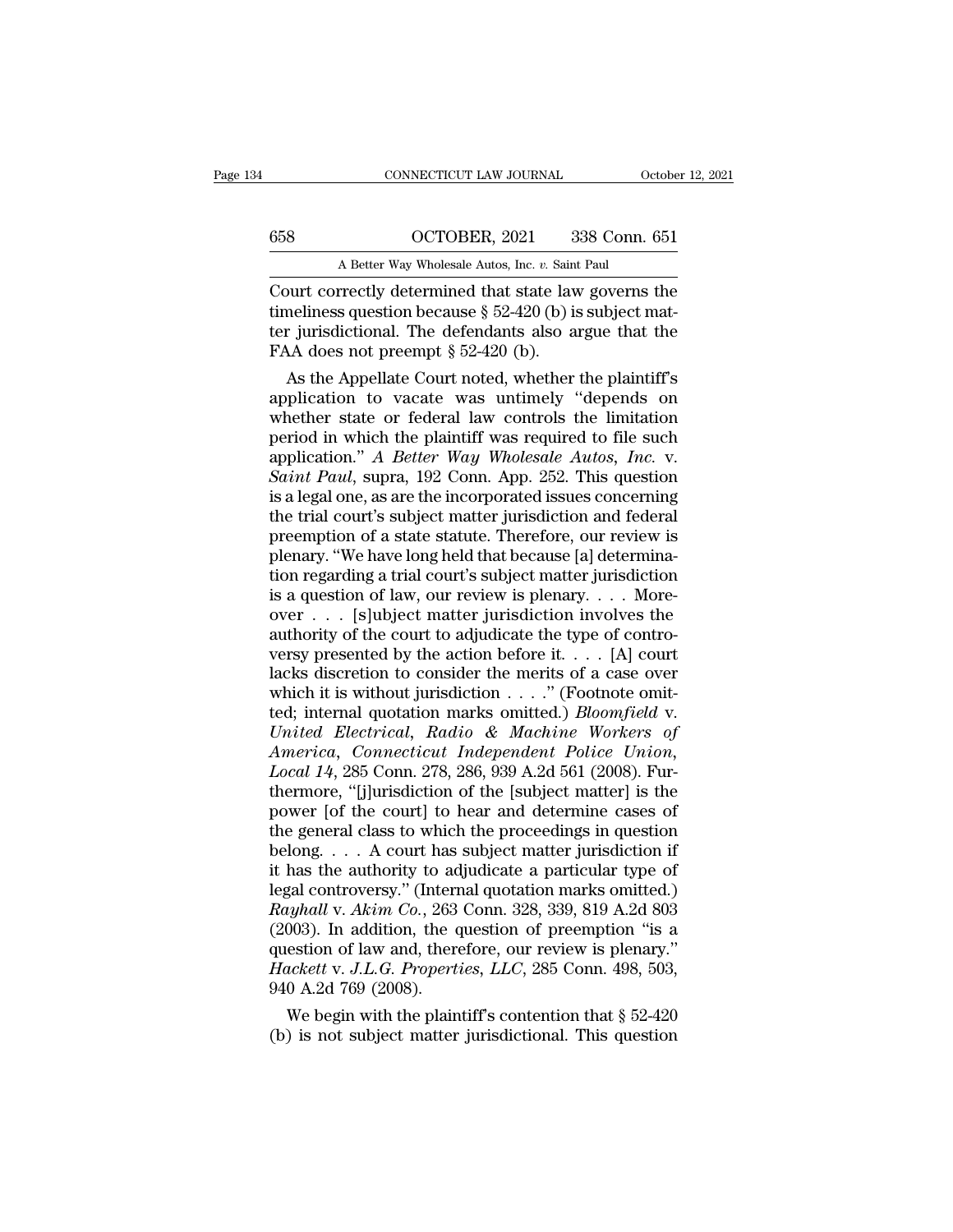2, 2021 CONNECTICUT LAW JOURNAL<br>
338 Conn. 651 OCTOBER, 2021 659<br>
A Better Way Wholesale Autos, Inc. *v.* Saint Paul<br>
requires an examination of the state law procedures 2, 2021 CONNECTICUT LAW JOURNAL Page 135<br>
338 Conn. 651 OCTOBER, 2021 659<br>
A Better Way Wholesale Autos, Inc. v. Saint Paul<br>
requires an examination of the state law procedures<br>
governing a motion to vacate an arbitration 338 Conn. 651 OCTOBER, 2021 659<br>A Better Way Wholesale Autos, Inc. v. Saint Paul<br>requires an examination of the state law procedures<br>governing a motion to vacate an arbitration award in<br>state court. Section 52-420 (b) prov 338 Conn. 651 OCTOBER, 2021 659<br>A Better Way Wholesale Autos, Inc. v. Saint Paul<br>requires an examination of the state law procedures<br>governing a motion to vacate an arbitration award in<br>state court. Section 52-420 (b) pro 338 Conn. 651 OCTOBER, 2021 659<br>
A Better Way Wholesale Autos, Inc.  $v$ . Saint Paul<br>
requires an examination of the state law procedures<br>
governing a motion to vacate an arbitration award in<br>
state court. Section 52-420 ( A Better Way Wholesale Autos, Inc.  $v$ . Saint Paul<br>requires an examination of the state law procedures<br>governing a motion to vacate an arbitration award in<br>state court. Section 52-420 (b) provides: "No motion to<br>vacate, m A Better way wholesale Autos, lnc.  $v$ . Sant Paul<br>requires an examination of the state law procedures<br>governing a motion to vacate an arbitration award in<br>state court. Section 52-420 (b) provides: "No motion to<br>vacate, mo requires an examination of the state law procedures<br>governing a motion to vacate an arbitration award in<br>state court. Section 52-420 (b) provides: "No motion to<br>vacate, modify or correct an award may be made after<br>thirty governing a motion to vacate an arbitration award in state court. Section 52-420 (b) provides: "No motion to vacate, modify or correct an award may be made after thirty days from the notice of the award to the party to th state court. Section 52-420 (b) provides: "No motion to vacate, modify or correct an award may be made after thirty days from the notice of the award to the party to the arbitration who makes the motion." We have explaine vacate, modify or correct an award may be made after<br>thirty days from the notice of the award to the party<br>to the arbitration who makes the motion." We have<br>explained that "[a] proceeding to vacate an arbitration<br>award is thirty days from the notice of the award to the party<br>to the arbitration who makes the motion." We have<br>explained that "[a] proceeding to vacate an arbitration<br>award is not a civil action, but is rather a special statu-<br>t to the arbitration who makes the motion." We have<br>explained that "[a] proceeding to vacate an arbitration<br>award is not a civil action, but is rather a special statu-<br>tory proceeding. . . . Section 52-420 (b) requires that<br> explained that "[a] proceeding to vacate an arbitratic<br>award is not a civil action, but is rather a special statt<br>tory proceeding. . . . Section 52-420 (b) requires tha<br>a motion to vacate an arbitration award be filed with We have a civil action, but is related a special state<br>ty proceeding.... Section 52-420 (b) requires that<br>motion to vacate an arbitration award be filed within<br>irty days of the notice of the award to the moving<br>rty." (Cit a motion to vacate an arbitration award be filed within<br>thirty days of the notice of the award to the moving<br>party." (Citations omitted.) *Middlesex Ins. Co. v. Cas-*<br>*tellano*, 225 Conn. 339, 344, 623 A.2d 55 (1993).<br>We

a modern is vacate an arbitration award be fired whith<br>thirty days of the notice of the award to the moving<br>party." (Citations omitted.) *Middlesex Ins. Co.* v. *Cas-<br>tellano*, 225 Conn. 339, 344, 623 A.2d 55 (1993).<br>We ha party." (Citations omitted.) *Middlesex Ins. Co. v. Castellano*, 225 Conn. 339, 344, 623 A.2d 55 (1993).<br>We have repeatedly held that § 52-420 (b) unambiguously implicates a court's subject matter jurisdiction.<br>For exampl *tellano*, 225 Conn. 339, 344, 623 A.2d 55 (1993).<br>We have repeatedly held that § 52-420 (b) unambiguously implicates a court's subject matter jurisdiction.<br>For example, in *Middlesex Ins. Co.*, we stated: "If the [applic We have repeatedly held that  $\S$  52-420 (b) unambiguously implicates a court's subject matter jurisdiction.<br>For example, in *Middlesex Ins. Co.*, we stated: "If the [application to vacate the arbitration award] is not fil We have repeatedly held that § 52-420 (b) unambiguously implicates a court's subject matter jurisdiction.<br>For example, in *Middlesex Ins. Co.*, we stated: "If the [application to vacate the arbitration award] is not filed ously implicates a court's subject matter jurisdiction.<br>For example, in *Middlesex Ins. Co.*, we stated: "If the<br>[application to vacate the arbitration award] is not filed<br>within the thirty day time limit, the trial court For example, in *Middlesex Ins. Co.*, we stated: "If the [application to vacate the arbitration award] is not filed within the thirty day time limit, the trial court does not have subject matter jurisdiction over the [app [application to vacate the arbitration award] is not filed<br>within the thirty day time limit, the trial court does not<br>have subject matter jurisdiction over the [application]."<br>Id., citing *Vail* v. *American Way Homes, In* within the thirty day time limit, the trial court does not<br>have subject matter jurisdiction over the [application]."<br>Id., citing *Vail v. American Way Homes, Inc.*, 181 Conn.<br>449, 452–53, 435 A.2d 993 (1980). In addition, have subject matter jurisdiction over the [application]."<br>Id., citing *Vail* v. *American Way Homes, Inc.*, 181 Conn.<br>449, 452–53, 435 A.2d 993 (1980). In addition, we have<br>reasoned that the expiration of the limitation p Id., citing *Vail* v. *American Way Homes, Inc.*, 181 Conn.<br>449, 452–53, 435 A.2d 993 (1980). In addition, we have<br>reasoned that the expiration of the limitation period<br>deprives the trial court of subject matter jurisdict 449, 452–53, 435 A.2d 993 (1980). In addition, we have<br>reasoned that the expiration of the limitation period<br>deprives the trial court of subject matter jurisdiction<br>over any ground to vacate the arbitration award, even<br>if reasoned that the expiration of the limitation period<br>deprives the trial court of subject matter jurisdiction<br>over any ground to vacate the arbitration award, even<br>if the ground to vacate is raised by way of an opposition deprives the trial court of subject matter jurisdiction<br>over any ground to vacate the arbitration award, even<br>if the ground to vacate is raised by way of an opposition<br>to the prevailing party's timely filed application to over any ground to vacate the arbitration award, even<br>if the ground to vacate is raised by way of an opposition<br>to the prevailing party's timely filed application to con-<br>firm the arbitration award. See  $Wu$  v. *Chang*, 2 if the ground to vacate is raised by way of an opposition<br>to the prevailing party's timely filed application to con-<br>firm the arbitration award. See  $Wu$  v. *Chang*, 264 Conn.<br>307, 309–10, 313–14, 823 A.2d 1197 (2003). Mo to the prevailing party's timely filed application to confirm the arbitration award. See  $Wu$  v. *Chang*, 264 Conn.<br>307, 309–10, 313–14, 823 A.2d 1197 (2003). Most<br>recently, we have held that a trial court lacked subject<br> firm the arbitration award. See *Wu* v. *Chang*, 264 Conn.<br>307, 309–10, 313–14, 823 A.2d 1197 (2003). Most<br>recently, we have held that a trial court lacked subject<br>matter jurisdiction over an untimely motion to vacate<br>when 307, 309–10, 313–14, 823 A.2d 1197 (2003). Most<br>recently, we have held that a trial court lacked subject<br>matter jurisdiction over an untimely motion to vacate<br>when the substantive claim was based in common law<br>rather than recently, we have held that a trial court lacked subject<br>matter jurisdiction over an untimely motion to vacate<br>when the substantive claim was based in common law<br>rather than the statutory scheme governing arbitration;<br>see matter jurisdiction over an untimely motion to vacate<br>
when the substantive claim was based in common law<br>
rather than the statutory scheme governing arbitration;<br>
see Bloomfield v. United Electrical, Radio & Machine<br>
Work when the substantive claim was based in common law<br>rather than the statutory scheme governing arbitration;<br>see *Bloomfield v. United Electrical*, *Radio & Machine*<br>Workers of America, Connecticut Independent Police<br>Union,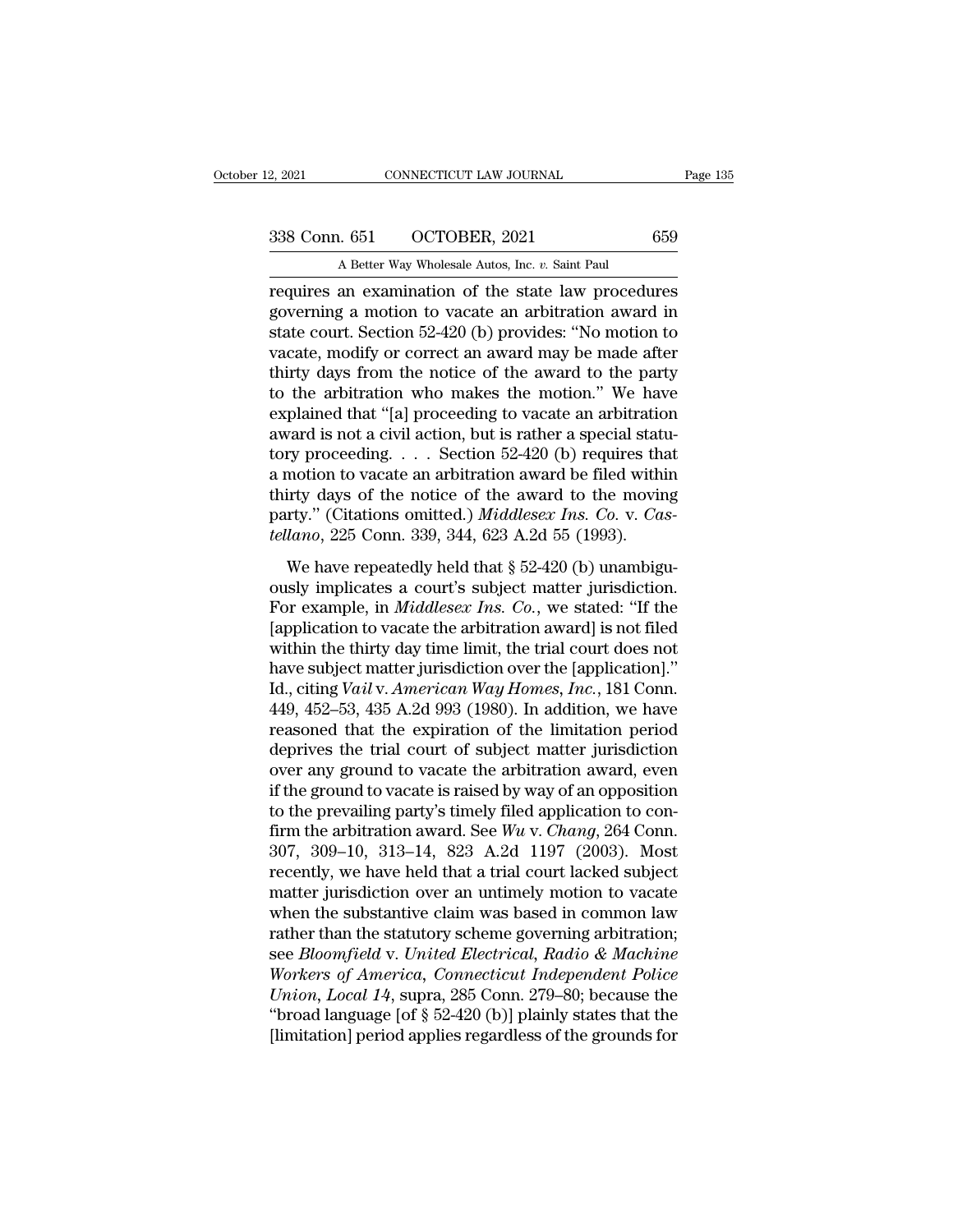# CONNECTICUT LAW JOURNAL October 12, 2021<br>660 OCTOBER, 2021 338 Conn. 651<br>A Better Way Wholesale Autos, Inc. *v*. Saint Paul

CONNECTICUT LAW JOURNAL October 12, 2021<br>660 OCTOBER, 2021 338 Conn. 651<br>A Better Way Wholesale Autos, Inc. *v.* Saint Paul<br>the motion to vacate." Id., 287. Accordingly, there is an CONNECTICUT LAW JOURNAL October 12, 2021<br>
660 OCTOBER, 2021 338 Conn. 651<br>
A Better Way Wholesale Autos, Inc. v. Saint Paul<br>
the motion to vacate.'' Id., 287. Accordingly, there is an<br>
abundance of authority stating that a abundance of authority stating that a trial court lacks 660 OCTOBER, 2021 338 Conn. 651<br>A Better Way Wholesale Autos, Inc. v. Saint Paul<br>the motion to vacate." Id., 287. Accordingly, there is an<br>abundance of authority stating that a trial court lacks<br>subject matter jurisdictio arbitration award that is filed outside the thirty day A Better Way Wholesale Autos, Inc. *v.* Saint Paul<br>the motion to vacate." Id., 287. Accordingly, there is an<br>abundance of authority stating that a trial court lacks<br>subject matter jurisdiction over a motion to vacate an<br>ar A Better Way Wholesale Autos, Inc. *v.* Samt Paul<br>the motion to vacate." Id., 287. Accordingly, there is an<br>abundance of authority stating that a trial court lacks<br>subject matter jurisdiction over a motion to vacate an<br>arb the motion to vacate." Id., 287. Accordingly, there is an abundance of authority stating that a trial court lacks subject matter jurisdiction over a motion to vacate an arbitration award that is filed outside the thirty da arbitration award that is filed outside the thirty day<br>time limit. See, e.g., id., 280, 284; Wu v. Chang, supra,<br>312; Middlesex Ins. Co. v. Castellano, supra, 225 Conn.<br>344; see also, e.g., Vail v. American Way Homes, Inc. time limit. See, e.g., id., 280, 284; Wu v. Chang, supra,<br>312; *Middlesex Ins. Co. v. Castellano*, supra, 225 Conn.<br>344; see also, e.g., *Vail v. American Way Homes, Inc.*,<br>supra, 452–53; cf. *Middletown v. Police Local*, 312; *Middlesex Ins. Co. v. Castellano*, supra, 225 Conn.<br>344; see also, e.g., *Vail v. American Way Homes, Inc.*, supra, 452–53; cf. *Middletown v. Police Local*, *No. 1361*, 187 Conn. 228, 231, 445 A.2d 322 (1982) (plai 344; see also, e.g., *Vail v. American Way Homes, Inc.*, supra, 452–53; cf. *Middletown v. Police Local*, *No. 1361*, 187 Conn. 228, 231, 445 A.2d 322 (1982) (plaintiff invoked statutory jurisdiction of trial court when it supra, 452–53; cf. *Middletown v. Police Local*, *No. 1361*, 187 Conn. 228, 231, 445 A.2d 322 (1982) (plaintiff invoked statutory jurisdiction of trial court when it filed application to vacate arbitration award). In this 187 Conn. 228, 231, 445 A.2d 322 (1982) (plaintiff<br>invoked statutory jurisdiction of trial court when it filed<br>application to vacate arbitration award). In this case,<br>the plaintiff filed its application to vacate the arbi invoked statutory jurisdiction of<br>application to vacate arbitration<br>the plaintiff filed its application t<br>award on August 26, 2016, more<br>it received notice of the award c<br>fore, the trial court lacked subj<br>over the plaintif plaintiff filed its application to vacate the arbitration<br>e plaintiff filed its application to vacate the arbitration<br>vard on August 26, 2016, more than thirty days after<br>received notice of the award on July 21, 2016. The award on August 26, 2016, more than thirty days after<br>it received notice of the award on July 21, 2016. There-<br>fore, the trial court lacked subject matter jurisdiction<br>over the plaintiff's motion.<br>The plaintiff does not c

matter of Hugast 25, 2010, more than thing any state.<br>
it received notice of the award on July 21, 2016. There-<br>
fore, the trial court lacked subject matter jurisdiction<br>
over the plaintiff's motion.<br>
The plaintiff does n fore, the trial court lacked subject matter jurisdiction<br>over the plaintiff's motion.<br>The plaintiff does not contend that we should over-<br>rule this line of cases stating that  $\S 52-420$  (b) is subject<br>matter jurisdictiona because it contains a time diagonal method is a time plaintiff's motion.<br>The plaintiff's motion.<br>The plaintiff does not contend that we should over-<br>rule this line of cases stating that  $\S 52-420$  (b) is subject<br>matter jur The plaintiff does not contend that we should over-<br>rule this line of cases stating that  $\S$  52-420 (b) is subject<br>matter jurisdictional. Rather, the plaintiff asserts that<br> $\S$  52-420 (b) is not necessarily jurisdictional The plaintiff does not contend that we should over-<br>rule this line of cases stating that  $\S$  52-420 (b) is subject<br>matter jurisdictional. Rather, the plaintiff asserts that<br> $\S$  52-420 (b) is not necessarily jurisdictional rule this line of cases stating that  $\S$  52-420 (b) is subject<br>matter jurisdictional. Rather, the plaintiff asserts that<br> $\S$  52-420 (b) is not necessarily jurisdictional merely<br>because it contains a time limitation. In su matter jurisdictional. Rather, the plaintiff asserts that  $\S$  52-420 (b) is not necessarily jurisdictional merely<br>because it contains a time limitation. In support of this<br>argument, the plaintiff relies on two cases from § 52-420 (b) is not necessarily jurisdictional merely<br>because it contains a time limitation. In support of this<br>argument, the plaintiff relies on two cases from federal<br>courts that interpreted federal statutes. In the fir because it contains a time limitation. In support of this<br>argument, the plaintiff relies on two cases from federal<br>courts that interpreted federal statutes. In the first case,<br>the United States Supreme Court evaluated the argument, the plaintiff relies on two cases from federal<br>courts that interpreted federal statutes. In the first case,<br>the United States Supreme Court evaluated the thirty<br>day time period in the Equal Access to Justice Act, courts that interpreted federal statutes. In the first case,<br>the United States Supreme Court evaluated the thirty<br>day time period in the Equal Access to Justice Act, 28<br>U.S.C. § 2412 (d) (1) (B), that limits an application the United States Supreme Court evaluated the thirty<br>day time period in the Equal Access to Justice Act, 28<br>U.S.C. § 2412 (d) (1) (B), that limits an application for<br>attorney's fees when the applicant prevailed in an acti day time period in the Equal Access to Justice Act, 28<br>U.S.C. § 2412 (d) (1) (B), that limits an application for<br>attorney's fees when the applicant prevailed in an action<br>against the government. *Scarborough* v. *Principi* U.S.C. § 2412 (d) (1) (B), that limits an application for<br>attorney's fees when the applicant prevailed in an action<br>against the government. *Scarborough* v. *Principi*, 541<br>U.S. 401, 405, 413, 124 S. Ct. 1856, 158 L. Ed. 2 attorney's fees when the applicant prevailed in an action<br>against the government. *Scarborough* v. *Principi*, 541<br>U.S. 401, 405, 413, 124 S. Ct. 1856, 158 L. Ed. 2d 674<br>(2004). The court held that this limitation period against the government. *Scarborough* v. *Principi*, 541<br>U.S. 401, 405, 413, 124 S. Ct. 1856, 158 L. Ed. 2d 674<br>(2004). The court held that this limitation period did not<br>implicate the subject matter jurisdiction of the f U.S. 401, 405, 413, 124 S. Ct. 1856, 158 L. Ed. 2d 674 (2004). The court held that this limitation period did not implicate the subject matter jurisdiction of the federal courts. Id., 414. In the second case, the United S (2004). The court held that this limitation period did not<br>implicate the subject matter jurisdiction of the federal<br>courts. Id., 414. In the second case, the United States<br>District Court for the District of Columbia held t implicate the subject matter jurisdiction of the federal courts. Id., 414. In the second case, the United States District Court for the District of Columbia held that the three month limitation period on a motion to vacate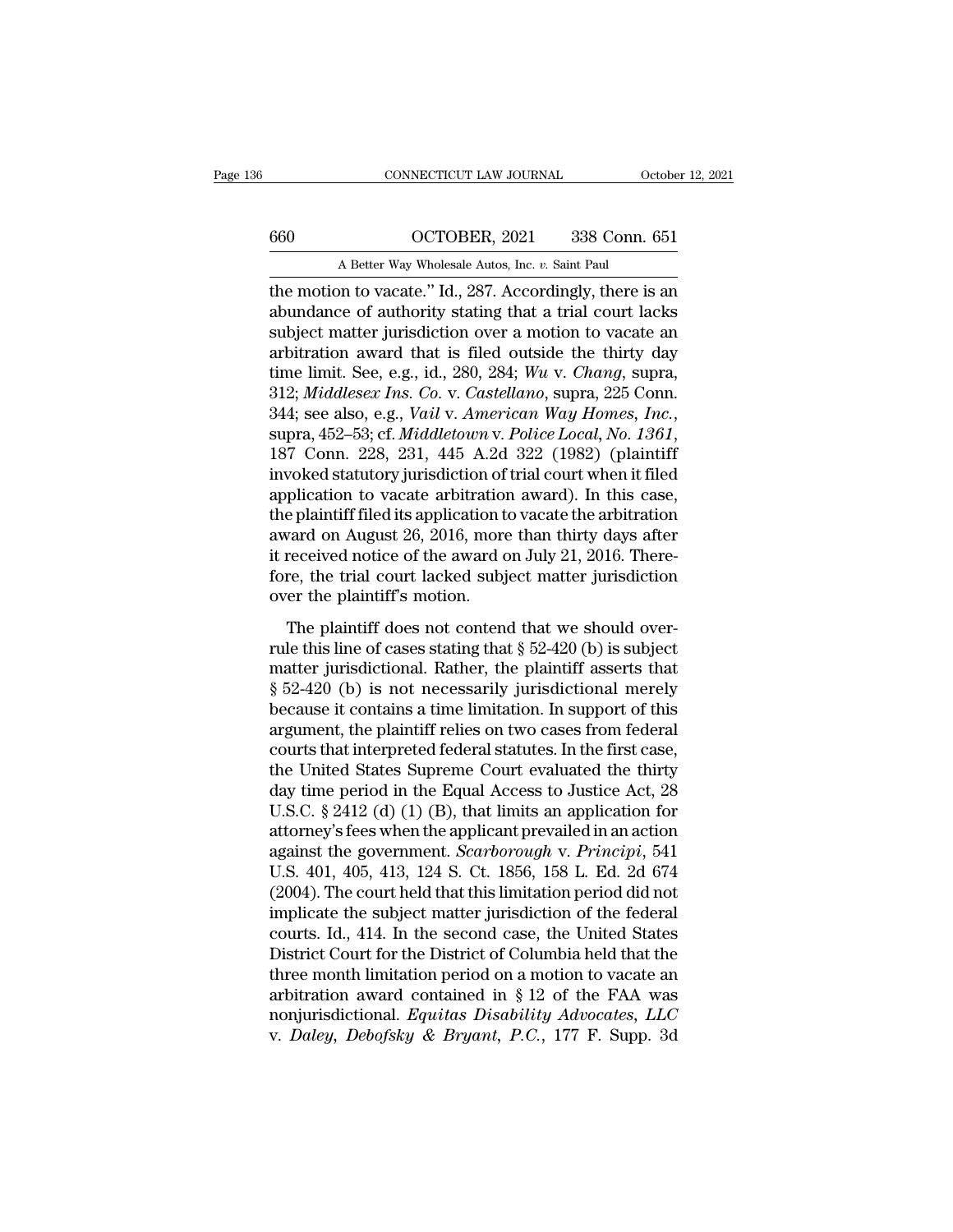| 12, 2021      | CONNECTICUT LAW JOURNAL                          | Page 137 |
|---------------|--------------------------------------------------|----------|
| 338 Conn. 651 | OCTOBER, 2021                                    | 661      |
|               | A Better Way Wholesale Autos, Inc. v. Saint Paul |          |

2, 2021 CONNECTICUT LAW JOURNAL<br>
338 Conn. 651 OCTOBER, 2021 661<br>
A Better Way Wholesale Autos, Inc. *v.* Saint Paul<br>
197, 218 (D.D.C.), aff'd sub nom. *Equitas Disability* 2, 2021 CONNECTICUT LAW JOURNAL Page 137<br>
338 Conn. 651 OCTOBER, 2021 661<br>
A Better Way Wholesale Autos, Inc. v. Saint Paul<br>
197, 218 (D.D.C.), aff'd sub nom. *Equitas Disability*<br> *Advocates, LLC* v. *Feigenbaum*, 672 Fed *Advocates, LLC* v. *Feigenbaum*, 672 Fed. Appx. 13 (D.C. 338 Conn. 651<br>A Better<br>197, 218 (D.D.C<br>Advocates, LLC<br>Cir. 2016).<br>The plaintiff' 8 Conn. 651 OCTOBER, 2021 661<br>
A Better Way Wholesale Autos, Inc. v. Saint Paul<br>
7, 218 (D.D.C.), aff'd sub nom. *Equitas Disability<br>
lvocates, LLC* v. *Feigenbaum*, 672 Fed. Appx. 13 (D.C.<br>
r. 2016).<br>
The plaintiff's reli

A Better Way Wholesale Autos, Inc. v. Saint Paul<br>197, 218 (D.D.C.), aff'd sub nom. *Equitas Disability*<br>Advocates, LLC v. *Feigenbaum*, 672 Fed. Appx. 13 (D.C.<br>Cir. 2016).<br>The plaintiff's reliance on these cases is unpersu 197, 218 (D.D.C.), aff'd sub nom. *Equitas Disability*<br>Advocates, *LLC* v. *Feigenbaum*, 672 Fed. Appx. 13 (D.C.<br>Cir. 2016).<br>The plaintiff's reliance on these cases is unpersua-<br>sive. Both cases concerned the subject matt 197, 218 (D.D.C.), aff'd sub nom. *Equitas Disability*<br>Advocates, LLC v. Feigenbaum, 672 Fed. Appx. 13 (D.C.<br>Cir. 2016).<br>The plaintiff's reliance on these cases is unpersua-<br>sive. Both cases concerned the subject matter j Advocates, LLC v. Feigenbaum, 672 Fed. Appx. 13 (D.C.<br>Cir. 2016).<br>The plaintiff's reliance on these cases is unpersua-<br>sive. Both cases concerned the subject matter jurisdic-<br>tion of federal courts with respect to certain Cir. 2016).<br>The plaintiff's reliance on these cases is unpersua-<br>sive. Both cases concerned the subject matter jurisdic-<br>tion of federal courts with respect to certain federal<br>statutes, not Connecticut state courts with re The plaintiff's reliance on these cases is unpersua-<br>sive. Both cases concerned the subject matter jurisdic-<br>tion of federal courts with respect to certain federal<br>statutes, not Connecticut state courts with respect to<br>th sive. Both cases concerned the subject matter jurisdiction of federal courts with respect to certain federal<br>statutes, not Connecticut state courts with respect to<br>the particular statute at issue in this case, § 52-420 (b) tion of federal courts with respect to certain federal<br>statutes, not Connecticut state courts with respect to<br>the particular statute at issue in this case,  $\S 52-420$  (b).<br>Consequently, the nonjurisdictional nature of the statutes, not Connecticut state courts with respect to<br>the particular statute at issue in this case, § 52-420 (b).<br>Consequently, the nonjurisdictional nature of the limita-<br>tion periods in those two federal statutes does the particular statute at issue in this case, § 52-420 (b).<br>Consequently, the nonjurisdictional nature of the limitation periods in those two federal statutes does not per-<br>suade us that the thirty day limitation period co tion periods in those two<br>suade us that the thirty of the suade us that the thirty of<br>in § 52-420 (b) is likewished the plaintiff does not exponently<br>overruling this court's have the way and Bloomfield the<br>ter jurisdictio ade us that the thirty day limitation period contained<br>
§ 52-420 (b) is likewise nonjurisdictional. Moreover,<br>
e plaintiff does not explain how either case counsels<br>
erruling this court's holdings in *Middlesex Ins. Co.*, in § 52-420 (b) is likewise nonjurisdictional. Moreover,<br>the plaintiff does not explain how either case counsels<br>overruling this court's holdings in *Middlesex Ins. Co.*,<br> $Wu$ , and *Bloomfield* that § 52-420 (b) is subjec

the plaintiff does not explain how either case counsels<br>overruling this court's holdings in *Middlesex Ins. Co.*,<br>Wu, and *Bloomfield* that  $\S 52-420$  (b) is subject mat-<br>ter jurisdictional.<sup>2</sup><br>Necessarily following our c overruling this court's holdings in *Middlesex Ins. Co.*, <br>Wu, and *Bloomfield* that  $\S 52-420$  (b) is subject mat-<br>ter jurisdictional.<sup>2</sup><br>Necessarily following our conclusion that  $\S 52-420$ <br>(b) implicates a trial court' Wu, and *Bloomfield* that  $\S$  52-420 (b) is subject matter jurisdictional.<sup>2</sup><br>Necessarily following our conclusion that  $\S$  52-420<br>(b) implicates a trial court's subject matter jurisdiction,<br>we likewise conclude that the ter jurisdictional.<sup>2</sup><br>Necessarily following our conclusion that  $\S 52-420$ <br>(b) implicates a trial court's subject matter jurisdiction,<br>we likewise conclude that the choice of law provision<br>contained in the parties' priva Necessarily following our conclusion that  $\S$  52-420<br>(b) implicates a trial court's subject matter jurisdiction,<br>we likewise conclude that the choice of law provision<br>contained in the parties' private agreement could nei-(b) implicates a trial court's subject matter jurisdiction,<br>we likewise conclude that the choice of law provision<br>contained in the parties' private agreement could nei-<br>ther enlarge the trial court's jurisdiction over the we likewise conclude that the choice of law provision<br>contained in the parties' private agreement could nei-<br>ther enlarge the trial court's jurisdiction over the plain-<br>tiff's application nor waive the jurisdictional defec contained in the parties' private agreement could nei-<br>ther enlarge the trial court's jurisdiction over the plain-<br>tiff's application nor waive the jurisdictional defect. "It<br>is hornbook law that the parties cannot confer hornbook law that the parties cannot confer subject<br>atter jurisdiction on a court by consent, waiver,<br>lence or agreement." *Hayes* v. *Beresford*, 184 Conn.<br>58, 562, 440 A.2d 224 (1981). "A conclusion that a time<br><sup>2</sup> Addi matter jurisdiction on a court by consent, waiver,<br>silence or agreement." *Hayes* v. *Beresford*, 184 Conn.<br>558, 562, 440 A.2d 224 (1981). "A conclusion that a time<br><sup>2</sup> Additionally, the plaintiff repeats the suggestion ra

silence or agreement." *Hayes* v. *Beresford*, 184 Conn.<br>558, 562, 440 A.2d 224 (1981). "A conclusion that a time<br><sup>2</sup> Additionally, the plaintiff repeats the suggestion raised by the dissent<br>in the Appellate Court that th 558, 562, 440 A.2d 224 (1981). "A conclusion that a time<br><sup>2</sup> Additionally, the plaintiff repeats the suggestion raised by the dissent<br>in the Appellate Court that the time limitation in § 52-420 (b) "*could be*<br>considered a <sup>2</sup> Additionally, the plaintiff repeats the suggestion raised by the dissent<br>in the Appellate Court that the time limitation in § 52-420 (b) "*could be*<br>considered an element necessary to establish a right, and, therefore in the Appellate Court that the time limitation in § 52-420 (b) "could be considered an element necessary to establish a right, and, therefore, substantive in nature." (Emphasis added.) A Better Way Wholesale Autos, Inc. in the Appellate Court that the time limitation in § 52-420 (b) "*could be* considered an element necessary to establish a right, and, therefore, substantive in nature." (Emphasis added.) A Better Way Wholesale Autos, Inc tive in nature." (Emphasis added.) *A Better Way Wholesale Autos, Inc.* v. Saint Paul, supra, 192 Conn. App. 272–73 (*Lavery, J.*, dissenting). In support of this proposition, the plaintiff cites to *Baxter* v. *Sturm, Ru* Saint Paul, supra, 192 Conn. App. 272–73 (*Lavery, J.*, dissenting). In support of this proposition, the plaintiff cites to *Baxter* v. *Sturm, Ruger* & Co., 230 Conn. 335, 644 A.2d 1297 (1994), in which we considered whet consequence of this proposition, the plaintiff cites to *Baxter* v. *Sturm*, *Ruger* & *Co.*, 230 Conn. 335, 644 A.2d 1297 (1994), in which we considered whether an Oregon statute of repose was properly classified as subs Conn. 335, 644 A.2d 1297 (1994), in which we considered whether an Oregon statute of repose was properly classified as substantive, and therefore subject matter jurisdictional, or procedural under Connecticut choice of la point counsels overruling our unequivocal holdings in *Middlesex Ins.* Consequence of this suggestion, the relevance of our choice of law holding in *Baxter*, or why the Appellate Court dissent's sparse language on this po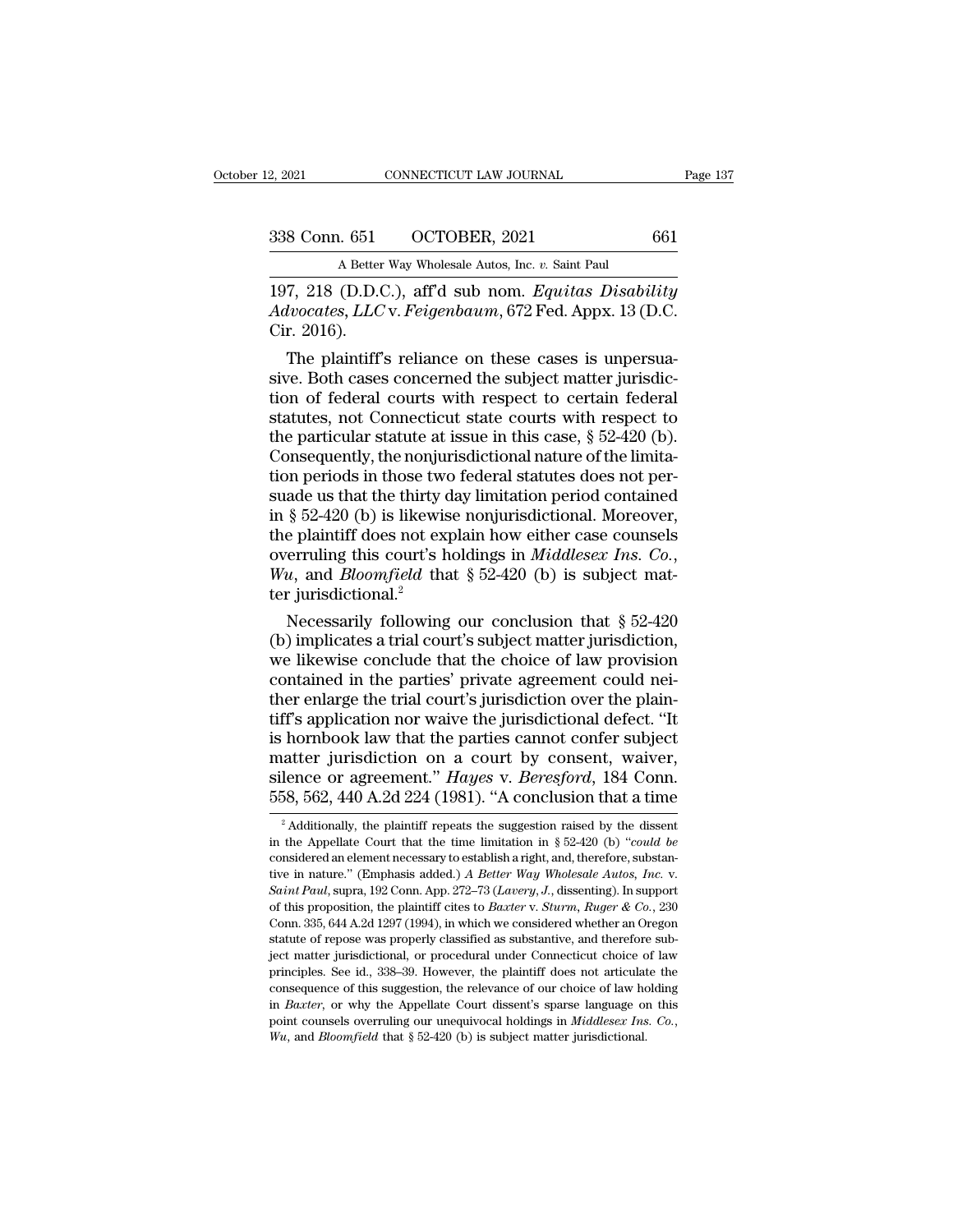# CONNECTICUT LAW JOURNAL October 12, 2021<br>662 OCTOBER, 2021 338 Conn. 651<br>A Better Way Wholesale Autos, Inc. *v*. Saint Paul

CONNECTICUT LAW JOURNAL October 12, 2021<br>662 OCTOBER, 2021 338 Conn. 651<br>A Better Way Wholesale Autos, Inc. *v.* Saint Paul<br>limit is subject matter jurisdictional has very serious CONNECTICUT LAW JOURNAL October 12, 2021<br>
662 OCTOBER, 2021 338 Conn. 651<br>
A Better Way Wholesale Autos, Inc. v. Saint Paul<br>
1991 Imit is subject matter jurisdictional has very serious<br>
and final consequences. It means tha 662 OCTOBER, 2021 338 Conn. 651<br>
A Better Way Wholesale Autos, Inc. v. Saint Paul<br>
limit is subject matter jurisdictional has very serious<br>
and final consequences. It means that . . . a subject<br>
matter jurisdictional defec 662 OCTOBER, 2021 338 Conn. 651<br>
A Better Way Wholesale Autos, Inc. v. Saint Paul<br>
limit is subject matter jurisdictional has very serious<br>
and final consequences. It means that . . . a subject<br>
matter jurisdictional defe and that subject matter jurisdiction, if lacking, may not A Better Way Wholesale Autos, Inc. v. Saint Paul<br>
limit is subject matter jurisdictional has very serious<br>
and final consequences. It means that . . . a subject<br>
matter jurisdictional defect may not be waived . . .<br>
and th A Better Way Wholesale Autos, Inc. *v.* Saint Paul<br>
limit is subject matter jurisdictional has very serious<br>
and final consequences. It means that . . . a subject<br>
matter jurisdictional defect may not be waived . . .<br>
and *Human Rights & Opportunities*, 257 Conn. 258, 266, 277 A.2d 645 (2001). Because the parties private agreement could noither conferred by the parties, explicitly or implicitly." (Citations omitted.) *Williams v. Commission* and final consequences. It means that  $\ldots$  a subject<br>matter jurisdictional defect may not be waived  $\ldots$ <br>and that subject matter jurisdiction, if lacking, may not<br>be conferred by the parties, explicitly or implicitly."<br> matter jurisdictional defect may not be waived . . . .<br>and that subject matter jurisdiction, if lacking, may not<br>be conferred by the parties, explicitly or implicitly."<br>(Citations omitted.) Williams v. Commission on<br>Human and that subject matter jurisdiction, if lacking, may not<br>be conferred by the parties, explicitly or implicitly."<br>(Citations omitted.) Williams v. Commission on<br>Human Rights & Opportunities, 257 Conn. 258, 266,<br>777 A.2d 64 be conferred by the parties, explicitly or implicitly."<br>(Citations omitted.) Williams v. Commission on<br>Human Rights & Opportunities, 257 Conn. 258, 266,<br>777 A.2d 645 (2001). Because the parties' private agree-<br>ment could n (Citations omitted.) Williams v. Commission on<br>Human Rights & Opportunities, 257 Conn. 258, 266,<br>777 A.2d 645 (2001). Because the parties' private agree-<br>ment could neither confer subject matter jurisdiction<br>on the trial Human Rights & Opportunities, 257 Conn. 258, 266,<br>777 A.2d 645 (2001). Because the parties' private agree-<br>ment could neither confer subject matter jurisdiction<br>on the trial court nor cure the jurisdictional defect aris-<br>i 777 A.2d 645 (2001). Because the parties' private agreement could neither confer subject matter jurisdiction<br>on the trial court nor cure the jurisdictional defect arising from the plaintiff's late filing, the trial court p ment could neither confer subject matter jurisdiction<br>on the trial court nor cure the jurisdictional defect aris-<br>ing from the plaintiff's late filing, the trial court properly<br>dismissed the plaintiff's application to vaca on the trial court nor cure the jurisdictional defect arising from the plaintiff's late filing, the trial court properly<br>dismissed the plaintiff's application to vacate as untimely.<br>In addition, the Appellate Court proper ing from the plaintiff's late filing, the trial court properly<br>dismissed the plaintiff's application to vacate as untimely.<br>In addition, the Appellate Court properly overruled *Doc-*<br>tor's Associates, Inc., "insofar as [t dismissed the plaintiff's application to vacate as untimely.<br>In addition, the Appellate Court properly overruled *Doctor's Associates, Inc.*, "insofar as [that decision stood]<br>for the proposition that, as a matter of contr In addition, the Appellate Court properly overruled *Doctor's Associates, Inc.*, "insofar as [that decision stood]<br>for the proposition that, as a matter of contract interpre-<br>tation, parties can agree to have 'the procedur tor's Associates, *Inc.*, "insofar as [that decision stood]<br>for the proposition that, as a matter of contract interpre-<br>tation, parties can agree to have 'the procedure for<br>moving to vacate an arbitration award [in Connect for the proposition that, as<br>tation, parties can agree<br>moving to vacate an arbit<br>state court] governed by<br>Wholesale Autos, Inc. v.<br>App. 260, quoting Doctor's.<br>179 Conn. App. 586.<br>Notwithstanding our c Noting to vacate an arbitration award [in Connecticut<br>tate court] governed by federal law." A Better Way<br>holesale Autos, Inc. v. Saint Paul, supra, 192 Conn.<br>p. 260, quoting *Doctor's Associates, Inc.* v. Searl, supra,<br>9 C lacked subject matter in the plaintiff's<br>application over the planet matter way<br>Wholesale Autos, Inc. v. Saint Paul, supra, 192 Conn.<br>App. 260, quoting *Doctor's Associates, Inc.* v. Searl, supra,<br>179 Conn. App. 586.<br>Notwi

state Court] governed by rederar faw. A Better way<br>
Wholesale Autos, Inc. v. Saint Paul, supra, 192 Conn.<br>
App. 260, quoting Doctor's Associates, Inc. v. Searl, supra,<br>
179 Conn. App. 586.<br>
Notwithstanding our conclusion *Mholesale Autos, Thc. v. Sutht Tutat, supra, 152 Comi.*<br>App. 260, quoting *Doctor's Associates, Inc. v. Searl*, supra, 179 Conn. App. 586.<br>Notwithstanding our conclusion that the trial court<br>lacked subject matter jurisdi App. 200, quoting *Doctor s* Associates, *th*c. *v*. Seart, supra,<br>179 Conn. App. 586.<br>Notwithstanding our conclusion that the trial court<br>lacked subject matter jurisdiction over the plaintiff's<br>application to vacate be The Column App. 380.<br>
Notwithstanding our conclusion that the trial court<br>
lacked subject matter jurisdiction over the plaintiff's<br>
application to vacate because it was untimely under<br>
§ 52-420 (b), the plaintiff claims t Notwithstanding our conclusion that the trial court<br>lacked subject matter jurisdiction over the plaintiff's<br>application to vacate because it was untimely under<br> $\S 52-420$  (b), the plaintiff claims that this statutory prov lacked subject matter jurisdiction over the plaintiff's<br>application to vacate because it was untimely under<br> $\S 52-420$  (b), the plaintiff claims that this statutory provi-<br>sion is preempted by the FAA. Specifically, the p application to vacate because it was untimely under<br> $\S 52-420$  (b), the plaintiff claims that this statutory provision is preempted by the FAA. Specifically, the plaintiff<br>points to  $\S 2$  of the FAA, which provides in rel  $\S$  52-420 (b), the plaintiff claims that this statutory provision is preempted by the FAA. Specifically, the plaintiff<br>points to  $\S$  2 of the FAA, which provides in relevant<br>part that a written agreement to arbitrate "sh sion is preempted by the FAA. Specifically, the plaintiff<br>points to § 2 of the FAA, which provides in relevant<br>part that a written agreement to arbitrate "shall be valid,<br>irrevocable, and enforceable, save upon such groun points to  $\S 2$  of the FAA, which provides in relevant<br>part that a written agreement to arbitrate "shall be valid,<br>irrevocable, and enforceable, save upon such grounds<br>as exist at law or in equity for the revocation of an part that a written agreement to arbitrate "shall be valid,<br>irrevocable, and enforceable, save upon such grounds<br>as exist at law or in equity for the revocation of any<br>contract." 9 U.S.C. § 2 (2012). The plaintiff argues t evocable, and enforceable, save upon such grounds<br>
exist at law or in equity for the revocation of any<br>
ntract." 9 U.S.C. § 2 (2012). The plaintiff argues that<br>
e trial court's dismissal of its application to vacate<br>
infl as exist at law of in equity for the revocation of any contract."  $9 \text{ U.S.C. } § 2 \text{ (2012)}.$  The plaintiff argues that the trial court's dismissal of its application to vacate conflicted with the obligation imposed on state contract.  $\frac{1}{9}$  C.S.C.  $\frac{1}{8}$  2 (2012). The plantiful argues that the trial court's dismissal of its application to vacate conflicted with the obligation imposed on state courts by  $\frac{8}{3}$  2 of the FAA to enforce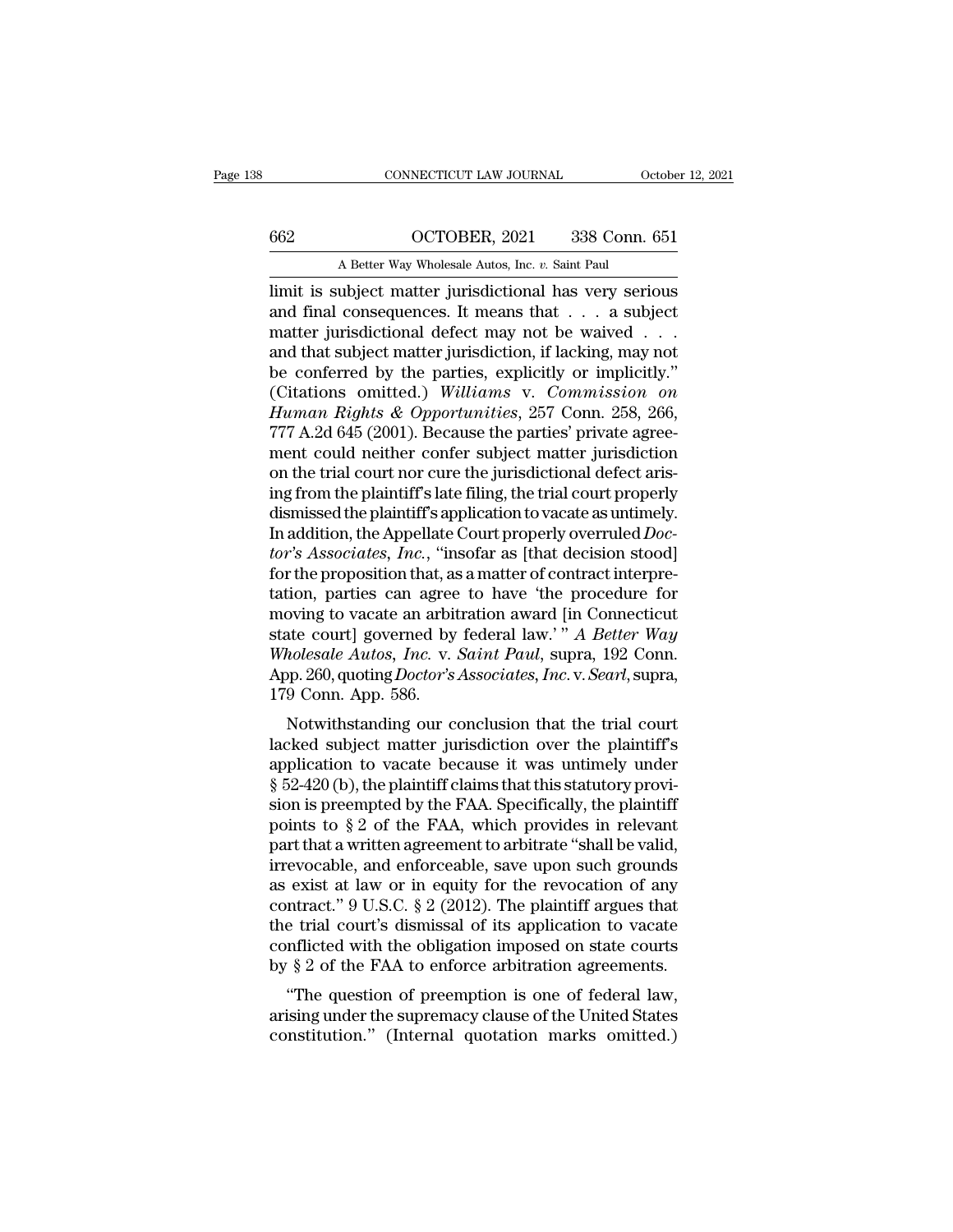2, 2021 CONNECTICUT LAW JOURNAL<br>
338 Conn. 651 OCTOBER, 2021 663<br>
A Better Way Wholesale Autos, Inc. *v.* Saint Paul<br>
Hackett v. J.L.G. Properties, LLC, supra, 285 Conn. 504. <sup>2</sup>, 2021 CONNECTICUT LAW JOURNAL Page<br>
338 Conn. 651 OCTOBER, 2021 663<br>
A Better Way Wholesale Autos, Inc. *v*. Saint Paul<br> *Hackett* v. *J.L.G. Properties, LLC*, supra, 285 Conn. 504.<br>
The supremacy clause of the United 338 Conn. 651 OCTOBER, 2021 663<br>A Better Way Wholesale Autos, Inc. v. Saint Paul<br>Hackett v. J.L.G. Properties, LLC, supra, 285 Conn. 504.<br>The supremacy clause of the United States constitution<br>provides in relevant part tha 338 Conn. 651 OCTOBER, 2021 663<br>A Better Way Wholesale Autos, Inc. v. Saint Paul<br>Hackett v. J.L.G. Properties, LLC, supra, 285 Conn. 504.<br>The supremacy clause of the United States constitution<br>provides in relevant part th 338 Conn. 651 OCTOBER, 2021 663<br>
A Better Way Wholesale Autos, Inc. v. Saint Paul<br>
Hackett v. J.L.G. Properties, LLC, supra, 285 Conn. 504.<br>
The supremacy clause of the United States constitution<br>
provides in relevant par A Better Way Wholesale Autos, Inc. v. Saint Paul<br>
Hackett v. J.L.G. Properties, LLC, supra, 285 Conn. 504.<br>
The supremacy clause of the United States constitution<br>
provides in relevant part that federal law "shall be the<br> A Better way wholesale Autos, mc. v. Sant Paul<br>Hackett v. J.L.G. Properties, LLC, supra, 285 Conn. 504.<br>The supremacy clause of the United States constitution<br>provides in relevant part that federal law "shall be the<br>suprem Hackett v. J.L.G. Properties, LLC, supra, 285 Conn. 504.<br>The supremacy clause of the United States constitution<br>provides in relevant part that federal law "shall be the<br>supreme Law of the Land; and the Judges in every Stat The supremacy clause of the United States constitution<br>provides in relevant part that federal law "shall be the<br>supreme Law of the Land; and the Judges in every State<br>shall be bound thereby, any Thing in the Constitution<br>o provides in relevant part that federal law "shall be the<br>supreme Law of the Land; and the Judges in every State<br>shall be bound thereby, any Thing in the Constitution<br>or Laws of any State to the Contrary notwithstanding."<br>U supreme Law of the Land; and the Judges in every State<br>shall be bound thereby, any Thing in the Constitution<br>or Laws of any State to the Contrary notwithstanding."<br>U.S. Const., art. VI, cl. 2. The United States Supreme<br>Cou shall be bound thereby, any Thing in the Constitution<br>or Laws of any State to the Contrary notwithstanding."<br>U.S. Const., art. VI, cl. 2. The United States Supreme<br>Court has recognized three forms of preemption that<br>derive or Laws of any State to the Contrary notwithstanding."<br>U.S. Const., art. VI, cl. 2. The United States Supreme<br>Court has recognized three forms of preemption that<br>derive from the supremacy clause: express preemption,<br>whereb U.S. Const., art. VI, cl. 2. The United States Supreme<br>Court has recognized three forms of preemption that<br>derive from the supremacy clause: express preemption,<br>whereby a federal statute expressly states Congress'<br>intent t Court has recognized three forms of preemption that<br>derive from the supremacy clause: express preemption,<br>whereby a federal statute expressly states Congress'<br>intent to preempt state law; field preemption, whereby<br>a federa derive from the supremacy clause: express preemption,<br>whereby a federal statute expressly states Congress'<br>intent to preempt state law; field preemption, whereby<br>a federal statute "so thoroughly occupies a legislative<br>fiel whereby a federal statute expressly states Congress'<br>intent to preempt state law; field preemption, whereby<br>a federal statute "so thoroughly occupies a legislative<br>field as to make reasonable the inference that Congress<br>l intent to preempt state law; field preemption, whereby<br>a federal statute "so thoroughly occupies a legislative<br>field as to make reasonable the inference that Congress<br>left no room for the [s]tates to supplement it"; and<br>co a federal statute "so thoroughly occupies a lefield as to make reasonable the inference that C<br>left no room for the [s]tates to supplement<br>conflict preemption, whereby state law actua<br>flicts with federal law. (Internal quo The United States Supreme Court has stated that<br>Christian in the United States Supplement it"; and<br>nflict preemption, whereby state law actually con-<br>cts with federal law. (Internal quotation marks omit-<br>d.) *Cipollone* v For no foom for all plydics as supprement to, and<br>conflict preemption, whereby state law actually con-<br>flicts with federal law. (Internal quotation marks omit-<br>ted.) *Cipollone* v. *Liggett Group*, *Inc.*, 505 U.S. 504, 51

flicts with federal law. (Internal quotation marks omit-<br>ted.) *Cipollone* v. *Liggett Group*, *Inc.*, 505 U.S. 504, 516,<br>112 S. Ct. 2608, 120 L. Ed. 2d 407 (1992).<br>The United States Supreme Court has stated that<br>"[t]he F rent Field of arbitration.<sup>7</sup> *Volt Information Information Information Cipollone v. Liggett Group, Inc.*, 505 U.S. 504, 516, 112 S. Ct. 2608, 120 L. Ed. 2d 407 (1992).<br>The United States Supreme Court has stated that "[t]h *Inc. Inc. Inc. Inc. Inc. Inc. Inc. Inc. Inc. Inc. Inc. Inc. Inc. Inc. Inc. Inc. Inc. Inc. Inc. Inc. Inc. Inc. Inc. Inc. Inc. Inc. Inc. Inc. Inc. Inc. Inc. Inc.* The United States Supreme Court has stated that<br>
"[t]he FAA contains no express pre-emptive provision,<br>
nor does it reflect a congressional intent to occupy the<br>
entire field of arbitration." *Volt Information Sciences,*<br> The United States Supreme Court has stated that<br>
"[t]he FAA contains no express pre-emptive provision,<br>
nor does it reflect a congressional intent to occupy the<br>
entire field of arbitration." *Volt Information Sciences,*<br> "[t]he FAA contains no express pre-emptive provision, nor does it reflect a congressional intent to occupy the entire field of arbitration." Volt Information Sciences, Inc. v. Board of Trustees of Leland Stanford Junior U nor does it reflect a congressional intent to occupy the<br>entire field of arbitration." *Volt Information Sciences,*<br>Inc. v. Board of Trustees of Leland Stanford Junior<br>University, 489 U.S. 468, 477, 109 S. Ct. 1248, 103 L. entire field of arbitration." *Volt Information Sciences,*<br> *Inc.* v. *Board of Trustees of Leland Stanford Junior*<br> *University*, 489 U.S. 468, 477, 109 S. Ct. 1248, 103 L.<br>
Ed. 2d 488 (1989). The plaintiff's argument the Inc. v. Board of Trustees of Leland Stanford Junior<br>University, 489 U.S. 468, 477, 109 S. Ct. 1248, 103 L.<br>Ed. 2d 488 (1989). The plaintiff's argument therefore<br>rests on conflict preemption. Under this form of pre-<br>emption University, 489 U.S. 468, 477, 109 S. Ct. 1248, 103 L.<br>Ed. 2d 488 (1989). The plaintiff's argument therefore<br>rests on conflict preemption. Under this form of pre-<br>emption, "state law may nonetheless be pre-empted to<br>the e Ed. 2d 488 (1989). The plaintiff's argument therefore<br>rests on conflict preemption. Under this form of pre-<br>emption, "state law may nonetheless be pre-empted to<br>the extent that it actually conflicts with federal law—<br>that rests on conflict preemption. Under this form of pre-<br>emption, "state law may nonetheless be pre-empted to<br>the extent that it actually conflicts with federal law—<br>that is, to the extent that it stands as an obstacle to the emption, "state law may nonetheless be pre-empted to<br>the extent that it actually conflicts with federal law—<br>that is, to the extent that it stands as an obstacle to the<br>accomplishment and execution of the full purposes and the extent that it actually conflicts with federal law—<br>that is, to the extent that it stands as an obstacle to the<br>accomplishment and execution of the full purposes and<br>objectives of Congress." (Internal quotation marks<br> that is, to the extent that it stands as an obstacle to the accomplishment and execution of the full purposes and objectives of Congress." (Internal quotation marks omitted.) Id.; see also *Edgar* v. *MITE Corp.*, 457 U.S accomplishment and execution of the full purposes and<br>objectives of Congress." (Internal quotation marks<br>omitted.) Id.; see also *Edgar* v. MITE Corp., 457 U.S.<br>624, 631, 102 S. Ct. 2629, 73 L. Ed. 2d 269 (1982) ("[o]f<br>cou objectives of Congress." (Internal quotation marks omitted.) Id.; see also *Edgar* v. *MITE Corp.*, 457 U.S. 624, 631, 102 S. Ct. 2629, 73 L. Ed. 2d 269 (1982) ("[o]f course, a state statute is void to the extent that it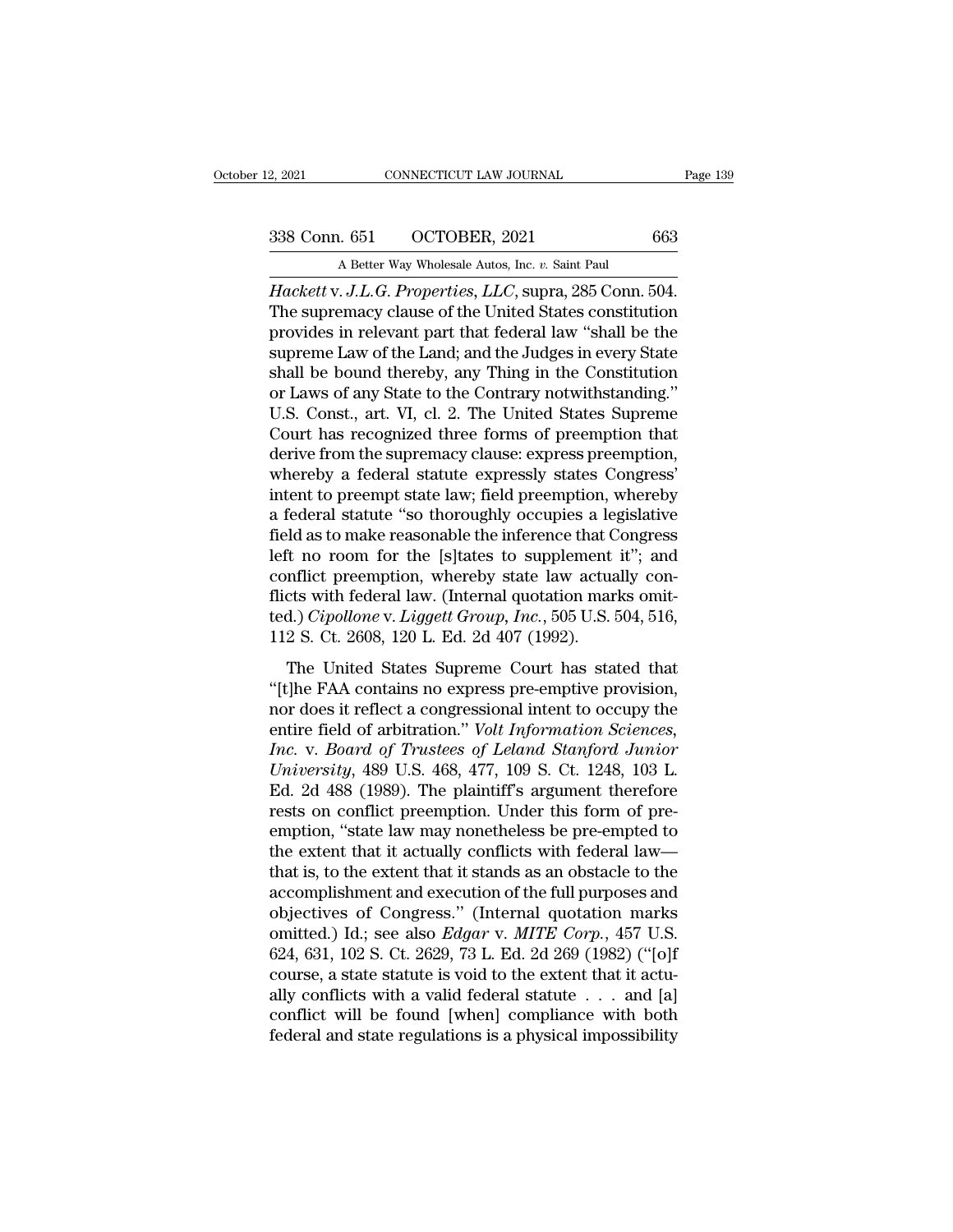# CONNECTICUT LAW JOURNAL October 12, 2021<br>664 OCTOBER, 2021 338 Conn. 651<br>A Better Way Wholesale Autos, Inc. *v*. Saint Paul

CONNECTICUT LAW JOURNAL October 12, 2021<br>
664 OCTOBER, 2021 338 Conn. 651<br>
A Better Way Wholesale Autos, Inc. *v.* Saint Paul<br>
. . . or [when] the state law stands as an obstacle to CONNECTICUT LAW JOURNAL October 12, 2021<br>
664 OCTOBER, 2021 338 Conn. 651<br>
A Better Way Wholesale Autos, Inc. v. Saint Paul<br>
... or [when] the state law stands as an obstacle to<br>
the accomplishment and execution of the ful 664 OCTOBER, 2021 338 Conn. 651<br>
A Better Way Wholesale Autos, Inc. v. Saint Paul<br>
... or [when] the state law stands as an obstacle to<br>
the accomplishment and execution of the full purposes<br>
and objectives of Congress" (c 664 OCTOBER, 2021 338 Conn. 651<br>A Better Way Wholesale Autos, Inc. v. Saint Paul<br> $\ldots$  or [when] the state law stands as an obstacle to<br>the accomplishment and execution of the full purposes<br>and objectives of Congress'' (c 664 OCTOBER, 2<br>
A Better Way Wholesale Autos,<br>
... or [when] the state law state<br>
the accomplishment and execution objectives of Congress" (cit.<br>
quotation marks omitted)).<br>
A review of the purposes of A Better Way Wholesale Autos, Inc.  $v$ . Saint Paul<br>
. or [when] the state law stands as an obstacle to<br>
e accomplishment and execution of the full purposes<br>
d objectives of Congress'' (citation omitted; internal<br>
otation  $\ldots$  or [when] the state law stands as an obstacle to<br>the accomplishment and execution of the full purposes<br>and objectives of Congress" (citation omitted; internal<br>quotation marks omitted)).<br>A review of the purposes of t

of the accomplishment and execution of the full purposes<br>and objectives of Congress" (citation omitted; internal<br>quotation marks omitted)).<br>A review of the purposes of the FAA informs our<br>analysis of whether it preempts o ine accomplishment and execution of the full purposes<br>and objectives of Congress" (citation omitted; internal<br>quotation marks omitted)).<br>A review of the purposes of the FAA informs our<br>analysis of whether it preempts our s and objectives of Congress (chation onlitted, internation<br>quotation marks omitted)).<br>A review of the purposes of the FAA informs our<br>analysis of whether it preempts our state law as a result<br>of an actual conflict between t A review of the purposes of the FAA informs our analysis of whether it preempts our state law as a result<br>of an actual conflict between the statutes. Congress'<br>primary purpose in enacting the FAA was "to overrule<br>the judi A review of the purposes of the FAA informs our<br>analysis of whether it preempts our state law as a result<br>of an actual conflict between the statutes. Congress'<br>primary purpose in enacting the FAA was "to overrule<br>the judi analysis of whether it preempts our state law as a result<br>of an actual conflict between the statutes. Congress'<br>primary purpose in enacting the FAA was "to overrule<br>the judiciary's longstanding refusal to enforce agree-<br>me of an actual conflict between the statutes. Congress'<br>primary purpose in enacting the FAA was "to overrule<br>the judiciary's longstanding refusal to enforce agree-<br>ments to arbitrate . . . and place such agreements [on]<br>the primary purpose in enacting the FAA was "to overrule<br>the judiciary's longstanding refusal to enforce agree-<br>ments to arbitrate . . . and place such agreements [on]<br>the same footing as other contracts . . . . . " (Citations the judiciary's longstanding refusal to enforce agreements to arbitrate  $\dots$  and place such agreements [on] the same footing as other contracts  $\dots$ ." (Citations omitted; internal quotation marks omitted.) *Volt Informati* ments to arbitrate . . . and place such agreements [on]<br>the same footing as other contracts . . . ." (Citations<br>omitted; internal quotation marks omitted.) *Volt Infor-<br>mation Sciences, Inc.* v. *Board of Trustees of Lela* the same footing as other contracts  $\ldots$ ." (Citations<br>
omitted; internal quotation marks omitted.) Volt Infor-<br>
mation Sciences, Inc. v. Board of Trustees of Leland<br>
Stanford Junior University, supra, 489 U.S. 474. Sec-<br> omitted; internal quotation marks omitted.) Volt Infor-<br>mation Sciences, Inc. v. Board of Trustees of Leland<br>Stanford Junior University, supra, 489 U.S. 474. Sec-<br>tion 2 of the FAA "establishes an equal-treatment princi-<br>p mation Sciences, Inc. v. Board of Trustees of Leland<br>
Stanford Junior University, supra, 489 U.S. 474. Sec-<br>
tion 2 of the FAA "establishes an equal-treatment princi-<br>
ple: A court may invalidate an arbitration agreement<br> *Stanford Junior University*, supra, 489 U.S. 474. Section 2 of the FAA "establishes an equal-treatment princi-<br>ple: A court may invalidate an arbitration agreement<br>based on 'generally applicable contract defenses' like<br>f tion 2 of the FAA "establishes an equal-treatment princi-<br>ple: A court may invalidate an arbitration agreement<br>based on 'generally applicable contract defenses' like<br>fraud or unconscionability, but not on legal rules that<br> ple: A court may invalidate an arbitration agreement<br>based on 'generally applicable contract defenses' like<br>fraud or unconscionability, but not on legal rules that<br>'apply only to arbitration or that derive their meaning<br>fr based on 'generally applicable contract defenses' like<br>fraud or unconscionability, but not on legal rules that<br>'apply only to arbitration or that derive their meaning<br>from the fact that an agreement to arbitrate is at iss fraud or unconscionability, but not on legal rules that<br>
'apply only to arbitration or that derive their meaning<br>
from the fact that an agreement to arbitrate is at issue.'<br>
AT&T Mobility, LLC v. Concepcion, 563 U.S. 333, <sup>2</sup>/apply only to arbitration or that derive their meaning<br>from the fact that an agreement to arbitrate is at issue.'<br>*AT&T Mobility, LLC* v. *Concepcion*, 563 U.S. 333, 339,<br>131 S. Ct. 1740, 179 L. Ed. 2d 742 (2011). The from the fact that an agreement to arbitrate is at issue.'<br>AT&T Mobility, LLC v. Concepcion, 563 U.S. 333, 339,<br>131 S. Ct. 1740, 179 L. Ed. 2d 742 (2011). The FAA<br>thus preempts any state rule discriminating on its face<br>aga AT&T Mobility, LLC v. Concepcion, 563 U.S. 333, 339, 131 S. Ct. 1740, 179 L. Ed. 2d 742 (2011). The FAA thus preempts any state rule discriminating on its face against arbitration . . . . " *Kindred Nursing Centers Ltd. P* 131 S. Ct. 1740, 179 L. Ed. 2d 742 (2011). The FAA<br>thus preempts any state rule discriminating on its face<br>against arbitration . . . . " *Kindred Nursing Centers*<br>Ltd. Partnership v. Clark, U.S. , 137 S. Ct. 1421,<br>1426, 1 thus preempts any state rule discriminating on its face<br>against arbitration . . . . " *Kindred Nursing Centers*<br>*Ltd. Partnership* v. *Clark*, U.S. , 137 S. Ct. 1421,<br>1426, 197 L. Ed. 2d 806 (2017). "There is no federal<br>p against arbitration . . . ." *Kindred Nursing Centers*<br>Ltd. Partnership v. Clark, U.S. , 137 S. Ct. 1421,<br>1426, 197 L. Ed. 2d 806 (2017). "There is no federal<br>policy favoring arbitration under a certain set of proce-<br>dural Ltd. Partnership v. Clark, U.S., 137 S. Ct. 1421,<br>1426, 197 L. Ed. 2d 806 (2017). "There is no federal<br>policy favoring arbitration under a certain set of proce-<br>dural rules; the federal policy is simply to ensure the<br>enfor 1426, 197 L. Ed. 2d 806 (20<br>policy favoring arbitration un<br>dural rules; the federal police<br>enforceability, according to<br>agreements to arbitrate." V<br>*Inc.* v. *Board of Trustees of*<br>University, supra, 476.<br>Moreover, "[a]s f Incy favoring arbitration under a certain set of proce-<br>trail rules; the federal policy is simply to ensure the<br>forceability, according to their terms, of private<br>reements to arbitrate." *Volt Information Sciences*,<br>*c.* v dural rules, the rederal policy is simply to ensure the<br>enforceability, according to their terms, of private<br>agreements to arbitrate." *Volt Information Sciences,<br>Inc.* v. *Board of Trustees of Leland Stanford Junior*<br>*Uni* 

emorceability, according to their terms, or private<br>agreements to arbitrate." *Volt Information Sciences,*<br>*Inc.* v. *Board of Trustees of Leland Stanford Junior*<br>*University*, supra, 476.<br>Moreover, "[a]s for jurisdiction depressed and *in the Highrmation Sciences*,<br>*Inc.* v. *Board of Trustees of Leland Stanford Junior*<br>*University*, supra, 476.<br>Moreover, "[a]s for jurisdiction over controversies<br>touching arbitration, the [FAA] does nothin *ERECONDERT CHERRER CONTRETER:* V. Double University, supra, 476.<br>
Moreover, "[a]s for jurisdiction over controversies<br>
touching arbitration, the [FAA] does nothing, being<br>
something of an anomaly in the field of [federal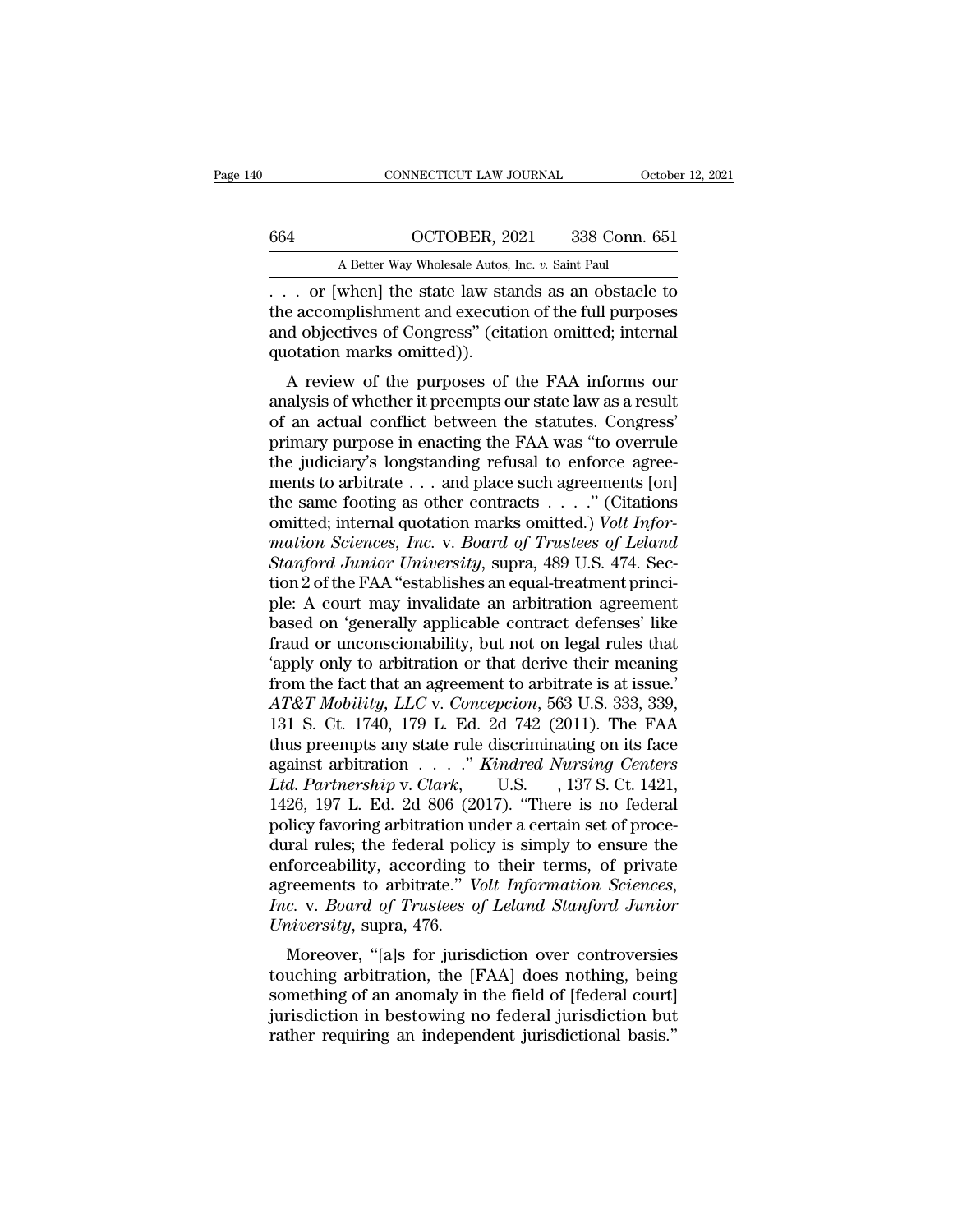2, 2021 CONNECTICUT LAW JOURNAL<br>
338 Conn. 651 OCTOBER, 2021 665<br>
A Better Way Wholesale Autos, Inc. *v.* Saint Paul<br>
(Internal quotation marks omitted.) *Hall Street Associ*-<sup>2, 2021</sup> CONNECTICUT LAW JOURNAL<br>
338 Conn. 651 OCTOBER, 2021 665<br>
<sup>A</sup> Better Way Wholesale Autos, Inc. *v*. Saint Paul<br>
(Internal quotation marks omitted.) *Hall Street Associates, LLC* v. *Mattel, Inc.*, 552 U.S. 576, 5 *ates, LLC* v. *Mattel, Inc*., 552 U.S. 576, 581–82, 128 S. 338 Conn. 651 OCTOBER, 2021 665<br>A Better Way Wholesale Autos, Inc. v. Saint Paul<br>(Internal quotation marks omitted.) *Hall Street Associates, LLC* v. *Mattel, Inc.*, 552 U.S. 576, 581–82, 128 S.<br>Ct. 1396, 170 L. Ed. 2d 25 338 Conn. 651 OCTOBER, 2021 665<br>
A Better Way Wholesale Autos, Inc. v. Saint Paul<br>
(Internal quotation marks omitted.) *Hall Street Associates*, *LLC* v. *Mattel*, *Inc.*, 552 U.S. 576, 581–82, 128 S.<br>
Ct. 1396, 170 L. Ed. A Better Way Wholesale Autos, Inc. v. Saint Paul<br>
(Internal quotation marks omitted.) *Hall Street Associates, LLC* v. *Mattel, Inc.*, 552 U.S. 576, 581–82, 128 S.<br>
Ct. 1396, 170 L. Ed. 2d 254 (2008). Therefore, "[g]iven<br> A Better way Wholesale Autos, Inc. v. Saint Paul<br>
(Internal quotation marks omitted.) *Hall Street Associates, LLC* v. *Mattel, Inc.*, 552 U.S. 576, 581–82, 128 S.<br>
Ct. 1396, 170 L. Ed. 2d 254 (2008). Therefore, "[g]iven<br> (Internal quotation marks omitted.) *Hall Street Associates, LLC* v. *Mattel, Inc.*, 552 U.S. 576, 581–82, 128 S. Ct. 1396, 170 L. Ed. 2d 254 (2008). Therefore, "[g]iven the substantive supremacy of the FAA, but [its] nonj ates, *LLC* v. *Mattel*, *In*<br>Ct. 1396, 170 L. Ed. 2d<br>the substantive suprem<br>risdictional cast, state c<br>play as enforcers of agr<br>*Discover Bank*, 556 U.S<br>Ed. 2d 206 (2009).<br>We conclude that § 5 E substantive supremacy of the FAA, but [its] nonju-<br>dictional cast, state courts have a prominent role to<br>ay as enforcers of agreements to arbitrate." *Vaden v.*<br>scover Bank, 556 U.S. 49, 59, 129 S. Ct. 1262, 173 L.<br>1. 2 risdictional cast, state courts have a prominent role to<br>play as enforcers of agreements to arbitrate." *Vaden v.*<br>*Discover Bank*, 556 U.S. 49, 59, 129 S. Ct. 1262, 173 L.<br>Ed. 2d 206 (2009).<br>We conclude that § 52-420 (b)

risticuonal cast, state coales have a pronuncial role to<br>play as enforcers of agreements to arbitrate." Vaden v.<br>Discover Bank, 556 U.S. 49, 59, 129 S. Ct. 1262, 173 L.<br>Ed. 2d 206 (2009).<br>We conclude that § 52-420 (b) does play as choreers of agreements to arbitrate. Vater v.<br>
Discover Bank, 556 U.S. 49, 59, 129 S. Ct. 1262, 173 L.<br>
Ed. 2d 206 (2009).<br>
We conclude that § 52-420 (b) does not stand as an<br>
obstacle to the accomplishment of the Ed. 2d 206 (2009).<br>
We conclude that  $\S$  52-420 (b) does not stand as an<br>
obstacle to the accomplishment of the federal policy to<br>
enforce arbitration agreements.<sup>3</sup> Under the Connecticut<br>
statutory scheme, both parties h Eq. 24 266 (2666).<br>We conclude that § 52-420 (b) does not stand as an obstacle to the accomplishment of the federal policy to enforce arbitration agreements.<sup>3</sup> Under the Connecticut statutory scheme, both parties have po We conclude that § 52-420 (b) does not stand as an obstacle to the accomplishment of the federal policy to enforce arbitration agreements.<sup>3</sup> Under the Connecticut statutory scheme, both parties have postarbitration right obstacle to the accomplishment of the federal policy to<br>enforce arbitration agreements.<sup>3</sup> Under the Connecticut<br>statutory scheme, both parties have postarbitration<br>rights to seek judicial enforcement of the agreement to<br>a enforce arbitration agreements.<sup>3</sup> Under the Connecticut<br>statutory scheme, both parties have postarbitration<br>rights to seek judicial enforcement of the agreement to<br>arbitrate. General Statutes § 52-417 provides the prevail statutory scheme, both parties have postarbitration<br>rights to seek judicial enforcement of the agreement to<br>arbitrate. General Statutes § 52-417 provides the prevail-<br>ing party one year to seek confirmation of the award;<br>§ rights to seek judicial enforcement of the agreement to<br>arbitrate. General Statutes § 52-417 provides the prevail-<br>ing party one year to seek confirmation of the award;<br>§ 52-420 (b) provides the challenging party thirty d arbitrate. General Statutes § 52-417 provides the prevailing party one year to seek confirmation of the award;<br>§ 52-420 (b) provides the challenging party thirty days<br>to seek to vacate or modify the award. The plaintiff<br>d ing party one year to seek confirmation of the award;<br> $\S$  52-420 (b) provides the challenging party thirty days<br>to seek to vacate or modify the award. The plaintiff<br>does not argue that thirty days is prohibitively short<br>s  $\S$  52-420 (b) provides the challenging party thirty days<br>to seek to vacate or modify the award. The plaintiff<br>does not argue that thirty days is prohibitively short<br>such that a challenging party lacks a meaningful opporto seek to vacate or modify the award. The plaintiff<br>does not argue that thirty days is prohibitively short<br>such that a challenging party lacks a meaningful oppor-<br>tunity to seek to vacate an arbitration award. Therefore, does not argue that thirty days is prohibitively short<br>such that a challenging party lacks a meaningful oppor-<br>tunity to seek to vacate an arbitration award. Therefore,<br>the thirty day time limitation contained in § 52-420 such that a challenging party lacks a meaningful opportunity to seek to vacate an arbitration award. Therefore, the thirty day time limitation contained in § 52-420 (b) does not interfere with the plaintiff's right to chal tunity to seek to vacate an arbitration award. Therefore,<br>the thirty day time limitation contained in § 52-420 (b)<br>does not interfere with the plaintiff's right to challenge<br>the arbitration award and, in doing so, to enfor the thirty day time limitation contained in § 52-420 (b) does not interfere with the plaintiff's right to challenge the arbitration award and, in doing so, to enforce the arbitration agreement. Indeed, far from standing a does not interfere with the plaintiff's right to challenge<br>the arbitration award and, in doing so, to enforce the<br>arbitration agreement. Indeed, far from standing as an<br>obstacle, the time limitation actually furthers the F the arbitration award and, in doing so, to enforce the arbitration agreement. Indeed, far from standing as an obstacle, the time limitation actually furthers the FAA's "national policy favoring arbitration with just the li arbitration age<br>obstacle, the t<br>"national political]<br>ited [judicial]<br>essential virtu<br>Hall Street As<br>U.S. 588.<br>Moreover, o Static, the time inhibited actually rations are FIRES<br>ational policy favoring arbitration with just the lim-<br>d [judicial] review needed to maintain arbitration's<br>sential virtue of resolving disputes straightaway."<br>*Ill Str* Fractional policy favoring distribution with just the finite ited [judicial] review needed to maintain arbitration's essential virtue of resolving disputes straightaway."<br>Hall Street Associates, LLC v. Mattel, Inc., supra

3 S. 588.<br>
Moreover, consistent with the purpose of the FAA,<br>
oplication of  $\S$  52-420 (b) to the plaintiff's application<br>
<sup>3</sup>The dissenting Appellate Court judges agreed with this conclusion: "I<br>
not mean to say that the

Moreover, consistent with the purpose of the FAA,<br>application of  $\S 52-420$  (b) to the plaintiff's application<br><sup>3</sup>The dissenting Appellate Court judges agreed with this conclusion: "I<br>do not mean to say that the FAA preem Moreover, consistent with the purpose of the FAA,<br>application of § 52-420 (b) to the plaintiff's application<br><sup>3</sup>The dissenting Appellate Court judges agreed with this conclusion: "I<br>do not mean to say that the FAA preempt application of § 52-420 (b) to the plaintiff's application<br><sup>3</sup> The dissenting Appellate Court judges agreed with this conclusion: "I<br>do not mean to say that the FAA preempts the General Statutes regarding<br>arbitration. That <sup>3</sup> The dissenting Appellate Court judges agreed with this conclusion: "I do not mean to say that the FAA preempts the General Statutes regarding arbitration. That would be contrary to clear United States Supreme Court pre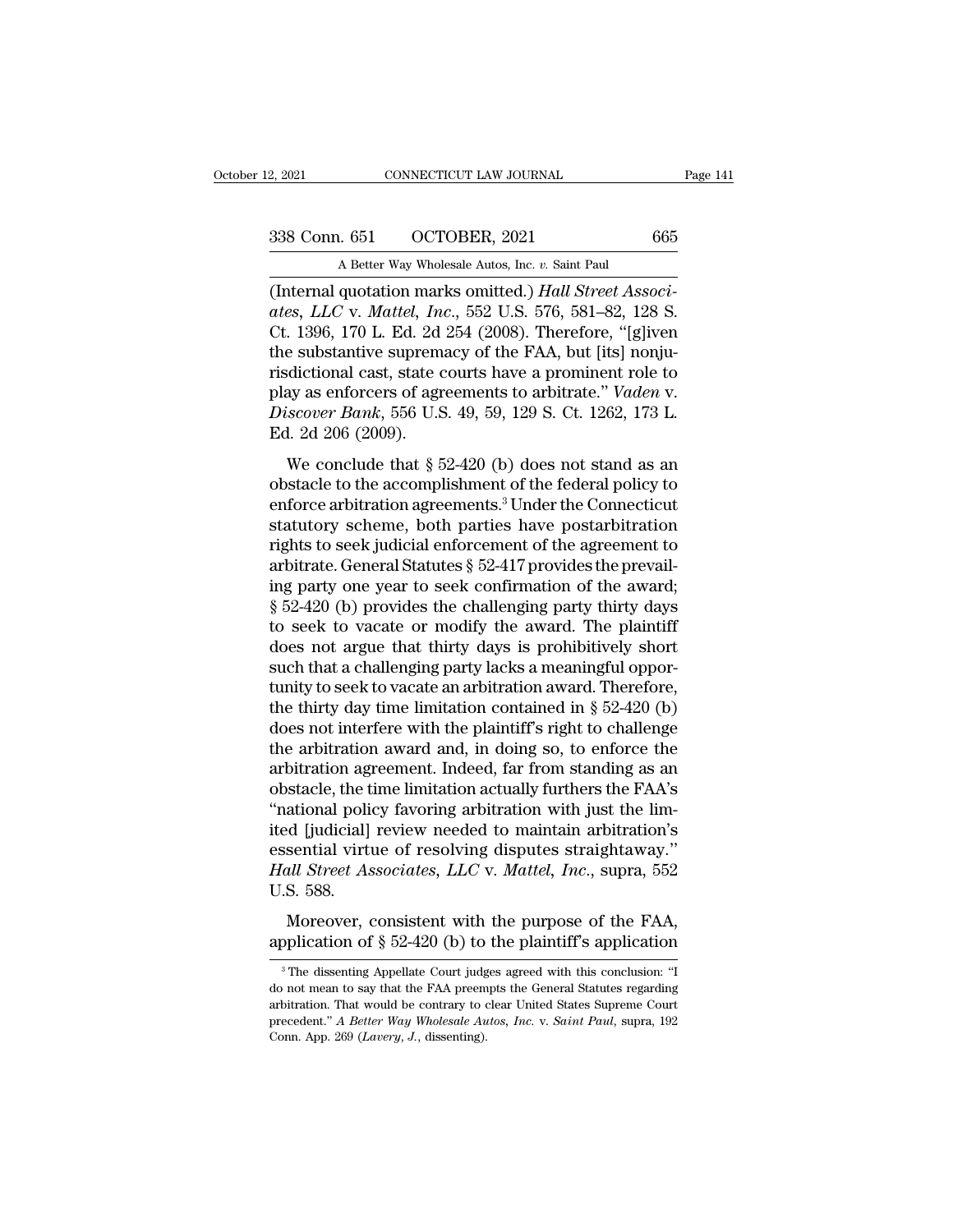# CONNECTICUT LAW JOURNAL October 12, 2021<br>666 OCTOBER, 2021 338 Conn. 651<br>A Better Way Wholesale Autos, Inc. *v*. Saint Paul

CONNECTICUT LAW JOURNAL October 12, 2021<br>666 OCTOBER, 2021 338 Conn. 651<br>A Better Way Wholesale Autos, Inc. *v.* Saint Paul<br>to vacate does not treat an arbitration agreement differto vacate does not treat an arbitration agreement differently from any other contract. See *Volt Information*<br>Sciences, Inc. v. Saint Paul<br>Sciences, Inc. v. Board of Trustees of Leland Stanford<br>Lunior University super 489 U.S. 474 (purpose of EA A *Sciences Compace Sciences, A Better Way Wholesale Autos, Inc. v. Saint Paul*<br> *A Better Way Wholesale Autos, Inc. v. Saint Paul*<br> *Sciences, Inc. v. Board of Trustees of Leland Stanford Junior University, supra, 489 Junior University*, Supramental Connector of The Same Theorem is a Better Way Wholesale Autos, Inc. v. Saint Paul<br> *Junior University*, supra, 489 U.S. 474 (purpose of FAA<br>
is to "place such agreements [on] the same footi A Better Way Wholesale Autos, Inc. v. Saint Paul<br>to vacate does not treat an arbitration agreement differ-<br>ently from any other contract. See *Volt Information*<br>Sciences, Inc. v. Board of Trustees of Leland Stanford<br>Junior A Better Way Wholesale Autos, Inc. v. Saint Paul<br>to vacate does not treat an arbitration agreement differ-<br>ently from any other contract. See *Volt Information*<br>Sciences, Inc. v. Board of Trustees of Leland Stanford<br>Junio to vacate does not treat an arbitration agreement differently from any other contract. See *Volt Information*<br>Sciences, Inc. v. Board of Trustees of Leland Stanford<br>Junior University, supra, 489 U.S. 474 (purpose of FAA<br>is ently from any other contract. See *Volt Information*<br>Sciences, *Inc.* v. Board of Trustees of Leland Stanford<br>Junior University, supra, 489 U.S. 474 (purpose of FAA<br>is to "place such agreements [on] the same footing as<br>ot Sciences, Inc. v. Board of Trustees of Leland Stanford<br>Junior University, supra, 489 U.S. 474 (purpose of FAA<br>is to "place such agreements [on] the same footing as<br>other contracts" (internal quotation marks omitted)).<br>The *Junior University*, supra, 489 U.S. 474 (purpose of FAA<br>is to "place such agreements [on] the same footing as<br>other contracts" (internal quotation marks omitted)).<br>The well established rule that a jurisdictional defect<br>ma other contracts" (internal quotation marks omitted)).<br>The well established rule that a jurisdictional defect<br>may not be waived applies equally to a purported waiver<br>arising during litigation and to a purported waiver con-The well established rule that a jurisdictional defect<br>may not be waived applies equally to a purported waiver<br>arising during litigation and to a purported waiver con-<br>tained in a private agreement. See *Hayes* v. *Beresf* may not be waived applies equally to a purported waiver<br>arising during litigation and to a purported waiver con-<br>tained in a private agreement. See *Hayes* v. *Beresford*,<br>supra, 184 Conn. 562 ("[i]t is hornbook law that arising during litigation and to a purported waiver contained in a private agreement. See *Hayes* v. *Beresford*, supra, 184 Conn. 562 ("[i]t is hornbook law that the parties cannot confer subject matter jurisdiction on a tained in a private agreement. See *Hayes v. Beresford*,<br>supra, 184 Conn. 562 ("[i]t is hornbook law that the<br>parties cannot confer subject matter jurisdiction on<br>a court by . . . agreement"). Therefore, the parties'<br>cont supra, 184 Conn. 562 ("[i]t is hornbook law that the<br>parties cannot confer subject matter jurisdiction on<br>a court by . . . agreement"). Therefore, the parties'<br>contractual provision specifying that the FAA would<br>govern th parties cannot confer subject matter jurisdiction on<br>a court by . . . agreement"). Therefore, the parties'<br>contractual provision specifying that the FAA would<br>govern the arbitration agreement could not serve to<br>waive a su a court by . . . agreement"). Therefore, the parties'<br>contractual provision specifying that the FAA would<br>govern the arbitration agreement could not serve to<br>waive a subject matter jurisdictional defect in state<br>court res contractual provision specifying that the FAA would<br>govern the arbitration agreement could not serve to<br>waive a subject matter jurisdictional defect in state<br>court resulting from noncompliance with  $\S 52-420$  (b).<br>In this govern the arbitration agreement could not serve to<br>waive a subject matter jurisdictional defect in state<br>court resulting from noncompliance with  $\S 52-420$  (b).<br>In this way,  $\S 52-420$  (b) does not discriminate against<br>a waive a subjectour<br>state law. September 2014<br>arbitration agricartain contractor<br>subject to just state law. In addition, urt resulting from noncompliance with  $\S$  52-420 (b).<br>this way,  $\S$  52-420 (b) does not discriminate against<br>bitration agreements; rather, it equates them with<br>rtain contract actions brought in state court that are<br>bject In this way,  $\S$  52-420 (b) does not discriminate against<br>arbitration agreements; rather, it equates them with<br>certain contract actions brought in state court that are<br>subject to jurisdictional limitation periods under<br>st

arbitration agreements; rather, it equates them with<br>certain contract actions brought in state court that are<br>subject to jurisdictional limitation periods under<br>state law.<br>In addition, we are persuaded by the United State certain contract actions brought in state court that are<br>subject to jurisdictional limitation periods under<br>state law.<br>In addition, we are persuaded by the United States<br>Court of Appeals for the District of Columbia Circu subject to jurisdictional limitation periods under<br>state law.<br>In addition, we are persuaded by the United States<br>Court of Appeals for the District of Columbia Circuit,<br>which examined the relationship between § 52-420 (b)<br>a state law.<br>
In addition, we are persuaded by the United States<br>
Court of Appeals for the District of Columbia Circuit,<br>
which examined the relationship between § 52-420 (b)<br>
and the FAA and found no conflict preemption. Se In addition, we are persuaded by the United States<br>Court of Appeals for the District of Columbia Circuit,<br>which examined the relationship between  $\S 52-420$  (b)<br>and the FAA and found no conflict preemption. See<br>*Ekstrom* Court of Appeals for the District of Columbia Circuit,<br>which examined the relationship between  $\S$  52-420 (b)<br>and the FAA and found no conflict preemption. See<br>*Ekstrom* v. *Value Health*, *Inc.*, 68 F.3d 1391, 1393, 1396 which examined the relationship between § 52-420 (b)<br>and the FAA and found no conflict preemption. See<br>*Ekstrom* v. *Value Health*, *Inc.*, 68 F.3d 1391, 1393, 1396<br>(D.C. Cir. 1995). In that case, the parties' arbitration and the FAA and found no conflict preemption. See<br>*Ekstrom* v. *Value Health*, *Inc.*, 68 F.3d 1391, 1393, 1396<br>(D.C. Cir. 1995). In that case, the parties' arbitration<br>agreement specified that Connecticut law would gover *Ekstrom v. Value Health, Inc.*, 68 F.3d 1391, 1393, 1396 (D.C. Cir. 1995). In that case, the parties' arbitration agreement specified that Connecticut law would govern any disputes, but the plaintiffs' petition to vacate ny disputes, but the plaintiffs' petition to vacate was<br>led in the United States District Court for the District<br>f Columbia outside the thirty day time limitation con-<br>ined in § 52-420 (b).<sup>4</sup> Id., 1393. The District of C filed in the United States District Court for the District<br>of Columbia outside the thirty day time limitation con-<br>tained in § 52-420 (b).<sup>4</sup> Id., 1393. The District of Colum-<br><sup>4</sup> The federal District Court in the District

of Columbia outside the thirty day time limitation con-<br>tained in § 52-420 (b).<sup>4</sup> Id., 1393. The District of Colum-<br><sup>4</sup>The federal District Court in the District of Columbia had diversity<br>jurisdiction over the action. Se tained in § 52-420 (b).<sup>4</sup> Id., 1393. The District of Colum-<br><sup>4</sup> The federal District Court in the District of Columbia had diversity<br>jurisdiction over the action. See *Ekstrom* v. *Value Health*, *Inc.*, supra, 68<br>F.3d 1 Lamed III § 52-420 (D). Id., 1595. The District of Columbia<br>
<sup>4</sup> The federal District Court in the District of Columbia had diversity<br>
jurisdiction over the action. See *Ekstrom* v. *Value Health*, *Inc.*, supra, 68<br>
F.3d <sup>4</sup> The federal District Court in the District of Columbia had diversity jurisdiction over the action. See *Ekstrom v. Value Health, Inc.*, supra, 68 F.3d 1392–94. The District of Columbia Circuit concluded that the thirt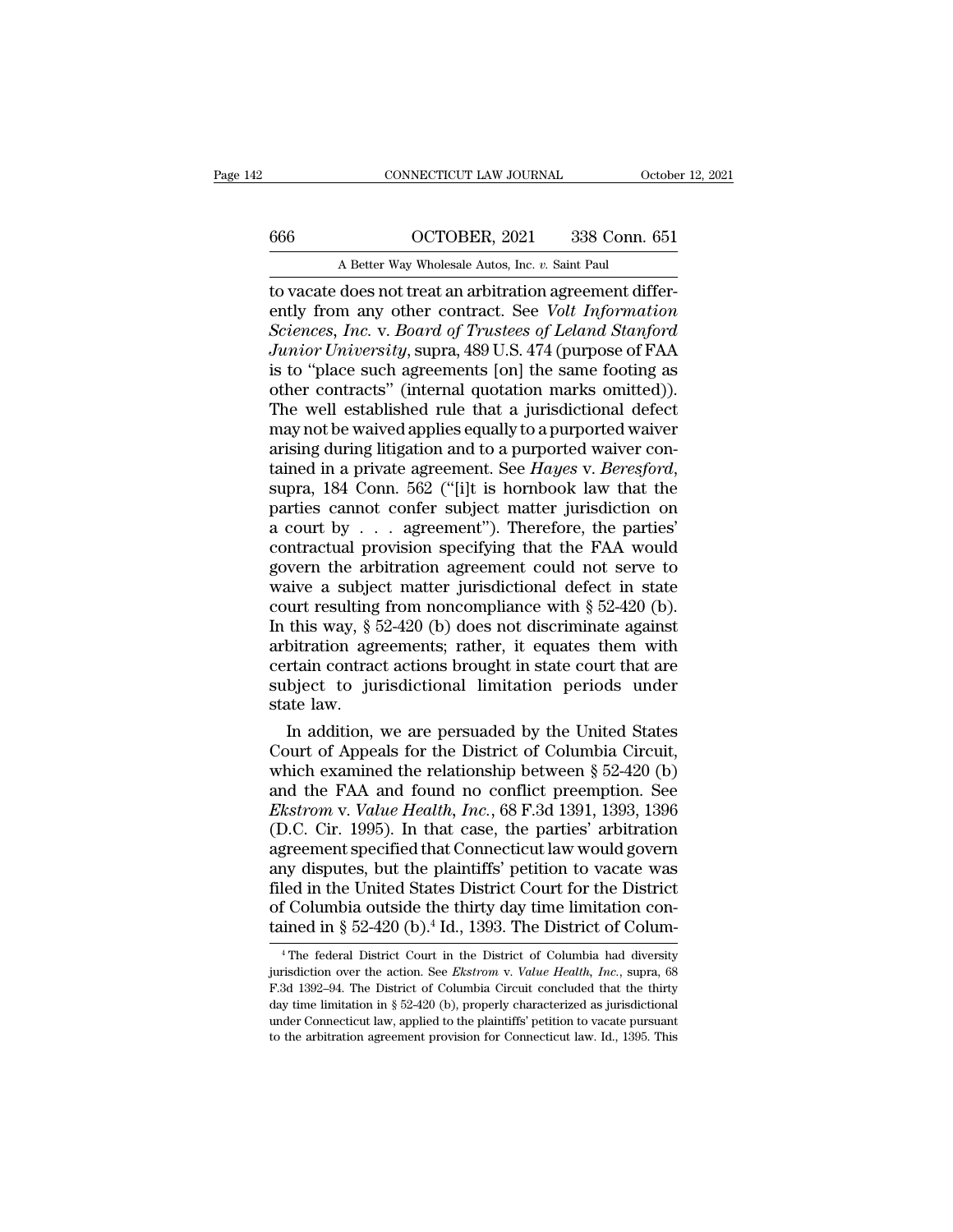2, 2021 CONNECTICUT LAW JOURNAL<br>
338 Conn. 651 OCTOBER, 2021 667<br>
A Better Way Wholesale Autos, Inc. *v.* Saint Paul<br>
bia Circuit rejected the plaintiffs' argument that the bez 2, 2021 CONNECTICUT LAW JOURNAL Page 143<br>
338 Conn. 651 OCTOBER, 2021 667<br>
A Better Way Wholesale Autos, Inc. v. Saint Paul<br>
bia Circuit rejected the plaintiffs' argument that the<br>
FAA preempted  $\S 52-420$  (b), reason FAA preempted § 52-420 (b), reasoning that the FAA preempted § 52-420 (b), reasoning that "Connecticut law surely does not conflict with the FAA's 'primary nurnose'." Id. 1396. Although the choice of law provi 338 Conn. 651 COCTOBER, 2021 667<br>A Better Way Wholesale Autos, Inc. v. Saint Paul<br>bia Circuit rejected the plaintiffs' argument that the<br>FAA preempted § 52-420 (b), reasoning that "Connecti-<br>cut law surely does not confli 338 Conn. 651 OCTOBER, 2021 667<br>
A Better Way Wholesale Autos, Inc. v. Saint Paul<br>
bia Circuit rejected the plaintiffs' argument that the<br>
FAA preempted § 52-420 (b), reasoning that "Connecti-<br>
cut law surely does not conf A Better Way Wholesale Autos, Inc. *v.* Saint Paul<br>bia Circuit rejected the plaintiffs' argument that the<br>FAA preempted § 52-420 (b), reasoning that "Connecti-<br>cut law surely does not conflict with the FAA's 'primary<br>purpo A Better way wholesale Autos, Inc.  $v$ . Saint Paul<br>bia Circuit rejected the plaintiffs' argument that the<br>FAA preempted  $\S 52-420$  (b), reasoning that "Connecti-<br>cut law surely does not conflict with the FAA's 'primary<br>pu bia Circuit rejected the plaintiffs' argument that the FAA preempted  $\S$  52-420 (b), reasoning that "Connecticut law surely does not conflict with the FAA's 'primary purpose.' " Id., 1396. Although the choice of law provi Let precinclude  $\frac{1}{2}$  and  $\frac{1}{2}$  and  $\frac{1}{2}$  connect that is also conflict with the FAA's 'primary urpose.' " Id., 1396. Although the choice of law provi-<br>on in *Ekstrom* provided that Connecticut law, and t fede Each aw surely does not conflict whit the FTATs primary<br>purpose.' "Id., 1396. Although the choice of law provi-<br>sion in *Ekstrom* provided that Connecticut law, and<br>not federal law, governed the agreement, the court's<br>pree

purpose. Tal., 1990. The<br>hold that Connecticut law, and<br>not federal law, governed the agreement, the court's<br>preemption analysis applies with equal force here.<br>Our conclusion is also consistent with those of two<br>other stat statute that provided that connected faw, and<br>not federal law, governed the agreement, the court's<br>preemption analysis applies with equal force here.<br>Our conclusion is also consistent with those of two<br>other state supreme preemption analysis applies with equal force here.<br>
Our conclusion is also consistent with those of two<br>
other state supreme courts. The Supreme Court of<br>
Pennsylvania held that the FAA did not preempt a state<br>
statute th Freemption analysis applies with equal force field.<br>
Our conclusion is also consistent with those of two<br>
other state supreme courts. The Supreme Court of<br>
Pennsylvania held that the FAA did not preempt a state<br>
statute th Our conclusion is also consistent with those of two<br>other state supreme courts. The Supreme Court of<br>Pennsylvania held that the FAA did not preempt a state<br>statute that provided for a thirty day limitation period<br>on a peti other state supreme courts. The Supreme Court of<br>Pennsylvania held that the FAA did not preempt a state<br>statute that provided for a thirty day limitation period<br>on a petition to vacate an arbitration award filed in<br>state c Pennsylvania held that the FAA did not preempt a state<br>statute that provided for a thirty day limitation period<br>on a petition to vacate an arbitration award filed in<br>state court. *Moscatiello* v. J.J.B. Hilliard, W.L. Lyon statute that provided for a thirty day limitation period<br>on a petition to vacate an arbitration award filed in<br>state court. *Moscatiello* v. J.J.B. Hilliard, W.L. Lyons,<br>Inc., 595 Pa. 596, 603, 939 A.2d 325 (2007). The cou on a petition to vacate an arbitration award filed in<br>state court. *Moscatiello* v. *J.J.B. Hilliard*, *W.L. Lyons,*<br>*Inc.*, 595 Pa. 596, 603, 939 A.2d 325 (2007). The court<br>reasoned that the state law time limitation "pro state court. *Moscatiello* v. *J.J.B. Hilliard*, *W.L. Lyons,*<br>*Inc.*, 595 Pa. 596, 603, 939 A.2d 325 (2007). The court<br>reasoned that the state law time limitation "provide[s]<br>for the enforcement of arbitration of contract Inc., 595 Pa. 596, 603, 939 A.2d 325 (2007). The court<br>reasoned that the state law time limitation "provide[s]<br>for the enforcement of arbitration of contract and other<br>disputes, [and, therefore] [it] foster[s] the federal reasoned that the state law tifor the enforcement of arbitra<br>disputes, [and, therefore] [it] f<br>favoring arbitration enforcem<br>reasoned that "[t]he FAA doe<br>dural rules governing arbitrati<br>is beyond its reach." Id.<br>Similarly, sputes, [and, therefore] [it] foster[s] the federal policy<br>sputes, [and, therefore] [it] foster[s] the federal policy<br>voring arbitration enforcement." Id. The court further<br>assoned that "[t]he FAA does not preempt the proc the FAA did not preempt." Id. The court further<br>reasoned that "[t]he FAA does not preempt the proce-<br>dural rules governing arbitration in state courts, as that<br>is beyond its reach." Id.<br>Similarly, the Supreme Court of Ken

reasoned that "[t]he FAA does not preempt the procedural rules governing arbitration in state courts, as that<br>is beyond its reach." Id.<br>Similarly, the Supreme Court of Kentucky held that<br>the FAA did not preempt state proc France court and Teple 17RT does not preempt are procedural rules governing arbitration in state courts, as that is beyond its reach." Id.<br>
Similarly, the Supreme Court of Kentucky held that<br>
the FAA did not preempt state *Nashville Bridge Co.*, 670 S.W.2d 841, 846 (Ky. 1984).<br> *Nashville Bridge Co.*, 670 S.W.2d 841, 846 (Ky. 1984).<br>
The court reasoned that "[t]he [FAA] covers both substantive law and a proceedural law application state cou Similarly, the Supreme Court of Kentucky held that<br>the FAA did not preempt state procedural law applica-<br>ble to a motion to vacate an arbitration award filed in<br>state court. Atlantic Painting & Contracting, Inc. v.<br>Nashvi Similarly, the Supreme Court of Kentucky held that<br>the FAA did not preempt state procedural law applica-<br>ble to a motion to vacate an arbitration award filed in<br>state court. Atlantic Painting & Contracting, Inc. v.<br>Nashvil state court. Atlantic Painting & Contracting, Inc. v.<br>Nashville Bridge Co., 670 S.W.2d 841, 846 (Ky. 1984).<br>The court reasoned that "[t]he [FAA] covers both sub-<br>stantive law and a procedure for federal courts to follow<br>c Nashville Bridge Co., 670 S.W.2d 841, 846 (Ky. 1984).<br>The court reasoned that "[t]he [FAA] covers both substantive law and a procedure for federal courts to follow<br>conclusion is not inconsistent with our holding here: alth

The court reasoned that "[t]he [FAA] covers both substantive law and a procedure for federal courts to follow<br>conclusion is not inconsistent with our holding here: although the parties'<br>arbitration agreement in the presen stantive law *and* a procedure for federal courts to follow<br>conclusion is not inconsistent with our holding here: although the parties'<br>arbitration agreement in the present case specified that federal law and not<br>state la conclusion is not inconsistent with our holding here: although the parties' arbitration agreement in the present case specified that federal law and not state law would govern, the plaintiff filed its application to vacat conclusion is not inconsistent with our holding here: although the parties'<br>arbitration agreement in the present case specified that federal law and not<br>state law would govern, the plaintiff filed its application to vacat arbitration agreement in the present case specified that federal law and not state law would govern, the plaintiff filed its application to vacate in state court, which is bound by § 52-420 (b) regardless of the governing state law would govern, the plaintiff filed its application to vacate in state court, which is bound by § 52-420 (b) regardless of the governing substantive law. Together, *Ekstrom* and our holding here stand for the prop court, which is bound by § 52-420 (b) regardless of the governing substantive law. Together, *Ekstrom* and our holding here stand for the proposition that § 52-420 (b) applies to (1) an application to vacate an arbitratio law. Together, *Ekstrom* and our holding here stand for the proposition that  $\S$  52-420 (b) applies to (1) an application to vacate an arbitration award brought under Connecticut state law in any court, and (2) an applica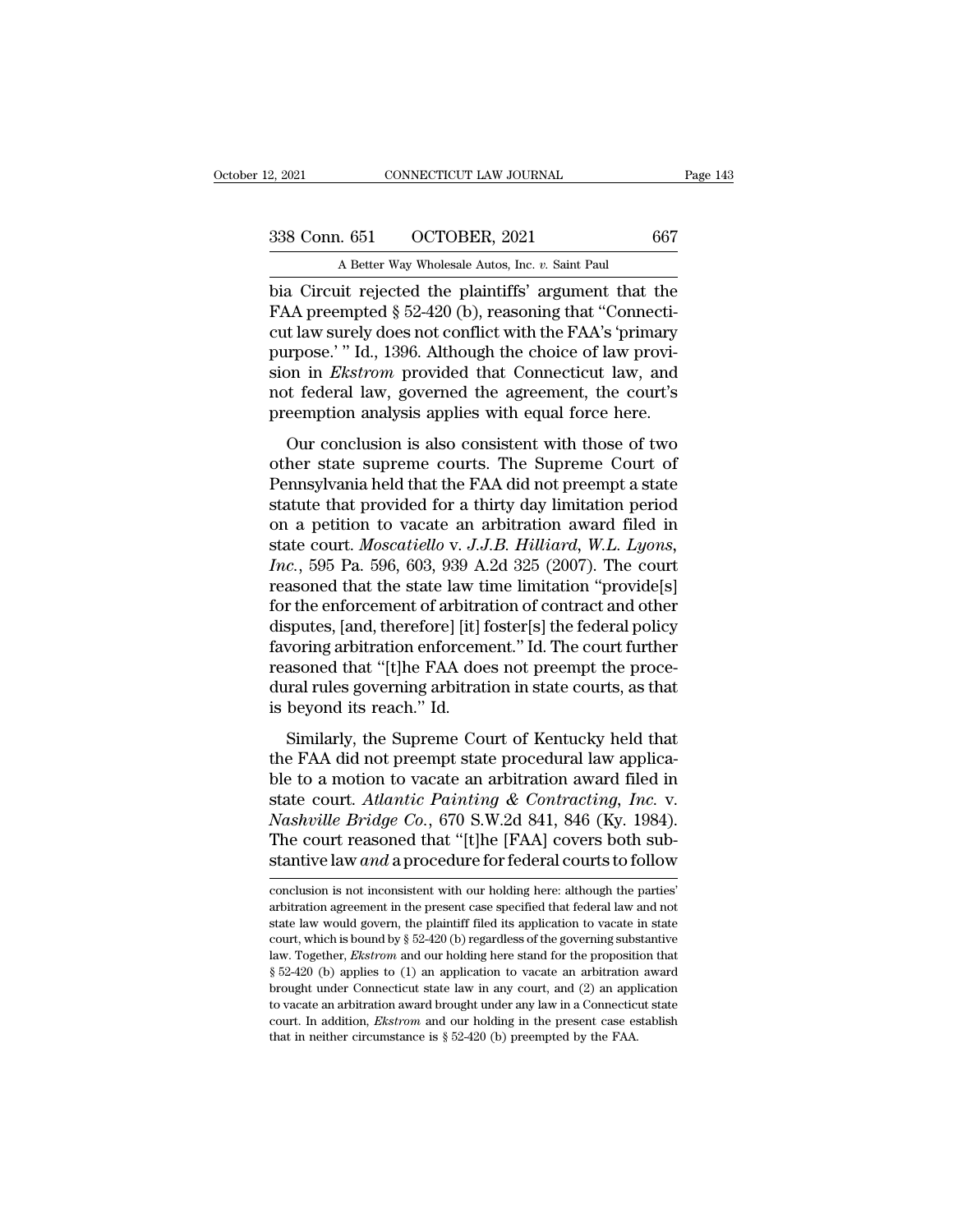### CONNECTICUT LAW JOURNAL October 12, 2021<br>668 OCTOBER, 2021 338 Conn. 651<br>A Better Way Wholesale Autos, Inc. *v*. Saint Paul CONNECTICUT LAW JOURNAL October 12, 2021<br>668 OCTOBER, 2021 338 Conn. 651<br>A Better Way Wholesale Autos, Inc. *v.* Saint Paul<br>when] a party to arbitration seeks to enforce or vacate

CONNECTICUT LAW JOURNAL October 12, 2021<br>
668 OCTOBER, 2021 338 Conn. 651<br>
A Better Way Wholesale Autos, Inc. *v.* Saint Paul<br>
[when] a party to arbitration seeks to enforce or vacate<br>
an arbitration award in federal court 668 OCTOBER, 2021 338 Conn. 651<br>
A Better Way Wholesale Autos, Inc. v. Saint Paul<br>
[when] a party to arbitration seeks to enforce or vacate<br>
an arbitration award in federal court. The procedural<br>
aspects are confined to fe 668  $OCTOBER, 2021$  338 Conn. 651<br>
A Better Way Wholesale Autos, Inc. v. Saint Paul<br>
[when] a party to arbitration seeks to enforce or vacate<br>
an arbitration award in federal court. The procedural<br>
aspects are confined to fe  $\frac{\text{OCTOBER}}{\text{A Better Way Whole sale Autos, Inc. } v. \text{ Saint Paul}}$ <br>
[when] a party to arbitration seeks to enforce or vacate<br>
an arbitration award in federal court. The procedural<br>
aspects are confined to federal cases." (Emphasis in<br>
original.) Id. The A Better Way Wholesale Autos, Inc.  $v$ . Saint Paul<br>
[when] a party to arbitration seeks to enforce or vacate<br>
an arbitration award in federal court. The procedural<br>
aspects are confined to federal cases." (Emphasis in<br>
or A Better way wholesale Atlots, the v. Stand Faul<br>[when] a party to arbitration seeks to enforce or vacate<br>an arbitration award in federal court. The procedural<br>aspects are confined to federal cases." (Emphasis in<br>original [when] a party to arbitration seeks to enforce or vacate<br>an arbitration award in federal court. The procedural<br>aspects are confined to federal cases." (Emphasis in<br>original.) Id. These cases support our conclusion that<br>a s an arbitration award in federal court. The procedural aspects are confined to federal cases." (Emphasis in original.) Id. These cases support our conclusion that a state law time limitation applicable to a motion to vacat aspects are confinity original.) Id. These a state law time<br>is a state law time<br>vacate an arbitration<br>as that set forth is<br>obstacle to the ac<br>ing the FAA.<br>The plaintiff ar; state law time limitation applicable to a motion to<br>cate an arbitration award brought in state court, such<br>that set forth in § 52-420 (b), does not stand as an<br>stacle to the accomplishment of any policy underly-<br>g the FAA vacate an arbitration award brought in state court, such<br>as that set forth in § 52-420 (b), does not stand as an<br>obstacle to the accomplishment of any policy underly-<br>ing the FAA.<br>The plaintiff argues that the United State

as that set forth in § 52-420 (b), does not stand as an obstacle to the accomplishment of any policy underly-<br>ing the FAA.<br>The plaintiff argues that the United States Supreme<br>Court's decision in *Haywood v. Drown*, 556 U. obstacle to the accomplishment of any policy underly-<br>ing the FAA.<br>The plaintiff argues that the United States Supreme<br>Court's decision in  $Haywood$  v.  $Drown$ , 556 U.S. 729,<br>129 S. Ct. 2108, 173 L. Ed. 2d 920 (2009), supports it ing the FAA.<br>
The plaintiff argues that the United States Supreme<br>
Court's decision in *Haywood v. Drown*, 556 U.S. 729,<br>
129 S. Ct. 2108, 173 L. Ed. 2d 920 (2009), supports its<br>
contention that the FAA preempts  $\S 52-420$ The plaintiff argues that the United States Supreme<br>Court's decision in *Haywood v. Drown*, 556 U.S. 729,<br>129 S. Ct. 2108, 173 L. Ed. 2d 920 (2009), supports its<br>contention that the FAA preempts  $\S 52-420$  (b).<sup>5</sup> In that The plaintiff argues that the United States Supreme<br>Court's decision in *Haywood v. Drown*, 556 U.S. 729,<br>129 S. Ct. 2108, 173 L. Ed. 2d 920 (2009), supports its<br>contention that the FAA preempts § 52-420 (b).<sup>5</sup> In that<br>c Court's decision in *Haywood* v. *Drown*, 556 U.S. 729,<br>129 S. Ct. 2108, 173 L. Ed. 2d 920 (2009), supports its<br>contention that the FAA preempts § 52-420 (b).<sup>5</sup> In that<br>case, the court struck down a New York law that<br>div 129 S. Ct. 2108, 173 L. Ed. 2d 920 (2009), supports its<br>contention that the FAA preempts  $\S$  52-420 (b).<sup>5</sup> In that<br>case, the court struck down a New York law that<br>divested jurisdiction from state courts over actions<br>brou contention that the FAA preempts  $\S$  52-420 (b).<sup>5</sup> In that<br>case, the court struck down a New York law that<br>divested jurisdiction from state courts over actions<br>brought against correction officers under 42 U.S.C.<br> $\S$  1983 case, the court struck down a New York law that<br>divested jurisdiction from state courts over actions<br>brought against correction officers under 42 U.S.C.<br> $\S$  1983. Id., 731, 741–42. The court reasoned that a state<br>court "c divested jurisdiction from state courts over actions<br>brought against correction officers under 42 U.S.C.<br>§ 1983. Id., 731, 741–42. The court reasoned that a state<br>court "cannot employ a jurisdictional rule to dissociate<br>[i brought against correction officers under 42 U.S.C.<br>§ 1983. Id., 731, 741–42. The court reasoned that a state<br>court "cannot employ a jurisdictional rule to dissociate<br>[itself] from federal law because of disagreement with<br> § 1983. Id., 731, 741–42. The court reasoned that a state<br>court "cannot employ a jurisdictional rule to dissociate<br>[itself] from federal law because of disagreement with<br>its content or a refusal to recognize the superior its content or a refusal to recognize the superior authority of its source." (Internal quotation marks omitted.) Id., 736. In other words, "[a] jurisdictional rule cannot be used as a device to undermine federal law, no m ity of its source." (Internal quotation marks omitted.)<br>Id., 736. In other words, "[a] jurisdictional rule cannot<br>be used as a device to undermine federal law, no matter<br><sup>5</sup>The plaintiff also argues that a case from the U

Id., 736. In other words, "[a] jurisdictional rule cannot<br>be used as a device to undermine federal law, no matter<br><sup>5</sup>The plaintiff also argues that a case from the United States District<br>Court for the District of Massachus **be used as a device to undermine federal law, no matter**<br><sup>5</sup> The plaintiff also argues that a case from the United States District<br>Court for the District of Massachusetts supports its contention that the FAA<br>preempts § 52 <sup>5</sup> The plaintiff also argues that a case from the United States District Court for the District of Massachusetts supports its contention that the FAA preempts § 52-420 (b). In *Kiewit/Atkinson/Kenny v. International Broth* <sup>5</sup> The plaintiff also argues that a case from the United States District Court for the District of Massachusetts supports its contention that the FAA preempts  $\S 52-420$  (b). In *Kiewit/Atkinson/Kenny v. International Br* Court for the District of Massachusetts supports its contention that the FAA preempts § 52-420 (b). In *Kiewit/Atkinson/Kenny v. International Brother-hood of Electrical Workers, Local 103, AFL-CIO, 43 F. Supp. 2d 132, 13* award in federal court under the FAA. The District Court, exercising diversity jurisdiction, rejected the defendant's argument that the timeliness of the action was governed by a thirty day limitation period contained in *hood of Electrical Workers, Local 103, AFL-CIO,* 43 F. Supp. 2d 132, 133 (D. Mass. 1999) (*Kiewit)*, the plaintiff brought an action to vacate an arbitration award in federal court under the FAA. The District Court, exerc Mass. 1999) (*Kiewit*), the plaintiff brought an action to vacate an arbitration award in federal court under the FAA. The District Court, exercising diversity jurisdiction, rejected the defendant's argument that the timel invisitation, rejected the defendant's argument that the timeliness of the action was governed by a thirty day limitation period contained in a substantively related state law. Id. The plaintiff in the present case argues action was governed by a thirty day limitation period contained in a substantively related state law. Id. The plaintiff in the present case argues that the FAA's three month time limitation should govern because, like in tively related state law. Id. The plaintiff in the present case argues that the FAA's three month time limitation should govern because, like in *Kiewit*, the plaintiff brought the application to vacate under the FAA. The FAA's three month time limitation should govern because, like in *Kiewit*, the plaintiff brought the application to vacate under the FAA. The plaintiff, however, disregards a crucial difference between *Kiewit* and the pre the plaintiff brought the application to vacate under the FAA. The plaintiff,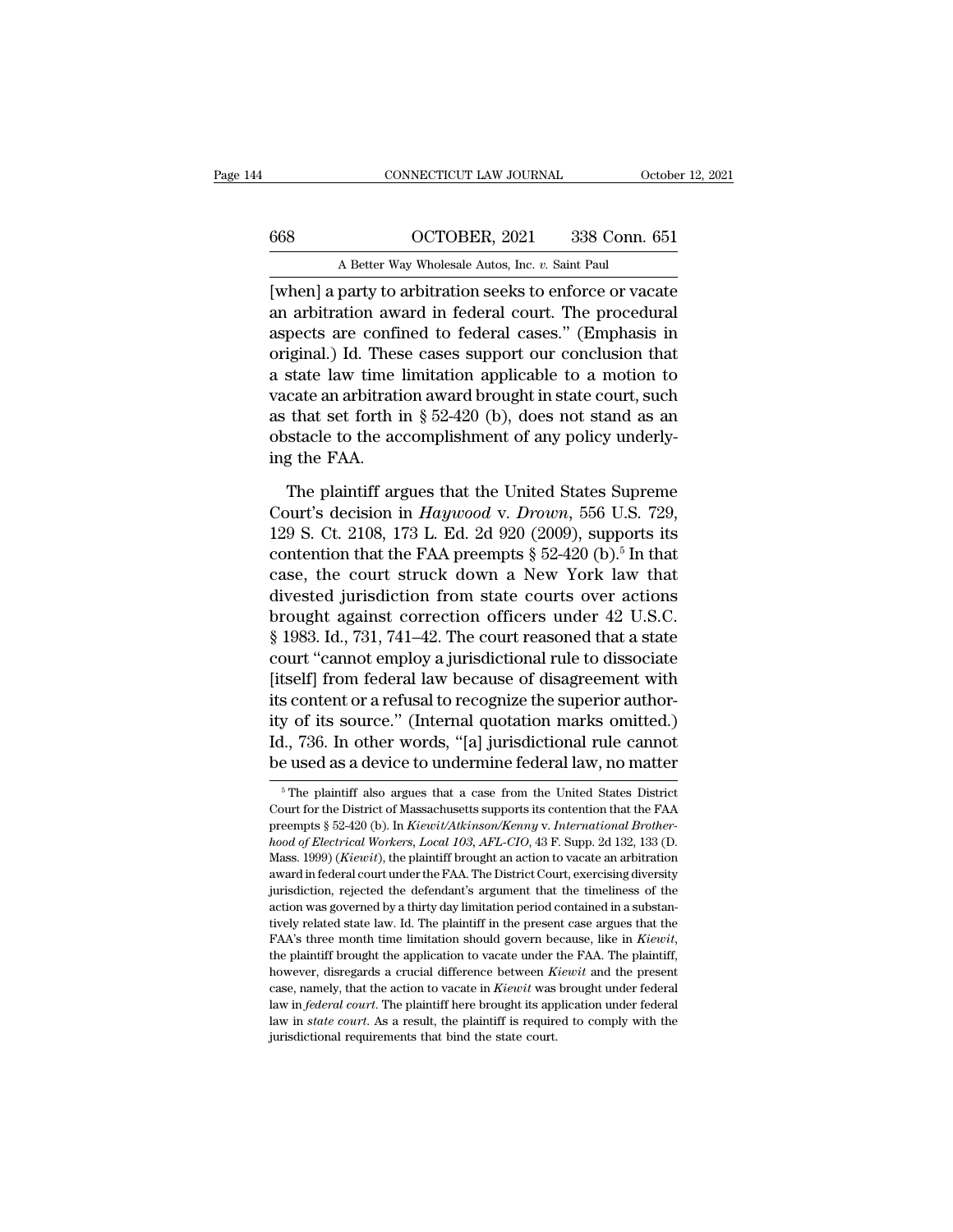2, 2021 CONNECTICUT LAW JOURNAL<br>
338 Conn. 651 OCTOBER, 2021 669<br>
A Better Way Wholesale Autos, Inc. *v.* Saint Paul<br>
how evenhanded it may appear.'' Id., 739. The plaintiff 2, 2021 CONNECTICUT LAW JOURNAL Page 14<br>
338 Conn. 651 OCTOBER, 2021 669<br>
A Better Way Wholesale Autos, Inc. *v*. Saint Paul<br>
how evenhanded it may appear.'' Id., 739. The plaintiff<br>
argues that this principle applies with 338 Conn. 651 OCTOBER, 2021 669<br>A Better Way Wholesale Autos, Inc. v. Saint Paul<br>how evenhanded it may appear." Id., 739. The plaintiff<br>argues that this principle applies with equal force here:<br>Connecticut courts cannot e 338 Conn. 651 OCTOBER, 2021 669<br>A Better Way Wholesale Autos, Inc. v. Saint Paul<br>how evenhanded it may appear." Id., 739. The plaintiff<br>argues that this principle applies with equal force here:<br>Connecticut courts cannot e 338 Conn. 651 OCTOBER, 2021 669<br>
A Better Way Wholesale Autos, Inc. v. Saint Paul<br>
how evenhanded it may appear." Id., 739. The plaintiff<br>
argues that this principle applies with equal force here:<br>
Connecticut courts cann A Better Way Wholesale Autos, Inc. v. Saint Paul<br>how evenhanded it may appear." Id., 739. The plaintiff<br>argues that this principle applies with equal force here:<br>Connecticut courts cannot employ  $\S 52-420$  (b), despite<br>it policy. We eventialled it hay appear. Tu., 759. The plaintiff<br>gues that this principle applies with equal force here:<br>onnecticut courts cannot employ § 52-420 (b), despite<br>is ubject matter jurisdictional nature, to decline to<br>forc argues that this principle applies what equal force here.<br>Connecticut courts cannot employ § 52-420 (b), despite<br>its subject matter jurisdictional nature, to decline to<br>enforce the FAA and undermine attendant federal<br>polic

Folliectical courts cannot employ  $\frac{1}{2}$  32-420 (b), despite<br>its subject matter jurisdictional nature, to decline to<br>enforce the FAA and undermine attendant federal<br>policy.<br>The plaintiff's reliance on *Haywood* is unpe rights subject matter jurisdictional nature, to decline to<br>enforce the FAA and undermine attendant federal<br>policy.<br>The plaintiff's reliance on *Haywood* is unpersuasive.<br>The federal statute at issue in *Haywood*, 42 U.S.C policy.<br>
The plaintiff's reliance on *Haywood* is unpersuasive.<br>
The federal statute at issue in *Haywood*, 42 U.S.C.<br>
§ 1983, "create[d] a remedy for violations of federal<br>
rights committed by persons acting under color o The plaintiff's reliance on *Haywood* is unpersuasive.<br>The federal statute at issue in *Haywood*, 42 U.S.C.<br>§ 1983, "create[d] a remedy for violations of federal<br>rights committed by persons acting under color of state<br>law The plaintiff's reliance on *Haywood* is unpersuasive.<br>The federal statute at issue in *Haywood*, 42 U.S.C.<br>§ 1983, "create[d] a remedy for violations of federal<br>rights committed by persons acting under color of state<br>law The federal statute at issue in *Haywood*, 42 U.S.C. § 1983, "create[d] a remedy for violations of federal rights committed by persons acting under color of state law." Id., 731. The relevant policy concern underlying the § 1983, "create[d] a remedy for violations of federal<br>rights committed by persons acting under color of state<br>law." Id., 731. The relevant policy concern underlying<br>the FAA—equal enforcement of private agreements to<br>arbitr rights committed by persons acting under color of state<br>law." Id., 731. The relevant policy concern underlying<br>the FAA—equal enforcement of private agreements to<br>arbitrate legal disputes—is so different in kind from<br>the p law." Id., 731. The relevant policy concern underlying<br>the FAA—equal enforcement of private agreements to<br>arbitrate legal disputes—is so different in kind from<br>the policy concerns underlying § 1983 as to render *Hay-*<br>*woo* the FAA—equal enforcement of private agreements to<br>arbitrate legal disputes—is so different in kind from<br>the policy concerns underlying § 1983 as to render *Hay-*<br>wood inapposite. Indeed, as we previously noted, the<br>FAA ca arbitrate legal disputes—is so different in kind from<br>the policy concerns underlying § 1983 as to render *Hay-*<br>*wood* inapposite. Indeed, as we previously noted, the<br>FAA carries "no federal policy favoring arbitration<br>und is a poincy concerns underlying s 1983 as to render *Hug-*<br>bood inapposite. Indeed, as we previously noted, the<br>AA carries "no federal policy favoring arbitration<br>der a certain set of procedural rules . . . . " *Volt*<br>form also distinguished: indeed, as we previously noted, the<br>FAA carries "no federal policy favoring arbitration<br>under a certain set of procedural rules . . . . ." Volt<br>Information Sciences, Inc. v. Board of Trustees of<br>Leland

FAR carries Tho Teuerar policy favoring arbitration<br>
under a certain set of procedural rules . . . . " Volt<br>
Information Sciences, Inc. v. Board of Trustees of<br>
Leland Stanford Junior University, supra, 489 U.S. 476.<br>
In Information Sciences, Inc. v. Board of Trustees of<br>Leland Stanford Junior University, supra, 489 U.S. 476.<br>In addition, the challenged state law in Haywood is<br>also distinguishable from § 52-420 (b) because the New<br>York la *Leland Stanford Junior University*, supra, 489 U.S. 476.<br>
In addition, the challenged state law in *Haywood* is<br>
also distinguishable from § 52-420 (b) because the New<br>
York law was "effectively an immunity statute cloake In addition, the challenged state law in  $Haywood$  is<br>also distinguishable from § 52-420 (b) because the New<br>York law was "effectively an immunity statute cloaked<br>in jurisdictional garb," entirely divesting state courts of<br>jur also distinguishable from § 52-420 (b) because the New<br>York law was "effectively an immunity statute cloaked<br>in jurisdictional garb," entirely divesting state courts of<br>jurisdiction over certain actions.  $Haywood$  v.  $Drown$ ,<br>sup York law was "effectively an immunity statute cloaked<br>in jurisdictional garb," entirely divesting state courts of<br>jurisdiction over certain actions.  $Haywood$  v.  $Drown$ ,<br>supra, 556 U.S. 742. In contrast, § 52-420 (b) contains<br>a in jurisdictional garb," entirely divesting state courts of<br>jurisdiction over certain actions.  $Haywood$  v.  $Drown$ ,<br>supra, 556 U.S. 742. In contrast, § 52-420 (b) contains<br>a conventional jurisdictional time limitation, which<br>eff jurisdiction over certain actions. *Haywood v. Drown*, supra, 556 U.S. 742. In contrast,  $\S$  52-420 (b) contains a conventional jurisdictional time limitation, which effectively furthers both state and federal policy favo supra, 556 U.S. 742. In contrast,  $\S$  52-420 (b) contains<br>a conventional jurisdictional time limitation, which<br>effectively furthers both state and federal policy<br>favoring finality of arbitration judgments. It does not<br>pre a conventional jurisdictional time limitation, which<br>effectively furthers both state and federal policy<br>favoring finality of arbitration judgments. It does not<br>prevent a party from challenging an arbitration award<br>in state effectively furthers both state and federal policy<br>favoring finality of arbitration judgments. It does not<br>prevent a party from challenging an arbitration award<br>in state court; it merely limits a party's ability to chal-<br>l favoring finality of arbitration judgments. It does not<br>prevent a party from challenging an arbitration award<br>in state court; it merely limits a party's ability to chal-<br>lenge an arbitration award to thirty days, a period prevent a party from challenging an arbitration award<br>in state court; it merely limits a party's ability to chal-<br>lenge an arbitration award to thirty days, a period of<br>time that is not prohibitively short. Section 52-420 in state court; it merely limits a party's ability to challenge an arbitration award to thirty days, a period of time that is not prohibitively short. Section 52-420 (b) bears no resemblance to the state statute at issue i lenge an arbitration award to thirty days, a period of time that is not prohibitively short. Section 52-420 (b) bears no resemblance to the state statute at issue in  $Haywood$ , and, therefore, it does not implicate analogous c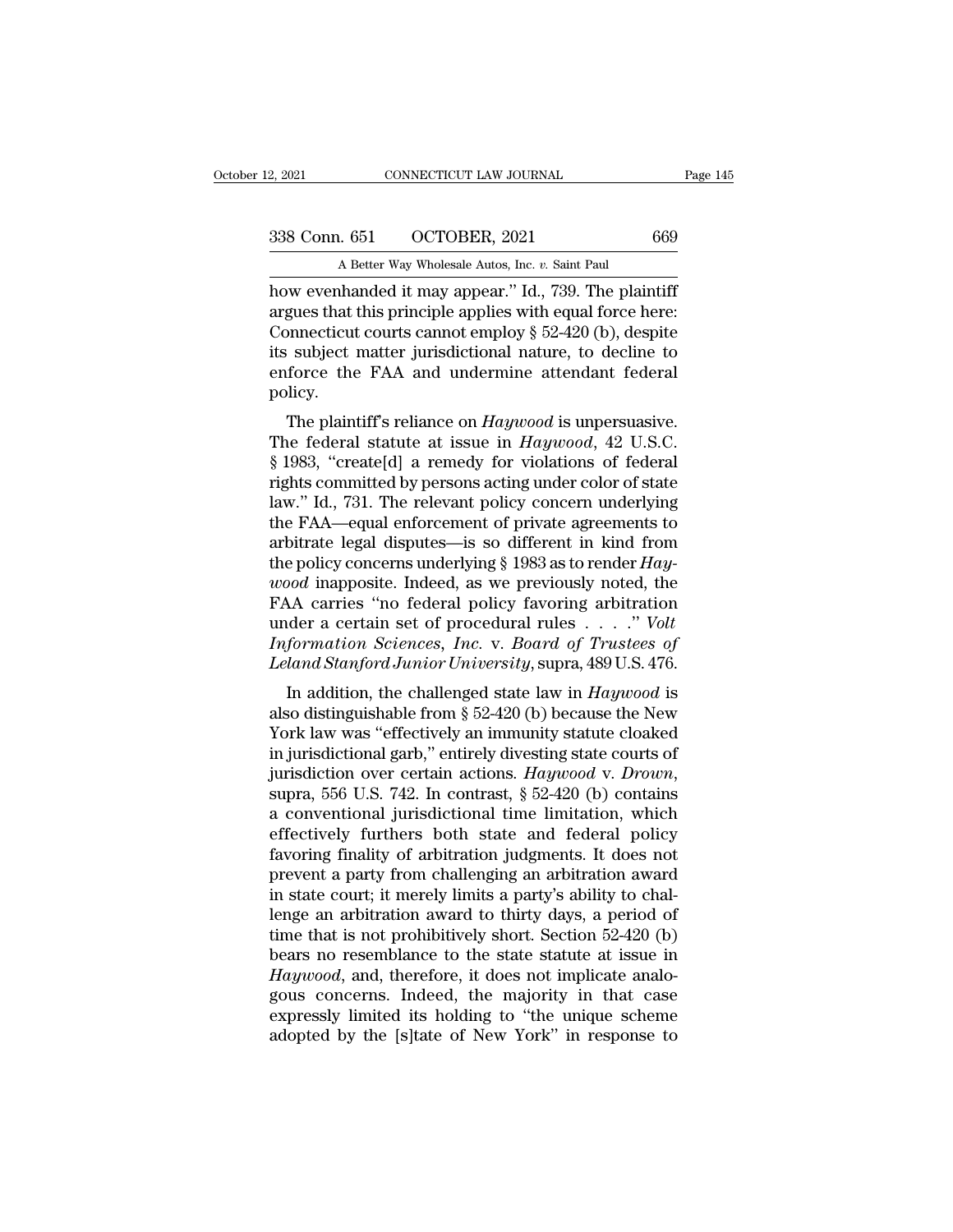|     | CONNECTICUT LAW JOURNAL                              | October 12, 2021 |
|-----|------------------------------------------------------|------------------|
| 670 | OCTOBER, 2021                                        | 338 Conn. 651    |
|     | A Better Way Wholesale Autos, Inc. v. Saint Paul     |                  |
|     | the dissent's concern that the case would be broadly |                  |

CONNECTICUT LAW JOURNAL October 12, 2021<br>
670 OCTOBER, 2021 338 Conn. 651<br>
A Better Way Wholesale Autos, Inc. *v*. Saint Paul<br>
the dissent's concern that the case would be broadly<br>
applied to strike down all state jurisdic applied to strike down all state jurisdictional rules. Id., 741.  $\frac{1}{100}$  OCTOBER, 2021 338 Conn. 651<br>
A Better Way Wholesale Autos, Inc. v. Saint Paul<br>
e dissent's concern that the case would be broadly<br>
plied to strike down all state jurisdictional rules. Id.,<br>
1.<br>
In sum, we conc

A Better Way Wholesale Autos, Inc.  $v$ . Saint Paul<br>the dissent's concern that the case would be broadly<br>applied to strike down all state jurisdictional rules. Id.,<br>741.<br>In sum, we conclude that the thirty day limitation<br>p the dissent's concern that the case would be broadly<br>applied to strike down all state jurisdictional rules. Id.,<br>741.<br>In sum, we conclude that the thirty day limitation<br>period set forth in § 52-420 (b) applies to the plain the ussent s concern that the case would be broady<br>applied to strike down all state jurisdictional rules. Id.,<br>741.<br>In sum, we conclude that the thirty day limitation<br>period set forth in § 52-420 (b) applies to the plainti applied to strike down an state jurisdictional rules. 1d.,<br>
T41.<br>
In sum, we conclude that the thirty day limitation<br>
period set forth in § 52-420 (b) applies to the plaintiff's<br>
application to vacate.<sup>6</sup> It is undisputed <sup>741.</sup> In sum, we conclude that the thirty day limitation period set forth in  $\S$  52-420 (b) applies to the plaintiff's application to vacate.<sup>6</sup> It is undisputed that the plaintiff's application was filed more than thirt In sum, we conclude that the thirty day limitation<br>period set forth in § 52-420 (b) applies to the plaintiff's<br>application to vacate.<sup>6</sup> It is undisputed that the plaintiff's<br>application was filed more than thirty days af Filiou set forth in  $\S$  52-420 (b) applies to the plaintiff's<br>plication to vacate.<sup>6</sup> It is undisputed that the plaintiff's<br>plication was filed more than thirty days after the<br>aintiff received notice of the arbitration aw plication was filed more than thirty days after the aintiff received notice of the arbitration award. Accordly, the trial court properly dismissed the plaintif plication to vacate as untimely under § 52-420 (b). The judgme

 $\frac{6}{6}$  The parties disagree as to whether the plaintiff could have brought the plication to vacate in federal court rather than in state court. As we  $\degree$  The parties disagree as to whether the plaintiff could have brought the application to vacate in federal court rather than in state court. As we discussed, it is undisputed that the FAA does not create subject matter  $\,^6$  The parties disagree as to whether the plaintiff could have brought the application to vacate in federal court rather than in state court. As we discussed, it is undisputed that the FAA does not create subject matt  $\degree$  The parties disagree as to whether the plaintiff could have brought the application to vacate in federal court rather than in state court. As we discussed, it is undisputed that the FAA does not create subject matter <sup>6</sup> The parties disagree as to whether the plaintiff could have brought the application to vacate in federal court rather than in state court. As we discussed, it is undisputed that the FAA does not create subject matter <sup>6</sup> The parties disagree as to whether the plaintiff could have brought the application to vacate in federal court rather than in state court. As we discussed, it is undisputed that the FAA does not create subject matter discussed, it is undisputed that the FAA does not create subject matter jurisdiction in federal courts. Therefore, a federal court must have an independent basis of subject matter jurisdiction over an FAA claim. See, e.g. invisition in federal courts. Therefore, a federal court must have an inde-<br>pendent basis of subject matter jurisdiction over an FAA claim. See, e.g.,<br>*Vaden v. Discover Bank*, supra, 556 U.S. 59; *Hall Street Associates, Pendent basis of subject matter jurisdiction over an FAA claim. See, e.g., Vaden v. Discover Bank, supra, 556 U.S. 59; Hall Street Associates, LLC v. Mattel, Inc., supra, 552 U.S. 581–82. An independent basis of jurisdi Primary Discover Bank*, supra, 556 U.S. 59; *Hall Street Associates, LLC v.*<br>*Mattel, Inc.*, supra, 552 U.S. 581–82. An independent basis of jurisdiction may be established, among other ways, through (1) diversity of citi Mattel, Inc., supra, 552 U.S. 581–82. An independent basis of jurisdiction may be established, among other ways, through (1) diversity of citizenship; see, e.g., Equitas Disability Advocates, LLC v. Daley, Debofsky & Bryan dispute pursuant of 28 U.S.C. § 1331. See, e.g., *Vadencer Banking*, see, e.g., *Equitas Disability Advocates, LLC v. Daley, Debofsky & Bryant, P.C.*, supra, 177 F. Supp. 3d 204; *Kiewit/Atkinson/Kenny v. International Bro* E.C., supra, 177 F. Supp. 3d 204; *Kiewit/Atkinson/Kenny v. International Brotherhood of Electrical Workers, Local 103, AFL-CIO,* 43 F. Supp. 2d 132, 135 (D. Mass. 1999); or (2) federal question jurisdiction over the und *Brotherhood of Electrical Workers, Local 103, AFL-CIO,* 43 F. Supp. 2d 132, 135 (D. Mass. 1999); or (2) federal question jurisdiction over the underlying dispute pursuant to 28 U.S.C. § 1331. See, e.g., *Vaden v. Discover* 135 (D. Mass. 1999); or (2) federal question jurisdiction over the underlying dispute pursuant to 28 U.S.C. § 1331. See, e.g., *Vaden v. Discover Bank*, supra, 59–60; see also, e.g., id., 62 (approving "look through" appr dispute pursuant to 28 U.S.C. § 1331. See, e.g., *Vaden v. Discover Bank*, supra, 59–60; see also, e.g., id., 62 (approving " look through' " approach to determine whether federal court has federal question jurisdiction u supra, 59–60; see also, e.g., id., 62 (approving " 'look through' " approach to determine whether federal court has federal question jurisdiction under FAA). The plaintiff argues that state court was its only avenue to va to determine whether federal court has federal question jurisdiction under FAA). The plaintiff argues that state court was its only avenue to vacate the arbitration award because a federal court would not have had diversit FAA). The plaintiff argues that state court was its only avenue to vacate the arbitration award because a federal court would not have had diversity jurisdiction. The defendants argue that the underlying dispute, which con Fraction award because a federal court would not have had diversity<br>jurisdiction. The defendants argue that the underlying dispute, which con-<br>cerned the plaintiff's obligations under the federal Truth in Lending Act,<br>woul jurisdiction. The defendants argue that the underlying dispute, which concerned the plaintiff's obligations under the federal Truth in Lending Act, would have supported federal question jurisdiction over the plaintiff's ap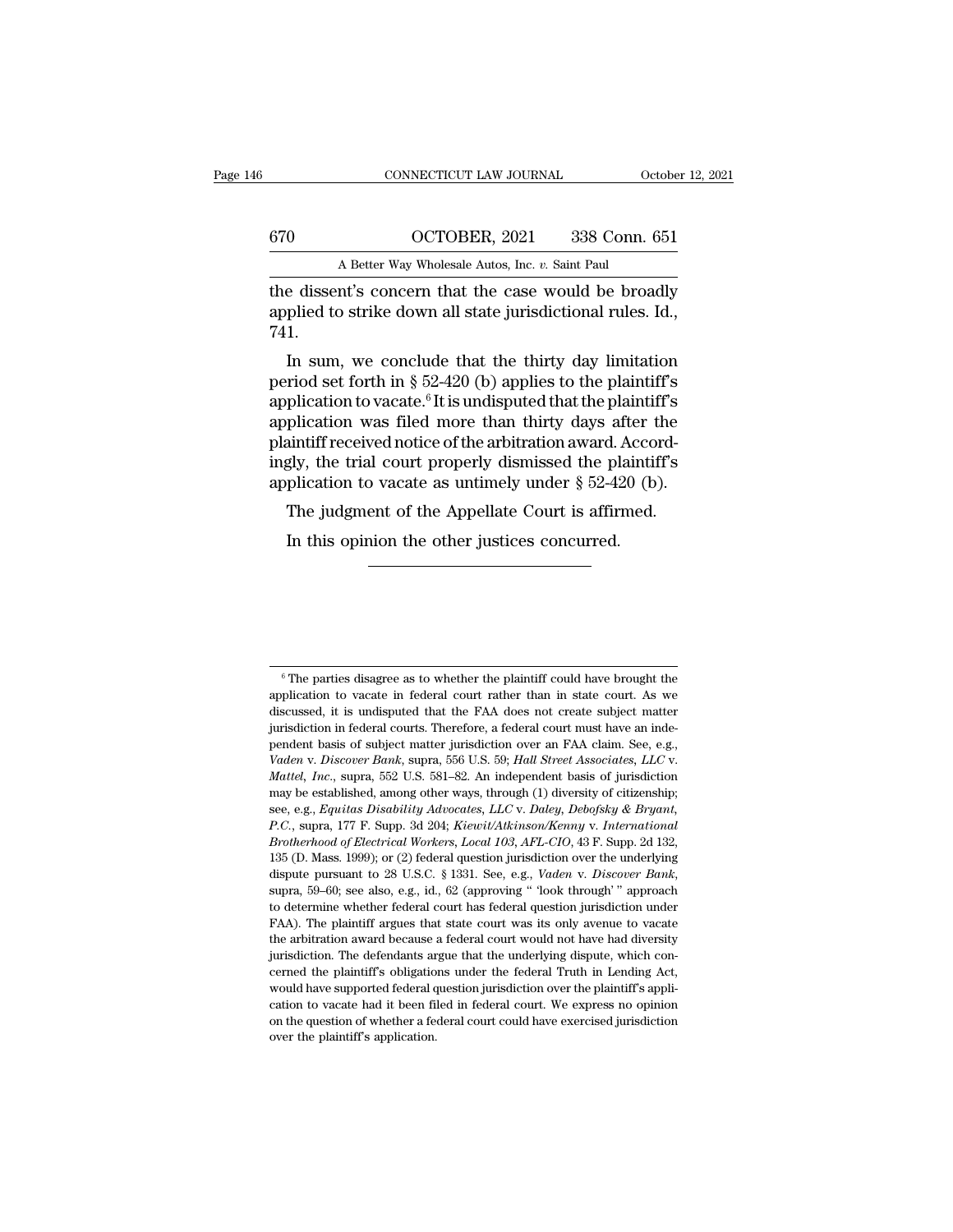State *v.* Francis

## STATE OF CONNECTICUT *v*. ERNEST FRANCIS<br>
STATE OF CONNECTICUT *v*. ERNEST FRANCIS<br>
(SC 20353) TOBER, 2021<br>State v. Francis<br>CTICUT v. ERNES<br>(SC 20353)<br>J., and McDonald, D'Auri EXECTICUT *v.* ERNEST FR<br>
(SC 20353)<br>
Robinson, C. J., and McDonald, D'Auria,<br>
Mullins, Kahn and Ecker, Js. **NNECTICUT**  $v$ . **ERNEST**<br>
(SC 20353)<br>
son, C. J., and McDonald, D'Auria<br>
Mullins, Kahn and Ecker, Js.<br>
Sullabus

## *Syllabus*

- Robinson, C. J., and McDonald, D'Auria,<br>Mullins, Kahn and Ecker, Js.<br>Syllabus<br>The defendant, who had been convicted of murder, appealed to the Appellate<br>Court from the trial court's denial of his motion to correct an illeg Robinson, C. J., and McDonald, D'Auria,<br>Mullins, Kahn and Ecker, Js.<br>Syllabus<br>defendant, who had been convicted of murder, appealed to the Appellate<br>Court from the trial court's denial of his motion to correct an illegal<br>s Mullins, Kahn and Ecker, Js.<br>
Syllabus<br>
defendant, who had been convicted of murder, appealed to the Appellate<br>
Court from the trial court's denial of his motion to correct an illegal<br>
sentence. Prior to sentencing, the se *Syllabus*<br>defendant, who had been convicted of murder, appealed to the Appellate<br>Court from the trial court's denial of his motion to correct an illegal<br>sentence. Prior to sentencing, the sentencing court was provided wit *Syltabus*<br>defendant, who had been convicted of murder, appealed to the Appellate<br>Court from the trial court's denial of his motion to correct an illegal<br>sentence. Prior to sentencing, the sentencing court was provided wit defendant, who had been convicted of murder, appealed to the Appellate<br>Court from the trial court's denial of his motion to correct an illegal<br>sentence. Prior to sentencing, the sentencing court was provided with<br>a crimina Court from the trial court's denial of his motion to correct an illegal<br>sentence. Prior to sentencing, the sentencing court was provided with<br>a criminal history report and a presentence investigation report, which<br>included Court from the trial court's denial of his motion to correct an illegal sentence. Prior to sentencing, the sentencing court was provided with a criminal history report and a presentence investigation report, which included a criminal history report and a presentence investigation report, which included a summary of the defendant's prior convictions of assault and drug offenses. In his motion to correct, the defendant claimed that the sentenc included a summary of the defendant's prior convictions of assault and drug offenses. In his motion to correct, the defendant claimed that the sentencing court relied on materially inaccurate information concerning his cri drug offenses. In his motion to correct, the defendant claimed that the sentencing court relied on materially inaccurate information concerning his criminal history and the circumstances of the underlying offense. Specific sentencing court relied on materially inaccurate information concerning<br>his criminal history and the circumstances of the underlying offense.<br>Specifically, the defendant claimed that the presentence investigation<br>report in by the simular history and the circumstances of the underlying offense.<br>Specifically, the defendant claimed that the presentence investigation<br>report incorrectly indicated that he had been convicted of conspiracy<br>to sell c Exercifically, the defendant claimed that the presentence investigation report incorrectly indicated that he had been convicted of conspiracy to sell cocaine, rather than conspiracy to possess cocaine, and that he was conv before stable that the had been convicted of conspiracy<br>report incorrectly indicated that he had been convicted of conspiracy<br>to sell cocaine, rather than conspiracy to possess cocaine, and that he<br>was convicted of assault report and there has convicted of assault in the second degree of an elderly person, and that he was convicted of assault in the second degree of an elderly person, rather than assault in the third degree. The defendant al was convicted of assault in the second degree of an elderly person, was convicted of assault in the second degree of an elderly person, rather than assault in the third degree. The defendant also claimed that the sentencin "The victim and serve the victim was supported by the victim the sentencing court mistakenly believed that he "grazed" the victim before stabbing him. The trial court denied the defendant's motion, concluding that there wa the sentencing court mistakenly believed that he "grazed" the victim<br>before stabbing him. The trial court denied the defendant's motion,<br>concluding that there was no evidence that the sentencing court relied<br>on inaccurate before stabbing him. The trial court denied the defendant's motion, concluding that there was no evidence that the sentencing court relied on inaccurate information, that the court's statement that the defendant "grazed" t concluding that there was no evidence that the sentencing court relied<br>on inaccurate information, that the court's statement that the defendant<br>"grazed" the victim was supported by the record, and that, even if that<br>statem on inaccurate information, that the court's statement that the defendant "grazed" the victim was supported by the record, and that, even if that statement was inaccurate, the court did not rely on the inaccuracy. The Appel "grazed" the victim was supported by the record, and that, even if that statement was inaccurate, the court did not rely on the inaccuracy. The Appellate Court upheld the trial court's denial of the motion to correct, and statement was inaccurate, the cour<br>Appellate Court upheld the trial courd<br>Appellate Court upheld the trial courd<br>and the defendant, on the grantin<br>court had not abused its discretior<br>to correct an illegal sentence:<br>the def Appellate Court upheld the trial court's denial of the motion to correct,<br>and the defendant, on the granting of certification, appealed to this<br>court. Held that the Appellate Court correctly concluded that the trial<br>court and the defendant, on the granting of certification, appealed to this court. Held that the Appellate Court correctly concluded that the trial court had not abused its discretion in denying the defendant's motion to correct
- court. Held that the Appellate Court correctly concluded that the trial court had not abused its discretion in denying the defendant's motion to correct an illegal sentence:<br>he defendant could not prevail on his claim that court had not abused its discretion in denying the defendant's motion<br>to correct an illegal sentence:<br>he defendant could not prevail on his claim that the sentencing court<br>had substantially relied on inaccurate information to correct an illegal sentence:<br>
he defendant could not prevail on his claim that the sentencing court<br>
had substantially relied on inaccurate information when imposing his<br>
sentence: the defendant's claim was belied by th he defendant could not prevail on his claim that the sentencing court<br>had substantially relied on inaccurate information when imposing his<br>sentence: the defendant's claim was belied by the record because, prior<br>to sentenci had substantially relied on inaccurate information when imposing his sentence: the defendant's claim was belied by the record because, prior to sentencing, the prosecutor informed the sentencing court of the error in the p sentence: the defendant's claim was belied by the record because, prior to sentencing, the prosecutor informed the sentencing court of the error in the presentence investigation report, the court correctly noted that the d sentence: the defendant's claim was belied by the record because, prior to sentencing, the prosecutor informed the sentencing court of the error in the presentence investigation report, the court correctly noted that the d in the presentence investigation report, the court correctly noted that the defendant's assault conviction was for assault in the third degree, and nothing in the record suggested that the court gave explicit attention to the defendant's assault conviction was for assault in the third degree, and nothing in the record suggested that the court gave explicit attention to the inaccurate characterization of the defendant's assault conviction or and nothing in the record suggested that the court gave explicit attention<br>to the inaccurate characterization of the defendant's assault conviction<br>or that it considered the notation in the criminal history report incor-<br>r to the inaccurate characterization of the defendant's assault conviction<br>or that it considered the notation in the criminal history report incor-<br>rectly identifying the assault victim as elderly; moreover, although the<br>sen or that it considered the notation in the criminal history report incorrectly identifying the assault victim as elderly; moreover, although the sentencing court incorrectly referred to the defendant's conspiracy conviction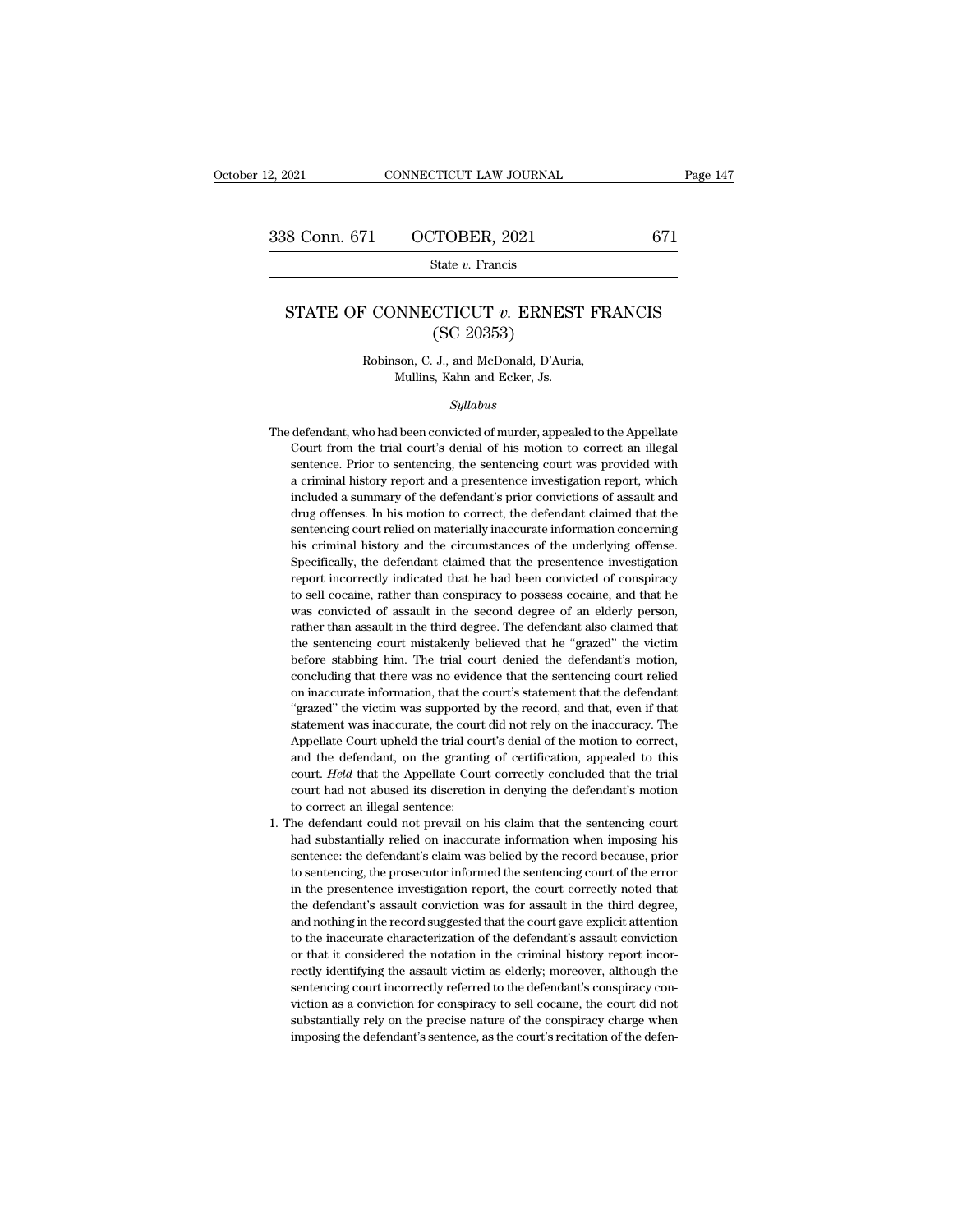|     | CONNECTICUT LAW JOURNAL                                                                                                                                                          | October 12, 2021 |
|-----|----------------------------------------------------------------------------------------------------------------------------------------------------------------------------------|------------------|
|     |                                                                                                                                                                                  |                  |
| 672 | OCTOBER, 2021                                                                                                                                                                    | 338 Conn. 671    |
|     | State $v$ . Francis                                                                                                                                                              |                  |
|     | dant's criminal history was used only to support the observation that<br>the defendant had been convicted of three felony offenses before he<br>had reached the age of nineteen. |                  |
|     | 2. There was no merit to the defendant's claim that the sentencing court                                                                                                         |                  |

2. There was no merit to the defendant's claim that the defendant had been convicted of three felony offenses before he had reached the age of nineteen.<br>
2. There was no merit to the defendant's claim that the sentencing

State  $v$ . Francis<br>
state  $v$ . Francis<br>
the defendant had been convicted of three felony offenses before he<br>
had reached the age of nineteen.<br>
here was no merit to the defendant's claim that the sentencing court<br>
substant dant's criminal history was used only to support the observation that<br>the defendant had been convicted of three felony offenses before he<br>had reached the age of nineteen.<br>here was no merit to the defendant's claim that the the defendant had been convicted of three felony offenses before he<br>had reached the age of nineteen.<br>2. There was no merit to the defendant's claim that the sentencing court<br>substantially relied on a false recollection of had reached the age of nineteen.<br>here was no merit to the defendant's claim that the sentencing court<br>substantially relied on a false recollection of how the victim died when<br>imposing the defendant's sentence: the court's here was no merit to the defendant's claim that the sentencing court substantially relied on a false recollection of how the victim died when imposing the defendant's sentence: the court's statement that the defendant had substantially relied on a false recollection of how the victim died when<br>imposing the defendant's sentence: the court's statement that the defen-<br>dant had "grazed" the victim was not materially inaccurate because,<br>although imposing the defendant's sentence: the court's statement that the defendant had "grazed" the victim was not materially inaccurate because, although a medical examiner testified that he observed a single stab wound on the v dant had "grazed" the victim was not materially inaccurate because, although a medical examiner testified that he observed a single stab wound on the victim's chest, eyewitnesses testified that the defendant had made sever although a medical examiner testified<br>wound on the victim's chest, eyewitnes<br>had made several stabbing motions to<br>the fatal blow; moreover, the court's pr<br>and location of the fatal wound rather<br>the defendant stabbed the vi und on the victim's chest, eyewitnesses testified that the defendant<br>
I made several stabbing motions toward the victim before inflicting<br>
fatal blow; moreover, the court's primary focus was on the severity<br>
I location of the fatal blow; moreover, the court's primary focus was on the severity<br>and location of the fatal wound rather than the exact number of times<br>the defendant stabbed the victim.<br>Argued October 15, 2020—officially released Ap

the fatal blow; moreover, the court's primary focus was on the severity<br>and location of the fatal wound rather than the exact number of times<br>the defendant stabbed the victim.<br>Argued October 15, 2020—officially released Ap and location of the fatal wound rather than the exact number of times<br>the defendant stabbed the victim.<br>Argued October 15, 2020—officially released April 16, 2021\*<br>*Procedural History*<br>Substitute information charging the d Argued October 15, 2020—officially released April 16, 2021\*<br>
Procedural History<br>
Substitute information charging the defendant with<br>
the crime of murder, brought to the Superior Court in<br>
the judicial district of Hartford Argued October 15, 2020—officially released April 16, 2021\*<br> *Procedural History*<br>
Substitute information charging the defendant with<br>
the crime of murder, brought to the Superior Court in<br>
the judicial district of Hartfor *Procedural History*<br>
Substitute information charging the defendant with<br>
the crime of murder, brought to the Superior Court in<br>
the judicial district of Hartford and tried to the jury<br>
before *Miano*, *J*.; verdict and ju Substitute information charging the defendant with<br>the crime of murder, brought to the Superior Court in<br>the judicial district of Hartford and tried to the jury<br>before  $Miano$ ,  $J$ ; verdict and judgment of guilty, from<br>which Substitute information charging the defendant with<br>the crime of murder, brought to the Superior Court in<br>the judicial district of Hartford and tried to the jury<br>before *Miano*, *J*.; verdict and judgment of guilty, from<br>wh the crime of murder, brought to the Superior Court in<br>the judicial district of Hartford and tried to the jury<br>before *Miano*, *J*.; verdict and judgment of guilty, from<br>which the defendant appealed to this court, which<br>aff the judicial district of Hartford and tried to the jury<br>before *Miano*, *J*.; verdict and judgment of guilty, from<br>which the defendant appealed to this court, which<br>affirmed the trial court's judgment; thereafter, the cour before *Miano*, *J*.; verdict and judgment of guilty, from<br>which the defendant appealed to this court, which<br>affirmed the trial court's judgment; thereafter, the court,<br>*Dewey*, *J*., denied the defendant's motion to corre which the defendant appealed to this court, which<br>affirmed the trial court's judgment; thereafter, the court,<br> $Dewey$ , J., denied the defendant's motion to correct<br>an illegal sentence, and the defendant appealed to the<br>Appe affirmed the trial court's judgment; thereafter, the court,<br> *Dewey*, J., denied the defendant's motion to correct<br>
an illegal sentence, and the defendant appealed to the<br>
Appellate Court, *DiPentima*, *C. J.*, and *Alvord* In Delate Court, *DiPentima*, *C. J.*, and *Alvord* and *Con-way*, *Js.*, which affirmed the trial court's decision; subsequently, the defendant, on the granting of certification, appealed to this court. *Affirmed.*<br>*Rober way, Js., which affirmed the trial cosequently,* the defendant, on certification, appealed to this cour *Robert L. O'Brien,* assigned cour the brief, was *Christopher Y. Duby* for the appellant (defendant). *Matthew A. We* 

quently, the defendant, on the granting of<br>
rtification, appealed to this court. *Affirmed.*<br> *Robert L. O'Brien*, assigned counsel, with whom, on<br>
e brief, was *Christopher Y. Duby*, assigned counsel,<br> *r* the appellant (

certification, appealed to this court. Affirmed.<br> *Robert L. O'Brien*, assigned counsel, with whom, on<br>
the brief, was *Christopher Y. Duby*, assigned counsel,<br>
for the appellant (defendant).<br> *Matthew A. Weiner*, assistan Robert L. O'Brien, assigned counsel, with whom, on<br>the brief, was *Christopher Y. Duby*, assigned counsel,<br>for the appellant (defendant).<br>*Matthew A. Weiner*, assistant state's attorney, with<br>whom, on the brief, were *Gail* new, assigned estatist, with whom, on<br>the brief, was *Christopher Y. Duby*, assigned counsel,<br>for the appellant (defendant).<br>*Matthew A. Weiner*, assistant state's attorney, with<br>whom, on the brief, were *Gail P. Hardy*, f attorney, *max state pherical* as  $\alpha$ <sub>3</sub>, assigned solarses,<br>for the appellant (defendant).<br>Matthew A. Weiner, assistant state's attorney, with<br>whom, on the brief, were *Gail P. Hardy*, former state's<br>attorney, *Ronald* ney, and *Elizabeth S. Tanaka*, former assistant state's attorney, for the appellee (state).<br> $\overbrace{*}$ April 16, 2021, the date that this decision was released as a slip opinion, is the operative date for all substantive and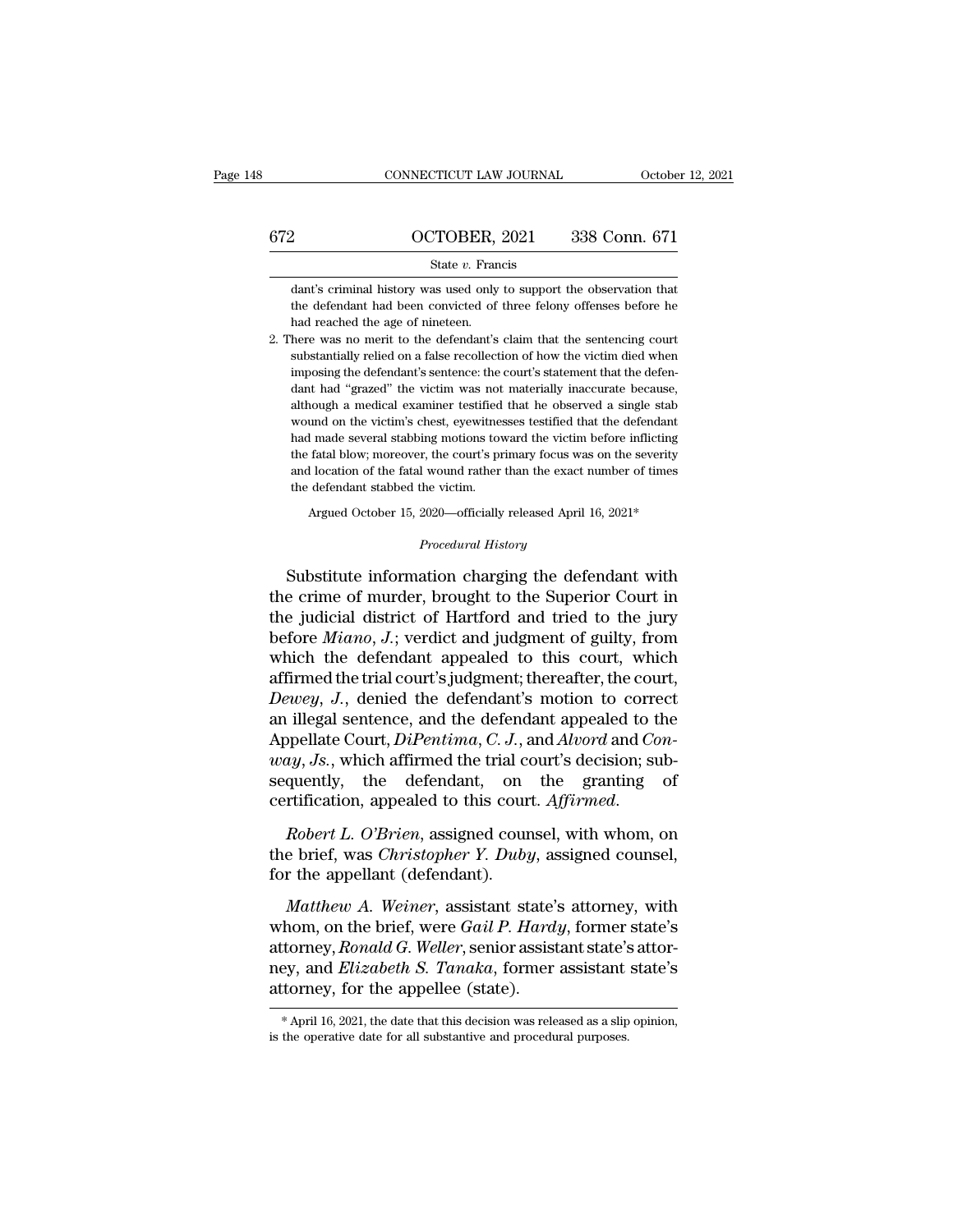# 2, 2021 CONNECTICUT LAW JOURNAL Page 149<br>338 Conn. 671 OCTOBER, 2021 673<br>5tate v. Francis

## State *v.* Francis

## *Opinion*

8 Conn. 671 OCTOBER, 2021 673<br>
State v. Francis<br>
Opinion<br>
KAHN, J. The defendant, Ernest Francis, appeals from<br>
E judgment of the Appellate Court, which affirmed<br>
A trial court's denial of his motion to correct an illegal 338 Conn. 671 OCTOBER, 2021 673<br>
State v. Francis<br>
Opinion<br>
KAHN, J. The defendant, Ernest Francis, appeals from<br>
the judgment of the Appellate Court, which affirmed<br>
the trial court's denial of his motion to correct an i 338 Conn. 671 OCTOBER, 2021 673<br>
State v. Francis<br> *Opinion*<br>
KAHN, J. The defendant, Ernest Francis, appeals from<br>
the judgment of the Appellate Court, which affirmed<br>
the trial court's denial of his motion to correct an State *v*. Francis<br> *Opinion*<br>
KAHN, J. The defendant, Ernest Francis, appeals from<br>
the judgment of the Appellate Court, which affirmed<br>
the trial court's denial of his motion to correct an illegal<br>
sentence. See *State*  $\frac{Opinion}{Opinion}$ <br>
KAHN, J. The defendant, Ernest Francis, appeals from<br>
the judgment of the Appellate Court, which affirmed<br>
the trial court's denial of his motion to correct an illegal<br>
sentence. See *State* v. *Francis*, 1 opinion<br>
KAHN, J. The defendant, Ernest Francis, appeals from<br>
the judgment of the Appellate Court, which affirmed<br>
the trial court's denial of his motion to correct an illegal<br>
sentence. See *State* v. *Francis*, 191 Con KAHN, J. The defendant, Ernest Francis, appeals from<br>the judgment of the Appellate Court, which affirmed<br>the trial court's denial of his motion to correct an illegal<br>sentence. See *State v. Francis*, 191 Conn. App. 101, 1 the judgment of the Appellate Court, which affirmed<br>the trial court's denial of his motion to correct an illegal<br>sentence. See *State* v. Francis, 191 Conn. App. 101, 110,<br>213 A.3d 536 (2019). In the present appeal, the d the trial court's denial of his motion to correct an illegal<br>sentence. See *State* v. *Francis*, 191 Conn. App. 101, 110,<br>213 A.3d 536 (2019). In the present appeal, the defendant<br>claims that the trial court improperly de sentence. See *State* v. *Francis*, 191 Conn. App. 101, 110, 213 A.3d 536 (2019). In the present appeal, the defendant claims that the trial court improperly denied that motion because the sentencing court substantially r 213 A.3d 536 (2019). In the present appeal, the defendant<br>claims that the trial court improperly denied that motion<br>because the sentencing court substantially relied on<br>materially inaccurate information.<sup>1</sup> Specifically, claims that the trial court improperly denied that motion<br>because the sentencing court substantially relied on<br>materially inaccurate information.<sup>1</sup> Specifically, the<br>defendant claims that his sentence was based on inaccubecause the sentencing court substantially relied on<br>materially inaccurate information.<sup>1</sup> Specifically, the<br>defendant claims that his sentence was based on inaccu-<br>rate information concerning both (1) his criminal his-<br>to aterially inaccurate information.<sup>1</sup> Specifically, the<br>fendant claims that his sentence was based on inaccu-<br>te information concerning both (1) his criminal his-<br>ty, and (2) the particular manner in which he committed<br>e-un defendant claims that his sentence was based on inaccurate information concerning both (1) his criminal history, and (2) the particular manner in which he committed the underlying criminal offense. We disagree and, accordi

rate information concerning both (1) his criminal his-<br>tory, and (2) the particular manner in which he committed<br>the underlying criminal offense. We disagree and,<br>accordingly, affirm the judgment of the Appellate Court.<br>Th tory, and (2) the particular manner in which he committed<br>the underlying criminal offense. We disagree and,<br>accordingly, affirm the judgment of the Appellate Court.<br>The following facts and procedural history are rele-<br>vant the underlying criminal offense. We disagree and,<br>accordingly, affirm the judgment of the Appellate Court.<br>The following facts and procedural history are rele-<br>vant to this appeal. Following a jury trial, the defendant<br>was accordingly, affirm the judgment of the Appellate Court.<br>
The following facts and procedural history are rele-<br>
vant to this appeal. Following a jury trial, the defendant<br>
was convicted of murder in violation of General St The following facts and procedural history are relevant to this appeal. Following a jury trial, the defendant was convicted of murder in violation of General Statutes  $\S$  53a-54a (a). Id., 103. Prior to the defendant's se vant to this appeal. Following a jury trial, the defendant<br>was convicted of murder in violation of General Statutes<br>§ 53a-54a (a). Id., 103. Prior to the defendant's sentenc-<br>ing, the sentencing court was provided with a c was convicted of murder in violation of General Statutes<br>
§ 53a-54a (a). Id., 103. Prior to the defendant's sentenc-<br>
ing, the sentencing court was provided with a criminal<br>
history report<sup>2</sup> and a presentence investigati  $\S$  53a-54a (a). Id., 103. Prior to the defendant's sentencing, the sentencing court was provided with a criminal history report<sup>2</sup> and a presentence investigation report (PSI report). The PSI report indicated that the de ing, the sentencing court was provided with a criminal<br>history report<sup>2</sup> and a presentence investigation report<br>(PSI report). The PSI report indicated that the defen-<br>dant had convictions arising out of three separate case history report<sup>2</sup> and a presentence investigation report (PSI report). The PSI report indicated that the defendant had convictions arising out of three separate cases: (1) possession of narcotics with an offense date of J .) possession of narcotics with an offense date of June 9, 1989, (2) conspiracy to sell cocaine with an offense ate of August 9, 1989,<sup>3</sup> and (3) assault in the second egree with an offense date of September 25, 1989.<sup>4</sup> 29, 1989, (2) conspiracy to sell cocaine with an offense<br>date of August 9, 1989,<sup>3</sup> and (3) assault in the second<br>degree with an offense date of September 25, 1989.<sup>4</sup><br><sup>1</sup>The sentence at issue in the present appeal was im

date of August 9, 1989,<sup>3</sup> and (3) assault in the second<br>degree with an offense date of September 25, 1989.<sup>4</sup><br><sup>1</sup>The sentence at issue in the present appeal was imposed by the court,<br>*Miano*, *J*., whereas the subsequent degree with an offense date of September 25, 1989.<sup>4</sup><br>The sentence at issue in the present appeal was imposed by the court,<br>*Miano*, *J.*, whereas the subsequent motion to correct an illegal sentence<br>was decided by the co The sentence at issue in the present appeal was imposed by the court, *Miano*, *J*, whereas the subsequent motion to correct an illegal sentence was decided by the court, *Dewey*, *J*. Unless otherwise noted, all referenc *Miano, J.,* whereas the subsequent motion to correct an illegal sentence was decided by the court, *Dewey, J.* Unless otherwise noted, all references hereinafter to the sentencing court are to Judge Miano, and all refere

was decided by the court, *Dewey*, *J*. Unless otherwise noted, all references hereinafter to the sentencing court are to Judge Miano, and all references to the trial court are to Judge Dewey.<br><sup>2</sup> This single page documen The 'this document as the ''1992 criminal history ... ..."<br>
a the trial court are to Judge Dewey.<br>
<sup>2</sup> This single page document contains a list of the defendant's prior convictions. According to a notation at the top of <sup>2</sup> This single page document contains a list of the defendant's prior convictions. According to a notation at the top of the document, the list was generated on February 18, 1992. We note that the defendant's brief refer

assemented on February 18, 1992. We note that the defendant's brief refers to this document as the "1992 criminal history  $\ldots$ ."<br><sup>3</sup> The PSI report indicated that the defendant's conviction for conspiracy to sell cocaine generated on February 18, 1992. We note that the defendant's brief refers<br>to this document as the "1992 criminal history  $\ldots$ ."<br><sup>3</sup> The PSI report indicated that the defendant's conviction for conspiracy<br>to sell cocaine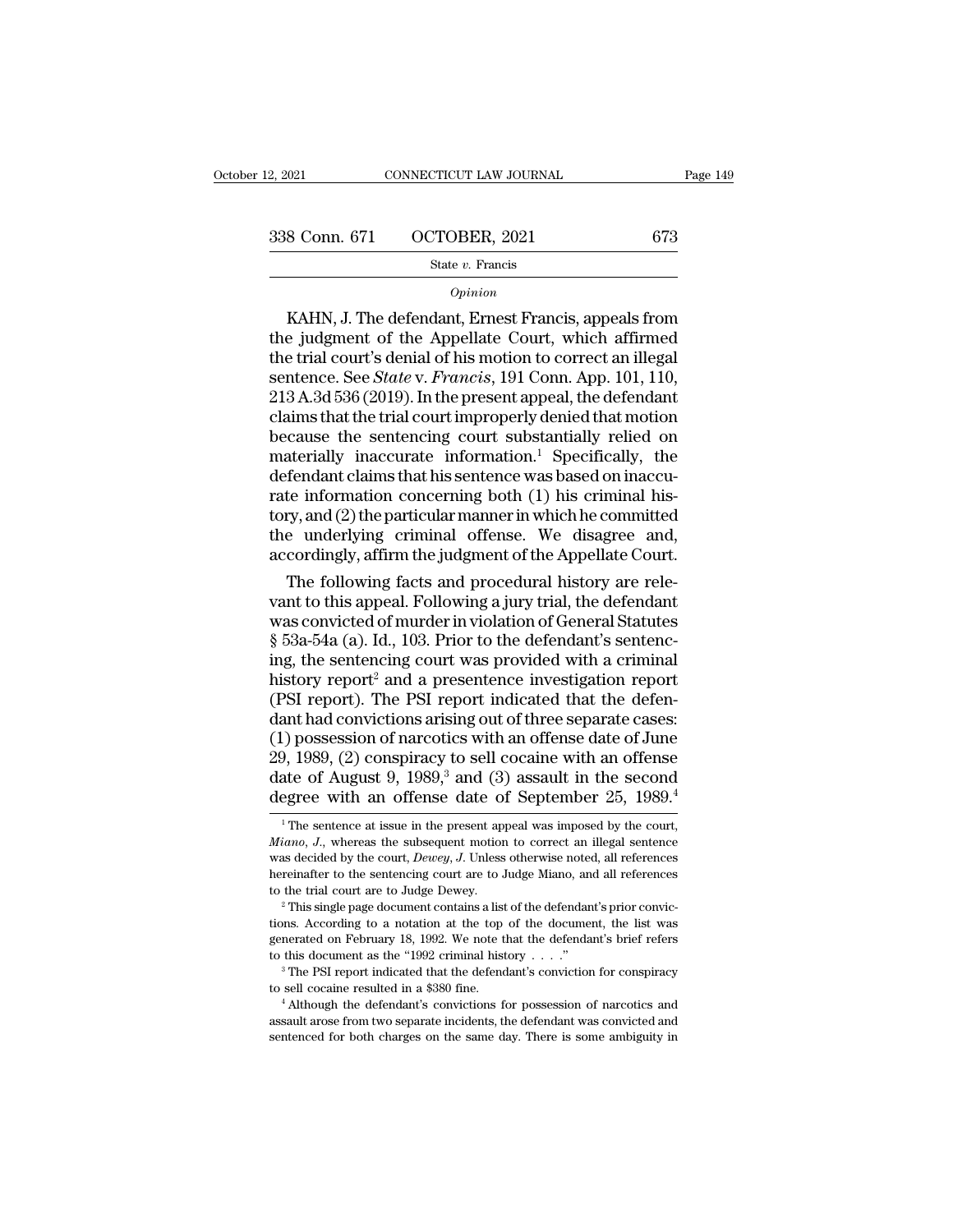|     | CONNECTICUT LAW JOURNAL | October 12, 2021 |
|-----|-------------------------|------------------|
| 674 | OCTOBER, 2021           | 338 Conn. 671    |
|     | State $v$ . Francis     |                  |

CONNECTICUT LAW JOURNAL OCTOBER<br>
State v. Francis<br>
The PSI report included a brief summary of the underly-<br>
The PSI report included a brief summary of the underly-<br>
ing facts related to the defendant's prior convictions of  $\frac{674}{\text{State } v. \text{ Francis}}$ <br>
State v. Francis<br>
The PSI report included a brief summary of the underly-<br>
ing facts related to the defendant's prior convictions of<br>
possession of narcotics and assault. A notation in the<br>
criminal  $\frac{674}{\text{State } v. \text{ Francis}}$ <br>
State  $v. \text{ Francis}$ <br>
The PSI report included a brief summary of the underly-<br>
ing facts related to the defendant's prior convictions of<br>
possession of narcotics and assault. A notation in the<br>
criminal 674 **CCTOBER, 2021** 338 Conn. 671<br>
State v. Francis<br>
The PSI report included a brief summary of the underly-<br>
ing facts related to the defendant's prior convictions of<br>
possession of narcotics and assault. A notation in t State v. Francis<br>
The PSI report included a brief summary<br>
ing facts related to the defendant's prio<br>
possession of narcotics and assault. A<br>
criminal history report indicated that the<br>
assault was over the age of sixty.<br> e PSI report included a brief summary of the underly-<br>g facts related to the defendant's prior convictions of<br>ssession of narcotics and assault. A notation in the<br>iminal history report indicated that the victim of the<br>saul The PSI report included a brief summary of the underly-<br>ing facts related to the defendant's prior convictions of<br>possession of narcotics and assault. A notation in the<br>criminal history report indicated that the victim of

ing facts related to the defendant s prior convictions of<br>possession of narcotics and assault. A notation in the<br>criminal history report indicated that the victim of the<br>assault was over the age of sixty.<br>At sentencing, th possession of narcoucs and assault. A hotation in the criminal history report indicated that the victim of the assault was over the age of sixty.<br>At sentencing, the prosecutor noted that there were some discrepancies betwe riminal filstory report indicated that the victim of the<br>assault was over the age of sixty.<br>At sentencing, the prosecutor noted that there were<br>some discrepancies between the defendant's prior crim-<br>inal history and the in assault was over the age of sixty.<br>
At sentencing, the prosecutor noted that there were<br>
some discrepancies between the defendant's prior crim-<br>
inal history and the information contained in the PSI<br>
report. Regarding the At sentencing, the prosecutor noted that there were<br>some discrepancies between the defendant's prior crim-<br>inal history and the information contained in the PSI<br>report. Regarding the defendant's apparent conviction<br>for co some discrepancies between the defendant's prior criminal history and the information contained in the PSI<br>report. Regarding the defendant's apparent conviction<br>for conspiracy to sell cocaine, the prosecutor stated<br>that th inal history and the information contained in the PSI<br>report. Regarding the defendant's apparent conviction<br>for conspiracy to sell cocaine, the prosecutor stated<br>that the case involved "an undercover buy in which the<br>defe report. Regarding the defendant's apparent conviction<br>for conspiracy to sell cocaine, the prosecutor stated<br>that the case involved "an undercover buy in which the<br>defendant was the driver of a vehicle out of which the<br>sell for conspiracy to sell cocaine, the prosecutor stated<br>that the case involved "an undercover buy in which the<br>defendant was the driver of a vehicle out of which the<br>seller exited  $\ldots$ ." The prosecutor stated that,<br>althoug that the case involved "an undercover buy in which the<br>defendant was the driver of a vehicle out of which the<br>seller exited . . . . . " The prosecutor stated that,<br>although the defendant was charged with "conspiracy<br>to co defendant was the driver of a vehicle out of which the<br>seller exited  $\ldots$ . " The prosecutor stated that,<br>although the defendant was charged with "conspiracy<br>to commit sale of narcotics," there was "some question<br>about wh seller exited  $\ldots$  ." The prosecutor stated that,<br>although the defendant was charged with "conspiracy<br>to commit sale of narcotics," there was "some question<br>about what [crimes the defendant] was actually con-<br>victed of although the defendant was charged with "conspiracy<br>to commit sale of narcotics," there was "some question<br>about what [crimes the defendant] was actually con-<br>victed of  $\ldots$  [because] [t]he docket numbers and the<br>statute to commit sale of narcotics," there was "some question about what [crimes the defendant] was actually convicted of . . . [because] [t]he docket numbers and the statute numbers differ from the name of the charge."<sup>5</sup> The p out what [crimes the defendant] was actually control of  $\ldots$  [because] [t]he docket numbers and the atute numbers differ from the name of the charge."<sup>5</sup> we prosecutor went on to state that the "gravamen of  $e$  [underlyi victed of  $\ldots$  pecause] [t]ne docket numbers and the<br>statute numbers differ from the name of the charge."<sup>5</sup><br>The prosecutor went on to state that the "gravamen of<br>the [underlying] offense was that [the defendant] was<br>inv

statute numbers diner from the name of the charge.<br>The prosecutor went on to state that the "gravamen of<br>the [underlying] offense was that [the defendant] was<br>involved in a sale situation."<br>The prosecutor also informed the The prosecutor went on to state that the gravamen of<br>the [underlying] offense was that [the defendant] was<br>involved in a sale situation."<br>The prosecutor also informed the sentencing court<br>that the defendant had been convic the [underlying] offernse was that [the defendant] was<br>involved in a sale situation."<br>The prosecutor also informed the sentencing court<br>that the defendant had been convicted of assault in the<br>third degree, not assault in t The prosecutor also informed the sentencing court<br>that the defendant had been convicted of assault in the<br>third degree, not assault in the second degree, as the<br>PSI report indicated. The sentencing court asked the<br>prosecut third degree, not assault in the second degree, as the PSI report indicated. The sentencing court asked the prosecutor if the assault conviction "concern[ed] hitting another person with a lead pipe," as the PSI report the PSI report indicated. The sentencing court asked the prosecutor if the assault conviction "concern[ed] hitting another person with a lead pipe," as the PSI report the record as to the specific sentences imposed in connecti

prosecutor if the assault conviction "concern[ed] hitting<br>another person with a lead pipe," as the PSI report<br>the record as to the specific sentences imposed in connection with these<br>charges; however, the record is clear t prosecution and the ussuant conviction. The concerning and the proof the record as to the specific sentences imposed in connection with these charges; however, the record is clear that the defendant ultimately received a t the record as to the specific sentences imposed in connection with these charges; however, the record is clear that the defendant ultimately received a total effective sentence of four years of incarceration, execution sus

charges; however, the record is clear that the defendant ultimately received a total effective sentence of four years of incarceration, execution suspended, and four years of probation.<br><sup>5</sup> During the course of the underly and total effective sentence of four years of incarceration, execution suspended, and four years of probation.<br>
<sup>5</sup> During the course of the underlying trial, the prosecutor summarized this same discrepancy to the court as pended, and four years of probation.<br>
<sup>5</sup> During the course of the underlying trial, the prosecutor summarized<br>
this same discrepancy to the court as follows: "[T]he [s]tatute number that<br>
the defendant apparently pleaded <sup>5</sup> During the course of the underlying trial, the prosecutor summarized this same discrepancy to the court as follows: "[T]he [s]tatute number that the defendant apparently pleaded to is possession with intent to sell. A this same discrepancy to the court as follows: "[T]he [s]tatute number that the defendant apparently pleaded to is possession with intent to sell. And what they did on the docket, is when he entered his plea, they changed intent defendant<br>the defendant<br>what they did<br>word[s] 'consp<br>not change the<br>simply possess<br>intent to sell.''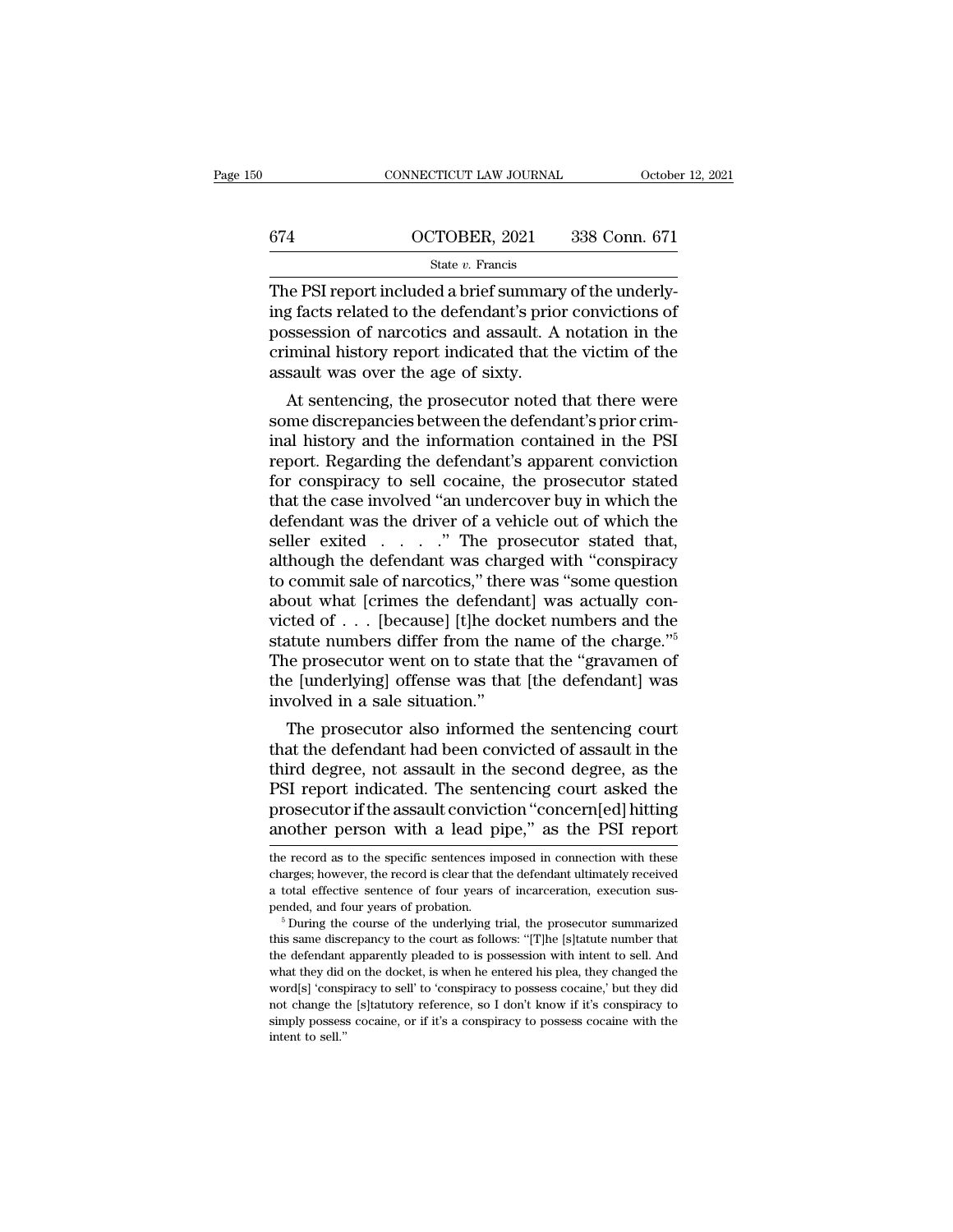| 2, 2021       | CONNECTICUT LAW JOURNAL | Page 151 |
|---------------|-------------------------|----------|
| 338 Conn. 671 | OCTOBER, 2021           | 675      |
|               | State $v$ . Francis     |          |

e, 2021 CONNECTICUT LAW JOURNAL Page<br>
338 Conn. 671 OCTOBER, 2021 675<br>
51 State v. Francis<br>
Suggested. The prosecutor responded in the affirmative.<br>
Explaining the discrepancy between the PSI report and<br>
the defendant's ac 338 Conn. 671 OCTOBER, 2021 675<br>
state v. Francis<br>
suggested. The prosecutor responded in the affirmative.<br>
Explaining the discrepancy between the PSI report and<br>
the defendant's actual record, the prosecutor stated<br>
that 338 Conn. 671 OCTOBER, 2021 675<br>
State v. Francis<br>
suggested. The prosecutor responded in the affirmative.<br>
Explaining the discrepancy between the PSI report and<br>
the defendant's actual record, the prosecutor stated<br>
that 338 Conn. 671 OCTOBER, 2021 675<br>
State  $v$ . Francis<br>
suggested. The prosecutor responded in the affirmative.<br>
Explaining the discrepancy between the PSI report and<br>
the defendant's actual record, the prosecutor stated<br>
th State v. Francis<br>
State v. Francis<br>
State v. Francis<br>
Explaining the discrepancy between the PSI report and<br>
the defendant's actual record, the prosecutor stated<br>
that "it wasn't a serious injury, and I think that's part<br>  $\begin{array}{l} \text{state } v \text{. francus} \\ \text{suggested. The processor respond} \\ \text{Explaining the discrepancy between the determinant's actual record, the standard deviation is not provided.} \\ \text{that ``it wasn't a serious injury, a for the reason that the case was assault in the third degree.' \\ \text{After hearing from, among the other learning.} \end{array}$ ggested. The prosecutor responded in the animative.<br>
splaining the discrepancy between the PSI report and<br>
at "it wasn't a serious injury, and I think that's part<br>
the reason that the case was later reduced to [an]<br>
sault Explaining the uiscrepancy between the F 51 report and<br>the defendant's actual record, the prosecutor stated<br>that "it wasn't a serious injury, and I think that's part<br>of the reason that the case was later reduced to [an]<br>as

that "it wasn't a serious injury, and I think that's part<br>of the reason that the case was later reduced to [an]<br>assault in the third degree."<br>After hearing from, among others, the defendant's<br>fiancée and brother, the sente by the reason that the case was later reduced to [an]<br>assault in the third degree."<br>After hearing from, among others, the defendant's<br>fiancée and brother, the sentencing court discussed the<br>reasoning for its sentence. The of the reason that the case was fater reduced to [an]<br>assault in the third degree."<br>fiancée and brother, the sentencing court discussed the<br>reasoning for its sentence. The sentencing court began<br>by noting that "[t]here are assaurt in the third degree.<br>
After hearing from, among others, the defendant's<br>
fiancée and brother, the sentencing court discussed the<br>
reasoning for its sentence. The sentencing court began<br>
by noting that "[t]here are After hearing from, among others, the defendant's<br>fiancée and brother, the sentencing court discussed the<br>reasoning for its sentence. The sentencing court began<br>by noting that "[t]here are several areas of inquiry the<br>cour fiancée and brother, the sentencing court discussed the reasoning for its sentence. The sentencing court began<br>by noting that "[t]here are several areas of inquiry the<br>court must scrutinize in order to impose what it per-<br> reasoning for its sentence. The sentencing court began<br>by noting that "[t]here are several areas of inquiry the<br>court must scrutinize in order to impose what it per-<br>ceives to be a just sentence; the first is the nature of by noting that "[t]here are several areas of inquiry the<br>court must scrutinize in order to impose what it per-<br>ceives to be a just sentence; the first is the nature of<br>the offense; the second is the record, if any, of the<br> court must scrutinize in order to impose what it perceives to be a just sentence; the first is the nature of the offense; the second is the record, if any, of the defendant; the third is the background of the defendant; an ceives to be a just sentence; the first is the nature of<br>the offense; the second is the record, if any, of the<br>defendant; the third is the background of the defendant;<br>and the fourth is the impact on the victim's family."<br> the offense; the second is the record, if any, of the defendant; the third is the background of the defendant; and the fourth is the impact on the victim's family."<br>As for the nature of the offense, the sentencing court re defendant; the third is the background of the defendant;<br>and the fourth is the impact on the victim's family."<br>As for the nature of the offense, the sentencing court<br>recounted the events leading up to the defendant's mur-<br> and the fourth is the impact on the victim's family."<br>As for the nature of the offense, the sentencing court<br>recounted the events leading up to the defendant's mur-<br>der of the victim. While summarizing the relevant facts,<br> As for the nature of the offense, the sentencing court<br>recounted the events leading up to the defendant's mur-<br>der of the victim. While summarizing the relevant facts,<br>the sentencing court remarked that, prior to inflictin recounted the events leading up to the defendant's murder of the victim. While summarizing the relevant facts,<br>the sentencing court remarked that, prior to inflicting<br>the fatal knife wound, "the defendant raised his right<br> der of the victim. While summarizing the relevant facts,<br>the sentencing court remarked that, prior to inflicting<br>the fatal knife wound, "the defendant raised his right<br>hand with the knife and with a downward thrust apparthe sentencing court rema<br>the fatal knife wound, "th<br>hand with the knife and wi<br>ently grazed the victim."<br>noted that the victim's d<br>family, and remarked that<br>immeasurable  $\ldots$ ."<br>Regarding the defendan relata Kille Would, the defendant raised its right<br>and with the knife and with a downward thrust appar-<br>tly grazed the victim's death was a tragedy for his<br>mily, and remarked that "the value of human life is<br>measurable . . Franch with the Kille and with a downward thrust apparently grazed the victim." The sentencing court also noted that the victim's death was a tragedy for his family, and remarked that "the value of human life is immeasura

sixteel was convicted that the victim. The self-ending court also<br>noted that the victim's death was a tragedy for his<br>family, and remarked that "the value of human life is<br>immeasurable  $\ldots$ ."<br>Regarding the defendant's cr Framily, and remarked that "the value of human life is<br>family, and remarked that "the value of human life is<br>immeasurable  $\ldots$ ."<br>Regarding the defendant's criminal record, the sen-<br>tencing court stated: "Here is a young complemential intervalue of fundal me is<br>immeasurable  $\ldots$ ."<br>Regarding the defendant's criminal record, the sen-<br>tencing court stated: "Here is a young man that at age<br>sixteen was convicted of possession of narcotics; at muneasurable . . . .<br>Regarding the defendant's criminal record, the sentencing court stated: "Here is a young man that at age<br>sixteen was convicted of possession of narcotics; at<br>age seventeen was convicted of conspiracy t Regarding the defendant's criminal record, the sentencing court stated: "Here is a young man that at age sixteen was convicted of possession of narcotics; at age seventeen was convicted of conspiracy to sell cocaine; at ag tencing court stated: "Here is a young man that at age sixteen was convicted of possession of narcotics; at age seventeen was convicted of conspiracy to sell cocaine; at age seventeen, assault in the third degree; and now sixteen was convicted of possession of narcotics; at<br>age seventeen was convicted of conspiracy to sell<br>cocaine; at age seventeen, assault in the third degree;<br>and now murder, and he's only nineteen years old. Three<br>felony age seventeen was convicted of conspiracy to sell<br>cocaine; at age seventeen, assault in the third degree;<br>and now murder, and he's only nineteen years old. Three<br>felony convictions at age nineteen." After discussing<br>positi cocaine; at age seventeen, assault in the third degree;<br>and now murder, and he's only nineteen years old. Three<br>felony convictions at age nineteen." After discussing<br>positive aspects of the defendant's background, includ-<br> and now murder, and he's only nineteen years old. Three felony convictions at age nineteen." After discussing positive aspects of the defendant's background, including the defendant's family and employment history, the sen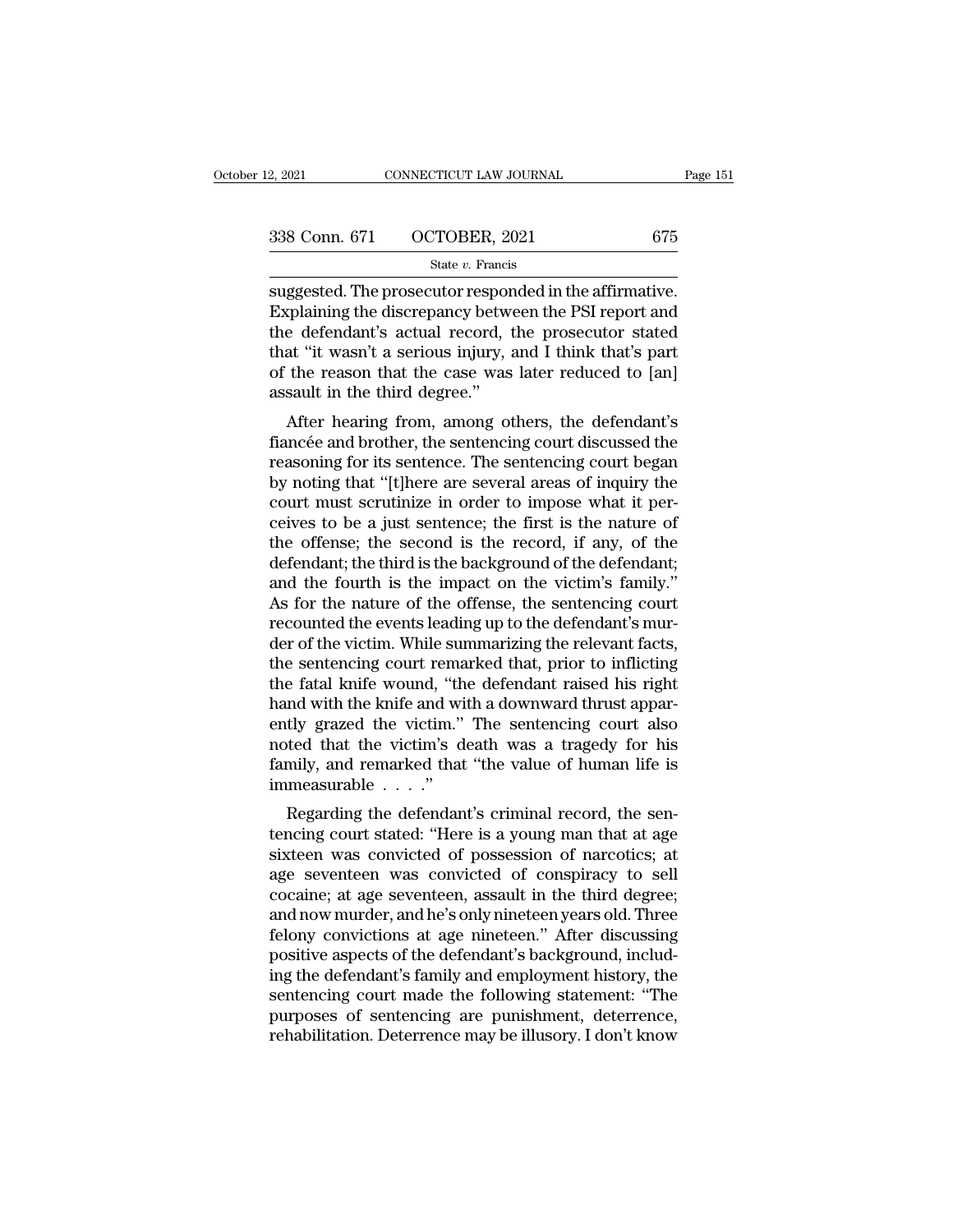## <sup>676</sup> OCTOBER, 2021 338 Conn. 671 State *v.* Francis

CONNECTICUT LAW JOURNAL October 12, 2021<br>  $\frac{676}{\text{State } v. \text{ Francis}}$  OCTOBER, 2021 338 Conn. 671<br>  $\frac{676}{\text{State } v. \text{ Francis}}$ <br>
if this case will be reported or be in the print media or<br>
not. I don't know. I think that the media shou  $\begin{array}{c|c} \text{676} & \text{OCTOBER, 2021} & \text{338 Conn. 671} \\ & & \\ \text{State } v. \text{ Francis} \\ \text{if this case will be reported or be in the print media or not. I don't know. I think that the media should have more of a civic responsibility. This is an aside. Often-$ 676 **CONTOBER**, 2021 338 Conn. 671<br>
State v. Francis<br>
if this case will be reported or be in the print media or<br>
not. I don't know. I think that the media should have<br>
more of a civic responsibility. This is an aside. Oft 676 **CONTOBER, 2021** 338 Conn. 671<br>
State v. Francis<br>
if this case will be reported or be in the print media or<br>
not. I don't know. I think that the media should have<br>
more of a civic responsibility. This is an aside. Oft State v. Francis<br>
if this case will be reported or be in the print media or<br>
not. I don't know. I think that the media should have<br>
more of a civic responsibility. This is an aside. Often-<br>
times, we're quick to print art state  $v$ . Francis<br>
if this case will be reported or be in the print media or<br>
not. I don't know. I think that the media should have<br>
more of a civic responsibility. This is an aside. Often-<br>
times, we're quick to print a if this case will be reported or be in the print media or<br>not. I don't know. I think that the media should have<br>more of a civic responsibility. This is an aside. Often-<br>times, we're quick to print articles critical of the not. I don't know. I think that the media should have<br>more of a civic responsibility. This is an aside. Often-<br>times, we're quick to print articles critical of the courts,<br>quick to print articles concerning tragedies that more of a civic responsibility. This is an aside. Often-<br>times, we're quick to print articles critical of the courts,<br>quick to print articles concerning tragedies that occur<br>on the streets, but yet not so quick to report d times, we're quick to print articles critical of the courts,<br>quick to print articles concerning tragedies that occur<br>on the streets, but yet not so quick to report dispositions<br>in the courts. And I think that's important, quick to print articles concerning tragedies that occur<br>on the streets, but yet not so quick to report dispositions<br>in the courts. And I think that's important, not for Mr.<br>Francis or the Mr. Francises to come, but the you on the streets, but yet not so quick to report dispositions<br>in the courts. And I think that's important, not for Mr.<br>Francis or the Mr. Francises to come, but the young<br>people that are on the street that see the young men<br> in the courts. And I think that's important, not for Mr.<br>Francis or the Mr. Francises to come, but the young<br>people that are on the street that see the young men<br>like Mr. Francis that appear macho, that are involved<br>in dru Francis or the Mr. Francises to come, but the young<br>people that are on the street that see the young men<br>like Mr. Francis that appear macho, that are involved<br>in drugs, that have cars, attractive new cars, that have<br>jewelr people that are on the street that see the young men<br>like Mr. Francis that appear macho, that are involved<br>in drugs, that have cars, attractive new cars, that have<br>jewelry, that have money, that have attractive ladies.<br>And like Mr. Francis that appear macho, that are involved<br>in drugs, that have cars, attractive new cars, that have<br>jewelry, that have money, that have attractive ladies.<br>And that's impressionable on young people. And when<br>thes in drugs, that have cars, attractive new cars, that have<br>jewelry, that have money, that have attractive ladies.<br>And that's impressionable on young people. And when<br>these people are involved in the criminal milieu, it's<br>unf jewelry, that have money, that have attractive ladies.<br>And that's impressionable on young people. And when<br>these people are involved in the criminal milieu, it's<br>unfortunate that these young, impressionable people<br>don't se And that's impressionable on young people. And when<br>these people are involved in the criminal milieu, it's<br>unfortunate that these young, impressionable people<br>don't see where they end up. Because only if these<br>cases I thin these people are involved in the criminal milieu, it's<br>unfortunate that these young, impressionable people<br>don't see where they end up. Because only if these<br>cases I think every week or every month, the more<br>serious narcot unfortunate that these young, impressionable people<br>don't see where they end up. Because only if these<br>cases I think every week or every month, the more<br>serious narcotic cases and violent crimes cases of con-<br>victions, the don't see where they end up. Because only if these cases I think every week or every month, the more serious narcotic cases and violent crimes cases of convictions, the pictures and articles should be put in the paper in cases I think every week or every month, the more<br>serious narcotic cases and violent crimes cases of con-<br>victions, the pictures and articles should be put in the<br>paper in a special section for all to see. Otherwise, to<br>s These marked cases and there choses on our choses.<br>
Theorem is a special section for all to see. Otherwise, to<br>
y there's deterrence is, as I said, illusory." Shortly<br>
ter making these remarks, the sentencing court sen-<br>
n motion as special section for all to see. Otherwise, to<br>say there's deterrence is, as I said, illusory." Shortly<br>after making these remarks, the sentencing court sen-<br>tenced the defendant to fifty years of incarceration.<sup></sup>

say there's deterrence is, as I said, illusory." Shortly<br>say there's deterrence is, as I said, illusory." Shortly<br>after making these remarks, the sentencing court sen-<br>tenced the defendant to fifty years of incarceration. after making these remarks, the sentencing court sentenced the defendant to fifty years of incarceration.<sup>6</sup><br>On December 30, 2016, the defendant filed the present motion to correct an illegal sentence, alleging that the s and tenced the defendant to fifty years of incarceration.<sup>6</sup><br>On December 30, 2016, the defendant filed the present<br>motion to correct an illegal sentence, alleging that the<br>sentencing court substantially relied on material In the sentence of the defendant filed the present<br>motion to correct an illegal sentence, alleging that the<br>sentencing court substantially relied on materially inac-<br>curate information concerning his prior criminal history sentencing court substantially refled on materially inac-<br>curate information concerning his prior criminal history<br>and the circumstances of the underlying offense when<br>imposing the sentence.<sup>7</sup> See *State* v. *Francis*, 22

and the circumstances of the underlying offense when<br>imposing the sentence.<sup>7</sup> See *State* v. *Francis*, supra, 191<br> $\frac{1}{2}$ <br> $\frac{1}{2}$ <br> $\frac{1}{2}$ <br> $\frac{1}{2}$ <br> $\frac{1}{2}$ <br> $\frac{1}{2}$ <br> $\frac{1}{2}$ <br> $\frac{1}{2}$ <br> $\frac{1}{2}$ <br> $\frac{1}{2}$ <br> $\frac{1$ a prior motion filed in 2010. In *State* v. *Francis*, 322 Conn. 118, 120, 136, 635 A.2d 762 (1993).<br>
<sup>6</sup> This court upheld the defendant's murder conviction in *State* v. *Francis*, <sup>7</sup> This motion is the defendant's four <sup>6</sup> This court upheld the defendant's murder conviction in *State* v. *Francis*, 228 Conn. 118, 120, 136, 635 A.2d 762 (1993).<br><sup>7</sup> This motion is the defendant's fourth motion to correct and is based on the same claims th 228 Conn. 118, 120, 136, 635 A.2d 762 (1993).<br>
<sup>7</sup> This motion is the defendant's fourth motion to correct and is based on<br>
<sup>7</sup> This motion is the defendant, previously self-represented, raised in<br>
a prior motion filed in <sup>7</sup> This motion is the defendant's fourth motion to correct and is based on the same claims that the defendant, previously self-represented, raised in a prior motion filed in 2010. In *State v. Francis*, 322 Conn. 247, 14 the same claims that the defendant, previously self-represented, raised in a prior motion filed in 2010. In *State* v. *Francis*, 322 Conn. 247, 140 A.3d 927 (2016), we concluded that the trial court, *Gold*, *J*., "impro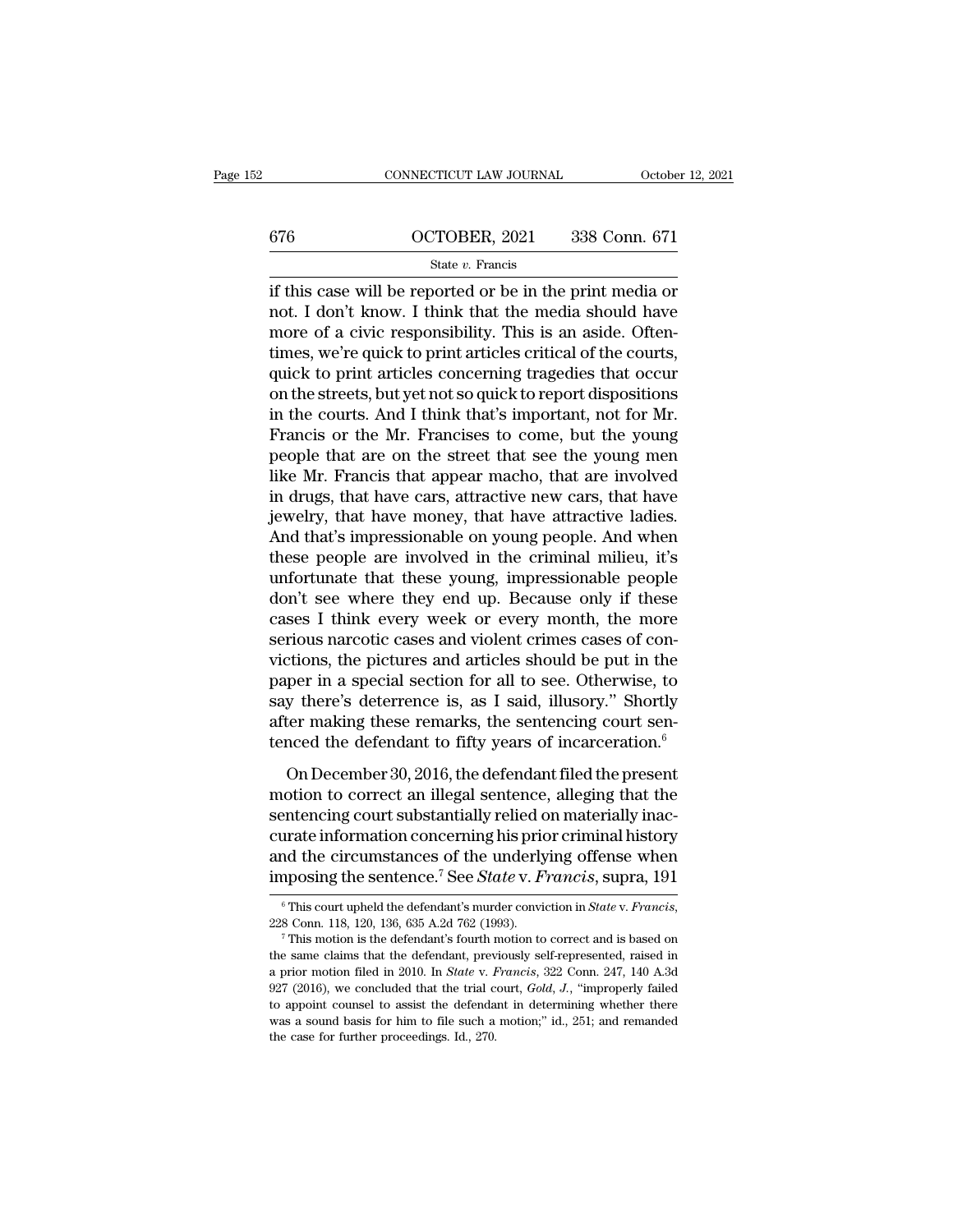# 2, 2021 CONNECTICUT LAW JOURNAL Page 153<br>338 Conn. 671 OCTOBER, 2021 677<br>State v. Francis

## State *v.* Francis

 $\begin{array}{cccc}\n & \text{2, } 2021 \text{} & \text{COMRECTICUT LAW JOURNAL} & \text{Page 153}\n\hline\n\end{array}$ <br>  $\begin{array}{cccc}\n & \text{338 Conn. } 671 & \text{OCTOBER, } 2021 & 677 \\
\hline\n & \text{State } v. \text{ Francis} \\
 \text{Conn. App. 104–105. Specifically, the defendant claimed that the sentenceing court substantially relied on the insequence, information, contained in the PSI report.} \end{array}$ 338 Conn. 671 OCTOBER, 2021 677<br>
State v. Francis<br>
Conn. App. 104–105. Specifically, the defendant claimed<br>
that the sentencing court substantially relied on the<br>
inaccurate information contained in the PSI report,<br>
which 338 Conn. 671 OCTOBER, 2021 677<br>
State v. Francis<br>
Conn. App. 104–105. Specifically, the defendant claimed<br>
that the sentencing court substantially relied on the<br>
inaccurate information contained in the PSI report,<br>
which 338 Conn. 671 OCTOBER, 2021 677<br>
State v. Francis<br>
Conn. App. 104–105. Specifically, the defendant claimed<br>
that the sentencing court substantially relied on the<br>
inaccurate information contained in the PSI report,<br>
which Software Constant, 2011<br>
State v. Francis<br>
Conn. App. 104–105. Specifically, the defendant claimed<br>
that the sentencing court substantially relied on the<br>
inaccurate information contained in the PSI report,<br>
which incorre state  $v$ . Francis<br>
Conn. App. 104–105. Specifically, the defendant claimed<br>
that the sentencing court substantially relied on the<br>
inaccurate information contained in the PSI report,<br>
which incorrectly indicated that he Conn. App. 104–105. Specifically, the defendant claimed<br>that the sentencing court substantially relied on the<br>inaccurate information contained in the PSI report,<br>which incorrectly indicated that he had been convicted<br>of co that the sentencing court substantially relied on the inaccurate information contained in the PSI report, which incorrectly indicated that he had been convicted of conspiracy to *sell* cocaine, and erroneously listed his p inaccurate information contained in the PSI report,<br>which incorrectly indicated that he had been convicted<br>of conspiracy to *sell* cocaine, and erroneously listed his<br>prior assault conviction as a conviction for assault in which incorrectly indicated that he had been convicted<br>of conspiracy to *sell* cocaine, and erroneously listed his<br>prior assault conviction as a conviction for assault in<br>the second degree. Additionally, the defendant clai of conspiracy to *sell* cocaine, and erroneously listed his<br>prior assault conviction as a conviction for assault in<br>the second degree. Additionally, the defendant claimed<br>that the sentencing court relied on an inaccurate i prior assault conviction as a conviction for assault in<br>the second degree. Additionally, the defendant claimed<br>that the sentencing court relied on an inaccurate inter-<br>pretation of the evidence presented at trial and mista the second degree. Additionally, the defendant claimed<br>that the sentencing court relied on an inaccurate inter-<br>pretation of the evidence presented at trial and mistak-<br>enly believed that he "grazed" the victim before fata that the sentencing court relied on an inaccurate interpretation of the evidence presented at trial and mistakenly believed that he "grazed" the victim before fatally stabbing the victim in the chest. (Internal quotation m pretation of the evidence presented at t<br>enly believed that he "grazed" the victin<br>stabbing the victim in the chest. (Int<br>marks omitted.) The defendant claimed<br>of the sentencing hearing established th<br>ing court substantial The trial court denied in the chest. (Internal quotation<br>arks omitted.) The defendant claimed that the record<br>the sentencing hearing established that the sentenc-<br>g court substantially relied on these material inaccura-<br>es staboling the victim in the chest. (Internal quotation<br>marks omitted.) The defendant claimed that the record<br>of the sentencing hearing established that the sentenc-<br>ing court substantially relied on these material inaccura

marks omitted.) The defendant claimed that the record<br>of the sentencing hearing established that the sentenc-<br>ing court substantially relied on these material inaccura-<br>cies when imposing the sentence.<br>The trial court deni or the sentencing nearing established that the sentencial<br>ing court substantially relied on these material inaccura-<br>cies when imposing the sentence.<br>The trial court denied the defendant's motion, con-<br>cluding that there w Imgeourt substantiany reneu on these material maccuracies when imposing the sentence.<br>The trial court denied the defendant's motion, concluding that there was no evidence that the sentencing<br>court substantially relied on m The trial court denied the defendant's motion, concluding that there was no evidence that the sentencing<br>court substantially relied on materially inaccurate infor-<br>mation. In reaching that conclusion, the trial court rea-<br> The trial court denied the defendant's motion, concluding that there was no evidence that the sentencing<br>court substantially relied on materially inaccurate infor-<br>mation. In reaching that conclusion, the trial court rea-<br> cluding that there was no evidence that the sentencing<br>court substantially relied on materially inaccurate infor-<br>mation. In reaching that conclusion, the trial court rea-<br>soned that, although the PSI report contained erro court substantially relied on materially inaccurate information. In reaching that conclusion, the trial court reasoned that, although the PSI report contained errors regarding the defendant's prior criminal history, the re mation. In reaching that conclusion, the trial court reasoned that, although the PSI report contained errors<br>regarding the defendant's prior criminal history, the<br>record of the sentencing hearing did not demonstrate<br>that t soned that, although the PSI report contained errors<br>regarding the defendant's prior criminal history, the<br>record of the sentencing hearing did not demonstrate<br>that the sentencing court substantially relied on those<br>errors regarding the defendant's prior criminal history, the<br>record of the sentencing hearing did not demonstrate<br>that the sentencing court substantially relied on those<br>errors when arriving at its sentence. As for the defen-<br>dan record of the sentencing hearing did not demonstrate<br>that the sentencing court substantially relied on those<br>errors when arriving at its sentence. As for the defen-<br>dant's claims concerning the facts of the underlying<br>offe that the sentencing court substantially relied on those<br>errors when arriving at its sentence. As for the defen-<br>dant's claims concerning the facts of the underlying<br>offense, the trial court concluded that the sentencing<br>co errors when arriving at its sentence. As for the defendant's claims concerning the facts of the underlying offense, the trial court concluded that the sentencing court's statement that the defendant "grazed" the victim was dant's claims concerning the facts of the<br>offense, the trial court concluded that the<br>court's statement that the defendant "grazed"<br>was supported by the trial record and, even i<br>ment was materially inaccurate, the senter<br>d France, the trial court concluded that the sentencing<br>turt's statement that the defendant "grazed" the victim<br>as supported by the trial record and, even if the state-<br>ent was materially inaccurate, the sentencing court<br>d n Court s statement that the defendant grazed the victim<br>was supported by the trial record and, even if the state-<br>ment was materially inaccurate, the sentencing court<br>did not substantially rely on the alleged inaccuracy.<br>(I

was supported by the trial record and, even if the statement was materially inaccurate, the sentencing court<br>did not substantially rely on the alleged inaccuracy.<br>(Internal quotation marks omitted.)<br>The defendant thereafte ment was materially maccurate, the sementing court<br>did not substantially rely on the alleged inaccuracy.<br>(Internal quotation marks omitted.)<br>The defendant thereafter appealed to the Appellate<br>Court, claiming that the trial (Internal quotation marks omitted.)<br>The defendant thereafter appealed to the Appellate<br>Court, claiming that the trial court improperly denied<br>his motion. See *State* v. *Francis*, supra, 191 Conn. App.<br>103. The Appellate C The defendant thereafter appealed to the Appellate<br>Court, claiming that the trial court improperly denied<br>his motion. See *State* v. *Francis*, supra, 191 Conn. App.<br>103. The Appellate Court affirmed the decision of the<br>tr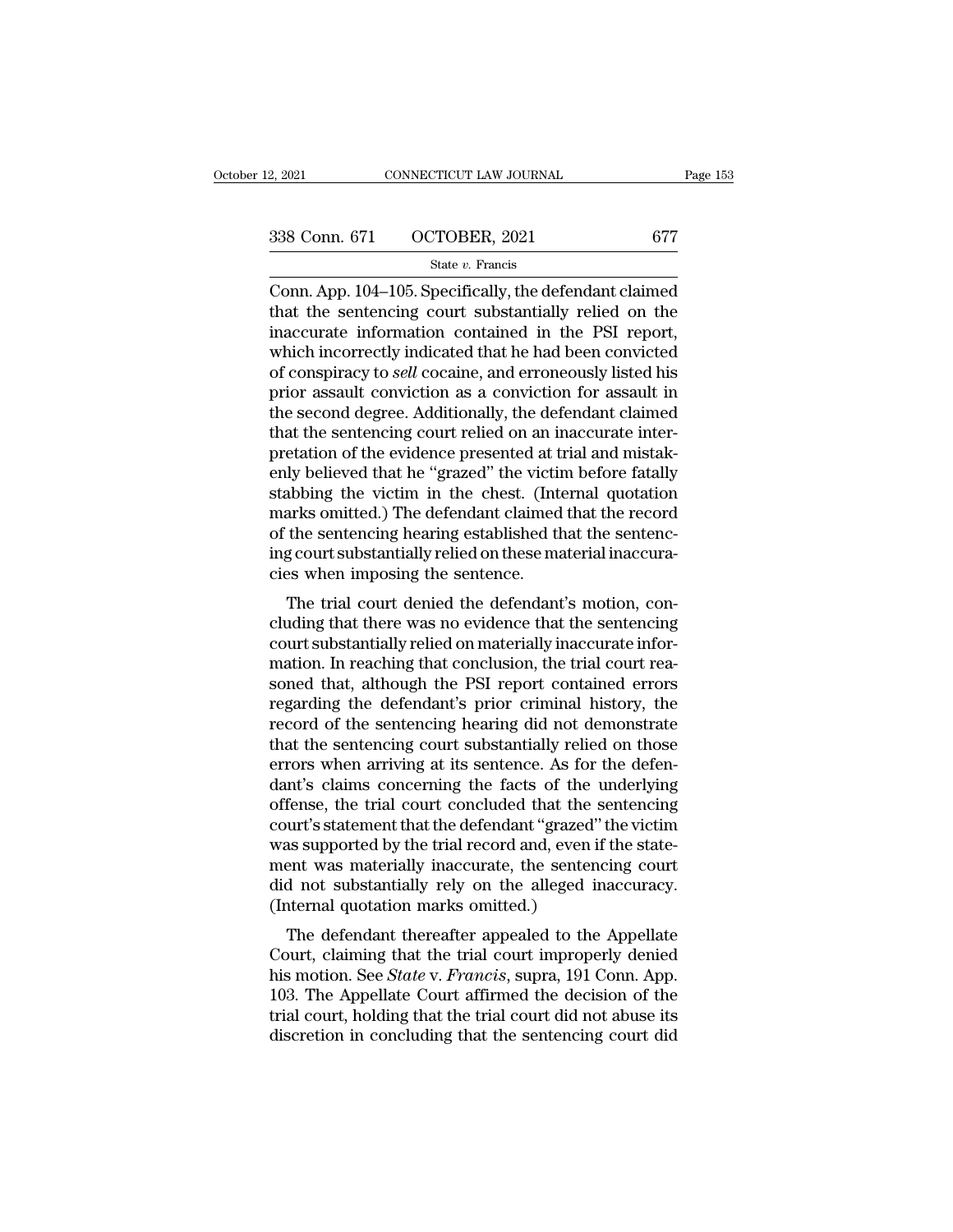|     | CONNECTICUT LAW JOURNAL | October 12, 2021 |
|-----|-------------------------|------------------|
|     |                         |                  |
| 678 | OCTOBER, 2021           | 338 Conn. 671    |
|     | State $v$ . Francis     |                  |

CONNECTICUT LAW JOURNAL Octobe<br>
678 OCTOBER, 2021 338 Conn. 671<br>
5tate v. Francis<br>
not substantially rely on materially inaccurate informa-<br>
tion concerning the defendant's prior criminal history<br>
and the circumstances of tion concerning the defendant's prior criminal history  $\frac{\text{G78}}{\text{State } v. \text{ Francis}}$   $\frac{\text{State } v. \text{ Francis}}{\text{not substantially rely on materially inaccurate information concerning the defendant's prior criminal history and the circumstances of the underlying offense. See id., 108–10. This certified appeal followed.<sup>8</sup>$  $\frac{\text{678}}{\text{State } v. \text{ Francis}}$ <br>
not substantially rely on materially inaccurate inform concerning the defendant's prior criminal his and the circumstances of the underlying offense id., 108–10. This certified appeal followed.<sup>8</sup> State v. Francis<br>
State v. Francis<br>
State v. Francis<br>
State information<br>
on concerning the defendant's prior criminal history<br>
d the circumstances of the underlying offense. See<br>
, 108–10. This certified appeal followed.<sup></sup> not substantially rely on materially inaccurate information concerning the defendant's prior criminal history<br>and the circumstances of the underlying offense. See<br>id., 108–10. This certified appeal followed.<sup>8</sup><br>We begin ou

not substantially rely on interesting interesting interesting<br>tion concerning the defendant's prior criminal history<br>and the circumstances of the underlying offense. See<br>id., 108–10. This certified appeal followed.<sup>8</sup><br>We b From Constances of the underlying offense. See<br>id., 108–10. This certified appeal followed.<sup>8</sup><br>We begin our analysis by noting both the applicable<br>standard of review and the legal principles relevant to<br>our consideration o id., 108–10. This certified appeal followed.<sup>8</sup><br>We begin our analysis by noting both the applicable<br>standard of review and the legal principles relevant to<br>our consideration of the present appeal. Practice Book<br> $$43-22$  p We begin our analysis by noting both the applicable<br>standard of review and the legal principles relevant to<br>our consideration of the present appeal. Practice Book<br>§ 43-22 provides: "The judicial authority may at any time<br>c We begin our analysis by noting both the applicable<br>standard of review and the legal principles relevant to<br>our consideration of the present appeal. Practice Book<br>§ 43-22 provides: "The judicial authority may at any time<br>c standard of review and the legal principles relevant to<br>our consideration of the present appeal. Practice Book<br>§ 43-22 provides: "The judicial authority may at any time<br>correct an illegal sentence or other illegal disposit our consideration of the present appeal. Practice Book<br>§ 43-22 provides: "The judicial authority may at any time<br>correct an illegal sentence or other illegal disposition,<br>or it may correct a sentence imposed in an illegal  $\S$  43-22 provides: "The judicial authority may at any time<br>correct an illegal sentence or other illegal disposition,<br>or it may correct a sentence imposed in an illegal mann-<br>ner or any other disposition made in an illega correct an illegal sentence or other illegal disposition,<br>or it may correct a sentence imposed in an illegal man-<br>ner or any other disposition made in an illegal manner."<br>As this court has previously stated, "[a] claim th or it may correct a sentence imposed in an illegal manner or any other disposition made in an illegal manner."<br>As this court has previously stated, "[a] claim that the<br>trial court improperly denied a defendant's motion to<br> ner or any other disposition made in an illegal manner."<br>As this court has previously stated, "[a] claim that the<br>trial court improperly denied a defendant's motion to<br>correct an illegal sentence is [typically] reviewed pu between the defendant of the defendant of the defendant of the defendant of the defendant of the v. Adams, 308 Conn. 263, 39, 63 A.3d 934 (2013); accord *State v. Tabone*, 279<sup>s</sup> This court granted the defendant's petition ant to the abuse of discretion standard."<sup>9</sup> (Internal quotation marks omitted.) *State* v. *Adams*, 308 Conn. 263, 269, 63 A.3d 934 (2013); accord *State* v. *Tabone*, 279  $\overline{\phantom{a}}$  \* This court granted the defendant's

(court may reformulate certified question to conform to issue actually presented and to be decided on appeal). We note that both the state and the defendant have addressed this question in their respective briefs.<br><sup>9</sup> In sented and to be decided on appeal). We note that both the state and the defendant have addressed this question in their respective briefs.<br><sup>9</sup> In his brief, the defendant argues that the sentencing court's factual findin defendant have addressed this question in their respective briefs.<br>
<sup>9</sup> In his brief, the defendant argues that the sentencing court's factual<br>
findings call for the application of a clearly erroneous standard of review.<br> <sup>9</sup> In his brief, the defendant argues that the sentencing court's factual findings call for the application of a clearly erroneous standard of review. We reiterate that the proper focus of the inquiry presently before us findings call for the application of a clearly error<br>We reiterate that the proper focus of the inqu<br>whether the trial court abused its discretion b<br>motion to correct an illegal sentence. See foot<br>also, e.g., *State* v. *Ch* 

tation marks omitted.) *State* v. Adams, 308 Conn. 263, 269, 63 A.3d 934 (2013); accord *State* v. *Tabone*, 279<br><sup>\*</sup>This court granted the defendant's petition for certification to appeal, limited to the following issue: 269, 63 A.3d 934 (2013); accord *State* v. *Tabone*, 279<br>
<sup>8</sup> This court granted the defendant's petition for certification to appeal,<br>
limited to the following issue: "Did the Appellate Court correctly conclude<br>
that the 209, 09 A.30<br>
<sup>8</sup> This court g<br>
<sup>8</sup> This court g<br>
limited to the fo<br>
that the sentencial model<br>
733 (2019).<br>
We note that t <sup>8</sup> This court granted the defendant's petition for certification to appeal, inted to the following issue: "Did the Appellate Court correctly conclude at the sentencing [court] did not substantially rely on materially ina limited to the following issue: "Did the Appellate Court correctly conclude that the sentencing [court] did not substantially rely on materially inaccurate information about the defendant?" *State v. Francis*, 333 Conn. 9

that the sentencing [court] did not substantially rely on materially inaccurate information about the defendant?" *State v. Francis*, 333 Conn. 912, 215 A.3d 733 (2019).<br>We note that the precise question now under review information about the defendant?" *State* v. *Francis*, 333 Conn. 912, 215 A.3d 733 (2019).<br>We note that the precise question now under review is whether the Appellate Court properly reviewed the reasonableness of the acti Taster and distant and the sentencing court. The sentencing court of the court properly reviewed the reasonableness of the actions of the trial court. As both parties acknowledge in their briefs, the certified question cou We note that the precise question now under review is whether the Appellate Court properly reviewed the reasonableness of the actions of the trial court. As both parties acknowledge in their briefs, the certified question late Court properly reviewed the reasonableness of the actions of the trial<br>court. As both parties acknowledge in their briefs, the certified question<br>could be understood to suggest that the focus of our inquiry is the con substantially rely on materially inaccurate information about the defendant?' about the sentencing court. We, therefore, reformulate the certified question of the sentencing court. We, therefore, reformulate the certified could be understood to suggest that the focus of our inquiry is the conduct<br>of the sentencing court. We, therefore, reformulate the certified question<br>as follows: "Did the Appellate Court correctly conclude that the trial of the sentencing court. We, therefore, reformulate the critified question as follows: "Did the Appellate Court correctly conclude that the trial court did not abuse its discretion in concluding that the sentencing court as follows: "Did the Appellate Court correctly conclude that the trial court<br>did not abuse its discretion in concluding that the sentencing court did not<br>substantially rely on materially inaccurate information about the de did not abuse its discretion in concluding that the sentencing court did not substantially rely on materially inaccurate information about the defendant?"<br>See, e.g., *State* v. *Skipwith*, 326 Conn. 512, 516 n.4, 165 A.3d See, e.g., *State* v. *Skipwith*, 326 Conn. 512, 516 n.4, 165 A.3d 1211 (2017) (court may reformulate certified question to conform to issue actually presented and to be decided on appeal). We note that both the state and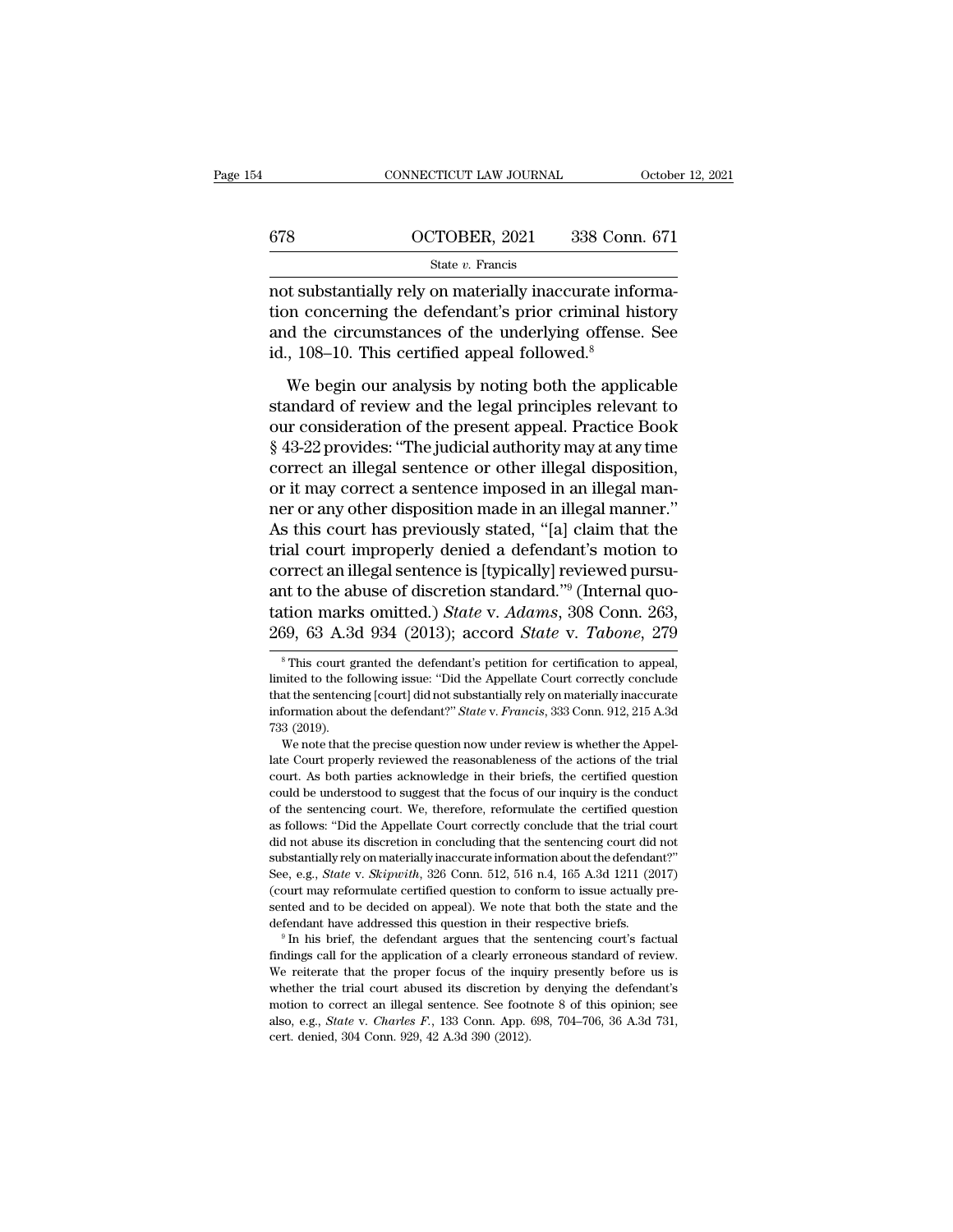| 2, 2021 | CONNECTICUT LAW JOURNAL     | Page 155 |
|---------|-----------------------------|----------|
|         | 338 Conn. 671 OCTOBER, 2021 | 679      |
|         | State $v$ . Francis         |          |

 $\begin{array}{cccc}\n & \text{2, } 2021 \text{} & \text{COMNETICUT LAW JOURNAL} & \text{Page 155}\n\hline\n\end{array}$ <br>  $\begin{array}{cccc}\n & \text{338 Conn. } 671 & \text{OCTOBER, } 2021 & 679 \\
\hline\n & \text{State } v. \text{ Francis} \\
\hline\n & \text{Conn. } 527, 534, 902 \text{ A.2d } 1058 (2006). \text{ "When reviewing claims under an abuse of discretion standard . . .}\n\end{array}$ 338 Conn. 671 OCTOBER, 2021 679<br>
State v. Francis<br>
Conn. 527, 534, 902 A.2d 1058 (2006). "When reviewing<br>
claims under an abuse of discretion standard . . .<br>
great weight is due to the action of the trial court and<br>
grow 338 Conn. 671 OCTOBER, 2021 679<br>
State v. Francis<br>
Conn. 527, 534, 902 A.2d 1058 (2006). "When reviewing<br>
claims under an abuse of discretion standard . . .<br>
great weight is due to the action of the trial court and<br>
every 338 Conn. 671 OCTOBER, 2021 679<br>
State v. Francis<br>
Conn. 527, 534, 902 A.2d 1058 (2006). "When reviewing<br>
claims under an abuse of discretion standard . . .<br>
great weight is due to the action of the trial court and<br>
every State v. Francis<br>Conn. 527, 534, 902 A.2d 1058 (2006). "When reviewing<br>claims under an abuse of discretion standard . . .<br>great weight is due to the action of the trial court and<br>every reasonable presumption should be giv State v. Francis<br>
Conn. 527, 534, 902 A.2d 1058 (2006). "When reviewing<br>
claims under an abuse of discretion standard . . .<br>
great weight is due to the action of the trial court and<br>
every reasonable presumption should be Conn. 527, 534, 902 A.2d 1058 (2006). "When reviewing<br>claims under an abuse of discretion standard . . .<br>great weight is due to the action of the trial court and<br>every reasonable presumption should be given in favor<br>of it claims under an abuse of discretion standard . . . .<br>great weight is due to the action of the trial court and<br>every reasonable presumption should be given in favor<br>of its correctness . . . . In determining whether there<br>ha great weight is due to the action of the trial court and<br>every reasonable presumption should be given in favor<br>of its correctness . . . . In determining whether there<br>has been an abuse of discretion, the ultimate issue is<br> every reasonable presumption should be given in favor<br>of its correctness . . . . In determining whether there<br>has been an abuse of discretion, the ultimate issue is<br>whether the court could reasonably conclude as it did."<br>( % of its correctness . . . . . In determining whether<br>has been an abuse of discretion, the ultimate iss<br>whether the court could reasonably conclude as it<br>(Internal quotation marks omitted.) *State* v. *Smith*<br>Conn. 325, 3 Exercise is seen an assay of discretion, the diamate issue is<br>nether the court could reasonably conclude as it did."<br>nternal quotation marks omitted.) State v. Smith, 313<br>pnn. 325, 336, 96 A.3d 1238 (2014); see also State The same of the conditional control of the view of the view (Internal quotation marks omitted.) State v. Smith, 313<br>Conn. 325, 336, 96 A.3d 1238 (2014); see also State v.<br>Bozelko, 175 Conn. App. 599, 609, 167 A.3d 1128, c

Conn. 325, 336, 96 A.3d 1238 (2014); see also *State v.*<br> *Bozelko*, 175 Conn. App. 599, 609, 167 A.3d 1128, cert.<br>
denied, 327 Conn. 973, 174 A.3d 194 (2017).<br>
A sentence is imposed in an illegal manner when it<br>
is "impo *Bozelko*, 175 Conn. App. 599, 609, 167 A.3d 1128, cert.<br>denied, 327 Conn. 973, 174 A.3d 194 (2017).<br>A sentence is imposed in an illegal manner when it<br>is "imposed in a way [that] violates [a] defendant's right<br>... to be Lexence, 110 column-1pp. 200, 300, 101 1120, 2012,<br>denied, 327 Conn. 973, 174 A.3d 194 (2017).<br>A sentence is imposed in an illegal manner when it<br>is "imposed in a way [that] violates [a] defendant's right<br>... to be sentenc A sentence is imposed in an illegal manner when it<br>is "imposed in a way [that] violates [a] defendant's right<br>... to be sentenced by a judge relying on accurate<br>information or considerations solely in the record<br>....."<sup>10</sup> A sentence is imposed in an illegal manner when it<br>is "imposed in a way [that] violates [a] defendant's right<br>... to be sentenced by a judge relying on accurate<br>information or considerations solely in the record<br>..."<sup>10</sup> is "imposed in a way [that] violates [a] defendant's right<br>
... to be sentenced by a judge relying on accurate<br>
information or considerations solely in the record<br>
...."<sup>10</sup> (Internal quotation marks omitted.) *State* v.<br> ... to be sentenced by a judge relying on accurate<br>information or considerations solely in the record<br>...."<sup>10</sup> (Internal quotation marks omitted.) *State* v.<br>*Parker*, 295 Conn. 825, 839, 992 A.2d 1103 (2010). This<br>princ [cannot] . . . merely alleg[e] that his . . . report con-....."<sup>10</sup> (Internal quotation marks omitted.) *State* v.<br>*Parker*, 295 Conn. 825, 839, 992 A.2d 1103 (2010). This<br>principle emanates from the defendant's constitutional<br>right to due process. See id., 843. "To prevail on Parker, 295 Conn. 825, 839, 992 A.2d 1103 (2010). This<br>principle emanates from the defendant's constitutional<br>right to due process. See id., 843. "To prevail on such<br>a claim as it relates to a [PSI] report, [a] defendant<br> principle emanates from the defendant's constitutional<br>right to due process. See id., 843. "To prevail on such<br>a claim as it relates to a [PSI] report, [a] defendant<br>[cannot] . . . merely alleg[e] that his . . . report co right to due process. See id., 843. "To prevail on such<br>a claim as it relates to a [PSI] report, [a] defendant<br>[cannot] . . . merely alleg[e] that his . . . report con-<br>tained factual inaccuracies or inappropriate informa a claim as it relates to a [PSI] report, [a] defendant<br>[cannot] . . . merely alleg[e] that his . . . report con-<br>tained factual inaccuracies or inappropriate informa-<br>tion." (Internal quotation marks omitted.) Id.<br>Specifi [cannot] . . . merely alleg[e] that his . . . report contained factual inaccuracies or inappropriate information." (Internal quotation marks omitted.) Id.<br>Specifically, a defendant must show "(1) that the information was tained factual inaccuracies or inappropriate information." (Internal quotation marks omitted.) Id.<br>Specifically, a defendant must show "(1) that the information was *materially* false or unreliable; and (2) that<br>the trial tion." (Internal quotation marks omitted.) Id.<br>Specifically, a defendant must show "(1) that the information was *materially* false or unreliable; and (2) that<br>the trial court *substantially* relied on the information<br>in d Specifically, a defendant must show "(1) that the information was *materially* false or unreliable; and (2) that the trial court *substantially* relied on the information in determining the sentence." (Emphasis added.) *S* in determining the sentence." (Emphasis added.) State<br>v. Collette, 199 Conn. 308, 321, 507 A.2d 99 (1986). "A v. *Collette*, 199 Conn. 308, 321, 507 A.2d 99 (1986). "A sentencing court demonstrates actual reliance on misinformation when the court gives explicit attention to it,  $\frac{10}{10}$  As this court has previously recognized,

sentencing court demonstrates actual reliance on misin-<br>formation when the court gives explicit attention to it,<br><sup>10</sup> As this court has previously recognized, reliance on inaccurate informa-<br>tion is only one example of how formation when the court gives explicit attention to it,<br>
<sup>10</sup> As this court has previously recognized, reliance on inaccurate information is only one example of how a sentencing court can impose a defendant's sentence in <sup>10</sup> As this court has previously recognized, reliance on inaccurate information is only one example of how a sentencing court can impose a defendant's sentence in an illegal manner. See, e.g., *State v. Parker*, 295 Conn <sup>10</sup> As this court has previously recognized, reliance on inaccurate information is only one example of how a sentencing court can impose a defendant's sentence in an illegal manner. See, e.g., *State v. Parker*, 295 Conn tion is only one example of how a sentencing court can impose a defendant's sentence in an illegal manner. See, e.g., *State v. Parker*, 295 Conn. 825, 839, 992 A.2d 1103 (2010) (noting that sentence is imposed in illegal sentence in an illegal manner. See, e.g., State v. Parker, 295 Conn. 825, 839,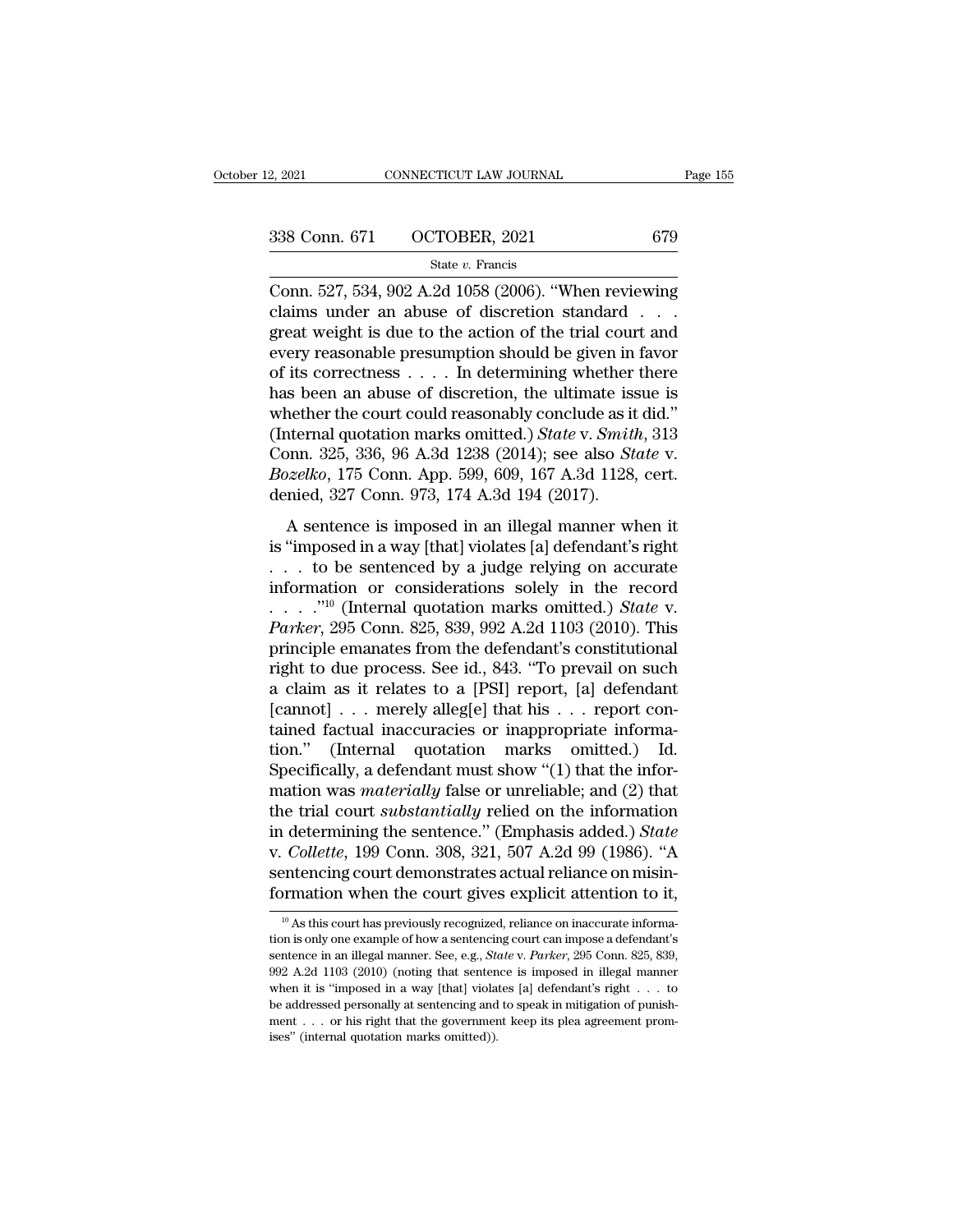|     | CONNECTICUT LAW JOURNAL | October 12, 2021 |
|-----|-------------------------|------------------|
|     |                         |                  |
| 680 | OCTOBER, 2021           | 338 Conn. 671    |
|     | State $v$ . Francis     |                  |

 $\begin{array}{|l|l|} \hline \text{COMNETICUT LAW JOURNAL} \hline & \text{October 12, 2021} \ \hline & \text{680} \hline & \text{OCTOBER, 2021} \ \hline & \text{State } v. \text{ Francis} \ \hline \text{[bases] its sentence at least in part on it, or gives specific consideration to the information before imposing [the]} \hline \text{contorage, "International question marks emitted.) State V.} \hline \end{array}$ 680 OCTOBER, 2021 338 Conn. 671<br>
State v. Francis<br>
[bases] its sentence at least in part on it, or gives specific<br>
consideration to the information before imposing [the]<br>
sentence." (Internal quotation marks omitted.) *St* 680 OCTOBER, 2021 338 Conn. 671<br>
State v. Francis<br>
[bases] its sentence at least in part on it, or gives specific<br>
consideration to the information before imposing [the]<br>
sentence.'' (Internal quotation marks omitted.) *St Parker, State v. From State v. From State v. From State v. From State v. From State v. From State v. Theory (Internal quotation Parker, supra, 843 n.12.<br><i>Parker, supra, 843 n.12.*<br>In the present appeal, the State  $v$ . Francis<br>
State  $v$ . Francis<br>
asses] its sentence at least in part on it, or gives specific<br>
msideration to the information before imposing [the]<br>
intence." (Internal quotation marks omitted.) *State* v.<br>
inter, [bases] its sentence at least in part on it, or gives specific<br>consideration to the information before imposing [the]<br>sentence." (Internal quotation marks omitted.) *State* v.<br>*Parker*, supra, 843 n.12.<br>In the present app

consideration to the information before imposing [the]<br>sentence." (Internal quotation marks omitted.) *State* v.<br>*Parker*, supra, 843 n.12.<br>In the present appeal, the defendant claims that the<br>Appellate Court incorrectly sentence." (Internal quotation marks omitted.) State v.<br> *Parker*, supra, 843 n.12.<br>
In the present appeal, the defendant claims that the<br>
Appellate Court incorrectly concluded that the trial<br>
court did not abuse its disc Parker, supra, 843 n.12.<br>
In the present appeal, the defendant claims that the<br>
Appellate Court incorrectly concluded that the trial<br>
court did not abuse its discretion in denying his motion<br>
to correct an illegal sentence In the present appeal, the defendant claims that the<br>Appellate Court incorrectly concluded that the trial<br>court did not abuse its discretion in denying his motion<br>to correct an illegal sentence. Specifically, the defen-<br>d In the present appeal, the defendant claims that the<br>Appellate Court incorrectly concluded that the trial<br>court did not abuse its discretion in denying his motion<br>to correct an illegal sentence. Specifically, the defen-<br>da Appellate Court incorrectly concluded that the trial<br>court did not abuse its discretion in denying his motion<br>to correct an illegal sentence. Specifically, the defen-<br>dant claims that his fifty year sentence was imposed<br>in court did not abuse its discretion in denying his motion<br>to correct an illegal sentence. Specifically, the defen-<br>dant claims that his fifty year sentence was imposed<br>in an illegal manner because the sentencing court<br>impro to correct an illegal sentence. Specifically, the defen-<br>dant claims that his fifty year sentence was imposed<br>in an illegal manner because the sentencing court<br>improperly relied on (1) inaccurate information in both<br>the cr dant claims that his fifty year sentence was in<br>in an illegal manner because the sentencing<br>improperly relied on (1) inaccurate information i<br>the criminal history report and PSI report, and<br>incorrect belief that he "grazed Example 1 and FST report, and (2) and<br>correct belief that he "grazed" the victim before fatally<br>abbing him in the chest. (Internal quotation marks<br>intted.) We address these claims in turn.<br>I<br>The defendant first claims tha

## I

meorrect benef that he grazed the victim before fatally<br>stabbing him in the chest. (Internal quotation marks<br>omitted.) We address these claims in turn.<br>I<br>The defendant first claims that the sentencing court<br>substantially r staboling full in the criest. (Internal quotation marks<br>
omitted.) We address these claims in turn.<br>
I<br>
The defendant first claims that the sentencing court<br>
substantially relied on inaccurate information in the<br>
criminal I<br>I<br>I<br>The defendant first claims that the sentencing court<br>substantially relied on inaccurate information in the<br>criminal history report and the PSI report when impos-<br>ing the sentence. Specifically, the defendant alleges I<br>The defendant first claims that the sentencing court<br>substantially relied on inaccurate information in the<br>criminal history report and the PSI report when impos-<br>ing the sentence. Specifically, the defendant alleges that The defendant first claims that the sentencing court<br>substantially relied on inaccurate information in the<br>criminal history report and the PSI report when impos-<br>ing the sentence. Specifically, the defendant alleges that<br>t The defendant first claims that the sentencing court<br>substantially relied on inaccurate information in the<br>criminal history report and the PSI report when impos-<br>ing the sentence. Specifically, the defendant alleges that<br>t substantially relied on inaccurate information in the<br>criminal history report and the PSI report when impos-<br>ing the sentence. Specifically, the defendant alleges that<br>the information in those reports incorrectly indicated criminal history report and the PSI report when impos-<br>ing the sentence. Specifically, the defendant alleges that<br>the information in those reports incorrectly indicated<br>that he had been convicted of assault in the second<br>d ing the sentence. Specifically, the defendant alleges that<br>the information in those reports incorrectly indicated<br>that he had been convicted of assault in the second<br>degree of an elderly person, when in fact he had been<br>co the information in those reports incorrectly indicated<br>that he had been convicted of assault in the second<br>degree of an elderly person, when in fact he had been<br>convicted of assault in the third degree, and that he<br>had bee that he had been convicted of assault in the second<br>degree of an elderly person, when in fact he had been<br>convicted of assault in the third degree, and that he<br>had been convicted of conspiracy to sell cocaine, when<br>he had degree of an elderly person, when in fact he had been<br>convicted of assault in the third degree, and that he<br>had been convicted of conspiracy to sell cocaine, when<br>he had instead been convicted of conspiracy to possess<br>coca convicted of assault in the third degree, and that he<br>had been convicted of conspiracy to sell cocaine, when<br>he had instead been convicted of conspiracy to possess<br>cocaine. The defendant argues that the sentencing<br>court's had been convicted of conspiracy to sell cocaine, when<br>he had instead been convicted of conspiracy to possess<br>cocaine. The defendant argues that the sentencing<br>court's remarks demonstrate that it substantially relied<br>on th he had instead been convicted of conspiracy to possess<br>cocaine. The defendant argues that the sentencing<br>court's remarks demonstrate that it substantially relied<br>on those inaccuracies when imposing his sentence. In<br>respons cocaine. The defendant argues that the sentencing<br>court's remarks demonstrate that it substantially relied<br>on those inaccuracies when imposing his sentence. In<br>response, the state argues that the trial court correctly<br>conc court's remarks demonstrate that it substantially relied<br>on those inaccuracies when imposing his sentence. In<br>response, the state argues that the trial court correctly<br>concluded that the record of the sentencing hearing<br>do on those inaccuracies when imposing his sentence. In response, the state argues that the trial court correctly concluded that the record of the sentencing hearing does not support the defendant's claim. Having reviewed the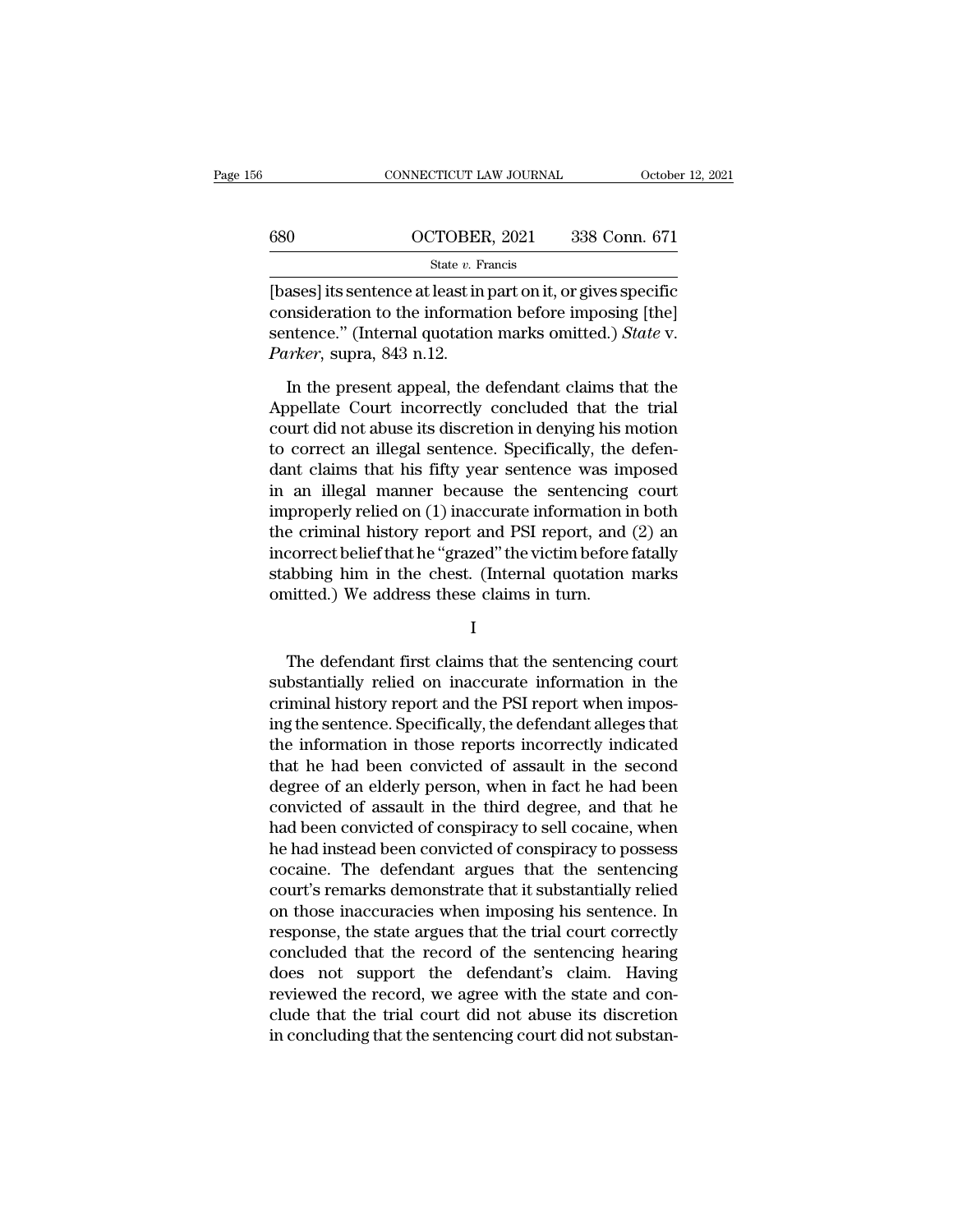| 2, 2021 | CONNECTICUT LAW JOURNAL     | Page 157 |
|---------|-----------------------------|----------|
|         | 338 Conn. 671 OCTOBER, 2021 | 681      |
|         | State $v$ . Francis         |          |

2, 2021 CONNECTICUT LAW JOURNAL Page 157<br>338 Conn. 671 OCTOBER, 2021 681<br>5tate v. Francis<br>tially rely on inaccurate information concerning the<br>defendant's criminal history. 338 Conn. 671 OCTOBER, 202<br>
<sup>State v.</sup> Francis<br>
tially rely on inaccurate informa<br>
defendant's criminal history.<br>
Regarding his prior assault conv

 $\frac{8 \text{ Conn. } 671 \qquad \text{OCTOBER, } 2021 \qquad \qquad 681}{81 \text{ GHz } v. \text{ Francis}}$ <br>
Illy rely on inaccurate information concerning the fendant's criminal history.<br>
Regarding his prior assault conviction, the defendant<br>
ntends that the PSI report 338 Conn. 671 OCTOBER, 2021 681<br>
State v. Francis<br>
tially rely on inaccurate information concerning the<br>
defendant's criminal history.<br>
Regarding his prior assault conviction, the defendant<br>
contends that the PSI report i State  $v$ . Francis<br>
defendant's criminal history.<br>
Regarding his prior assault conviction, the defendant<br>
contends that the PSI report incorrectly stated that the<br>
conviction was for assault in the second degree and<br>
that tially rely on inaccurate information concerning the<br>defendant's criminal history.<br>Regarding his prior assault conviction, the defendant<br>contends that the PSI report incorrectly stated that the<br>conviction was for assault i the victim of the word "machinal state" (and the defendant<br>contends that the PSI report incorrectly stated that the<br>conviction was for assault in the second degree and<br>that the criminal history report erroneously identifie Regarding his prior assault conviction, the defendant<br>contends that the PSI report incorrectly stated that the<br>conviction was for assault in the second degree and<br>that the criminal history report erroneously identified<br>the Regarding his prior assault conviction, the defendant<br>contends that the PSI report incorrectly stated that the<br>conviction was for assault in the second degree and<br>that the criminal history report erroneously identified<br>the contends that the PSI report incorrectly stated that the conviction was for assault in the second degree and that the criminal history report erroneously identified the victim of the assault as a person over the age of six conviction was for assault in the second degree and<br>that the criminal history report erroneously identified<br>the victim of the assault as a person over the age of<br>sixty. The defendant argues that the sentencing court's<br>use that the criminal history report erroneously identified<br>the victim of the assault as a person over the age of<br>sixty. The defendant argues that the sentencing court's<br>use of the word "macho" to describe "young men like<br>[the the victim of the assault as a person over the age of<br>sixty. The defendant argues that the sentencing court's<br>use of the word "macho" to describe "young men like<br>[the defendant]" demonstrates that the sentencing court<br>subs sixty. The defendant argues that the sentencing court's<br>use of the word "macho" to describe "young men like<br>[the defendant]" demonstrates that the sentencing court<br>substantially relied on the inaccurate description of his<br> use of the word "macho" to description (the defendant)" demonstrates that substantially relied on the inaccura prior assault conviction and, as a as a "violent predator attacking the (Internal quotation marks omitted claim Example in the imaccurate description of his<br>bstantially relied on the inaccurate description of his<br>a "violent predator attacking the weak and infirm."<br>termal quotation marks omitted.) The defendant's<br>aim is belied by the prior assault conviction and, as a result, viewed him<br>as a "violent predator attacking the weak and infirm."<br>(Internal quotation marks omitted.) The defendant's<br>claim is belied by the record.<br>Prior to the imposition of th

fried assault conviction and, as a result, viewed finition<br>as a "violent predator attacking the weak and infirm."<br>(Internal quotation marks omitted.) The defendant's<br>claim is belied by the record.<br>Prior to the imposition (Internal quotation marks omitted.) The defendant's<br>claim is belied by the record.<br>Prior to the imposition of the defendant's sentence,<br>the prosecutor informed the sentencing court of the<br>error in the PSI report and expla Claim is belied by the record.<br>
Prior to the imposition of the defendant's sentence,<br>
the prosecutor informed the sentencing court of the<br>
error in the PSI report and explained that the defendant<br>
had been convicted of as Prior to the imposition of the defendant's sentence,<br>the prosecutor informed the sentencing court of the<br>error in the PSI report and explained that the defendant<br>had been convicted of assault in the third degree.<sup>11</sup><br>When Prior to the imposition of the defendant's sentence,<br>the prosecutor informed the sentencing court of the<br>error in the PSI report and explained that the defendant<br>had been convicted of assault in the third degree.<sup>11</sup><br>When the prosecutor informed the sentencing court of the<br>error in the PSI report and explained that the defendant<br>had been convicted of assault in the third degree.<sup>11</sup><br>When summarizing the defendant's prior criminal his-<br>tory, error in the PSI report and explained that the defendant<br>had been convicted of assault in the third degree.<sup>11</sup><br>When summarizing the defendant's prior criminal his-<br>tory, the sentencing court correctly noted that the<br>defen had been convicted of assault in the third degree.<sup>11</sup><br>When summarizing the defendant's prior criminal history, the sentencing court correctly noted that the<br>defendant's prior assault conviction was for an assault<br>in the t When summarizing the defendant's prior criminal history, the sentencing court correctly noted that the defendant's prior assault conviction was for an assault in the third degree. Nothing in the record suggests that the se tory, the sentencing court correctly noted that the<br>defendant's prior assault conviction was for an assault<br>in the third degree. Nothing in the record suggests that<br>the sentencing court gave explicit attention to the PSI<br>r defendant's prior assault conviction was for an assault<br>in the third degree. Nothing in the record suggests that<br>the sentencing court gave explicit attention to the PSI<br>report's inaccurate characterization of the defendant in the third degree. Nothing in the record suggests that<br>the sentencing court gave explicit attention to the PSI<br>report's inaccurate characterization of the defendant's<br>assault conviction or that it considered the notation the sentencing court gave explicit attention to the PSI<br>report's inaccurate characterization of the defendant's<br>assault conviction or that it considered the notation in<br>the defendant's criminal history report that incorrec report's inaccurate characterization of the defendant's<br>assault conviction or that it considered the notation in<br>the defendant's criminal history report that incorrectly<br>identified the victim as elderly. Because the defend assault conviction or that it considered the notation in<br>the defendant's criminal history report that incorrectly<br>identified the victim as elderly. Because the defendant<br>has failed to establish that the sentencing court su as failed to establish that the sentencing court substanally relied on the inaccurate information concerning<br>is prior assault conviction, we conclude that the trial<br>ourt correctly determined that, "as to the assault<br><sup>11</sup> A tially relied on the inaccurate information concerning<br>his prior assault conviction, we conclude that the trial<br>court correctly determined that, "as to the assault<br> $\frac{1}{1}$  Although the prosecutor did not specifically dr

his prior assault conviction, we conclude that the trial court correctly determined that, "as to the assault  $\frac{1}{1}$  Although the prosecutor did not specifically draw the sentencing court's attention to the inaccurate d First dissued solventized, we solved that the critical court correctly determined that, "as to the assault if a detailed  $\frac{1}{2}$  attention to the inaccurate description of the victim contained in the criminal history rep age of sixty and that the incident did not involve serious injury.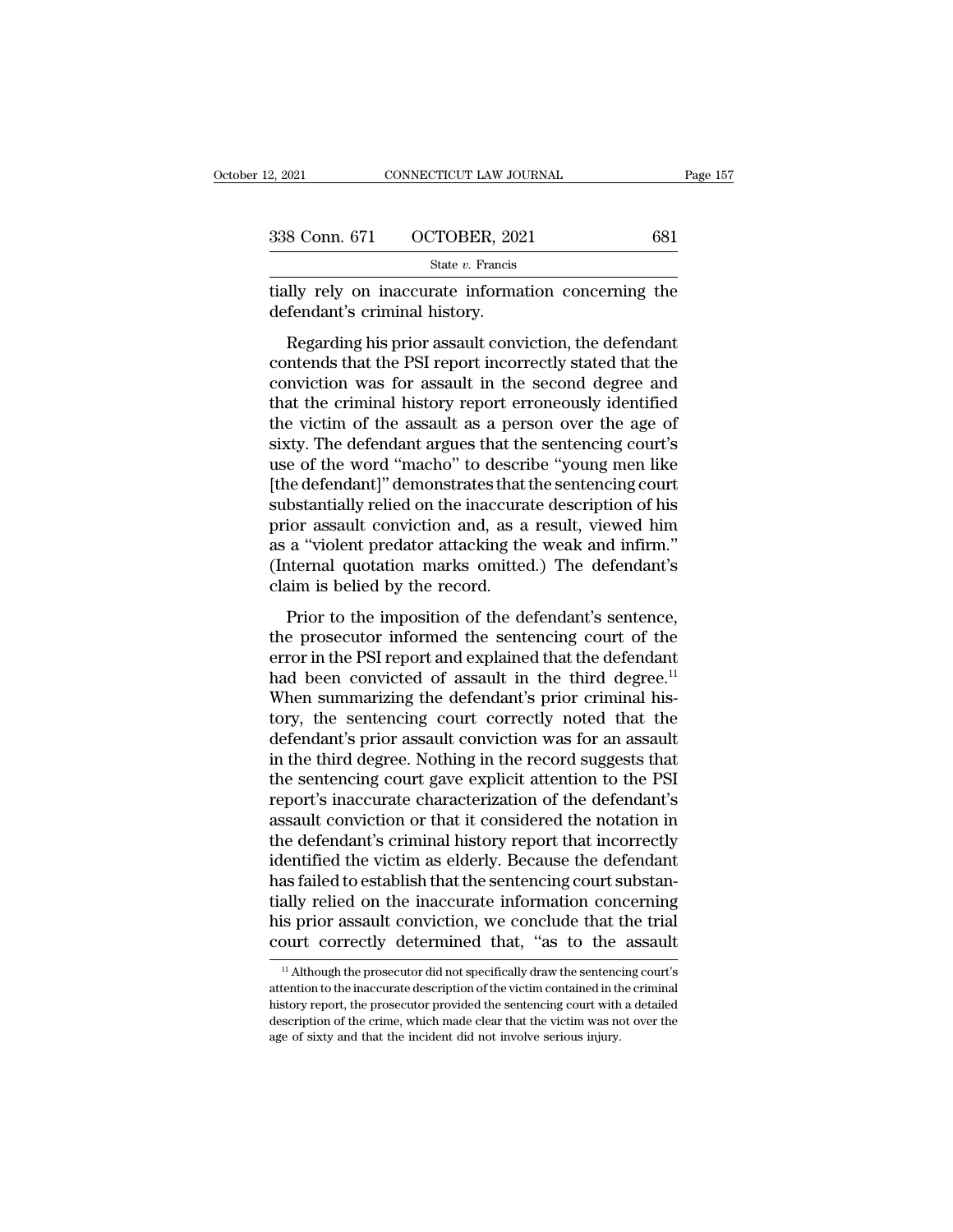## CONNECTICUT LAW JOURNAL October 12, 2021<br>682 OCTOBER, 2021 338 Conn. 671<br>5tate v. Francis State *v.* Francis

CONNECTICUT LAW JOURNAL October 12, 2021<br>
COCTOBER, 2021 338 Conn. 671<br>
State v. Francis<br>
Charge, the [sentencing] court clearly did not sentence<br>
the defendant on the basis of any misinformation."<br>
(Internal quotation ma  $\begin{array}{r} \n 682 \quad \text{OCTOBER, 2021} \quad 338 \text{ Conn. } 671 \quad \text{State } v. \text{ Francis} \n \end{array}$ <br>
charge, the [sentencing] court clearly did not sentence<br>
the defendant on the basis of any misinformation.''<br>
(Internal quotation marks omitted.) The d (682 correction marks ominated.) The defendant on the basis of any misinformation.)<br>
(Internal quotation marks omitted.) The defendant's<br>
claim relating to his prior assault conviction, there-<br>
fore fails  $^{12}$ 682 **COCTOBER, 2021** 338 Conn. 671<br>
State v. Francis<br>
charge, the [sentencing] court clearly did not sentence<br>
the defendant on the basis of any misinformation."<br>
(Internal quotation marks omitted.) The defendant's<br>
claim charge, the [senter]<br>the defendant or<br>(Internal quotatic<br>claim relating to<br>fore, fails.<sup>12</sup><br>The defendant i arge, the [sentencing] court clearly did not sentence<br>e defendant on the basis of any misinformation."<br>ternal quotation marks omitted.) The defendant's<br>aim relating to his prior assault conviction, there-<br>re, fails.<sup>12</sup><br>T Enarge, the psententing court clearly did not sentence<br>the defendant on the basis of any misinformation."<br>(Internal quotation marks omitted.) The defendant's<br>claim relating to his prior assault conviction, there-<br>fore, fai

the defendant on the basis of any mismionhation.<br>
(Internal quotation marks omitted.) The defendant's<br>
claim relating to his prior assault conviction, there-<br>
fore, fails.<sup>12</sup><br>
The defendant next argues that the sentencing (internal quotation marks omitted.) The defendant is<br>claim relating to his prior assault conviction, there-<br>fore, fails.<sup>12</sup><br>The defendant next argues that the sentencing court<br>substantially relied on the inaccurate descr claim relating to his prior assaut conviction, therefore, fails.<sup>12</sup><br>The defendant next argues that the sentencing court<br>substantially relied on the inaccurate description of his<br>prior conspiracy conviction in the PSI rep The defendant next argues that the sentencing court<br>substantially relied on the inaccurate description of his<br>prior conspiracy conviction in the PSI report and, as a<br>result, erroneously believed that he was a convicted dru The defendant next argues that the sentencing court<br>substantially relied on the inaccurate description of his<br>prior conspiracy conviction in the PSI report and, as a<br>result, erroneously believed that he was a convicted dru substantially relied on the inaccurate description of his<br>prior conspiracy conviction in the PSI report and, as a<br>result, erroneously believed that he was a convicted drug<br>dealer. In support of his claim, the defendant poi prior conspiracy conviction in the PSI report and, as a<br>result, erroneously believed that he was a convicted drug<br>dealer. In support of his claim, the defendant points to<br>the sentencing court's specific reference to his pr result, erroneously believed that he was a convicted drug<br>
dealer. In support of his claim, the defendant points to<br>
the sentencing court's specific reference to his prior<br>
conviction for "conspiracy to sell cocaine" and i dealer. In support of his claim, the defendant points to<br>the sentencing court's specific reference to his prior<br>conviction for "conspiracy to sell cocaine" and its gen-<br>eral statement that "young men like [the defendant] . the sentencing court's specific reference to his prior<br>conviction for "conspiracy to sell cocaine" and its gen-<br>eral statement that "young men like [the defendant] . . .<br>are involved in drugs," and have "new cars," "jewelr conviction for "conspiracy to sell cocaine" and its general statement that "young men like [the defendant] . . . are involved in drugs," and have "new cars," "jewelry," "money," and "attractive ladies." The defendant argue tence. E involved in drugs, and have thew cars, geweny,<br>noney," and "attractive ladies." The defendant argues<br>at these remarks demonstrate that the sentencing<br>urt relied on the false belief that he had been convicted<br>conspiracy t money, and attractive radies. The defendant argues<br>that these remarks demonstrate that the sentencing<br>court relied on the false belief that he had been convicted<br>of conspiracy to sell cocaine when imposing the sen-<br>tence.<br>

mat these remarks demonstrate that the sentencing<br>court relied on the false belief that he had been convicted<br>of conspiracy to sell cocaine when imposing the sen-<br>tence.<br>Although we agree with the defendant that the sen-<br>t court renea on the raise beneficial rie had been convicted<br>of conspiracy to sell cocaine when imposing the sen-<br>tence.<br>Although we agree with the defendant that the sen-<br>tencing court incorrectly referred to his prior cons on conspiracy to sen cocaine when imposing the sent-<br>tence.<br>Although we agree with the defendant that the sen-<br>tencing court incorrectly referred to his prior conspir-<br>acy conviction as a conviction for conspiracy to sell<br> Although we agree with the defendant that the sentencing court incorrectly referred to his prior conspiracy conviction as a conviction for conspiracy to sell cocaine, the sentencing court did not substantially rely on the Although we agree with the defendant that the sentencing court incorrectly referred to his prior conspiracy conviction as a conviction for conspiracy to sell cocaine, the sentencing court did not substantially rely on the becaine, the sentencing court did not substantially rely<br>in the precise nature of the conspiracy charge when<br>apposing the sentence. The sentencing court's recita-<br>on of the defendant's criminal history was used to<br><sup>12</sup> The on the precise nature of the conspiracy charge when<br>imposing the sentence. The sentencing court's recita-<br>tion of the defendant's criminal history was used to<br> $\frac{12}{12}$  The defendant also claims that the PSI report inac

imposing the sentence. The sentencing court's recitation of the defendant's criminal history was used to  $\frac{12}{12}$  The defendant also claims that the PSI report inaccurately indicated that his sentence for assault in th tion of the defendant's criminal history was used to<br>
<sup>12</sup> The defendant also claims that the PSI report inaccurately indicated that<br>
his sentence for assault in the third degree was four years of incarceration,<br>
executio The misdemeanor of assault in the third degree was four years of incarceration,  $\frac{12}{12}$  The defendant also claims that the PSI report inaccurately indicated that his sentence for assault in the third degree was four y <sup>12</sup> The defendant also claims that the PSI report inaccurately indicated that his sentence for assault in the third degree was four years of incarceration, execution suspended, and four years of probation. The defendant his sentence for assault in the third degree was four years of incarceration, execution suspended, and four years of probation. The defendant argues that, because such a sentence would have exceeded the statutory limits fo execution suspended, and four years of probation. The defendant argues<br>execution suspended, and four years of probation. The defendant argues<br>that, because such a sentence would have exceeded the statutory limits for<br>the m that, because such a sentence would have exceeded the statutory limits for the misdemeanor of assault in the third degree, the sentencing court's reliance on the fact that he was on probation at the time of the murder amou assume the misdemeanor of assault in the third degree, the sentencing court's reliance on the fact that he was on probation at the time of the murder amounts to reliance on inaccurate information. We are unconvinced by the ance on the fact that he was on probation at the time of the murder amounts to reliance on inaccurate information. We are unconvinced by the defendant's claim and agree with the Appellate Court that, "[r]egardless of the as the materially inaccurate information. We are unconvinced by the defendant's claim and agree with the Appellate Court that, "[r]egardless of the merits of the defendant's argument that his sentence for his conviction of dant's claim and agree with the Appellate Cournerits of the defendant's argument that his sent assault in the third degree was illegal, the defendence was on probation when he committed this muss not materially inaccurate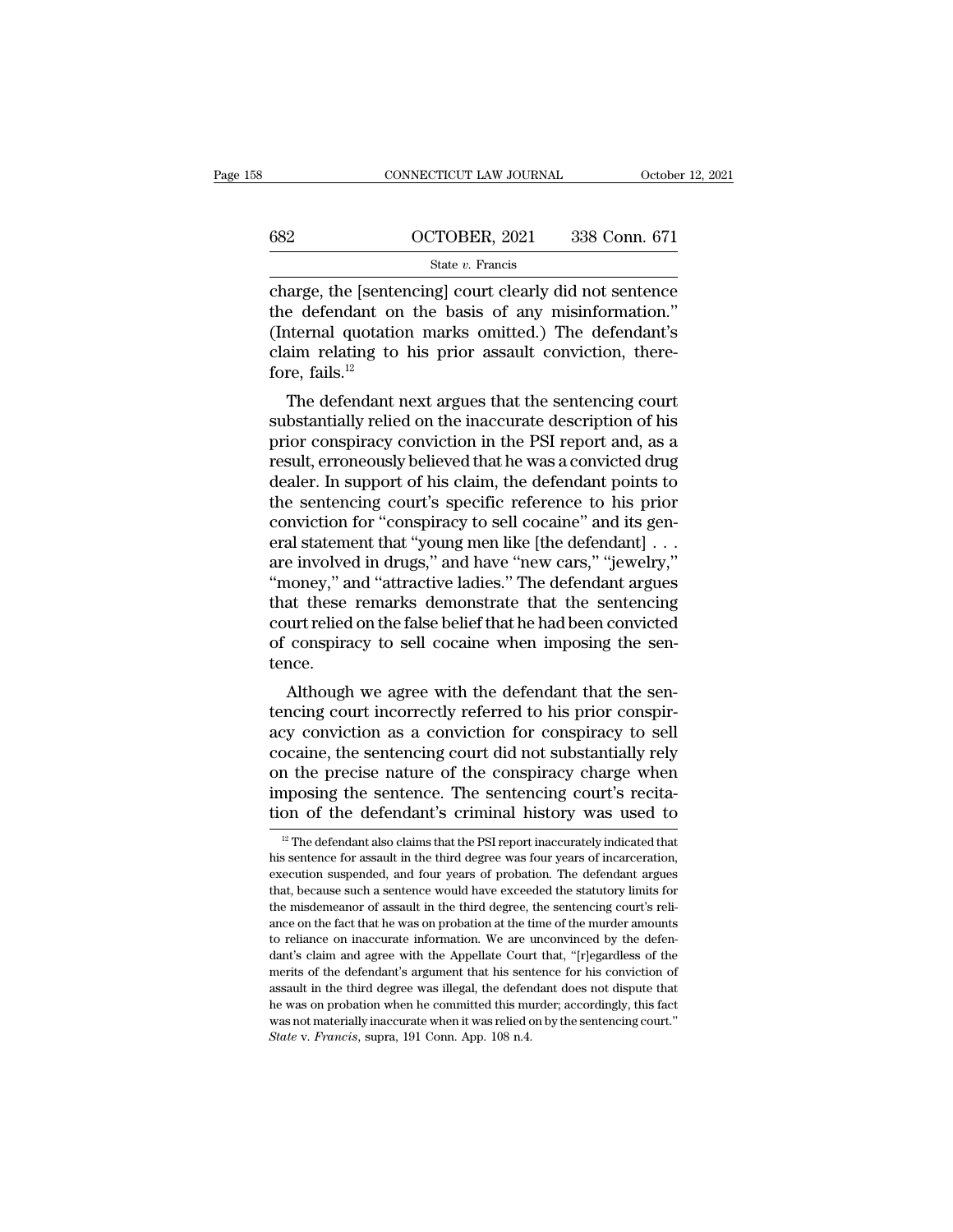# EXECTS 2, 2021 CONNECTICUT LAW JOURNAL Page 159<br>338 Conn. 671 OCTOBER, 2021 683<br>5tate v. Francis

## State *v.* Francis

 $\begin{array}{r|l} \text{2, } 2021 \text{} & \text{COMRECTICUT LAW JOURNAL} \end{array}$  Page 15.<br>  $\begin{array}{r|l} \text{338 Conn. 671} & \text{OCTOBER, } 2021 \text{} & \text{683} \end{array}$ <br>  $\begin{array}{r|l} \text{State } v. \text{ Francis} \end{array}$ <br>
support only a single observation: that the defendant<br>
had been convicted of 338 Conn. 671 OCTOBER, 2021 683<br>
State v. Francis<br>
support only a single observation: that the defendant<br>
had been convicted of three felony offenses before the<br>
age of nineteen. As the trial court aptly noted, "[t]he<br>
dig 338 Conn. 671 OCTOBER, 2021 683<br>
State v. Francis<br>
support only a single observation: that the defendant<br>
had been convicted of three felony offenses before the<br>
age of nineteen. As the trial court aptly noted, "[t]he<br>
di 338 Conn. 671 OCTOBER, 2021 683<br>
State v. Francis<br>
Support only a single observation: that the defendant<br>
had been convicted of three felony offenses before the<br>
age of nineteen. As the trial court aptly noted, "[t]he<br>
di State *v*. Francis<br>support only a single observation: that the defendant<br>had been convicted of three felony offenses before the<br>age of nineteen. As the trial court aptly noted, "[t]he<br>disputed narcotics conviction, regard support only a single observation: that the defendant<br>had been convicted of three felony offenses before the<br>age of nineteen. As the trial court aptly noted, "[t]he<br>disputed narcotics conviction, regardless of its precise support only a single observation: that the defendant<br>had been convicted of three felony offenses before the<br>age of nineteen. As the trial court aptly noted, "[t]he<br>disputed narcotics conviction, regardless of its precise<br> had been convicted of three felony offenses before the<br>age of nineteen. As the trial court aptly noted, "[t]he<br>disputed narcotics conviction, regardless of its precise<br>nature, was a felony offense—one of the two [previous] age of nineteen. As the trial court aptly noted, "[t]he<br>disputed narcotics conviction, regardless of its precise<br>nature, was a felony offense—one of the two [previous]<br>felonies that were contained in the defendant's crimin disputed narcotics conviction, regardless of its precise<br>nature, was a felony offense—one of the two [previous]<br>felonies that were contained in the defendant's criminal<br>history."<sup>13</sup> (Internal quotation marks omitted.) We nature, was a felony offense—one of the two [previous]<br>felonies that were contained in the defendant's criminal<br>history."<sup>13</sup> (Internal quotation marks omitted.) We agree<br>with the trial court that the context in which the felonies that were contained in the defendant's criminal<br>history."<sup>13</sup> (Internal quotation marks omitted.) We agree<br>with the trial court that the context in which the sen-<br>tencing court incorrectly referred to the defenda history."<sup>13</sup> (Internal quotation marks omitted.) We agree<br>with the trial court that the context in which the sen-<br>tencing court incorrectly referred to the defendant's<br>prior conspiracy conviction demonstrates that the sen with the trial court that the context in which the sentencing court incorrectly referred to the defendant's prior conspiracy conviction demonstrates that the sentencing court's focus was on the fact that the prior convicti tencing court incorrectly referred to the defendant's<br>prior conspiracy conviction demonstrates that the sen-<br>tencing court's focus was on the fact that the prior<br>conviction was a felony and not whether it was a convic-<br>tio prior conspiracy conviction<br>tencing court's focus was<br>conviction was a felony and<br>tion for conspiracy to sel<br>defendant's claim relating t<br>characterization of his pri<br>therefore, unavailing.<br>Likewise, the sentencin mviction was a felony and not whether it was a conviction<br>on for conspiracy to sell or possess cocaine.<sup>14</sup> The<br>fendant's claim relating to the sentencing court's mis-<br>aracterization of his prior conspiracy conviction is,<br> tion for conspiracy to sell or possess cocaine.<sup>14</sup> The defendant's claim relating to the sentencing court's mis-<br>characterization of his prior conspiracy conviction is, therefore, unavailing.<br>Likewise, the sentencing cou

defendant's claim relating to the sentencing court's mis-<br>characterization of his prior conspiracy conviction is,<br>therefore, unavailing.<br>Likewise, the sentencing court's more generalized<br>statement that "young men like [the characterization of his prior conspiracy conviction is,<br>therefore, unavailing.<br>Likewise, the sentencing court's more generalized<br>statement that "young men like [the defendant] . . .<br>are involved in drugs" does not demonstr therefore, unavailing.<br>
Likewise, the sentencing court's more generalized<br>
statement that "young men like [the defendant]...<br>
are involved in drugs" does not demonstrate that the<br>
court substantially relied on the PSI repo Likewise, the sentencing court's more generalized<br>statement that "young men like [the defendant]  $\ldots$ <br>are involved in drugs" does not demonstrate that the<br>court substantially relied on the PSI report's mischarac-<br>terizat Likewise, the sentencing court's more generalized<br>statement that "young men like [the defendant]  $\ldots$ <br>are involved in drugs" does not demonstrate that the<br>court substantially relied on the PSI report's mischarac-<br>terizat statement that "young men like [the defendant] . . .<br>are involved in drugs" does not demonstrate that the<br>court substantially relied on the PSI report's mischarac-<br>terization of his prior conspiracy conviction. The sen-<br>te are involved in drugs" does not demonstrate that the<br>court substantially relied on the PSI report's mischarac-<br>terization of his prior conspiracy conviction. The sen-<br>tencing court had before it adequate evidence to<br>suppor court substantially relied on the PSI report's mischaracterization of his prior conspiracy conviction. The sentencing court had before it adequate evidence to support its general conclusion that the defendant was "involved terization of his prior conspiracy conviction. The sentencing court had before it adequate evidence to support its general conclusion that the defendant was "involved in drugs" or the sale of drugs. As we previously noted, "involved in drugs" or the sale of drugs. As we previously noted, the prosecutor explained during the sentencing hearing that the defendant's prior conviction for conspiracy to possess cocaine involved "an undercover  $\frac{$ viously noted, the prosecutor explained during the sentencing hearing that the defendant's prior conviction for conspiracy to possess cocaine involved "an undercover  $\frac{13}{13}$  When reviewing the defendant's criminal hist

tencing hearing that the defendant's prior conviction for conspiracy to possess cocaine involved "an undercover<br> $\frac{18}{12}$  When reviewing the defendant's criminal history, the sentencing court stated: "Here is a young ma **CONSPITACY TO POSSESS COCAINE INVOLVED "** <sup>13</sup> When reviewing the defendant's criminal history, the sentencing court stated: "Here is a young man that at age sixteen was convicted of possession of narcotics; at age seven <sup>13</sup> When reviewing the defendant's criminal history, the sentencing court stated: "Here is a young man that at age sixteen was convicted of possession of narcotics; at age seventeen was convicted of conspiracy to sell co

stated: "Here is a young man that at age sixteen was convicted of possession of narcotics; at age seventeen was convicted of conspiracy to sell cocaine . . . and now murder, and he's only nineteen years old."<br>
<sup>14</sup> We rei of narcotics; at age seventeen was convicted of conspiracy to sell cocaine ... and now murder, and he's only nineteen years old."<br><sup>14</sup> We reiterate that, during both the trial and sentencing hearing, the prosecutor inform Example 1. And now murder, and he's only nineteen years old."<br>
<sup>14</sup> We reiterate that, during both the trial and sentencing hearing, the prosecutor informed the sentencing court that there was uncertainty in the record as <sup>14</sup> We reiterate that, during both the trial and sentencing hearing, the prosecutor informed the sentencing court that there was uncertainty in the record as to the actual charge that the defendant plead guilty to in rel ceration.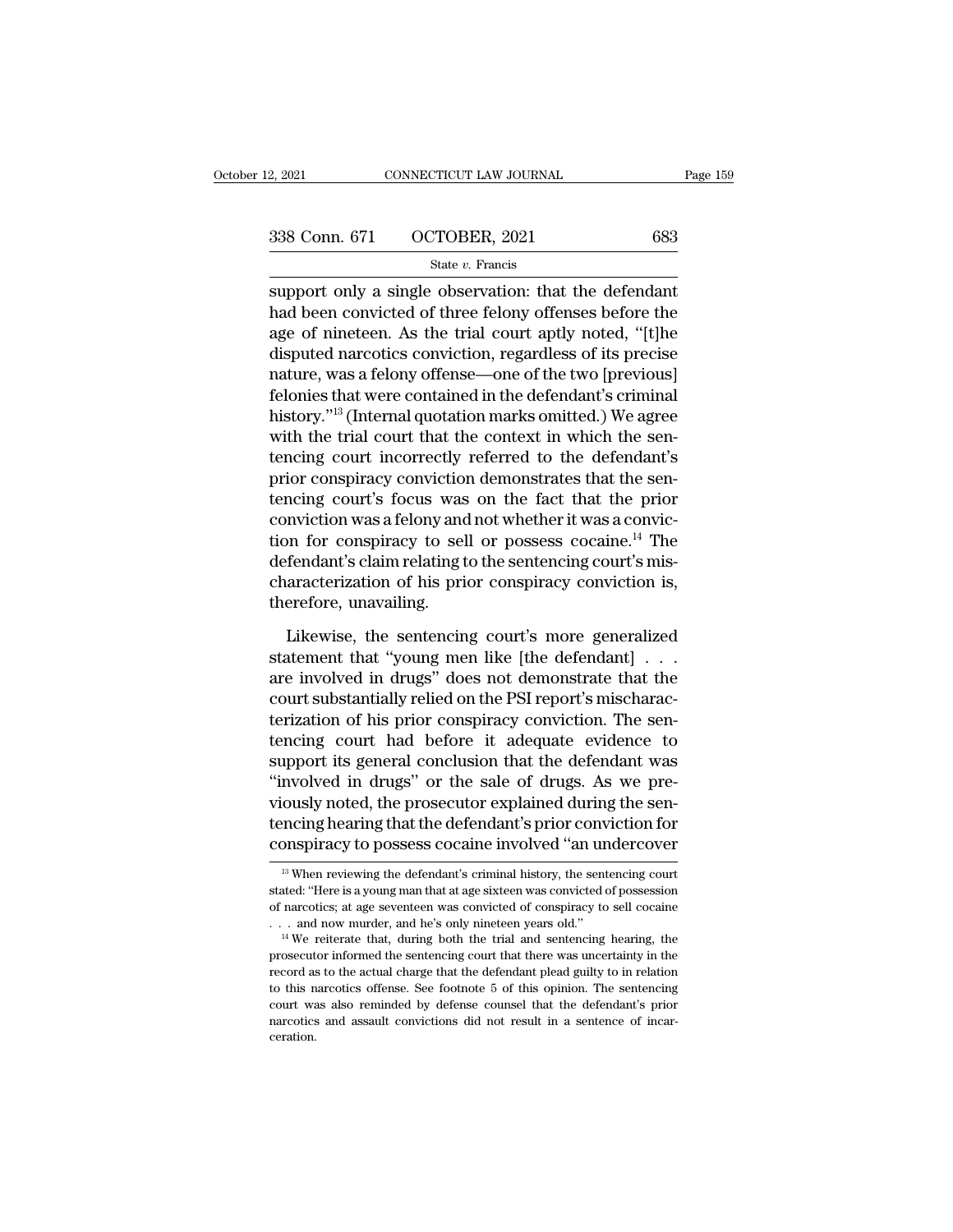# CONNECTICUT LAW JOURNAL October 12, 2021<br>684 OCTOBER, 2021 338 Conn. 671<br>5tate v. Francis

## State *v.* Francis

 $\begin{array}{|l|l|} \hline \text{COMNETICUT LAW JOURNAL} & \text{October 12, 2021} \ \hline \text{684} & \text{OCTOBER, 2021} & \text{338 Conn. 671} \ \hline \text{State } v. \text{ Francis} \ \hline \text{buy in which the defendant was the driver of a vehicle} \hline \text{out of which the seller exited . . . . . " Additionally, the defendant's PET convert indicated that during the program.} \hline \end{array}$ 684 OCTOBER, 2021 338 Conn. 671<br>  $\frac{\text{State } v. \text{ Francis}}{\text{buy in which the defendant was the driver of a vehicle}}$ <br>
out of which the seller exited . . . . " Additionally, the<br>
defendant's PSI report indicated that, during the presen-684 OCTOBER, 2021 338 Conn. 671<br>
State v. Francis<br>
buy in which the defendant was the driver of a vehicle<br>
out of which the seller exited . . . . ." Additionally, the<br>
defendant's PSI report indicated that, during the pre 684 **CCTOBER**, 2021 338 Conn. 671<br>
state *v*. Francis<br>
buy in which the defendant was the driver of a vehicle<br>
out of which the seller exited . . . ." Additionally, the<br>
defendant's PSI report indicated that, during the p State v. Francis<br>
buy in which the defendant was the driver of a vehicle<br>
out of which the seller exited . . . . ." Additionally, the<br>
defendant's PSI report indicated that, during the presen-<br>
tence investigation, the de state *v*. Francis<br>buy in which the defendant was the driver of a vehicle<br>out of which the seller exited . . . ." Additionally, the<br>defendant's PSI report indicated that, during the presen-<br>tence investigation, the defend buy in which the defendant was the driver of a vehicle<br>out of which the seller exited  $\ldots$ ." Additionally, the<br>defendant's PSI report indicated that, during the presen-<br>tence investigation, the defendant himself admitted out of which the seller exited . . . ." Additionally, the<br>defendant's PSI report indicated that, during the presen-<br>tence investigation, the defendant himself admitted to<br>having previously sold drugs.<sup>15</sup> At sentencing, de defendant's PSI report indicated that, during the presen-<br>tence investigation, the defendant himself admitted to<br>having previously sold drugs.<sup>15</sup> At sentencing, defense<br>counsel, in fact, expressly argued that the defendan tence investigation, the defendant himself admitted to<br>having previously sold drugs.<sup>15</sup> At sentencing, defense<br>counsel, in fact, expressly argued that the defendant's<br>honesty concerning his prior involvement in the sale<br>o having previously sold drugs.<sup>15</sup> At sentencing, defense<br>counsel, in fact, expressly argued that the defendant's<br>honesty concerning his prior involvement in the sale<br>of drugs should weigh in favor of leniency. Notwith-<br>sta counsel, in fact, expressly argued that the defendant's<br>honesty concerning his prior involvement in the sale<br>of drugs should weigh in favor of leniency. Notwith-<br>standing the PSI report's incorrect recitation of one of<br>his honesty concerning<br>of drugs should wei<br>standing the PSI repo<br>his prior drug convid<br>have reasonably cond<br>it, that the defendan<br>had sold drugs.<br>Although we conc Although we convictions, the sentencing court could<br>are reasonably concluded, based on the record before<br>that the defendant had been "involved in drugs" or<br>d sold drugs.<br>Although we conclude that the trial court correctly<br> his prior drug convictions, the sentencing court could<br>have reasonably concluded, based on the record before<br>it, that the defendant had been "involved in drugs" or<br>had sold drugs.<br>Although we conclude that the trial court

have reasonably concluded, based on the record before<br>it, that the defendant had been "involved in drugs" or<br>had sold drugs.<br>Although we conclude that the trial court correctly<br>determined that the sentencing court's statem it, that the defendant had been "involved in drugs" or<br>had sold drugs.<br>Although we conclude that the trial court correctly<br>determined that the sentencing court's statements do<br>not evince a reliance on materially inaccurate had sold drugs.<br>
Although we conclude that the trial court correctly<br>
determined that the sentencing court's statements do<br>
not evince a reliance on materially inaccurate informa-<br>
tion, we recognize that some of those sta Although we conclude that the trial court correctly<br>determined that the sentencing court's statements do<br>not evince a reliance on materially inaccurate informa-<br>tion, we recognize that some of those statements were<br>inappro Although we conclude that the trial court correctly<br>determined that the sentencing court's statements do<br>not evince a reliance on materially inaccurate informa-<br>tion, we recognize that some of those statements were<br>inappro determined that the sentencing court's statements do<br>not evince a reliance on materially inaccurate informa-<br>tion, we recognize that some of those statements were<br>inappropriate.<sup>16</sup> The trial court's statements, if taken<br>l not evince a reliance on materially inaccurate informa-<br>tion, we recognize that some of those statements were<br>inappropriate.<sup>16</sup> The trial court's statements, if taken<br>literally, were not directed at the defendant but, rat tion, we recognize that some of those statements were<br>inappropriate.<sup>16</sup> The trial court's statements, if taken<br>literally, were not directed at the defendant but, rather,<br>expressed the court's views concerning the percepti inappropriate.<sup>16</sup> The trial court's statements, if taken<br>literally, were not directed at the defendant but, rather,<br>expressed the court's views concerning the perception<br>that "young people" have of individuals involved in literally, were not directed at the defendant but, rather,<br>expressed the court's views concerning the perception<br>that "young people" have of individuals involved in the<br>"criminal milieu," the failure of the media to adequa expressed the court's views concerning the perception<br>that "young people" have of individuals involved in the<br>"criminal milieu," the failure of the media to adequately<br>cover the disposition of criminal cases involving ille that "young people" have of individuals involved in the<br>"criminal milieu," the failure of the media to adequately<br>cover the disposition of criminal cases involving illegal<br>drug activity, and the resulting impact on the eff drug activity, and the resulting impact on the efficacy<br>of general deterrence. Comments such as those made<br>by the sentencing court during its self-described "aside"<br>can, however, undermine the public's trust in the admin-<br> of general deterrence. Comments such as those made<br>by the sentencing court during its self-described "aside"<br>can, however, undermine the public's trust in the admin-<br><sup>15</sup> The PSI report also included the following descript

by the sentencing court during its self-described "aside"<br>can, however, undermine the public's trust in the admin-<br><sup>15</sup> The PSI report also included the following description of the circum-<br>stances of the defendant's prior can, however, undermine the public's trust in the admin-<br>  $\frac{15 \text{ The PSI report also included the following description of the circumstances of the defendant's prior conviction for possession of narcotics: \frac{15}{100}}$  "This offense involved police officers observing the [defendant] while he approached motor vehicles and made exchange The PSI report also included the following description of the circum-<br>stances of the defendant's prior conviction for possession of narcotics:<br>"This offense involved police officers observing the [defendant] while he<br>appr stances of the defendant's prior conviction for possession of narcotics: "This offense involved police officers observing the [defendant] while he approached motor vehicles and made exchanges. Upon his arrest, the [defend dant] was found to be in possession of cocaine, marijuana, and \$135 in cash."

<sup>&</sup>quot;This offense involved police officers observing the [defendant] while he approached motor vehicles and made exchanges. Upon his arrest, the [defendant] was found to be in possession of cocaine, marijuana, and \$135 in cas approached motor vehicles and made exchanges. Upon his arrest, the [defendant] was found to be in possession of cocaine, marijuana, and \$135 in cash." <sup>16</sup> We refer, in particular, to the statement in which the sentencing observed: "And I think that's important, not for Mr. Francis or the Mr.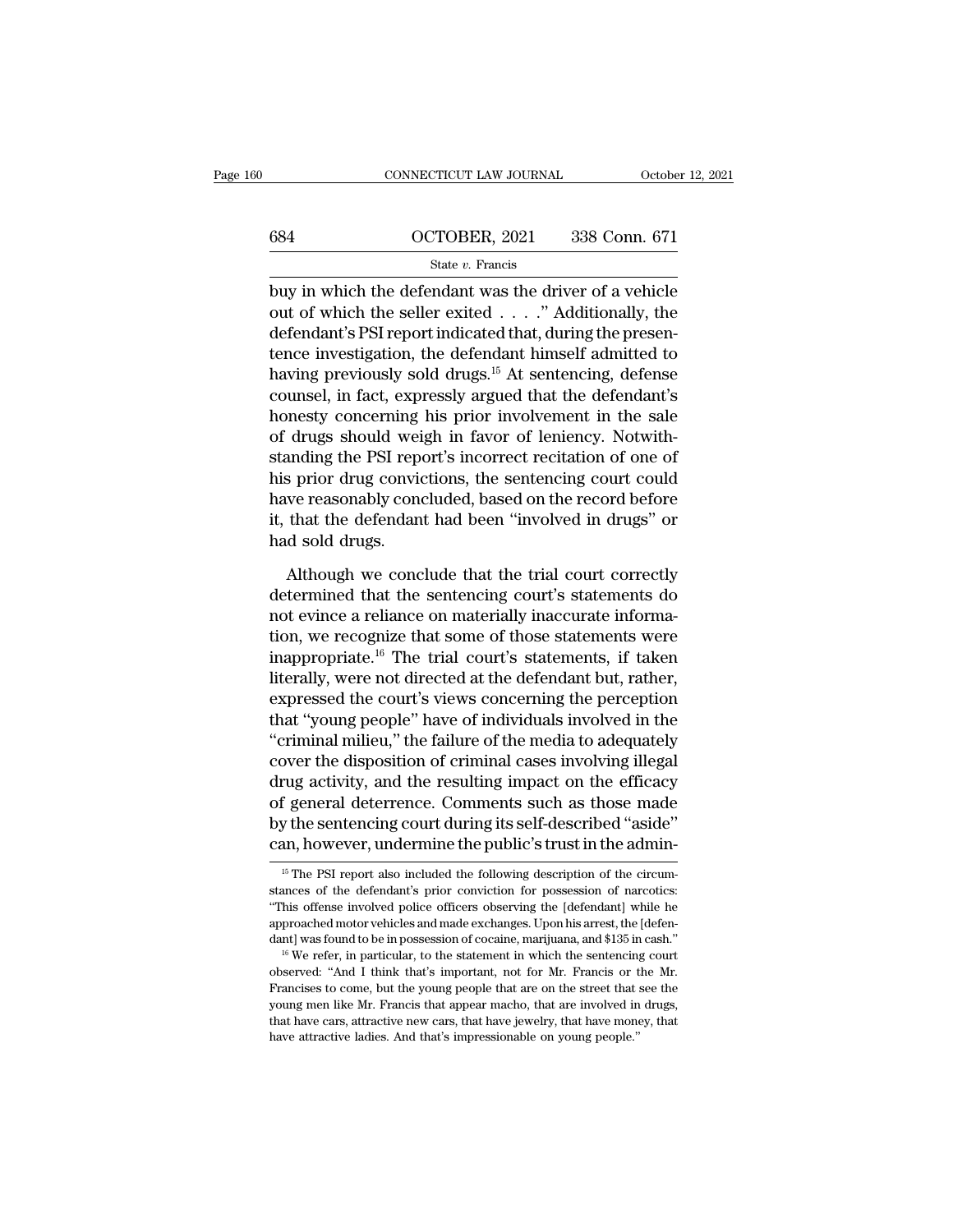| 2, 2021 | CONNECTICUT LAW JOURNAL     | Page 161 |
|---------|-----------------------------|----------|
|         | 338 Conn. 671 OCTOBER, 2021 | 685      |
|         | State $v$ . Francis         |          |

2, 2021 CONNECTICUT LAW JOURNAL Page 161<br>
338 Conn. 671 OCTOBER, 2021 685<br>  $\frac{\text{State } v. \text{ Francis}}{\text{if. } v. \text{ Francis}}$ <br>  $\frac{\text{if. } v. \text{E} \times \text{B} \times \text{B}}{\text{if. } v. \text{S} \times \text{B}}$ <br>  $\frac{\text{if. } v. \text{F} \times \text{C} \times \text{C} \times \text{D}}{\text{if. } v. \text{F} \times \text{D}}$ <br>  $\$ 338 Conn. 671 OCTOBER, 2021 685<br>
state v. Francis<br>
istration of justice. Generalizations, especially those<br>
that are based in pernicious stereotypes, have no place<br>
in our judicial system. Judges must be cognizant of the<br> 338 Conn. 671 OCTOBER, 2021 685<br>
State v. Francis<br>
istration of justice. Generalizations, especially those<br>
that are based in pernicious stereotypes, have no place<br>
in our judicial system. Judges must be cognizant of the<br> 338 Conn. 671 OCTOBER, 2021 685<br>
state  $v$ . Francis<br>
istration of justice. Generalizations, especially those<br>
that are based in pernicious stereotypes, have no place<br>
in our judicial system. Judges must be cognizant of th State v. Francis<br>
State v. Francis<br>
istration of justice. Generalizations, especially those<br>
that are based in pernicious stereotypes, have no place<br>
in our judicial system. Judges must be cognizant of the<br>
fact that all state  $v$ . Francis<br>
istration of justice. Generalizations, especially those<br>
that are based in pernicious stereotypes, have no place<br>
in our judicial system. Judges must be cognizant of the<br>
fact that all persons, no matt istration of justice. Generalizations, especially those<br>that are based in pernicious stereotypes, have no place<br>in our judicial system. Judges must be cognizant of the<br>fact that all persons, no matter their lived experienc that are based in pernicious stereotypes, have no place<br>in our judicial system. Judges must be cognizant of the<br>fact that all persons, no matter their lived experience,<br>harbor implicit biases. Judges, therefore, have a res in our judicial system<br>fact that all persons,<br>harbor implicit biases<br>sibility to identify bias<br>to proactively guard :<br>those biases might pla<br>tencing process. Dility to identify biases, both explicit and implicit, and<br>proactively guard against even the appearance that<br>ose biases might play any role whatsoever in the sen-<br>ncing process.<br>II<br>In his final claim, the defendant conten

II

to proactively guard against even the appearance that<br>those biases might play any role whatsoever in the sentencing process.<br>II<br>In his final claim, the defendant contends that the<br>sentencing court substantially relied ''on those biases might play any role whatsoever in the sentencing process.<br>
II<br>
In his final claim, the defendant contends that the<br>
sentencing court substantially relied "on a demonstra-<br>
tively false recollection of how [the II<br>II<br>In his final claim, the defendant contends that the<br>sentencing court substantially relied "on a demonstra-<br>tively false recollection of how [the victim] died" when<br>imposing the sentence. Specifically, the defendant<br>a II<br>In his final claim, the defendant contends that the<br>sentencing court substantially relied "on a demonstra-<br>tively false recollection of how [the victim] died" when<br>imposing the sentence. Specifically, the defendant<br>argu In his final claim, the defendant contends that the<br>sentencing court substantially relied "on a demonstra-<br>tively false recollection of how [the victim] died" when<br>imposing the sentence. Specifically, the defendant<br>argues In his final claim, the defendant contends that the<br>sentencing court substantially relied "on a demonstra-<br>tively false recollection of how [the victim] died" when<br>imposing the sentence. Specifically, the defendant<br>argues sentencing court substantially relied "on a demonstratively false recollection of how [the victim] died" when<br>imposing the sentence. Specifically, the defendant<br>argues that the evidence submitted at trial established<br>that tively false recollection of how [the victim] died" when<br>imposing the sentence. Specifically, the defendant<br>argues that the evidence submitted at trial established<br>that the victim was stabbed only once, and that the<br>senten imposing the sentence. Specifically, the defendant<br>argues that the evidence submitted at trial established<br>that the victim was stabbed only once, and that the<br>sentencing court's statement that the defendant had<br>"grazed" th argues that the evidence submitted at trial established<br>that the victim was stabbed only once, and that the<br>sentencing court's statement that the defendant had<br>"grazed" the victim demonstrates that it misunderstood<br>that ev that the victim was stabbed only once, and that the sentencing court's statement that the defendant had "grazed" the victim demonstrates that it misunderstood that evidence, and, as a result, incorrectly viewed the inciden sentencing court's statement that the defendant had<br>"grazed" the victim demonstrates that it misunderstood<br>that evidence, and, as a result, incorrectly viewed the<br>incident as a "prolonged, vicious attack" demonstrating<br>a " "grazed" the victim demonstrates that it misunderstood that evidence, and, as a result, incorrectly viewed the incident as a "prolonged, vicious attack" demonstrating a "clear and consistent intent to kill." In response, t that evidence, and, as a result, incorrectly viewed the incident as a "prolonged, vicious attack" demonstrating a "clear and consistent intent to kill." In response, the state argues that the trial court correctly conclude incident as a "prolonged, vicious attack" demonstrating<br>a "clear and consistent intent to kill." In response, the<br>state argues that the trial court correctly concluded<br>that the sentencing court's statement was not material The defendant that the trial court correctly concluded<br>at the sentencing court's statement was not materially<br>accurate and that the sentencing court, when impos-<br>g the sentence, did not substantially rely on the num-<br>r of state digacs and are dial court correctly concruded<br>that the sentencing court's statement was not materially<br>inaccurate and that the sentencing court, when impos-<br>ing the sentence, did not substantially rely on the num-<br>be

that the sentencing court s statement was not matternary<br>inaccurate and that the sentencing court, when impos-<br>ing the sentence, did not substantially rely on the num-<br>ber of times that the defendant stabbed the victim.<br>We mateculate and that the sentencing eoarly, when imposing the sentence, did not substantially rely on the number of times that the defendant stabbed the victim.<br>We do not agree with the defendant that the trial court's stat of times that the defendant stabbed the victim.<br>We do not agree with the defendant that the trial<br>court's statement was materially inaccurate. During the<br>trial, H. Wayne Carver II, the medical examiner who<br>performed the au We do not agree with the defendant that the trial<br>court's statement was materially inaccurate. During the<br>trial, H. Wayne Carver II, the medical examiner who<br>performed the autopsy of the victim, testified that he<br>observed We do not agree with the defendant that the trial<br>court's statement was materially inaccurate. During the<br>trial, H. Wayne Carver II, the medical examiner who<br>performed the autopsy of the victim, testified that he<br>observed court's statement was materially inaccurate. During the<br>trial, H. Wayne Carver II, the medical examiner who<br>performed the autopsy of the victim, testified that he<br>observed a single stab wound on the victim's chest<br>while co trial, H. Wayne Carver II, the medical examiner who<br>performed the autopsy of the victim, testified that he<br>observed a single stab wound on the victim's chest<br>while conducting the autopsy. Multiple eyewitnesses,<br>however, al performed the autopsy of the victim, testified that he observed a single stab wound on the victim's chest while conducting the autopsy. Multiple eyewitnesses, however, also testified that the defendant made several stabbin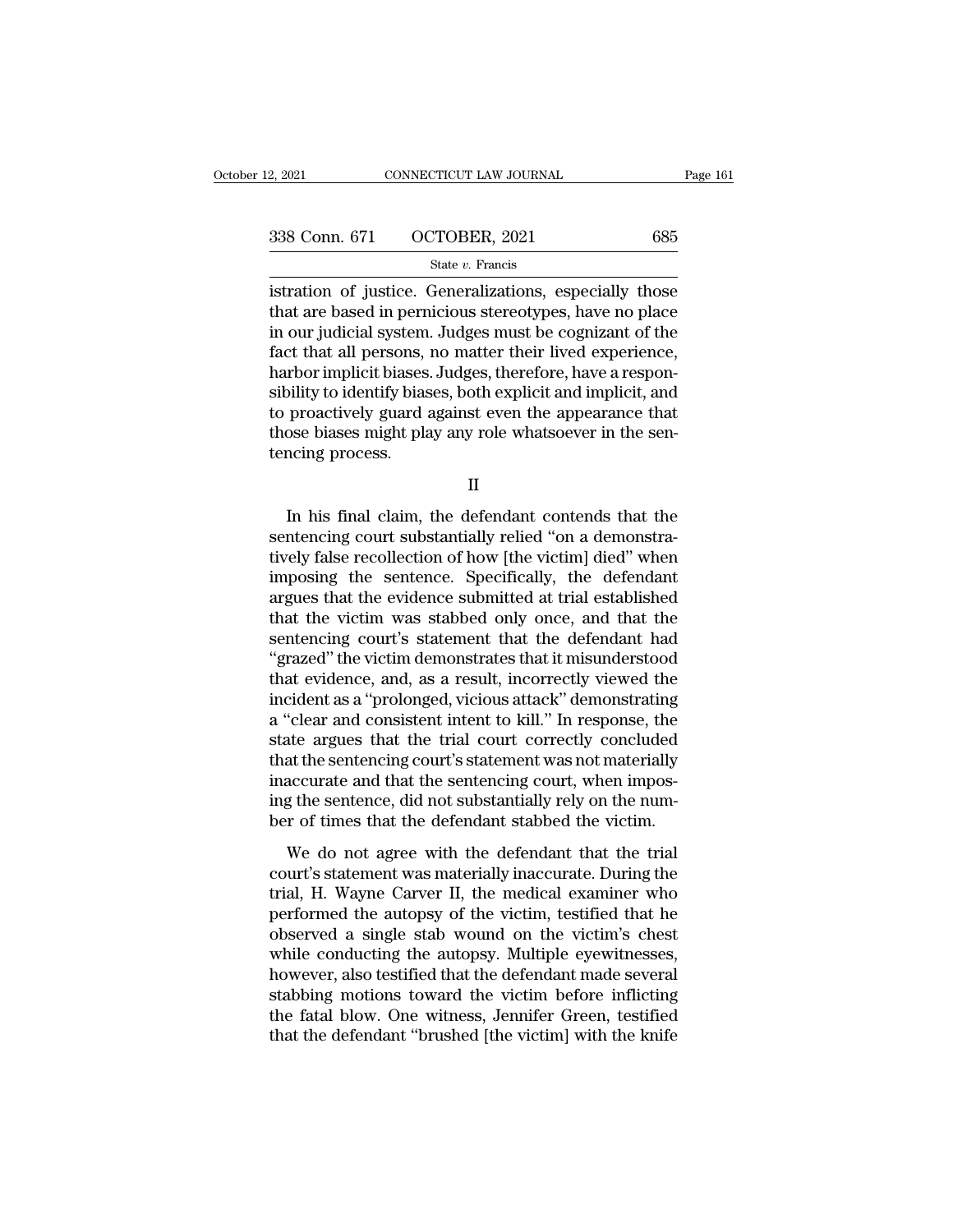# CONNECTICUT LAW JOURNAL October 12, 2021<br>686 OCTOBER, 2021 338 Conn. 671<br>5tate v. Francis

## State *v.* Francis

CONNECTICUT LAW JOURNAL October 12, 2021<br>
686 OCTOBER, 2021 338 Conn. 671<br>
51 State v. Francis<br>
2011 on the shoulder'' and "grazed" him before stabbing him<br>
in the chest. Another witness, Victor Lowe, testified<br>
that the 686  $OCTOBER, 2021$  338 Conn. 671<br>
state v. Francis<br>
on the shoulder" and "grazed" him before stabbing him<br>
in the chest. Another witness, Victor Lowe, testified<br>
that the defendant swung the knife toward the victim<br>
twice a 686  $OCTOBER, 2021$  338 Conn. 671<br>
State v. Francis<br>
on the shoulder" and "grazed" him before stabbing him<br>
in the chest. Another witness, Victor Lowe, testified<br>
that the defendant swung the knife toward the victim<br>
twice a 686  $OCTOBER, 2021$  338 Conn. 671<br>
State v. Francis<br>
on the shoulder" and "grazed" him before stabbing him<br>
in the chest. Another witness, Victor Lowe, testified<br>
that the defendant swung the knife toward the victim<br>
twice a State v. Francis<br>
on the shoulder" and "grazed" him before stabbing him<br>
in the chest. Another witness, Victor Lowe, testified<br>
that the defendant swung the knife toward the victim<br>
twice and that the first swing cut in h state v. Francis<br>
on the shoulder" and "grazed" him before stabbing him<br>
in the chest. Another witness, Victor Lowe, testified<br>
that the defendant swung the knife toward the victim<br>
twice and that the first swing cut in h on the shoulder" and "grazed" him before stabbing him<br>in the chest. Another witness, Victor Lowe, testified<br>that the defendant swung the knife toward the victim<br>twice and that the first swing cut in half an ice pop that<br>th in the chest. Another witness, Victor Lowe, testified<br>that the defendant swung the knife toward the victim<br>twice and that the first swing cut in half an ice pop that<br>the victim was holding in his hand. Indeed, in our prio that the defendant swung the knife toward the victim<br>twice and that the first swing cut in half an ice pop that<br>the victim was holding in his hand. Indeed, in our prior<br>decision upholding the defendant's conviction, we<br>not twice and that the first swing cut in half an ice pop that<br>the victim was holding in his hand. Indeed, in our prior<br>decision upholding the defendant's conviction, we<br>noted that the defendant made "stabbing *motions* at<br>the the victim was holding in his hand. Indeed, in our prior<br>decision upholding the defendant's conviction, we<br>noted that the defendant made "stabbing *motions* at<br>the victim" after pulling the knife from behind his back.<br>(Emp decision upholding the defendant's conviction, we<br>noted that the defendant made "stabbing *motions* at<br>the victim" after pulling the knife from behind his back.<br>(Emphasis added.) *State* v. *Francis*, 228 Conn. 118, 121,<br>6 noted that the defendant made "stabbing *motions* at<br>the victim" after pulling the knife from behind his back.<br>(Emphasis added.) *State* v. Francis, 228 Conn. 118, 121,<br>635 A.2d 762 (1993). On the basis of the record befor the victim" after pulling the knife from behind his back.<br>(Emphasis added.) *State* v. *Francis*, 228 Conn. 118, 121,<br>635 A.2d 762 (1993). On the basis of the record before<br>us, we conclude that the trial court did not abus (Emphasis added.) State 635 A.2d 762 (1993). On<br>us, we conclude that the<br>discretion by concludin<br>statement that the defer<br>not materially false or in<br>marks omitted.)<br>The trial court also con The trial court also correctly determined that "[t]here<br>also conclude that the trial court did not abuse its<br>scretion by concluding that the sentencing court's<br>atement that the defendant "grazed" the victim "was<br>t material (as, we conclude that the trial court and not assase its<br>discretion by concluding that the sentencing court's<br>statement that the defendant "grazed" the victim "was<br>not materially false or inaccurate." (Internal quotation<br>m

consideration by concluding that the bendering courts<br>statement that the defendant "grazed" the victim "was<br>not marks omitted.)<br>The trial court also correctly determined that "[t]here<br>[was] no indication in the record that mot materially false or inaccurate." (Internal quotation<br>marks omitted.)<br>The trial court also correctly determined that "[t]here<br>[was] no indication in the record that the [sentencing]<br>court [in sentencing the defendant] The trial court also correctly determined that "[t]here [was] no indication in the record that the [sentencing]<br>court [in sentencing the defendant] relied minimally,<br>let alone substantially, on the number of times the<br>def marks omitted.)<br>The trial court also correctly determined that "[t]here<br>[was] no indication in the record that the [sentencing]<br>court [in sentencing the defendant] relied minimally,<br>let alone substantially, on the number The trial court also correctly determined that "[t]here [was] no indication in the record that the [sentencing]<br>court [in sentencing the defendant] relied minimally,<br>let alone substantially, on the number of times the<br>def [was] no indication in the record that the [sentencing]<br>court [in sentencing the defendant] relied minimally,<br>let alone substantially, on the number of times the<br>defendant thrust the knife at the victim  $\dots$ ." (Internal<br>q court [in sentencing the defendant] relied minimally,<br>let alone substantially, on the number of times the<br>defendant thrust the knife at the victim  $\dots$ ." (Internal<br>quotation marks omitted.) The transcript of the sentenc-<br> let alone substantially, on the number of times the<br>defendant thrust the knife at the victim  $\ldots$ ." (Internal<br>quotation marks omitted.) The transcript of the sentenc-<br>ing hearing demonstrates that the sentencing court's<br> defendant thrust the knife at the victim . . . ." (Internal quotation marks omitted.) The transcript of the sentencing hearing demonstrates that the sentencing court's primary focus was the severity of the four inch knife quotation marks omitted.) The transcript of the sentencing hearing demonstrates that the sentencing court's primary focus was the severity of the four inch knife wound that killed the victim. When describing the fatal woun ing hearing demonstrates that the sentencing court's<br>primary focus was the severity of the four inch knife<br>wound that killed the victim. When describing the fatal<br>wound, the sentencing court stated: "That blow, that<br>large primary focus was the severity of the four inch knife<br>wound that killed the victim. When describing the fatal<br>wound, the sentencing court stated: "That blow, that<br>large blade, as was testified to, apparently went four<br>inch wound that killed the victim. When describing the fatal<br>wound, the sentencing court stated: "That blow, that<br>large blade, as was testified to, apparently went four<br>inches into the chest. . . . . Carver testified that the<br> wound, the sentencing court stated: "That blow, that<br>large blade, as was testified to, apparently went four<br>inches into the chest. . . . . Carver testified that the<br>aorta and the pulmonary arteries were severed or, if not large blade, as was testified to, apparently went four inches into the chest.  $\ldots$  Carver testified that the aorta and the pulmonary arteries were severed or, if not severed completely, severed to a degree that medical i inches into the chest.  $\ldots$  Carver testified that the aorta and the pulmonary arteries were severed or, if not severed completely, severed to a degree that medical intervention if on the scene-immediately would have been aorta and the pulmonary arteries were severed or, if not<br>severed completely, severed to a degree that medical<br>intervention if on the scene immediately would have<br>been futile." Conversely, the sentencing court's state-<br>ment severed completely, severed to a degree that medical<br>intervention if on the scene immediately would have<br>been futile." Conversely, the sentencing court's state-<br>ment that the defendant "grazed" the victim was made<br>in passi intervention if on the scene immediately would have<br>been futile." Conversely, the sentencing court's state-<br>ment that the defendant "grazed" the victim was made<br>in passing and was not repeated. In light of the sentenc-<br>ing been futile." Conversely, the sentencing court's statement that the defendant "grazed" the victim was made<br>in passing and was not repeated. In light of the sentenc-<br>ing court's particular focus on the severity and location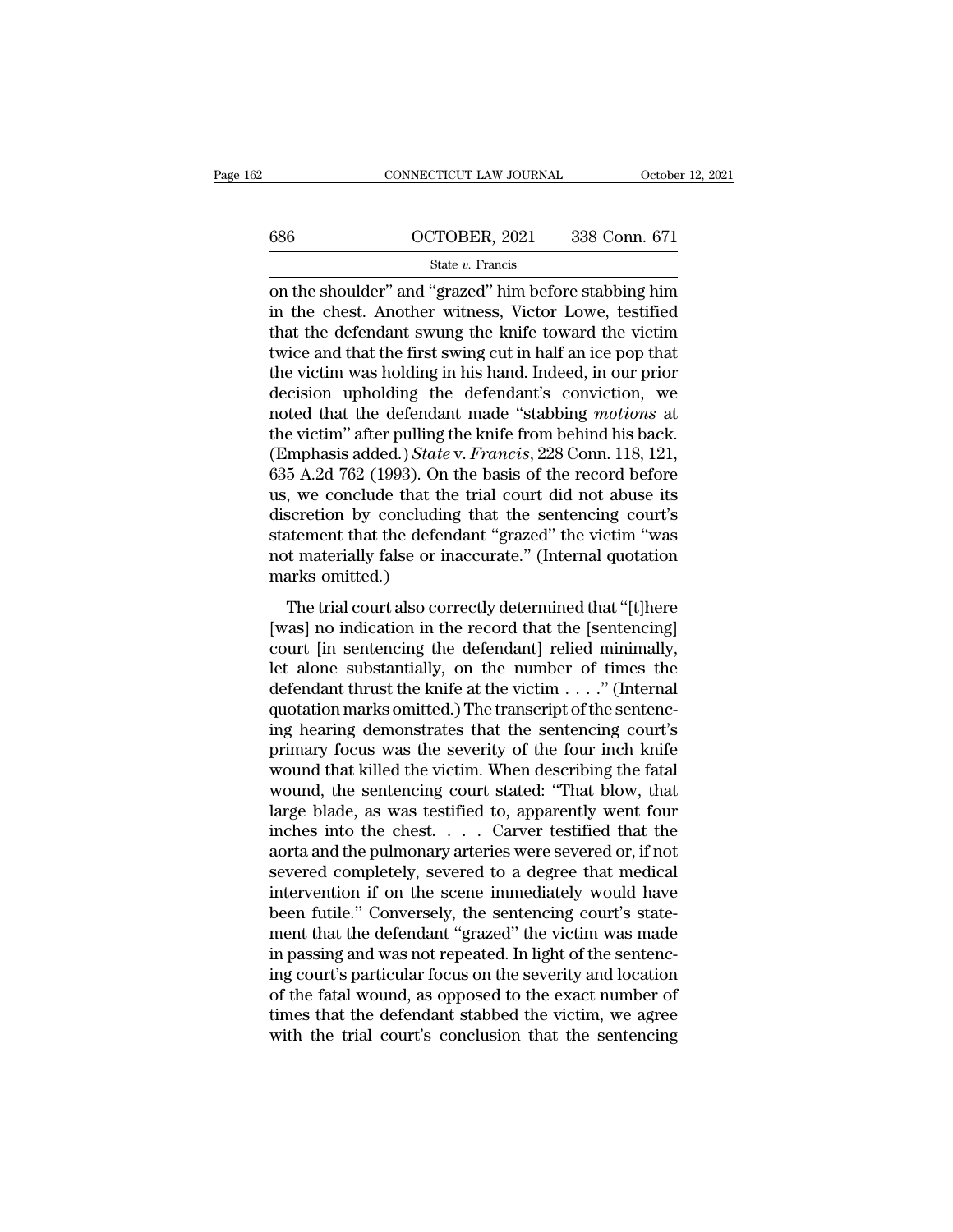| 12, 2021      | CONNECTICUT LAW JOURNAL                           | Page 163 |
|---------------|---------------------------------------------------|----------|
| 338 Conn. 687 | OCTOBER, 2021                                     | 687      |
|               | Ledyard $v$ . WMS Gaming, Inc.                    |          |
|               | court when imposing the sentence did not substan- |          |

2, 2021 CONNECTICUT LAW JOURNAL<br>
338 Conn. 687 OCTOBER, 2021 687<br>
Ledyard v. WMS Gaming, Inc.<br>
court, when imposing the sentence, did not substantially rely on the belief that the defendant apparently<br>
"grazed" the victim 338 Conn. 687 OCTOBER, 2021 687<br>Ledyard v. WMS Gaming, Inc.<br>Court, when imposing the sentence, did not substantially rely on the belief that the defendant apparently<br>"grazed" the victim. Because the sentencing court did no  $\frac{338 \text{ Conn. } 687 \quad \text{OCTOBER, } 2021 \quad \text{687}}{\text{Ledyard } v. \text{ WMS Gaming, Inc.}}$ <br>
court, when imposing the sentence, did not substantially rely on the belief that the defendant apparently<br>
"grazed" the victim. Because the sentencing court 338 Conn. 687 OCTOBER, 2021 687<br>
Ledyard v. WMS Gaming, Inc.<br>
court, when imposing the sentence, did not substantially rely on the belief that the defendant apparently<br>
"grazed" the victim. Because the sentencing court di Ledyard v. WMS Gaming, Inc.<br>
court, when imposing the sentence, did not substantially rely on the belief that the defendant apparently<br>
"grazed" the victim. Because the sentencing court did<br>
not substantially rely on that Ledyard v. WMS Gaming, Inc.<br>
court, when imposing the sentence, did not substantially rely on the belief that the defendant apparently<br>
"grazed" the victim. Because the sentencing court did<br>
not substantially rely on that court, when imposing the se<br>tially rely on the belief that t<br>"grazed" the victim. Because<br>not substantially rely on that<br>that observation was reasona<br>we conclude the trial court di<br>in relation to this claim.<br>For the forego For the beneficial diversion, and because<br>at observation was reasonably based in the record,<br>e conclude the trial court did not abuse its discretion<br>relation to this claim.<br>For the foregoing reasons, we conclude that the<br>p grazed the victim. Because the sentencing court did<br>not substantially rely on that observation, and because<br>that observation was reasonably based in the record,<br>we conclude the trial court did not abuse its discretion<br>in r

not substantially rely on that observation, and because<br>that observation was reasonably based in the record,<br>we conclude the trial court did not abuse its discretion<br>in relation to this claim.<br>For the foregoing reasons, we mat observation was reasonably based in the record,<br>we conclude the trial court did not abuse its discretion<br>in relation to this claim.<br>For the foregoing reasons, we conclude that the<br>Appellate Court correctly concluded th in relation to this claim.<br>
For the foregoing reasons, we conclude that the<br>
Appellate Court correctly concluded that the trial court<br>
did not abuse its discretion in denying the defendant's<br>
motion to correct an illegal s For the foregoing reasons, we conclude that the<br>Appellate Court correctly concluded that the trial court<br>did not abuse its discretion in denying the defendant's<br>motion to correct an illegal sentence. We conclude that,<br>alth For the foregoing reasons, we conclude that the Appellate Court correctly concluded that the trial court did not abuse its discretion in denying the defendant's motion to correct an illegal sentence. We conclude that, alth Appellate Court correctly concluded that the trial court<br>did not abuse its discretion in denying the defendant's<br>motion to correct an illegal sentence. We conclude that,<br>although the defendant's criminal record and the PSI did not abuse its discretion in denying the defendant's<br>motion to correct an illegal sentence. We conclude that,<br>although the defendant's criminal record and the PSI<br>report contained inaccurate information concerning his<br>p motion to correct an illegal sentence. We conclude that,<br>although the defendant's criminal record and the PSI<br>report contained inaccurate information concerning his<br>prior criminal history, the trial court correctly deter-<br> although the defendant's criminal record and the PSI<br>report contained inaccurate information concerning his<br>prior criminal history, the trial court correctly deter-<br>mined that the defendant failed to meet his burden of<br>dem report contained inaccurate information concerning his<br>prior criminal history, the trial court correctly deter-<br>mined that the defendant failed to meet his burden of<br>demonstrating that the sentencing court substantially<br>re prior criminal history, the trial court correctly determined that the defendant failed to meet his burden of demonstrating that the sentencing court substantially relied on inaccurate information when imposing the sentence mined that the defendant failed to meet his burden of<br>demonstrating that the sentencing court substantially<br>relied on inaccurate information when imposing the<br>sentence. Additionally, we conclude that the trial court<br>did no demonstrating that the sentencing court substantially<br>relied on inaccurate information when imposing the<br>sentence. Additionally, we conclude that the trial court<br>did not abuse its discretion in determining that the sen-<br>te relied on inaccurate information when imposing the<br>sentence. Additionally, we conclude that the trial court<br>did not abuse its discretion in determining that the sen-<br>tencing court's statement that the defendant "grazed"<br>th sentence. Additionally, we conclude that the trial court<br>did not abuse its discretion in determining that the sen-<br>tencing court's statement that the defendant "grazed"<br>the victim was not materially inaccurate and that, ev The judgment of the defendant "grazed"<br>a victim was not materially inaccurate and that, even<br>it were, the record does not support the defendant's<br>aim that the sentencing court substantially relied on<br>at alleged inaccuracy In this was not materially inaccurate and that, every it were, the record does not support the defendant im that the sentencing court substantially relied at alleged inaccuracy when imposing the sentence.<br>The judgment of t

## % alleged inaccuracy when imposing the sentence.<br>
ne judgment of the Appellate Court is affirmed.<br>
this opinion the other justices concurred.<br>
TOWN OF LEDYARD *v*. WMS GAMING, INC.<br>
(SC 20418) e Appellate Court i<br>
other justices conc<br>
ARD v. WMS GAMI<br>
(SC 20418)<br>
Donald, Mullins, Kahn an TOWN OF LEDYARD v. WMS GAMING, INC.<br>(SC 20418)<br>Robinson, C. J., and McDonald, Mullins, Kahn and Cradle, Js.

*Syllabus*

<sup>(</sup>SC 20418)<br>
Robinson, C. J., and McDonald, Mullins, Kahn and Cradle, Js.<br>  $Syllabus$ <br>
Pursuant to statute (§ 12-161a), "[i]n the institution of proceedings by any municipality to enforce collection of any delinquent tax on per Robinson, C. J., and McDonald, Mullins, Kahn and Cradle, Js.<br>Syllabus<br>suant to statute (§ 12-161a), "[i]n the institution of proceedings by any<br>municipality to enforce collection of any delinquent tax on personal<br>property Robinson, C. J., and McDonald, Mullins, Kahn and Cradle, Js.<br>  $Syllabus$ <br>
suant to statute (§ 12-161a), "[i]n the institution of proceedings by any<br>
municipality to enforce collection of any delinquent tax on personal<br>
proper  $Syllabus$ <br>suant to statute (§ 12-161a), "[i]n the institution of proceedings by any<br>municipality to enforce collection of any delinquent tax on personal<br>property from the owner of such property, through . . . any other pro-<br>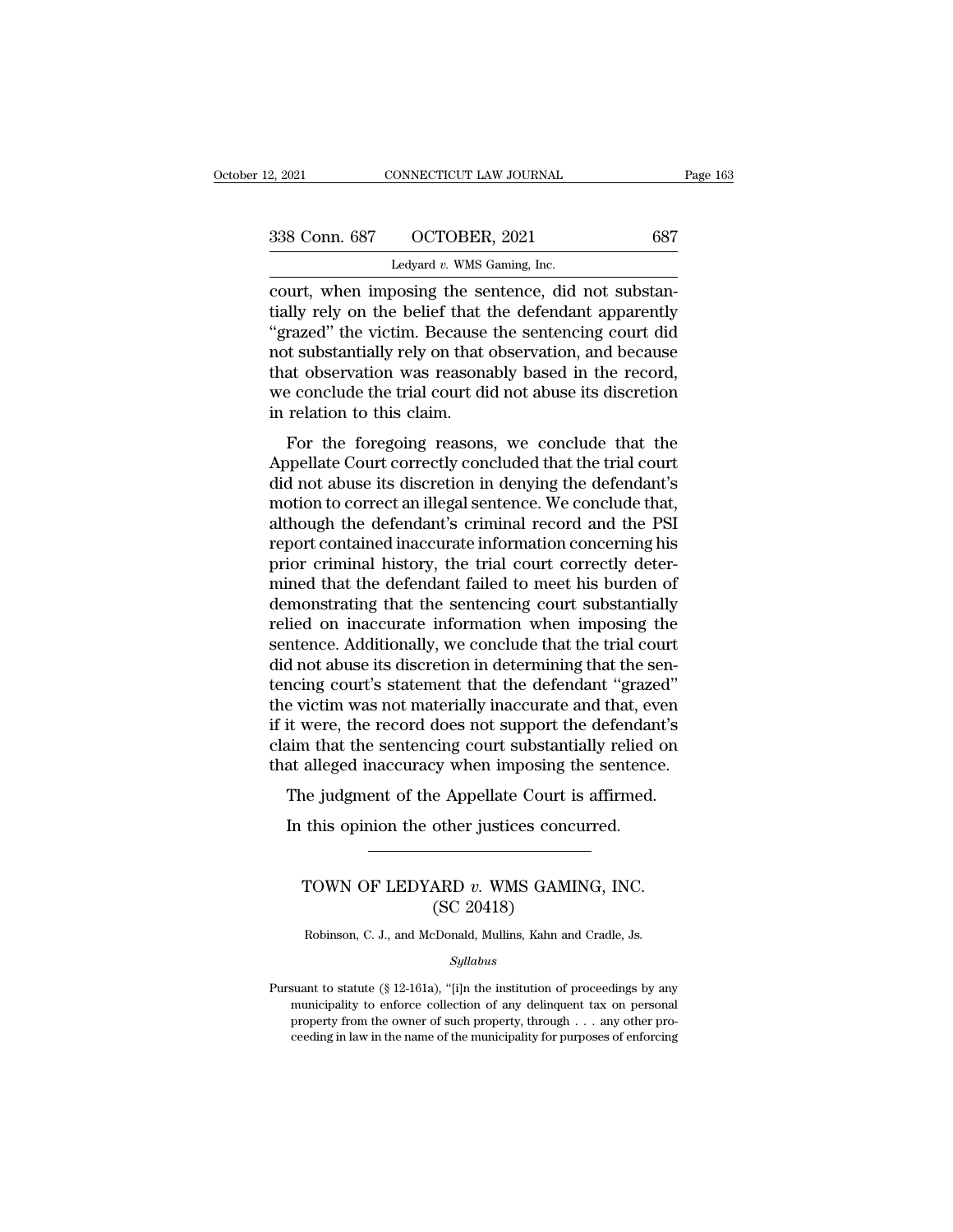## CONNECTICUT LAW JOURNAL October 12, 2021<br>688 OCTOBER, 2021 338 Conn. 687<br>Ledyard v. WMS Gaming, Inc. ONNECTICUT LAW JOURNAL<br>
OCTOBER, 2021 33<br>
Ledyard *v.* WMS Gaming, Inc.<br>
uch person shall be required to pay

SUCTOBER, 2021 338 Conn. 687<br>Ledyard v. WMS Gaming, Inc.<br>Such collection, such person shall be required to pay any . . . reason-<br>able attorney's fees incurred by such municipality as a result of and 3<br> **able attorney's fees incurred by such municipality as a result of and directly related to such ... collection proceedings."**<br> **Example attorney's fees incurred by such municipality as a result of and directly related**  $\frac{1}{338}$  CCTOBER, 2021 338 C<br>
Ledyard v. WMS Gaming, Inc.<br>
such collection, such person shall be required to pay any<br>
able attorney's fees incurred by such municipality as a r<br>
directly related to such . . . . collecti Ledyard  $v$ . WMS Gaming, Inc.<br>
such collection, such person shall be required to pay any . . . reason-<br>
able attorney's fees incurred by such municipality as a result of and<br>
directly related to such . . . collection proc

Ledyard  $v$ . WMS Gaming, Inc.<br>
such collection, such person shall be required to pay any . . . reason-<br>
able attorney's fees incurred by such municipality as a result of and<br>
directly related to such . . . collection proc such collection, such person shall be required to pay any  $\ldots$  reasonable attorney's fees incurred by such municipality as a result of and directly related to such  $\ldots$  collection proceedings." plaintiff town sought to able attorney's fees incurred by such municipality as a result of and directly related to such  $\ldots$  collection proceedings."<br>plaintiff town sought to collect unpaid personal property taxes that it<br>had imposed on slot mac directly related to such . . . . collection proceedings."<br>plaintiff town sought to collect unpaid personal property taxes that it<br>had imposed on slot machines that the defendant, W Co., owned and<br>leased to an Indian tribe plaintiff town sought to collect unpaid personal property taxes that it<br>had imposed on slot machines that the defendant, W Co., owned and<br>leased to an Indian tribe for use at the tribe's casino. After the plaintiff<br>filed i had imposed on slot machines that the defendant, W Co., owned and leased to an Indian tribe for use at the tribe's casino. After the plaintiff filed its collection action in state court, the tribe filed an action in federa leased to an Indian tribe for use at the tribe's casino. After the plaintiff filed its collection action in state court, the tribe filed an action in federal court, challenging the plaintiff's authority to impose property filed its collection action in state court, the tribe filed an action in federal<br>court, challenging the plaintiff's authority to impose property taxes on<br>the slot machines. A federal court of appeals ultimately held that t court, challenging the plaintiff's authority to impose property taxes on<br>the slot machines. A federal court of appeals ultimately held that the<br>plaintiff's authority to impose property taxes on the slot machines was<br>not pr the slot machines. A federal court of appeals ultimately held that the plaintiff's authority to impose property taxes on the slot machines was not preempted by federal law. The plaintiff and W Co. then executed a stipulati plaintiff's authority to impose property taxes on the slot machines was<br>not preempted by federal law. The plaintiff and W Co. then executed a<br>stipulation regarding the outstanding taxes, interest, penalties, and the<br>attorn not preempted by federal law. The plaintiff and W Co. then executed a stipulation regarding the outstanding taxes, interest, penalties, and the attorney's fees incurred in the state collection action, but they disagreed as stipulation regarding the outstanding taxes, interest, penalties, and the attorney's fees incurred in the state collection action, but they disagreed as to whether the trial court could also find W Co. liable for attorney' attorney's fees incurred in the state collection action, but they disagreed as to whether the trial court could also find W Co. liable for attorney's fees incurred by the plaintiff in defense of the federal action commence as to whether the trial court could also find W Co. liable for attorney's fees incurred by the plaintiff in defense of the federal action commenced by the tribe, to which W Co. was not a party. The plaintiff and W Co. fil fees incurred by the plaintiff in defense of the federal action commenced<br>by the tribe, to which W Co. was not a party. The plaintiff and W Co.<br>filed separate motions for summary judgment on that issue, and the<br>trial cour by the tribe, to which W Co. was not a party. The plaintiff and W Co. filed separate motions for summary judgment on that issue, and the trial court granted the plaintiff's motion and denied W Co.'s motion, concluding tha filed separate motions for summary judgment on that issue, and the trial court granted the plaintiff's motion and denied W Co.'s motion, concluding that the plaintiff was entitled to the attorney's fees that it had incurr trial court granted the plaintiff's motion and denied W Co.'s motion, concluding that the plaintiff was entitled to the attorney's fees that it had incurred in defending the federal action pursuant to  $\S$  12-161a. The tri concluding that the plaintiff was entitled to the attorney's fees that it<br>had incurred in defending the federal action pursuant to  $\S$  12-161a. The<br>trial court rendered judgment for the plaintiff only as to liability with had incurred in defending the federal action pursuant to  $\S$  12-161a. The trial court rendered judgment for the plaintiff only as to liability with respect to the attorney's fees incurred in the federal action, and W Co. trial court rendered judgment for the plaintiff only as to liability with respect to the attorney's fees incurred in the federal action, and W Co. appealed to the Appellate Court. The Appellate Court reversed the trial co respect to the attorney's fees incurred in the federal action, and W Co.<br>appealed to the Appellate Court. The Appellate Court reversed the trial<br>court's judgment, concluding that the phrase "as a result of and directly<br>rel appealed to the Appellate Court. The Appellate Court reversed the trial court's judgment, concluding that the phrase "as a result of and directly related to," as used in § 12-161a, required a closer proximal nexus between court's judgment, concluding that the phrase "as a result of and directly related to," as used in  $\S$  12-161a, required a closer proximal nexus between the collection proceeding and the requested attorney's fees than the related to," as used in  $\S$  12-161a, required a closer proximal nexus between the collection proceeding and the requested attorney's fees than the expansive interpretation applied by the trial court and that the claims ad between the collection proceeding and the requested attorney's fees<br>than the expansive interpretation applied by the trial court and that the<br>claims advanced in the federal action, although significant to the ultimate<br>reso than the expansive interpretation applied by the trial court and that the claims advanced in the federal action, although significant to the ultimate resolution of the tax collection issue in the state proceeding, did not claims advanced in the federal action, although significant to the ultimate<br>resolution of the tax collection issue in the state proceeding, did not<br>directly result in a final determination of the rights and obligations of<br> resolution of the tax collection issue in the state proceeding, did not directly result in a final determination of the rights and obligations of the parties relative to the claimed delinquent taxes. On the granting of cer directly result in a final determination of the rights and obligations of<br>the parties relative to the claimed delinquent taxes. On the granting of<br>certification, the plaintiff appealed to this court. Held that the Appellat the parties relative to the claimed delinquent taxes. On the granting of certification, the plaintiff appealed to this court. Held that the Appellate Court improperly reversed the trial court's decision to grant the plaint certification, the plaintiff appealed to this court. Held that the Appellate Court improperly reversed the trial court's decision to grant the plaintiff's motion for summary judgment because the Appellate Court incorrectl Court improperly reversed the trial court's decision to grant the plaintiff's<br>motion for summary judgment because the Appellate Court incorrectly<br>construed  $\S$  12-161a narrowly to limit the scope of the plaintiff's entitl motion for summary judgment because the Appellate Court incorrectly<br>construed  $\S$  12-161a narrowly to limit the scope of the plaintiff's entitle-<br>ment to attorney's fees to only those fees incurred in the state collection construed  $\S 12$ -161a narrowly to limit the scope of the plaintiff's entitlement to attorney's fees to only those fees incurred in the state collection action: because  $\S 12$ -161a was ambiguous with respect to the scope of the attorney's fees that are considered "as a result of and directly relat action: because  $\S$  12-161a was ambiguous with respect to the scope of<br>the attorney's fees that are considered "as a result of and directly related<br>to" a state collection proceeding, this court considered extratextual<br>evi the attorney's fees that are considered "as a result of and directly related to" a state collection proceeding, this court considered extratextual evidence, including legislative history, statutes containing similar langua to" a state collection proceeding, this court considered extratextual evidence, including legislative history, statutes containing similar language, and the treatment of the phrase "as a result of and directly related to" evidence, including legislative history, statutes containing similar language, and the treatment of the phrase "as a result of and directly related to" in Connecticut case law, and concluded that the ambit of § 12-161a inc guage, and the treatment of the phrase "as a result of and directly related to" in Connecticut case law, and concluded that the ambit of  $\S$  12-161a includes a directly related federal action that is determinative of a mu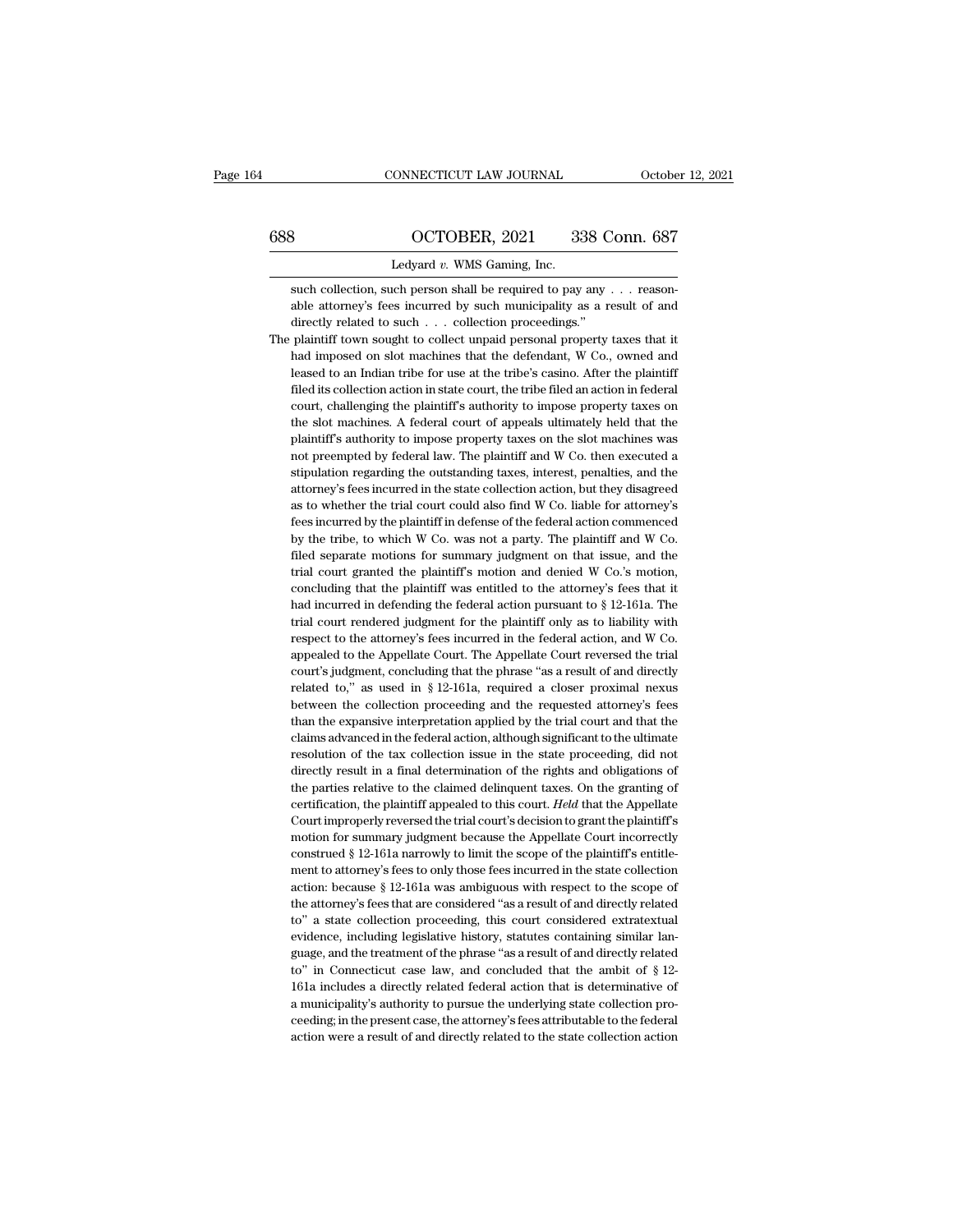| 12, 2021      | CONNECTICUT LAW JOURNAL                                                   | Page 165 |
|---------------|---------------------------------------------------------------------------|----------|
| 338 Conn. 687 | OCTOBER, 2021                                                             | 689      |
|               | Ledyard v. WMS Gaming, Inc.                                               |          |
|               | within the meaning of $\S$ 12-161a, as the federal action was filed after |          |

 $\frac{1}{3}$  Conn. 687 OCTOBER, 2021 689<br>Ledyard v. WMS Gaming, Inc.<br>within the meaning of § 12-161a, as the federal action was filed after<br>the commencement of the state collection action for the purpose of  $\frac{1}{100}$  COCTOBER, 2021 689<br>
Ledyard v. WMS Gaming, Inc.<br>
within the meaning of § 12-161a, as the federal action was filed after<br>
the commencement of the state collection action for the purpose of<br>
staying the state co State Collection action and was determinative of the state collection action and was determinative of the state collection action and was determinative of the state action; moreover, the restrictive construction of  $\S 12{\$ Ledyard v. WMS Gaming, Inc.<br>within the meaning of § 12-161a, as the federal action was filed after<br>the commencement of the state collection action for the purpose of<br>staying the state collection action and was determinati Ledyard  $v$ . WMS Gaming, Inc.<br>within the meaning of  $\S$  12-161a, as the federal action was filed after<br>the commencement of the state collection action for the purpose of<br>staying the state collection action and was determi within the meaning of  $\S$  12-161a, as the federal action was filed after the commencement of the state collection action for the purpose of staying the state collection action and was determinative of the state action; mo After successfully litigating its authority to purpose of the commencement of the state collection action and was determinative of the state action; moreover, the restrictive construction of  $\S$  12-161a adopted by the App action, and was determinative of the state staying the state collection action and was determinative of the state action; moreover, the restrictive construction of § 12-161a adopted by the Appellate Court and advanced by staying the state collection action and was determinative of the state action; moreover, the restrictive construction of  $\S$  12-161a adopted by the Appellate Court and advanced by W Co. would lead to the absurd result of e Appellate Court and advanced by W Co. would lead to the absurd<br>sult of frustrating government administration insofar as the plaintiff,<br>ter successfully litigating its authority to pursue a specific collection<br>tion, could % after successfully litigating its authority to pursue a specific collection action, could incur an actual loss of revenue as a result of its inability to recover attorney's fees in defending the federal action. Argued N result of rustrating government administration insorar as the plaintif,<br>after successfully litigating its authority to pursue a specific collection<br>action, could incur an actual loss of revenue as a result of its inability

and for could incur an actual loss of revenue as a result of its inability<br>action, could incur an actual loss of revenue as a result of its inability<br>to recover attorney's fees in defending the federal action.<br>Argued Novem to recover attorney's fees in defending the federal action.<br>
Argued November 19, 2020—officially released April 21, 2021\*<br>
Procedural History<br>
Action to recover unpaid personal property taxes,<br>
and for other relief, brough Argued November 19, 2020—officially released April 21, 2021\*<br> *Procedural History*<br>
Action to recover unpaid personal property taxes,<br>
and for other relief, brought to the Superior Court in<br>
the judicial district of New Lo *Procedural History*<br>Action to recover unpaid personal property taxes,<br>and for other relief, brought to the Superior Court in<br>the judicial district of New London, where the parties<br>entered into a stipulated agreement; ther Froceaural History<br>Action to recover unpaid personal property taxes,<br>and for other relief, brought to the Superior Court in<br>the judicial district of New London, where the parties<br>entered into a stipulated agreement; therea Action to recover unpaid personal property taxes,<br>and for other relief, brought to the Superior Court in<br>the judicial district of New London, where the parties<br>entered into a stipulated agreement; thereafter, the<br>court, and for other relief, brought to the Superior Court in<br>the judicial district of New London, where the parties<br>entered into a stipulated agreement; thereafter, the<br>court, *Vacchelli*, *J*., granted the plaintiff's motion fo *Dimension in the judicial district of New London, where the parties* entered into a stipulated agreement; thereafter, the court, *Vacchelli*, *J.*, granted the plaintiff's motion for summary judgment as to liability, and entered into a stipulated agreement; thereafter, the<br>court, *Vacchelli*, *J*., granted the plaintiff's motion for<br>summary judgment as to liability and denied the defen-<br>dant's motion for summary judgment as to liability,<br>a court, *Vacchelli*, *J.*, granted the plaintiff's motion for<br>summary judgment as to liability and denied the defen-<br>dant's motion for summary judgment as to liability,<br>and the defendant appealed to the Appellate Court,<br> $DiP$ summary judgment as to liability and denied the defen-<br>dant's motion for summary judgment as to liability,<br>and the defendant appealed to the Appellate Court,<br> $DiPentima$ , C. J., and Beach, Alvord, Sheldon and Pres-<br>cott, Js., w dant's motion for summary judgment as to liability,<br>and the defendant appealed to the Appellate Court,<br>*DiPentima, C. J.*, and *Beach, Alvord, Sheldon* and *Pres-*<br>*cott, Js.*, which granted the plaintiff's motion to dismi and the defendant appealed to the Appellate Court,<br> *DiPentima, C. J.*, and *Beach*, *Alvord*, *Sheldon* and *Pres-*<br> *cott, Js.*, which granted the plaintiff's motion to dismiss<br>
the appeal; thereafter, the defendant, on DiPentima, C. J., and Beach, Alvord, Sheldon and Prescott, Js., which granted the plaintiff's motion to dismiss<br>the appeal; thereafter, the defendant, on the granting<br>of certification, appealed to this court, which reverse cott, *Js.*, which granted the plaintiff's motion to dismiss<br>the appeal; thereafter, the defendant, on the granting<br>of certification, appealed to this court, which reversed<br>the Appellate Court's judgment and remanded the c of certification, appealed to this court, which reversed<br>the Appellate Court's judgment and remanded the case<br>to that court with direction to deny the plaintiff's motion<br>to dismiss and for further proceedings; subsequently the Appellate Court's judgment and remanded the case<br>to that court with direction to deny the plaintiff's motion<br>to dismiss and for further proceedings; subsequently, the<br>Appellate Court, *DiPentima*, *C. J.*, and *Keller* to that court with direction to deny the plaintiff's motion<br>to dismiss and for further proceedings; subsequently, the<br>Appellate Court, *DiPentima*, *C*. *J*., and *Keller* and *Noble,*<br>*Js.*, reversed the trial court's ju to dismiss and for further proceedings; subsequently, the<br>Appellate Court, *DiPentima*, *C. J.*, and *Keller* and *Noble*,<br>*Js.*, reversed the trial court's judgment and remanded<br>the case to that court with direction to de Appellate Court, *DiPentima*, *C. J.*, and *Keller* and *Noble*, *Js.*, reversed the trial court's judgment and remanded the case to that court with direction to deny the plaintiff's motion for summary judgment as to liabi *directed. Prolog K. Das, with whom were Lloyd L. Langham-*<br>*Prology K. Das, with whom were <i>Lloyd L. Langham-*<br>*Prolog K. Das, with whom were Lloyd L. Langham-*<br>*Prolog K. Das, with whom were Lloyd L. Langham-*<br>*Prolog K. Das, with mer* and *Kevin W. Munn, for the appellant (plaintiff)*.<br> *Appellantiff, on the granting of certification, appealed to this court. Reversed; judgment* directed.<br> *Proloy K. Das,* with whom were *Lloyd L. Langhammer* and

*Proloy K. Das,* with whom were *Lloyd L. Langham-*<br> *mer* and *Kevin W. Munn,* for the appellant (plaintiff).<br>
\*April 21, 2021, the date that this decision was released as a slip opinion,<br>
is the operative date for all s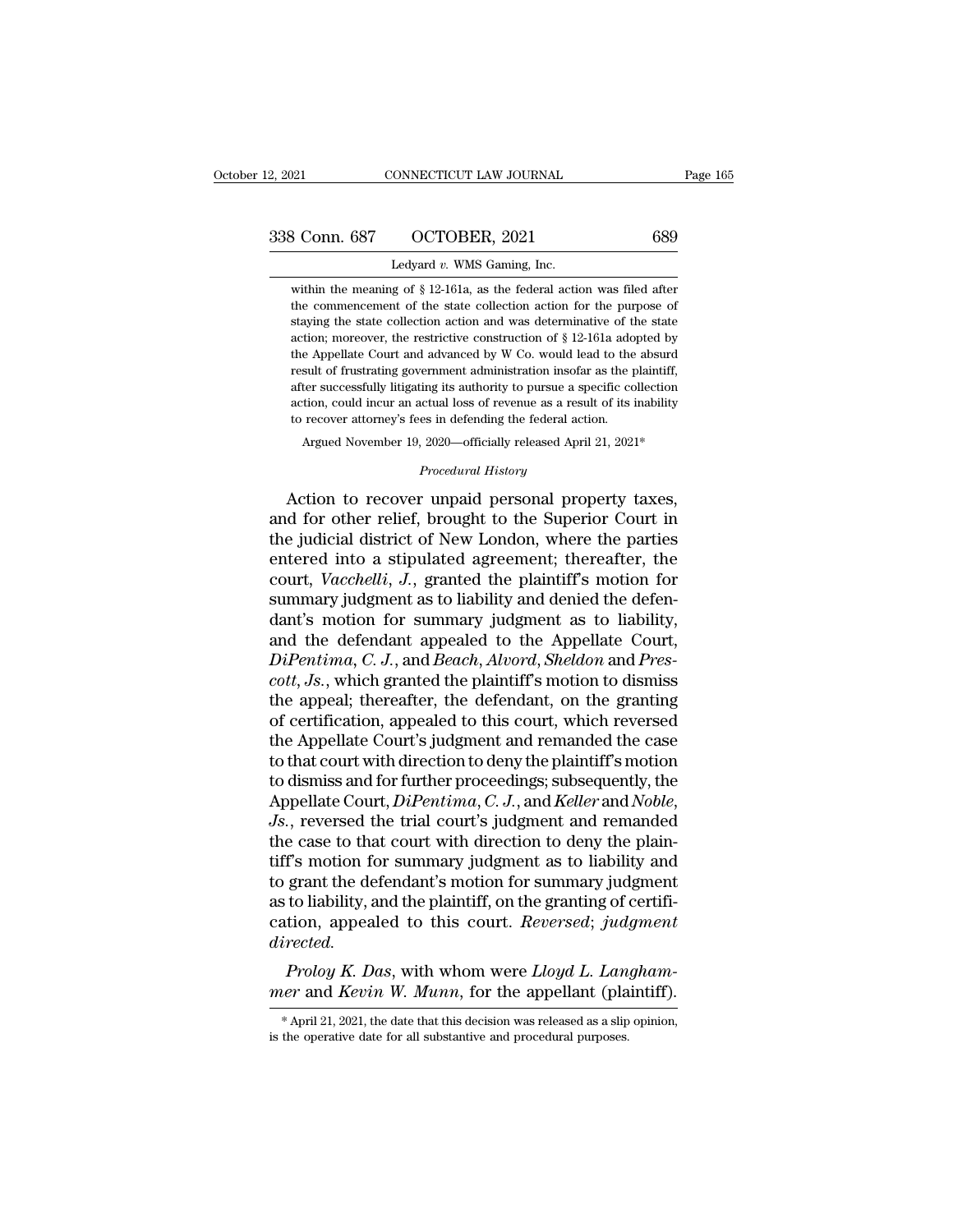|     | CONNECTICUT LAW JOURNAL                                                                                     | October 12, 2021 |
|-----|-------------------------------------------------------------------------------------------------------------|------------------|
| 690 | OCTOBER, 2021                                                                                               | 338 Conn. 687    |
|     | Ledyard $v$ . WMS Gaming, Inc.                                                                              |                  |
|     | <i>Aaron S. Bayer</i> , with whom, on the brief, was <i>David</i><br>R. Roth, for the appellee (defendant). |                  |
|     | Opinion                                                                                                     |                  |

*Opinion*

Ledyard v. WMS Gaming, Inc.<br>
Aaron S. Bayer, with whom, on the brief, was David<br>
Roth, for the appellee (defendant).<br>  $Opinion$ <br>
ROBINSON, C. J. The sole issue in this certified appeal<br>
whether General Statutes § 12-161a,<sup>1</sup> w Aaron S. Bayer, with whom, on the brief, was David<br>
R. Roth, for the appellee (defendant).<br>
Opinion<br>
ROBINSON, C. J. The sole issue in this certified appeal<br>
is whether General Statutes § 12-161a,<sup>1</sup> which allows<br>
trial c Aaron S. Bayer, with whom, on the brief, was David R. Roth, for the appellee (defendant).<br>  $\frac{Opinion}{}$ <br>
ROBINSON, C. J. The sole issue in this certified appeal<br>
is whether General Statutes § 12-161a,<sup>1</sup> which allows<br>
trial *opinion*<br>*Opinion*<br>*Opinion*<br>ROBINSON, C. J. The sole issue in this certified appeal<br>is whether General Statutes  $\S 12{\text -}161a,^1$  which allows<br>trial courts to award a municipality attorney's fees<br>incurred "as a result o *Opinion*<br>
ROBINSON, C. J. The sole issue in this certified appeal<br>
is whether General Statutes  $\S$  12-161a,<sup>1</sup> which allows<br>
trial courts to award a municipality attorney's fees<br>
incurred "as a result of and directly rel ROBINSON, C. J. The sole issue in this certified appeal<br>is whether General Statutes  $\S$  12-161a,<sup>1</sup> which allows<br>trial courts to award a municipality attorney's fees<br>incurred "as a result of and directly related to" proce ROBINSON, C. J. The sole issue in this certified appeal<br>is whether General Statutes  $\S$  12-161a,<sup>1</sup> which allows<br>trial courts to award a municipality attorney's fees<br>incurred "as a result of and directly related to" proce is whether General Statutes  $\S$  12-161a,<sup>1</sup> which allows<br>trial courts to award a municipality attorney's fees<br>incurred "as a result of and directly related to" proceed-<br>ings to collect delinquent personal property taxes,<br> trial courts to award a municipality attorney's fees<br>incurred "as a result of and directly related to" proceed-<br>ings to collect delinquent personal property taxes,<br>includes attorney's fees incurred in a related federal<br>act incurred "as a result of and directly related to" proceed-<br>ings to collect delinquent personal property taxes,<br>includes attorney's fees incurred in a related federal<br>action regarding the municipality's authority to impose<br> ings to collect delinquent personal property taxes,<br>includes attorney's fees incurred in a related federal<br>action regarding the municipality's authority to impose<br>such personal property taxes. The plaintiff, the town<br>of Le includes attorney's fees incurred in a related federal<br>action regarding the municipality's authority to impose<br>such personal property taxes. The plaintiff, the town<br>of Ledyard, appeals, upon our grant of its petition for<br> action regarding the municipality's authority to impose<br>such personal property taxes. The plaintiff, the town<br>of Ledyard, appeals, upon our grant of its petition for<br>certification,<sup>2</sup> from the judgment of the Appellate Cou such personal property taxes. The plaintiff, the town<br>of Ledyard, appeals, upon our grant of its petition for<br>certification,<sup>2</sup> from the judgment of the Appellate Court<br>reversing the judgment of the trial court and directi of Ledyard, appeals, upon our grant of its petition for certification,<sup>2</sup> from the judgment of the Appellate Court reversing the judgment of the trial court and directing summary judgment for the defendant, WMS Gaming, In certification,<sup>2</sup> from the judgment of the Appellate Court<br>reversing the judgment of the trial court and directing<br>summary judgment for the defendant, WMS Gaming,<br>Inc. *Ledyard* v. *WMS Gaming, Inc.*, 192 Conn. App.<br>836, 8 reversing the judgment of the trial court and directing<br>summary judgment for the defendant, WMS Gaming,<br>Inc. *Ledyard* v. *WMS Gaming, Inc.*, 192 Conn. App.<br>836, 850, 218 A.3d 708 (2019). On appeal, the plaintiff<br>claims th summary judgment for the defendant, WMS Gaming,<br>Inc. *Ledyard* v. *WMS Gaming, Inc.*, 192 Conn. App.<br>836, 850, 218 A.3d 708 (2019). On appeal, the plaintiff<br>claims that the Appellate Court improperly construed<br>§ 12-161a in Inc. *Ledyard* v. *WMS Gaming, Inc.*, 192 Conn. App. 836, 850, 218 A.3d 708 (2019). On appeal, the plaintiff claims that the Appellate Court improperly construed § 12-161a in concluding that the defendant's liability for 12-161a in concluding that the defendant's hability<br>or attorney's fees under the statute is limited to the<br>ollection proceeding in state court and does not<br>clude the related federal court proceeding. See id.,<br> $\frac{1}{1}$ Gen for attorney's fees under the statute is limited to the collection proceeding in state court and does not include the related federal court proceeding. See id.,<br> $\frac{1}{1}$  General Statutes § 12-161a provides in relevant pa

collection proceeding in state court and does not include the related federal court proceeding. See id.,  $\frac{1}{1}$  General Statutes § 12-161a provides in relevant part: "In the institution of proceedings by any municipali include the related federal court proceeding. See id.,<br>  $\frac{1}{1}$  General Statutes § 12-161a provides in relevant part: "In the institution<br>
of proceedings by any municipality to enforce collection of any delinquent<br>
tax The different collection of the institution of proceedings by any municipality to enforce collection of any delinquent tax on personal property from the owner of such property, through . . . any other proceeding in law in <sup>1</sup> General Statutes § 12-161a provides in relevant part: "In the institution of proceedings by any municipality to enforce collection of any delinquent tax on personal property from the owner of such property, through  $\$ of proceedings by any municipality to enforce collection of any delinquent dax on personal property from the owner of such property, through  $\ldots$  any other proceeding in law in the name of the municipality for purposes o enforcement of lien or other collection, such property, through  $\ldots$  any other proceeding in law in the name of the municipality for purposes of enforcing such collection, such person shall be required to pay any court c ing of enforcing such collection, such person shall be required to pay any court costs, reasonable appraiser's fees or reasonable attorney's fees incurred by such municipality as a result of and directly related to such l

costs, reasonable appraiser's fees or reasonable attorney's fees incurred by such municipality as a result of and directly related to such levy and sale, enforcement of lien or other collection proceedings."<br><sup>2</sup> We grante such municipality as a result of and directly related to such levy and sale, enforcement of lien or other collection proceedings."<br>
<sup>2</sup> We granted the plaintiff's petition for certification, limited to the following issue enforcement of lien or other collection proceedings."<br>
<sup>2</sup> We granted the plaintiff's petition for certification, limited to the following issue: "Did the Appellate Court correctly conclude that  $\ldots$  § 12-161a, which all <sup>2</sup> We granted the plaintiff's petition for certification, limited to the following issue: "Did the Appellate Court correctly conclude that  $\ldots$  § 12-161a, which allows trial courts to award attorney's fees incurred by a ing issue: "Did the Appellate Court correctly conclude that  $\ldots$  § 12-161a, which allows trial courts to award attorney's fees incurred by a municipality 'as a result of and directly related to' state court proceedings t which allows trial courts to award attorney's fees incurred by a municipality 'as a result of and directly related to' state court proceedings to collect unpaid personal property taxes, did not authorize the award of attor 'as a result of and directly related to' state court proceedings to collect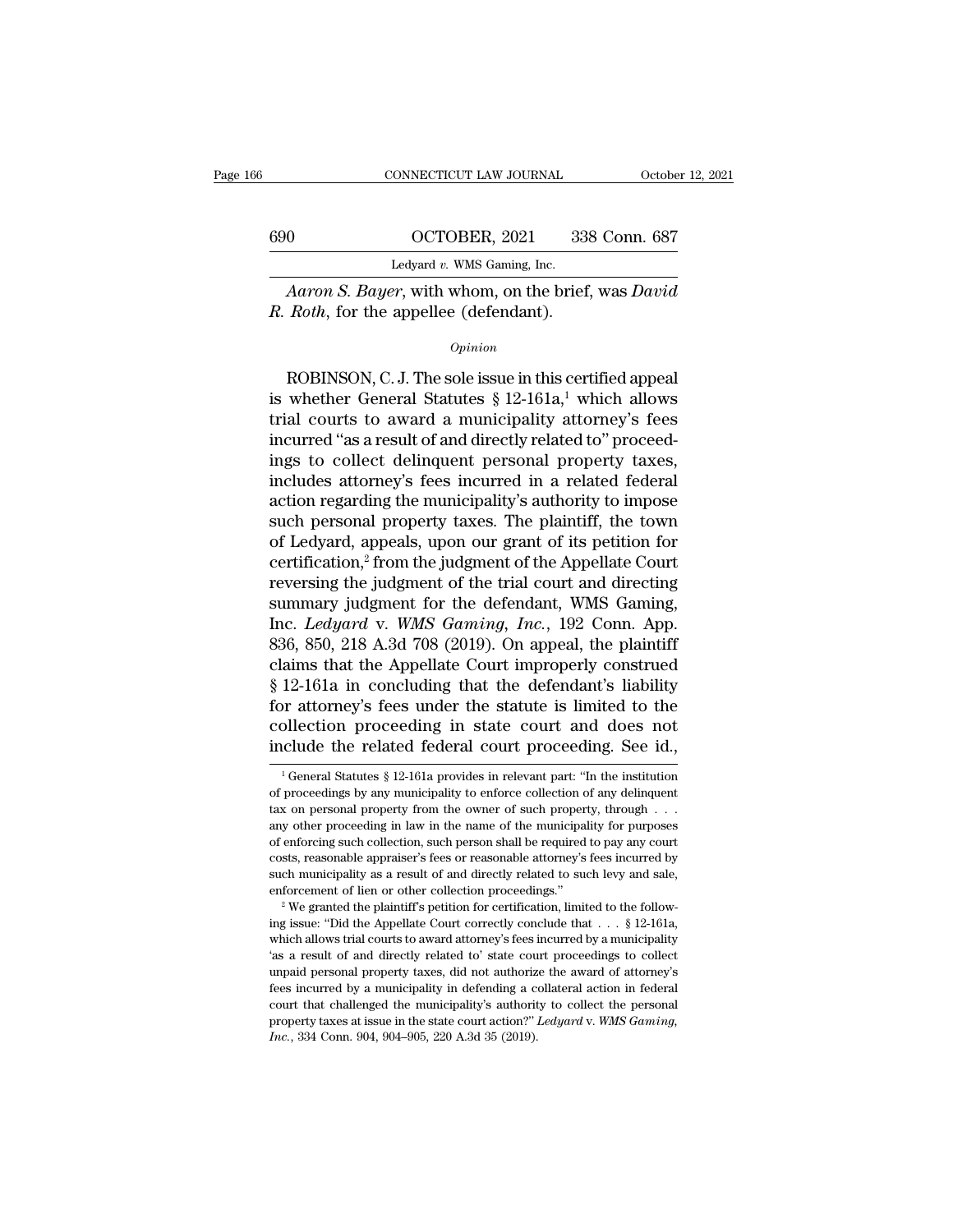| 2, 2021       | CONNECTICUT LAW JOURNAL                              | Page 167 |
|---------------|------------------------------------------------------|----------|
| 338 Conn. 687 | OCTOBER, 2021                                        | 691      |
|               | Ledyard $v$ . WMS Gaming, Inc.                       |          |
|               | 845. We conclude that the ambit of §12-161a includes |          |

2, 2021 CONNECTICUT LAW JOURNAL Page 167<br>  $338$  Conn. 687 OCTOBER, 2021 691<br>
Ledyard v. WMS Gaming, Inc.<br>
845. We conclude that the ambit of § 12-161a includes<br>
a directly related federal action that is determinative<br>
of 338 Conn. 687 OCTOBER, 2021 691<br>
Ledyard v. WMS Gaming, Inc.<br>
845. We conclude that the ambit of  $\S$  12-161a includes<br>
a directly related federal action that is determinative<br>
of a municipality's authority to pursue the u 338 Conn. 687 OCTOBER, 2021 691<br>
Ledyard v. WMS Gaming, Inc.<br>
845. We conclude that the ambit of  $\S$  12-161a includes<br>
a directly related federal action that is determinative<br>
of a municipality's authority to pursue the u 338 Conn. 687 OCTOBER, 2021 691<br>
Ledyard v. WMS Gaming, Inc.<br>
845. We conclude that the ambit of § 12-161a includes<br>
a directly related federal action that is determinative<br>
of a municipality's authority to pursue the und Ledyard v. WMS Gaming, Inc.<br>
1997 MMS Gaming, Inc.<br>
1997 MMS Gaming, Inc.<br>
1997 MMS Gaming, Inc.<br>
245. We conclude that the ambit of § 12-14<br>
216 a directly related federal action that is do<br>
1998 of a municipality's autho 5. We conclude that the ambit of  $\S$  12-161a includes<br>directly related federal action that is determinative<br>a municipality's authority to pursue the underlying<br>atte collection proceeding. Accordingly, we reverse<br>e judgmen 845. We conclude that the ambit of  $\S$  12-101a includes<br>a directly related federal action that is determinative<br>of a municipality's authority to pursue the underlying<br>state collection proceeding. Accordingly, we reverse<br>t

a directly related rederal action that is determinative<br>of a municipality's authority to pursue the underlying<br>state collection proceeding. Accordingly, we reverse<br>the judgment of the Appellate Court.<br>The record reveals t or a municipality's authority to pursue the underlying<br>state collection proceeding. Accordingly, we reverse<br>the judgment of the Appellate Court.<br>The record reveals the following relevant facts and<br>procedural history, as se state collection proceeding. Accordingly, we reverse<br>the judgment of the Appellate Court.<br>The record reveals the following relevant facts and<br>procedural history, as set forth in the various decisions<br>issued by this court a *Inc.* The record reveals the following relevant facts and<br>procedural history, as set forth in the various decisions<br>issued by this court and the Appellate Court in this<br>case. See *Ledyard* v. *WMS Gaming, Inc.*, 330 Conn. The record reveals the following relevant facts and<br>procedural history, as set forth in the various decisions<br>issued by this court and the Appellate Court in this<br>case. See *Ledyard* v. *WMS Gaming, Inc.*, 330 Conn. 75,<br>78 procedural history, as set forth in the various decisions<br>issued by this court and the Appellate Court in this<br>case. See *Ledyard* v. WMS Gaming, Inc., 330 Conn. 75,<br>78–80, 191 A.3d 983 (2018); *Ledyard* v. WMS Gaming,<br>Inc issued by this court and the Appellate Court in this<br>
case. See *Ledyard* v. WMS Gaming, Inc., 330 Conn. 75,<br>
78–80, 191 A.3d 983 (2018); *Ledyard* v. WMS Gaming,<br>
Inc., supra, 192 Conn. App. 839–42; *Ledyard* v. WMS<br>
Gami case. See *Ledyard* v. *WMS Gaming, Inc.*, 330 Conn. 75,<br>78–80, 191 A.3d 983 (2018); *Ledyard* v. *WMS Gaming, Inc.*, supra, 192 Conn. App. 839–42; *Ledyard* v. *WMS*<br>*Gaming, Inc.*, 171 Conn. App. 624, 625–28, 157 A.3d<br>12 78–80, 191 A.3d 983 (2018); *Ledyard v. WMS Gaming, Inc.*, supra, 192 Conn. App. 839–42; *Ledyard v. WMS Gaming, Inc.*, 171 Conn. App. 624, 625–28, 157 A.3d 1215 (2017), rev'd, 330 Conn. 75, 191 A.3d 983 (2018). "On Augus Inc., supra, 192 Conn. App. 839–42; Ledyard v. WMS<br>
Gaming, Inc., 171 Conn. App. 624, 625–28, 157 A.3d<br>
1215 (2017), rev'd, 330 Conn. 75, 191 A.3d 983 (2018).<br>
"On August 3, 2006 . . . the Mashantucket Pequot<br>
Tribal Nati Gaming, Inc., 171 Conn. App. 624, 625–28, 157 A.3d<br>1215 (2017), rev'd, 330 Conn. 75, 191 A.3d 983 (2018).<br>"On August 3, 2006 . . . the Mashantucket Pequot<br>Tribal Nation (Tribal Nation) filed an action in the<br>United States 1215 (2017), rev'd, 330 Conn. 75, 191 A.3d 983 (2018).<br>
"On August 3, 2006 . . . the Mashantucket Pequot<br>
Tribal Nation (Tribal Nation) filed an action in the<br>
United States District Court for the District of Connecti-<br>
c "On August 3, 2006  $\ldots$  the Mashantucket Pequot<br>Tribal Nation (Tribal Nation) filed an action in the<br>United States District Court for the District of Connecti-<br>cut challenging the authority of the state of Connecticut<br>[s Tribal Nation (Tribal Nation) filed an action in the United States District Court for the District of Connecticut<br>cut challenging the authority of the state of Connecticut<br>[state] and the plaintiff to impose property taxes United States District Court for the District of Connecticut<br>cut challenging the authority of the state of Connecticut<br>[state] and the plaintiff to impose property taxes on<br>slot machines owned by Atlantic City Coin & Slot cut challenging the authority of the state of Connecticut<br>[state] and the plaintiff to impose property taxes on<br>slot machines owned by Atlantic City Coin & Slot Co.<br>(AC Coin) and leased to the Tribal Nation, for use in its [state] and the plaintiff to impose property taxes on<br>slot machines owned by Atlantic City Coin & Slot Co.<br>(AC Coin) and leased to the Tribal Nation, for use in its<br>gaming operations. In that complaint, the Tribal Nation<br>a slot machines owned by Atlantic City Coin & Slot Co.<br>(AC Coin) and leased to the Tribal Nation, for use in its<br>gaming operations. In that complaint, the Tribal Nation<br>alleged that the plaintiff lacked the authority to impo (AC Coin) and leased to the Tribal Nation, for use in its<br>gaming operations. In that complaint, the Tribal Nation<br>alleged that the plaintiff lacked the authority to impose<br>the property tax because such taxation is preempt gaming operations. In that complaint, the Tribal Nation<br>alleged that the plaintiff lacked the authority to impose<br>the property tax because such taxation is preempted<br>by federal regulation of Indian gaming pursuant to both<br> alleged that the plaintiff lacked the authority to impose<br>the property tax because such taxation is preempted<br>by federal regulation of Indian gaming pursuant to both<br>the Indian Gaming Regulatory Act, 25 U.S.C. §§ 2701<br>thro the property tax because such taxation is preempted<br>by federal regulation of Indian gaming pursuant to both<br>the Indian Gaming Regulatory Act, 25 U.S.C. §§ 2701<br>through 2721 . . . and the Final Mashantucket Pequot<br>Gaming Pr by federal regulation of Indian gaming pursuant to both<br>the Indian Gaming Regulatory Act, 25 U.S.C. §§ 2701<br>through 2721 . . . and the Final Mashantucket Pequot<br>Gaming Procedures, 56 Fed. Reg. 24,996 (May 31, 1991),<br>and th the Indian Gaming Regulatory Act, 25 U.S.C. §§ 2701<br>through 2721 . . . and the Final Mashantucket Pequot<br>Gaming Procedures, 56 Fed. Reg. 24,996 (May 31, 1991),<br>and that the taxation was an illegal interference with<br>the Tr through 2721 . . . and the Final Mashantucket Pequot Gaming Procedures, 56 Fed. Reg. 24,996 (May 31, 1991), and that the taxation was an illegal interference with the Tribal Nation's sovereignty. The present action was fi Gaming Procedures, 56 Fed. Reg. 24,996 (May 31, 1991), and that the taxation was an illegal interference with the Tribal Nation's sovereignty. The present action was filed [in the trial court] on June 23, 2008, to collect and that the taxation was an illegal if<br>the Tribal Nation's sovereignty. The price of the trial court] on June 23,<br>unpaid personal property taxes for gowned by the defendant and leased to<br>for its gaming operations."<sup>3</sup> *Le* mpaid personal property taxes for gaming equipment<br>wned by the defendant and leased to the Tribal Nation<br>or its gaming operations."<sup>3</sup> Ledyard v. WMS Gaming,<br>i.e., supra, 192 Conn. App. 839.<br><sup>3</sup> We note that, for purposes owned by the defendant and leased to the Tribal Nation<br>for its gaming operations."<sup>3</sup> *Ledyard* v. *WMS Gaming*,<br>*Inc.*, supra, 192 Conn. App. 839.<br><sup>3</sup> We note that, for purposes of this appeal, our focus is on the plaint

for its gaming operations."<sup>3</sup> Ledyard v. WMS Gaming,<br>
Inc., supra, 192 Conn. App. 839.<br>
<sup>3</sup> We note that, for purposes of this appeal, our focus is on the plaintiff's<br>
entitlement to attorney's fees incurred in the relat For its gaming operations. Ecagara v.  $mD$ <br>*Inc.*, supra, 192 Conn. App. 839.<br><sup>3</sup> We note that, for purposes of this appeal, our focus is on t<br>entitlement to attorney's fees incurred in the related federal active<br>the defe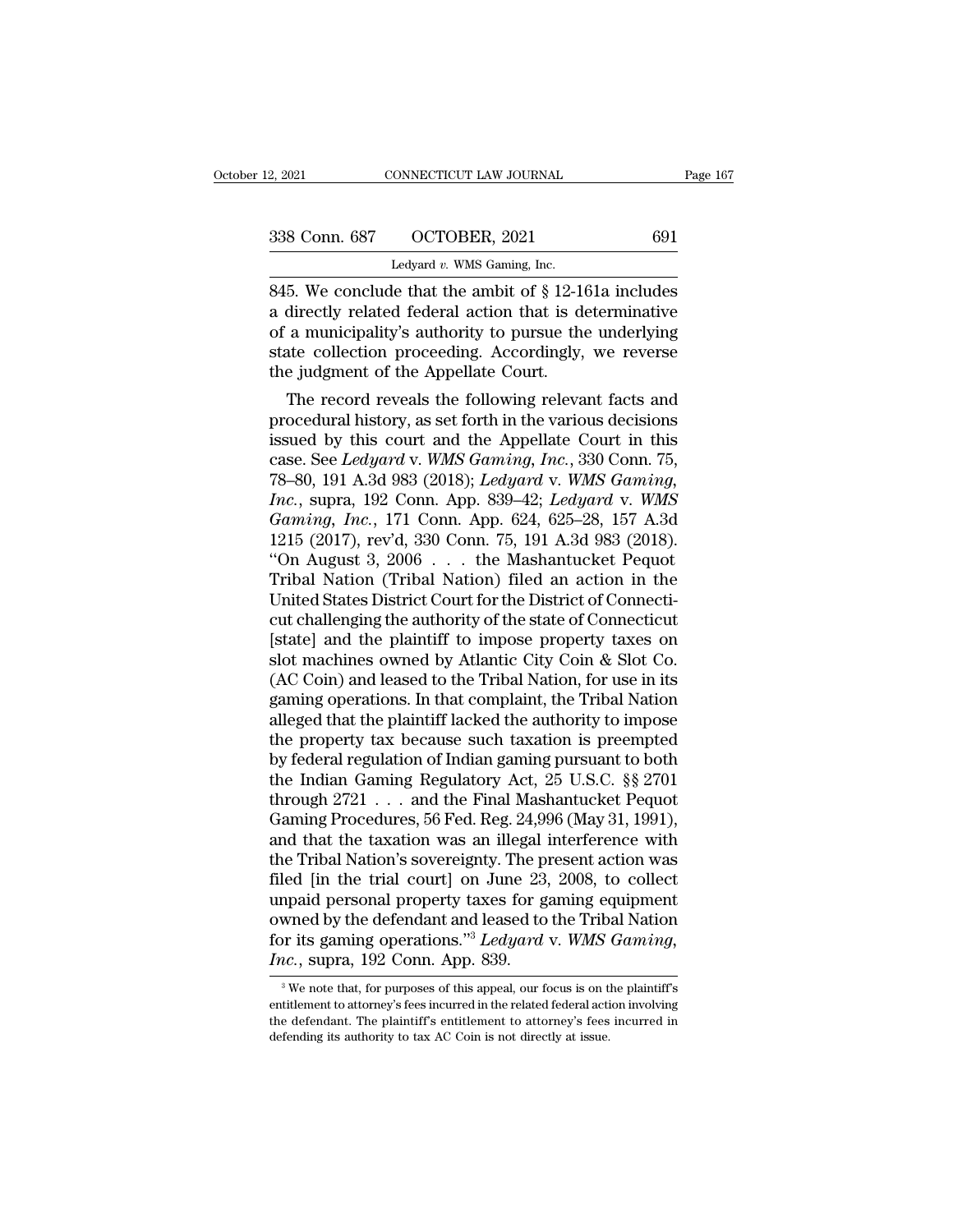|     | CONNECTICUT LAW JOURNAL                       | October 12, 2021 |
|-----|-----------------------------------------------|------------------|
|     |                                               |                  |
| 692 | OCTOBER, 2021                                 | 338 Conn. 687    |
|     | Ledyard $v$ . WMS Gaming, Inc.                |                  |
|     | "The plaintiff lin the present action sought" |                  |

CONNECTICUT LAW JOURNAL October 12, 202<br>
2<br>
COCTOBER, 2021 338 Conn. 687<br>
Ledyard v. WMS Gaming, Inc.<br>
"[T]he plaintiff [in the present action] sought<br>
8,251.23 in unpaid personal property taxes, plus costs,<br>
terest and pe 692 OCTOBER, 2021 338 Conn. 687<br>
Ledyard v. WMS Gaming, Inc.<br>
"[T]he plaintiff [in the present action] sought<br>\$18,251.23 in unpaid personal property taxes, plus costs,<br>
interest, and penalties. In addition, the plaintiff s 692 OCTOBER, 2021 338 Conn. 687<br>
Ledyard v. WMS Gaming, Inc.<br>
"[T]he plaintiff [in the present action] sought<br>\$18,251.23 in unpaid personal property taxes, plus costs,<br>
interest, and penalties. In addition, the plaintiff  $\frac{\text{692}}{\text{Ledyard } v. \text{ WMS Gamma, Inc.}}$ <br>
"[T]he plaintiff [in the present action] s<br>
\$18,251.23 in unpaid personal property taxes, plus<br>
interest, and penalties. In addition, the plaintiff s<br>
attorney's fees pursuant to . . . § 12 Ledyard v. WMS Gaming, Inc.<br>
"[T]he plaintiff [in the present action] sought<br>
8,251.23 in unpaid personal property taxes, plus costs,<br>
terest, and penalties. In addition, the plaintiff sought<br>
torney's fees pursuant to  $\$ "[T]he plaintiff [in the present action] sought<br>\$18,251.23 in unpaid personal property taxes, plus costs,<br>interest, and penalties. In addition, the plaintiff sought<br>attorney's fees pursuant to  $\ldots$  § 12-161a.<br>"Shortly af

<sup>1</sup> The plant of the Present action is solar<br>
\$18,251.23 in unpaid personal property taxes, plus costs,<br>
interest, and penalties. In addition, the plaintiff sought<br>
attorney's fees pursuant to  $\ldots$  § 12-161a.<br>
"Shortly a  $\psi$ 10,201.20 in diplad personal property taxes, pias costs,<br>interest, and penalties. In addition, the plaintiff sought<br>attorney's fees pursuant to . . . § 12-161a.<br>"Shortly after the plaintiff had commenced the under-<br>ly The plant of the plaintiff to impose the taxes at issue in the present to form the plaintiff had commenced the underlying state action, the Tribal Nation filed [a second] action in the United States District Court for the "Shortly after the plaintiff had commenced the under-<br>lying state action, the Tribal Nation filed [a second]<br>action in the United States District Court for the District<br>of Connecticut challenging the authority of the stat "Shortly after the plaintiff had commenced the underlying state action, the Tribal Nation filed [a second] action in the United States District Court for the District of Connecticut challenging the authority of the state lying state action, the Tribal Nation filed [a second]<br>action in the United States District Court for the District<br>of Connecticut challenging the authority of the state<br>... and the plaintiff to impose the taxes at issue in action in the United States District Court for the District<br>of Connecticut challenging the authority of the state<br> $\ldots$  and the plaintiff to impose the taxes at issue in<br>the present state action. Although it was not a par of Connecticut challenging the auth<br>
... and the plaintiff to impose the<br>
the present state action. Although it<br>
the federal action commenced by the<br>
defendant filed a motion to stay the p<br>
pending the outcome of the feder <sup>1</sup> cand the plantam to impose the takes at issue in<br>
e present state action. Although it was not a party to<br>
e federal action commenced by the Tribal Nation, the<br>
fendant filed a motion to stay the present state action<br>
m are present state action. Transagn it was not a party to<br>the federal action commenced by the Tribal Nation, the<br>defendant filed a motion to stay the present state action<br>pending the outcome of the federal action, which the

defendant filed a motion to stay the present state action<br>pending the outcome of the federal action, which the<br>trial court, *Martin*, *J*., granted.<br>"On March 27, 2012, the District Court ruled on [the<br>parties'] motions fo pending the outcome of the federal action, which the<br>trial court, *Martin*, *J*., granted.<br>"On March 27, 2012, the District Court ruled on [the<br>parties'] motions for summary judgment filed in the<br>... federal action. The Di trial court, *Martin*, *J*., granted.<br>
"On March 27, 2012, the District Court ruled on [the<br>
parties'] motions for summary judgment filed in the<br>
... federal action. The District Court, determining that<br>
the authority of "On March 27, 2012, the District Court ruled on [the<br>parties'] motions for summary judgment filed in the<br>... federal action. The District Court, determining that<br>the authority of the state and the plaintiff to impose<br>the "On March 27, 2012, the District Court ruled on [the<br>parties'] motions for summary judgment filed in the<br>... federal action. The District Court, determining that<br>the authority of the state and the plaintiff to impose<br>the parties'] motions for summary judgment filed in the<br>
... federal action. The District Court, determining that<br>
the authority of the state and the plaintiff to impose<br>
the taxes was preempted by federal law, granted the<br>
Tr *Permining that*<br> *Permining that*<br>
the authority of the state and the plaintiff to impose<br>
the taxes was preempted by federal law, granted the<br>
Tribal Nation's motion for summary judgment filed<br>
denied separate motions fo the authority of the state and the plaintiff to impose<br>the taxes was preempted by federal law, granted the<br>Tribal Nation's motion for summary judgment and<br>denied separate motions for summary judgment filed<br>by the plaintif the taxes was preempted by federal law, granted the Tribal Nation's motion for summary judgment and denied separate motions for summary judgment filed by the plaintiff and the state  $\ldots$ . See *Mashantucket Pequot Tribe* Tribal Nation's motion for summary judgment and<br>denied separate motions for summary judgment filed<br>by the plaintiff and the state  $\ldots$ . See *Mashantucket*<br>Pequot Tribe v. Ledyard, Docket No. 3:06CV1212<br>(WWE), 2012 WL 106 denied separate motions for summary judgment filed<br>by the plaintiff and the state  $\ldots$ . See *Mashantucket*<br>Pequot Tribe v. Ledyard, Docket No. 3:06CV1212<br>(WWE), 2012 WL 1069342, \*12 (D. Conn. March 27,<br>2012), rev'd, 722 by the plaintiff and the state  $\dots$  See Mashantucket<br>Pequot Tribe v. Ledyard, Docket No. 3:06CV1212<br>(WWE), 2012 WL 1069342, \*12 (D. Conn. March 27,<br>2012), rev'd, 722 F.3d 457 (2d Cir. 2013). On July 15,<br>2013, the United S Pequot Tribe v. Ledyard, Docket No. 3:06CV1212 (WWE), 2012 WL 1069342, \*12 (D. Conn. March 27, 2012), rev'd, 722 F.3d 457 (2d Cir. 2013). On July 15, 2013, the United States Court of Appeals for the Second Circuit reversed (WWE), 2012 WL 1069342, \*12 (D. Conn. March 27, 2012), rev'd, 722 F.3d 457 (2d Cir. 2013). On July 15, 2013, the United States Court of Appeals for the Second Circuit reversed the District Court's judgment, concluding that 2012), rev'd, 722 F.3d 457 (2013, the United States Court<br>Circuit reversed the District (<br>ing that the authority of the<br>impose the taxes was not p<br>See *Mashantucket Pequot T*<br>457, 477 (2d Cir. 2013).<br>"After the proceedings They are stated states count of trippeds for all second<br>
require the process results from the proceeding that the authority of the state and the plaintiff to<br>
pose the taxes was not preempted by federal law.<br>
e *Mashantuck* ing that the authority of the state and the plaintiff to<br>impose the taxes was not preempted by federal law.<br>See *Mashantucket Pequot Tribe* v. *Ledyard*, 722 F.3d<br>457, 477 (2d Cir. 2013).<br>"After the proceedings had resumed

In the state and the plant. The state and the plant. The simples impose the taxes was not preempted by federal law.<br>See *Mashantucket Pequot Tribe* v. *Ledyard*, 722 F.3d<br>457, 477 (2d Cir. 2013).<br>"After the proceedings had had the *Mashantucket Pequot Tribe* v. *Ledyard*, 722 F.3d 457, 477 (2d Cir. 2013).<br>
"After the proceedings had resumed in the present state action, the parties executed a stipulation. Under the stipulation, the parties ag 457, 477 (2d Cir. 2013).<br>
"After the proceedings had resumed in the present state action, the parties executed a stipulation. Under the stipulation, the parties agreed that the defendant had tendered payment to the plaint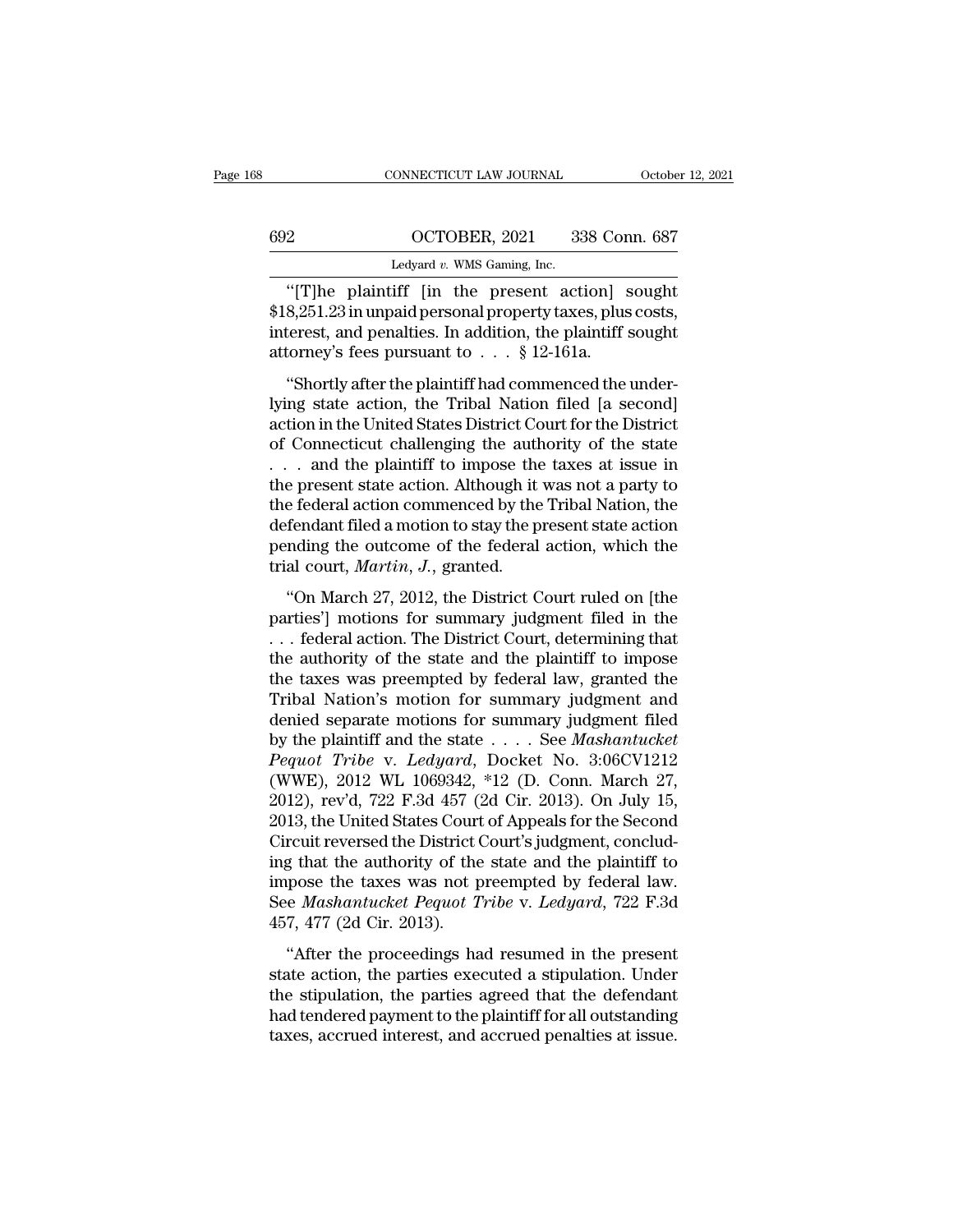2, 2021 CONNECTICUT LAW JOURNAL<br>
2, 2021 CONNECTICUT LAW JOURNAL<br>
238 Conn. 687 OCTOBER, 2021 693<br>
Ledyard *v.* WMS Gaming, Inc.<br>
They further agreed that the plaintiff was entitled to 2, 2021 CONNECTICUT LAW JOURNAL Page 169<br>338 Conn. 687 OCTOBER, 2021 693<br>Ledyard v. WMS Gaming, Inc.<br>They further agreed that the plaintiff was entitled to<br>reasonable attorney's fees and costs incurred in the<br>underlying st 338 Conn. 687 OCTOBER, 2021 693<br>
Ledyard v. WMS Gaming, Inc.<br>
They further agreed that the plaintiff was entitled to<br>
reasonable attorney's fees and costs incurred in the<br>
underlying state action, the amount of which woul 338 Conn. 687 OCTOBER, 2021 693<br>
Ledyard v. WMS Gaming, Inc.<br>
They further agreed that the plaintiff was entitled to<br>
reasonable attorney's fees and costs incurred in the<br>
underlying state action, the amount of which woul  $\frac{338 \text{ Conn. } 687 \qquad \text{OCTOBER, } 2021 \qquad \text{693}}{\text{Ledyard } v. \text{ WMS Gaming, Inc.}}$ <br>They further agreed that the plaintiff was entitled to reasonable attorney's fees and costs incurred in the underlying state action, the amount of which wo Ledyard v. WMS Gaming, Inc.<br>They further agreed that the plaintiff was entitled to<br>reasonable attorney's fees and costs incurred in the<br>underlying state action, the amount of which would be<br>determined by the trial court a Ledyard v. WMS Gaming, Inc.<br>
They further agreed that the plaintiff was entitled to<br>
reasonable attorney's fees and costs incurred in the<br>
underlying state action, the amount of which would be<br>
determined by the trial cou They further agreed that the plaintiff was entitled to<br>reasonable attorney's fees and costs incurred in the<br>underlying state action, the amount of which would be<br>determined by the trial court and the payment of which<br>would reasonable attorney's fees and costs incurred in the<br>underlying state action, the amount of which would be<br>determined by the trial court and the payment of which<br>would be accepted by the plaintiff as satisfaction of all<br>of underlying state action, the amount of which would be<br>determined by the trial court and the payment of which<br>would be accepted by the plaintiff as satisfaction of all<br>of the taxes, interest, penalties, attorney's fees, and determined by the trial court and the payment of which<br>would be accepted by the plaintiff as satisfaction of all<br>of the taxes, interest, penalties, attorney's fees, and<br>costs recoverable by the plaintiff with respect to th would be accepted by the plaintiff as satisfaction of all<br>of the taxes, interest, penalties, attorney's fees, and<br>costs recoverable by the plaintiff with respect to the<br>underlying state action. They disputed, however,<br>whe % of the taxes, interest, penalties, attorney's fees, and costs recoverable by the plaintiff with respect to the underlying state action. They disputed, however, whether the trial court could also find the defendant liabl costs recoverable by the plaintiff with respect to the underlying state action. They disputed, however, whether the trial court could also find the defendant liable for attorney's fees incurred by the plaintiff in defense underlying state action. They disputed, however,<br>whether the trial court could also find the defendant<br>liable for attorney's fees incurred by the plaintiff in<br>defense of the federal action commenced by the Tribal<br>Nation t whether the trial court cou<br>liable for attorney's fees if<br>defense of the federal action<br>Nation to which the defend<br>The parties agreed to submi<br>of whether the defendant<br>action attorney's fees.<br>"After executing the stipu ble for attorney's rees incurred by the plantificant<br>
fense of the federal action commenced by the Tribal<br>
attion to which the defendant was not a party  $\dots$ <br>
i.e parties agreed to submit to the trial court the issue<br>
whe Mation to which the defendant was not a party  $\dots$ .<br>The parties agreed to submit to the trial court the issue<br>of whether the defendant was liable for the federal<br>action attorney's fees.<br>"After executing the stipulation, t

respectively. The parties agreed to submit to the trial court the issue<br>of whether the defendant was liable for the federal<br>action attorney's fees.<br>"After executing the stipulation, the parties filed  $\dots$ <br>motions for summ The parties agreed to subflitt to the trial court the issue<br>of whether the defendant was liable for the federal<br>action attorney's fees.<br>"After executing the stipulation, the parties filed . . .<br>motions for summary judgment of whether the defendant was hable for the federal<br>action attorney's fees.<br>"After executing the stipulation, the parties filed  $\dots$ <br>motions for summary judgment as to liability only with<br>respect to the federal action atto "After executing the stipulation, the parties filed . . . motions for summary judgment as to liability only with respect to the federal action attorney's fees. On October 6, 2016, the trial court, *Vacchelli*, *J*., issue "After executing the stipulation, the parties filed . . .<br>motions for summary judgment as to liability only with<br>respect to the federal action attorney's fees. On October<br>6, 2016, the trial court, *Vacchelli*, *J*., issue motions for summary judgment as to liability only with<br>respect to the federal action attorney's fees. On October<br>6, 2016, the trial court, *Vacchelli*, *J*., issued its memoran-<br>dum of decision granting the plaintiff's mot respect to the federal action attorney's fees. On October<br>6, 2016, the trial court, *Vacchelli*, *J*., issued its memoran-<br>dum of decision granting the plaintiff's motion for sum-<br>mary judgment, denying the defendant's mo 6, 2016, the trial court, *Vacchelli*, *J*., issued its memorandum of decision granting the plaintiff's motion for summary judgment, denying the defendant's motion for summary judgment, and rendering  $\ldots$  judgment as to dum of decision granting the plaintiff's motion for summary judgment, denying the defendant's motion for summary judgment, and rendering . . . judgment as to liability only in favor of the plaintiff with respect to the fed mary judgment, denying the defendant's motion for<br>summary judgment, and rendering . . . judgment as to<br>liability only in favor of the plaintiff with respect to the<br>federal action attorney's fees. The trial court concluded summary judgment, and rendering . . . judgment as to<br>liability only in favor of the plaintiff with respect to the<br>federal action attorney's fees. The trial court concluded<br>that the defendant was liable for the federal act liability only in favor of the plaintiff with respect to the federal action attorney's fees. The trial court concluded that the defendant was liable for the federal action attorney's fees pursuant to  $\S$  12-161a. The tria federal action attorney's fees. The trial court concluded<br>that the defendant was liable for the federal action<br>attorney's fees pursuant to  $\S$  12-161a. The trial court<br>further stated that the plaintiff could file a motion that the defendant was liable for the federal action<br>attorney's fees pursuant to  $\S$  12-161a. The trial court<br>further stated that the plaintiff could file a motion for<br>attorney's fees within thirty days and that a hearing attorney's fees pursuant to § 12-161a.<br>further stated that the plaintiff could f<br>attorney's fees within thirty days and<br>would be scheduled thereafter to detern<br>of the attorney's fees to which the plai<br>Shortly thereafter, o Fine Stated that the plaintiff could the a motion for<br>torney's fees within thirty days and that a hearing<br>ould be scheduled thereafter to determine the amount<br>the attorney's fees to which the plaintiff is entitled.<br>ortly t attorney's rees within thirty days and that a hearing<br>would be scheduled thereafter to determine the amount<br>of the attorney's fees to which the plaintiff is entitled.<br>Shortly thereafter, on October 11, 2016, the plaintiff<br>

would be scheduled thereafter to determine the amount<br>of the attorney's fees to which the plaintiff is entitled.<br>Shortly thereafter, on October 11, 2016, the plaintiff<br>filed a motion for attorney's fees.<br>"On October 25, 20 of the attorney's rees to which the plaintiff is entitled.<br>Shortly thereafter, on October 11, 2016, the plaintiff<br>filed a motion for attorney's fees.<br>"On October 25, 2016, [before] the trial court [sched-<br>uled] a hearing o Shortly the Fearter, on October 11, 2010, the plantum<br>filed a motion for attorney's fees.<br>"On October 25, 2016, [before] the trial court [sched-<br>uled] a hearing on the plaintiff's motion for attorney's<br>fees, the defendant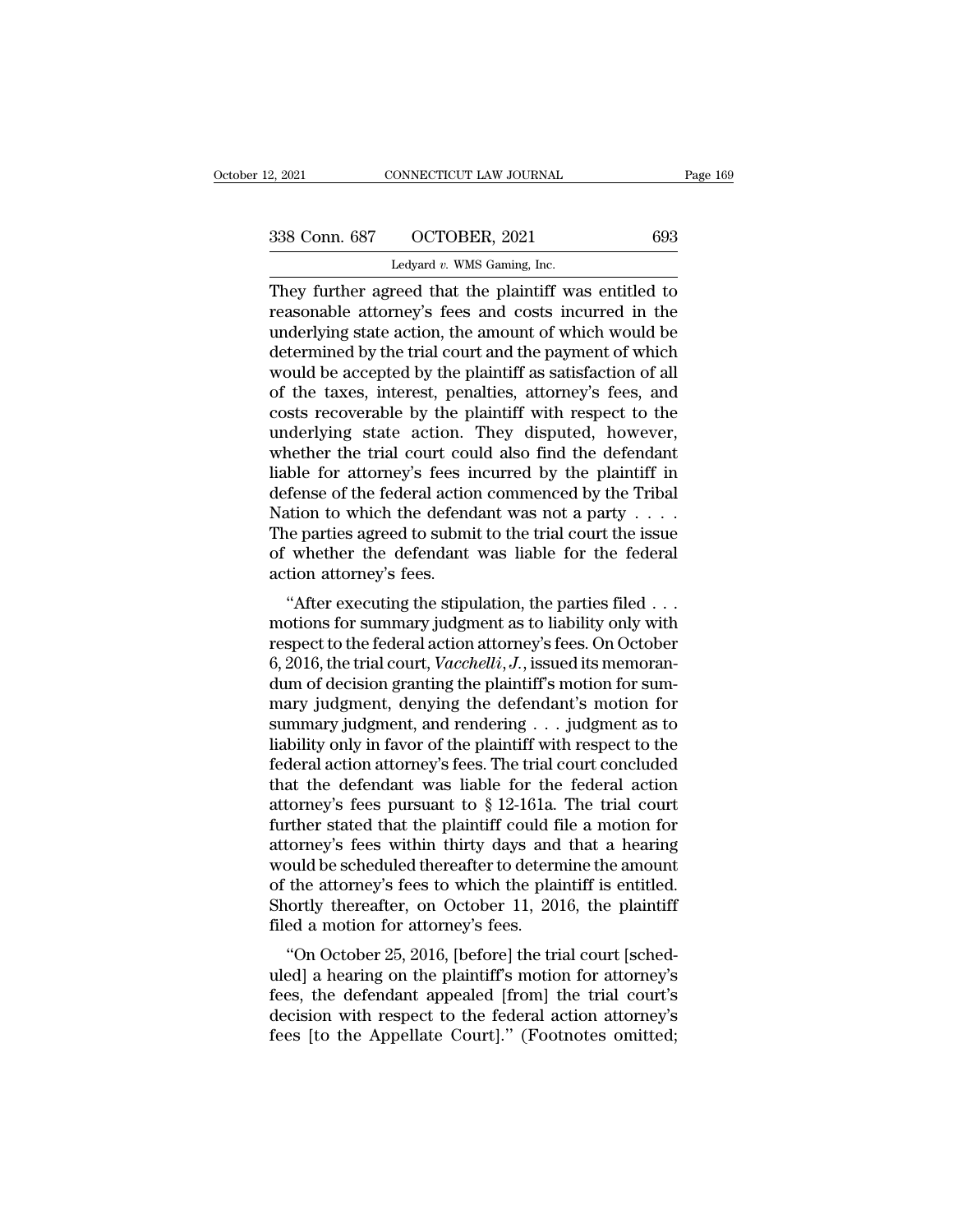# CONNECTICUT LAW JOURNAL October 12, 2021<br>694 OCTOBER, 2021 338 Conn. 687<br>Ledyard v. WMS Gaming, Inc.

CONNECTICUT LAW JOURNAL Octobe<br>
CONNECTICUT LAW JOURNAL Octobe<br>
CONNECTICUT LAW JOURNAL Octobe<br>
CONNECTICUT LAW SOCIAL 338 Conn. 687<br>
Ledyard *v.* WMS Gaming, Inc.<br>
Internal quotation marks omitted.) *Ledyard v. WMS* connecticut LAW JOURNAL October 12, 2021<br>
694 OCTOBER, 2021 338 Conn. 687<br>
Ledyard v. WMS Gaming, Inc.<br>
internal quotation marks omitted.) *Ledyard* v. *WMS*<br> *Gaming, Inc.*, supra, 192 Conn. App. 839–41. "The plain-<br>
tiff *Gaming, Inc.*<br> *Gaming, Inc.*<br> *Gaming, Inc.*, supra, 192 Conn. App. 839–41. "The plain-<br> *Gaming, Inc.*, supra, 192 Conn. App. 839–41. "The plain-<br> *Gaming, Inc.*, supra, 192 Conn. App. 839–41. "The plain-<br> *Leak of subj* 694  $\qquad$  OCTOBER, 2021 338 Conn. 687<br>
Ledyard v. WMS Gaming, Inc.<br>
internal quotation marks omitted.) *Ledyard* v. WMS<br> *Gaming, Inc.*, supra, 192 Conn. App. 839–41. "The plain-<br>
tiff subsequently filed a motion to dismi lack of subject matter jurisdiction, which [the Appellate Ledyard v. WMS Gaming, Inc.<br>
internal quotation marks omitted.) Ledyard v. WMS<br>
Gaming, Inc., supra, 192 Conn. App. 839–41. "The plain-<br>
tiff subsequently filed a motion to dismiss the appeal for<br>
lack of subject matter j Ledyard v. WMS Gaming, inc.<br>
internal quotation marks omitted.) Ledyard v. WMS<br>
Gaming, Inc., supra, 192 Conn. App. 839–41. "The plain-<br>
tiff subsequently filed a motion to dismiss the appeal for<br>
lack of subject matter j internal quotation marks omitted.) *Ledyard* v. WMS<br> *Gaming, Inc.*, supra, 192 Conn. App. 839–41. "The plain-<br>
tiff subsequently filed a motion to dismiss the appeal for<br>
lack of subject matter jurisdiction, which [the Ap *Gaming, Inc.*, supra, 192 Conn. App. 839–41. "The plaintiff subsequently filed a motion to dismiss the appeal for lack of subject matter jurisdiction, which [the Appellate Court] granted on the ground that the trial cour tiff subsequently filed a motion to dismiss the appeal for<br>lack of subject matter jurisdiction, which [the Appellate<br>Court] granted on the ground that the trial court's deci-<br>sion was not yet an appealable final judgment b lack of subject matter jurisdiction, which [the Appellate Court] granted on the ground that the trial court's decision was not yet an appealable final judgment because it had yet to determine the amount of attorney's fees Court] granted on the ground that the trial court's decision was not yet an appealable final judgment because<br>it had yet to determine the amount of attorney's fees<br>owed to the plaintiff. . . . Thereafter, [this court]<br>rev sion was not yet an appealable final<br>it had yet to determine the amount<br>owed to the plaintiff. . . . There<br>reversed the judgment of [the App<br>remanded the case . . . to [the App<br>direction to deny the plaintiff's m<br>(Citatio wed to the plaintiff. . . . Thereafter, [this court]<br>wersed the judgment of [the Appellate Court] and<br>manded the case  $\ldots$  to [the Appellate Court] with<br>rection to deny the plaintiff's motion to dismiss."<br>itation omitted the appellate Court concluded on remain and direction to deny the plaintiff's motion to dismiss."<br>(Citation to deny the plaintiff's motion to dismiss."<br>(Citation omitted.) Id., 841–42.<br>With respect to the merits of the de

remanded the case  $\ldots$  to [the Appellate Court] with<br>direction to deny the plaintiff's motion to dismiss."<br>(Citation omitted.) Id., 841–42.<br>With respect to the merits of the defendant's appeal,<br>the Appellate Court conclu direction to deny the plaintiff's motion to dismiss."<br>(Citation omitted.) Id., 841–42.<br>With respect to the merits of the defendant's appeal,<br>the Appellate Court concluded on remand that the plain<br>language of § 12-161a, sp (Citation omitted.) Id., 841–42.<br>
With respect to the merits of the defendant's appeal,<br>
the Appellate Court concluded on remand that the plain<br>
language of § 12-161a, specifically, "as a result of and<br>
directly related t With respect to the merits of the defendant's appeal,<br>the Appellate Court concluded on remand that the plain<br>language of § 12-161a, specifically, "as a result of and<br>directly related to," required a "more restrictive prox With respect to the merits of the defendant's appeal,<br>the Appellate Court concluded on remand that the plain<br>language of § 12-161a, specifically, "as a result of and<br>directly related to," required a "more restrictive prox the Appellate Court concluded on remand that the plain<br>language of § 12-161a, specifically, "as a result of and<br>directly related to," required a "more restrictive proxi-<br>mal nexus to the collection proceeding in which the<br> language of  $\S$  12-161a, specifically, "as a result of and<br>directly related to," required a "more restrictive proxi-<br>mal nexus to the collection proceeding in which the<br>attorney's fees are requested" than a proximate caus directly related to," required a "more restrictive proximal nexus to the collection proceeding in which the attorney's fees are requested" than a proximate cause standard. Id., 845. The Appellate Court determined that the mal nexus to the collection proceeding in which the<br>attorney's fees are requested" than a proximate cause<br>standard. Id., 845. The Appellate Court determined that<br>the phrase "directly related," when read in context with<br>"as attorney's fees are requested" than a proximate cause<br>standard. Id., 845. The Appellate Court determined that<br>the phrase "directly related," when read in context with<br>"as a result of," imported a more restrictive meaning<br>t standard. Id., 845. The Appellate Court determined that<br>the phrase "directly related," when read in context with<br>"as a result of," imported a more restrictive meaning<br>to the language of the statute. Id., 844–45. The court<br> the phrase "directly related," when read in context with "as a result of," imported a more restrictive meaning<br>to the language of the statute. Id., 844–45. The court<br>noted that, although the resolution of the federal actio "as a result of," imported a more restrictive meaning<br>to the language of the statute. Id.,  $844-45$ . The court<br>noted that, although the resolution of the federal action<br>was significant to the ultimate outcome of the tax c to the language of the statute. Id., 844–45. The court<br>noted that, although the resolution of the federal action<br>was significant to the ultimate outcome of the tax col-<br>lection proceeding in state court, it "did not result noted that, although the resolution of the federal action<br>was significant to the ultimate outcome of the tax col-<br>lection proceeding in state court, it "did not result<br>directly in a final determination of the rights and ob was significant to the ultimate outcome of the tax collection proceeding in state court, it "did not result<br>directly in a final determination of the rights and obliga-<br>tions of the parties relative to the claimed delinque lection proceeding in state court, it "did not result<br>directly in a final determination of the rights and obliga-<br>tions of the parties relative to the claimed delinquent<br>tax." Id., 845. Therefore, the Appellate Court held directly in a final determination of the rights and obligations of the parties relative to the claimed delinquent tax." Id., 845. Therefore, the Appellate Court held that "only litigation fees incurred in the prosecution o tions of the parties relative to the claimed delinquent<br>tax." Id., 845. Therefore, the Appellate Court held that<br>"only litigation fees incurred in the prosecution of the<br>collection action itself would qualify as attorney's tax." Id., 845. Therefore, the Appellate Court held that "only litigation fees incurred in the prosecution of the collection action itself would qualify as attorney's fees directly related to the collection proceeding as c "only litigation fees incurred in the prosecution of the collection action itself would qualify as attorney's fees directly related to the collection proceeding as contemplated by  $\S$  12-161a." Id.; see id., 845–46 (notin collection action itself would qualify as attorney's fees<br>directly related to the collection proceeding as contem-<br>plated by § 12-161a." Id.; see id., 845–46 (noting that<br>nature of "the claims that were at issue in the fed directly related to the collection proceeding as contem-<br>plated by § 12-161a." Id.; see id., 845–46 (noting that<br>nature of "the claims that were at issue in the federal<br>action," including claim that Tribal Nation lacked st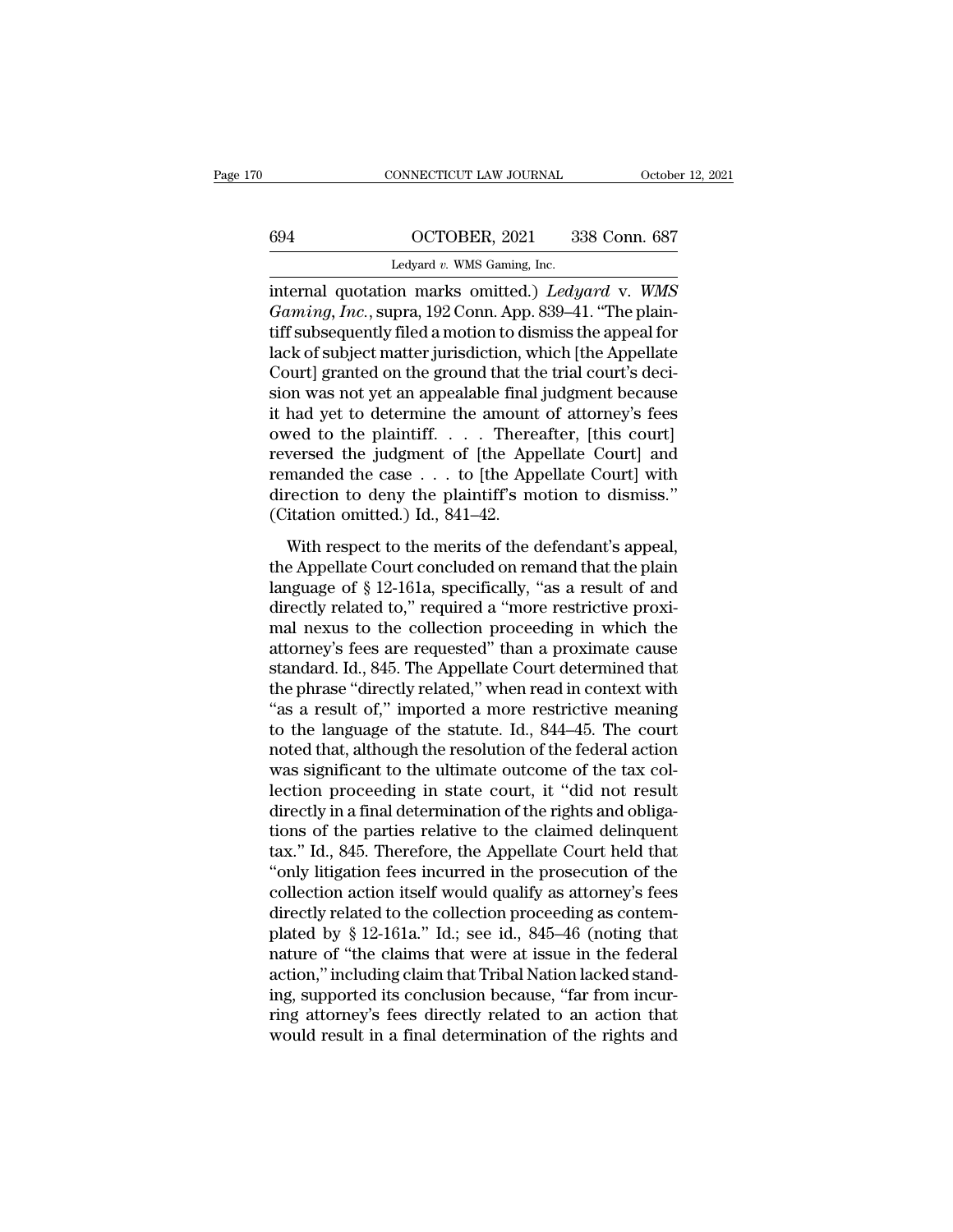2, 2021 CONNECTICUT LAW JOURNAL<br>
2, 2021 695<br>
338 Conn. 687 OCTOBER, 2021 695<br>
Ledyard *v.* WMS Gaming, Inc.<br>
obligations of the parties relative to the claimed delin-2, 2021 CONNECTICUT LAW JOURNAL<br>
338 Conn. 687 OCTOBER, 2021 695<br>
Ledyard v. WMS Gaming, Inc.<br>
obligations of the parties relative to the claimed delin-<br>
quent tax, the attorney's fees in the federal action were 338 Conn. 687 OCTOBER, 2021 695<br>
Ledyard v. WMS Gaming, Inc.<br>
obligations of the parties relative to the claimed delinquent tax, the attorney's fees in the federal action were<br>
incurred in a collateral deviation or divers 338 Conn. 687 OCTOBER, 2021 695<br>
Ledyard v. WMS Gaming, Inc.<br>
obligations of the parties relative to the claimed delin-<br>
quent tax, the attorney's fees in the federal action were<br>
incurred in a collateral deviation or div 338 Conn. 687 OCTOBER, 2021 695<br>
Ledyard v. WMS Gaming, Inc.<br>
obligations of the parties relative to the claimed delin-<br>
quent tax, the attorney's fees in the federal action were<br>
incurred in a collateral deviation or div Ledyard v. WMS Gaming, Inc.<br>
obligations of the parties relative to the claimed delin-<br>
quent tax, the attorney's fees in the federal action were<br>
incurred in a collateral deviation or diversion from such<br>
a final determi Ledyard v. WMS Gaming, inc.<br>
obligations of the parties relative to the claimed delin-<br>
quent tax, the attorney's fees in the federal action were<br>
incurred in a collateral deviation or diversion from such<br>
a final determi obligations of the parties relative to the claimed delin-<br>quent tax, the attorney's fees in the federal action were<br>incurred in a collateral deviation or diversion from such<br>a final determination''); see also id., 847–49 ( quent tax, the attorney's fees in the federal action were<br>incurred in a collateral deviation or diversion from such<br>a final determination"); see also id., 847–49 (comparing<br>§ 12-161a to other attorney's fee statutes, inclu incurred in a collateral deviation or diversion from such<br>a final determination"); see also id., 847–49 (comparing<br>§ 12-161a to other attorney's fee statutes, including Gen-<br>eral Statutes §§ 12-193 and 49-7). Accordingly, a final determination"); see also id., 847–49 (comparing § 12-161a to other attorney's fee statutes, including General Statutes §§ 12-193 and 49-7). Accordingly, the Appellate Court reversed the judgment of the trial court § 12-161a to other attorney's fee statutes, including General Statutes §§ 12-193 and 49-7). Accordingly, the Appellate Court reversed the judgment of the trial court and remanded the case to that court "with direction to d eral Statutes §§ 12-193 an<br>Appellate Court reversed the<br>and remanded the case to tl<br>deny the plaintiff's motion i<br>to grant the defendant's n<br>ment." Id., 850. This certifie<br>note 2 of this opinion.<br>On appeal, the plaintiff d remanded the case to that court "with direction to<br>ny the plaintiff's motion for summary judgment and<br>grant the defendant's motion for summary judg-<br>ent." Id., 850. This certified appeal followed. See foot-<br>te 2 of this deny the plaintiff's motion for summary judgment and<br>to grant the defendant's motion for summary judgment." Id., 850. This certified appeal followed. See foot-<br>note 2 of this opinion.<br>On appeal, the plaintiff claims that t

for grant the defendant's motion for summary judgment." Id., 850. This certified appeal followed. See foot-<br>note 2 of this opinion.<br>On appeal, the plaintiff claims that the Appellate<br>Court improperly construed  $\S 12{\text -}16$ is grain are determined in the small followed. See foot-<br>mote 2 of this opinion.<br>On appeal, the plaintiff claims that the Appellate<br>Court improperly construed § 12-161a to limit a munici-<br>pality's entitlement to attorney' note 2 of this opinion.<br>
On appeal, the plaintiff claims that the Appellate<br>
Court improperly construed § 12-161a to limit a munici-<br>
pality's entitlement to attorney's fees only to those<br>
incurred in the specific state co Frose 2 of and optical.<br>
On appeal, the plaintiff claims that the Appellate<br>
Court improperly construed  $\S$  12-161a to limit a munici-<br>
pality's entitlement to attorney's fees only to those<br>
incurred in the specific state On appeal, the plaintiff claims that the Appellate<br>Court improperly construed  $\S$  12-161a to limit a munici-<br>pality's entitlement to attorney's fees only to those<br>incurred in the specific state court collections action.<br>T Court improperly construed § 12-161a to limit a municipality's entitlement to attorney's fees only to those incurred in the specific state court collections action.<br>The plaintiff contends that the plain meaning of "as a r pality's entitlement to attorney's fees only to those<br>incurred in the specific state court collections action.<br>The plaintiff contends that the plain meaning of "as a<br>result of and directly related to," as that phrase is u incurred in the specific state court collections action.<br>The plaintiff contends that the plain meaning of "as a<br>result of and directly related to," as that phrase is used<br>in § 12-161a, is "quintessential proximate cause l The plaintiff contends that the plain meaning of "as a<br>result of and directly related to," as that phrase is used<br>in § 12-161a, is "quintessential proximate cause lan-<br>guage . . . . " The plaintiff asserts that the Appell result of and directly related to," as that phrase is used<br>in § 12-161a, is "quintessential proximate cause language  $\ldots$ ." The plaintiff asserts that the Appellate<br>Court's narrow interpretation of § 12-161a would lead<br>t in § 12-161a, is "quintessential proximate cause language  $\ldots$  ." The plaintiff asserts that the Appellate Court's narrow interpretation of § 12-161a would lead to bizarre results, such as a municipality's seeking to rec guage  $\ldots$  ." The plaintiff asserts that the Appellate<br>Court's narrow interpretation of § 12-161a would lead<br>to bizarre results, such as a municipality's seeking to<br>recoup unpaid property taxes but ultimately incurring<br>g Court's narrow interpretation of  $\S$  12-161a would lead<br>to bizarre results, such as a municipality's seeking to<br>recoup unpaid property taxes but ultimately incurring<br>greater financial losses as a result of the municipalit to bizarre results, such as a municipality's seeking to<br>recoup unpaid property taxes but ultimately incurring<br>greater financial losses as a result of the municipality's<br>efforts, in a directly related case in a different f recoup unpaid property taxes but ultimately incurring<br>greater financial losses as a result of the municipality's<br>efforts, in a directly related case in a different forum,<br>to defend its authority to impose such taxes. In<br>re greater financial losses as a result of the municipality's<br>efforts, in a directly related case in a different forum,<br>to defend its authority to impose such taxes. In<br>response, the defendant argues that the Appellate Court<br> efforts, in a directly related case in a different forum,<br>to defend its authority to impose such taxes. In<br>response, the defendant argues that the Appellate Court<br>improperly construed the plain meaning of § 12-161a<br>because to defend its authority to impose such taxes. In<br>response, the defendant argues that the Appellate Court<br>improperly construed the plain meaning of § 12-161a<br>because "interpreting 'directly related to' to mean proxi-<br>mate c response, the defendant argues that the Appellate Court<br>improperly construed the plain meaning of § 12-161a<br>because "interpreting 'directly related to' to mean proxi-<br>mate cause would make it duplicative of 'as a result<br>of improperly construed the plain meaning of  $\S$  12-161a<br>because "interpreting 'directly related to' to mean proxi-<br>mate cause would make it duplicative of 'as a result<br>of,' violating a cardinal rule of statutory interpretat because "interpreting 'directly related to' to mean proximate cause would make it duplicative of 'as a result<br>of,' violating a cardinal rule of statutory interpretation."<br>The defendant also argues that the attorney's fees<br> mate cause would make it duplicative of 'as a result of,' violating a cardinal rule of statutory interpretation."<br>The defendant also argues that the attorney's fees incurred by the plaintiff were not actually caused by the of,' violating a cardinal rule of statutory interpretation."<br>The defendant also argues that the attorney's fees<br>incurred by the plaintiff were not actually caused by<br>the underlying state court collection action against it<br>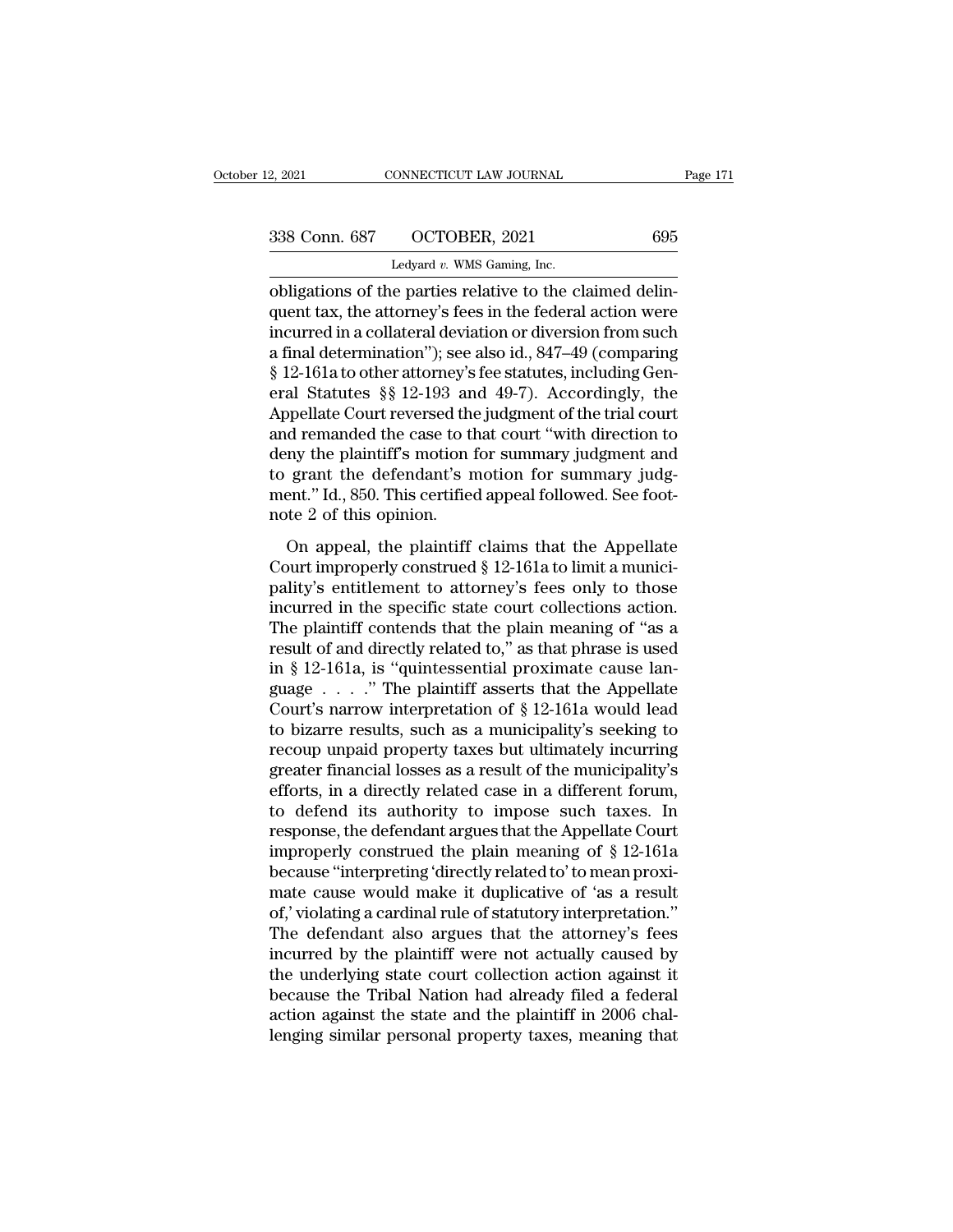## CONNECTICUT LAW JOURNAL October 12, 2021<br>696 OCTOBER, 2021 338 Conn. 687<br>Ledyard v. WMS Gaming, Inc. CONNECTICUT LAW JOURNAL Octobe<br>
CONNECTICUT LAW JOURNAL Octobe<br>
CONNECTICUT LAW JOURNAL Octobe<br>
CONNECTICUT LAW SOCIAL 338 Conn. 687<br>
Ledyard *v.* WMS Gaming, Inc.<br>
The plaintiff would have incurred the attorney's fees in

CONNECTICUT LAW JOURNAL October 12, 2021<br>
696 OCTOBER, 2021 338 Conn. 687<br>
Ledyard v. WMS Gaming, Inc.<br>
the plaintiff would have incurred the attorney's fees in<br>
federal court regardless of whether it brought a collections  $\begin{array}{r} \n 696 \quad \text{OCTOBER, 2021} \quad \text{338 Conn. } 687 \n \end{array}$ <br>
Ledyard v. WMS Gaming, Inc.<br>
the plaintiff would have incurred the attorney's fees in<br>
federal court regardless of whether it brought a collec-<br>
tions action against tions action against the defendant. Finally, the defen- $\frac{1}{\text{C}}$  COCTOBER, 2021 338 Conn. 687<br>
Ledyard v. WMS Gaming, Inc.<br>
the plaintiff would have incurred the attorney's fees in<br>
federal court regardless of whether it brought a collec-<br>
tions action against the defendan Ledyard v. WMS Gaming, Inc.<br>
The plaintiff would have incurred the attorney's fees in<br>
federal court regardless of whether it brought a collec-<br>
tions action against the defendant. Finally, the defen-<br>
dant argues that we Ledyard v. WMS Gaming, Inc.<br>
the plaintiff would have incurred the attorney's fees in<br>
federal court regardless of whether it brought a collec-<br>
tions action against the defendant. Finally, the defen-<br>
dant argues that we the plaintiff would have incurred the attorney's fees in federal court regardless of whether it brought a collections action against the defendant. Finally, the defendant argues that we should affirm the judgment of the Ap federal court regardless of whether it brought a collections action against the defendant. Finally, the defendant argues that we should affirm the judgment of the Appellate Court because the federal action was not proxima tions action against the defendant. Finally, the defendant argues that we should affirm the judgment of the Appellate Court because the federal action was not proximately caused by the specific state collection action invo dant argues that we should affirm the judgment of the<br>Appellate Court because the federal action was not<br>proximately caused by the specific state collection<br>action involving the plaintiff and the defendant but,<br>rather, con Appellate Court because the federal action was not<br>proximately caused by the specific state collection<br>action involving the plaintiff and the defendant but,<br>rather, concerned issues of federal Indian law and fed-<br>eral pree proximately caused by the specific state collection<br>action involving the plaintiff and the defendant but,<br>rather, concerned issues of federal Indian law and fed-<br>eral preemption, which are subjects that are beyond<br>the scop action involving the plaintiff and the defendant but,<br>rather, concerned issues of federal Indian law and fed-<br>eral preemption, which are subjects that are beyond<br>the scope of § 12-161a. We agree with the plaintiff and<br>conc rather, concerned issues of federal Indian law and federal preemption, which are subjects that are beyond the scope of  $§$  12-161a. We agree with the plaintiff and conclude that the Appellate Court's interpretation of  $§$ a preemption, which are subjects that are beyond<br>
e scope of § 12-161a. We agree with the plaintiff and<br>
nclude that the Appellate Court's interpretation of<br>
12-161a was too constrained in limiting the scope of<br>
municipal the scope of  $\S$  12-101a. We agree with the plaintiff and<br>conclude that the Appellate Court's interpretation of<br> $\S$  12-161a was too constrained in limiting the scope of<br>a municipality's entitlement to attorney's fees only

Solution that the Appendie Court's interpretation of<br>
§ 12-161a was too constrained in limiting the scope of<br>
a municipality's entitlement to attorney's fees only to<br>
those fees incurred in the specific collection action. s 12-101a was too constrained in initially the scope of<br>a municipality's entitlement to attorney's fees only to<br>those fees incurred in the specific collection action.<br>Whether the Appellate Court correctly determined<br>that a municipanty's entirement to attorney's rees only to<br>those fees incurred in the specific collection action.<br>Whether the Appellate Court correctly determined<br>that the plaintiff was not entitled to its attorney's fees<br>in th *diose fees incurred in the specific conection action.*<br> *Whether the Appellate Court correctly determined*<br>
that the plaintiff was not entitled to its attorney's fees<br>
in the federal action under § 12-161a is a question o Whether the Appellate Court correctly determined<br>that the plaintiff was not entitled to its attorney's fees<br>in the federal action under § 12-161a is a question of<br>statutory construction that presents a question of law<br>ove that the plaintiff was not entitled to its attorney's fees<br>in the federal action under § 12-161a is a question of<br>statutory construction that presents a question of law<br>over which we exercise plenary review. See, e.g., *B* in the federal action under  $\S$  12-161a is a question of statutory construction that presents a question of law<br>over which we exercise plenary review. See, e.g., *Boisv-*<br>ert v. *Gavis*, 332 Conn. 115, 141, 210 A.3d 1 (20 statutory construction that presents a question of law<br>over which we exercise plenary review. See, e.g., *Boisv-*<br>ert v. *Gavis*, 332 Conn. 115, 141, 210 A.3d 1 (2019). It<br>is well settled that we follow the plain meaning *See, e.g., Boisvert v. Gavis, 332 Conn. 115, 141, 210 A.3d 1 (2019). It* is well settled that we follow the plain meaning rule pursuant to General Statutes § 1-2z in construing statutes "to ascertain and give effect to th *Inc.* Gavis, 332 Conn. 115, 141, 210 A.3d 1 (2019). It is well settled that we follow the plain meaning rule pursuant to General Statutes § 1-2z in construing statutes "to ascertain and give effect to the apparent intent is well settled that we follow the plain meaning rule<br>pursuant to General Statutes  $\S 1-2z$  in construing stat-<br>utes "to ascertain and give effect to the apparent intent<br>of the legislature." (Internal quotation marks omit dentify the different statutes  $\frac{1}{2}$  and the apparent intent<br>the legislature." (Internal quotation marks omitted.)<br>*na* v. *American Medical Response of Connecticut*,<br>*c.*, 333 Conn. 30, 45, 213 A.3d 1110 (2019); see utes to ascertain and give effect to the apparent intent<br>of the legislature." (Internal quotation marks omitted.)<br>*Sena* v. American Medical Response of Connecticut,<br>*Inc.*, 333 Conn. 30, 45, 213 A.3d 1110 (2019); see id.,

of the legislature. (Internal quotation marks onlited.)<br>Sena v. American Medical Response of Connecticut,<br>Inc., 333 Conn. 30, 45, 213 A.3d 1110 (2019); see id.,<br>45–46 (setting forth plain meaning rule).<br>Generally, Connecti *Manor, 333 Conn. 30, 45, 213 A.3d 1110 (2019); see id.,*<br>*Inc.*, 333 Conn. 30, 45, 213 A.3d 1110 (2019); see id.,<br>45–46 (setting forth plain meaning rule).<br>Generally, Connecticut adheres to the American rule<br>under which p Finc., 333 Colli. 30, 45, 213 A.3d 1110 (2013), see 1d.,<br>45–46 (setting forth plain meaning rule).<br>Generally, Connecticut adheres to the American rule<br>under which parties pay their own attorney's fees in<br>the absence of a  $45-40$  (setting forth piant meaning rule).<br>
Generally, Connecticut adheres to the American rule<br>
under which parties pay their own attorney's fees in<br>
the absence of a statutory exception. See, e.g., *Aaron<br>
Manor*, *Inc* Generally, Connecticut adheres to the American rule<br>under which parties pay their own attorney's fees in<br>the absence of a statutory exception. See, e.g., *Aaron<br>Manor, Inc.* v. *Irving*, 307 Conn. 608, 617, 57 A.3d 342<br>(2 under which parties pay their own attorney's fees in<br>the absence of a statutory exception. See, e.g., *Aaron<br>Manor, Inc.* v. *Irving*, 307 Conn. 608, 617, 57 A.3d 342<br>(2013). Section 12-161a provides an exception in cases<br> the absence of a statutory exception. See, e.g., *Aaron Manor*, *Inc.* v. *Irving*, 307 Conn. 608, 617, 57 A.3d 342 (2013). Section 12-161a provides an exception in cases brought to collect delinquent personal property tax Manor, Inc. v. Irving, 307 Conn. 608, 617, 57 A.3d 342 (2013). Section 12-161a provides an exception in cases<br>brought to collect delinquent personal property taxes,<br>allowing trial courts to award to a municipality "reason-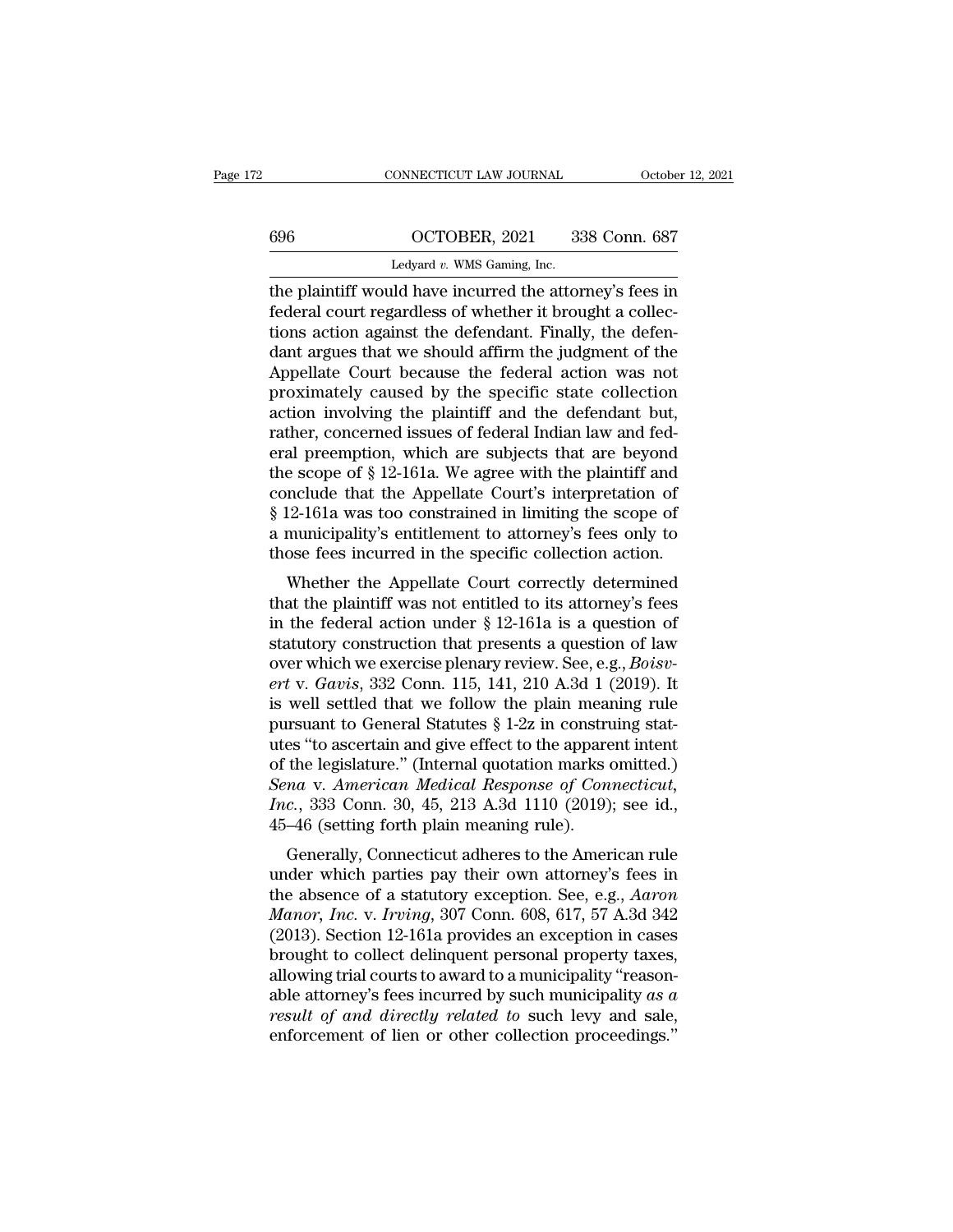| 2, 2021       | CONNECTICUT LAW JOURNAL        | Page 173 |
|---------------|--------------------------------|----------|
| 338 Conn. 687 | OCTOBER, 2021                  | 697      |
|               | Ledyard $v$ . WMS Gaming, Inc. |          |

2, 2021 CONNECTICUT LAW JOURNAL<br>
2, 2021 697<br>
238 Conn. 687 OCTOBER, 2021 697<br>
Ledyard *v.* WMS Gaming, Inc.<br>
(Emphasis added.) See footnote 1 of this opinion (set-(2, 2021 CONNECTICUT LAW JOURNAL<br>
338 Conn. 687 OCTOBER, 2021 697<br>
Ledyard v. WMS Gaming, Inc.<br>
(Emphasis added.) See footnote 1 of this opinion (set-<br>
ting forth relevant text of § 12-161a). This statutory<br>
language is th 1338 Conn. 687 OCTOBER, 2021 697<br>
Ledyard v. WMS Gaming, Inc.<br>
(Emphasis added.) See footnote 1 of this opinion (set-<br>
ting forth relevant text of § 12-161a). This statutory<br>
language is the focus of our analysis in this a  $\begin{tabular}{ c c c c} \multicolumn{1}{c|}{338}\text{Conn. }687 & \text{OCTOBER, }2021 & & 697 \\ \hline \text{Ledyard }v\text{. WMS Gaming, Inc.} \end{tabular} \end{tabular} \label{tab:2} \begin{tabular}{ c c c c} \multicolumn{1}{c|}{\text{Ledyard }v} & \multicolumn{1}{c|}{100}\text{G} & \multicolumn{1}{c|}{100}\text{G} & \multicolumn{1}{c|}{100}\text{G} & \multicolumn{1}{c|}{100}\text{G} & \multicolumn{1}{c|}{100}\text{G$ 8 Conn. 687 OCTOBER, 2021 697<br>
Ledyard v. WMS Gaming, Inc.<br>
Imphasis added.) See footnote 1 of this opinion (set-<br>
ig forth relevant text of § 12-161a). This statutory<br>
iguage is the focus of our analysis in this appeal.<sup></sup>

Ledyard v. WMS Gaming, Inc.<br>
(Emphasis added.) See footnote 1 of this opinion (set-<br>
ting forth relevant text of § 12-161a). This statutory<br>
language is the focus of our analysis in this appeal.<sup>4</sup><br>
In interpreting statut Emphasis added.) See footnote 1 of this opinion (set-<br>ting forth relevant text of § 12-161a). This statutory<br>language is the focus of our analysis in this appeal.<sup>4</sup><br>In interpreting statutes, words and phrases are to<br>be co (Emphasis added.) See footnote 1 of this opinion (setting forth relevant text of  $\S$  12-161a). This statutory language is the focus of our analysis in this appeal.<sup>4</sup><br>In interpreting statutes, words and phrases are to<br>be ting forth relevant text of § 12-161a). This statutory<br>language is the focus of our analysis in this appeal.<sup>4</sup><br>In interpreting statutes, words and phrases are to<br>be construed according to their "commonly approved<br>usage . language is the focus of our analysis in this appeal.<sup>3</sup><br>
In interpreting statutes, words and phrases are to<br>
be construed according to their "commonly approved<br>
usage . . . ." General Statutes § 1-1 (a); see, e.g., *Stat* In interpreting statutes, words and phrases are to<br>be construed according to their "commonly approved<br>usage...." General Statutes § 1-1 (a); see, e.g., *State*<br>v. *Panek*, 328 Conn. 219, 227–28, 177 A.3d 1113 (2018).<br>Gene be construed according to their "commonly approved<br>usage . . . ." General Statutes § 1-1 (a); see, e.g., *State*<br>v. *Panek*, 328 Conn. 219, 227–28, 177 A.3d 1113 (2018).<br>Generally, in the absence of statutory definitions, usage . . . ." General Statutes § 1-1 (a); see, e.g., *State* v. *Panek*, 328 Conn. 219, 227–28, 177 A.3d 1113 (2018).<br>Generally, in the absence of statutory definitions, we look to the contemporaneous dictionary definitio v. *Panek*, 328 Conn. 219, 227–28, 177 A.3d 1113 (2018).<br>Generally, in the absence of statutory definitions, we<br>look to the contemporaneous dictionary definitions of<br>words to ascertain their commonly approved usage.<br>See, e Generally, in the absence of statutory definitions, we look to the contemporaneous dictionary definitions of words to ascertain their commonly approved usage. See, e.g., *Redding Life Care, LLC* v. *Redding*, 331 Conn. 71 look to the contemporaneous dictionary definitions of<br>words to ascertain their commonly approved usage.<br>See, e.g., *Redding Life Care, LLC* v. *Redding*, 331 Conn.<br>711, 718, 207 A.3d 493 (2019). Contemporary to the<br>passage words to ascertain their commonly approved usage.<br>See, e.g., *Redding Life Care, LLC* v. *Redding*, 331 Conn.<br>711, 718, 207 A.3d 493 (2019). Contemporary to the<br>passage of § 12-161a in 1982, "result" was defined as<br>"someth See, e.g., *Redding Life Care, LLC* v. *Redding*, 331 Conn.<br>711, 718, 207 A.3d 493 (2019). Contemporary to the<br>passage of § 12-161a in 1982, "result" was defined as<br>"something that results as a consequence, issue, or con-<br> 711, 718, 207 A.3d 493 (2019). Contemporary to the<br>passage of § 12-161a in 1982, "result" was defined as<br>"something that results as a consequence, issue, or con-<br>clusion . . . . " Webster's New Collegiate Dictionary<br>(1981 passage of § 12-161a in 1982, "result" was defined as<br>
"something that results as a consequence, issue, or conclusion . . . . " Webster's New Collegiate Dictionary<br>
(1981) p. 980. "[D]irect" was defined as "characterized<br> "something that results as a consequence, issue, or conclusion . . . . " Webster's New Collegiate Dictionary (1981) p. 980. "[D]irect" was defined as "characterized by close logical, causal, or consequential relationship, clusion . . . . " Webster's New Collegiate Dictionary<br>(1981) p. 980. "[D]irect" was defined as "characterized<br>by close logical, causal, or consequential relationship,"<br>and "in a direct way . . . without an intervening<br>age (1981) p. 980. "[D]irect" was defined as "characterized<br>by close logical, causal, or consequential relationship,"<br>and "in a direct way . . . without an intervening<br>agency or step . . . ." Id., p. 320. Finally, "related" w by close logical, causal, or consequential relationship,"<br>and "in a direct way . . . without an intervening<br>agency or step . . . ." Id., p. 320. Finally, "related" was<br>defined as "connected by reason of an established or<br> by close logical, causal, or consequential relationship,"<br>and "in a direct way  $\ldots$  without an intervening<br>agency or step  $\ldots$ ." Id., p. 320. Finally, "related" was<br>defined as "connected by reason of an established or<br>d agency or step  $\ldots$ ." Id., p. 320. Finally, "related" was<br>defined as "connected by reason of an established or<br>discoverable relation  $\ldots$ ." Id., p. 968. The meaning<br>of the phrase "as a result of" does not seem to be in<br> defined as "connected by reason of an established or discoverable relation . . . ." Id., p. 968. The meaning of the phrase "as a result of" does not seem to be in dispute because, as the Appellate Court noted, this court discoverable relation . . . . . " Id., p. 968. The meaning<br>of the phrase "as a result of" does not seem to be in<br>dispute because, as the Appellate Court noted, this<br>court previously held in *Abrahams* v. *Young & Rubi-*<br>*c* bourt previously held in *Abrahams* v. *Young & Rubi-*<br>*im, Inc.*, 240 Conn. 300, 306, 692 A.2d 709 (1997), that<br>is a result of," in the legal context, is synonymous<br>ith proximate cause.<sup>5</sup> See *Ledyard* v. *WMS Gaming*,<br> cam, Inc., 240 Conn. 300, 306, 692 A.2d 709 (1997), that "as a result of," in the legal context, is synonymous with proximate cause.<sup>5</sup> See *Ledyard* v. WMS Gaming,  $\frac{4}{100}$  We note that neither the plaintiff's entitle

<sup>&</sup>quot;as a result of," in the legal context, is synonymous<br>with proximate cause.<sup>5</sup> See *Ledyard* v. WMS Gaming,<br><sup>4</sup>We note that neither the plaintiff's entitlement to attorney's fees nor the<br>amount to which it is entitled is with proximate cause.<sup>5</sup> See *Ledyard* v. WMS *Gaming*,<br><sup>4</sup>We note that neither the plaintiff's entitlement to attorney's fees nor the amount to which it is entitled is at issue in this appeal. Rather, this opinion is lim <sup>4</sup> We note that neither the plaintiff's entitlement to attorney's fees nor the amount to which it is entitled is at issue in this appeal. Rather, this opinion is limited to the scope of attorney's fees that may be availa

amount to which it is entitled is at issue in this appeal. Rather, this opinion<br>is limited to the scope of attorney's fees that may be available to the plaintiff<br>under  $\S 12{\text -}161$ a.<br><sup>5</sup> Although the defendant now argues is limited to the scope of attorney's fees that may be available to the plaintiff<br>under § 12-161a.<br><sup>5</sup> Although the defendant now argues that the Appellate Court improperly<br>construed § 12-161a to require a closer nexus th the final the defendant now argues that the Appellate Court improperly<br>
<sup>5</sup> Although the defendant now argues that the Appellate Court improperly<br>
construed § 12-161a to require a closer nexus than proximate cause, the<br>
pl <sup>the</sup> Although the defendant now argues that the Appellate Court improperly construed § 12-161a to require a closer nexus than proximate cause, the plaintiff points out that the defendant, in its brief to the Appellate Co construed § 12-161a to require a closer nexus than proximate cause, the plaintiff points out that the defendant, in its brief to the Appellate Court, stated: " [T]he phrase "incurred as a result of and directly related to plaintiff points out that the defendant, in its brief to the Appellate Court, stated: "[T]he phrase "incurred as a result of and directly related to" requires the [plaintiff] to show that the fees it seeks were *proximate* stated: " '[T]he phrase "incurred as a result of and directly related to" requires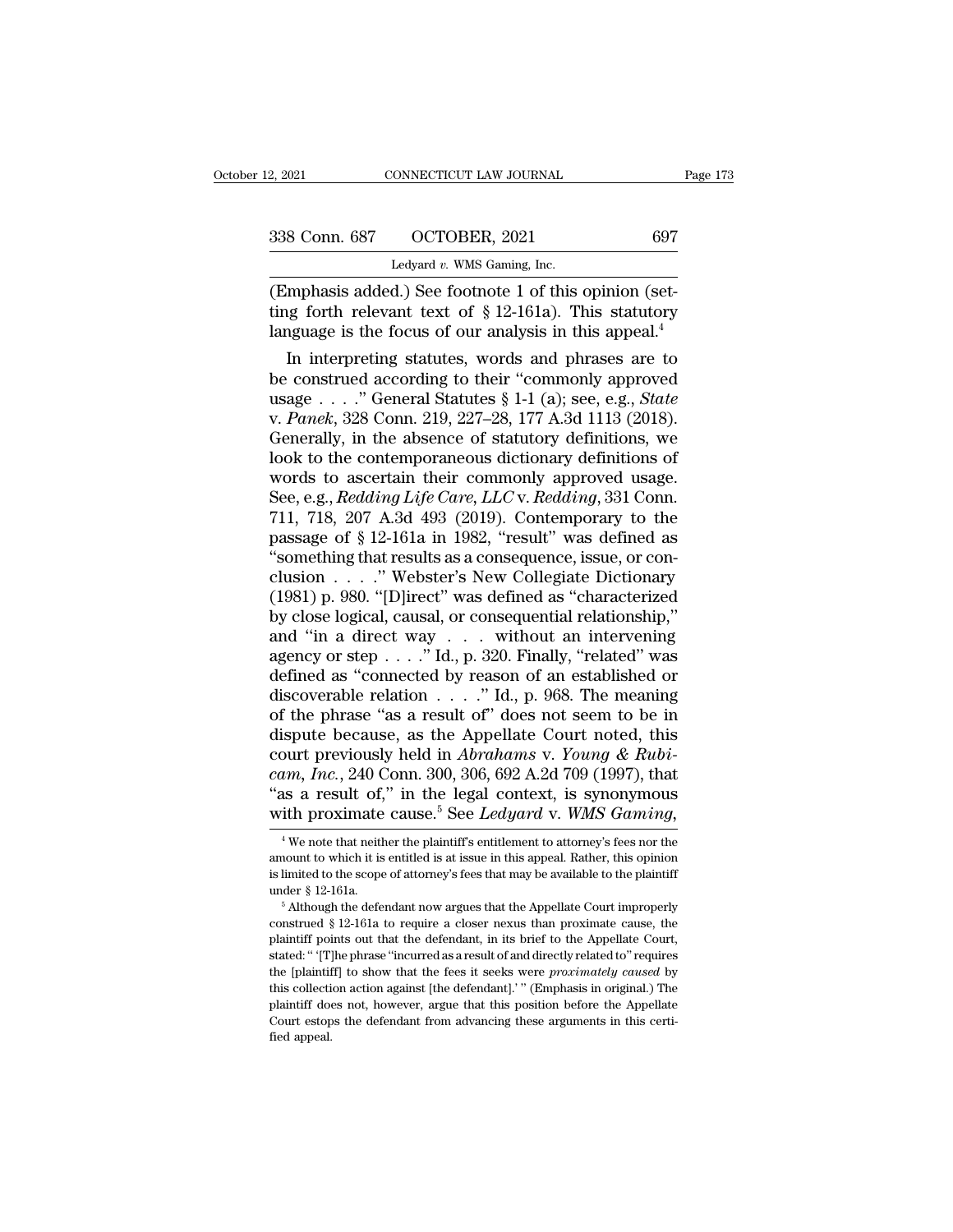|     | CONNECTICUT LAW JOURNAL                             | October 12, 2021 |  |
|-----|-----------------------------------------------------|------------------|--|
|     |                                                     |                  |  |
| 698 | OCTOBER, 2021                                       | 338 Conn. 687    |  |
|     | Ledyard $v$ . WMS Gaming, Inc.                      |                  |  |
|     | Inc super $192$ Conn App $844$ Instead the issue in |                  |  |

CONNECTICUT LAW JOURNAL October 12, 2021<br> **IDENT CONNECTICUT CONNECTION**<br> *Inc.*, supra, 192 Conn. App. 844. Instead, the issue in this case is the meaning of the complete phrase "as a result of and directly related to " r 698 COCTOBER, 2021 338 Conn. 687<br>
Ledyard v. WMS Gaming, Inc.<br>
Inc., supra, 192 Conn. App. 844. Instead, the issue in<br>
this case is the meaning of the complete phrase "as a<br>
result of and directly related to," rather than Fedyard v. WMS Gaming, Inc.<br>
Ledyard v. WMS Gaming, Inc.<br>
Inc., supra, 192 Conn. App. 844. Instead, the issue in<br>
this case is the meaning of the complete phrase "as a<br>
result of and directly related to," rather than its 698 CCTOBER, 2021 338<br>
Ledyard v. WMS Gaming, Inc.<br>
Inc., supra, 192 Conn. App. 844. Instead, this case is the meaning of the complete pl<br>
result of and directly related to," rather than<br>
ual words. General Statutes § 12-1 Ledyard v. WMS Gaming, Inc.<br>
c., supra, 192 Conn. App. 844. Instead, the issue in<br>
is case is the meaning of the complete phrase "as a<br>
sult of and directly related to," rather than its individ-<br>
1 words. General Statutes *Inc.*, supra, 192 Conn. App. 844. Instead, the issue in this case is the meaning of the complete phrase "as a result of and directly related to," rather than its individual words. General Statutes  $\S$  12-161a. As require

Frac., supra, 152 Conn. Kpp. 644. Instead, the issue in<br>this case is the meaning of the complete phrase "as a<br>result of and directly related to," rather than its individ-<br>ual words. General Statutes  $\S 12{\text -}161$ a.<br>As req this case is the meaning of the complete phrase as a<br>result of and directly related to," rather than its individ-<br>ual words. General Statutes § 12-161a.<br>As required by § 1-2z, we first determine whether this<br>statutory lan to be synonymous with proximate cause, it does not<br>different property anguage is ambiguous. The plaintiff argues<br>that, because the phrase "directly related to" is analo-<br>gous to "direct cause," which has also been interpr dar words. General Blackless 8 12-101a.<br>
As required by § 1-2z, we first determine whether this<br>
statutory language is ambiguous. The plaintiff argues<br>
that, because the phrase "directly related to" is analo-<br>
gous to "dir As required by § 1-2z, we first determine whether this<br>statutory language is ambiguous. The plaintiff argues<br>that, because the phrase "directly related to" is analo-<br>gous to "direct cause," which has also been interpreted<br> statutory language is ambiguous. The plaintiff argues<br>that, because the phrase "directly related to" is analo-<br>gous to "direct cause," which has also been interpreted<br>to be synonymous with proximate cause, it does not<br>alte that, because the phrase "directly related to" is analo-<br>gous to "direct cause," which has also been interpreted<br>to be synonymous with proximate cause, it does not<br>alter the meaning of the phrase. See *Sanders v. Officers* gous to "direct cause," which has also been interpreted<br>to be synonymous with proximate cause, it does not<br>alter the meaning of the phrase. See *Sanders* v. Officers<br>Club of Connecticut, Inc., 196 Conn. 341, 349, 493 A.2d<br> to be synonymous with proximate cause, it does not<br>alter the meaning of the phrase. See *Sanders v. Officers*<br>*Club of Connecticut, Inc.*, 196 Conn. 341, 349, 493 A.2d<br>184 (1985) ("A proximate cause is a direct cause. It i alter the meaning of the phrase. See *Sanders* v. Officers Club of Connecticut, Inc., 196 Conn. 341, 349, 493 A.2d 184 (1985) ("A proximate cause is a direct cause. It is an act or failure to act, followed in its natural s Club of Connecticut, Inc., 196 Conn. 341, 349, 493 A.2d<br>184 (1985) ("A proximate cause is a direct cause. It is<br>an act or failure to act, followed in its natural sequence<br>by a result without the intervention of any other s 184 (1985) ("A proximate cause is a direct cause. It is<br>an act or failure to act, followed in its natural sequence<br>by a result without the intervention of any other super-<br>seding cause."). The defendant, however, advances an act or failure to act, followed in its natural sequence<br>by a result without the intervention of any other super-<br>seding cause."). The defendant, however, advances a<br>similarly reasonable reading of the statutory text,<br>ar by a result without the intervention of any other super-<br>seding cause."). The defendant, however, advances a<br>similarly reasonable reading of the statutory text,<br>arguing that the Appellate Court properly held that a<br>closer seding cause."). The defendant, however, advances a<br>similarly reasonable reading of the statutory text,<br>arguing that the Appellate Court properly held that a<br>closer proximal nexus is required because interpreting<br>"directly similarly reasonable reading of the statutory text,<br>arguing that the Appellate Court properly held that a<br>closer proximal nexus is required because interpreting<br>"directly related to" as meaning proximate cause would<br>rende arguing that the Appellate Court properly held that a<br>closer proximal nexus is required because interpreting<br>"directly related to" as meaning proximate cause would<br>render the phrase superfluous, given the consensus that<br>" closer proximal nexus is required because interpreting<br>
"directly related to" as meaning proximate cause would<br>
render the phrase superfluous, given the consensus that<br>
"as a result of" has been held to denote proximate<br> "directly related to" as meaning proximate cause would<br>render the phrase superfluous, given the consensus that<br>"as a result of" has been held to denote proximate<br>cause. Because the text at issue allows for more than<br>one pl render the phrase superfluous, given the consensus that<br>"as a result of" has been held to denote proximate<br>cause. Because the text at issue allows for more than<br>one plausible meaning, we are confronted with two<br>reasonable "as a result of" has been held to denote proximate<br>cause. Because the text at issue allows for more than<br>one plausible meaning, we are confronted with two<br>reasonable readings of § 12-161a and deem it ambiguous<br>for purpose reasonable readings of § 12-161a and deem it ambiguous<br>for purposes of the § 1-2z analysis.<sup>6</sup> See, e.g., *Commis-*<br>sioner of Public Safety v. Freedom of Information Com-<br>mission, 312 Conn. 513, 534, 93 A.3d 1142 (2014).<br> for purposes of the § 1-2z analysis.<sup>6</sup> See, e.g., *Commissioner of Public Safety v. Freedom of Information Commission*, 312 Conn. 513, 534, 93 A.3d 1142 (2014).<br>
<sup>6</sup> We note that, although there must be more than one rea

sioner of Public Safety v. Freedom of Information Commission, 312 Conn. 513, 534, 93 A.3d 1142 (2014).<br>
"We note that, although there must be more than one reasonable interpretation of a statute in order for it to be cons mission, 312 Conn. 513, 534, 93 A.3d 1142 (2014).<br>
We note that, although there must be more than one reasonable interpretation of a statute in order for it to be considered ambiguous, those interpretations need not be ne tation of a statute in order for it to be considered ambiguous, those interpretations need not be necessarily strong or have a high probability of success. Put differently, a statute is plain and unambiguous when "the mea <sup>6</sup> We note that, although there must be more than one reasonable interpretation of a statute in order for it to be considered ambiguous, those interpretations need not be necessarily strong or have a high probability of tation of a statute in order for it to be considered ambiguous, those interpreta-<br>tions need not be necessarily strong or have a high probability of success.<br>Put differently, a statute is plain and unambiguous when "the m than one likely are a high probability of success.<br>
Put differently, a statute is plain and unambiguous when "the meaning . . .<br>
is so strongly indicated or suggested by the [statutory] language . . . that<br>
. . . it appea Put differently, a statute is plain and unambiguous when "the meaning ... is so strongly indicated or suggested by the [statutory] language ... that ... it appears to be the meaning and appears to preclude any other likel *State* v. *Kalman*, 93 Conn. App. 129, 134, 887 A.2d 950, cert. denied, 277 Conn. 915, 895 A.2d 791 (2006); accord *State* v. *Miranda*, 274 Conn. 727, ... it appears to be *the* meaning and appears to preclude any other likely meaning.... [I]f the text of the statute at issue ... would permit more than one likely or plausible meaning, its meaning cannot be said to be pla meaning. . . . [I]f the text of the statute at issue . . . would permit more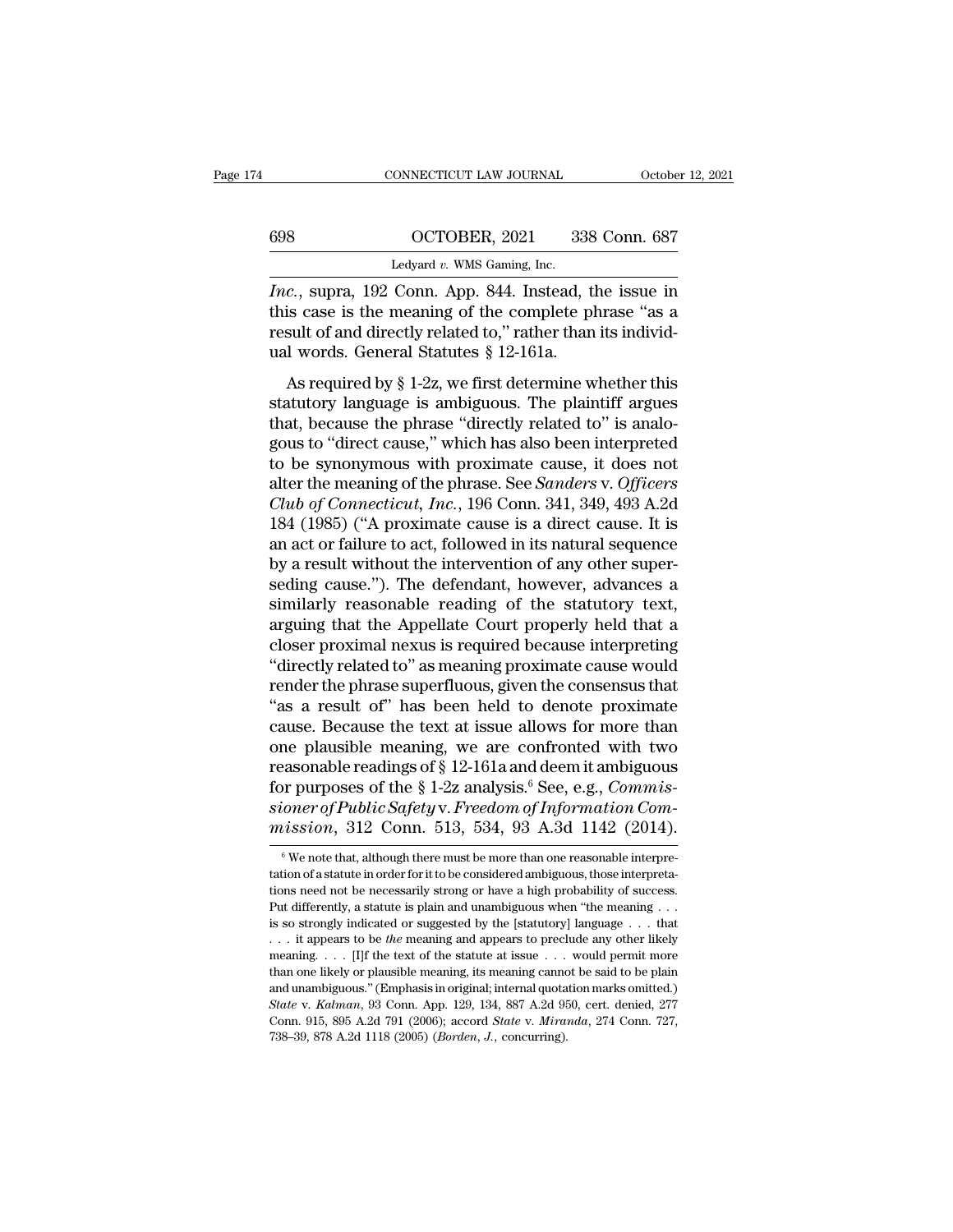| 2, 2021       | CONNECTICUT LAW JOURNAL                          | Page 175 |
|---------------|--------------------------------------------------|----------|
| 338 Conn. 687 | OCTOBER, 2021                                    | 699      |
|               | Ledyard $v$ . WMS Gaming, Inc.                   |          |
|               | Accordingly we now consider extratextual sources |          |

2, 2021 CONNECTICUT LAW JOURNAL Page<br>
338 Conn. 687 OCTOBER, 2021 699<br>
Ledyard v. WMS Gaming, Inc.<br>
Accordingly, we now consider extratextual sources,<br>
including legislative history and similar statutes, to 338 Conn. 687 OCTOBER, 2021 699<br>
Ledyard v. WMS Gaming, Inc.<br>
Accordingly, we now consider extratextual sources,<br>
including legislative history and similar statutes, to<br>
determine the scope of the attorney's fees that are  $\begin{array}{c|c} \text{338 Conn. 687}\hspace{1.5cm}\text{OCTOBER, 2021}\ \text{1.56}\ \text{1.67}\ \text{2.77}\ \text{2.88}\ \text{2.88}\ \text{3.88}\ \text{3.88}\ \text{3.88}\ \text{3.88}\ \text{3.88}\ \text{4.88}\ \text{4.88}\ \text{4.88}\ \text{4.88}\ \text{5.88}\ \text{5.88}\ \text{6.88}\ \text{6.88}\ \text{6.88}\ \text{6.88}\ \text{6.88}\ \text{6.88}\ \$ 338 Conn. 687 OCTOBER, 2021 699<br>
Ledyard v. WMS Gaming, Inc.<br>
Accordingly, we now consider extratextual sources,<br>
including legislative history and similar statutes, to<br>
determine the scope of the attorney's fees that are Ledyard v.<br>
Ledyard v.<br>
Accordingly, we now concluding legislative his<br>
determine the scope of t<br>
a result of and directly<br>
proceeding. See id.<br>
In considering the sco Exercise of extractive in sources,<br>
In consider extratextual sources,<br>
In termine the scope of the attorney's fees that are "as<br>
result of and directly related to" a state collection<br>
oceeding. See id.<br>
In considering the Free ordingly, we now construct extractation sources,<br>including legislative history and similar statutes, to<br>determine the scope of the attorney's fees that are "as<br>a result of and directly related to" a state collection<br>

the legislature comparison of the attorney's fees that are "as<br>a result of and directly related to" a state collection<br>proceeding. See id.<br>In considering the scope of § 12-161a, we recognize<br>the "well settled principle of a result of and directly related to" a state collection<br>proceeding. See id.<br>In considering the scope of § 12-161a, we recognize<br>the "well settled principle of statutory construction that<br>the legislature knows how to conve proceeding. See id.<br>
In considering the scope of § 12-161a, we recognize<br>
the "well settled principle of statutory construction that<br>
the legislature knows how to convey its intent expressly<br>
... or to use broader or limi In considering the scope of § 12-161a, we recognize<br>the "well settled principle of statutory construction that<br>the legislature knows how to convey its intent expressly<br>... or to use broader or limiting terms when it choose In considering the scope of § 12-161a, we recognize<br>the "well settled principle of statutory construction that<br>the legislature knows how to convey its intent expressly<br>... or to use broader or limiting terms when it choos the "well settled principle of statutory construction that<br>the legislature knows how to convey its intent expressly<br>... or to use broader or limiting terms when it chooses<br>to do so." (Citation omitted; internal quotation the legislature knows how to convey its intent expressly<br>
... or to use broader or limiting terms when it chooses<br>
to do so." (Citation omitted; internal quotation marks<br>
omitted.) *Stafford* v. *Roadway*, 312 Conn. 184, ... or to use broader or limiting terms when it chooses<br>to do so." (Citation omitted; internal quotation marks<br>omitted.) *Stafford* v. *Roadway*, 312 Conn. 184, 194, 93<br>A.3d 1058 (2014). A review of similarly worded statu to do so." (Citation omitted; internal quotation marks<br>omitted.) *Stafford* v. *Roadway*, 312 Conn. 184, 194, 93<br>A.3d 1058 (2014). A review of similarly worded statutes<br>reveals that, when the legislature intends to limit t omitted.) *Stafford* v. *Roadway*, 312 Conn. 184, 194, 93<br>A.3d 1058 (2014). A review of similarly worded statutes<br>reveals that, when the legislature intends to limit the<br>scope of recovery of attorney's fees to those incurr A.3d 1058 (2014). A review of similarly worded statutes<br>reveals that, when the legislature intends to limit the<br>scope of recovery of attorney's fees to those incurred<br>only in defense of state actions, it knows how to do<br>so reveals that, when the legislature intends to limit the<br>scope of recovery of attorney's fees to those incurred<br>only in defense of state actions, it knows how to do<br>so. For example, General Statutes § 12-140 provides in<br>rel *warranty* of actions, it knows how to do so. For example, General Statutes § 12-140 provides in relevant part that "attorney's fees, for all fees and costs *incurred by the municipality in defending any civil* action *bro* only in defense of state actions, it knows how to do<br>so. For example, General Statutes § 12-140 provides in<br>relevant part that "attorney's fees, for all fees and costs<br>incurred by the municipality in defending any civil<br>ac so. For example, General Statutes § 12-140 provides in<br>relevant part that "attorney's fees, for all fees and costs<br>*incurred by the municipality in defending any civil*<br>action brought as a result of a tax sale or an alias relevant part that "attorney's fees, for all fees and costs<br>incurred by the municipality in defending any civil<br>action brought as a result of a tax sale or an alias tax<br>warrant or which seeks to enjoin or declare unlawful<br> incurred by the municipality in defending any civil<br>action brought as a result of a tax sale or an alias tax<br>warrant or which seeks to enjoin or declare unlawful<br>any tax sale or alias tax warrant . . . shall be paid<br>by th action brought as a result of a tax sale or an alias tax<br>warrant or which seeks to enjoin or declare unlawful<br>any tax sale or alias tax warrant . . . shall be paid<br>by the delinquent taxpayer . . . ." (Emphasis added.)<br>See warrant or which seeks to enjoin or declare unlawful<br>any tax sale or alias tax warrant . . . shall be paid<br>by the delinquent taxpayer . . . ." (Emphasis added.)<br>See *Cornelius* v. *Rosario*, 167 Conn. App. 120, 127, 143<br>A any tax sale or alias tax warrant . . . shall be paid<br>by the delinquent taxpayer . . . ." (Emphasis added.)<br>See *Cornelius* v. *Rosario*, 167 Conn. App. 120, 127, 143<br>A.3d 611 (2016) (holding that § 12-140 unambiguously<br>a by the delinquent taxpayer . . . ." (Emphasis added.)<br>See *Cornelius* v. *Rosario*, 167 Conn. App. 120, 127, 143<br>A.3d 611 (2016) (holding that § 12-140 unambiguously<br>allows recovery of reasonable attorney's fees incurred<br> See *Cornelius* v. *Rosario*, 167 Conn. App. 120, 127, 143<br>A.3d 611 (2016) (holding that § 12-140 unambiguously<br>allows recovery of reasonable attorney's fees incurred<br>in defending plaintiff's action challenging tax sales). A.3d 611 (2016) (holding that  $\S$  12-140 unambiguously<br>allows recovery of reasonable attorney's fees incurred<br>in defending plaintiff's action challenging tax sales).<br>Similarly, General Statutes  $\S$  36a-237h (c) (2) provid allows recovery of reasonable attorney's fees incurred<br>in defending plaintiff's action challenging tax sales).<br>Similarly, General Statutes § 36a-237h (c) (2) provides<br>in relevant part that "[a]ttorneys' fees and any relat in defending plaintiff's action challenging tax sales).<br>Similarly, General Statutes § 36a-237h (c) (2) provides<br>in relevant part that "[a]ttorneys' fees and any related<br>expenses *incurred in defending a legal action* for<br> Similarly, General Statutes § 36a-237h (c) (2) provides<br>in relevant part that "[a]ttorneys' fees and any related<br>expenses *incurred in defending a legal action* for<br>which immunity or indemnity is available under this<br>sect in relevant part that "[a]ttorneys' fees and any related<br>expenses *incurred in defending a legal action* for<br>which immunity or indemnity is available under this<br>section shall be paid  $\ldots$  as they are incurred, in<br>advance expenses *incurred in defending a legal action* for<br>which immunity or indemnity is available under this<br>section shall be paid  $\ldots$  as they are incurred, in<br>advance of the final disposition of such action upon<br>receipt  $\ld$ which immunity or indemnity is available under this<br>section shall be paid . . . as they are incurred, in<br>advance of the final disposition of such action upon<br>receipt . . . ." (Emphasis added.) A comparison of the<br>language section shall be paid . . . as they are incurred, in advance of the final disposition of such action upon receipt . . . ." (Emphasis added.) A comparison of the language in § 12-161a, namely, "any other proceeding in law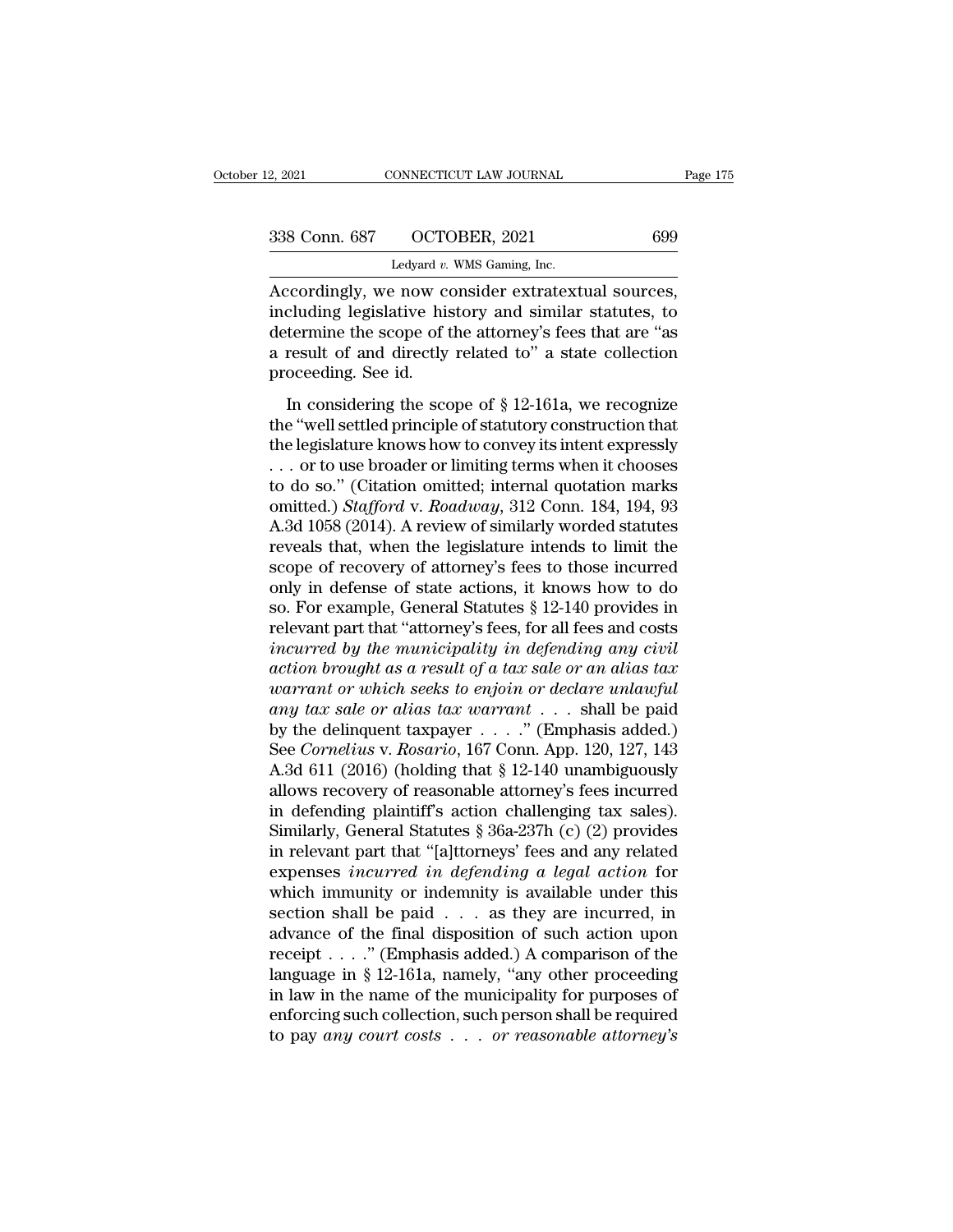## CONNECTICUT LAW JOURNAL October 12, 2021<br>
700 OCTOBER, 2021 338 Conn. 687<br>
Ledyard v. WMS Gaming, Inc. CONNECTICUT LAW JOURNAL Octobe<br>
CONNECTICUT LAW JOURNAL Octobe<br>
CONNECTICUT LAW JOURNAL Octobe<br>
CONNECTICUT LAW SOURCE 338 Conn. 687<br>
Ledyard *v.* WMS Gaming, Inc.<br>
Fees incurred by such municipality as a result of and

Fees incurred by such municipality as a result of and<br>
the control of the municipality as a result of and<br>
directly related to such . . . enforcement of lien or<br>
the collection proceedings " to the language in these  $\begin{array}{r} \hline \text{700}\qquad \text{OCTOBER, 2021}\qquad 338 \text{ Conn. } 687 \ \hline \text{Ledyard } v \text{. WMS Gaming, Inc.} \end{array}$ <br> *fees incurred by such municipality* as a result of and directly related to such . . . enforcement of lien or other collection proceedings, To the collection proceedings, and the language in these other statutes strongly supports a conclusion that, had the language in these other statutes strongly supports a conclusion that, had the language in these other st The statutes strongly supports a conclusion of the statutes strongly such municipality as a result of and directly related to such  $\ldots$  enforcement of lien or other collection proceedings," to the language in these other Ledyard v. WMS Gaming, Inc.<br>
The legislature intended by such municipality as a result of and<br>
directly related to such . . . enforcement of lien or<br>
other collection proceedings," to the language in these<br>
other statutes Ledyard v. WMS Gaming, Inc.<br> *fees incurred by such municipality* as a result of and<br>
directly related to such . . . enforcement of lien or<br>
other collection proceedings," to the language in these<br>
other statutes strongly fees incurred by such municipality as a result of and<br>directly related to such  $\ldots$  enforcement of lien or<br>other collection proceedings," to the language in these<br>other statutes strongly supports a conclusion that, had<br>t directly related to such . . . enforcement of lien or<br>other collection proceedings," to the language in these<br>other statutes strongly supports a conclusion that, had<br>the legislature intended a municipality to be entitled t other collection proceedings," to the language in these<br>other statutes strongly supports a conclusion that, had<br>the legislature intended a municipality to be entitled to<br>*only* those fees incurred in the state court action other statutes strongly<br>the legislature intende<br>only those fees incur<br>the prosecution of del<br>it would have included<br>language that sugges<br>docketed action.<br>Turning now to the *Ly* those fees incurred a municipanty to be entitied to the extrated in the state court action for e prosecution of delinquent personal property taxes, would have included such language rather than using nguage that sugg the prosecution of delinquent personal property taxes,<br>it would have included such language rather than using<br>language that suggests a broader reach beyond the<br>docketed action.<br>Turning now to the extratextual sources, we

Free prosecution of demiquent personal property taxes,<br>it would have included such language rather than using<br>language that suggests a broader reach beyond the<br>docketed action.<br>Turning now to the extratextual sources, we n It would have included such language rather than using<br>language that suggests a broader reach beyond the<br>docketed action.<br>Turning now to the extratextual sources, we note<br>that there is no relevant legislative history avail intered action.<br>
Turning now to the extratextual sources, we note<br>
that there is no relevant legislative history available for<br>
§ 12-161a, which was enacted in 1982; Public Acts 1982,<br>
No. 82-56, § 1; that sheds light on t Turning now to the extratextual sources, we note<br>that there is no relevant legislative history available for<br>§ 12-161a, which was enacted in 1982; Public Acts 1982,<br>No. 82-56, § 1; that sheds light on the legislature's<br>int Turning now to the extratextual sources, we note<br>that there is no relevant legislative history available for<br>§ 12-161a, which was enacted in 1982; Public Acts 1982,<br>No. 82-56, § 1; that sheds light on the legislature's<br>in that there is no relevant legislative history available for<br>
§ 12-161a, which was enacted in 1982; Public Acts 1982,<br>
No. 82-56, § 1; that sheds light on the legislature's<br>
intended scope of attorney's fees for municipali § 12-161a, which was enacted in 1982; Public Acts 1982,<br>No. 82-56, § 1; that sheds light on the legislature's<br>intended scope of attorney's fees for municipalities in<br>tax collection disputes. However, "it is well settled t No. 82-56, § 1; that sheds light on the legislature's<br>intended scope of attorney's fees for municipalities in<br>tax collection disputes. However, "it is well settled that<br>the legislature is always presumed to have created a intended scope of attorney's fees for municipalities in<br>tax collection disputes. However, "it is well settled that<br>the legislature is always presumed to have created a<br>harmonious and consistent body of law . . . . [T]his<br>t tax collection disputes. However, "it is well settled that<br>the legislature is always presumed to have created a<br>harmonious and consistent body of law  $\ldots$ . [T]his<br>tenet of statutory construction  $\ldots$  requires [this<br>cour the legislature is always presumed to have created a<br>harmonious and consistent body of law . . . . [T]his<br>tenet of statutory construction . . . requires [this<br>court] to read statutes together when they relate to the<br>same harmonious and consistent body of law . . . . . [T]his<br>tenet of statutory construction . . . requires [this<br>court] to read statutes together when they relate to the<br>same subject matter . . . . Accordingly, [i]n determin-<br> tenet of statutory construction . . . requires [this court] to read statutes together when they relate to the same subject matter . . . . Accordingly, [i]n determining the meaning of a statute . . . we look not only at the *Stermarry* I to read statutes together when they relate to the same subject matter  $\ldots$ . Accordingly, [i]n determining the meaning of a statute  $\ldots$  we look not only at the provision at issue, but also to the broader s same subject matter  $\ldots$  . Accordingly, [i]n determining the meaning of a statute  $\ldots$  we look not only at the provision at issue, but also to the broader statutory scheme to ensure the coherency of our construction." ( ing the meaning of a statute . . . . we look not only at<br>the provision at issue, but also to the broader statutory<br>scheme to ensure the coherency of our construction."<br>(Internal quotation marks omitted.) *Felician Sisters* nternal quotation marks omitted.) *Felician Sisters of*<br>t. Francis of Connecticut, Inc. v. Historic District<br>ommission, 284 Conn. 838, 850, 937 A.2d 39 (2008).<br>hus, we find instructive case law construing § 12-193,<sup>7</sup><br><sup>7</sup>G St. Francis of Connecticut, Inc. v. Historic District<br>Commission, 284 Conn. 838, 850, 937 A.2d 39 (2008).<br>Thus, we find instructive case law construing § 12-193,<sup>7</sup><br><sup>7</sup> General Statutes § 12-193 provides: "Court costs, rea

*Commission*, 284 Conn. 838, 850, 937 A.2d 39 (2008).<br>Thus, we find instructive case law construing § 12-193,<sup>7</sup><br><sup>7</sup> General Statutes § 12-193 provides: "Court costs, reasonable appraiser's<br>fees, and reasonable attorney's Thus, we find instructive case law construing § 12-193,<sup>7</sup><br><sup>7</sup> General Statutes § 12-193 provides: "Court costs, reasonable appraiser's<br>fees, and reasonable attorney's fees incurred by a municipality as a result<br>of any fo Thus, we find first dctive case faw construing  $\frac{1}{2}$  12-150,<br>
<sup>7</sup> General Statutes  $\frac{8}{9}$  12-193 provides: "Court costs, reasonable appraiser's<br>
fees, and reasonable attorney's fees incurred by a municipality as a <sup>7</sup> General Statutes § 12-193 provides: "Court costs, reasonable appraiser's fees, and reasonable attorney's fees incurred by a municipality *as a result* of any foreclosure action brought pursuant to section 12-181 or 12 fees, and reasonable attorney's fees incurred by a municipality as a result of any foreclosure action brought pursuant to section 12-181 or 12-182 and directly related thereto shall be taxed in any such proceeding against *of* any foreclosure action brought pursuant to section 12-181 or 12-182 *and directly related* thereto shall be taxed in any such proceeding against any person or persons having title to any property so foreclosed and directly related thereto shall be taxed in any such proceeding against any person or persons having title to any property so foreclosed and may be collected by the municipality once a foreclosure action has been brought pu person or persons having title to any property so foreclosed and may be collected by the municipality once a foreclosure action has been brought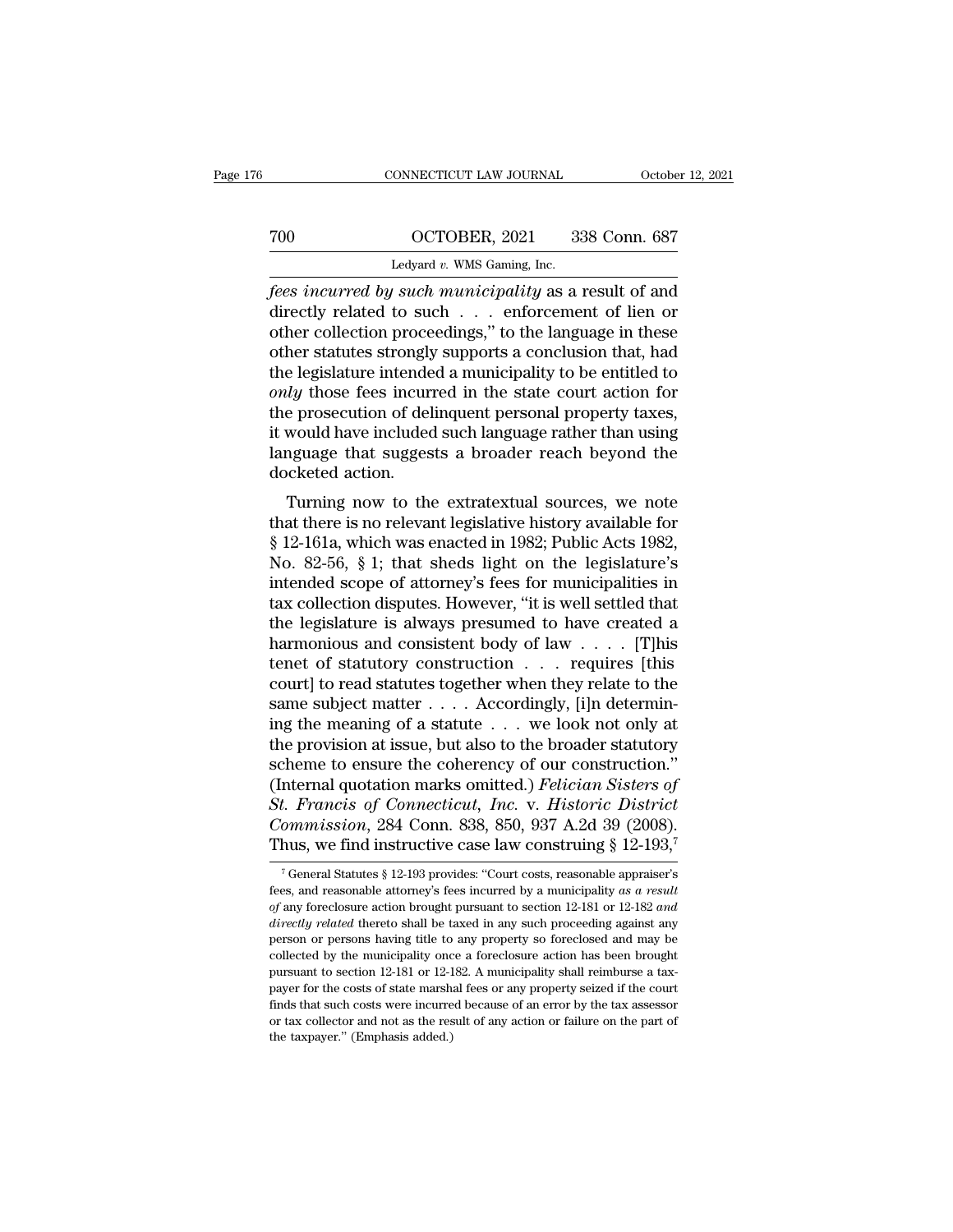2, 2021 CONNECTICUT LAW JOURNAL<br>
2, 2021 701<br>
238 Conn. 687 OCTOBER, 2021 701<br>
1 Ledyard *v.* WMS Gaming, Inc. 2, 2021 CONNECTICUT LAW JOURNAL Page 177<br>
338 Conn. 687 OCTOBER, 2021 701<br>
Ledyard v. WMS Gaming, Inc.<br>
which contains similar language and provides for a<br>
municipality's entitlement to attorney's fees in foreclo-<br>
sure pr 338 Conn. 687 OCTOBER, 2021 701<br>
Ledyard v. WMS Gaming, Inc.<br>
which contains similar language and provides for a<br>
municipality's entitlement to attorney's fees in foreclo-<br>
sure proceedings. See *Danbury* v. *Dana Investm* 338 Conn. 687 OCTOBER, 2021 701<br>
Ledyard v. WMS Gaming, Inc.<br>
which contains similar language and provides for a<br>
municipality's entitlement to attorney's fees in foreclo-<br>
sure proceedings. See *Danbury* v. *Dana Investme Corp.*, 249 Conn. 1, 27, 730 A.2d 1128 (1999). As the Ledyard v. WMS Gaming, Inc.<br>
which contains similar language and provides for a<br>
municipality's entitlement to attorney's fees in foreclo-<br>
sure proceedings. See *Danbury* v. *Dana Investment*<br>
Corp., 249 Conn. 1, 27, 730 Ledyard v. WMS Gaming, inc.<br>
which contains similar language and provides for a<br>
municipality's entitlement to attorney's fees in foreclo-<br>
sure proceedings. See *Danbury* v. *Dana Investment*<br> *Corp.*, 249 Conn. 1, 27, 7 which contains similar language and provides for a<br>municipality's entitlement to attorney's fees in foreclo-<br>sure proceedings. See *Danbury* v. *Dana Investment*<br>Corp., 249 Conn. 1, 27, 730 A.2d 1128 (1999). As the<br>plaint municipality's entitlement to attorney's fees in foreclosure proceedings. See *Danbury* v. *Dana Investment Corp.*, 249 Conn. 1, 27, 730 A.2d 1128 (1999). As the plaintiff points out, § 12-193 was first enacted in 1949 sure proceedings. See *Danbury* v. *Dana Investment Corp.*, 249 Conn. 1, 27, 730 A.2d 1128 (1999). As the plaintiff points out,  $\S$  12-193 was first enacted in 1949 and subsequently was amended in 1975. See id., 27–28. Corp., 249 Conn. 1, 27, 730 A.2d 1128 (1999). As the plaintiff points out,  $\S$  12-193 was first enacted in 1949 and subsequently was amended in 1975. See id., 27–28. The 1975 amendment, which was enacted prior to the pass plaintiff points out, § 12-193 was first enacted in 1949<br>and subsequently was amended in 1975. See id., 27–28.<br>The 1975 amendment, which was enacted prior to the<br>passage of § 12-161a, altered the statute to allow munici-<br>p and subsequently was amended in 1975. See id., 27–28.<br>The 1975 amendment, which was enacted prior to the passage of § 12-161a, altered the statute to allow municipalities to recover attorney's fees incurred in foreclosure The 1975 amendment, which was enacted prior to the passage of § 12-161a, altered the statute to allow municipalities to recover attorney's fees incurred in foreclosure proceedings. See id.; Public Acts 1975, No. 75-73, § passage of § 12-161a, altered the statute to allow municipalities to recover attorney's fees incurred in foreclosure proceedings. See id.; Public Acts 1975, No. 75-73, § 1. This court has previously observed that § 12-193 palities to recover attorney's fees incurred in foreclosure proceedings. See id.; Public Acts 1975, No. 75-73,  $§$  1. This court has previously observed that  $§$  12-193 "was intended to put municipalities on a par with pr sure proceedings. See id.; Public Acts 1975, No. 75-73,  $\S$  1. This court has previously observed that  $\S$  12-193<br>"was intended to put municipalities on a par with private foreclosing parties regarding costs and fees, and § 1. This court has previously observed that § 12-193 "was intended to put municipalities on a par with private foreclosing parties regarding costs and fees, and therefore to incorporate into such cases the long-standing "was intended to put munic<br>vate foreclosing parties reg<br>therefore to incorporate into<br>ing principle that costs and<br>are discretionary with the c<br>imposed as in actions at law<br>*ment Corp.*, supra, 27.<br>Thus, we consider a ser erefore to incorporate into such cases the long-stand-<br>g principle that costs and fees in equitable actions<br>e discretionary with the court  $\dots$  but ordinarily are<br>posed as in actions at law." Danbury v. Dana Invest-<br>ent C ing principle that costs and fees in equitable actions<br>are discretionary with the court . . . but ordinarily are<br>imposed as in actions at law." Danbury v. Dana Invest-<br>ment Corp., supra, 27.<br>Thus, we consider a series of

are discretionary with the court  $\dots$  but ordinarily are<br>imposed as in actions at law." Danbury v. Dana Invest-<br>ment Corp., supra, 27.<br>Thus, we consider a series of decisions from the<br>Superior Court considering the scope imposed as in actions at law." Danbury v. Dana Investment Corp., supra, 27.<br>Thus, we consider a series of decisions from the Superior Court considering the scope of a municipality's entitlement to attorney's fees under th maposed as in deficits at tax. Dansary v. Dana investment Corp., supra, 27.<br>
Thus, we consider a series of decisions from the Superior Court considering the scope of a municipality's entitlement to attorney's fees under t Thus, we consider a series of decisions from the<br>Superior Court considering the scope of a municipality's<br>entitlement to attorney's fees under the language of<br> $\S 12$ -193 in the context of foreclosure actions. This line<br>of Thus, we consider a series of decisions from the<br>Superior Court considering the scope of a municipality's<br>entitlement to attorney's fees under the language of<br>§ 12-193 in the context of foreclosure actions. This line<br>of ca Superior Court considering the scope of a municipality's<br>entitlement to attorney's fees under the language of<br>§ 12-193 in the context of foreclosure actions. This line<br>of cases highlights a key distinction drawn by the Su entitlement to attorney's fees under the language of<br>§ 12-193 in the context of foreclosure actions. This line<br>of cases highlights a key distinction drawn by the Supe-<br>rior Court when denying attorney's fees for collateral § 12-193 in the context of foreclosure actions. This line<br>of cases highlights a key distinction drawn by the Supe-<br>rior Court when denying attorney's fees for collateral<br>actions; actions commenced prior to the foreclosure<br> of cases highlights a key distinction drawn by the Superior Court when denying attorney's fees for collateral<br>actions; actions commenced prior to the foreclosure<br>proceedings have not been considered "as a result of and<br>dir rior Court when denying attorney's fees for collateral<br>actions; actions commenced prior to the foreclosure<br>proceedings have not been considered "as a result of and<br>directly related to" the underlying foreclosure action.<br>Se actions; actions commenced prior to the foreclosure<br>proceedings have not been considered "as a result of and<br>directly related to" the underlying foreclosure action.<br>See *Milford Tax, LLC* v. *Paradigm Milford, LLC*, Supe-<br> proceedings have not been considered "as a result of and<br>directly related to" the underlying foreclosure action.<br>See *Milford Tax*, *LLC* v. *Paradigm Milford*, *LLC*, Supe-<br>rior Court, judicial district of Ansonia-Milford directly related to" the underlying foreclosure action.<br>See *Milford Tax*, *LLC* v. *Paradigm Milford*, *LLC*, Superior Court, judicial district of Ansonia-Milford, Docket<br>No. CV-14-6015774-S (May 28, 2015) (60 Conn. L. Rp See *Milford Tax*, *LLC* v. *Paradigm Milford*, *LLC*, Superior Court, judicial district of Ansonia-Milford, Docket No. CV-14-6015774-S (May 28, 2015) (60 Conn. L. Rptr. 473, 476) (work done in prior bankruptcy proceeding rior Court, judicial district of Ansonia-Milford, Docket<br>No. CV-14-6015774-S (May 28, 2015) (60 Conn. L. Rptr.<br>473, 476) (work done in prior bankruptcy proceeding<br>was not directly related to foreclosure action); *Groton*<br>v No. CV-14-6015774-S (May 28, 2015) (60 Conn. L. Rptr.<br>473, 476) (work done in prior bankruptcy proceeding<br>was not directly related to foreclosure action); *Groton*<br>v. *First Groton*, *LLC*, Superior Court, judicial distric 473, 476) (work done in prior bankruptcy proceeding<br>was not directly related to foreclosure action); *Groton*<br>v. *First Groton*, *LLC*, Superior Court, judicial district<br>of New London, Docket No. CV-08-5008750 (March 25,<br>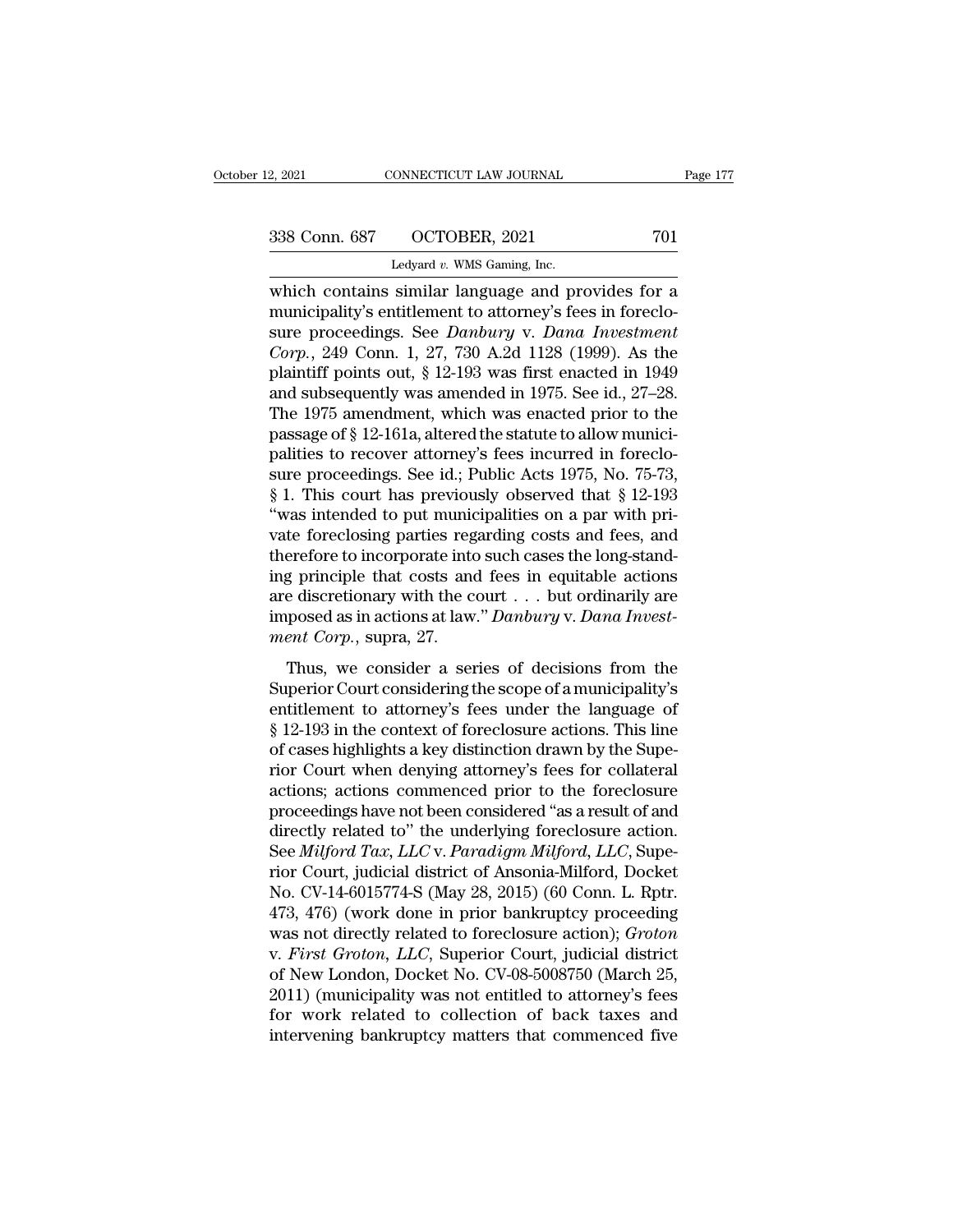# CONNECTICUT LAW JOURNAL October 12, 2021<br>
702 OCTOBER, 2021 338 Conn. 687<br>
Ledyard v. WMS Gaming, Inc.

CONNECTICUT LAW JOURNAL Octobe<br>
TO2 OCTOBER, 2021 338 Conn. 687<br>
Ledyard *v.* WMS Gaming, Inc.<br>
Vears prior to commencement of foreclosure action); CONNECTICUT LAW JOURNAL October 12, 2<br>
TO2 OCTOBER, 2021 338 Conn. 687<br>
Ledyard v. WMS Gaming, Inc.<br>
Jears prior to commencement of foreclosure action);<br>
see also White Sands Beach Assn., Inc. v. Bombaci,<br>
Superior Court i See also *White Sands Beach* Assn., Inc.<br>See also *White Sands Beach Assn., Inc.* v. *Bombaci*, Superior Court, judicial district of New London, Docket No. CV-04-0568713 (May 12, 2009) (awarding attorney's foos for work di TO2 OCTOBER, 2021 338 Conn. 687<br>
Ledyard v. WMS Gaming, Inc.<br>
years prior to commencement of foreclosure action);<br>
see also White Sands Beach Assn., Inc. v. Bombaci,<br>
Superior Court, judicial district of New London, Docket Ledyard v. WMS Gaming, Inc.<br>
years prior to commencement of foreclosure action);<br>
see also White Sands Beach Assn., Inc. v. Bombaci,<br>
Superior Court, judicial district of New London, Docket<br>
No. CV-04-0568713 (May 12, 2009 Legard v. with Galling, Inc.<br>
years prior to commencement of foreclosure action);<br>
see also *White Sands Beach Assn.*, *Inc.* v. *Bombaci*,<br>
Superior Court, judicial district of New London, Docket<br>
No. CV-04-0568713 (May 1 years prior to commencement of foreclosure action);<br>see also *White Sands Beach Assn., Inc.* v. *Bombaci*,<br>Superior Court, judicial district of New London, Docket<br>No. CV-04-0568713 (May 12, 2009) (awarding attorney's<br>fees see also *White Sands Beach Assn., Inc.* v. *Bombaci*,<br>Superior Court, judicial district of New London, Docket<br>No. CV-04-0568713 (May 12, 2009) (awarding attorney's<br>fees for work directly related to foreclosure action but<br> Superior Court, judicial district of New London, Docket<br>No. CV-04-0568713 (May 12, 2009) (awarding attorney's<br>fees for work directly related to foreclosure action but<br>not in defense of counterclaim). But see *Monroe* v.<br>*M* No. CV-04-0568713 (May 12, 2009) (awarding attorney's<br>fees for work directly related to foreclosure action but<br>not in defense of counterclaim). But see *Monroe* v.<br>*Mandanici*, Superior Court, judicial district of Fairfiel fees for work directly related to foreclosure action but<br>not in defense of counterclaim). But see *Monroe* v.<br>*Mandanici*, Superior Court, judicial district of Fairfield,<br>Docket No. CV-92-0293234 (March 2, 1995) (awarding<br> not in defense of counterclaim). But see *Monroe* v.<br> *Mandanici*, Superior Court, judicial district of Fairfield,<br>
Docket No. CV-92-0293234 (March 2, 1995) (awarding<br>
attorney's fees for defense of counterclaim to foreclo *Mandanici*, Superior Court, judicial district of Fairfield,<br>Docket No. CV-92-0293234 (March 2, 1995) (awarding<br>attorney's fees for defense of counterclaim to foreclo-<br>sure action). Upon review of these decisions, we reco Docket No. CV-92-0293234 (March 2, 1995) (awarding<br>attorney's fees for defense of counterclaim to foreclo-<br>sure action). Upon review of these decisions, we recog-<br>nize that the timing of an action is an important factual<br>c attorney's fees for defense of counterclaim to foreclo-<br>sure action). Upon review of these decisions, we recog-<br>nize that the timing of an action is an important factual<br>consideration in determining whether an action is "a sure action). Upon review of these decisions, we recog-<br>nize that the timing of an action is an important factual<br>consideration in determining whether an action is "a<br>result of and directly related to" a state collection p mize that the timing of an action is an important factual consideration in determining whether an action is "a result of and directly related to" a state collection proceeding. This case is distinguishable from the aforem consideration in determining whether an action is "a<br>result of and directly related to" a state collection pro-<br>ceeding. This case is distinguishable from the aforemen-<br>tioned cases under § 12-193 because the federal actio result of and directly related to" a state collection proceeding. This case is distinguishable from the aforementioned cases under  $\S$  12-193 because the federal action in this case, concerning the plaintiff's authority t ceeding. This case is distinguishable from the aforementioned cases under  $\S$  12-193 because the federal action<br>in this case, concerning the plaintiff's authority to<br>impose personal property taxes on the defendant, was<br>co tioned cases under  $\S$  12-193 because the federal action<br>in this case, concerning the plaintiff's authority to<br>impose personal property taxes on the defendant, was<br>commenced by the Tribal Nation *after* the plaintiff had<br> in this case, concerning the plaintiff's authority to<br>impose personal property taxes on the defendant, was<br>commenced by the Tribal Nation *after* the plaintiff had<br>initiated the state collection proceeding. In addition<br>to impose personal property taxes on the<br>commenced by the Tribal Nation *after*<br>initiated the state collection proceed<br>to timing, it is significant that the fec<br>commenced for the *purpose* of challe<br>tiff's authority to pursue The defendant argues, however, that the federal<br>tiated the state collection proceeding. In addition<br>timing, it is significant that the federal action was<br>mmenced for the *purpose* of challenging the plain-<br>f's authority t the timing, it is significant that the federal action was<br>commenced for the *purpose* of challenging the plain-<br>tiff's authority to pursue that same collection action on<br>grounds of federal preemption.<sup>8</sup><br>The defendant arg

diff's authority to purpose of challenging the plain-<br>tiff's authority to pursue that same collection action on<br>grounds of federal preemption.<sup>8</sup><br>The defendant argues, however, that the federal<br>action should not be conside Framework is a transmission of partial state in the set of and grounds of federal preemption.<sup>8</sup><br>The defendant argues, however, that the federal action should not be considered "as a result of and directly related to" the The defendant argues, however, that the federal<br>action should not be considered "as a result of and<br>directly related to" the state collection proceeding<br>because it was commenced by a third party, namely,<br>the Tribal Nation, The defendant argues, however, that the federal<br>action should not be considered "as a result of and<br>directly related to" the state collection proceeding<br>because it was commenced by a third party, namely,<br>the Tribal Nation, directly related to" the state collection proceeding<br>because it was commenced by a third party, namely,<br>the Tribal Nation, and that litigation focused on issues<br>of tribal sovereignty and federal preemption rather than<br>we n because it was commenced by a third party, namely,<br>the Tribal Nation, and that litigation focused on issues<br>of tribal sovereignty and federal preemption rather than<br><sup>8</sup>We note that the Tribal Nation had initiated a prior f

the Tribal Nation, and that litigation focused on issues<br>of tribal sovereignty and federal preemption rather than<br><sup>8</sup>We note that the Tribal Nation had initiated a prior federal action against<br>the plaintiff in 2006 challen **Performance v.** *Performance Corresponded a proof tribal Sovereignty and federal preemption rather than***<br>
<sup>8</sup> We note that the Tribal Nation had initiated a prior federal action against<br>
the plaintiff in 2006 challenging t** the plaintiff in 2006 challenging the plaintiff's authority to impose taxes on another vendor working with the Tribal Nation, AC Coin. See *Mashantucket Pequot Tribe* v. *Ledyard*, supra, 2012 WL 1069342, \*1. However, t <sup>8</sup> We note that the Tribal Nation had initiated a prior federal action against the plaintiff in 2006 challenging the plaintiff's authority to impose taxes on another vendor working with the Tribal Nation, AC Coin. See *M* the plaintiff in 2006 challenging the plaintiff's authority to impose taxes on another vendor working with the Tribal Nation, AC Coin. See *Mashantucket* Pequot Tribe v. Ledyard, supra, 2012 WL 1069342,  $*1$ . However, the another vendor working with the Tribal Nation, AC Coin. See *Mashantucket* Pequot Tribe v. Ledyard, supra, 2012 WL 1069342,  $*1$ . However, the timing of that action is not germane to this appeal, as the only question befo Pequot Tribe v. Ledyard, supra, 2012 WL 1069342, \*1. However, the timing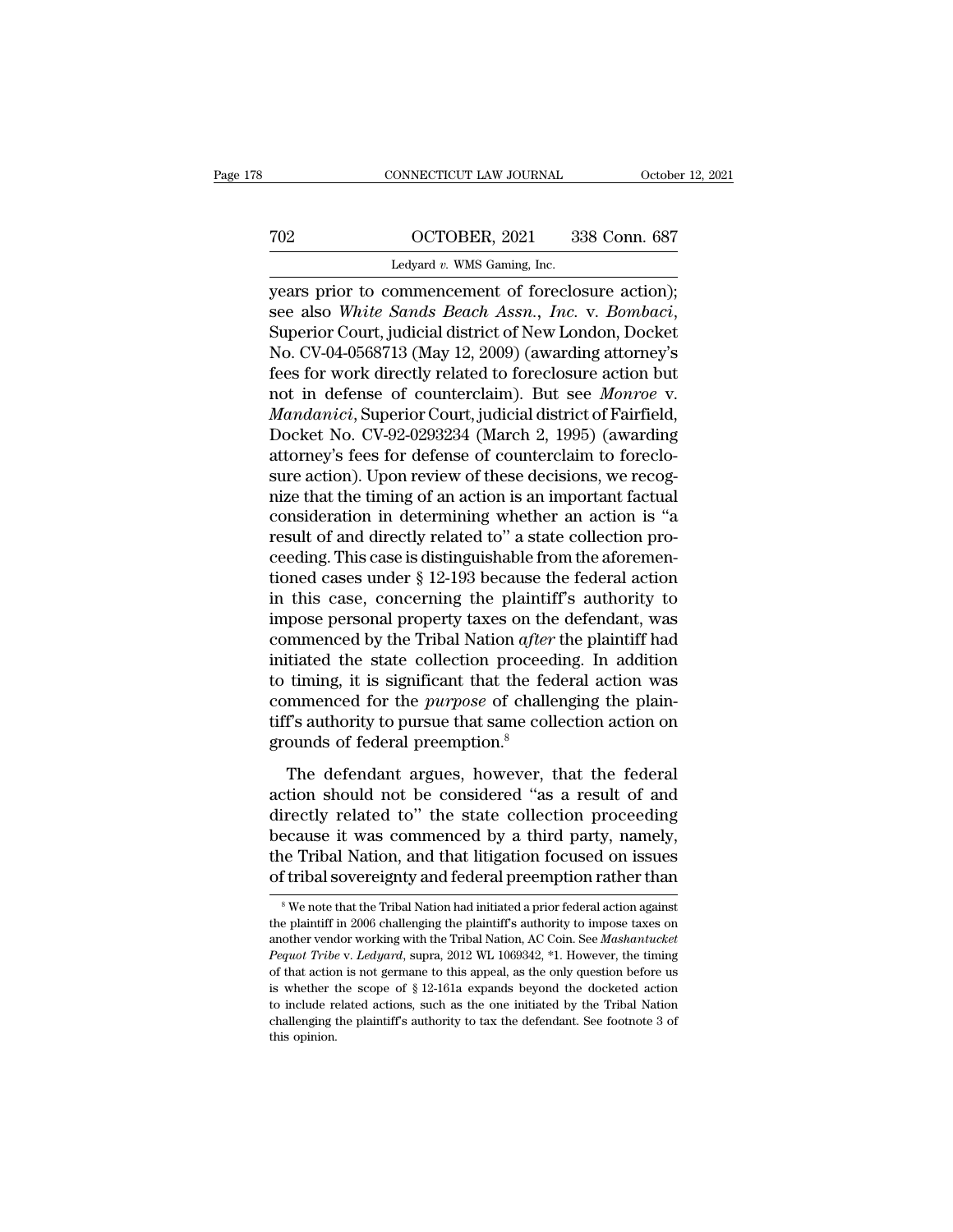# 2, 2021 CONNECTICUT LAW JOURNAL Page 179<br>338 Conn. 687 OCTOBER, 2021 703<br>Ledyard v. WMS Gaming, Inc.

2, 2021 CONNECTICUT LAW JOURNAL<br>
2, 2021 703<br>
238 Conn. 687 OCTOBER, 2021 703<br>
Ledyard *v.* WMS Gaming, Inc.<br>
the defendant's liability in connection with the state's 2, 2021 CONNECTICUT LAW JOURNAL Page 179<br>
338 Conn. 687 OCTOBER, 2021 703<br>
Ledyard v. WMS Gaming, Inc.<br>
the defendant's liability in connection with the state's<br>
tax collection. We disagree. Given the factual context<br>
of 338 Conn. 687 OCTOBER, 2021 703<br>
Ledyard v. WMS Gaming, Inc.<br>
the defendant's liability in connection with the state's<br>
tax collection. We disagree. Given the factual context<br>
of this case, in which it is undisputed that 338 Conn. 687 OCTOBER, 2021 703<br>
Ledyard v. WMS Gaming, Inc.<br>
the defendant's liability in connection with the state's<br>
tax collection. We disagree. Given the factual context<br>
of this case, in which it is undisputed that  $338$  Conn. 687  $\rightarrow$  OCTOBER, 2021  $\rightarrow$  703<br>
Ledyard v. WMS Gaming, Inc.<br>
the defendant's liability in connection with the state's<br>
tax collection. We disagree. Given the factual context<br>
of this case, in which it is undi Ledyard v. WMS Gaming, Inc.<br>
the defendant's liability in connection with the state's<br>
tax collection. We disagree. Given the factual context<br>
of this case, in which it is undisputed that the Tribal<br>
Nation and the defend Leayard v. WMS Galling, Inc.<br>
the defendant's liability in connection with the state's<br>
tax collection. We disagree. Given the factual context<br>
of this case, in which it is undisputed that the Tribal<br>
Nation and the defen the defendant's liability in connection with the state's<br>tax collection. We disagree. Given the factual context<br>of this case, in which it is undisputed that the Tribal<br>Nation and the defendant coordinated and mutually<br>agre tax collection. We disagree. Given the factual context<br>of this case, in which it is undisputed that the Tribal<br>Nation and the defendant coordinated and mutually<br>agreed to bring the federal lawsuit, the fact that the<br>defend of this case, in which it is undisputed that the Tribal<br>Nation and the defendant coordinated and mutually<br>agreed to bring the federal lawsuit, the fact that the<br>defendant was not formally a party to the federal action<br>is n Nation and the defendant coordinated and mutually<br>agreed to bring the federal lawsuit, the fact that the<br>defendant was not formally a party to the federal action<br>is not an absolute bar to the plaintiff's entitlement to<br>att agreed to bring the federal lawsuit, the fact that the<br>defendant was not formally a party to the federal action<br>is not an absolute bar to the plaintiff's entitlement to<br>attorney's fees. As the trial court in the present ca defendant was not formally a party to the federal action<br>is not an absolute bar to the plaintiff's entitlement to<br>attorney's fees. As the trial court in the present case<br>noted, "even a cursory examination of the complaint<br> is not an absolute bar to the plaintiff's entitlement to<br>attorney's fees. As the trial court in the present case<br>noted, "even a cursory examination of the complaint<br>filed in the federal [District Court] demonstrates that<br>i attorney's fees. As the trial court in the present case<br>noted, "even a cursory examination of the complaint<br>filed in the federal [District Court] demonstrates that<br>it was an action to prevent the [plaintiff] from taxing<br>th noted, "even a cursory examination of the complaint<br>filed in the federal [District Court] demonstrates that<br>it was an action to prevent the [plaintiff] from taxing<br>the same . . . gaming machines [owned by the defen-<br>dant] filed in the federal [District Court] demonstrates that<br>it was an action to prevent the [plaintiff] from taxing<br>the same . . . gaming machines [owned by the defen-<br>dant] that were the subject of the [present] case. In<br>desc it was an action to prevent the [plaintiff] from taxing<br>the same . . . gaming machines [owned by the defen-<br>dant] that were the subject of the [present] case. In<br>describing the nature of the action, the operative federal<br>c the same . . . gaming machines [owned by the defen-<br>dant] that were the subject of the [present] case. In<br>describing the nature of the action, the operative federal<br>complaint, filed after the [present] case was com-<br>menced dant] that were the subject of the [present] case. In<br>describing the nature of the action, the operative federal<br>complaint, filed after the [present] case was com-<br>menced, states: 'In clear disregard for well established<br>p describing the nature of the action, the operative federal<br>complaint, filed after the [present] case was com-<br>menced, states: 'In clear disregard for well established<br>principles of federal Indian law, the [plaintiff has]<br>a complaint, filed after the [present] case was com-<br>menced, states: 'In clear disregard for well established<br>principles of federal Indian law, the [plaintiff has]<br>assessed property taxes on gaming equipment that the<br>[Tribal menced, states: 'In clear disregard for well established<br>principles of federal Indian law, the [plaintiff has]<br>assessed property taxes on gaming equipment that the<br>[Tribal Nation] leases from [the] Illinois based [defen-<br>d principles of federal Indian law, the [plaintiff has]<br>assessed property taxes on gaming equipment that the<br>[Tribal Nation] leases from [the] Illinois based [defen-<br>dant] . . . . The [Tribal Nation] seeks a declaration<br>that assessed property taxes on gaming equipment that the<br>[Tribal Nation] leases from [the] Illinois based [defen-<br>dant] . . . . The [Tribal Nation] seeks a declaration<br>that the property taxes are void and illegal, and a perma-[Tribal Nation] leases from [the] Illinois based [defen-<br>dant] . . . . The [Tribal Nation] seeks a declaration<br>that the property taxes are void and illegal, and a perma-<br>nent injunction preventing the [plaintiff and the s dant]  $\ldots$  . The [Tribal Nation] seeks a declaration<br>that the property taxes are void and illegal, and a perma-<br>nent injunction preventing the [plaintiff and the state]<br>from assessing illegal taxes on the leased gaming e that the property taxes are void and illegal, and a perma-<br>nent injunction preventing the [plaintiff and the state]<br>from assessing illegal taxes on the leased gaming equip-<br>ment in the future.'...Thus, there can be no doub nent injunction preventing the [plaintiff' and the state]<br>from assessing illegal taxes on the leased gaming equip-<br>ment in the future.' . . . Thus, there can be no doubt<br>that the federal action was directly aimed at stopp from assessing illegal taxes on the leased gaming equipment in the future.'  $\ldots$  Thus, there can be no doubt that the federal action was directly aimed at stopping the collection proceedings, and, therefore, the fees inc ment in the future.' . . . . Thus, there can be no doubt<br>that the federal action was directly aimed at stopping<br>the collection proceedings, and, therefore, the fees<br>incurred by the [plaintiff] in defending against it were<br> that the federal action was directly aimed at stopping<br>the collection proceedings, and, therefore, the fees<br>incurred by the [plaintiff] in defending against it were<br>directly related to and a result of the [plaintiff's] col the collection proceedings, and, therefore, the fees<br>incurred by the [plaintiff] in defending against it were<br>directly related to and a result of the [plaintiff's] collec-<br>tion proceedings." (Citation omitted.) We further incurred by the [plaintiff] in defending against it were<br>directly related to and a result of the [plaintiff's] collec-<br>tion proceedings." (Citation omitted.) We further note<br>that the Tribal Nation and the defendant were, a directly related to and a result of the [plaintiff's] collection proceedings." (Citation omitted.) We further note<br>that the Tribal Nation and the defendant were, at one<br>point, represented by the same attorney, and the defe tion proceedings." (Citation omitted.) We further note<br>that the Tribal Nation and the defendant were, at one<br>point, represented by the same attorney, and the defen-<br>dant "had certain indemnification agreements with the<br>[Tr that the Tribal Nation and the defendant were, at one<br>point, represented by the same attorney, and the defen-<br>dant "had certain indemnification agreements with the<br>[Tribal Nation] with respect to the tax liabilities at sta point, represented by the same attorney, and the defendant "had certain indemnification agreements with the [Tribal Nation] with respect to the tax liabilities at stake in the event that the federal litigation was unsucces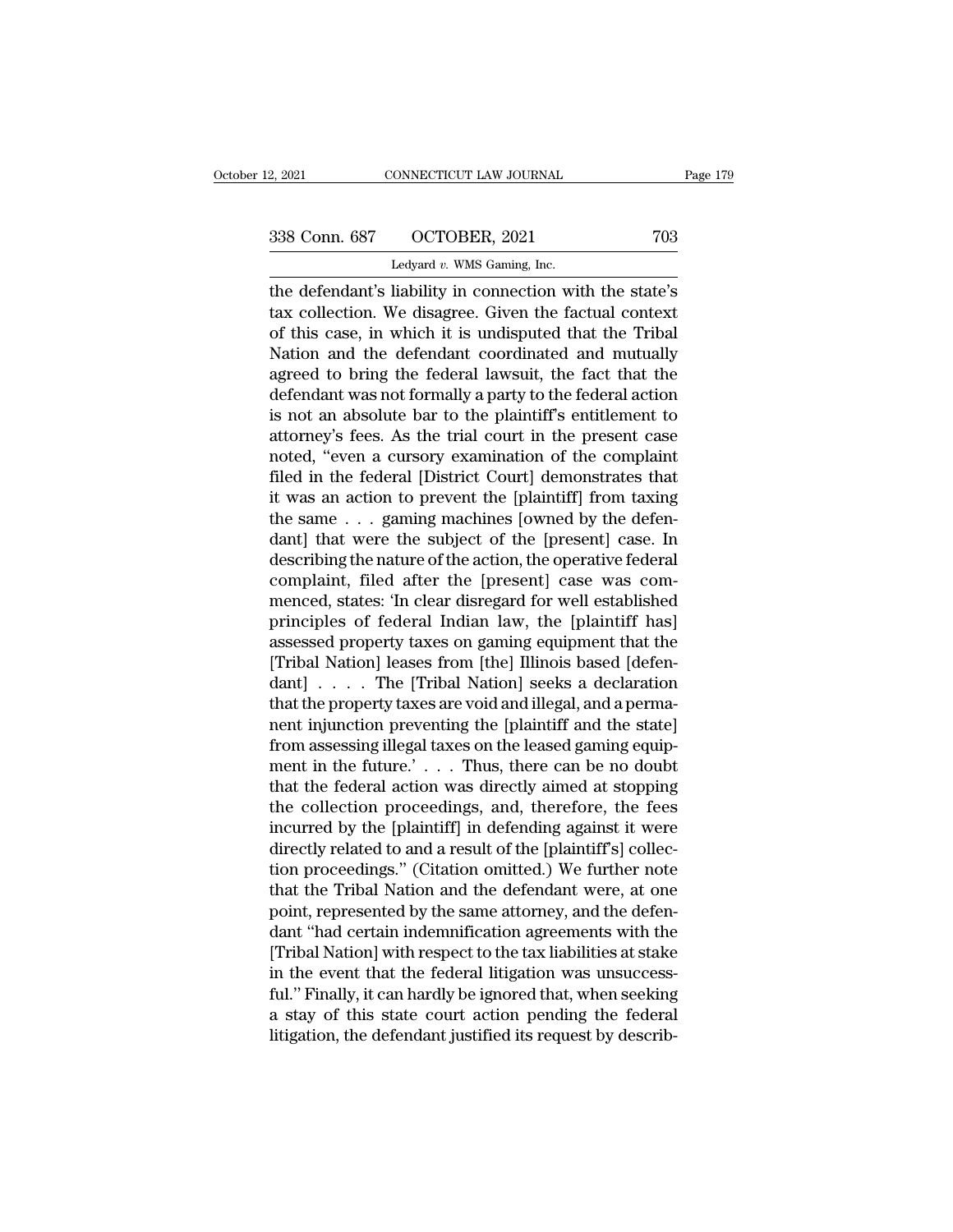|                    | CONNECTICUT LAW JOURNAL                                                                                                                                                          | October 12, 2021 |
|--------------------|----------------------------------------------------------------------------------------------------------------------------------------------------------------------------------|------------------|
|                    |                                                                                                                                                                                  |                  |
| 704                | OCTOBER, 2021                                                                                                                                                                    | 338 Conn. 687    |
|                    | Ledyard $v$ . WMS Gaming, Inc.                                                                                                                                                   |                  |
| collection action. | ing that federal action as " 'determinative' " of the state                                                                                                                      |                  |
|                    | Indeed, the Appellate Court's conclusion that munici-<br>palities are entitled to attorney's fees that are incurred<br>only in the specific declarated collection setion control |                  |

704 OCTOBER, 2021 338 Conn. 687<br>
Ledyard v. WMS Gaming, Inc.<br>
ing that federal action as " 'determinative' " of the state<br>
collection action.<br>
Indeed, the Appellate Court's conclusion that munici-<br>
palities are entitled t Ledyard v. WMS Gaming, Inc.<br>
ing that federal action as " 'determinative' " of the state<br>
collection action.<br>
Indeed, the Appellate Court's conclusion that munici-<br>
palities are entitled to attorney's fees that are incurre ing that federal action as " 'determinative' " of the state collection action.<br>
Indeed, the Appellate Court's conclusion that municipalities are entitled to attorney's fees that are incurred<br>
only in the specific, docketed read action as alternative of the state<br>collection action.<br>Indeed, the Appellate Court's conclusion that munici-<br>palities are entitled to attorney's fees that are incurred<br>only in the specific, docketed collection action c Indeed, the Appellate Court's conclusion that munici-<br>palities are entitled to attorney's fees that are incurred<br>only in the specific, docketed collection action contra-<br>dicts a basic principle of statutory construction. T Indeed, the Appellate Court's conclusion that munici-<br>palities are entitled to attorney's fees that are incurred<br>only in the specific, docketed collection action contra-<br>dicts a basic principle of statutory construction. palities are entitled to attorney's fees that are incurred<br>only in the specific, docketed collection action contra-<br>dicts a basic principle of statutory construction. This<br>court has often stated that "it is axiomatic that only in the specific, docketed collection action contradicts a basic principle of statutory construction. This<br>court has often stated that "it is axiomatic that those<br>who promulgate statutes . . . do not intend to promulga dicts a basic principle of statutory construction. This<br>court has often stated that "it is axiomatic that those<br>who promulgate statutes . . . do not intend to promulgate<br>statutes . . . that lead to absurd consequences<br>or court has often stated that "it is axiomatic that those<br>who promulgate statutes . . . do not intend to promulgate<br>statutes . . . that lead to absurd consequences<br>or bizarre results." (Internal quotation marks omitted.)<br> $R$ who promulgate statutes . . . do not intend to promulgate statutes . . . that lead to absurd consequences<br>or bizarre results." (Internal quotation marks omitted.)<br> $Raftopol$  v.  $Ramey$ , 299 Conn. 681, 703, 12 A.3d 783<br>(2011). As gate statutes . . . that lead to absurd consequences<br>or bizarre results." (Internal quotation marks omitted.)<br>*Raftopol* v. *Ramey*, 299 Conn. 681, 703, 12 A.3d 783<br>(2011). As the plaintiff argues, the Appellate Court's<br>li or bizarre results." (Internal quotation marks omitted.)<br> *Raftopol* v. *Ramey*, 299 Conn. 681, 703, 12 A.3d 783<br>
(2011). As the plaintiff argues, the Appellate Court's<br>
limited construction of § 12-161a could well create Raftopol v. Ramey, 299 Conn. 681, 703, 12 A.3d 783<br>(2011). As the plaintiff argues, the Appellate Court's<br>limited construction of § 12-161a could well create the<br>absurd result in which a municipality, required to<br>defend i (2011). As the plaintiff argues, the Appellate Court's limited construction of § 12-161a could well create the absurd result in which a municipality, required to defend its authority in federal court to pursue a specific limited construction of § 12-161a could well create the<br>absurd result in which a municipality, required to<br>defend its authority in federal court to pursue a specific<br>collection action against a delinquent taxpayer, would<br> absurd result in which a municipality, required to<br>defend its authority in federal court to pursue a specific<br>collection action against a delinquent taxpayer, would<br>incur "an actual loss of revenue . . . that adversely<br>im defend its authority in federal court to pursue a specific<br>collection action against a delinquent taxpayer, would<br>incur "an actual loss of revenue . . . that adversely<br>impacts its ability to provide municipal government<br>s collection action against a delinquent taxpayer, would<br>incur "an actual loss of revenue . . . that adversely<br>impacts its ability to provide municipal government<br>services." Because frustration of government adminis-<br>tration incur "an actual loss of revenue . . . that adversely<br>impacts its ability to provide municipal government<br>services." Because frustration of government adminis-<br>tration is an absurd result, the legislature cannot be<br>presume impacts its abilit<br>services." Becaus<br>tration is an abs<br>presumed to hav<br>id., 705; First U:<br>Shopping Ventur<br>1193 (2005).<br>Given the plain Frices. Because Hustration of government administration is an absurd result, the legislature cannot be esumed to have intended such a consequence. See , 705; *First Union National Bank v. Hi Ho Mall* oppping Ventures, *Inc* tration is an absult result, the regislature cannot be<br>presumed to have intended such a consequence. See<br>id., 705; *First Union National Bank v. Hi Ho Mall*<br>Shopping Ventures, Inc., 273 Conn. 287, 294, 869 A.2d<br>1193 (2005

presumed to have mierded such a consequence. see<br>id., 705; First Union National Bank v. Hi Ho Mall<br>Shopping Ventures, Inc., 273 Conn. 287, 294, 869 A.2d<br>1193 (2005).<br>Given the plain language of the statutory text and<br>the t potential for an absurd outcome in the present cases,  $\frac{273}{294}$ ,  $\frac{294}{2005}$ .<br>
Given the plain language of the statutory text and<br>
the treatment of the phrase "as a result of and directly<br>
related to" in prior Conn Shopping ventures,  $mc$ ,  $213$  Collit.  $281$ ,  $294$ ,  $809$  A.2d 1193 (2005).<br>
Given the plain language of the statutory text and<br>
the treatment of the phrase "as a result of and directly<br>
related to" in prior Connecticut c Given the plain language of the statutory text and<br>the treatment of the phrase "as a result of and directly<br>related to" in prior Connecticut cases, as well as the<br>potential for an absurd outcome in the present case if<br>we Given the plain language of the statutory text and<br>the treatment of the phrase "as a result of and directly<br>related to" in prior Connecticut cases, as well as the<br>potential for an absurd outcome in the present case if<br>we the treatment of the phrase "as a result of and directly<br>related to" in prior Connecticut cases, as well as the<br>potential for an absurd outcome in the present case if<br>we were to determine otherwise, we conclude that the<br>A related to" in prior Connecticut cases, as well as the potential for an absurd outcome in the present case if we were to determine otherwise, we conclude that the Appellate Court's interpretation of § 12-161a was too const potential for an absurd outcome in the present case if<br>we were to determine otherwise, we conclude that the<br>Appellate Court's interpretation of § 12-161a was too<br>constrained. A municipality may be entitled to attor-<br>ney's we were to determine otherwise, we conclude that the Appellate Court's interpretation of  $\S$  12-161a was too constrained. A municipality may be entitled to attorney's fees that are incurred in a collateral federal action Appellate Court's interpretation of  $\S$  12-161a was too<br>constrained. A municipality may be entitled to attor-<br>ney's fees that are incurred in a collateral federal action<br>that is "a result of and directly related to" a sta constrained. A municipality may be entitled to attorney's fees that are incurred in a collateral federal action<br>that is "a result of and directly related to" a state tax<br>collection proceeding. We emphasize, however, that o